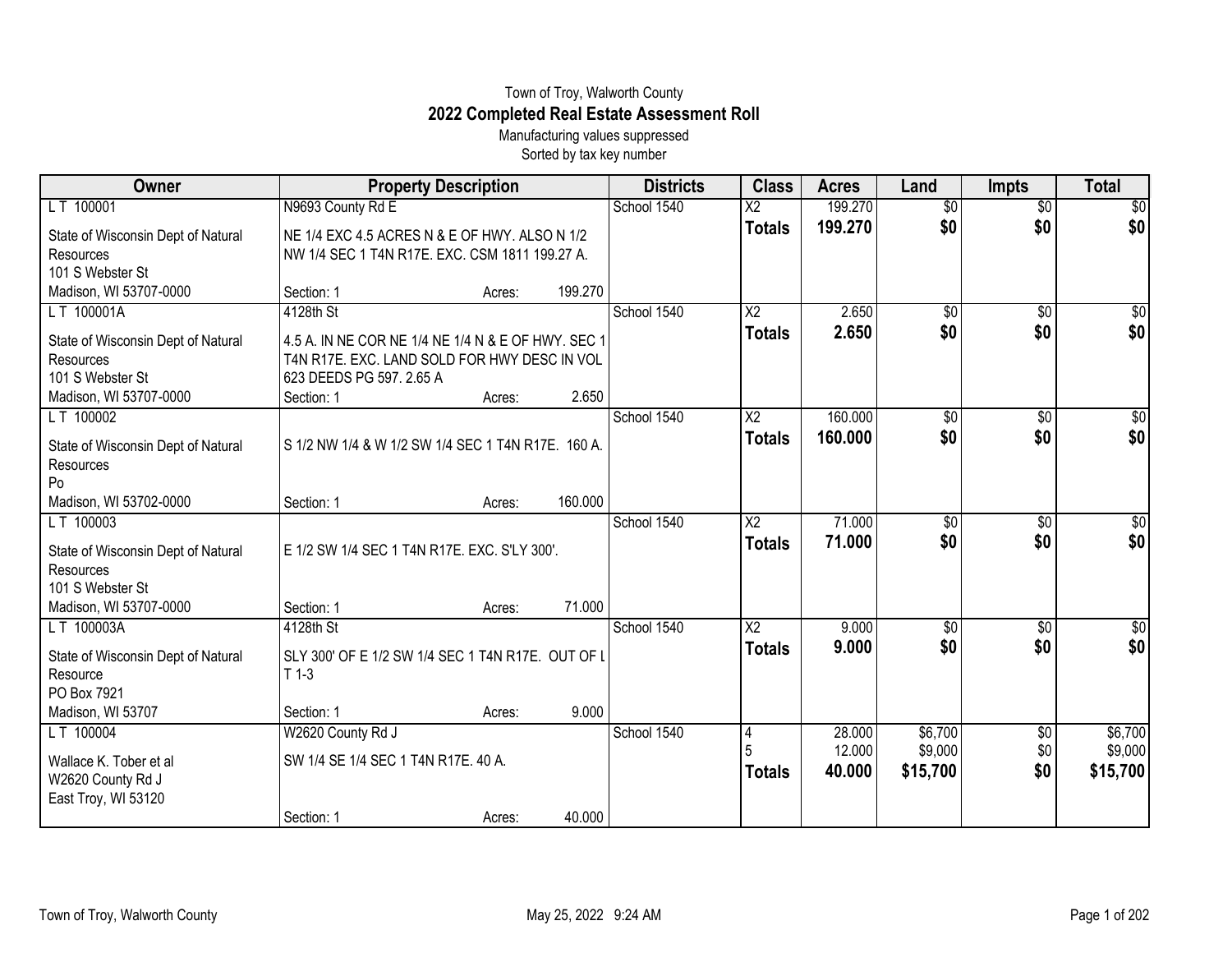| Owner                                 | <b>Property Description</b>                          |        |         | <b>Districts</b> | <b>Class</b>    | <b>Acres</b> | Land            | <b>Impts</b>    | <b>Total</b>     |
|---------------------------------------|------------------------------------------------------|--------|---------|------------------|-----------------|--------------|-----------------|-----------------|------------------|
| LT 100005                             | N9335 County Rd E                                    |        |         | School 1540      |                 | 4.000        | \$86,000        | \$141,500       | \$227,500        |
| Donald R. Kalvestrand                 | SE 1/4 SE 1/4 EXC 1 A IN SE COR. SEC 1 T4N R17E.     |        |         |                  |                 | 25.500       | \$6,300         | \$0             | \$6,300          |
| Julienne K. Kalvestrand               |                                                      |        |         |                  | <b>5M</b>       | 9.500        | \$30,900        | \$0             | \$30,900         |
| N9335 County Rd E                     |                                                      |        |         |                  | Totals          | 39.000       | \$123,200       | \$141,500       | \$264,700        |
| Mukwonago, WI 53149                   | Section: 1                                           | Acres: | 39.000  |                  |                 |              |                 |                 |                  |
| LT 100005A                            | 4128th St                                            |        |         | School 1540      | X <sub>2</sub>  | 81.000       | $\overline{50}$ | \$0             | $\overline{50}$  |
| State of Wisconsin Dept of Natural    | N 1/2 SE 1/4 SEC 1 T4N R17E.                         |        |         |                  | <b>Totals</b>   | 81.000       | \$0             | \$0             | \$0              |
| Resource                              |                                                      |        |         |                  |                 |              |                 |                 |                  |
| PO Box 7921                           |                                                      |        |         |                  |                 |              |                 |                 |                  |
| Madison, WI 53707                     | Section: 1                                           | Acres: | 81.000  |                  |                 |              |                 |                 |                  |
| LT 100006                             | N9303 County Rd E                                    |        |         | School 1540      |                 | 1.000        | \$50,000        | \$126,500       | \$176,500        |
| Jessica Kuhrt                         | PT SE 1/4 SEC 1 T4N R17E DESC AS: COM SE COR         |        |         |                  | <b>Totals</b>   | 1.000        | \$50,000        | \$126,500       | \$176,500        |
| Sawyer Kuhrt                          | SEC 1, W 208.71', N 208.71', E 208.71', S 208.71' TO |        |         |                  |                 |              |                 |                 |                  |
| N9303 County Rd E                     | POB. 1 A M/L                                         |        |         |                  |                 |              |                 |                 |                  |
| Mukwonago, WI 53149                   | Section: 1                                           | Acres: | 1.000   |                  |                 |              |                 |                 |                  |
| LT 200001                             | N9564 Nature Rd                                      |        |         | School 1540      | $\overline{X2}$ | 28.000       | $\overline{50}$ | $\overline{50}$ | $\overline{50}$  |
|                                       |                                                      |        |         |                  | <b>Totals</b>   | 28.000       | \$0             | \$0             | \$0              |
| State of Wisconsin Dept of Natural    | N 1/2 NE 1/4 E OF OLD CREEK. SEC 2 T4N R17E.         |        |         |                  |                 |              |                 |                 |                  |
| Resources<br>101 S Webster St         | 28.20 A.                                             |        |         |                  |                 |              |                 |                 |                  |
| Madison, WI 53707-0000                | Section: 2                                           |        | 28.000  |                  |                 |              |                 |                 |                  |
| LT 200002                             |                                                      | Acres: |         | School 1540      | $\overline{X4}$ | 40.000       | $\overline{50}$ | $\overline{50}$ | \$0              |
|                                       |                                                      |        |         |                  |                 | 40.000       | \$0             | \$0             | \$0              |
| Nature Conservancy of Wisconsin, Inc. | N 1/2 NE 1/4 W OF OLD CREEK SEC 2 T4N R17E. 40       |        |         |                  | Totals          |              |                 |                 |                  |
| c/o Nature Conservancy of Wisconsin,  | А.                                                   |        |         |                  |                 |              |                 |                 |                  |
| <b>Inc</b>                            |                                                      |        |         |                  |                 |              |                 |                 |                  |
| PO Box 1642                           | Section: 2                                           | Acres: | 40.000  |                  |                 |              |                 |                 |                  |
| Madison, WI 53701-0000                |                                                      |        |         |                  |                 |              |                 |                 |                  |
| LT 200003                             | N9564 Nature Rd                                      |        |         | School 1540      | $\overline{X4}$ | 201.000      | $\sqrt{6}$      | $\sqrt{6}$      | $\sqrt{6}$       |
| Nature Conservancy of Wisconsin, Inc  | ALL GOVT LOT 2 W OF CREEK & GOVT LOT 3. ALSO         |        |         |                  | <b>Totals</b>   | 201.000      | \$0             | \$0             | \$0              |
| c/o Nature Conservancy of Wisconsin,  | S 1/2 NW 1/4 & NW 1/4 SW 1/4 SEC 2 T4N R17E          |        |         |                  |                 |              |                 |                 |                  |
| <b>Inc</b>                            | 201.30 A.                                            |        |         |                  |                 |              |                 |                 |                  |
| N8957 Pickeral Jay Rd                 | Section: 2                                           | Acres: | 201.000 |                  |                 |              |                 |                 |                  |
| East Troy, WI 53120-0000              |                                                      |        |         |                  |                 |              |                 |                 |                  |
| LT 200004                             |                                                      |        |         | School 1540      | $\overline{X2}$ | 37.170       | $\overline{50}$ | $\overline{50}$ | $\overline{\$0}$ |
| State of Wisconsin Dept of Natural    | ALL GOVT LOT 1 & ALL GOVT LOT 2 EAST OF              |        |         |                  | Totals          | 37.170       | \$0             | \$0             | \$0              |
| Resources                             | CREEK. SEC 2 T4N R17E. 37.18 A.                      |        |         |                  |                 |              |                 |                 |                  |
| Po                                    |                                                      |        |         |                  |                 |              |                 |                 |                  |
| Madison, WI 53702-0000                | Section: 2                                           | Acres: | 37.170  |                  |                 |              |                 |                 |                  |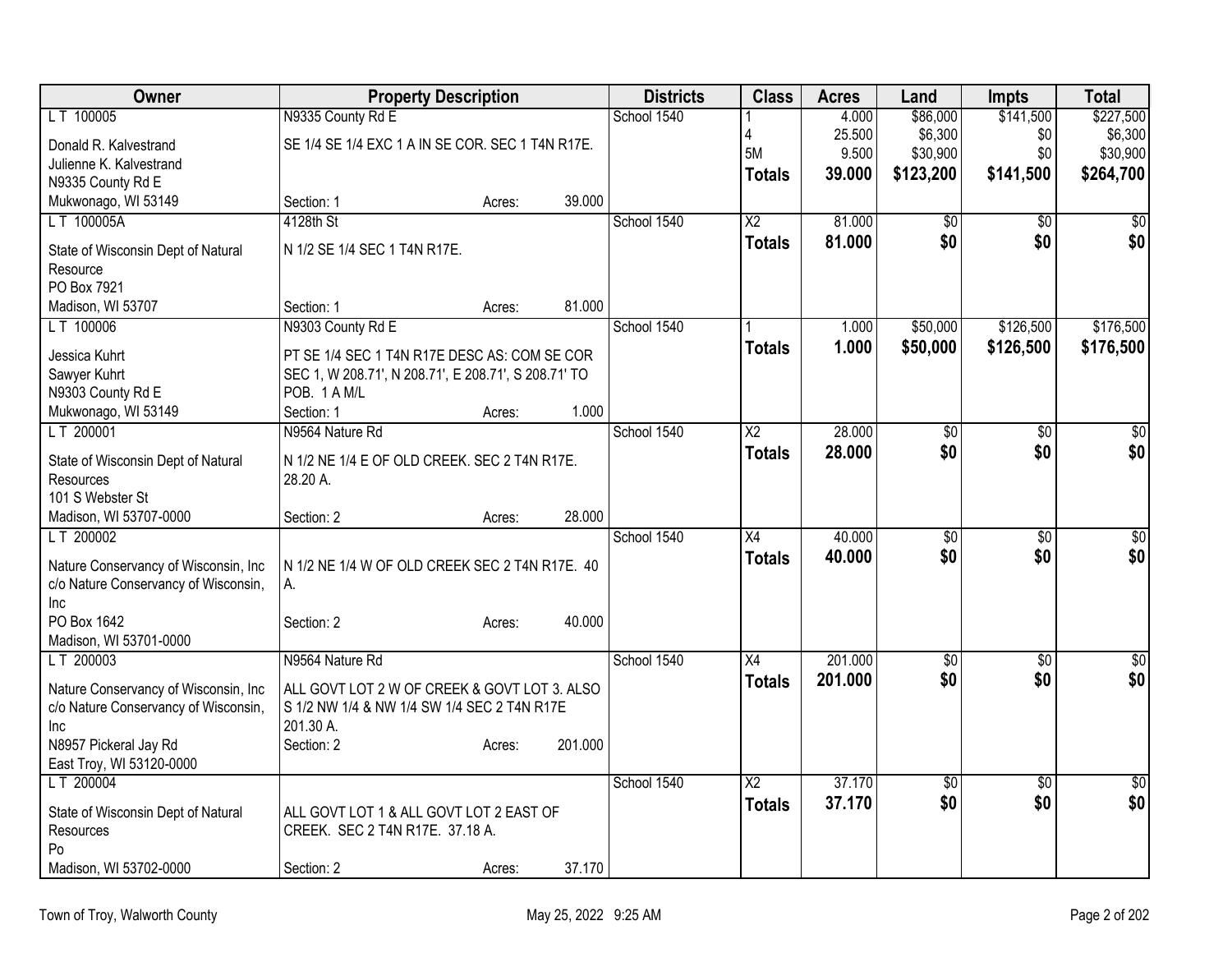| Owner                                              | <b>Property Description</b>                        | <b>Districts</b> | <b>Class</b>           | <b>Acres</b> | Land            | <b>Impts</b>    | <b>Total</b> |
|----------------------------------------------------|----------------------------------------------------|------------------|------------------------|--------------|-----------------|-----------------|--------------|
| LT 200005                                          |                                                    | School 1540      | $\overline{\text{X2}}$ | 67.390       | $\overline{50}$ | $\overline{50}$ | \$0          |
| State of Wisconsin Dept Natural                    | N 1/2 NW 1/4 SEC 2 T4N R17E. 67.39 A.              |                  | <b>Totals</b>          | 67.390       | \$0             | \$0             | \$0          |
| Resources                                          |                                                    |                  |                        |              |                 |                 |              |
|                                                    | 67.390                                             |                  |                        |              |                 |                 |              |
| Madison, WI 53701                                  | Section: 2<br>Acres:                               | School 1540      | X4                     |              |                 |                 |              |
| LT 200006                                          |                                                    |                  |                        | 84.000       | $\overline{50}$ | $\overline{50}$ | \$0          |
| Nature Conservancy of Wisconsin, Inc.              | S 1/2 SW 1/4 EXC 5 A. IN SE COR SW 1/4 SW 1/4.     |                  | <b>Totals</b>          | 84.000       | \$0             | \$0             | \$0          |
| c/o Nature Conservancy of Wisconsin,               | ALSO W 87 RDS OF GOVT LOT 4. EXC COM S 1/4         |                  |                        |              |                 |                 |              |
| Inc                                                | COR SEC 2, N46D15'E 540' TO SHR LAKE LULU, SELY    |                  |                        |              |                 |                 |              |
| PO Box 1642                                        | 84.000<br>Section: 2<br>Acres:                     |                  |                        |              |                 |                 |              |
| Madison, WI 53701-0000                             |                                                    |                  |                        |              |                 |                 |              |
| LT 200006A                                         |                                                    | School 1540      | X4                     | 13.000       | $\sqrt[6]{}$    | $\overline{50}$ | \$0          |
|                                                    | PT SE 1/4 SEC 2 T4N R17E DESC AS: COM S 1/4 COR    |                  | <b>Totals</b>          | 13.000       | \$0             | \$0             | \$0          |
| Nature Conservancy of Wisconsin, Inc               | SEC 2, N46D15'E 540' TO SHR OF LAKE LULU, SELY     |                  |                        |              |                 |                 |              |
| c/o Nature Conservancy of Wisconsin,<br><b>Inc</b> | & NELY ALG SHR TO 1/16 LN, S 580', W TO POB.       |                  |                        |              |                 |                 |              |
| PO Box 1642                                        | 13.000<br>Section: 2<br>Acres:                     |                  |                        |              |                 |                 |              |
| Madison, WI 53701-0000                             |                                                    |                  |                        |              |                 |                 |              |
| LT 200007                                          |                                                    | School 1540      | X4                     | 5.000        | \$0             | \$0             | \$0          |
|                                                    |                                                    |                  |                        | 5.000        | \$0             | \$0             | \$0          |
| Nature Conservancy of Wisconsin, Inc.              | PT SW 1/4 SEC 2 T4N R17E DESC AS: COM INTER S      |                  | <b>Totals</b>          |              |                 |                 |              |
| c/o Nature Conservancy of Wisconsin,               | SEC LN & W 1/8 LN, W 4.15 CHS, N 44 LKS, N 35.5D W |                  |                        |              |                 |                 |              |
| Inc                                                | TO CTR CREEK, N & E IN CREEK TO PT ON W 1/8 LN     |                  |                        |              |                 |                 |              |
| PO Box 1642                                        | 5.000<br>Section: 2<br>Acres:                      |                  |                        |              |                 |                 |              |
| Madison, WI 53701-0000                             |                                                    |                  |                        |              |                 |                 |              |
| LT 200008                                          |                                                    | School 1540      | $\overline{\text{X2}}$ | 14.000       | \$0             | \$0             | $\sqrt{50}$  |
| State of Wisconsin Dept of Natural                 | PT GOVT LOT 4 SEC 2 T4N R17E: COM 33' W OF SE      |                  | <b>Totals</b>          | 14.000       | \$0             | \$0             | \$0          |
| Resources                                          | COR SEC 2, N 570', N67D30'W 210', S66D10'W 628',   |                  |                        |              |                 |                 |              |
| 101 S Webster St                                   | N34D W 440' TO SHR LAKE LULU, W'LY ALG SHR TO      |                  |                        |              |                 |                 |              |
| Madison, WI 53707-0000                             | 14.000<br>Section: 2<br>Acres:                     |                  |                        |              |                 |                 |              |
| LT 200009                                          |                                                    | School 1540      | $\overline{X2}$        | 6.000        | $\overline{50}$ | \$0             | $\sqrt{50}$  |
|                                                    |                                                    |                  | <b>Totals</b>          | 6.000        | \$0             | \$0             | \$0          |
| State of Wisconsin Dept of Natural                 | PT SE 1/4 SEC 2 T4N R17E DESC AS: COM SE COR       |                  |                        |              |                 |                 |              |
| Resources                                          | SE 1/4 SEC 2, W 33', N 570', N67D30'W 150' TO POB, |                  |                        |              |                 |                 |              |
| Po                                                 | N34D40'W 622' TO PT ON MEANDER LN LAKE LULU        |                  |                        |              |                 |                 |              |
| Madison, WI 53702-0000                             | 6.000<br>Section: 2<br>Acres:                      |                  |                        |              |                 |                 |              |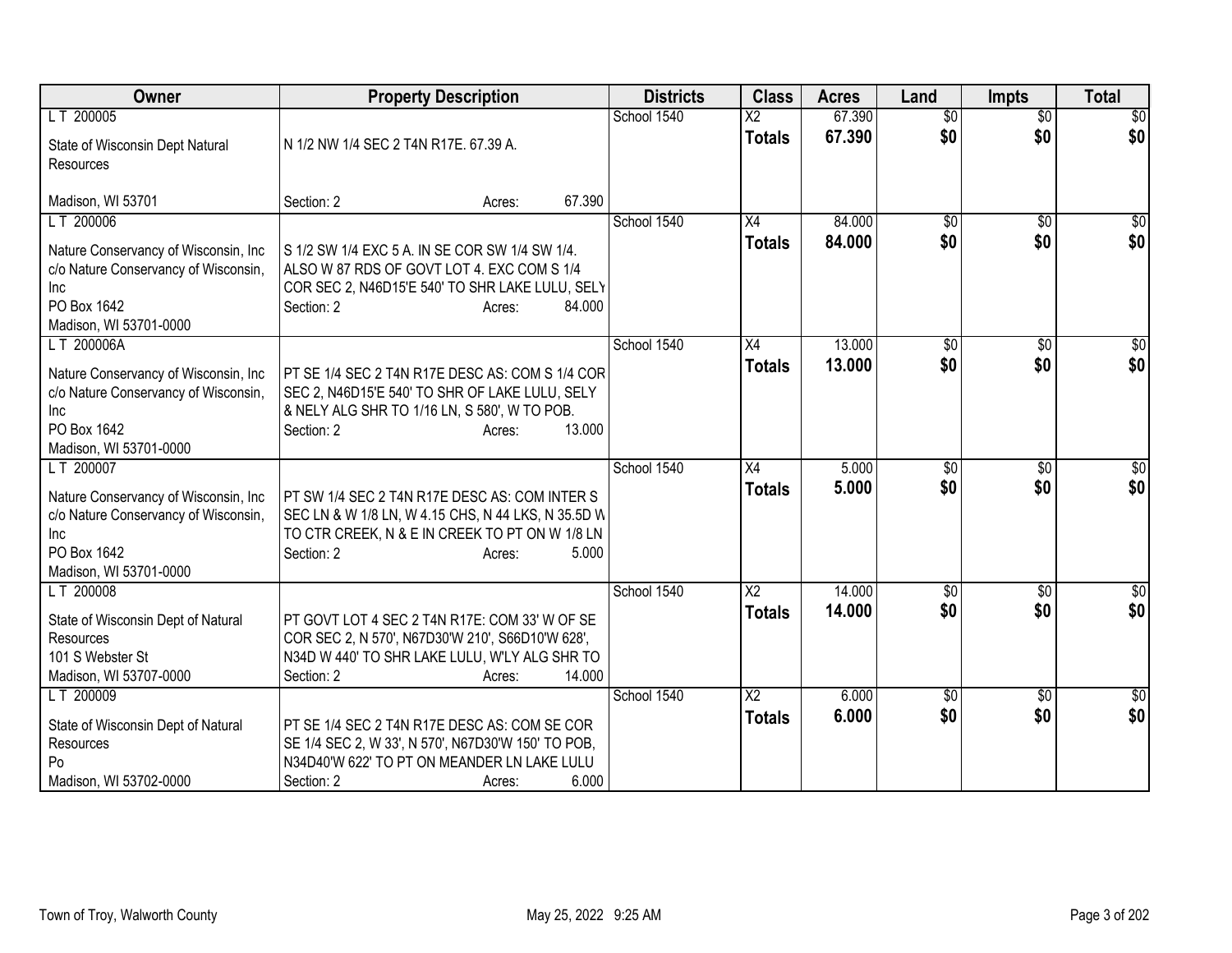| Owner                                                            | <b>Property Description</b>                          | <b>Districts</b> | <b>Class</b>           | <b>Acres</b> | Land         | <b>Impts</b>    | <b>Total</b>   |
|------------------------------------------------------------------|------------------------------------------------------|------------------|------------------------|--------------|--------------|-----------------|----------------|
| LT 200010                                                        | N9385 Lulu Lake Rd                                   | School 1540      |                        | 6.000        | \$168,800    | \$260,000       | \$428,800      |
| David Koeper                                                     | PT SE 1/4 SEC 2 T4N R17E DESC AS: COM SE COR         |                  |                        | 1.220        | \$900        | \$0             | \$900          |
| 3455 Grand Meadows Crossing                                      | SE 1/4 SEC 2, N 1040.06' TO POB, N 1226.16', S24D W  |                  | <b>Totals</b>          | 7.220        | \$169,700    | \$260,000       | \$429,700      |
| Neenah, WI 54956                                                 | 521.22', W 194.86' TO PT ON MEANDER LINE LAKE        |                  |                        |              |              |                 |                |
|                                                                  | 7.220<br>Section: 2<br>Acres:                        |                  |                        |              |              |                 |                |
| LT 200011                                                        |                                                      | School 1540      | $\overline{\text{X2}}$ | 5.000        | \$0          | $\overline{50}$ | \$0            |
| State of Wisconsin Dept of Natural                               | PT SE 1/4 SEC 2 T4N R17E DESC AS: COM SE COR         |                  | <b>Totals</b>          | 5.000        | \$0          | \$0             | \$0            |
| Resources                                                        | SE 1/4 SEC 2, W 33', N 570', N67D30'W 150', N34D40'W |                  |                        |              |              |                 |                |
| Po                                                               | 218' TO POB, N34D40'W 404' TO MEANDER LN SHR         |                  |                        |              |              |                 |                |
| Madison, WI 53702-0000                                           | 5.000<br>Section: 2<br>Acres:                        |                  |                        |              |              |                 |                |
| LT 200011A                                                       |                                                      | School 1540      | $\overline{\text{X2}}$ | 1.000        | $\sqrt[6]{}$ | $\sqrt{6}$      | $\frac{1}{30}$ |
|                                                                  |                                                      |                  | <b>Totals</b>          | 1.000        | \$0          | \$0             | \$0            |
| State of Wisconsin Dept of Natural                               | PT SE 1/4 SEC 3 T4N R17E DESC AS 1/4 INTEREST        |                  |                        |              |              |                 |                |
| Resources                                                        | IN - COM SEC COR SEC 2 T4N R17E, W 33', N 570.06',   |                  |                        |              |              |                 |                |
| Po                                                               | N67D30'00" W 150', N34D40'00" W 218', N55D20'00" E   |                  |                        |              |              |                 |                |
| Madison, WI 53702-0000                                           | 1.000<br>Section: 2<br>Acres:                        |                  |                        |              |              |                 |                |
| LT 200012                                                        | N9399 Lulu Lake Rd                                   | School 1540      |                        | 6.000        | \$168,800    | \$182,200       | \$351,000      |
| Paul Francis Trust                                               | PT SE 1/4 SEC 2 T4N R17E DESC AS: COM SE COR         |                  |                        | 5.270        | \$4,200      | \$0             | \$4,200        |
| <b>Muriel C Francis Trust</b>                                    | SE 1/4 SEC 2, N 2266.22' TO POB, N 379.30',          |                  | <b>Totals</b>          | 11.270       | \$173,000    | \$182,200       | \$355,200      |
| C/O Northern Trust                                               | S89D11'W 834.85' TO PT ON MEANDER LN LAKE            |                  |                        |              |              |                 |                |
| PO Box 1354                                                      | 11.270<br>Section: 2<br>Acres:                       |                  |                        |              |              |                 |                |
| Chicago, IL 60690-0000                                           |                                                      |                  |                        |              |              |                 |                |
| LT 300001                                                        | N9685 Nature Rd                                      | School 1540      | $\overline{2}$         | 31.830       | \$212,300    | \$257,100       | \$469,400      |
|                                                                  |                                                      |                  |                        | 7.000        | \$1,100      | \$0             | \$1,100        |
| Troy Terrace Mobile Home Park LLC                                | N 1/2 NE 1/4 SEC 3 T4N R17E. 63.994 A (GROSS)        |                  | 5                      | 10.500       | \$8,400      | \$0             | \$8,400        |
| Series 2                                                         | 63.172 A (NET)                                       |                  | <b>5M</b>              | 14.000       | \$42,000     | \$0             | \$42,000       |
| c/o Troy Terrace Mobile Home Park<br>C/O Residential Investments | 63.330                                               |                  | <b>Totals</b>          | 63.330       | \$263,800    | \$257,100       | \$520,900      |
| 6557 Alakoko Dr                                                  | Section: 3<br>Acres:                                 |                  |                        |              |              |                 |                |
| Diamondhead, MS 39525-0000                                       |                                                      |                  |                        |              |              |                 |                |
| LT 300001A                                                       | W3664 Bluff Rd                                       | School 1540      |                        | 8.220        | \$126,100    | \$270,600       | \$396,700      |
|                                                                  |                                                      |                  | M <sub>6</sub>         | 46.000       | (\$149,500)  | \$0             | \$0            |
| <b>Richard E Friedman Trust</b>                                  | PT NE 1/4 & NW 1/4 SEC 3 T4N R17E DESC AS: COM       |                  |                        | 54.220       | \$126,100    | \$270,600       | \$396,700      |
| Marjorie Friedman Trust                                          | CTR SEC 3, W 585.40', N1D04'W 815.73', N74D33'W      |                  | <b>Totals</b>          |              |              |                 |                |
| 77 Sandy Hook Rd                                                 | 268.23', S84D02'W 457.47', S85D10'W 446.55',         |                  |                        |              |              |                 |                |
| Sarasota, FL 34242                                               | 54.220<br>Section: 3<br>Acres:                       |                  |                        |              |              |                 |                |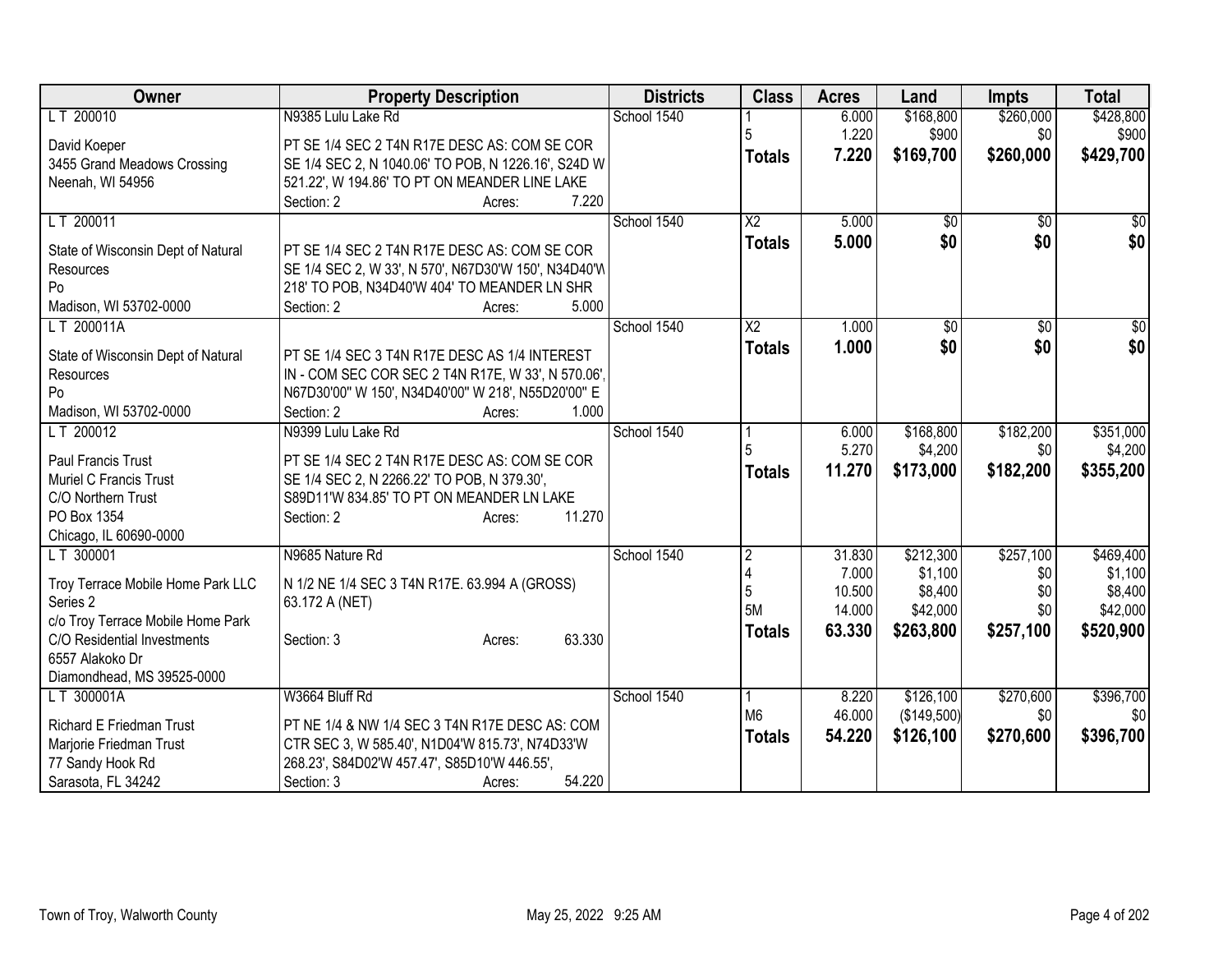| Owner                           | <b>Property Description</b>                                                                      | <b>Districts</b> | <b>Class</b>    | <b>Acres</b> | Land            | <b>Impts</b>    | <b>Total</b>     |
|---------------------------------|--------------------------------------------------------------------------------------------------|------------------|-----------------|--------------|-----------------|-----------------|------------------|
| LT 300001A1                     |                                                                                                  | School 1540      |                 | 1.590        | \$9,500         | $\overline{50}$ | \$9,500          |
| <b>Richard E Friedman Trust</b> | PT SW 1/4 SEC 3 T4N R17E DESC AS: COM NE COR                                                     |                  | <b>Totals</b>   | 1.590        | \$9,500         | \$0             | \$9,500          |
| Marjorie Friedman Trust         | W 1/2 SW 1/4 SEC 3, W 330' TO POB, S42D58' W                                                     |                  |                 |              |                 |                 |                  |
| 77 Sandy Hook Rd                | 188.49', N75D43' W 887.36', E 1021.30' M/L TO POB.                                               |                  |                 |              |                 |                 |                  |
| Sarasota, FL 34242              | 1.590<br>Section: 3<br>Acres:                                                                    |                  |                 |              |                 |                 |                  |
| LT 300001A2                     |                                                                                                  | School 1540      |                 | 11.550       | \$2,400         | $\overline{50}$ | \$2,400          |
|                                 |                                                                                                  |                  | <b>Totals</b>   | 11.550       | \$2,400         | \$0             | \$2,400          |
| <b>Richard E Friedman Trust</b> | PT NE 1/4 & NW 1/4 SEC 3 T4N R17E DESC AS: COM                                                   |                  |                 |              |                 |                 |                  |
| Marjorie Friedman Trust         | N 1/4 COR SEC 3, S ALG NS 1/4 SEC LN 1024' TO                                                    |                  |                 |              |                 |                 |                  |
| 77 Sandy Hook Rd                | POB, W ALG EW 1/8 LN 550.50', S05D46'W 450.62',                                                  |                  |                 |              |                 |                 |                  |
| Sarasota, FL 34242              | 11.550<br>Section: 3<br>Acres:                                                                   |                  |                 |              |                 |                 |                  |
| LT 300002                       |                                                                                                  | School 1540      | X4              | 47.350       | \$0             | \$0             | $\overline{\$0}$ |
| Nature Conservancy              | N 1/2 NW 1/4. SW 1/4 NW 1/4 SEC 3 T4N R17E. EXC                                                  |                  | <b>Totals</b>   | 47.350       | \$0             | \$0             | \$0              |
| 633 W Main St                   | PARCEL DESC IN VOL 637 DEEDS PG 632. EXC CSM                                                     |                  |                 |              |                 |                 |                  |
| Madison, WI 53703               | 2551. EXC L T 3-2B DESC UNDER #312738, VOL 636                                                   |                  |                 |              |                 |                 |                  |
|                                 | Section: 3<br>47.350<br>Acres:                                                                   |                  |                 |              |                 |                 |                  |
| LT 300002A                      | W3678 Bluff Rd                                                                                   | School 1540      |                 | 23.130       | \$202,800       | \$690,400       | \$893,200        |
|                                 |                                                                                                  |                  |                 |              |                 |                 |                  |
| <b>Richard Driehaus Trust</b>   | PT NW 1/4 SEC 3 T4N R17E DESC AS: COM N 1/4                                                      |                  | <b>Totals</b>   | 23.130       | \$202,800       | \$690,400       | \$893,200        |
| W3678 Bluff Rd                  | COR SEC 3, S 2319.04', W 1315.50' TO POB, W 436.30                                               |                  |                 |              |                 |                 |                  |
| Eagle, WI 53119                 | N02D48'W 829.20', N85D10'E 476.80', S 869.50' TO                                                 |                  |                 |              |                 |                 |                  |
|                                 | Section: 3<br>23.130<br>Acres:                                                                   |                  |                 |              |                 |                 |                  |
| LT 300002B                      | N9640 Eagle Rd                                                                                   | School 1540      | $\overline{X4}$ | 31.390       | \$0             | \$0             | $\overline{\$0}$ |
|                                 |                                                                                                  |                  | <b>Totals</b>   | 31,390       | \$0             | \$0             | \$0              |
| Nature Conservancy              | PT NW 1/4 SEC 3 T4N R17E DESC AS:COM NW COR                                                      |                  |                 |              |                 |                 |                  |
| 633 W Main St                   | SEC 3, S 503.92' TO POB, N89D41'46"E 1317.30',                                                   |                  |                 |              |                 |                 |                  |
| Madison, WI 53703               | S0D28'18"W 457.33', S02D01'54" E 460.43',                                                        |                  |                 |              |                 |                 |                  |
|                                 | 31.390<br>Section: 3<br>Acres:                                                                   |                  |                 |              |                 |                 |                  |
| LT 300003                       |                                                                                                  | School 1540      | 4               | 19.480       | \$4,100         | $\sqrt{$0}$     | \$4,100          |
| <b>Ernest H Niederer Trust</b>  | W 1/2 SW 1/4 LYING W OF HWY. EXC S 7 A. SEC 3 T4                                                 |                  | 5               | 8.520        | \$5,600         | \$0             | \$5,600          |
| Edith M Niederer Trust          | R17E 54 A.                                                                                       |                  | 5M              | 26.000       | \$91,000        | \$0             | \$91,000         |
| PO Box 785                      |                                                                                                  |                  | Totals          | 54.000       | \$100,700       | \$0             | \$100,700        |
| Mukwonago, WI 53149             | 54.000<br>Section: 3<br>Acres:                                                                   |                  |                 |              |                 |                 |                  |
| LT 300005                       | W3674 Bluff Rd                                                                                   | School 1540      | $\overline{X4}$ | 117.410      | $\overline{50}$ | $\overline{30}$ | $\overline{30}$  |
|                                 |                                                                                                  |                  | <b>Totals</b>   | 117.410      | \$0             | \$0             | \$0              |
| Nature Conservancy              | ALL THAT PT W 1/2 SW 1/4 N & E OF HWY. ALSO E 1/                                                 |                  |                 |              |                 |                 |                  |
| 1313 5th St Southeast           | SW 1/4 & N 1/2 SW 1/4 SE 1/4 SEC 3 T4N R17E. EXC<br>PT SW 1/4 SEC 3 DESC AS: COM NE COR W 1/2 SW |                  |                 |              |                 |                 |                  |
| Minneapolis, MN 55414           |                                                                                                  |                  |                 |              |                 |                 |                  |
|                                 | 117.410<br>Section: 3<br>Acres:                                                                  |                  |                 |              |                 |                 |                  |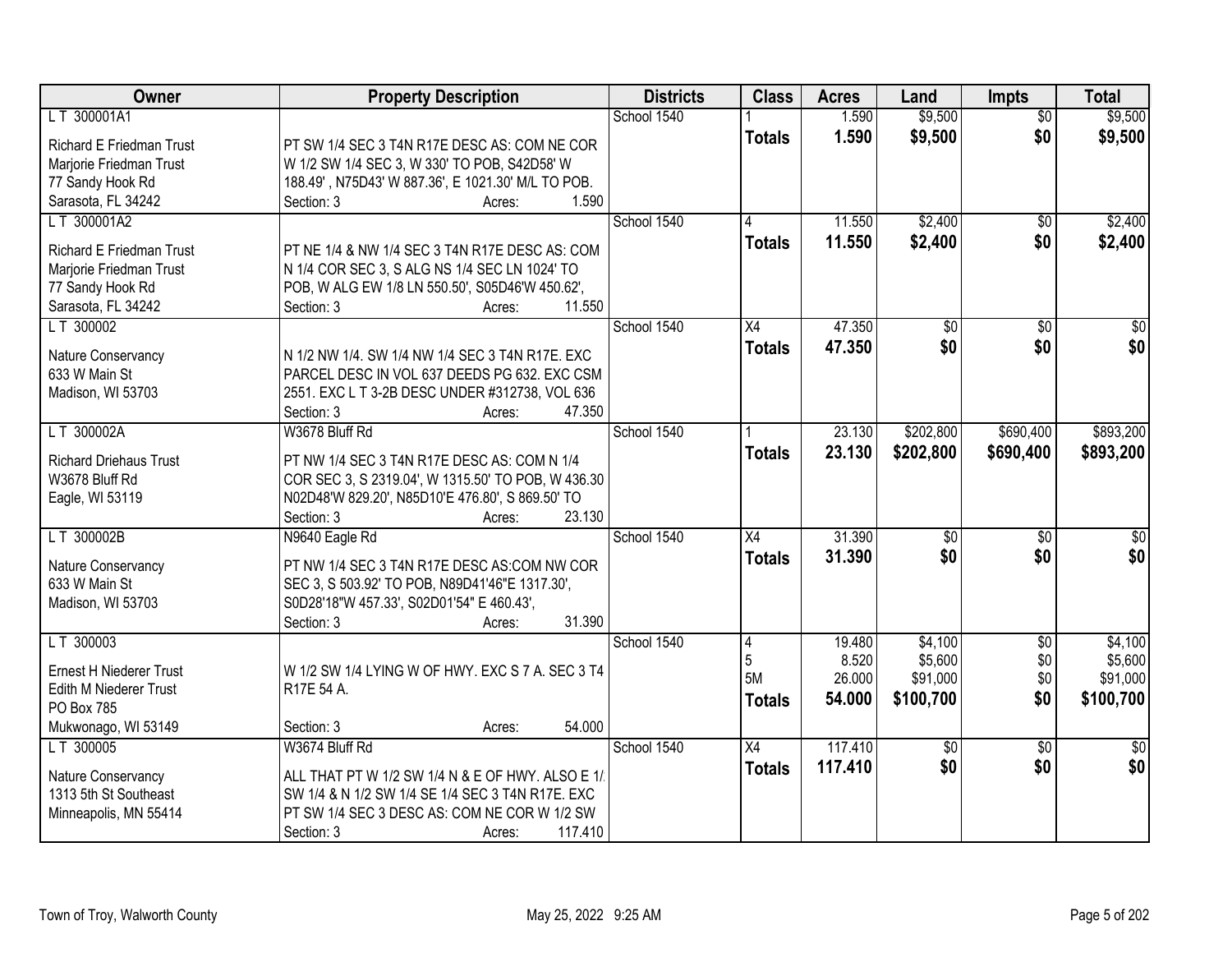| Owner                              |                                                    | <b>Property Description</b> |        | <b>Districts</b> | <b>Class</b>           | <b>Acres</b>    | Land                 | <b>Impts</b>     | <b>Total</b>         |
|------------------------------------|----------------------------------------------------|-----------------------------|--------|------------------|------------------------|-----------------|----------------------|------------------|----------------------|
| LT 300006                          |                                                    |                             |        | School 1540      | $\overline{\text{X2}}$ | 20.000          | $\overline{60}$      | $\overline{50}$  | \$0                  |
| State of Wisconsin Dept Natural    | S 1/2 SW 1/4 SE 1/4 SEC 3 T4N R17E. 20 A.          |                             |        |                  | <b>Totals</b>          | 20.000          | \$0                  | \$0              | \$0                  |
| Resources                          |                                                    |                             |        |                  |                        |                 |                      |                  |                      |
| Madison, WI 53701                  | Section: 3                                         | Acres:                      | 20.000 |                  |                        |                 |                      |                  |                      |
| LT 300007                          |                                                    |                             |        | School 1540      |                        | 5.000           | \$105,000            | $\overline{50}$  | \$105,000            |
| Tamarlin, LLC                      | SE 1/4 SE 1/4 SEC 3 T4N R17E. EXC PT OF CSM        |                             |        |                  | 5                      | 12.440          | \$8,700              | \$0              | \$8,700              |
| c/o Tamarlin, LLC                  | 1801. EXC. CSM 3255                                |                             |        |                  |                        | 19.000          | \$114,000            | \$0              | \$114,000            |
| N9281 Nature Rd                    |                                                    |                             |        |                  | <b>Totals</b>          | 36.440          | \$227,700            | \$0              | \$227,700            |
| East Troy, WI 53120-0000           | Section: 3                                         | Acres:                      | 36.440 |                  |                        |                 |                      |                  |                      |
| LT 300008                          | N9479 Nature Rd                                    |                             |        | School 1540      | $\overline{\text{X2}}$ | 80.000          | $\overline{50}$      | \$0              | $\overline{30}$      |
| State of Wisconsin Dept of Natural | NE 1/4 SE 1/4 & SE 1/4 NE 1/4 SEC 3 T4N R17E,      |                             |        |                  | <b>Totals</b>          | 80.000          | \$0                  | \$0              | \$0                  |
| Resources                          | SUBJECT TO INGRESS & EGRESS AS IN L T3-9 80 A.     |                             |        |                  |                        |                 |                      |                  |                      |
| Po                                 | M/L                                                |                             |        |                  |                        |                 |                      |                  |                      |
| Madison, WI 53702-0000             | Section: 3                                         | Acres:                      | 80.000 |                  |                        |                 |                      |                  |                      |
| LT 300009                          |                                                    |                             |        | School 1540      | $\overline{\text{X2}}$ | 20.000          | \$0                  | $\sqrt[6]{3}$    | $\sqrt{50}$          |
| State of Wisconsin Dept Natural    | NW 1/4 SE 1/4 SEC 3 T4N R17E, WITH RIGHT TO        |                             |        |                  | <b>Totals</b>          | 20.000          | \$0                  | \$0              | \$0                  |
| Resources                          | INGRESS & EGRESS ON TRAIL AS IT CROSSES SE         |                             |        |                  |                        |                 |                      |                  |                      |
| Box 7921                           | 1/4 NE 1/4 & NE 1/4 SE 1/4 SD SEC FOR ACCESS       |                             |        |                  |                        |                 |                      |                  |                      |
| Madison, WI 53707                  | Section: 3                                         | Acres:                      | 20.000 |                  |                        |                 |                      |                  |                      |
| LT 400001                          |                                                    |                             |        | School 1540      | 14<br>5                | 55.000<br>1.500 | \$8,300              | \$0              | \$8,300              |
| Ernest H Niederer Trust            | E 1/2 SE 1/4 SEC 4 T4N R17E. ALSO COM AT PT ON E   |                             |        |                  | 5M                     | 32.370          | \$900<br>\$113,300   | \$0<br>\$0       | \$900<br>\$113,300   |
| PO Box 785                         | 1/8 LN 527' N OF S SEC LN, N37D22'W 267', N16D19'W |                             |        |                  | <b>Totals</b>          | 88.870          | \$122,500            | \$0              | \$122,500            |
| Mukwonago, WI 53149                | 531.05', S88D10'W 78.3', N8D26'W 33', N88D10'E     |                             |        |                  |                        |                 |                      |                  |                      |
|                                    | Section: 4                                         | Acres:                      | 88.870 |                  |                        |                 |                      |                  |                      |
| LT 400001A                         | N9671 Eagle Rd                                     |                             |        | School 1540      |                        | 4.000<br>16.280 | \$80,800<br>\$3,400  | \$253,000<br>\$0 | \$333,800<br>\$3,400 |
| Kimberly K. Glodowski et al        | PT NE 1/4 SEC 4 T4N R17E DESC AS: COM NE COR       |                             |        |                  |                        | 0.750           | \$100                | \$0              | \$100                |
| c/o Kevin R. Mikes                 | SEC 4, S0D55'33"W 695.16', S89D41'44"W 1319.10',   |                             |        |                  | <b>Totals</b>          | 21.030          | \$84,300             | \$253,000        | \$337,300            |
| N9671 Eagle Rd                     | N01D04'04"E 695.20', N89D41'44"E 1317.37' TO POB.  |                             |        |                  |                        |                 |                      |                  |                      |
| Eagle, WI 53119-0000               | Section: 4                                         | Acres:                      | 21.030 |                  |                        |                 |                      |                  |                      |
| LT 400001B                         | W3740 Bluff Rd                                     |                             |        | School 1540      |                        | 5.000<br>20.500 | \$105,000<br>\$3,100 | \$358,100<br>\$0 | \$463,100<br>\$3,100 |
| James H. Balliett                  | PT NE 1/4 SEC 4 T4N R17E DESC AS: COM E 1/4 COF    |                             |        |                  | 5                      | 0.640           | \$100                | \$0              | \$100                |
| Joanne F. Balliett                 | SEC 4, N89D53'34"W 1322.77', N01D04'04"E 857.05',  |                             |        |                  | <b>Totals</b>          | 26.140          | \$108,200            | \$358,100        | \$466,300            |
| W3740 Bluff Rd                     | N89D41'44"E 1320.81', S0D55'33"W 866.50' TO POB.   |                             |        |                  |                        |                 |                      |                  |                      |
| Eagle, WI 53119                    | Section: 4                                         | Acres:                      | 26.140 |                  |                        |                 |                      |                  |                      |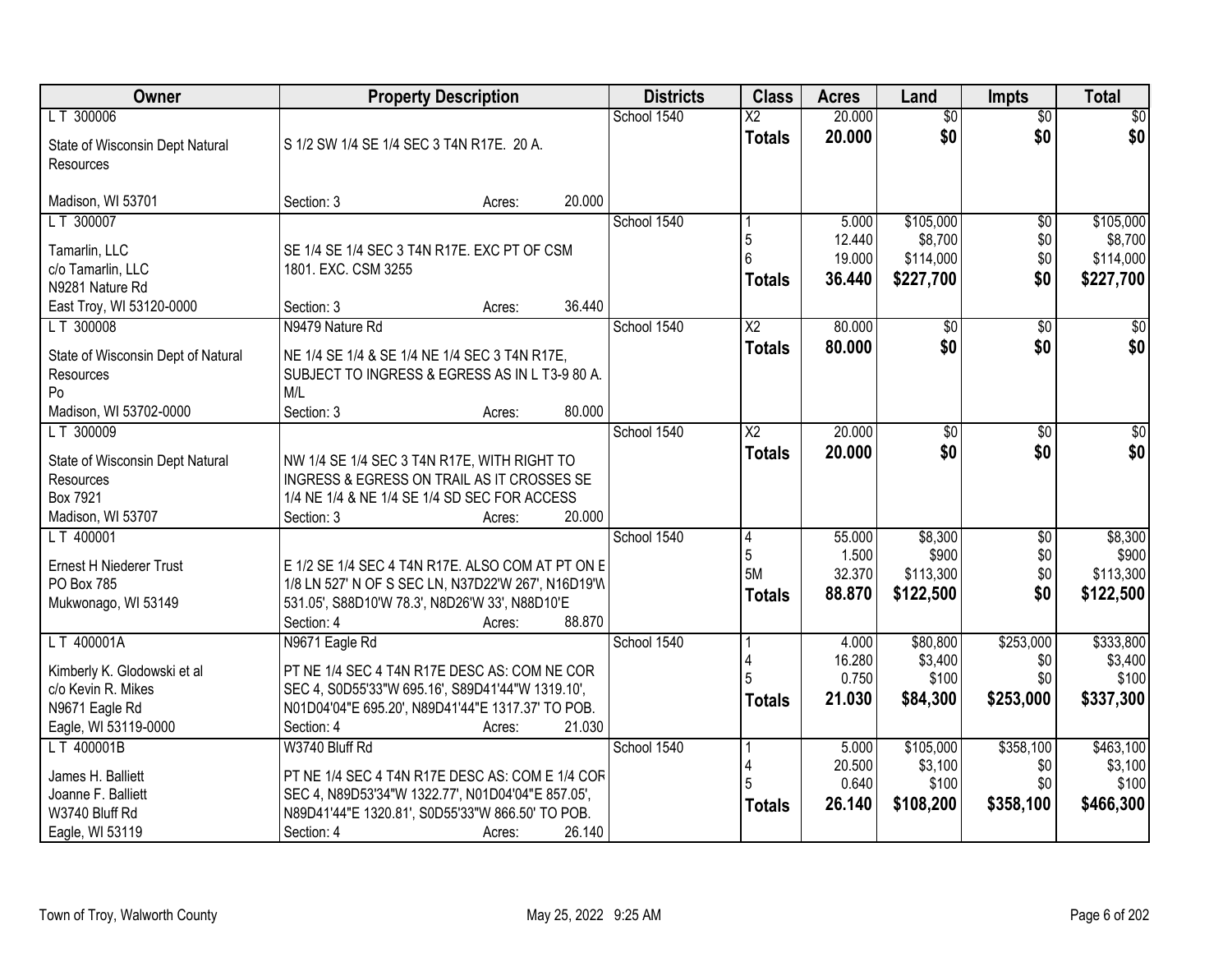| Owner                  | <b>Property Description</b>                         | <b>Districts</b> | <b>Class</b>  | <b>Acres</b> | Land      | <b>Impts</b> | <b>Total</b> |
|------------------------|-----------------------------------------------------|------------------|---------------|--------------|-----------|--------------|--------------|
| LT 400001C             | N9589 Eagle Rd                                      | School 1540      |               | 10.000       | \$135,000 | \$380,700    | \$515,700    |
| Megan R. Dischler      | PT NE 1/4 SEC 4 T4N R17E DESC AS: COM NE COR        |                  |               | 10.800       | \$2,300   | \$0          | \$2,300      |
| c/o Megan R. Dischler  | SEC 4, S0D55'33"W 695.16' TO POB, S0D55'33" W       |                  |               | 0.230        | \$100     | \$0          | \$100        |
| N9589 Eagle Rd         | 694.16', S89D41'44"W 1320.81', N01D04'04"E 694.20', |                  | <b>Totals</b> | 21.030       | \$137,400 | \$380,700    | \$518,100    |
| Eagle, WI 53119        | 21.030<br>Section: 4<br>Acres:                      |                  |               |              |           |              |              |
| LT 400002A             | N9514 Kettle Cove Rd                                | School 1540      |               | 5.150        | \$106,100 | \$289,300    | \$395,400    |
|                        |                                                     |                  | <b>Totals</b> | 5.150        | \$106,100 | \$289,300    | \$395,400    |
| Michael A. Brott       | PT NE 1/4 SEC 4 T4N R17E DESC AS: COM W 1/4         |                  |               |              |           |              |              |
| Carla A. Brott         | COR SEC 4, S89D26'E 1292', S89D35'50"E 2169.98' TC  |                  |               |              |           |              |              |
| N9514 Kettle Cove Rd   | POB, S89D35'50"E 500', N01D09'29"E 449.30',         |                  |               |              |           |              |              |
| Eagle, WI 53119        | 5.150<br>Section: 4<br>Acres:                       |                  |               |              |           |              |              |
| LT 400002B             | N9552 Kettle Cove Rd                                | School 1540      |               | 5.150        | \$106,100 | \$194,900    | \$301,000    |
| Grant F. Richter       | PT NE 1/4 SEC 4 T4N R17E DESC AS: COM W 1/4         |                  | <b>Totals</b> | 5.150        | \$106,100 | \$194,900    | \$301,000    |
| <b>Berta Richter</b>   | COR SEC 4, S89D26'E 1292', S89D35'50"E 2669.98',    |                  |               |              |           |              |              |
| N9552 Kettle Cove Rd   | N01D09'29"E 449.30' TO POB, N89D41'20"W 500',       |                  |               |              |           |              |              |
| Eagle, WI 53119        | 5.150<br>Section: 4<br>Acres:                       |                  |               |              |           |              |              |
| LT 400002C             | N9592 Kettle Cove Rd                                | School 1540      |               | 5.150        | \$106,100 | \$177,800    | \$283,900    |
|                        |                                                     |                  | <b>Totals</b> | 5.150        | \$106,100 | \$177,800    | \$283,900    |
| Daniel R. Napientek    | PT NE 1/4 SEC 4 T4N R17E DESC AS: COM W 1/4         |                  |               |              |           |              |              |
| Gwynne L. Napientek    | COR SEC 4, S89D26'E 1292', S89D35'50"E 2669.98',    |                  |               |              |           |              |              |
| N9592 Kettle Cove Rd   | N01D00'29"E 898.60' TO POB, N89D41'20"W 500',       |                  |               |              |           |              |              |
| Eagle, WI 53119        | Section: 4<br>5.150<br>Acres:                       |                  |               |              |           |              |              |
| LT 400002D             | N9650 Kettle Cove Rd                                | School 1540      |               | 5.150        | \$106,100 | \$133,000    | \$239,100    |
| Mary C. Mcnerney et al | PT NE 1/4 SEC 4 T4N R17E DESC AS: COM W 1/4         |                  | <b>Totals</b> | 5.150        | \$106,100 | \$133,000    | \$239,100    |
| c/o James K. Ruley     | COR SEC 4, S89D26'E 1292', S89D35'50"E 2669. 98',   |                  |               |              |           |              |              |
| N9650 Kettle Cove Rd   | N01D09'29"E 1797.20' TO POB, N89D41'20"W 500',      |                  |               |              |           |              |              |
| Eagle, WI 53119        | 5.150<br>Section: 4<br>Acres:                       |                  |               |              |           |              |              |
| LT 400002E             | N9622 Kettle Cove Rd                                | School 1540      |               | 5.150        | \$106,100 | \$195,200    | \$301,300    |
|                        |                                                     |                  | <b>Totals</b> | 5.150        | \$106,100 | \$195,200    | \$301,300    |
| Erik R. Drellack       | PT NE 1/4 SEC 4 T4N R17E DESC AS: COM W 1/4         |                  |               |              |           |              |              |
| Corrie K. Drellack     | COR SEC 4, S89D26'E 1292', S89D35'50"E 2669.98',    |                  |               |              |           |              |              |
| N9622 Kettle Cove Rd   | N01D09'29"E 1347.90' TO POB, N89D41'20"W 500',      |                  |               |              |           |              |              |
| Eagle, WI 53119        | Section: 4<br>5.150<br>Acres:                       |                  |               |              |           |              |              |
| LT 400002F             | N9664 Betts Rd                                      | School 1540      |               | 4.000        | \$195,000 | \$455,200    | \$650,200    |
| Timothy K. Erickson    | PT NW 1/4 SEC 4 T4N R17E DESC AS: COM N 1/4         |                  |               | 14.400       | \$3,600   | \$0          | \$3,600      |
| Shelby J. Erickson     | COR SEC 4, S89D22'38"W 202.96' TO POB, S 898.84',   |                  |               | 2.500        | \$1,700   | \$0          | \$1,700      |
| N9664 Betts Rd         | S54D32'W 745.50', N38D39' W 434.04', N83D45'51"E    |                  | <b>Totals</b> | 20.900       | \$200,300 | \$455,200    | \$655,500    |
| Eagle, WI 53119        | 20.900<br>Section: 4<br>Acres:                      |                  |               |              |           |              |              |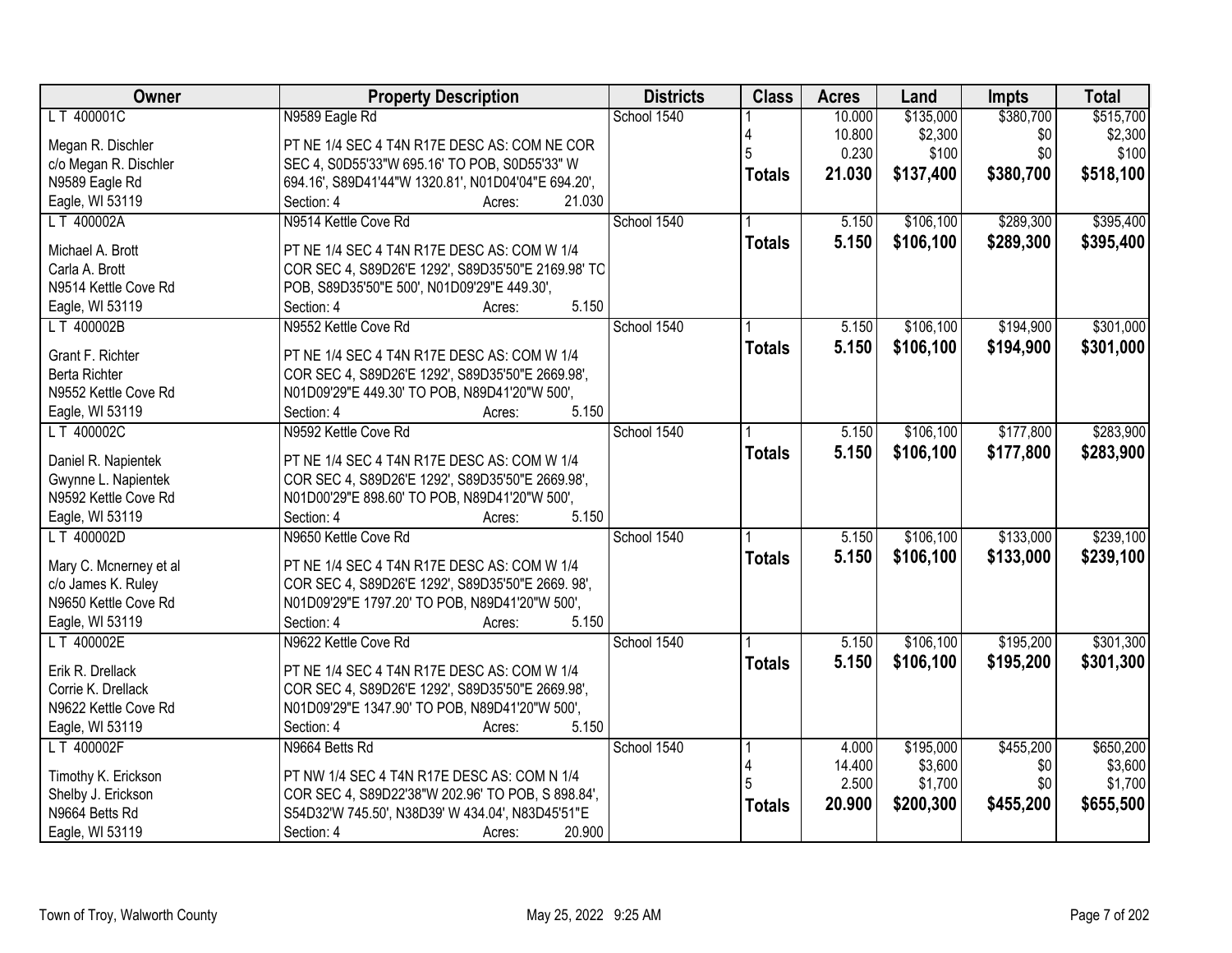| Owner                 | <b>Property Description</b>                         | <b>Districts</b> | <b>Class</b>  | <b>Acres</b> | Land            | <b>Impts</b>    | <b>Total</b>     |
|-----------------------|-----------------------------------------------------|------------------|---------------|--------------|-----------------|-----------------|------------------|
| LT 400004             | <b>Bluff Rd</b>                                     | School 1540      | X4            | 0.270        | $\overline{50}$ | $\overline{50}$ | $\overline{30}$  |
| Town of Troy          | PT OF NE COR OF NW 1/4 OF SW 1/4 SEC 4 T4N          |                  | <b>Totals</b> | 0.270        | \$0             | \$0             | \$0              |
| N8870 Briggs St       | R17E DESC AS BEG AT CENTER OF NORTH &               |                  |               |              |                 |                 |                  |
| East Troy, WI 53120   | SOUTH ROAD RUNNING FROM TROY CENTER TO              |                  |               |              |                 |                 |                  |
|                       | 0.270<br>Section: 4<br>Acres:                       |                  |               |              |                 |                 |                  |
| LT 400005             | N9468 Scout Rd                                      | School 1540      | 4             | 32.260       | \$8,000         | $\overline{50}$ | \$8,000          |
| Edwin A. Gardinier Jr | N 1155' OF N 1/2 SW 1/4 SEC 4 T4N R17E. EXC. THAT   |                  | 5             | 2.000        | \$100           | \$0             | \$100            |
| Lynn M. Gardinier     | PORTION WHICH LIES E OF C/L OF O'BRIEN RD.          |                  | 5M            | 2.000        | \$7,000         | \$0             | \$7,000          |
| 9325 Six Corners Rd   |                                                     |                  | <b>Totals</b> | 36.260       | \$15,100        | \$0             | \$15,100         |
| Milton, WI 53563      | 36.260<br>Section: 4<br>Acres:                      |                  |               |              |                 |                 |                  |
| LT 400005A            | N9468 Scout Rd                                      | School 1540      | X4            | 0.000        | \$0             | \$0             | $\overline{\$0}$ |
|                       |                                                     |                  |               | 0.000        | \$0             | \$0             | \$0              |
| Nature Conservancy    | THAT PT N 70 A OF N 1/2 SW 1/4 SEC 4 T4N R17E       |                  | <b>Totals</b> |              |                 |                 |                  |
| 633 W Main St         | THAT LIES E OF C/L O'BRIEN RD. ALSO THE 1155' OF    |                  |               |              |                 |                 |                  |
| Madison, WI 53703     | NW 1/4 SE 1/4 EXC. 5 A. IN SE PART. ALSO COM CTR    |                  |               |              |                 |                 |                  |
|                       | Section: 4<br>0.000<br>Acres:                       |                  |               |              |                 |                 |                  |
| LT 400006             | N9372 Scout Rd                                      | School 1540      | X4            | 75.000       | $\overline{50}$ | \$0             | \$0              |
| Nature Conservancy    | SE 1/4 SW 1/4 SEC 4 T4N R17E. ALSO S 165' OF SE     |                  | <b>Totals</b> | 75.000       | \$0             | \$0             | \$0              |
| 633 W Main            | 1/4 SW 1/4 SEC 4. ALSO COM S 1/4 COR SEC 4, E       |                  |               |              |                 |                 |                  |
| Madison, WI 53703     | 1043.18', N0D01'E 439.21', N23D14'W 601', N80D47'E  |                  |               |              |                 |                 |                  |
|                       | Section: 4<br>75.000<br>Acres:                      |                  |               |              |                 |                 |                  |
| LT 400006A            | W4056 Woodview Trc                                  | School 1540      |               | 5.010        | \$105,100       | \$316,900       | \$422,000        |
|                       |                                                     |                  | <b>Totals</b> | 5.010        | \$105,100       | \$316,900       | \$422,000        |
| John E. Katrichis     | PT SW 1/4 SEC 4 T4N R17E DESC AS: COM SW COR        |                  |               |              |                 |                 |                  |
| Sandra E. Katrichis   | SEC 4, N0D49'10"E 1486.52', S89D33'23"E 31.97' TO   |                  |               |              |                 |                 |                  |
| W4056 Woodview Trc    | POB, N89D57'14"E 461.564', S12D10'32"E 319.644',    |                  |               |              |                 |                 |                  |
| East Troy, WI 53120   | 5.010<br>Section: 4<br>Acres:                       |                  |               |              |                 |                 |                  |
| LT 400006A1           | N9319 Scout Rd                                      | School 1540      |               | 5.010        | \$105,100       | \$242,300       | \$347,400        |
| Aaron L. Kunkel       | PT SW 1/4 SEC 4 T4N R17E DESC AS: COM SW COR        |                  | <b>Totals</b> | 5.010        | \$105,100       | \$242,300       | \$347,400        |
| Tana L. Vanveghel     | SEC 4, S89D38'40"E 725.98' TO POB, S89D38'40"E      |                  |               |              |                 |                 |                  |
| N9319 Scout Rd        | 561.27', N01D17'27"E 386.50', N89D38'40"W 567.87',  |                  |               |              |                 |                 |                  |
| East Troy, WI 53120   | 5.010<br>Section: 4<br>Acres:                       |                  |               |              |                 |                 |                  |
| LT 400006A2           | N9333 Scout Rd                                      | School 1540      |               | 5.010        | \$105,100       | \$256,000       | \$361,100        |
|                       |                                                     |                  | <b>Totals</b> | 5.010        | \$105,100       | \$256,000       | \$361,100        |
| Chris J. Cayemberg    | PT SW 1/4 SEC 4 T4N R17E DESC AS: COM SW COR        |                  |               |              |                 |                 |                  |
| Trudi A. Cayemberg    | SEC 4, S89D38'40"E 1287.55', N01D27'27"E 386.50' TO |                  |               |              |                 |                 |                  |
| N9333 Scout Rd        | POB, N01D17'27"E 386.47', N89D37'08"W 561.28',      |                  |               |              |                 |                 |                  |
| East Troy, WI 53120   | 5.010<br>Section: 4<br>Acres:                       |                  |               |              |                 |                 |                  |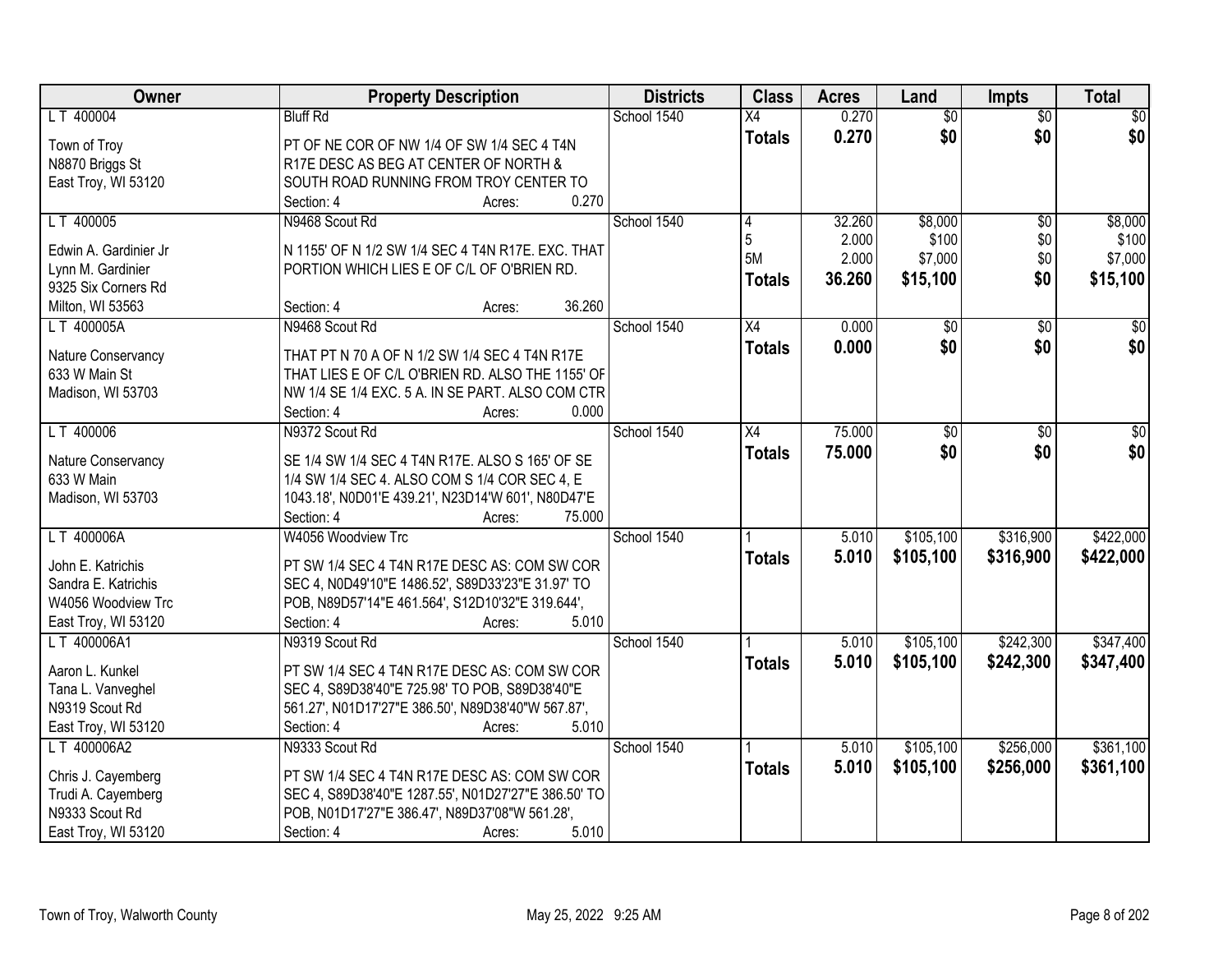| Owner                   | <b>Property Description</b>                         | <b>Districts</b> | <b>Class</b>   | <b>Acres</b> | Land      | <b>Impts</b>    | <b>Total</b> |
|-------------------------|-----------------------------------------------------|------------------|----------------|--------------|-----------|-----------------|--------------|
| LT 400006A3             | W4057 Woodview Trc                                  | School 1540      |                | 5.240        | \$106,800 | \$249,500       | \$356,300    |
| Jeffrey Roche           | PT SW 1/4 SEC 4 T4N R17E DESC AS: COM SW COR        |                  | <b>Totals</b>  | 5.240        | \$106,800 | \$249,500       | \$356,300    |
| W4057 Woodview Trc      | SEC 4, N89D38' 40"E 725.98', N00D21'20"E 300' TO    |                  |                |              |           |                 |              |
| East Troy, WI 53120     | POB, N0D21'20"E 86.45', N2D15'59"E 386.89',         |                  |                |              |           |                 |              |
|                         | 5.240<br>Section: 4<br>Acres:                       |                  |                |              |           |                 |              |
| LT 400006A4             | W4089 Woodview Trc                                  | School 1540      |                | 5.020        | \$105,200 | \$167,700       | \$272,900    |
|                         |                                                     |                  | <b>Totals</b>  | 5.020        | \$105,200 | \$167,700       | \$272,900    |
| Kirk R. Korpela         | PT SW 1/4 SEC 4 T4N R17E DESC AS: COM SW COR        |                  |                |              |           |                 |              |
| W4089 Woodview Trc      | SEC 4, N9D16'W 304.28' TO POB, N0D12'52"W 419.58',  |                  |                |              |           |                 |              |
| East Troy, WI 53120     | NELY 462.84' & ALG ARC OF CURVE WHOSE CTR           |                  |                |              |           |                 |              |
|                         | 5.020<br>Section: 4<br>Acres:                       |                  |                |              |           |                 |              |
| LT 400006A5             | W4103 Woodview Trc                                  | School 1540      |                | 5.180        | \$106,400 | \$146,600       | \$253,000    |
| Hunter Petersen         | PT SW 1/4 SEC 4 & SE1/4 SEC 5 T4N R17E DESC AS:     |                  | <b>Totals</b>  | 5.180        | \$106,400 | \$146,600       | \$253,000    |
| Paityn Petersen         | COM SW COR SEC 4, N9D16'W 304.28', S89D38'40"E      |                  |                |              |           |                 |              |
| W4103 Woodview Trace    | 776.84', S0D21'20"W 300', N89D38'40"W 725.98' TO    |                  |                |              |           |                 |              |
| East Troy, WI 53120     | Section: 4<br>5.180<br>Acres:                       |                  |                |              |           |                 |              |
| LT 400006A8             | W4042 Woodview Trc                                  | School 1540      |                | 5.020        | \$105,200 | \$51,300        | \$156,500    |
|                         |                                                     |                  | <b>Totals</b>  | 5.020        | \$105,200 | \$51,300        | \$156,500    |
| <b>Big Shanty LLC</b>   | PT SW 1/4 SEC 4 T4N R17E DESC AS: COM SW COR        |                  |                |              |           |                 |              |
| c/o Big Shanty, LLC     | SEC 4, N0D49'10"E 1486.25', S89D33'23"E 494.26' TO  |                  |                |              |           |                 |              |
| W4042 Woodview Trc      | POB, S89D33'23"E 792.29', S0D17'43"E 148.04', SWLY  |                  |                |              |           |                 |              |
| East Troy, WI 53120     | Section: 4<br>5.020<br>Acres:                       |                  |                |              |           |                 |              |
| LT 400006B              | N9377 Scout Rd                                      | School 1540      |                | 5.000        | \$105,000 | \$124,500       | \$229,500    |
| Harry Hill              | PT SW 1/4 SEC 4 T4N R17E DESC AS: COM NE COR        |                  | <b>Totals</b>  | 5.000        | \$105,000 | \$124,500       | \$229,500    |
| N9377 Scout Rd          | OF S 5 A OF NW 1/4 SW 1/4 SEC 4 T4N R17E, S 375'    |                  |                |              |           |                 |              |
| East Troy, WI 53120     | TO POB, W 660', S 336.60' E 660', N 336.60' TO POB. |                  |                |              |           |                 |              |
|                         | 5.000<br>Section: 4<br>Acres:                       |                  |                |              |           |                 |              |
| LT 500001               |                                                     | School 1540      | $\overline{4}$ | 87.320       | \$21,700  | $\overline{50}$ | \$21,700     |
|                         |                                                     |                  | 5              | 1.660        | \$100     | \$0             | \$100        |
| Clayton A. Rice         | E 1/2 NE 1/4 SEC 5 T4N R17E. N 35 A OF NE 1/4 SE    |                  | 5M             | 10.000       | \$35,000  | \$0             | \$35,000     |
| 3840 N Prairie Ln       | 1/4 SEC 5. EXC L T 5-1A & L T 5-1A1 AS DESC IN VOL  |                  | <b>Totals</b>  | 98.980       | \$56,800  | \$0             | \$56,800     |
| Morris, IL 60450-0000   | 471 MTGES PG 44, WCR. 98.98 A.                      |                  |                |              |           |                 |              |
|                         | 98.980<br>Section: 5<br>Acres:                      |                  |                |              |           |                 |              |
| LT 500001A              | W4147 Bluff Rd                                      | School 1540      |                | 2.480        | \$79,800  | \$142,600       | \$222,400    |
| William C. Schilling Jr | PT SE 1/4 SEC 5 T4N R17E DESC AS: COM INTER C/L     |                  | <b>Totals</b>  | 2.480        | \$79,800  | \$142,600       | \$222,400    |
| Teresa A. Schilling     | BLUFF RD & E LN SEC 5, W 388.75' TO POB, W 300',    |                  |                |              |           |                 |              |
| W4147 Bluff Rd          | S0D48' W 360', E 300', N 0D48' E 360' TO POB.       |                  |                |              |           |                 |              |
| East Troy, WI 53120     | 2.480<br>Section: 5<br>Acres:                       |                  |                |              |           |                 |              |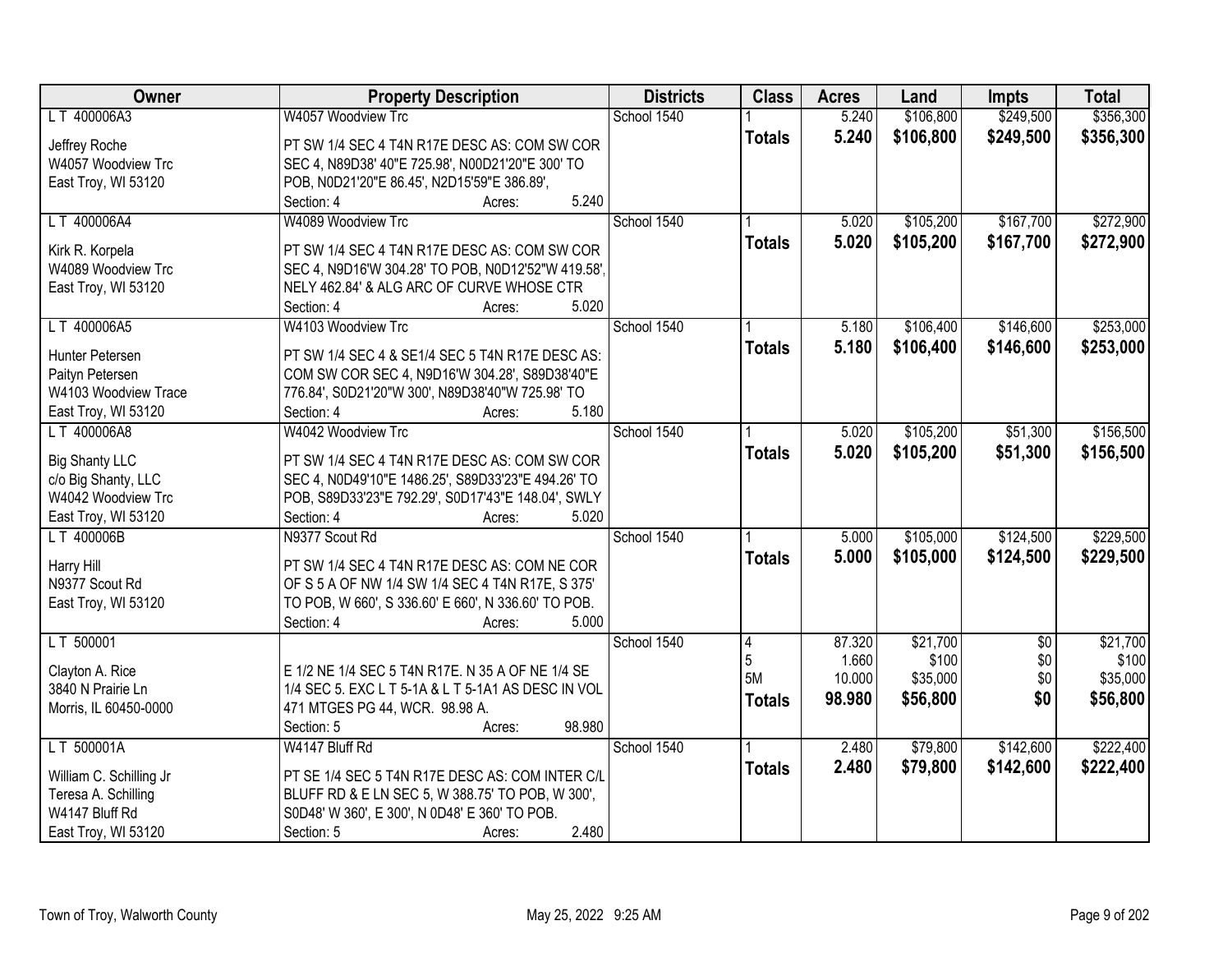| Owner                      | <b>Property Description</b>                          | <b>Districts</b> | <b>Class</b>    | <b>Acres</b> | Land            | Impts           | <b>Total</b> |
|----------------------------|------------------------------------------------------|------------------|-----------------|--------------|-----------------|-----------------|--------------|
| LT 500001A1                | W4150 Bluff Rd                                       | School 1540      |                 | 0.920        | \$47,900        | \$38,000        | \$85,900     |
| <b>Richard Nevel</b>       | PT NE 1/4 SEC 5 T4N R17E DESC AS: COM INTER          |                  | <b>Totals</b>   | 0.920        | \$47,900        | \$38,000        | \$85,900     |
| Beverly Nevel, Life Estate | C/L BLUFF RD & E LN SEC 5, W 538.75' TO POB, W       |                  |                 |              |                 |                 |              |
| W4150 Bluff Rd             | 150', N0D48' E 267', E 150', S0D48' W 267' TO POB.   |                  |                 |              |                 |                 |              |
| East Troy, WI 53120        | 0.920<br>Section: 5<br>Acres:                        |                  |                 |              |                 |                 |              |
| LT 500002A                 | N9314 Half Mile Rd                                   | School 1540      |                 | 4.000        | \$95,000        | \$221,700       | \$316,700    |
|                            |                                                      |                  |                 | 37.000       | \$8,600         | \$0             | \$8,600      |
| Brian K. Ramstack          | W 1/2 SE 1/4 SEC 5 T4N R17E. EXC COM NW COR SE       |                  |                 | 1.000        | \$100           | \$0             | \$100        |
| N9314 Half Mile Rd         | 1/4, BEING POB, N89D57'30"E 1302.46', S1D02'03"W     |                  | <b>Totals</b>   | 42.000       | \$103,700       | \$221,700       | \$325,400    |
| East Troy, WI 53120        | 1370.24', N88D38'08"W 256.66', N78D44'58"W 1066.98', |                  |                 |              |                 |                 |              |
|                            | 42.000<br>Section: 5<br>Acres:                       |                  |                 |              |                 |                 |              |
| LT 500002A1                | W4205 Bluff Rd                                       | School 1540      |                 | 3.000        | \$85,000        | \$565,000       | \$650,000    |
| Ryan Waters Trust          | PT SE 1/4 SEC 5 T4N R17E DESC AS: COM NW COR         |                  | 5M              | 30.000       | \$7,500         | \$0             | \$7,500      |
| Kelly L Waters Trust       | SE 1/4 SEC 5, BEING POB, N89D57'30"E 1302.46',       |                  |                 | 5.000        | \$15,000        | \$0             | \$15,000     |
| W4205 Bluff Rd             | S1D02'03"W 1370.24', N88D38'08"W 256.66',            |                  | <b>Totals</b>   | 38.000       | \$107,500       | \$565,000       | \$672,500    |
| East Troy, WI 53120        | 38.000<br>Section: 5<br>Acres:                       |                  |                 |              |                 |                 |              |
| LT 500003                  | W8407 Lake Shore Rd                                  | School 1540      | 4               | 72.000       | \$16,000        | \$0             | \$16,000     |
|                            |                                                      |                  |                 | 34.940       | \$23,700        | \$0             | \$23,700     |
| Dale N. Albrecht et al     | E 1/2 W 1/2 SEC 5 T4N R17E. EXC. CSM 1465, 1790,     |                  | Totals          | 106.940      | \$39,700        | \$0             | \$39,700     |
| W8407 Lake Shore Rd        | 1914 & 4189                                          |                  |                 |              |                 |                 |              |
| Sharon, WI 53585-0000      |                                                      |                  |                 |              |                 |                 |              |
|                            | 106.940<br>Section: 5<br>Acres:                      |                  |                 |              |                 |                 |              |
| LT 500004                  | N9663 State Highway 67                               | School 1540      | $\overline{X4}$ | 33.500       | $\overline{50}$ | $\overline{50}$ | \$0          |
| Nature Conservancy         | N 33.55 A OF W 1/2 NW 1/4 SEC 5 T4N R17E. 33.55 A.   |                  | <b>Totals</b>   | 33.500       | \$0             | \$0             | \$0          |
| Midwestern Resource Office |                                                      |                  |                 |              |                 |                 |              |
| 633 W Main St              |                                                      |                  |                 |              |                 |                 |              |
| Madison, WI 53703-1291     | 33.500<br>Section: 5<br>Acres:                       |                  |                 |              |                 |                 |              |
| LT 500005                  | <b>Bluff Rd</b>                                      | School 1540      | 4               | 15.750       | \$2,400         | $\sqrt{6}$      | \$2,400      |
|                            |                                                      |                  | 5               | 3.250        | \$2,000         | \$0             | \$2,000      |
| Rck Properties, LLC et al  | S 33 A. OF SW 1/4 NW 1/4 SEC 5 T4N R17E. EXC. W      |                  |                 | 7.000        | \$49,000        | \$0             | \$49,000     |
| c/o Rck Properties, LLC    | 300'.                                                |                  | <b>Totals</b>   | 26.000       | \$53,400        | \$0             | \$53,400     |
| W4818 Potter Rd            |                                                      |                  |                 |              |                 |                 |              |
| Elkhorn, WI 53121          | 26.000<br>Section: 5<br>Acres:                       |                  |                 |              |                 |                 |              |
| LT 500005A                 | W4484 Bluff Rd                                       | School 1540      |                 | 7.000        | \$120,000       | \$133,500       | \$253,500    |
| Joan M. Wolfram et al      | W 300' OF S 33 A. OF SW 1/4 NW 1/4 SEC 5 T4N R17E    |                  | <b>Totals</b>   | 7.000        | \$120,000       | \$133,500       | \$253,500    |
| c/o Joan M. Wolfram        |                                                      |                  |                 |              |                 |                 |              |
| W4484 Bluff Rd             |                                                      |                  |                 |              |                 |                 |              |
| East Troy, WI 53120        | 7.000<br>Section: 5<br>Acres:                        |                  |                 |              |                 |                 |              |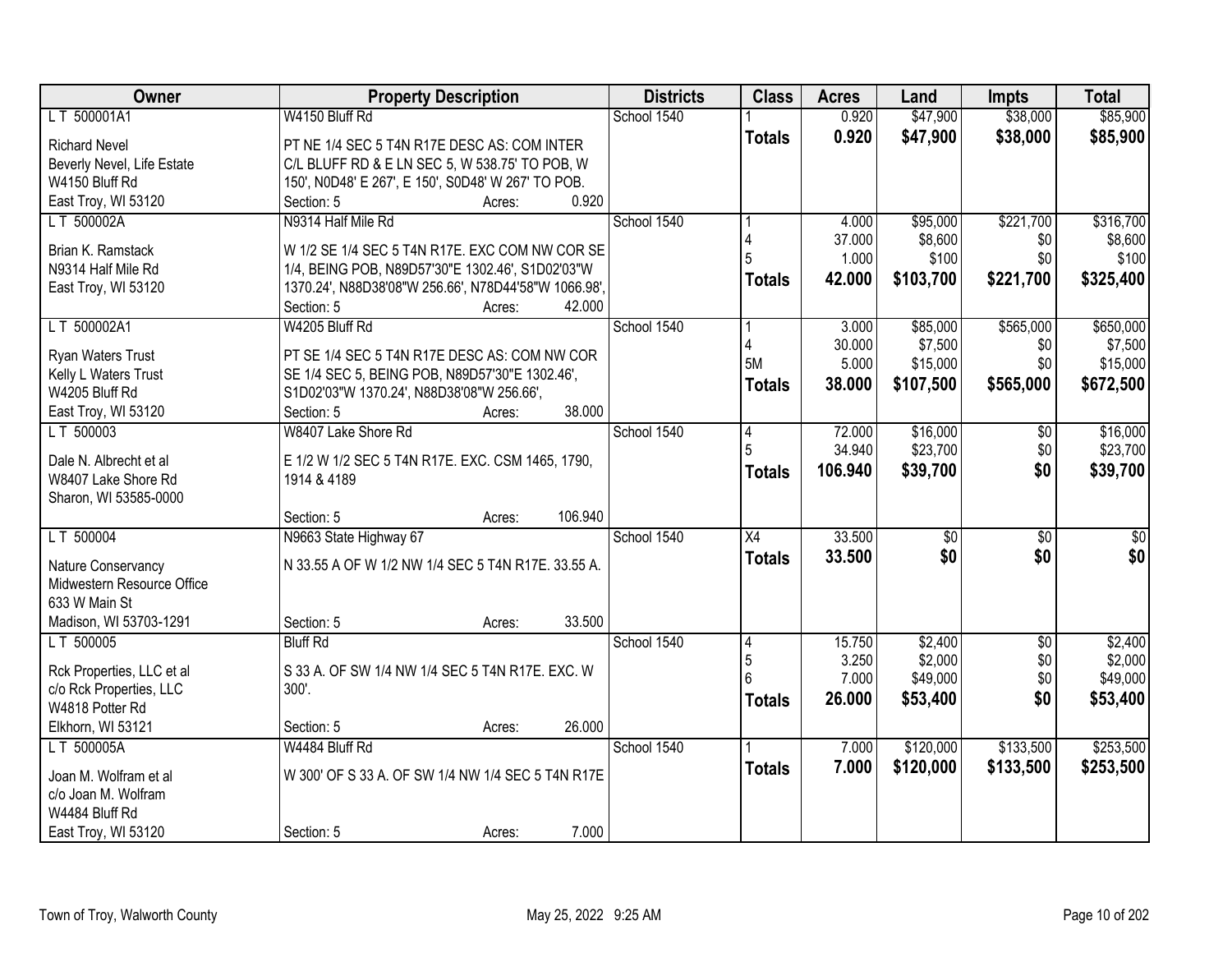| Owner                     | <b>Property Description</b>                         | <b>Districts</b> | <b>Class</b>  | <b>Acres</b> | Land      | Impts           | <b>Total</b> |
|---------------------------|-----------------------------------------------------|------------------|---------------|--------------|-----------|-----------------|--------------|
| LT 500006                 | W4433 Bluff Rd                                      | School 1540      |               | 61.600       | \$13,700  | $\overline{30}$ | \$13,700     |
| Rck Properties, LLC et al | W 1/2 SW 1/4 SEC 5 T4N R17E. EXC. CSM 118. 78.26    |                  | 5             | 1.250        | \$100     | \$0             | \$100        |
| c/o Rck Properties, LLC   | А.                                                  |                  | 5M            | 9.410        | \$28,300  | \$0             | \$28,300     |
| W4818 Potter Rd           |                                                     |                  |               | 6.000        | \$80,000  | \$138,800       | \$218,800    |
| Elkhorn, WI 53121         | 78.260<br>Section: 5<br>Acres:                      |                  | <b>Totals</b> | 78.260       | \$122,100 | \$138,800       | \$260,900    |
| LT 500007                 | W4115 Woodview Trc                                  | School 1540      |               | 5.510        | \$108,800 | \$245,300       | \$354,100    |
|                           |                                                     |                  | <b>Totals</b> | 5.510        | \$108,800 | \$245,300       | \$354,100    |
| Christopher A. Damske     | PT SE 1/4 SEC 5 T4N R17E DESC AS: COM SE COR        |                  |               |              |           |                 |              |
| W4115 Woodview Trc        | SEC 5, S89D47'08"W 347.87', N0D12'52"W 825. 68',    |                  |               |              |           |                 |              |
| East Troy, WI 53120       | SELY 148.52' ALG R/W & ALG ARC OF CURVE,            |                  |               |              |           |                 |              |
|                           | 5.510<br>Section: 5<br>Acres:                       |                  |               |              |           |                 |              |
| LT 500007B                | W4145 Woodview Trc                                  | School 1540      |               | 5.670        | \$110,000 | \$146,200       | \$256,200    |
| Steven J. Hartman         | PT SE 1/4 SEC 5 T4N R17E DESC AS: COM SE COR        |                  | <b>Totals</b> | 5.670        | \$110,000 | \$146,200       | \$256,200    |
| Deborah J. Hartman        | SEC 5, S89D47'08"W 347.87' TO POB, S89D47'08"W      |                  |               |              |           |                 |              |
| W4145 Woodview Trc        | 300', N00D12'52"W 795.63', N71D25'30"E 21.70', NELY |                  |               |              |           |                 |              |
| East Troy, WI 53120       | Section: 5<br>5.670<br>Acres:                       |                  |               |              |           |                 |              |
| LT 500007C                | W4171 Woodview Trc                                  | School 1540      |               | 5.510        | \$108,800 | \$291,700       | \$400,500    |
|                           |                                                     |                  | <b>Totals</b> | 5.510        | \$108,800 | \$291,700       | \$400,500    |
| Andrew Johnson            | PT SE 1/4 SEC 5 T4N R17E DESC AS: COM SE COR        |                  |               |              |           |                 |              |
| Leslie Johnson            | SEC 5, S89D47'08"W 647.87' TO POB, S89D47'08"W      |                  |               |              |           |                 |              |
| W4171 Woodview Ter        | 364.97', N05D59'12"E 694.06', NE 105.96' & ALG ARC  |                  |               |              |           |                 |              |
| East Troy, WI 53120       | 5.510<br>Section: 5<br>Acres:                       |                  |               |              |           |                 |              |
| LT 500007D                | W4178 Woodview Trc                                  | School 1540      |               | 5.890        | \$111,700 | \$189,300       | \$301,000    |
| Andrew S. Toth            | PT SE 1/4 SEC 5 T4N R17E DESC AS: COM SE COR        |                  | <b>Totals</b> | 5.890        | \$111,700 | \$189,300       | \$301,000    |
| Nichole A. Zahn           | SEC 5, S89D47'08"W 1012.84' TO POB, S89D47'08"W     |                  |               |              |           |                 |              |
| W4178 Woodview Ter        | 300', N01D03'37"E 800', S82D22'56"E 330.06', SELY   |                  |               |              |           |                 |              |
| East Troy, WI 53120       | 5.890<br>Section: 5                                 |                  |               |              |           |                 |              |
|                           | Acres:                                              | School 1540      |               |              |           |                 |              |
| LT 500007E                | W4186 Woodview Trc                                  |                  |               | 5.970        | \$112,300 | \$234,200       | \$346,500    |
| Scott C. Marshall         | PT SE 1/4 SEC 5 T4N R17E DESC AS: COM SE COR        |                  | <b>Totals</b> | 5.970        | \$112,300 | \$234,200       | \$346,500    |
| April M. Marshall         | SEC 5, S89D47'08"W 1312.84', N01D03'37"E 800' TO    |                  |               |              |           |                 |              |
| W4186 Woodview Trc        | POB, N1D03'37"E 689.39', N89D54'22"E 245.62',       |                  |               |              |           |                 |              |
| East Troy, WI 53120       | 5.970<br>Section: 5<br>Acres:                       |                  |               |              |           |                 |              |
| LT 500007F                | W4152 Woodview Trc                                  | School 1540      |               | 5.420        | \$108,200 | \$261,100       | \$369,300    |
| <b>Brandon Garavet</b>    |                                                     |                  | <b>Totals</b> | 5.420        | \$108,200 | \$261,100       | \$369,300    |
|                           | PT SE 1/4 SEC 5 T4N R17E DESC AS: COM SE COR        |                  |               |              |           |                 |              |
| Angela Garavet            | SEC 5, N0D49'10"E 1486.52', S89D54'22"W 620.57' TO  |                  |               |              |           |                 |              |
| W4152 Woodview Trace      | POB, S89D54'22"W 440.34', S18D34'30"E 713.26',      |                  |               |              |           |                 |              |
| East Troy, WI 53120       | 5.420<br>Section: 5<br>Acres:                       |                  |               |              |           |                 |              |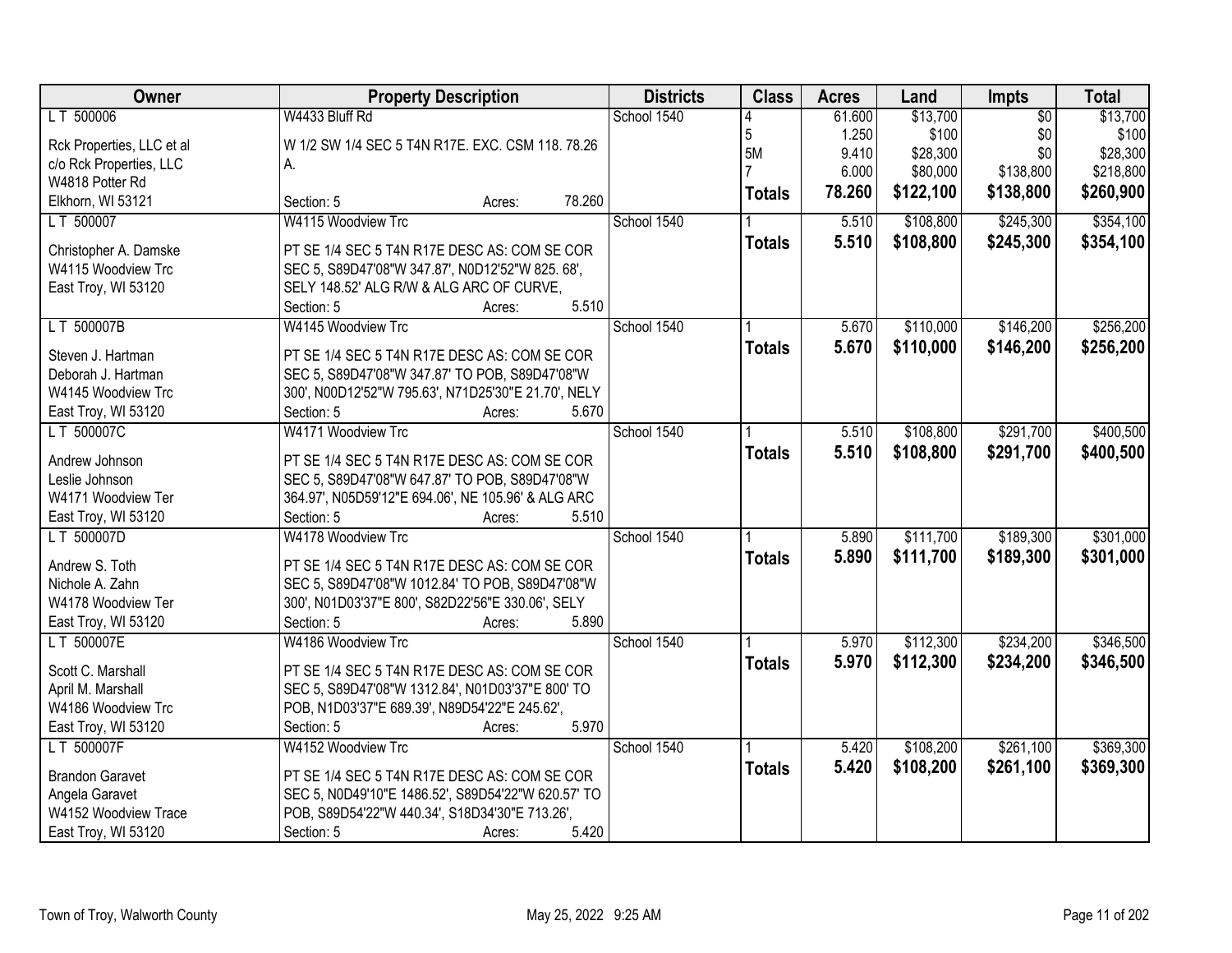| Owner                      | <b>Property Description</b>                                  | <b>Districts</b> | <b>Class</b>    | <b>Acres</b> | Land      | <b>Impts</b>    | <b>Total</b>    |
|----------------------------|--------------------------------------------------------------|------------------|-----------------|--------------|-----------|-----------------|-----------------|
| LT 500007G                 | W4140 Woodview Trc                                           | School 1540      |                 | 5.080        | \$105,600 | \$250,900       | \$356,500       |
| Richard T. Krisher         | PT SE 1/4 SEC 5 T4N R17E DESC AS: COM SE COR                 |                  | <b>Totals</b>   | 5.080        | \$105,600 | \$250,900       | \$356,500       |
| Mary S. Krisher            | SEC 5, N0D49'10"E 1486.52', S89D54'22"W 226.61' TO           |                  |                 |              |           |                 |                 |
| W4140 Woodview Trace       | POB, S89D54'22"W 393.96', S07D09'40"E 598.43', SELY          |                  |                 |              |           |                 |                 |
| East Troy, WI 53120        | 5.080<br>Section: 5<br>Acres:                                |                  |                 |              |           |                 |                 |
| LT 500007H                 | W4116 Woodview Trc                                           | School 1540      |                 | 5.100        | \$105,800 | \$225,500       | \$331,300       |
|                            |                                                              |                  | <b>Totals</b>   | 5.100        | \$105,800 | \$225,500       | \$331,300       |
| Anthony P. Stachowski      | PT SE 1/4 SEC 5 T4N R17E DESC AS: COM SE COR                 |                  |                 |              |           |                 |                 |
| Danielle M. Stachowski     | SEC 5, N0D49'10"E 1486.25' TO POB, N90D57'14" E              |                  |                 |              |           |                 |                 |
| W4116 Woodview Trc         | 34.29', S11D27'19" E 671.792', SWLY 290.23' ALG R/W<br>5.100 |                  |                 |              |           |                 |                 |
| East Troy, WI 53120        | Section: 5<br>Acres:                                         |                  |                 | 30.500       |           |                 | $\overline{50}$ |
| LT 600001A1                | State Highway 67                                             | School 1540      | X4              |              | \$0       | \$0             |                 |
| Nature Conservancy         | PT NE 1/4 SEC 6 T4N R17E DESC AS: COM NE COR                 |                  | <b>Totals</b>   | 30.500       | \$0       | \$0             | \$0             |
| 633 W Main St              | NE 1/4 SEC 6, S 905.25', S87D17'W 1420.90', N3D22'E          |                  |                 |              |           |                 |                 |
| Madison, WI 53703          | 948.80' TO PT THAT IS 26' S OF N LN SD SEC 6, W TC           |                  |                 |              |           |                 |                 |
|                            | Section: 6<br>30.500<br>Acres:                               |                  |                 |              |           |                 |                 |
| LT 600001B                 |                                                              | School 1540      | $\overline{X4}$ | 69.000       | \$0       | \$0             | \$0             |
| Nature Conservancy         | PT NE 1/4 SEC 6 T4N R17E DESC AS: COM NE COR                 |                  | <b>Totals</b>   | 69.000       | \$0       | \$0             | \$0             |
| Midwestern Resource Office | SEC 6, W 1362.06', S03D22'W 26' TO POB, S03D22'W             |                  |                 |              |           |                 |                 |
| 633 W Main St              | 948', W 1214.21', S 1331.38', W ALG C/L BLUFF RD, W          |                  |                 |              |           |                 |                 |
| Madison, WI 53703-1291     | 69.000<br>Section: 6<br>Acres:                               |                  |                 |              |           |                 |                 |
| LT 600001C                 | N9585 Hwy 67                                                 | School 1540      |                 | 2.300        | \$78,000  | \$143,600       | \$221,600       |
|                            |                                                              |                  |                 | 12.000       | \$3,000   | \$0             | \$3,000         |
| Rohde Revocable Trust      | PT NW 1/4 SEC 6 T4N R17E DESC AS: COM INTER W                |                  | <b>Totals</b>   | 14.300       | \$81,000  | \$143,600       | \$224,600       |
| N9585 Hwy 67               | LN SEC 6 & C/L TROY RD, N0D26'W 374.37',                     |                  |                 |              |           |                 |                 |
| Eagle, WI 53119            | N89D06'30"E 778.58', S0D09'30"E 446.60',                     |                  |                 |              |           |                 |                 |
|                            | 14.300<br>Section: 6<br>Acres:                               |                  |                 |              |           |                 |                 |
| LT 600001D                 | N9566 Hwy 67                                                 | School 1540      |                 | 2.000        | \$60,000  | \$102,400       | \$162,400       |
| Ryun R. Gardner            | PT NW 1/4 SEC 6 T4N R17E DESC AS: COM AT PT IN               |                  | <b>Totals</b>   | 2.000        | \$60,000  | \$102,400       | \$162,400       |
| N9566 Hy 67                | C/L HWY 67 132' NELY OF INTER OF HWY 67 & TROY               |                  |                 |              |           |                 |                 |
| Eagle, WI 53119            | PALMYRA RD & BEING POB, N37D30'E 66', CONT ALC               |                  |                 |              |           |                 |                 |
|                            | 2.000<br>Section: 6<br>Acres:                                |                  |                 |              |           |                 |                 |
| LT 600002                  |                                                              | School 1540      | 14              | 17.500       | \$4,400   | $\overline{50}$ | \$4,400         |
| Audrey B. Watson           | W 1/2 SE 1/4 NE 1/4 SEC 6 T4N R17E. 20 A. M/L                |                  | 5               | 0.500        | \$100     | \$0             | \$100           |
| W4624 Bluff Rd             |                                                              |                  | 5M              | 2.000        | \$7,000   | \$0\$           | \$7,000         |
| East Troy, WI 53120        |                                                              |                  | <b>Totals</b>   | 20.000       | \$11,500  | \$0             | \$11,500        |
|                            | 20.000<br>Section: 6<br>Acres:                               |                  |                 |              |           |                 |                 |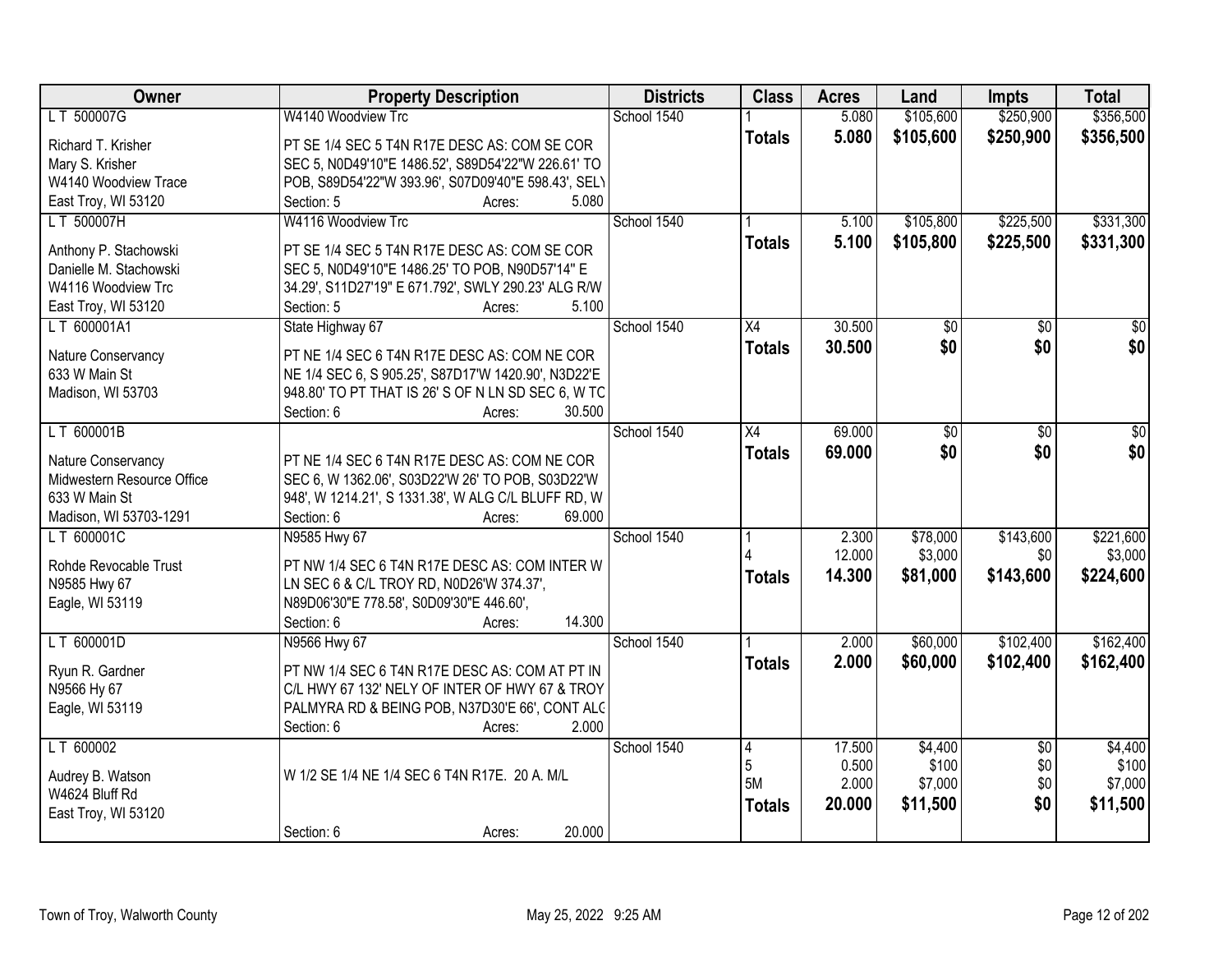| Owner                        |                                                       | <b>Property Description</b> |        | <b>Districts</b> | <b>Class</b>  | <b>Acres</b> | Land      | Impts           | <b>Total</b> |
|------------------------------|-------------------------------------------------------|-----------------------------|--------|------------------|---------------|--------------|-----------|-----------------|--------------|
| LT 600002A                   |                                                       |                             |        | School 1540      |               | 20.000       | \$73,300  | $\overline{50}$ | \$73,300     |
| <b>Warren Cook</b>           | E 1/2 SE 1/4 NE1/4 SEC 6 T4N R17E. 20 A. M/L          |                             |        |                  | <b>Totals</b> | 20.000       | \$73,300  | \$0             | \$73,300     |
| 4310 21st St                 |                                                       |                             |        |                  |               |              |           |                 |              |
| Racine, WI 53405             |                                                       |                             |        |                  |               |              |           |                 |              |
|                              | Section: 6                                            | Acres:                      | 20.000 |                  |               |              |           |                 |              |
| LT 600002B                   | W4624 Bluff Rd                                        |                             |        | School 1540      | 4             | 16.250       | \$4,000   | $\overline{30}$ | \$4,000      |
| Audrey B. Watson             | E 1/2 SW 1/4 NE 1/4 SEC 6 T4N R17E. 20 A. M/L         |                             |        |                  | 5             | 0.250        | \$100     | \$0             | \$100        |
| W4624 Bluff Rd               |                                                       |                             |        |                  |               | 3.500        | \$67,500  | \$83,700        | \$151,200    |
| East Troy, WI 53120          |                                                       |                             |        |                  | <b>Totals</b> | 20.000       | \$71,600  | \$83,700        | \$155,300    |
|                              | Section: 6                                            | Acres:                      | 20.000 |                  |               |              |           |                 |              |
| LT 600002C                   | W4692 Bluff Rd                                        |                             |        | School 1540      | 4             | 15.000       | \$3,700   | \$0             | \$3,700      |
| Kevin S. Cooper              | W 1/2 SW 1/4 NE 1/4 SEC 6 T4N R17E. 20 A. M/L         |                             |        |                  | 5             | 3.500        | \$9,900   | \$0             | \$9,900      |
| W4692 Bluff Rd               |                                                       |                             |        |                  |               | 1.500        | \$27,500  | \$497,600       | \$525,100    |
| East Troy, WI 53120          |                                                       |                             |        |                  | <b>Totals</b> | 20,000       | \$41,100  | \$497,600       | \$538,700    |
|                              | Section: 6                                            | Acres:                      | 20.000 |                  |               |              |           |                 |              |
| LT 600003                    | N9663 Hwy 67                                          |                             |        | School 1540      | 4             | 1.500        | \$400     | \$0             | \$400        |
| Edwin A. Gardinier Jr        | PT NE 1/4 & NW 1/4 SEC 6 T4N R17E DESC AS: COM        |                             |        |                  | 5             | 0.500        | \$100     | \$0             | \$100        |
| 9325 E Six Corners Rd        | N 1/4 COR SEC 6, W 488.73', S 528', NELY TO N LN      |                             |        |                  |               | 3.000        | \$65,000  | \$190,200       | \$255,200    |
| Milton, WI 53563             | SEC 6, WLY 363' TO POB 5:00 M/L                       |                             |        |                  | <b>Totals</b> | 5.000        | \$65,500  | \$190,200       | \$255,700    |
|                              | Section: 6                                            | Acres:                      | 5.000  |                  |               |              |           |                 |              |
| LT 600004                    | N9684 Palmyra Rd                                      |                             |        | School 1540      |               | 8.000        | \$125,000 | \$176,900       | \$301,900    |
| Lisa C. Heitzman             | PT NW 1/4 SEC 6 T4N R17E DESC AS: COM NW COR          |                             |        |                  | <b>Totals</b> | 8.000        | \$125,000 | \$176,900       | \$301,900    |
| N9684 Palmyra Rd             | NW 1/4 SEC 6, S 445.5', E 781', N 445.5', W TO POB. 8 |                             |        |                  |               |              |           |                 |              |
| Eagle, WI 53119              | А.                                                    |                             |        |                  |               |              |           |                 |              |
|                              | Section: 6                                            | Acres:                      | 8.000  |                  |               |              |           |                 |              |
| LT 600005                    | N9619 Palmyra Rd                                      |                             |        | School 1540      |               | 0.660        | \$38,900  | \$116,000       | \$154,900    |
| Ronald Knaflic R. Rust et al | PT NW 1/4 NW 1/4 SEC 6 T4N R17E: COM INTER            |                             |        |                  | <b>Totals</b> | 0.660        | \$38,900  | \$116,000       | \$154,900    |
| c/o Ronald R Knaflic Rust    | PALMYRA TROY HWY & W SEC LN, S 264', E AT R.A.        |                             |        |                  |               |              |           |                 |              |
| N9619 Palmyra Rd             | TO SD SEC LN TO CTR SD HWY, NWLY TO POB. .6 A         |                             |        |                  |               |              |           |                 |              |
| Eagle, WI 53119              | Section: 6                                            | Acres:                      | 0.660  |                  |               |              |           |                 |              |
| LT 600006                    | W4880 North St                                        |                             |        | School 1540      |               | 2.100        | \$61,800  | \$4,300         | \$66,100     |
| Jerry Costello               | PT NW 1/4 SEC 6 T4N R17E DESC AS: COM INTER E         |                             |        |                  | <b>Totals</b> | 2.100        | \$61,800  | \$4,300         | \$66,100     |
| W4880 North St               | C/L HWY 67 & PALMYRA TROY RD, TH 37D W ALG            |                             |        |                  |               |              |           |                 |              |
| Eagle, WI 53119              | C/L HWY 67 104.91' N53D W 83', S37D W 80', N53D W     |                             |        |                  |               |              |           |                 |              |
|                              | Section:                                              | Acres:                      | 2.100  |                  |               |              |           |                 |              |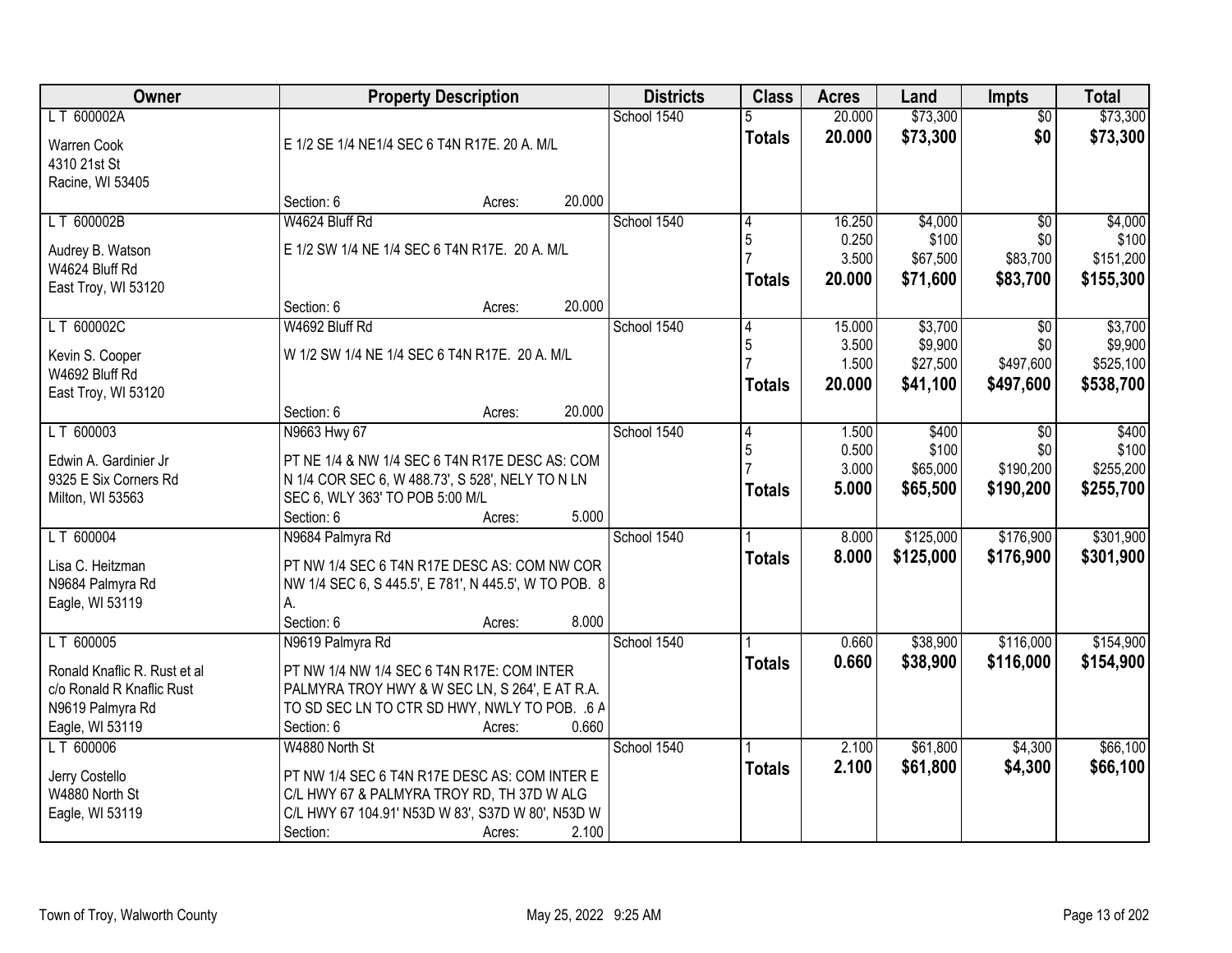| Owner                   | <b>Property Description</b>                         | <b>Districts</b> | <b>Class</b>  | <b>Acres</b> | Land     | <b>Impts</b> | <b>Total</b> |
|-------------------------|-----------------------------------------------------|------------------|---------------|--------------|----------|--------------|--------------|
| LT 600006A              | N9577 Palmyra Rd                                    | School 1540      |               | 0.510        | \$31,400 | \$106,300    | \$137,700    |
| Ryan T. Johnson         | PT NW 1/4 SEC 6 T4N R17E: COM INTER OF CTR LN       |                  | <b>Totals</b> | 0.510        | \$31,400 | \$106,300    | \$137,700    |
| Melissa A. Johnson      | HWY 67 & PALMYRA TROY RD, N35D08'W 161.77' TO       |                  |               |              |          |              |              |
| N9577 Palmyra Rd        | POB, S37D W 234.57', N53D W90', N37D E 263.67',     |                  |               |              |          |              |              |
| Eagle, WI 53119         | 0.510<br>Section: 6<br>Acres:                       |                  |               |              |          |              |              |
| LT 600006B              | N9563 Hwy 67                                        | School 1540      |               | 1.390        | \$59,800 | \$109,800    | \$169,600    |
|                         |                                                     |                  | <b>Totals</b> | 1.390        | \$59,800 | \$109,800    | \$169,600    |
| Susan M. Beyler         | PT NW 1/4 SEC 6 T4N R17E DESC AS: COM ON N 1/8      |                  |               |              |          |              |              |
| Warren C. Mazza         | LN WHERE IT INTER C/L TROY PALMYRA RD, E 264',      |                  |               |              |          |              |              |
| N9563 Hwy 67            | S35D20'E 321.7', SWLY ALG C/L HWY TO CTR TROY       |                  |               |              |          |              |              |
| Eagle, WI 53119         | 1.390<br>Section: 6<br>Acres:                       |                  |               |              |          |              |              |
| LT 600006B1             | N9586 Palmyra Rd                                    | School 1540      |               | 0.761        | \$43,700 | \$103,300    | \$147,000    |
| Linda Mccarthy          | PT NW 1/4 SEC 6 T4N R17E DESC AS: COM AT PT IN      |                  | <b>Totals</b> | 0.761        | \$43,700 | \$103,300    | \$147,000    |
| N9586 Palmyra Rd        | C/L TROY PALMYRA RD & ON 1/8 SEC LN, N              |                  |               |              |          |              |              |
| Eagle, WI 53119         | 87D01'30"E 143.23' FROM 1/8 SEC COR ON W LN NW      |                  |               |              |          |              |              |
|                         | 0.761<br>Section: 6<br>Acres:                       |                  |               |              |          |              |              |
| LT 600006C              | W4879 North St                                      | School 1540      |               | 0.682        | \$40,000 | \$122,700    | \$162,700    |
|                         |                                                     |                  | <b>Totals</b> | 0.682        | \$40,000 | \$122,700    | \$162,700    |
| Wayne J. Leszynski      | PT NW 1/4 SEC 6 T4N R17E DESC AS: COM INTER         |                  |               |              |          |              |              |
| W4879 North St          | C/L HWY 67 & PALMYRA TROY RD, N35D08'W 256.34'      |                  |               |              |          |              |              |
| Eagle, WI 53119         | S37D W 34.67' TO POB, S37D W 139.75', N49D15'W      |                  |               |              |          |              |              |
|                         | 0.682<br>Section: 6<br>Acres:                       |                  |               |              |          |              |              |
| LT 600006E              | W4887 North St                                      | School 1540      |               | 0.434        | \$27,100 | \$68,700     | \$95,800     |
| Roxanne Kyburz          | PT NW 1/4 SEC 6 T4N R17E DESC AS: COM INTER         |                  | <b>Totals</b> | 0.434        | \$27,100 | \$68,700     | \$95,800     |
| W4887 North St          | C/L HWY 67 & PALMYRA TROY RD, N35D08'W 256.34'      |                  |               |              |          |              |              |
| Eagle, WI 53119         | S37D W 174.42' TO POB, S37D W 89.25', S53D E        |                  |               |              |          |              |              |
|                         | 0.434<br>Section: 6<br>Acres:                       |                  |               |              |          |              |              |
| LT 600006F              | W4895 North St                                      | School 1540      |               | 1.093        | \$52,300 | \$19,500     | \$71,800     |
|                         |                                                     |                  |               |              |          |              |              |
| Vanessa F. Fell et al   | PT NW 1/4 SEC 6 T4N R17E DESC AS: COM W 1/8         |                  | <b>Totals</b> | 1.093        | \$52,300 | \$19,500     | \$71,800     |
| c/o Jeffrey L. Fell     | SEC COR NW 1/4 SEC 6, S0D10' ALG SEC LN 357.51'     |                  |               |              |          |              |              |
| W4895 North St          | TO POB, N64D48'E 108.95', S49D15' E 188.02', S37D W |                  |               |              |          |              |              |
| Eagle, WI 53119-0000    | Section: 6<br>1.093<br>Acres:                       |                  |               |              |          |              |              |
| LT 600007               | N9547 Hwy 67                                        | School 1540      |               | 1.090        | \$52,300 | \$90,800     | \$143,100    |
|                         |                                                     |                  | <b>Totals</b> | 1.090        | \$52,300 | \$90,800     | \$143,100    |
| Matthew J. Kuchenbecker | PT SW 1/4 NW 1/4 SEC 6 T4N R17E:COM AT PT IN C/L    |                  |               |              |          |              |              |
| N9547 Hwy 67            | HWY 67 & TROY-PALMYRA RD WHERE THE TWO              |                  |               |              |          |              |              |
| Eagle, WI 53119         | ROADS CROSS, S37DW 255.04', N53D W 220.44',         |                  |               |              |          |              |              |
|                         | 1.090<br>Section: 6<br>Acres:                       |                  |               |              |          |              |              |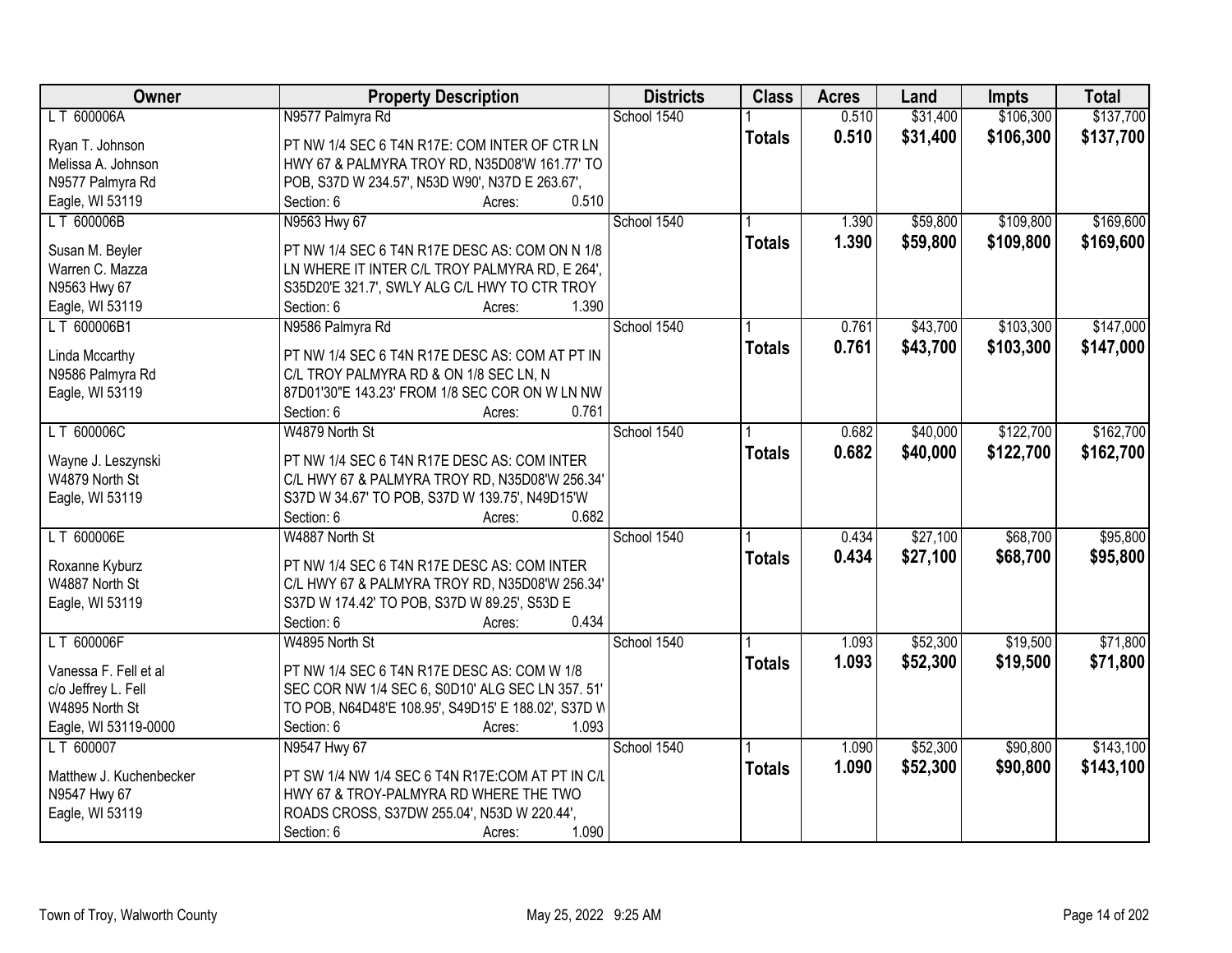| Owner                | <b>Property Description</b>                         | <b>Districts</b> | <b>Class</b>   | <b>Acres</b> | Land     | <b>Impts</b>    | <b>Total</b> |
|----------------------|-----------------------------------------------------|------------------|----------------|--------------|----------|-----------------|--------------|
| LT 600010            | N9529 Hwy 67                                        | School 1540      |                | 0.780        | \$42,000 | \$130,700       | \$172,700    |
| Benjamin D. Himsel   | PT NW 1/4 SEC 6 T4N R17E DESC AS: COM SW COR        |                  | <b>Totals</b>  | 0.780        | \$42,000 | \$130,700       | \$172,700    |
| N9529 Hwy 67         | NW 1/4 SEC 6, N 178.74' TO POB, N 560.55', S53D13'E |                  |                |              |          |                 |              |
| Eagle, WI 53119      | 338.34', S36D47'W 452.54' TO POB. EXC L T 6-10A     |                  |                |              |          |                 |              |
|                      | 0.780<br>Section: 6<br>Acres:                       |                  |                |              |          |                 |              |
| LT 600010A           | N9521 Hwy 67                                        | School 1540      |                | 0.571        | \$34,500 | \$73,500        | \$108,000    |
|                      |                                                     |                  | <b>Totals</b>  | 0.571        | \$34,500 | \$73,500        | \$108,000    |
| Linda Wall           | PT NW 1/4 SEC 6 T4N R17E DESC AS: COM CTR OF        |                  |                |              |          |                 |              |
| N9521 Hwy 67         | WAUKESHA & JANESVILLE RD ON TOWN LN BETW            |                  |                |              |          |                 |              |
| Eagle, WI 53119      | TOWNS OF TROY & LAGRANGE, NELY IN CTR RD            |                  |                |              |          |                 |              |
|                      | 0.571<br>Section: 6<br>Acres:                       |                  |                |              |          |                 |              |
| LT 600010B           |                                                     | School 1540      |                | 0.308        | \$12,300 | $\overline{50}$ | \$12,300     |
| Linda Wall           | PT NW 1/4 SEC 6 T4N R17E DESC AS: COM SW COR        |                  | <b>Totals</b>  | 0.308        | \$12,300 | \$0             | \$12,300     |
| N9521 Hwy 67         | NW 1/4 SEC 6 N 500.88' TO POB, N 73.60', N53D13'E   |                  |                |              |          |                 |              |
| Eagle, WI 53119      | 239.65', S36D47'W 62.54', N53D13' W 192.89' TO POB. |                  |                |              |          |                 |              |
|                      | 0.308<br>Section: 6<br>Acres:                       |                  |                |              |          |                 |              |
| LT 600011A           | W4899 Bluff Rd                                      | School 1540      |                | 0.234        | \$15,500 | \$7,400         | \$22,900     |
|                      |                                                     |                  | <b>Totals</b>  | 0.234        | \$15,500 | \$7,400         | \$22,900     |
| David A. Anich       | PT SW 1/4 SEC 6 T4N R17E DESC AS: COM W 1/4         |                  |                |              |          |                 |              |
| N2406 County Rd E    | COR SEC 6, S 12.5 RODS, E 3 RODS, N 12.5 RODS, W    |                  |                |              |          |                 |              |
| Palmyra, WI 53156    | 3 RODS TO POB.                                      |                  |                |              |          |                 |              |
|                      | 0.234<br>Section: 6<br>Acres:                       |                  |                |              |          |                 |              |
| LT 600012            | N9532 Hwy 67                                        | School 1540      |                | 0.656        | \$26,100 | \$88,200        | \$114,300    |
| Jeffery J. Mcpherson | PT NW 1/4 SEC 6 T4N R17E DESC AS: COM CTR HWY       |                  | <b>Totals</b>  | 0.656        | \$26,100 | \$88,200        | \$114,300    |
| W4852 Hwy 20         | 67 330' SWLY FROM INTER SD HWY WITH CTR TROY        |                  |                |              |          |                 |              |
| East Troy, WI 53120  | RD, ELY TO HWY 67 220.44', SWLY PAR WITH HWY        |                  |                |              |          |                 |              |
|                      | Section: 6<br>0.656<br>Acres:                       |                  |                |              |          |                 |              |
| LT 600012A           | N9534 Hwy 67                                        | School 1540      | $\overline{2}$ | 0.215        | \$22,500 | \$32,900        | \$55,400     |
|                      |                                                     |                  | <b>Totals</b>  | 0.215        | \$22,500 | \$32,900        | \$55,400     |
| Jeffery J. Mcpherson | PT NW 1/4 SEC 6 T4N R17E DESC AS: COM PT CTR        |                  |                |              |          |                 |              |
| W4852 Hwy 20         | LN HWY 330' SWLY FROM INTER CTR LIENS HWY 59        |                  |                |              |          |                 |              |
| East Troy, WI 53120  | & TROY PALMYRA RD, SWLY IN CTR LN HWY 59 60',       |                  |                |              |          |                 |              |
|                      | 0.215<br>Section: 6<br>Acres:                       |                  |                |              |          |                 |              |
| LT 600013            | N9540 Hwy 67                                        | School 1540      |                | 1.002        | \$50,100 | \$124,700       | \$174,800    |
| Kristy A. Hansen     | PT SW 1/4 NW 1/4 SEC 6 T4N R17E: COM AT PT 173'     |                  | <b>Totals</b>  | 1.002        | \$50,100 | \$124,700       | \$174,800    |
| N9540 Hwy 67         | SWLY OF INTER CTR LN HWY 67 WITH CTR LN             |                  |                |              |          |                 |              |
| Eagle, WI 53119      | PALMYRA TROY RD, SELY AT R.A. WITH HWY 67           |                  |                |              |          |                 |              |
|                      | 1.002<br>Section: 6<br>Acres:                       |                  |                |              |          |                 |              |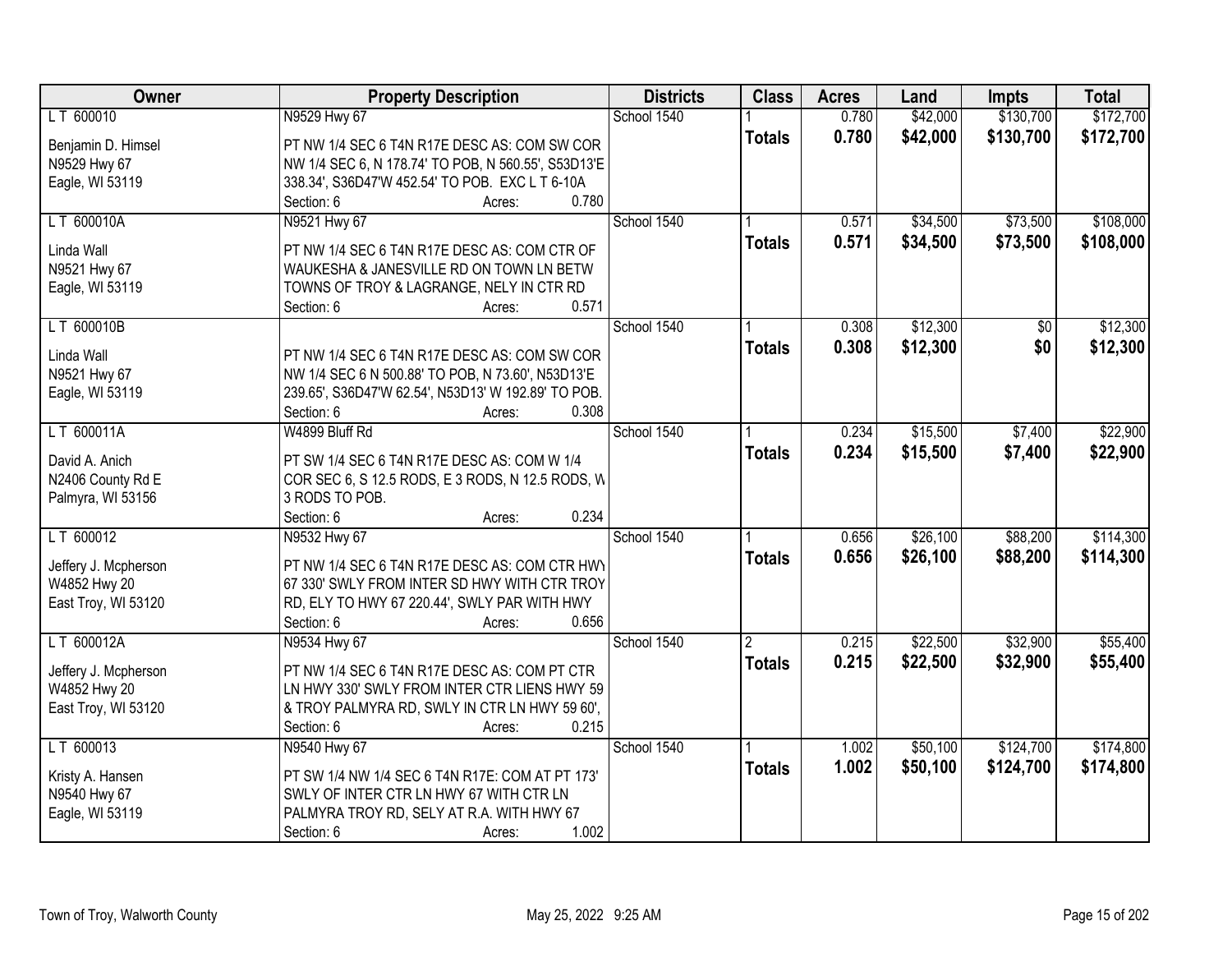| Owner                         | <b>Property Description</b>                            | <b>Districts</b> | <b>Class</b>  | <b>Acres</b> | Land          | Impts           | <b>Total</b>    |
|-------------------------------|--------------------------------------------------------|------------------|---------------|--------------|---------------|-----------------|-----------------|
| LT 600014                     | N9561 Palmyra Rd                                       | School 1540      |               | 0.400        | \$22,700      | \$81,300        | \$104,000       |
| Gregory V. Loeffler           | PT SW 1/4 NW 1/4 SEC 6 T4N R17E:COM INTER CTR          |                  | <b>Totals</b> | 0.400        | \$22,700      | \$81,300        | \$104,000       |
| Joan C. Loeffler              | LN HWY 67 WITH C/L PALMYRA TROY RD, SWLY ALC           |                  |               |              |               |                 |                 |
| N9561 Palmyra Rd              | C/L HWY 67 173', SELY AT R.A. WITH HWY 67 220.44',     |                  |               |              |               |                 |                 |
| Eagle, WI 53119               | 0.400<br>Section: 6<br>Acres:                          |                  |               |              |               |                 |                 |
| LT 600015                     | N9539 Palmyra Rd                                       | School 1540      |               | 1.000        | \$45,000      | \$90,800        | \$135,800       |
|                               |                                                        |                  | <b>Totals</b> | 1.000        | \$45,000      | \$90,800        | \$135,800       |
| Charity J. Schneider          | PT NW 1/4 SEC 6 T4N R17E DESC AS: COM CTR              |                  |               |              |               |                 |                 |
| N9539 Palmyra Rd              | TROY RD 194.04' SELY FROM INTER WITH ELY LN            |                  |               |              |               |                 |                 |
| Eagle, WI 53119               | HWY 67, SWLY PAR WITH HWY 297' SELY PAR WITH           |                  |               |              |               |                 |                 |
|                               | 1.000<br>Section: 6<br>Acres:                          |                  |               |              |               |                 |                 |
| LT 600016                     | N9525 Palmyra Rd                                       | School 1540      |               | 1.080        | \$46,800      | \$82,400        | \$129,200       |
| Dennis A. Loeffler            | PT NW 1/4 SEC 6 T4N R17E DESC AS: COM S 1/16           |                  | <b>Totals</b> | 1.080        | \$46,800      | \$82,400        | \$129,200       |
| N9525 Palmyra Rd              | COR NW 1/4 SEC 6, N89D32'W 24.20', N33D45'W            |                  |               |              |               |                 |                 |
| Eagle, WI 53119               | 385.32' TO POB, S61D36'W 95.64', N63D55'W 284.30',     |                  |               |              |               |                 |                 |
|                               | 1.080<br>Section: 6<br>Acres:                          |                  |               |              |               |                 |                 |
| LT 600017                     | N9515 Palmyra Rd                                       | School 1540      | X4            | 0.890        | $\sqrt[6]{3}$ | \$0             | \$0             |
|                               |                                                        |                  | <b>Totals</b> | 0.890        | \$0           | \$0             | \$0             |
| M E Church                    | PT NW 1/4 SEC 6 T4N R17E DESC AS: COM CTR              |                  |               |              |               |                 |                 |
| N9515 Palmyra Rd              | TROY RD 722' SELY FROM INTER WITH ELY LN HWY           |                  |               |              |               |                 |                 |
| Eagle, WI 53119               | 67, SELY IN TROY RD 109', W 138', S 18', W 60', N 16', |                  |               |              |               |                 |                 |
|                               | Section: 6<br>0.890<br>Acres:                          |                  |               |              |               |                 |                 |
| LT 600018                     | W4824 Bluff Rd                                         | School 1540      |               | 0.820        | \$45,300      | \$109,300       | \$154,600       |
| Michael J. Walter             | PT NW 1/4 SEC 6 T4N R17E DESC AS: COM CTR              |                  | <b>Totals</b> | 0.820        | \$45,300      | \$109,300       | \$154,600       |
| W4824 Bluff Rd                | TROY RD 831' SELY OF INTER WITH ELY LN HWY 67.         |                  |               |              |               |                 |                 |
| East Troy, WI 53120           | W 138', S 18', W 60', S TO E&W 1/4 LN, E TO INTER SD   |                  |               |              |               |                 |                 |
|                               | Section: 6<br>0.820<br>Acres:                          |                  |               |              |               |                 |                 |
| LT 600019                     | W4844 Bluff Rd                                         | School 1540      |               | 2.850        | \$83,500      | \$195,600       | \$279,100       |
|                               |                                                        |                  | <b>Totals</b> | 2.850        | \$83,500      | \$195,600       | \$279,100       |
| C&C Property Investments, LLC | PT NW 1/4 SEC 6 T4N R17E DESC AS: COM S 1/16           |                  |               |              |               |                 |                 |
| 7730 N Tichigan Rd            | COR NW 1/4 SEC 6, N89D32'W 372.06' TO POB,             |                  |               |              |               |                 |                 |
| Waterford, WI 53185           | N0D12'E 291.80', N71D20'W 229.45', S56D59'W 102',      |                  |               |              |               |                 |                 |
|                               | Section: 6<br>2.850<br>Acres:                          |                  |               |              |               |                 |                 |
| LT 600020                     |                                                        | School 1540      | X4            | 2.000        | $\sqrt{$0}$   | $\overline{50}$ | $\overline{50}$ |
| Little Prairie Cemetery       | PT NW 1/4 SEC 6 T4N R17E DESC AS: COM ON E&W           |                  | <b>Totals</b> | 2.000        | \$0           | \$0             | \$0             |
| <b>PO Box 187</b>             | 1/4 LN 943' W OF CTR SEC 6, N 229', W 377', S 70', W   |                  |               |              |               |                 |                 |
| Eagle, WI 53119               | 127.38', SELY TO E & W 1/4 LN, E TO POB. 2 A.          |                  |               |              |               |                 |                 |
|                               | 2.000<br>Section: 6<br>Acres:                          |                  |               |              |               |                 |                 |
|                               |                                                        |                  |               |              |               |                 |                 |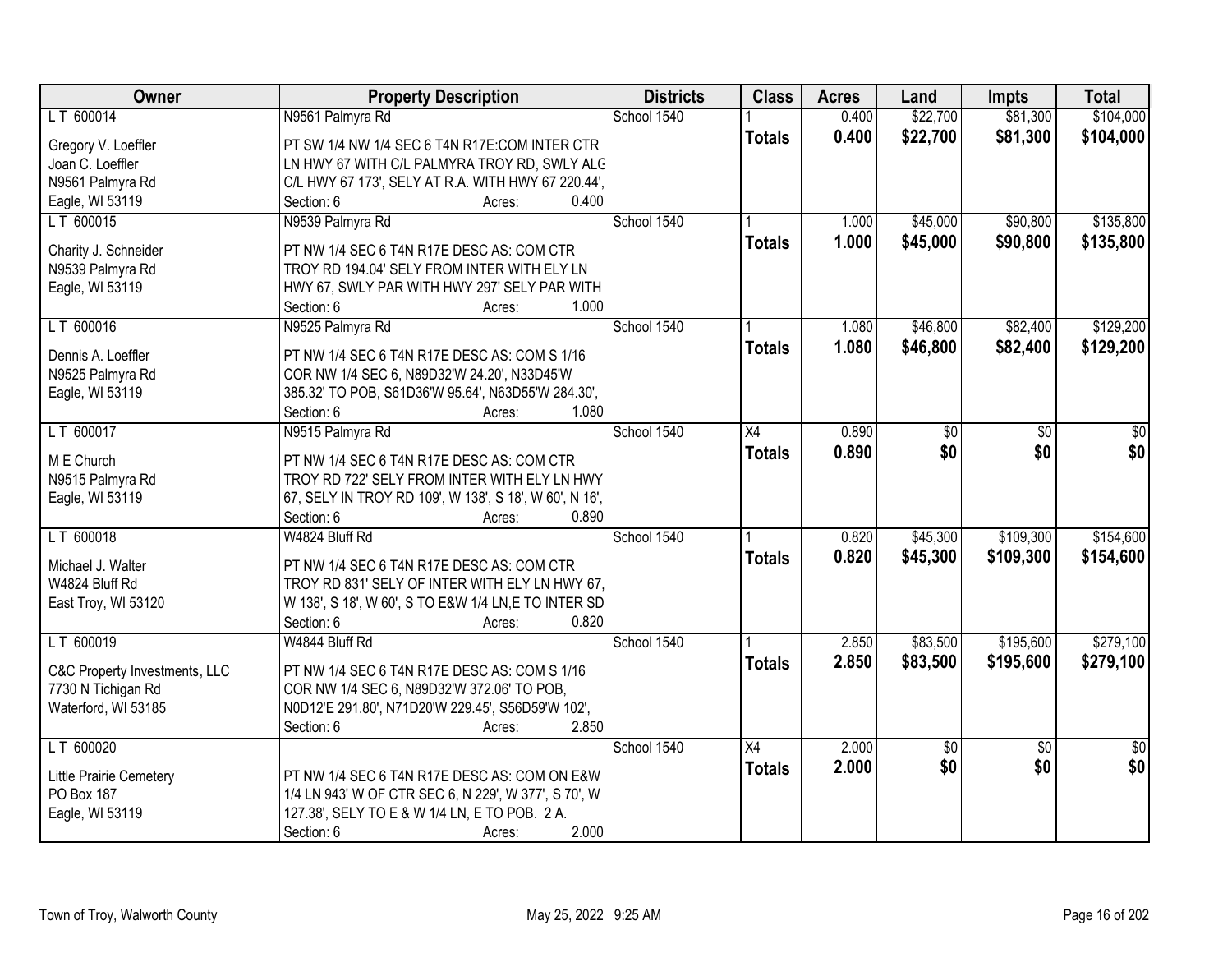| <b>Owner</b>          | <b>Property Description</b>                                                              | <b>Districts</b> | <b>Class</b>  | <b>Acres</b> | Land     | <b>Impts</b> | <b>Total</b> |
|-----------------------|------------------------------------------------------------------------------------------|------------------|---------------|--------------|----------|--------------|--------------|
| LT 600021             | N9514 Palmyra Rd                                                                         | School 1540      |               | 0.510        | \$31,400 | \$151,100    | \$182,500    |
| John D. Miller        | PT NW 1/4 SEC 6 T4N R17E DESC AS: COM CTR                                                |                  | <b>Totals</b> | 0.510        | \$31,400 | \$151,100    | \$182,500    |
| Julie M. Miller       | TROY RD 685.5' SELY OF INTER SD RD WITH HWY                                              |                  |               |              |          |              |              |
| N9514 Palmyra Rd      | 67, E 210.54', S 132', W 127.38', NWLY RD RD 158.4'                                      |                  |               |              |          |              |              |
| Eagle, WI 53119       | 0.510<br>Section: 6<br>Acres:                                                            |                  |               |              |          |              |              |
| LT 600022             | N9520 Palmyra Rd                                                                         | School 1540      |               | 1.560        | \$64,000 | \$47,300     | \$111,300    |
|                       |                                                                                          |                  | <b>Totals</b> | 1.560        | \$64,000 | \$47,300     | \$111,300    |
| Gerhard J. Klechowitz | PT NW 1/4 SEC 6 T4N R17E DESC AS: COM CTR                                                |                  |               |              |          |              |              |
| N9520 Palmyra Rd      | TROY RD 363' SELY OF INTER WITH CTR HWY 67,                                              |                  |               |              |          |              |              |
| Eagle, WI 53119       | NELY AT R.A. TO TROY RD 210.54', S25D45'E 322.7',                                        |                  |               |              |          |              |              |
|                       | 1.560<br>Section: 6<br>Acres:                                                            |                  |               |              |          |              |              |
| LT 600022A            | N9536 Palmyra Rd                                                                         | School 1540      |               | 0.435        | \$27,200 | \$110,700    | \$137,900    |
| Sharon Mccool         | PT NW 1/4 SEC 6 T4N R17E DESC AS: COM CTR                                                |                  | <b>Totals</b> | 0.435        | \$27,200 | \$110,700    | \$137,900    |
| N9536 Palmyra Rd      | TROY RD 363' SELY OF INTER WITH CTR HWY 67,                                              |                  |               |              |          |              |              |
| Eagle, WI 53119       | NELY 210.54', S25D45' E 90', SWLY 210.54', NWLY TO                                       |                  |               |              |          |              |              |
|                       | 0.435<br>Section: 6<br>Acres:                                                            |                  |               |              |          |              |              |
| LT 600022B            | N9532 Palmyra Rd                                                                         | School 1540      |               | 0.510        | \$31,400 | \$108,300    | \$139,700    |
|                       |                                                                                          |                  | <b>Totals</b> | 0.510        | \$31,400 | \$108,300    | \$139,700    |
| Kevin S. Cooper       | PT NW 1/4 SEC 6 T4N R17E DESC AS: COM CTR                                                |                  |               |              |          |              |              |
| W4692 Bluff Rd        | TROY RD 471' SELY OF INTER WITH CTR HWY 67,                                              |                  |               |              |          |              |              |
| East Troy, WI 53120   | NELY AT R.A. TO TROY RD 205', SELY PAR TO TROY                                           |                  |               |              |          |              |              |
|                       | 0.510<br>Section: 6<br>Acres:                                                            |                  |               |              |          |              |              |
| LT 600023             | N9544 Palmyra Rd                                                                         | School 1540      |               | 0.508        | \$31,300 | \$119,000    | \$150,300    |
| Robert J. Lech        | PT NW 1/4 SEC 6 T4N R17E DESC AS: COM CTR                                                |                  | <b>Totals</b> | 0.508        | \$31,300 | \$119,000    | \$150,300    |
| N89544 Palmyra Rd     | TROY RD 255' SELY OF INTER WITH CTR HWY 67,                                              |                  |               |              |          |              |              |
| Eagle, WI 53119       | NELY AT R.A. TO TROY RD 205', SELY PAR TO TROY                                           |                  |               |              |          |              |              |
|                       | 0.508<br>Section: 6<br>Acres:                                                            |                  |               |              |          |              |              |
| LT 600024             | N9550 Palmyra Rd                                                                         | School 1540      |               | 0.140        | \$9,300  | \$93,500     | \$102,800    |
|                       |                                                                                          |                  | <b>Totals</b> | 0.140        | \$9,300  | \$93,500     | \$102,800    |
| Andres V. Zavaleta    | PT NW 1/4 SEC 6 T4N R17E DESC AS: COM CTR<br>TROY PALMYRA RD 205' SELY OF INTER WITH CTR |                  |               |              |          |              |              |
| N9550 Palmyra Rd      | HWY 67, NELY AT R.A. TO TROY RD 125', SELY PAR                                           |                  |               |              |          |              |              |
| Eagle, WI 53119       | 0.140<br>Section: 6<br>Acres:                                                            |                  |               |              |          |              |              |
| LT 600025             | N9560 Palmyra Rd                                                                         | School 1540      |               | 1.550        | \$57,400 | \$69,800     | \$127,200    |
|                       |                                                                                          |                  |               |              |          |              |              |
| Gary Furman           | PT NW 1/4 SEC 6 T4N R17E DESC AS: COM INTER                                              |                  | <b>Totals</b> | 1.550        | \$57,400 | \$69,800     | \$127,200    |
| Eldene M. Furman      | CTR HWY 67 & CTR TROY PALMYRA RD, SELY IN                                                |                  |               |              |          |              |              |
| N9560 Palmyra Rd      | TROY RD 205', NELY AT R.A. 125', SWLY PAR TO SD                                          |                  |               |              |          |              |              |
| Eagle, WI 53119       | 1.550<br>Section: 6<br>Acres:                                                            |                  |               |              |          |              |              |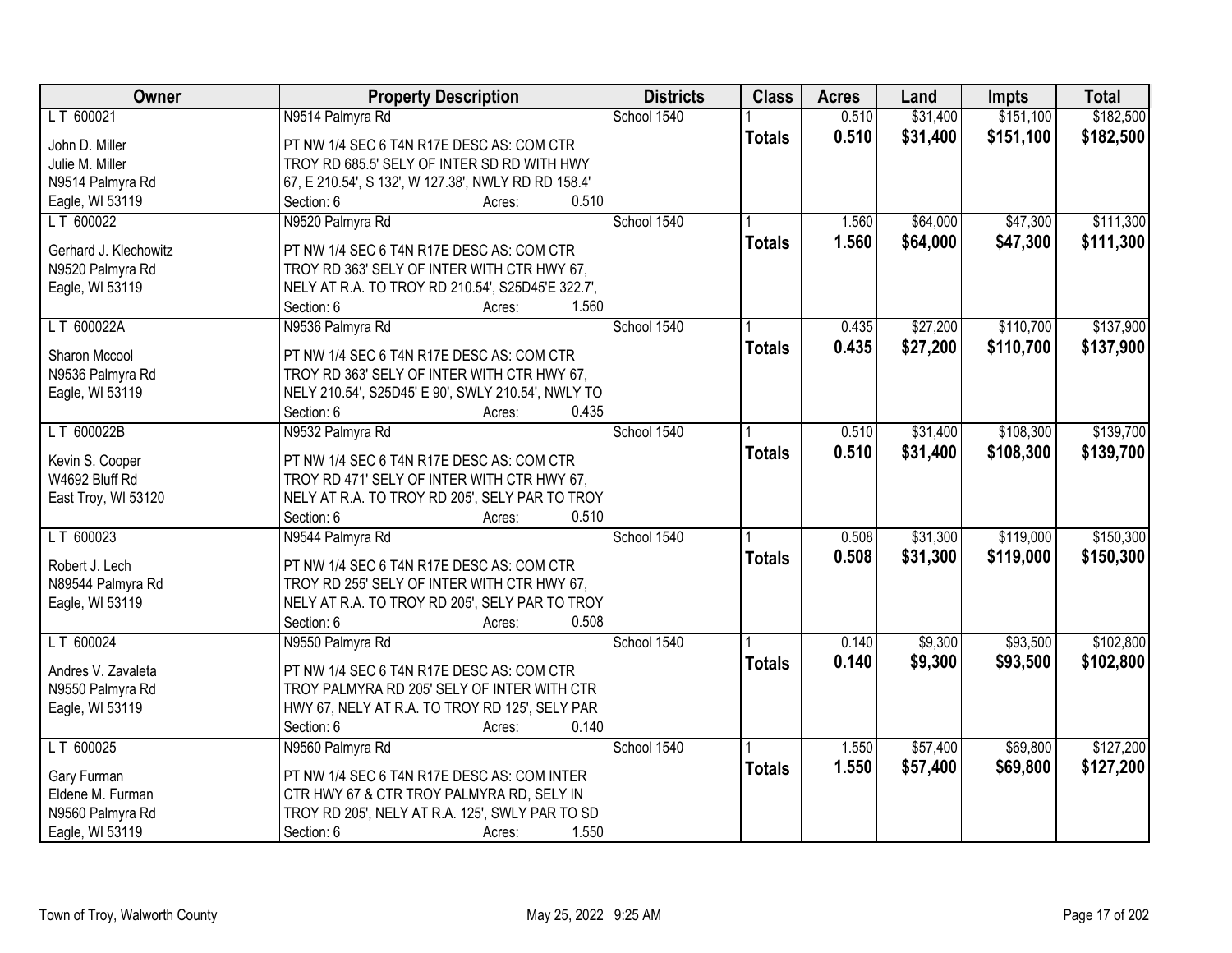| Owner                                        | <b>Property Description</b>                                                                 | <b>Districts</b> | <b>Class</b>   | <b>Acres</b> | Land      | <b>Impts</b>    | <b>Total</b> |
|----------------------------------------------|---------------------------------------------------------------------------------------------|------------------|----------------|--------------|-----------|-----------------|--------------|
| LT 600026                                    | W4877 Bluff Rd                                                                              | School 1540      |                | 1.000        | \$50,000  | \$76,300        | \$126,300    |
| Claire L. Josten                             | PT SW 1/4 SEC 6 T4N R17E DESC AS: COM 49.5' E OF                                            |                  | <b>Totals</b>  | 1.000        | \$50,000  | \$76,300        | \$126,300    |
| James A. Josten                              | NW COR SW 1/4 SEC 6, E 12.8 RODS, S 12.5 RODS, V                                            |                  |                |              |           |                 |              |
| W4877 Bluff Rd                               | 12.8 RODS, N 12.5 RODS TO POB. 1 A.                                                         |                  |                |              |           |                 |              |
| East Troy, WI 53120                          | 1.000<br>Section: 6<br>Acres:                                                               |                  |                |              |           |                 |              |
| LT 600027                                    | W4869 Bluff Rd                                                                              | School 1540      | $\overline{2}$ | 0.586        | \$40,000  | \$0             | \$40,000     |
|                                              |                                                                                             |                  | <b>Totals</b>  | 0.586        | \$40,000  | \$0             | \$40,000     |
| <b>Tyler Trexler</b>                         | PT SW 1/4 SEC 6 T4N R17E DESC AS: COM 15.8                                                  |                  |                |              |           |                 |              |
| 624 Emily Ave                                | RODS E OF W 1/4 COR SEC 6, S 12.5 RODS, E 7.5                                               |                  |                |              |           |                 |              |
| Elkhorn, WI 53121                            | RODS, N 12.5 RODS, W 7.5 RODS TO POB. .6 A.                                                 |                  |                |              |           |                 |              |
|                                              | 0.586<br>Section: 6<br>Acres:                                                               |                  |                |              |           |                 |              |
| LT 600028                                    | W4815 Bluff Rd                                                                              | School 1540      |                | 1.500        | \$62,500  | \$77,800        | \$140,300    |
| Julie L. Drigot                              | PT SW 1/4 SEC 6 T4N R17E DESC AS:COM NE COR V                                               |                  | <b>Totals</b>  | 1.500        | \$62,500  | \$77,800        | \$140,300    |
| 4815 W Bluff Rd                              | 1/2 SW 1/4 SEC 6, W 158.5', S 371.25', E 158. 5', N                                         |                  |                |              |           |                 |              |
| Eagle, WI 53119                              | 371.25' TO POB. 1.5 A                                                                       |                  |                |              |           |                 |              |
|                                              | 1.500<br>Section: 6<br>Acres:                                                               |                  |                |              |           |                 |              |
| LT 600029                                    | N9365 Swanson Rd                                                                            | School 1540      |                | 4.900        | \$104,000 | \$186,500       | \$290,500    |
|                                              |                                                                                             |                  | <b>Totals</b>  | 4.900        | \$104,000 | \$186,500       | \$290,500    |
| Mark S. Krause                               | PT SW 1/4 SEC 6 T4N R17E DESC AS: COM SW COR                                                |                  |                |              |           |                 |              |
| Kathleen A. Krause                           | SEC 6, N 539.61' TO POB, N81D06'01"E 583.06' TO                                             |                  |                |              |           |                 |              |
| N9365 Swanson Rd                             | WLY LN ROAD, NWLY ALG RD TO PT 375.62' S OF                                                 |                  |                |              |           |                 |              |
| East Troy, WI 53120                          | 4.900<br>Section: 6<br>Acres:                                                               |                  |                |              |           |                 |              |
| LT 600029A                                   | W4831 Bluff Rd                                                                              | School 1540      |                | 9.854        | \$134,300 | \$73,900        | \$208,200    |
| Carol A. Hinners                             | PT SW 1/4 SEC 6 T4N R17E DESC AS: COM NE COR                                                |                  | <b>Totals</b>  | 9.854        | \$134,300 | \$73,900        | \$208,200    |
| W4831 Bluff Rd                               | NW 1/4 SW 1/4 SEC 6, SLY 371.25' TO POB, S0D41'W                                            |                  |                |              |           |                 |              |
| East Troy, WI 53120                          | 947.60', S86D33'W 383.20', N1D22'E 970.50', N89D42'E                                        |                  |                |              |           |                 |              |
|                                              | Section: 6<br>9.854<br>Acres:                                                               |                  |                |              |           |                 |              |
| LT 600029B                                   | W4835 Bluff Rd                                                                              | School 1540      | 14             | 22.000       | \$5,500   | $\overline{50}$ | \$5,500      |
|                                              |                                                                                             |                  | 5              | 0.290        | \$100     | \$0             | \$100        |
| Gary D. Mahkorn et al<br>18670 Le Chateau Dr | NW 1/4 SW 1/4 SEC 6 T4N R17E. EXC PARCEL IN NW<br>COR 12.5 RDS N & S BY 23.3 RDS E & W. EXC |                  |                | 1.000        | \$20,000  | \$15,200        | \$35,200     |
|                                              | PARCEL IN NE COR 22.5 RDS N & S BY 9 RODS 10' E                                             |                  | <b>Totals</b>  | 23.290       | \$25,600  | \$15,200        | \$40,800     |
| Brookfield, WI 53045                         | 23.290<br>Section: 6<br>Acres:                                                              |                  |                |              |           |                 |              |
| LT 600029C                                   | W4786 Rice Rd                                                                               | School 1540      |                | 5.000        | \$105,000 | \$163,100       | \$268,100    |
|                                              |                                                                                             |                  |                |              |           |                 |              |
| David Ohara Trust                            | PT SW 1/4 SEC 6 T4N R17E DESC AS: COM SW COR                                                |                  | <b>Totals</b>  | 5.000        | \$105,000 | \$163,100       | \$268,100    |
| Barbara Ohara Trust                          | SEC 6, N86D16'25"E 1189.30' TO POB, N86D16'25"E                                             |                  |                |              |           |                 |              |
| W4786 Rice Rd                                | 332.94', N0D01'06"W 24,80', N0D01'06"W 629.70',                                             |                  |                |              |           |                 |              |
| East Troy, WI 53120                          | 5.000<br>Section: 6<br>Acres:                                                               |                  |                |              |           |                 |              |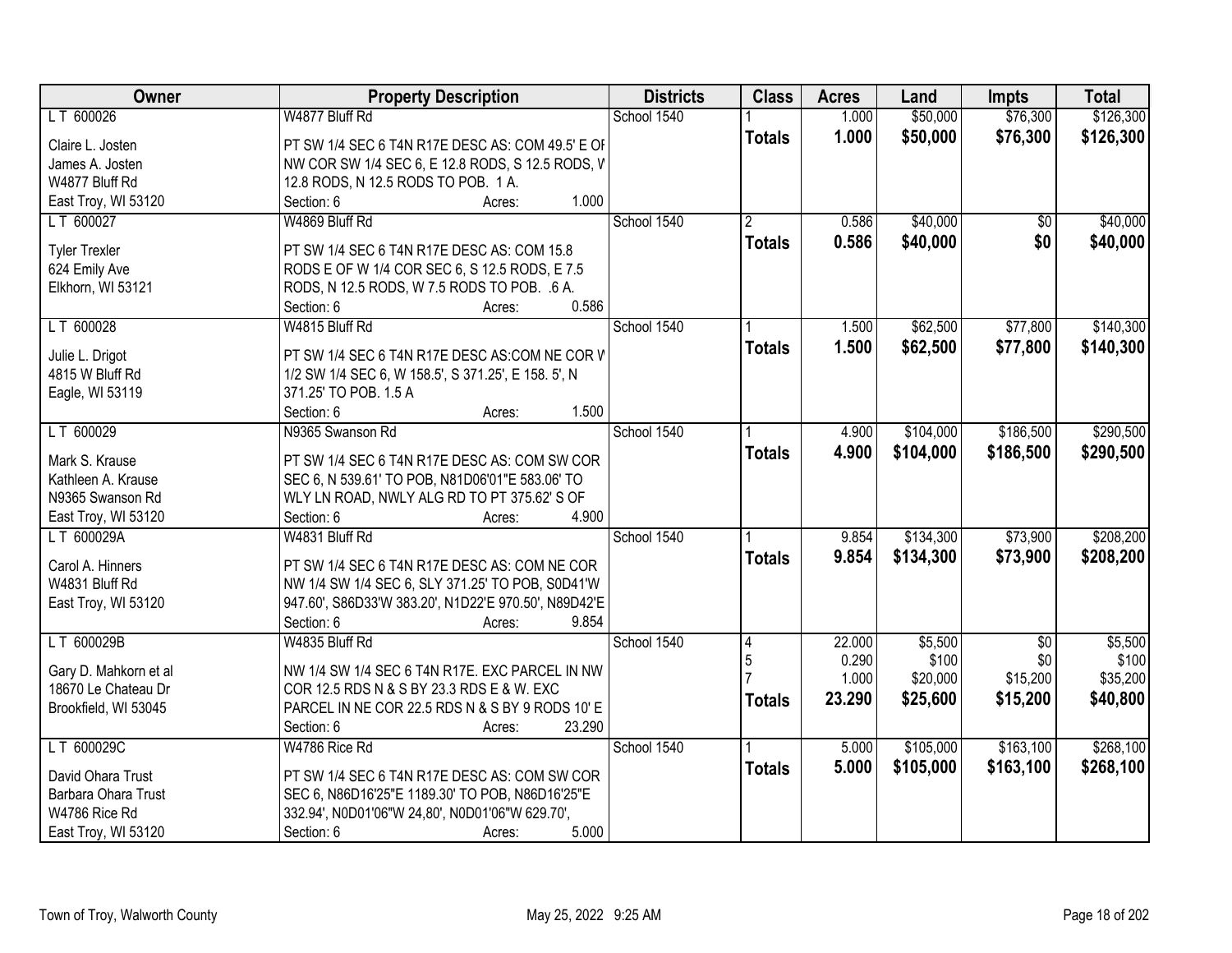| Owner                  | <b>Property Description</b>                             | <b>Districts</b> | <b>Class</b>    | <b>Acres</b> | Land            | <b>Impts</b>    | <b>Total</b>    |
|------------------------|---------------------------------------------------------|------------------|-----------------|--------------|-----------------|-----------------|-----------------|
| LT 600029D             | W4752 Rice Rd                                           | School 1540      |                 | 5.035        | \$105,300       | \$282,800       | \$388,100       |
| Marlene L. Biesterveld | PT SW 1/4 SEC 6 T4N R17E DESC AS: COM SW COR            |                  | <b>Totals</b>   | 5.035        | \$105,300       | \$282,800       | \$388,100       |
| W4752 Rice Rd          | SEC 6, N86D16'25"E 1522.24' TO POB, N86D16'25"E         |                  |                 |              |                 |                 |                 |
| East Troy, WI 53120    | 334.14', N0D01'06"W 24.80', N0D01'06"W 629.70',         |                  |                 |              |                 |                 |                 |
|                        | 5.035<br>Section: 6<br>Acres:                           |                  |                 |              |                 |                 |                 |
| LT 600029E             | N9350 Swanson Rd                                        | School 1540      |                 | 5.210        | \$106,600       | \$323,900       | \$430,500       |
|                        |                                                         |                  | <b>Totals</b>   | 5.210        | \$106,600       | \$323,900       | \$430,500       |
| Gerard J Buck Trust    | PT SW 1/4 SEC 6 T4N R17E DESC AS: COM SW COR            |                  |                 |              |                 |                 |                 |
| Debra A Buck Trust     | SEC 6, N86D13'25"E 1189.30', N00D01'06"W 659.22'        |                  |                 |              |                 |                 |                 |
| N9350 Swanson Rd       | TO POB. N87D05'08"E 7.08', N0D01'06"W 283.52',<br>5.210 |                  |                 |              |                 |                 |                 |
| East Troy, WI 53120    | Section: 6<br>Acres:                                    |                  |                 |              |                 |                 |                 |
| LT 600029E1            |                                                         | School 1540      | $\overline{X4}$ | 1.000        | $\overline{50}$ | $\overline{50}$ | $\overline{50}$ |
| Town of Troy           | ROADS OR STREETS AS DESC IN VOL 202                     |                  | <b>Totals</b>   | 1.000        | \$0             | \$0             | \$0             |
| N8870 Briggs St        | RECORDS PG 839 W.C.R. SW 1/4 SW 1/4 SEC 6 T 4           |                  |                 |              |                 |                 |                 |
| East Troy, WI 53120    | <b>NR 17E</b>                                           |                  |                 |              |                 |                 |                 |
|                        | Section: 6<br>1.000<br>Acres:                           |                  |                 |              |                 |                 |                 |
| LT 600029F             | N9305 Swanson Rd                                        | School 1540      |                 | 5.020        | \$105,200       | \$132,600       | \$237,800       |
|                        |                                                         |                  | <b>Totals</b>   | 5.020        | \$105,200       | \$132,600       | \$237,800       |
| <b>Rolf Thanner</b>    | PT SW 1/4 SEC 6 T4N R17E DESC AS: COM SW COR            |                  |                 |              |                 |                 |                 |
| Karen Thanner          | SEC 6, N89D16'25"E 473.30' TO POB, N03D43'35"W          |                  |                 |              |                 |                 |                 |
| N9305 Swanson Rd       | 33', N17D20'56"W 548.88', N81D06'01"E 272.84',          |                  |                 |              |                 |                 |                 |
| East Troy, WI 53120    | 5.020<br>Section: 6<br>Acres:                           |                  |                 |              |                 |                 |                 |
| LT 600029G             | N9380 Swanson Rd                                        | School 1540      |                 | 5.157        | \$106,200       | \$222,000       | \$328,200       |
| Michael W. Sprenger    | PT SW 1/4 SEC 6 T4N R17E DESC AS: COM SW COR            |                  | <b>Totals</b>   | 5.157        | \$106,200       | \$222,000       | \$328,200       |
| Suzanne Sprenger       | SEC 6, N 1318.55', N86D17'12"E 598' TO POB,             |                  |                 |              |                 |                 |                 |
| N9380 Swanson Rd       | N86D17'12"E 597.94', S0D01'06" E 375.61',               |                  |                 |              |                 |                 |                 |
| East Troy, WI 53120    | 5.157<br>Section: 6<br>Acres:                           |                  |                 |              |                 |                 |                 |
| LT 600029H             | N9377 Swanson Rd                                        | School 1540      |                 | 5.157        | \$106,200       | \$182,600       | \$288,800       |
|                        |                                                         |                  | <b>Totals</b>   | 5.157        | \$106,200       | \$182,600       | \$288,800       |
| Patricia Haas          | PT SW 1/4 SEC 6 T4N R17E DESC AS: COM SW COR            |                  |                 |              |                 |                 |                 |
| N9377 Swanson Rd       | SEC 6, N 942.93' TO POB, N 375.62', N86D17'12"E         |                  |                 |              |                 |                 |                 |
| East Troy, WI 53120    | 598', S 375.62' TO CTR PT OF CUL DE SAC ON A RD,        |                  |                 |              |                 |                 |                 |
|                        | Section: 6<br>5.157<br>Acres:                           |                  |                 |              |                 |                 |                 |
| LT 600029I             | W4878 Rice Rd                                           | School 1540      |                 | 5.020        | \$105,200       | \$113,800       | \$219,000       |
| Brigitte E. Thanner    | PT SW 1/4 SEC 6 T4N R17E DESC AS: COM SW COR            |                  | <b>Totals</b>   | 5.020        | \$105,200       | \$113,800       | \$219,000       |
| W4878 Rice Rd          | SEC 6, N86D16' 25"E 473.30', N03D43'35"W 33',           |                  |                 |              |                 |                 |                 |
| East Troy, WI 53120    | N17D20'56"W 548.88', S81D06' 01"W 310.22', S 539.61'    |                  |                 |              |                 |                 |                 |
|                        | Section: 6<br>5.020<br>Acres:                           |                  |                 |              |                 |                 |                 |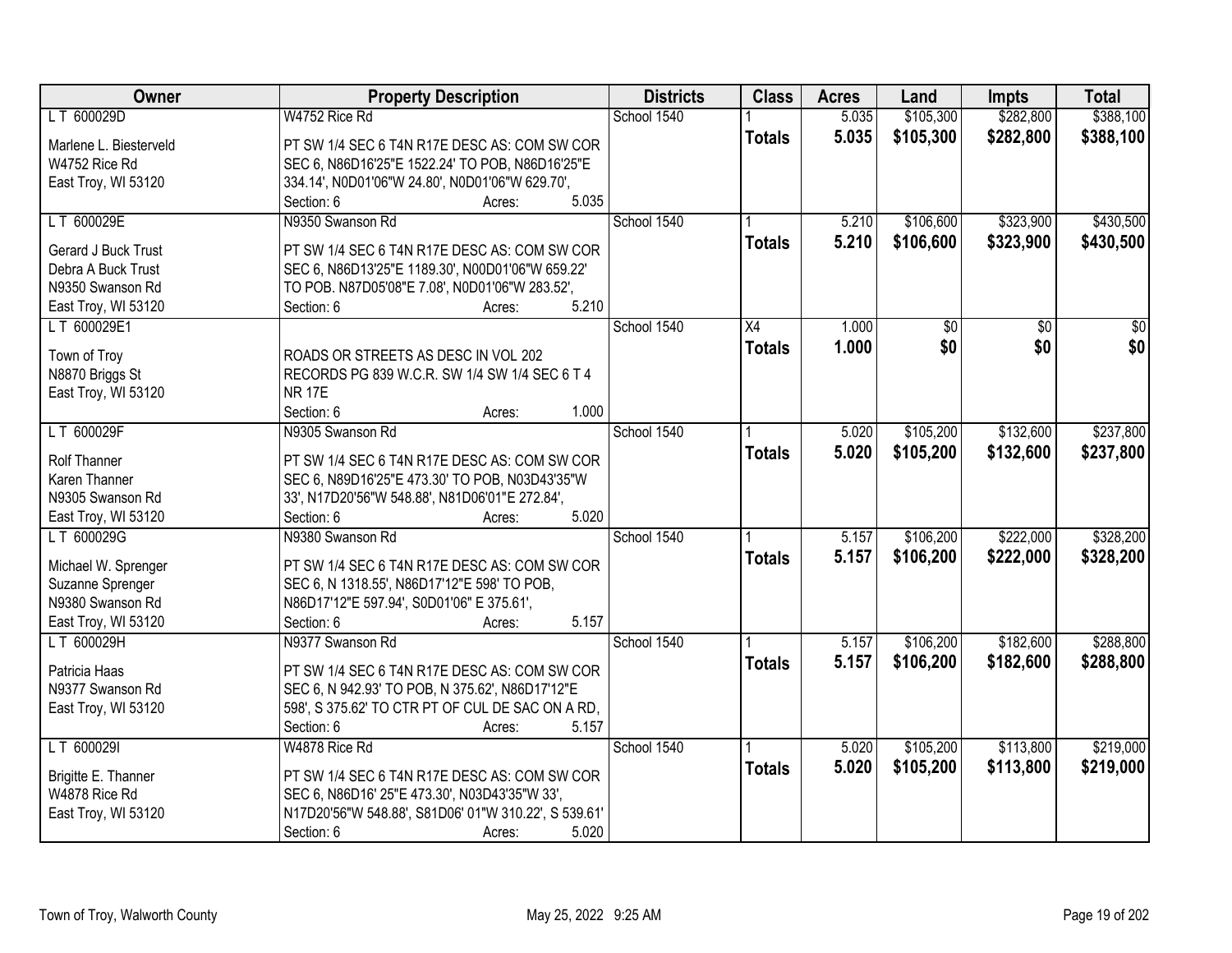| Owner                   | <b>Property Description</b>                          | <b>Districts</b> | <b>Class</b>  | <b>Acres</b> | Land      | <b>Impts</b>    | <b>Total</b> |
|-------------------------|------------------------------------------------------|------------------|---------------|--------------|-----------|-----------------|--------------|
| LT 600029J              | N9318 Swanson Rd                                     | School 1540      |               | 4.770        | \$102,700 | \$99,800        | \$202,500    |
| William M. Mountjoy     | PT SW 1/4 SEC 6 T4N R17E DESC AS: COM SW COR         |                  | <b>Totals</b> | 4.770        | \$102,700 | \$99,800        | \$202,500    |
| N9318 Swanson Rd        | SEC 6, N86D16'25"E 856.30' TO POB, N86D16'25"E       |                  |               |              |           |                 |              |
| East Troy, WI 53120     | 333', N00D01'06"W 659.22', S67D49'40"W 528.73', S55I |                  |               |              |           |                 |              |
|                         | 4.770<br>Section: 6<br>Acres:                        |                  |               |              |           |                 |              |
| LT 600030A              | W4759 Bluff Rd                                       | School 1540      |               | 1.000        | \$50,000  | \$151,400       | \$201,400    |
|                         |                                                      |                  | <b>Totals</b> | 1.000        | \$50,000  | \$151,400       | \$201,400    |
| Richard G. Gainer       | PT SW 1/4 SEC 6 T4N R17E: COM AT PT WHERE N &        |                  |               |              |           |                 |              |
| Amy S. Lofgren          | S 1/4 SEC LN INTER C/L OF SCHOOL BLUFF RD,           |                  |               |              |           |                 |              |
| W4759 Bluff Rd          | N89D49'W 620.45' TO POB, N89D49'W 203.45',           |                  |               |              |           |                 |              |
| East Troy, WI 53120     | 1.000<br>Section: 6<br>Acres:                        |                  |               |              |           |                 |              |
| LT 600030B              | N9424 Adams Rd                                       | School 1540      |               | 6.144        | \$113,600 | \$156,100       | \$269,700    |
| Lawrence J. Behselich   | PT SW 1/4 SEC 6 T4N R17E: COM AT PT WHERE N &        |                  | <b>Totals</b> | 6.144        | \$113,600 | \$156,100       | \$269,700    |
| Donna M. Behselich      | S 1/4 LN & C/L OF SCHOOL BLUFF RD INTER,             |                  |               |              |           |                 |              |
| N9424 Adams Rd          | N89D49'W ALG C/L OF RD 417', S4D30'W 673.25' TO      |                  |               |              |           |                 |              |
| East Troy, WI 53120     | 6.144<br>Section: 6<br>Acres:                        |                  |               |              |           |                 |              |
| LT 600030C              | W4707 Bluff Rd                                       | School 1540      |               | 6.460        | \$116,000 | \$267,300       | \$383,300    |
|                         |                                                      |                  | <b>Totals</b> | 6.460        | \$116,000 | \$267,300       | \$383,300    |
| Gareth H. Cole          | PT SW 1/4 SEC 6 T4N R17E DESC AS: COM AT PT          |                  |               |              |           |                 |              |
| Lynne M. Igyarto-Cole   | WHERE N-S 1/4 SEC LN SEC 6 INTER C/L BLUFF RD,       |                  |               |              |           |                 |              |
| W4707 Bluff Rd          | S01D46'10"W 669.93', S87D42'40"W 422' TO C/L         |                  |               |              |           |                 |              |
| East Troy, WI 53120     | 6.460<br>Section: 6<br>Acres:                        |                  |               |              |           |                 |              |
| LT 600031               | W4687 Bluff Rd                                       | School 1540      |               | 5.000        | \$105,000 | \$152,900       | \$257,900    |
| Deanna R. Zion          | PT SE 1/4 SEC 6 T4N R17E DESC AS: COM AT PT OF       |                  | <b>Totals</b> | 5.000        | \$105,000 | \$152,900       | \$257,900    |
| W4687 Bluff Rd          | INTER C/L OF SCHOOL BLUFF RD & N&S 1/4 SEC LN        |                  |               |              |           |                 |              |
| East Troy, WI 53120     | SEC 6 T4N R17E, ELY 330.07' S04D32' W 660', WLY      |                  |               |              |           |                 |              |
|                         | 5.000<br>Section: 6<br>Acres:                        |                  |               |              |           |                 |              |
| LT 600031C              |                                                      | School 1540      | 4             | 12.800       | \$2,700   | $\overline{50}$ | \$2,700      |
|                         |                                                      |                  | 5             | 0.500        | \$100     | \$0             | \$100        |
| Audrey B. Watson        | E 1/2 NW 1/4 SE 1/4 SEC 6 T4N R17E. 20 A.            |                  | 5M            | 6.700        | \$21,800  | \$0             | \$21,800     |
| W4624 Bluff Rd          |                                                      |                  | <b>Totals</b> | 20.000       | \$24,600  | \$0             | \$24,600     |
| East Troy, WI 53120     |                                                      |                  |               |              |           |                 |              |
|                         | 20.000<br>Section: 6<br>Acres:                       |                  |               |              |           |                 |              |
| LT 600031D              | W4690 Little Prairie Rd                              | School 1540      |               | 5.000        | \$105,000 | \$144,900       | \$249,900    |
| Ralph G. Bergeman       | S 1/2 SW 1/4 SW 1/4 SE 1/4 SEC 6 T4N R17E. EXC       |                  | <b>Totals</b> | 5.000        | \$105,000 | \$144,900       | \$249,900    |
| Diane M. Bergeman       | COM S 1/4 COR SEC 6, N0D27'16"E 329.43',             |                  |               |              |           |                 |              |
| W4690 Little Prairie Rd | N86D45'38"E 476.63' TO POB, N86D45'38"E 194.57',     |                  |               |              |           |                 |              |
| East Troy, WI 53120     | 5.000<br>Section: 6<br>Acres:                        |                  |               |              |           |                 |              |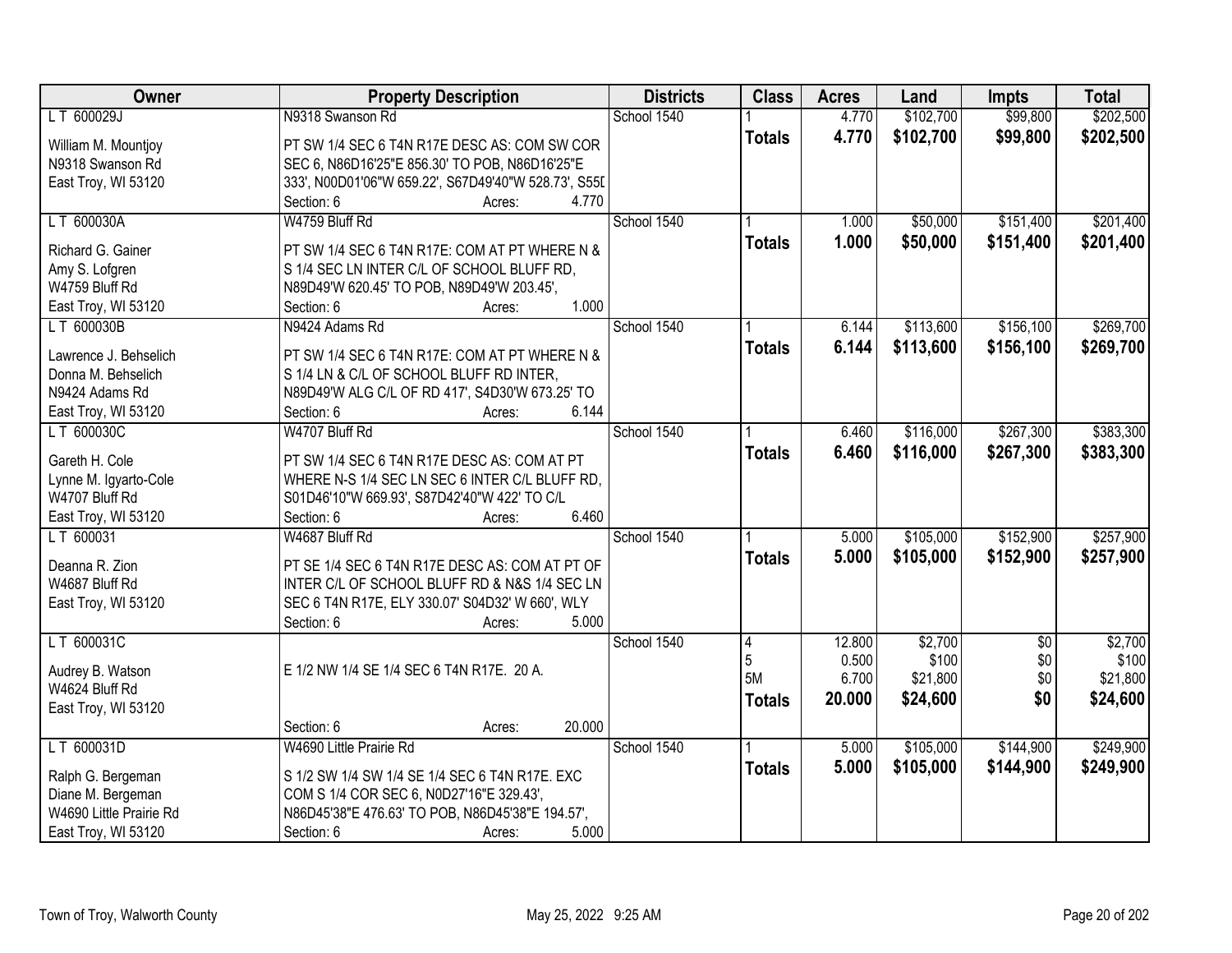| LT 600031E<br>N9348 Adams Rd<br>School 1540<br>\$105,000<br>5.000<br>5.000<br>\$105,000<br>\$157,200<br>\$262,200<br><b>Totals</b><br>Ethan Puza<br>N 1/2 SW 1/4 SW 1/4 SE 1/4 SEC 6 T4N R17E. ALSO<br><b>Ashley Puza</b><br>COM S 1/4 COR SEC 6, N0D27'16"E<br>329.43', N86D45'38"E 476.63' TO POB, N86D45'38"E<br>N9348 Adams Rd<br>5.000<br>East Troy, WI 53120<br>Section: 6<br>Acres:<br>\$251,700<br>LT 600031F<br>N9394 Adams Rd<br>School 1540<br>12.700<br>\$126,200<br>\$125,500<br>12.700<br>\$126,200<br>\$125,500<br>\$251,700<br><b>Totals</b><br>Damian F. Slaske<br>NW 1/4 SW 1/4 SE 1/4 SEC 6 T4N R17E. ALSO COM A<br>PT IN N & S 1/4 SEC LN THAT IS 1320.60' S OF PT OF<br>Cathie J. Hoerler<br>N9394 Adams Rd<br>INTER SD 1/4 LN & C/L SCHOOL BLUFF RD, SD POB<br>12.700<br>East Troy, WI 53120<br>Section: 6<br>Acres:<br>W4661 Bluff Rd<br>School 1540<br>\$198,500<br>\$273,500<br>LT 600031G<br>\$75,000<br>2.000<br>7.000<br>\$1,500<br>\$1,500<br>\$0<br>W 1/2 NW 1/4 SE 1/4 SEC 6 T4N R17E. EXC. W 330.07<br>Donald Cooper<br>5M<br>6.000<br>\$18,000<br>\$0<br>\$18,000<br>Joan Cooper<br>OF N 660' 15 A.<br>\$198,500<br>\$293,000<br><b>Totals</b><br>15.000<br>\$94,500<br>W4661 Bluff Rd<br>15.000<br>Section: 6<br>East Troy, WI 53120<br>Acres:<br>LT 600032<br>W4506 Little Prairie Rd<br>School 1540<br>\$50,000<br>\$310,500<br>\$360,500<br>1.000<br>\$7,400<br>49.000<br>\$7,400<br>\$0<br>E 1/2 SE 1/4 SEC 6 T4N R17E. EXC CSM 3920.<br>Charles Bucci<br>1.070<br>\$100<br>\$0<br>\$100<br>5<br>Andrea F. Bucci<br>51.070<br>\$57,500<br>\$310,500<br>\$368,000<br><b>Totals</b><br>W4506 Little Prairie Rd<br>51.070<br>Section: 6<br>East Troy, WI 53120<br>Acres:<br>\$37,500<br>\$13,000<br>LT 700002A<br>N9260 Adams Rd<br>School 1540<br>1.100<br>1.100<br>\$13,000<br>\$37,500<br>\$50,500<br><b>Totals</b><br>Lydia Horn<br>PT NE 1/4 SEC 7 T4N R17E DESC AS: COM INTER OF<br>214 S Jefferson St<br>ADAMS LITTLE PRAIRIE & LITTLE PRAIRIE TROY<br>Waterford, WI 53185<br>CTR RDS, S 436' TO POB, S 215', E 215', NELY 215',<br>1.100<br>Section: 7<br>Acres:<br>School 1540<br>\$8,100<br>LT 700003<br>N9291 Adams Rd<br>57.000<br>$\overline{60}$<br>$\overline{4}$<br>5M<br>\$15,000<br>\$0<br>5.000<br>Darrel R. Chapman<br>E 1/2 NW 1/4 SEC 7 T4N R17E. EXC L T 7-3A DESC IN<br>3.000<br>\$65,000<br>\$74,600<br>N9291 Adams Rd<br>VOL 516 RECORDS PG 7. EXC. L T 7-3B DESC IN VOL<br>65.000<br>\$88,100<br>\$74,600<br>\$162,700<br><b>Totals</b><br>552 PG 350. EXC. L T 7-3C DESC IN VOL 557 PG 621<br>East Troy, WI 53120 | Owner | <b>Property Description</b>    | <b>Districts</b> | <b>Class</b> | <b>Acres</b> | Land | Impts     | <b>Total</b> |
|----------------------------------------------------------------------------------------------------------------------------------------------------------------------------------------------------------------------------------------------------------------------------------------------------------------------------------------------------------------------------------------------------------------------------------------------------------------------------------------------------------------------------------------------------------------------------------------------------------------------------------------------------------------------------------------------------------------------------------------------------------------------------------------------------------------------------------------------------------------------------------------------------------------------------------------------------------------------------------------------------------------------------------------------------------------------------------------------------------------------------------------------------------------------------------------------------------------------------------------------------------------------------------------------------------------------------------------------------------------------------------------------------------------------------------------------------------------------------------------------------------------------------------------------------------------------------------------------------------------------------------------------------------------------------------------------------------------------------------------------------------------------------------------------------------------------------------------------------------------------------------------------------------------------------------------------------------------------------------------------------------------------------------------------------------------------------------------------------------------------------------------------------------------------------------------------------------------------------------------------------------------------------------------------------------------------------------------------------------------------------------------------------------------------------------------------------------------------------------------------------------------------------------------------------------------------------------|-------|--------------------------------|------------------|--------------|--------------|------|-----------|--------------|
|                                                                                                                                                                                                                                                                                                                                                                                                                                                                                                                                                                                                                                                                                                                                                                                                                                                                                                                                                                                                                                                                                                                                                                                                                                                                                                                                                                                                                                                                                                                                                                                                                                                                                                                                                                                                                                                                                                                                                                                                                                                                                                                                                                                                                                                                                                                                                                                                                                                                                                                                                                                  |       |                                |                  |              |              |      | \$157,200 | \$262,200    |
|                                                                                                                                                                                                                                                                                                                                                                                                                                                                                                                                                                                                                                                                                                                                                                                                                                                                                                                                                                                                                                                                                                                                                                                                                                                                                                                                                                                                                                                                                                                                                                                                                                                                                                                                                                                                                                                                                                                                                                                                                                                                                                                                                                                                                                                                                                                                                                                                                                                                                                                                                                                  |       |                                |                  |              |              |      |           |              |
|                                                                                                                                                                                                                                                                                                                                                                                                                                                                                                                                                                                                                                                                                                                                                                                                                                                                                                                                                                                                                                                                                                                                                                                                                                                                                                                                                                                                                                                                                                                                                                                                                                                                                                                                                                                                                                                                                                                                                                                                                                                                                                                                                                                                                                                                                                                                                                                                                                                                                                                                                                                  |       |                                |                  |              |              |      |           |              |
|                                                                                                                                                                                                                                                                                                                                                                                                                                                                                                                                                                                                                                                                                                                                                                                                                                                                                                                                                                                                                                                                                                                                                                                                                                                                                                                                                                                                                                                                                                                                                                                                                                                                                                                                                                                                                                                                                                                                                                                                                                                                                                                                                                                                                                                                                                                                                                                                                                                                                                                                                                                  |       |                                |                  |              |              |      |           |              |
|                                                                                                                                                                                                                                                                                                                                                                                                                                                                                                                                                                                                                                                                                                                                                                                                                                                                                                                                                                                                                                                                                                                                                                                                                                                                                                                                                                                                                                                                                                                                                                                                                                                                                                                                                                                                                                                                                                                                                                                                                                                                                                                                                                                                                                                                                                                                                                                                                                                                                                                                                                                  |       |                                |                  |              |              |      |           |              |
|                                                                                                                                                                                                                                                                                                                                                                                                                                                                                                                                                                                                                                                                                                                                                                                                                                                                                                                                                                                                                                                                                                                                                                                                                                                                                                                                                                                                                                                                                                                                                                                                                                                                                                                                                                                                                                                                                                                                                                                                                                                                                                                                                                                                                                                                                                                                                                                                                                                                                                                                                                                  |       |                                |                  |              |              |      |           |              |
|                                                                                                                                                                                                                                                                                                                                                                                                                                                                                                                                                                                                                                                                                                                                                                                                                                                                                                                                                                                                                                                                                                                                                                                                                                                                                                                                                                                                                                                                                                                                                                                                                                                                                                                                                                                                                                                                                                                                                                                                                                                                                                                                                                                                                                                                                                                                                                                                                                                                                                                                                                                  |       |                                |                  |              |              |      |           |              |
|                                                                                                                                                                                                                                                                                                                                                                                                                                                                                                                                                                                                                                                                                                                                                                                                                                                                                                                                                                                                                                                                                                                                                                                                                                                                                                                                                                                                                                                                                                                                                                                                                                                                                                                                                                                                                                                                                                                                                                                                                                                                                                                                                                                                                                                                                                                                                                                                                                                                                                                                                                                  |       |                                |                  |              |              |      |           |              |
|                                                                                                                                                                                                                                                                                                                                                                                                                                                                                                                                                                                                                                                                                                                                                                                                                                                                                                                                                                                                                                                                                                                                                                                                                                                                                                                                                                                                                                                                                                                                                                                                                                                                                                                                                                                                                                                                                                                                                                                                                                                                                                                                                                                                                                                                                                                                                                                                                                                                                                                                                                                  |       |                                |                  |              |              |      |           |              |
|                                                                                                                                                                                                                                                                                                                                                                                                                                                                                                                                                                                                                                                                                                                                                                                                                                                                                                                                                                                                                                                                                                                                                                                                                                                                                                                                                                                                                                                                                                                                                                                                                                                                                                                                                                                                                                                                                                                                                                                                                                                                                                                                                                                                                                                                                                                                                                                                                                                                                                                                                                                  |       |                                |                  |              |              |      |           |              |
|                                                                                                                                                                                                                                                                                                                                                                                                                                                                                                                                                                                                                                                                                                                                                                                                                                                                                                                                                                                                                                                                                                                                                                                                                                                                                                                                                                                                                                                                                                                                                                                                                                                                                                                                                                                                                                                                                                                                                                                                                                                                                                                                                                                                                                                                                                                                                                                                                                                                                                                                                                                  |       |                                |                  |              |              |      |           |              |
|                                                                                                                                                                                                                                                                                                                                                                                                                                                                                                                                                                                                                                                                                                                                                                                                                                                                                                                                                                                                                                                                                                                                                                                                                                                                                                                                                                                                                                                                                                                                                                                                                                                                                                                                                                                                                                                                                                                                                                                                                                                                                                                                                                                                                                                                                                                                                                                                                                                                                                                                                                                  |       |                                |                  |              |              |      |           |              |
|                                                                                                                                                                                                                                                                                                                                                                                                                                                                                                                                                                                                                                                                                                                                                                                                                                                                                                                                                                                                                                                                                                                                                                                                                                                                                                                                                                                                                                                                                                                                                                                                                                                                                                                                                                                                                                                                                                                                                                                                                                                                                                                                                                                                                                                                                                                                                                                                                                                                                                                                                                                  |       |                                |                  |              |              |      |           |              |
|                                                                                                                                                                                                                                                                                                                                                                                                                                                                                                                                                                                                                                                                                                                                                                                                                                                                                                                                                                                                                                                                                                                                                                                                                                                                                                                                                                                                                                                                                                                                                                                                                                                                                                                                                                                                                                                                                                                                                                                                                                                                                                                                                                                                                                                                                                                                                                                                                                                                                                                                                                                  |       |                                |                  |              |              |      |           |              |
|                                                                                                                                                                                                                                                                                                                                                                                                                                                                                                                                                                                                                                                                                                                                                                                                                                                                                                                                                                                                                                                                                                                                                                                                                                                                                                                                                                                                                                                                                                                                                                                                                                                                                                                                                                                                                                                                                                                                                                                                                                                                                                                                                                                                                                                                                                                                                                                                                                                                                                                                                                                  |       |                                |                  |              |              |      |           |              |
|                                                                                                                                                                                                                                                                                                                                                                                                                                                                                                                                                                                                                                                                                                                                                                                                                                                                                                                                                                                                                                                                                                                                                                                                                                                                                                                                                                                                                                                                                                                                                                                                                                                                                                                                                                                                                                                                                                                                                                                                                                                                                                                                                                                                                                                                                                                                                                                                                                                                                                                                                                                  |       |                                |                  |              |              |      |           |              |
|                                                                                                                                                                                                                                                                                                                                                                                                                                                                                                                                                                                                                                                                                                                                                                                                                                                                                                                                                                                                                                                                                                                                                                                                                                                                                                                                                                                                                                                                                                                                                                                                                                                                                                                                                                                                                                                                                                                                                                                                                                                                                                                                                                                                                                                                                                                                                                                                                                                                                                                                                                                  |       |                                |                  |              |              |      |           |              |
| \$50,500<br>\$8,100<br>\$15,000<br>\$139,600                                                                                                                                                                                                                                                                                                                                                                                                                                                                                                                                                                                                                                                                                                                                                                                                                                                                                                                                                                                                                                                                                                                                                                                                                                                                                                                                                                                                                                                                                                                                                                                                                                                                                                                                                                                                                                                                                                                                                                                                                                                                                                                                                                                                                                                                                                                                                                                                                                                                                                                                     |       |                                |                  |              |              |      |           |              |
|                                                                                                                                                                                                                                                                                                                                                                                                                                                                                                                                                                                                                                                                                                                                                                                                                                                                                                                                                                                                                                                                                                                                                                                                                                                                                                                                                                                                                                                                                                                                                                                                                                                                                                                                                                                                                                                                                                                                                                                                                                                                                                                                                                                                                                                                                                                                                                                                                                                                                                                                                                                  |       |                                |                  |              |              |      |           |              |
|                                                                                                                                                                                                                                                                                                                                                                                                                                                                                                                                                                                                                                                                                                                                                                                                                                                                                                                                                                                                                                                                                                                                                                                                                                                                                                                                                                                                                                                                                                                                                                                                                                                                                                                                                                                                                                                                                                                                                                                                                                                                                                                                                                                                                                                                                                                                                                                                                                                                                                                                                                                  |       |                                |                  |              |              |      |           |              |
|                                                                                                                                                                                                                                                                                                                                                                                                                                                                                                                                                                                                                                                                                                                                                                                                                                                                                                                                                                                                                                                                                                                                                                                                                                                                                                                                                                                                                                                                                                                                                                                                                                                                                                                                                                                                                                                                                                                                                                                                                                                                                                                                                                                                                                                                                                                                                                                                                                                                                                                                                                                  |       |                                |                  |              |              |      |           |              |
|                                                                                                                                                                                                                                                                                                                                                                                                                                                                                                                                                                                                                                                                                                                                                                                                                                                                                                                                                                                                                                                                                                                                                                                                                                                                                                                                                                                                                                                                                                                                                                                                                                                                                                                                                                                                                                                                                                                                                                                                                                                                                                                                                                                                                                                                                                                                                                                                                                                                                                                                                                                  |       |                                |                  |              |              |      |           |              |
|                                                                                                                                                                                                                                                                                                                                                                                                                                                                                                                                                                                                                                                                                                                                                                                                                                                                                                                                                                                                                                                                                                                                                                                                                                                                                                                                                                                                                                                                                                                                                                                                                                                                                                                                                                                                                                                                                                                                                                                                                                                                                                                                                                                                                                                                                                                                                                                                                                                                                                                                                                                  |       |                                |                  |              |              |      |           |              |
|                                                                                                                                                                                                                                                                                                                                                                                                                                                                                                                                                                                                                                                                                                                                                                                                                                                                                                                                                                                                                                                                                                                                                                                                                                                                                                                                                                                                                                                                                                                                                                                                                                                                                                                                                                                                                                                                                                                                                                                                                                                                                                                                                                                                                                                                                                                                                                                                                                                                                                                                                                                  |       |                                |                  |              |              |      |           |              |
|                                                                                                                                                                                                                                                                                                                                                                                                                                                                                                                                                                                                                                                                                                                                                                                                                                                                                                                                                                                                                                                                                                                                                                                                                                                                                                                                                                                                                                                                                                                                                                                                                                                                                                                                                                                                                                                                                                                                                                                                                                                                                                                                                                                                                                                                                                                                                                                                                                                                                                                                                                                  |       |                                |                  |              |              |      |           |              |
|                                                                                                                                                                                                                                                                                                                                                                                                                                                                                                                                                                                                                                                                                                                                                                                                                                                                                                                                                                                                                                                                                                                                                                                                                                                                                                                                                                                                                                                                                                                                                                                                                                                                                                                                                                                                                                                                                                                                                                                                                                                                                                                                                                                                                                                                                                                                                                                                                                                                                                                                                                                  |       |                                |                  |              |              |      |           |              |
|                                                                                                                                                                                                                                                                                                                                                                                                                                                                                                                                                                                                                                                                                                                                                                                                                                                                                                                                                                                                                                                                                                                                                                                                                                                                                                                                                                                                                                                                                                                                                                                                                                                                                                                                                                                                                                                                                                                                                                                                                                                                                                                                                                                                                                                                                                                                                                                                                                                                                                                                                                                  |       |                                |                  |              |              |      |           |              |
|                                                                                                                                                                                                                                                                                                                                                                                                                                                                                                                                                                                                                                                                                                                                                                                                                                                                                                                                                                                                                                                                                                                                                                                                                                                                                                                                                                                                                                                                                                                                                                                                                                                                                                                                                                                                                                                                                                                                                                                                                                                                                                                                                                                                                                                                                                                                                                                                                                                                                                                                                                                  |       |                                |                  |              |              |      |           |              |
|                                                                                                                                                                                                                                                                                                                                                                                                                                                                                                                                                                                                                                                                                                                                                                                                                                                                                                                                                                                                                                                                                                                                                                                                                                                                                                                                                                                                                                                                                                                                                                                                                                                                                                                                                                                                                                                                                                                                                                                                                                                                                                                                                                                                                                                                                                                                                                                                                                                                                                                                                                                  |       |                                |                  |              |              |      |           |              |
|                                                                                                                                                                                                                                                                                                                                                                                                                                                                                                                                                                                                                                                                                                                                                                                                                                                                                                                                                                                                                                                                                                                                                                                                                                                                                                                                                                                                                                                                                                                                                                                                                                                                                                                                                                                                                                                                                                                                                                                                                                                                                                                                                                                                                                                                                                                                                                                                                                                                                                                                                                                  |       |                                |                  |              |              |      |           |              |
|                                                                                                                                                                                                                                                                                                                                                                                                                                                                                                                                                                                                                                                                                                                                                                                                                                                                                                                                                                                                                                                                                                                                                                                                                                                                                                                                                                                                                                                                                                                                                                                                                                                                                                                                                                                                                                                                                                                                                                                                                                                                                                                                                                                                                                                                                                                                                                                                                                                                                                                                                                                  |       | 65.000<br>Section: 7<br>Acres: |                  |              |              |      |           |              |
| LT 700003A<br>School 1540<br>\$87,500<br>\$118,400<br>\$205,900<br>3.250<br>N9161 Adams Rd                                                                                                                                                                                                                                                                                                                                                                                                                                                                                                                                                                                                                                                                                                                                                                                                                                                                                                                                                                                                                                                                                                                                                                                                                                                                                                                                                                                                                                                                                                                                                                                                                                                                                                                                                                                                                                                                                                                                                                                                                                                                                                                                                                                                                                                                                                                                                                                                                                                                                       |       |                                |                  |              |              |      |           |              |
| 1.750<br>\$400<br>\$400<br>\$0                                                                                                                                                                                                                                                                                                                                                                                                                                                                                                                                                                                                                                                                                                                                                                                                                                                                                                                                                                                                                                                                                                                                                                                                                                                                                                                                                                                                                                                                                                                                                                                                                                                                                                                                                                                                                                                                                                                                                                                                                                                                                                                                                                                                                                                                                                                                                                                                                                                                                                                                                   |       |                                |                  |              |              |      |           |              |
| Joseph A Chapman Trust<br>PT SE 1/4 NW 1/4 SEC 7 T4N R17E DESC AS: COM N<br>\$118,400<br>\$206,300<br>5.000<br>\$87,900<br><b>Totals</b><br>Cindy L Chapman Trust<br>1/4 COR SEC 7, S 1611.91' TO POB, S 330', W 660', N                                                                                                                                                                                                                                                                                                                                                                                                                                                                                                                                                                                                                                                                                                                                                                                                                                                                                                                                                                                                                                                                                                                                                                                                                                                                                                                                                                                                                                                                                                                                                                                                                                                                                                                                                                                                                                                                                                                                                                                                                                                                                                                                                                                                                                                                                                                                                         |       |                                |                  |              |              |      |           |              |
| N9161 Adams Rd<br>330', E 660' TO POB. 5 A.                                                                                                                                                                                                                                                                                                                                                                                                                                                                                                                                                                                                                                                                                                                                                                                                                                                                                                                                                                                                                                                                                                                                                                                                                                                                                                                                                                                                                                                                                                                                                                                                                                                                                                                                                                                                                                                                                                                                                                                                                                                                                                                                                                                                                                                                                                                                                                                                                                                                                                                                      |       |                                |                  |              |              |      |           |              |
| 5.000<br>East Troy, WI 53120<br>Section: 7<br>Acres:                                                                                                                                                                                                                                                                                                                                                                                                                                                                                                                                                                                                                                                                                                                                                                                                                                                                                                                                                                                                                                                                                                                                                                                                                                                                                                                                                                                                                                                                                                                                                                                                                                                                                                                                                                                                                                                                                                                                                                                                                                                                                                                                                                                                                                                                                                                                                                                                                                                                                                                             |       |                                |                  |              |              |      |           |              |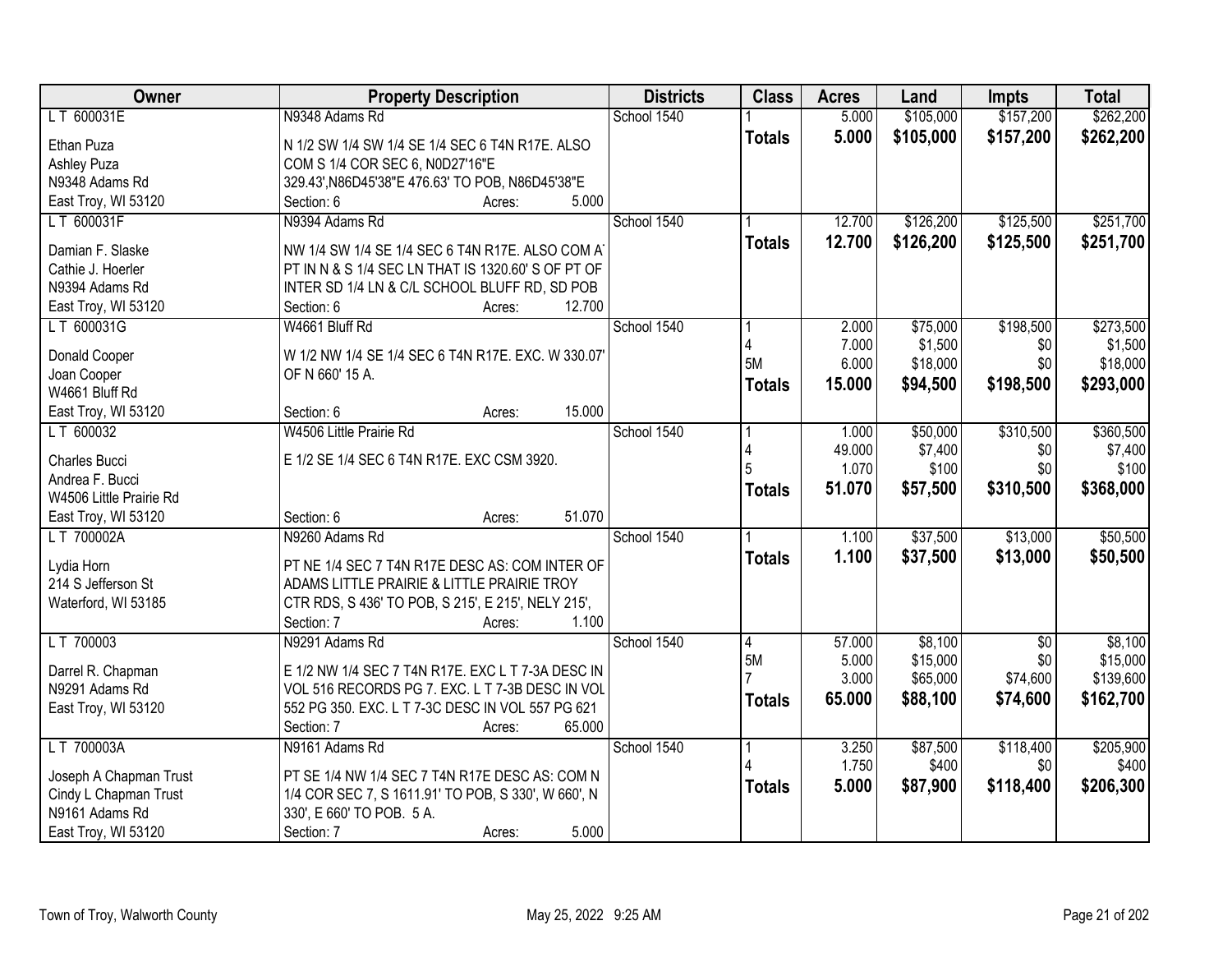| Owner                                                   | <b>Property Description</b>                                                                      |         | <b>Districts</b> | <b>Class</b>  | <b>Acres</b> | Land      | <b>Impts</b>           | <b>Total</b> |
|---------------------------------------------------------|--------------------------------------------------------------------------------------------------|---------|------------------|---------------|--------------|-----------|------------------------|--------------|
| LT 700004                                               |                                                                                                  |         | School 1540      |               | 39.000       | \$8,900   | $\overline{50}$        | \$8,900      |
| Linda R. Haen                                           | W 1/2 NW 1/4 SEC 7 T4N R17E. 73.22 A.                                                            |         |                  | 5M            | 20.800       | \$49,900  | \$0                    | \$49,900     |
| W4961 Rice Rd                                           |                                                                                                  |         |                  | <b>Totals</b> | 59.800       | \$58,800  | \$0                    | \$58,800     |
| East Troy, WI 53120                                     |                                                                                                  |         |                  |               |              |           |                        |              |
|                                                         | Section: 7<br>Acres:                                                                             | 59.800  |                  |               |              |           |                        |              |
| LT 700005                                               | N8995 Adams Rd                                                                                   |         | School 1540      |               | 40.000       | \$8,400   | $\overline{50}$        | \$8,400      |
| Clayton A. Rice                                         | SW 1/4 SEC 7 T4N R17E. EXC. COM NE COR SW 1/4,                                                   |         |                  | 5             | 108.370      | \$151,100 | \$0                    | \$151,100    |
| 3840 N Prairie Ln                                       | S87D03'W 490.89', S 414', N87D03'E 490.89', N 414' TC                                            |         |                  |               | 2.000        | \$35,000  | \$500                  | \$35,500     |
| Morris, IL 60450-0000                                   | POB. 150.37 A.                                                                                   |         |                  | <b>Totals</b> | 150.370      | \$194,500 | \$500                  | \$195,000    |
|                                                         | Section: 7<br>Acres:                                                                             | 150.370 |                  |               |              |           |                        |              |
| LT 700006                                               |                                                                                                  |         | School 1540      | 14            | 142.000      | \$27,900  | \$0                    | \$27,900     |
| Nelco Farms, LLC                                        | SE 1/4 SEC 7 T4N R17E. EXC. CSM 1237. 155.78 A.                                                  |         |                  | 5             | 1.500        | \$100     | \$0                    | \$100        |
| c/o Nelco Farms, LLC                                    |                                                                                                  |         |                  | 5M            | 12.500       | \$43,800  | \$0                    | \$43,800     |
| N8981 Nelson Rd                                         |                                                                                                  |         |                  | <b>Totals</b> | 156.000      | \$71,800  | \$0                    | \$71,800     |
| East Troy, WI 53120-0000                                | Section: 7<br>Acres:                                                                             | 156.000 |                  |               |              |           |                        |              |
| LT 700007                                               | N9099 Adams Rd                                                                                   |         | School 1540      |               | 4.660        | \$91,300  | \$167,800              | \$259,100    |
|                                                         |                                                                                                  |         |                  | <b>Totals</b> | 4.660        | \$91,300  | \$167,800              | \$259,100    |
| Aaron Gentele<br>Abigail Gentele                        | PT SW 1/4 SEC 7 T4N R17E DESC AS: COM NE COR<br>SW 1/4 SEC 7, S87D03'W 490.89', S 414', N87D03'E |         |                  |               |              |           |                        |              |
| N9099 Adams Rd                                          | 490.89', N 414' TO POB. 4.66 A                                                                   |         |                  |               |              |           |                        |              |
| East Troy, WI 53120                                     | Section: 7<br>Acres:                                                                             | 4.660   |                  |               |              |           |                        |              |
| LT 800001                                               | W4176 Little Prairie Rd                                                                          |         | School 1540      | 4             | 22.323       | \$4,300   | \$0                    | \$4,300      |
|                                                         |                                                                                                  |         |                  | 5             | 12.000       | \$25,100  | \$0                    | \$25,100     |
| Paul & Patricia Gail Swan Trust et al                   | E 1/2 NE 1/4. ALSO NE 1/4 SE 1/4 SEC 8 T4N R17E.                                                 |         |                  | 5M            | 27.807       | \$83,400  | \$0                    | \$83,400     |
| c/o Patricia Gail Swan Trust<br>W4135 Little Prairie Rd | EXC. CSM 2307 & CSM 4683 & CSM 4734. ALSO EXC                                                    |         |                  | <b>Totals</b> | 62.130       | \$112,800 | \$0                    | \$112,800    |
| East Troy, WI 53120                                     | COM N1/4 COR SEC 8; N89D12'15"E 1312.65';<br>Section: 8<br>Acres:                                | 62.130  |                  |               |              |           |                        |              |
| LT 800001A                                              | W4176 Little Prairie Rd                                                                          |         | School 1540      |               | 9.000        | \$118,000 | \$58,300               | \$176,300    |
|                                                         |                                                                                                  |         |                  |               | 10.680       | \$69,400  | \$0                    | \$69,400     |
| Douglas Swan                                            | PART NE1/4 NE1/4 & SE1/4 NE1/4 SEC 8 T4N R17E                                                    |         |                  | <b>Totals</b> | 19.680       | \$187,400 | \$58,300               | \$245,700    |
| Corinne Swan                                            | DESC AS COM N 1/4 COR SEC 8; N89D12'15"E                                                         |         |                  |               |              |           |                        |              |
| W4135 Little Prairie Rd                                 | 1312.65'; S00D27'06"E 768' TO POB; N89D19'59"E                                                   |         |                  |               |              |           |                        |              |
| East Troy, WI 53120<br>LT 800002                        | Section: 8<br>Acres:                                                                             | 19.680  | School 1540      |               | 47.460       | \$9,900   |                        | \$9,900      |
|                                                         |                                                                                                  |         |                  | 14            | 2.000        | \$100     | $\overline{50}$<br>\$0 | \$100        |
| Dale N. Albrecht et al                                  | W 1/2 NE 1/4 SEC 8 T4N R17E N OF LITTLE PRAIRIE                                                  |         |                  | <b>Totals</b> | 49.460       | \$10,000  | \$0                    | \$10,000     |
| W8407 Lake Shore Rd                                     | RD. EXC. CSM 1328 & 1512. 49.46 A.                                                               |         |                  |               |              |           |                        |              |
| Sharon, WI 53585-0000                                   |                                                                                                  |         |                  |               |              |           |                        |              |
|                                                         | Section: 8<br>Acres:                                                                             | 49.460  |                  |               |              |           |                        |              |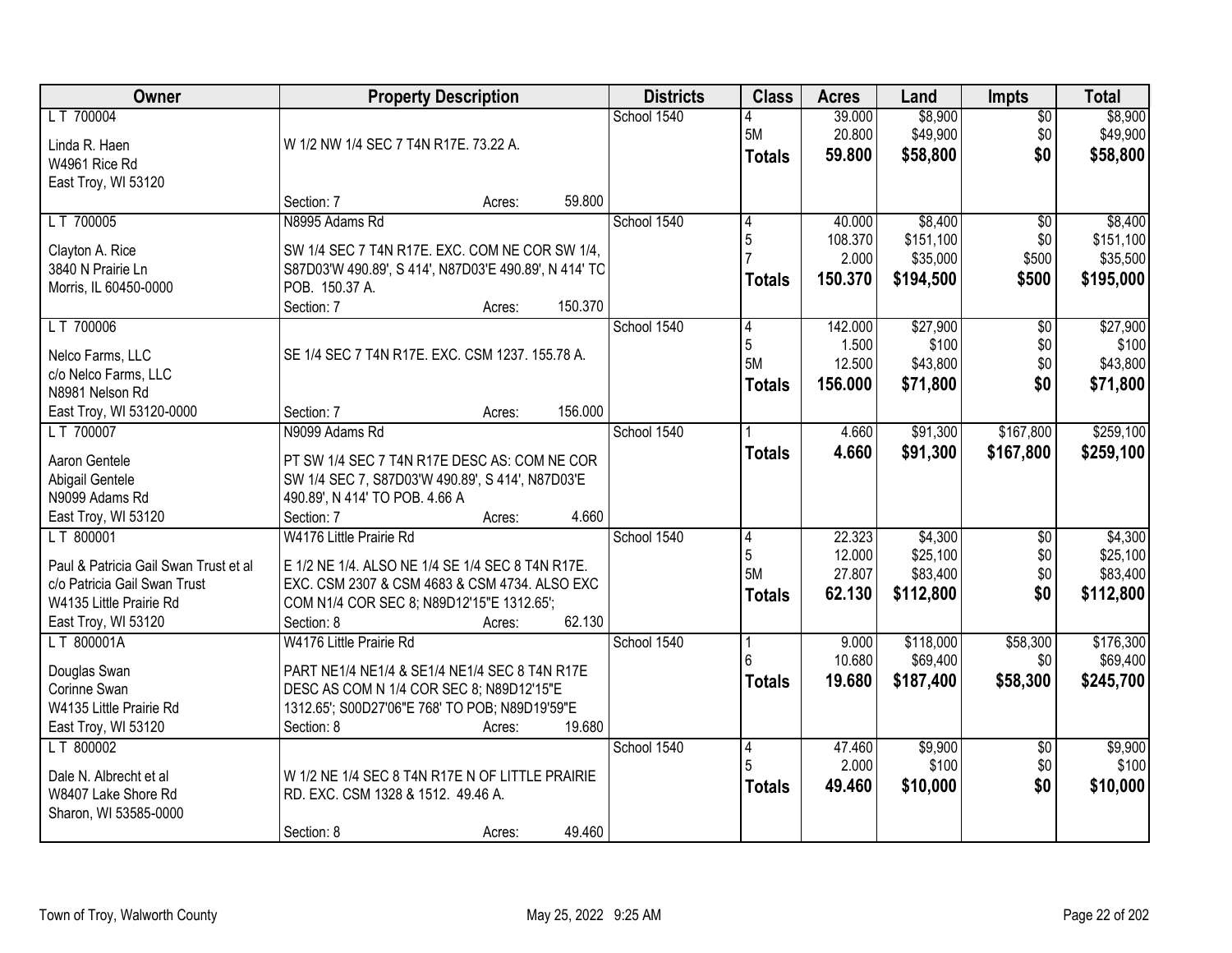| Owner                                                                         |                                                           | <b>Property Description</b> |        | <b>Districts</b> | <b>Class</b>    | <b>Acres</b> | Land        | Impts           | <b>Total</b>   |
|-------------------------------------------------------------------------------|-----------------------------------------------------------|-----------------------------|--------|------------------|-----------------|--------------|-------------|-----------------|----------------|
| LT 800003                                                                     | W4389 Little Prairie Rd                                   |                             |        | School 1540      |                 | 2.500        | \$69,000    | \$18,100        | \$87,100       |
| Glen A. Miller                                                                | E 1/2 NW 1/4 SEC 8 T4N R17E. EXC. CSM 1746                |                             |        |                  |                 | 67.090       | \$14,100    | \$0             | \$14,100       |
| Amy V. Miller                                                                 |                                                           |                             |        |                  | 5               | 2.000        | \$100       | \$0             | \$100          |
| W502 Miller Rd                                                                |                                                           |                             |        |                  | <b>Totals</b>   | 71.590       | \$83,200    | \$18,100        | \$101,300      |
| Burlington, WI 53105                                                          | Section: 8                                                | Acres:                      | 71.590 |                  |                 |              |             |                 |                |
| LT 800004A                                                                    |                                                           |                             |        | School 1540      | 5               | 8.000        | \$7,300     | \$0             | \$7,300        |
| <b>Evangelical Free Church Bible</b>                                          | ALL THAT PT S 1/2 SW 1/4 SEC 8 T4N R17E LYING E           |                             |        |                  | 6               | 26.000       | \$169,000   | \$0             | \$169,000      |
| Conference                                                                    | OF FOUR LAKES BEACH SUB. ALSO ALL OF                      |                             |        |                  | <b>Totals</b>   | 34.000       | \$176,300   | \$0             | \$176,300      |
| C/O Timber-Lee Christian Cente                                                | VACATED BLK 11 & VACATED OAK AVE, VAUGH DR,               |                             |        |                  |                 |              |             |                 |                |
| 2065 Half Day Rd                                                              | Section: 8                                                | Acres:                      | 34.000 |                  |                 |              |             |                 |                |
| Deerfield, IL 60015                                                           |                                                           |                             |        |                  |                 |              |             |                 |                |
| LT 800005                                                                     | N9120 Swift Lake Rd                                       |                             |        | School 1540      |                 | 66,000       | \$375,000   | $\overline{50}$ | \$375,000      |
| Larry T. Klibowitz                                                            | VACATED LOTS IN SWIFT LAKE SUBD. AS IN VOL 646            |                             |        |                  | <b>Totals</b>   | 66.000       | \$375,000   | \$0             | \$375,000      |
| N9120 Swift Lake Dr                                                           | OF DEEDS PG 655 FORMERLY DESC AS LOT 51 BLK               |                             |        |                  |                 |              |             |                 |                |
| East Troy, WI 53120                                                           | 2, LOTS 1-8, 10-30 BLK 3, LOTS THRU 13. 15-44 & 45        |                             |        |                  |                 |              |             |                 |                |
|                                                                               | Section: 8                                                | Acres:                      | 66.000 |                  |                 |              |             |                 |                |
| LT 900001                                                                     |                                                           |                             |        | School 1540      | 4               | 2.500        | \$400       | \$0             | \$400          |
| Randal J. Hackbarth                                                           | PT NE 1/4 SEC 9 T4N R17E DESC AS: COM NE COR              |                             |        |                  | 5               | 3.860        | \$2,500     | \$0             | \$2,500        |
| Karen L. Hackbarth                                                            | SEC 9, W 895.77', SE 256.42', E 32', N 32.46', E 102', SI |                             |        |                  | 5M              | 2.500        | \$8,800     | \$0             | \$8,800        |
| W3593 Bluff Rd                                                                | 396.90', SE 531.38' TO PT 493.74' N OF SE COR NE          |                             |        |                  | <b>Totals</b>   | 8.860        | \$11,700    | \$0             | \$11,700       |
| Eagle, WI 53119-0000                                                          | Section: 9                                                | Acres:                      | 8.860  |                  |                 |              |             |                 |                |
| LT 900002A                                                                    | W3895 Timber Lake Rd                                      |                             |        | Pabst Lake Dist  |                 | 15.650       | \$158,300   | \$481,800       | \$640,100      |
|                                                                               | PT NE 1/4 SEC 9 T4N R17E DESC AS: COM AT PT               |                             |        | School 1540      | <b>Totals</b>   | 15.650       | \$158,300   | \$481,800       | \$640,100      |
| Noam Frankel Trust<br>W3895 Timber Lake Rd                                    | N-S 1/4 LN SEC 9 SD PT BEING S1D36'E 919.18'              |                             |        |                  |                 |              |             |                 |                |
| East Troy, WI 53120                                                           | FROM N 1/4 COR SEC 9, S1D36'E 406.86',                    |                             |        |                  |                 |              |             |                 |                |
|                                                                               | Section: 9                                                | Acres:                      | 15.650 |                  |                 |              |             |                 |                |
| LT 900003                                                                     |                                                           |                             |        | School 1540      | $\overline{X4}$ | 40.000       | $\sqrt{50}$ | $\sqrt{6}$      | $\frac{6}{3}$  |
|                                                                               |                                                           |                             |        |                  | <b>Totals</b>   | 40.000       | \$0         | \$0             | s <sub>0</sub> |
| Nature Conservancy of Wisconsin, Inc.<br>c/o Nature Conservancy of Wisconsin, | SW1/4 NE1/4 SEC 9 TRN R17E                                |                             |        |                  |                 |              |             |                 |                |
| Inc                                                                           |                                                           |                             |        |                  |                 |              |             |                 |                |
| PO Box 1642                                                                   | Section: 9                                                | Acres:                      | 40.000 |                  |                 |              |             |                 |                |
| Madison, WI 53701-0000                                                        |                                                           |                             |        |                  |                 |              |             |                 |                |
| LT 900004                                                                     |                                                           |                             |        | School 1540      | 5               | 19.262       | \$14,500    | $\overline{50}$ | \$14,500       |
|                                                                               | S 1/2 SE 1/4 NE 1/4 SEC 9 T4N R17E.                       |                             |        |                  | <b>Totals</b>   | 19.262       | \$14,500    | \$0             | \$14,500       |
| Tamarlin, LLC<br>c/o Tamarlin, LLC                                            |                                                           |                             |        |                  |                 |              |             |                 |                |
| N9281 Nature Rd                                                               |                                                           |                             |        |                  |                 |              |             |                 |                |
| East Troy, WI 53120-0000                                                      | Section: 9                                                | Acres:                      | 19.262 |                  |                 |              |             |                 |                |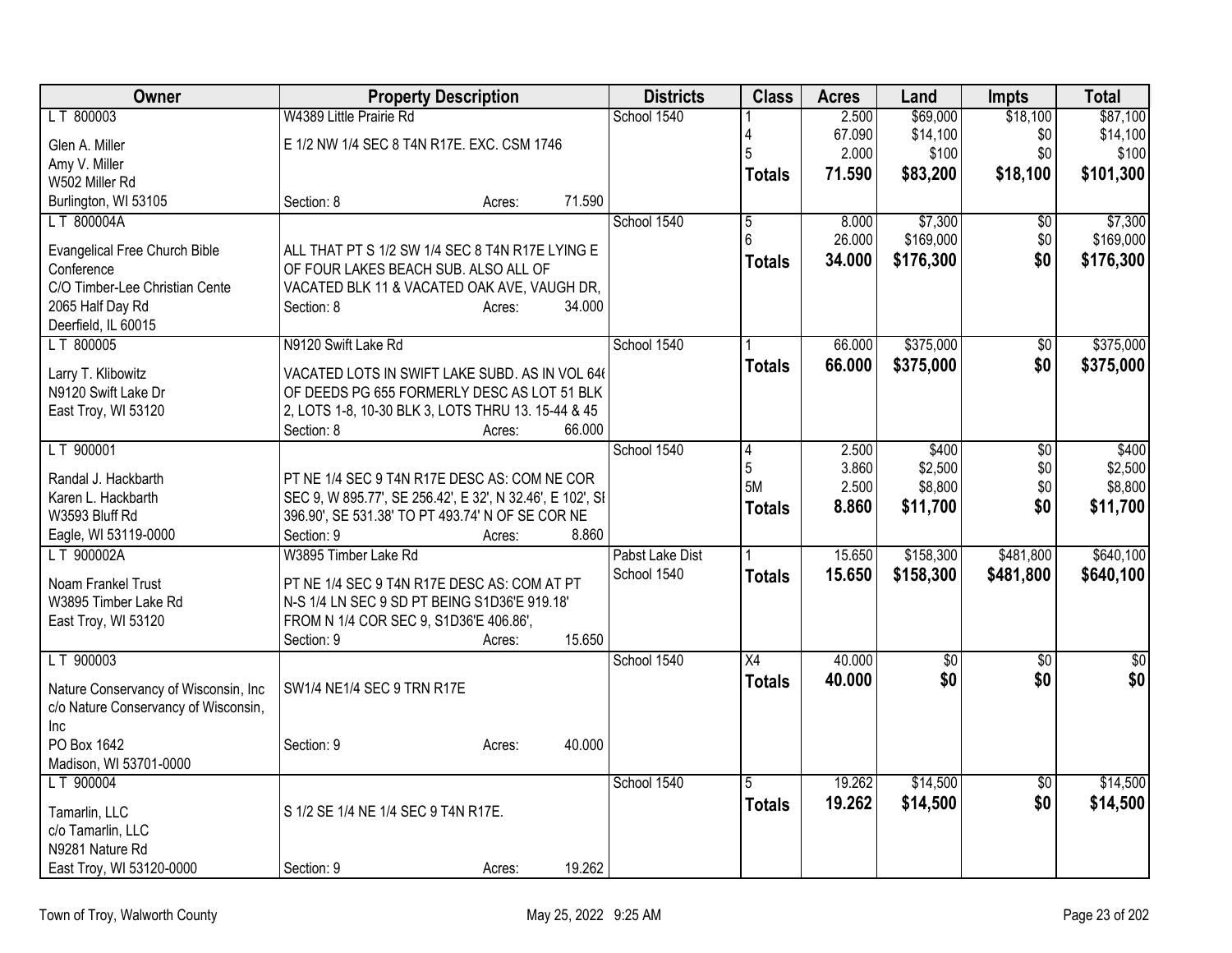| Owner                                     | <b>Property Description</b>                                                                  | <b>Districts</b> | <b>Class</b>    | <b>Acres</b> | Land            | Impts           | <b>Total</b>    |
|-------------------------------------------|----------------------------------------------------------------------------------------------|------------------|-----------------|--------------|-----------------|-----------------|-----------------|
| LT 900005                                 |                                                                                              | School 1540      | $\overline{X4}$ | 29.990       | $\overline{60}$ | $\overline{50}$ | $\overline{50}$ |
| Nature Conservancy                        | NE 1/4 NW 1/4 SEC 9 T4N R17E. EXC. 10 ACRES IN                                               |                  | <b>Totals</b>   | 29.990       | \$0             | \$0             | \$0             |
| 633 W Main                                | SE PART; ALSO EXC COM N 1/4 COR SEC 9 T4N                                                    |                  |                 |              |                 |                 |                 |
| Madison, WI 53703                         | R17E; S00D26'05"E 276.98'; S00D20'43"E 583.86';                                              |                  |                 |              |                 |                 |                 |
|                                           | 29.990<br>Section: 9<br>Acres:                                                               |                  |                 |              |                 |                 |                 |
| LT 900006                                 | W4023 Little Prairie Rd                                                                      | School 1540      |                 | 5.080        | \$89,800        | \$235,400       | \$325,200       |
|                                           |                                                                                              |                  |                 | 10.000       | \$4,000         | \$0             | \$4,000         |
| Jeffrey D. Smith                          | PT SW 1/4 SEC 9 T4N R17E DESC AS: COM SW COR<br>SEC 9, N0D14'25"E 1252.97' TO SLY R/W LITTLE |                  | <b>Totals</b>   | 15.080       | \$93,800        | \$235,400       | \$329,200       |
| Kasey M. Smith<br>W4023 Little Prairie Rd | PRAIRIE RD, S36D48'20"E 1066.36', SELY 250.71' ALG                                           |                  |                 |              |                 |                 |                 |
| East Troy, WI 53120                       | 15.080<br>Section: 9<br>Acres:                                                               |                  |                 |              |                 |                 |                 |
| LT 900006A                                | N8988 Scout Rd                                                                               | School 1540      |                 | 6.664        | \$117,500       | \$141,900       | \$259,400       |
|                                           |                                                                                              |                  |                 | 6.664        | \$117,500       | \$141,900       | \$259,400       |
| Michael E. Kossow                         | PT NW 1/4 & SW 1/4 SEC 9 T4N R17E DESC AS COM                                                |                  | <b>Totals</b>   |              |                 |                 |                 |
| Diane L. Salla                            | SW COR SEC 9 T4N R17E, S89D58'54"E 1320.19',                                                 |                  |                 |              |                 |                 |                 |
| N8988 Scout Rd                            | N01D15'15 SEC E 720.24' TO POB, N01D15'15" E                                                 |                  |                 |              |                 |                 |                 |
| East Troy, WI 53120                       | 6.664<br>Section: 9<br>Acres:                                                                |                  |                 |              |                 |                 |                 |
| LT 900006D                                | W4072 Little Prairie Rd                                                                      | School 1540      |                 | 5.010        | \$105,100       | \$190,300       | \$295,400       |
| John Reilly                               | PT SW 1/4 SEC 9 T4N R17E DESC AS: COM SW COR                                                 |                  | <b>Totals</b>   | 5.010        | \$105,100       | \$190,300       | \$295,400       |
| Linda Reilly                              | SEC 9, N0D14' 25"E 1307.75' TO POB, N0D14'25"E                                               |                  |                 |              |                 |                 |                 |
| W4072 Little Prairie Rd                   | 500', S89D45'35"E 468.06', S21D28'29"W 793.31' TO                                            |                  |                 |              |                 |                 |                 |
| East Troy, WI 53120                       | 5.010<br>Section:<br>Acres:                                                                  |                  |                 |              |                 |                 |                 |
| LT 900006E                                | W4054 Little Prairie Rd                                                                      | School 1540      |                 | 5.590        | \$109,400       | \$308,600       | \$418,000       |
|                                           |                                                                                              |                  | <b>Totals</b>   | 5.590        | \$109,400       | \$308,600       | \$418,000       |
| Earl E. Kozak                             | PT SW 1/4 SEC 9 T4N R17E DESC AS: COM SW COR                                                 |                  |                 |              |                 |                 |                 |
| W4054 Little Prairie Rd                   | SEC 9, N0D14'25"E 1362.52' TO PT ON NLY R/W LN                                               |                  |                 |              |                 |                 |                 |
| East Troy, WI 53120                       | LITTLE PRAIRIE RD, S36D48'20"E 300' TO POB,                                                  |                  |                 |              |                 |                 |                 |
|                                           | Section: 9<br>5.590<br>Acres:                                                                |                  |                 |              |                 |                 |                 |
| LT 900006F                                | W4048 Little Prairie Rd                                                                      | School 1540      |                 | 5.010        | \$105,100       | \$135,400       | \$240,500       |
| Timothy A. Hanks                          | PT SW 1/4 SEC 9 T4N R17E DESC AS: COM SW COR                                                 |                  | <b>Totals</b>   | 5.010        | \$105,100       | \$135,400       | \$240,500       |
| W4048 Little Prairie Rd                   | SEC 9, N0D14'25"E 1307.75' TO PT ON C/L LITTLE                                               |                  |                 |              |                 |                 |                 |
| East Troy, WI 53120                       | PRAIRIE RD, S36D48'20"E 553.80', N53D11'40"E 33',                                            |                  |                 |              |                 |                 |                 |
|                                           | 5.010<br>Section: 9<br>Acres:                                                                |                  |                 |              |                 |                 |                 |
| LT 900006G                                | N8929 Scout Rd                                                                               | School 1540      |                 | 5.770        | \$110,800       | \$249,100       | \$359,900       |
| Gene R. Pearson                           | PT SW 1/4 SEC 9 T4N R17E DESC AS: COM SW COR                                                 |                  | <b>Totals</b>   | 5.770        | \$110,800       | \$249,100       | \$359,900       |
| Margaret E. Pearson                       | SEC 9, N0D14'25"E 1362.52' TO PT ON NLY R/W LN                                               |                  |                 |              |                 |                 |                 |
| N8929 Scout Rd                            | LITTLE PRAIRIE RD, S36D48'20"E 1153.80' TO POB,                                              |                  |                 |              |                 |                 |                 |
| East Troy, WI 53120                       | 5.770<br>Section: 9<br>Acres:                                                                |                  |                 |              |                 |                 |                 |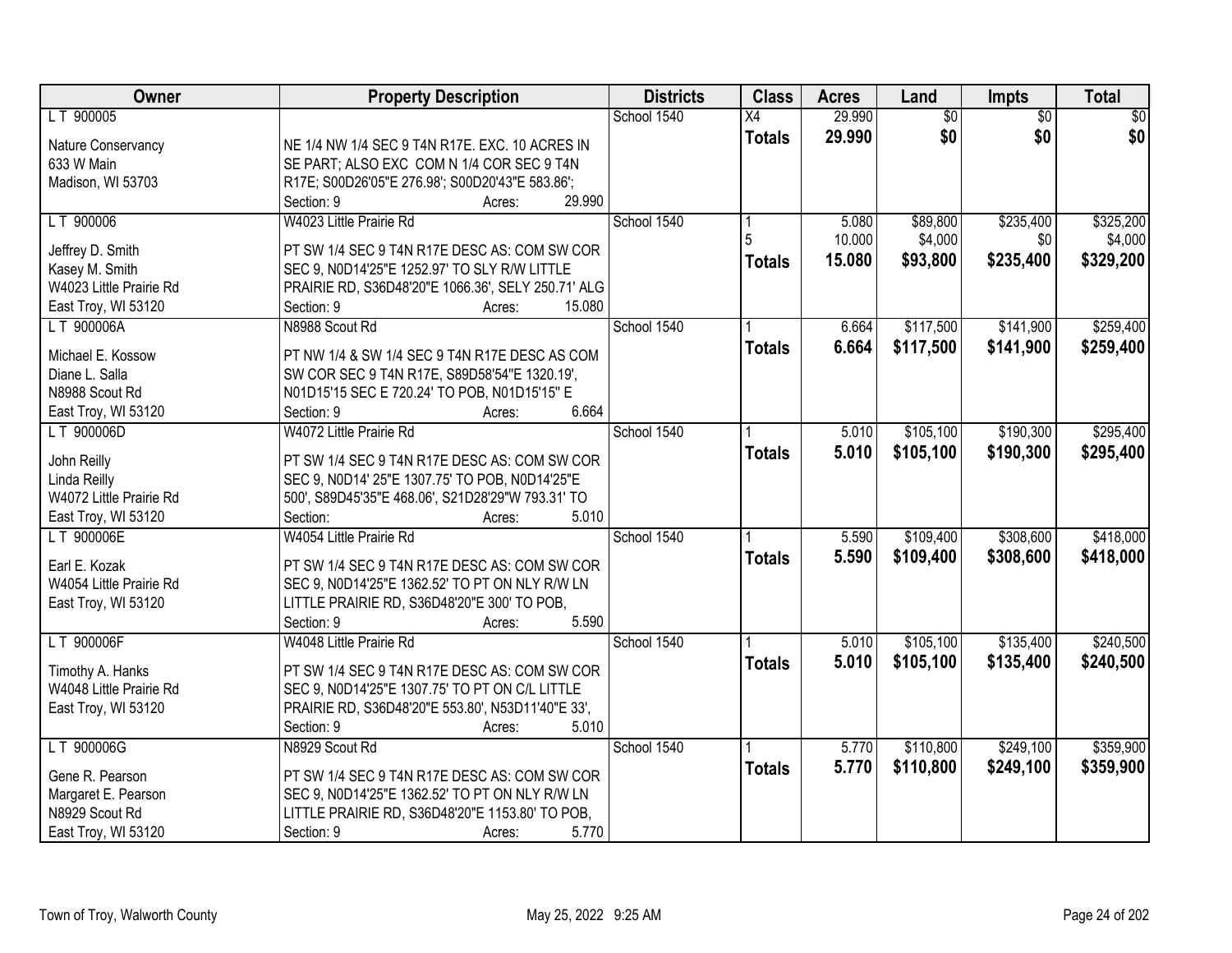| Owner                    | <b>Property Description</b>                        | <b>Districts</b> | <b>Class</b>  | <b>Acres</b> | Land      | <b>Impts</b> | <b>Total</b> |
|--------------------------|----------------------------------------------------|------------------|---------------|--------------|-----------|--------------|--------------|
| LT 900006H               | N8989 Scout Rd                                     | School 1540      |               | 5.390        | \$107,900 | \$201,400    | \$309,300    |
| Patricia A. Lau          | PT SW 1/4 SEC 9 T4N R17E DESC AS: COM SW COR       |                  | <b>Totals</b> | 5.390        | \$107,900 | \$201,400    | \$309,300    |
| N8989 Scout Rd           | SEC 9, N0D14'25"E 1362.52' TO PT ON NLY R/W LN     |                  |               |              |           |              |              |
| East Troy, WI 53120-0000 | LITTLE PRAIRIE RD, S36D48'20"E 1153.80',           |                  |               |              |           |              |              |
|                          | 5.390<br>Section: 9<br>Acres:                      |                  |               |              |           |              |              |
| LT 900006I               | N9015 Scout Rd                                     | School 1540      |               | 5.010        | \$105,100 | \$426,400    | \$531,500    |
| Thomas J. Dunneboil      | PT SW 1/4 SEC 9 T4N R17E DESC AS: COM SW COR       |                  | <b>Totals</b> | 5.010        | \$105,100 | \$426,400    | \$531,500    |
| Donna M. Dunneboil       | SEC 9, N0D14'25"E 1862.52', S89D45'35"E 468.06' TO |                  |               |              |           |              |              |
| N9015 Scout Rd           | POB, S89D45'35"E 456.21' TO PT ON WLY R/W LN       |                  |               |              |           |              |              |
| East Troy, WI 53120      | 5.010<br>Section: 9<br>Acres:                      |                  |               |              |           |              |              |
| LT 900006J               | W4011 Timber Tr                                    | School 1540      |               | 5.010        | \$105,100 | \$150,800    | \$255,900    |
|                          |                                                    |                  |               | 5.010        | \$105,100 | \$150,800    | \$255,900    |
| Daniel Schneeweis        | PT SW 1/4 SEC 9 T4N R17E DESC AS: COM SW COR       |                  | <b>Totals</b> |              |           |              |              |
| <b>Tracy Oldenburg</b>   | SEC 9, N0D14'25"E 1862.52', S89D45'35"E 468.06' TO |                  |               |              |           |              |              |
| W4011 Timber Tr          | POB, S89D45'35"E 456.21'TO SCOUT ROAD, NELY        |                  |               |              |           |              |              |
| East Troy, WI 53120      | 5.010<br>Section: 9<br>Acres:                      |                  |               |              |           |              |              |
| LT 900006K               | W4055 Timber Tr                                    | School 1540      |               | 5.080        | \$105,600 | \$223,700    | \$329,300    |
| Dennis L. O'Leary        | PT SW 1/4 SEC 9 T4N R17E DESC AS: COM W 1/4        |                  | <b>Totals</b> | 5.080        | \$105,600 | \$223,700    | \$329,300    |
| Margaret A. O'Leary      | COR SEC 9, S0D14'25"W 800.13' TO POB,              |                  |               |              |           |              |              |
| W4055 Timber Tr          | S89D45'35"E 468.06', N25D57'40"E 609.29' TO R/W    |                  |               |              |           |              |              |
| East Troy, WI 53120      | Section: 9<br>5.080<br>Acres:                      |                  |               |              |           |              |              |
| LT 900006L               | W4062 Timber Tr                                    | School 1540      |               | 5.100        | \$105,800 | \$238,400    | \$344,200    |
|                          |                                                    |                  | <b>Totals</b> | 5.100        | \$105,800 | \$238,400    | \$344,200    |
| Kyle R. Stengel          | PT NW 1/4 & SW 1/4 SEC 9 T4N R17E DESC AS: COM     |                  |               |              |           |              |              |
| Stacy M. Stengel         | W 1/4 COR SEC 9, N0D36'24"E 200', S48D42'50"E      |                  |               |              |           |              |              |
| W4062 Timber Trl         | 548.44' TO PT ON R/W OF TIMBER TRAIL, SD N         |                  |               |              |           |              |              |
| East Troy, WI 53120      | Section: 9<br>5.100<br>Acres:                      |                  |               |              |           |              |              |
| LT 900006M               | W4060 Timber Tr                                    | School 1540      |               | 5.150        | \$106,100 | \$133,100    | \$239,200    |
| Thomas B. Czarnecki      | PT NW 1/4 & SW 1/4 SEC 9 T4N R17E DESC AS: COM     |                  | <b>Totals</b> | 5.150        | \$106,100 | \$133,100    | \$239,200    |
| W4060 Timber Tr          | NW COR SEC 9 S0D36'27"W 2218.77' TO POB,           |                  |               |              |           |              |              |
| East Troy, WI 53120      | S0D36'24"W 200', S48D42'50"E 548.44' TO PT ON WLY  |                  |               |              |           |              |              |
|                          | 5.150<br>Section: 9<br>Acres:                      |                  |               |              |           |              |              |
| LT 900006N               | W4040 Timber Tr                                    | School 1540      |               | 5.150        | \$106,100 | \$215,700    | \$321,800    |
|                          |                                                    |                  | <b>Totals</b> | 5.150        | \$106,100 | \$215,700    | \$321,800    |
| Stanley M. Masloski      | PT NW 1/4 & SW 1/4 SEC 9 T4N R17E DESC AS: COM     |                  |               |              |           |              |              |
| Marcia A. Masloski       | NW COR NW 1/4 SEC 9, S0D36'24"W 2218.77',          |                  |               |              |           |              |              |
| W4040 Timber Tr          | N85D36'07"E 381.13' TO POB, N85D36'07"E 322.39' TO |                  |               |              |           |              |              |
| East Troy, WI 53120      | 5.150<br>Section: 9<br>Acres:                      |                  |               |              |           |              |              |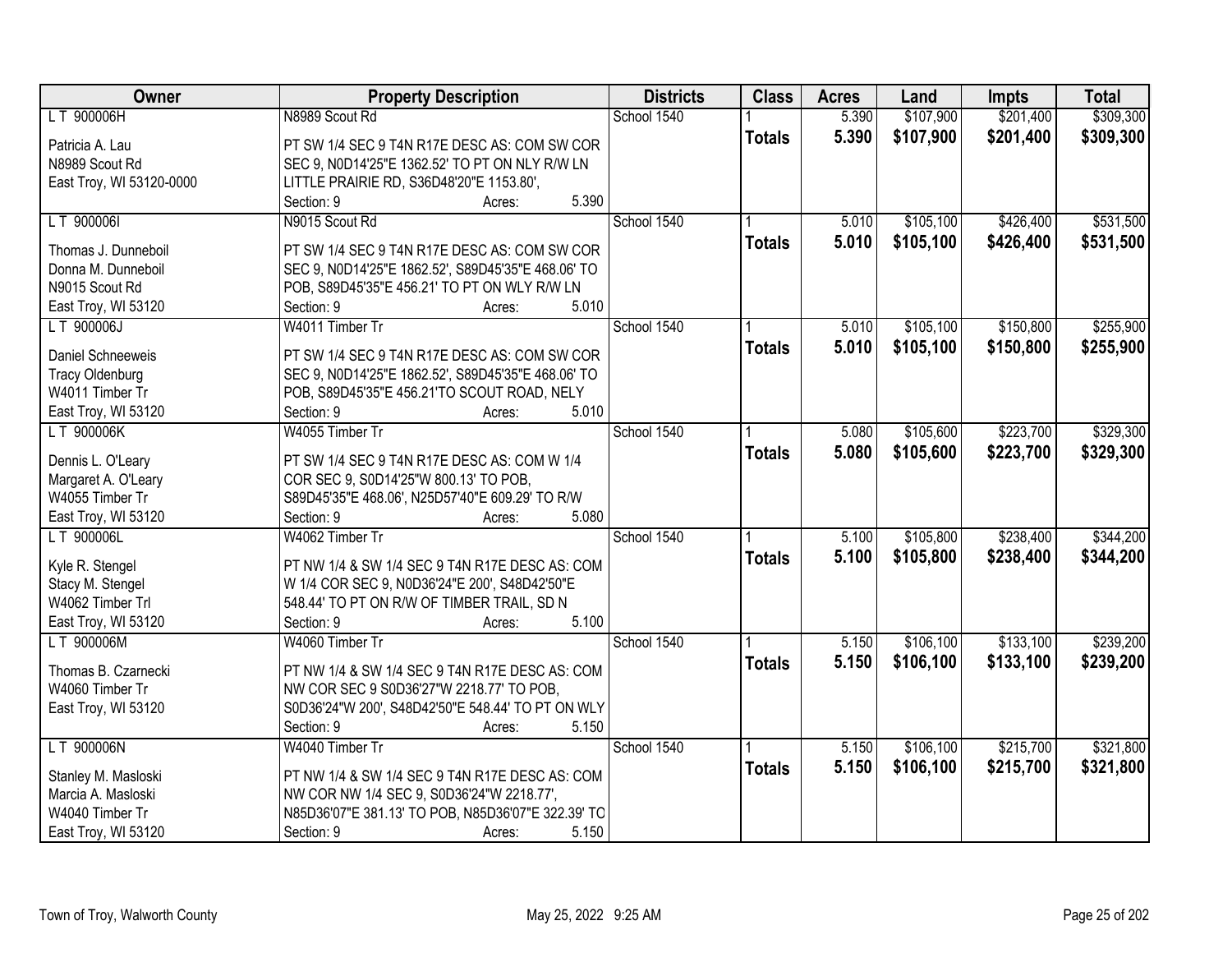| Owner                  | <b>Property Description</b>                        | <b>Districts</b> | <b>Class</b>  | <b>Acres</b> | Land      | <b>Impts</b> | <b>Total</b> |
|------------------------|----------------------------------------------------|------------------|---------------|--------------|-----------|--------------|--------------|
| LT 900006O             | N9096 Woodridge Ct                                 | School 1540      |               | 6.100        | \$113,300 | \$232,100    | \$345,400    |
| Lawrence C. Barrett    | PT SW 1/4 SEC 9 T4N R17E DESC AS COM NW COR        |                  | <b>Totals</b> | 6.100        | \$113,300 | \$232,100    | \$345,400    |
| Constance L. Barrett   | SEC 9 T4N R17E TH S89D38'40" E ALG N LN SD NW      |                  |               |              |           |              |              |
| N9096 Woodridge Ct     | 1/4 1287.50' TO A PT ON WLY R/W LN SCOUT ROAD      |                  |               |              |           |              |              |
| East Troy, WI 53120    | 6.100<br>Section: 9<br>Acres:                      |                  |               |              |           |              |              |
| LT 900006P             | N9165 Woodridge Ct                                 | School 1540      |               | 5.010        | \$105,100 | \$349,500    | \$454,600    |
|                        |                                                    |                  | <b>Totals</b> | 5.010        | \$105,100 | \$349,500    | \$454,600    |
| Edward L. Rozga        | PT NW 1/4 SEC 9 T4N R17E DESC AS: COM NW COR       |                  |               |              |           |              |              |
| Sandra L. Rozga        | SEC 9, S0D36'24"W 1818.76' TO POB, S0D36'24"W      |                  |               |              |           |              |              |
| N9165 Woodridge Ct     | 400.01', N85D36'07"E 703.50' TO R/W WOODRIDGE      |                  |               |              |           |              |              |
| East Troy, WI 53120    | 5.010<br>Section: 9<br>Acres:                      |                  |               |              |           |              |              |
| LT 900006Q             | N9171 Woodridge Ct                                 | School 1540      |               | 5.470        | \$108,500 | \$299,100    | \$407,600    |
| Thadeus Gronkowski     | PT NW 1/4 SEC 9 T4N R17E DESC AS: COM NW COR       |                  | <b>Totals</b> | 5.470        | \$108,500 | \$299,100    | \$407,600    |
| Jurgita Gronkowski     | SEC 9, S0D36' 24"W 1334.38' ALG W LN 1/4 SEC TO    |                  |               |              |           |              |              |
| 403 S Sherman St       | POB, S0D36'24"W 484.38', S86D45'E 476.34' TO PT ON |                  |               |              |           |              |              |
| Eagle, WI 53119        | 5.470<br>Section: 9<br>Acres:                      |                  |               |              |           |              |              |
| LT 900006R             | N9162 Woodridge Ct                                 | School 1540      |               | 5.510        | \$108,800 | \$190,300    | \$299,100    |
|                        |                                                    |                  | <b>Totals</b> | 5.510        | \$108,800 | \$190,300    | \$299,100    |
| Randy V. Naker         | PT NW 1/4 SEC 9 T4N R17E DESC AS: COM NW COR       |                  |               |              |           |              |              |
| Josephine B. Naker     | SEC 9, S0D36'24"W 1334.38' ALG W LN 1/4 SEC        |                  |               |              |           |              |              |
| N9162 Woodridge Ct     | S89D50'42"E 427.62' TO POB, S89D50'42"E 451.67',   |                  |               |              |           |              |              |
| East Troy, WI 53120    | Section: 9<br>5.510<br>Acres:                      |                  |               |              |           |              |              |
| LT 900006S             | N9191 Scout Rd                                     | School 1540      |               | 6.550        | \$116,600 | \$207,800    | \$324,400    |
| Michael J. Banaszynski | PT NW 1/4 SEC 9 T4N R17E DESC AS: COM NW COR       |                  | <b>Totals</b> | 6.550        | \$116,600 | \$207,800    | \$324,400    |
| Debra A. Banaszynski   | SEC 9, S0D36'24"W 1334.38' ALG W LN 1/4 SEC        |                  |               |              |           |              |              |
| N9191 Scout Rd         | S89D50'42"E 879.29' TO POB, S89D50'42"E 400.03' TO |                  |               |              |           |              |              |
| East Troy, WI 53120    | 6.550<br>Section: 9<br>Acres:                      |                  |               |              |           |              |              |
| LT 900006T             | W4009 Woodfield Ct                                 | School 1540      |               | 5.010        | \$105,100 | \$176,300    | \$281,400    |
|                        |                                                    |                  |               | 5.010        | \$105,100 | \$176,300    | \$281,400    |
| Robert Nitka           | PT NW 1/4 SEC 9 T4N R17E DESC AS: COM NW COR       |                  | <b>Totals</b> |              |           |              |              |
| Sharon R. Nitka        | SEC 9, S0D36'24"W 1334.38', S89D50'42"E 910.26' TO |                  |               |              |           |              |              |
| W4009 Woodfield Ct     | POB, S89D50'42"E 369.07' TO PT ON WLY R/W SCOUT    |                  |               |              |           |              |              |
| East Troy, WI 53120    | 5.010<br>Section: 9<br>Acres:                      |                  |               |              |           |              |              |
| LT 900006U             | W4037 Woodfield Ct                                 | School 1540      |               | 5.888        | \$111,700 | \$295,200    | \$406,900    |
| David T. Purvis        | PT NW 1/4 SEC 9 T4N R17E DESC AS: COM NW COR       |                  | <b>Totals</b> | 5.888        | \$111,700 | \$295,200    | \$406,900    |
| W4037 Woodfield Ct     | SEC 9, S0D36'24"W 1334.38', S89D50'42"W 427.62' TO |                  |               |              |           |              |              |
| East Troy, WI 53120    | POB, S89D50'42"E 482.64', N08D18'28"E 690.78' TO   |                  |               |              |           |              |              |
|                        | 5.888<br>Section: 9<br>Acres:                      |                  |               |              |           |              |              |
|                        |                                                    |                  |               |              |           |              |              |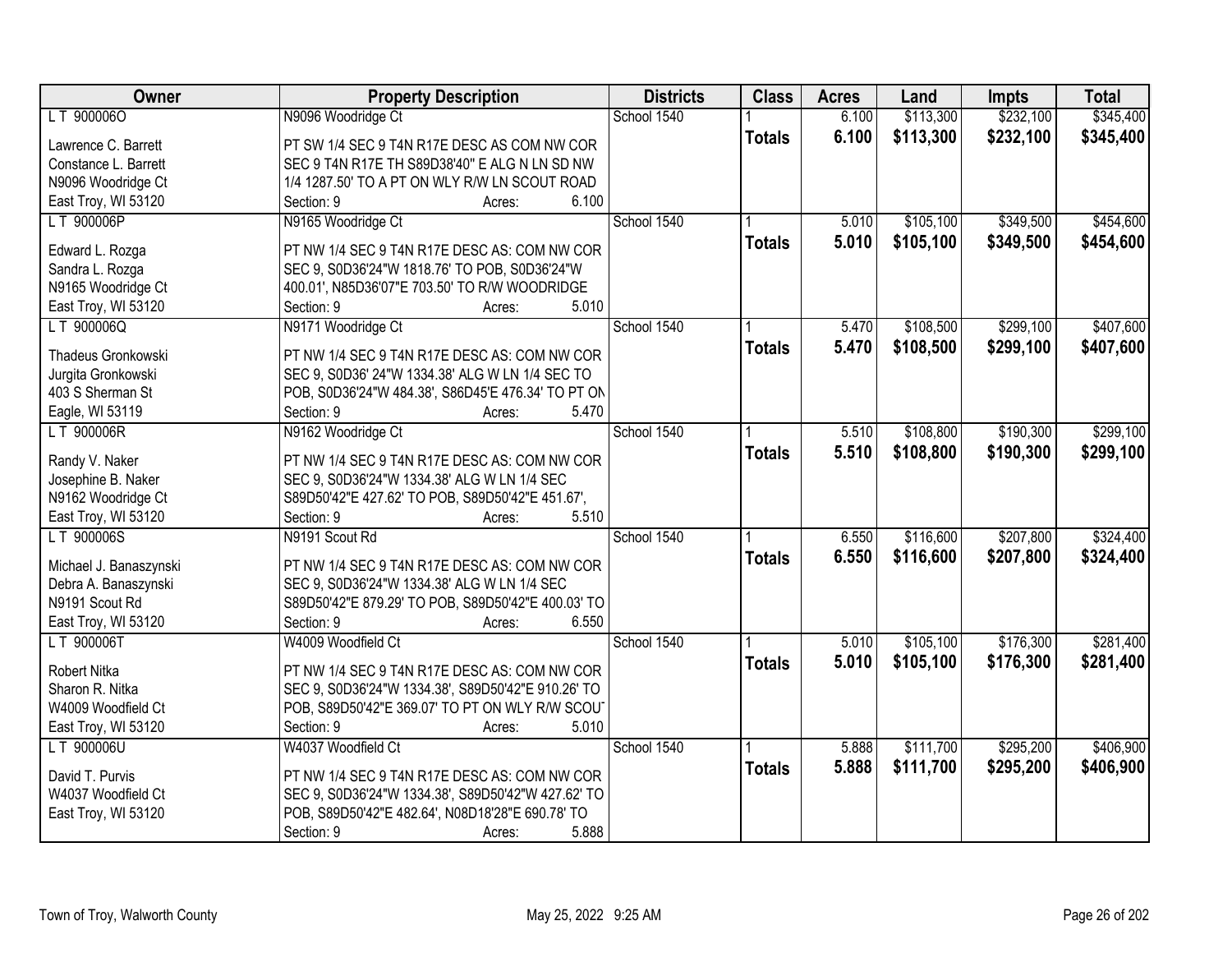| Owner                   | <b>Property Description</b>                          | <b>Districts</b> | <b>Class</b>  | <b>Acres</b>     | Land                | <b>Impts</b>      | <b>Total</b>        |
|-------------------------|------------------------------------------------------|------------------|---------------|------------------|---------------------|-------------------|---------------------|
| LT 900006V              | W4042 Woodfield Ct                                   | School 1540      |               | 7.200            | \$121,000           | \$330,900         | \$451,900           |
| John E. Sacharski       | PT NW 1/4 SEC 9 T4N R17E DESC AS: COM NW COR         |                  | <b>Totals</b> | 7.200            | \$121,000           | \$330,900         | \$451,900           |
| Luann F. Sacharski      | SEC 9, S0D36'24"W 955.15' TO POB, S0D36'24"          |                  |               |                  |                     |                   |                     |
| W4042 Woodfield Ct      | 379.23', S89D50'42"E 427.62', N25D26'20"E 755.80' TO |                  |               |                  |                     |                   |                     |
| East Troy, WI 53120     | 7.200<br>Section: 9<br>Acres:                        |                  |               |                  |                     |                   |                     |
| LT 900006W              | W4038 Woodfield Ct                                   | School 1540      |               | 5.010            | \$105,100           | \$238,900         | \$344,000           |
|                         |                                                      |                  | <b>Totals</b> | 5.010            | \$105,100           | \$238,900         | \$344,000           |
| Karla J. Niessing       | PT NW 1/4 SEC 9 T4N R17E DESC AS: COM NW COR         |                  |               |                  |                     |                   |                     |
| W4038 Woodfield Ct      | SEC 9, S89D38'40"E 400' TO POB, S89D38'40"E          |                  |               |                  |                     |                   |                     |
| East Troy, WI 53120     | 584.84', S15D21'18"W 558.08' TO PT ON NLY R/W LN     |                  |               |                  |                     |                   |                     |
|                         | 5.010<br>Section: 9<br>Acres:                        |                  |               |                  |                     |                   |                     |
| LT 900006X              | W4030 Woodfield Ct                                   | School 1540      |               | 5.010            | \$105,100           | \$451,800         | \$556,900           |
| Conrad G. Hanstein      | PT NW 1/4 SEC 9 T4N R17E DESC AS: COM NW COR         |                  | <b>Totals</b> | 5.010            | \$105,100           | \$451,800         | \$556,900           |
| Joseph J. Friso Jr      | SEC 9, S89D38'40"E 984.84' TO POB, S89D38'40"E       |                  |               |                  |                     |                   |                     |
| W4030 Woodfield Ct      | 302.70' TO WLY R/W LN SCOUT RD, S01D17'27"W          |                  |               |                  |                     |                   |                     |
| East Troy, WI 53120     | 5.010<br>Section: 9<br>Acres:                        |                  |               |                  |                     |                   |                     |
| LT 900006Y              | W4107 Woodview Trc                                   | School 1540      |               | 5.060            | \$105,500           | \$210,300         | \$315,800           |
|                         |                                                      |                  |               | 5.060            | \$105,500           | \$210,300         |                     |
| Ray Korpela             | PT NW 1/4 SEC 9 T4N R17E DESC AS: COM NW COR         |                  | <b>Totals</b> |                  |                     |                   | \$315,800           |
| Dorothea Korpela        | SEC 9, S89D38'40"E 400', S19D57'09"W 971.25',        |                  |               |                  |                     |                   |                     |
| W4107 Woodview Trc      | S63D14'45"W 88.11' TO PT ON W LN NW 1/4,             |                  |               |                  |                     |                   |                     |
| East Troy, WI 53120     | Section: 9<br>5.060<br>Acres:                        |                  |               |                  |                     |                   |                     |
| LT 900006Z              | W4045 Woodfield Ct                                   | School 1540      |               | 5.030            | \$105,200           | \$265,000         | \$370,200           |
| Kyle A. Muetzelburg     | PT NW 1/4 SEC 9 T4N R17E DESC AS: COM NW COR         |                  | <b>Totals</b> | 5.030            | \$105,200           | \$265,000         | \$370,200           |
| Cali T. Muetzelburg     | SEC 9, S89D38'40"E 400', S19D57'9"W 139.53' TO POB   |                  |               |                  |                     |                   |                     |
| W4045 Woodfield Ct      | S19D57'9"W 831.73', N63D14'45"E 707.79' TO R/W LN    |                  |               |                  |                     |                   |                     |
| East Troy, WI 53120     | 5.030<br>Section: 9                                  |                  |               |                  |                     |                   |                     |
| LT 900007               | Acres:                                               | School 1540      |               |                  |                     |                   |                     |
|                         | Little Prairie Rd                                    |                  | 4<br>5        | 38.590<br>31.030 | \$3,400<br>\$21,100 | $\sqrt{6}$<br>\$0 | \$3,400<br>\$21,100 |
| Pamela S. Hart et al    | E 1/2 SW 1/4 SEC 9 T4N R17E. EXC L T 9-7A DESC       |                  |               | 1.000            | \$20,000            | \$15,400          | \$35,400            |
| c/o Terrence E. Hart    | UNDER DOC #318770, VOL 638 PG 1556. EXC CSM          |                  |               |                  |                     |                   |                     |
| PO Box 555              | 3626. EXC COM SE COR SW 1/4 SEC 9, N89D55'39"W       |                  | <b>Totals</b> | 70.620           | \$44,500            | \$15,400          | \$59,900            |
| Reserve, NM 87830       | 70.620<br>Section: 9<br>Acres:                       |                  |               |                  |                     |                   |                     |
| LT 900007A              | W3946 Little Prairie Rd                              | School 1540      |               | 5.580            | \$109,400           | \$142,000         | \$251,400           |
|                         |                                                      |                  | <b>Totals</b> | 5.580            | \$109,400           | \$142,000         | \$251,400           |
| Todd L. Reeck           | PT SW 1/4 SEC 9 T4N R17E DESC AS: COM SE COR         |                  |               |                  |                     |                   |                     |
| W3946 Little Prairie Rd | SW 1/4 SEC 9, N89D55'39"W 223.11', N 360.55', W 125' |                  |               |                  |                     |                   |                     |
| East Troy, WI 53120     | N0D49'22"E 396.17', N89D17'14"E 227.62', S0D40'E     |                  |               |                  |                     |                   |                     |
|                         | 5.580<br>Section: 9<br>Acres:                        |                  |               |                  |                     |                   |                     |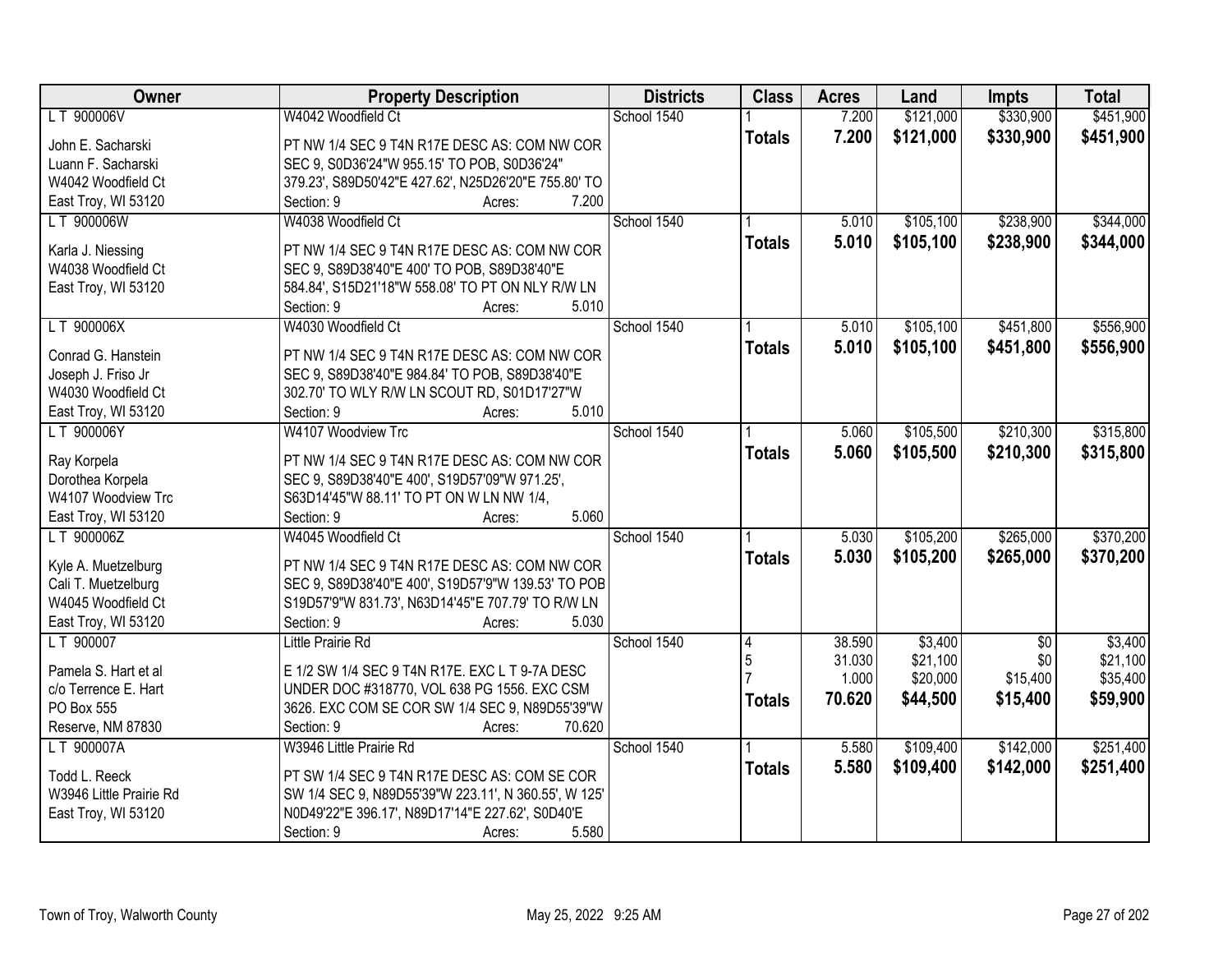| <b>Owner</b>                            | <b>Property Description</b>                                                                      |        | <b>Districts</b> | <b>Class</b>    | <b>Acres</b>   | Land                 | Impts           | <b>Total</b>    |
|-----------------------------------------|--------------------------------------------------------------------------------------------------|--------|------------------|-----------------|----------------|----------------------|-----------------|-----------------|
| LT 900009                               |                                                                                                  |        | School 1540      | $\overline{X4}$ | 80.000         | $\overline{60}$      | $\overline{30}$ | \$0             |
| Nature Conservancy of Wisconsin, Inc    | SE 1/4 NW 1/4 & NW 1/4 SE 1/4 SEC 9 T4N R17E. 80                                                 |        |                  | <b>Totals</b>   | 80.000         | \$0                  | \$0             | \$0             |
| c/o Nature Conservancy of Wisconsin,    | А.                                                                                               |        |                  |                 |                |                      |                 |                 |
| <b>Inc</b>                              |                                                                                                  |        |                  |                 |                |                      |                 |                 |
| PO Box 1642                             | Section: 9<br>Acres:                                                                             | 80.000 |                  |                 |                |                      |                 |                 |
| Madison, WI 53701-0000<br>LT 900010     | W3868 Little Prairie Rd                                                                          |        | School 1540      |                 |                |                      | \$199,500       | \$326,600       |
|                                         |                                                                                                  |        |                  | 5               | 8.420<br>5.500 | \$127,100<br>\$3,900 | \$0             | \$3,900         |
| Nancy Ruisch                            | SW 1/4 SE 1/4 EXC. W 400'. SEC 9 T4N R17E. EXC. L                                                |        |                  | <b>Totals</b>   | 13.920         | \$131,000            | \$199,500       | \$330,500       |
| W3868 Little Prairie Rd                 | T9-10C AS IN VOL 100 RECORDS PG 426. EXC THAT                                                    |        |                  |                 |                |                      |                 |                 |
| East Troy, WI 53120                     | PT. OF L T9-10A AS DESC IN VOL 101 RECORDS PG<br>Section: 9                                      | 13.920 |                  |                 |                |                      |                 |                 |
| LT 900010B                              | Acres:<br>W3898 Little Prairie Rd                                                                |        | School 1540      |                 | 8.230          | \$126,200            | \$114,700       | \$240,900       |
|                                         |                                                                                                  |        |                  | 5               | 4.000          | \$2,800              | \$0             | \$2,800         |
| Douglas M. Scherer                      | W 400' OF SE 1/4 SE 1/4 SEC 9 T4N R17E.                                                          |        |                  | <b>Totals</b>   | 12.230         | \$129,000            | \$114,700       | \$243,700       |
| W3898 Little Prairie Rd                 |                                                                                                  |        |                  |                 |                |                      |                 |                 |
| East Troy, WI 53120                     | Section: 9<br>Acres:                                                                             | 12.230 |                  |                 |                |                      |                 |                 |
| LT 900010C                              | W3868 Little Prairie Rd                                                                          |        | School 1540      |                 | 5.110          | \$25,600             | \$0             | \$25,600        |
|                                         |                                                                                                  |        |                  | <b>Totals</b>   | 5.110          | \$25,600             | \$0             | \$25,600        |
| Nancy Ruisch<br>W3868 Little Prairie Rd | PT SE 1/4 SEC 9 T4N R17E DESC AS: COM S 1/4 COR<br>SEC 9, N88D57'E 722' TO POB, N0D09'E 461.01', |        |                  |                 |                |                      |                 |                 |
| East Troy, WI 53120                     | N88D57'E 100', N0D09'10"E 200', N88D57'E 200',                                                   |        |                  |                 |                |                      |                 |                 |
|                                         | Section: 9<br>Acres:                                                                             | 5.110  |                  |                 |                |                      |                 |                 |
| LT 900011                               | W3736 Little Prairie Rd                                                                          |        | School 1540      | 4               | 12.000         | \$2,300              | \$0             | \$2,300         |
| James K. Stute et al                    | E 60 A OF SE 1/4 SEC 9 T4N R17E. 60 A.                                                           |        |                  | 5               | 21.500         | \$22,700             | \$0             | \$22,700        |
| c/o David J. Stute                      |                                                                                                  |        |                  | 5M              | 24.500         | \$71,400             | \$0             | \$71,400        |
| W3736 Little Prairie Rd                 |                                                                                                  |        |                  |                 | 2.000          | \$60,000             | \$156,200       | \$216,200       |
| East Troy, WI 53120                     | Section: 9<br>Acres:                                                                             | 60.000 |                  | <b>Totals</b>   | 60.000         | \$156,400            | \$156,200       | \$312,600       |
| L T 1000001                             | N9281 Nature Rd                                                                                  |        | School 1540      |                 | 0.100          | \$6,600              | \$2,000         | \$8,600         |
| Tamarlin, LLC                           | NE 1/4 NE 1/4 SEC 10 T4N R17E. EXC. CSM 3255.                                                    |        |                  | 5               | 17.330         | \$13,900             | \$0             | \$13,900        |
| c/o Tamarlin, LLC                       |                                                                                                  |        |                  | 6               | 1.800          | \$9,900              | \$0             | \$9,900         |
| N9281 Nature Rd                         |                                                                                                  |        |                  | <b>Totals</b>   | 19.230         | \$30,400             | \$2,000         | \$32,400        |
| East Troy, WI 53120-0000                | Section: 10<br>Acres:                                                                            | 19.230 |                  |                 |                |                      |                 |                 |
| L T 1000002                             |                                                                                                  |        | School 1540      | $\overline{X4}$ | 40.000         | $\sqrt{50}$          | $\overline{50}$ | $\overline{50}$ |
| Nature Conservancy                      | NW 1/4 NE 1/4 SEC 10 T4N R17E. 40 A.                                                             |        |                  | <b>Totals</b>   | 40.000         | \$0                  | \$0             | \$0             |
| 1313 5th St Southeast                   |                                                                                                  |        |                  |                 |                |                      |                 |                 |
| Minneapolis, MN 55414                   |                                                                                                  |        |                  |                 |                |                      |                 |                 |
|                                         | Section: 10<br>Acres:                                                                            | 40.000 |                  |                 |                |                      |                 |                 |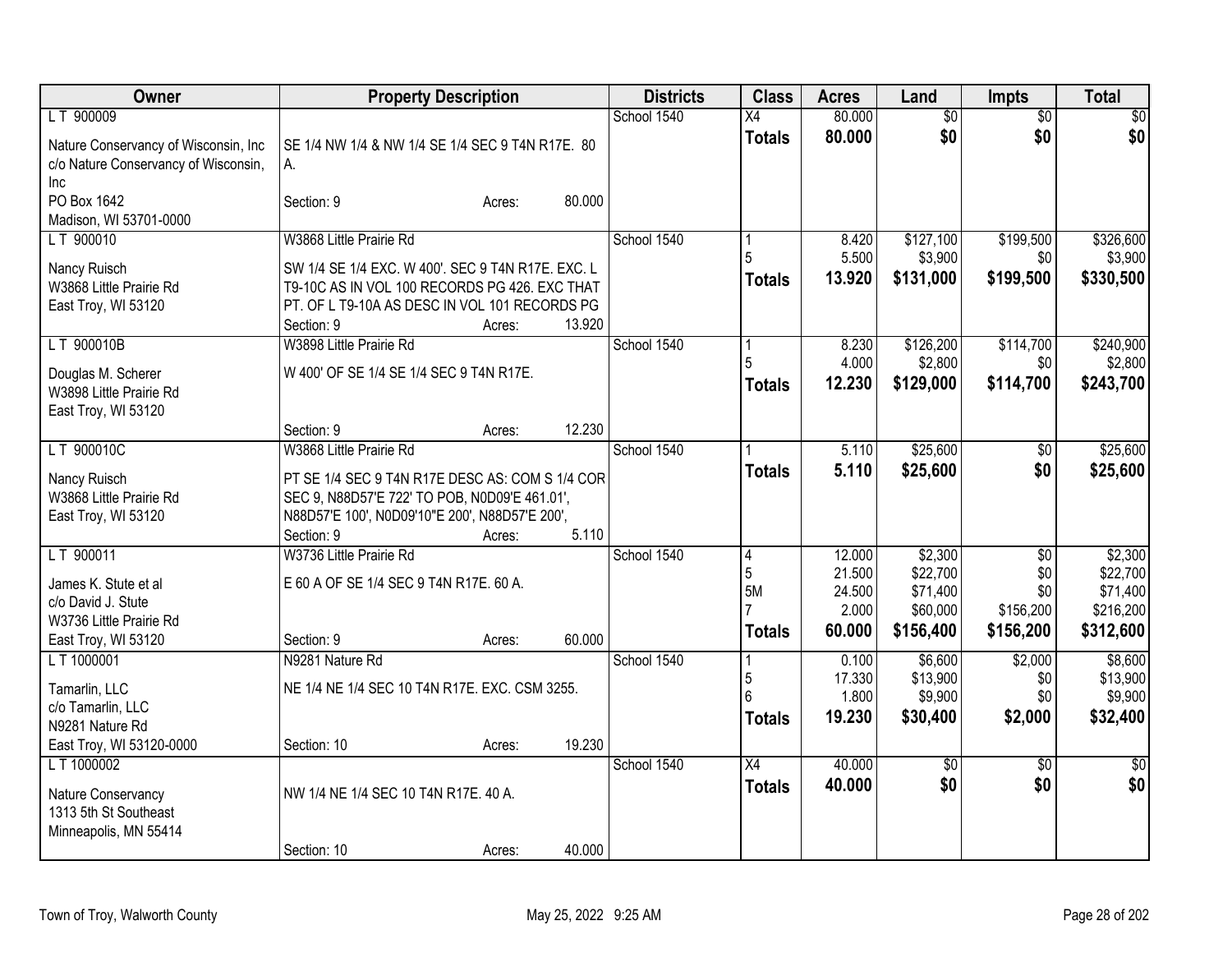| Owner                                   | <b>Property Description</b>                         | <b>Districts</b> | <b>Class</b>    | <b>Acres</b> | Land      | <b>Impts</b>    | <b>Total</b>  |
|-----------------------------------------|-----------------------------------------------------|------------------|-----------------|--------------|-----------|-----------------|---------------|
| L T 1000004                             | W3456 Little Prairie Rd                             | School 1540      |                 | 63.500       | \$14,100  | $\overline{30}$ | \$14,100      |
| Tamarlin, LLC                           | THAT PT. S 3/4 OF W 1/2 E 1/2 SEC 10 T4N R17E       |                  | 5               | 16.500       | \$12,900  | \$0             | \$12,900      |
| c/o Tamarlin, LLC                       | LYING S OF C/L BLUFF RD. EXC CSM 518. EXC HWY       |                  | 5M              | 13.000       | \$39,000  | \$0             | \$39,000      |
| N9281 Nature Rd                         | EXC A 50' WIDE STRIP ADJ TO CSM 518. EXC CSM        |                  |                 | 3.000        | \$65,000  | \$207,100       | \$272,100     |
| East Troy, WI 53120-0000                | 96.000<br>Section: 10<br>Acres:                     |                  | <b>Totals</b>   | 96.000       | \$131,000 | \$207,100       | \$338,100     |
| L T 1000004A                            | W3382 Little Prairie Rd                             | School 1540      |                 | 3.000        | \$85,000  | \$109,800       | \$194,800     |
|                                         |                                                     |                  | <b>Totals</b>   | 3.000        | \$85,000  | \$109,800       | \$194,800     |
| Carol K Byrnes Life Estate et al        | PT SE 1/4 SEC 10 T4N R17E DESC AS: COM SW COR       |                  |                 |              |           |                 |               |
| c/o Mark F. Friemoth                    | E 1/2 SE 1/4 SEC 10, N 26 2/3 RODS, E 18 RODS, S 26 |                  |                 |              |           |                 |               |
| W3382 Little Prairie Rd                 | 2/3 RODS, W 18 RODS TO POB.                         |                  |                 |              |           |                 |               |
| East Troy, WI 53120                     | 3.000<br>Section: 10<br>Acres:                      |                  |                 |              |           |                 |               |
| L T 1000004B                            |                                                     | School 1540      |                 | 0.310        | \$8,100   | \$0             | \$8,100       |
| Steven J. Sanidas                       | PT NE 1/4 SEC 10 T4N R17E DESC AS: A PARCEL 50'     |                  | <b>Totals</b>   | 0.310        | \$8,100   | \$0             | \$8,100       |
| W3403 Bluff Rd                          | X 274.96' ADJ TO W LN CSM 518. OUT OF L T 10-4      |                  |                 |              |           |                 |               |
| East Troy, WI 53120                     | .31A                                                |                  |                 |              |           |                 |               |
|                                         | 0.310<br>Section: 10<br>Acres:                      |                  |                 |              |           |                 |               |
| L T 1000005                             | N9093 Nature Rd                                     | School 1540      |                 | 3.000        | \$85,000  | \$254,000       | \$339,000     |
|                                         |                                                     |                  |                 | 25.500       | \$6,100   | \$0             | \$6,100       |
| Chapman Family Farm, LLC                | PT NE 1/4 & SE 1/4 SEC 10 T4N R17E DESC AS: COM     |                  |                 | 0.680        | \$100     | \$0             | \$100         |
| c/o Chapman Family Farm, LLC            | E 1/4 COR SEC 10, S0D03'07"E 895.24', N89D20'53"W   |                  | 5M              | 6.000        | \$19,500  | \$0             | \$19,500      |
| W357 Sm 715 Chapman Ln                  | 1326.41', N0D18'32"W 1136.25', S88D27'31"E 275.32', |                  | <b>Totals</b>   | 35.180       | \$110,700 | \$254,000       | \$364,700     |
| Eagle, WI 53119                         | 35.180<br>Section: 10<br>Acres:                     |                  |                 |              |           |                 |               |
| L T 1000005A                            | W3318 Bluff Rd                                      | School 1540      |                 | 4.240        | \$97,400  | \$180,600       | \$278,000     |
| Tamarlin, LLC                           | PT NE 1/4 SEC 10 T4N R17E DESC AS: COM INTER E      |                  | <b>Totals</b>   | 4.240        | \$97,400  | \$180,600       | \$278,000     |
| c/o Tamarlin, LLC                       | LN SEC 10 & C/L BLUFF RD IN SE 1/4 NE 1/4 SEC 10,   |                  |                 |              |           |                 |               |
| N9281 Nature Rd                         | N79D55'W 155.64', S85D56'W 140.31', N 330',         |                  |                 |              |           |                 |               |
| East Troy, WI 53120-0000                | 4.240<br>Section: 10<br>Acres:                      |                  |                 |              |           |                 |               |
| L T 1000005B                            | W3380 Bluff Rd                                      | School 1540      |                 | 8.000        | \$93,800  | \$306,700       | \$400,500     |
|                                         |                                                     |                  | 5               | 17.510       | \$14,000  | \$0             | \$14,000      |
| Tamarlin, LLC                           | ALL SE 1/4 NE 1/4 & SW 1/4 NE 1/4 SEC 10 T4N R17E   |                  |                 | 17.000       | \$102,000 | \$0             | \$102,000     |
| c/o Tamarlin, LLC                       | LYING N OF C/L BLUFF RD. EXC COM INTER OF E         |                  | <b>Totals</b>   | 42.510       | \$209,800 | \$306,700       | \$516,500     |
| N9281 Nature Rd                         | LN SEC 10 & C/L SD RD, N79D55'W 155.64', S85D56'W   |                  |                 |              |           |                 |               |
| East Troy, WI 53120-0000<br>L T 1000006 | 42.510<br>Section: 10<br>Acres:                     | School 1540      | $\overline{X4}$ | 40.000       |           |                 |               |
|                                         |                                                     |                  |                 |              | \$0       | $\overline{50}$ | $\frac{1}{2}$ |
| Nature Conservancy                      | NE 1/4 NW 1/4 SEC 10 T4N R17E. 40 A.                |                  | <b>Totals</b>   | 40.000       | \$0       | \$0             | \$0           |
| 1313 5th St Southeast                   |                                                     |                  |                 |              |           |                 |               |
| Minneapolis, MN 55414                   |                                                     |                  |                 |              |           |                 |               |
|                                         | 40.000<br>Section: 10<br>Acres:                     |                  |                 |              |           |                 |               |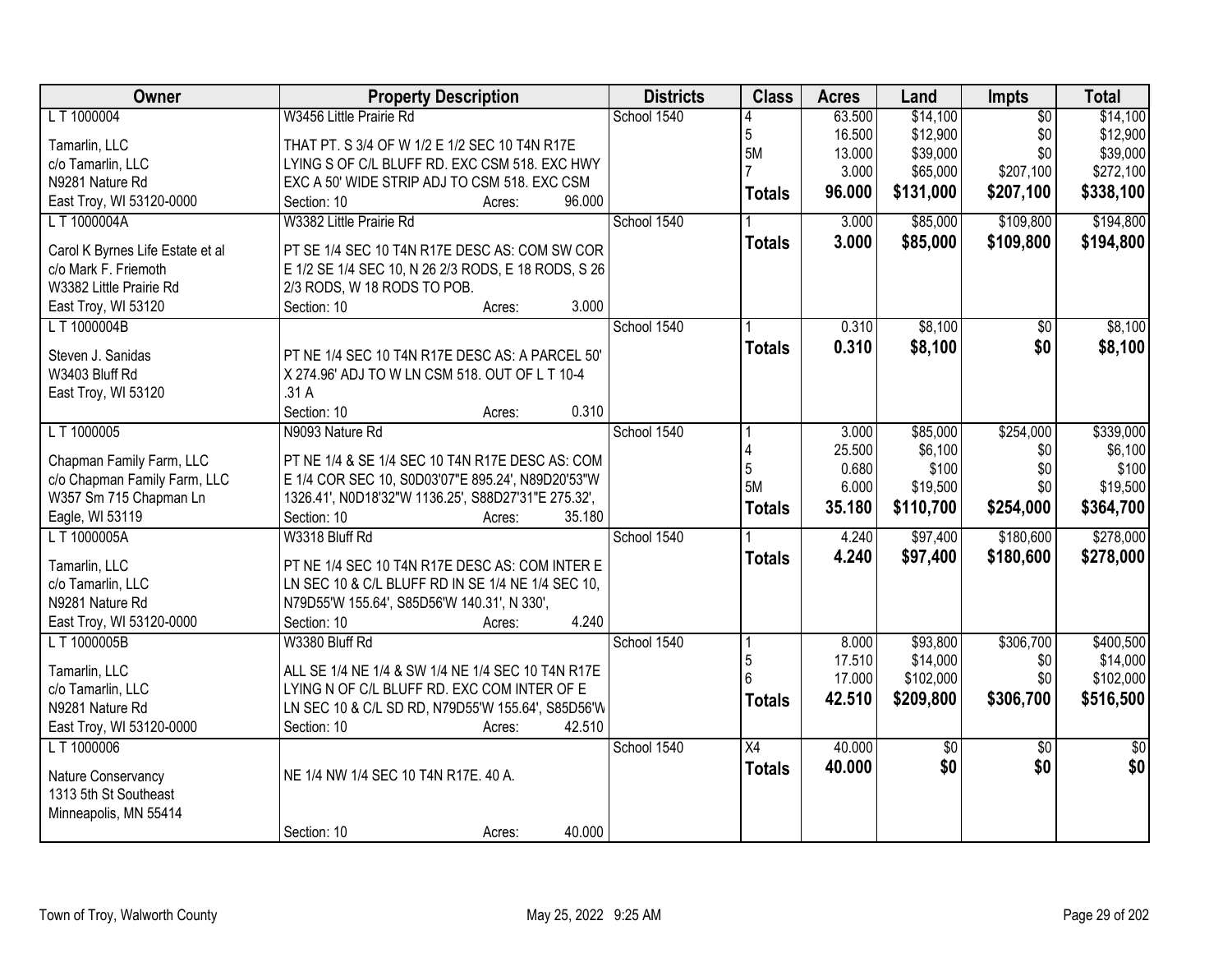| Owner                           | <b>Property Description</b>                       | <b>Districts</b> | <b>Class</b>   | <b>Acres</b> | Land      | <b>Impts</b>    | <b>Total</b>        |
|---------------------------------|---------------------------------------------------|------------------|----------------|--------------|-----------|-----------------|---------------------|
| LT 1000008                      | W3506 Little Prairie Rd                           | School 1540      |                | 57.600       | \$10,600  | $\overline{50}$ | \$10,600            |
| Tamarlin, LLC                   | S 1/2 NW 1/4 & E 1/2 SW 1/4 SEC 10 T4N R17E. EXC. |                  | $\sqrt{5}$     | 66.000       | \$45,600  | \$0             | \$45,600            |
| c/o Tamarlin, LLC               | THAT PT. S 1/2 NW 1/4 LYING N & E OF EAGLE ROAD   |                  | 5M             | 30.000       | \$82,500  | \$0             | \$82,500            |
| N9281 Nature Rd                 | 157.6 A.                                          |                  |                | 3.000        | \$65,000  | \$249,600       | \$314,600           |
| East Troy, WI 53120-0000        | 156.600<br>Section: 10<br>Acres:                  |                  | <b>Totals</b>  | 156.600      | \$203,700 | \$249,600       | \$453,300           |
| L T 1000008A                    | W3516 Bluff Rd                                    | School 1540      |                | 2.500        | \$80,000  | \$155,600       | \$235,600           |
|                                 |                                                   |                  | <b>Totals</b>  | 2.500        | \$80,000  | \$155,600       | \$235,600           |
| Gary E. Vermillion              | THAT PT. S 1/2 NW 1/4 SEC 10 T4N R17E LYING N &   |                  |                |              |           |                 |                     |
| W3516 Bluff Rd                  | E OF ROAD RUNNING FROM TROY CENTER TO             |                  |                |              |           |                 |                     |
| East Troy, WI 53120             | EAGLE. 2.4 A.<br>2.500<br>Section: 10             |                  |                |              |           |                 |                     |
| L T 1000009                     | Acres:<br><b>Little Prairie Rd</b>                | School 1540      |                | 22.000       | \$5,500   |                 |                     |
|                                 |                                                   |                  | 4<br>5         | 28.590       | \$77,200  | \$0<br>\$0      | \$5,500<br>\$77,200 |
| Tamarlin, LLC                   | W 1/2 SW 1/4 SEC 10 T4N R17E. EXC CSM #4813       |                  | 5M             | 24.000       | \$66,000  | \$0             | \$66,000            |
| c/o Tamarlin, LLC               |                                                   |                  |                |              |           |                 |                     |
| N9281 Nature Rd                 |                                                   |                  | <b>Totals</b>  | 74.590       | \$148,700 | \$0             | \$148,700           |
| East Troy, WI 53120-0000        | 74.590<br>Section: 10<br>Acres:                   |                  |                |              |           |                 |                     |
| LT 1000010                      | N9017 Nature Rd                                   | School 1540      | 4              | 31.670       | \$6,700   | \$0             | \$6,700             |
|                                 |                                                   |                  | 5              | 0.510        | \$100     | \$0             | \$100               |
| Steven J. Chapman               | PT SE 1/4 SEC 10 T4N R17E DESC AS: COM E 1/4      |                  |                | 3.000        | \$65,000  | \$196,900       | \$261,900           |
| Cheryl A. Chapman               | COR SEC 10, S0D03'07"E 895.24' TO POB, S0D03'07"E |                  | <b>Totals</b>  | 35.180       | \$71,800  | \$196,900       | \$268,700           |
| N9017 Nature Rd                 | 809.98', N89D07'30"W 313.22', S0D03'E 424.18',    |                  |                |              |           |                 |                     |
| East Troy, WI 53120             | 35.180<br>Section: 10<br>Acres:                   |                  |                |              |           |                 |                     |
| L T 1000011                     | W3316 County Rd J                                 | School 1540      |                | 1.130        | \$38,300  | \$261,900       | \$300,200           |
| Chad R. Scharbach               | PT SE 1/4 SEC 10 T4N R17E DESC AS: COM 10 RODS    |                  | <b>Totals</b>  | 1.130        | \$38,300  | \$261,900       | \$300,200           |
| Lisa S. Scharbach               | W & 34 RODS N OF SE COR SEC 10, W 2.25 CHS, S     |                  |                |              |           |                 |                     |
| W3316 County Rd J               | 5.265 CHS TO CTR HWY J, N63D20' E 2.51 CHS, N     |                  |                |              |           |                 |                     |
| East Troy, WI 53120             | 1.130<br>Section: 10<br>Acres:                    |                  |                |              |           |                 |                     |
| LT 1000012                      | W3306 County Rd J                                 | School 1540      |                | 0.970        | \$49,200  | \$101,300       | \$150,500           |
|                                 |                                                   |                  | <b>Totals</b>  | 0.970        | \$49,200  | \$101,300       | \$150,500           |
| John O'Brien                    | PT SE 1/4 SE 1/4 SEC 10 T4N R17E: COM INTER E     |                  |                |              |           |                 |                     |
| Jean O'Brien                    | SEC LN & HWY J, N TO PT 34 RODS N OF SE COR       |                  |                |              |           |                 |                     |
| W3306 County Rd J               | SEC 10, W 2.5 CHS, S TO CTR HWY J, NE IN HWY TO   |                  |                |              |           |                 |                     |
| East Troy, WI 53120             | 0.970<br>Section: 10<br>Acres:                    |                  |                |              |           |                 |                     |
| L T 1000013                     | W3305 County Rd J                                 | School 1540      | $\overline{2}$ | 1.780        | \$69,500  | \$31,600        | \$101,100           |
| Lwp Investment Company, LLC     | PT SE 1/4 SEC 10 T4N R17E DESC AS: COM SE COR     |                  | <b>Totals</b>  | 1.780        | \$69,500  | \$31,600        | \$101,100           |
| c/o Lwp Investment Company, LLC | SEC 10, W 253.49', N 245.88' TO C/L HWY, NELY ALG |                  |                |              |           |                 |                     |
| C/O Larry Peterson              | C/L HWY 277.42', S 5.62 CHS TO POB. 1.79 A.       |                  |                |              |           |                 |                     |
| N8505 County Rd N               | 1.780<br>Section: 10<br>Acres:                    |                  |                |              |           |                 |                     |
| East Troy, WI 53120-0000        |                                                   |                  |                |              |           |                 |                     |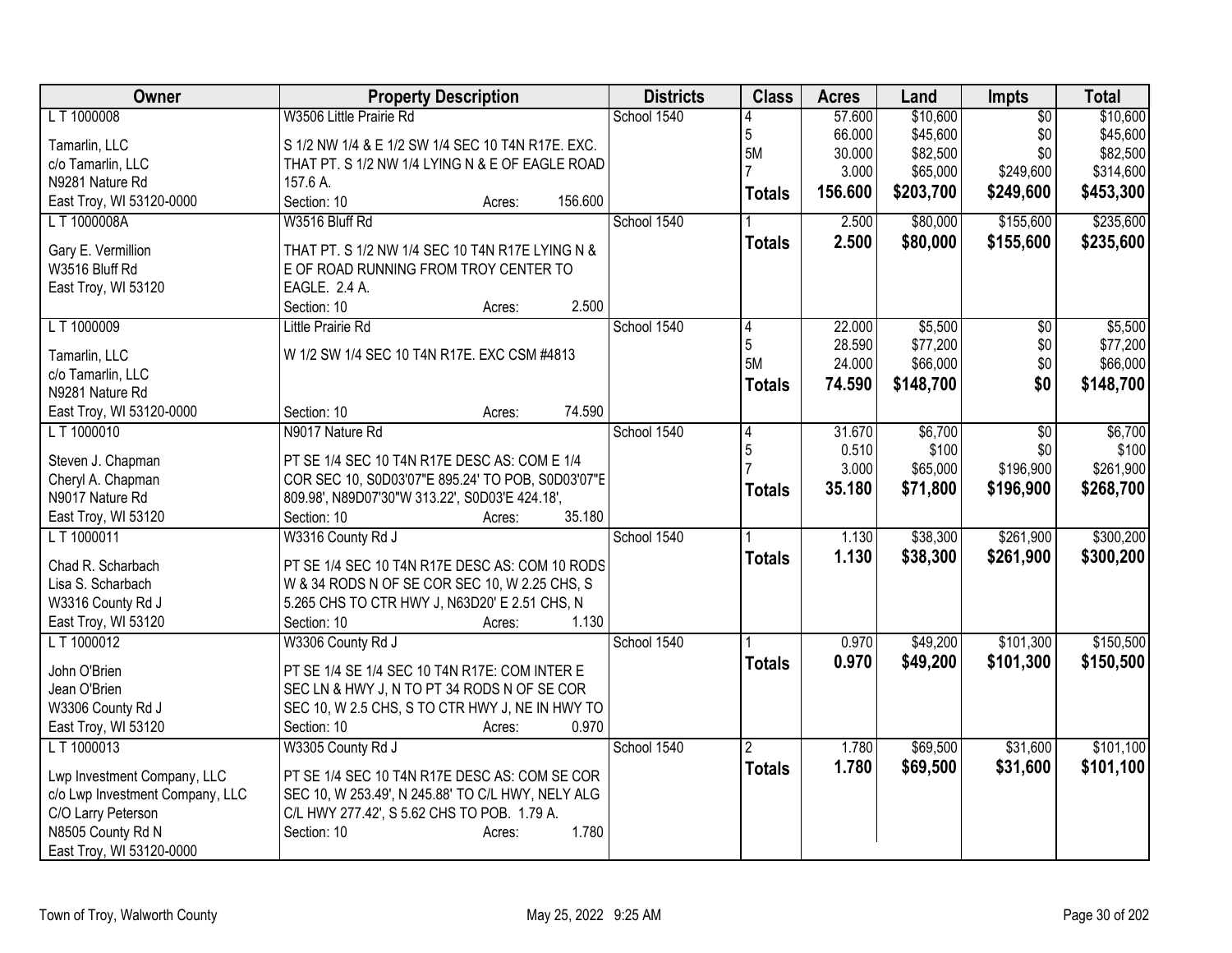| Owner                                           | <b>Property Description</b>                          | <b>Districts</b> | <b>Class</b>           | <b>Acres</b> | Land            | <b>Impts</b>    | <b>Total</b>    |
|-------------------------------------------------|------------------------------------------------------|------------------|------------------------|--------------|-----------------|-----------------|-----------------|
| LT 1000013A                                     | W3325 County Rd J                                    | School 1540      |                        | 1.380        | \$59,500        | \$94,200        | \$153,700       |
| Nathan Saffran                                  | PT SE 1/4 SEC 10 T4N R17E DESC AS: COM SE COR        |                  | <b>Totals</b>          | 1.380        | \$59,500        | \$94,200        | \$153,700       |
| W3325 County Rd J                               | SEC 10, W 253.49' TO POB, W 488.35', NELY 545.60', S |                  |                        |              |                 |                 |                 |
| East Troy, WI 53120                             | 245.88' TO POB. 1.38 A.                              |                  |                        |              |                 |                 |                 |
|                                                 | 1.380<br>Section: 10<br>Acres:                       |                  |                        |              |                 |                 |                 |
| LT 1000014                                      | N8963 Nature Rd                                      | School 1540      |                        | 1.500        | \$62,500        | \$95,800        | \$158,300       |
| Barbara Chapman                                 | PT SE 1/4 SEC 10 T4N R17E DESC AS: COM AT PT         |                  | <b>Totals</b>          | 1.500        | \$62,500        | \$95,800        | \$158,300       |
| N8963 Nature Rd                                 | ON E SEC LN 56 RDS N OF SE COR SEC 10, W 20          |                  |                        |              |                 |                 |                 |
| East Troy, WI 53120                             | RODS, S 3.16 CHS, E TO SEC LN, N TO POB. 1.5 A.      |                  |                        |              |                 |                 |                 |
|                                                 | 1.500<br>Section: 10<br>Acres:                       |                  |                        |              |                 |                 |                 |
| L T 1000015                                     | N8947 Nature Rd                                      | School 1540      |                        | 1.188        | \$54,700        | \$92,700        | \$147,400       |
|                                                 |                                                      |                  | <b>Totals</b>          | 1.188        | \$54,700        | \$92,700        | \$147,400       |
| Agnes S. Prescott                               | PT SE 1/4 SEC 10 T4N R17E DESC AS: COM 34 RODS       |                  |                        |              |                 |                 |                 |
| N8947 Nature Rd                                 | N OF SE COR SEC 10, N 2.50 CHS, W 4.75 CHS S 2.50    |                  |                        |              |                 |                 |                 |
| East Troy, WI 53120                             | CHS, E TO POB. 1.25 A                                |                  |                        |              |                 |                 |                 |
|                                                 | 1.188<br>Section: 10<br>Acres:                       |                  |                        |              |                 |                 |                 |
| LT 1100001                                      |                                                      | School 1540      | $\overline{\text{X2}}$ | 1.000        | \$0             | $\overline{30}$ | \$0             |
| State of Wisconsin Dept of Natural              | PT NE 1/4 SEC 11 T4N R17E DESC AS 1/4 INTEREST       |                  | <b>Totals</b>          | 1.000        | \$0             | \$0             | \$0             |
| Resources                                       | IN - COM SE COR SE 1/4 SEC 2 T4N R17E,               |                  |                        |              |                 |                 |                 |
| Po                                              | S00D12'05" E 2272.23' TO NLY R/W LN HWY J,           |                  |                        |              |                 |                 |                 |
| Madison, WI 53702-0000                          | 1.000<br>Section: 11<br>Acres:                       |                  |                        |              |                 |                 |                 |
| LT1100001A                                      |                                                      | School 1540      | $\overline{X2}$        | 1.000        | $\overline{50}$ | $\overline{50}$ | $\overline{50}$ |
|                                                 | PT NE 1/4 SEC 11 T4N R17E DESC AS 1/4 INTEREST       |                  | <b>Totals</b>          | 1.000        | \$0             | \$0             | \$0             |
| State of Wisconsin Dept of Natural<br>Resources | IN - COM SE COR SE 1/4 SEC 2 T4N R17E,               |                  |                        |              |                 |                 |                 |
| Po                                              | S00D12'05" E 2272.23' TO NLY R/W LN HWY J,           |                  |                        |              |                 |                 |                 |
| Madison, WI 53702-0000                          | 1.000<br>Section: 11<br>Acres:                       |                  |                        |              |                 |                 |                 |
| LT 1100001B                                     |                                                      | School 1540      |                        | 2.448        | \$7,900         | $\overline{30}$ | \$7,900         |
|                                                 |                                                      |                  | <b>Totals</b>          | 2.448        | \$7,900         | \$0             | \$7,900         |
| Paul Francis Trust                              | PT NE 1/4 SEC 11 T4N R17E DESC AS 1/4 INTEREST       |                  |                        |              |                 |                 |                 |
| Muriel C Francis Trust                          | IN - COM SE COR SE 1/4 SEC 2, S0D12'05" E 2272.23"   |                  |                        |              |                 |                 |                 |
| C/O Northern Trust                              | TO NLY R/W LN HWY J, TH 35.67' ALG ARC OF            |                  |                        |              |                 |                 |                 |
| PO Box 1354                                     | 2.448<br>Section: 11<br>Acres:                       |                  |                        |              |                 |                 |                 |
| Chicago, IL 60690-0000                          |                                                      |                  |                        |              |                 |                 |                 |
| LT 1100001C                                     |                                                      | School 1540      |                        | 2.448        | \$7,900         | $\overline{50}$ | \$7,900         |
| David Koeper                                    | PT NE 1/4 SEC 11 T4N R17E DESC AS 1/4 INT IN &       |                  | <b>Totals</b>          | 2.448        | \$7,900         | \$0             | \$7,900         |
| 3455 Grand Meadows Crossing                     | TO PARCEL IN SEC 2 & 11 T 4 N R 17E, BEG SE COR      |                  |                        |              |                 |                 |                 |
| Neenah, WI 54956                                | SE 1/4 SEC 2, S0D12'05"E 2272.23' TO NLY R/W LN      |                  |                        |              |                 |                 |                 |
|                                                 | 2.448<br>Section: 11<br>Acres:                       |                  |                        |              |                 |                 |                 |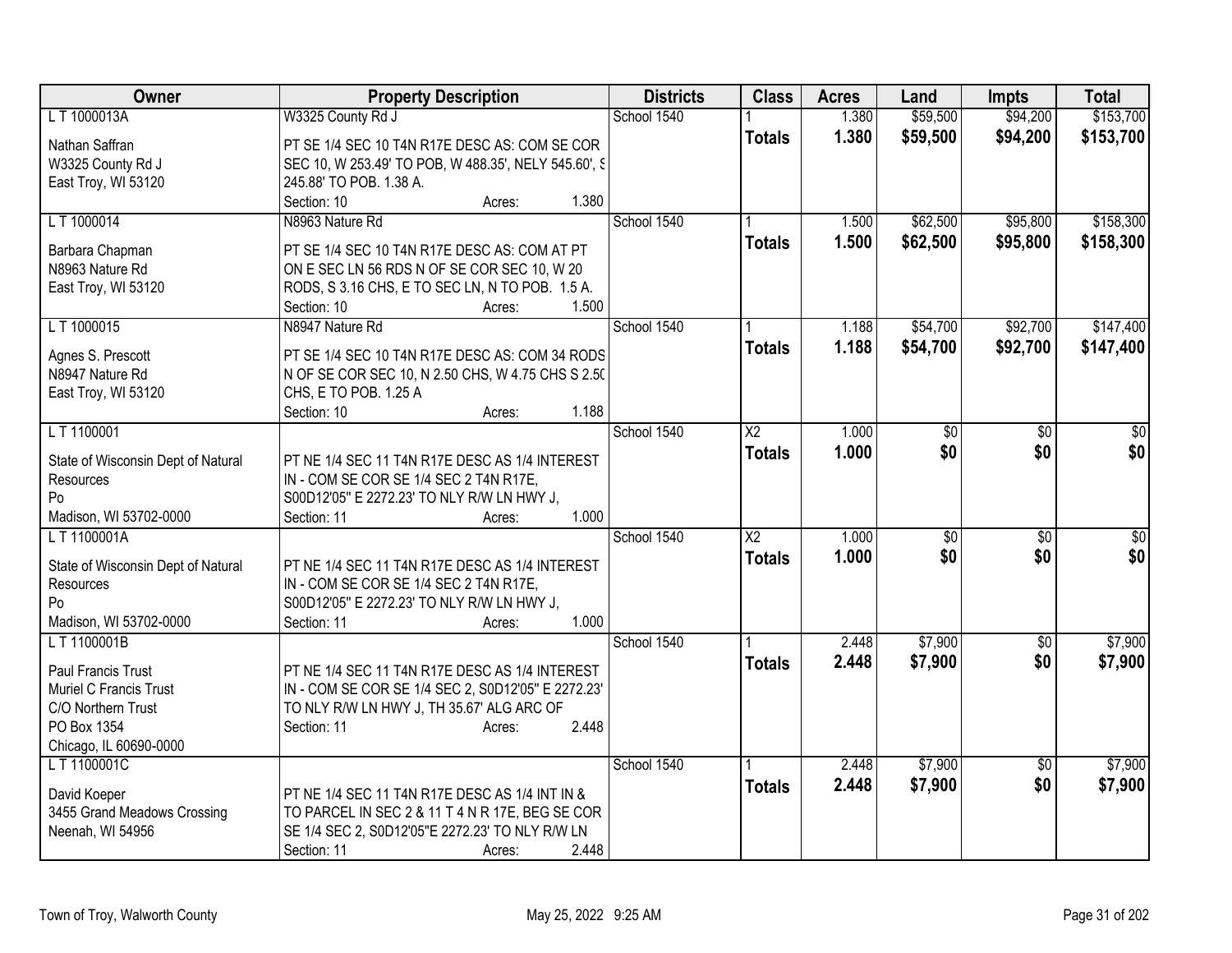| Owner                                   | <b>Property Description</b>                                                              | <b>Districts</b> | <b>Class</b>    | <b>Acres</b> | Land            | <b>Impts</b>    | <b>Total</b>    |
|-----------------------------------------|------------------------------------------------------------------------------------------|------------------|-----------------|--------------|-----------------|-----------------|-----------------|
| LT 1100002                              | W2978 County Rd J                                                                        | School 1540      |                 | 33.700       | \$7,500         | $\overline{50}$ | \$7,500         |
| Daniel R. Killelea et al                | PT NE 1/4 & SE 1/4 SEC 11 T4N R17E DESC AS: COM                                          |                  | 5               | 4.100        | \$2,400         | \$0             | \$2,400         |
| c/o Thomas D. Schwartz                  | 33' W OF NE COR SEC 11, W 1183', S 2640', S 3.69                                         |                  |                 | 1.200        | \$44,000        | \$41,000        | \$85,000        |
| W2978 County Rd J                       | CHS TO CTR HWY J, NELY IN HWY TO PT 33' W OF E                                           |                  | <b>Totals</b>   | 39.000       | \$53,900        | \$41,000        | \$94,900        |
| East Troy, WI 53120                     | Section: 11<br>39.000<br>Acres:                                                          |                  |                 |              |                 |                 |                 |
| L T 1100002A                            | W2904 County Rd J                                                                        | School 1540      |                 | 1.420        | \$60,500        | \$141,700       | \$202,200       |
| Brian P. Schwartz                       | PT NE 1/4 SEC 11 T4N R17E DESC AS: COM E 1/4                                             |                  | <b>Totals</b>   | 1.420        | \$60,500        | \$141,700       | \$202,200       |
| W2904 County Rd J                       | COR SEC 11, W 33', N 291.52' TO POB, S66D29' W                                           |                  |                 |              |                 |                 |                 |
| East Troy, WI 53120                     | 254.82', N 316.21', E 233. 65', S 214.53' TO POB. 1.42 A                                 |                  |                 |              |                 |                 |                 |
|                                         | 1.420<br>Section: 11<br>Acres:                                                           |                  |                 |              |                 |                 |                 |
| L T 1100002B                            |                                                                                          | School 1540      | X <sub>2</sub>  | 32.000       | \$0             | $\overline{50}$ | \$0             |
|                                         |                                                                                          |                  | <b>Totals</b>   | 32.000       | \$0             | \$0             | \$0             |
| State of Wisconsin Dept of Natural      | ALL THAT PT NE 1/4 NE 1/4 SEC 11 T4N R17E. EXC                                           |                  |                 |              |                 |                 |                 |
| Resources<br>101 S Webster St           | E'LY 33' & EXC ALL THAT PT LYING S OF A LINE                                             |                  |                 |              |                 |                 |                 |
| Madison, WI 53707-0000                  | DESC AS: COM E 1/4 COR SEC 11, S89D56'10"W<br>32.000<br>Section: 11<br>Acres:            |                  |                 |              |                 |                 |                 |
| L T 1100004                             | County Rd J                                                                              | School 1540      | 4               | 1.760        | \$400           | $\overline{30}$ | \$400           |
|                                         |                                                                                          |                  |                 | 0.250        | \$600           | \$700           | \$1,300         |
| Annmaire Nytes et al                    | W 1/2 NE 1/4. ALSO W 115.5' OF E 1/2 NE 1/4 SEC 11                                       |                  | <b>Totals</b>   | 2.010        | \$1,000         | \$700           | \$1,700         |
| W2978 County Rd J                       | T4N R17E. SUBJECT TO EASEMENT AS IN VOL 170                                              |                  |                 |              |                 |                 |                 |
| East Troy, WI 53120                     | RECORDS PG 627 WCR. EXC. L T 11-5 DESC IN VOL                                            |                  |                 |              |                 |                 |                 |
|                                         | 2.010<br>Section: 11<br>Acres:                                                           |                  |                 |              |                 |                 |                 |
| L T 1100004A                            |                                                                                          | School 1540      | $\overline{X4}$ | 32.600       | $\overline{50}$ | $\overline{50}$ | $\overline{50}$ |
| Nature Conservancy of Wisconsin, Inc.   | NW 1/4 NE 1/4 SEC 11 T4N R17E. EXC. ALL THAT                                             |                  | <b>Totals</b>   | 32.600       | \$0             | \$0             | \$0             |
| c/o Nature Conservancy of Wisconsin,    | PROPERTY LYING S OF LINE DESC AS: COM E 1/4                                              |                  |                 |              |                 |                 |                 |
| Inc.                                    | COR SEC 11, S89D56'10"W 1504.41', S89D56'10"W                                            |                  |                 |              |                 |                 |                 |
| PO Box 1642                             | 32.600<br>Section: 11<br>Acres:                                                          |                  |                 |              |                 |                 |                 |
| Madison, WI 53701-0000                  |                                                                                          |                  |                 |              |                 |                 |                 |
| L T 1100004B                            |                                                                                          | School 1540      | X4              | 13.000       | $\overline{50}$ | \$0             | \$0             |
| Nature Conservancy of Wisconsin, Inc.   | PT NW 1/4 & SW 1/4 SEC 11 T4N R17E DESC AS A                                             |                  | <b>Totals</b>   | 13.000       | \$0             | \$0             | \$0             |
| c/o Nature Conservancy of Wisconsin     | PARCEL 100' IN WIDTH EXTENDING IN LENGTH                                                 |                  |                 |              |                 |                 |                 |
| PO Box 1642                             | FROM N LN SW 1/4 NW 1/4 SEC 11 T4N R17E TO S LN                                          |                  |                 |              |                 |                 |                 |
| Madison, WI 53701-0000                  | 13.000<br>Section: 11<br>Acres:                                                          |                  |                 |              |                 |                 |                 |
| L T 1100004C                            |                                                                                          | School 1540      | $\overline{4}$  | 0.860        | \$200           | $\overline{50}$ | \$200           |
|                                         |                                                                                          |                  |                 | 0.130        | \$100           | \$0             | \$100           |
| Thomas D. Schwartz<br>W2978 County Rd J | PT SE 1/4 SEC 11 T4N R17E DESC AS: COM E 1/4<br>COR SEC 11, S89D56'10'W 1374.73' TO POB, |                  | <b>Totals</b>   | 0.990        | \$300           | \$0             | \$300           |
| East Troy, WI 53120                     | S0D04'30"W 301.50', S63D53'55"W 144.50', N0D04'30"E                                      |                  |                 |              |                 |                 |                 |
|                                         | 0.990<br>Section: 11<br>Acres:                                                           |                  |                 |              |                 |                 |                 |
|                                         |                                                                                          |                  |                 |              |                 |                 |                 |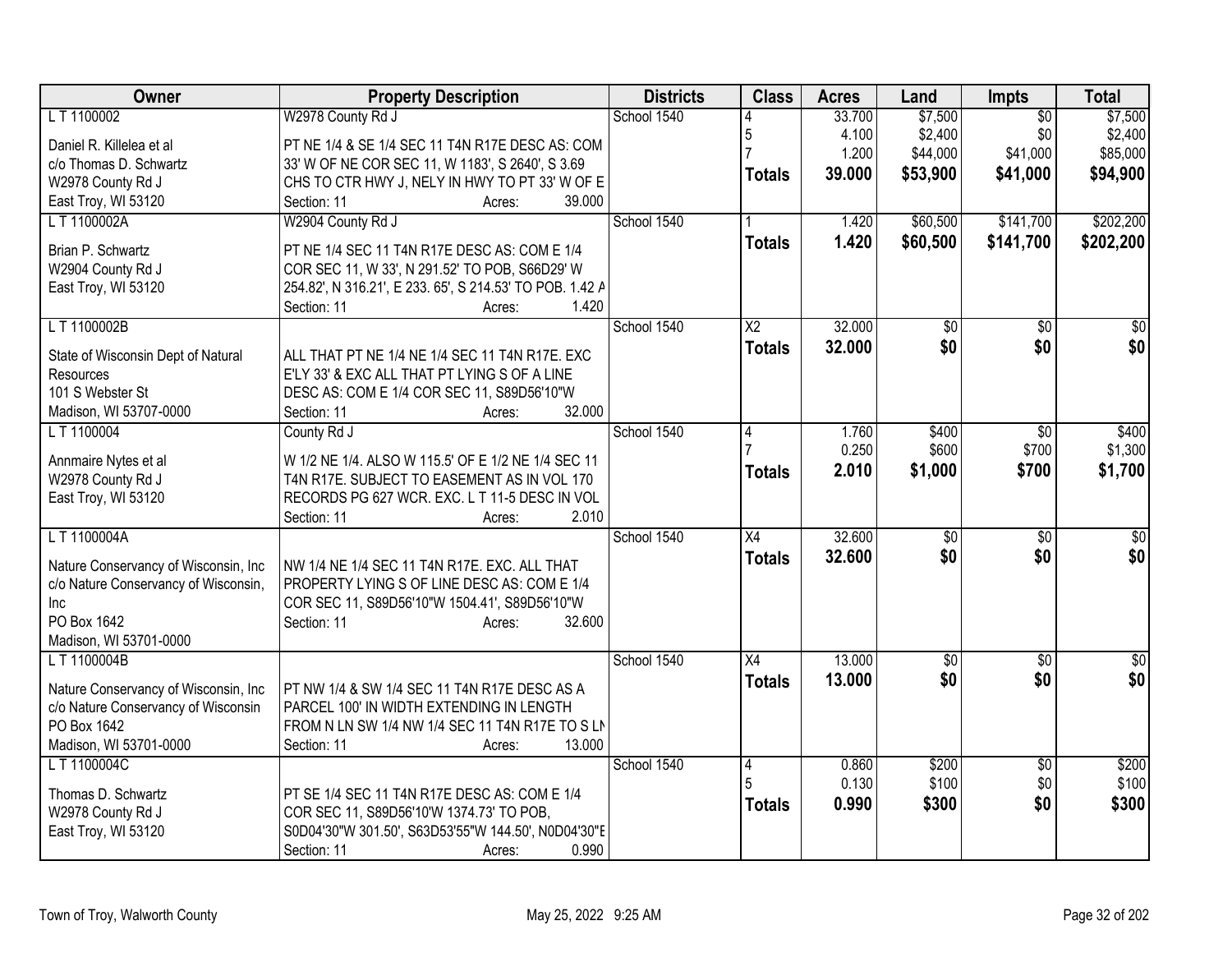| Owner                                 | <b>Property Description</b>                         | <b>Districts</b> | <b>Class</b>    | <b>Acres</b>     | Land                 | <b>Impts</b>    | <b>Total</b>         |
|---------------------------------------|-----------------------------------------------------|------------------|-----------------|------------------|----------------------|-----------------|----------------------|
| L T 1100005                           |                                                     | School 1540      |                 | 83.650           | \$12,700             | $\overline{50}$ | \$12,700             |
| Nature Conservancy                    | E 1/2 E 1/2 NW 1/4 & N 15.90 CHS OF W 1/2 NE 1/4 NW |                  | 5               | 1.100            | \$100                | \$0             | \$100                |
| 633 W Main St                         | 1/4 E OF RR R/W. ALSO SE 1/4. EXC 2 ACRES IN N      |                  | <b>Totals</b>   | 84.750           | \$12,800             | \$0             | \$12,800             |
| Madison, WI 53703                     | PART. SEC 11 T4N R17E. ALSO EASEMENT. ALSO          |                  |                 |                  |                      |                 |                      |
|                                       | 84.750<br>Section: 11<br>Acres:                     |                  |                 |                  |                      |                 |                      |
| L T 1100005A                          |                                                     | School 1540      | $\overline{X4}$ | 25.800           | \$0                  | $\overline{50}$ | \$0                  |
|                                       |                                                     |                  | <b>Totals</b>   | 25.800           | \$0                  | \$0             | \$0                  |
| Nature Conservancy of Wisconsin, Inc. | THAT PT NE 1/4 NW 1/4 SEC 11 T4N R17E LYING ELY     |                  |                 |                  |                      |                 |                      |
| c/o Nature Conservancy of Wisconsin,  | OF RR R/W. EXC. COM AT PT ON E LN NE 1/4 NW 1/4     |                  |                 |                  |                      |                 |                      |
| Inc                                   | 15 CHS 90 LKS S OF N LN NE 1/4 NW 1/4, W TO W LN    |                  |                 |                  |                      |                 |                      |
| PO Box 1642                           | Section: 11<br>25.800<br>Acres:                     |                  |                 |                  |                      |                 |                      |
| Madison, WI 53701-0000                |                                                     |                  |                 |                  |                      |                 |                      |
| L T 1100005B                          |                                                     | School 1540      | 4               | 5.000            | \$1,000              | $\sqrt[6]{}$    | \$1,000              |
| Russ Keske Sr Trust                   | PT NE 1/4 & SE 1/4 NE 1/4 & SE 1/4 NE 1/4 SEC 11    |                  | 5M              | 28.850           | \$86,600             | \$0             | \$86,600             |
| Pat Keske Trust                       | T4N R17E DESC AS: COM E 1/4 COR SEC 11,             |                  | <b>Totals</b>   | 33.850           | \$87,600             | \$0             | \$87,600             |
| C/O Russell D Keske Jr                | S0D36'39"E 2633.25', S89D33'08"W 498.88', ALG       |                  |                 |                  |                      |                 |                      |
| 12396 N 400 E St                      | 33.850<br>Section:<br>Acres:                        |                  |                 |                  |                      |                 |                      |
| Brocton, IL 61917-0000                |                                                     |                  |                 |                  |                      |                 |                      |
| LT 1100006                            |                                                     | School 1540      | X4              | 43.000           | $\overline{50}$      | \$0             | $\overline{50}$      |
|                                       |                                                     |                  | <b>Totals</b>   | 43.000           | \$0                  | \$0             | \$0                  |
| Nature Conservancy of Wisconsin, Inc. | NW 1/4 NW 1/4 EXC 1 A IN SE COR FOR RR BED SEC      |                  |                 |                  |                      |                 |                      |
| c/o Nature Conservancy of Wisconsin,  | 11 T4N R17E ALSO ALL THAT PART OF NE 1/4 NW         |                  |                 |                  |                      |                 |                      |
| Inc                                   | 1/4 W OF RR R/W 43 A. M/L                           |                  |                 |                  |                      |                 |                      |
| PO Box 1642                           | 43.000<br>Section: 11<br>Acres:                     |                  |                 |                  |                      |                 |                      |
| Madison, WI 53701-0000                |                                                     |                  |                 |                  |                      |                 |                      |
| LT 1100007                            | W3279 County Rd J                                   | School 1540      | 4<br>5          | 44.000           | \$9,400              | \$0             | \$9,400              |
| Mary L Murdock Trust                  | THAT PT SW 1/4 NW 1/4 & NW 1/4 SW 1/4 SEC 11 T4N    |                  | 5M              | 21.220<br>17.000 | \$15,200<br>\$48,800 | \$0<br>\$0      | \$15,200<br>\$48,800 |
| Robert J Murdock Trust                | R17E W OF RR BED. ALSO THAT PT SW 1/4 S OF          |                  |                 | 5.000            | \$75,000             | \$171,500       | \$246,500            |
| W3279 County Rd J                     | HWY J. EXC HWY & CSM 777. 87.222 A. M/L             |                  |                 |                  |                      |                 |                      |
| East Troy, WI 53120                   | 87.220<br>Section: 11<br>Acres:                     |                  | <b>Totals</b>   | 87.220           | \$148,400            | \$171,500       | \$319,900            |
| LT 1100010                            | W3226 County Rd J                                   | School 1540      |                 | 1.450            | \$61,300             | \$151,700       | \$213,000            |
|                                       |                                                     |                  | <b>Totals</b>   | 1.450            | \$61,300             | \$151,700       | \$213,000            |
| Joseph H. Eisenbart                   | PT SW 1/4 SEC 11 T4N R17E DESC AS: COM INTER        |                  |                 |                  |                      |                 |                      |
| Linda J. Eisenbart                    | C/L BLUFF RD & S LN SEC 11, N 373.10' TO C/L HWY    |                  |                 |                  |                      |                 |                      |
| W3226 County Rd J                     | J, N63D40'E 941.40' TO POB, N63D40'E 255.62',       |                  |                 |                  |                      |                 |                      |
| East Troy, WI 53120                   | 1.450<br>Section: 11<br>Acres:                      |                  |                 |                  |                      |                 |                      |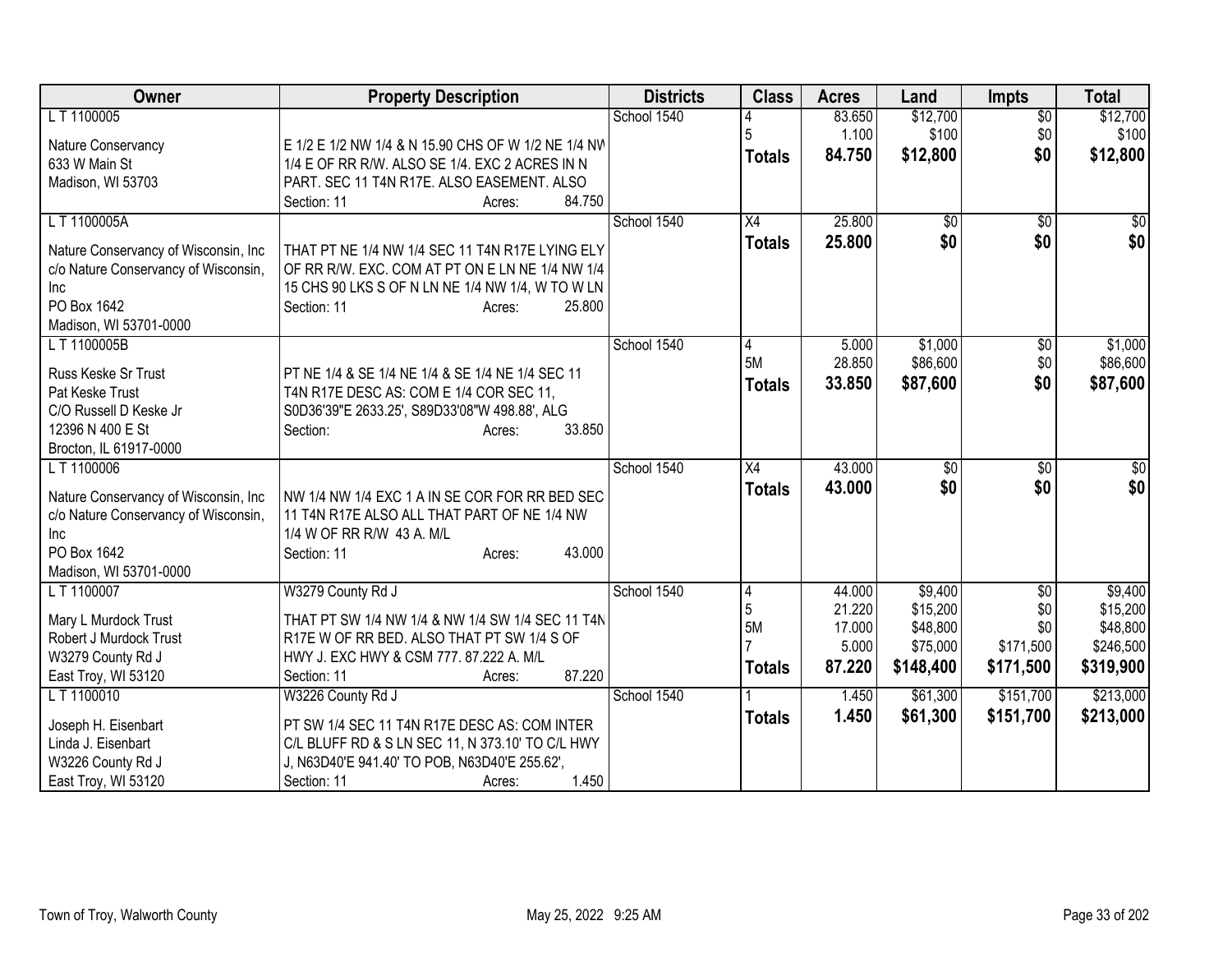| Owner                   | <b>Property Description</b>                           | <b>Districts</b> | <b>Class</b>  | <b>Acres</b> | Land      | <b>Impts</b>    | <b>Total</b> |
|-------------------------|-------------------------------------------------------|------------------|---------------|--------------|-----------|-----------------|--------------|
| L T 1200001             | N9297 County Rd E                                     | School 1540      |               | 2.200        | \$63,600  | \$217,700       | \$281,300    |
| Ronald B. Bartels       | THAT PT NE 1/4 NE 1/4 N OF HWY SEC 12 T4N R17E.       |                  | <b>Totals</b> | 2.200        | \$63,600  | \$217,700       | \$281,300    |
| Monica A. Bartels       | EXC. L T 12-1A. 2.20 A.                               |                  |               |              |           |                 |              |
| N9297 County Rd E       |                                                       |                  |               |              |           |                 |              |
| Mukwonago, WI 53149     | 2.200<br>Section: 11<br>Acres:                        |                  |               |              |           |                 |              |
| L T 1200001A            |                                                       | School 1540      | 4             | 14.200       | \$2,800   | $\overline{50}$ | \$2,800      |
|                         |                                                       |                  | 5             | 0.800        | \$100     | \$0             | \$100        |
| Donald R. Kalvestrand   | PT NE 1/4 SEC 12 T4N R17E DESC AS: COM 16.32          |                  | <b>Totals</b> | 15.000       | \$2,900   | \$0             | \$2,900      |
| Julienne K. Kalvestrand | RODS W OF NE COR SEC 12, W 16.8 CHS TO NW             |                  |               |              |           |                 |              |
| N9335 County Rd E       | COR E 1/2 NE 1/4, S 12.82 CHS TO C/L HWY, ELY ALC     |                  |               |              |           |                 |              |
| Mukwonago, WI 53149     | 15.000<br>Section: 12<br>Acres:                       |                  |               |              |           |                 |              |
| L T 1200002A            | N8995 Townline Rd                                     | School 1540      |               | 5.000        | \$105,000 | \$159,100       | \$264,100    |
| Michael C. Glodowski    | PT SE 1/4 SEC 12 T4N R17E DESC AS: COM E 1/4          |                  |               | 0.500        | \$25,000  | \$18,600        | \$43,600     |
| N8995 Townline Rd       | COR SEC 12, S0D34'20"W 906.32', N89D25'40"W 33'       |                  | <b>Totals</b> | 5.500        | \$130,000 | \$177,700       | \$307,700    |
| East Troy, WI 53120     | TO POB, NWLY 283.54' ALG SLY R/W LN OTTO CT,          |                  |               |              |           |                 |              |
|                         | Section: 12<br>5.500<br>Acres:                        |                  |               |              |           |                 |              |
| LT1200002B              | N9133 Townline Rd                                     | School 1540      |               | 0.920        | \$47,900  | \$269,000       | \$316,900    |
|                         |                                                       |                  | <b>Totals</b> | 0.920        | \$47,900  | \$269,000       | \$316,900    |
| William J. Veser        | PT NE 1/4 SEC 12 T4N R17E DESC AS: COM E LN NE        |                  |               |              |           |                 |              |
| N9133 Townline Rd       | 1/4 SEC 12 AT PT 305.60' N OF SE COR NE 1/4 N         |                  |               |              |           |                 |              |
| East Troy, WI 53120     | 222.23', W 180', S 222.23', E 180' TO POB. .92 A M/L  |                  |               |              |           |                 |              |
|                         | 0.920<br>Section: 12<br>Acres:                        |                  |               |              |           |                 |              |
| LT1200002C              | N9115 Townline Rd                                     | School 1540      |               | 0.920        | \$47,900  | \$164,400       | \$212,300    |
| James A. Crum           | PT NE 1/4 SEC 12 T4N R17E DESC AS: COM E 1/4          |                  | <b>Totals</b> | 0.920        | \$47,900  | \$164,400       | \$212,300    |
| Laurie J. Crum          | COR SEC 12, N 83.37' TO POB, N 222.23', W 180', S     |                  |               |              |           |                 |              |
| N9115 Townline Rd       | 222.23', E 180' TO POB .92 A. M/L                     |                  |               |              |           |                 |              |
| East Troy, WI 53120     | Section: 12<br>0.920<br>Acres:                        |                  |               |              |           |                 |              |
| LT 1200002D             | N9097 Townline Rd                                     | School 1540      |               | 0.920        | \$47,900  | \$142,100       | \$190,000    |
|                         |                                                       |                  | <b>Totals</b> | 0.920        | \$47,900  | \$142,100       | \$190,000    |
| Mark Nolting            | PT NE 1/4 & SE 1/4 SEC 12 T4N R17E DESC AS: COM       |                  |               |              |           |                 |              |
| Judy E. Nolting         | E 1/4 COR SEC 12, N 83.37', W 180', S 82.27', S0D42'W |                  |               |              |           |                 |              |
| N9097 Townline Rd       | 139.96', E 180', N0D42'E 138.86' TO POB. .92 A        |                  |               |              |           |                 |              |
| East Troy, WI 53120     | 0.920<br>Section: 12<br>Acres:                        |                  |               |              |           |                 |              |
| L T 1200002E            | N9079 Townline Rd                                     | School 1540      |               | 1.510        | \$62,800  | \$186,000       | \$248,800    |
| Robert D. Trussell Jr   | PT SE 1/4 SEC 12 T4N R17E DESC AS: COM E 1/4          |                  | <b>Totals</b> | 1.510        | \$62,800  | \$186,000       | \$248,800    |
| N9079 Town Line Rd      | COR SEC 12, S0D42'W 138.86' TO POB, W 180',           |                  |               |              |           |                 |              |
| East Troy, WI 53120     | S0D42'W 222.23', E 180', N0D42'E 222.23' TO POB.      |                  |               |              |           |                 |              |
|                         | Section: 12<br>1.510<br>Acres:                        |                  |               |              |           |                 |              |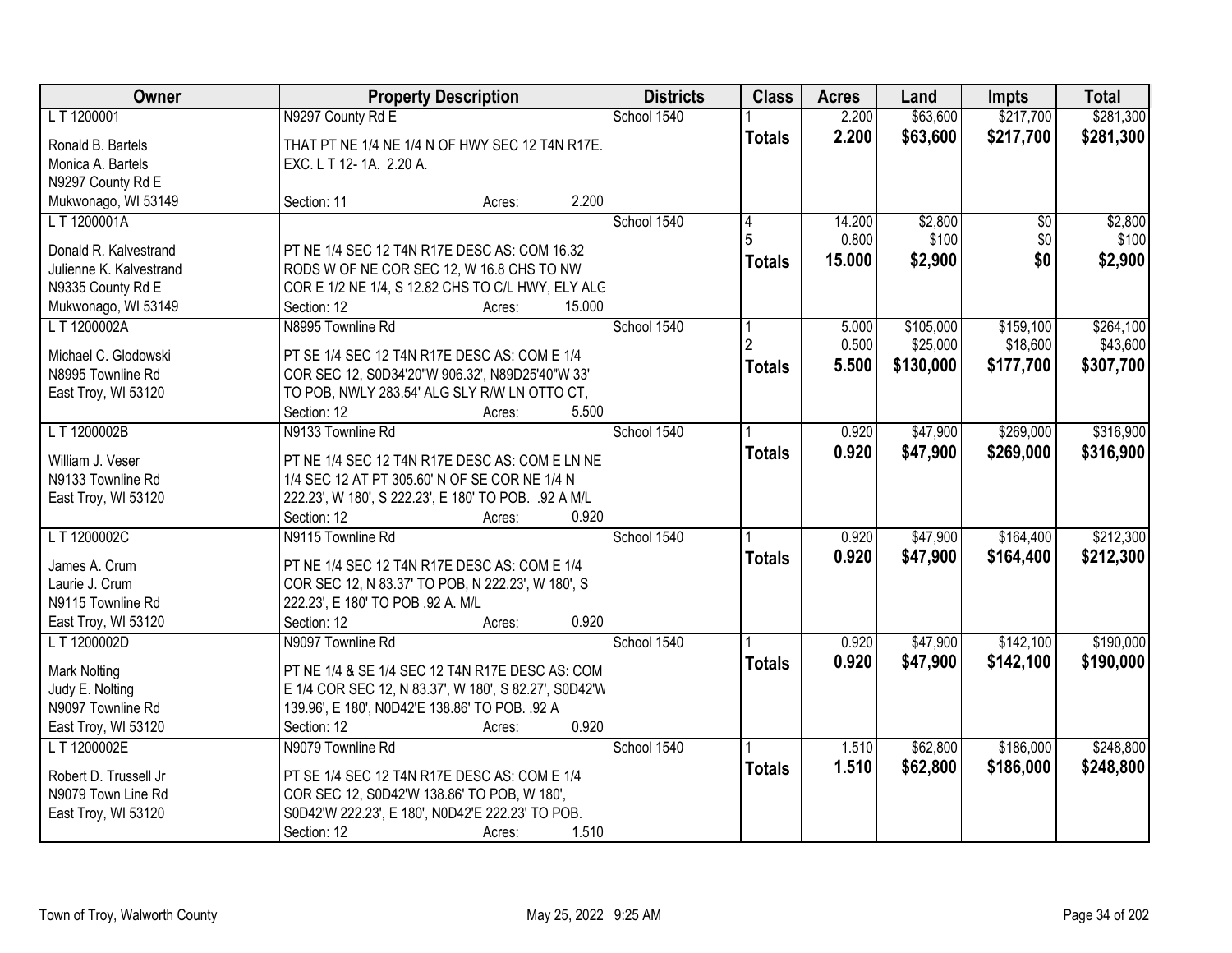| Owner                              | <b>Property Description</b>                                                        | <b>Districts</b> | <b>Class</b>           | <b>Acres</b> | Land            | Impts           | <b>Total</b>    |
|------------------------------------|------------------------------------------------------------------------------------|------------------|------------------------|--------------|-----------------|-----------------|-----------------|
| LT 1200002F                        | N9035 Townline Rd                                                                  | School 1540      |                        | 0.963        | \$49,000        | \$136,600       | \$185,600       |
| Michael S. Hooper                  | PT SE 1/4 SEC 12 T4N R17E DESC AS: COM E 1/4                                       |                  | <b>Totals</b>          | 0.963        | \$49,000        | \$136,600       | \$185,600       |
| N9035 Townline Rd                  | COR SEC 12, S0D42'W 361.09' TO POB, W 180',                                        |                  |                        |              |                 |                 |                 |
| East Troy, WI 53120                | S0D42'W 222.23', E 180', N0D42'E 222.23' TO POB.                                   |                  |                        |              |                 |                 |                 |
|                                    | 0.963<br>Section: 12<br>Acres:                                                     |                  |                        |              |                 |                 |                 |
| LT 1200002G                        | N8939 Townline Rd                                                                  | School 1540      |                        | 0.920        | \$47,900        | \$164,500       | \$212,400       |
| Judy A. Heller                     | PT SE 1/4 SEC 12 T4N R17E DESC AS: COM NE COR                                      |                  | <b>Totals</b>          | 0.920        | \$47,900        | \$164,500       | \$212,400       |
| N8939 Townline Rd                  | SEC 12, S 3907' N46D50'W 62.60', S27D43'W 235.40',                                 |                  |                        |              |                 |                 |                 |
| East Troy, WI 53120-0000           | S43D10'W 463.43', S15D55' W 372' TO POB, N74D05'W                                  |                  |                        |              |                 |                 |                 |
|                                    | 0.920<br>Section: 12<br>Acres:                                                     |                  |                        |              |                 |                 |                 |
| LT 1200002H                        | W2581 County Rd J                                                                  | School 1540      | 4                      | 51.750       | \$12,000        | $\sqrt{6}$      | \$12,000        |
|                                    |                                                                                    |                  | 5                      | 1.250        | \$100           | \$0             | \$100           |
| Terry W. Gavers et al              | THAT PT E 1/2 NE 1/4 SEC 12 T4N R17E LYING SLY                                     |                  | <b>5M</b>              | 1.000        | \$2,800         | \$0             | \$2,800         |
| W2581 County Rd J                  | OF CTH J. EXC. L T12-2B DESC IN VOL. 626 DEEDS                                     |                  |                        | 5.000        | \$75,000        | \$111,000       | \$186,000       |
| East Troy, WI 53120                | PG 589, L T12-2C DESC IN VOL 652 DEEDS PG 410 &<br>Section: 12<br>59.000<br>Acres: |                  | <b>Totals</b>          | 59.000       | \$89,900        | \$111,000       | \$200,900       |
| L T 1200003                        | W2620 County Rd J                                                                  | School 1540      | $\overline{2}$         | 0.184        | \$8,000         | \$0             | \$8,000         |
|                                    |                                                                                    |                  |                        | 43.066       | \$9,200         | \$0             | \$9,200         |
| Wallace K. Tober et al             | ALL THAT PT NW 1/4 NE 1/4 N OF HWY J. ALSO E 16                                    |                  | 5                      | 0.750        | \$100           | \$0             | \$100           |
| W2620 County Rd J                  | A W 1/2 NE 1/4 S OF HWY J. SEC 12 T4N R17E. EXC.                                   |                  |                        | 4.000        | \$70,000        | \$127,400       | \$197,400       |
| East Troy, WI 53120                | HWY 48.15 A.                                                                       |                  |                        | 48.000       | \$87,300        | \$127,400       | \$214,700       |
|                                    | 48.000<br>Section: 12<br>Acres:                                                    |                  | <b>Totals</b>          |              |                 |                 |                 |
| LT 1200004                         |                                                                                    | School 1540      | $\overline{\text{X2}}$ | 42.400       | \$0             | $\overline{30}$ | $\overline{50}$ |
| State of Wisconsin Dept of Natural | THAT PT E 1/2 NW 1/4 N OF HWY. EXC LAND FOR                                        |                  | <b>Totals</b>          | 42.400       | \$0             | \$0             | \$0             |
| Resource                           | HWY. EXC CSM 1317                                                                  |                  |                        |              |                 |                 |                 |
| PO Box 7921                        |                                                                                    |                  |                        |              |                 |                 |                 |
| Madison, WI 53707                  | 42.400<br>Section: 12<br>Acres:                                                    |                  |                        |              |                 |                 |                 |
| LT 1200004A                        | County Rd J                                                                        | School 1540      |                        | 29.600       | \$5,500         | $\sqrt{6}$      | \$5,500         |
| Dean Dingman                       | PT NE 1/4 SEC 12 T4N R17E DESC AS: COM CTR                                         |                  | <b>Totals</b>          | 29.600       | \$5,500         | \$0             | \$5,500         |
| PO Box 586                         | SEC 12, N0D01'38"E 1252.35', N70D01'06"E 964.25',                                  |                  |                        |              |                 |                 |                 |
| East Troy, WI 53120                | S0D11'05"E 1587.09', N89D40'16"W 911.93' TO POB.                                   |                  |                        |              |                 |                 |                 |
|                                    | 29.600<br>Section:<br>Acres:                                                       |                  |                        |              |                 |                 |                 |
| L T 1200005                        | W2876 County Rd J                                                                  | School 1540      | $\overline{X2}$        | 62.000       | $\overline{30}$ | $\overline{30}$ | $\overline{50}$ |
|                                    |                                                                                    |                  | <b>Totals</b>          | 62.000       | \$0             | \$0             | \$0             |
| State of Wisconsin Dept of Natural | W 1/2 NW 1/4 N OF HWY J. SEC 12 T4N R17E. EXC.                                     |                  |                        |              |                 |                 |                 |
| Resources                          | LAND FOR HWY 61.5 A.                                                               |                  |                        |              |                 |                 |                 |
| Po                                 |                                                                                    |                  |                        |              |                 |                 |                 |
| Madison, WI 53702-0000             | 62.000<br>Section: 12<br>Acres:                                                    |                  |                        |              |                 |                 |                 |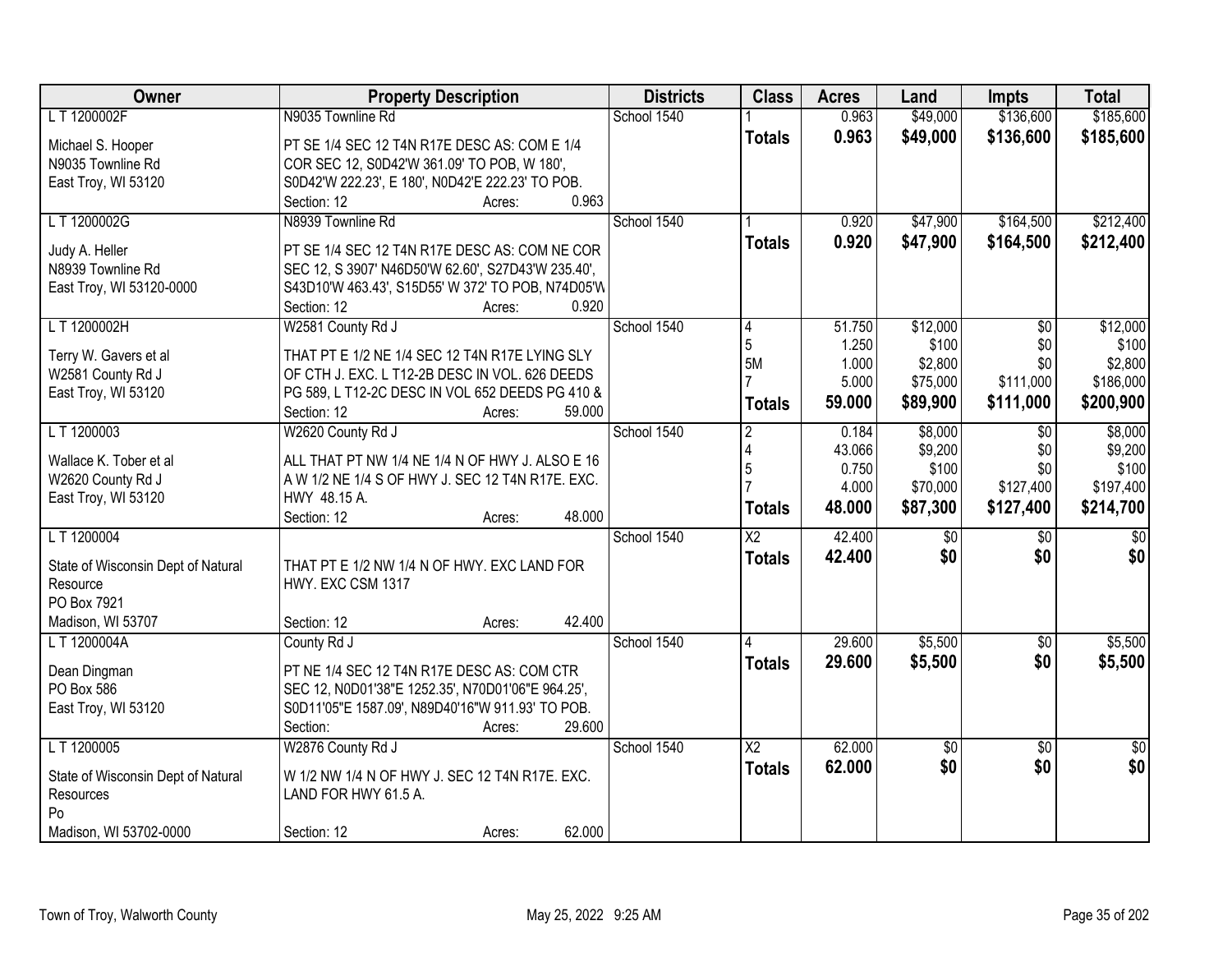| <b>Owner</b>           | <b>Property Description</b>                        | <b>Districts</b> | <b>Class</b>  | <b>Acres</b> | Land        | <b>Impts</b>    | <b>Total</b>    |
|------------------------|----------------------------------------------------|------------------|---------------|--------------|-------------|-----------------|-----------------|
| LT 1200006             |                                                    | School 1540      | 4             | 83.000       | \$17,100    | $\overline{50}$ | \$17,100        |
| Russ Keske Sr Trust    | W 1/2 W 1/2 SEC 12 T4N R17E LYING S OF HWY J.      |                  | 5M            | 12.000       | \$42,000    | \$0             | \$42,000        |
| Pat Keske Trust        | EXC. 2 A. IN NW COR. & EXC. LAND FOR HWY. 94.65    |                  | <b>Totals</b> | 95.000       | \$59,100    | \$0             | \$59,100        |
| C/O Russell D Keske Jr | А.                                                 |                  |               |              |             |                 |                 |
| 12396 N 400 E St       | 95.000<br>Section: 12<br>Acres:                    |                  |               |              |             |                 |                 |
| Brocton, IL 61917-0000 |                                                    |                  |               |              |             |                 |                 |
| LT 1200006A            | W2871 County Rd J                                  | School 1540      |               | 1.260        | \$56,500    | \$187,800       | \$244,300       |
| Linda M. Kisser        | PT NW 1/4 SEC 12 T4N R17E DESC AS: COM INTER       |                  | <b>Totals</b> | 1.260        | \$56,500    | \$187,800       | \$244,300       |
| W2871 County Rd J      | W LN SEC 12 & C/L CTH J, S 116.50', S88D21'E       |                  |               |              |             |                 |                 |
| East Troy, WI 53120    | 353.90', N1D20'E 252.21' TO C/L HWY J, S70D46'W    |                  |               |              |             |                 |                 |
|                        | 1.260<br>Section: 12<br>Acres:                     |                  |               |              |             |                 |                 |
| LT 1200007             |                                                    | School 1540      | X4            | 0.000        | $\sqrt{30}$ | $\overline{50}$ | $\overline{50}$ |
|                        |                                                    |                  |               |              | \$0         | \$0             | \$0             |
| Nature Conservancy     | E 1/2 W 1/2 SEC 12 T4N R17E LYING S OF HWY J.      |                  | <b>Totals</b> | 0.000        |             |                 |                 |
| 633 W Main St          | EXC LAND FOR HWY. EXC. L T 12-7A, 7B, 7C, 7D, 7E,  |                  |               |              |             |                 |                 |
| Madison, WI 53703      | 7F, 7G, 7H, 7I, 7J, 7K 7P & PICKEREL JAY RANCH     |                  |               |              |             |                 |                 |
|                        | 0.000<br>Section: 12<br>Acres:                     |                  |               |              |             |                 |                 |
| LT 1200007A            | N9078 Pickeral Jay Rd                              | School 1540      |               | 5.370        | \$107,800   | \$166,600       | \$274,400       |
| Kurt R. Davidsen       | PT SW 1/4 SEC 12 T4N R17E DESC AS: COM CTR         |                  | <b>Totals</b> | 5.370        | \$107,800   | \$166,600       | \$274,400       |
| N9078 Pickeral Jay Rd  | SEC 12, S0D38'36"E 100' TO POB, S00D38'36"E 270',  |                  |               |              |             |                 |                 |
| East Troy, WI 53120    | S89D21'24"W 868.61', N0D38'52"E 270.07',           |                  |               |              |             |                 |                 |
|                        | 5.370<br>Section: 12<br>Acres:                     |                  |               |              |             |                 |                 |
| L T 1200007B           | N9062 Pickeral Jay Rd                              | School 1540      |               | 5.420        | \$108,200   | \$157,500       | \$265,700       |
|                        |                                                    |                  | <b>Totals</b> | 5.420        | \$108,200   | \$157,500       | \$265,700       |
| Carl R. Anderson       | PT SW 1/4 SEC 12 T4N R17E DESC AS: COM CTR         |                  |               |              |             |                 |                 |
| Suzanne M. Anderson    | SEC 12, S0D38'36"E 370' TO POB, S89D21'34"W        |                  |               |              |             |                 |                 |
| N9062 Pickeral Jay Rd  | 868.61', S00D38'52"W 270.07', N89D21'24"E 874.69', |                  |               |              |             |                 |                 |
| East Troy, WI 53120    | Section: 12<br>5.420<br>Acres:                     |                  |               |              |             |                 |                 |
| L T 1200007C           | N9042 Pickeral Jay Rd                              | School 1540      |               | 5.300        | \$107,300   | \$152,400       | \$259,700       |
| James B. Bucholz       | PT SW 1/4 SEC 12 T4N R17E DESC AS: COM NE COR      |                  | <b>Totals</b> | 5.300        | \$107,300   | \$152,400       | \$259,700       |
| Dawn M. Anderson       | SW 1/4 SEC 12, S0D38'36"E 640' TO POB, S0D38'36"E  |                  |               |              |             |                 |                 |
| N9042 Pickeral Jay Rd  | 249.93', S89D21'24"W 880.32', N00D38'52"E 250',    |                  |               |              |             |                 |                 |
| East Troy, WI 53120    | 5.300<br>Section: 12<br>Acres:                     |                  |               |              |             |                 |                 |
| L T 1200007D           | N9110 Pickeral Jay Rd                              | School 1540      |               | 5.370        | \$107,800   | \$100,200       | \$208,000       |
|                        |                                                    |                  | <b>Totals</b> | 5.370        | \$107,800   | \$100,200       | \$208,000       |
| Tristan M. Mcnamara    | PT NW 1/4 & SW 1/4 SEC 12 T4N R17E DESC AS: CON    |                  |               |              |             |                 |                 |
| Megan F. Mcnamara      | CTR SEC 12, S0D38'36"E 100', S89D21'24"W 862.52',  |                  |               |              |             |                 |                 |
| N9110 Pickeral Jay Rd  | N0D38'52"E 281.70', N 868.16', S 172' TO POB. ALSO |                  |               |              |             |                 |                 |
| East Troy, WI 53120    | Section: 12<br>5.370<br>Acres:                     |                  |               |              |             |                 |                 |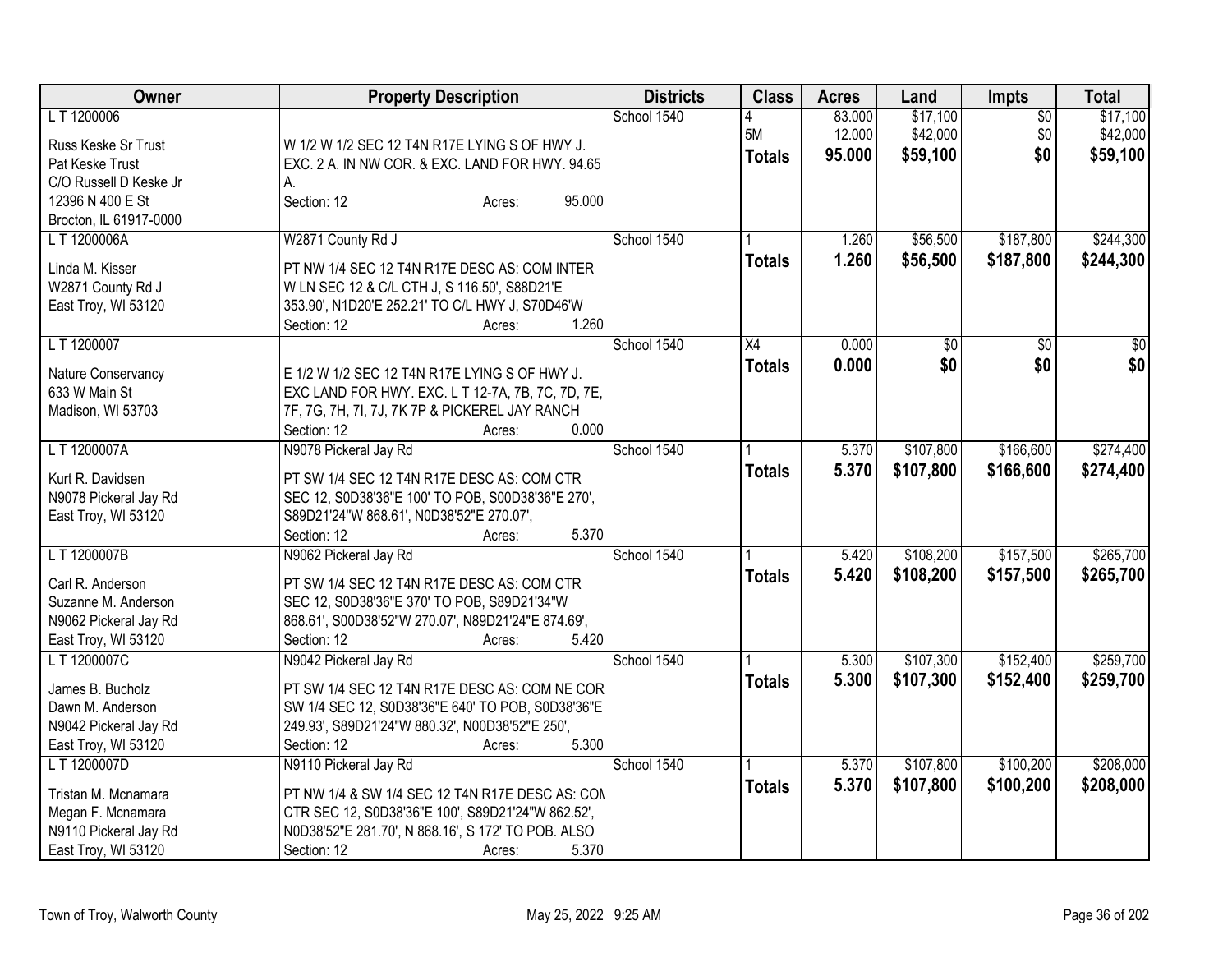| Owner                 | <b>Property Description</b>                       | <b>Districts</b> | <b>Class</b>  | <b>Acres</b> | Land      | <b>Impts</b> | <b>Total</b> |
|-----------------------|---------------------------------------------------|------------------|---------------|--------------|-----------|--------------|--------------|
| LT 1200007E           | N9039 Pickeral Jay Rd                             | School 1540      |               | 5.012        | \$105,100 | \$185,400    | \$290,500    |
| Kampa Revocable Trust | PT SW 1/4 SEC 12 T4N R17E DESC AS: COM NE COR     |                  | <b>Totals</b> | 5.012        | \$105,100 | \$185,400    | \$290,500    |
| N9039 Pickeral Jay Rd | SW 1/4 SEC 12, S00D38'E 1290.46', S89D21'24"W     |                  |               |              |           |              |              |
| East Troy, WI 53120   | 941.23' TO POB, N04D47'11"W 149.37', N00D38'52"E  |                  |               |              |           |              |              |
|                       | 5.012<br>Section: 12<br>Acres:                    |                  |               |              |           |              |              |
| LT 1200007F           | N9024 Pickeral Jay Rd                             | School 1540      |               | 5.299        | \$107,200 | \$189,000    | \$296,200    |
|                       |                                                   |                  | <b>Totals</b> | 5.299        | \$107,200 | \$189,000    | \$296,200    |
| Anthony P. Rozendaal  | PT SW 1/4 SEC 12 T4N R17E DESC AS: COM NE COR     |                  |               |              |           |              |              |
| Anita J. Rozendaal    | SW 1/4 SEC 12, S00D38'36"E 889.94' TO POB,        |                  |               |              |           |              |              |
| N9024 Pickeral Jay Rd | S00D38'36"E 249.93', S89D21'24"W 682.33',         |                  |               |              |           |              |              |
| East Troy, WI 53120   | 5.299<br>Section: 12<br>Acres:                    |                  |               |              |           |              |              |
| LT 1200007G           | N8987 Pickeral Jay Rd                             | School 1540      |               | 5.010        | \$105,100 | \$179,900    | \$285,000    |
| Lucy Anich            | PT SW 1/4 SEC 12 T4N R17E DESC AS: COM NE COR     |                  | <b>Totals</b> | 5.010        | \$105,100 | \$179,900    | \$285,000    |
| N8987 Pickeral Jay Rd | SW 1/4 SEC 12, S00D38'36"E 1290.46', S89D24'24"W  |                  |               |              |           |              |              |
| East Troy, WI 53120   | 941.23' TO POB, S4D47'11"W 547', S89D21'24"W      |                  |               |              |           |              |              |
|                       | Section: 12<br>5.010<br>Acres:                    |                  |               |              |           |              |              |
| LT 1200007H           | N9053 Pickeral Jay Rd                             | School 1540      |               | 5.048        | \$105,400 | \$210,600    | \$316,000    |
|                       |                                                   |                  | <b>Totals</b> | 5.048        | \$105,400 | \$210,600    | \$316,000    |
| <b>Coates Trust</b>   | PT SW 1/4 SEC 12 T4N R17E DESC AS: COM NE COR     |                  |               |              |           |              |              |
| N9053 Pickeral Jay Rd | SW 1/4 SEC 12, S00D38'36"E 1290.46', S89D21'24"W  |                  |               |              |           |              |              |
| East Troy, WI 53120   | 941.23', S04D47'11"W 149.37', N00D38'52"E 435' TO |                  |               |              |           |              |              |
|                       | Section: 12<br>5.048<br>Acres:                    |                  |               |              |           |              |              |
| LT 1200007I           | N8990 Pickeral Jay Rd                             | School 1540      |               | 5.037        | \$105,300 | \$234,900    | \$340,200    |
| Keith Kehl            | PT SW 1/4 SEC 12 T4N R17E DESC AS: COM NE COR     |                  | <b>Totals</b> | 5.037        | \$105,300 | \$234,900    | \$340,200    |
| Karen S. Kehl         | SW 1/4 SEC 12, S00D38'36"E 1139.86', S89D21'24"W  |                  |               |              |           |              |              |
| N8990 Pickeral Jay Rd | 579.68' TO POB, S3D01'34" E 780.67', S89D21'24"W  |                  |               |              |           |              |              |
| East Troy, WI 53120   | Section: 12<br>5.037<br>Acres:                    |                  |               |              |           |              |              |
| L T 1200007J          |                                                   | School 1540      |               | 5.121        | \$105,900 | \$197,400    | \$303,300    |
|                       | N8961 Pickeral Jay Rd                             |                  |               |              |           |              |              |
| Steven C. Zoellner    | PT SW 1/4 SEC 12 T4N R17E DESC AS: COM NE COR     |                  | <b>Totals</b> | 5.121        | \$105,900 | \$197,400    | \$303,300    |
| Margaret F. Zoellner  | SW 1/4 SEC 12, S00D38'36"E 1290.46', S89D21'21"W  |                  |               |              |           |              |              |
| N8961 Pickeral Jay Rd | 941.23', S04D47'11"E ALG WLY R/W LN LAKE DR. 547' |                  |               |              |           |              |              |
| East Troy, WI 53120   | Section: 12<br>5.121<br>Acres:                    |                  |               |              |           |              |              |
| L T 1200007K          | N9012 Pickeral Jay Rd                             | School 1540      |               | 5.440        | \$108,300 | \$328,800    | \$437,100    |
|                       |                                                   |                  | <b>Totals</b> | 5.440        | \$108,300 | \$328,800    | \$437,100    |
| Karl P Becker Trust   | PT SW 1/4 SEC 12 T4N R17E DESC AS: COM NE COR     |                  |               |              |           |              |              |
| Erika I Becker Trust  | SW 1/4 SEC 12, S0D38'36"E 1139.86' TO POB,        |                  |               |              |           |              |              |
| N9012 Pickeral Jay Rd | S0D38'36"E 415', S89D21'24"W 562.41', N3D01'34"W  |                  |               |              |           |              |              |
| East Troy, WI 53120   | 5.440<br>Section: 12<br>Acres:                    |                  |               |              |           |              |              |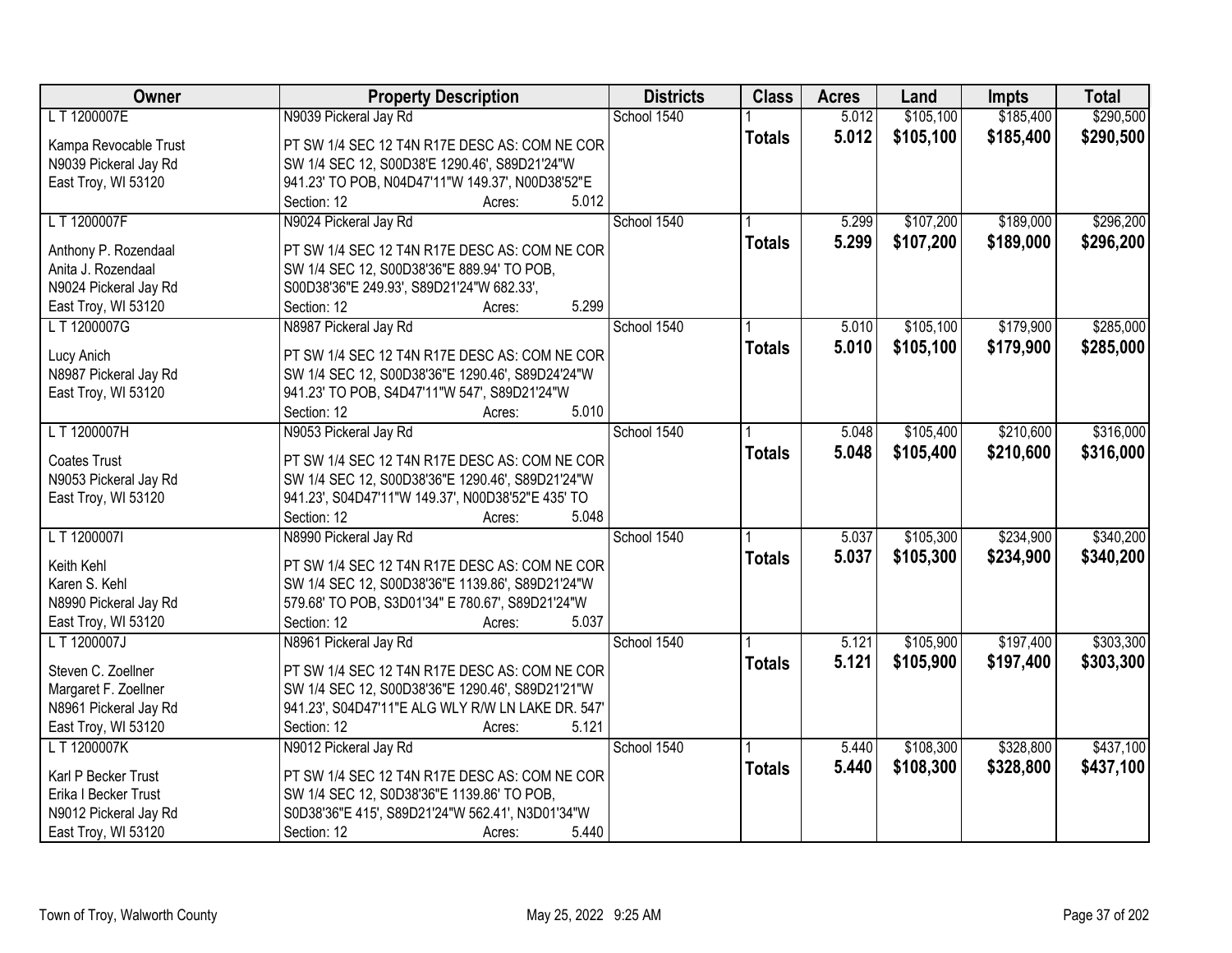| Owner                  | <b>Property Description</b>                        | <b>Districts</b> | <b>Class</b>   | <b>Acres</b> | Land      | Impts     | <b>Total</b> |
|------------------------|----------------------------------------------------|------------------|----------------|--------------|-----------|-----------|--------------|
| L T 1200007P           | W2775 County Rd J                                  | School 1540      |                | 6.960        | \$119,700 | \$188,100 | \$307,800    |
| Scott W. Guth          | PT NW 1/4 SEC 12 T4N R17E DESC AS: COM CTR         |                  | <b>Totals</b>  | 6.960        | \$119,700 | \$188,100 | \$307,800    |
| Stephanie M. Guth      | SEC 12, N89D38'15" W 1321.02', N00D38'13"W 100' TO |                  |                |              |           |           |              |
| W2775 County Rd J      | POB, NLY 647.91', N69D56'45"E 440.15', S00D38'52"W |                  |                |              |           |           |              |
| East Troy, WI 53120    | 6.960<br>Section: 12<br>Acres:                     |                  |                |              |           |           |              |
| LT 1200007Q            | N9097 Pickeral Jay Rd                              | School 1540      |                | 2.340        | \$78,400  | \$144,700 | \$223,100    |
|                        |                                                    |                  | <b>Totals</b>  | 2.340        | \$78,400  | \$144,700 | \$223,100    |
| <b>Brian Strom</b>     | PT NE 1/4 NW 1/4 & NE 1/4 SW 1/4 SEC 12 T4N R17E   |                  |                |              |           |           |              |
| Danielle Strom         | DESC AS: COM CTR SEC 12, N89D38'15"W 1321.01'      |                  |                |              |           |           |              |
| N9097 Pickeral Jay Rd  | TO POB, N0D38'13"W 100', S89D38'15"E 397.20' TO W  |                  |                |              |           |           |              |
| East Troy, WI 53120    | 2.340<br>Section: 12<br>Acres:                     |                  |                |              |           |           |              |
| L T 1300001            | N8858 Townline Rd                                  | School 1540      |                | 2.450        | \$79,500  | \$225,800 | \$305,300    |
| <b>Theresa Quednow</b> | PT NE 1/4 SEC 13 T4N R17E-COM NE COR SEC 13,       |                  |                | 4.400        | \$3,100   | \$0       | \$3,100      |
| N8858 Townline Rd      | S0D24'W 201.31' TO POB, S 500.98', S68D51'W 574.75 |                  | <b>Totals</b>  | 6.850        | \$82,600  | \$225,800 | \$308,400    |
| East Troy, WI 53120    | N18D25'30"W 116.73', N13D25'30"W 157.70', N08D04'W |                  |                |              |           |           |              |
|                        | Section:<br>6.850<br>Acres:                        |                  |                |              |           |           |              |
| LT 1300001A            | N8876 Townline Rd                                  | School 1540      |                | 4.000        | \$95,000  | \$238,500 | \$333,500    |
|                        |                                                    |                  |                | 4.340        | \$3,100   | \$0       | \$3,100      |
| Raymond A. Scolavino   | PT NE 1/4 SEC 13 & SE 1/4 SEC 12 T4N R17E DESC     |                  | <b>Totals</b>  | 8.340        | \$98,100  | \$238,500 | \$336,600    |
| Stacy M. Scholtka      | AS: COM NE COR SEC 13, S0D24'E 201.31', W 263.41'  |                  |                |              |           |           |              |
| N8876 Townline Rd      | S0D24'W 142', S68D50'10"W 390.59' TO C/L RD,       |                  |                |              |           |           |              |
| East Troy, WI 53120    | 8.340<br>Section:<br>Acres:                        |                  |                |              |           |           |              |
| L T 1300001B           | N8834 Townline Rd                                  | School 1540      |                | 2.660        | \$81,600  | \$162,500 | \$244,100    |
| John P. Feyen          | PT NE 1/4 SEC 13 T4N R17E DESC AS: COM NE COR      |                  |                | 3.000        | \$2,100   | \$0       | \$2,100      |
| Andrea P. Feyen        | SEC 13, S0D24'W 702.29' TO POB, S0D24'W 615.50',   |                  | <b>Totals</b>  | 5.660        | \$83,700  | \$162,500 | \$246,200    |
| N8834 Townline Rd      | N88D17'W 419.50', N15D52' W 411.25', N68D51'E      |                  |                |              |           |           |              |
| East Troy, WI 53120    | 5.660<br>Section:<br>Acres:                        |                  |                |              |           |           |              |
| LT 1300002             | N8851 Townline Rd                                  | School 1540      |                | 8.000        | \$117,200 | \$322,900 | \$440,100    |
|                        |                                                    |                  | <b>Totals</b>  | 8.000        | \$117,200 | \$322,900 | \$440,100    |
| Jay Harris Trust       | PT NE 1/4 SEC 13 T4N R17E DESC AS: COM C/L         |                  |                |              |           |           |              |
| Patricia Harris Trust  | BOOTH LAKE RD ON E-W 1/16 LN NE 1/4 SEC 13,        |                  |                |              |           |           |              |
| N8851 Townline Rd      | S89D35'30"W 341.37' TO POB, N 286.34', S89D33'E    |                  |                |              |           |           |              |
| East Troy, WI 53120    | 8.000<br>Section:<br>Acres:                        |                  |                |              |           |           |              |
| L T 1300004            | N8957 Pickeral Jay Rd                              | School 1540      | $\overline{2}$ | 0.500        | \$25,000  | \$52,600  | \$77,600     |
| Nature Conservancy     | NE 1/4 NW 1/4 SEC 13 T4N R17E EXC THAT PORTION     |                  | X4             | 35.660       | \$0       | \$0       | \$0          |
| 633 W Main St          | SOUTH OF PICKERAL LAKE.                            |                  | <b>Totals</b>  | 36.160       | \$25,000  | \$52,600  | \$77,600     |
| Madison, WI 53703      |                                                    |                  |                |              |           |           |              |
|                        | 36.160<br>Section: 13<br>Acres:                    |                  |                |              |           |           |              |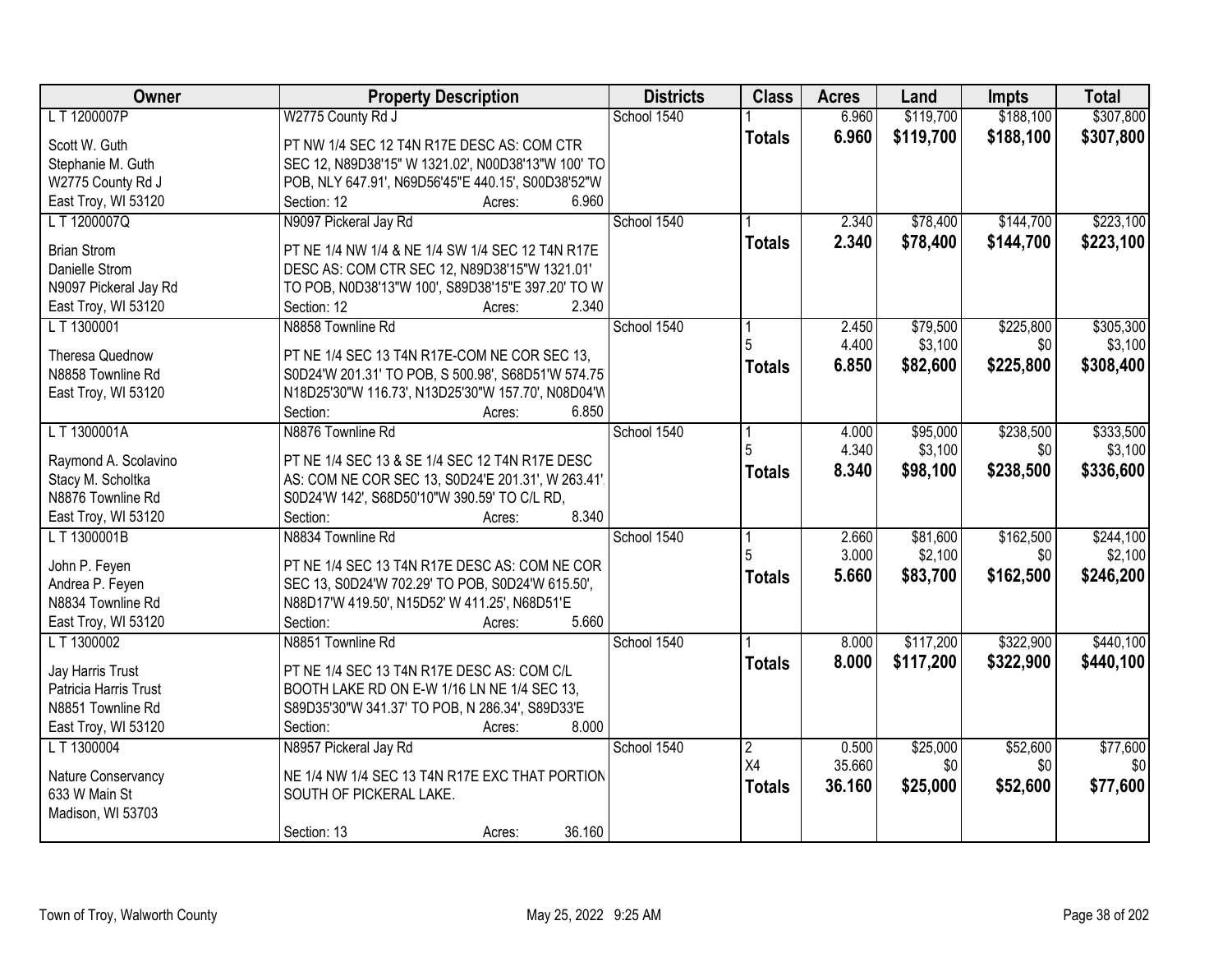| Owner                                                                                                            | <b>Property Description</b>                                                                                                                                                           | <b>Districts</b> | <b>Class</b>             | <b>Acres</b>               | Land                             | <b>Impts</b>      | <b>Total</b>                     |
|------------------------------------------------------------------------------------------------------------------|---------------------------------------------------------------------------------------------------------------------------------------------------------------------------------------|------------------|--------------------------|----------------------------|----------------------------------|-------------------|----------------------------------|
| L T 1300004A                                                                                                     |                                                                                                                                                                                       | School 1540      | 5                        | 3.840                      | \$2,900                          | $\overline{50}$   | \$2,900                          |
| <b>Walworth County</b><br>100 W Walworth St<br>Elkhorn, WI 53121                                                 | PT NE 1/4 NW 1/4 SEC 13 T4N R17E LOCATED<br>SOUTH OF PICKERAL LAKE.                                                                                                                   |                  | <b>Totals</b>            | 3.840                      | \$2,900                          | \$0               | \$2,900                          |
|                                                                                                                  | 3.840<br>Section: 13<br>Acres:                                                                                                                                                        |                  |                          |                            |                                  |                   |                                  |
| L T 1300005                                                                                                      |                                                                                                                                                                                       | School 1540      | 4                        | 10.000                     | \$2,000                          | \$0               | \$2,000                          |
| Russ Keske Sr Trust<br>Pat Keske Trust                                                                           | N 60 A OF W 1/2 NW 1/4 SEC 13 T4N R17E. EXC. 4334                                                                                                                                     |                  | 5<br>5M<br><b>Totals</b> | 11.500<br>10.000<br>31.500 | \$26,200<br>\$35,000<br>\$63,200 | \$0<br>\$0<br>\$0 | \$26,200<br>\$35,000<br>\$63,200 |
| C/O Russell D Keske Jr<br>12396 N 400 E St<br>Brocton, IL 61917-0000                                             | 31.500<br>Section:<br>Acres:                                                                                                                                                          |                  |                          |                            |                                  |                   |                                  |
| L T 1300005A                                                                                                     | N8698 Pickeral Lake Rd                                                                                                                                                                | School 1540      |                          |                            | Assessed with L T 1300005B       |                   |                                  |
| Howard R. Fisher II<br>Michele D. Fisher<br>N8698 Pickeral Lake Rd<br>East Troy, WI 53120                        | PT SW 1/4 NW 1/4 SEC 13 T4N R17E DESC AS COM<br>PT OF INTER OF W 1/4 LN SEC 13 T4N R17E & HWY,<br>E 394', N 8 RODS, W TO C/L HWY, SLY TO POB.;<br>0.000<br>Section:<br>Acres:         |                  |                          |                            |                                  |                   |                                  |
| L T 1300005B                                                                                                     | N8698 Pickeral Lake Rd                                                                                                                                                                | School 1540      |                          | 1.500                      | \$59,000                         | \$148,100         | \$207,100                        |
| Howard R. Fisher II<br>Michele D. Fisher<br>N8698 Pickeral Lake Rd<br>East Troy, WI 53120                        | PT NW 1/4 SEC 13 T4N R17E DESC AS: COM AT PT<br>ON 1/4 SEC LN SEC 13 394' FROM C/L OF HWY, E TO<br>E LN W 1/2 NW 1/4 SEC 13, N 8 RODS, W TO PT N OF<br>4.000<br>Section: 13<br>Acres: |                  | Totals                   | 2.500<br>4.000             | \$1,800<br>\$60,800              | \$0<br>\$148,100  | \$1,800<br>\$208,900             |
| LT 1300006                                                                                                       |                                                                                                                                                                                       | School 1540      | $\overline{X4}$          | 13.620                     | $\overline{50}$                  | \$0               | $\overline{50}$                  |
| Nature Conservancy<br>633 W Main St<br>Madison, WI 53703                                                         | S 1/2 SW 1/4 NW 1/4 SEC 13 T4N R17E. EXC. S 8<br>RODS. EXC CSM 4334<br>13.620<br>Section: 13<br>Acres:                                                                                |                  | <b>Totals</b>            | 13.620                     | \$0                              | \$0               | \$0                              |
| L T 1300007A                                                                                                     | N8687 Pickeral Lake Rd                                                                                                                                                                | School 1540      |                          | Assessed with L T 1400014  |                                  |                   |                                  |
| Derrick W. Quimby<br>Bobbi L. Quimby<br>N8687 Pickeral Lake Rd<br>East Troy, WI 53120                            | PT SE 1/4 SEC 14 & SW 1/4 SEC 13 T4N R17E-COM<br>INTER OF E & W 1/4 LN SEC 14 & C/L PICKERAL LAKE<br>RD, S16D30'E 107.63' TO POB, S73D30'W 242',<br>0.000<br>Section:<br>Acres:       |                  |                          |                            |                                  |                   |                                  |
| LT 1300007B                                                                                                      |                                                                                                                                                                                       | School 1540      |                          | Assessed with L T 1400015  |                                  |                   |                                  |
| Lewis Nusser<br>Kristin S. Nusser<br>A/K/A Kristin Treba-Nusser<br>N8693 Pickerel Lake Rd<br>East Troy, WI 53120 | PT NE 1/4 SE 1/4 SEC 14 T4N R17E DESC AS COM<br>INTER OF E-W 1/4 LN SEC 14 & C/L PICKERAL LAKE<br>RD, S13D31' W 107.63', S76D29'E 242', N9D15'E<br>Section:<br>0.000<br>Acres:        |                  |                          |                            |                                  |                   |                                  |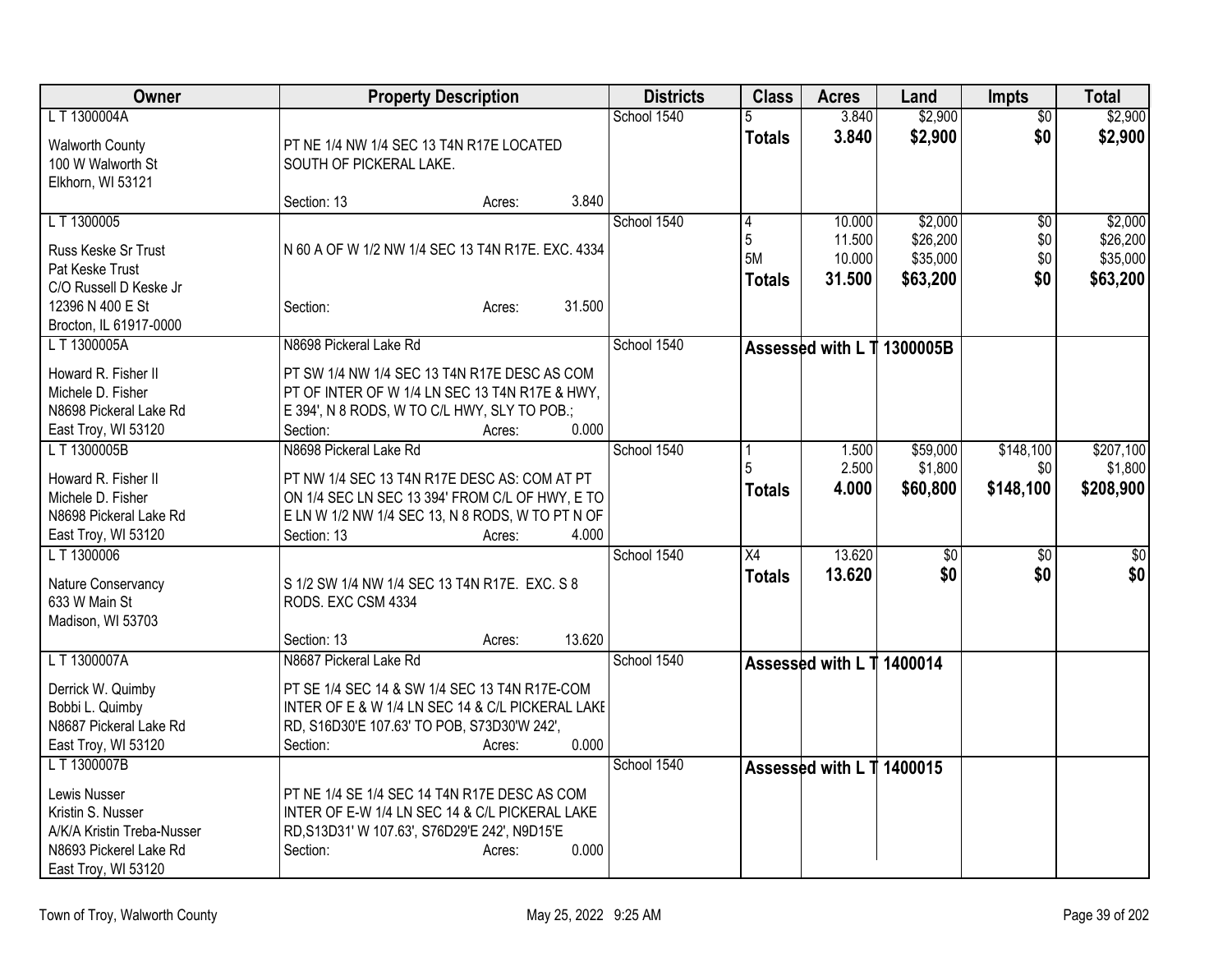| Owner                                | <b>Property Description</b>                            | <b>Districts</b> | <b>Class</b>   | <b>Acres</b>    | Land                 | <b>Impts</b>    | <b>Total</b>         |
|--------------------------------------|--------------------------------------------------------|------------------|----------------|-----------------|----------------------|-----------------|----------------------|
| L T 1300008                          |                                                        | School 1540      | X4             | 27.000          | \$0                  | \$0             | \$0                  |
| Nature Conservancy of Wisconsin, Inc | PT SW 1/4 SEC 13 T4N R17E DESC AS: COM AT PT           |                  | <b>Totals</b>  | 27.000          | \$0                  | \$0             | \$0                  |
| c/o Nature Conservancy of Wisconsin, | OF INTER OF S LN SEC 13 & C/L LAKE RD IN SW            |                  |                |                 |                      |                 |                      |
| Inc                                  | COR SEC 13, NLY TO PT 1099.31' N OF S LN SEC 13,       |                  |                |                 |                      |                 |                      |
| PO Box 1642                          | Section:<br>27.000<br>Acres:                           |                  |                |                 |                      |                 |                      |
| Madison, WI 53701-0000               |                                                        |                  |                |                 |                      |                 |                      |
| L T 1300008A                         | N8616 Pickeral Lake Rd                                 | School 1540      | X4             | 14.681          | $\sqrt{50}$          | $\overline{50}$ | \$0                  |
| Nature Conservancy                   | PT SW 1/4 SEC 13 T4N R17E DESC AS: COM NW COF          |                  | <b>Totals</b>  | 14.681          | \$0                  | \$0             | \$0                  |
| 633 W Main St                        | SW 1/4 SEC 13, E 183.20', S15D25'E 219', S24D42'E      |                  |                |                 |                      |                 |                      |
| Madison, WI 53703                    | 262', S12D26'E 471.45' TO POB, E 1054.13', S 621.01',  |                  |                |                 |                      |                 |                      |
|                                      | 14.681<br>Section:<br>Acres:                           |                  |                |                 |                      |                 |                      |
| L T 1300008B                         | N8676 Pickeral Lake Rd                                 | School 1540      |                | 6.000           | \$100,000            | \$237,600       | \$337,600            |
|                                      |                                                        |                  |                | 4.710           | \$2,900              | \$0             | \$2,900              |
| John J. Lawlor                       | PT NW 1/4 SW 1/4 SEC 13 T4N R17E DESC AS: COM          |                  | <b>Totals</b>  | 10.710          | \$102,900            | \$237,600       | \$340,500            |
| Laurie E. Lawlor                     | INTER N LN SW 1/4 & C/L PICKERAL LAKE RD, E            |                  |                |                 |                      |                 |                      |
| 2103 Noyes St                        | 1323.78', S 320.63', S86D25'37"W 1178.50',             |                  |                |                 |                      |                 |                      |
| Evanston, IL 60201                   | 10.710<br>Section:<br>Acres:                           |                  |                |                 |                      |                 |                      |
| LT 1300008C                          | N8658 Pickeral Lake Rd                                 | School 1540      |                | 4.000           | \$86,000             | \$161,600       | \$247,600            |
| Jerome J. Hill                       | PT NW 1/4 SW 1/4 SEC 13 T4N R17E-COM E 1/4 COR         |                  | 5              | 3.490           | \$2,500              | \$0             | \$2,500              |
| Debra L. Hill                        | SEC 23, N3D32'08"E 4463.36' TO POB, N12D00'45"W        |                  | <b>Totals</b>  | 7.490           | \$88,500             | \$161,600       | \$250,100            |
| N8658 Pickeral Lake Rd               | 131.49', N17D32'48"W 128', N86D25'37"E 1178.50', S     |                  |                |                 |                      |                 |                      |
| East Troy, WI 53120                  | 7.490<br>Section: 13<br>Acres:                         |                  |                |                 |                      |                 |                      |
| L T 1300008D                         | N8644 Pickeral Lake Rd                                 | School 1540      |                | 3.000           | \$78,000             | \$185,400       | \$263,400            |
|                                      |                                                        |                  | 5              | 4.280           | \$3,000              | \$0             | \$3,000              |
| Bruce J. Frank                       | PT SW 1/4 SEC 13 T4N R17E DESC AS: COM E 1/4           |                  | <b>Totals</b>  | 7.280           | \$81,000             | \$185,400       | \$266,400            |
| Kim C. Frank                         | COR SEC 23, N2D32'08"E 4463.36' TO PT IN C/L           |                  |                |                 |                      |                 |                      |
| N8644 Pickeral Lake Rd               | PICKERAL RD TO POB, N88D26'34"E 1110.66' TO W<br>7.280 |                  |                |                 |                      |                 |                      |
| East Troy, WI 53120                  | Section: 13<br>Acres:                                  | School 1540      |                |                 |                      | \$247,400       |                      |
| L T 1300009                          | N8655 Booth Lake Hghts Rd                              |                  |                | 5.000<br>30.000 | \$105,000<br>\$6,300 | \$0             | \$352,400<br>\$6,300 |
| Marcia K Boeing Trust                | SE 1/4 NW 1/4 & W 1/2 SW 1/4 NE 1/4 SEC 13 T4N         |                  | $\overline{5}$ | 89.000          | \$100,000            | \$0             | \$100,000            |
| N8655 Booth Lake Heights Rd          | R17E. ALSO E 1/2 SW 1/4 & W 1/2 GOVT LOT 2 EXC.        |                  | 5M             | 8.000           | \$26,000             | \$0             | \$26,000             |
| East Troy, WI 53120                  | PLATTED AREA & EXC. 20 ACRE PARCEL IN W 1/2            |                  |                | 132.000         | \$237,300            | \$247,400       | \$484,700            |
|                                      | 132.000<br>Section: 24<br>Acres:                       |                  | <b>Totals</b>  |                 |                      |                 |                      |
| L T 1300009A                         |                                                        | School 1540      |                | 1.460           | \$11,000             | $\overline{50}$ | \$11,000             |
| Marcia K Boeing Trust                | COM W 1/4 COR SEC 24 T4NR17E S89D35'05"E               |                  | <b>Totals</b>  | 1.460           | \$11,000             | \$0             | \$11,000             |
| N8655 Booth Lake Heights Rd          | 1330.74' TO S 1/16 COR NW1/4 SEC 24, N0D30'40"W        |                  |                |                 |                      |                 |                      |
| East Troy, WI 53120                  | 1589.50', N0D30'40"W 1042.12', N0D16'50"W 3144.22'     |                  |                |                 |                      |                 |                      |
|                                      | Section:<br>1.460<br>Acres:                            |                  |                |                 |                      |                 |                      |
|                                      |                                                        |                  |                |                 |                      |                 |                      |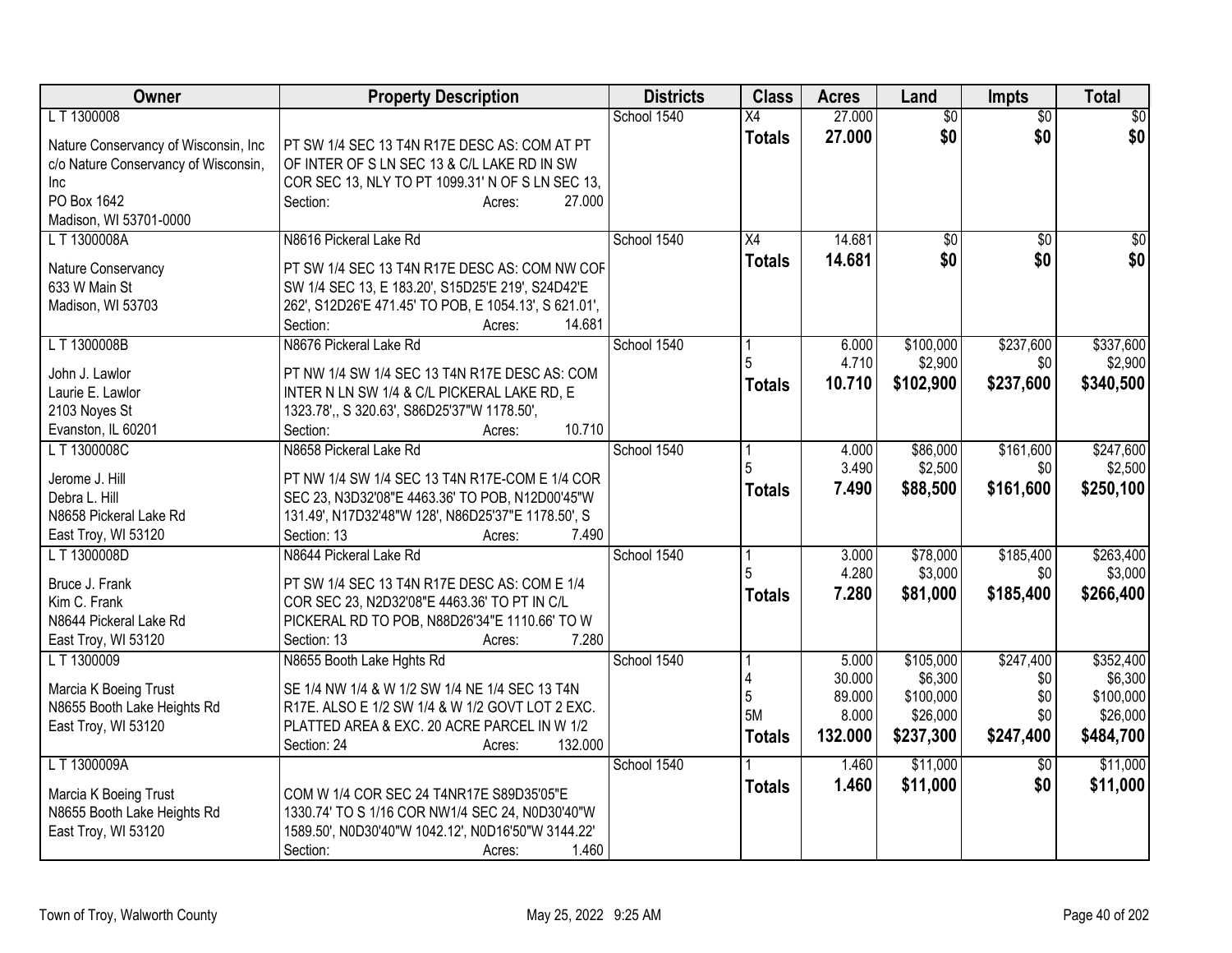| Owner                                                                                                       | <b>Property Description</b>                                                                                                                                                                       | <b>Districts</b>                                    | <b>Class</b>        | <b>Acres</b>       | Land                   | <b>Impts</b>           | <b>Total</b>           |
|-------------------------------------------------------------------------------------------------------------|---------------------------------------------------------------------------------------------------------------------------------------------------------------------------------------------------|-----------------------------------------------------|---------------------|--------------------|------------------------|------------------------|------------------------|
| L T 1300010<br>Girl Scouts of Milwaukee Area, Inc                                                           | PT. GOVT LOT 1 SEC 13 T4N R17E LYING E OF HWY.                                                                                                                                                    | School 1540                                         | X4<br><b>Totals</b> | 1.880<br>1.880     | $\overline{50}$<br>\$0 | \$0<br>\$0             | $\sqrt{30}$<br>\$0     |
| c/o Girl Scouts of Milwaukee Area, Inc<br>C/O Molly T Fuller<br>131 S 69th St<br>Milwaukee, WI 53214-0000   | 1.880<br>Section:<br>Acres:                                                                                                                                                                       |                                                     |                     |                    |                        |                        |                        |
| LT 1300011<br>Thomas S. Czarnecki<br>Erika R. Czarnecki<br>206 W Hiddne Trl<br>Elkhorn, WI 53121            | Island<br>ISLAND IN BOOTH LAKE. SEC 13 A/K/A LOT 3 OF SEC<br>13 CONTAINING SEVENTY-EIGHT HUNDRETHS OF<br>AN ACRE ACCORDING TO THE OFFICIAL PLAT OF<br>0.820<br>Section: 13<br>Acres:              | <b>Booth Lake</b><br>Management Dist<br>School 1540 | <b>Totals</b>       | 0.820<br>0.820     | \$225,000<br>\$225,000 | \$35,500<br>\$35,500   | \$260,500<br>\$260,500 |
| LT 1300012<br><b>Girl Scouts Of Milwaukee</b><br>C/O Molly T Fuller<br>131 S 69th St<br>Milwaukee, WI 53214 | N8651 Townline Rd<br>ALL OF GOVT. LOT 1 LYING NORTH OF LAKE AND<br>AVO SUNSET PARK EXCEPT 1 ACRE EAST OF<br>HIGHWAY. ALSO E 13 ACRES OF GOVT. LOT 2 ALSO<br>113.000<br>Section:<br>Acres:         | School 1540                                         | X4<br><b>Totals</b> | 113.000<br>113.000 | $\sqrt{50}$<br>\$0     | \$0<br>\$0             | $\overline{50}$<br>\$0 |
| LT 1300013<br>Scott D. Warren<br>Beth K. Warren<br>W2465 St Peters Rd<br>East Troy, WI 53120                | N 150' OF S 433' N OF FOLLOWING DESC LINE - COM<br>AT PT 75' E OF SE COR LOT 4 SUNSET PARK SUB. N<br>25', S68D48' W 181.80', S68D48' W 25' TO SHR BOOTH<br>0.000<br>Section:<br>Acres:            | School 1540                                         |                     | Assessed with LS   | 00002A                 |                        |                        |
| L T 1300013A<br>Elizabeth Rau<br>2031 S 105th St<br>West Allis, WI 53227                                    | N8528 Townline Rd<br>PT SE 1/4 SEC 13 T4N R17E DESC AS: COM 75' E OF<br>SE COR LOT 4 SUNSET PARK SUB, S 75.58',<br>S73D37'W 68.80', S69D04'W 18', N89D26'W 63.85',<br>0.190<br>Section:<br>Acres: | <b>Booth Lake</b><br>Management Dist<br>School 1540 | <b>Totals</b>       | 0.190<br>0.190     | \$122,400<br>\$122,400 | \$128,200<br>\$128,200 | \$250,600<br>\$250,600 |
| LT 1300013B<br>Andrew S. Gradecki<br>Laura L. Gradecki<br>1727 W El Rancho Dr<br>Mequon, WI 53092           | N8514 Townline Rd<br>THAT PT. OF FOLLOWING WHICH IS LOCATED IN<br>SEC 13 T4N R17E: COM AT PT 75' E OF SE COR LOT<br>4 SUNSET PARK SUB, S 75.58', S73D37'W 68.80',<br>0.120<br>Section:<br>Acres:  | <b>Booth Lake</b><br>Management Dist<br>School 1540 | <b>Totals</b>       | 0.120<br>0.120     | \$103,600<br>\$103,600 | \$300<br>\$300         | \$103,900<br>\$103,900 |
| L T 1300016<br>Jeff Way<br>N7119 Honey Creek Rd<br>Burlington, WI 53105                                     | S 33' GOVT LOT 1 SEC 13 T4N R17E.<br>0.050<br>Section:<br>Acres:                                                                                                                                  | <b>Booth Lake</b><br>Management Dist<br>School 1540 | <b>Totals</b>       | 0.050<br>0.050     | \$23,000<br>\$23,000   | $\overline{50}$<br>\$0 | \$23,000<br>\$23,000   |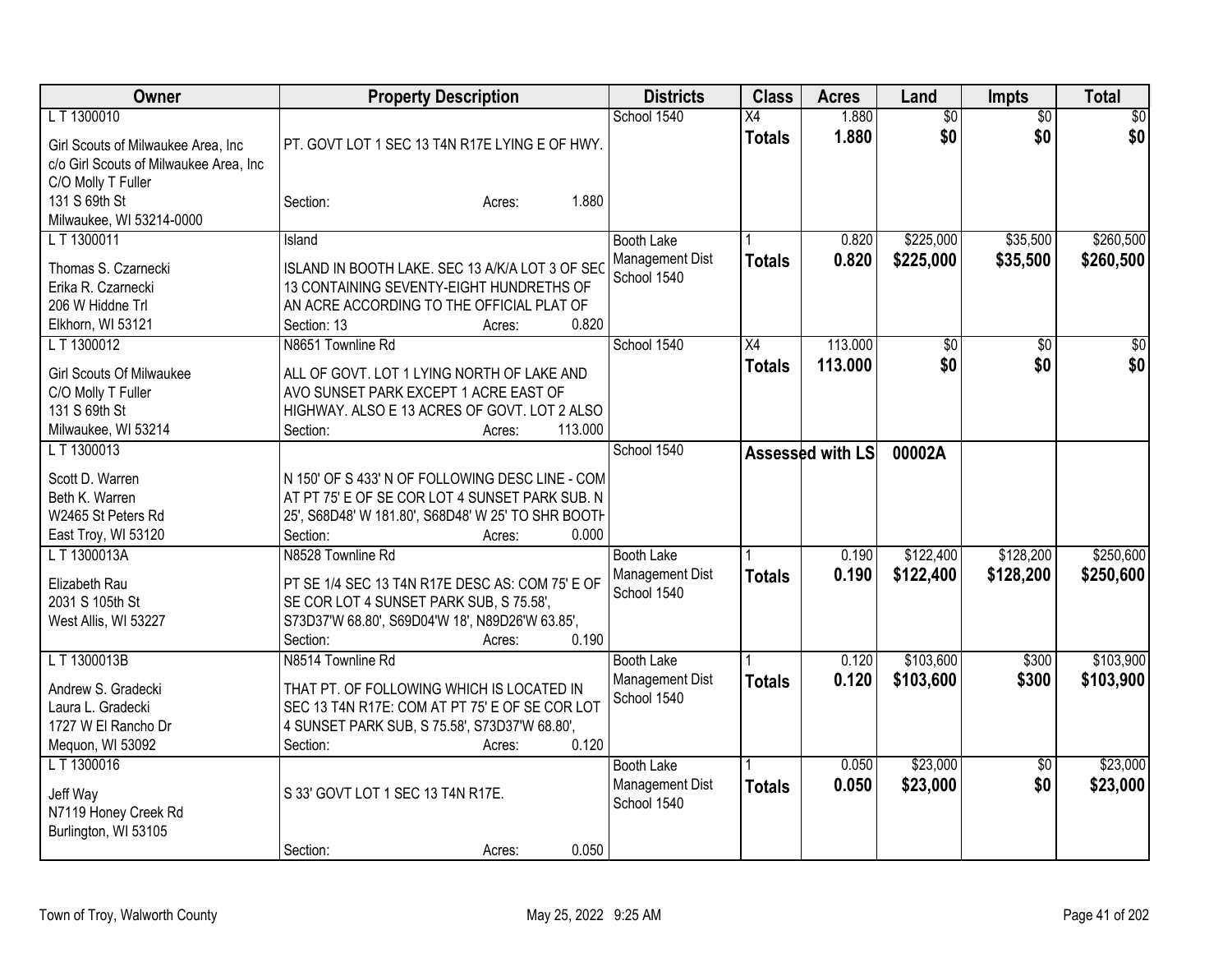| Owner                           | <b>Property Description</b>                         | <b>Districts</b> | <b>Class</b>    | <b>Acres</b> | Land            | <b>Impts</b>    | <b>Total</b>    |
|---------------------------------|-----------------------------------------------------|------------------|-----------------|--------------|-----------------|-----------------|-----------------|
| LT 1300017                      |                                                     | School 1540      | $\overline{X4}$ | 20.000       | $\overline{50}$ | $\overline{50}$ | $\sqrt{50}$     |
| <b>Girl Scouts Of Milwaukee</b> | PT SW 1/4 NE 1/4 SEC 13 T4N R17E & PT GOVT LOT      |                  | <b>Totals</b>   | 20.000       | \$0             | \$0             | \$0             |
| C/O Molly T Fuller              | 2-COM NW COR LOT 1 BOOTH LAKE HTS, SE 235' TC       |                  |                 |              |                 |                 |                 |
| 131 S 69th St                   | LAKE SHR, NE ALG SHR 5' TO SW COR GIRL SCOUT        |                  |                 |              |                 |                 |                 |
| Milwaukee, WI 53214             | 20.000<br>Section:<br>Acres:                        |                  |                 |              |                 |                 |                 |
| LT 1400001                      | N8832 Pickeral Lake Rd                              | School 1540      | $\overline{4}$  | 4.459        | \$1,100         | \$0             | \$1,100         |
| Russ Keske Sr Trust             | N 3/4 OF NE 1/4 SEC 14 T4N R17E. EXC. L T 14-1B,    |                  | 5M              | 4.860        | \$13,400        | \$0             | \$13,400        |
| Pat Keske Trust                 | VOL 207 RECORDS PG 306. EXC. CSM 1361, 2868,        |                  |                 | 0.541        | \$10,800        | \$29,100        | \$39,900        |
| C/O Russell D Keske Jr          | 4269, 4270 & 4287.                                  |                  | <b>Totals</b>   | 9.860        | \$25,300        | \$29,100        | \$54,400        |
| 12396 N 400 E St                | 9.860<br>Section: 14<br>Acres:                      |                  |                 |              |                 |                 |                 |
| Brocton, IL 61917-0000          |                                                     |                  |                 |              |                 |                 |                 |
| LT 1400001A                     | N8743 Pickeral Lake Rd                              | School 1540      |                 | 1.540        | \$57,200        | \$208,500       | \$265,700       |
|                                 |                                                     |                  | <b>Totals</b>   | 1.540        | \$57,200        | \$208,500       | \$265,700       |
| Nathan R. Hazlerig              | PT NE 1/4 SEC 14 T4N R17E DESC AS: COM W 1/4        |                  |                 |              |                 |                 |                 |
| Emily C. Hazlerig               | COR SEC 14, N88D49'18"E 4402.78', N4D37'56"W        |                  |                 |              |                 |                 |                 |
| N8743 Pickeral Lake Rd          | 198.80', N89D42'18"W 405', N1D48'11"W 456.60',      |                  |                 |              |                 |                 |                 |
| East Troy, WI 53120             | 1.540<br>Section: 14<br>Acres:                      |                  |                 |              |                 |                 |                 |
| LT 1400001B                     | N8765 Pickeral Lake Rd                              | School 1540      |                 | 8.610        | \$128,100       | \$287,100       | \$415,200       |
| David E. Jeffries               | PT NE 1/4 SEC 14 T4N R17E DESC AS: COM W 1/4        |                  | <b>Totals</b>   | 8.610        | \$128,100       | \$287,100       | \$415,200       |
| Barbara D. Jeffries             | COR SEC 14, N89D49'18"E 4402.78', N4D37'56"W        |                  |                 |              |                 |                 |                 |
| N8765 Pickeral Lake Rd          | 198.80', N89D42'18"W 405.30', N1D48'11"W 456.60' TO |                  |                 |              |                 |                 |                 |
| East Troy, WI 53120             | 8.610<br>Section: 14<br>Acres:                      |                  |                 |              |                 |                 |                 |
| L T 1400002                     | Pickeral Lake Rd                                    | School 1540      | X4              | 1.940        | \$0             | $\sqrt{6}$      | $\overline{50}$ |
| Nature Conservancy              | S 1/2 S 1/2 NE 1/4 SEC 14 T4N R17E. EXC. S 132' E   |                  | <b>Totals</b>   | 1.940        | \$0             | \$0             | \$0             |
| 633 W Main St                   | OF HWY. EXC. COM IN CTR LN HWY ON N LN OF S         |                  |                 |              |                 |                 |                 |
| Madison, WI 53703               | 40 A., W 160', S 160', E TO CTR LN HWY, NW TO POB.  |                  |                 |              |                 |                 |                 |
|                                 | 1.940<br>Section: 14<br>Acres:                      |                  |                 |              |                 |                 |                 |
| L T 1400002A                    |                                                     | School 1540      |                 | 0.142        | \$900           | \$0             | \$900           |
|                                 |                                                     |                  | <b>Totals</b>   | 0.142        | \$900           | \$0             | \$900           |
| Howard R. Fisher II             | S 132' SE 1/4 SE 1/4 NE 1/4 E OF HWY. SEC 14 T4N    |                  |                 |              |                 |                 |                 |
| Michele D. Fisher               | R17E.                                               |                  |                 |              |                 |                 |                 |
| N8698 Pickeral Lake Rd          |                                                     |                  |                 |              |                 |                 |                 |
| East Troy, WI 53120             | 0.142<br>Section: 14<br>Acres:                      |                  |                 |              |                 |                 |                 |
| L T 1400002B1                   | N8735 Pickeral Lake Rd                              | School 1540      |                 | 5.010        | \$94,600        | \$182,600       | \$277,200       |
| Matthew J. Burke                | PT NE 1/4 SEC 14 T4N R17E DESC AS: COM W 1/4        |                  | <b>Totals</b>   | 5.010        | \$94,600        | \$182,600       | \$277,200       |
| Jason J. Burke                  | COR SEC 14, N88D49'18"E 4402.78', N4D37'56"W        |                  |                 |              |                 |                 |                 |
| N8735 Pickeral Lake Rd          | 198.80', N89D42'18"W 50' TO POB., N88D42'18"W       |                  |                 |              |                 |                 |                 |
| East Troy, WI 53120             | Section: 14<br>5.010<br>Acres:                      |                  |                 |              |                 |                 |                 |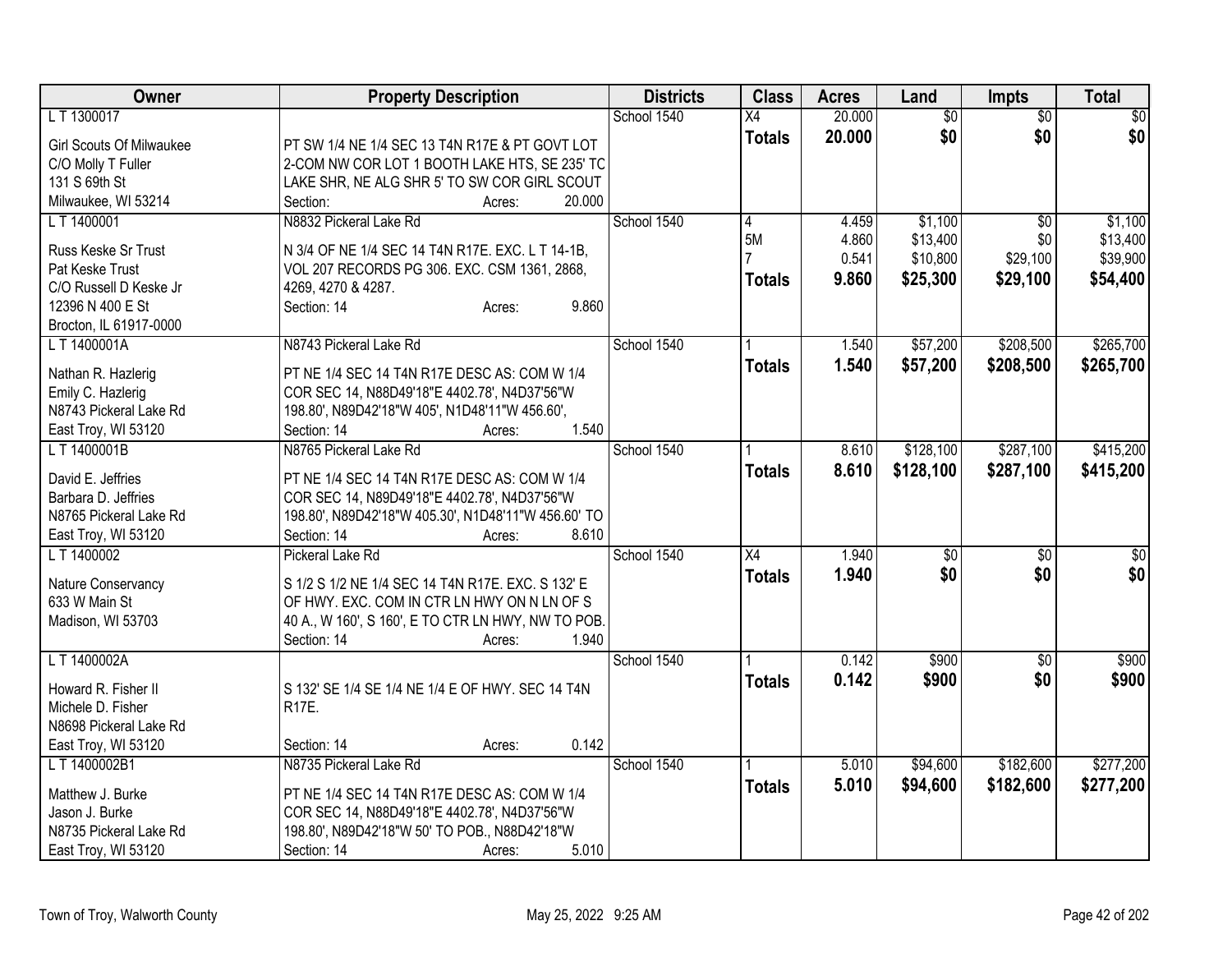| Owner                    | <b>Property Description</b>                          | <b>Districts</b>              | <b>Class</b>  | <b>Acres</b> | Land     | Impts           | <b>Total</b> |
|--------------------------|------------------------------------------------------|-------------------------------|---------------|--------------|----------|-----------------|--------------|
| L T 1400003              |                                                      | School 1540                   |               | 139.000      | \$28,100 | $\overline{50}$ | \$28,100     |
| Mary L Murdock Trust     | NW 1/4 EXC. W 286' OF SW 1/4 NW 1/4 SEC 14 T4N       |                               | 5             | 3.000        | \$2,000  | \$0             | \$2,000      |
| Robert J Murdock Trust   | R17E. EXC PARCEL L T 14-3A DESC IN VOL 592           |                               | 5M            | 7.000        | \$21,000 | \$0             | \$21,000     |
| W3279 County Rd J        | DEEDS PG 248 & VOL 227 RECORDS PG 465. EXC.          |                               | <b>Totals</b> | 149.000      | \$51,100 | \$0             | \$51,100     |
| East Troy, WI 53120      | 149.000<br>Section: 14<br>Acres:                     |                               |               |              |          |                 |              |
| L T 1400003A             | N8838 County Rd N                                    | School 1540                   |               | 1.290        | \$57,300 | \$123,300       | \$180,600    |
|                          |                                                      |                               |               |              |          |                 |              |
| Dirk Hudson              | PT NW 1/4 SEC 14 T4N R17E DESC AS: COM W 1/4         |                               | <b>Totals</b> | 1.290        | \$57,300 | \$123,300       | \$180,600    |
| Meggan Hudson            | COR SEC 14, N 1736.95' TO POB, N 320', N89D03'E      |                               |               |              |          |                 |              |
| N8838 County Rd N        | 200', S 320', S89D03'W 200' TO POB.                  |                               |               |              |          |                 |              |
| East Troy, WI 53120      | 1.290<br>Section: 14<br>Acres:                       |                               |               |              |          |                 |              |
| L T 1400004              | N8782 County Rd N                                    | <b>Troy Sanitary District</b> |               | 1.242        | \$56,100 | \$116,300       | \$172,400    |
|                          |                                                      | #1                            | <b>Totals</b> | 1.242        | \$56,100 | \$116,300       | \$172,400    |
| Richard A. Sellhausen II | PT NW 1/4 SEC 14 T4N R17E DESC AS: COM NW COF        | School 1540                   |               |              |          |                 |              |
| N8782 County Rd N        | SW 1/4 NW 1/4 SEC 14, S 180' TO POB, S 190', E 17 1/ |                               |               |              |          |                 |              |
| East Troy, WI 53120      | RODS, N 190', W 17 1/4 RODS TO POB.                  |                               |               |              |          |                 |              |
|                          | 1.242<br>Section: 14<br>Acres:                       |                               |               |              |          |                 |              |
| L T 1400004A             | N8790 County Rd N                                    | <b>Troy Sanitary District</b> |               | 1.176        | \$54,400 | \$136,200       | \$190,600    |
| Patricia Schmidt Trust   | PT NW 1/4 SEC 14 T4N R17E DESC AS: COM NW COF        | #1                            | <b>Totals</b> | 1.176        | \$54,400 | \$136,200       | \$190,600    |
| N8790 County Rd N        | SW 1/4 NW 1/4 SEC 14, S 180', E 17.25 RODS, N 180',  | School 1540                   |               |              |          |                 |              |
| East Troy, WI WI 53120   | W 17.25 RODS TO POB.                                 |                               |               |              |          |                 |              |
|                          | 1.176<br>Section: 14<br>Acres:                       |                               |               |              |          |                 |              |
| L T 1400005              | N8772 County Rd N                                    | <b>Troy Sanitary District</b> |               | 0.752        | \$43,500 | \$85,100        | \$128,600    |
|                          |                                                      | #1                            | <b>Totals</b> | 0.752        | \$43,500 | \$85,100        | \$128,600    |
| Dorothy Neubauer         | PT NW 1/4 SEC 14 T4N R17E DESC AS: COM W 1/4         | School 1540                   |               |              |          |                 |              |
| N1710 County Rd H        | COR SEC 14, N 829.93' TO POB, E 287.5', N 113.87', W |                               |               |              |          |                 |              |
| Palmyra, WI 53156        | 287.5', S 113.87' TO POB.                            |                               |               |              |          |                 |              |
|                          | 0.752<br>Section: 14<br>Acres:                       |                               |               |              |          |                 |              |
| L T 1400005A             | N8760 County Rd N                                    | <b>Troy Sanitary District</b> |               | 1.260        | \$41,500 | \$128,500       | \$170,000    |
| Michael W. Prescott      | PT NW 1/4 SEC 14 T4N R17E DESC AS: COM W 1/4         | #1                            | <b>Totals</b> | 1.260        | \$41,500 | \$128,500       | \$170,000    |
| Judith Prescott          | COR SEC 14, N 638' TO POB, E 287.50', N 191.93', W   | School 1540                   |               |              |          |                 |              |
| N8760 County Rd N        | 287.5', S 191.93' TO POB.                            |                               |               |              |          |                 |              |
| Troy Center, WI 53120    | 1.260<br>Section: 14<br>Acres:                       |                               |               |              |          |                 |              |
| L T 1400006              | N8734 County Rd N                                    | <b>Troy Sanitary District</b> |               | 1.230        | \$40,800 | \$96,900        | \$137,700    |
|                          |                                                      | #1                            |               | 1.230        | \$40,800 | \$96,900        | \$137,700    |
| Lavonne Wachal           | PT NW 1/4 SEC 14 T4N R17E DESC AS: COM 690'S         | School 1540                   | <b>Totals</b> |              |          |                 |              |
| N8734 County Rd N        | OF SW COR NW 1/4 NW 1/4 SEC 14, E 286', S 320', W    |                               |               |              |          |                 |              |
| East Troy, WI 53120      | 286', N TO POB. EXC. N 100'.                         |                               |               |              |          |                 |              |
|                          | 1.230<br>Section: 14<br>Acres:                       |                               |               |              |          |                 |              |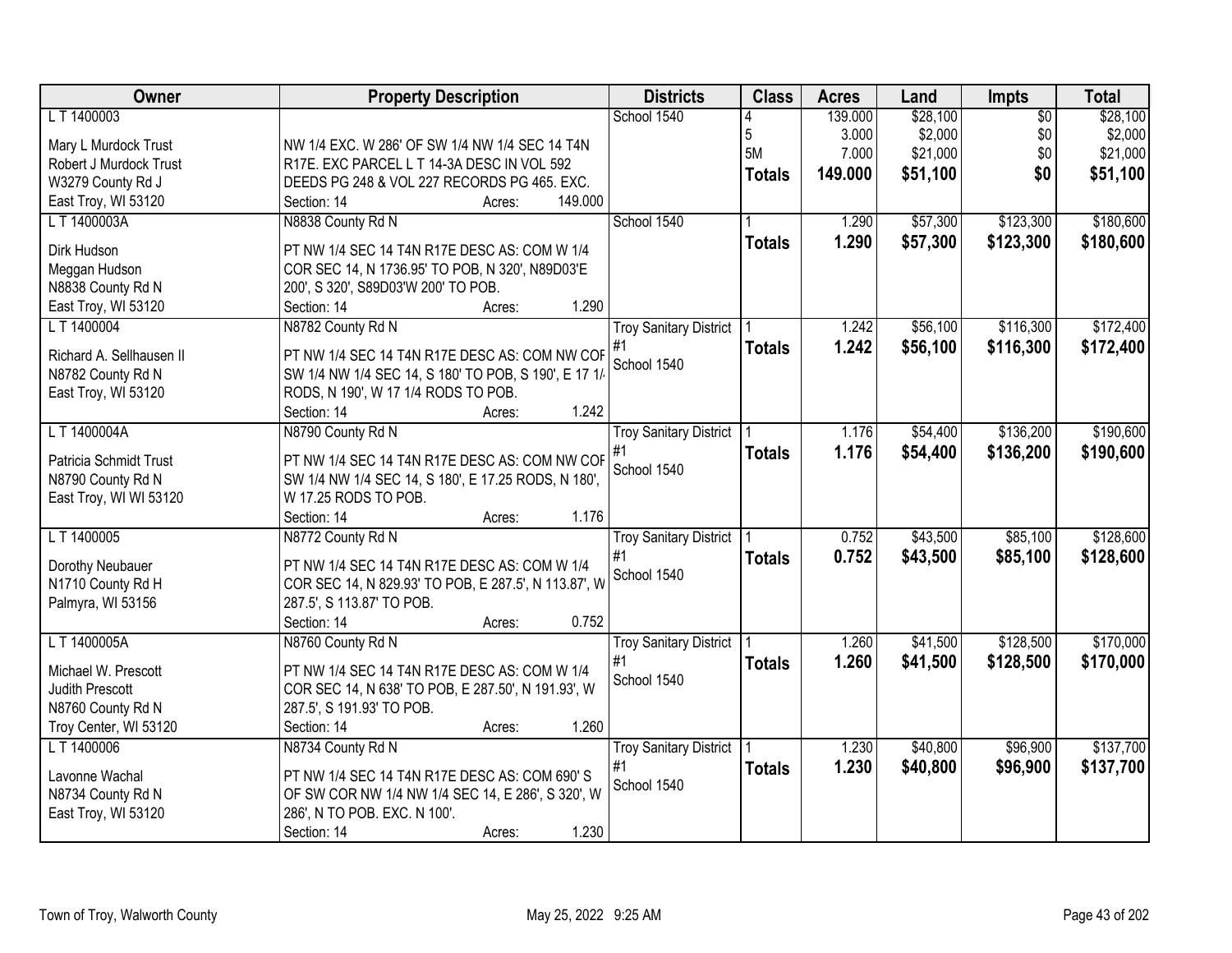| Owner                    | <b>Property Description</b>                           | <b>Districts</b>              | <b>Class</b>   | <b>Acres</b> | Land     | <b>Impts</b>    | <b>Total</b> |
|--------------------------|-------------------------------------------------------|-------------------------------|----------------|--------------|----------|-----------------|--------------|
| L T 1400006A             | N8744 County Rd N                                     | <b>Troy Sanitary District</b> |                | 0.660        | \$38,900 | \$109,500       | \$148,400    |
| Joseph Wachal            | PT NW 1/4 SEC 14 T4N R17E DESC AS: N 100' OF:         | #1                            | <b>Totals</b>  | 0.660        | \$38,900 | \$109,500       | \$148,400    |
| Arlene L. Wachal         | COM AT PT ON SEC LN BETW SEC 14 & 15                  | School 1540                   |                |              |          |                 |              |
| N8744 County Rd N        | DIRECTLY E OF NE COR BLK 11 VILLAGE TROY              |                               |                |              |          |                 |              |
| East Troy, WI 53120      | 0.660<br>Section: 14<br>Acres:                        |                               |                |              |          |                 |              |
| L T 1400007              | N8720 County Rd N                                     | <b>Troy Sanitary District</b> | $\overline{2}$ | 0.867        | \$46,800 | \$152,100       | \$198,900    |
|                          |                                                       | #1                            | <b>Totals</b>  | 0.867        | \$46,800 | \$152,100       | \$198,900    |
| Alija Lika               | COM AT PT ON E SIDE MAIN ST 66' E OF SE COR           | School 1540                   |                |              |          |                 |              |
| N8720 County Rd N        | BLK 11 VILLAGE OF TROY CENTER, N 132', E 255' S       |                               |                |              |          |                 |              |
| East Troy, WI 53120      | 132', W TO POB. BEING PT OF SW 1/4 NW 1/4 SEC 14      |                               |                |              |          |                 |              |
|                          | 0.867<br>Section:<br>Acres:                           |                               |                |              |          |                 |              |
| L T 1400008              | N8710 County Rd N                                     | <b>Troy Sanitary District</b> |                | 0.488        | \$25,500 | \$79,800        | \$105,300    |
| Derek A. Moffat          | PT NW 1/4 SEC 14 T4N R17E DESC AS: COM 153' N         | #1                            | <b>Totals</b>  | 0.488        | \$25,500 | \$79,800        | \$105,300    |
| N8710 County Rd N        | OF SW COR SW 1/4 NW 1/4 SEC 14, E 287.76', S 73.8'    | School 1540                   |                |              |          |                 |              |
| East Troy, WI 53120      | W 287.76', N TO POB. .86 A.                           |                               |                |              |          |                 |              |
|                          | 0.488<br>Section: 14<br>Acres:                        |                               |                |              |          |                 |              |
| L T 1400008A             | N8714 County Rd N                                     | <b>Troy Sanitary District</b> | $\overline{2}$ | 0.295        | \$27,700 | \$6,300         | \$34,000     |
|                          |                                                       | #1                            | <b>Totals</b>  | 0.295        | \$27,700 | \$6,300         | \$34,000     |
| <b>Martin Zess</b>       | PT NW 1/4 SEC 14 T4N R17E DESC AS: N 45' OF:          | School 1540                   |                |              |          |                 |              |
| Roberta Zess             | COM AT PT 198' N OF 1/4 SEC COR AT SW COR NW          |                               |                |              |          |                 |              |
| 39941 90th PI            | 1/4 SEC 14, E 4 CHS 36 LKS, S 66', W 4 CHS 36 LKS, N  |                               |                |              |          |                 |              |
| Genoa City, WI 53128     | 0.295<br>Section:<br>Acres:                           |                               |                |              |          |                 |              |
| LT 1400009               | N8702 County Rd N                                     | <b>Troy Sanitary District</b> |                | 0.430        | \$17,300 | \$119,600       | \$136,900    |
| Michael J. Donnelly      | PT NW 1/4 SEC 14 T4N R17E DESC AS: COM W 1/4          | #1                            | <b>Totals</b>  | 0.430        | \$17,300 | \$119,600       | \$136,900    |
| Jill E. Ehlen            | COR SEC 14, E 286', N 66', W 286', S TO POB. .43 A.   | School 1540                   |                |              |          |                 |              |
| N8702 County Rd N        |                                                       |                               |                |              |          |                 |              |
| East Troy, WI 53120      | 0.430<br>Section:<br>Acres:                           |                               |                |              |          |                 |              |
| L T 1400010              |                                                       | School 1540                   | $\vert 4$      | 100.000      | \$18,700 | $\sqrt{6}$      | \$18,700     |
|                          |                                                       |                               | 5              | 12.180       | \$15,500 | \$0             | \$15,500     |
| Oeding Joint Trust et al | PT SE 1/4 & SW 1/4 SEC 14 T4N R17E DESC AS: COM       |                               | 5M             | 16.520       | \$49,600 | \$0             | \$49,600     |
| N8594 County Rd N        | W 1/4 COR SEC 14, S 1680.8', E 423.8', N 333.1', E    |                               | <b>Totals</b>  | 128.700      | \$83,800 | \$0             | \$83,800     |
| East Troy, WI 53120      | 1893', N 28', E 1985', N 1316', W 4298.6' TO POB. EXC |                               |                |              |          |                 |              |
|                          | 128.700<br>Section: 14<br>Acres:                      |                               |                |              |          |                 |              |
| L T 1400010A             | N8594 County Rd N                                     | School 1540                   | 14             | 1.360        | \$300    | $\overline{50}$ | \$300        |
| Oeding Joint Trust       | PT SW 1/4 SEC 14 T4N R17E DESC AS: COM 1093.8' §      |                               | 5              | 0.450        | \$100    | \$0             | \$100        |
| N8594 County Rd N        | OF W 1/4 COR SEC 14, S 597', E 423.8', N 597', W      |                               |                | 4.000        | \$70,000 | \$122,700       | \$192,700    |
| East Troy, WI 53120      | 423.8' TO POB. 5.81 A                                 |                               | <b>Totals</b>  | 5.810        | \$70,400 | \$122,700       | \$193,100    |
|                          | 5.810<br>Section: 14<br>Acres:                        |                               |                |              |          |                 |              |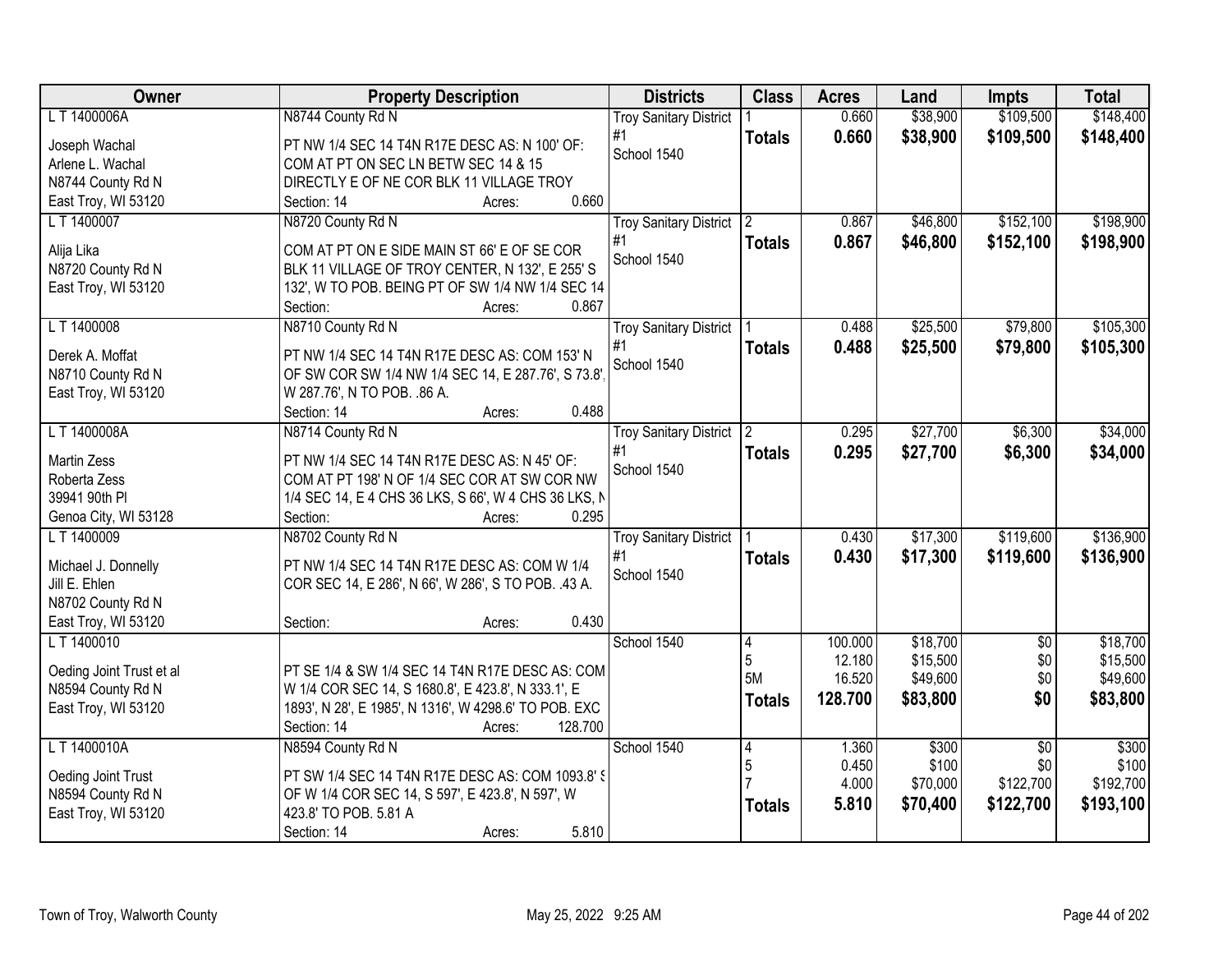| Owner                      | <b>Property Description</b>                         | <b>Districts</b>              | <b>Class</b>   | <b>Acres</b> | Land     | Impts           | <b>Total</b> |
|----------------------------|-----------------------------------------------------|-------------------------------|----------------|--------------|----------|-----------------|--------------|
| L T 1400011                | N8566 County Rd N                                   | School 1540                   |                | 69.300       | \$16,700 | $\overline{50}$ | \$16,700     |
| Wilbur J. Healey Sr        | PT SW1/4 & SE 1/4 SW1/4 SEC 14 & PT NE1/4 & SE1/4   | VoTech Gateway                | $\overline{5}$ | 0.500        | \$100    | \$0             | \$100        |
| Sigrid Healey              | NW1/4 SEC 23 T4N R17E DESC AS COM AT NW COR         | Tech College                  |                | 1.410        | \$48,200 | \$123,400       | \$171,600    |
| N8566 County Rd N          | SW1/4 SD SEC 14; S00D12'42"E ALG W LN SD 1/4 SE(    |                               | <b>Totals</b>  | 71.210       | \$65,000 | \$123,400       | \$188,400    |
| East Troy, WI 53120        | 71.210<br>Section: 14<br>Acres:                     |                               |                |              |          |                 |              |
| L T 1400012                |                                                     | School 1540                   | 4              | 60.000       | \$13,500 | \$0             | \$13,500     |
|                            |                                                     |                               | <b>Totals</b>  | 60.000       | \$13,500 | \$0             | \$13,500     |
| Robert C. Dingman et al    | E 10 A. OF SE 1/4 SW 1/4. ALSO W 50 A. OF S 1/2 SE  |                               |                |              |          |                 |              |
| c/o Robert C. Dingman      | 1/4 SEC 14 T4N R17E. 60 A.                          |                               |                |              |          |                 |              |
| W3058 Hwy 20               |                                                     |                               |                |              |          |                 |              |
| East Troy, WI 53120-0000   | 60.000<br>Section: 14<br>Acres:                     |                               |                |              |          |                 |              |
| L T 1400014                | N8687 Pickeral Lake Rd                              | School 1540                   |                | 0.500        | \$30,900 | \$190,000       | \$220,900    |
| Derrick W. Quimby          | SEE L T13-7A FOR DESC. SEC 14 T4N R17E;             |                               | <b>Totals</b>  | 0.500        | \$30,900 | \$190,000       | \$220,900    |
| Bobbi L. Quimby            | ASSESSMENT INCLUDES LT13-7A                         |                               |                |              |          |                 |              |
| N8687 Pickeral Lake Rd     |                                                     |                               |                |              |          |                 |              |
| East Troy, WI 53120        | 0.500<br>Section: 14<br>Acres:                      |                               |                |              |          |                 |              |
| L T 1400015                | N8693 Pickeral Lake Rd                              | School 1540                   |                | 0.956        | \$48,800 | \$111,900       | \$160,700    |
| Lewis Nusser et al         | SEE L T13-7B FOR DESC. SEC 14 T4N R17E;             |                               | <b>Totals</b>  | 0.956        | \$48,800 | \$111,900       | \$160,700    |
| A/K/A Kristin Treba-Nusser | ASSESSMENT INCLUDES LT13-7B                         |                               |                |              |          |                 |              |
| N8693 Pickerel Lake Rd     |                                                     |                               |                |              |          |                 |              |
| East Troy, WI 53120        | 0.956<br>Section: 14<br>Acres:                      |                               |                |              |          |                 |              |
| L T 1500003                | N8809 County Rd N                                   | <b>Troy Sanitary District</b> |                | 1.190        | \$54,800 | \$91,500        | \$146,300    |
|                            |                                                     | #1                            | <b>Totals</b>  | 1.190        | \$54,800 | \$91,500        | \$146,300    |
| James A. Coats             | PT NE 1/4 SEC 15 T4N R17E DESC AS: COM CTR          | School 1540                   |                |              |          |                 |              |
| c/o James A. Coats         | HWY AT FOOT OF MAIN ST AT NE COR PLAT OF            |                               |                |              |          |                 |              |
| N8809 County Rd N          | TROY CENTER, W ON N LN SD VILLAGE OF TROY           |                               |                |              |          |                 |              |
| East Troy, WI 53120        | 1.190<br>Section: 14<br>Acres:                      |                               |                |              |          |                 |              |
| L T 1500003B               | N8823 County Rd N                                   | <b>Troy Sanitary District</b> |                | 1.623        | \$59,300 | \$173,000       | \$232,300    |
| Peter P. Ostrowski         | PT NE 1/4 SEC 15 T4N R17E DESC AS: COM CTR          | #1                            | <b>Totals</b>  | 1.623        | \$59,300 | \$173,000       | \$232,300    |
| Jackie L. Ostrowski        | HWY AT PT 233' N OF E 1/8 SEC COR NE 1/4 SEC 15     | School 1540                   |                |              |          |                 |              |
| N8823 County Rd N          | W 223', N 18 RODS 20', E 223', S 18 RODS 20' TO POB |                               |                |              |          |                 |              |
| East Troy, WI 53120        | 1.623<br>Section: 15<br>Acres:                      |                               |                |              |          |                 |              |
| L T 1500004                | N8802 Briggs St                                     | <b>Troy Sanitary District</b> |                | 0.750        | \$43,500 | \$73,500        | \$117,000    |
| Chandra N. Weyrauch        | PT NE 1/4 SEC 15 T4N R17E DESC AS: COM ON N LN      | #1                            | <b>Totals</b>  | 0.750        | \$43,500 | \$73,500        | \$117,000    |
| c/o Chandra N. Weyrauch    | TROY CENTER IN CTR BRIGGS ST, N 132', E TO RR       | School 1540                   |                |              |          |                 |              |
| N8802 Briggs St            | S 132', W TO POB. .75 A                             |                               |                |              |          |                 |              |
| East Troy, WI 53120        | 0.750<br>Section: 15<br>Acres:                      |                               |                |              |          |                 |              |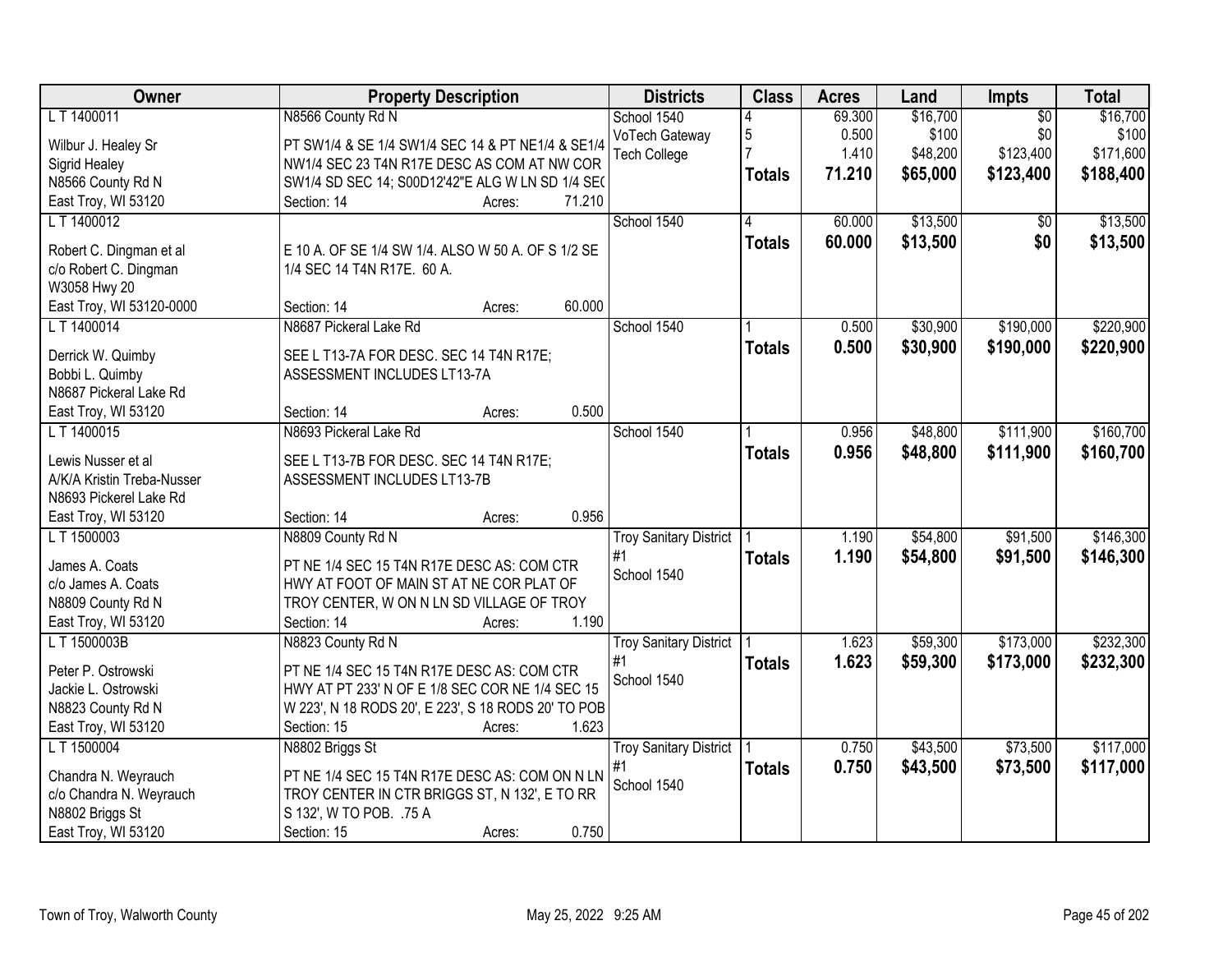| Owner                                  | <b>Property Description</b>                                                                | <b>Districts</b>              | <b>Class</b>  | <b>Acres</b> | Land      | <b>Impts</b>    | <b>Total</b> |
|----------------------------------------|--------------------------------------------------------------------------------------------|-------------------------------|---------------|--------------|-----------|-----------------|--------------|
| L T 1500005                            |                                                                                            | School 1540                   |               | 2.410        | \$67,400  | \$0             | \$67,400     |
| Neal P. Potter                         | THAT PT NE 1/4 NE 1/4 N OF HWY SEC 15 T4N R17E.                                            |                               | <b>Totals</b> | 2.410        | \$67,400  | \$0             | \$67,400     |
| 1560 S Rochester                       | ALSO COM NW COR NE 1/4 SEC 15, N89D24'25"E                                                 |                               |               |              |           |                 |              |
| Mukwonago, WI 53149                    | 1133.59', S1D07'44"E 33' TO POB, N89D24'25"E                                               |                               |               |              |           |                 |              |
|                                        | 2.410<br>Section:<br>Acres:                                                                |                               |               |              |           |                 |              |
| L T 1500006                            |                                                                                            | School 1540                   | 4             | 38.510       | \$8,900   | $\overline{50}$ | \$8,900      |
| Lwp Investment Company, LLC            | COM N SEC LN AT INTER WITH W LN RR, S 660', W                                              |                               | 5             | 2.510        | \$5,000   | \$0             | \$5,000      |
| c/o Lwp Investment Company, LLC        | TO CTR BRIGGS ST, S TO PT 132' N OF N 1/8 LN W                                             |                               |               | 1.000        | \$20,000  | \$9,200         | \$29,200     |
| C/O Larry Peterson                     | 162', S 132' TO NW COR LOT 1 BLK 1 PLAT OF TROY                                            |                               | <b>Totals</b> | 42.020       | \$33,900  | \$9,200         | \$43,100     |
| N8505 County Rd N                      | Section: 15<br>42.020<br>Acres:                                                            |                               |               |              |           |                 |              |
| East Troy, WI 53120-0000               |                                                                                            |                               |               |              |           |                 |              |
| LT 1500006A                            | N8813 Briggs St                                                                            | <b>Troy Sanitary District</b> |               | 0.630        | \$37,400  | \$137,800       | \$175,200    |
| Isabel Cesar et al                     | PT NE 1/4 SEC 15 T4N R17E DESC AS: COM NE COR                                              | #1                            | <b>Totals</b> | 0.630        | \$37,400  | \$137,800       | \$175,200    |
| c/o Richard M. Cesar                   | LOT 1 BLK 1 TROY CENTER, N 132' TO POB, W 132',                                            | School 1540                   |               |              |           |                 |              |
| N8813 Briggs St                        | N 104', E 132', S 104' TO POB. ALSO COM NE COR                                             |                               |               |              |           |                 |              |
| East Troy, WI 53120-1722               | 0.630<br>Section:<br>Acres:                                                                |                               |               |              |           |                 |              |
| L T 1500007                            | N8505 County Rd N                                                                          | School 1540                   | 4             | 107.700      | \$24,600  | $\overline{50}$ | \$24,600     |
|                                        |                                                                                            |                               | 5             | 7.300        | \$5,300   | \$0             | \$5,300      |
| Larry W. Petersen                      | W 1/2 NE 1/4 SEC 15 T4N R17E. ALSO W 1/2 SE 1/4                                            |                               | 5M            | 10.000       | \$27,500  | \$0             | \$27,500     |
| Patricia S. Petersen                   | EXC LAND FOR HWY. EXC. LAND N OF HWY J AS                                                  |                               |               | 16.000       | \$130,000 | \$868,600       | \$998,600    |
| N8505 County Rd N                      | DESC UNDER DOC. #268092.<br>141.000                                                        |                               | <b>Totals</b> | 141.000      | \$187,400 | \$868,600       | \$1,056,000  |
| East Troy, WI 53120<br>L T 1500007A    | Section: 15<br>Acres:<br>W3468 County Rd J                                                 | School 1540                   |               | 11.000       | \$1,400   | \$0             | \$1,400      |
|                                        |                                                                                            |                               | 4             | 4.000        | \$70,000  | \$309,800       | \$379,800    |
| Michael E. Erkamaa                     | PT NW 1/4 NE 1/4 SEC 15 T4N R17E DESC AS: COM                                              |                               |               | 15,000       | \$71,400  | \$309,800       | \$381,200    |
| Julie M. Bontty                        | NW COR NE 1/4, N89D24'25"E 1321.47', S1D07'44"E                                            |                               | <b>Totals</b> |              |           |                 |              |
| W3468 County Rd J                      | TO N LN HWY J, S63D38'30"W 515.50', S26D21'30"E                                            |                               |               |              |           |                 |              |
| East Troy, WI 53120                    | Section: 15<br>15.000<br>Acres:                                                            |                               |               |              |           |                 |              |
| L T 1500008                            | County Rd J                                                                                | School 1540                   | 4             | 51.000       | \$12,100  | $\overline{50}$ | \$12,100     |
| Graham S. Adsit et al                  | E 1/2 NW 1/4 & E 1/2 SW 1/4 SEC 15 SOUTH OF ROAD                                           |                               | 5             | 2.000        | \$7,000   | \$0             | \$7,000      |
| c/o Graham S. Adsit                    | EXC PCL 66' SQUARE IN SW COR E 1/2 SW 1/4 & EXC                                            |                               | 5M            | 2.050        | \$7,200   | \$0             | \$7,200      |
| 314 Spring St                          | COM AT SW COR OF SW 1/4, S89D53'20"E 1390.39'                                              |                               | <b>Totals</b> | 55.050       | \$26,300  | \$0             | \$26,300     |
| Cambridge, WI 53523                    | 55.050<br>Section: 15<br>Acres:                                                            |                               |               |              |           |                 |              |
| L T 1500008A                           | N8611 Pine Dr                                                                              | School 1540                   |               | 12.000       | \$127,500 | \$48,300        | \$175,800    |
|                                        |                                                                                            |                               | 4             | 11.620       | \$2,400   | \$0             | \$2,400      |
| Paula Adamson                          | PT NW 1/4 & SW 1/4 SEC 15 T4N R17E DESC AS: CON                                            |                               | 5M            | 18.000       | \$56,800  | \$0             | \$56,800     |
| Luke Adamson<br>N7695 Pleasant Lake Rd | SW COR SEC 15, S89D53'20"E 1390.39' TO POB,<br>N0D30'27"E 66', N89D53'20"W 66', N3D30'27"E |                               | <b>Totals</b> | 41.620       | \$186,700 | \$48,300        | \$235,000    |
| Elkhorn, WI 53121                      | 41.620<br>Section: 15<br>Acres:                                                            |                               |               |              |           |                 |              |
|                                        |                                                                                            |                               |               |              |           |                 |              |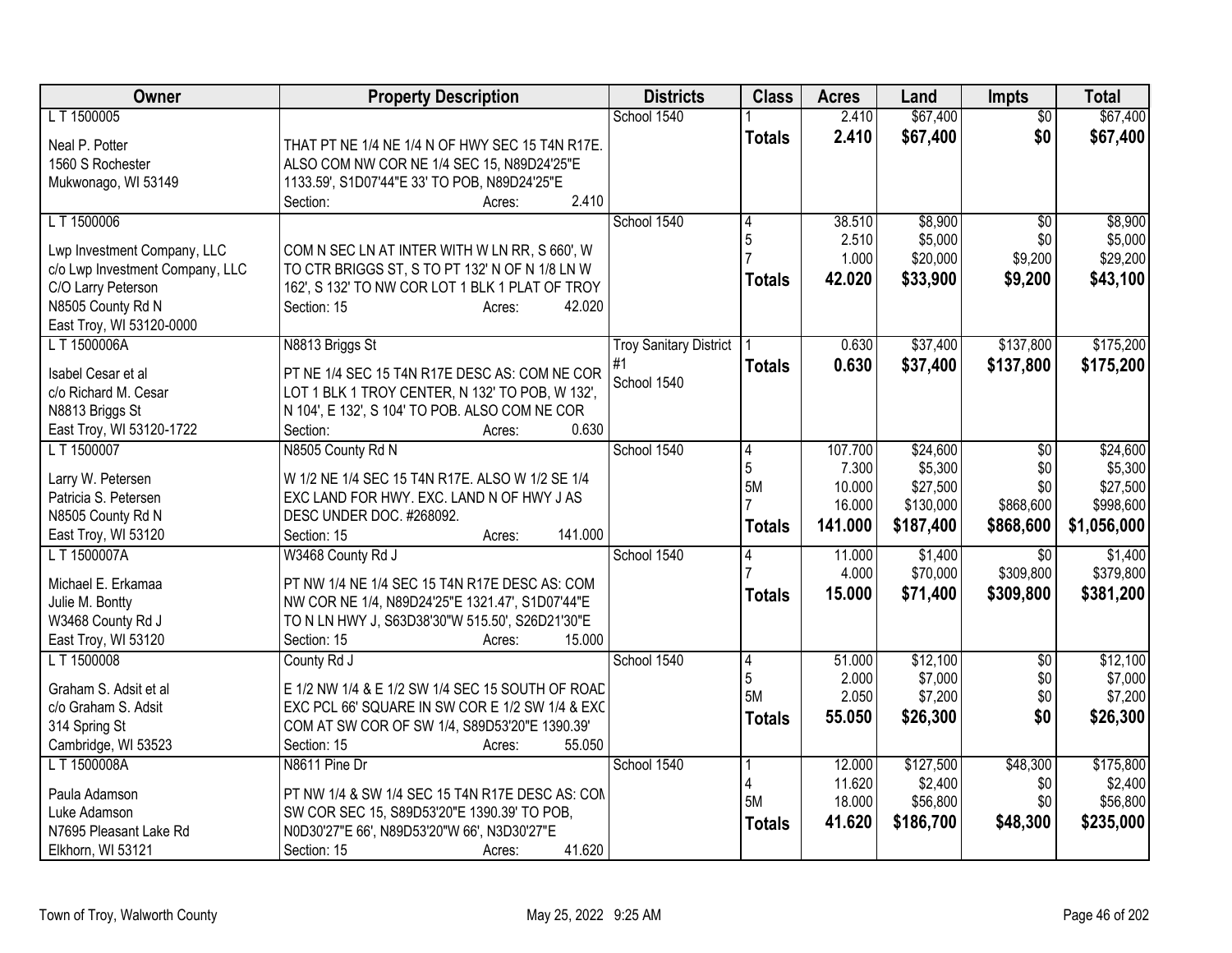| \$105,800<br>LT 1500008A3<br>N8580 Pine Dr<br>School 1540<br>7.760<br>\$123,800<br>2.300<br>\$1,900<br>\$0<br>\$1,900<br>PT SW 1/4 SEC 15 T4N R17E DESC AS: COM SW COF<br>Kenneth L. Clark<br>\$125,700<br>10.060<br>\$105,800<br>\$231,500<br><b>Totals</b><br>SEC 15, S89D53'20"E 1643.99' TO POB, N39D52'40"E<br>N8580 Pine Dr<br>374.90', N1D19'20"E 551.70', S50D13' E 975.50',<br>East Troy, WI 53120<br>10.060<br>Section: 15<br>Acres:<br>LT 1500008A4<br>School 1540<br>\$115,500<br>6.400<br>$\overline{50}$<br>3.200<br>\$0<br>\$2,600<br>Dennis R. Clark<br>PT SW 1/4 SEC 15 T4N R17E DESC AS: COM SW COF<br>\$0<br>9.600<br>\$118,100<br><b>Totals</b><br>SEC 15, S89D53'20"E 2648.78' TO S 1/4 COR SEC 15,<br>N7942 Pleasant Lake Rd<br>East Troy, WI 53120-0000<br>N0D31'27"W 217' TO POB, N50D13'W 700.50', | <b>Owner</b> | <b>Property Description</b>    | <b>Districts</b> | <b>Class</b> | <b>Acres</b> | Land | <b>Impts</b> | <b>Total</b>         |
|-----------------------------------------------------------------------------------------------------------------------------------------------------------------------------------------------------------------------------------------------------------------------------------------------------------------------------------------------------------------------------------------------------------------------------------------------------------------------------------------------------------------------------------------------------------------------------------------------------------------------------------------------------------------------------------------------------------------------------------------------------------------------------------------------------------------------------|--------------|--------------------------------|------------------|--------------|--------------|------|--------------|----------------------|
|                                                                                                                                                                                                                                                                                                                                                                                                                                                                                                                                                                                                                                                                                                                                                                                                                             |              |                                |                  |              |              |      |              | \$229,600            |
|                                                                                                                                                                                                                                                                                                                                                                                                                                                                                                                                                                                                                                                                                                                                                                                                                             |              |                                |                  |              |              |      |              |                      |
|                                                                                                                                                                                                                                                                                                                                                                                                                                                                                                                                                                                                                                                                                                                                                                                                                             |              |                                |                  |              |              |      |              |                      |
|                                                                                                                                                                                                                                                                                                                                                                                                                                                                                                                                                                                                                                                                                                                                                                                                                             |              |                                |                  |              |              |      |              |                      |
|                                                                                                                                                                                                                                                                                                                                                                                                                                                                                                                                                                                                                                                                                                                                                                                                                             |              |                                |                  |              |              |      |              |                      |
|                                                                                                                                                                                                                                                                                                                                                                                                                                                                                                                                                                                                                                                                                                                                                                                                                             |              |                                |                  |              |              |      |              | \$115,500            |
|                                                                                                                                                                                                                                                                                                                                                                                                                                                                                                                                                                                                                                                                                                                                                                                                                             |              |                                |                  |              |              |      |              | \$2,600              |
|                                                                                                                                                                                                                                                                                                                                                                                                                                                                                                                                                                                                                                                                                                                                                                                                                             |              |                                |                  |              |              |      |              | \$118,100            |
|                                                                                                                                                                                                                                                                                                                                                                                                                                                                                                                                                                                                                                                                                                                                                                                                                             |              |                                |                  |              |              |      |              |                      |
|                                                                                                                                                                                                                                                                                                                                                                                                                                                                                                                                                                                                                                                                                                                                                                                                                             |              | 9.600<br>Section: 15<br>Acres: |                  |              |              |      |              |                      |
| LT 1500008B<br>School 1540<br>\$6,300<br>County Rd J<br>30.000<br>\$0<br>4                                                                                                                                                                                                                                                                                                                                                                                                                                                                                                                                                                                                                                                                                                                                                  |              |                                |                  |              |              |      |              | \$6,300              |
| 2.950<br>\$4,000<br>\$0                                                                                                                                                                                                                                                                                                                                                                                                                                                                                                                                                                                                                                                                                                                                                                                                     |              |                                |                  |              |              |      |              | \$4,000              |
| Randall P. Drefahl<br>E 1/2 NW 1/4 & E 1/2 SW 1/4 SEC 15 T4N R17E. LYING<br>32.950<br>\$10,300<br>\$0<br><b>Totals</b><br>Tammy J. Drefahl<br>N OF CTH J. EXC LAND FOR HWY. EXC CSM #4410                                                                                                                                                                                                                                                                                                                                                                                                                                                                                                                                                                                                                                   |              |                                |                  |              |              |      |              | \$10,300             |
| SPLIT PER OWNERS REQUEST 2/24/1998<br>W3574 County Rd J                                                                                                                                                                                                                                                                                                                                                                                                                                                                                                                                                                                                                                                                                                                                                                     |              |                                |                  |              |              |      |              |                      |
| 32.950<br>East Troy, WI 53120<br>Section: 15<br>Acres:                                                                                                                                                                                                                                                                                                                                                                                                                                                                                                                                                                                                                                                                                                                                                                      |              |                                |                  |              |              |      |              |                      |
| \$13,000<br>LT 1500009<br>School 1540<br>$\overline{50}$<br>54.590<br>4                                                                                                                                                                                                                                                                                                                                                                                                                                                                                                                                                                                                                                                                                                                                                     |              |                                |                  |              |              |      |              | \$13,000             |
| 1.000<br>\$100<br>\$0                                                                                                                                                                                                                                                                                                                                                                                                                                                                                                                                                                                                                                                                                                                                                                                                       |              |                                |                  |              |              |      |              | \$100                |
| James K. Stute et al<br>W 1/2 NW 1/4 N OF HWY J. SEC 15 T4N R17E. EXC<br>\$0<br>55.590<br>\$13,100<br><b>Totals</b>                                                                                                                                                                                                                                                                                                                                                                                                                                                                                                                                                                                                                                                                                                         |              |                                |                  |              |              |      |              | \$13,100             |
| c/o David J. Stute<br>LAND FOR HWY 55.59 A.                                                                                                                                                                                                                                                                                                                                                                                                                                                                                                                                                                                                                                                                                                                                                                                 |              |                                |                  |              |              |      |              |                      |
| W3736 Little Prairie Rd                                                                                                                                                                                                                                                                                                                                                                                                                                                                                                                                                                                                                                                                                                                                                                                                     |              |                                |                  |              |              |      |              |                      |
| 55.590<br>East Troy, WI 53120<br>Section: 15<br>Acres:                                                                                                                                                                                                                                                                                                                                                                                                                                                                                                                                                                                                                                                                                                                                                                      |              |                                |                  |              |              |      |              |                      |
| 0.000<br>$\overline{50}$<br>\$74,400<br>LT 1500010<br>W3627 County Rd J<br>School 1540                                                                                                                                                                                                                                                                                                                                                                                                                                                                                                                                                                                                                                                                                                                                      |              |                                |                  |              |              |      |              | \$74,400             |
| \$17,400<br>79.340<br>\$0<br><b>Bonnie Sorenson</b><br>W 1/2 W 1/2 SEC 15 T4N R17E, S OF HWY J & PARCEI                                                                                                                                                                                                                                                                                                                                                                                                                                                                                                                                                                                                                                                                                                                     |              |                                |                  |              |              |      |              | \$17,400             |
| \$10,000<br>\$0<br>5<br>13.000<br>4848 Old South Green Bay Rd<br>66' SQUARE IN SW COR E 1/2 SW 1/4 EXC. LAND FOF<br>5M<br>\$0<br>4.000<br>\$11,000                                                                                                                                                                                                                                                                                                                                                                                                                                                                                                                                                                                                                                                                          |              |                                |                  |              |              |      |              | \$10,000<br>\$11,000 |
| Racine, WI 53403<br>HWY. ALSO EXC CSM #4969.                                                                                                                                                                                                                                                                                                                                                                                                                                                                                                                                                                                                                                                                                                                                                                                |              |                                |                  |              |              |      |              |                      |
| 96.340<br>\$74,400<br>\$38,400<br><b>Totals</b><br>96.340<br>Section: 15<br>Acres:                                                                                                                                                                                                                                                                                                                                                                                                                                                                                                                                                                                                                                                                                                                                          |              |                                |                  |              |              |      |              | \$112,800            |
| L T 1500011<br>School 1540<br>X4<br>0.425<br>$\overline{50}$<br>N8690 Briggs St<br>\$0                                                                                                                                                                                                                                                                                                                                                                                                                                                                                                                                                                                                                                                                                                                                      |              |                                |                  |              |              |      |              | $\overline{50}$      |
| \$0<br>0.425<br>\$0<br><b>Totals</b><br>Sanitary Dist No 1 of the Town of Troy<br>PT. NE 1/4 SE 1/4 SEC 15 T4N R17E - COM INTER N                                                                                                                                                                                                                                                                                                                                                                                                                                                                                                                                                                                                                                                                                           |              |                                |                  |              |              |      |              | \$0                  |
| LN SD 1/4 & W LN BRIGGS ST, S 174.04', E 168', N                                                                                                                                                                                                                                                                                                                                                                                                                                                                                                                                                                                                                                                                                                                                                                            |              |                                |                  |              |              |      |              |                      |
| East Troy, WI 53120<br>75.04', S 108', N 99', W 60' TO POB.                                                                                                                                                                                                                                                                                                                                                                                                                                                                                                                                                                                                                                                                                                                                                                 |              |                                |                  |              |              |      |              |                      |
| 0.425<br>Section: 15<br>Acres:                                                                                                                                                                                                                                                                                                                                                                                                                                                                                                                                                                                                                                                                                                                                                                                              |              |                                |                  |              |              |      |              |                      |
| LT 1500012<br>\$18,900<br><b>Troy Sanitary District</b><br>0.313<br>$\overline{50}$                                                                                                                                                                                                                                                                                                                                                                                                                                                                                                                                                                                                                                                                                                                                         |              |                                |                  |              |              |      |              | \$18,900             |
| 0.313<br>\$0<br>#1<br>\$18,900<br><b>Totals</b><br>Robert J. Ilovshek Jr<br>PT SE 1/4 SEC 15 T4N R17E DESC AS: COM E 1/4                                                                                                                                                                                                                                                                                                                                                                                                                                                                                                                                                                                                                                                                                                    |              |                                |                  |              |              |      |              | \$18,900             |
| School 1540<br>N8701 County Rd N<br>COR SEC 15, W 181.5', S 132', E 181.5', N 132' TO                                                                                                                                                                                                                                                                                                                                                                                                                                                                                                                                                                                                                                                                                                                                       |              |                                |                  |              |              |      |              |                      |
| POB. EXC. S 75'.<br>East Troy, WI 53120                                                                                                                                                                                                                                                                                                                                                                                                                                                                                                                                                                                                                                                                                                                                                                                     |              |                                |                  |              |              |      |              |                      |
| 0.313<br>Section: 15<br>Acres:                                                                                                                                                                                                                                                                                                                                                                                                                                                                                                                                                                                                                                                                                                                                                                                              |              |                                |                  |              |              |      |              |                      |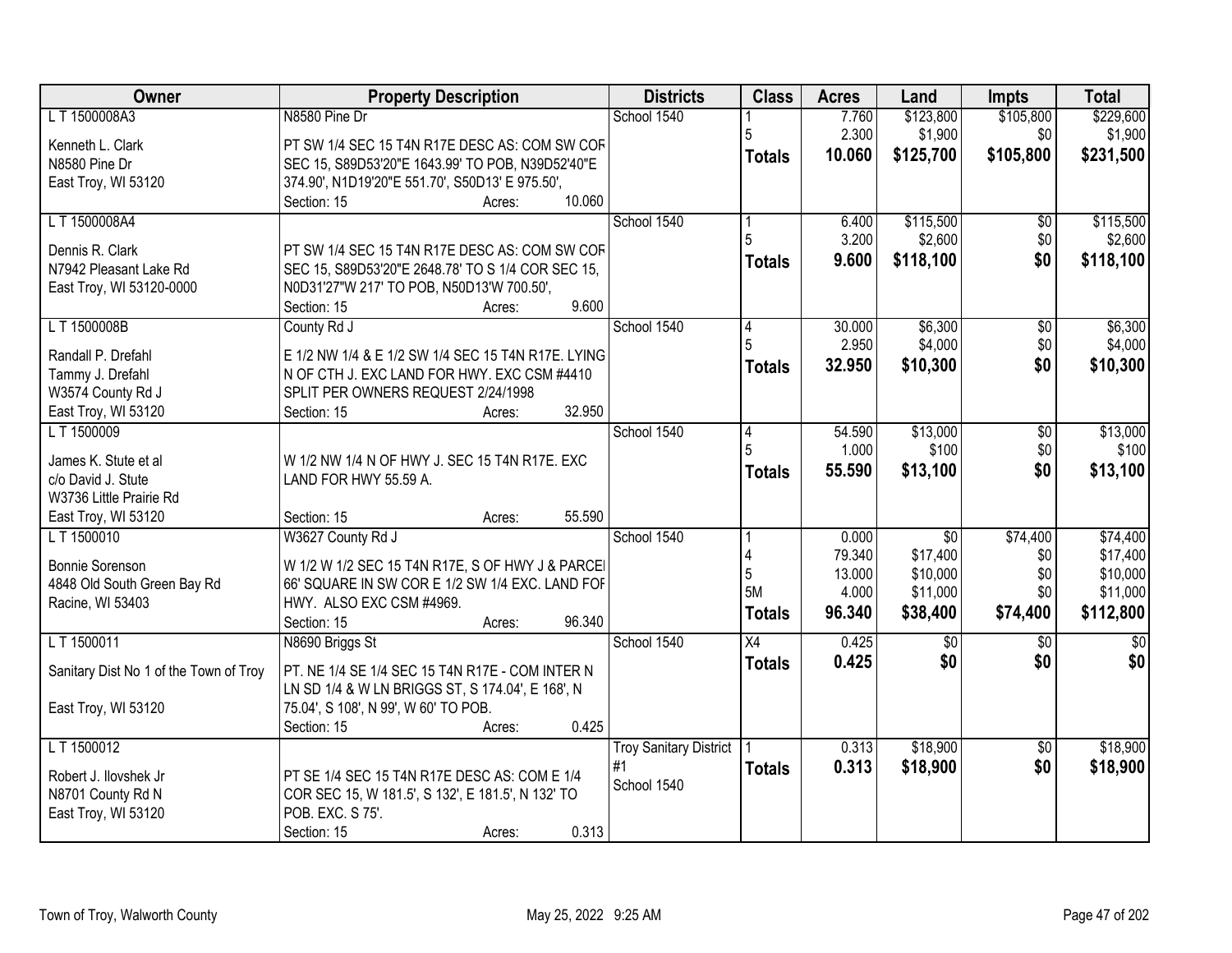| Owner                | <b>Property Description</b>                          | <b>Districts</b>              | <b>Class</b>  | <b>Acres</b> | Land     | <b>Impts</b>    | <b>Total</b> |
|----------------------|------------------------------------------------------|-------------------------------|---------------|--------------|----------|-----------------|--------------|
| L T 1500012A         | N8695 County Rd N                                    | <b>Troy Sanitary District</b> |               | 0.401        | \$22,200 | \$95,000        | \$117,200    |
| Kristin Beckwith     | PT SE 1/4 SEC 15 T4N R17E DESC AS: COM E 1/4         | #1                            | <b>Totals</b> | 0.401        | \$22,200 | \$95,000        | \$117,200    |
| N8695 County Rd N    | COR SEC 15, S 57' TO POB, S 75', S89D58'W 185', N    | School 1540                   |               |              |          |                 |              |
| Troy, WI 53120       | 75', N89D58'E 185' TO POB. ALSO COM E 1/4 COR        |                               |               |              |          |                 |              |
|                      | Section: 15<br>0.401<br>Acres:                       |                               |               |              |          |                 |              |
| LT 1500013           | N8673 County Rd N                                    | <b>Troy Sanitary District</b> |               | 1.210        | \$53,200 | \$134,600       | \$187,800    |
|                      |                                                      | #1                            | <b>Totals</b> | 1.210        | \$53,200 | \$134,600       | \$187,800    |
| Wilbur J. Healey Jr  | PT SE 1/4 SEC 15 T4N R17E DESC AS: COM E 1/4         | School 1540                   |               |              |          |                 |              |
| Pamela S. Healey     | COR SEC 15, S 277' TO POB, S 177.65', S89D58' W      |                               |               |              |          |                 |              |
| N8673 County Rd N    | 185', N 177.65', N89D58' E 185' TO POB. ALSO COM E   |                               |               |              |          |                 |              |
| East Troy, WI 53120  | 1.210<br>Section: 15<br>Acres:                       |                               |               |              |          |                 |              |
| LT 1500013A          | N8689 County Rd N                                    | <b>Troy Sanitary District</b> |               | 0.533        | \$27,200 | \$75,400        | \$102,600    |
| Stacy J. Equitz      | PT SE 1/4 SEC 15 T4N R17E DESC AS: COM E 1/4         | #1                            | <b>Totals</b> | 0.533        | \$27,200 | \$75,400        | \$102,600    |
| Stacy J. Wampole     | COR SEC 15, S 132' TO POB, S 145', W TO RR N 145',   | School 1540                   |               |              |          |                 |              |
| N8689 County Rd N    | E TO POB.                                            |                               |               |              |          |                 |              |
| East Troy, WI 53120  | 0.533<br>Section: 15<br>Acres:                       |                               |               |              |          |                 |              |
| L T 1500013B         |                                                      |                               |               | 1.410        | \$56,200 | \$142,400       | \$198,600    |
|                      | N8661 County Rd N                                    | <b>Troy Sanitary District</b> |               |              |          |                 |              |
| Cynthia J. Murdock   | PT SE 1/4 SEC 15 T4N R17E DESC AS: COM E 1/4         | #1                            | <b>Totals</b> | 1.410        | \$56,200 | \$142,400       | \$198,600    |
| N8661 County Rd N    | COR SEC 15, S 454.65' TO POB, S 205', S89D58' W      | School 1540                   |               |              |          |                 |              |
| East Troy, WI 53120  | 185', N 205', N89D58' E 185' TO POB. ALSO COM E 1/4  |                               |               |              |          |                 |              |
|                      | Section: 15<br>1.410<br>Acres:                       |                               |               |              |          |                 |              |
| L T 1500014          | N8633 County Rd N                                    | <b>Troy Sanitary District</b> |               | 1.520        | \$57,800 | \$115,100       | \$172,900    |
|                      |                                                      | #1                            | <b>Totals</b> | 1.520        | \$57,800 | \$115,100       | \$172,900    |
| Michael R. Johnson   | PT SE 1/4 SEC 15 T4N R17E DESC AS: COM SE COR        | School 1540                   |               |              |          |                 |              |
| N8633 County Rd N    | SEC 15, N0D05'W 1538.47' TO POB, S89D58'W 300', N    |                               |               |              |          |                 |              |
| East Troy, WI 53120  | 220', N89D58'E 300', S 220' TO POB.                  |                               |               |              |          |                 |              |
|                      | 1.520<br>Section: 15<br>Acres:                       |                               |               |              |          |                 |              |
| L T 1500015          |                                                      | School 1540                   | 4             | 62.010       | \$13,500 | $\overline{50}$ | \$13,500     |
| Larry W. Petersen    | PARCEL IN S 1/4 SEC 15 T4N R17 E - COM INTER N       |                               | 5             | 3.130        | \$1,700  | \$0             | \$1,700      |
| Patricia S. Petersen | LN SD 1/4 & W LN BRIGGS ST., S 174.04', E 345.86', S |                               | 5M            | 6.000        | \$18,000 | \$0             | \$18,000     |
|                      |                                                      |                               | <b>Totals</b> | 71.140       | \$33,200 | \$0             | \$33,200     |
| N8505 County Rd N    | 485.96', E 181.5' TO E LN SEC 15, S 13 RODS 5.5' ALC |                               |               |              |          |                 |              |
| East Troy, WI 53120  | Section: 15<br>71.140<br>Acres:                      |                               |               |              |          |                 |              |
| L T 1500015A         | N8649 County Rd N                                    | <b>Troy Sanitary District</b> |               | 1.510        | \$57,700 | \$140,400       | \$198,100    |
| Donald J. Schell     | PT SE 1/4 SEC 15 T4N R17E DESC AS: COM E 1/4         | #1                            | <b>Totals</b> | 1.510        | \$57,700 | \$140,400       | \$198,100    |
| Lisa J. Brockman     | COR SEC 15, S 659.65' TO POB, S 220.35', S89D58'W    | School 1540                   |               |              |          |                 |              |
| N8649 County Rd N    | 300', N 220.35', N89D58'E 300' TO POB. 1.51 A M/L    |                               |               |              |          |                 |              |
| East Troy, WI 53120  | 1.510<br>Section: 15<br>Acres:                       |                               |               |              |          |                 |              |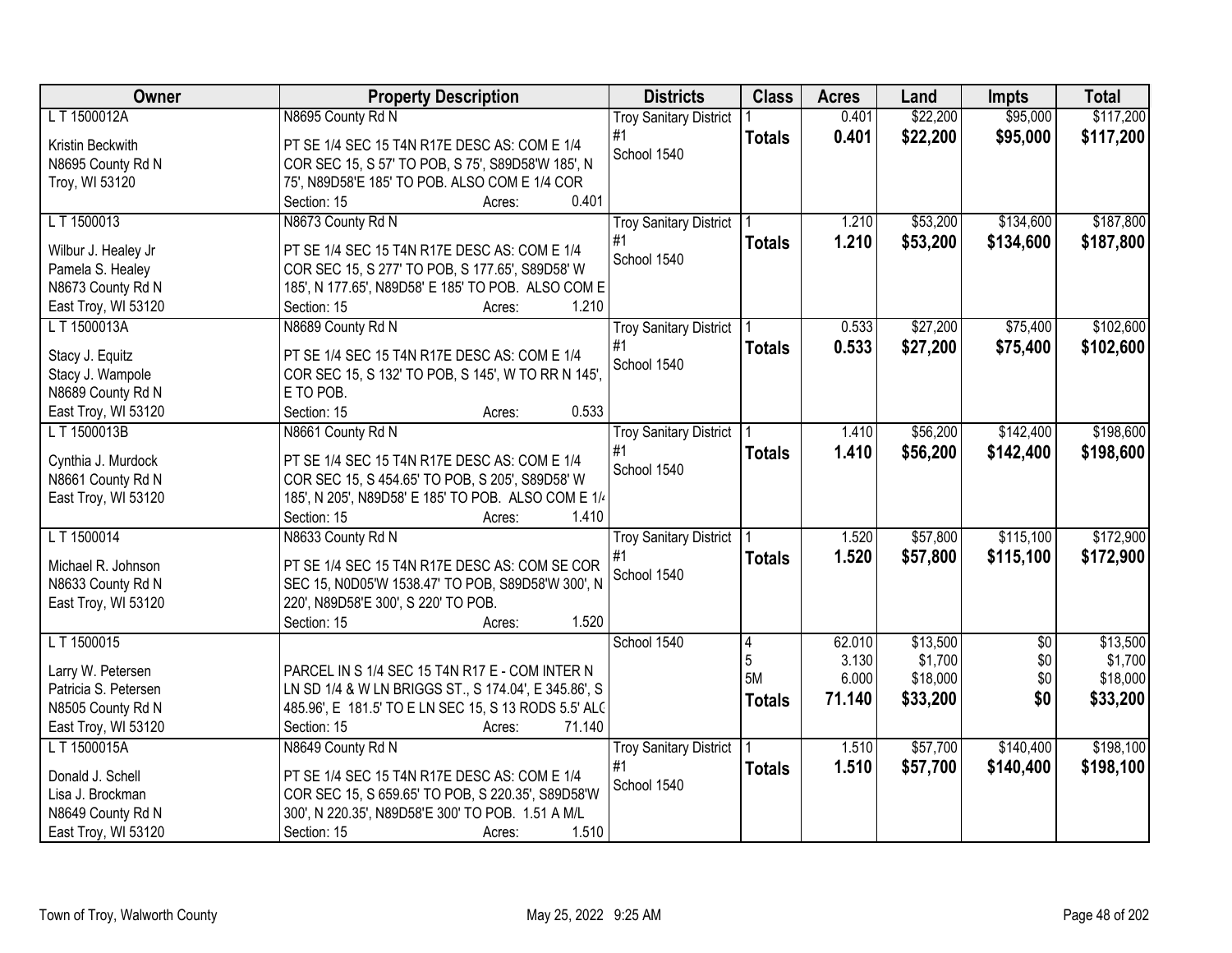| Owner                        | <b>Property Description</b>                           | <b>Districts</b> | <b>Class</b>  | <b>Acres</b> | Land       | <b>Impts</b>    | <b>Total</b> |
|------------------------------|-------------------------------------------------------|------------------|---------------|--------------|------------|-----------------|--------------|
| L T 1500016A                 | W3318 4th St                                          | School 1540      |               | 0.200        | \$14,600   | $\overline{50}$ | \$14,600     |
| Patricia and Todd McCullough | PT. VACATED RR R/W IN NE 1/4 SEC. 15 T4N R17E         |                  | <b>Totals</b> | 0.200        | \$14,600   | \$0             | \$14,600     |
| W3318 4th St                 | DESC AS COM NW COR LOT 1 BLK 8 TROY CENTER,           |                  |               |              |            |                 |              |
| East Troy, WI 53120          | W 25.37', S0D35'W 135.76', N89D38'W 108.90',          |                  |               |              |            |                 |              |
|                              | 0.200<br>Section: 15<br>Acres:                        |                  |               |              |            |                 |              |
| LT 1600001                   |                                                       | School 1540      | 4             | 39.000       | \$7,500    | $\overline{50}$ | \$7,500      |
|                              |                                                       |                  |               | 1.000        | \$100      | \$0             | \$100        |
| James K. Stute et al         | NE 1/4 NE 1/4 SEC 16 T4N R17E. 40 A.                  |                  | <b>Totals</b> | 40.000       | \$7,600    | \$0             | \$7,600      |
| c/o David J. Stute           |                                                       |                  |               |              |            |                 |              |
| W3736 Little Prairie Rd      |                                                       |                  |               |              |            |                 |              |
| East Troy, WI 53120          | 40.000<br>Section:<br>Acres:                          |                  |               |              |            |                 |              |
| LT 1600002                   |                                                       | School 1540      |               | 90.000       | \$17,300   | $\sqrt[6]{}$    | \$17,300     |
| Teresa E. Kropetz            | NW 1/4 NE 1/4 & S 1/2 SW 1/4 NE 1/4 & SE 1/4 NE 1/4   |                  |               | 3.440        | \$200      | \$0             | \$200        |
| c/o Teresa E. Kropetz        | EXCEPT COM ON S LN SD 1/4 1/4 6 CHS 63 LKS W OF       |                  | Totals        | 93.440       | \$17,500   | \$0             | \$17,500     |
| W3721 County Rd J            | SE COR SD 1/4 1/4, N 3 CHS 23 LKS TO CTR              |                  |               |              |            |                 |              |
| East Troy, WI 53120-0000     | 93.440<br>Section:<br>Acres:                          |                  |               |              |            |                 |              |
| LT 1600003                   | N8786 Sterman Rd                                      | School 1540      |               | 2.500        | \$62,100   | \$183,300       | \$245,400    |
|                              |                                                       |                  |               | 6.800        | \$1,400    | \$0             | \$1,400      |
| <b>Thomas Dominski</b>       | N 1/2 SW 1/4 NE 1/4 SEC 16 T4N R17E. 20 A.            |                  | 5             | 5.700        | \$17,100   | \$0             | \$17,100     |
| Jacqueline Dominski          |                                                       |                  | <b>5M</b>     | 5.000        | \$15,000   | \$0             | \$15,000     |
| N8786 Sterman Rd             |                                                       |                  |               | 20.000       |            |                 |              |
| East Troy, WI 53120          | 20.000<br>Section:<br>Acres:                          |                  | <b>Totals</b> |              | \$95,600   | \$183,300       | \$278,900    |
| L T 1600004                  | W3945 Little Prairie Rd                               | School 1540      | 4             | 26.790       | \$5,600    | $\overline{30}$ | \$5,600      |
| Ervin Dominski et al         | N 1/2 NW 1/4 SEC 16 T4N R17E. EXC. L T16-4A DESC      |                  | 5             | 2.000        | \$100      | \$0             | \$100        |
| c/o Ervin & Elsie Dominski   | IN VOL 14 RECORDS PG 753. ALSO COM W 1/4 COR          |                  |               | 3.000        | \$65,000   | \$96,400        | \$161,400    |
| W3945 Little Prairie Rd      | SEC 16, N0D35'44"E 1317.62' TO POB, N0D35'44"E        |                  | M8            | 30.000       | (\$97,500) | \$0             | \$0          |
| East Troy, WI 53120-0000     | 61.790<br>Section:<br>Acres:                          |                  | <b>Totals</b> | 61.790       | \$70,700   | \$96,400        | \$167,100    |
| L T 1600004A                 | N8889 Scout Rd                                        | School 1540      |               | 13.200       | \$119,100  | \$111,400       | \$230,500    |
|                              |                                                       |                  |               |              |            |                 |              |
| Jack W. Hart                 | COM NW COR SEC 16 T4N R17E, S0D30'13"E 936.18',       |                  | <b>Totals</b> | 13.200       | \$119,100  | \$111,400       | \$230,500    |
| Cynthia S. Hart              | N23D50'30"E 73.61', N26D28'E 36.92', N35D01'E 31.12', |                  |               |              |            |                 |              |
| N8889 Scout Rd               | N49D45'E 34.15', N57D02'E 60.99', N61D33'E 35.02',    |                  |               |              |            |                 |              |
| East Troy, WI 53120          | 13.200<br>Section:<br>Acres:                          |                  |               |              |            |                 |              |
| LT 1600004A1                 | N8827 Scout Rd                                        | School 1540      | 1             | 2.600        | \$70,800   | \$132,600       | \$203,400    |
| Marilyn Schultz              | PT NW 1/4 SEC 16 T4N R17E DESC AS: COM NW COF         |                  |               | 2.500        | \$1,800    | \$0             | \$1,800      |
| N8827 Scout Rd               | SEC 16, S0D30'13"E 936.18' TO C/L RD, N23D50'30"E     |                  | <b>Totals</b> | 5.100        | \$72,600   | \$132,600       | \$205,200    |
|                              | 73.61', N26D28'E 36.92', N35D01'E 31.12', N49D45'E    |                  |               |              |            |                 |              |
| East Troy, WI 53120          | 5.100                                                 |                  |               |              |            |                 |              |
|                              | Section:<br>Acres:                                    |                  |               |              |            |                 |              |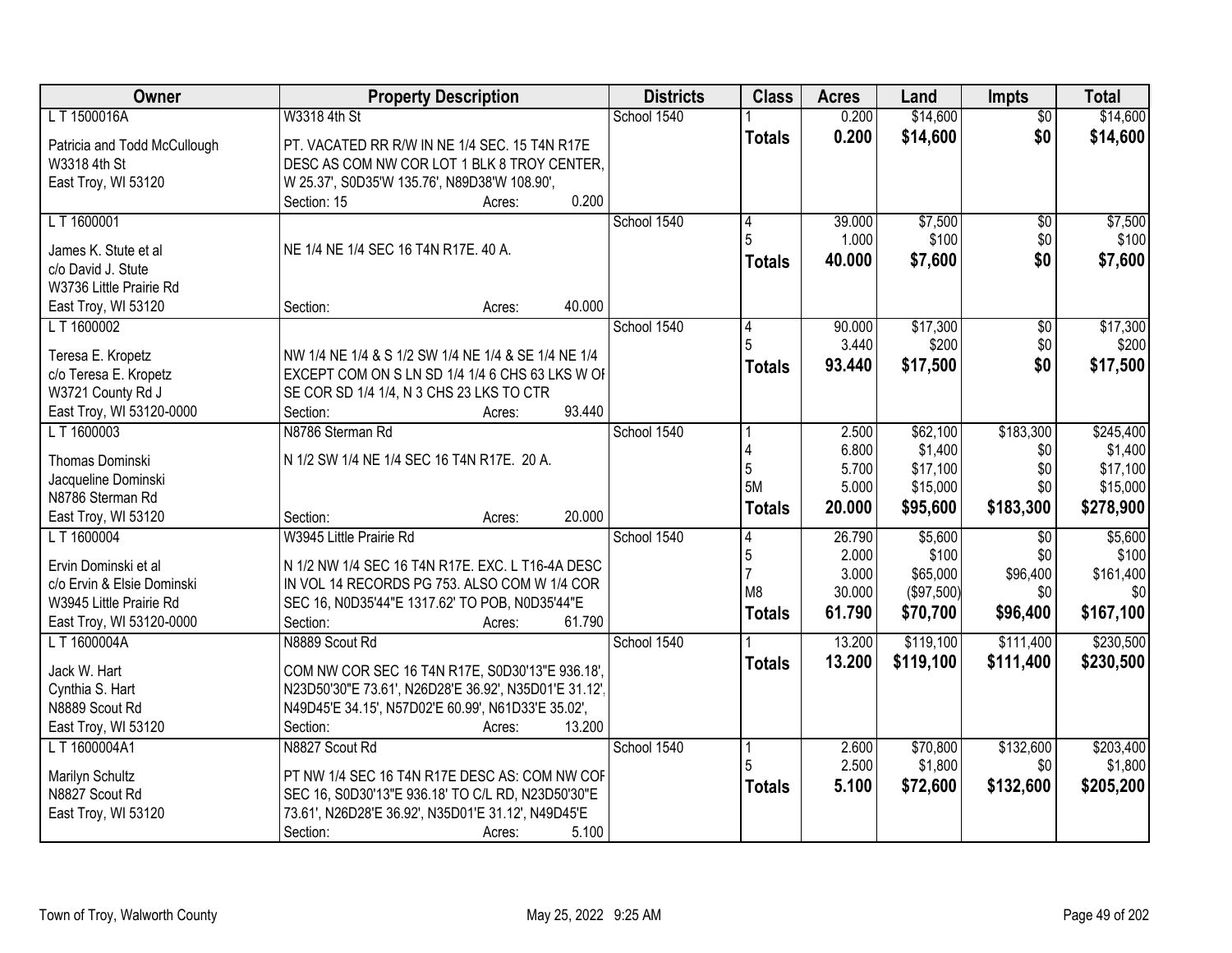| Owner                               | <b>Property Description</b>                       | <b>Districts</b> | <b>Class</b>  | <b>Acres</b>    | Land             | <b>Impts</b>    | <b>Total</b>     |
|-------------------------------------|---------------------------------------------------|------------------|---------------|-----------------|------------------|-----------------|------------------|
| L T 1600005                         | N8705 Scout Rd                                    | School 1540      |               | 35.440          | \$6,300          | $\overline{50}$ | \$6,300          |
| Evangelical Free Church Bible       | SW 1/4 NW 1/4 SEC 16 T4N R17E. EXC COM W 1/4      |                  | 5             | 1.000           | \$100            | \$0             | \$100            |
| Conference                          | COR SEC 16, N0D35'44"E 1317.62' TO POB,           |                  | 5M            | 2.000           | \$6,000          | \$0             | \$6,000          |
| Timber-Lee Christian Center         | N0D35'44"E .77', S89D23'20"E 1320.22', S0D34'55"W |                  |               | 1.000           | \$20,000         | \$700           | \$20,700         |
| 2065 Half Day Rd                    | Section:<br>39.440<br>Acres:                      |                  | <b>Totals</b> | 39.440          | \$32,400         | \$700           | \$33,100         |
| Deerfield, IL 60015                 |                                                   |                  |               |                 |                  |                 |                  |
| LT 1600006                          | N8719 Sterman Rd                                  | School 1540      |               | 3.000           | \$78,000         | \$416,000       | \$494,000        |
| Audra Anderson et al                | SE 1/4 NW 1/4 SECTION 16 T4N R17E. 40 A. M/L      |                  |               | 20.000          | \$3,000          | \$0             | \$3,000          |
| c/o R S. Anderson                   | SPLIT PER OWNER'S REQUEST & PER ZONING            |                  | 5M            | 17.000          | \$55,300         | \$0             | \$55,300         |
| N8719 Sterman Rd                    |                                                   |                  | Totals        | 40.000          | \$136,300        | \$416,000       | \$552,300        |
| East Troy, WI 53120-0000            | 40.000<br>Section: 16<br>Acres:                   |                  |               |                 |                  |                 |                  |
| LT 1600006A                         | N8682 Sterman Rd                                  | School 1540      |               | 2.000           | \$60,000         | \$171,000       | \$231,000        |
|                                     |                                                   |                  |               | 7.610           | \$1,200          | \$0             | \$1,200          |
| Christopher R. Newland              | ALL THAT PT SE 1/4 SEC 16 T4N R17E LYING N OF     |                  | 5             | 0.570           | \$100            | \$0             | \$100            |
| N8682 Sterman Rd                    | CTH J. EXC. C.S. 2329. SPLIT PER OWNERS           |                  | <b>Totals</b> | 10.180          | \$61,300         | \$171,000       | \$232,300        |
| East Troy, WI 53120                 | REQUEST & PER ZONING                              |                  |               |                 |                  |                 |                  |
|                                     | 10.180<br>Section:<br>Acres:                      | School 1540      |               |                 |                  |                 |                  |
| LT 1600006B                         |                                                   |                  | 4             | 34.150<br>2.250 | \$6,500<br>\$100 | \$0<br>\$0      | \$6,500<br>\$100 |
| Larry M. Albrecht                   | ALL THAT PT W 1/2 SE 1/4 NE 1/4 LYING S OF CTH J  |                  |               | 36.400          |                  | \$0             |                  |
| Dale N. Albrecht                    | & ALL THAT PT W 1/2 NE 1/4 SE 1/4 & NW 1/4 SE 1/4 |                  | <b>Totals</b> |                 | \$6,600          |                 | \$6,600          |
| W8407 Hwy 67                        | SECTION 16 T4N R17E LYING S OF CTH J SPLIT PER    |                  |               |                 |                  |                 |                  |
| Sharon, WI 53585                    | 36.400<br>Section:<br>Acres:                      |                  |               |                 |                  |                 |                  |
| L T 1600007                         | W4072 County Rd J                                 | School 1540      | 4             | 48.810          | \$9,100          | \$0             | \$9,100          |
| William E. O'Connell                | W 1/2 SW 1/4 N OF HWY. ALSO SE 1/4 SW 1/4 N OF    |                  | 5             | 1.750           | \$100            | \$0             | \$100            |
| Nancy A. O'Connell                  | HWY. SEC 16 T4N R17E. EXC. 1.45 ACRES M/L TO      |                  |               | 3.000           | \$65,000         | \$181,400       | \$246,400        |
| W4072 County Rd J                   | COUNTY. 57.2 A. M/L                               |                  | Totals        | 53.560          | \$74,200         | \$181,400       | \$255,600        |
| East Troy, WI 53120                 | 53.560<br>Section: 16<br>Acres:                   |                  |               |                 |                  |                 |                  |
| L T 1600008                         | N8685 Sterman Rd                                  | School 1540      |               | 3.000           | \$78,000         | \$368,700       | \$446,700        |
|                                     |                                                   |                  |               | 19.000          | \$4,000          | \$0             | \$4,000          |
| Charles A. Dominski                 | NE 1/4 SW 1/4 SECTION 16 T4N R17E LYING N OF      |                  |               | 11.300          | \$30,100         | \$0             | \$30,100         |
| Lisa Dominski                       | CTH J SPLIT PER OWNERS REQUEST & PER ZONING       |                  | <b>Totals</b> | 33.300          | \$112,100        | \$368,700       | \$480,800        |
| N8685 Sterman Rd                    | 33.300<br>Section:<br>Acres:                      |                  |               |                 |                  |                 |                  |
| East Troy, WI 53120<br>L T 1600008A |                                                   | School 1540      |               | 61.120          | \$13,900         |                 | \$13,900         |
|                                     |                                                   |                  | 4<br>5        | 1.600           | \$100            | \$0<br>\$0      | \$100            |
| Larry M. Albrecht                   | THAT PT E 1/2 SW 1/4 SEC 16 T4N 17E LYING S OF    |                  |               | 62.720          |                  | \$0             | \$14,000         |
| Dale N. Albrecht                    | CTH J & THAT PT SW 1/4 SW 1/4 SEC 16 LYING S OF   |                  | <b>Totals</b> |                 | \$14,000         |                 |                  |
| W8407 Lake Shore Rd                 | CTH J. EXC CSM 2199 SPLIT PER OWNERS              |                  |               |                 |                  |                 |                  |
| Sharon, WI 53585                    | 62.720<br>Section:<br>Acres:                      |                  |               |                 |                  |                 |                  |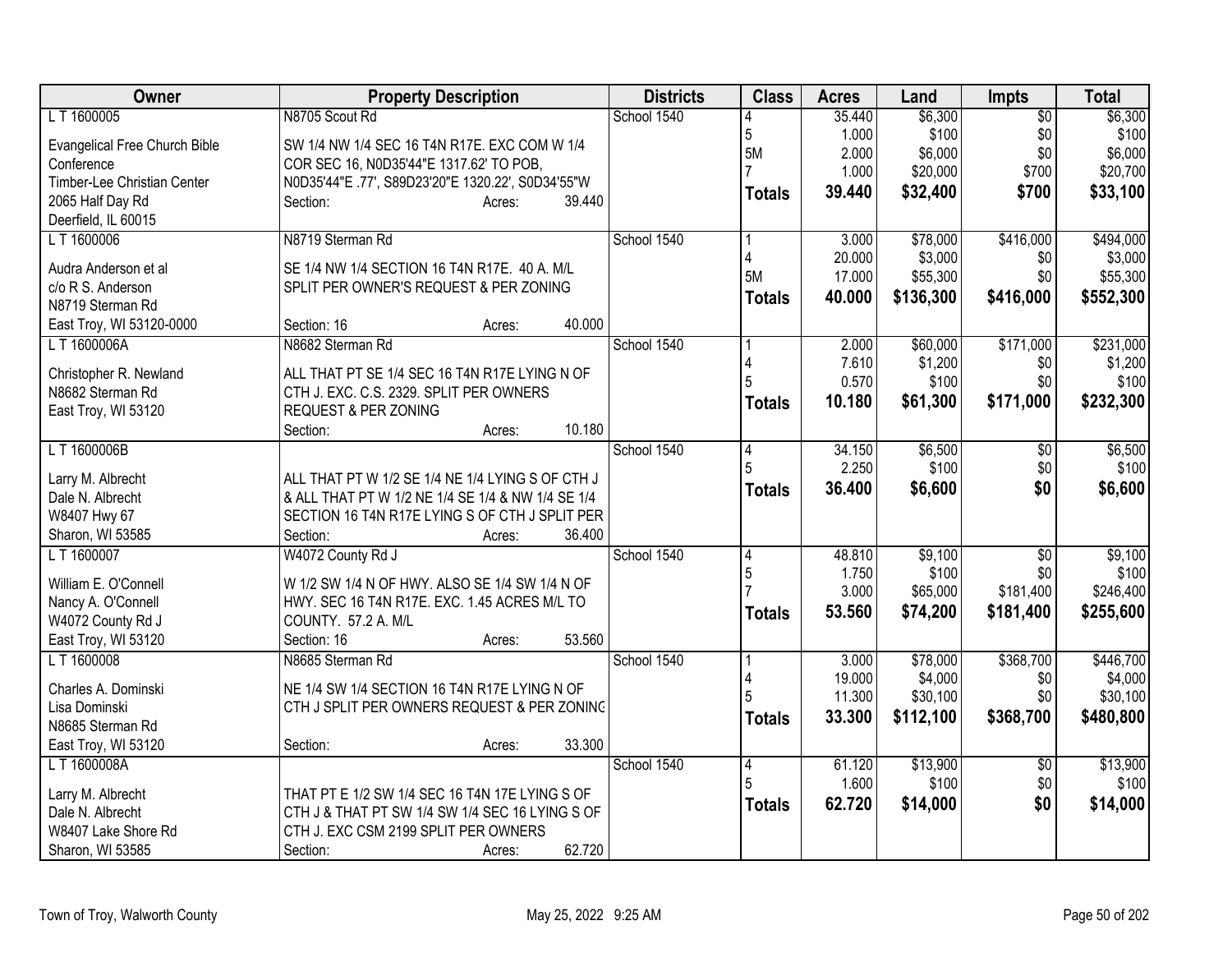| Owner                                                                                                                                      | <b>Property Description</b>                                                                                                                                                                                   | <b>Districts</b> | <b>Class</b>                     | <b>Acres</b>                                    | Land                                                       | <b>Impts</b>                                            | <b>Total</b>                                               |
|--------------------------------------------------------------------------------------------------------------------------------------------|---------------------------------------------------------------------------------------------------------------------------------------------------------------------------------------------------------------|------------------|----------------------------------|-------------------------------------------------|------------------------------------------------------------|---------------------------------------------------------|------------------------------------------------------------|
| L T 1600009                                                                                                                                | Sterman Rd                                                                                                                                                                                                    | School 1540      |                                  | 40.000                                          | \$8,200                                                    | $\overline{50}$                                         | \$8,200                                                    |
| Adam Komornicki<br>Kelly B. Komornicka<br>W367 S9600 South Rd<br>Eagle, WI 53119                                                           | PT SW 1/4 & SE 1/4 OF SE 1/4 SEC 16 T4N R17E<br>DESC AS: COM S 1/4 COR SEC 16, N0D31'33"W<br>423.36' TO POB, N0D31'33"W 892.36', N89D37'22"E<br>40.680<br>Section:<br>Acres:                                  |                  | <b>Totals</b>                    | 0.680<br>40.680                                 | \$100<br>\$8,300                                           | \$0<br>\$0                                              | \$100<br>\$8,300                                           |
| LT 1600010<br>lan C. Hagen<br>Kathleen E. Hagen<br>S100 W31488 County Rd Lo<br>Mukwonago, WI 53149                                         | Sterman Rd<br>PT SW 1/4 & SE 1/4 OF SE 1/4 SEC 16 T4N R17E<br>DESC AS: COM S 1/4 COR SEC 16, N0D31'33"W<br>423.36', N89D37'22"E 1984.42', S0D22'36"E 426.05',<br>19.340<br>Section:<br>Acres:                 | School 1540      | 4<br><b>Totals</b>               | 19.020<br>0.320<br>19.340                       | \$4,000<br>\$100<br>\$4,100                                | \$0<br>\$0<br>\$0                                       | \$4,000<br>\$100<br>\$4,100                                |
| LT 1600011<br><b>Bonnie Sorenson</b><br>4848 Old South Green Bay Rd<br>Racine, WI 53403                                                    | County Rd J<br>E 1/2 E 1/2 SE 1/4 & COM AT PT IN S LN SE 1/4 NE 1/4<br>WHICH IS 6 CHS 63 LKS W OF SE COR SD 1/4 1/4, N 3<br>CHS 23 LKS TO CTR HWY, SWLY ALG HWY TO W LN<br>40.000<br>Section:<br>Acres:       | School 1540      | 4<br><b>Totals</b>               | 39.800<br>0.200<br>40.000                       | \$8,500<br>\$100<br>\$8,600                                | $\sqrt{6}$<br>\$0<br>\$0                                | \$8,500<br>\$100<br>\$8,600                                |
| LT 1700001<br><b>Evangelical Free Church Bible</b><br>Conference<br>Timber-Lee Christian Center<br>2065 Half Day Rd<br>Deerfield, IL 60015 | N8705 Scout Rd<br>N 1/2 SEC 17 T4N R17E. EXC. 30 ACRES DESC IN<br>PARCEL L T17-1A. DESC UNDER DOC. #385069. 290<br>A M/L<br>209.200<br>Section:<br>Acres:                                                     | School 1540      | 5<br>5M<br><b>Totals</b>         | 75.000<br>40.000<br>40.000<br>54.200<br>209.200 | \$372,500<br>\$7,000<br>\$24,000<br>\$162,600<br>\$566,100 | \$42,300<br>\$0<br>\$0<br>\$0<br>\$42,300               | \$414,800<br>\$7,000<br>\$24,000<br>\$162,600<br>\$608,400 |
| LT 1700001A<br>Evangelical Free Church Bible<br>Conference<br>Timber-Lee Christian Center<br>2065 Half Day Rd<br>Deerfield, IL 60015       | N8705 Scout Rd<br>PT NE 1/4 & NW 1/4 SEC 17 T4N R17E DESC AS COM<br>E 1/4 COR SEC 17 T4N R17E, N0D35'44"E 486.45',<br>S89D56'10" W 81.81' TO POB, S89D56'10"W 69.87',<br>30.000<br>Section:<br>Acres:         | School 1540      | $\overline{X4}$<br><b>Totals</b> | 30.000<br>30,000                                | \$0<br>\$0                                                 | \$0<br>\$0                                              | $\overline{50}$<br>\$0                                     |
| LT 1700002<br>Evangelical Free Church Bible<br>Conference<br>Timber-Lee Christian Center<br>2065 Half Day Rd<br>Deerfield, IL 60015        | W4406 County Rd J<br>PT SW 1/4 SEC 17 T4N R17E DESC AS: COM S 1/4<br>COR SEC 17, N1D07'W 40' TO POB, N1D07'W 2614.96'<br>S87D56'16"W 2602.77', S0D28'20"E 1940.22', N88D14'E<br>147.000<br>Section:<br>Acres: | School 1540      | 4<br>5<br>5M<br><b>Totals</b>    | 100.000<br>27.000<br>16.000<br>4.000<br>147.000 | \$21,300<br>\$32,500<br>\$44,000<br>\$70,000<br>\$167,800  | $\overline{50}$<br>\$0<br>\$0<br>\$144,100<br>\$144,100 | \$21,300<br>\$32,500<br>\$44,000<br>\$214,100<br>\$311,900 |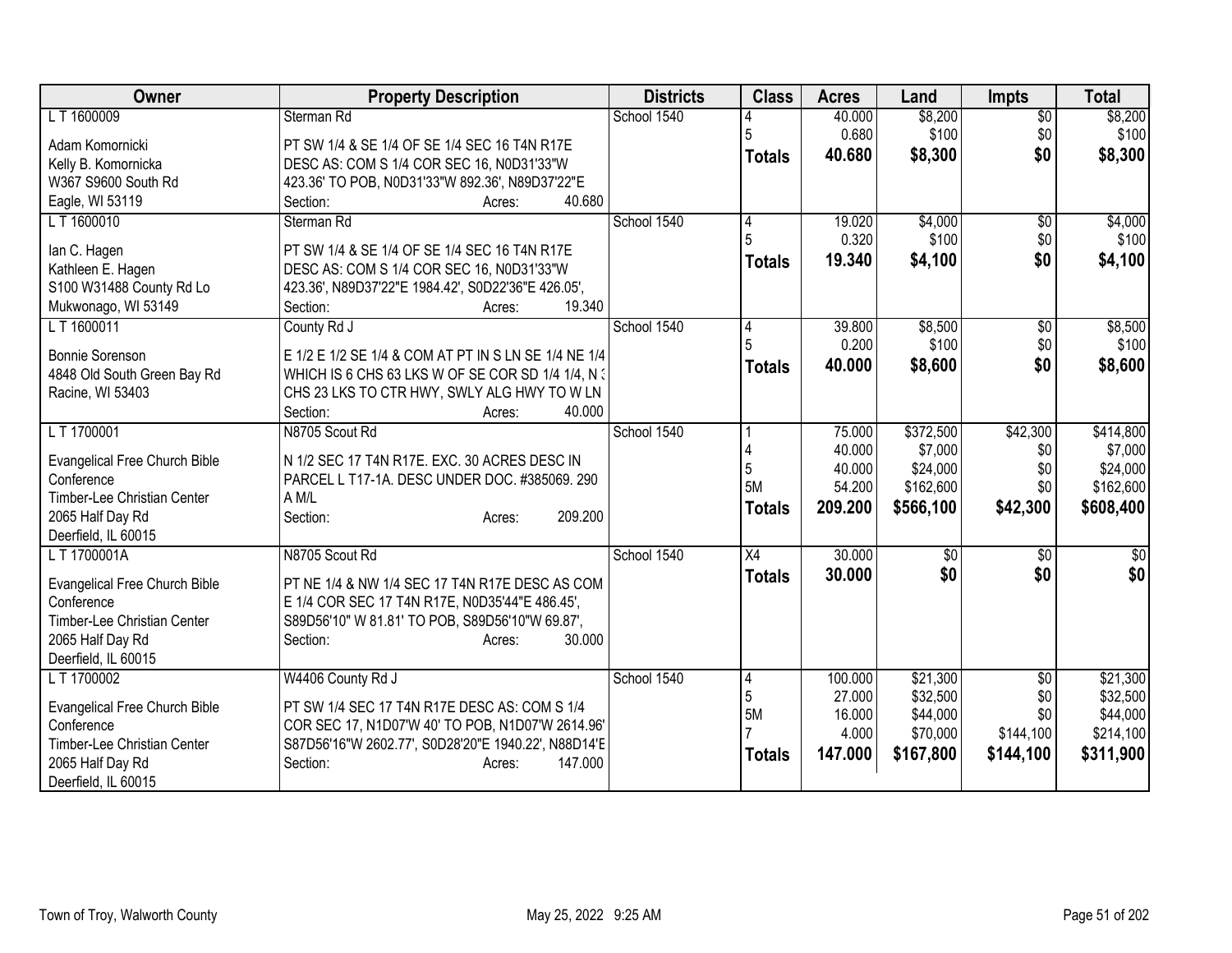| Owner                                | <b>Property Description</b>                         | <b>Districts</b> | <b>Class</b>   | <b>Acres</b> | Land      | Impts           | <b>Total</b> |
|--------------------------------------|-----------------------------------------------------|------------------|----------------|--------------|-----------|-----------------|--------------|
| LT 1700002A                          |                                                     | School 1540      |                | 7.000        | \$1,700   | \$0             | \$1,700      |
| Evangelical Free Church Bible        | PT SW 1/4 SEC 17 T4N R17E DESC AS: COM S 1/4        |                  | 5              | 3.000        | \$6,400   | \$0             | \$6,400      |
| Conference                           | COR SEC 17, N1D07'W 40', S88D14'W 1970.09' TO       |                  | <b>Totals</b>  | 10.000       | \$8,100   | \$0             | \$8,100      |
| 2065 Half Day Rd                     | POB, N0D28'20"W 661.77', S88D14'W 661.77',          |                  |                |              |           |                 |              |
| Deerfield, IL 60015                  | 10.000<br>Section:<br>Acres:                        |                  |                |              |           |                 |              |
| LT 1700003                           |                                                     | School 1540      | 4              | 136.990      | \$32,300  | $\overline{50}$ | \$32,300     |
|                                      |                                                     |                  | 5              | 3.500        | \$200     | \$0             | \$200        |
| Rodney W. Condon                     | SE 1/4 SEC 17 T4N R17E. EXC. COM 57 RODS SW OF      |                  | 5M             | 2.000        | \$6,000   | \$0             | \$6,000      |
| Randall W. Condon                    | WHERE MILW. JANESVILLE RD, CROSSES E LN SEC         |                  | <b>Totals</b>  | 142.490      | \$38,500  | \$0             | \$38,500     |
| W4178 County Rd J                    | 17, S TO S LN SEC 17, W TO HWY, NELY ALG HWY TO     |                  |                |              |           |                 |              |
| East Troy, WI 53120                  | 142.490<br>Section:<br>Acres:                       |                  |                |              |           |                 |              |
| LT 1800001                           |                                                     | School 1540      | 14             | 113.470      | \$22,300  | \$0             | \$22,300     |
| Benjamin D. Nelson                   | N 117.34 A OF NW FRAC 1/4 SEC 18 T4N R17E. EXC      |                  | 5              | 2.300        | \$100     | \$0             | \$100        |
| Nicole L. Nelson                     | <b>CSM 1299.</b>                                    |                  | 5M             | 1.000        | \$3,000   | \$0             | \$3,000      |
| N9040 Nelson Rd                      |                                                     |                  | <b>Totals</b>  | 116.770      | \$25,400  | \$0             | \$25,400     |
| East Troy, WI 53120                  | 116.770<br>Section:<br>Acres:                       |                  |                |              |           |                 |              |
| LT1800001A                           |                                                     | School 1540      | 4              | 30.000       | \$6,300   | \$0             | \$6,300      |
|                                      |                                                     |                  | <b>Totals</b>  | 30.000       | \$6,300   | \$0             | \$6,300      |
| Nelco Farms, LLC                     | N 30 RODS OF NE 1/4 SEC 18 T4N R17E. 30 A M/L       |                  |                |              |           |                 |              |
| c/o Nelco Farms, LLC                 | OUT OF L T 18-1 PER #828646                         |                  |                |              |           |                 |              |
| N8981 Nelson Rd                      |                                                     |                  |                |              |           |                 |              |
| East Troy, WI 53120-0000             | 30.000<br>Section:<br>Acres:                        |                  |                |              |           |                 |              |
| LT 1800002                           | N8816 Adams Rd                                      | School 1540      | 4              | 46.000       | \$10,000  | $\overline{50}$ | \$10,000     |
| Kenneth F Kessel Trust               | S 50 A OF N 1/2 NE 1/4 & SW 1/4 NE 1/4 SEC 18 T4N   |                  | 5              | 9.700        | \$19,400  | \$0             | \$19,400     |
| Sandra L Kubik-Kessel Trust          | R17E. 90 A.                                         |                  | 5M             | 30.300       | \$83,400  | \$0             | \$83,400     |
| N8816 Adams Rd                       |                                                     |                  |                | 4.000        | \$70,000  | \$563,300       | \$633,300    |
| East Troy, WI 53120                  | 90.000<br>Section:<br>Acres:                        |                  | <b>Totals</b>  | 90.000       | \$182,800 | \$563,300       | \$746,100    |
| L T 1800003                          |                                                     | School 1540      | 4              | 65.400       | \$13,400  | $\overline{50}$ | \$13,400     |
|                                      |                                                     |                  | 5              | 9.500        | \$22,600  | \$0             | \$22,600     |
| Wareham Properties liij, LLC         | S 1/2 SE 1/4 NW 1/4 & E 1/2 SW 1/4 SEC 18 T4N R17E. |                  | 5M             | 9.800        | \$29,400  | \$0             | \$29,400     |
| c/o Wareham Properties liij, LLC     | EXC. L T 18-11 & L T18-12. ALSO EXC. C.S. 378 & L   |                  | <b>Totals</b>  | 84.700       | \$65,400  | \$0             | \$65,400     |
| 1476 Century Corner Ln NE            | T18-3B AS DESC IN VOL 161 RECORDS PG 33 & L         |                  |                |              |           |                 |              |
| Rochester, MN 55906-0000             | Section:<br>84.700<br>Acres:                        |                  |                |              |           |                 |              |
| L T 1800003A                         |                                                     | School 1540      | $\overline{5}$ | 10.000       | \$6,000   | $\overline{60}$ | \$6,000      |
| <b>Evangelical Free Church Bible</b> | SE 1/4 NE 1/4 & 33' STRIP OFF N END W 1/2 SE 1/4    |                  | 6              | 31.020       | \$201,600 | \$0             | \$201,600    |
| Conference                           | SEC 18 T4N R17E. ALSO N 33' OF W 40' OF NE 1/4 SE   |                  | <b>Totals</b>  | 41.020       | \$207,600 | \$0             | \$207,600    |
| 2065 Half Day Rd                     | 1/4 SEC 18.                                         |                  |                |              |           |                 |              |
| Deerfield, IL 60015                  | 41.020<br>Section:<br>Acres:                        |                  |                |              |           |                 |              |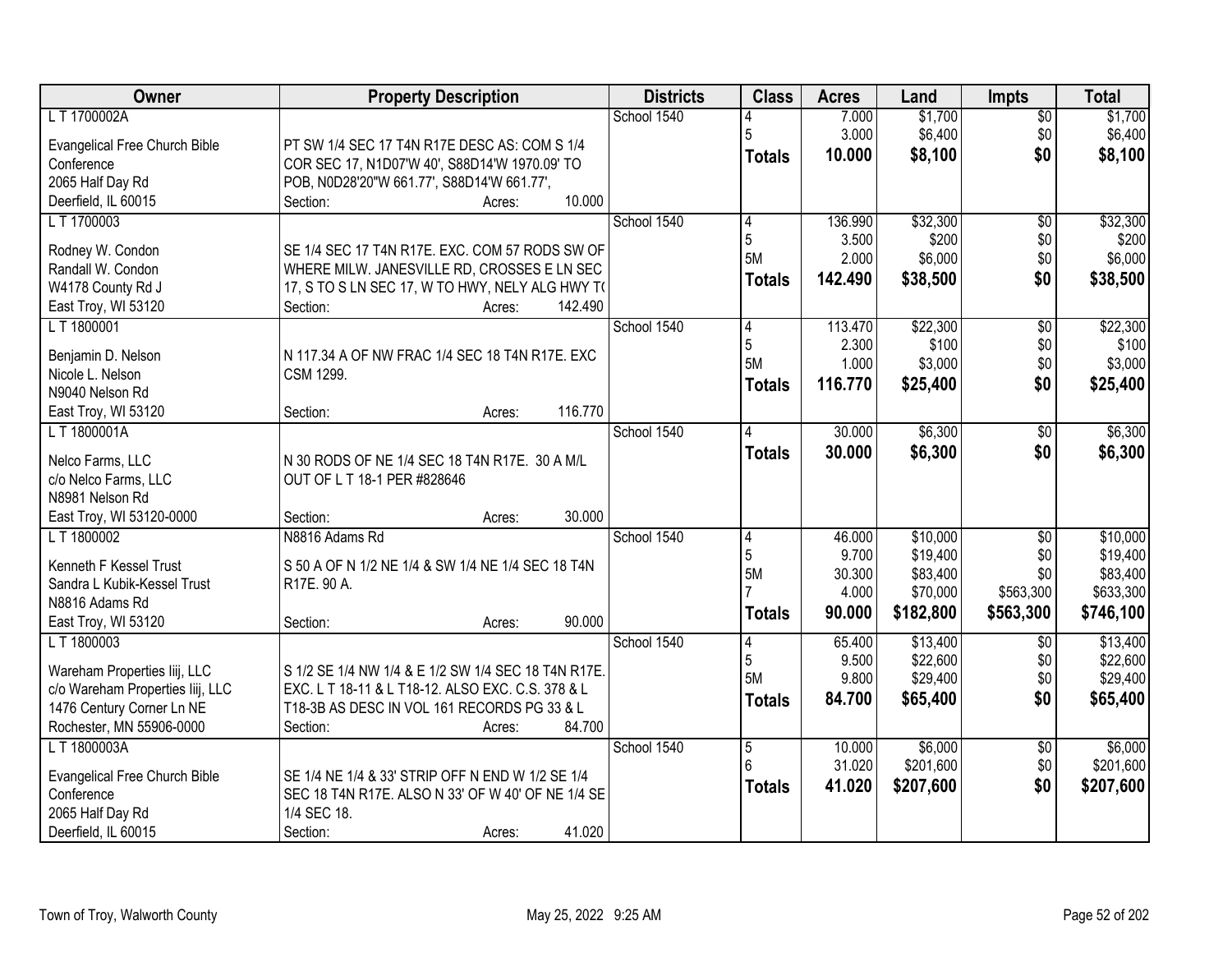| Owner                               | <b>Property Description</b>                                                             | <b>Districts</b> | <b>Class</b>   | <b>Acres</b> | Land        | <b>Impts</b>    | <b>Total</b> |
|-------------------------------------|-----------------------------------------------------------------------------------------|------------------|----------------|--------------|-------------|-----------------|--------------|
| L T 1800003B                        | N8699 Adams Rd                                                                          | School 1540      |                | 5.002        | \$94,000    | \$186,000       | \$280,000    |
| Robert A. Housh                     | PT NW 1/4 & SW 1/4 SEC 18 T4N R17E DESC AS: CON                                         |                  | <b>Totals</b>  | 5.002        | \$94,000    | \$186,000       | \$280,000    |
| Noelle C. Housh                     | S 1/4 COR SEC 18, N01D14'17"E 2355.01' TO POB,                                          |                  |                |              |             |                 |              |
| W8699 Adams Rd                      | N01D14'17"E 299.93', S88D52'32"W 727', S01D13'16"E                                      |                  |                |              |             |                 |              |
| East Troy, WI 53120                 | 5.002<br>Section:<br>Acres:                                                             |                  |                |              |             |                 |              |
| LT 1800003C                         | W4750 Hwy 20                                                                            | School 1540      |                | 10.000       | \$124,000   | \$225,500       | \$349,500    |
|                                     |                                                                                         |                  | <b>Totals</b>  | 10.000       | \$124,000   | \$225,500       | \$349,500    |
| Goedland 1999 Trust                 | PT SW 1/4 SEC 18 T4N R17E DESC AS: COM S 1/4                                            |                  |                |              |             |                 |              |
| W4750 Hwy 20                        | COR SEC 18, S88D32'22"W ALG S LN SEC 18 280.50'                                         |                  |                |              |             |                 |              |
| East Troy, WI 53120                 | TO POB, S88D32'22"W ALG S LN SD SEC 565.34',                                            |                  |                |              |             |                 |              |
|                                     | 10.000<br>Section:<br>Acres:                                                            |                  |                |              |             |                 |              |
| L T 1800005                         |                                                                                         | School 1540      |                | 19.240       | \$3,900     | \$0             | \$3,900      |
| Wareham Properties liij, LLC        | S 1/2 SW 1/4 NW 1/4 SEC 18 T4N R17E. 19.24 A.                                           |                  | <b>Totals</b>  | 19.240       | \$3,900     | \$0             | \$3,900      |
| c/o Wareham Properties liij, LLC    |                                                                                         |                  |                |              |             |                 |              |
| 1476 Century Corner Ln NE           |                                                                                         |                  |                |              |             |                 |              |
| Rochester, MN 55906-0000            | 19.240<br>Section:<br>Acres:                                                            |                  |                |              |             |                 |              |
| LT 1800006                          |                                                                                         | School 1540      | 4              | 35.240       | \$7,100     | \$0             | \$7,100      |
|                                     |                                                                                         |                  | 5              | 3.000        | \$9,800     | \$0             | \$9,800      |
| Jeffery J. Mcpherson                | PT SW 1/4 SEC 18 T4N R17E DESC AS: COM SW COF                                           |                  | <b>Totals</b>  | 38.240       | \$16,900    | \$0             | \$16,900     |
| Janeen M. Mcpherson<br>W4852 Hwy 20 | SEC 18, N0D44'16"E 2628.71' TO W 1/4 COR,<br>N87D19'24"E 680.99', S0D09'29" W 2153.80', |                  |                |              |             |                 |              |
| East Troy, WI 53120                 | 38.240<br>Section:<br>Acres:                                                            |                  |                |              |             |                 |              |
| L T 1800006A                        | W4812 Hwy 20                                                                            | School 1540      | 4              | 25.100       | \$4,000     | $\overline{50}$ | \$4,000      |
|                                     |                                                                                         |                  |                | 10.000       | \$100,000   | \$187,400       | \$287,400    |
| Julie Cyra                          | PT SW 1/4 SEC 18 T4N R17E DESC AS: COM SW COF                                           |                  | <b>Totals</b>  | 35.100       | \$104,000   | \$187,400       | \$291,400    |
| W4813 Hwy 20                        | SEC 18, N87D26'59"E ALG S LN SD SEC 765.05' TO                                          |                  |                |              |             |                 |              |
| East Troy, WI 53120                 | POB N0D09'29"E 475', S87D27'51"W 57.51',                                                |                  |                |              |             |                 |              |
|                                     | 35.100<br>Section:<br>Acres:                                                            |                  |                |              |             |                 |              |
| LT 1800007                          |                                                                                         | School 1540      | 4              | 53.250       | \$10,700    | $\overline{50}$ | \$10,700     |
| Ervin Dominski                      | W 1/2 SE 1/4. EXC N 66'. EXC 1 A IN SW COR. EXC                                         |                  | 5              | 5.720        | \$10,100    | \$0             | \$10,100     |
| Elsie Dominski                      | CEM. SEC 18 T4N R17E. ALSO NE 1/4 SE 1/4. EXC L                                         |                  | 5M             | 0.130        | \$500       | \$0             | \$500        |
| W3945 Little Prairie Rd             | T18-7A DESC IN VOL 621 DEEDS PG 315. EXC L T                                            |                  | M <sub>6</sub> | 44.000       | (\$154,000) | \$0             | \$0          |
| East Troy, WI 53120                 | 103.100<br>Section:<br>Acres:                                                           |                  | <b>Totals</b>  | 103.100      | \$21,300    | \$0             | \$21,300     |
| L T 1800007A                        | W4610 County Rd J                                                                       | School 1540      |                | 1.955        | \$58,900    | \$18,800        | \$77,700     |
|                                     |                                                                                         |                  | <b>Totals</b>  | 1.955        | \$58,900    | \$18,800        | \$77,700     |
| Harry Riese                         | PT SE 1/4 SEC 18 T4N R17E DESC AS: COM SW COR                                           |                  |                |              |             |                 |              |
| Kathleen Riese                      | SE 1/4 SE 1/4 SEC 18, W 198.07', N0D23'E 365.75',                                       |                  |                |              |             |                 |              |
| W4610 County Rd J                   | N79D51'E 9.93', N0D01'E 69', N88D13'E 185.65', S                                        |                  |                |              |             |                 |              |
| East Troy, WI 53120                 | 1.955<br>Section:<br>Acres:                                                             |                  |                |              |             |                 |              |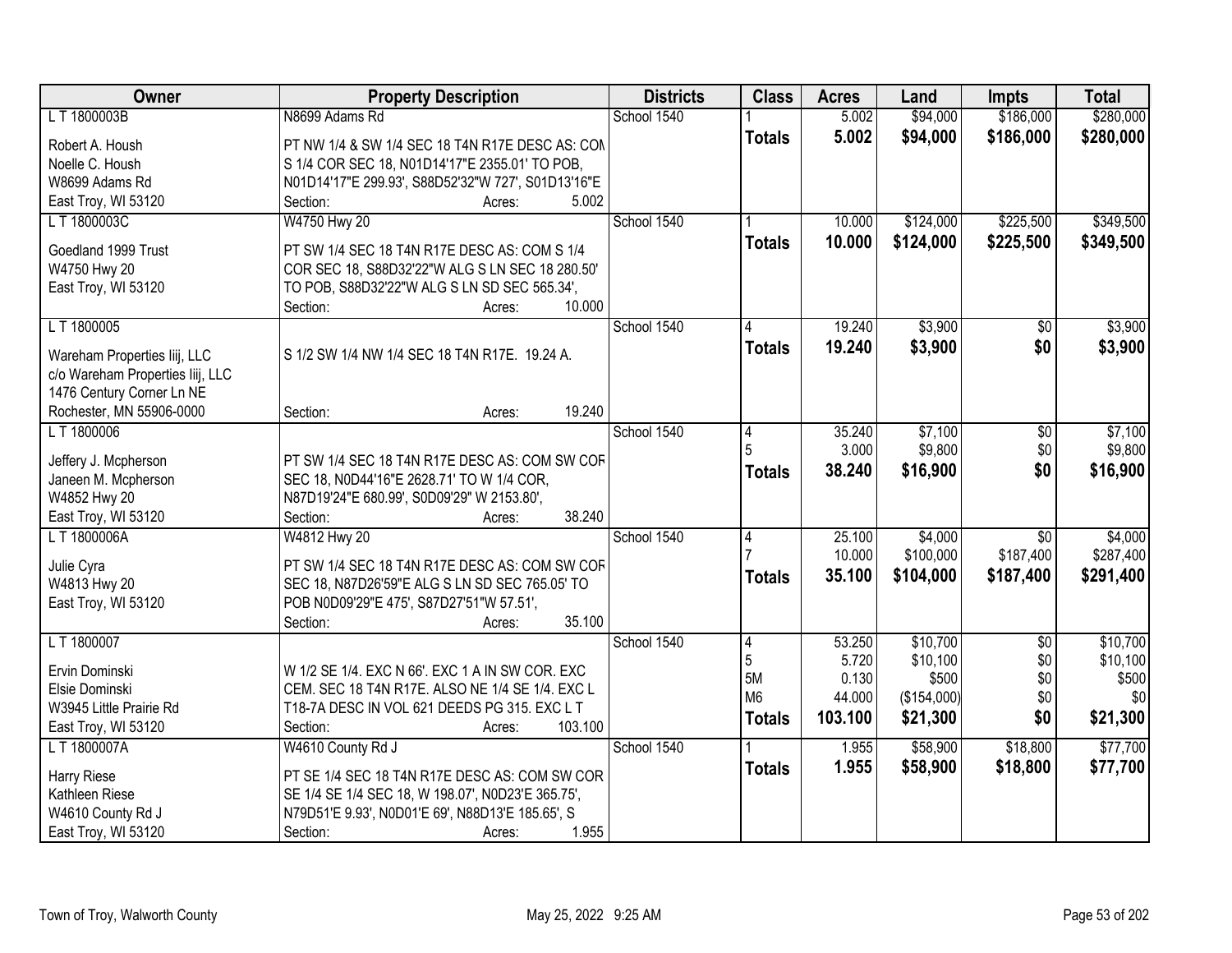| Owner                   | <b>Property Description</b>                         | <b>Districts</b> | <b>Class</b>   | <b>Acres</b> | Land     | <b>Impts</b> | <b>Total</b>    |
|-------------------------|-----------------------------------------------------|------------------|----------------|--------------|----------|--------------|-----------------|
| LT 1800008              | W4698 County Rd J                                   | School 1540      |                | 0.890        | \$32,800 | \$64,100     | \$96,900        |
| Dennis Spring           | PT SE 1/4 SEC 18 T4N R17E DESC AS: COM S 1/4        |                  | <b>Totals</b>  | 0.890        | \$32,800 | \$64,100     | \$96,900        |
| Kelly Trussell-Spring   | COR SEC 18, N 3.43 CHS, E TO SE COR 2.65 CHS, S     |                  |                |              |          |              |                 |
| W4698 County Rd J       | 3.43 CHS, W 2.65 CHS TO POB. .81 A. M/L             |                  |                |              |          |              |                 |
| East Troy, WI 53120     | 0.890<br>Section:<br>Acres:                         |                  |                |              |          |              |                 |
| LT 1800009              |                                                     | School 1540      | 4              | 30.000       | \$5,900  | \$0          | \$5,900         |
|                         |                                                     |                  | 5              | 1.350        | \$100    | \$0          | \$100           |
| Dale N. Albrecht et al  | SE 1/4 SE 1/4 SEC 18 T4N R17E. EXC W 150'. EXC      |                  | 5M             | 2.750        | \$8,300  | \$0          | \$8,300         |
| W8407 Lakeshore Rd      | LAND FOR HWY. 34.1 A                                |                  | <b>Totals</b>  | 34.100       | \$14,300 | \$0          | \$14,300        |
| Sharon, WI 53585        |                                                     |                  |                |              |          |              |                 |
|                         | 34.100<br>Section:<br>Acres:                        |                  |                |              |          |              |                 |
| LT 1800009A             | W4590 County Rd J                                   | School 1540      |                | 1.000        | \$35,000 | \$113,800    | \$148,800       |
| Joel Palma              | W 150' OF SE 1/4 SE 1/4 SEC 18 T4N R17E. EXC LAND   |                  |                | 3.350        | \$800    | \$0          | \$800           |
| Judy Palma              | FOR HWY. 4.35 A.                                    |                  | <b>Totals</b>  | 4.350        | \$35,800 | \$113,800    | \$149,600       |
| W4590 County Rd J       |                                                     |                  |                |              |          |              |                 |
| East Troy, WI 53120     | 4.350<br>Section:<br>Acres:                         |                  |                |              |          |              |                 |
| LT 1800010              | N8538 Adams Rd                                      | School 1540      | X4             | 0.540        | \$0      | \$0          | $\overline{50}$ |
|                         |                                                     |                  | <b>Totals</b>  | 0.540        | \$0      | \$0          | \$0             |
| <b>Adams Cemetery</b>   | PT SE 1/4 SEC 18 T4N R17E DESC AS: COM 226' N       |                  |                |              |          |              |                 |
|                         | OF S 1/4 COR SEC 18, N 148', E 150', S 148', W 148' |                  |                |              |          |              |                 |
| East Troy, WI 53120     | TO POB. ALSO STRIP 16.5' WIDE LYING ALG ENTIRE      |                  |                |              |          |              |                 |
|                         | 0.540<br>Section:<br>Acres:                         |                  |                |              |          |              |                 |
| LT 1800011              | N8511 Adams Rd                                      | School 1540      | $\overline{2}$ | 1.125        | \$53,100 | \$49,100     | \$102,200       |
| Saeian Trust            | PT SW 1/4 SEC 18 T4N R17E DESC AS: COM S 1/4        |                  | <b>Totals</b>  | 1.125        | \$53,100 | \$49,100     | \$102,200       |
| W3780 Little Prairie Rd | COR SEC 18, N 297', W 165', S 297', E 165' TO POB.  |                  |                |              |          |              |                 |
| East Troy, WI 53120     |                                                     |                  |                |              |          |              |                 |
|                         | 1.125<br>Section:<br>Acres:                         |                  |                |              |          |              |                 |
| LT 1800012              | W4718 Hwy 20                                        | School 1540      |                | 0.788        | \$44,900 | $\sqrt{6}$   | \$44,900        |
|                         |                                                     |                  | <b>Totals</b>  | 0.788        | \$44,900 | \$0          | \$44,900        |
| Saeian Trust            | PT SW 1/4 SEC 18 T4N R17E DESC AS: COM 165' W       |                  |                |              |          |              |                 |
| W3780 Little Prairie Rd | OF S 1/4 COR SEC 18, N 297', W 115.5', S 297', E    |                  |                |              |          |              |                 |
| East Troy, WI 53120     | 115.5' TO POB.                                      |                  |                |              |          |              |                 |
|                         | 0.788<br>Section:<br>Acres:                         |                  |                |              |          |              |                 |
| L T 1900001             | W4502 Hwy 20                                        | School 1540      |                | 2.000        | \$75,000 | \$353,000    | \$428,000       |
| Robert K. Biersack      | PT NE 1/4 SEC 19 T4N R17E DESC AS: COM NE COR       |                  |                | 25.000       | \$4,800  | \$0          | \$4,800         |
| Laurie A. Biersack      | SEC 19, W 16 RODS, S 40 RODS, E 16 RODS, N 40       |                  |                | 19.230       | \$15,400 | \$0          | \$15,400        |
| W4502 Hwy 20            | RODS. ALSO SE 1/4 NE 1/4 NE 1/4 SEC 19. ALSO SE     |                  | <b>Totals</b>  | 46.230       | \$95,200 | \$353,000    | \$448,200       |
| East Troy, WI 53120     | Section:<br>46.230<br>Acres:                        |                  |                |              |          |              |                 |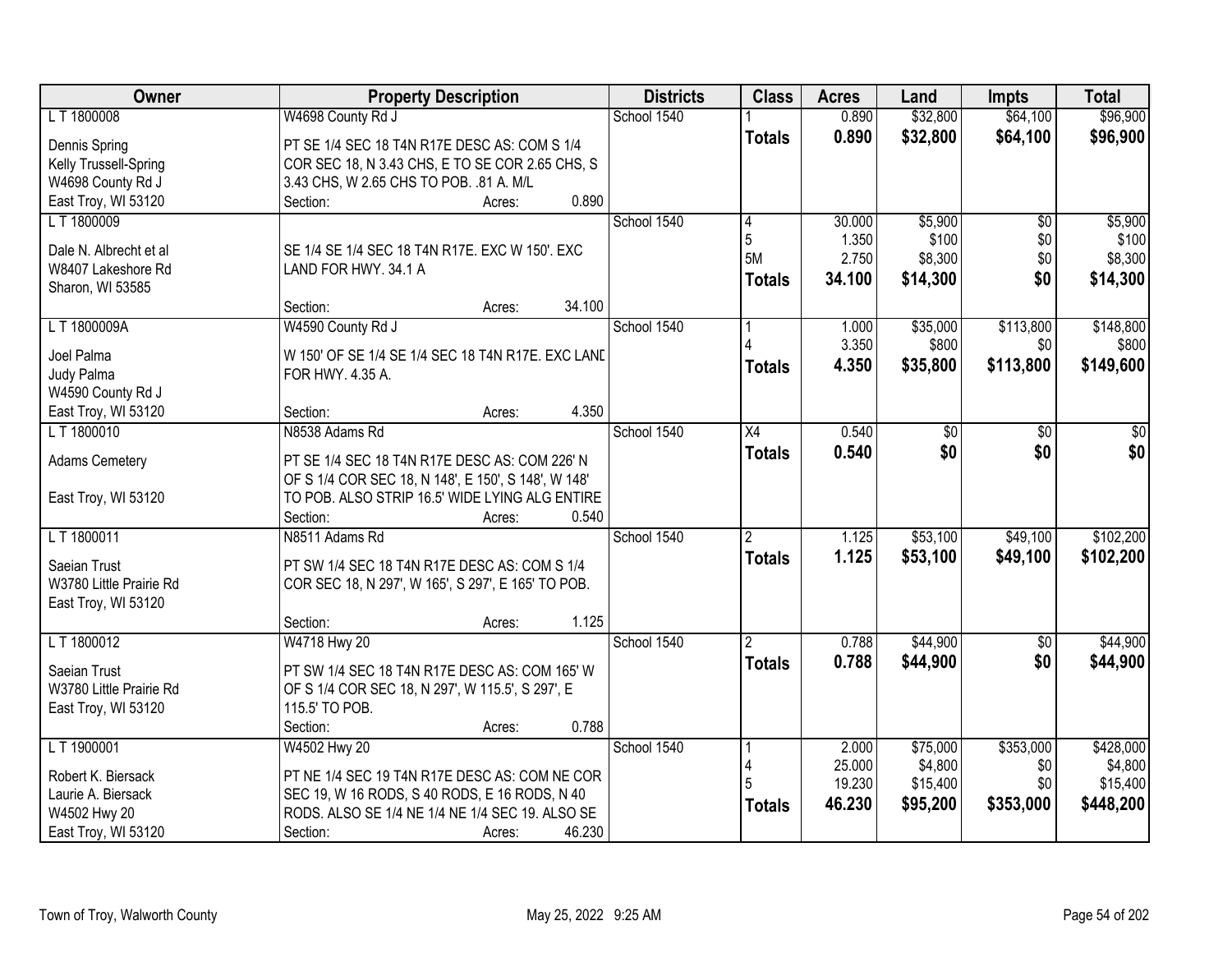| Owner                                         | <b>Property Description</b>                                                                   | <b>Districts</b> | <b>Class</b>  | <b>Acres</b>    | Land      | <b>Impts</b>      | <b>Total</b> |
|-----------------------------------------------|-----------------------------------------------------------------------------------------------|------------------|---------------|-----------------|-----------|-------------------|--------------|
| L T 1900001A                                  | W4536 Hwy 20                                                                                  | School 1540      |               | 0.750           | \$29,800  | \$81,400          | \$111,200    |
| Madonna M. Rychlik                            | PT NE 1/4 SEC 19 T4N R17E DESC AS: COM PT IN                                                  |                  | <b>Totals</b> | 0.750           | \$29,800  | \$81,400          | \$111,200    |
| W4536 Hwy 20                                  | E&W 1/4 LN SEC 19 458.4' W OF E LN SD SEC, N                                                  |                  |               |                 |           |                   |              |
| East Troy, WI 53120                           | 194.6', W 110', S 194.6', E 110' TO POB. ALSO COM E                                           |                  |               |                 |           |                   |              |
|                                               | 0.750<br>Section:<br>Acres:                                                                   |                  |               |                 |           |                   |              |
| LT 1900002                                    | W4551 County Rd J                                                                             | School 1540      |               | 7.000           | \$106,000 | \$287,100         | \$393,100    |
|                                               |                                                                                               |                  |               | 7.670           | \$6,200   | \$0               | \$6,200      |
| Jeffery Miller Trust                          | E 1/2 W 1/2 NE 1/4 NE 1/4 SEC 19 T4N R17E. ALSO                                               |                  | <b>Totals</b> | 14.670          | \$112,200 | \$287,100         | \$399,300    |
| PO Box 6244                                   | COM 16 RODS W OF NE COR SEC 19, W 24 RODS, S                                                  |                  |               |                 |           |                   |              |
| Huachuca City, AZ 85616                       | 40 RODS, E 24 RODS, N 40 RODS TO POB. PER DOC.<br>14.670                                      |                  |               |                 |           |                   |              |
| LT 1900003                                    | Section:<br>Acres:<br>W4611 Hwy 20                                                            | School 1540      |               |                 | \$15,300  |                   | \$15,300     |
|                                               |                                                                                               |                  |               | 76.260<br>4.800 | \$1,800   | $\sqrt{6}$<br>\$0 | \$1,800      |
| Dale N. Albrecht et al                        | W 10 A. NE 1/4 NE 1/4. ALSO W 1/2 E 1/2 SEC 19 T4N                                            |                  | 5             | 9.000           | \$95,000  | \$121,500         | \$216,500    |
| W8407 Lakeshore Rd                            | R17E & 33' OF SE 1/4 NW 1/4. ALSO E 1/2 NE 1/4 SW                                             |                  |               |                 |           |                   |              |
| Sharon, WI 53585                              | 1/4 & 2 A. IN NE COR SE 1/4 SW 1/4. EXC. HWY. ALSC                                            |                  | <b>Totals</b> | 90.060          | \$112,100 | \$121,500         | \$233,600    |
|                                               | 90.060<br>Section: 19<br>Acres:                                                               |                  |               |                 |           |                   |              |
| LT 1900003A1                                  | N8202 Pleasant Lake Rd                                                                        | School 1540      |               | 6.950           | \$119,600 | \$184,700         | \$304,300    |
|                                               |                                                                                               |                  |               | 7.950           | \$6,400   | \$0               | \$6,400      |
| Kathryn A. Poast et al<br>c/o Steven T. Poast | PT SW 1/4 SEC 19 T4N R17E DESC AS: COM SW COF<br>SEC 19, N ALG W LN SW 1/4 BEING C/L PLEASANT |                  | <b>Totals</b> | 14.900          | \$126,000 | \$184,700         | \$310,700    |
| N8202 Pleasant Lake Rd                        |                                                                                               |                  |               |                 |           |                   |              |
| East Troy, WI 53120-0000                      | LAKE RD 1306.52' TO POB, N ALG SD LN 193',<br>Section:<br>14.900<br>Acres:                    |                  |               |                 |           |                   |              |
| L T 1900003B                                  | W4589 County Rd J                                                                             | School 1540      |               | 2.000           | \$75,000  | \$142,700         | \$217,700    |
|                                               |                                                                                               |                  |               |                 |           |                   |              |
| Joel A. Kappen                                | PT NE 1/4 SEC 19 T4N R17E DESC AS: COM NE COR                                                 |                  | <b>Totals</b> | 2.000           | \$75,000  | \$142,700         | \$217,700    |
| Mary K. Kappen                                | SEC 19, S86D40'W 990' M/L TO E LN W 1/2 W 1/2 NE                                              |                  |               |                 |           |                   |              |
| W4589 County Rd J                             | 1/4 NE 1/4 SEC 19, S0D17'E 45.05' TO POB, CONT                                                |                  |               |                 |           |                   |              |
| East Troy, WI 53120                           | 2.000<br>Section:<br>Acres:                                                                   |                  |               |                 |           |                   |              |
| LT 1900003C                                   | N8370 Zimmerman Rd                                                                            | School 1540      |               | 1.550           | \$63,800  | \$297,900         | \$361,700    |
| Gregory B. Lokken                             | PT NE 1/4 SEC 19 T4N R17E DESC AS: COM NE COR                                                 |                  |               | 7.000           | \$5,600   | \$0               | \$5,600      |
| Lynne C. Lokken                               | SEC 19, S85D23'41"W 1311', S0D24'42"E 1267.86' TO                                             |                  | <b>Totals</b> | 8.550           | \$69,400  | \$297,900         | \$367,300    |
| N8370 Zimmerman Rd                            | MOST ELY COR LOT 3 CSM 183 & POB, S0D24'42"E                                                  |                  |               |                 |           |                   |              |
| East Troy, WI 53120                           | 8.550<br>Section:<br>Acres:                                                                   |                  |               |                 |           |                   |              |
| L T 1900003D                                  | N8445 Zimmerman Rd                                                                            | School 1540      |               | 3.003           | \$85,000  | \$174,500         | \$259,500    |
|                                               |                                                                                               |                  |               | 1.750           | \$300     | \$0               | \$300        |
| Glen E. Jacobs                                | PT NE 1/4 SEC 19 T4N R17E DESC AS: COM AT PIPE                                                |                  |               | 0.250           | \$100     | \$0               | \$100        |
| N8445 Zimmerman Rd                            | MARKING MOST NLY COR OF LOT 4 OF CSM 183 IN                                                   |                  |               | 5.003           | \$85,400  | \$174,500         | \$259,900    |
| East Troy, WI 53120                           | NE 1/4 SEC 19 T4N R17E, S72D54'50"E 318.37' TO                                                |                  | <b>Totals</b> |                 |           |                   |              |
|                                               | 5.003<br>Section:<br>Acres:                                                                   |                  |               |                 |           |                   |              |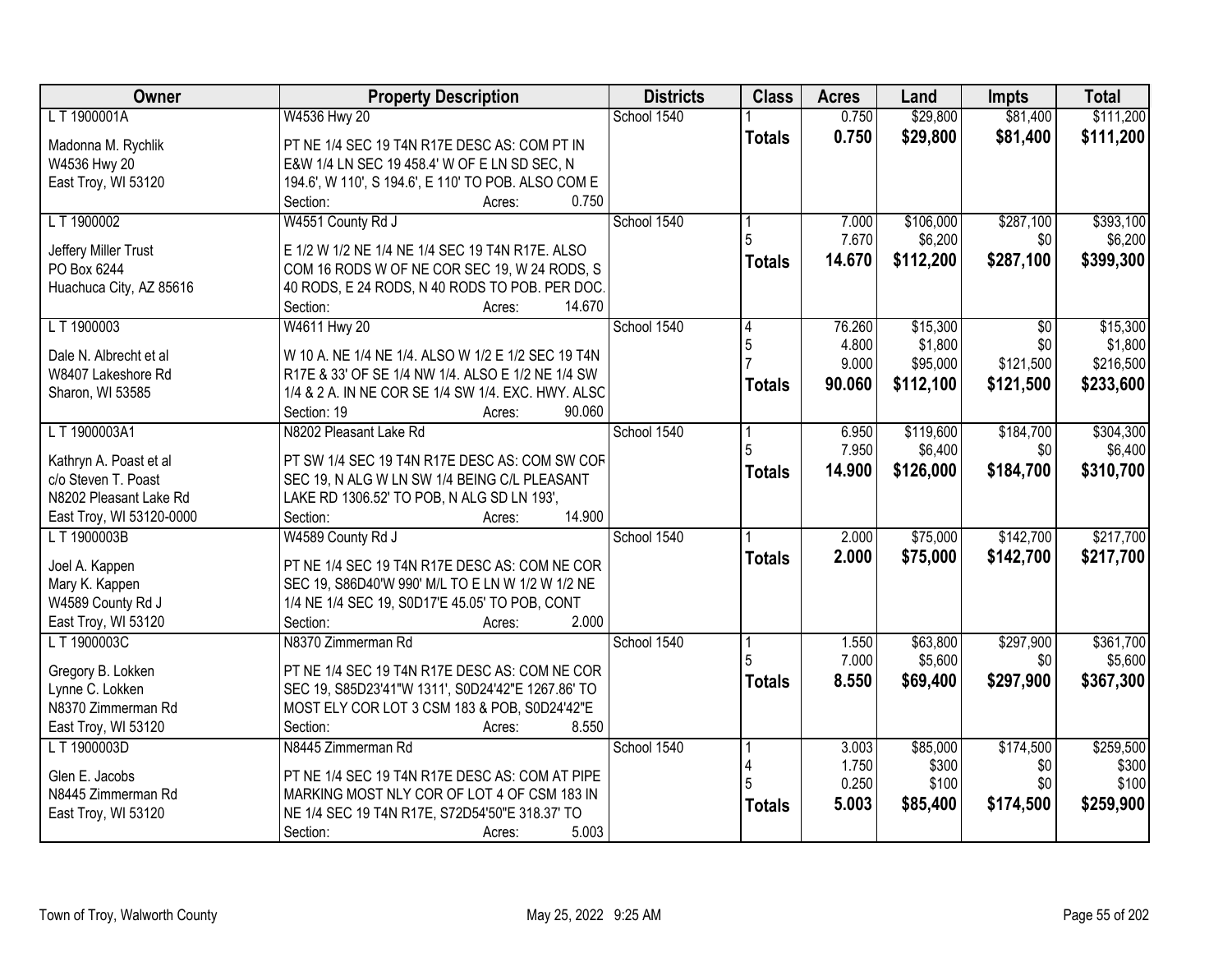| Owner                         | <b>Property Description</b>                           | <b>Districts</b> | <b>Class</b>   | <b>Acres</b>     | Land                 | Impts            | <b>Total</b>         |
|-------------------------------|-------------------------------------------------------|------------------|----------------|------------------|----------------------|------------------|----------------------|
| L T 1900003F                  | N8436 Zimmerman Rd                                    | School 1540      |                | 1.600            | \$65,000             | \$273,000        | \$338,000            |
| Mark C. Phillips              | PT NE 1/4 SEC 19 T4N R17E DESC AS: COM NLY PT         |                  |                | 4.200            | \$3,400              | \$0              | \$3,400              |
| N8436 Zimmerman Rd            | LOT 3 CSM 183, S51D05'04"E TO N FENCE LN SE 1/4       |                  | <b>Totals</b>  | 5.800            | \$68,400             | \$273,000        | \$341,400            |
| East Troy, WI 53120           | NE 1/4 SEC 19, ELY 351' TO E LN W 1/2 NE 1/4 NE 1/4   |                  |                |                  |                      |                  |                      |
|                               | 5.800<br>Section:<br>Acres:                           |                  |                |                  |                      |                  |                      |
| L T 1900003J                  | W4655 County Rd J                                     | School 1540      |                | 1.500            | \$62,500             | \$373,600        | \$436,100            |
| Robert Dignan Living Trust    | PT NE 1/4 SEC 19 T4N R17E DESC AS: COM NW COR         |                  | 5              | 10.170<br>0.800  | \$2,100<br>\$100     | \$0              | \$2,100<br>\$100     |
| Christine Dignan Living Trust | LOT 1 CSM 2267 & ELY LN HWY 20, N0D38'59"W            |                  | 5M             | 0.500            | \$1,500              | \$0<br>\$0       | \$1,500              |
| W4655 County Rd J             | 813.63', N43D35'40"E 136.80', N83D55'32"E 544.52',    |                  |                | 12.970           | \$66,200             | \$373,600        | \$439,800            |
| East Troy, WI 53120           | 12.970<br>Section:<br>Acres:                          |                  | <b>Totals</b>  |                  |                      |                  |                      |
| L T 1900004A                  | N8170 Pleasant Lake Rd                                | School 1540      |                | 3.987            | \$85,900             | \$152,500        | \$238,400            |
| Peter J. Kessel               | PT SW 1/4 SEC 19 T4N R17E DESC AS: COM SW COF         |                  |                | 14.000           | \$2,100              | \$0              | \$2,100              |
| Charlene N. Kessel            | SEC 19, N 923.75', E 152.02', N04D29'W 45.11', N87D E |                  | 5<br>5M        | 32.000<br>25.000 | \$25,600<br>\$75,000 | \$0<br>\$0       | \$25,600<br>\$75,000 |
| N8170 Pleasant Lake Rd        | 62', N01D31'W 341.09', N86D07'E 2037.66', S0D28'W     |                  |                | 74.987           | \$188,600            | \$152,500        | \$341,100            |
| East Troy, WI 53120           | 74.987<br>Section:<br>Acres:                          |                  | <b>Totals</b>  |                  |                      |                  |                      |
| LT 1900005                    | W4521 Hwy 20                                          | School 1540      | 4              | 69.500           | \$14,000             | $\overline{50}$  | \$14,000             |
| Ma & Pa Ferry Land Holdings   | E 1/2 SE 1/4 SEC 19 T4N R17E. 80 A.                   |                  | 5              | 3.500            | \$1,000              | \$0              | \$1,000              |
| W4501 Hwy 20                  |                                                       |                  | 5M             | 3.000            | \$8,300              | \$0<br>\$118,700 | \$8,300              |
| East Troy, WI 53120-0000      |                                                       |                  |                | 4.000            | \$70,000             |                  | \$188,700            |
|                               | 80.000<br>Section: 19<br>Acres:                       |                  | <b>Totals</b>  | 80.000           | \$93,300             | \$118,700        | \$212,000            |
| L T 1900006B                  | W4785 Hwy 20                                          | School 1540      |                | 5.023            | \$70,200             | \$49,500         | \$119,700            |
| Gerald J. Pasutin             | PT NW 1/4 SEC 19 T4N R17E DESC AS: COM N 1/4          |                  | <b>Totals</b>  | 5.023            | \$70,200             | \$49,500         | \$119,700            |
| W4785 Hwy 20                  | COR SEC 19, W 988' TO POB, S04D10'W 649.50', W        |                  |                |                  |                      |                  |                      |
| East Troy, WI 53120           | 336.90', N04D10'E 649.50', E 336.90' TO POB.          |                  |                |                  |                      |                  |                      |
|                               | 5.023<br>Section:<br>Acres:                           |                  |                |                  |                      |                  |                      |
| L T 1900006C                  |                                                       | School 1540      | $\overline{5}$ | 12.800           | \$28,700             | $\overline{60}$  | \$28,700             |
| Gerald J. Pasutin             | PT NW 1/4 SEC 19 T4N R17E DESC AS: COM N 1/4          |                  |                | 2.200            | \$8,800              | \$0              | \$8,800              |
| W4785 Hwy 20                  | COR SEC 19, W 988', S04D10'W 649.50' TO POB,          |                  | <b>Totals</b>  | 15.000           | \$37,500             | \$0              | \$37,500             |
| East Troy, WI 53120           | S04D10'W 1965.21', S89D20'W 336.27', N04D08'30"E      |                  |                |                  |                      |                  |                      |
|                               | Section:<br>15.000<br>Acres:                          |                  |                |                  |                      |                  |                      |
| L T 1900007A                  | W4853 Hwy 20                                          | School 1540      |                | 5.180            | \$106,400            | \$226,400        | \$332,800            |
| Kim R. Mackenzie              | PT NW 1/4 SEC 19 T4N R17E DESC AS: COM NW COF         |                  | <b>Totals</b>  | 5.180            | \$106,400            | \$226,400        | \$332,800            |
| W4855 Hwy 20                  | SEC 19, N86D53'20"E 290.27' TO POB, N86D53'20"E       |                  |                |                  |                      |                  |                      |
| East Troy, WI 53120           | 324.05', S00D06'10"W 853.56', S86D02' W 321.86',      |                  |                |                  |                      |                  |                      |
|                               | 5.180<br>Section:<br>Acres:                           |                  |                |                  |                      |                  |                      |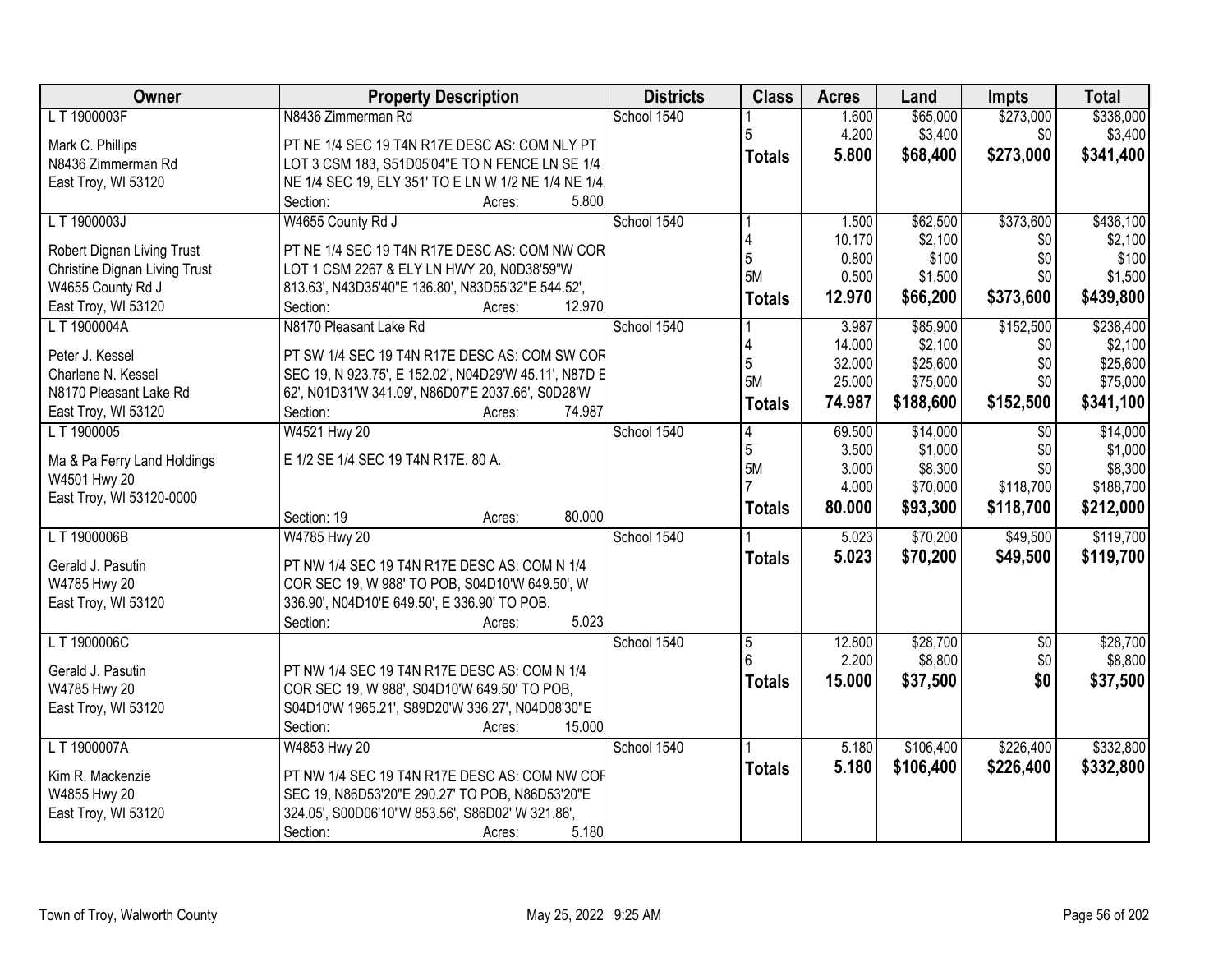| Owner                                | <b>Property Description</b>                                                                  | <b>Districts</b> | <b>Class</b>  | <b>Acres</b>   | Land      | <b>Impts</b>    | <b>Total</b>    |
|--------------------------------------|----------------------------------------------------------------------------------------------|------------------|---------------|----------------|-----------|-----------------|-----------------|
| L T 1900007B                         | W4847 Hwy 20                                                                                 | School 1540      |               | 6.960          | \$119,700 | \$391,900       | \$511,600       |
| David L. Callender                   | PT NW 1/4 SEC 19 T4N R17E DESC AS: COM NW COF                                                |                  | <b>Totals</b> | 6.960          | \$119,700 | \$391,900       | \$511,600       |
| Anna M. Callender                    | SEC 19, N86D53'20"E 614.32', S00D06'10"W 34.70' TO                                           |                  |               |                |           |                 |                 |
| W4847 Hwy 20                         | POB, S00D06'20"W 818.86', N86D02'E 369.26', N0D32'E                                          |                  |               |                |           |                 |                 |
| East Troy, WI 53120                  | 6.960<br>Section:<br>Acres:                                                                  |                  |               |                |           |                 |                 |
| LT 1900008                           | N8338 Pleasant Lake Rd                                                                       | School 1540      |               | 2.600          | \$81,000  | \$270,200       | \$351,200       |
|                                      |                                                                                              |                  |               | 4.130          | \$2,900   | \$0             | \$2,900         |
| Joseph A. England                    | PT NW 1/4 SEC 19 T4N R17E DESC AS: COM W 1/4                                                 |                  | <b>Totals</b> | 6.730          | \$83,900  | \$270,200       | \$354,100       |
| N8338 Pleasant Lake Ln               | COR SEC 19, N 353.55' TO POB, E 391.5', S81D19'35"E                                          |                  |               |                |           |                 |                 |
| East Troy, WI 53120                  | 886.82', N0D40'15"E 186.25', N79D0'15"E 1270.03', S<br>6.730<br>Section: 19                  |                  |               |                |           |                 |                 |
| LT 1900008A                          | Acres:<br>N8312 Pleasant Lake Rd                                                             | School 1540      |               |                | \$72,300  | \$256,500       | \$328,800       |
|                                      |                                                                                              |                  |               | 3.000<br>4.900 | \$3,500   | \$0             | \$3,500         |
| Lau Ling Trust                       | PT NW 1/4 SEC 19 T4N R17E DESC AS: COM W 1/4                                                 |                  | <b>Totals</b> | 7.900          | \$75,800  | \$256,500       | \$332,300       |
| N8312 Pleasant Lake Rd               | COR SEC 19, N 353.55', E 391.15', S81D19'35"E                                                |                  |               |                |           |                 |                 |
| East Troy, WI 53120                  | 886.82', S0D40'15"W 155.25', S87D04'50"W 1267.64' TO                                         |                  |               |                |           |                 |                 |
|                                      | 7.900<br>Section:<br>Acres:                                                                  |                  |               |                |           |                 |                 |
| LT 1900011                           |                                                                                              | School 1540      | X4            | 1.000          | \$0       | $\sqrt[6]{}$    | $\overline{50}$ |
| Town of Troy                         | PRIVATE ROAD IN CERTIFIED SURVEY NO. 183 AS                                                  |                  | <b>Totals</b> | 1.000          | \$0       | \$0             | \$0             |
| N8870 Briggs St                      | RECORDED IN VOL 104 RECORDS PG 398 W.C.R.                                                    |                  |               |                |           |                 |                 |
| East Troy, WI 53120                  |                                                                                              |                  |               |                |           |                 |                 |
|                                      | 1.000<br>Section:<br>Acres:                                                                  |                  |               |                |           |                 |                 |
| LT 2000001A                          |                                                                                              | School 1540      | 4             | 35.000         | \$5,300   | $\overline{50}$ | \$5,300         |
|                                      |                                                                                              |                  | <b>Totals</b> | 35.000         | \$5,300   | \$0             | \$5,300         |
| Alvin L. Bourdo<br>2053A Division St | E 1/2 E 1/2 E 1/2 N 1/2 SEC 20 T4N R17E. EXC CSM<br>2597. 35 M/L OUT OF L T 20-1 PER #539581 |                  |               |                |           |                 |                 |
| East Troy, WI 53120                  |                                                                                              |                  |               |                |           |                 |                 |
|                                      | 35.000<br>Section:<br>Acres:                                                                 |                  |               |                |           |                 |                 |
| LT 2000002                           |                                                                                              | School 1540      | 4             | 62.040         | \$12,700  | $\overline{50}$ | \$12,700        |
|                                      |                                                                                              |                  | 5             | 0.590          | \$100     | \$0             | \$100           |
| William R Rasmussen Trust            | N 2/3 OF W 3/4 OF NE 1/4 SEC 20 T4N R17E. EXC                                                |                  | 5M            | 12.000         | \$42,000  | \$0             | \$42,000        |
| Ruth H Rasmussen Trust               | PARCEL DESC IN VOL 361 RECORDS PG 377. EXC                                                   |                  | <b>Totals</b> | 74.630         | \$54,800  | \$0             | \$54,800        |
| W4341 Hwy 20                         | CSM 2209. EXC PARCEL UNDER #528848 BEING 20"                                                 |                  |               |                |           |                 |                 |
| East Troy, WI 53120                  | 74.630<br>Section:<br>Acres:                                                                 |                  |               |                |           |                 |                 |
| L T 2000003                          | 4303 County Rd J                                                                             | School 1540      | $\vert 4$     | 47.330         | \$10,500  | $\overline{30}$ | \$10,500        |
| John A. Maiwald                      | E 3/4 OF N 1/2 OF NW 1/4 SEC 20 T4N R17E. EXC                                                |                  | $\mathbf 5$   | 0.820          | \$100     | \$0             | \$100           |
| Jean R. Maiwald                      | HWY. EXC CSM 2047. 50.15 A. M/L                                                              |                  |               | 2.000          | \$35,000  | \$125,400       | \$160,400       |
| 901 Spinnaker Way                    |                                                                                              |                  | <b>Totals</b> | 50.150         | \$45,600  | \$125,400       | \$171,000       |
| Kissimmee, FL 34746                  | 50.150<br>Section:<br>Acres:                                                                 |                  |               |                |           |                 |                 |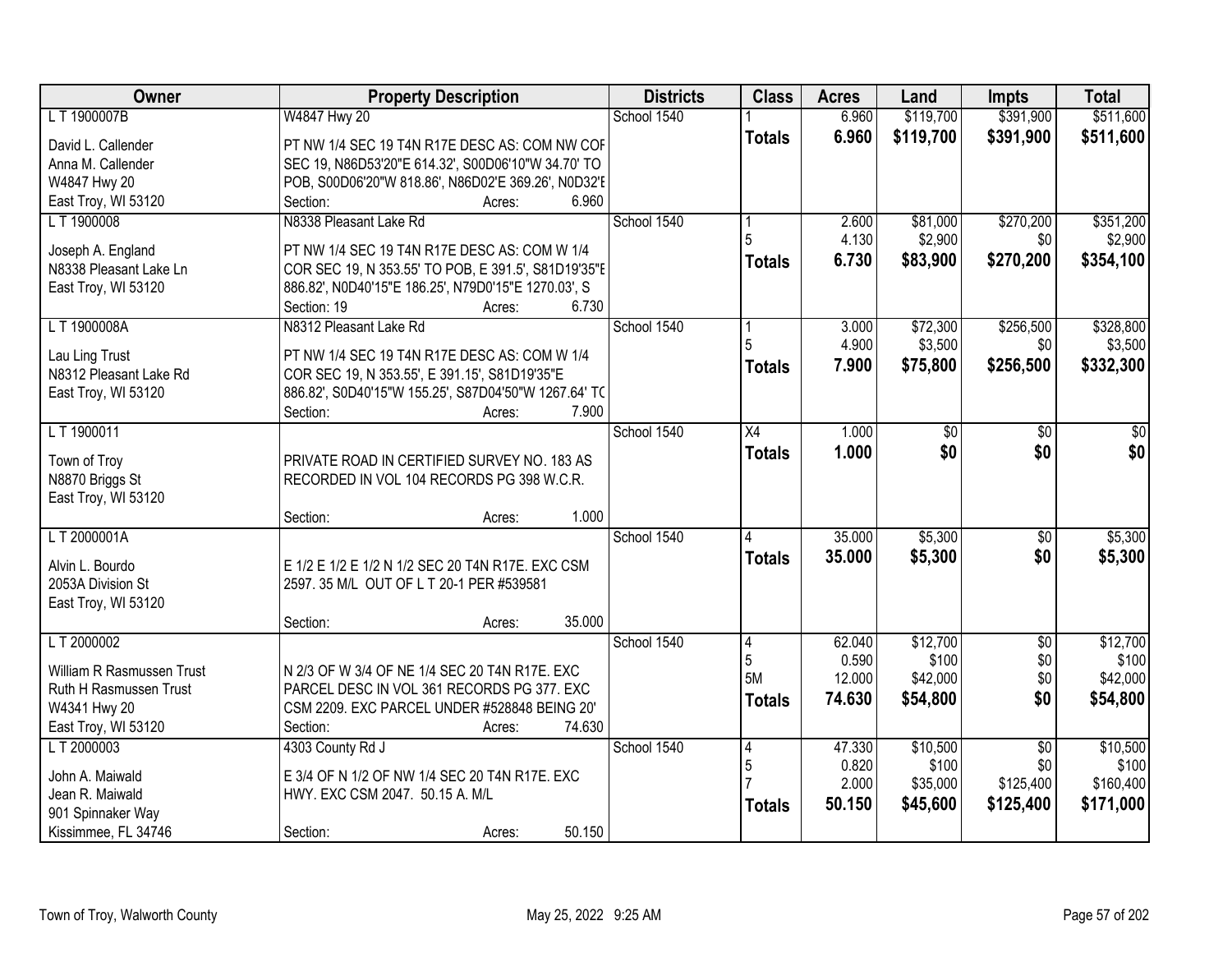| Owner                     | <b>Property Description</b>                          | <b>Districts</b> | <b>Class</b>  | <b>Acres</b> | Land      | Impts           | <b>Total</b> |
|---------------------------|------------------------------------------------------|------------------|---------------|--------------|-----------|-----------------|--------------|
| LT 2000004                | W4482 State Highway 20                               | School 1540      |               | 37.790       | \$7,800   | $\overline{50}$ | \$7,800      |
| John A. Isleb             | PT NW 1/4 SEC 20 T4N R17E DESC AS: COM W 1/4         |                  | 5             | 0.500        | \$100     | \$0             | \$100        |
| Kerry J. Isleb            | COR SEC 20, N1D18'52"E 887.61' TO POB, N1D18'        |                  | <b>Totals</b> | 38.290       | \$7,900   | \$0             | \$7,900      |
| 1799 Kettle Ct            | 52"E 1548.75', N87D59'59"E 159.70', N1D44'47"E       |                  |               |              |           |                 |              |
| East Troy, WI 53120       | 38.290<br>Section:<br>Acres:                         |                  |               |              |           |                 |              |
| L T 2000004A              | W4408 Hwy 20                                         | School 1540      |               | 1.050        | \$36,300  | \$182,800       | \$219,100    |
|                           |                                                      |                  | <b>Totals</b> | 1.050        | \$36,300  | \$182,800       | \$219,100    |
| Loretta J. Adsit          | PT NW 1/4 SEC 20 T4N R17E DESC AS: COM E 1/8         |                  |               |              |           |                 |              |
| W4408 Hwy 20              | COR NW 1/4 SEC 20, E ON S LN NW 1/4 & C/L HWY 20     |                  |               |              |           |                 |              |
| East Troy, WI 53120       | N 180', S88D39'W 242', S 180', N88D39'E 242' TO POB. |                  |               |              |           |                 |              |
|                           | 1.050<br>Section:<br>Acres:                          |                  |               |              |           |                 |              |
| LT 2000004B               | W4482 State Highway 20                               | School 1540      |               | 1.090        | \$37,300  | \$26,300        | \$63,600     |
| Graham S. Adsit           | PT NW 1/4 SEC 20 T4N R17E DESC AS: COM W 1/4         |                  |               | 34.560       | \$8,600   | \$0             | \$8,600      |
| Carla M. Galler           | COR SEC 20, N1D18'52"E 887.16', N88D59'27"E          |                  |               | 2.600        | \$5,000   | \$0             | \$5,000      |
| 314 Spring St             | 1990.21', S0D49'26"W 886.76', S88D58'28"W 665.95',   |                  | Totals        | 38.250       | \$50,900  | \$26,300        | \$77,200     |
| Cambridge, WI 53523       | 38.250<br>Section: 20<br>Acres:                      |                  |               |              |           |                 |              |
| LT 2000005                | W4461 Hwy 20                                         | School 1540      | 4             | 62.200       | \$13,000  | \$0             | \$13,000     |
|                           |                                                      |                  | 5             | 4.800        | \$3,300   | \$0             | \$3,300      |
| Larry a Ferry Trust       | W 1/2 SW 1/4 SEC 20 T4N R17E. 80 A.                  |                  | 5M            | 10.000       | \$27,500  | \$0             | \$27,500     |
| V Sue Ferry Trust         |                                                      |                  |               | 3.000        | \$65,000  | \$136,900       | \$201,900    |
| W4461 Hwy 20              |                                                      |                  | <b>Totals</b> | 80.000       | \$108,800 | \$136,900       | \$245,700    |
| East Troy, WI 53120       | 80.000<br>Section: 20<br>Acres:                      |                  |               |              |           |                 |              |
| L T 2000006               | W4341 Hwy 20                                         | School 1540      |               | 93.000       | \$16,700  | $\overline{50}$ | \$16,700     |
| William R Rasmussen Trust | E 1/2 SW 1/4 & E 1/2 SE 1/4 NW 1/4 SEC 20 T4N R17E.  |                  |               | 2.000        | \$60,000  | \$192,200       | \$252,200    |
| Ruth H Rasmussen Trust    | EXC. HWY. EXC CSM 4070.                              |                  | <b>Totals</b> | 95.000       | \$76,700  | \$192,200       | \$268,900    |
| W4341 Hwy 20              |                                                      |                  |               |              |           |                 |              |
| East Troy, WI 53120       | 95.000<br>Section:<br>Acres:                         |                  |               |              |           |                 |              |
| LT 2000007                | W4275 Hwy 20                                         | School 1540      |               | 3.500        | \$82,000  | \$222,400       | \$304,400    |
|                           |                                                      |                  |               | 80.680       | \$17,000  | \$0             | \$17,000     |
| Elmer E Robran Trust      | S 2/3 OF W 3/4 OF S 1/2 NE 1/4 ALSO W 66 2/3 RODS    |                  | 5             | 6.900        | \$11,700  | \$0             | \$11,700     |
| W4275 Hwy 20              | OF W 1/2 SE 1/4. SEC 20 T4N R17E. EXC CSM 91 &       |                  | 5M            | 8.000        | \$24,000  | \$0             | \$24,000     |
| East Troy, WI 53120       | 2234. EXC. L T 20-7A                                 |                  | <b>Totals</b> | 99.080       | \$134,700 | \$222,400       | \$357,100    |
|                           | 99.080<br>Section:<br>Acres:                         |                  |               |              |           |                 |              |
| LT 2000007A               | W4156 Hwy 20                                         | School 1540      |               | 1.114        | \$52,900  | \$121,300       | \$174,200    |
| Sandra L. Branfort        | PT NE 1/4 SEC 20 T4N R17E DESC AS: COM E 1/4         |                  | <b>Totals</b> | 1.114        | \$52,900  | \$121,300       | \$174,200    |
| W4156 State Rd 20         | COR SEC 20, W TO SW COR E 1/2 E 1/2 NE 1/4 TO        |                  |               |              |           |                 |              |
| East Troy, WI 53120       | POB, W 150', N 323.40', E 150' S 323.40' TO POB. 1 A |                  |               |              |           |                 |              |
|                           | Section:<br>1.114<br>Acres:                          |                  |               |              |           |                 |              |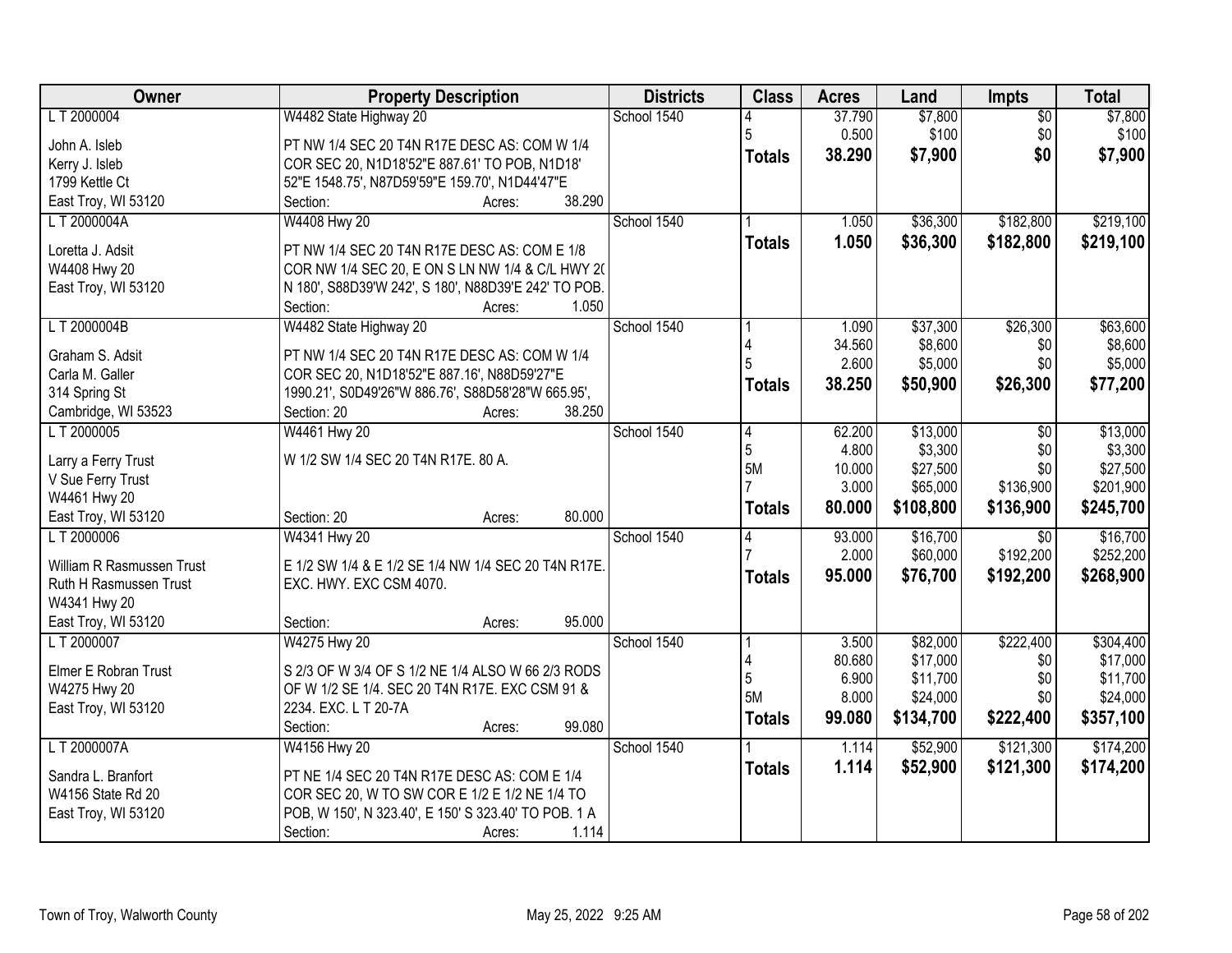| Owner                            | <b>Property Description</b>                                                                        | <b>Districts</b> | <b>Class</b>   | <b>Acres</b> | Land     | Impts           | <b>Total</b> |
|----------------------------------|----------------------------------------------------------------------------------------------------|------------------|----------------|--------------|----------|-----------------|--------------|
| L T 2000008                      | W4163 Hwy 20                                                                                       | School 1540      |                | 37.130       | \$8,500  | $\overline{50}$ | \$8,500      |
| Ronald E. Robran                 | W 1/2 E 1/2 SE 1/4 & E 13 1/3 RODS OF W 1/2 SE 1/4                                                 |                  | 5              | 3.000        | \$1,800  | \$0             | \$1,800      |
| Sandra J. Robran                 | SEC 20 T4N R17E. EXC L T20-9 VOL 668 DEEDS PG                                                      |                  | 5M             | 6.000        | \$16,500 | \$0             | \$16,500     |
| W4160 Hwy 20                     | 324 & VOL 103 RECORDS PG 609. EXC L T20-10 VOL                                                     |                  |                | 2.000        | \$60,000 | \$48,900        | \$108,900    |
| East Troy, WI 53120              | 48.130<br>Section: 20<br>Acres:                                                                    |                  | <b>Totals</b>  | 48.130       | \$86,800 | \$48,900        | \$135,700    |
| LT 2000009                       | W4155 Hwy 20                                                                                       | School 1540      |                | 1.210        | \$55,300 | \$120,400       | \$175,700    |
|                                  |                                                                                                    |                  | <b>Totals</b>  | 1.210        | \$55,300 | \$120,400       | \$175,700    |
| James E. Schroeder               | PT SE 1/4 SEC 20 T4N R17E DESC AS: COM NE COR                                                      |                  |                |              |          |                 |              |
| Nancy J. Schroeder               | W 1/2 E 1/2 SE 1/4 SEC 20, W 150', S 363', E 150', N                                               |                  |                |              |          |                 |              |
| W4155 Hwy 20                     | 363' TO POB. 1.21 A M/L<br>1.210<br>Section:                                                       |                  |                |              |          |                 |              |
| East Troy, WI 53120              | Acres:                                                                                             |                  |                |              |          |                 |              |
| LT 2000009A                      | W4155 State Highway 20                                                                             | School 1540      |                | 0.967        | \$49,100 | \$155,800       | \$204,900    |
| Jay P. Rodman                    | PT SE 1/4 SEC 20 T4N R17E DESC AS: COM NE COR                                                      |                  | <b>Totals</b>  | 0.967        | \$49,100 | \$155,800       | \$204,900    |
| PO Box 104                       | W 1/2 E 1/2 SE 1/4 SEC 20, S363' TO POB, S 250.41',                                                |                  |                |              |          |                 |              |
| East Troy, WI 53120              | W150', N250.41', E 150' TO POB. SPLIT FROM L T 20-9                                                |                  |                |              |          |                 |              |
|                                  | 0.967<br>Section: 20<br>Acres:                                                                     |                  |                |              |          |                 |              |
| LT 2000010                       | W4227 Hwy 20                                                                                       | School 1540      |                | 2.050        | \$75,500 | \$136,500       | \$212,000    |
| David A. Schmidt                 |                                                                                                    |                  | <b>Totals</b>  | 2.050        | \$75,500 | \$136,500       | \$212,000    |
| Susan L. Schmidt                 | PT SE 1/4 SEC 20 T4N R17E DESC AS: COM W 1/4<br>COR SEC 20, E TO PT 222.75' W OF E LN W 1/2 SE 1/4 |                  |                |              |          |                 |              |
| W4227 Hwy 20                     | SEC 20 BEING POB, S01D45'W 301.06', S87D35'E 291'                                                  |                  |                |              |          |                 |              |
| East Troy, WI 53120              | Section:<br>2.050<br>Acres:                                                                        |                  |                |              |          |                 |              |
| LT 2100001                       |                                                                                                    | School 1540      | $\overline{4}$ | 37.950       | \$7,900  | $\overline{50}$ | \$7,900      |
|                                  |                                                                                                    |                  | 5M             | 1.000        | \$3,000  | \$0             | \$3,000      |
| <b>Vincent Schmit Trust</b>      | E 1/2 NE 1/4 SEC 21 T4N R17E. EXC. CSM 433, 1316 8                                                 |                  | <b>Totals</b>  | 38.950       | \$10,900 | \$0             | \$10,900     |
| Cheryl Schmit Trust              | 1351, 38.95 A.                                                                                     |                  |                |              |          |                 |              |
| 8013 W Freistadt Rd              |                                                                                                    |                  |                |              |          |                 |              |
| Mequon, WI 53092                 | 38.950<br>Section:<br>Acres:                                                                       |                  |                |              |          |                 |              |
| LT 2100002                       |                                                                                                    | School 1540      | 4              | 34.600       | \$6,400  | $\overline{60}$ | \$6,400      |
| Dolores M Rich Life Estate et al | NW 1/4 NE 1/4 SEC 21 T4N R17E. EXC CSM 2753. 36                                                    |                  |                | 1.400        | \$3,600  | \$0             | \$3,600      |
| 930 Prairie St                   | A. M/L                                                                                             |                  | <b>Totals</b>  | 36.000       | \$10,000 | \$0             | \$10,000     |
| Apt 111                          |                                                                                                    |                  |                |              |          |                 |              |
| Prairie Du Sac, WI 53578         | 36.000<br>Section:<br>Acres:                                                                       |                  |                |              |          |                 |              |
| LT 2100003                       | W3883 Hwy 20                                                                                       | School 1540      |                | 2.000        | \$60,000 | \$105,100       | \$165,100    |
|                                  |                                                                                                    |                  | 4              | 77.834       | \$14,500 | \$0             | \$14,500     |
| Alfred T Gruling Trust           | SW 1/4 NE 1/4 & W 1/2 SE 1/4 SEC 21 T4N R17E EXC                                                   |                  | 5              | 17.530       | \$21,700 | \$0             | \$21,700     |
| W3883 Hwy 20                     | THAT PT DESC AS COM NE COR OF W 1/2 SE 1/4                                                         |                  | <b>Totals</b>  | 97.364       | \$96,200 | \$105,100       | \$201,300    |
| East Troy, WI 53120              | SEC 21; W 26 ROD S& 16'; S 120 RODS, E 26 RODS &                                                   |                  |                |              |          |                 |              |
|                                  | 97.364<br>Section: 21<br>Acres:                                                                    |                  |                |              |          |                 |              |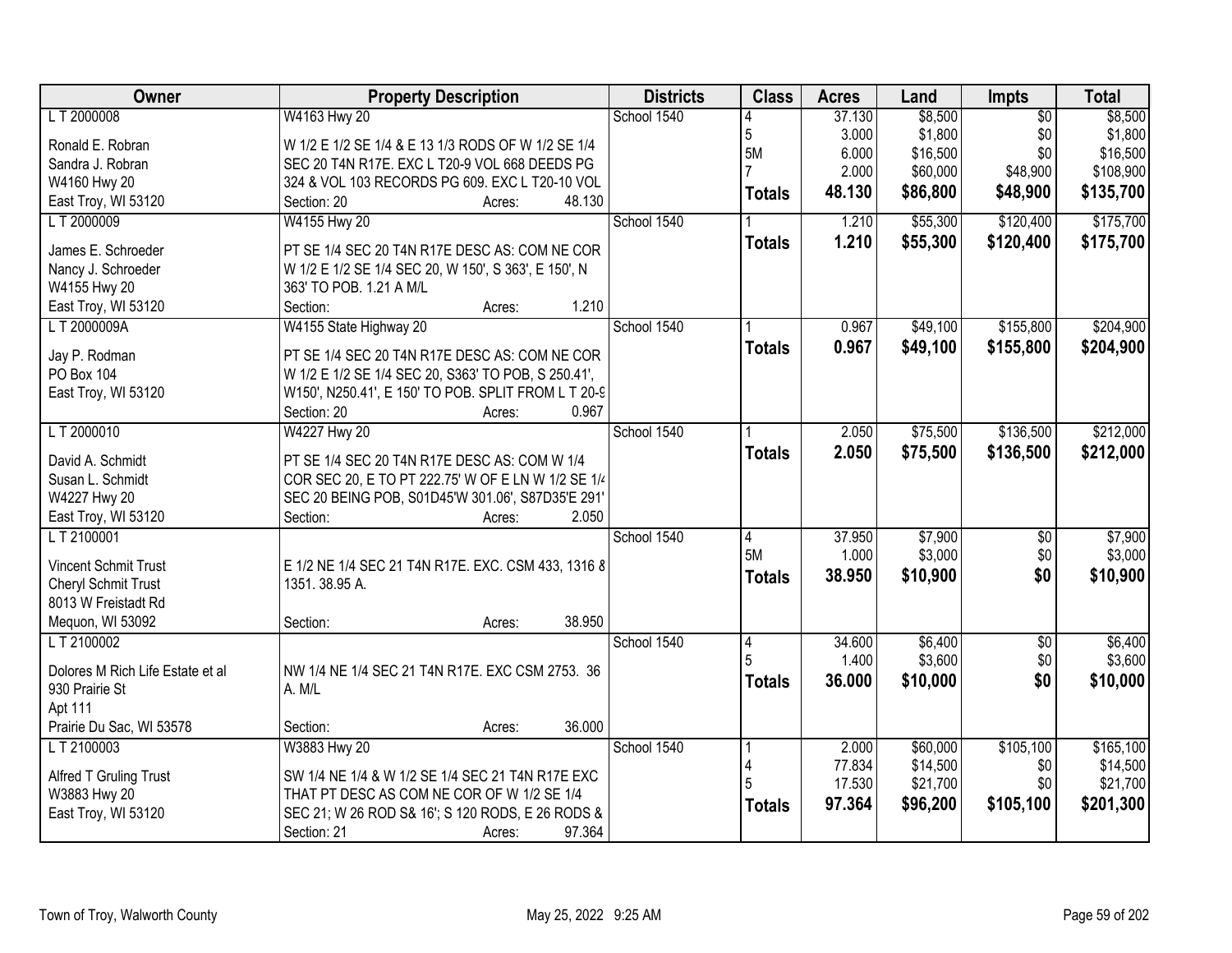| Owner                     |                                                   | <b>Property Description</b> |        | <b>Districts</b> | <b>Class</b>   | <b>Acres</b>   | Land                 | Impts            | <b>Total</b>          |
|---------------------------|---------------------------------------------------|-----------------------------|--------|------------------|----------------|----------------|----------------------|------------------|-----------------------|
| LT 2100004                | Sterman Rd                                        |                             |        | School 1540      |                | 29.065         | \$6,200              | $\overline{50}$  | \$6,200               |
| Laverne R. Ohlwine        | E 46.66 A OF E 1/2 NW 1/4 SEC 21 T4N R17E. EXC    |                             |        |                  | 5              | 5.660          | \$10,100             | \$0              | \$10,100              |
| 8937 Sheringham Dr        | CSM 2176 & 4654                                   |                             |        |                  |                | 0.500          | \$2,500              | \$0              | \$2,500               |
| Roscoe, IL 61073          |                                                   |                             |        |                  | <b>Totals</b>  | 35.225         | \$18,800             | \$0              | \$18,800              |
|                           | Section: 21                                       | Acres:                      | 35.225 |                  |                |                |                      |                  |                       |
| LT 2100005                | W3974 Hwy 20                                      |                             |        | School 1540      | 4              | 30.500         | \$4,600              | $\overline{50}$  | \$4,600               |
| <b>Ann Diamond Trust</b>  | PT NW1/4 SEC 21 T4N R17E DESC AS COM AT SW        |                             |        |                  | 5              | 0.200          | \$100                | \$0              | \$100                 |
| W3974 Hwy 20              | COR E 1/2 NW1/4 SEC 221 T4N R17E; E 33.5 RODS; N  |                             |        |                  |                | 2.300          | \$61,500             | \$107,400        | \$168,900             |
| East Troy, WI 53120       | TO S LN SEC 16; W 33.5 RODS TO NW COR OF E 1/2;   |                             |        |                  | <b>Totals</b>  | 33.000         | \$66,200             | \$107,400        | \$173,600             |
|                           | Section:                                          | Acres:                      | 33.000 |                  |                |                |                      |                  |                       |
| LT 2100006                | State Highway 20                                  |                             |        | School 1540      | 14             | 54.500         | \$12,100             | \$0              | \$12,100              |
| Harold R Deback Trust     | E 60 A. OF W 1/2 OF NW 1/4 SEC 21 T4N R17E. EXC.  |                             |        |                  |                | 0.500          | \$100                | \$0              | \$100                 |
| Carol J Deback Trust      | CSM 3079.55 A M/L                                 |                             |        |                  | <b>Totals</b>  | 55.000         | \$12,200             | \$0              | \$12,200              |
| W198 S10957 Racine Ave    |                                                   |                             |        |                  |                |                |                      |                  |                       |
| Muskego, WI 53150         | Section:                                          | Acres:                      | 55.000 |                  |                |                |                      |                  |                       |
| LT 2100006A               | W4009 Hwy 20                                      |                             |        | School 1540      | 4              | 18.550         | \$3,800              | \$0              | \$3,800               |
| Dietzler Farm, LP         | E 60 A. OF W 1/2 SW 1/4 SEC 21 T4N R17E. 60 A. OU |                             |        |                  | 5              | 33.950         | \$66,400             | \$0              | \$66,400              |
| c/o Dietzler Farm, LP     | OF L T21-6.                                       |                             |        |                  | 5M             | 3.500          | \$9,700              | \$0              | \$9,700               |
| 150 N Montclair Ave       |                                                   |                             |        |                  |                | 4.000          | \$70,000             | \$105,100        | \$175,100             |
| Glen Ellyn, IL 60137-0000 | Section:                                          | Acres:                      | 60.000 |                  | <b>Totals</b>  | 60.000         | \$149,900            | \$105,100        | \$255,000             |
| LT 2100007                |                                                   |                             |        | School 1540      |                | 19.750         | \$3,000              | $\overline{50}$  | \$3,000               |
| Alvin L. Bourdo           | W 40 A OF W 1/2 W 1/2 SEC 21 T4N R17E. EXC CSM    |                             |        |                  |                | 0.250          | \$100                | \$0              | \$100                 |
| 2053A Division St         | 3538. 20 A                                        |                             |        |                  | <b>Totals</b>  | 20.000         | \$3,100              | \$0              | \$3,100               |
| East Troy, WI 53120       |                                                   |                             |        |                  |                |                |                      |                  |                       |
|                           | Section:                                          | Acres:                      | 20.000 |                  |                |                |                      |                  |                       |
| LT 2100008                | W3913 Hwy 20                                      |                             |        | School 1540      | $\overline{4}$ | 66.900         | \$11,600             | $\overline{50}$  | \$11,600              |
| Maureen M Martin Trust    | E 1/2 SW 1/4 SEC 21 T4N R17E. 80 A.               |                             |        |                  | 5              | 0.600          | \$100                | \$0              | \$100                 |
| W3913 Hwy 20              |                                                   |                             |        |                  | 5M             | 7.000<br>5.500 | \$19,300<br>\$77,500 | \$0<br>\$178,100 | \$19,300<br>\$255,600 |
| East Troy, WI 53120       |                                                   |                             |        |                  |                |                |                      |                  |                       |
|                           | Section:                                          | Acres:                      | 80.000 |                  | <b>Totals</b>  | 80.000         | \$108,500            | \$178,100        | \$286,600             |
| LT 2100009                |                                                   |                             |        | School 1540      | 14             | 30.800         | \$6,600              | $\overline{50}$  | \$6,600               |
| Maureen M Martin Trust    | SE 1/4 SE 1/4 SEC 21, ALSO COM NE COR OF W 1/2    |                             |        |                  | 5              | 36.000         | \$72,200             | \$0              | \$72,200              |
| W3913 Hwy 20              | OF SE 1/4 SEC 21; W 26 RODS & 16'; S 120 RODS; E  |                             |        |                  | <b>Totals</b>  | 66.800         | \$78,800             | \$0              | \$78,800              |
| East Troy, WI 53120       | 26 RODS & 16'; N 120 RODS TO POB.ALSO COM AT      |                             |        |                  |                |                |                      |                  |                       |
|                           | Section:                                          | Acres:                      | 66.800 |                  |                |                |                      |                  |                       |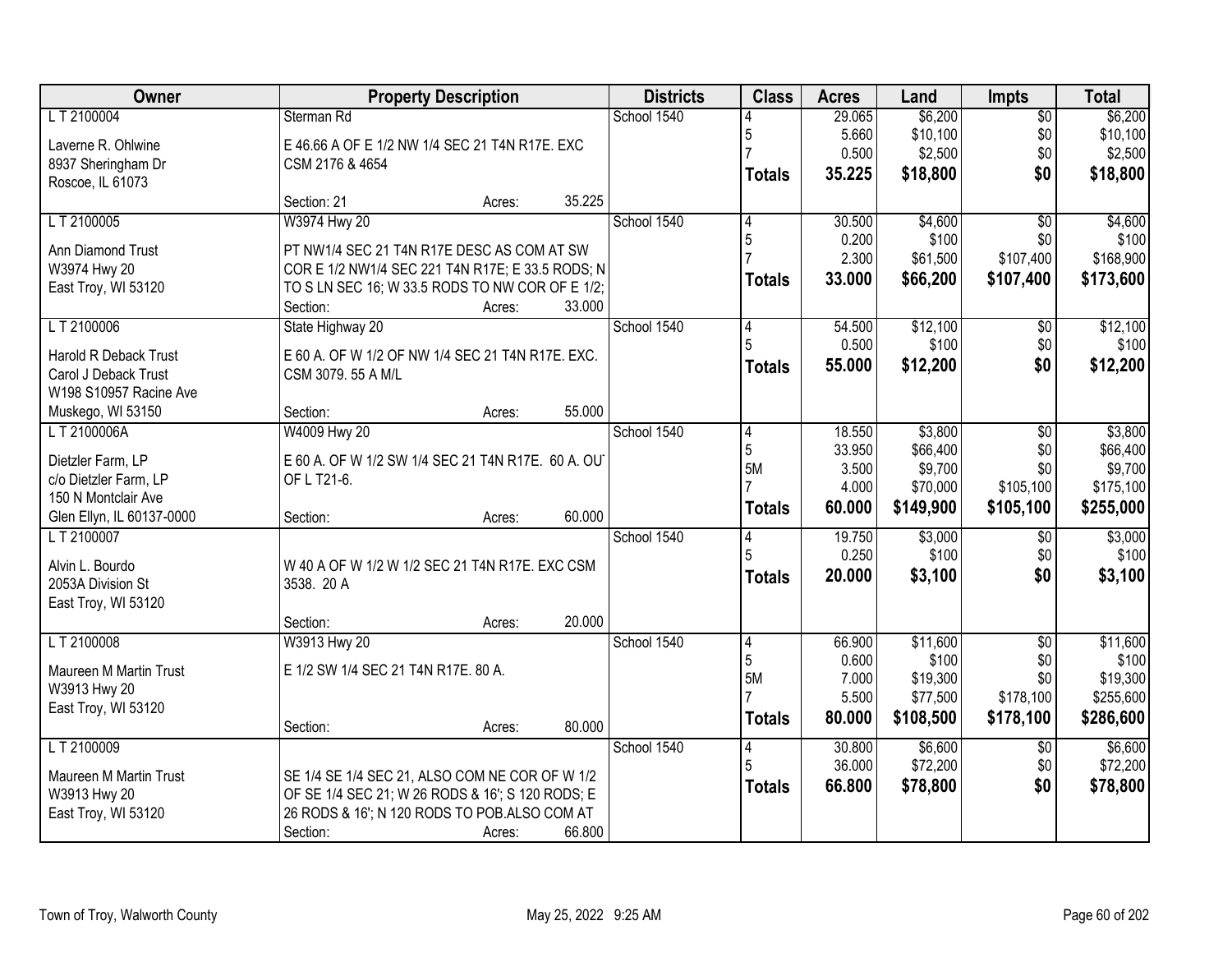| Owner                                    | <b>Property Description</b>                                                                       | <b>Districts</b> | <b>Class</b>          | <b>Acres</b> | Land      | <b>Impts</b>    | <b>Total</b> |
|------------------------------------------|---------------------------------------------------------------------------------------------------|------------------|-----------------------|--------------|-----------|-----------------|--------------|
| LT 2100010                               | W3739 Hwy 20                                                                                      | School 1540      |                       | 12.500       | \$135,000 | \$14,600        | \$149,600    |
| Troy Auto Realty, LLC                    | W 1/2 OF E 25 A. OF NE 1/4 SE 1/4 SEC 21 T4N R17E.                                                |                  | <b>Totals</b>         | 12.500       | \$135,000 | \$14,600        | \$149,600    |
| c/o Troy Auto Realty, LLC                |                                                                                                   |                  |                       |              |           |                 |              |
| W240 N2385 Pewaukee Rd                   |                                                                                                   |                  |                       |              |           |                 |              |
| Waukesha, WI 53188-0000                  | 12.500<br>Section: 21<br>Acres:                                                                   |                  |                       |              |           |                 |              |
| LT 2100011                               | W3711 Hwy 20                                                                                      | School 1540      | $\mathfrak{p}$        | 12.500       | \$135,000 | \$100           | \$135,100    |
| Troy Auto Realty, LLC                    | E 1/2 OF E 25 A. OF NE 1/4 SE 1/4 SEC 21 T4N R17E.                                                |                  | <b>Totals</b>         | 12.500       | \$135,000 | \$100           | \$135,100    |
| c/o Troy Auto Realty, LLC                |                                                                                                   |                  |                       |              |           |                 |              |
| W240 N2385 Pewaukee Rd                   |                                                                                                   |                  |                       |              |           |                 |              |
| Waukesha, WI 53188-0000                  | 12.500<br>Section:<br>Acres:                                                                      |                  |                       |              |           |                 |              |
| LT 2200001                               | N8471 County Rd N                                                                                 | School 1540      |                       | 3.000        | \$85,000  | \$240,800       | \$325,800    |
| Peter L. Beierle                         | N 17 A OF NE 1/4 NE 1/4 & NW 1/4 NE 1/4 SEC 22 T4N                                                |                  |                       | 11.000       | \$2,300   | \$0             | \$2,300      |
| Linda R. Beierle                         | R17E. ALSO COM NE COR NW 1/4, W 1056 FT, S 58.5                                                   |                  | 5                     | 46.000       | \$32,200  | \$0             | \$32,200     |
| N8471 County Rd N                        | RODS, SE TO SE COR SD 1/4, N TO POB. EXC CSM                                                      |                  | 5M                    | 20.000       | \$27,500  | \$0             | \$27,500     |
| East Troy, WI 53120                      | Section:<br>80.000<br>Acres:                                                                      |                  | <b>Totals</b>         | 80.000       | \$147,000 | \$240,800       | \$387,800    |
| LT 2200002                               | State Highway 20                                                                                  | School 1540      | 6                     | 2.000        | \$13,000  | $\sqrt[6]{30}$  | \$13,000     |
| Jeremy Ebner                             | PT NW 1/4 SEC 22 T4N R17E DESC AS: COM NE COR                                                     |                  | <b>Totals</b>         | 2.000        | \$13,000  | \$0             | \$13,000     |
| Simona Ebner                             | NW 1/4 NW 1/4 SEC 22, E 264', S 660', W 7 RODS 9                                                  |                  |                       |              |           |                 |              |
| W3524 Hwy 20                             | LKS, N 610.5', W 8 RODS 16 LKS, N 49.5' TO POB. 2 A                                               |                  |                       |              |           |                 |              |
| East Troy, WI 53120                      | 2.000<br>Section:<br>Acres:                                                                       |                  |                       |              |           |                 |              |
| LT 2200003                               |                                                                                                   | School 1540      | $\boldsymbol{\Delta}$ | 46.600       | \$9,000   | \$0             | \$9,000      |
| Wayne E. Healey Sr                       | S 63 A. OF E 1/2 NE 1/4 SEC 22 T4N R17E. 63 A.                                                    |                  |                       | 16.400       | \$9,200   | \$0             | \$9,200      |
| Sharon K. Healey                         |                                                                                                   |                  | <b>Totals</b>         | 63.000       | \$18,200  | \$0             | \$18,200     |
| W3288 Hwy 20                             |                                                                                                   |                  |                       |              |           |                 |              |
| East Troy, WI 53120-0000                 | 63.000<br>Section:<br>Acres:                                                                      |                  |                       |              |           |                 |              |
| LT 2200004                               | State Highway 20                                                                                  | School 1540      | 4                     | 49.840       | \$11,900  | $\overline{50}$ | \$11,900     |
| Klumb Farms, LLC                         | PT SE 1/4 SEC 22 T4N R17E DESC AS: COM NW COR                                                     |                  | 5                     | 1.800        | \$100     | \$0             | \$100        |
| c/o Klumb Farms, LLC                     | SE 1/4 SEC 22, BEING POB, S89D54'14"E 1076. 33',                                                  |                  |                       | 0.500        | \$10,000  | \$1,400         | \$11,400     |
| W257 S7715 Pairieside Dr                 | S0D05'23"W 1264.36', S27D22'01"W 1323.65',                                                        |                  | <b>Totals</b>         | 52.140       | \$22,000  | \$1,400         | \$23,400     |
| Wauesha, WI 53189-0000                   | 52.140<br>Section:<br>Acres:                                                                      |                  |                       |              |           |                 |              |
| L T 2200004C                             |                                                                                                   | School 1540      | 4                     | 14.250       | \$3,500   | $\overline{50}$ | \$3,500      |
|                                          |                                                                                                   |                  | 5                     | 1.000        | \$100     | \$0             | \$100        |
| Klumb Farms, LLC<br>c/o Klumb Farms, LLC | PT SE 1/4 SEC 22 T4N R17E DESC AS: COM SE COR<br>SEC 22, N89D52'30"W 1327.52', N0D03'01"W 198' TO |                  | 5M                    | 1.000        | \$3,000   | \$0             | \$3,000      |
| W257 S7715 Pairieside Dr                 | POB, N89D52'30"W 856.36' TO C/L RD, N27D22'01"E                                                   |                  | <b>Totals</b>         | 16.250       | \$6,600   | \$0             | \$6,600      |
| Wauesha, WI 53189-0000                   | Section:<br>16.250<br>Acres:                                                                      |                  |                       |              |           |                 |              |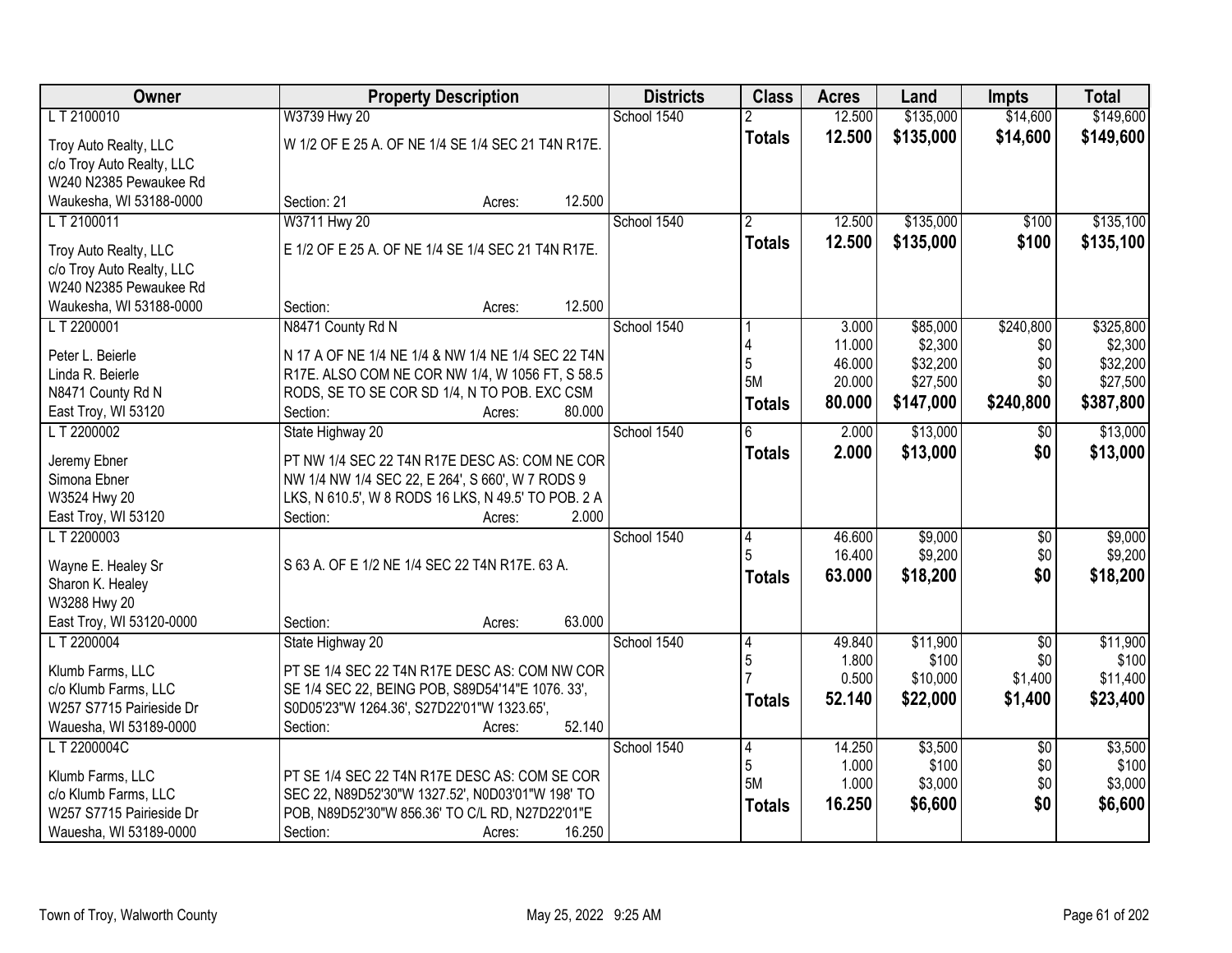| Owner                             | <b>Property Description</b>                                                                             | <b>Districts</b> | <b>Class</b>   | <b>Acres</b> | Land      | <b>Impts</b>    | <b>Total</b> |
|-----------------------------------|---------------------------------------------------------------------------------------------------------|------------------|----------------|--------------|-----------|-----------------|--------------|
| LT 2200005                        |                                                                                                         | School 1540      |                | 37.000       | \$6,700   | $\overline{50}$ | \$6,700      |
| Vincent Schmit Trust              | PT NW 1/4 SEC 22 T4N R17E DESC AS: COM W 1/4                                                            |                  | 5              | 14.000       | \$16,400  | \$0             | \$16,400     |
| Cheryl Schmit Trust               | COR SEC 22, E 1761.10', N 832', W 1761.10', S TO                                                        |                  | <b>Totals</b>  | 51.000       | \$23,100  | \$0             | \$23,100     |
| 8013 W Freistadt Rd               | POB. ALSO W 1/2 W 1/2 NW 1/4 NW 1/4 SEC 22 T4N                                                          |                  |                |              |           |                 |              |
| Mequon, WI 53092                  | 51.000<br>Section:<br>Acres:                                                                            |                  |                |              |           |                 |              |
| L T 2200005A                      | W3524 Hwy 20                                                                                            | School 1540      |                | 2.000        | \$60,000  | \$202,300       | \$262,300    |
|                                   |                                                                                                         |                  | $\overline{2}$ | 5.000        | \$94,000  | \$43,000        | \$137,000    |
| Jeremy Ebner<br>Simona Ebner      | PT NW 1/4 SEC 22 T4N R17E DESC AS: COM CTR                                                              |                  | 5              | 32.000       | \$25,600  | \$0             | \$25,600     |
| W3524 Hwy 20                      | SEC 22, W 907.50', N 832', W 1761.10', N 503', E<br>618.20', N 1304.90', E 748', S 49.50', E 134.64', S |                  | 6              | 40.000       | \$260,000 | \$0             | \$260,000    |
| East Troy, WI 53120               | 79.000<br>Section:<br>Acres:                                                                            |                  | <b>Totals</b>  | 79.000       | \$439,600 | \$245,300       | \$684,900    |
| LT 2200006                        | W3581 Hwy 20                                                                                            | School 1540      |                | 130.700      | \$29,100  | $\sqrt{6}$      | \$29,100     |
|                                   |                                                                                                         |                  | 5              | 6.300        | \$4,100   | \$0             | \$4,100      |
| Scurek Holdings, LLC              | SW 1/4 SEC 22 T4N R17E. EXC. L T22-6A DESC IN                                                           |                  | 5M             | 18.000       | \$49,500  | \$0             | \$49,500     |
| c/o Scurek Holdings, LLC          | VOL 579 DEEDS PG 501. EXC. L T22-6B DESC IN VOL                                                         |                  | <b>Totals</b>  | 155.000      | \$82,700  | \$0             | \$82,700     |
| W3397 County Rd A                 | 630 DEEDS PG 221. EXC. COM W 1/4 COR SEC 22, E                                                          |                  |                |              |           |                 |              |
| Elkhorn, WI 53121                 | 155.000<br>Section:<br>Acres:                                                                           |                  |                |              |           |                 |              |
| LT 2200006A                       | W3531 Hwy 20                                                                                            | School 1540      |                | 1.000        | \$35,000  | \$130,000       | \$165,000    |
| Ryan Sie                          | PT SW 1/4 SEC 22 T4N R17E DESC AS: COM INTER                                                            |                  | <b>Totals</b>  | 1.000        | \$35,000  | \$130,000       | \$165,000    |
| W3531 Hwy 20                      | N&S 1/4 LN SEC 22 & C/L HWY 20, W 313.07' TO POB,                                                       |                  |                |              |           |                 |              |
| East Troy, WI 53120               | S 290.40', W 150', N 290.40', E 150' TO POB. 1 A.                                                       |                  |                |              |           |                 |              |
|                                   | Section:<br>1.000<br>Acres:                                                                             |                  |                |              |           |                 |              |
| L T 2200006B                      | W3541 Hwy 20                                                                                            | School 1540      |                | 1.000        | \$35,000  | \$173,200       | \$208,200    |
|                                   |                                                                                                         |                  | <b>Totals</b>  | 1.000        | \$35,000  | \$173,200       | \$208,200    |
| Marshall G and Kris Branfort      | PT SW 1/4 SEC 22 T4N R17E DESC AS: COM INTER                                                            |                  |                |              |           |                 |              |
| c/o Marshall G. Branfort          | N&S 1/4 LN SEC 22 & C/L HWY 20, W 463.07' TO POB,                                                       |                  |                |              |           |                 |              |
| W3541 State Rd 20                 | S 290.40', W 150', N 290.40', E 150' TO POB. 1 A<br>1.000                                               |                  |                |              |           |                 |              |
| East Troy, WI 53120<br>LT 2200007 | Section:<br>Acres:<br>N8087 Marsh Rd                                                                    | School 1540      |                | 3.000        |           | \$128,000       |              |
|                                   |                                                                                                         |                  |                |              | \$78,000  |                 | \$206,000    |
| Robert L. Bywater                 | PT NW 1/4 NE 1/4 SEC 27 T4N R17E DESC AS COM                                                            |                  | <b>Totals</b>  | 3.000        | \$78,000  | \$128,000       | \$206,000    |
| Jorja J. Strehlow                 | NE COR SEC 22 T4N R17E, S 22D55'03"W 5514.57' TC                                                        |                  |                |              |           |                 |              |
| W8087 Marsh Rd                    | PT IN C/L TROY MARSH RD & POB, S27D 10' W                                                               |                  |                |              |           |                 |              |
| East Troy, WI 53120               | 3.000<br>Section:<br>Acres:                                                                             |                  |                |              |           |                 |              |
| L T 2200008                       |                                                                                                         | School 1540      | 4              | 70.300       | \$16,400  | $\overline{50}$ | \$16,400     |
| Klumb Farms, LLC                  | E 1/2 SE 1/4 SEC 22 T4N R17E. EXC. CEMETERY. 74                                                         |                  | 5              | 0.700        | \$100     | \$0             | \$100        |
| c/o Klumb Farms, LLC              | А                                                                                                       |                  | 5M             | 3.000        | \$9,000   | \$0             | \$9,000      |
| W257 S7715 Pairieside Dr          |                                                                                                         |                  | <b>Totals</b>  | 74.000       | \$25,500  | \$0             | \$25,500     |
| Wauesha, WI 53189-0000            | 74.000<br>Section:<br>Acres:                                                                            |                  |                |              |           |                 |              |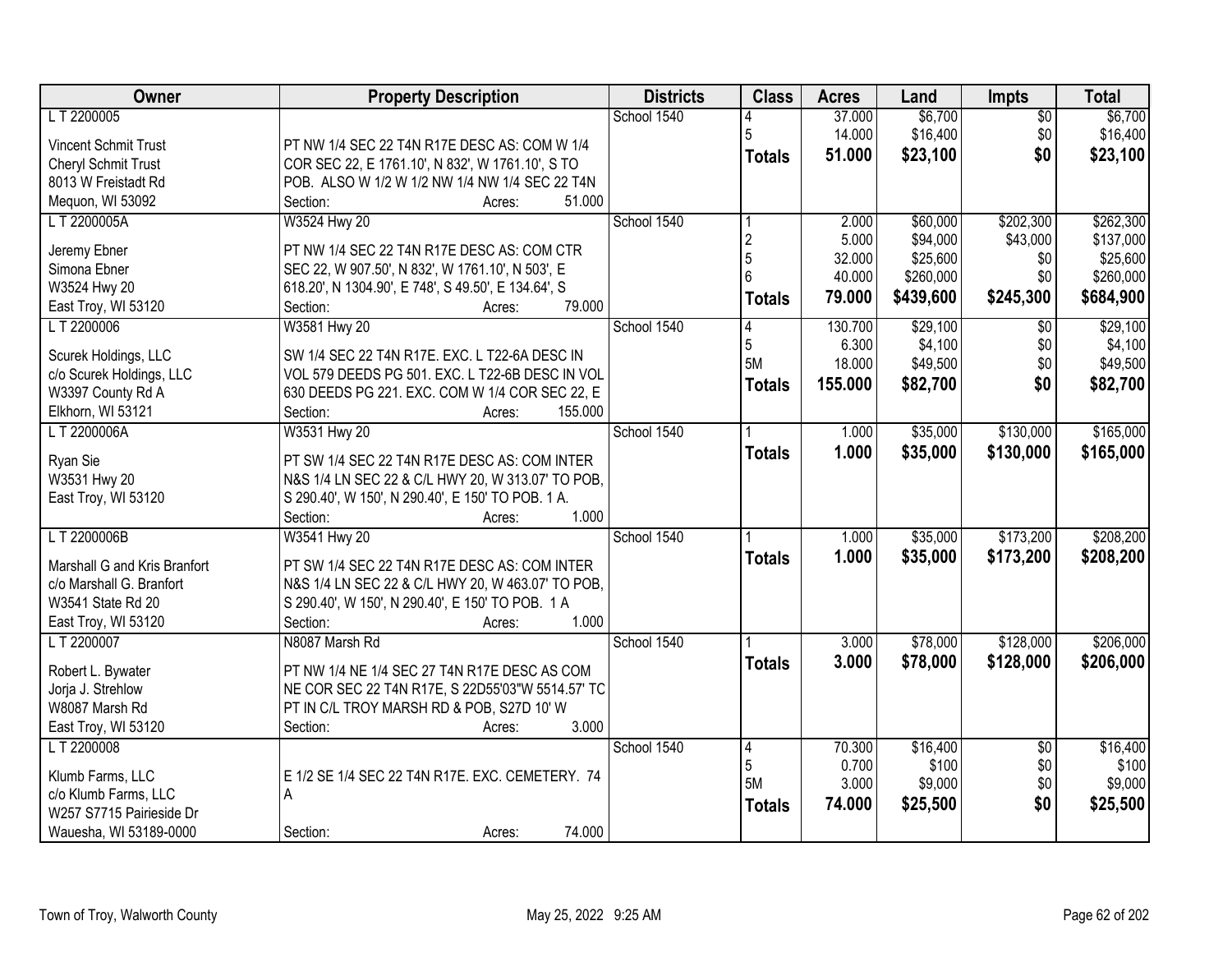| Owner                                 | <b>Property Description</b>                                                                              | <b>Districts</b> | <b>Class</b>    | <b>Acres</b> | Land            | Impts           | <b>Total</b> |
|---------------------------------------|----------------------------------------------------------------------------------------------------------|------------------|-----------------|--------------|-----------------|-----------------|--------------|
| LT 2200009                            | W3385 Hwy 20                                                                                             | School 1540      | $\overline{X4}$ | 6.000        | $\overline{50}$ | $\overline{50}$ | \$0          |
| Quarterline Evergreen Cemetery        | LAND IN NE 1/4 SE 1/4 NW OF RR R/W. SEC 22 T4N                                                           |                  | <b>Totals</b>   | 6.000        | \$0             | \$0             | \$0          |
| <b>Cemetary Assoc</b>                 | R17E/ ALSO COM E 1/4 COR SEC 22, W 1322.29', S                                                           |                  |                 |              |                 |                 |              |
| 5318 Third St                         | 797.38', S27D20'30"W 525.71', N 1264.35', E 241.50' TC                                                   |                  |                 |              |                 |                 |              |
| Troy Center, WI 53120                 | 6.000<br>Section:<br>Acres:                                                                              |                  |                 |              |                 |                 |              |
| LT 2300001                            |                                                                                                          | School 1540      | 4               | 81.090       | \$19,100        | \$0             | \$19,100     |
| Yggdrasil Land Foundation, Inc        | N 60 A OF E 1/2 SE 1/4 SEC 23 T4N R17E. ALSO COM                                                         |                  |                 | 2.100        | \$100           | \$0             | \$100        |
| c/o Yggdrasil Land Foundation, Inc    | E 1/4 COR SEC 23, N 1877.2', W 1006.75', S TO E & W                                                      |                  | <b>Totals</b>   | 83.190       | \$19,200        | \$0             | \$19,200     |
| PO Box 358                            | 1/4 LN, E 1000.56' TO POB. EXC. CSM 1206, 1970 &                                                         |                  |                 |              |                 |                 |              |
| Burlington, WI 53105                  | 83.190<br>Section:<br>Acres:                                                                             |                  |                 |              |                 |                 |              |
| LT 2300002                            | W3058 Hwy 20                                                                                             | School 1540      | 4               | 92.750       | \$20,200        | \$0             | \$20,200     |
|                                       |                                                                                                          |                  | 5               | 6.750        | \$12,100        | \$0             | \$12,100     |
| Linda G. Dingman et al                | W 20 A. E 1/2 NE 1/4 & E 20 A. E 1/2 NW 1/4 SEC 23                                                       |                  | 5M              | 16.000       | \$44,000        | \$0             | \$44,000     |
| c/o Robert C. Dingman<br>W3058 Hwy 20 | T4N R17E. ALSO W 1/2 NE 1/4. EXC. COM 15 CHS 16<br>LKS W OF E 1/4 STK, W 100', N 200', E 100', S 200' TO |                  |                 | 4.000        | \$70,000        | \$247,900       | \$317,900    |
| East Troy, WI 53120-0000              | 119.500<br>Section:<br>Acres:                                                                            |                  | <b>Totals</b>   | 119.500      | \$146,300       | \$247,900       | \$394,200    |
| LT 2300002A                           | W2976 Hwy 20                                                                                             | School 1540      |                 | 0.459        | \$18,400        | \$117,700       | \$136,100    |
|                                       |                                                                                                          |                  | <b>Totals</b>   | 0.459        | \$18,400        | \$117,700       | \$136,100    |
| Julie L. Evrard                       | PT NE 1/4 SEC 23 T4N R17E DESC AS: COM CTR                                                               |                  |                 |              |                 |                 |              |
| W2976 Highway 20                      | ROCHESTER & MADISON RD 15 CHS 15 LKS W OF                                                                |                  |                 |              |                 |                 |              |
| Esat Troy, WI 53120                   | 1/4 SEC STK ON E SIDE SEC 23, W 100', N 200', E                                                          |                  |                 |              |                 |                 |              |
|                                       | 0.459<br>Section:<br>Acres:                                                                              |                  |                 |              |                 |                 |              |
| LT 2300003                            |                                                                                                          | School 1540      | 4<br>5          | 51.950       | \$11,100        | $\overline{50}$ | \$11,100     |
| Wilbur J. Healey Sr                   | PT NE1/4 & SE1/4 NW1/4 SEC 23 T4N R17E DESC AS                                                           |                  |                 | 0.750        | \$100           | \$0<br>\$0      | \$100        |
| Sigrid Healey                         | COM AT NW COR NW1/4 SEC 23 T1N R17E;                                                                     |                  | <b>Totals</b>   | 52.700       | \$11,200        |                 | \$11,200     |
| N8566 County Rd N                     | N89D16'53"E ALG N LN OF NW1/4 SD SEC 23                                                                  |                  |                 |              |                 |                 |              |
| East Troy, WI 53120                   | 52.700<br>Section: 23<br>Acres:                                                                          |                  |                 |              |                 |                 |              |
| LT 2300004                            | W3288 Hwy 20                                                                                             | School 1540      | 4               | 75.250       | \$17,700        | $\overline{50}$ | \$17,700     |
| Wayne E. Healey Sr                    | W 1/2 NW 1/4 SEC 23 T4N R17E. 80 A.                                                                      |                  | 5               | 2.750        | \$200           | \$0             | \$200        |
| Sharon K. Healey                      |                                                                                                          |                  |                 | 2.000        | \$60,000        | \$176,600       | \$236,600    |
| W3288 Hwy 20                          |                                                                                                          |                  | <b>Totals</b>   | 80.000       | \$77,900        | \$176,600       | \$254,500    |
| East Troy, WI 53120-0000              | 80.000<br>Section:<br>Acres:                                                                             |                  |                 |              |                 |                 |              |
| L T 2300005                           | W3191 Hwy 20                                                                                             | School 1540      | 14              | 116.800      | \$26,900        | $\overline{30}$ | \$26,900     |
| Klumb Farms, LLC                      | W 47 A. E 1/2 SW 1/4 & W 1/2 SW 1/4 SEC 23 T4N                                                           |                  | $\overline{5}$  | 1.000        | \$100           | \$0             | \$100        |
| c/o Klumb Farms, LLC                  | R17E. EXC. L T23-5A DESC IN VOL 636 DEEDS PG                                                             |                  |                 | 6.000        | \$80,000        | \$208,400       | \$288,400    |
| W257 S7715 Prairieside Dr             | 117. EXC CSM 1578. 123.8A.                                                                               |                  | <b>Totals</b>   | 123.800      | \$107,000       | \$208,400       | \$315,400    |
| Waukesha, WI 53189-0000               | 123.800<br>Section:<br>Acres:                                                                            |                  |                 |              |                 |                 |              |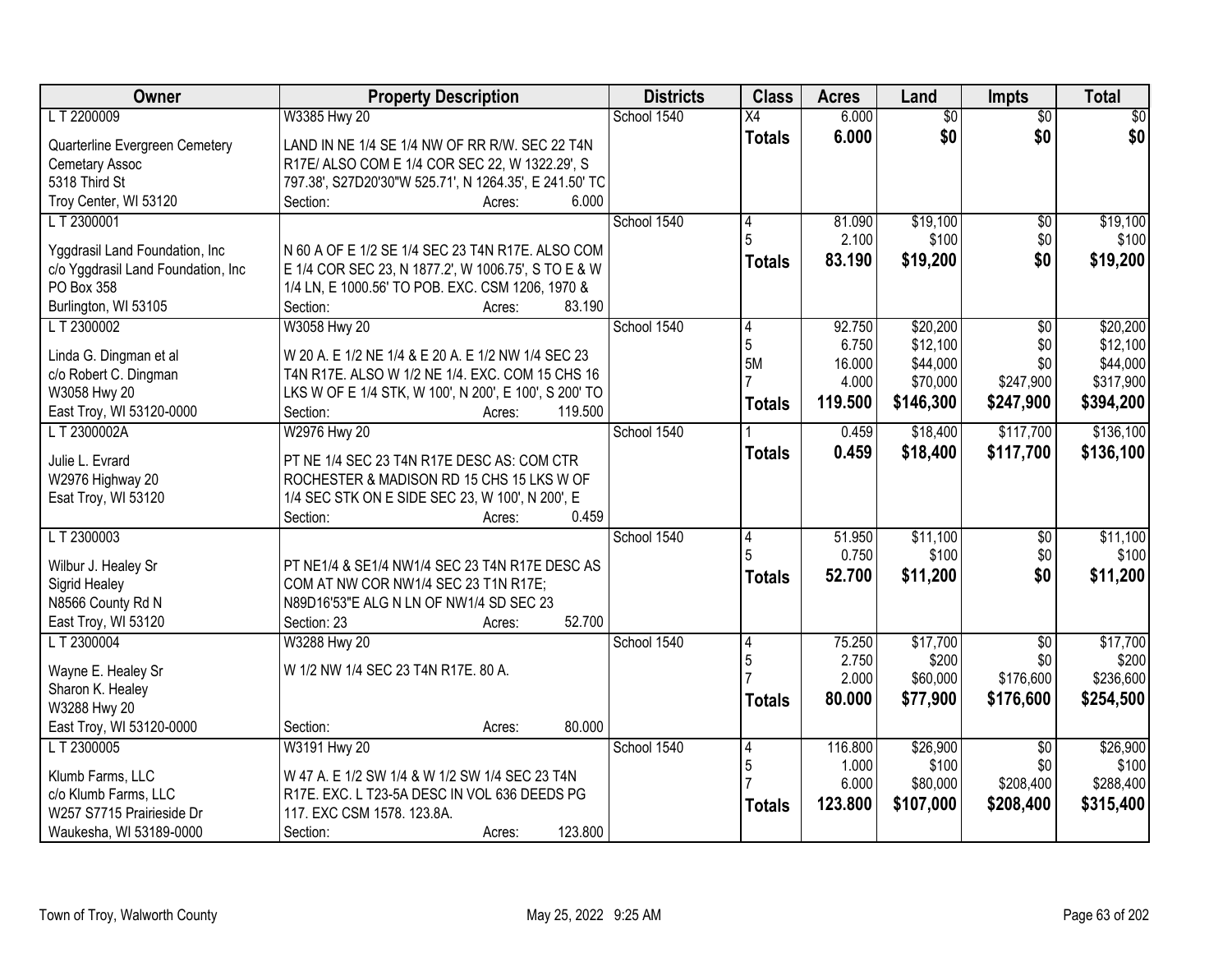| Owner                         | <b>Property Description</b>                          | <b>Districts</b>  | <b>Class</b>  | <b>Acres</b> | Land      | <b>Impts</b>    | <b>Total</b> |
|-------------------------------|------------------------------------------------------|-------------------|---------------|--------------|-----------|-----------------|--------------|
| LT 2300005A                   | W3205 Hwy 20                                         | School 1540       |               | 2.000        | \$60,000  | \$227,900       | \$287,900    |
| David W. Kelm                 | PT SW 1/4 SEC 23 T4N R17E DESC AS: COM W 1/4         |                   | <b>Totals</b> | 2.000        | \$60,000  | \$227,900       | \$287,900    |
| Pamela K. Kelm                | COR SEC 23, E 1068.20' TO POB, E 208.71', S 417.42', |                   |               |              |           |                 |              |
| PO Box 632                    | W 208.71', N 417.42' TO POB.                         |                   |               |              |           |                 |              |
| East Troy, WI 53120           | 2.000<br>Section:<br>Acres:                          |                   |               |              |           |                 |              |
| LT 2300006                    | W3089 Hwy 20                                         | School 1540       | 4             | 107.000      | \$26,200  | $\overline{30}$ | \$26,200     |
|                               |                                                      |                   | 5             | 1.000        | \$100     | \$0             | \$100        |
| Keyland Farms, LLC            | E 33 A OF E 1/2 SW 1/4. ALSO W 1/2 SE 1/4 SEC 23     |                   |               | 5.000        | \$75,000  | \$664,200       | \$739,200    |
| W3105 State Rd 20             | T4N R17E. 113 A.                                     |                   | <b>Totals</b> | 113.000      | \$101,300 | \$664,200       | \$765,500    |
| East Troy, WI 53120           |                                                      |                   |               |              |           |                 |              |
|                               | 113.000<br>Section: 23<br>Acres:                     |                   |               |              |           |                 |              |
| LT 2300007                    |                                                      | School 1540       |               | 19.550       | \$4,800   | \$0             | \$4,800      |
| <b>Harold F Bartels Trust</b> | S 1/2 SE 1/4 SE 1/4 SEC 23 T4N R17E. 20 A.           |                   |               | 0.450        | \$100     | \$0             | \$100        |
| <b>Betty Bartels Trust</b>    |                                                      |                   | <b>Totals</b> | 20,000       | \$4,900   | \$0             | \$4,900      |
| N8048 County Rd N             |                                                      |                   |               |              |           |                 |              |
| East Troy, WI 53120           | 20.000<br>Section:<br>Acres:                         |                   |               |              |           |                 |              |
| LT 2400002                    | N8416 Booth Lake Hghts Rd                            | <b>Booth Lake</b> |               | 0.740        | \$335,300 | \$100,400       | \$435,700    |
|                               |                                                      | Management Dist   | <b>Totals</b> | 0.740        | \$335,300 | \$100,400       | \$435,700    |
| <b>Biebel Trust</b>           | PT GOVT LOT 1 SEC 24 T4N R17E: COM AT PT             | School 1540       |               |              |           |                 |              |
| 1028 Windsor Dr               | N25.5D E 24.60 CHS & S78D E 282.3' FROM CTR SEC      |                   |               |              |           |                 |              |
| Waukehsa, WI 53186            | 24, N 1/2D E 402' M/L TO SHR BOOTH LAKE, SE ON       |                   |               |              |           |                 |              |
|                               | 0.740<br>Section:<br>Acres:                          |                   |               |              |           |                 |              |
| LT 2400003A                   | N8420 Booth Lake Hghts Rd                            | <b>Booth Lake</b> |               | 0.000        | \$319,100 | \$131,800       | \$450,900    |
| <b>Audrey Potter</b>          | PT SE 1/4 SEC 24 T4N R17E DESC AS: COM CTR           | Management Dist   | <b>Totals</b> | 0.000        | \$319,100 | \$131,800       | \$450,900    |
| Santa M. Consiglio            | SEC 24, N25D30'E 1623.6', S78D E 282.3' TO POB,      | School 1540       |               |              |           |                 |              |
| N8420 Booth Lake Hghts Rd     | N78D W 77.2', N0D03'W 459.5' TO SHR BOOTH LAKE,      |                   |               |              |           |                 |              |
| East Troy, WI 53120           | Section:<br>0.000<br>Acres:                          |                   |               |              |           |                 |              |
| LT 2400005                    | N8460 Booth Lake Hghts Rd                            | <b>Booth Lake</b> |               | 0.000        | \$148,800 | \$134,800       | \$283,600    |
| George A. Miller              | PT GOVT LOT 1 SEC 24 T4N R17E: COM SE COR            | Management Dist   | <b>Totals</b> | 0.000        | \$148,800 | \$134,800       | \$283,600    |
| Jacqueline A. Slaats          | BOOTH HEIGHTS, N31D8' E 235' TO SHR BOOTH            | School 1540       |               |              |           |                 |              |
| 508 E Harvey Lake Dr          | LAKE, SELY ALG SHR 35', SWLY 236', NW 70' TO POB     |                   |               |              |           |                 |              |
| Vernon Hills, IL 60061        | 0.000<br>Section:<br>Acres:                          |                   |               |              |           |                 |              |
| L T 2400006                   |                                                      | School 1540       | 4             | 66.090       | \$13,800  | $\overline{30}$ | \$13,800     |
|                               |                                                      |                   | 5             | 2.800        | \$5,400   | \$0             | \$5,400      |
| Thomas R Atkinson Trust       | PT NE 1/4 & NW 1/4 SEC 24 T4N R17E DESC AS COM       |                   | 5M            | 3.000        | \$10,500  | \$0             | \$10,500     |
| Judith A Atkinson Trust       | W 1/4 COR SEC 24 T4N R17E, S89D05'E 1330.74' TO      |                   | <b>Totals</b> | 71.890       | \$29,700  | \$0             | \$29,700     |
| N7856 Carver School Rd        | POB, N0D30'40"W 1589.50', N89D21'50"E 360.15',       |                   |               |              |           |                 |              |
| East Troy, WI 53120           | Section:<br>71.890<br>Acres:                         |                   |               |              |           |                 |              |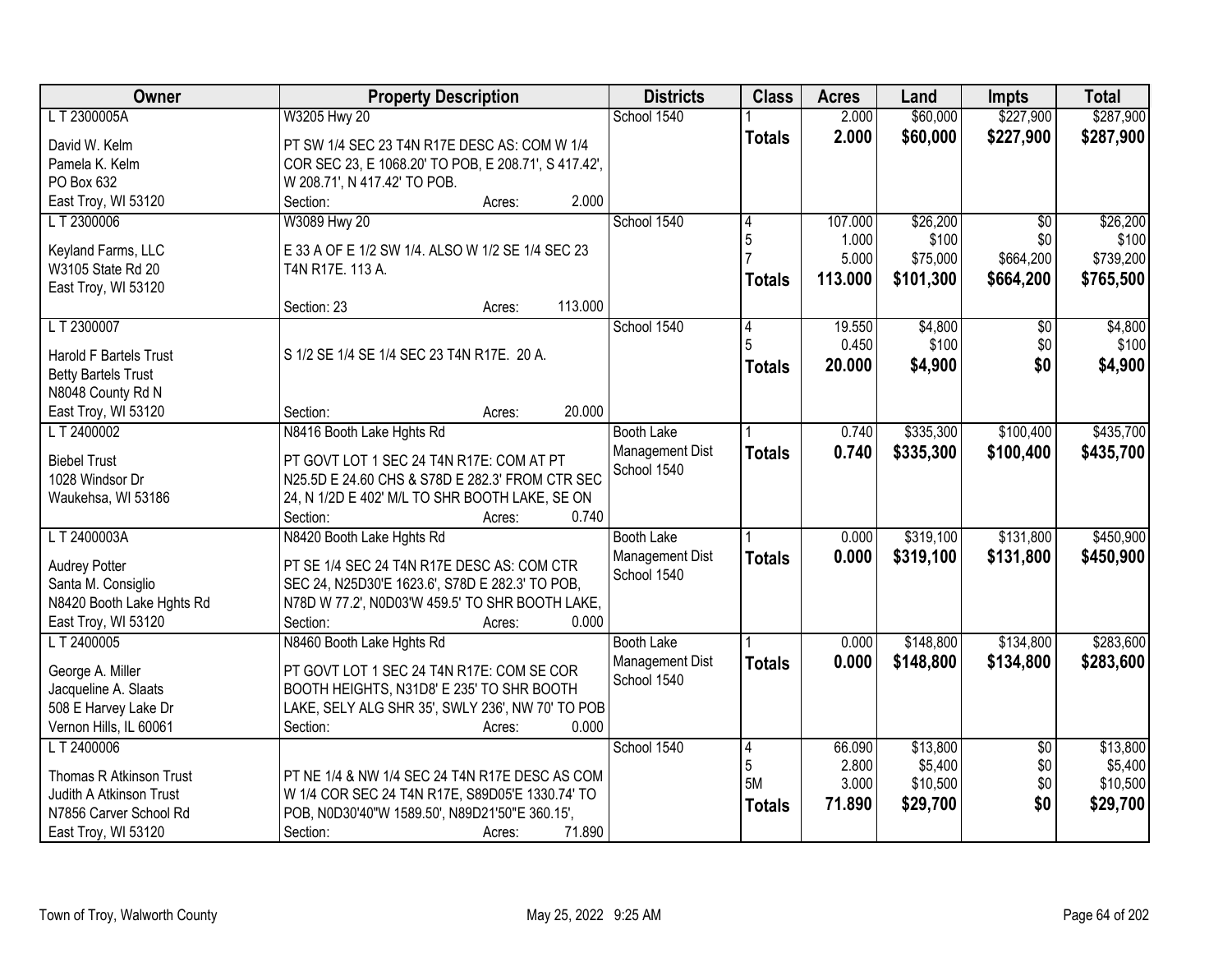| Owner                                                | <b>Property Description</b>                                                                 | <b>Districts</b> | <b>Class</b>  | <b>Acres</b> | Land     | <b>Impts</b>    | <b>Total</b> |
|------------------------------------------------------|---------------------------------------------------------------------------------------------|------------------|---------------|--------------|----------|-----------------|--------------|
| LT 2400006A                                          | N8309 Booth Lake Hghts Rd                                                                   | School 1540      |               | 1.500        | \$62,500 | \$297,000       | \$359,500    |
| Matthew S. Foster                                    | PT NE 1/4 SEC 24 T4N R17E DESC AS: COM SW COR                                               |                  | <b>Totals</b> | 1.500        | \$62,500 | \$297,000       | \$359,500    |
| Veronica A. Foster                                   | HULTQUISTS SUB S0D42'E 1026.36', N89D49'W 49.50'                                            |                  |               |              |          |                 |              |
| N8309 Booth Lake hts                                 | TO POB, S0D41'58"E 199.73', N89D49'W 400.97',                                               |                  |               |              |          |                 |              |
| East Troy, WI 53120-1940                             | 1.500<br>Section: 24<br>Acres:                                                              |                  |               |              |          |                 |              |
| LT 2400006B                                          | W2644 Hwy 20                                                                                | School 1540      |               | 1.619        | \$65,500 | \$102,100       | \$167,600    |
|                                                      |                                                                                             |                  | <b>Totals</b> | 1.619        | \$65,500 | \$102,100       | \$167,600    |
| Linda Flahive                                        | PT NE 1/4 SEC 24 T4N R17E DESC AS: COM SW COR                                               |                  |               |              |          |                 |              |
| W2644 State Rd 20                                    | LOT 1 HULTQUIST SUB, S0D42'E 1026.36', N89D49'W                                             |                  |               |              |          |                 |              |
| East Troy, WI 53120                                  | 376.50' TO POB, S0D42'E 200', N89D49'W 258.10',                                             |                  |               |              |          |                 |              |
|                                                      | 1.619<br>Section:<br>Acres:                                                                 |                  |               |              |          |                 |              |
| LT 2400006C                                          | N8425 Booth Lake Hghts Rd                                                                   | School 1540      |               | 1.740        | \$68,500 | \$207,100       | \$275,600    |
| David Gill                                           | PT NE 1/4 SEC 24 T4N R17E DESC AS: COM SW COR                                               |                  | <b>Totals</b> | 1.740        | \$68,500 | \$207,100       | \$275,600    |
| Karin Gill                                           | LOT 1 HULTQUIST SUB, S12D W 42.14', N78D W                                                  |                  |               |              |          |                 |              |
| N8425 Booth Lake Heights Rd                          | 548.30' TO POB, S12D W 330', N65D30'W 311.09',                                              |                  |               |              |          |                 |              |
| East Troy, WI 53120                                  | 1.740<br>Section:<br>Acres:                                                                 |                  |               |              |          |                 |              |
| L T 2400006D                                         | N8421 Booth Lake Hghts Rd                                                                   | School 1540      |               | 1.820        | \$70,500 | \$163,400       | \$233,900    |
|                                                      |                                                                                             |                  | <b>Totals</b> | 1.820        | \$70,500 | \$163,400       | \$233,900    |
| Nicholas E. Gruling                                  | PT NE 1/4 SEC 24 T4N R17E DESC AS: COM SW COR<br>LOT 1 HULTQUIST SUB, S12D W 42.14', N78D W |                  |               |              |          |                 |              |
| Jacqueline R. Gruling<br>N8421 Booth Lake Heights Rd | 288.30' TO POB, S18D30'W 330', N78D32'W 222.63',                                            |                  |               |              |          |                 |              |
| East Troy, WI 53120                                  | 1.820<br>Section:<br>Acres:                                                                 |                  |               |              |          |                 |              |
| L T 2400006E                                         | Booth Lake Hghts Rd                                                                         | School 1540      | 5             | 19.300       | \$13,500 | $\overline{50}$ | \$13,500     |
|                                                      |                                                                                             |                  |               | 1.000        | \$5,000  | \$1,800         | \$6,800      |
| Marcia K Boeing Trust                                | PT NE 1/4 & NW 1/4 SEC 24 T4N R17E DESC AS: CON                                             |                  | <b>Totals</b> | 20.300       | \$18,500 | \$1,800         | \$20,300     |
| N8655 Booth Lake Heights Rd                          | W 1/4 COR SEC 24, S89D35'05"E 1330.74',                                                     |                  |               |              |          |                 |              |
| East Troy, WI 53120                                  | N0D03'40"W 1589.50' TO POB, N89D21'50"E 360.15',                                            |                  |               |              |          |                 |              |
|                                                      | 20.300<br>Section:<br>Acres:                                                                |                  |               |              |          |                 |              |
| LT 2400007                                           |                                                                                             | School 1540      | 4             | 90.000       | \$21,200 | $\overline{50}$ | \$21,200     |
| Beverly J. Hartranft et al                           | S 39 A OF GOVT LOT 2 ALSO E 90 A OF SE 1/4 SEC                                              |                  | 5             | 3.310        | \$6,600  | \$0             | \$6,600      |
| c/o Donald W. Hartranft                              | 24 T4N R17E. EXC L T24-7A DESC IN VOL 133                                                   |                  | 5M            | 7.000        | \$21,000 | \$0             | \$21,000     |
| W2537 Hwy 20                                         | RECORDS PG 674 & L T24-7B DESC IN VOL 200                                                   |                  | <b>Totals</b> | 100.310      | \$48,800 | \$0             | \$48,800     |
| East Troy, WI 53120                                  | 100.310<br>Section:<br>Acres:                                                               |                  |               |              |          |                 |              |
| LT 2400007A                                          | N8113 Townline Rd                                                                           | School 1540      | 4             | 3.000        | \$500    | $\overline{50}$ | \$500        |
|                                                      |                                                                                             |                  | 5             | 1.000        | \$2,000  | \$0             | \$2,000      |
| Douglas D. Tracy                                     | PT SE 1/4 SEC 24 T4N R17E DESC AS: COM SE COR                                               |                  |               | 1.000        | \$40,000 | \$116,100       | \$156,100    |
| Deanna L. Tracy                                      | SEC 24, N0D04'13"W 440', N89D39'13"W 495.10';                                               |                  | <b>Totals</b> | 5.000        | \$42,500 | \$116,100       | \$158,600    |
| PO Box 74                                            | S0D04'13"E 440', S89D39'13"E 495.10' TO POB. 5.001                                          |                  |               |              |          |                 |              |
| East Troy, WI 53120                                  | 5.000<br>Section:<br>Acres:                                                                 |                  |               |              |          |                 |              |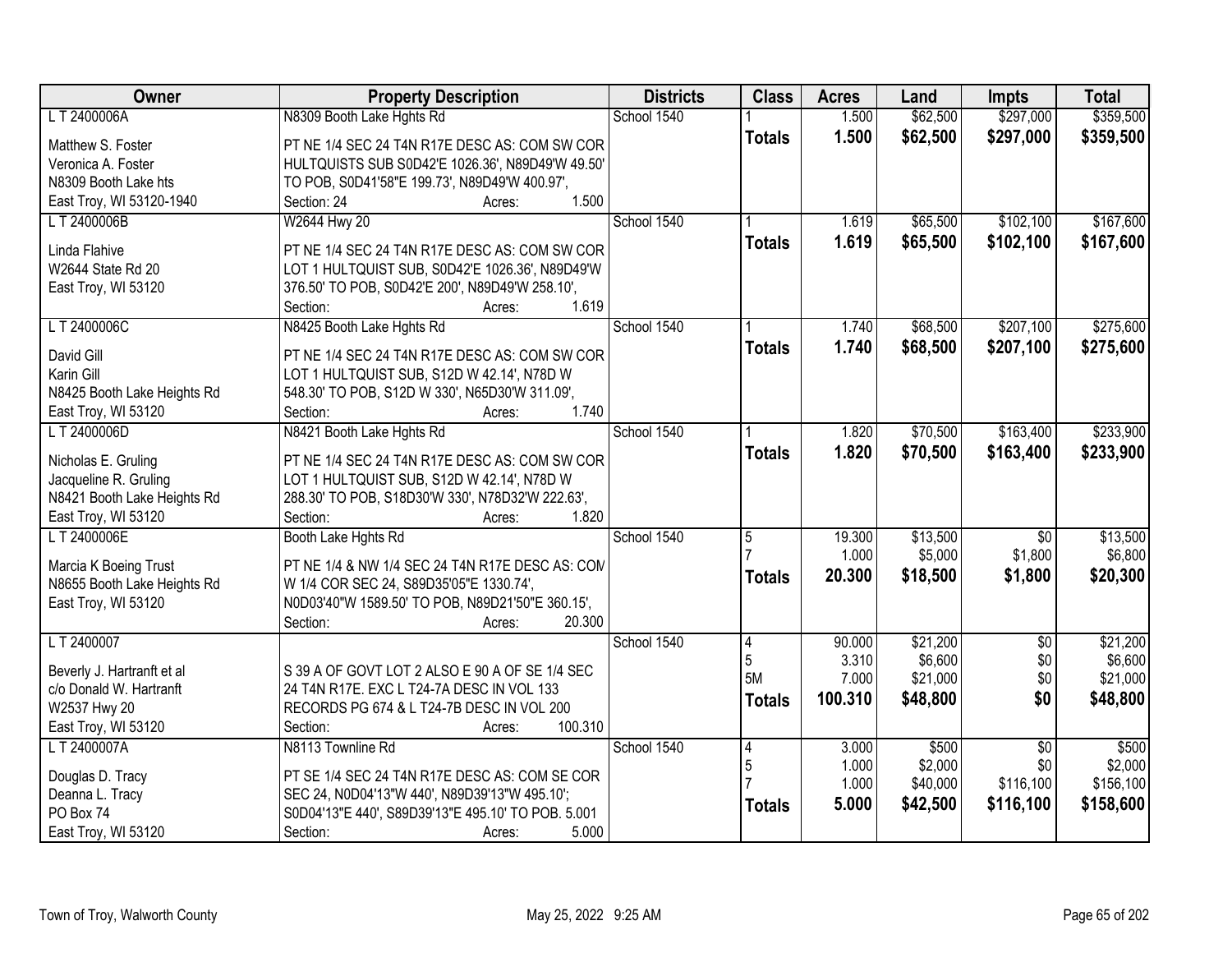| Owner                                                 | <b>Property Description</b>                                                                   | <b>Districts</b> | <b>Class</b>   | <b>Acres</b> | Land              | <b>Impts</b>           | <b>Total</b>      |
|-------------------------------------------------------|-----------------------------------------------------------------------------------------------|------------------|----------------|--------------|-------------------|------------------------|-------------------|
| LT 2400007B                                           | W2537 Hwy 20                                                                                  | School 1540      |                | 4.730        | \$91,800          | \$145,500              | \$237,300         |
| Donald W. Hartranft                                   | PT SE 1/4 SEC 24 T4N R17E DESC AS: COM NE COR                                                 |                  | <b>Totals</b>  | 4.730        | \$91,800          | \$145,500              | \$237,300         |
| Beverly J. Hartranft                                  | SE 1/4 SEC 24, N89D32'W 330' TO POB, N89D32'W                                                 |                  |                |              |                   |                        |                   |
| W2537 Hwy 20                                          | 330', S 660.15', S89D32'E 330', N 660.15' TO POB. EXC                                         |                  |                |              |                   |                        |                   |
| East Troy, WI 53120                                   | 4.730<br>Section:<br>Acres:                                                                   |                  |                |              |                   |                        |                   |
| LT 2400007C                                           |                                                                                               | School 1540      | $\overline{5}$ | 1.500        | \$1,100           | \$0                    | \$1,100           |
|                                                       |                                                                                               |                  | 6              | 11.520       | \$74,900          | \$0                    | \$74,900          |
| Beverly J. Hartranft et al<br>c/o Donald W. Hartranft | PT SE 1/4 SEC 24 T4N R17E DESC AS: COM E 1/4<br>COR SEC 24, N89D28'W 330', S0D04'W 660.15' TO |                  | <b>Totals</b>  | 13.020       | \$76,000          | \$0                    | \$76,000          |
| W2537 Hwy 20                                          | POB, S5D32'31"W 369.74', S1D29'30"W 392.26',                                                  |                  |                |              |                   |                        |                   |
| East Troy, WI 53120                                   | 13.020<br>Section:<br>Acres:                                                                  |                  |                |              |                   |                        |                   |
| LT 2400008                                            |                                                                                               | School 1540      | 14             | 39.810       | \$9,400           | $\sqrt[6]{}$           | \$9,400           |
|                                                       |                                                                                               |                  | 5              | 1.800        | \$100             | \$0                    | \$100             |
| Yggdrasil Land Foundation, Inc                        | W 1/2 NW 1/4 SEC 24 T4N R17E. EXC. THAT PART                                                  |                  | 5M             | 1.000        | \$3,500           | \$0                    | \$3,500           |
| c/o Yggdrasil Land Foundation, Inc                    | LYING W OF HWY. EXC. L T24-8B DESC IN VOL 99                                                  |                  | <b>Totals</b>  | 42.610       | \$13,000          | \$0                    | \$13,000          |
| PO Box 358                                            | RECORDS PG 530& VOL 398 PG 523 DEEDS. EXC.                                                    |                  |                |              |                   |                        |                   |
| Burlington, WI 53105                                  | 42.610<br>Section:<br>Acres:                                                                  |                  |                |              |                   |                        |                   |
| LT 2400008B                                           | N8466 Pickeral Lake Rd                                                                        | School 1540      |                | 15.000       | \$53,900          | \$225,500              | \$279,400         |
| Gerald H. Emmerich Jr                                 | N 25 A. OF W 1/2 NW 1/4 SEC 24 T4N R17E. EXC                                                  |                  | 5              | 7.550        | \$4,500           | \$0                    | \$4,500           |
| Signe H. Emmerich                                     | THAT PORTION LYING & BEING E OF C/L OF RD. AS                                                 |                  | <b>Totals</b>  | 22.550       | \$58,400          | \$225,500              | \$283,900         |
| N8466 Pickeral Lake Rd                                | IT NOW RUNS THRU SD SEC. ALSO COM AT W1/4                                                     |                  |                |              |                   |                        |                   |
| East Troy, WI 53120                                   | Section:<br>22.550<br>Acres:                                                                  |                  |                |              |                   |                        |                   |
| LT 2400008B1                                          |                                                                                               | School 1540      | X4             | 11.840       | \$0               | $\overline{50}$        | \$0               |
|                                                       |                                                                                               |                  | <b>Totals</b>  | 11.840       | \$0               | \$0                    | \$0               |
| Nature Conservancy of Wisconsin, Inc                  | E 600.16' OF N 859.54' OF NW 1/4 NW 1/4 SEC 24 T4N                                            |                  |                |              |                   |                        |                   |
| c/o Nature Conservancy of Wisconsin,                  | R17E E OF CTH N. 11.84 A. OUT OF L T24-8B                                                     |                  |                |              |                   |                        |                   |
| <b>Inc</b>                                            |                                                                                               |                  |                |              |                   |                        |                   |
| PO Box 1642                                           | 11.840<br>Section:<br>Acres:                                                                  |                  |                |              |                   |                        |                   |
| Madison, WI 53701-0000                                |                                                                                               | School 1540      |                | 152.900      |                   |                        |                   |
| LT 2400009                                            | N8146 County Rd N                                                                             |                  | 14<br>5        | 3.600        | \$37,700<br>\$200 | $\overline{50}$<br>\$0 | \$37,700<br>\$200 |
| <b>Harold F Bartels Trust</b>                         | SW 1/4 SEC 24 T4N R17E. 160 A. M/L                                                            |                  |                | 3.500        | \$67,500          | \$219,000              | \$286,500         |
| <b>Betty Bartels Trust</b>                            |                                                                                               |                  |                | 160.000      | \$105,400         | \$219,000              | \$324,400         |
| N8048 County Rd N                                     |                                                                                               |                  | <b>Totals</b>  |              |                   |                        |                   |
| East Troy, WI 53120                                   | 160.000<br>Section:<br>Acres:                                                                 |                  |                |              |                   |                        |                   |
| LT 2400010                                            | W2691 Hwy 20                                                                                  | School 1540      | 14             | 65.900       | \$16,000          | $\overline{30}$        | \$16,000          |
| Robert C. Dingman                                     | W 70 A OF SE 1/4 SEC 24 T4N R17E. 70 A.                                                       |                  | 5              | 0.600        | \$100             | \$0                    | \$100             |
| Linda G. Dingman                                      |                                                                                               |                  |                | 3.500        | \$67,500          | \$104,600              | \$172,100         |
| W3058 Hwy 20                                          |                                                                                               |                  | <b>Totals</b>  | 70.000       | \$83,600          | \$104,600              | \$188,200         |
| East Troy, WI 53120-0000                              | 70.000<br>Section:<br>Acres:                                                                  |                  |                |              |                   |                        |                   |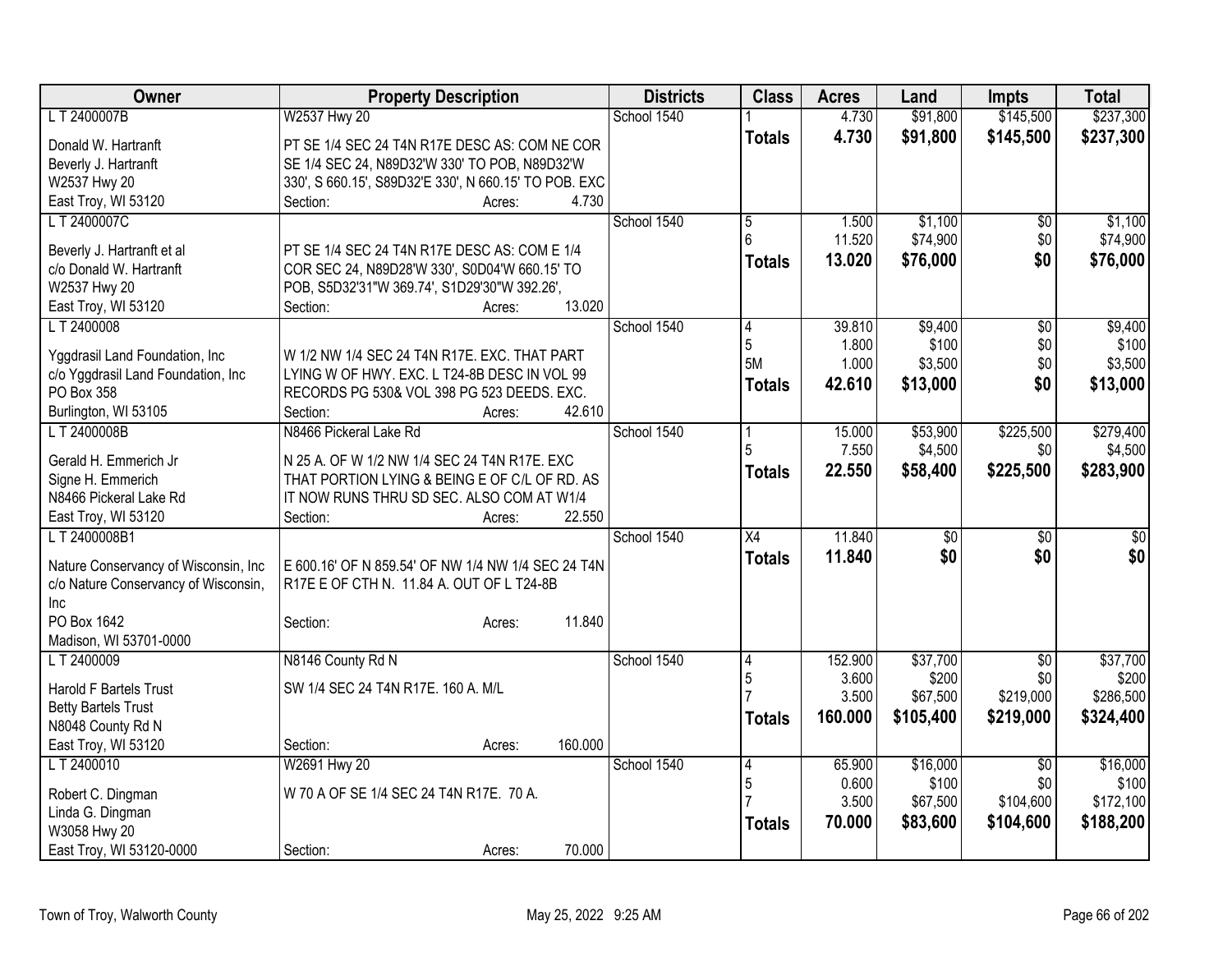| Owner                    | <b>Property Description</b>                            | <b>Districts</b> | <b>Class</b>  | <b>Acres</b> | Land     | <b>Impts</b>    | <b>Total</b> |
|--------------------------|--------------------------------------------------------|------------------|---------------|--------------|----------|-----------------|--------------|
| LT 2500001               | W2574 County Rd ES                                     | School 1540      |               | 1.202        | \$40,100 | \$132,300       | \$172,400    |
| Michael J. Verlee        | PT NE 1/4 SEC 25 T4N R17E DESC AS:COM INTER            |                  | <b>Totals</b> | 1.202        | \$40,100 | \$132,300       | \$172,400    |
| W2574 County Rd Es       | HWY ES & N&S 1/4 SEC LN SEC 25, N81D50'E               |                  |               |              |          |                 |              |
| East Troy, WI 53120      | 1669.74' TO POB, N12D30'W 208.74', N82D37'E            |                  |               |              |          |                 |              |
|                          | 1.202<br>Section:<br>Acres:                            |                  |               |              |          |                 |              |
| LT 2500001A              | County Rd ES                                           | School 1540      |               | 143,000      | \$35,600 | $\overline{30}$ | \$35,600     |
|                          |                                                        |                  | 5             | 19.700       | \$12,300 | \$0             | \$12,300     |
| Keyland Farms, LLC       | PT NE1/4 & SE1/4 SEC 25 T4N R17E DESC AS BEG           |                  |               | 2.000        | \$35,000 | \$500           | \$35,500     |
| W3105 State Rd 20        | AT SE COR SE1/4 SD SEC 25; S89D48'05"W ALG S LN        |                  | <b>Totals</b> | 164.700      | \$82,900 | \$500           | \$83,400     |
| East Troy, WI 53120      | OF SE1/4 SEC 25 24.75' TO W LN OF TOWN LINE RD;        |                  |               |              |          |                 |              |
|                          | 164.700<br>Section:<br>Acres:                          |                  |               |              |          |                 |              |
| LT 2500001A1             | W2582 County Rd ES                                     | School 1540      |               | 1.500        | \$62,500 | \$5,000         | \$67,500     |
| Memet Islami Trust et al | PT NE 1/4 SEC 25 T4N R17E DESC AS: COM N 1/4           |                  | <b>Totals</b> | 1.500        | \$62,500 | \$5,000         | \$67,500     |
| W1990 Kings Pkwy         | COR SEC 25, S 1134.75', N81D50'E 1461.22' TO POB,      |                  |               |              |          |                 |              |
| East Troy, WI 53120      | N6D W 210.88', N82D37'E 184.82', S12D30'E 208.74',     |                  |               |              |          |                 |              |
|                          | 1.500<br>Section:<br>Acres:                            |                  |               |              |          |                 |              |
| LT 2500001B              | N7951 Townline Rd                                      | School 1540      |               | 1.000        | \$35,000 | \$141,800       | \$176,800    |
|                          |                                                        |                  | <b>Totals</b> | 1.000        | \$35,000 | \$141,800       | \$176,800    |
| Gary M. Schaller         | PT NE 1/4 SEC 25 T4N R17E DESC AS: COM AT PT IN        |                  |               |              |          |                 |              |
| <b>Bettilu Spencer</b>   | E LN SEC 25 THAT IS 1150.71' S OF INTER SD SEC         |                  |               |              |          |                 |              |
| N7951 Townline Rd        | LN & CTR LN HWY ES, W 208.71', S 208.71', E 208.71',   |                  |               |              |          |                 |              |
| East Troy, WI 53120      | Section:<br>1.000<br>Acres:                            |                  |               |              |          |                 |              |
| L T 2500001C             |                                                        | School 1540      |               | 0.500        | \$15,000 | $\overline{50}$ | \$15,000     |
| Jeannette E. Schwartz    | PT NE 1/4 SEC 25 T4N R17E DESC AS: COM AT PT IN        |                  | <b>Totals</b> | 0.500        | \$15,000 | \$0             | \$15,000     |
| N7915 Townline Rd        | E LN SEC 25 THAT IS 1568.13' S OF INTER SD LN &        |                  |               |              |          |                 |              |
| East Troy, WI 53120      | C/L HWY ES, S 104.36', W 208.71', N 104.36', E 208.71' |                  |               |              |          |                 |              |
|                          | Section:<br>0.500<br>Acres:                            |                  |               |              |          |                 |              |
| LT 2500001C1             | N7915 Townline Rd                                      | School 1540      |               | 1.000        | \$35,000 | \$114,400       | \$149,400    |
|                          |                                                        |                  | <b>Totals</b> | 1.000        | \$35,000 | \$114,400       | \$149,400    |
| Jeannette E. Schwartz    | PT NE 1/4 SEC 25 T4N R17E DESC AS: COM 1672.49'        |                  |               |              |          |                 |              |
| N7915 Townline Rd        | S OF INTER SEC LN SEC 25 & C/L HWY ES, S 208.70',      |                  |               |              |          |                 |              |
| East Troy, WI 53120      | W 208.71', N 208.70', E 208.71' TO POB.                |                  |               |              |          |                 |              |
|                          | 1.000<br>Section:<br>Acres:                            |                  |               |              |          |                 |              |
| LT 2500001D              | N7901 Townline Rd                                      | School 1540      |               | 0.500        | \$20,000 | \$107,400       | \$127,400    |
| Wayne R. Cesar           | PT NE 1/4 & SE 1/4 SEC 25 T4N R17E DESC AS: COM        |                  | <b>Totals</b> | 0.500        | \$20,000 | \$107,400       | \$127,400    |
| Barbara R. Cesar         | AT PT IN E LN SEC 25 THAT IS 1881.19' S OF INTER       |                  |               |              |          |                 |              |
| N7901 Townline Rd        | SD LN & CTR LN HWY ES S 104.36', W 208.71', N          |                  |               |              |          |                 |              |
| East Troy, WI 53120      | 0.500<br>Section:<br>Acres:                            |                  |               |              |          |                 |              |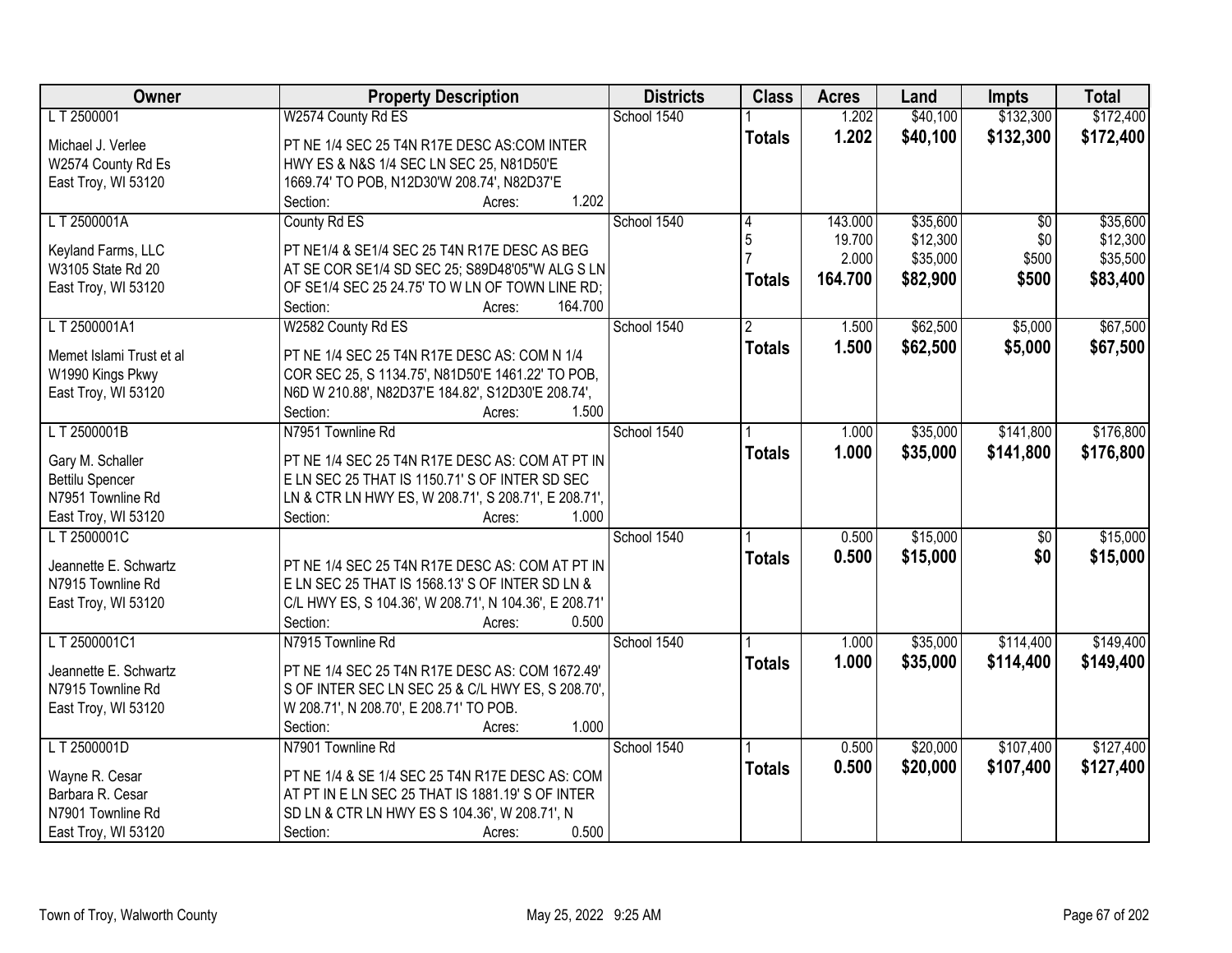| Owner                          | <b>Property Description</b>                            | <b>Districts</b> | <b>Class</b>  | <b>Acres</b> | Land     | <b>Impts</b>    | <b>Total</b> |
|--------------------------------|--------------------------------------------------------|------------------|---------------|--------------|----------|-----------------|--------------|
| LT 2500001E                    | N7969 Townline Rd                                      | School 1540      |               | 1.400        | \$45,000 | \$202,000       | \$247,000    |
| Larry D. Keckhaver             | PT NE 1/4 SEC 25 T4N R17E DESC AS: COM IN E LN         |                  | 5             | 1.172        | \$1,200  | \$0             | \$1,200      |
| Kathleen M. Keckhaver          | SEC 25 942' S OF INTER SEC LN & C/L HWY ES, S          |                  | <b>Totals</b> | 2.572        | \$46,200 | \$202,000       | \$248,200    |
| N7969 Townline Rd              | 208.71', W 208.71', N 180', ELY 208.71' TO PT IN E LN  |                  |               |              |          |                 |              |
| East Troy, WI 53120            | Section:<br>2.572<br>Acres:                            |                  |               |              |          |                 |              |
| LT 2500001F                    |                                                        | School 1540      |               | 0.500        | \$15,000 | $\overline{50}$ | \$15,000     |
|                                |                                                        |                  | <b>Totals</b> | 0.500        | \$15,000 | \$0             | \$15,000     |
| Jeannette E. Schwartz          | PT NE 1/4 SEC 25 T4N R17E DESC AS: S 1/2 OF: CON       |                  |               |              |          |                 |              |
| N7915 Townline Rd              | 1359.42' S OF INTER SEC LN SEC 25 & C/L HWY ES, §      |                  |               |              |          |                 |              |
| East Troy, WI 53120            | 208.71', W 208.71', N 208.71', E 208.71' TO POB.       |                  |               |              |          |                 |              |
|                                | 0.500<br>Section:<br>Acres:                            |                  |               |              |          |                 |              |
| LT 2500001G                    | N7853 Townline Rd                                      | School 1540      |               | 1.000        | \$35,000 | \$144,400       | \$179,400    |
| Frank M. Dougherty             | PT SE 1/4 SEC 25 T4N R17E DESC AS: COM AT PT IN        |                  | <b>Totals</b> | 1.000        | \$35,000 | \$144,400       | \$179,400    |
| Deborah A. Robertson-Dougherty | E LN SEC 25 THAT IS 2611.68' S OF INTER OF SEC         |                  |               |              |          |                 |              |
| N7853 Townline Rd              | LN & CTR HWY ES, W 208.71', N 104.355', E 208.71', S   |                  |               |              |          |                 |              |
| East Troy, WI 53120            | 1.000<br>Section:<br>Acres:                            |                  |               |              |          |                 |              |
| LT 2500001H                    | N7811 Townline Rd                                      | School 1540      |               | 1.500        | \$47,500 | \$145,600       | \$193,100    |
|                                |                                                        |                  | <b>Totals</b> | 1.500        | \$47,500 | \$145,600       | \$193,100    |
| Jacob J. Longstreet            | PT SE 1/4 SEC 25 T4N R17E DESC AS: COM AT PT IN        |                  |               |              |          |                 |              |
| Savannah C. Longstreet         | E LN SEC 25 2924.73' S OF INTER E LN WITH C/L          |                  |               |              |          |                 |              |
| N7811 Townline Rd              | HWY ES, S 313.05', W 208.71', N 313.05', E 208.71' TO  |                  |               |              |          |                 |              |
| East Troy, WI 53120            | 1.500<br>Section:<br>Acres:                            |                  |               |              |          |                 |              |
| LT 2500001I                    | N7839 Townline Rd                                      | School 1540      |               | 1.000        | \$35,000 | \$193,000       | \$228,000    |
| James Sisson                   | PT SE 1/4 SEC 25 T4N R17E DESC AS: COM AT PT IN        |                  | <b>Totals</b> | 1.000        | \$35,000 | \$193,000       | \$228,000    |
| Kay M. Sisson                  | E LN SEC 25 2716.03' S OF INTER SEC LN & C/L HWY       |                  |               |              |          |                 |              |
| N7839 Townline Rd              | ES, S 208.70', W 208.71', N 208.70', E 208.71' TO POB. |                  |               |              |          |                 |              |
| East Troy, WI 53120            | 1.000<br>Section:<br>Acres:                            |                  |               |              |          |                 |              |
| L T 2500001J                   | N7867 Townline Rd                                      | School 1540      |               | 1.500        | \$47,500 | \$144,100       | \$191,600    |
|                                |                                                        |                  | <b>Totals</b> | 1.500        | \$47,500 | \$144,100       | \$191,600    |
| Atkinson Investments, LLC      | PT SE 1/4 SEC 25 T4N R17E DESC AS: COM AT PT IN        |                  |               |              |          |                 |              |
| W2345 County Rd D              | E LN SEC 25 2194.26' S OF INTER SEC LN & C/L HWY       |                  |               |              |          |                 |              |
| Elkhorn, WI 53121              | ES, S 313.06', W 208.71', N 313.06', E 208.71' TO POB. |                  |               |              |          |                 |              |
|                                | Section:<br>1.500<br>Acres:                            |                  |               |              |          |                 |              |
| LT 2500001K                    |                                                        | School 1540      |               | 1.000        | \$35,000 | $\overline{50}$ | \$35,000     |
| Wayne R. Cesar                 | PT SE 1/4 SEC 25 T4N R17E DESC AS: COM AT PT IN        |                  | <b>Totals</b> | 1.000        | \$35,000 | \$0             | \$35,000     |
| Barbara R. Cesar               | E SEC LN SEC 25 1985.55' S OF INTER OF SEC LN &        |                  |               |              |          |                 |              |
| N7901 Townline Rd              | C/L HWY ES, S 208.71', W 208.71', N 208.71', E 208.71' |                  |               |              |          |                 |              |
| East Troy, WI 53120            | Section:<br>1.000<br>Acres:                            |                  |               |              |          |                 |              |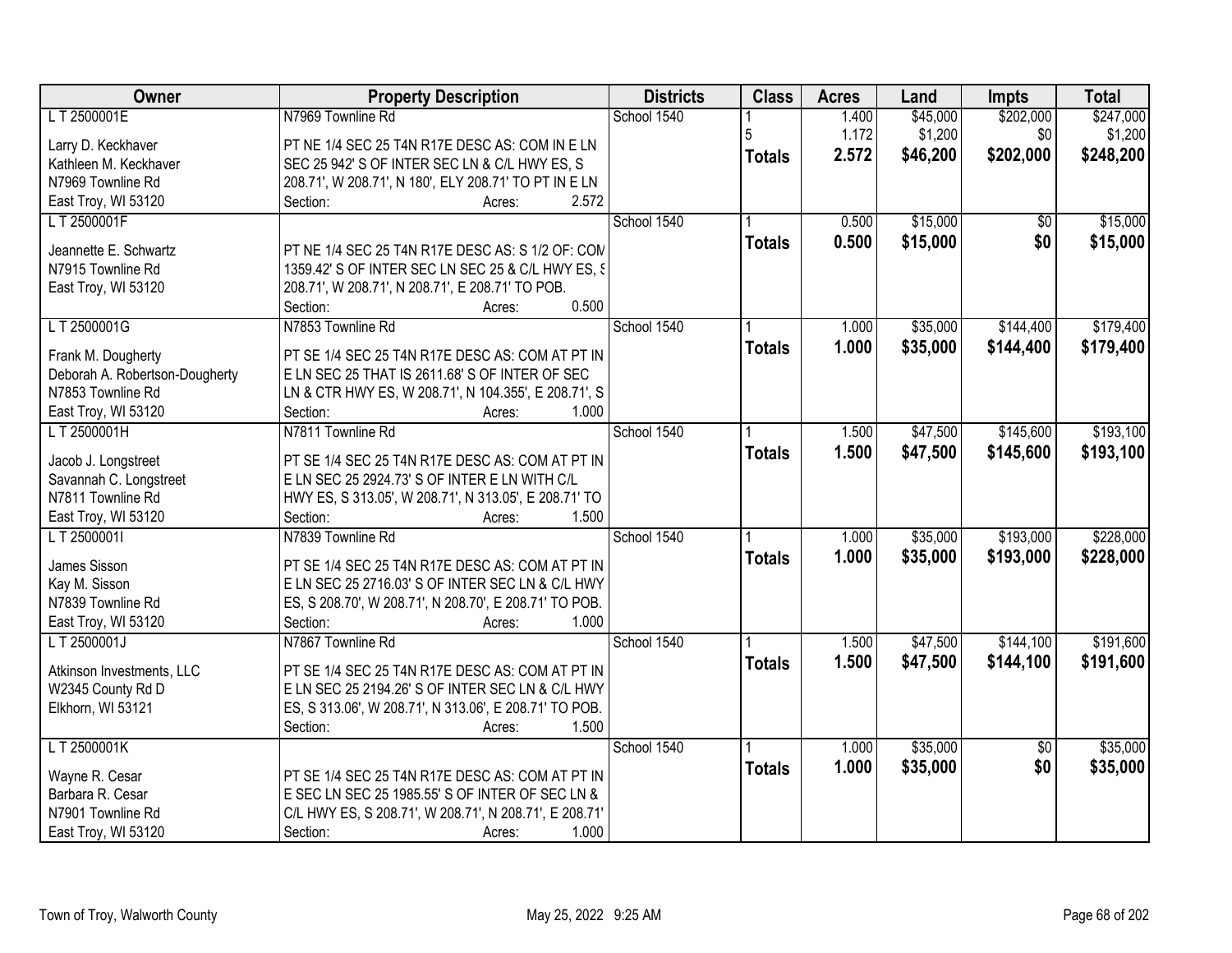| Owner                              | <b>Property Description</b>                                        | <b>Districts</b> | <b>Class</b>   | <b>Acres</b>              | Land      | <b>Impts</b>    | <b>Total</b> |
|------------------------------------|--------------------------------------------------------------------|------------------|----------------|---------------------------|-----------|-----------------|--------------|
| LT 2500002A                        |                                                                    | School 1540      |                | 30.000                    | \$7,000   | $\overline{50}$ | \$7,000      |
| Yggdrasil Land Foundation, Inc     | PT NE 1/4 & SE 1/4 SEC 25 T4N R17E DESC AS: COM                    |                  | 5              | 40.000                    | \$117,100 | \$0             | \$117,100    |
| c/o Yggdrasil Land Foundation, Inc | SW COR SE 1/4 SEC 25, N 3527.26' TO SW COR CSM                     |                  | <b>Totals</b>  | 70.000                    | \$124,100 | \$0             | \$124,100    |
| PO Box 358                         | 1325, N81D E 290', N83D E 215', N78D12'48"E 365.89',               |                  |                |                           |           |                 |              |
| Burlington, WI 53105               | 70.000<br>Section:<br>Acres:                                       |                  |                |                           |           |                 |              |
| L T 2500003                        | W2713 County Rd ES                                                 | School 1540      |                | 1.500                     | \$47,500  | \$92,300        | \$139,800    |
|                                    |                                                                    |                  | <b>Totals</b>  | 1.500                     | \$47,500  | \$92,300        | \$139,800    |
| <b>Ahpf Transition Trust</b>       | PT NW 1/4 SEC 25 T4N R17E DESC AS: COM N&S 1/4                     |                  |                |                           |           |                 |              |
| W2713 County Rd Es                 | LN 1137.2' S OF N 1/4 COR BEING CTR HWY ES                         |                  |                |                           |           |                 |              |
| East Troy, WI 53120                | S81D20'W 294.4', S8D40'E 181.5', S87D W 132',<br>1.500<br>Section: |                  |                |                           |           |                 |              |
| LT 2500003A                        | Acres:<br>W2705 County Rd ES                                       | School 1540      |                | 0.930                     | \$33,600  | \$149,000       | \$182,600    |
|                                    |                                                                    |                  |                |                           |           |                 |              |
| Ashley A. Schneider                | PT NW 1/4 SEC 25 T4N R17E DESC AS: COM N 1/4                       |                  | <b>Totals</b>  | 0.930                     | \$33,600  | \$149,000       | \$182,600    |
| W2705 County Rd Es                 | COR SEC 25, S 1130.58' TO POB, S 306.67', S87D W                   |                  |                |                           |           |                 |              |
| East Troy, WI 53120                | 118.47', N6D39'W 288.47', N80D E 153.82' TO POB. .93               |                  |                |                           |           |                 |              |
|                                    | 0.930<br>Section:<br>Acres:                                        |                  |                |                           |           |                 |              |
| LT 2500003B                        |                                                                    | School 1540      |                | Assessed with L T 2500004 |           |                 |              |
| Michael J. Redel                   | PT NE 1/4 SEC 25 T4N R17E DESC AS: COM N 1/4                       |                  |                |                           |           |                 |              |
| W2699 County Rd Es                 | COR SEC 25, S 1335.58' TO POB, S 284.06', E 287.01',               |                  |                |                           |           |                 |              |
| East Troy, WI 53120                | N10D W 326.2', S80D W 233.70' TO POB. ASSESSED                     |                  |                |                           |           |                 |              |
|                                    | Section:<br>0.000<br>Acres:                                        |                  |                |                           |           |                 |              |
| L T 2500004                        | W2699 County Rd ES                                                 | School 1540      |                | 2.000                     | \$60,000  | \$76,800        | \$136,800    |
|                                    |                                                                    |                  | 5              | 0.390                     | \$300     | \$0             | \$300        |
| Michael J. Redel                   | PT NE 1/4 SEC 25 T4N R17E DESC AS: COM INTER                       |                  | <b>Totals</b>  | 2.390                     | \$60,300  | \$76,800        | \$137,100    |
| W2699 County Rd Es                 | CTR HWY ES WITH N&S 1/4 LN, N80D E 198', S10D E                    |                  |                |                           |           |                 |              |
| East Troy, WI 53120                | 201.8', S80D W 233.7', N 205' TO POB. EXC L T 25-4A                |                  |                |                           |           |                 |              |
|                                    | 2.390<br>Section:<br>Acres:                                        |                  |                |                           |           |                 |              |
| LT 2500004A                        | W2691 County Rd ES                                                 | School 1540      | $\overline{2}$ | 0.570                     | \$35,700  | \$52,400        | \$88,100     |
| Ronald L. Rhode                    | PT NE 1/4 SEC 25 T4N R17E DESC AS: COM 1130.58'                    |                  | <b>Totals</b>  | 0.570                     | \$35,700  | \$52,400        | \$88,100     |
| PO Box 895                         | S OF N 1/4 COR SEC 25, N80D E 198' TO POB, S10D E                  |                  |                |                           |           |                 |              |
| East Troy, WI 53120                | 201.8', S80D W 125', N10D W 201.8', N80D E 125' TO                 |                  |                |                           |           |                 |              |
|                                    | 0.570<br>Section:<br>Acres:                                        |                  |                |                           |           |                 |              |
| LT 2500006                         | W2714 County Rd ES                                                 | School 1540      |                | 1.180                     | \$39,500  | \$239,200       | \$278,700    |
| Wayne T. Schicantek                | PT NW 1/4 SEC 25 T4N R17E DESC AS: COM CTR                         |                  | <b>Totals</b>  | 1.180                     | \$39,500  | \$239,200       | \$278,700    |
| Margaret M. Schicantek             | HWY ES 159' SWLY FROM INTER WITH N&S 1/4 LN,                       |                  |                |                           |           |                 |              |
| W2714 County Rd Es                 | S81D20'W 18.84 RODS, N8D40'W 15 RODS, N81D20'E                     |                  |                |                           |           |                 |              |
|                                    | 1.180                                                              |                  |                |                           |           |                 |              |
| East Troy, WI 53120                | Section:<br>Acres:                                                 |                  |                |                           |           |                 |              |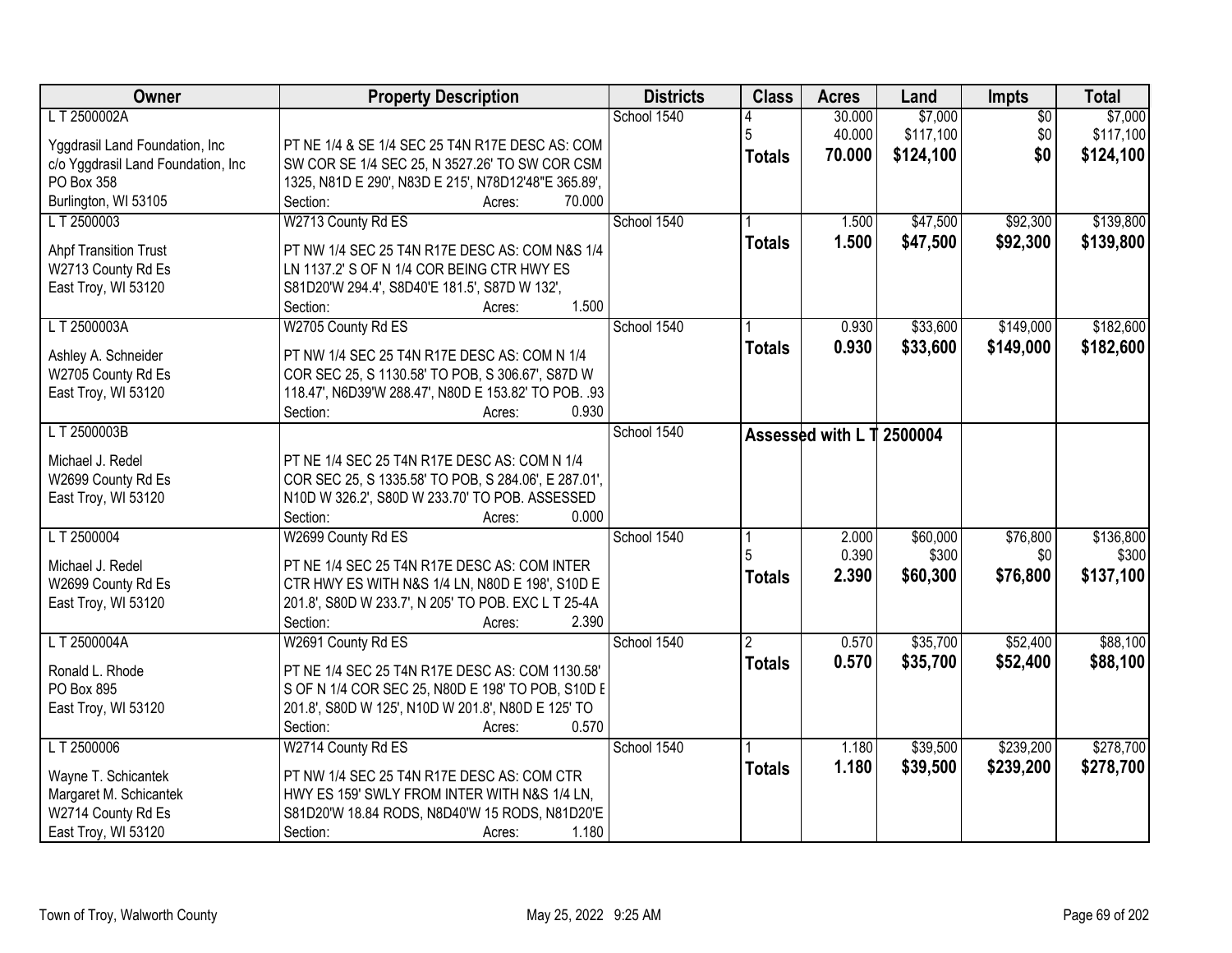| Owner                                     | <b>Property Description</b>                               | <b>Districts</b> | <b>Class</b>  | <b>Acres</b> | Land     | <b>Impts</b>    | <b>Total</b> |
|-------------------------------------------|-----------------------------------------------------------|------------------|---------------|--------------|----------|-----------------|--------------|
| L T 2500006A                              | W2736 County Rd ES                                        | School 1540      |               | 0.570        | \$22,800 | \$137,800       | \$160,600    |
| Nicholas R. Siemers                       | PT NW 1/4 SEC 25 T4N R17E DESC AS: COM AT PT              |                  | <b>Totals</b> | 0.570        | \$22,800 | \$137,800       | \$160,600    |
| W2736 County Rd Es                        | 1137.18' S & 33' W OF N 1/4 COR SEC 25, S81D20' W         |                  |               |              |          |                 |              |
| East Troy, WI 53120                       | 336.92' TO POB, N9D21'W 247.50', S81D20'W 100',           |                  |               |              |          |                 |              |
|                                           | 0.570<br>Section:<br>Acres:                               |                  |               |              |          |                 |              |
| LT 2500007                                | W2725 County Rd ES                                        | School 1540      |               | 0.500        | \$20,000 | \$120,500       | \$140,500    |
|                                           |                                                           |                  | <b>Totals</b> | 0.500        | \$20,000 | \$120,500       | \$140,500    |
| John W. Slaski                            | PT NW 1/4 SEC 25 T4N R17E DESC AS: COM CTR                |                  |               |              |          |                 |              |
| W2725 County Rd Es                        | HWY ES 17.84 RDS SWLY OF INTER WITH N&S 1/4               |                  |               |              |          |                 |              |
| East Troy, WI 53120                       | LN, S8D40'E 181.4', S87D W 8.04 RODS, N8D40'W TO<br>0.500 |                  |               |              |          |                 |              |
|                                           | Section:<br>Acres:                                        | School 1540      |               |              |          | \$125,000       | \$160,000    |
| LT 2500008                                | W2751 County Rd ES                                        |                  |               | 1.000        | \$35,000 |                 |              |
| Sean Corbett                              | PT NW 1/4 SEC 25 T4N R17E DESC AS: COM CTR                |                  | <b>Totals</b> | 1.000        | \$35,000 | \$125,000       | \$160,000    |
| Katie Corbett                             | HWY 43.24 RODS SWLY OF INTER WITH N&S 1/4 LN.             |                  |               |              |          |                 |              |
| W2751 County Rd Es                        | N 80.74D E 280.5', S9 1/4D E 191.4', S86.75D W            |                  |               |              |          |                 |              |
| East Troy, WI 53120                       | 1.000<br>Section:<br>Acres:                               |                  |               |              |          |                 |              |
| LT 2500008A                               | W2735 County Rd ES                                        | School 1540      |               | 0.570        | \$22,800 | \$82,600        | \$105,400    |
|                                           |                                                           |                  | <b>Totals</b> | 0.570        | \$22,800 | \$82,600        | \$105,400    |
| Pine Hollow Court, LLC                    | PT NW 1/4 SEC 25 T4N R17E DESC AS: COM N 1/4              |                  |               |              |          |                 |              |
| c/o Pine Hollow Court, LLC                | COR SEC 25, S 1135.38', S80D42'W 436.35' TO POB,          |                  |               |              |          |                 |              |
| S63 W38397 County Rd Ci                   | S80D42'W 104.09', S8D03'E 242.85', N87D23'E 95.96',       |                  |               |              |          |                 |              |
| Dousman, WI 53118-0000                    | Section:<br>0.570<br>Acres:                               |                  |               |              |          |                 |              |
| LT 2500009A                               | W2820 County Rd ES                                        | School 1540      |               | 0.920        | \$33,400 | \$127,300       | \$160,700    |
| Michael R. Kehl                           | PT NW 1/4 SEC 25 T4N R17E DESC AS: COM W 1/4              |                  | <b>Totals</b> | 0.920        | \$33,400 | \$127,300       | \$160,700    |
| Gloria F. Kehl                            | COR SEC 25, N 214.91', N58D47'E 1182.66' TO POB,          |                  |               |              |          |                 |              |
| W2820 County Rd Es                        | N31D13'W 252.76', N58D47'E 158.33', S31D13'E              |                  |               |              |          |                 |              |
| East Troy, WI 53120                       | 0.920<br>Section:<br>Acres:                               |                  |               |              |          |                 |              |
| L T 2500009B                              | W2870 County Rd ES                                        | School 1540      |               | 1.250        | \$41,300 | \$135,400       | \$176,700    |
| James V. Wysocki                          | PT NW 1/4 SEC 25 T4N R17E DESC AS: COM W 1/4              |                  | <b>Totals</b> | 1.250        | \$41,300 | \$135,400       | \$176,700    |
|                                           | COR SEC 25, N 214.91', N58D47'E 394.22' TO POB,           |                  |               |              |          |                 |              |
| W2870 County Rd Es<br>East Troy, WI 53120 | N35D53'W 411.40', N58D47' E 132.16', S35D53'E             |                  |               |              |          |                 |              |
|                                           | 1.250<br>Section:<br>Acres:                               |                  |               |              |          |                 |              |
| LT 2500009B1                              | County Rd ES                                              | School 1540      |               | 1.410        | \$30,600 | $\overline{50}$ | \$30,600     |
|                                           |                                                           |                  |               |              |          |                 |              |
| James V. Wysocki                          | PT NW 1/4 SEC 25 T4N R17E DESC AS: COM W 1/4              |                  | <b>Totals</b> | 1.410        | \$30,600 | \$0             | \$30,600     |
| W2870 County Rd Es                        | COR SEC 25, N0D32'30"W 127.17', N5815'20"E 228.49'        |                  |               |              |          |                 |              |
| East Troy, WI 53120                       | TO POB, N27D32'20"W 243.23', N80D21'W 85.04',             |                  |               |              |          |                 |              |
|                                           | 1.410<br>Section:<br>Acres:                               |                  |               |              |          |                 |              |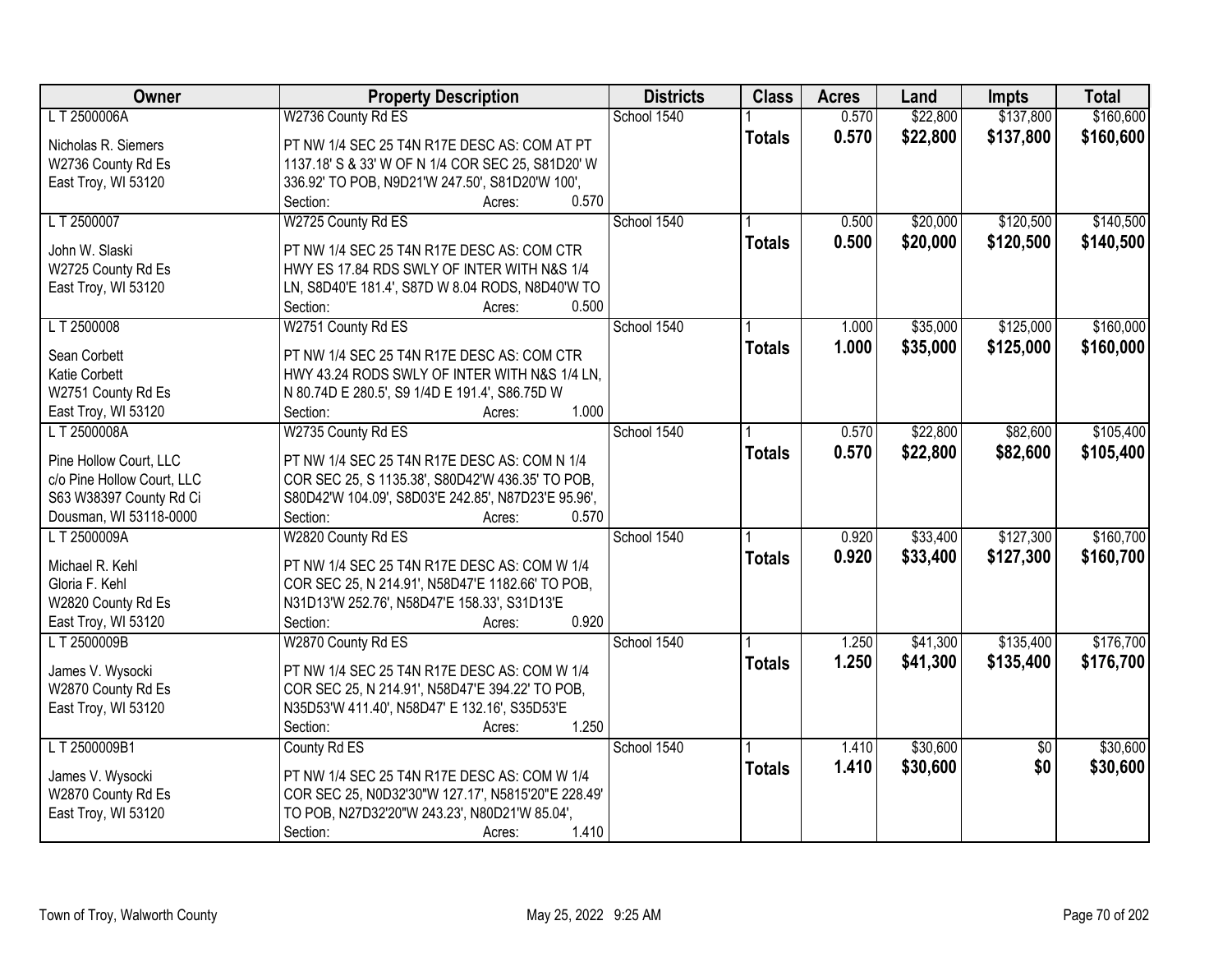| Owner                              | <b>Property Description</b>                          | <b>Districts</b> | <b>Class</b>           | <b>Acres</b> | Land     | <b>Impts</b>    | <b>Total</b> |
|------------------------------------|------------------------------------------------------|------------------|------------------------|--------------|----------|-----------------|--------------|
| LT 2500010                         | N8048 County Rd N                                    | School 1540      |                        | 34.250       | \$8,500  | $\overline{50}$ | \$8,500      |
| <b>Harold F Bartels Trust</b>      | PT NW 1/4 SEC 25 T4N R17E DESC AS: COM NW COF        |                  | 5                      | 5.250        | \$6,800  | \$0             | \$6,800      |
| <b>Betty Bartels Trust</b>         | SEC 25, S 21.60 CHS, N77D E 24.5 CHS, N 16.11 CHS,   |                  |                        | 2.500        | \$62,500 | \$142,900       | \$205,400    |
| N8048 County Rd N                  | W 23.85 CHS TO POB. EXC PARCEL TO COUNTY AS          |                  | <b>Totals</b>          | 42.000       | \$77,800 | \$142,900       | \$220,700    |
| East Troy, WI 53120                | 42.000<br>Section:<br>Acres:                         |                  |                        |              |          |                 |              |
| LT 2500010A                        |                                                      | School 1540      | $\overline{\text{X3}}$ | 1.000        | \$0      | $\overline{50}$ | \$0          |
|                                    |                                                      |                  | <b>Totals</b>          | 1.000        | \$0      | \$0             | \$0          |
| Walworth County - Bridge           | PARCEL OF LAND AS DESCRIBED IN VOL 167               |                  |                        |              |          |                 |              |
| 100 W Walworth St                  | RECORDS PG 731 W.C.R.<br>1050 SQUARE FEET            |                  |                        |              |          |                 |              |
| Elkhorn, WI 53121                  |                                                      |                  |                        |              |          |                 |              |
|                                    | 1.000<br>Section:<br>Acres:                          |                  |                        |              |          |                 |              |
| LT 2500011                         | N7936 County Rd N                                    | School 1540      |                        | 0.500        | \$20,000 | \$98,800        | \$118,800    |
| John P. Kainz                      | PT NW 1/4 SEC 25 T4N R17E DESC AS: COM AT PT         |                  | <b>Totals</b>          | 0.500        | \$20,000 | \$98,800        | \$118,800    |
| Jeanette M. Kainz                  | IN W LN SEC 25 2285.91' S OF NW COR SEC 25, N59E     |                  |                        |              |          |                 |              |
| N7936 County Rd N                  | E 165.33', N27D30'W 127.50', N89D12'W 84.74', S 198' |                  |                        |              |          |                 |              |
| East Troy, WI 53120                | 0.500<br>Section:<br>Acres:                          |                  |                        |              |          |                 |              |
| LT 2500012                         | N2860 County Rd ES                                   | School 1540      | 2                      | 0.500        | \$36,100 | \$24,000        | \$60,100     |
|                                    |                                                      |                  | <b>Totals</b>          | 0.500        | \$36,100 | \$24,000        | \$60,100     |
| Yggdrasil Land Foundation, Inc     | PT NW 1/4 SEC 25 T4N R17E DESC AS: COM INTER         |                  |                        |              |          |                 |              |
| c/o Yggdrasil Land Foundation, Inc | CTR HWY ES & W LN SEC 25, N 131.01', N59D E          |                  |                        |              |          |                 |              |
| PO Box 358                         | 165.33', S27 1/2D E 100', SWLY TO POB.               |                  |                        |              |          |                 |              |
| Burlington, WI 53105               | Section:<br>0.500<br>Acres:                          |                  |                        |              |          |                 |              |
| LT 2500013                         | W2899 County Rd ES                                   | School 1540      |                        | 0.500        | \$20,000 | \$107,400       | \$127,400    |
| Lawrence M. Doffek                 | PT NW 1/4 SEC 25 T4N R17E DESC AS: COM INTER         |                  | <b>Totals</b>          | 0.500        | \$20,000 | \$107,400       | \$127,400    |
| W2899 County Rd Es                 | W LN SEC 25 WITH CTR HWY ES, N58 1/2D E 165', S      |                  |                        |              |          |                 |              |
| East Troy, WI 53120                | 31 1/2D E 8 RODS, S 72 1/2D W 13 RODS TO W SEC       |                  |                        |              |          |                 |              |
|                                    | 0.500<br>Section:<br>Acres:                          |                  |                        |              |          |                 |              |
| L T 2500014                        | N7898 Bowers Rd                                      | School 1540      |                        | 0.700        | \$27,900 | \$69,000        | \$96,900     |
|                                    |                                                      |                  | <b>Totals</b>          | 0.700        | \$27,900 | \$69,000        | \$96,900     |
| James F. Schwanke                  | PT NW 1/4 & SW 1/4 SEC 25 T4N R17E DESC AS:          |                  |                        |              |          |                 |              |
| Linda J. Schwanke                  | COM 212' S OF INTER OF C/L HWY ES & W LN SEC         |                  |                        |              |          |                 |              |
| N7898 Bowers Rd                    | 25, N67D E 260.21', S31 1/2D E 61.85', S65 1/2D W    |                  |                        |              |          |                 |              |
| Elkhorn, WI 53121                  | 0.700<br>Section:<br>Acres:                          |                  |                        |              |          |                 |              |
| L T 2500014A                       | N7888 Bowers Rd                                      | School 1540      |                        | 1.460        | \$46,500 | \$121,500       | \$168,000    |
| Arlene L. Monteith                 | PT NW 1/4 & SW 1/4 SEC 25 T4N R17E DESC AS: CON      |                  | <b>Totals</b>          | 1.460        | \$46,500 | \$121,500       | \$168,000    |
| N7888 Bowers Rd                    | PT IN W LN SEC 25 372' S OF INTER SEC LN WITH        |                  |                        |              |          |                 |              |
| Elkhorn, WI 53121                  | C/L HWY ES, N64D E 351. 61', S31 1/2D E 61.85', S62D |                  |                        |              |          |                 |              |
|                                    | Section: 25<br>1.460<br>Acres:                       |                  |                        |              |          |                 |              |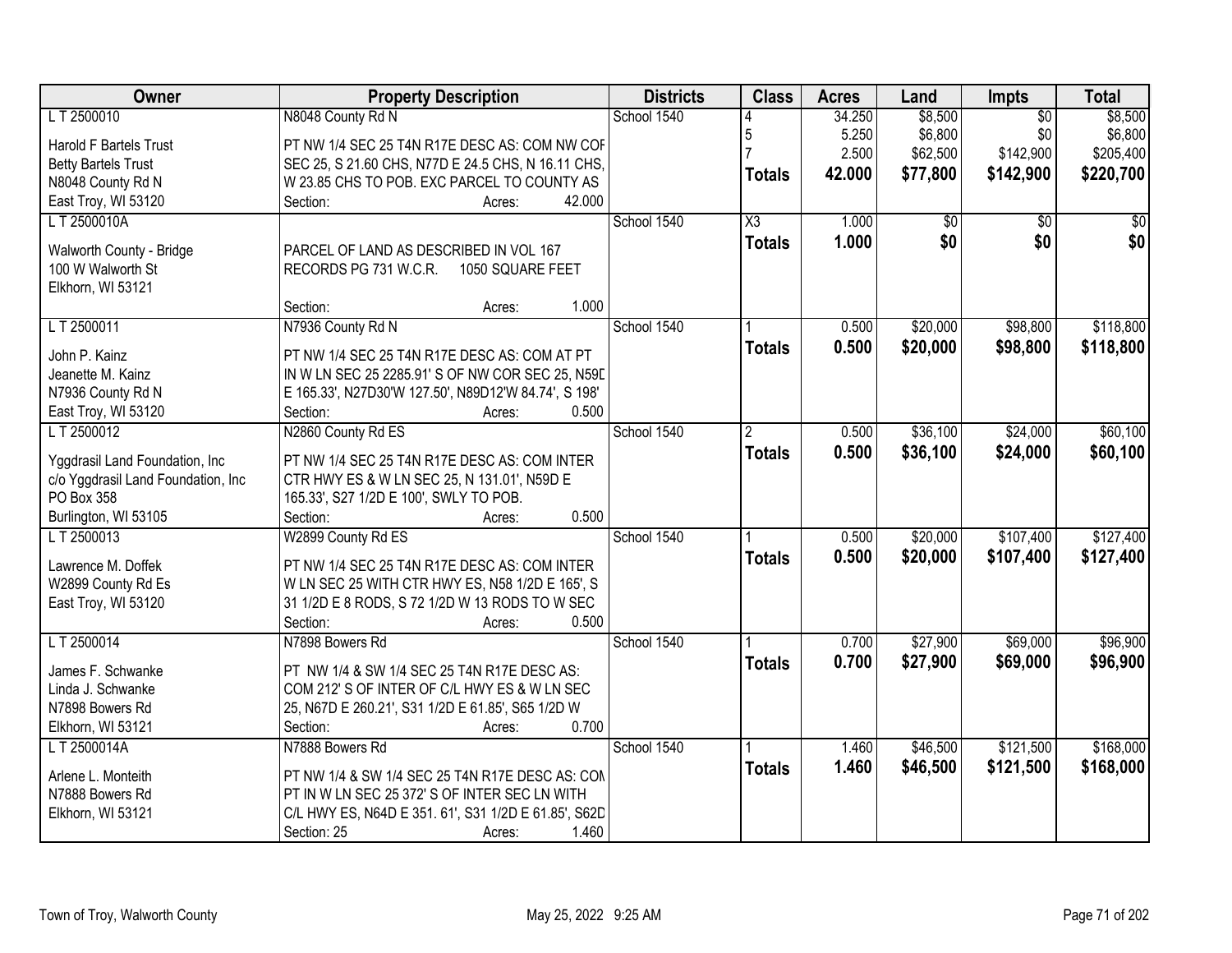| Owner                              | <b>Property Description</b>                         | <b>Districts</b> | <b>Class</b>  | <b>Acres</b> | Land      | <b>Impts</b>    | <b>Total</b> |
|------------------------------------|-----------------------------------------------------|------------------|---------------|--------------|-----------|-----------------|--------------|
| LT 2500014C                        | N7906 Bowers Rd                                     | School 1540      |               | 0.342        | \$13,800  | \$54,200        | \$68,000     |
| Janet Bartke                       | PT NW 1/4 & SW 1/4 SEC 25 T4N R17E DESC AS: CON     |                  | <b>Totals</b> | 0.342        | \$13,800  | \$54,200        | \$68,000     |
| William T. Bartke II               | INTER W LN SEC 25 & C/L HWY ES, S0D04'E 132' TO     |                  |               |              |           |                 |              |
| N7906 Bowers Rd                    | POB, S0D04'E 80', N68D46'04"E 253.25', N31D13'09"W  |                  |               |              |           |                 |              |
| Elkhorn, WI 53121                  | 0.342<br>Section:<br>Acres:                         |                  |               |              |           |                 |              |
| L T 2500015                        | W2845 County Rd ES                                  | School 1540      |               | 2.100        | \$61,800  | \$0             | \$61,800     |
|                                    |                                                     |                  | <b>Totals</b> | 2.100        | \$61,800  | \$0             | \$61,800     |
| Yggdrasil Land Foundation, Inc.    | PT NW 1/4 SEC 25 T4N R17E DESC AS: COM S LN         |                  |               |              |           |                 |              |
| c/o Yggdrasil Land Foundation, Inc | HWY ES 646' NELY OF INTER WITH W LN NW 1/4 SEC      |                  |               |              |           |                 |              |
| PO Box 358                         | 25, SELY AT R.A. WITH HWY 406' NELY PAR WITH        |                  |               |              |           |                 |              |
| Burlington, WI 53105               | 2.100<br>Section:<br>Acres:                         |                  |               |              |           |                 |              |
| LT 2500015A                        | W2799 County Rd ES                                  | School 1540      |               | 2.000        | \$60,000  | \$128,500       | \$188,500    |
| Nicholas Stuht                     | PT NW 1/4 SEC 25 T4N R17E DESC AS: COM 1607'        |                  | <b>Totals</b> | 2.000        | \$60,000  | \$128,500       | \$188,500    |
| Robin M. Stuht                     | NELY OF INTER W 1/4 LN SEC 25 & C/L JANESVILLE      |                  |               |              |           |                 |              |
| W2799 County Rd Es                 | & MILW. RD, S58D30'W 204.75', S29D06'E 415',        |                  |               |              |           |                 |              |
| East Troy, WI 53120                | 2.000<br>Section:<br>Acres:                         |                  |               |              |           |                 |              |
| LT 2500015B                        | County Rd ES                                        | School 1540      | 4             | 4.540        | \$900     | $\sqrt[6]{3}$   | \$900        |
|                                    |                                                     |                  | 5             | 0.350        | \$100     | \$0             | \$100        |
| Yggdrasil Land Foundation, Inc     | PT NW 1/4 SEC 25 T4N R17E DESC AS: COM AT PT        |                  | <b>Totals</b> | 4.890        | \$1,000   | \$0             | \$1,000      |
| c/o Yggdrasil Land Foundation, Inc | IN C/L HWY ES THAT IS 1402.25' N58D30'E OF PT OF    |                  |               |              |           |                 |              |
| PO Box 358                         | INTER OF SD C/L & THE W LN SEC 25 T4N R17E,         |                  |               |              |           |                 |              |
| Burlington, WI 53105               | Section:<br>4.890<br>Acres:                         |                  |               |              |           |                 |              |
| LT 2500015C                        | W2831 County Rd ES                                  | School 1540      |               | 1.000        | \$35,000  | \$35,500        | \$70,500     |
| Henry P. Gaethke                   | PT NW 1/4 SEC 25 T4N R17E DESC AS: COM AT PT        |                  | <b>Totals</b> | 1.000        | \$35,000  | \$35,500        | \$70,500     |
| W2831 County Rd Es                 | IN C/L HWY ES THAT IS 973.09' N58D30'E OF PT OF     |                  |               |              |           |                 |              |
| East Troy, WI 53120                | INTER OF SD C/L & W LN SEC 25 T4N R17E,             |                  |               |              |           |                 |              |
|                                    | 1.000<br>Section:<br>Acres:                         |                  |               |              |           |                 |              |
| LT 2500016                         | N7788 Bowers Rd                                     | School 1540      | 4             | 142.000      | \$31,300  | $\overline{50}$ | \$31,300     |
| Yggdrasil Land Foundation, Inc     | PT NW 1/4 & SW 1/4 SEC 25 T4N R17E DESC AS COM      |                  | 5             | 41.000       | \$61,100  | \$0             | \$61,100     |
| c/o Yggdrasil Land Foundation, Inc | SW COR SEC 25 T4N R17E, N TO PT 412' S OF INTER     |                  | 5M            | 4.500        | \$13,500  | \$0             | \$13,500     |
| PO Box 358                         | HWY ES & W LN SEC, N62D E 397.32', S31 1/2D E TO    |                  |               | 6.750        | \$83,800  | \$262,000       | \$345,800    |
| Burlington, WI 53105               | 194.250<br>Section: 25                              |                  | <b>Totals</b> | 194.250      | \$189,700 | \$262,000       | \$451,700    |
| L T 2500016A                       | Acres:<br>W2897 High Rd                             | School 1540      |               | 1.613        | \$50,300  | \$155,400       | \$205,700    |
|                                    |                                                     |                  |               | 1.613        |           |                 |              |
| Anthony T. Davis                   | PT SW 1/4 SEC 25 T4N R17E DESC AS: COM SW COF       |                  | <b>Totals</b> |              | \$50,300  | \$155,400       | \$205,700    |
| W2897 High Rd                      | SEC 25, N 1689.4', E 33' TO POB, E 34.93', SELY ALG |                  |               |              |           |                 |              |
| Elkhorn, WI 53121                  | CURVE, CHORD S49D57'E 119.77', ELY ALG CURVE,       |                  |               |              |           |                 |              |
|                                    | 1.613<br>Section:<br>Acres:                         |                  |               |              |           |                 |              |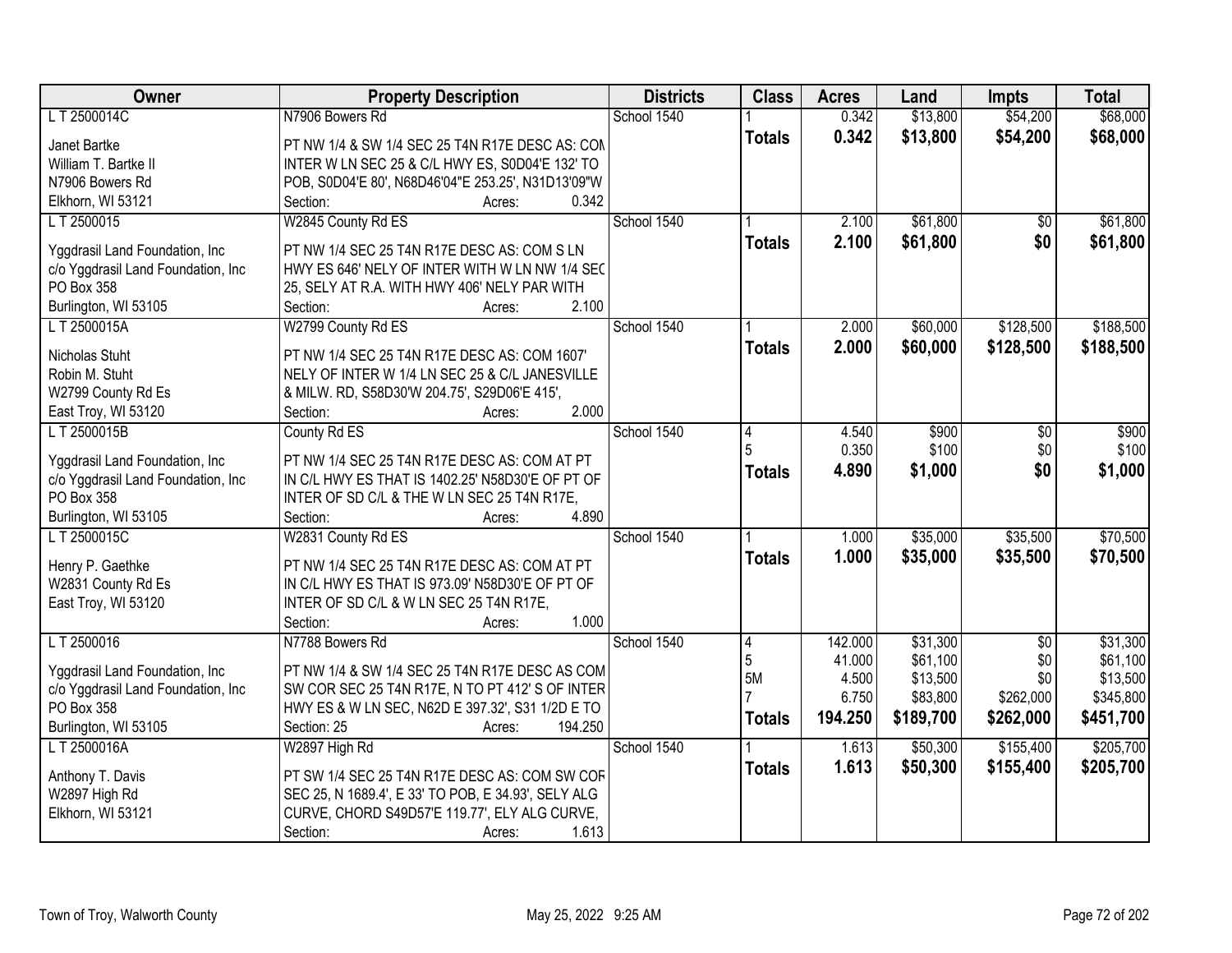| Owner                              | <b>Property Description</b>                                                         | <b>Districts</b> | <b>Class</b>           | <b>Acres</b> | Land            | <b>Impts</b>    | <b>Total</b>    |
|------------------------------------|-------------------------------------------------------------------------------------|------------------|------------------------|--------------|-----------------|-----------------|-----------------|
| L T 2500016B                       | W2865 High Rd                                                                       | School 1540      |                        | 1.080        | \$37,000        | \$125,500       | \$162,500       |
| Stephen L. Nelson                  | PT SW 1/4 SEC 25 T4N R17E DESC AS: COM SW COF                                       |                  | <b>Totals</b>          | 1.080        | \$37,000        | \$125,500       | \$162,500       |
| W3265 County Rd Es                 | SEC 25, N 1116.31', E 33', N49D12'E 396.82', N49D37'E                               |                  |                        |              |                 |                 |                 |
| Elkhorn, WI 53121                  | 292.78' TO POB, N36D10'W 256.03', N50D21'E 185',                                    |                  |                        |              |                 |                 |                 |
|                                    | 1.080<br>Section:<br>Acres:                                                         |                  |                        |              |                 |                 |                 |
| LT 2500016C                        |                                                                                     | School 1540      | $\overline{X4}$        | 0.000        | $\overline{50}$ | $\overline{50}$ | \$0             |
|                                    |                                                                                     |                  | <b>Totals</b>          | 0.000        | \$0             | \$0             | \$0             |
| Town of Troy                       | PT NW1/4 SW1/4 SEC 25 T4N R17E DESC AS COM SV                                       |                  |                        |              |                 |                 |                 |
| N8870 Briggs St                    | COR SEC 25 T4N R17E, N 1591.82', E 33', N 66' TO                                    |                  |                        |              |                 |                 |                 |
| East Troy, WI 53120                | POB, E 66', N 250.04', S 51.13', W 84.67', S 197' TO<br>0.000<br>Section:<br>Acres: |                  |                        |              |                 |                 |                 |
| LT 2500017                         |                                                                                     | School 1540      | 4                      | 7.700        | \$1,900         | $\overline{50}$ | \$1,900         |
|                                    |                                                                                     |                  | 5                      | 1.000        | \$500           | \$0             | \$500           |
| Yggdrasil Land Foundation, Inc.    | SE 1/4 SE 1/4 SW 1/4 SEC 25 T4N R17E. 10 A.                                         |                  | 5M                     | 1.300        | \$4,600         | \$0             | \$4,600         |
| c/o Yggdrasil Land Foundation, Inc |                                                                                     |                  | <b>Totals</b>          | 10.000       | \$7,000         | \$0             | \$7,000         |
| PO Box 358                         |                                                                                     |                  |                        |              |                 |                 |                 |
| Burlington, WI 53105               | 10.000<br>Section:<br>Acres:                                                        |                  |                        |              |                 |                 |                 |
| LT 2500018                         | <b>Bowers Rd</b>                                                                    | School 1540      | $\overline{X4}$        | 0.260        | $\overline{50}$ | \$0             | \$0             |
| East Troy School                   | PT NW 1/4 SEC 25 T4N R17E DESC AS COM CTR                                           |                  | <b>Totals</b>          | 0.260        | \$0             | \$0             | \$0             |
| c/o School                         | HWY ES 165' NE OF INTER HWY WITH W LN SEC 25                                        |                  |                        |              |                 |                 |                 |
|                                    | T4N R17E, S 31 1/2D E 8 RODS, NE 7 RODS, N 31                                       |                  |                        |              |                 |                 |                 |
| Troy Center, WI 53180-0000         | 0.260<br>Section: 25<br>Acres:                                                      |                  |                        |              |                 |                 |                 |
| LT 2500019                         | Bowers Rd                                                                           | School 1540      | $\overline{X4}$        | 0.920        | $\overline{50}$ | $\overline{30}$ | $\overline{30}$ |
|                                    | PT NW 1/4 & SW 1/4 SEC 25 T4N R17E DESC AS COM                                      |                  | <b>Totals</b>          | 0.920        | \$0             | \$0             | \$0             |
| Greenwood Cemetery                 | INTER HWY ES & W LN SEC 25 NE ALG HWY 165', S3                                      |                  |                        |              |                 |                 |                 |
| Troy Center, WI 53180              | 1/2D E 8 RODS TO POB, S31 1/2D E TO PT, NE 7                                        |                  |                        |              |                 |                 |                 |
|                                    | Section: 25<br>0.920<br>Acres:                                                      |                  |                        |              |                 |                 |                 |
| LT 2600001                         |                                                                                     | School 1540      | 4                      | 37.000       | \$9,200         | $\overline{50}$ | \$9,200         |
|                                    |                                                                                     |                  |                        | 3.000        | \$1,600         | \$0             | \$1,600         |
| <b>Harold F Bartels Trust</b>      | NE 1/4 NE 1/4 SEC 26 T4N R17E, EXC. LAND FOR                                        |                  | <b>Totals</b>          | 40.000       | \$10,800        | \$0             | \$10,800        |
| <b>Betty Bartels Trust</b>         | HWY DESC IN VOL 169 RECORDS PG 570.                                                 |                  |                        |              |                 |                 |                 |
| N8048 County Rd N                  |                                                                                     |                  |                        |              |                 |                 |                 |
| East Troy, WI 53120                | 40.000<br>Section:<br>Acres:                                                        |                  |                        |              |                 |                 |                 |
| L T 2600001B                       |                                                                                     | School 1540      | $\overline{\text{X3}}$ | 0.000        | $\overline{50}$ | $\overline{30}$ | $\overline{50}$ |
| Walworth County - Bridge           | LAND AS DESCRIBED IN VOL 165 RECORDS PG 136                                         |                  | <b>Totals</b>          | 0.000        | \$0             | \$0             | \$0             |
| 100 W Walworth St                  | & VOL 169 RECORDS PG 570 1050 SQUARE FT                                             |                  |                        |              |                 |                 |                 |
| Elkhorn, WI 53121                  |                                                                                     |                  |                        |              |                 |                 |                 |
|                                    | 0.000<br>Section:<br>Acres:                                                         |                  |                        |              |                 |                 |                 |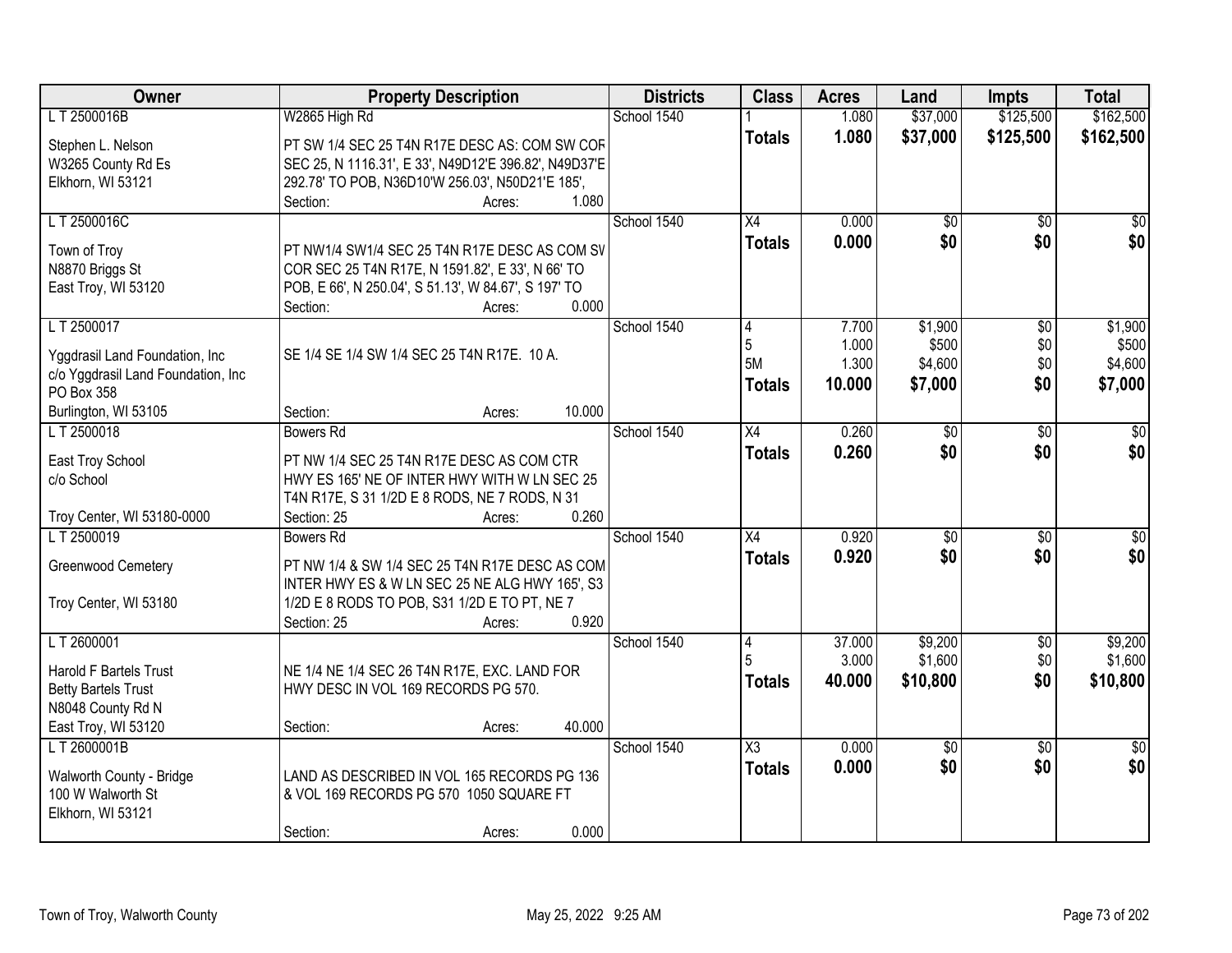| Owner                         | <b>Property Description</b>                        | <b>Districts</b> | <b>Class</b>   | <b>Acres</b> | Land     | <b>Impts</b>    | <b>Total</b> |
|-------------------------------|----------------------------------------------------|------------------|----------------|--------------|----------|-----------------|--------------|
| LT 2600002                    |                                                    | School 1540      |                | 56.000       | \$9,900  | $\sqrt{$0}$     | \$9,900      |
| Keyland Farms, LLC            | PT NE 1/4 & NW 1/4 SEC 26 T4N R17E DESC AS: CON    |                  | 5              | 3.000        | \$2,000  | \$0             | \$2,000      |
| W3105 State Rd 20             | NE COR NW 1/4 NE 1/4 SEC 26, S 22.83 CHS,          |                  | 5M             | 1.000        | \$3,500  | \$0             | \$3,500      |
| East Troy, WI 53120           | N88D45'W 12 CHS, N 2.5 CHS, W 8.33 CHS, W 33 1/3   |                  | <b>Totals</b>  | 60.000       | \$15,400 | \$0             | \$15,400     |
|                               | Section:<br>60.000<br>Acres:                       |                  |                |              |          |                 |              |
| LT 2600003                    |                                                    | School 1540      | 4              | 59.500       | \$13,400 | $\overline{50}$ | \$13,400     |
|                               |                                                    |                  | 5              | 3.500        | \$2,700  | \$0             | \$2,700      |
| Klumb Farms, LLC              | NW 1/4 NW 1/4 & W 23 1/3 A. NE 1/4 NW 1/4 SEC 26   |                  | <b>Totals</b>  | 63.000       | \$16,100 | \$0             | \$16,100     |
| c/o Klumb Farms, LLC          | T4N R17E. 63 1/3 A.                                |                  |                |              |          |                 |              |
| W257 S7715 Pairieside Dr      |                                                    |                  |                |              |          |                 |              |
| Wauesha, WI 53189-0000        | 63.000<br>Section:<br>Acres:                       |                  |                |              |          |                 |              |
| LT 2600004                    |                                                    | School 1540      | 4              | 118.000      | \$28,600 | \$0             | \$28,600     |
| Tomas Orchard Properties, LLC | PT NW 1/4 & SW 1/4 SEC 26 T4N R17E DESC AS COM     |                  | 5              | 4.000        | \$3,000  | \$0             | \$3,000      |
| PO Box 336                    | SW COR NW 1/4 SEC 26 T4N R17E, N 1320, E 2640,     |                  | 5M             | 2.000        | \$6,000  | \$0             | \$6,000      |
| Lake Geneva, WI 53147         | S73D30'E 5.2 RODS, S 1980', N73D15'W 5.2 RODS, W   |                  | Totals         | 124.000      | \$37,600 | \$0             | \$37,600     |
|                               | 124.000<br>Section:<br>Acres:                      |                  |                |              |          |                 |              |
| LT 2600005                    |                                                    | School 1540      | 4              | 27.300       | \$6,800  | $\sqrt[6]{3}$   | \$6,800      |
|                               |                                                    |                  | 5              | 0.200        | \$100    | \$0             | \$100        |
| Tomas Orchard Properties, LLC | PT NE 1/4 & SE 1/4 SEC 26 T4N R17E DESC AS: COM    |                  | <b>5M</b>      | 2.500        | \$8,800  | \$0             | \$8,800      |
| PO Box 336                    | CTR PRAIRIE LN 83.82' SELY OF INTER WITH N&S       |                  | <b>Totals</b>  | 30.000       | \$15,700 | \$0             | \$15,700     |
| Lake Geneva, WI 53147         | 1/4 LN SEC 26, N1980', S73D30'E 82.5 RODS, W 47.2  |                  |                |              |          |                 |              |
|                               | Section: 26<br>30.000<br>Acres:                    |                  |                |              |          |                 |              |
| LT 2600006                    |                                                    | School 1540      | $\overline{4}$ | 36.000       | \$9,000  | \$0             | \$9,000      |
| Tomas Orchard Properties, LLC | PT NE 1/4 & SE 1/4 SEC 26 T4N R17E DESC AS: COM    |                  | 5M             | 4.000        | \$14,000 | \$0             | \$14,000     |
| PO Box 336                    | C/L HWY ES 624' SW OF INTER SD HWY & E LN SEC      |                  | <b>Totals</b>  | 40.000       | \$23,000 | \$0             | \$23,000     |
| Lake Geneva, WI 53147         | 26, N37D W 1313', W 47.2 RDS, SLY 110.48 RDS, SELY |                  |                |              |          |                 |              |
|                               | Section:<br>40.000<br>Acres:                       |                  |                |              |          |                 |              |
| LT 2600007A                   | W3006 County Rd ES                                 | School 1540      |                | 2.400        | \$67,200 | \$90,700        | \$157,900    |
| Jeff R. Liepins               | PT N 1/2 SE 1/4 SEC 26 T4N R17E: COM INTER         |                  |                | 1.000        | \$3,000  | \$0             | \$3,000      |
| Douglas S. Liepins            | PRAIRIE LANE & HWY ES, S42D W 3 CHAINS, N68        |                  | <b>Totals</b>  | 3.400        | \$70,200 | \$90,700        | \$160,900    |
| PO Box 371                    | 1/2D W 13.72 CHS, N20D E 1.62 CHS, S73D35' E 14.70 |                  |                |              |          |                 |              |
| East Troy, WI 53120           | 3.400<br>Section:<br>Acres:                        |                  |                |              |          |                 |              |
| LT 2600008                    | W2970 County Rd ES                                 | School 1540      |                | 1.021        | \$25,400 | \$65,700        | \$91,100     |
|                               |                                                    |                  | <b>Totals</b>  | 1.021        | \$25,400 | \$65,700        | \$91,100     |
| Douglas S. Liepins            | PT SE 1/4 SEC 26 T4N R17E DESC AS: COM AT PT IN    |                  |                |              |          |                 |              |
| Jeffrey R. Liepins            | C/L HWY ES 534' NE OF INTER C/L & C/L PRAIRIE LN,  |                  |                |              |          |                 |              |
| W2964 County Rd Es            | N52D W 643.50', N32D E 66', SELY 643.50', SWLY     |                  |                |              |          |                 |              |
| Elkhorn, WI 53121             | 1.021<br>Section:<br>Acres:                        |                  |                |              |          |                 |              |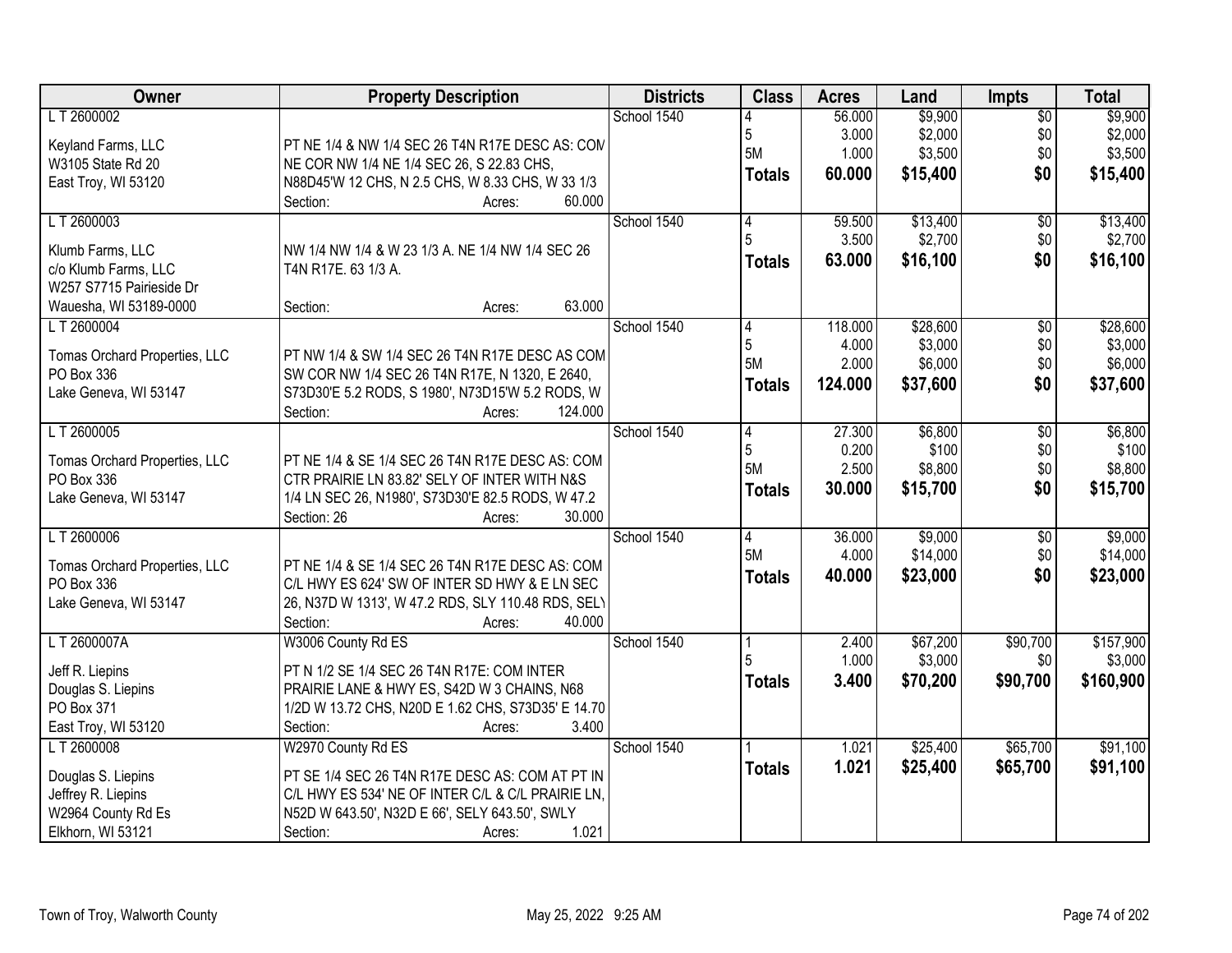| Owner                                   | <b>Property Description</b>                                                                    | <b>Districts</b> | <b>Class</b>  | <b>Acres</b> | Land     | <b>Impts</b> | <b>Total</b> |
|-----------------------------------------|------------------------------------------------------------------------------------------------|------------------|---------------|--------------|----------|--------------|--------------|
| LT 2600009                              | W2964 County Rd ES                                                                             | School 1540      |               | 0.950        | \$34,000 | \$68,000     | \$102,000    |
| Douglas S. Liepins                      | PT SE 1/4 SEC 26 T4N R17E DESC AS: COM CTR                                                     |                  | <b>Totals</b> | 0.950        | \$34,000 | \$68,000     | \$102,000    |
| W2964 County Rd Es                      | HWY ES 608.25' NELY OF INTER WITH CTR PRAIRIE                                                  |                  |               |              |          |              |              |
| Elkhorn, WI 53121                       | LANE, N52D W 33' TO POB, N52D W 445.5', N27D30'E                                               |                  |               |              |          |              |              |
|                                         | 0.950<br>Section:<br>Acres:                                                                    |                  |               |              |          |              |              |
| LT 2600010                              | W2960 County Rd ES                                                                             | School 1540      |               | 1.100        | \$37,500 | \$91,000     | \$128,500    |
| Ross W. Mcmiller                        | PT SE 1/4 SEC 26 T4N R17E DESC AS: COM PT IN                                                   |                  | <b>Totals</b> | 1.100        | \$37,500 | \$91,000     | \$128,500    |
| PO Box 193                              | C/L HWY ES 674.25' NELY OF C/L PRAIRIE LANE,                                                   |                  |               |              |          |              |              |
| East Troy, WI 53120                     | N55D W 33' TO POB, N37D30'E 99', N52D30'W 445.40',                                             |                  |               |              |          |              |              |
|                                         | 1.100<br>Section:<br>Acres:                                                                    |                  |               |              |          |              |              |
| LT 2600011                              | W2952 County Rd ES                                                                             | School 1540      |               | 1.700        | \$52,500 | \$87,000     | \$139,500    |
| Karen L. Braam                          |                                                                                                |                  | <b>Totals</b> | 1.700        | \$52,500 | \$87,000     | \$139,500    |
|                                         | PT SE 1/4 SEC 26 T4N R17E DESC AS: BEG AT PT 33'<br>NWLY CTRLINE CTH ES & 887.60' NELY CTRLINE |                  |               |              |          |              |              |
| W2952 County Rd Es<br>Elkhorn, WI 53121 | CTH ES FROM CTRLINE PRAIRIE LAND; N37D30'00"E                                                  |                  |               |              |          |              |              |
|                                         | 1.700<br>Section:<br>Acres:                                                                    |                  |               |              |          |              |              |
| LT 2600012                              | W2948 County Rd ES                                                                             | School 1540      |               | 1.252        | \$41,300 | \$118,000    | \$159,300    |
|                                         |                                                                                                |                  | <b>Totals</b> | 1.252        | \$41,300 | \$118,000    | \$159,300    |
| William B. Thacker                      | PT SE 1/4 SEC 26 T4N R17E DESC AS: COM AT PT                                                   |                  |               |              |          |              |              |
| Julie E. Schneider                      | C/L HWY ES 1052.25' N37D30'E OF C/L PRAIRIE RD                                                 |                  |               |              |          |              |              |
| PO Box 755                              | N37D30'E 114', N52D20'W 478.5', S37D30'W 114',<br>1.252                                        |                  |               |              |          |              |              |
| East Troy, WI 53120<br>LT 2600013       | Section:<br>Acres:<br>W2930 County Rd ES                                                       | School 1540      |               | 1.000        | \$35,000 | \$131,800    | \$166,800    |
|                                         |                                                                                                |                  |               |              |          |              |              |
| Anthony J. Irek                         | PT NE 1/4 & SE 1/4 SEC 26 T4N R17E DESC AS: COM                                                |                  | <b>Totals</b> | 1.000        | \$35,000 | \$131,800    | \$166,800    |
| W2930 County Rd Es                      | CTR HWY ES 492' SWLY OF INTER E LN SEC 26 N40D                                                 |                  |               |              |          |              |              |
| Elkhorn, WI 53121                       | W 330', S51D30'W 130', S37D E 330', NELY 132' TO                                               |                  |               |              |          |              |              |
|                                         | 1.000<br>Section:<br>Acres:                                                                    |                  |               |              |          |              |              |
| LT 2600014                              | W2912 County Rd ES                                                                             | School 1540      |               | 0.250        | \$25,200 | \$86,600     | \$111,800    |
| Carlton C. Roeker                       | PT NE 1/4 SEC 26 T4N R17E DESC AS: COM CTR                                                     |                  | 2             | 0.250        | \$25,200 | \$8,000      | \$33,200     |
| Mary A. Roeker                          | HWY ES 233' SWLY OF INTER E LN SEC 26, S58D55'E                                                |                  | <b>Totals</b> | 0.500        | \$50,400 | \$94,600     | \$145,000    |
| W2912 County Rd Es                      | 200', N24D48'W 219.12', N58D55'E 100', S24D48'E                                                |                  |               |              |          |              |              |
| Elkhorn, WI 53121                       | 0.500<br>Section:<br>Acres:                                                                    |                  |               |              |          |              |              |
| L T 2600015                             | N7925 County Rd N                                                                              | School 1540      |               | 0.790        | \$30,700 | \$127,300    | \$158,000    |
| Gordon O. Frank                         | PT NE 1/4 SEC 26 T4N R17E DESC AS: COM NE COR                                                  |                  | <b>Totals</b> | 0.790        | \$30,700 | \$127,300    | \$158,000    |
| N7925 County Rd N                       | SEC 26, S 2234.43' TO POB, S 190.77', S58D55' W                                                |                  |               |              |          |              |              |
| East Troy, WI 53120                     | 114.64', N16D30'30"W 279.92', S84D04'46"E 178.67' TO                                           |                  |               |              |          |              |              |
|                                         | 0.790<br>Section:<br>Acres:                                                                    |                  |               |              |          |              |              |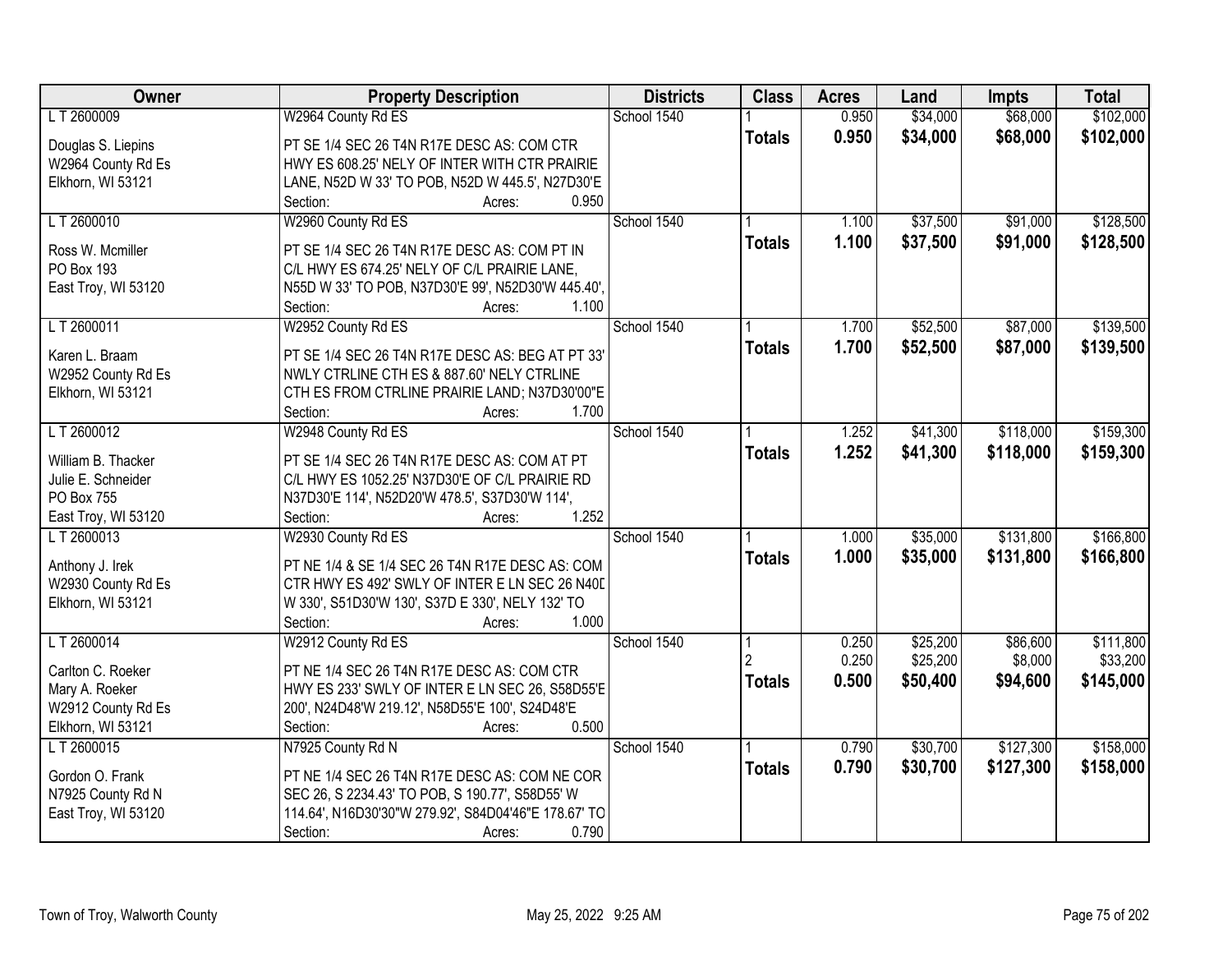| Owner                                      | <b>Property Description</b>                                              | <b>Districts</b> | <b>Class</b>         | <b>Acres</b> | Land     | Impts           | <b>Total</b> |
|--------------------------------------------|--------------------------------------------------------------------------|------------------|----------------------|--------------|----------|-----------------|--------------|
| L T 2600015A                               |                                                                          | School 1540      |                      | 0.721        | \$17,100 | $\overline{50}$ | \$17,100     |
| Carlton C. Roeker                          | PT NE 1/4 SEC 26 T4N R17E DESC AS: COM NE COR                            |                  | <b>Totals</b>        | 0.721        | \$17,100 | \$0             | \$17,100     |
| Mary A. Roeker                             | SEC 26, S 2425.20', S58D55'W 114.64' TO POB,                             |                  |                      |              |          |                 |              |
| W2912 County Rd Es                         | S58D55'W 118.36', N24D48'W 195', N34D11'53"E                             |                  |                      |              |          |                 |              |
| Elkhorn, WI 53121                          | 0.721<br>Section:<br>Acres:                                              |                  |                      |              |          |                 |              |
| LT 2600016                                 | N7947 County Rd N                                                        | School 1540      |                      | 2.400        | \$67,200 | \$224,900       | \$292,100    |
|                                            |                                                                          |                  | <b>Totals</b>        | 2.400        | \$67,200 | \$224,900       | \$292,100    |
| Melbourne Urbaniak Trust                   | PT NE 1/4 SEC 26 T4N R17E DESC AS: COM NE COR                            |                  |                      |              |          |                 |              |
| <b>Geraldine Urbaniak Trust</b>            | SEC 26, S 2033.20' TO POB, W 400.3', SLY 365.5',                         |                  |                      |              |          |                 |              |
| N7947 County Rd N                          | NELY 100', S24D45'E 24.12', N33D41'07"E 182.73',<br>2.400<br>Section:    |                  |                      |              |          |                 |              |
| East Troy, WI 53120                        | Acres:                                                                   | School 1540      |                      |              |          | \$123,400       | \$143,400    |
| LT 2600018                                 | N7973 County Rd N                                                        |                  |                      | 0.500        | \$20,000 |                 |              |
| Martha K. Pontel                           | PT NE 1/4 SEC 26 T4N R17E DESC AS: COM E LN                              |                  | <b>Totals</b>        | 0.500        | \$20,000 | \$123,400       | \$143,400    |
| N7973 County Rd N                          | SEC 26 266' S OF N 1/8 LN, N88D45'W 95', S54D15'W                        |                  |                      |              |          |                 |              |
| East Troy, WI 53120                        | 72', SLY 112', E TO E SEC LN 150 1/2', N 155' TO POB.                    |                  |                      |              |          |                 |              |
|                                            | 0.500<br>Section:<br>Acres:                                              |                  |                      |              |          |                 |              |
| LT 2600019                                 | N7905 Bowers Rd                                                          | School 1540      | $\mathbf{2}^{\circ}$ | 0.895        | \$42,700 | \$140,900       | \$183,600    |
| Twlight Holdings, LLC                      | PT NE 1/4 & SE 1/4 SEC 26 T4N R17E DESC AS: COM                          |                  | <b>Totals</b>        | 0.895        | \$42,700 | \$140,900       | \$183,600    |
| 2986 Main St                               | ON RD LEADING FROM MILWAUKEE TO JANESVILLE                               |                  |                      |              |          |                 |              |
| East Troy, WI 53120                        | ON LN BETW SEC 25 & 26, SLY 369', WLY 79.75',                            |                  |                      |              |          |                 |              |
|                                            | 0.895<br>Section:<br>Acres:                                              |                  |                      |              |          |                 |              |
| LT 2600021                                 | W2951 County Rd ES                                                       | School 1540      |                      | 0.910        | \$33,200 | \$70,000        | \$103,200    |
|                                            |                                                                          |                  | <b>Totals</b>        | 0.910        | \$33,200 | \$70,000        | \$103,200    |
| Lee P. Schindler                           | PT SE 1/4 SEC 26 T4N R17E DESC AS: COM S LN                              |                  |                      |              |          |                 |              |
| Wendy S. Schindler                         | HWY ES 310' S & 660' W OF E 1/4 COR SEC 26, S19D                         |                  |                      |              |          |                 |              |
| W2951 County Rd Es                         | E 301.5', S49D30' W 117', N23D30' W TO S LN HWY,                         |                  |                      |              |          |                 |              |
| Elkhorn, WI 53121                          | 0.910<br>Section:<br>Acres:                                              |                  |                      |              |          |                 |              |
| LT 2600022                                 | W2955 County Rd ES                                                       | School 1540      |                      | 1.690        | \$52,300 | \$107,600       | \$159,900    |
| Travis A. Webb                             | PT SE 1/4 SEC 26 T4N R17E DESC AS: COM S LN                              |                  | <b>Totals</b>        | 1.690        | \$52,300 | \$107,600       | \$159,900    |
| W2955 County Rd Es                         | HWY ES 310' S & 660' W OF E 1/4 COR SEC 26, SWLY                         |                  |                      |              |          |                 |              |
| Elkhorn, WI 53121                          | 148.5' TO POB, S23D30'E 323.65', S48D15'W 165',                          |                  |                      |              |          |                 |              |
|                                            | 1.690<br>Section: 26<br>Acres:                                           |                  |                      |              |          |                 |              |
| LT 2600025                                 | W3019 County Rd ES                                                       | School 1540      | 14                   | 22.750       | \$5,300  | $\overline{50}$ | \$5,300      |
|                                            |                                                                          |                  | 5                    | 0.250        | \$100    | \$0             | \$100        |
| Rohrer Family Farms, LLC                   | PT SE 1/4 SEC 26 T4N R17E DESC AS: COM 19.88                             |                  |                      | 4.000        | \$70,000 | \$172,900       | \$242,900    |
| c/o Rohrer Family Farms, LLC<br>PO Box 225 | RODS E OF S 1/4 COR SEC 26, N 37.64 RODS TO                              |                  | <b>Totals</b>        | 27.000       | \$75,400 | \$172,900       | \$248,300    |
| East Troy, WI 53120                        | CTR HWY ES, NELY TO INTER SD LN WITH CTR<br>Section:<br>27.000<br>Acres: |                  |                      |              |          |                 |              |
|                                            |                                                                          |                  |                      |              |          |                 |              |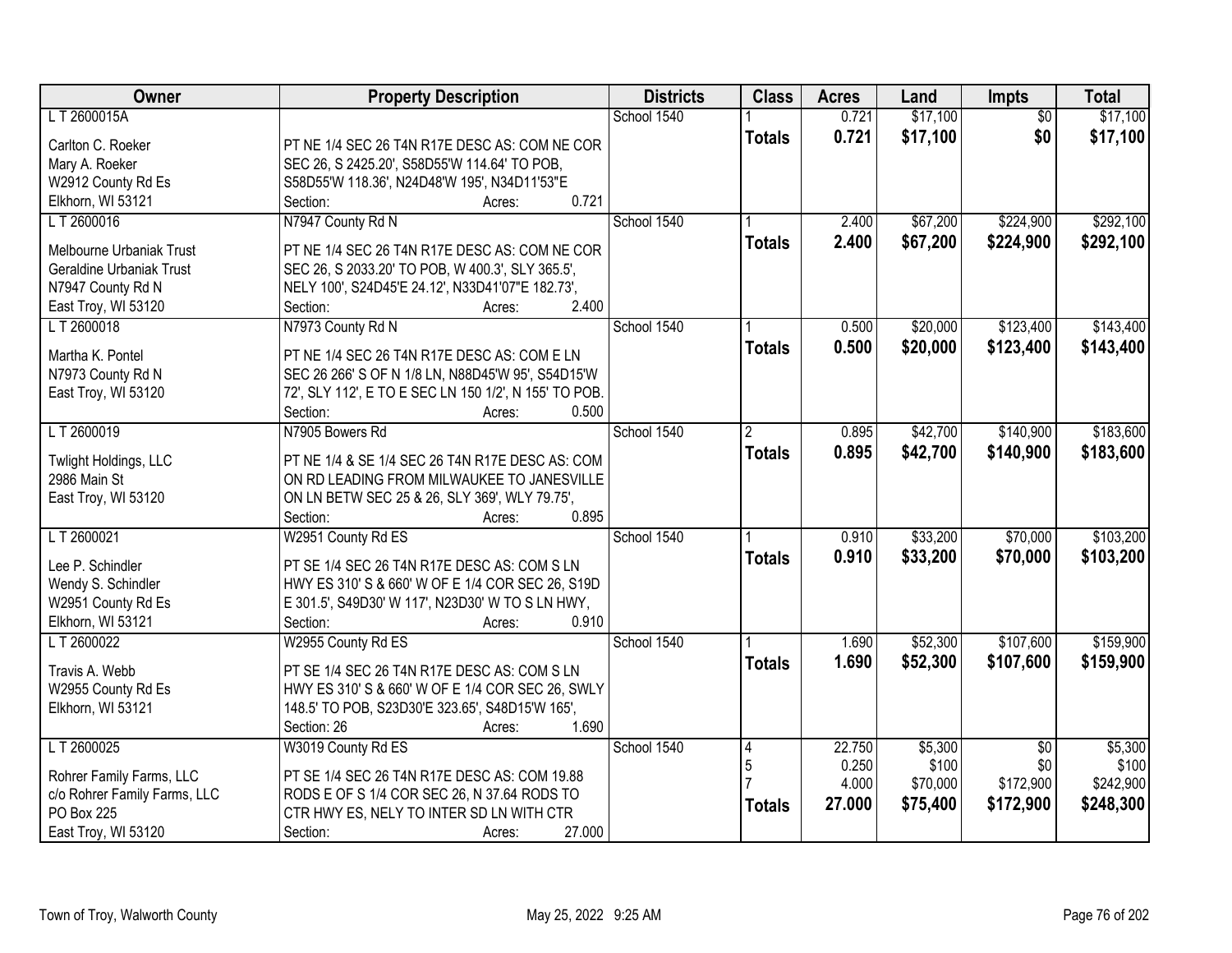| Owner                                            | <b>Property Description</b>                          | <b>Districts</b> | <b>Class</b>  | <b>Acres</b> | Land     | <b>Impts</b>    | <b>Total</b> |
|--------------------------------------------------|------------------------------------------------------|------------------|---------------|--------------|----------|-----------------|--------------|
| L T 2600025A                                     | W3041 County Rd ES                                   | School 1540      |               | 0.800        | \$30,900 | \$158,500       | \$189,400    |
| William Quandt Jr                                | PT SE 1/4 SEC 26 T4N R17E DESC AS: COM S 1/4         |                  |               | 1.880        | \$500    | \$0             | \$500        |
| <b>Catherine Quandt</b>                          | COR SEC 26, E 328.02', N 379.38' TO POB, N 243.02',  |                  |               | 0.300        | \$100    | \$0             | \$100        |
| W3041 County Rd Es                               | N59D23'E 266.64', N42D36'E 300.52', S35D46'E         |                  | <b>Totals</b> | 2.980        | \$31,500 | \$158,500       | \$190,000    |
| Elkhorn, WI 53121                                | 2.980<br>Section:<br>Acres:                          |                  |               |              |          |                 |              |
| LT 2600026                                       | W3134 County Rd ES                                   | School 1540      | 4             | 92.126       | \$22,500 | $\overline{50}$ | \$22,500     |
| Adam Friemoth                                    | PT S 1/2 SEC 26 T4N R17E DESC AS COM AT S 1/4        |                  | 5             | 7.500        | \$22,500 | \$0             | \$22,500     |
| Jennifer Friemoth                                | COR OF SD SECTION 26; W 738.65' TO POB;              |                  | 5M            | 2.200        | \$6,100  | \$0             | \$6,100      |
| W2919 County Rd D                                | N59D25'E ALG CTR LN HWY 182.55'; N30D35'W 40';       |                  | <b>Totals</b> | 101.826      | \$51,100 | \$0             | \$51,100     |
| Elkhorn, WI 53121                                | Section:<br>101.826<br>Acres:                        |                  |               |              |          |                 |              |
| LT 2600027                                       |                                                      | School 1540      |               | 36.000       | \$8,200  | \$0             | \$8,200      |
|                                                  |                                                      |                  |               | 36,000       | \$8,200  | \$0             | \$8,200      |
| Robert C. David                                  | PT SW 1/4 SEC 26 T4N R17E DESC AS: COM SW COF        |                  | <b>Totals</b> |              |          |                 |              |
| Geraldine L. David                               | SEC 26, E 48.5 RODS, N TO PRAIRIE LANE, W 48.5       |                  |               |              |          |                 |              |
| W3324 County Rd A                                | RODS, S TO POB.                                      |                  |               |              |          |                 |              |
| Elkhorn, WI 53121                                | 36.000<br>Section:<br>Acres:                         |                  |               |              |          |                 |              |
| LT 2600028                                       |                                                      | School 1540      | 14            | 3.700        | \$600    | $\overline{50}$ | \$600        |
| Tomas Orchard Properties, LLC                    | PT NE 1/4 SEC 26 T4N R17E DESC AS: COM INTER N       |                  | 5             | 2.000        | \$1,500  | \$0             | \$1,500      |
| PO Box 336                                       | 1/8 LN & N&S 1/4 LN SEC 26, S73D30'E TO E 1/8 LN, N  |                  | <b>Totals</b> | 5.700        | \$2,100  | \$0             | \$2,100      |
| Lake Geneva, WI 53147                            | TO PT 91.32 RDS S OF N SEC LN, N88D45'E 48           |                  |               |              |          |                 |              |
|                                                  | 5.700<br>Section:<br>Acres:                          |                  |               |              |          |                 |              |
| LT 2700001                                       |                                                      | School 1540      | 4             | 25.000       | \$6,000  | $\overline{50}$ | \$6,000      |
|                                                  |                                                      |                  | <b>Totals</b> | 25.000       | \$6,000  | \$0             | \$6,000      |
| Klumb Farms, LLC                                 | NE 1/4 NE 1/4 N OF CREEK. SEC 27 T4N R17E. 25 A.     |                  |               |              |          |                 |              |
| c/o Klumb Farms, LLC<br>W257 S7715 Pairieside Dr | M/L                                                  |                  |               |              |          |                 |              |
| Wauesha, WI 53189-0000                           | 25.000<br>Section:<br>Acres:                         |                  |               |              |          |                 |              |
| LT 2700002                                       |                                                      | School 1540      |               | 15.000       | \$3,100  | $\overline{60}$ | \$3,100      |
|                                                  |                                                      |                  |               | 15.000       | \$3,100  | \$0             |              |
| Scurek Holdings, LLC                             | NE 1/4 NE 1/4 S OF CREEK. SEC 27 T4N R17E. 15 A.     |                  | <b>Totals</b> |              |          |                 | \$3,100      |
| c/o Scurek Holdings, LLC                         | M/L                                                  |                  |               |              |          |                 |              |
| W3397 County Rd A                                |                                                      |                  |               |              |          |                 |              |
| Elkhorn, WI 53121                                | 15.000<br>Section:<br>Acres:                         |                  |               |              |          |                 |              |
| L T 2700003A                                     | N8098 Marsh Rd                                       | School 1540      |               | 3.180        | \$79,400 | \$40,300        | \$119,700    |
| Walter E Erickson Life Estate et al              | PT SE 1/4 SEC 22 & NE 1/4 SEC 27 T4N R17E DESC       |                  |               | 5.220        | \$800    | \$0             | \$800        |
| N8098 Marsh Rd                                   | AS COM NE COR NW 1/4 NE 1/4 SEC 27, S 325',          |                  | <b>Totals</b> | 8.400        | \$80,200 | \$40,300        | \$120,500    |
| East Troy, WI 53120                              | S89D57'40" W 750', N 523', N89D57'40" E 750', S 198' |                  |               |              |          |                 |              |
|                                                  | Section:<br>8.400<br>Acres:                          |                  |               |              |          |                 |              |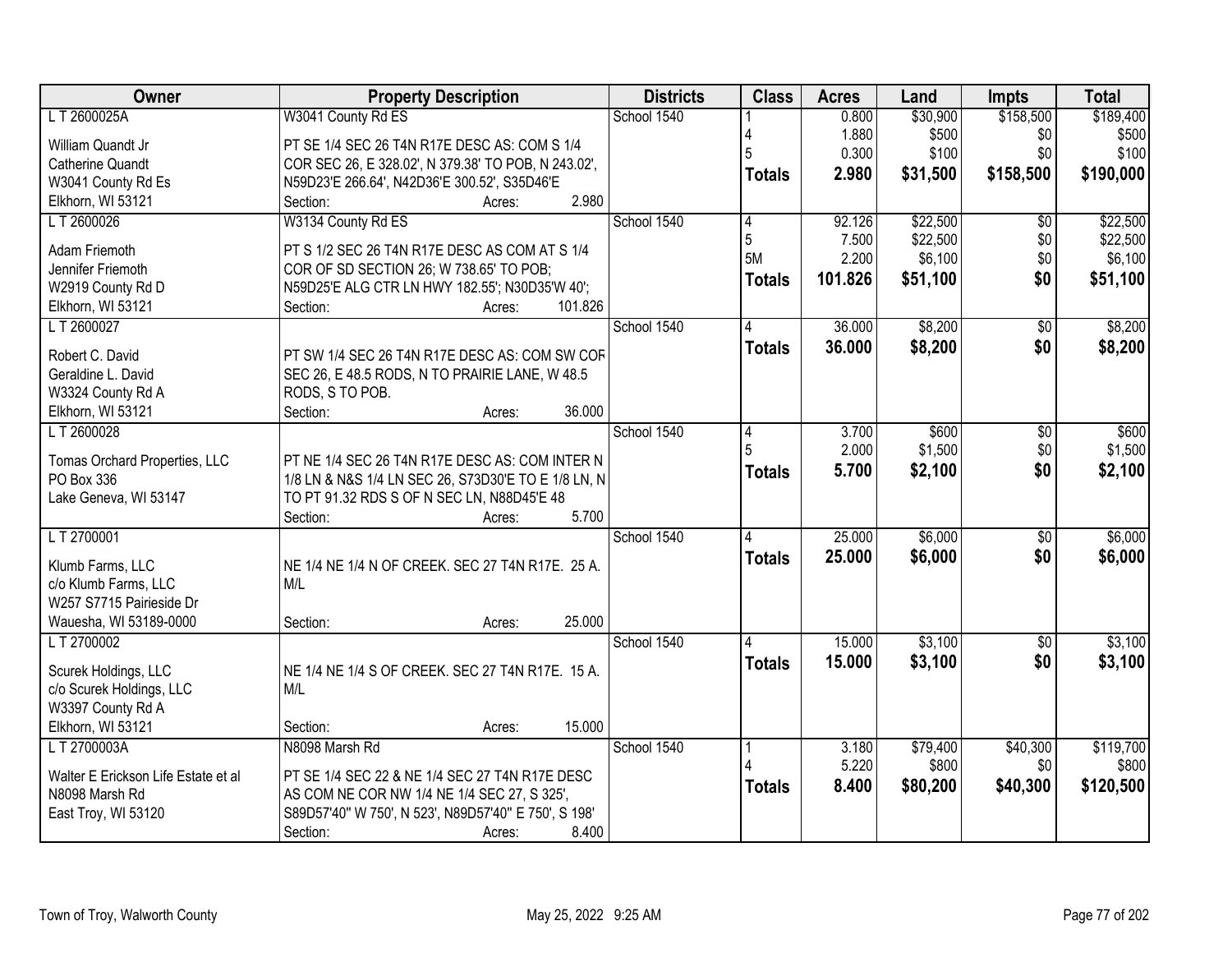| <b>Owner</b>             | <b>Property Description</b>                         | <b>Districts</b> | <b>Class</b>  | <b>Acres</b> | Land     | <b>Impts</b>    | <b>Total</b> |
|--------------------------|-----------------------------------------------------|------------------|---------------|--------------|----------|-----------------|--------------|
| LT 2700004               |                                                     | School 1540      |               | 29.000       | \$5,000  | $\overline{50}$ | \$5,000      |
| Scurek Holdings, LLC     | SE 1/4 NW 1/4 SEC 27 T4N R17E. INCLUDING 100'       |                  | <b>Totals</b> | 29.000       | \$5,000  | \$0             | \$5,000      |
| c/o Scurek Holdings, LLC | WIDE R/W EXC. THAT PART S OF HONEY CREEK            |                  |               |              |          |                 |              |
| W3397 County Rd A        | DRAINAGE DITCH & NWLY OF R/R R/W.                   |                  |               |              |          |                 |              |
| Elkhorn, WI 53121        | 29.000<br>Section:<br>Acres:                        |                  |               |              |          |                 |              |
| LT 2700004A              |                                                     | School 1540      |               | 11.000       | \$1,700  | \$0             | \$1,700      |
|                          |                                                     |                  | <b>Totals</b> | 11.000       | \$1,700  | \$0             | \$1,700      |
| Troy Farms, Inc          | THAT PT SE 1/4 NW 1/4 SEC 27 T4N R17E S OF          |                  |               |              |          |                 |              |
| c/o Troy Farms, Inc      | HONEY CREEK DRAINAGE DITCH & NWLY OF RR             |                  |               |              |          |                 |              |
| W3349 County Rd A        | R/W                                                 |                  |               |              |          |                 |              |
| Elkhorn, WI 53121-0000   | 11.000<br>Section:<br>Acres:                        |                  |               |              |          |                 |              |
| LT 2700005               |                                                     | School 1540      |               | 105.000      | \$19,400 | \$0             | \$19,400     |
| Scurek Holdings, LLC     | NE 1/4 NW 1/4 & W 1/2 NW 1/4 SEC 27 T4N R17E. EXC   |                  | <b>Totals</b> | 105.000      | \$19,400 | \$0             | \$19,400     |
| c/o Scurek Holdings, LLC | THAT PT. SW 1/4 NW 1/4 LYING S OF DRAINAGE          |                  |               |              |          |                 |              |
| W3397 County Rd A        | DITCH RUNNING THROUGH SD 1/4 SEC. 105 A. M/L        |                  |               |              |          |                 |              |
| Elkhorn, WI 53121        | 105.000<br>Section:<br>Acres:                       |                  |               |              |          |                 |              |
| LT 2700006               |                                                     | School 1540      | 4             | 250.000      | \$40,300 | $\sqrt[6]{3}$   | \$40,300     |
|                          |                                                     |                  | <b>Totals</b> | 250.000      | \$40,300 | \$0             | \$40,300     |
| Scurek Holdings, LLC     | S 1/2 NE 1/4 SEC 27 EXC E 330' W 1/2 SE 1/4, SW 1/4 |                  |               |              |          |                 |              |
| c/o Scurek Holdings, LLC | SELY OF RR R/W DESC IN VOL 309 PG 239               |                  |               |              |          |                 |              |
| W3397 County Rd A        | RECORDS. SEC 27 T4N R17E                            |                  |               |              |          |                 |              |
| Elkhorn, WI 53121        | 250.000<br>Section:<br>Acres:                       |                  |               |              |          |                 |              |
| L T 2700006A             |                                                     | School 1540      | 4             | 79.198       | \$12,000 | $\overline{30}$ | \$12,000     |
| Troy Farms, Inc          | THAT PT. SW 1/4 NW 1/4 SEC 27 T4N R17E, S OF        |                  | <b>Totals</b> | 79.198       | \$12,000 | \$0             | \$12,000     |
| c/o Troy Farms, Inc      | HONEY CREEK DRAINAGE DITCH. ALSO THAT PT.           |                  |               |              |          |                 |              |
| W3349 County Rd A        | SW 1/4, NWLY OF RR R/W                              |                  |               |              |          |                 |              |
| Elkhorn, WI 53121-0000   | 79.198<br>Section:<br>Acres:                        |                  |               |              |          |                 |              |
| LT 2700007               |                                                     | School 1540      | 5             | 5.000        | \$3,800  |                 | \$3,800      |
|                          |                                                     |                  |               |              |          | $\sqrt{6}$      |              |
| Scurek Holdings, LLC     | E 5 A. OF SE 1/4 NE 1/4 SEC 27 T4N R17E. ALSO       |                  | <b>Totals</b> | 5.000        | \$3,800  | \$0             | \$3,800      |
| c/o Scurek Holdings, LLC | STRIP 33' WIDE OFF E SIDE N 1/2 NE 1/4 SE 1/4 SEC   |                  |               |              |          |                 |              |
| W3397 County Rd A        | 27 T4N R17E.                                        |                  |               |              |          |                 |              |
| Elkhorn, WI 53121        | 5.000<br>Section:<br>Acres:                         |                  |               |              |          |                 |              |
| L T 2700008              |                                                     | School 1540      | 4             | 5.000        | \$1,000  | $\overline{30}$ | \$1,000      |
|                          |                                                     |                  | <b>Totals</b> | 5.000        | \$1,000  | \$0             | \$1,000      |
| Scurek Holdings, LLC     | W 5 A. OF E 10 A. OF SE 1/4 NE 1/4 SEC 27 T4N R17E  |                  |               |              |          |                 |              |
| c/o Scurek Holdings, LLC | LYING S OF C/L DRAINAGE CANAL. SUBJECT TO R/W       |                  |               |              |          |                 |              |
| W3397 County Rd A        | ACROSS N END OF LAND 66' WIDE.                      |                  |               |              |          |                 |              |
| Elkhorn, WI 53121        | 5.000<br>Section:<br>Acres:                         |                  |               |              |          |                 |              |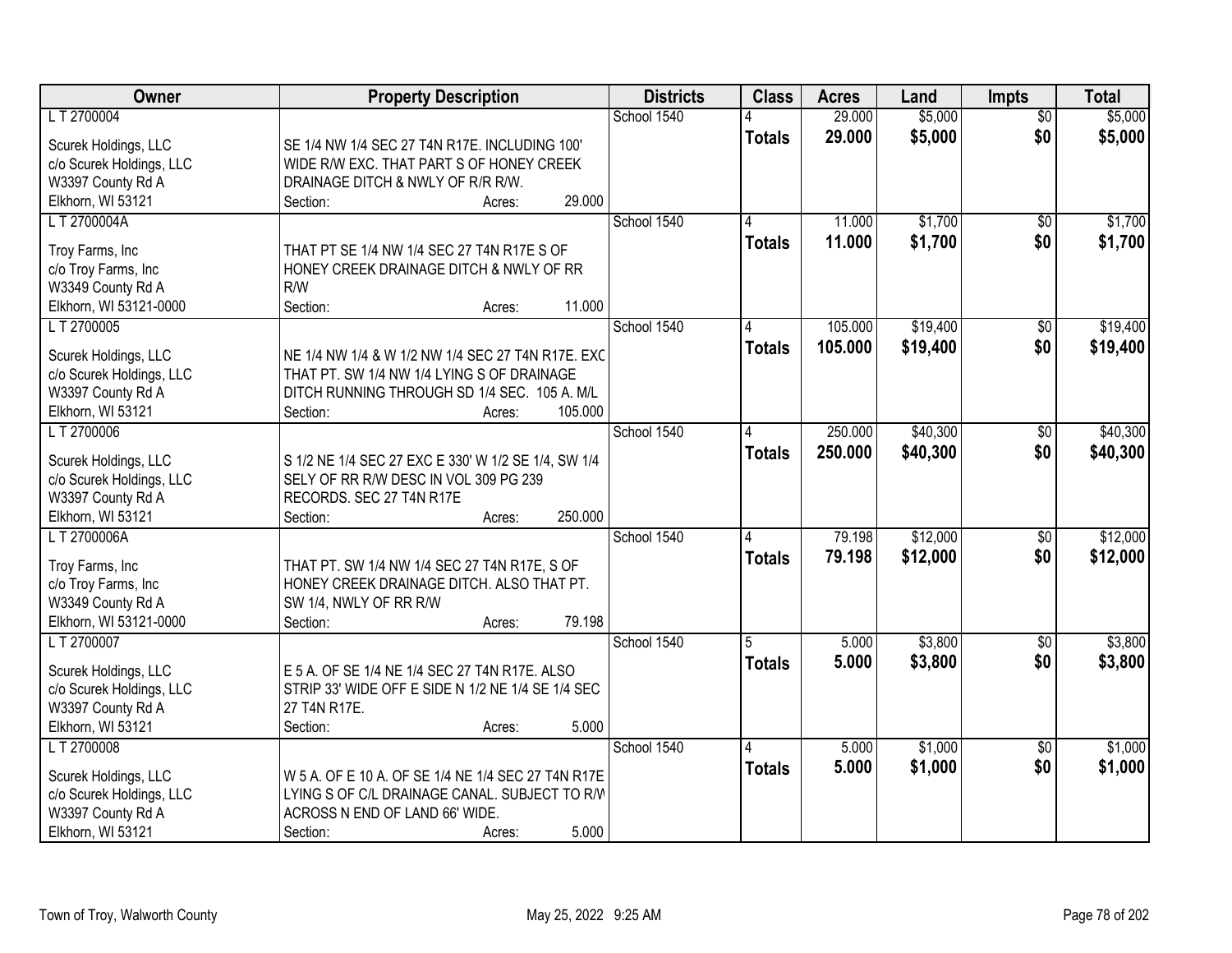| <b>Owner</b>                        |                                                   | <b>Property Description</b> |        | <b>Districts</b> | <b>Class</b>    | <b>Acres</b> | Land     | <b>Impts</b>    | <b>Total</b> |
|-------------------------------------|---------------------------------------------------|-----------------------------|--------|------------------|-----------------|--------------|----------|-----------------|--------------|
| LT 2700009                          |                                                   |                             |        | School 1540      |                 | 19.500       | \$4,800  | $\overline{50}$ | \$4,800      |
| Robert C. David                     | N 20 A. NE 1/4 SE 1/4 SEC 27 T4N R17E. EXC. STRIP |                             |        |                  | <b>Totals</b>   | 19.500       | \$4,800  | \$0             | \$4,800      |
| Geraldine L. David                  | 33' WIDE OFF E SIDE. 19.50 A.                     |                             |        |                  |                 |              |          |                 |              |
| W3324 County Rd A                   |                                                   |                             |        |                  |                 |              |          |                 |              |
| Elkhorn, WI 53121                   | Section:                                          | Acres:                      | 19.500 |                  |                 |              |          |                 |              |
| LT 2700010                          |                                                   |                             |        | School 1540      | 4               | 60.000       | \$13,900 | \$0             | \$13,900     |
| Robert C. David                     | S 60 A OF E 1/2 SE 1/4 SEC 27 T4N R17E. 60 A.     |                             |        |                  | Totals          | 60.000       | \$13,900 | \$0             | \$13,900     |
| Geraldine L. David                  |                                                   |                             |        |                  |                 |              |          |                 |              |
| W3324 County Rd A                   |                                                   |                             |        |                  |                 |              |          |                 |              |
| Elkhorn, WI 53121<br>LT 2800001     | Section:                                          | Acres:                      | 60.000 | School 1540      |                 | 47.000       | \$10,600 |                 | \$10,600     |
|                                     |                                                   |                             |        |                  | 4<br>$\sqrt{5}$ | 26.000       | \$35,400 | \$0<br>\$0      | \$35,400     |
| Maureen M Martin Trust              | E 1/2 NE 1/4 SEC 28 T4N R17E. 80 A.               |                             |        |                  | <b>5M</b>       | 7.000        | \$21,000 | \$0             | \$21,000     |
| W3913 Hwy 20                        |                                                   |                             |        |                  | <b>Totals</b>   | 80.000       | \$67,000 | \$0             | \$67,000     |
| East Troy, WI 53120                 | Section:                                          | Acres:                      | 80.000 |                  |                 |              |          |                 |              |
| LT 2800002                          |                                                   |                             |        | School 1540      | 4               | 22.000       | \$5,500  | \$0             | \$5,500      |
|                                     |                                                   |                             |        |                  | 5               | 58.000       | \$48,700 | \$0             | \$48,700     |
| Alfred T Gruling Trust              | W 1/2 NE 1/4 SEC 28 T4N R17E. 80 A.               |                             |        |                  | <b>Totals</b>   | 80.000       | \$54,200 | \$0             | \$54,200     |
| W3883 Hwy 20<br>East Troy, WI 53120 |                                                   |                             |        |                  |                 |              |          |                 |              |
|                                     | Section:                                          | Acres:                      | 80.000 |                  |                 |              |          |                 |              |
| LT 2800003                          |                                                   |                             |        | School 1540      | $\overline{4}$  | 32.000       | \$6,300  | $\overline{50}$ | \$6,300      |
| Maureen M Martin Trust              | E 1/2 NW 1/4 SEC 28 T4N R17E. 80 A.               |                             |        |                  | 5               | 30.000       | \$19,500 | \$0             | \$19,500     |
| W3913 Hwy 20                        |                                                   |                             |        |                  | 5M              | 18.000       | \$54,000 | \$0             | \$54,000     |
| East Troy, WI 53120                 |                                                   |                             |        |                  | <b>Totals</b>   | 80.000       | \$79,800 | \$0             | \$79,800     |
|                                     | Section:                                          | Acres:                      | 80.000 |                  |                 |              |          |                 |              |
| LT 2800004                          |                                                   |                             |        | School 1540      | 4               | 9.200        | \$1,800  | $\sqrt{6}$      | \$1,800      |
| Dietzler Farm, LP                   | NE 1/4 NW 1/4 NW 1/4 SEC 28 T4N R17E. 10 A.       |                             |        |                  |                 | 0.800        | \$400    | \$0             | \$400        |
| c/o Dietzler Farm, LP               |                                                   |                             |        |                  | <b>Totals</b>   | 10.000       | \$2,200  | \$0             | \$2,200      |
| 150 N Montclair Ave                 |                                                   |                             |        |                  |                 |              |          |                 |              |
| Glen Ellyn, IL 60137-0000           | Section:                                          | Acres:                      | 10.000 |                  |                 |              |          |                 |              |
| L T 2800004A                        |                                                   |                             |        | School 1540      | 5               | 70.000       | \$52,500 | $\overline{30}$ | \$52,500     |
| Benjamin E. Bourdo                  | W 1/2 NW 1/4 EXC. NE 1/4 NW 1/4 NW 1/4 SEC 28 T4N |                             |        |                  | <b>Totals</b>   | 70.000       | \$52,500 | \$0             | \$52,500     |
| Nicole M. Bourdo                    | R17E 70 A.                                        |                             |        |                  |                 |              |          |                 |              |
| W4109 Hwy 20                        |                                                   |                             |        |                  |                 |              |          |                 |              |
| East Troy, WI 53120                 | Section:                                          | Acres:                      | 70.000 |                  |                 |              |          |                 |              |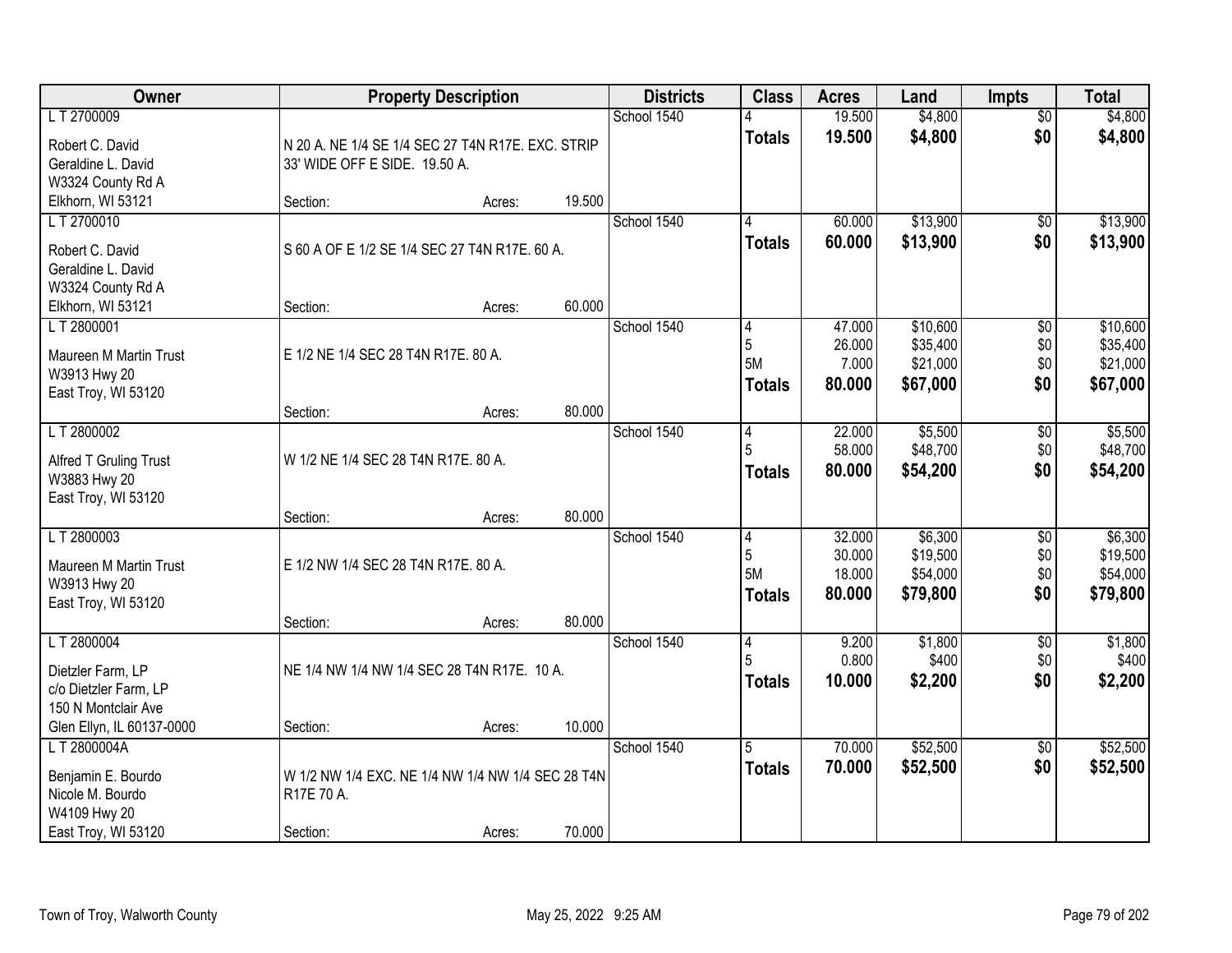| Owner                           |                                                     | <b>Property Description</b> |         | <b>Districts</b> | <b>Class</b>    | <b>Acres</b> | Land            | <b>Impts</b>    | <b>Total</b> |
|---------------------------------|-----------------------------------------------------|-----------------------------|---------|------------------|-----------------|--------------|-----------------|-----------------|--------------|
| LT 2800005                      |                                                     |                             |         | School 1540      |                 | 320.000      | \$51,300        | $\overline{50}$ | \$51,300     |
| Troy Farms, Inc                 | S 1/2 SECTION 28 T4N R17E. 320 A.                   |                             |         |                  | <b>Totals</b>   | 320.000      | \$51,300        | \$0             | \$51,300     |
| c/o Troy Farms, Inc             |                                                     |                             |         |                  |                 |              |                 |                 |              |
| W3349 County Rd A               |                                                     |                             |         |                  |                 |              |                 |                 |              |
| Elkhorn, WI 53121-0000          | Section:                                            | Acres:                      | 320.000 |                  |                 |              |                 |                 |              |
| LT 2900001                      |                                                     |                             |         | School 1540      | 4               | 45.000       | \$9,400         | \$0             | \$9,400      |
| James J. Jackley                | E 1/2 NE 1/4 SEC 29 T4N R17E. 80 A.                 |                             |         |                  | 5               | 35.000       | \$25,100        | \$0             | \$25,100     |
| Terri L. Jackley                |                                                     |                             |         |                  | Totals          | 80.000       | \$34,500        | \$0             | \$34,500     |
| 31144 W Washington Ave          |                                                     |                             |         |                  |                 |              |                 |                 |              |
| Burlington, WI 53105            | Section:                                            | Acres:                      | 80.000  |                  |                 |              |                 |                 |              |
| LT 2900002                      |                                                     |                             |         | School 1540      | 5               | 6.660        | \$5,000         | \$0             | \$5,000      |
| Ronald E. Robran                | E 13 1/3 RDS OF NW 1/4 NE 1/4 SEC 29 T4N R17E. 6    |                             |         |                  | Totals          | 6.660        | \$5,000         | \$0             | \$5,000      |
| Sandra J. Robran                | $2/3$ A.                                            |                             |         |                  |                 |              |                 |                 |              |
| W4160 Hwy 20                    |                                                     |                             |         |                  |                 |              |                 |                 |              |
| East Troy, WI 53120             | Section:                                            | Acres:                      | 6.660   |                  |                 |              |                 |                 |              |
| LT 2900003                      |                                                     |                             |         | School 1540      | $\overline{5}$  | 25.330       | \$20,000        | \$0             | \$20,000     |
| Elmer E Robran Trust            | W 66 2/3 RDS OF NW 1/4 NE 1/4 SEC 29 T4N R17E.      |                             |         |                  | $6\overline{6}$ | 8.000        | \$48,000        | \$0             | \$48,000     |
| W4275 Hwy 20                    | 33 1/3 A.                                           |                             |         |                  | <b>Totals</b>   | 33.330       | \$68,000        | \$0             | \$68,000     |
| East Troy, WI 53120             |                                                     |                             |         |                  |                 |              |                 |                 |              |
|                                 | Section:                                            | Acres:                      | 33.330  |                  |                 |              |                 |                 |              |
| LT 2900004                      |                                                     |                             |         | School 1540      | $\overline{X2}$ | 10.000       | $\overline{50}$ | $\overline{50}$ | $\sqrt{50}$  |
| State of Wisconsin Conservation | PT SW 1/4 SEC 29 T4N R17E DESC AS: COM SW COF       |                             |         |                  | <b>Totals</b>   | 10,000       | \$0             | \$0             | \$0          |
| Commission                      | SEC 29, N 11 CHS 76.5 LKS, E 8.5 CHS, S 11 CHS 76.5 |                             |         |                  |                 |              |                 |                 |              |
|                                 | LKS, W 8.5 CHS TO POB                               |                             |         |                  |                 |              |                 |                 |              |
| Madison, WI 53707               | Section:                                            | Acres:                      | 10.000  |                  |                 |              |                 |                 |              |
| LT 2900004A                     |                                                     |                             |         | School 1540      | 4               | 25.000       | \$3,800         | $\sqrt{6}$      | \$3,800      |
| James J. Jackley                | SW 1/4 NE 1/4 SEC 29 T4N R17E, 40 A.                |                             |         |                  |                 | 15.000       | \$9,800         | \$0             | \$9,800      |
| Terri L. Jackley                |                                                     |                             |         |                  | <b>Totals</b>   | 40.000       | \$13,600        | \$0             | \$13,600     |
| 31144 W Washington Ave          |                                                     |                             |         |                  |                 |              |                 |                 |              |
| Burlington, WI 53105            | Section:                                            | Acres:                      | 40.000  |                  |                 |              |                 |                 |              |
| LT 2900005                      |                                                     |                             |         | School 1540      | 5               | 12.000       | \$9,000         | $\overline{30}$ | \$9,000      |
| Scurek Holdings, LLC            | SW 1/4 SW 1/4 SEC 29 T4N R17E. EXC. W 8.5 CHS OF    |                             |         |                  | <b>Totals</b>   | 12.000       | \$9,000         | \$0             | \$9,000      |
| c/o Scurek Holdings, LLC        | S 11.76 CHS. EXC. THAT PT. SE OF DITCH              |                             |         |                  |                 |              |                 |                 |              |
| W3397 County Rd A               |                                                     |                             |         |                  |                 |              |                 |                 |              |
| Elkhorn, WI 53121               | Section:                                            | Acres:                      | 12.000  |                  |                 |              |                 |                 |              |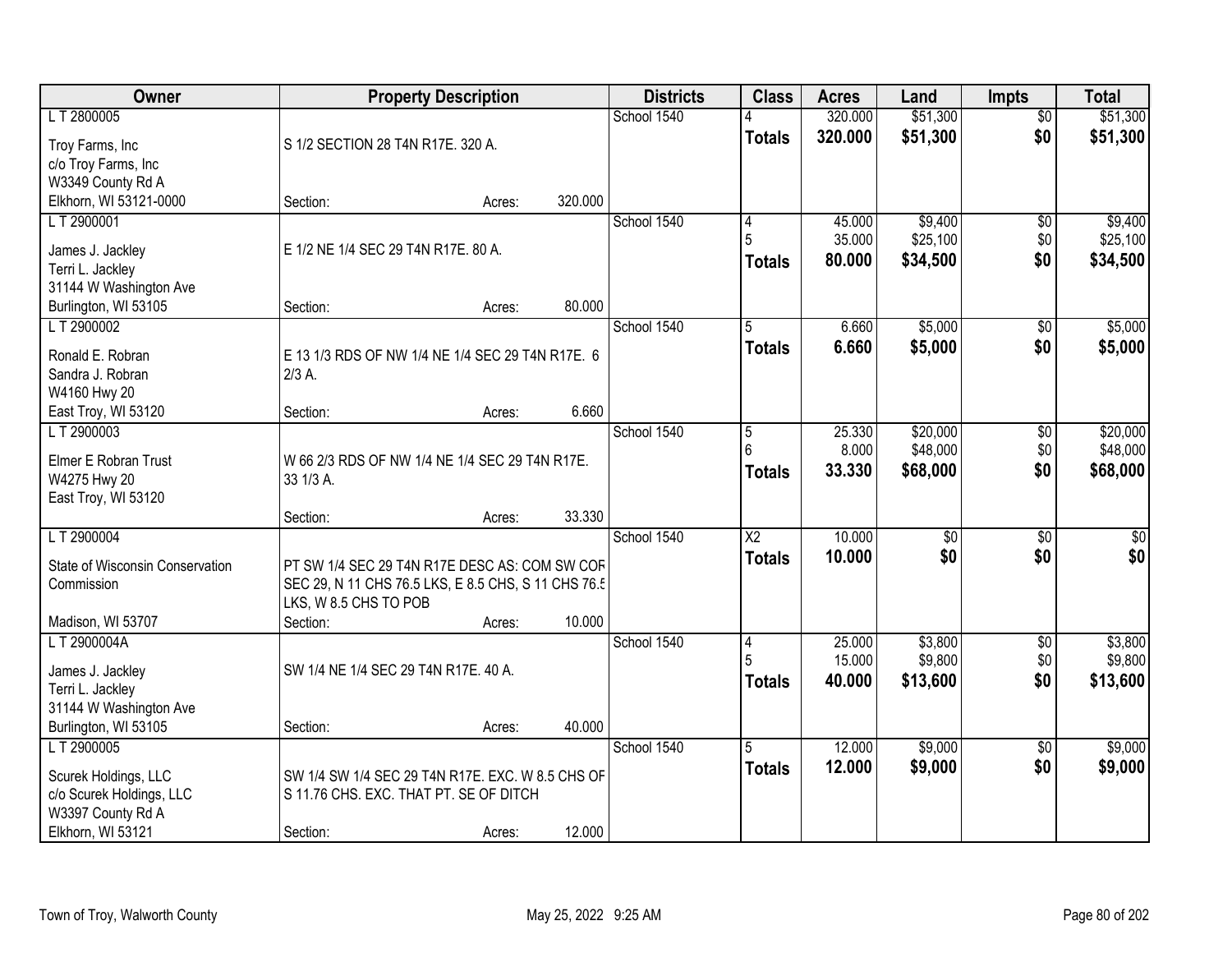| Owner                             |                                                               | <b>Property Description</b> |         | <b>Districts</b> | <b>Class</b>   | <b>Acres</b>    | Land               | <b>Impts</b>      | <b>Total</b>       |
|-----------------------------------|---------------------------------------------------------------|-----------------------------|---------|------------------|----------------|-----------------|--------------------|-------------------|--------------------|
| L T 2900005A                      |                                                               |                             |         | School 1540      |                | 61.000          | \$11,900           | $\sqrt{$0}$       | \$11,900           |
| William R Rasmussen Trust         | E 1/2 NW 1/4 SEC 29 T4N R17E. 80 A.                           |                             |         |                  | 5              | 19.000          | \$10,600           | \$0               | \$10,600           |
| Ruth H Rasmussen Trust            |                                                               |                             |         |                  | <b>Totals</b>  | 80.000          | \$22,500           | \$0               | \$22,500           |
| W4341 Hwy 20                      |                                                               |                             |         |                  |                |                 |                    |                   |                    |
| East Troy, WI 53120               | Section:                                                      | Acres:                      | 80.000  |                  |                |                 |                    |                   |                    |
| LT 2900005A1                      |                                                               |                             |         | School 1540      | 4              | 16.000          | \$3,400            | \$0               | \$3,400            |
| Troy Farms, Inc                   | THAT PT. SW 1/4 SW 1/4 SEC 29 T4N R17E, SE OF                 |                             |         |                  | 5              | 2.000           | \$1,300            | \$0               | \$1,300            |
| c/o Troy Farms, Inc               | <b>DITCH</b>                                                  |                             |         |                  | Totals         | 18.000          | \$4,700            | \$0               | \$4,700            |
| W3349 County Rd A                 |                                                               |                             |         |                  |                |                 |                    |                   |                    |
| Elkhorn, WI 53121-0000            | Section:                                                      | Acres:                      | 18.000  |                  |                |                 |                    |                   |                    |
| LT 2900006                        |                                                               |                             |         | School 1540      | 4              | 46.000          | \$8,700            | \$0               | \$8,700            |
|                                   |                                                               |                             |         |                  | 5              | 29.000          | \$18,900           | \$0               | \$18,900           |
| Larry a Ferry Trust               | W 1/2 NW 1/4 SEC 29 T4N R17E. 80 A.                           |                             |         |                  | <b>5M</b>      | 5.000           | \$15,000           | \$0               | \$15,000           |
| V Sue Ferry Trust<br>W4461 Hwy 20 |                                                               |                             |         |                  | <b>Totals</b>  | 80.000          | \$42,600           | \$0               | \$42,600           |
| East Troy, WI 53120               | Section:                                                      | Acres:                      | 80.000  |                  |                |                 |                    |                   |                    |
| LT 2900007                        |                                                               |                             |         | School 1540      | 4              | 34.000          | \$6,200            | $\sqrt[6]{3}$     | \$6,200            |
|                                   |                                                               |                             |         |                  | 5              | 6.000           | \$2,700            | \$0               | \$2,700            |
| Ma & Pa Ferry Land Holdings       | NW 1/4 SW 1/4 SEC 29 T4N R17E. EXC & RESERVING                |                             |         |                  | <b>Totals</b>  | 40.000          | \$8,900            | \$0               | \$8,900            |
| W4501 Hwy 20                      | STRIP ON W SIDE 33' WIDE & COM 16.5' S OF NW                  |                             |         |                  |                |                 |                    |                   |                    |
| East Troy, WI 53120-0000          | COR. ALSO N 30' OF W 33' OF NW 1/4 SW 1/4. EXC. N<br>Section: | Acres:                      | 40.000  |                  |                |                 |                    |                   |                    |
| LT 2900007A                       |                                                               |                             |         | School 1540      | $\overline{5}$ | 1.000           | \$500              | $\overline{50}$   | \$500              |
|                                   |                                                               |                             |         |                  | Totals         | 1.000           | \$500              | \$0               | \$500              |
| Eric M. Spodick                   | PT SW 1/4 SEC 29 T4N R17E DESC AS: COM AT PT W                |                             |         |                  |                |                 |                    |                   |                    |
| Megan N. Spodick                  | LN NW 1/4 SEC 29 16.5' S OF 1/4 SEC, S TO E-W 1/8             |                             |         |                  |                |                 |                    |                   |                    |
| W4599 Leins Mill Rd               | LN, E 33', N TO PT 16. 5' S OF 1/4 LN, W 33' TO POB.          |                             |         |                  |                |                 |                    |                   |                    |
| East Troy, WI 53120               | Section:                                                      | Acres:                      | 1.000   |                  |                |                 |                    |                   |                    |
| LT 2900008                        |                                                               |                             |         | School 1540      | 4<br>5         | 29.500<br>8.500 | \$5,000<br>\$5,600 | $\sqrt{6}$<br>\$0 | \$5,000<br>\$5,600 |
| Long Winter Grange, LLC           | NE 1/4 SW 1/4 SEC 29 T4N R17E. 40 A.                          |                             |         |                  | <b>5M</b>      | 2.000           | \$7,000            | \$0               | \$7,000            |
| c/o Long Winter Grange, LLC       |                                                               |                             |         |                  | Totals         | 40,000          | \$17,600           | \$0               | \$17,600           |
| W1446 Lawlor Rd                   |                                                               |                             |         |                  |                |                 |                    |                   |                    |
| East Troy, WI 53120-0000          | Section:                                                      | Acres:                      | 40.000  |                  |                |                 |                    |                   |                    |
| LT 2900009                        |                                                               |                             |         | School 1540      | 4              | 115.000         | \$28,200           | $\overline{60}$   | \$28,200           |
| Troy Farms, Inc                   | W 1/2 SE 1/4 & SE 1/4 SW 1/4 SEC 29 T4N R17E. 120             |                             |         |                  | 5              | 5.000           | \$1,900            | \$0               | \$1,900            |
| c/o Troy Farms, Inc               | А.                                                            |                             |         |                  | Totals         | 120,000         | \$30,100           | \$0               | \$30,100           |
| W3349 County Rd A                 |                                                               |                             |         |                  |                |                 |                    |                   |                    |
| Elkhorn, WI 53121-0000            | Section:                                                      | Acres:                      | 120.000 |                  |                |                 |                    |                   |                    |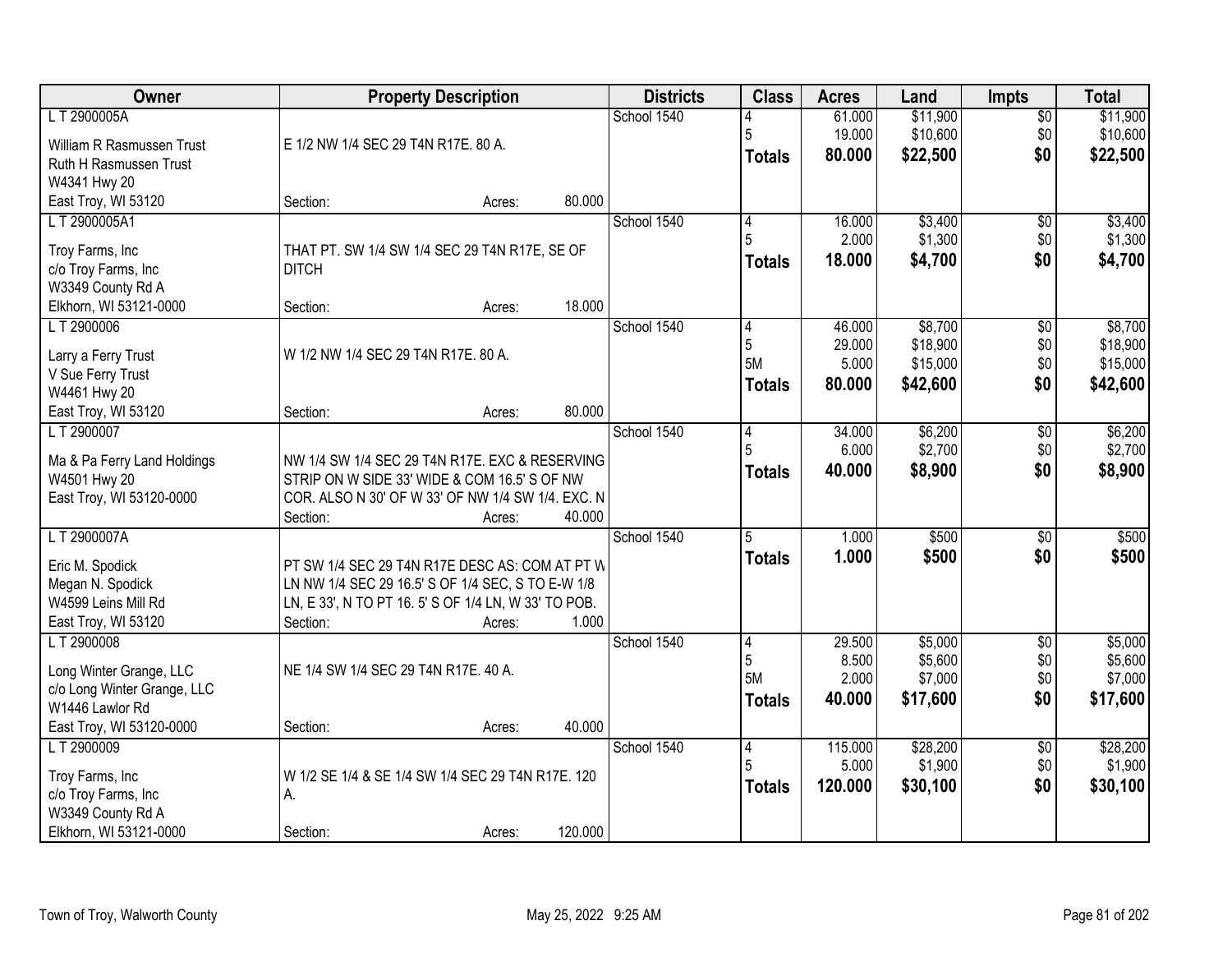| Owner                                       | <b>Property Description</b>                                                                             | <b>Districts</b> | <b>Class</b>  | <b>Acres</b> | Land      | <b>Impts</b>    | <b>Total</b> |
|---------------------------------------------|---------------------------------------------------------------------------------------------------------|------------------|---------------|--------------|-----------|-----------------|--------------|
| LT 2900010                                  |                                                                                                         | School 1540      |               | 80.000       | \$13,000  | $\overline{50}$ | \$13,000     |
| Troy Farms, Inc                             | E 1/2 SE 1/4 SEC 29 T4N R17E. 80 A                                                                      |                  | <b>Totals</b> | 80.000       | \$13,000  | \$0             | \$13,000     |
| c/o Troy Farms, Inc                         |                                                                                                         |                  |               |              |           |                 |              |
| W3349 County Rd A                           |                                                                                                         |                  |               |              |           |                 |              |
| Elkhorn, WI 53121-0000                      | 80.000<br>Section:<br>Acres:                                                                            |                  |               |              |           |                 |              |
| LT 3000001                                  |                                                                                                         | School 1540      | 4             | 12.000       | \$1,800   | \$0             | \$1,800      |
|                                             |                                                                                                         |                  | 5             | 24.500       | \$16,000  | \$0             | \$16,000     |
| Ma & Pa Ferry Land Holdings<br>W4501 Hwy 20 | NE 1/4 NE 1/4 SEC 30 T4N R17E. EXC. COM NW COR<br>NE 1/4 NE 1/4, S 354.75' TO POB, E 528', S 206.25', W |                  | <b>Totals</b> | 36.500       | \$17,800  | \$0             | \$17,800     |
| East Troy, WI 53120-0000                    | 528', N 206.25' TO POB. EXC. E 33' OF NE 1/4 NE 1/4                                                     |                  |               |              |           |                 |              |
|                                             | 36.500<br>Section:<br>Acres:                                                                            |                  |               |              |           |                 |              |
| LT 3000001A                                 | N8099 Leins Mill Rd                                                                                     | School 1540      |               | 2.000        | \$60,000  | \$150,200       | \$210,200    |
|                                             |                                                                                                         |                  |               | 0.730        | \$500     | \$0             | \$500        |
| Merle Messerschmidt                         | PT NE 1/4 SEC 30 T4N R17E DESC AS: COM NE COR                                                           |                  | Totals        | 2.730        | \$60,500  | \$150,200       | \$210,700    |
| C Messerschmidt                             | NW 1/4 NE 1/4 SEC 30, W 276.5', S 430', E 276.5', N                                                     |                  |               |              |           |                 |              |
| N8099 Leins Mill Rd                         | 430' TO POB. 2.73 A                                                                                     |                  |               |              |           |                 |              |
| East Troy, WI 53120                         | 2.730<br>Section:<br>Acres:                                                                             |                  |               |              |           |                 |              |
| LT 3000001B                                 | N8070 Leins Mill Rd                                                                                     | School 1540      |               | 1.500        | \$47,500  | \$123,600       | \$171,100    |
| H Messerschmidt                             | PT NE 1/4 SEC 30 T4N R17E DESC AS: COM NW COR                                                           |                  |               | 1.000        | \$700     | \$0             | \$700        |
| K Messerschmidt                             | NE 1/4 NE 1/4 SEC 30, S 354.75' TO POB, S 206.25', E                                                    |                  | <b>Totals</b> | 2.500        | \$48,200  | \$123,600       | \$171,800    |
| W8070 Liens Mill Rd                         | 528', N 206.25', W 528' TO PB. 2.5 A.                                                                   |                  |               |              |           |                 |              |
| East Troy, WI 53120                         | 2.500<br>Section:<br>Acres:                                                                             |                  |               |              |           |                 |              |
| LT3000001C                                  | W4599 Leins Mill Rd                                                                                     | School 1540      |               | 3.750        | \$84,000  | \$311,500       | \$395,500    |
| Eric M. Spodick                             | NE 1/4 SE 1/4 SEC 30 T4N R17E. EXC. N 30' OF E                                                          |                  | 5             | 35.600       | \$44,100  | \$0             | \$44,100     |
| Megan N. Spodick                            | 920.58' OF NE 1/4 SE 1/4 SEC 30. OUT OF L T 30-1                                                        |                  | Totals        | 39.350       | \$128,100 | \$311,500       | \$439,600    |
| W4599 Leins Mill Rd                         |                                                                                                         |                  |               |              |           |                 |              |
| East Troy, WI 53120                         | 39.350<br>Section:<br>Acres:                                                                            |                  |               |              |           |                 |              |
| LT 3000001D                                 |                                                                                                         | School 1540      | 4             | 44.000       | \$7,200   | $\sqrt{6}$      | \$7,200      |
|                                             |                                                                                                         |                  |               | 5.050        | \$2,400   | \$0             | \$2,400      |
| Ma & Pa Ferry Land Holdings                 | W 1/2 NE 1/4 SEC 30 T4N R17E. EXC COM NE COR W                                                          |                  | <b>Totals</b> | 49.050       | \$9,600   | \$0             | \$9,600      |
| W4501 Hwy 20                                | 1/2 NE 1/4, S 430', W 276.5', N 430' TO N SEC LN, E TC                                                  |                  |               |              |           |                 |              |
| East Troy, WI 53120-0000                    | POB. EXC CSM 1655 & 1806. 49.05 A. OUT OF L T<br>49.050<br>Section:                                     |                  |               |              |           |                 |              |
| L T 3000002                                 | Acres:                                                                                                  | School 1540      | 4             | 39.650       | \$7,200   | $\overline{30}$ | \$7,200      |
|                                             |                                                                                                         |                  |               | 1.000        | \$100     | \$0             | \$100        |
| Ma & Pa Ferry Land Holdings                 | SE 1/4 NE 1/4 SEC 30 T4N R17E. ALSO E 33' NE 1/4                                                        |                  |               | 40.650       | \$7,300   | \$0             | \$7,300      |
| W4501 Hwy 20                                | NE 1/4 SEC ALSO N 30' OF E 920.58' OF NE 1/4 SE 1/4                                                     |                  | <b>Totals</b> |              |           |                 |              |
| East Troy, WI 53120-0000                    | <b>SEC 30.</b>                                                                                          |                  |               |              |           |                 |              |
|                                             | 40.650<br>Section:<br>Acres:                                                                            |                  |               |              |           |                 |              |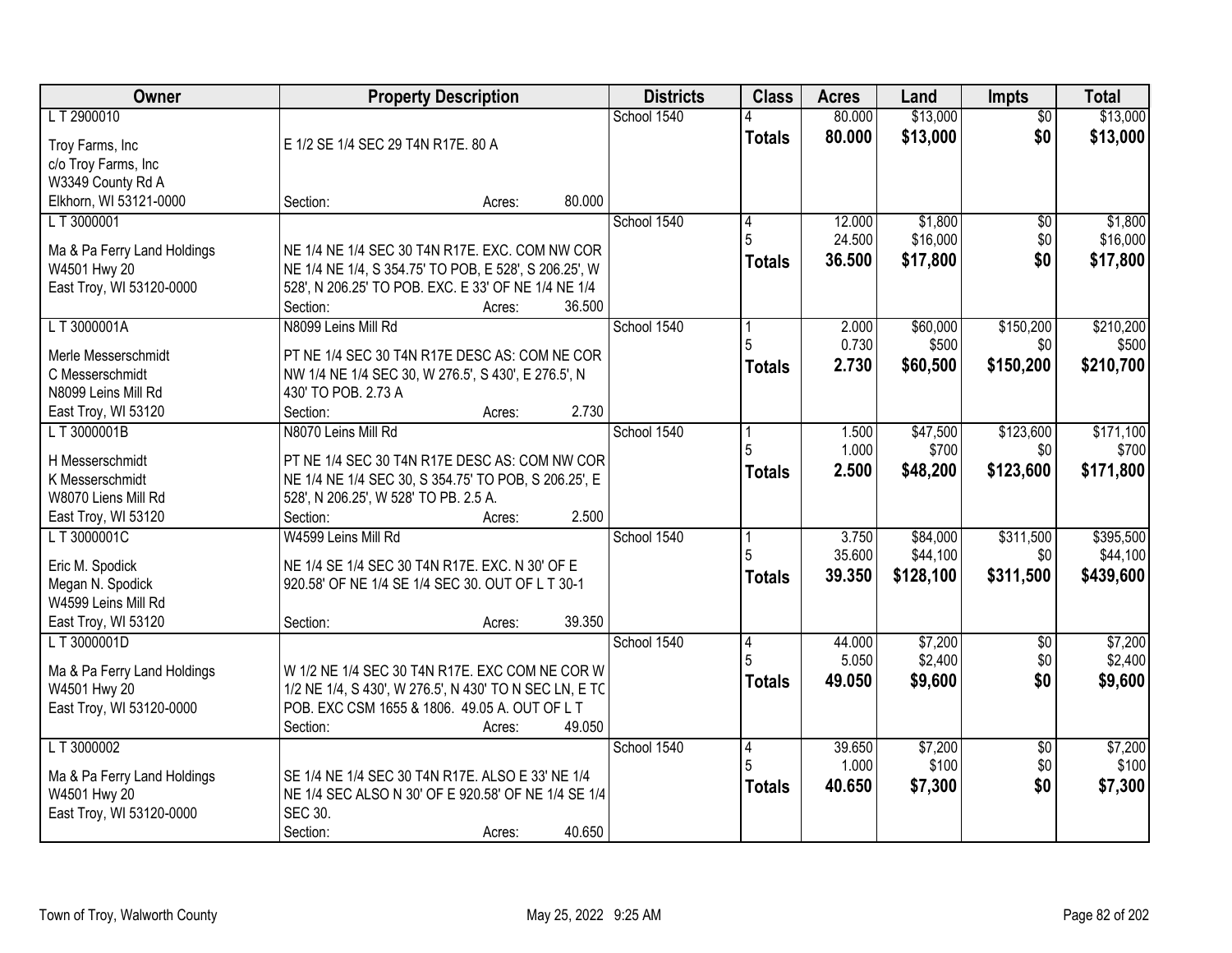| Owner                  | <b>Property Description</b>                                                    | <b>Districts</b> | <b>Class</b>  | <b>Acres</b> | Land      | <b>Impts</b>    | <b>Total</b> |
|------------------------|--------------------------------------------------------------------------------|------------------|---------------|--------------|-----------|-----------------|--------------|
| LT 3000003             |                                                                                | School 1540      |               | 3.000        | \$600     | \$0             | \$600        |
| Gary A. Cooper         | PT SE 1/4 & SW 1/4 SEC 30 T4N R17E DESC AS: COM                                |                  | 5             | 27.000       | \$20,300  | \$0             | \$20,300     |
| 1775 Thomas Dr         | 662.23' W OF NE COR NW 1/4 SE 1/4 SEC 30, S                                    |                  | <b>Totals</b> | 30.000       | \$20,900  | \$0             | \$20,900     |
| East Troy, WI 53120    | 841.51', S89D33'W 1547.71', NLY 850', E 1583.84' TO                            |                  |               |              |           |                 |              |
|                        | 30.000<br>Section:<br>Acres:                                                   |                  |               |              |           |                 |              |
| LT 3000003A            |                                                                                | School 1638      |               | 17.400       | \$172,000 | \$0             | \$172,000    |
|                        |                                                                                |                  |               | 42.440       | \$29,700  | \$0             | \$29,700     |
| Russell W. Blakeley    | E 1/2 NW 1/4 & SW 1/4 NW 1/4 SEC 30 T4N R17E. EXC                              |                  | <b>Totals</b> | 59.840       | \$201,700 | \$0             | \$201,700    |
| 980 Taylor Rd          | L T30-3A1 DESC IN VOL 192 RECORDS PG 860 & L                                   |                  |               |              |           |                 |              |
| Frankfort, KY 40601    | T30-3A2 DESC IN VOL 221 RECORDS PG 143. EXC. L<br>59.840<br>Section:<br>Acres: |                  |               |              |           |                 |              |
| LT3000003A1            | N7962 Pleasant Lake Rd                                                         | School 1638      |               | 5.000        | \$105,000 | \$211,800       | \$316,800    |
|                        |                                                                                |                  |               |              |           |                 |              |
| <b>Knobel Trust</b>    | PT NW 1/4 SEC 30 T4N R17E DESC AS: COM W 1/4                                   |                  | <b>Totals</b> | 5.000        | \$105,000 | \$211,800       | \$316,800    |
| N7962 Pleasant Lake Rd | COR SEC 30, N 572.56' TO POB, N86D40'E 540', N                                 |                  |               |              |           |                 |              |
| East Troy, WI 53120    | 413', S86D40'W 530', S 413' TO POB. 5 A. M/L                                   |                  |               |              |           |                 |              |
|                        | 5.000<br>Section:<br>Acres:                                                    |                  |               |              |           |                 |              |
| LT3000003A2            | N7990 Pleasant Lake Rd                                                         | School 1638      |               | 5.250        | \$106,900 | \$282,900       | \$389,800    |
| Karen L. Sieger        | PT NW 1/4 SEC 30 T4N R17E DESC AS: COM W 1/4                                   |                  | <b>Totals</b> | 5.250        | \$106,900 | \$282,900       | \$389,800    |
| Kevin A. Sieger        | COR SEC 30, N 985.56' TO POB, N86D40'E 704', N 326                             |                  |               |              |           |                 |              |
| N7990 Pleasant Lake Rd | M/L TO E W 1/8 LN, WLY 704' M/L, S 326' M/L TO POB.                            |                  |               |              |           |                 |              |
| East Troy, WI 53120    | 5.250<br>Section:<br>Acres:                                                    |                  |               |              |           |                 |              |
| LT3000003A3            | W4702 Leins Mill Rd                                                            | School 1638      |               | 3.000        | \$85,000  | \$275,000       | \$360,000    |
|                        |                                                                                |                  |               | 23.180       | \$30,300  | \$0             | \$30,300     |
| Andrew J. Deubel       | PT NW 1/4 SEC 30 T4N R17E DESC AS: COM N 1/4                                   |                  | <b>Totals</b> | 26.180       | \$115,300 | \$275,000       | \$390,300    |
| Mary C. Winters-Deubel | COR SEC 30, S2D34'52"W 2638.48', S89D58'25"W                                   |                  |               |              |           |                 |              |
| W4702 Leins Mill Rd    | 580.00', N2D34'52"E 2634.66', N89D35'48"E 580.19' TO                           |                  |               |              |           |                 |              |
| East Troy, WI 53120    | 26.180<br>Section: 30<br>Acres:                                                |                  |               |              |           |                 |              |
| LT3000003A3A           |                                                                                | School 1638      | 5             | 8.910        | \$4,000   | $\overline{50}$ | \$4,000      |
| Jeffrey G. Helbling    | PT NW 1/4 SEC 30 T4N R17E DESC AS: COM N 1/4                                   |                  | <b>Totals</b> | 8.910        | \$4,000   | \$0             | \$4,000      |
| N8040 Leins Mill Rd    | COR SEC 30, S89D35'48"W 580.19', S2D34'52"W 670',                              |                  |               |              |           |                 |              |
| East Troy, WI 53120    | N89D35'48"E TO N-S 1/4 SEC LN, N2D34'52"E 670' TO                              |                  |               |              |           |                 |              |
|                        | 8.910<br>Section:<br>Acres:                                                    |                  |               |              |           |                 |              |
| L T 3000003B           | W4799 Leins Mill Rd                                                            | School 1638      |               | 5.000        | \$94,000  | \$173,000       | \$267,000    |
| Christopher A. Mowery  | PT SW 1/4 SEC 30 T4N R17E DESC AS: BEG AT NE                                   |                  |               | 8.000        | \$5,600   | \$0             | \$5,600      |
| W4799 Leins Mills Rd   | COR W1/2 NW1/4 SE1/4 SEC 30; S1D58'W 841.51';                                  |                  | <b>Totals</b> | 13.000       | \$99,600  | \$173,000       | \$272,600    |
| East Troy, WI 53120    | S89D33'W 1789.41'; S83D08'W 146.78'; N0D57'E                                   |                  |               |              |           |                 |              |
|                        | 13.000<br>Section: 30                                                          |                  |               |              |           |                 |              |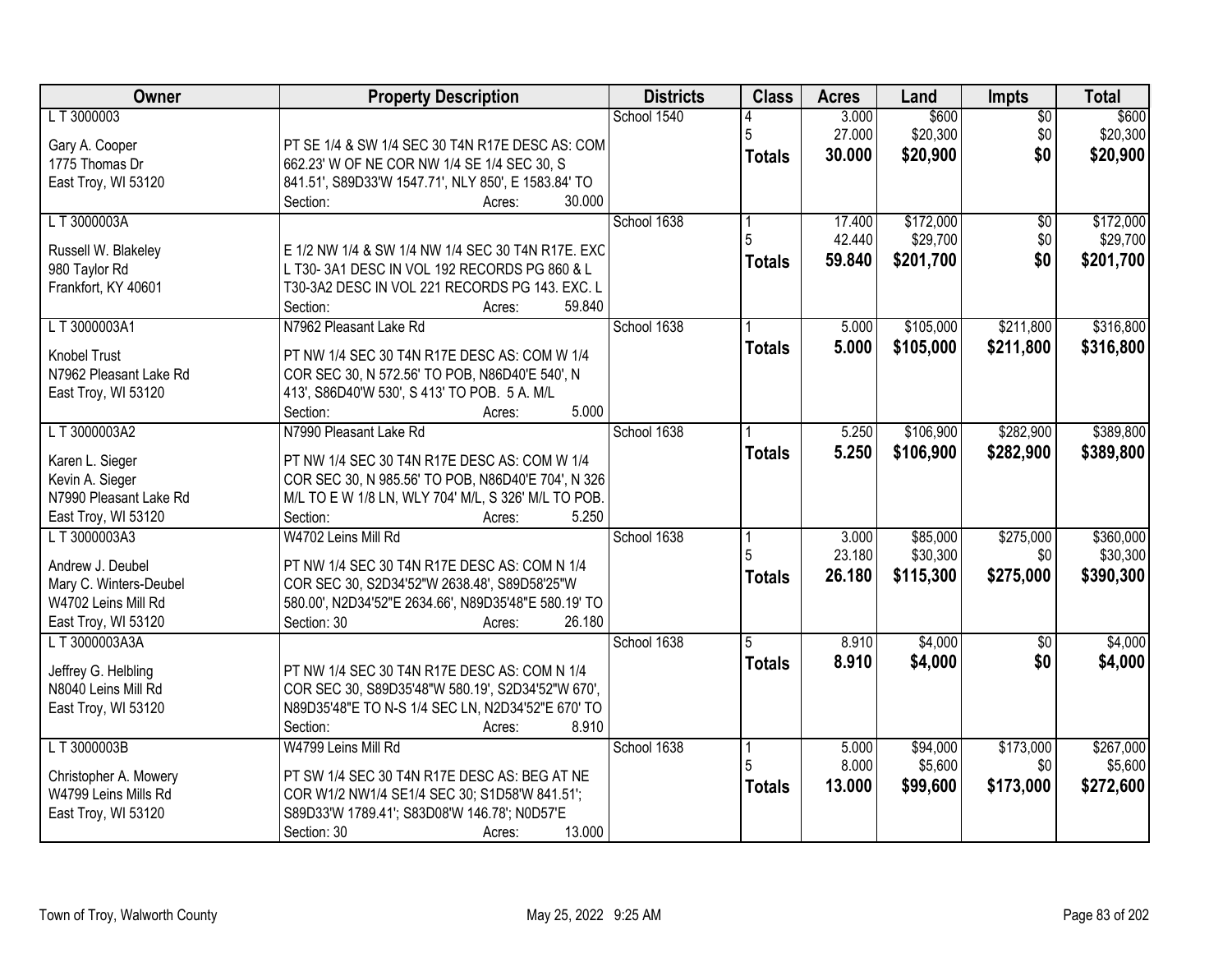| Owner                                                                          | <b>Property Description</b>                          |        |        | <b>Districts</b> | <b>Class</b>             | <b>Acres</b>   | Land             | Impts           | <b>Total</b>     |
|--------------------------------------------------------------------------------|------------------------------------------------------|--------|--------|------------------|--------------------------|----------------|------------------|-----------------|------------------|
| LT 3000004                                                                     | Pleasant Lake Rd                                     |        |        | School 1638      |                          | 38.000         | \$275,000        | $\overline{50}$ | \$275,000        |
| PI1987, LLC                                                                    | NW 1/4 NW 1/4 SEC 30 T4N R17E. 37.86 A.              |        |        |                  | <b>Totals</b>            | 38.000         | \$275,000        | \$0             | \$275,000        |
| PO Box 75                                                                      |                                                      |        |        |                  |                          |                |                  |                 |                  |
| Elkhorn, WI 53121                                                              |                                                      |        |        |                  |                          |                |                  |                 |                  |
|                                                                                | Section:                                             | Acres: | 38.000 |                  |                          |                |                  |                 |                  |
| LT3000007A                                                                     | W4603 Leins Mill Rd                                  |        |        | School 1540      |                          | 3.000          | \$78,000         | \$385,600       | \$463,600        |
| Eric B. Smith                                                                  | PT SE 1/4 SEC 30 T4N R17E DESC AS: COM NE COR        |        |        |                  |                          | 3.000<br>7.970 | \$600<br>\$5,600 | \$0<br>\$0      | \$600<br>\$5,600 |
| W4603 Leins Mill Rd                                                            | NW 1/4 SE 1/4 SEC 30, S 998.10', N76D38'W 674.62', N |        |        |                  |                          | 13.970         | \$84,200         | \$385,600       | \$469,800        |
| East Troy, WI 53120                                                            | 841.51', E 662.23' TO POB. 13.97 A.                  |        |        |                  | <b>Totals</b>            |                |                  |                 |                  |
|                                                                                | Section: 30                                          | Acres: | 13.970 |                  |                          |                |                  |                 |                  |
| LT 3000008                                                                     |                                                      |        |        | School 1540      | $\overline{\text{X2}}$   | 40.000         | \$0              | \$0             | \$0              |
| State of Wisconsin Dept of Natural                                             | SE 1/4 SE 1/4 SEC 30 T4N R17E. 40 A.                 |        |        |                  | <b>Totals</b>            | 40.000         | \$0              | \$0             | \$0              |
| Resources                                                                      |                                                      |        |        |                  |                          |                |                  |                 |                  |
| Po                                                                             |                                                      |        |        |                  |                          |                |                  |                 |                  |
| Madison, WI 53702-0000                                                         | Section:                                             | Acres: | 40.000 |                  |                          |                |                  |                 |                  |
| LT 3000038                                                                     |                                                      |        |        | School 1638      | $\overline{\mathsf{X2}}$ | 0.000          | \$0              | \$0             | \$0              |
| State of Wisconsin Dept of Natural                                             | SEE L T 31-38 FOR DESC OF THIS PARCEL. SEC 30        |        |        |                  | <b>Totals</b>            | 0.000          | \$0              | \$0             | \$0              |
| Resources                                                                      | <b>T4N R17E</b>                                      |        |        |                  |                          |                |                  |                 |                  |
| Po                                                                             |                                                      |        |        |                  |                          |                |                  |                 |                  |
| Madison, WI 53702-0000                                                         | Section:                                             | Acres: | 0.000  |                  |                          |                |                  |                 |                  |
| LT 3100001                                                                     |                                                      |        |        | School 1638      | $\overline{\text{X2}}$   | 40.000         | \$0              | $\overline{50}$ | \$0              |
| State of Wisconsin Dept of Natl Resourc   NE 1/4 NE 1/4 SEC 31 T4N R17E. 40 A. |                                                      |        |        |                  | <b>Totals</b>            | 40.000         | \$0              | \$0             | \$0              |
| Po                                                                             |                                                      |        |        |                  |                          |                |                  |                 |                  |
| Madison, WI 53707                                                              |                                                      |        |        |                  |                          |                |                  |                 |                  |
|                                                                                | Section:                                             | Acres: | 40.000 |                  |                          |                |                  |                 |                  |
| L T 3100002B                                                                   |                                                      |        |        | School 1638      | 2                        | 5.500          | \$30,400         | $\sqrt{6}$      | \$30,400         |
| Christopher A. Nelson                                                          | PT SW 1/4 SEC 31 T4N R17E DESC AS: COM SW COF        |        |        |                  | <b>Totals</b>            | 5.500          | \$30,400         | \$0             | \$30,400         |
| Andrea B. Nelson                                                               | SEC 31, N 1614.88' TO POB, N 205.56', S78D01' E      |        |        |                  |                          |                |                  |                 |                  |
| 2531 Posekany Ln                                                               | 102.17', S69D10'E 190.71', S89D27'E 1357.51',        |        |        |                  |                          |                |                  |                 |                  |
| East Troy, WI 53120                                                            | Section:                                             | Acres: | 5.500  |                  |                          |                |                  |                 |                  |
| LT 3100003                                                                     |                                                      |        |        | School 1638      | $\overline{\text{X2}}$   | 80.000         | $\sqrt{6}$       | $\overline{30}$ | $\overline{50}$  |
| State of Wisconsin Dept of Natl Resourc   S 1/2 NE 1/4 SEC 31 T4N R17E.        |                                                      |        |        |                  | <b>Totals</b>            | 80.000         | \$0              | \$0             | \$0              |
| Po                                                                             |                                                      |        |        |                  |                          |                |                  |                 |                  |
| Madison, WI 53707                                                              |                                                      |        |        |                  |                          |                |                  |                 |                  |
|                                                                                | Section:                                             | Acres: | 80.000 |                  |                          |                |                  |                 |                  |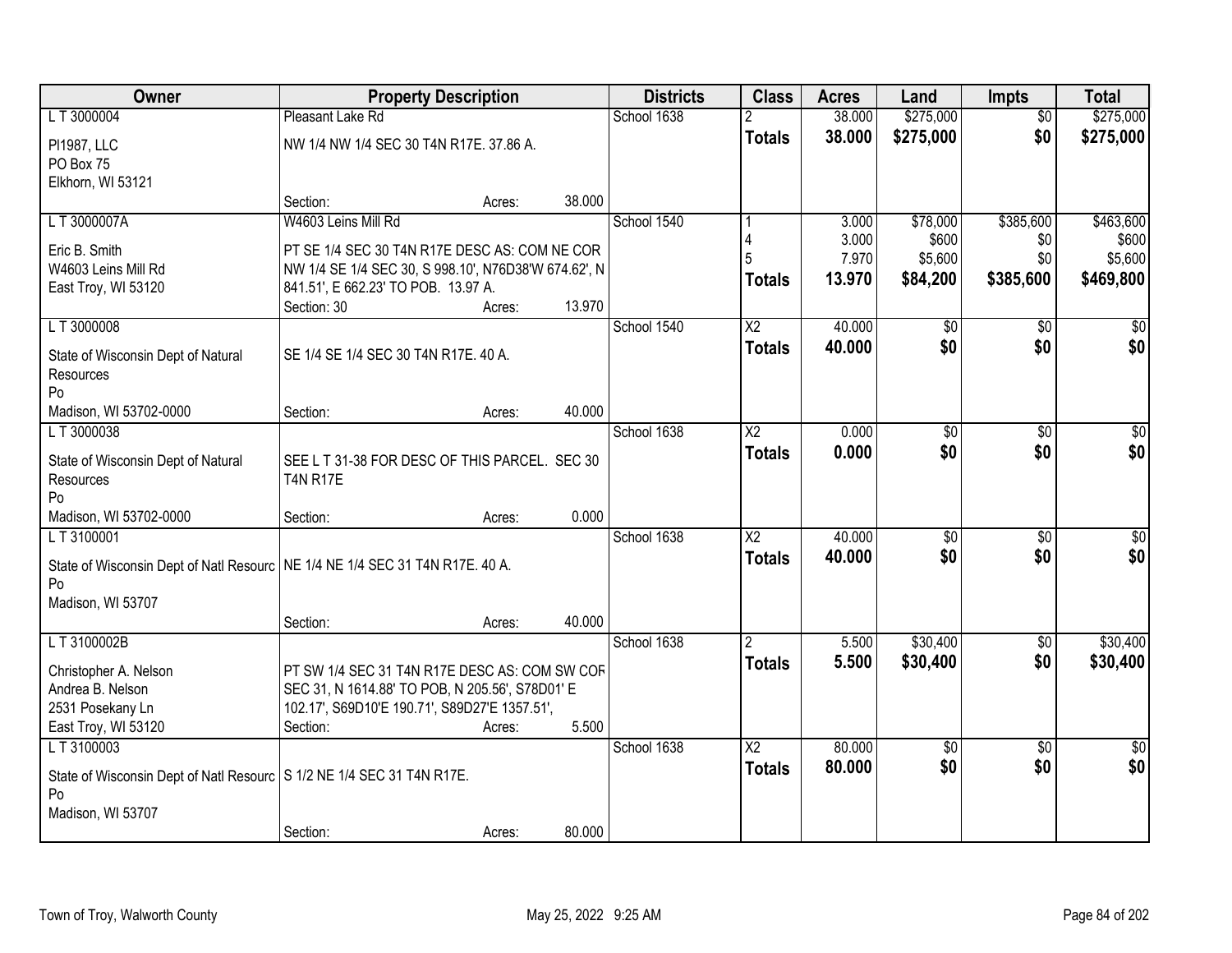| Owner                                                                                                           | <b>Property Description</b>                                                                                                                                                                      | <b>Districts</b> | <b>Class</b>                          | <b>Acres</b>               | Land                            | <b>Impts</b>                  | <b>Total</b>                    |
|-----------------------------------------------------------------------------------------------------------------|--------------------------------------------------------------------------------------------------------------------------------------------------------------------------------------------------|------------------|---------------------------------------|----------------------------|---------------------------------|-------------------------------|---------------------------------|
| L T 3100003A<br>Lauderdale Farm, Inc<br>c/o Lauderdale Farm, Inc<br>W4726 County Rd A                           | S 55 A. OF S 1/2 SW 1/4 & E 33' OF N 105.5 RODS SW<br>1/4 SEC 31 T4N R17E.                                                                                                                       | School 1638      | 5M<br><b>Totals</b>                   | 45.000<br>10.000<br>55.000 | \$9,200<br>\$35,000<br>\$44,200 | $\overline{50}$<br>\$0<br>\$0 | \$9,200<br>\$35,000<br>\$44,200 |
| Elkhorn, WI 53121-0000                                                                                          | 55.000<br>Section:<br>Acres:                                                                                                                                                                     |                  |                                       |                            |                                 |                               |                                 |
| LT 3100004<br>Mill Pond Farm Company<br>C/O William Block<br>3002 Cascadia S<br>Seattle, WA 98144               | N7624 Pleasant Lake Rd<br>PT NW 1/4 SEC 31 T4N R17E DESC AS: COM 660'S<br>OF NW COR SEC 31, SE 262.65', SW 376.83', N78D40'<br>W 222.6', N 340.3' TO POB. 2.25 A.<br>2.250<br>Section:<br>Acres: | School 1638      | <b>Totals</b>                         | 2.250<br>2.250             | \$77,500<br>\$77,500            | \$62,800<br>\$62,800          | \$140,300<br>\$140,300          |
| LT 3100005                                                                                                      |                                                                                                                                                                                                  | School 1638      |                                       | 49.190                     | \$10,200                        | \$0                           | \$10,200                        |
| Lauderdale Farm, Inc<br>c/o Lauderdale Farm, Inc<br>W4726 County Rd A<br>Elkhorn, WI 53121-0000                 | W 1/2 SE 1/4 SEC 31 T4N R17E. EXC. L T31-5A DESC<br>IN VOL 60 RECORDS PG 28.<br>49.190<br>Section:<br>Acres:                                                                                     |                  | <b>Totals</b>                         | 49.190                     | \$10,200                        | \$0                           | \$10,200                        |
| LT 3100005A                                                                                                     |                                                                                                                                                                                                  | School 1638      | $\overline{X2}$                       | 31.000                     | \$0                             | \$0                           | \$0                             |
| State of Wisconsin Dept of Natl Resourc<br>Po<br>Madison, WI 53707                                              | <b>PT SE 1/4 SEC 31 T4N R17E DESC AS: COM SE COR</b><br>W 1/2 SE 1/4 SEC 31, N 1005' TO POB, WLY 742' M/L,<br>NLY 420' M/L, NWLY 604' M/L, NLY 602' M/L, E TO NE<br>31.000<br>Section:<br>Acres: |                  | <b>Totals</b>                         | 31.000                     | \$0                             | \$0                           | \$0                             |
| LT 3100006<br>State of Wisconsin Dept Natural<br>Resources<br>Madison, WI 53701                                 | E 1/2 SE 1/4 EXC. 5.5 A. OFF E SIDE OF S 1/2. SEC 31<br>T4N R17E 74.5 A.<br>74.500<br>Section:<br>Acres:                                                                                         | School 1638      | $\overline{X2}$<br><b>Totals</b>      | 74.500<br>74.500           | $\overline{50}$<br>\$0          | $\overline{50}$<br>\$0        | $\sqrt{50}$<br>\$0              |
| LT 3100007<br>Holleb & Company, LLC<br>1475 Sheridan Rd<br>Highland Park, IL 60035                              | PT SE 1/4 SEC 31 T4N R17E DESC AS: COM SE COR<br>SEC 31, N18D16'55"W 1320', N80D01'20"E 400.20' TO<br>E LN SD SEC 31; S00D51'48"E ALG E SEC LN 1322.86'<br>6.000<br>Section:<br>Acres:           | School 1638      | $\overline{4}$<br>5M<br><b>Totals</b> | 3.500<br>2.500<br>6.000    | \$700<br>\$8,800<br>\$9,500     | $\sqrt{6}$<br>\$0<br>\$0      | \$700<br>\$8,800<br>\$9,500     |
| LT 3100036<br>Lauderdale Farms, Inc<br>c/o Lauderdale Farms, Inc<br>W4726 County Rd A<br>Elkhorn, WI 53121-0000 | PT SW 1/4 SEC 31 T4N R17E DESC AS: COM W 1/4<br>COR SEC 31, S1D16'35"W 1011.43' TO POB,<br>S1D16'35"W 715.73', S89D32'36"E 1650.33',<br>26.180<br>Section:<br>Acres:                             | School 1638      | 4<br><b>Totals</b>                    | 26.180<br>26.180           | \$5,500<br>\$5,500              | $\overline{30}$<br>\$0        | \$5,500<br>\$5,500              |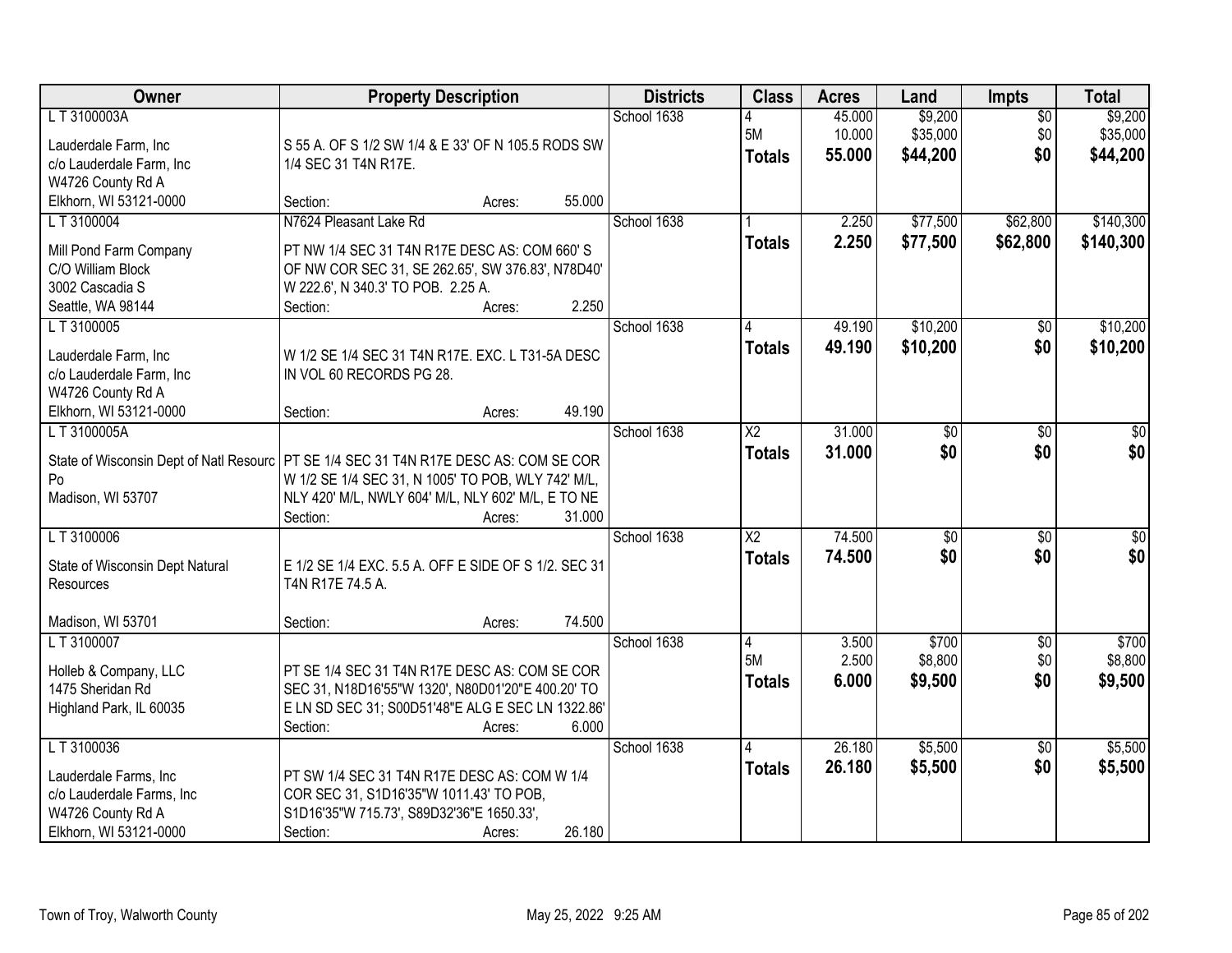| Owner                                           | <b>Property Description</b>                                                                         | <b>Districts</b> | <b>Class</b>    | <b>Acres</b> | Land      | <b>Impts</b>    | <b>Total</b> |
|-------------------------------------------------|-----------------------------------------------------------------------------------------------------|------------------|-----------------|--------------|-----------|-----------------|--------------|
| LT 3100037                                      |                                                                                                     | School 1638      |                 | 40.000       | \$8,400   | $\overline{50}$ | \$8,400      |
| Lauderdale Farms, Inc                           | NW 1/4 & SW 1/4 SEC 31 T4N R17E DESC AS COM W                                                       |                  | 5               | 2.380        | \$100     | \$0             | \$100        |
| c/o Lauderdale Farms, Inc                       | 1/4 COR SEC 31 T4N R17E, N1D38'16"E 25.32' TO                                                       |                  | <b>Totals</b>   | 42,380       | \$8,500   | \$0             | \$8,500      |
| W4726 County Rd A                               | POB, N1D38'16"E 1008.62', N72D38'14"E 455.37',                                                      |                  |                 |              |           |                 |              |
| Elkhorn, WI 53121-0000                          | 42.380<br>Section:<br>Acres:                                                                        |                  |                 |              |           |                 |              |
| LT3100037A                                      | N7488 Pleasant Lake Rd                                                                              | School 1638      |                 | 10.000       | \$124,000 | \$191,400       | \$315,400    |
| Robert R Johnston Jr Trust                      | PT SW 1/4 SEC 31 T4N R17E DESC AS: COM W 1/4                                                        |                  | <b>Totals</b>   | 10.000       | \$124,000 | \$191,400       | \$315,400    |
| Natalie L. Johnston                             | COR SEC 31, S1D16'35"W 274.68' TO POB,                                                              |                  |                 |              |           |                 |              |
| C/O Pds Tax Services                            | S1D16'35"W 531.21', S76D39'18"E 102.17',                                                            |                  |                 |              |           |                 |              |
| PO Box 13519                                    | 10.000<br>Section:<br>Acres:                                                                        |                  |                 |              |           |                 |              |
| Arlington, TX 76094                             |                                                                                                     |                  |                 |              |           |                 |              |
| LT3100037B                                      | N7496 Pleasant Lake Rd                                                                              | School 1638      |                 | 5.010        | \$94,100  | \$189,900       | \$284,000    |
|                                                 |                                                                                                     |                  | <b>Totals</b>   | 5.010        | \$94,100  | \$189,900       | \$284,000    |
| Roger S. Pagel                                  | PT NW 1/4 & SW 1/4 SEC 31 T4N R17E DESC AS: CON                                                     |                  |                 |              |           |                 |              |
| Patti J. Pagel<br>N7496 Pleasant Lake Rd        | W 1/4 COR SEC 31, N1D38'16"E 25.32', S88D09'18"E<br>727.37', S1D16' 35"W 300', N88D09'18"W 727.50', |                  |                 |              |           |                 |              |
| Elkhorn, WI 53121                               | 5.010<br>Section:<br>Acres:                                                                         |                  |                 |              |           |                 |              |
| LT 3100038                                      |                                                                                                     | School 1638      | $\overline{X2}$ | 74.600       | \$0       | \$0             | $\sqrt{50}$  |
|                                                 |                                                                                                     |                  | <b>Totals</b>   | 74.600       | \$0       | \$0             | \$0          |
| State Of Wisconsin                              | PARCEL IN SEC 30 & 31 T4N R17E COM W 1/4 COR                                                        |                  |                 |              |           |                 |              |
|                                                 | SEC 30, ELY 903' M/L, SLY 563' M/L, SELY 385' M/L,                                                  |                  |                 |              |           |                 |              |
| Madison, WI 53702                               | SLY 185' M/L, ELY 1260' M/L TO POB, ELY 685' M/L,                                                   |                  |                 |              |           |                 |              |
|                                                 | 74.600<br>Section:<br>Acres:                                                                        |                  |                 |              |           |                 |              |
| LT 3200001                                      |                                                                                                     | School 1540      | $\overline{4}$  | 24.000       | \$3,600   | $\sqrt[6]{}$    | \$3,600      |
| Bethany Judd                                    | NE 1/4 NE 1/4 SEC 32 T4N R17E. 40 A.                                                                |                  | 5               | 16.000       | \$10,400  | \$0             | \$10,400     |
| Olivia Scurek                                   |                                                                                                     |                  | <b>Totals</b>   | 40.000       | \$14,000  | \$0             | \$14,000     |
| W3397 County Rd A                               |                                                                                                     |                  |                 |              |           |                 |              |
| Elkhorn, WI 53121                               | 40.000<br>Section:<br>Acres:                                                                        |                  |                 |              |           |                 |              |
| LT 3200003                                      |                                                                                                     | School 1638      | 4               | 36.000       | \$5,500   | $\overline{30}$ | \$5,500      |
| Troy Farms, Inc                                 | E 36 A. OF NW 1/4 NE 1/4 SEC 32 T4N R17E. 36 A                                                      |                  | <b>Totals</b>   | 36.000       | \$5,500   | \$0             | \$5,500      |
| c/o Troy Farms, Inc                             |                                                                                                     |                  |                 |              |           |                 |              |
| W3349 County Rd A                               |                                                                                                     |                  |                 |              |           |                 |              |
| Elkhorn, WI 53121-0000                          | 36.000<br>Section:<br>Acres:                                                                        |                  |                 |              |           |                 |              |
| L T 3200005                                     |                                                                                                     | School 1638      | 5               | 40.000       | \$39,800  | $\overline{50}$ | \$39,800     |
|                                                 |                                                                                                     |                  | <b>Totals</b>   | 40.000       | \$39,800  | \$0             | \$39,800     |
| Lodarek Family, LLC                             | N 1/2 SW 1/4 NE 1/4 SEC 32 T4N R17E & N 1/2 SE 1/4                                                  |                  |                 |              |           |                 |              |
| c/o Lodarek Family, LLC                         | NW 1/4 SEC 32, 40 A.                                                                                |                  |                 |              |           |                 |              |
| 2552 Indian Ridge Ct<br>Glenview, IL 60026-0000 | 40.000                                                                                              |                  |                 |              |           |                 |              |
|                                                 | Section:<br>Acres:                                                                                  |                  |                 |              |           |                 |              |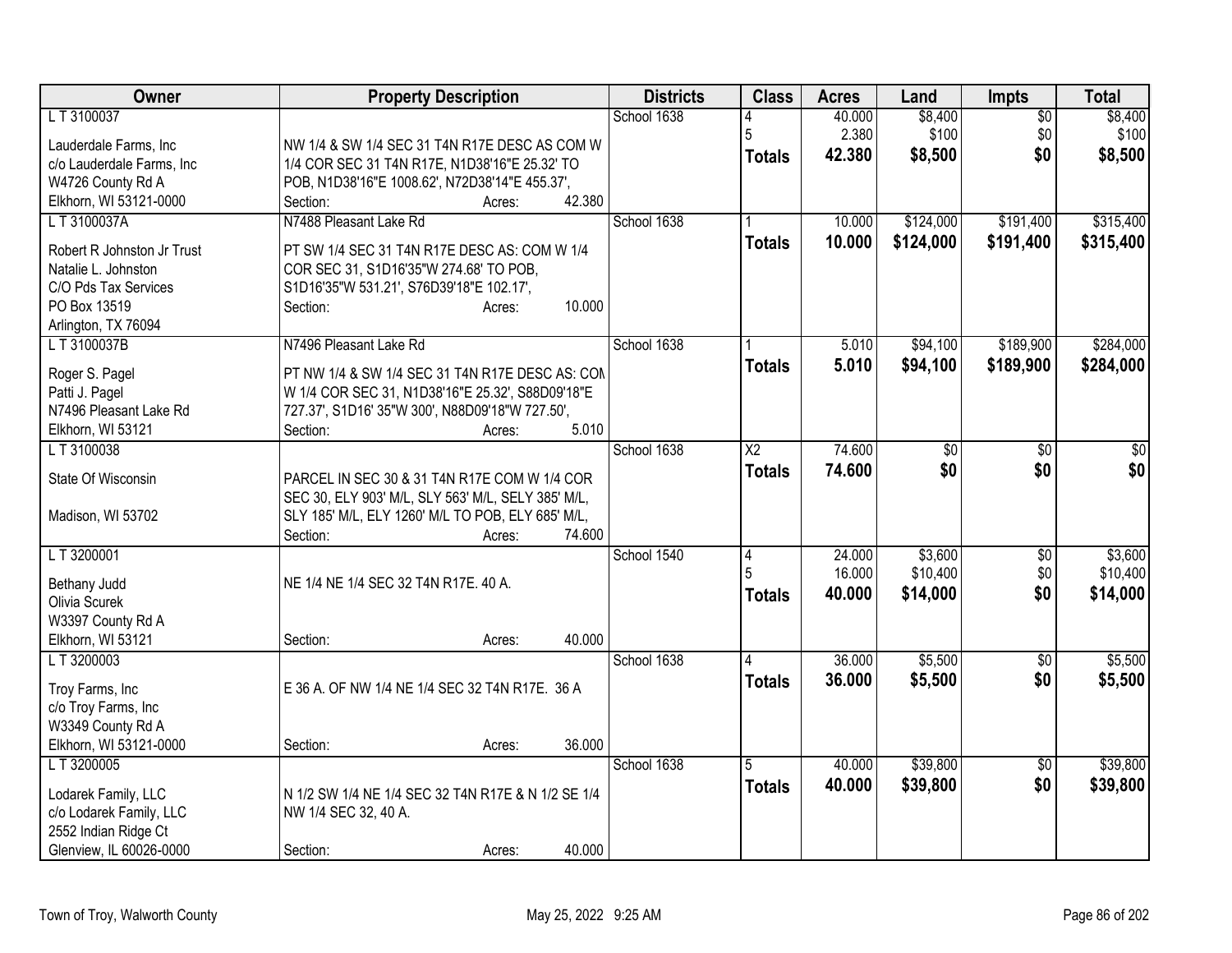| Owner                                           | <b>Property Description</b>                                                          | <b>Districts</b> | <b>Class</b>           | <b>Acres</b> | Land            | <b>Impts</b>    | <b>Total</b> |
|-------------------------------------------------|--------------------------------------------------------------------------------------|------------------|------------------------|--------------|-----------------|-----------------|--------------|
| L T 3200005A                                    | W4324 County Rd A                                                                    | School 1638      |                        | 25.000       | \$5,200         | $\overline{50}$ | \$5,200      |
| Lodarek Family, LLC                             | S 1/2 SW 1/4 NE 1/4 EXC 1 SQ RD IN SE COR. ALSO S                                    |                  | 5                      | 31.000       | \$93,000        | \$0             | \$93,000     |
| c/o Lodarek Family, LLC                         | 1/2 SE 1/4 NW 1/4. ALSO E 1/2 SW 1/4 SEC 32 T4N                                      |                  | 5M                     | 22.020       | \$66,100        | \$0             | \$66,100     |
| 2552 Indian Ridge Ct                            | R17E. EXC. COM S 1/4 COR SEC 32, S88D58'15"W                                         |                  | Totals                 | 78.020       | \$164,300       | \$0             | \$164,300    |
| Glenview, IL 60026-0000                         | 78.020<br>Section:<br>Acres:                                                         |                  |                        |              |                 |                 |              |
| LT3200005A1                                     | W4326 County Rd A                                                                    | School 1638      |                        | 9.000        | \$130,000       | \$538,700       | \$668,700    |
|                                                 |                                                                                      |                  |                        | 20.000       | \$5,000         | \$0             | \$5,000      |
| Lodarek Family, LLC                             | PT SW 1/4 SEC 32 T4N R17E DESC AS: COM S 1/4                                         |                  | 5                      | 1.980        | \$1,400         | \$0             | \$1,400      |
| c/o Lodarek Family, LLC                         | COR SEC 32, S88D58'15"W 663.14' TO POB,                                              |                  | <b>5M</b>              | 11.000       | \$33,000        | \$0             | \$33,000     |
| 2552 Indian Ridge Ct<br>Glenview, IL 60026-0000 | S88D58'15"W 660.86', N1D01'01"W 2643.92',<br>41.980<br>Section:<br>Acres:            |                  | <b>Totals</b>          | 41.980       | \$169,400       | \$538,700       | \$708,100    |
| LT 3200006                                      |                                                                                      | School 1638      |                        | 36.000       | \$5,500         | $\sqrt[6]{}$    | \$5,500      |
|                                                 |                                                                                      |                  |                        |              |                 |                 |              |
| Troy Farms, Inc                                 | E 32 A. OF NE 1/4 NW 1/4. ALSO W 4 A. OF NW 1/4 NE                                   |                  | <b>Totals</b>          | 36.000       | \$5,500         | \$0             | \$5,500      |
| c/o Troy Farms, Inc                             | 1/4 SEC 32 T4N R17E 36 A.                                                            |                  |                        |              |                 |                 |              |
| W3349 County Rd A                               |                                                                                      |                  |                        |              |                 |                 |              |
| Elkhorn, WI 53121-0000                          | 36.000<br>Section:<br>Acres:                                                         |                  |                        |              |                 |                 |              |
| LT 3200007                                      |                                                                                      | School 1638      | 4                      | 28.000       | \$4,200         | \$0             | \$4,200      |
| Troy Farms, Inc                                 | E 1/2 NW 1/4 NW 1/4. ALSO W 8 A OF NE 1/4 NW 1/4                                     |                  | <b>Totals</b>          | 28.000       | \$4,200         | \$0             | \$4,200      |
| c/o Troy Farms, Inc                             | SEC 32 T4N R17E. 28 A.                                                               |                  |                        |              |                 |                 |              |
| W3349 County Rd A                               |                                                                                      |                  |                        |              |                 |                 |              |
| Elkhorn, WI 53121-0000                          | 28.000<br>Section:<br>Acres:                                                         |                  |                        |              |                 |                 |              |
| LT 3200008                                      |                                                                                      | School 1638      | $\overline{\text{X2}}$ | 20.000       | $\overline{50}$ | $\overline{50}$ | $\sqrt{50}$  |
|                                                 |                                                                                      |                  | <b>Totals</b>          | 20,000       | \$0             | \$0             | \$0          |
|                                                 | State of Wisconsin Dept of Natl Resourc   W 1/2 NW 1/4 NW 1/4 SEC 32 T4N R17E. 20 A. |                  |                        |              |                 |                 |              |
| Po                                              |                                                                                      |                  |                        |              |                 |                 |              |
| Madison, WI 53707                               |                                                                                      |                  |                        |              |                 |                 |              |
|                                                 | 20.000<br>Section:<br>Acres:                                                         |                  |                        |              |                 |                 |              |
| LT 3200009                                      |                                                                                      | School 1638      | $\overline{X2}$        | 40.000       | $\sqrt{$0}$     | $\sqrt{6}$      | $\sqrt{50}$  |
| State of Wisconsin Conservation                 | SW 1/4 NW 1/4 SEC 32 T4N R17E. 40 A.                                                 |                  | <b>Totals</b>          | 40.000       | \$0             | \$0             | \$0          |
| Commission                                      |                                                                                      |                  |                        |              |                 |                 |              |
|                                                 |                                                                                      |                  |                        |              |                 |                 |              |
| Madison, WI 53707                               | 40.000<br>Section:<br>Acres:                                                         |                  |                        |              |                 |                 |              |
| LT 3200010                                      |                                                                                      | School 1638      | 14                     | 40.000       | \$8,100         | $\overline{30}$ | \$8,100      |
| Holleb & Company, LLC                           | SW 1/4 SW 1/4 SEC 32 T4N R17E. 40 A.                                                 |                  | <b>Totals</b>          | 40.000       | \$8,100         | \$0             | \$8,100      |
| 1475 Sheridan Rd                                |                                                                                      |                  |                        |              |                 |                 |              |
| Highland Park, IL 60035                         |                                                                                      |                  |                        |              |                 |                 |              |
|                                                 | 40.000<br>Section:<br>Acres:                                                         |                  |                        |              |                 |                 |              |
|                                                 |                                                                                      |                  |                        |              |                 |                 |              |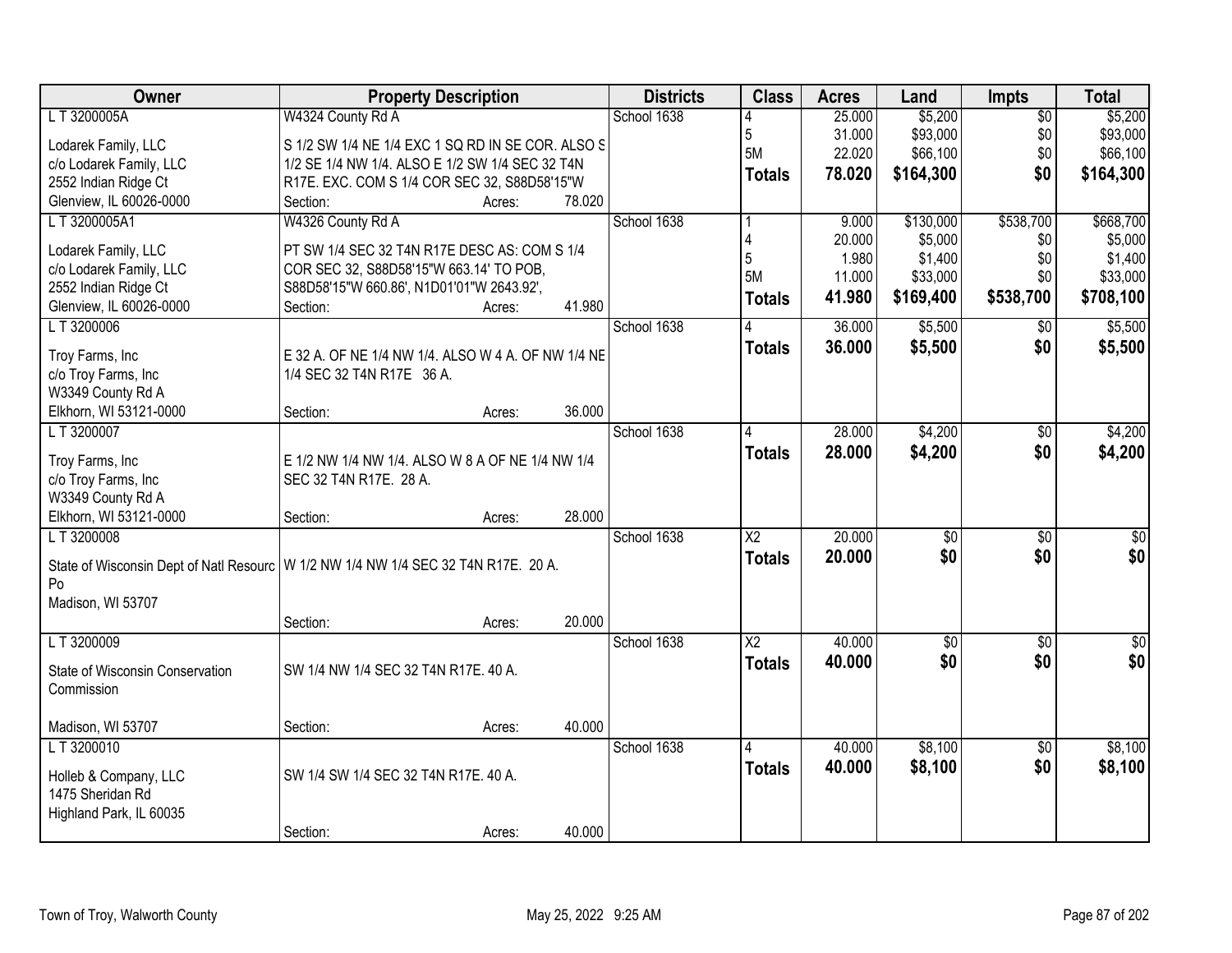| Owner                                 | <b>Property Description</b>                                                    | <b>Districts</b> | <b>Class</b>   | <b>Acres</b>     | Land                | Impts            | <b>Total</b>         |
|---------------------------------------|--------------------------------------------------------------------------------|------------------|----------------|------------------|---------------------|------------------|----------------------|
| LT 3200011                            |                                                                                | School 1638      | 4              | 117.000          | \$20,100            | \$0              | \$20,100             |
| DTM Investments, LLC                  | W 1/2 SE 1/4 & SE 1/4 NE 1/4. ALSO 2 A. IN SW COR                              |                  | 5M             | 5.000            | \$15,000            | \$0              | \$15,000             |
| 102 East Ln                           | SE 1/4 SE 1/4 N&W OF HWY. ALSO 1 SQ RD IN SE                                   |                  | <b>Totals</b>  | 122.000          | \$35,100            | \$0              | \$35,100             |
| Lake Barrington, IL 60010             | COR SW 1/4 NE 1/4. SEC 32 T4N R17E. 122 A.                                     |                  |                |                  |                     |                  |                      |
|                                       | 122.000<br>Section:<br>Acres:                                                  |                  |                |                  |                     |                  |                      |
| LT 3200012                            |                                                                                | School 1638      | 4              | 59.720           | \$11,500            | $\overline{60}$  | \$11,500             |
|                                       |                                                                                |                  | 5              | 0.660            | \$100               | \$0              | \$100                |
| Vogt Farms Inc<br>c/o Vogt Farms, Inc | E 1/2 SE 1/4 N OF CTH A. EXC. 2 A IN SW COR. EXC.<br>CSM 3407. SEC 32 T4N R17E |                  | <b>Totals</b>  | 60.380           | \$11,600            | \$0              | \$11,600             |
| 291 W Evergreen Pkwy                  |                                                                                |                  |                |                  |                     |                  |                      |
| Apt 243                               | 60.380<br>Section:<br>Acres:                                                   |                  |                |                  |                     |                  |                      |
| Elkhorn, WI 53121                     |                                                                                |                  |                |                  |                     |                  |                      |
| L T 3200012A                          | County Rd A                                                                    | School 1638      | 14             | 11.000           | \$1,700             | \$0              | \$1,700              |
|                                       |                                                                                |                  | 5              | 0.620            | \$100               | \$0              | \$100                |
| Vogt Farms Inc                        | SE 1/4 SE 1/4 SEC 32 T4N R17E LYING SE OF CTH A.                               |                  |                | 1.000            | \$20,000            | \$1,400          | \$21,400             |
| c/o Vogt Farms, Inc                   | OUT OF L T 32-12                                                               |                  | <b>Totals</b>  | 12.620           | \$21,800            | \$1,400          | \$23,200             |
| 291 W Evergreen Pkwy                  |                                                                                |                  |                |                  |                     |                  |                      |
| Apt 243                               | 12.620<br>Section:<br>Acres:                                                   |                  |                |                  |                     |                  |                      |
| Elkhorn, WI 53121                     |                                                                                |                  |                |                  |                     |                  |                      |
| LT 3300002                            |                                                                                | School 1540      | 14<br>5        | 169.000<br>0.420 | \$39,100<br>\$100   | \$0              | \$39,100<br>\$100    |
| Scurek Holdings, LLC                  | N 1/2 NW 1/4 SEC 33 T4N R17E, EXC 49.5' STRIP ALG                              |                  | 5M             | 11.300           | \$33,900            | \$0<br>\$0       | \$33,900             |
| c/o Scurek Holdings, LLC              | S SIDE NW 1/4 NW 1/4 & PARCEL 49.5' SQ IN SW COF                               |                  |                | 180.720          | \$73,100            | \$0              |                      |
| W3397 County Rd A                     | NE 1/4 NW 1/4. ALSO W 1/2 NE 1/4 SEC 33, NE 1/4 NE                             |                  | <b>Totals</b>  |                  |                     |                  | \$73,100             |
| Elkhorn, WI 53121                     | 180.720<br>Section:<br>Acres:                                                  |                  |                |                  |                     |                  |                      |
| LT 3300002A                           | W3876 County Rd A                                                              | School 1540      | 14             | 31.870           | \$3,500             | \$0              | \$3,500              |
| Mark Peteler                          | PT NE 1/4 & SE 1/4 SEC 33 T4N R17E DESC AS: COM                                |                  | 5              | 0.200            | \$100               | \$0              | \$100                |
| Gail Peteler                          | S 1/4 COR SEC 33, N0D02'36"W 1324.13', N0D02'36"W                              |                  |                | 2.400            | \$37,000            | \$151,300        | \$188,300            |
| N2244 Patrick PI                      | 781.79' TO C/L HWY A & POB, N0D02'36"W 1595.02',                               |                  | <b>Totals</b>  | 34.470           | \$40,600            | \$151,300        | \$191,900            |
| Lake Geneva, WI 53147                 | 34.470<br>Section: 33<br>Acres:                                                |                  |                |                  |                     |                  |                      |
| LT 3300002A1                          | W3871 County Rd A                                                              | School 1540      |                | 1.500            | \$47,500            | \$107,000        | \$154,500            |
|                                       |                                                                                |                  |                | 7.500            | \$1,900             | \$0              | \$1,900              |
| Duane E. Orgas                        | PT SE 1/4 SEC 33 T4N R17E DESC AS: COM S 1/4                                   |                  | 5M             | 2.700            | \$8,100             | \$0              | \$8,100              |
| Susan L. Orgas                        | COR SEC 33, N0D02'36"W 1324.13' TO POB,                                        |                  | <b>Totals</b>  | 11.700           | \$57,500            | \$107,000        | \$164,500            |
| W3871 County Rd A                     | N0D02'36"W 781.79' TO C/L HWY A, N86D54'30"W<br>11.700                         |                  |                |                  |                     |                  |                      |
| Elkhorn, WI 53121                     | Section:<br>Acres:                                                             | School 1540      |                | 2.500            |                     |                  |                      |
| LT 3300003                            | W3970 County Rd A                                                              |                  | 4              | 33.800           | \$69,000<br>\$7,600 | \$190,400<br>\$0 | \$259,400<br>\$7,600 |
| William H. Garvens                    | NE 1/4 SW 1/4 SEC 33 T4N R17E, LYING N OF HWY.                                 |                  | 5              | 0.500            | \$100               | \$0              | \$100                |
| Diane E. Garvens                      | EXC. PARCEL DESC IN VOL 274 RECORDS PG 701                                     |                  | M <sub>6</sub> | 15.000           | (\$48,800)          | \$0              | \$0                  |
| W3970 County Rd A                     | ALSO SE 1/4 NW 1/4 SEC 33, EXC 271.22' X 16.5'                                 |                  | <b>Totals</b>  | 51.800           | \$76,700            | \$190,400        | \$267,100            |
| Elkhorn, WI 53121                     | 51.800<br>Section:<br>Acres:                                                   |                  |                |                  |                     |                  |                      |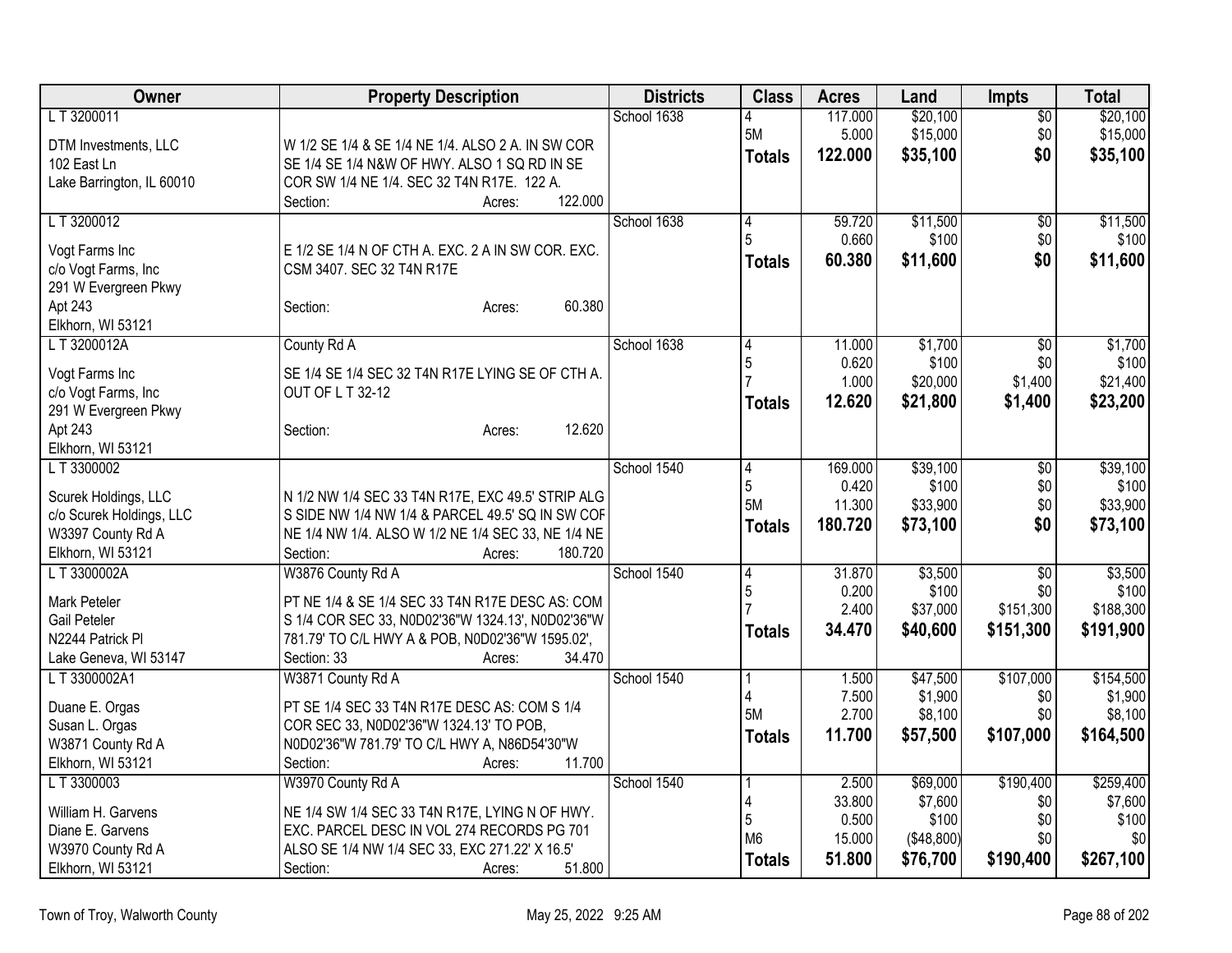| Owner                                         | <b>Property Description</b>                          | <b>Districts</b> | <b>Class</b>  | <b>Acres</b> | Land                | <b>Impts</b>     | <b>Total</b> |
|-----------------------------------------------|------------------------------------------------------|------------------|---------------|--------------|---------------------|------------------|--------------|
| L T 3300003A                                  | W3992 County Rd A                                    | School 1540      |               | 2.999        | \$85,000            | \$114,900        | \$199,900    |
| Susan L. Orgas                                | PT SW 1/4 SEC 33 T4N R17E DESC AS: COM NW COF        |                  | <b>Totals</b> | 2.999        | \$85,000            | \$114,900        | \$199,900    |
| W3871 County Rd A                             | SW 1/4 SEC 33, E 1325.38' TO POB, E 184.35',         |                  |               |              |                     |                  |              |
| Elkhorn, WI 53121                             | S00D09'E 675.31', SWLY 199.05', N00D09'W 749.94' TC  |                  |               |              |                     |                  |              |
|                                               | 2.999<br>Section:<br>Acres:                          |                  |               |              |                     |                  |              |
| LT3300003B                                    |                                                      | School 1540      | 5             | 1.500        | \$100               | $\overline{50}$  | \$100        |
| Scurek Holdings, LLC                          | STRIP OF LAND 3 RODS WIDE ALG S SIDE OF NW 1/4       |                  | <b>Totals</b> | 1.500        | \$100               | \$0              | \$100        |
| c/o Scurek Holdings, LLC                      | NW 1/4 & A PARCEL 3 RODS SQUARE IN SW COR NE         |                  |               |              |                     |                  |              |
| W3397 County Rd A                             | 1/4 NW 1/4 SECTION 33 T4N R17E. OUT OF L T 33-3      |                  |               |              |                     |                  |              |
| Elkhorn, WI 53121                             | Section:<br>1.500<br>Acres:                          |                  |               |              |                     |                  |              |
| LT 3300004                                    |                                                      | School 1540      |               | 47.400       | \$9,300             | \$0              | \$9,300      |
| Susan L. Orgas                                | SW 1/4 NW 1/4 SEC 33 T4N R17E & ALL THAT PT W        |                  | 5             | 0.650        | \$100               | \$0              | \$100        |
| W3871 County Rd A                             | 1/2 SW 1/4 SEC 33 LYING NLY OF CTH A. EXC. L T       |                  | 5M            | 18.000       | \$60,500            | \$0              | \$60,500     |
| Elkhorn, WI 53121                             | 33-4B. EXC. CSM 2053.                                |                  | <b>Totals</b> | 66.050       | \$69,900            | \$0              | \$69,900     |
|                                               | 66.050<br>Section:<br>Acres:                         |                  |               |              |                     |                  |              |
| L T 3300004A                                  |                                                      | School 1540      | 14            | 43.500       | \$8,100             | $\overline{50}$  | \$8,100      |
|                                               |                                                      |                  | 5             | 1.200        | \$100               | \$0              | \$100        |
| Scurek Holdings, LLC                          | ALL THAT PART OF W 1/2 OF SW 1/4 SEC 33 T4N          |                  | <b>Totals</b> | 44.700       | \$8,200             | \$0              | \$8,200      |
| c/o Scurek Holdings, LLC<br>W3397 County Rd A | R17E LYING SLY OF CTH A. 44.7 A.                     |                  |               |              |                     |                  |              |
| Elkhorn, WI 53121                             | 44.700<br>Section:<br>Acres:                         |                  |               |              |                     |                  |              |
| LT 3300004B                                   | W4076 County Rd A                                    | School 1540      |               | 5.000        | \$94,000            | \$106,000        | \$200,000    |
|                                               |                                                      |                  | <b>Totals</b> | 5.000        | \$94,000            | \$106,000        | \$200,000    |
| Kayla M. Redel                                | PT SW 1/4 SEC 33 T4N R17E DESC AS: COM SW COF        |                  |               |              |                     |                  |              |
| lan W. Schrank                                | SEC 33, N 1012.94', N54D57'E 119.41', N56D23' E      |                  |               |              |                     |                  |              |
| W4076 County Rd A                             | 209.63' TO POB, N14D58'W 189.62', N1D32'E 445.05', E |                  |               |              |                     |                  |              |
| Elkhorn, WI 53121<br>L T 3300005              | Section:<br>5.000<br>Acres:                          | School 1540      |               | 2.250        |                     |                  | \$221,200    |
|                                               | W3901 County Rd A                                    |                  |               | 40.000       | \$64,500<br>\$8,500 | \$156,700<br>\$0 | \$8,500      |
| Marshall P. Joas                              | SE 1/4 SW 1/4 & THAT PT NE 1/4 SW 1/4 LYING S OF     |                  |               | 2.340        | \$4,600             | \$0              | \$4,600      |
| W3905 County Rd A                             | C/L HWY A & SW 1/4 SE 1/4. EXC. L T33-5B DESC IN     |                  | <b>Totals</b> | 44.590       | \$77,600            | \$156,700        | \$234,300    |
| Elkhorn, WI 53121                             | VOL 464 PG 904 RECORDS EXC. CSM 2686. 55.59 A        |                  |               |              |                     |                  |              |
|                                               | Section:<br>44.590<br>Acres:                         |                  |               |              |                     |                  |              |
| LT3300005A                                    |                                                      | School 1540      | 14            | 47.000       | \$11,400            | \$0              | \$11,400     |
| Robert C. David                               | SE 1/4 NE 1/4 SEC 33 T4N R17E ALSO THAT PT. NE       |                  |               | 5.950        | \$3,800             | \$0              | \$3,800      |
| Geraldine L. David                            | 1/4 SE 1/4 SEC 33 N OF CTH A. 52.95 A.               |                  | <b>Totals</b> | 52.950       | \$15,200            | \$0              | \$15,200     |
| W3324 County Rd A                             |                                                      |                  |               |              |                     |                  |              |
| Elkhorn, WI 53121                             | 52.950<br>Section:<br>Acres:                         |                  |               |              |                     |                  |              |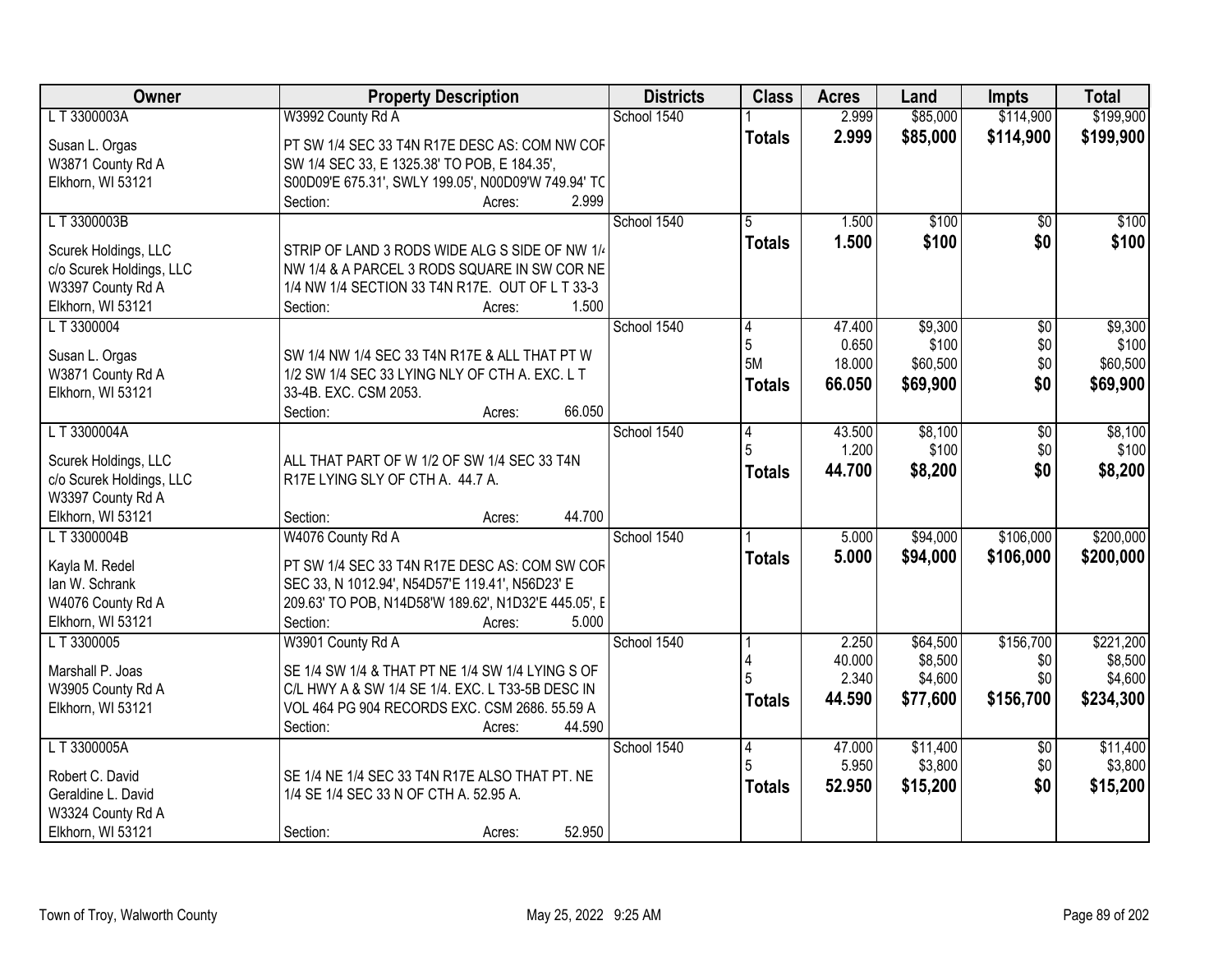| $\overline{50}$<br>\$0<br>48.000<br>\$8,500<br>\$8,500<br><b>Totals</b><br>Scurek Holdings, LLC<br>ALL THAT PORTION OF SW 1/4 SE 1/4 SEC 33 T4N<br>c/o Scurek Holdings, LLC<br>R17E LYING E OF W'LY LN R/W FORMERLY OWNED<br>W3397 County Rd A<br>BY RR. W 15 A OF E 1/2 SW 1/4 S OF C/L OF HWY A 8<br>Elkhorn, WI 53121<br>48.000<br>Section:<br>Acres:<br>School 1540<br>\$114,200<br>LT 3300006<br>W3815 County Rd A<br>5.000<br>\$94,000<br>5.256<br>\$1,100<br>\$0<br>Dalton Krueger<br>PT. NW 1/4 SE 1/4 SEC 33 T4N R17E-COM SE COR<br>\$400<br>0.500<br>\$0<br>W3815 County Rd A<br>SD 1/4, W 53 RODS, NE TO PT ON S SIDE HWY 30<br>\$209,700<br>10.756<br>\$95,500<br>\$114,200<br><b>Totals</b><br>Elkhorn, WI 53121<br>RODS W OF E 1/8 LN, E 30 RODS, S TO POB. EXC.<br>10.756<br>Section:<br>Acres:<br>School 1540<br>L T 3300007<br>20.250<br>\$4,200<br>$\sqrt[6]{}$<br>4<br>\$100<br>0.750<br>\$0<br>PT NE 1/4 SE 1/4 S OF HWY A. SEC 33 T4N R17E.<br>Rieck Family Properties, LLC<br>\$4,300<br>\$0<br>\$4,300<br>21.000<br><b>Totals</b><br>c/o Rieck Family Properties, LLC<br>EXC 2 A IN NE COR. EXC LAND DESC IN VOL 151<br>W3482 County Rd Es<br>RECORDS PG 659. 21 A M/L<br>21.000<br>Elkhorn, WI 53121-0000<br>Section:<br>Acres:<br>School 1540<br>\$96,600<br>\$129,300<br>LT 3300008<br>W3705 County Rd A<br>5.440<br>5.440<br>\$96,600<br>\$129,300<br>\$225,900<br><b>Totals</b><br>Mark T. Nader<br>PT SE 1/4 SEC 33 T4N R17E DESC AS: COM NE COR<br>Michelle L. Nader<br>SEC 4 T3N R17E, N03D57'20"W 1330.92' TO POB,<br>N0D51'35"E 937.63', S86D49'10" W 376.70' M/L, SLY &<br>W3705 County Rd A<br>Elkhorn, WI 53121<br>5.440<br>Section:<br>Acres:<br>\$8,500<br>LT 3300009<br>School 1540<br>40.000<br>\$0<br>Δ<br>40.000<br>\$8,500<br>\$0<br><b>Totals</b><br>SE 1/4 SE 1/4 SEC 33 T4N R17E. 40 A.<br>Rieck Family Properties, LLC<br>c/o Rieck Family Properties, LLC<br>W3482 County Rd Es<br>Elkhorn, WI 53121-0000<br>40.000<br>Section:<br>Acres:<br>L T 3400001<br>W3324 County Rd A<br>School 1540<br>\$17,000<br>75.340<br>$\overline{30}$<br>4<br>\$225,400<br>4.000<br>\$70,000<br>E 1/2 NE 1/4 SEC 34 T4N R17E. EXC. HWY. 79.84 A.<br>Robert C. David<br>79.340<br>\$87,000<br>\$225,400<br>\$312,400<br><b>Totals</b><br>Geraldine L. David<br>W3324 County Rd A<br>79.340<br>Elkhorn, WI 53121<br>Section:<br>Acres:<br>L T 3400002<br>W3510 County Rd A<br>School 1540<br>189.000<br>\$38,500<br>$\overline{50}$<br>4<br>$\overline{5}$<br>\$4,600<br>7.320<br>\$0<br>Scurek Holdings, LLC<br>W 1/2 NE 1/4. E 1/2 NW 1/4. NW 1/4 NW 1/4 SEC 34<br>4.000<br>\$214,700<br>\$70,000<br>c/o Scurek Holdings, LLC<br><b>T4N R17E.</b><br>200.320<br>\$113,100<br>\$214,700<br>\$327,800<br><b>Totals</b><br>W3397 County Rd A<br>200.320 | Owner             | <b>Property Description</b> | <b>Districts</b> | <b>Class</b> | <b>Acres</b> | Land    | <b>Impts</b> | <b>Total</b> |
|--------------------------------------------------------------------------------------------------------------------------------------------------------------------------------------------------------------------------------------------------------------------------------------------------------------------------------------------------------------------------------------------------------------------------------------------------------------------------------------------------------------------------------------------------------------------------------------------------------------------------------------------------------------------------------------------------------------------------------------------------------------------------------------------------------------------------------------------------------------------------------------------------------------------------------------------------------------------------------------------------------------------------------------------------------------------------------------------------------------------------------------------------------------------------------------------------------------------------------------------------------------------------------------------------------------------------------------------------------------------------------------------------------------------------------------------------------------------------------------------------------------------------------------------------------------------------------------------------------------------------------------------------------------------------------------------------------------------------------------------------------------------------------------------------------------------------------------------------------------------------------------------------------------------------------------------------------------------------------------------------------------------------------------------------------------------------------------------------------------------------------------------------------------------------------------------------------------------------------------------------------------------------------------------------------------------------------------------------------------------------------------------------------------------------------------------------------------------------------------------------------------------------------------------------------------------------------------------------------------------------------------------------------------------------------------------------------------------------------------------------------------------------------------|-------------------|-----------------------------|------------------|--------------|--------------|---------|--------------|--------------|
|                                                                                                                                                                                                                                                                                                                                                                                                                                                                                                                                                                                                                                                                                                                                                                                                                                                                                                                                                                                                                                                                                                                                                                                                                                                                                                                                                                                                                                                                                                                                                                                                                                                                                                                                                                                                                                                                                                                                                                                                                                                                                                                                                                                                                                                                                                                                                                                                                                                                                                                                                                                                                                                                                                                                                                                      | LT3300005B        |                             | School 1540      |              | 48.000       | \$8,500 |              | \$8,500      |
| \$208,200<br>\$1,100<br>\$400<br>\$4,200<br>\$100<br>\$225,900                                                                                                                                                                                                                                                                                                                                                                                                                                                                                                                                                                                                                                                                                                                                                                                                                                                                                                                                                                                                                                                                                                                                                                                                                                                                                                                                                                                                                                                                                                                                                                                                                                                                                                                                                                                                                                                                                                                                                                                                                                                                                                                                                                                                                                                                                                                                                                                                                                                                                                                                                                                                                                                                                                                       |                   |                             |                  |              |              |         |              |              |
|                                                                                                                                                                                                                                                                                                                                                                                                                                                                                                                                                                                                                                                                                                                                                                                                                                                                                                                                                                                                                                                                                                                                                                                                                                                                                                                                                                                                                                                                                                                                                                                                                                                                                                                                                                                                                                                                                                                                                                                                                                                                                                                                                                                                                                                                                                                                                                                                                                                                                                                                                                                                                                                                                                                                                                                      |                   |                             |                  |              |              |         |              |              |
|                                                                                                                                                                                                                                                                                                                                                                                                                                                                                                                                                                                                                                                                                                                                                                                                                                                                                                                                                                                                                                                                                                                                                                                                                                                                                                                                                                                                                                                                                                                                                                                                                                                                                                                                                                                                                                                                                                                                                                                                                                                                                                                                                                                                                                                                                                                                                                                                                                                                                                                                                                                                                                                                                                                                                                                      |                   |                             |                  |              |              |         |              |              |
|                                                                                                                                                                                                                                                                                                                                                                                                                                                                                                                                                                                                                                                                                                                                                                                                                                                                                                                                                                                                                                                                                                                                                                                                                                                                                                                                                                                                                                                                                                                                                                                                                                                                                                                                                                                                                                                                                                                                                                                                                                                                                                                                                                                                                                                                                                                                                                                                                                                                                                                                                                                                                                                                                                                                                                                      |                   |                             |                  |              |              |         |              |              |
|                                                                                                                                                                                                                                                                                                                                                                                                                                                                                                                                                                                                                                                                                                                                                                                                                                                                                                                                                                                                                                                                                                                                                                                                                                                                                                                                                                                                                                                                                                                                                                                                                                                                                                                                                                                                                                                                                                                                                                                                                                                                                                                                                                                                                                                                                                                                                                                                                                                                                                                                                                                                                                                                                                                                                                                      |                   |                             |                  |              |              |         |              |              |
|                                                                                                                                                                                                                                                                                                                                                                                                                                                                                                                                                                                                                                                                                                                                                                                                                                                                                                                                                                                                                                                                                                                                                                                                                                                                                                                                                                                                                                                                                                                                                                                                                                                                                                                                                                                                                                                                                                                                                                                                                                                                                                                                                                                                                                                                                                                                                                                                                                                                                                                                                                                                                                                                                                                                                                                      |                   |                             |                  |              |              |         |              |              |
|                                                                                                                                                                                                                                                                                                                                                                                                                                                                                                                                                                                                                                                                                                                                                                                                                                                                                                                                                                                                                                                                                                                                                                                                                                                                                                                                                                                                                                                                                                                                                                                                                                                                                                                                                                                                                                                                                                                                                                                                                                                                                                                                                                                                                                                                                                                                                                                                                                                                                                                                                                                                                                                                                                                                                                                      |                   |                             |                  |              |              |         |              |              |
|                                                                                                                                                                                                                                                                                                                                                                                                                                                                                                                                                                                                                                                                                                                                                                                                                                                                                                                                                                                                                                                                                                                                                                                                                                                                                                                                                                                                                                                                                                                                                                                                                                                                                                                                                                                                                                                                                                                                                                                                                                                                                                                                                                                                                                                                                                                                                                                                                                                                                                                                                                                                                                                                                                                                                                                      |                   |                             |                  |              |              |         |              |              |
|                                                                                                                                                                                                                                                                                                                                                                                                                                                                                                                                                                                                                                                                                                                                                                                                                                                                                                                                                                                                                                                                                                                                                                                                                                                                                                                                                                                                                                                                                                                                                                                                                                                                                                                                                                                                                                                                                                                                                                                                                                                                                                                                                                                                                                                                                                                                                                                                                                                                                                                                                                                                                                                                                                                                                                                      |                   |                             |                  |              |              |         |              |              |
|                                                                                                                                                                                                                                                                                                                                                                                                                                                                                                                                                                                                                                                                                                                                                                                                                                                                                                                                                                                                                                                                                                                                                                                                                                                                                                                                                                                                                                                                                                                                                                                                                                                                                                                                                                                                                                                                                                                                                                                                                                                                                                                                                                                                                                                                                                                                                                                                                                                                                                                                                                                                                                                                                                                                                                                      |                   |                             |                  |              |              |         |              |              |
|                                                                                                                                                                                                                                                                                                                                                                                                                                                                                                                                                                                                                                                                                                                                                                                                                                                                                                                                                                                                                                                                                                                                                                                                                                                                                                                                                                                                                                                                                                                                                                                                                                                                                                                                                                                                                                                                                                                                                                                                                                                                                                                                                                                                                                                                                                                                                                                                                                                                                                                                                                                                                                                                                                                                                                                      |                   |                             |                  |              |              |         |              |              |
|                                                                                                                                                                                                                                                                                                                                                                                                                                                                                                                                                                                                                                                                                                                                                                                                                                                                                                                                                                                                                                                                                                                                                                                                                                                                                                                                                                                                                                                                                                                                                                                                                                                                                                                                                                                                                                                                                                                                                                                                                                                                                                                                                                                                                                                                                                                                                                                                                                                                                                                                                                                                                                                                                                                                                                                      |                   |                             |                  |              |              |         |              |              |
|                                                                                                                                                                                                                                                                                                                                                                                                                                                                                                                                                                                                                                                                                                                                                                                                                                                                                                                                                                                                                                                                                                                                                                                                                                                                                                                                                                                                                                                                                                                                                                                                                                                                                                                                                                                                                                                                                                                                                                                                                                                                                                                                                                                                                                                                                                                                                                                                                                                                                                                                                                                                                                                                                                                                                                                      |                   |                             |                  |              |              |         |              |              |
|                                                                                                                                                                                                                                                                                                                                                                                                                                                                                                                                                                                                                                                                                                                                                                                                                                                                                                                                                                                                                                                                                                                                                                                                                                                                                                                                                                                                                                                                                                                                                                                                                                                                                                                                                                                                                                                                                                                                                                                                                                                                                                                                                                                                                                                                                                                                                                                                                                                                                                                                                                                                                                                                                                                                                                                      |                   |                             |                  |              |              |         |              |              |
| \$8,500<br>\$8,500<br>\$17,000<br>\$295,400<br>\$38,500<br>\$4,600<br>\$284,700                                                                                                                                                                                                                                                                                                                                                                                                                                                                                                                                                                                                                                                                                                                                                                                                                                                                                                                                                                                                                                                                                                                                                                                                                                                                                                                                                                                                                                                                                                                                                                                                                                                                                                                                                                                                                                                                                                                                                                                                                                                                                                                                                                                                                                                                                                                                                                                                                                                                                                                                                                                                                                                                                                      |                   |                             |                  |              |              |         |              |              |
|                                                                                                                                                                                                                                                                                                                                                                                                                                                                                                                                                                                                                                                                                                                                                                                                                                                                                                                                                                                                                                                                                                                                                                                                                                                                                                                                                                                                                                                                                                                                                                                                                                                                                                                                                                                                                                                                                                                                                                                                                                                                                                                                                                                                                                                                                                                                                                                                                                                                                                                                                                                                                                                                                                                                                                                      |                   |                             |                  |              |              |         |              |              |
|                                                                                                                                                                                                                                                                                                                                                                                                                                                                                                                                                                                                                                                                                                                                                                                                                                                                                                                                                                                                                                                                                                                                                                                                                                                                                                                                                                                                                                                                                                                                                                                                                                                                                                                                                                                                                                                                                                                                                                                                                                                                                                                                                                                                                                                                                                                                                                                                                                                                                                                                                                                                                                                                                                                                                                                      |                   |                             |                  |              |              |         |              |              |
|                                                                                                                                                                                                                                                                                                                                                                                                                                                                                                                                                                                                                                                                                                                                                                                                                                                                                                                                                                                                                                                                                                                                                                                                                                                                                                                                                                                                                                                                                                                                                                                                                                                                                                                                                                                                                                                                                                                                                                                                                                                                                                                                                                                                                                                                                                                                                                                                                                                                                                                                                                                                                                                                                                                                                                                      |                   |                             |                  |              |              |         |              |              |
|                                                                                                                                                                                                                                                                                                                                                                                                                                                                                                                                                                                                                                                                                                                                                                                                                                                                                                                                                                                                                                                                                                                                                                                                                                                                                                                                                                                                                                                                                                                                                                                                                                                                                                                                                                                                                                                                                                                                                                                                                                                                                                                                                                                                                                                                                                                                                                                                                                                                                                                                                                                                                                                                                                                                                                                      |                   |                             |                  |              |              |         |              |              |
|                                                                                                                                                                                                                                                                                                                                                                                                                                                                                                                                                                                                                                                                                                                                                                                                                                                                                                                                                                                                                                                                                                                                                                                                                                                                                                                                                                                                                                                                                                                                                                                                                                                                                                                                                                                                                                                                                                                                                                                                                                                                                                                                                                                                                                                                                                                                                                                                                                                                                                                                                                                                                                                                                                                                                                                      |                   |                             |                  |              |              |         |              |              |
|                                                                                                                                                                                                                                                                                                                                                                                                                                                                                                                                                                                                                                                                                                                                                                                                                                                                                                                                                                                                                                                                                                                                                                                                                                                                                                                                                                                                                                                                                                                                                                                                                                                                                                                                                                                                                                                                                                                                                                                                                                                                                                                                                                                                                                                                                                                                                                                                                                                                                                                                                                                                                                                                                                                                                                                      |                   |                             |                  |              |              |         |              |              |
|                                                                                                                                                                                                                                                                                                                                                                                                                                                                                                                                                                                                                                                                                                                                                                                                                                                                                                                                                                                                                                                                                                                                                                                                                                                                                                                                                                                                                                                                                                                                                                                                                                                                                                                                                                                                                                                                                                                                                                                                                                                                                                                                                                                                                                                                                                                                                                                                                                                                                                                                                                                                                                                                                                                                                                                      |                   |                             |                  |              |              |         |              |              |
|                                                                                                                                                                                                                                                                                                                                                                                                                                                                                                                                                                                                                                                                                                                                                                                                                                                                                                                                                                                                                                                                                                                                                                                                                                                                                                                                                                                                                                                                                                                                                                                                                                                                                                                                                                                                                                                                                                                                                                                                                                                                                                                                                                                                                                                                                                                                                                                                                                                                                                                                                                                                                                                                                                                                                                                      |                   |                             |                  |              |              |         |              |              |
|                                                                                                                                                                                                                                                                                                                                                                                                                                                                                                                                                                                                                                                                                                                                                                                                                                                                                                                                                                                                                                                                                                                                                                                                                                                                                                                                                                                                                                                                                                                                                                                                                                                                                                                                                                                                                                                                                                                                                                                                                                                                                                                                                                                                                                                                                                                                                                                                                                                                                                                                                                                                                                                                                                                                                                                      |                   |                             |                  |              |              |         |              |              |
|                                                                                                                                                                                                                                                                                                                                                                                                                                                                                                                                                                                                                                                                                                                                                                                                                                                                                                                                                                                                                                                                                                                                                                                                                                                                                                                                                                                                                                                                                                                                                                                                                                                                                                                                                                                                                                                                                                                                                                                                                                                                                                                                                                                                                                                                                                                                                                                                                                                                                                                                                                                                                                                                                                                                                                                      |                   |                             |                  |              |              |         |              |              |
|                                                                                                                                                                                                                                                                                                                                                                                                                                                                                                                                                                                                                                                                                                                                                                                                                                                                                                                                                                                                                                                                                                                                                                                                                                                                                                                                                                                                                                                                                                                                                                                                                                                                                                                                                                                                                                                                                                                                                                                                                                                                                                                                                                                                                                                                                                                                                                                                                                                                                                                                                                                                                                                                                                                                                                                      |                   |                             |                  |              |              |         |              |              |
|                                                                                                                                                                                                                                                                                                                                                                                                                                                                                                                                                                                                                                                                                                                                                                                                                                                                                                                                                                                                                                                                                                                                                                                                                                                                                                                                                                                                                                                                                                                                                                                                                                                                                                                                                                                                                                                                                                                                                                                                                                                                                                                                                                                                                                                                                                                                                                                                                                                                                                                                                                                                                                                                                                                                                                                      |                   |                             |                  |              |              |         |              |              |
|                                                                                                                                                                                                                                                                                                                                                                                                                                                                                                                                                                                                                                                                                                                                                                                                                                                                                                                                                                                                                                                                                                                                                                                                                                                                                                                                                                                                                                                                                                                                                                                                                                                                                                                                                                                                                                                                                                                                                                                                                                                                                                                                                                                                                                                                                                                                                                                                                                                                                                                                                                                                                                                                                                                                                                                      |                   |                             |                  |              |              |         |              |              |
|                                                                                                                                                                                                                                                                                                                                                                                                                                                                                                                                                                                                                                                                                                                                                                                                                                                                                                                                                                                                                                                                                                                                                                                                                                                                                                                                                                                                                                                                                                                                                                                                                                                                                                                                                                                                                                                                                                                                                                                                                                                                                                                                                                                                                                                                                                                                                                                                                                                                                                                                                                                                                                                                                                                                                                                      |                   |                             |                  |              |              |         |              |              |
|                                                                                                                                                                                                                                                                                                                                                                                                                                                                                                                                                                                                                                                                                                                                                                                                                                                                                                                                                                                                                                                                                                                                                                                                                                                                                                                                                                                                                                                                                                                                                                                                                                                                                                                                                                                                                                                                                                                                                                                                                                                                                                                                                                                                                                                                                                                                                                                                                                                                                                                                                                                                                                                                                                                                                                                      |                   |                             |                  |              |              |         |              |              |
|                                                                                                                                                                                                                                                                                                                                                                                                                                                                                                                                                                                                                                                                                                                                                                                                                                                                                                                                                                                                                                                                                                                                                                                                                                                                                                                                                                                                                                                                                                                                                                                                                                                                                                                                                                                                                                                                                                                                                                                                                                                                                                                                                                                                                                                                                                                                                                                                                                                                                                                                                                                                                                                                                                                                                                                      |                   |                             |                  |              |              |         |              |              |
|                                                                                                                                                                                                                                                                                                                                                                                                                                                                                                                                                                                                                                                                                                                                                                                                                                                                                                                                                                                                                                                                                                                                                                                                                                                                                                                                                                                                                                                                                                                                                                                                                                                                                                                                                                                                                                                                                                                                                                                                                                                                                                                                                                                                                                                                                                                                                                                                                                                                                                                                                                                                                                                                                                                                                                                      |                   |                             |                  |              |              |         |              |              |
|                                                                                                                                                                                                                                                                                                                                                                                                                                                                                                                                                                                                                                                                                                                                                                                                                                                                                                                                                                                                                                                                                                                                                                                                                                                                                                                                                                                                                                                                                                                                                                                                                                                                                                                                                                                                                                                                                                                                                                                                                                                                                                                                                                                                                                                                                                                                                                                                                                                                                                                                                                                                                                                                                                                                                                                      |                   |                             |                  |              |              |         |              |              |
|                                                                                                                                                                                                                                                                                                                                                                                                                                                                                                                                                                                                                                                                                                                                                                                                                                                                                                                                                                                                                                                                                                                                                                                                                                                                                                                                                                                                                                                                                                                                                                                                                                                                                                                                                                                                                                                                                                                                                                                                                                                                                                                                                                                                                                                                                                                                                                                                                                                                                                                                                                                                                                                                                                                                                                                      |                   |                             |                  |              |              |         |              |              |
|                                                                                                                                                                                                                                                                                                                                                                                                                                                                                                                                                                                                                                                                                                                                                                                                                                                                                                                                                                                                                                                                                                                                                                                                                                                                                                                                                                                                                                                                                                                                                                                                                                                                                                                                                                                                                                                                                                                                                                                                                                                                                                                                                                                                                                                                                                                                                                                                                                                                                                                                                                                                                                                                                                                                                                                      |                   |                             |                  |              |              |         |              |              |
|                                                                                                                                                                                                                                                                                                                                                                                                                                                                                                                                                                                                                                                                                                                                                                                                                                                                                                                                                                                                                                                                                                                                                                                                                                                                                                                                                                                                                                                                                                                                                                                                                                                                                                                                                                                                                                                                                                                                                                                                                                                                                                                                                                                                                                                                                                                                                                                                                                                                                                                                                                                                                                                                                                                                                                                      | Elkhorn, WI 53121 | Section:<br>Acres:          |                  |              |              |         |              |              |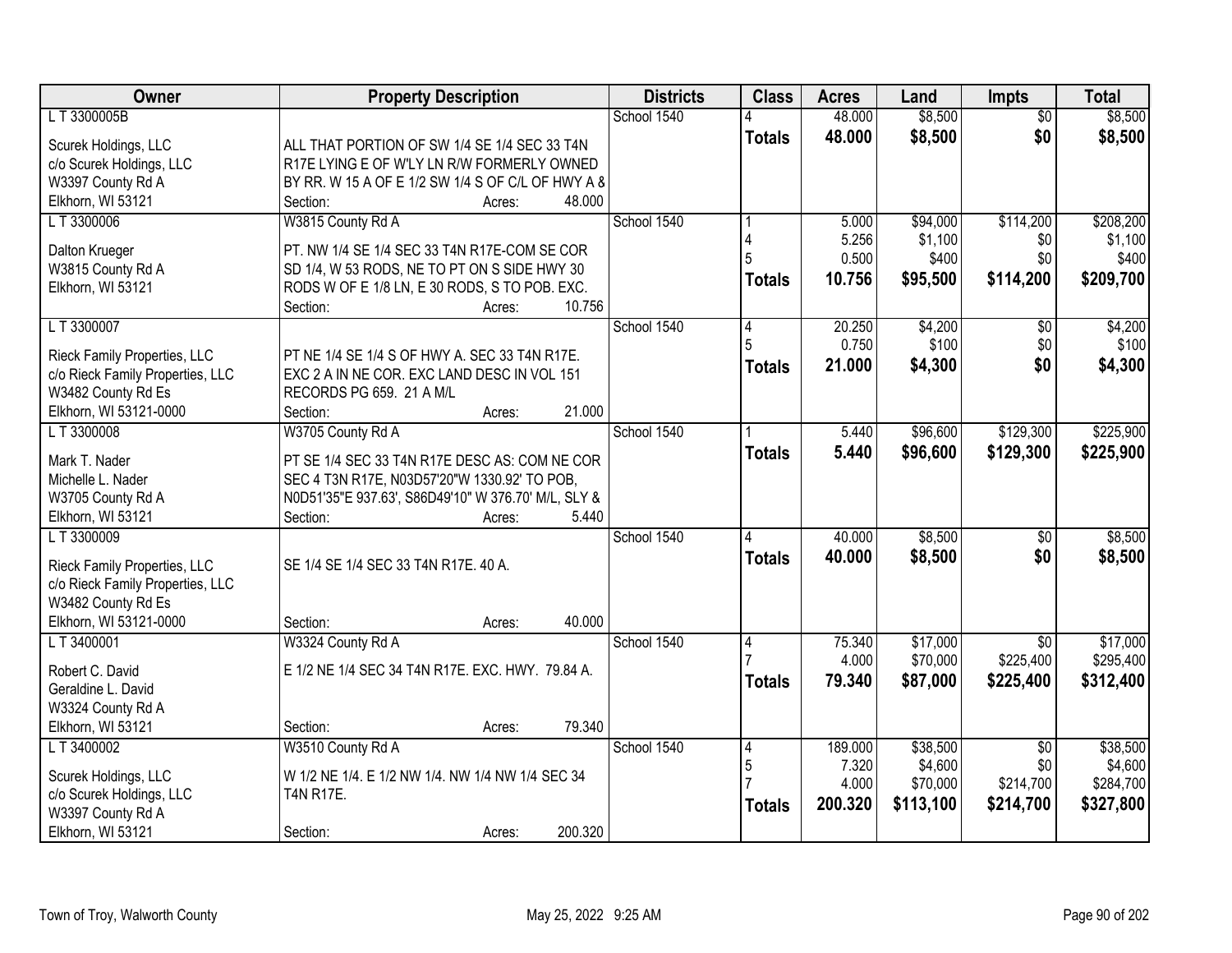| Owner                              | <b>Property Description</b>                             | <b>Districts</b> | <b>Class</b>  | <b>Acres</b>     | Land                  | <b>Impts</b>    | <b>Total</b>         |
|------------------------------------|---------------------------------------------------------|------------------|---------------|------------------|-----------------------|-----------------|----------------------|
| L T 3400002A                       | W3349 County Rd A                                       | School 1540      |               | 1.320            | \$43,000              | \$145,100       | \$188,100            |
| <b>Scurek Trust</b>                | PT SE 1/4 SEC 34 T4N R17E DESC AS: COM NE COR           |                  | <b>Totals</b> | 1.320            | \$43,000              | \$145,100       | \$188,100            |
| W3349 County Rd A                  | W 1/2 NE 1/4 SE 1/4 SEC 34, S 365', W 157', N 365', E   |                  |               |                  |                       |                 |                      |
| Elkhorn, WI 53121                  | 157' TO POB. 1.32 A                                     |                  |               |                  |                       |                 |                      |
|                                    | Section:<br>1.320<br>Acres:                             |                  |               |                  |                       |                 |                      |
| LT 3400002B                        | W3397 County Rd A                                       | School 1540      |               | 4.000            | \$86,000              | \$295,400       | \$381,400            |
|                                    |                                                         |                  |               | 14.280           | \$3,600               | \$0             | \$3,600              |
| <b>Matthew G Scurek Trust</b>      | PT SE 1/4 SEC 34 T4N R17E DESC AS: COM E 1/4            |                  | 5             | 0.400            | \$100                 | \$0             | \$100                |
| Julie A Scurek Trust               | COR SEC 34, S89D46'46"W 820.68' TO POB,                 |                  | <b>5M</b>     | 10.000           | \$30,000              | \$0             | \$30,000             |
| W3397 County Rd A                  | S0D17'33"E 365', N89D46'46"E 157', S0D17'33"E<br>28.680 |                  | <b>Totals</b> | 28.680           | \$119,700             | \$295,400       | \$415,100            |
| Elkhorn, WI 53121                  | Section:<br>Acres:                                      | School 1540      |               |                  |                       |                 |                      |
| L T 3400005                        | W3651 County Rd A                                       |                  | 4<br>5        | 136.000          | \$27,700              | \$0<br>\$0      | \$27,700<br>\$12,700 |
| Robert C. David                    | SW 1/4 NE 1/4. ALSO SW 1/4 SEC 34 T4N R17E. EXC.        |                  | <b>5M</b>     | 17.160<br>41.000 | \$12,700<br>\$112,800 | \$0             | \$112,800            |
| Geraldine L. David                 | CSM 730 & 1681. 198.16 A.                               |                  |               | 4.000            | \$45,000              | \$14,700        | \$59,700             |
| W3324 County Rd A                  |                                                         |                  |               |                  |                       |                 |                      |
| Elkhorn, WI 53121                  | 198.160<br>Section:<br>Acres:                           |                  | <b>Totals</b> | 198.160          | \$198,200             | \$14,700        | \$212,900            |
| LT 3400006                         | W3497 County Rd A                                       | School 1540      |               | 2.000            | \$60,000              | \$215,700       | \$275,700            |
|                                    |                                                         |                  | 4             | 30.000           | \$4,600               | \$0             | \$4,600              |
| Darrel Markham                     | W 1/2 SE 1/4 SEC 34 T4N R17E EXC COM S 1/4 COR          |                  | <b>5M</b>     | 8.000            | \$22,000              | \$0             | \$22,000             |
| Amy B. Markham                     | SEC 34, N0D24'19"W 1474.78' TO POB, N0D24'19"W          |                  | <b>Totals</b> | 40.000           | \$86,600              | \$215,700       | \$302,300            |
| W3497 County Rd A                  | 1179.11', N89D47'14"E 1327.31', S0D19'32"E 1351.50',    |                  |               |                  |                       |                 |                      |
| Elkhorn, WI 53121                  | 40.000<br>Section:<br>Acres:                            |                  |               |                  |                       |                 |                      |
| L T 3400006B                       |                                                         | School 1540      | 4<br>5        | 35.500           | \$7,800<br>\$100      | \$0             | \$7,800              |
| Rieck Family Properties, LLC       | PT SE 1/4 SEC 34 T4N R17E DESC AS: COM S 1/4            |                  | 5M            | 1.000<br>4.000   |                       | \$0             | \$100                |
| c/o Rieck Family Properties, LLC   | COR SEC 34, N0D24'19"W 1474.78' TO POB,                 |                  |               |                  | \$14,000              | \$0             | \$14,000             |
| W3482 County Rd Es                 | N0D24'19"W 1179.11', N89D47'14"E 1327.13',              |                  | <b>Totals</b> | 40.500           | \$21,900              | \$0             | \$21,900             |
| Elkhorn, WI 53121-0000             | Section:<br>40.500<br>Acres:                            |                  |               |                  |                       |                 |                      |
| LT 3400007                         |                                                         | School 1540      | 4             | 28.000           | \$5,000               | $\overline{50}$ | \$5,000              |
|                                    |                                                         |                  | 5             | 1.000            | \$100                 | \$0             | \$100                |
| Rieck Family Properties II, LP     | E 1/2 SE 1/4 SE 1/4. ALSO SW 1/4 SE 1/4 SE 1/4 SEC      |                  | 5M            | 1.000            | \$3,000               | \$0             | \$3,000              |
| c/o Rieck Family Properties II, LP | 34 T4N R17E. 30 A.                                      |                  | <b>Totals</b> | 30.000           | \$8,100               | \$0             | \$8,100              |
| W3482 Count Rd Es                  | 30.000                                                  |                  |               |                  |                       |                 |                      |
| Elkhorn, WI 53121                  | Section:<br>Acres:                                      |                  |               |                  |                       |                 |                      |
| L T 3400008A                       | W3333 County Rd A                                       | School 1540      |               | 0.660            | \$26,300              | \$102,400       | \$128,700            |
| Ryan J. Mahnke                     | PT SE 1/4 SEC 34 T4N R17E DESC AS: COM E 1/4            |                  | <b>Totals</b> | 0.660            | \$26,300              | \$102,400       | \$128,700            |
| W3333 County Rd A                  | COR SEC 34, W 412.05' TO POB, S 380.52', W 75', N       |                  |               |                  |                       |                 |                      |
| Elkhorn, WI 53121                  | 380.52', E 75' TO POB. .66 A.                           |                  |               |                  |                       |                 |                      |
|                                    | 0.660<br>Section:<br>Acres:                             |                  |               |                  |                       |                 |                      |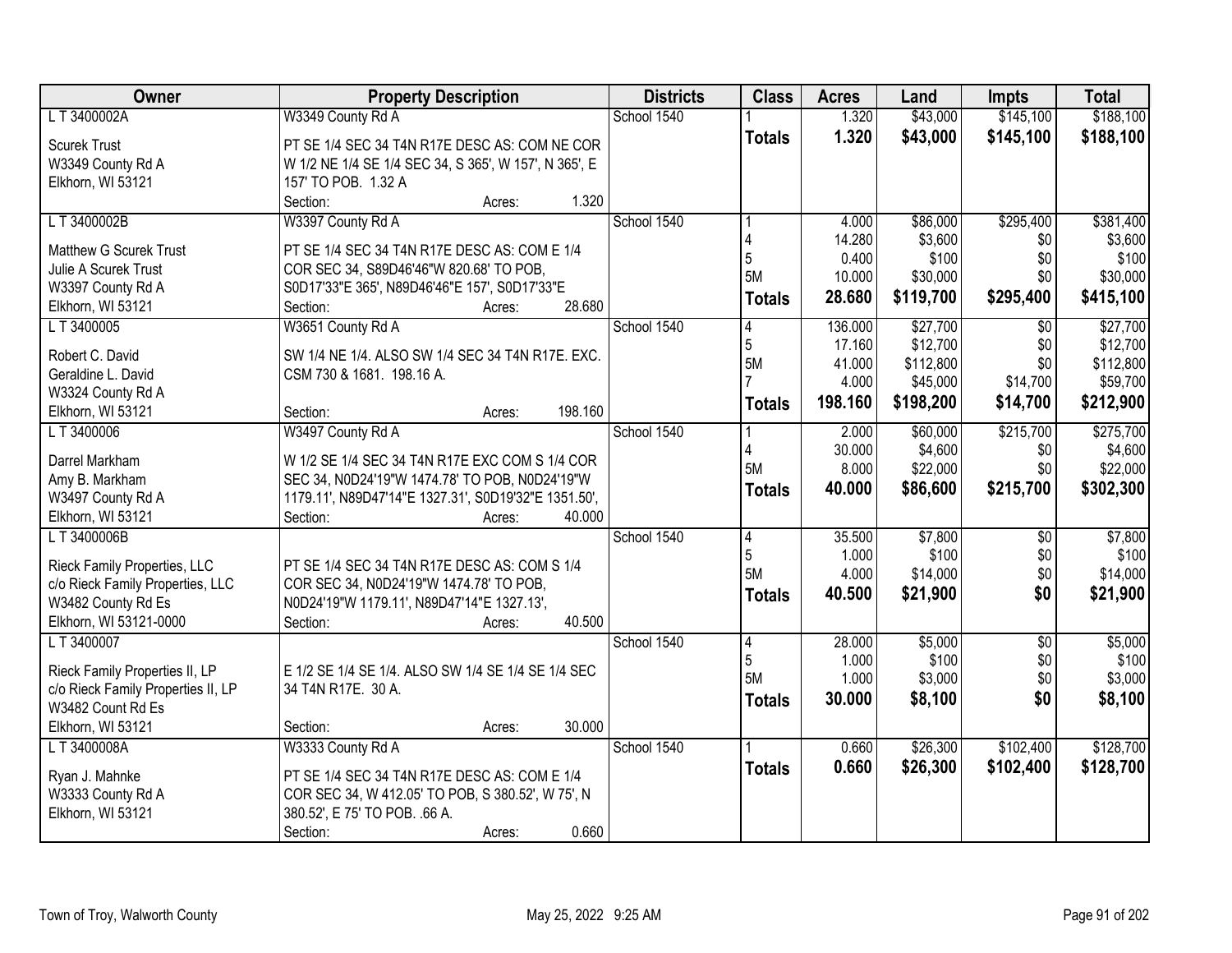| School 1540<br>\$50,500<br>\$203,800<br>\$254,300<br>L T 3400008B<br>W3345 County Rd A<br>1.620<br>1.620<br>\$50,500<br>\$203,800<br>\$254,300<br><b>Totals</b><br>Patrick C. Gorman<br>PT SE 1/4 SEC 34 T4N R17E DESC AS: COM NW COR<br>Teve L. Gorman<br>E 1/2 E 1/2 SE 1/4 SEC 34, S 380.52', E 185. 40', N<br>W3345 County Rd A<br>380.52', W 185.52' TO POB. 1.62 A<br>1.620<br>Elkhorn, WI 53121<br>Section:<br>Acres:<br>N7517 Bowers Rd<br>School 1540<br>\$3,900<br>LT 3500001<br>20.000<br>$\overline{30}$<br>4<br>15.000<br>\$18,900<br>5<br>\$0<br>SE 1/4 NE 1/4 SEC 35 T4N R17E. 40 A.<br>James A. Hart<br>5.000<br>\$75,000<br>\$349,600<br>Trudy L. Hart<br>40.000<br>\$97,800<br>\$349,600<br>\$447,400<br><b>Totals</b><br>N7517 Bowers Rd<br>40.000<br>Elkhorn, WI 53121<br>Section:<br>Acres:<br>School 1540<br>\$6,700<br>LT 3500001A<br><b>Bowers Rd</b><br>38.000<br>\$0<br>4<br>2.000<br>\$100<br>\$0<br>NE 1/4 NE 1/4 SEC 35 T4N R17E, 40 A.<br>Yggdrasil Land Foundation, Inc.<br>\$6,800<br>\$0<br>40.000<br>\$6,800<br>Totals<br>c/o Yggdrasil Land Foundation, Inc<br>PO Box 358<br>40.000<br>Burlington, WI 53105<br>Section:<br>Acres:<br>LT 3500002<br>School 1540<br>\$9,000<br>44.000<br>4<br>\$0<br>5M<br>\$126,000<br>\$0<br>36.000<br>Rohrer Family Farms, LLC<br>W 1/2 NE 1/4 SEC 35 T4N R17E. 80 A.<br>\$0<br>80.000<br>\$135,000<br>\$135,000<br><b>Totals</b><br>c/o Rohrer Family Farms, LLC<br><b>PO Box 225</b><br>80.000<br>East Troy, WI 53120<br>Section:<br>Acres:<br>31.000<br>\$5,900<br>L T 3500003<br>School 1540<br>$\overline{50}$<br>4<br>5.000<br>\$2,900<br>5<br>\$0<br>NE 1/4 NW 1/4 S & E OF HWY SEC 35 T4N R17E. 36 A<br>Tomas Orchard Properties, LLC<br>\$0<br>36.000<br>\$8,800<br>\$8,800<br><b>Totals</b><br>PO Box 336<br>Lake Geneva, WI 53147<br>36.000<br>Section:<br>Acres:<br>L T 3500004<br>School 1540<br>57.000<br>\$13,000<br>$\sqrt{$0}$<br>\$13,000<br>\$0<br>57.000<br><b>Totals</b><br>Robert C. David<br>THAT PT NW 1/4 SEC 35 T4N R17E LYING NLY & WLY<br>Geraldine L. David<br>OF HWY ES. EXC LAND FOR HWY.<br>W3324 County Rd A<br>Elkhorn, WI 53121<br>57.000<br>Section:<br>Acres:<br>W3223 County Rd ES<br>School 1540<br>LT 3500004A01<br>\$94,800<br>\$138,400<br>5.140<br>5.140<br>\$94,800<br>\$138,400<br>\$233,200<br><b>Totals</b><br>Dietrich and Shannon Wulf<br>PT NW 1/4 SEC 35 T4N R17E DESC AS: COM W 1/4<br>W3223 County Rd ES<br>COR SEC 35, N36D37'12"E 1362.96' TO POB, CONT<br>Elkhorn, WI 53121<br>NE 650', S05D55'46"E 393.32', S89D41'31"E 98', | Owner |          | <b>Property Description</b> |       | <b>Districts</b> | <b>Class</b> | <b>Acres</b> | Land | <b>Impts</b> | <b>Total</b> |
|-----------------------------------------------------------------------------------------------------------------------------------------------------------------------------------------------------------------------------------------------------------------------------------------------------------------------------------------------------------------------------------------------------------------------------------------------------------------------------------------------------------------------------------------------------------------------------------------------------------------------------------------------------------------------------------------------------------------------------------------------------------------------------------------------------------------------------------------------------------------------------------------------------------------------------------------------------------------------------------------------------------------------------------------------------------------------------------------------------------------------------------------------------------------------------------------------------------------------------------------------------------------------------------------------------------------------------------------------------------------------------------------------------------------------------------------------------------------------------------------------------------------------------------------------------------------------------------------------------------------------------------------------------------------------------------------------------------------------------------------------------------------------------------------------------------------------------------------------------------------------------------------------------------------------------------------------------------------------------------------------------------------------------------------------------------------------------------------------------------------------------------------------------------------------------------------------------------------------------------------------------------------------------------------------------------------------------------------------------------------------------------------------------------------------------------------------------------------------------------------------------------------------------------------------------------|-------|----------|-----------------------------|-------|------------------|--------------|--------------|------|--------------|--------------|
|                                                                                                                                                                                                                                                                                                                                                                                                                                                                                                                                                                                                                                                                                                                                                                                                                                                                                                                                                                                                                                                                                                                                                                                                                                                                                                                                                                                                                                                                                                                                                                                                                                                                                                                                                                                                                                                                                                                                                                                                                                                                                                                                                                                                                                                                                                                                                                                                                                                                                                                                                           |       |          |                             |       |                  |              |              |      |              |              |
| \$3,900<br>\$18,900<br>\$424,600<br>\$6,700<br>\$100                                                                                                                                                                                                                                                                                                                                                                                                                                                                                                                                                                                                                                                                                                                                                                                                                                                                                                                                                                                                                                                                                                                                                                                                                                                                                                                                                                                                                                                                                                                                                                                                                                                                                                                                                                                                                                                                                                                                                                                                                                                                                                                                                                                                                                                                                                                                                                                                                                                                                                      |       |          |                             |       |                  |              |              |      |              |              |
|                                                                                                                                                                                                                                                                                                                                                                                                                                                                                                                                                                                                                                                                                                                                                                                                                                                                                                                                                                                                                                                                                                                                                                                                                                                                                                                                                                                                                                                                                                                                                                                                                                                                                                                                                                                                                                                                                                                                                                                                                                                                                                                                                                                                                                                                                                                                                                                                                                                                                                                                                           |       |          |                             |       |                  |              |              |      |              |              |
|                                                                                                                                                                                                                                                                                                                                                                                                                                                                                                                                                                                                                                                                                                                                                                                                                                                                                                                                                                                                                                                                                                                                                                                                                                                                                                                                                                                                                                                                                                                                                                                                                                                                                                                                                                                                                                                                                                                                                                                                                                                                                                                                                                                                                                                                                                                                                                                                                                                                                                                                                           |       |          |                             |       |                  |              |              |      |              |              |
|                                                                                                                                                                                                                                                                                                                                                                                                                                                                                                                                                                                                                                                                                                                                                                                                                                                                                                                                                                                                                                                                                                                                                                                                                                                                                                                                                                                                                                                                                                                                                                                                                                                                                                                                                                                                                                                                                                                                                                                                                                                                                                                                                                                                                                                                                                                                                                                                                                                                                                                                                           |       |          |                             |       |                  |              |              |      |              |              |
|                                                                                                                                                                                                                                                                                                                                                                                                                                                                                                                                                                                                                                                                                                                                                                                                                                                                                                                                                                                                                                                                                                                                                                                                                                                                                                                                                                                                                                                                                                                                                                                                                                                                                                                                                                                                                                                                                                                                                                                                                                                                                                                                                                                                                                                                                                                                                                                                                                                                                                                                                           |       |          |                             |       |                  |              |              |      |              |              |
|                                                                                                                                                                                                                                                                                                                                                                                                                                                                                                                                                                                                                                                                                                                                                                                                                                                                                                                                                                                                                                                                                                                                                                                                                                                                                                                                                                                                                                                                                                                                                                                                                                                                                                                                                                                                                                                                                                                                                                                                                                                                                                                                                                                                                                                                                                                                                                                                                                                                                                                                                           |       |          |                             |       |                  |              |              |      |              |              |
|                                                                                                                                                                                                                                                                                                                                                                                                                                                                                                                                                                                                                                                                                                                                                                                                                                                                                                                                                                                                                                                                                                                                                                                                                                                                                                                                                                                                                                                                                                                                                                                                                                                                                                                                                                                                                                                                                                                                                                                                                                                                                                                                                                                                                                                                                                                                                                                                                                                                                                                                                           |       |          |                             |       |                  |              |              |      |              |              |
|                                                                                                                                                                                                                                                                                                                                                                                                                                                                                                                                                                                                                                                                                                                                                                                                                                                                                                                                                                                                                                                                                                                                                                                                                                                                                                                                                                                                                                                                                                                                                                                                                                                                                                                                                                                                                                                                                                                                                                                                                                                                                                                                                                                                                                                                                                                                                                                                                                                                                                                                                           |       |          |                             |       |                  |              |              |      |              |              |
|                                                                                                                                                                                                                                                                                                                                                                                                                                                                                                                                                                                                                                                                                                                                                                                                                                                                                                                                                                                                                                                                                                                                                                                                                                                                                                                                                                                                                                                                                                                                                                                                                                                                                                                                                                                                                                                                                                                                                                                                                                                                                                                                                                                                                                                                                                                                                                                                                                                                                                                                                           |       |          |                             |       |                  |              |              |      |              |              |
|                                                                                                                                                                                                                                                                                                                                                                                                                                                                                                                                                                                                                                                                                                                                                                                                                                                                                                                                                                                                                                                                                                                                                                                                                                                                                                                                                                                                                                                                                                                                                                                                                                                                                                                                                                                                                                                                                                                                                                                                                                                                                                                                                                                                                                                                                                                                                                                                                                                                                                                                                           |       |          |                             |       |                  |              |              |      |              |              |
|                                                                                                                                                                                                                                                                                                                                                                                                                                                                                                                                                                                                                                                                                                                                                                                                                                                                                                                                                                                                                                                                                                                                                                                                                                                                                                                                                                                                                                                                                                                                                                                                                                                                                                                                                                                                                                                                                                                                                                                                                                                                                                                                                                                                                                                                                                                                                                                                                                                                                                                                                           |       |          |                             |       |                  |              |              |      |              |              |
|                                                                                                                                                                                                                                                                                                                                                                                                                                                                                                                                                                                                                                                                                                                                                                                                                                                                                                                                                                                                                                                                                                                                                                                                                                                                                                                                                                                                                                                                                                                                                                                                                                                                                                                                                                                                                                                                                                                                                                                                                                                                                                                                                                                                                                                                                                                                                                                                                                                                                                                                                           |       |          |                             |       |                  |              |              |      |              |              |
|                                                                                                                                                                                                                                                                                                                                                                                                                                                                                                                                                                                                                                                                                                                                                                                                                                                                                                                                                                                                                                                                                                                                                                                                                                                                                                                                                                                                                                                                                                                                                                                                                                                                                                                                                                                                                                                                                                                                                                                                                                                                                                                                                                                                                                                                                                                                                                                                                                                                                                                                                           |       |          |                             |       |                  |              |              |      |              |              |
|                                                                                                                                                                                                                                                                                                                                                                                                                                                                                                                                                                                                                                                                                                                                                                                                                                                                                                                                                                                                                                                                                                                                                                                                                                                                                                                                                                                                                                                                                                                                                                                                                                                                                                                                                                                                                                                                                                                                                                                                                                                                                                                                                                                                                                                                                                                                                                                                                                                                                                                                                           |       |          |                             |       |                  |              |              |      |              |              |
| \$9,000<br>\$126,000<br>\$5,900<br>\$2,900<br>\$13,000<br>\$13,000<br>\$233,200                                                                                                                                                                                                                                                                                                                                                                                                                                                                                                                                                                                                                                                                                                                                                                                                                                                                                                                                                                                                                                                                                                                                                                                                                                                                                                                                                                                                                                                                                                                                                                                                                                                                                                                                                                                                                                                                                                                                                                                                                                                                                                                                                                                                                                                                                                                                                                                                                                                                           |       |          |                             |       |                  |              |              |      |              |              |
|                                                                                                                                                                                                                                                                                                                                                                                                                                                                                                                                                                                                                                                                                                                                                                                                                                                                                                                                                                                                                                                                                                                                                                                                                                                                                                                                                                                                                                                                                                                                                                                                                                                                                                                                                                                                                                                                                                                                                                                                                                                                                                                                                                                                                                                                                                                                                                                                                                                                                                                                                           |       |          |                             |       |                  |              |              |      |              |              |
|                                                                                                                                                                                                                                                                                                                                                                                                                                                                                                                                                                                                                                                                                                                                                                                                                                                                                                                                                                                                                                                                                                                                                                                                                                                                                                                                                                                                                                                                                                                                                                                                                                                                                                                                                                                                                                                                                                                                                                                                                                                                                                                                                                                                                                                                                                                                                                                                                                                                                                                                                           |       |          |                             |       |                  |              |              |      |              |              |
|                                                                                                                                                                                                                                                                                                                                                                                                                                                                                                                                                                                                                                                                                                                                                                                                                                                                                                                                                                                                                                                                                                                                                                                                                                                                                                                                                                                                                                                                                                                                                                                                                                                                                                                                                                                                                                                                                                                                                                                                                                                                                                                                                                                                                                                                                                                                                                                                                                                                                                                                                           |       |          |                             |       |                  |              |              |      |              |              |
|                                                                                                                                                                                                                                                                                                                                                                                                                                                                                                                                                                                                                                                                                                                                                                                                                                                                                                                                                                                                                                                                                                                                                                                                                                                                                                                                                                                                                                                                                                                                                                                                                                                                                                                                                                                                                                                                                                                                                                                                                                                                                                                                                                                                                                                                                                                                                                                                                                                                                                                                                           |       |          |                             |       |                  |              |              |      |              |              |
|                                                                                                                                                                                                                                                                                                                                                                                                                                                                                                                                                                                                                                                                                                                                                                                                                                                                                                                                                                                                                                                                                                                                                                                                                                                                                                                                                                                                                                                                                                                                                                                                                                                                                                                                                                                                                                                                                                                                                                                                                                                                                                                                                                                                                                                                                                                                                                                                                                                                                                                                                           |       |          |                             |       |                  |              |              |      |              |              |
|                                                                                                                                                                                                                                                                                                                                                                                                                                                                                                                                                                                                                                                                                                                                                                                                                                                                                                                                                                                                                                                                                                                                                                                                                                                                                                                                                                                                                                                                                                                                                                                                                                                                                                                                                                                                                                                                                                                                                                                                                                                                                                                                                                                                                                                                                                                                                                                                                                                                                                                                                           |       |          |                             |       |                  |              |              |      |              |              |
|                                                                                                                                                                                                                                                                                                                                                                                                                                                                                                                                                                                                                                                                                                                                                                                                                                                                                                                                                                                                                                                                                                                                                                                                                                                                                                                                                                                                                                                                                                                                                                                                                                                                                                                                                                                                                                                                                                                                                                                                                                                                                                                                                                                                                                                                                                                                                                                                                                                                                                                                                           |       |          |                             |       |                  |              |              |      |              |              |
|                                                                                                                                                                                                                                                                                                                                                                                                                                                                                                                                                                                                                                                                                                                                                                                                                                                                                                                                                                                                                                                                                                                                                                                                                                                                                                                                                                                                                                                                                                                                                                                                                                                                                                                                                                                                                                                                                                                                                                                                                                                                                                                                                                                                                                                                                                                                                                                                                                                                                                                                                           |       |          |                             |       |                  |              |              |      |              |              |
|                                                                                                                                                                                                                                                                                                                                                                                                                                                                                                                                                                                                                                                                                                                                                                                                                                                                                                                                                                                                                                                                                                                                                                                                                                                                                                                                                                                                                                                                                                                                                                                                                                                                                                                                                                                                                                                                                                                                                                                                                                                                                                                                                                                                                                                                                                                                                                                                                                                                                                                                                           |       |          |                             |       |                  |              |              |      |              |              |
|                                                                                                                                                                                                                                                                                                                                                                                                                                                                                                                                                                                                                                                                                                                                                                                                                                                                                                                                                                                                                                                                                                                                                                                                                                                                                                                                                                                                                                                                                                                                                                                                                                                                                                                                                                                                                                                                                                                                                                                                                                                                                                                                                                                                                                                                                                                                                                                                                                                                                                                                                           |       |          |                             |       |                  |              |              |      |              |              |
|                                                                                                                                                                                                                                                                                                                                                                                                                                                                                                                                                                                                                                                                                                                                                                                                                                                                                                                                                                                                                                                                                                                                                                                                                                                                                                                                                                                                                                                                                                                                                                                                                                                                                                                                                                                                                                                                                                                                                                                                                                                                                                                                                                                                                                                                                                                                                                                                                                                                                                                                                           |       |          |                             |       |                  |              |              |      |              |              |
|                                                                                                                                                                                                                                                                                                                                                                                                                                                                                                                                                                                                                                                                                                                                                                                                                                                                                                                                                                                                                                                                                                                                                                                                                                                                                                                                                                                                                                                                                                                                                                                                                                                                                                                                                                                                                                                                                                                                                                                                                                                                                                                                                                                                                                                                                                                                                                                                                                                                                                                                                           |       |          |                             |       |                  |              |              |      |              |              |
|                                                                                                                                                                                                                                                                                                                                                                                                                                                                                                                                                                                                                                                                                                                                                                                                                                                                                                                                                                                                                                                                                                                                                                                                                                                                                                                                                                                                                                                                                                                                                                                                                                                                                                                                                                                                                                                                                                                                                                                                                                                                                                                                                                                                                                                                                                                                                                                                                                                                                                                                                           |       |          |                             |       |                  |              |              |      |              |              |
|                                                                                                                                                                                                                                                                                                                                                                                                                                                                                                                                                                                                                                                                                                                                                                                                                                                                                                                                                                                                                                                                                                                                                                                                                                                                                                                                                                                                                                                                                                                                                                                                                                                                                                                                                                                                                                                                                                                                                                                                                                                                                                                                                                                                                                                                                                                                                                                                                                                                                                                                                           |       |          |                             |       |                  |              |              |      |              |              |
|                                                                                                                                                                                                                                                                                                                                                                                                                                                                                                                                                                                                                                                                                                                                                                                                                                                                                                                                                                                                                                                                                                                                                                                                                                                                                                                                                                                                                                                                                                                                                                                                                                                                                                                                                                                                                                                                                                                                                                                                                                                                                                                                                                                                                                                                                                                                                                                                                                                                                                                                                           |       |          |                             |       |                  |              |              |      |              |              |
|                                                                                                                                                                                                                                                                                                                                                                                                                                                                                                                                                                                                                                                                                                                                                                                                                                                                                                                                                                                                                                                                                                                                                                                                                                                                                                                                                                                                                                                                                                                                                                                                                                                                                                                                                                                                                                                                                                                                                                                                                                                                                                                                                                                                                                                                                                                                                                                                                                                                                                                                                           |       |          |                             |       |                  |              |              |      |              |              |
|                                                                                                                                                                                                                                                                                                                                                                                                                                                                                                                                                                                                                                                                                                                                                                                                                                                                                                                                                                                                                                                                                                                                                                                                                                                                                                                                                                                                                                                                                                                                                                                                                                                                                                                                                                                                                                                                                                                                                                                                                                                                                                                                                                                                                                                                                                                                                                                                                                                                                                                                                           |       |          |                             |       |                  |              |              |      |              |              |
|                                                                                                                                                                                                                                                                                                                                                                                                                                                                                                                                                                                                                                                                                                                                                                                                                                                                                                                                                                                                                                                                                                                                                                                                                                                                                                                                                                                                                                                                                                                                                                                                                                                                                                                                                                                                                                                                                                                                                                                                                                                                                                                                                                                                                                                                                                                                                                                                                                                                                                                                                           |       |          |                             |       |                  |              |              |      |              |              |
|                                                                                                                                                                                                                                                                                                                                                                                                                                                                                                                                                                                                                                                                                                                                                                                                                                                                                                                                                                                                                                                                                                                                                                                                                                                                                                                                                                                                                                                                                                                                                                                                                                                                                                                                                                                                                                                                                                                                                                                                                                                                                                                                                                                                                                                                                                                                                                                                                                                                                                                                                           |       |          |                             |       |                  |              |              |      |              |              |
|                                                                                                                                                                                                                                                                                                                                                                                                                                                                                                                                                                                                                                                                                                                                                                                                                                                                                                                                                                                                                                                                                                                                                                                                                                                                                                                                                                                                                                                                                                                                                                                                                                                                                                                                                                                                                                                                                                                                                                                                                                                                                                                                                                                                                                                                                                                                                                                                                                                                                                                                                           |       |          |                             |       |                  |              |              |      |              |              |
|                                                                                                                                                                                                                                                                                                                                                                                                                                                                                                                                                                                                                                                                                                                                                                                                                                                                                                                                                                                                                                                                                                                                                                                                                                                                                                                                                                                                                                                                                                                                                                                                                                                                                                                                                                                                                                                                                                                                                                                                                                                                                                                                                                                                                                                                                                                                                                                                                                                                                                                                                           |       | Section: | Acres:                      | 5.140 |                  |              |              |      |              |              |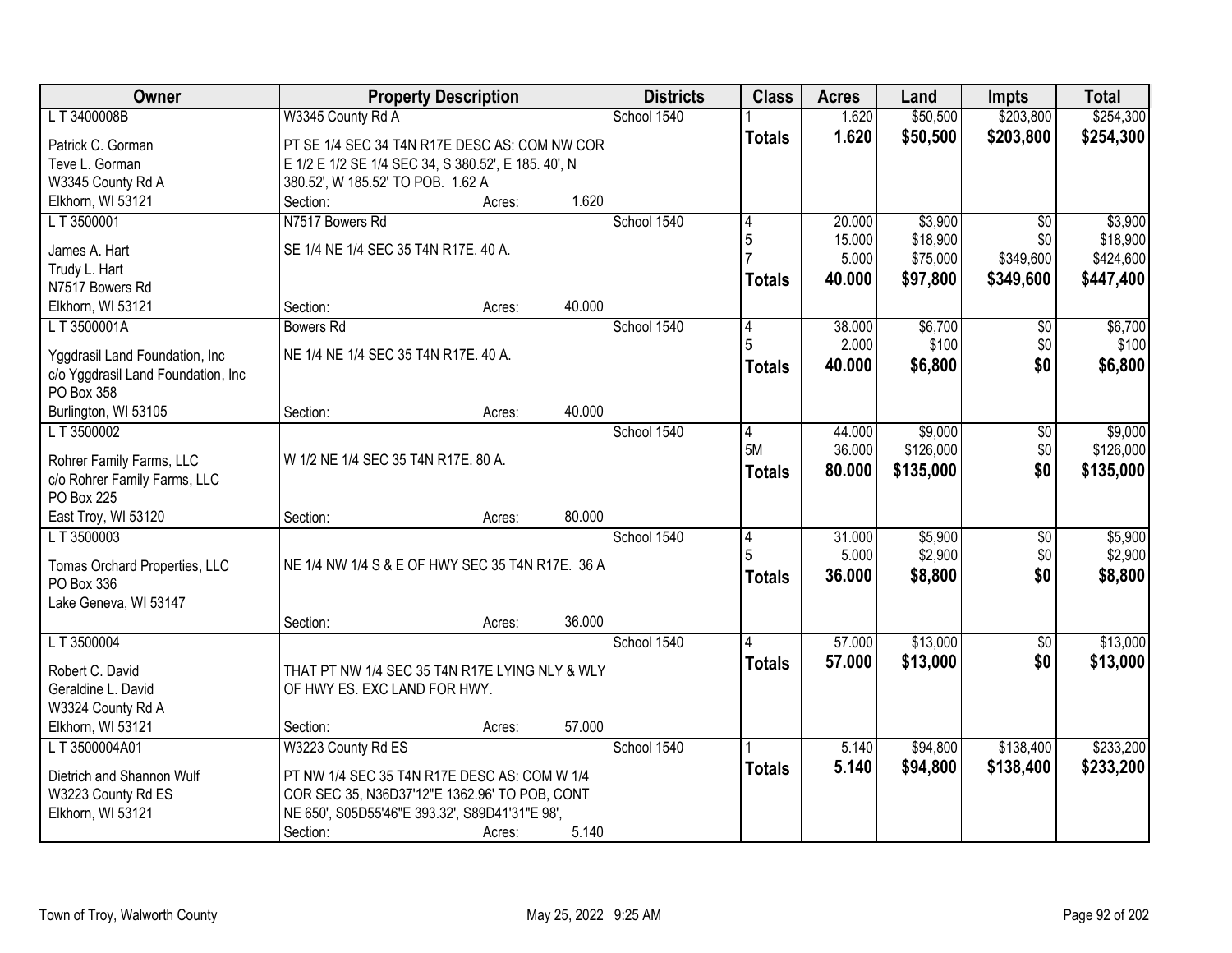| Owner                   | <b>Property Description</b>                          | <b>Districts</b> | <b>Class</b>  | <b>Acres</b> | Land      | <b>Impts</b> | <b>Total</b> |
|-------------------------|------------------------------------------------------|------------------|---------------|--------------|-----------|--------------|--------------|
| LT 3500004A02           | W3172 Bretsch Rd                                     | School 1540      |               | 6.000        | \$112,500 | \$261,900    | \$374,400    |
| Tyler D. Jensen         | PT NW 1/4 SEC 35 T4N R17E DESC AS: COM W 1/4         |                  | <b>Totals</b> | 6.000        | \$112,500 | \$261,900    | \$374,400    |
| Danielle Jensen         | COR SEC 35, ELY 2663.53' M/L, NLY 1247.5', WLY 892'  |                  |               |              |           |              |              |
| W3172 Bretsch Rd        | TO POB, WLY 446', SLY 504.5' SELY 133.5', ELY 355.5' |                  |               |              |           |              |              |
| Elkhorn, WI 53121       | 6.000<br>Section:<br>Acres:                          |                  |               |              |           |              |              |
| LT3500004A03            | W3150 Bretsch Rd                                     | School 1540      |               | 6.000        | \$112,500 | \$286,600    | \$399,100    |
|                         |                                                      |                  | <b>Totals</b> | 6.000        | \$112,500 | \$286,600    | \$399,100    |
| Rita A. Maciona         | PT NW 1/4 SEC 35 T4N R17E DESC AS: COM W 1/4         |                  |               |              |           |              |              |
| David L. Wagner         | COR SEC 35, ELY 2445.5', NLY 1247.5', WLY 446' TO    |                  |               |              |           |              |              |
| W3150 Bretsch Rd        | POB, WLY 446', SLY 585.5', ELY 446', NLY 588' TO     |                  |               |              |           |              |              |
| Elkhorn, WI 53121       | 6.000<br>Section:<br>Acres:                          |                  |               |              |           |              |              |
| LT 3500004A04           | W3130 Bretsch Rd                                     | School 1540      |               | 6.200        | \$114,000 | \$193,600    | \$307,600    |
| Harmoni L. Skelton      | PT NW 1/4 SEC 35 T4N R17E DESC AS: COM W 1/4         |                  | <b>Totals</b> | 6.200        | \$114,000 | \$193,600    | \$307,600    |
| C/O Harmoni Shadoan     | COR SEC 35, ELY 2445.5', NLY 624' TO POB, NLY        |                  |               |              |           |              |              |
| W3130 Bretsch Rd        | 623.8', WLY 446', SLY 588', ELY 76.5', SELY ALG ARC  |                  |               |              |           |              |              |
| Elkhorn, WI 53121-0000  | 6.200<br>Section:<br>Acres:                          |                  |               |              |           |              |              |
| LT3500004A05            | W3127 Bretsch Rd                                     | School 1540      |               | 5.210        | \$106,600 | \$156,000    | \$262,600    |
|                         |                                                      |                  |               | 5.210        | \$106,600 | \$156,000    |              |
| Michael R. Wisniewski   | PT NW 1/4 SEC 35 T4N R17E DESC AS: COM W 1/4         |                  | <b>Totals</b> |              |           |              | \$262,600    |
| Lynn M. Wisniewski      | COR SEC 35, S89D21'02"E 2294.36' TO POB,             |                  |               |              |           |              |              |
| W3127 Bretsch Rd        | S89D21'02"E367.66' TO N/S 1/4 SEC LN, N0D35'54"E     |                  |               |              |           |              |              |
| Elkhorn, WI 53121       | 5.210<br>Section:<br>Acres:                          |                  |               |              |           |              |              |
| LT 3500004A06           | W3141 Bretsch Rd                                     | School 1540      |               | 5.000        | \$105,000 | \$423,000    | \$528,000    |
| Nathan Knight           | PT NW 1/4 SEC 35 T4N R17E DESC AS: COM W 1/4         |                  | <b>Totals</b> | 5.000        | \$105,000 | \$423,000    | \$528,000    |
| W3141 Bretsch Rd        | COR SEC 35, S88D21'02"E 1924.86' TO POB,             |                  |               |              |           |              |              |
| Elkhorn, WI 53121       | S89D21'02"E 371', N0D35'54"E 564.75', ALG ARC OF     |                  |               |              |           |              |              |
|                         | Section:<br>5.000                                    |                  |               |              |           |              |              |
| LT 3500004A07           | Acres:<br>W3165 Bretsch Rd                           | School 1540      |               | 5.010        | \$105,100 | \$322,000    | \$427,100    |
|                         |                                                      |                  |               |              |           |              |              |
| William H. Altergott Jr | PT NW 1/4 SEC 35 T4N R17E DESC AS: COM W 1/4         |                  | <b>Totals</b> | 5.010        | \$105,100 | \$322,000    | \$427,100    |
| Teresa A. Altergott     | COR SEC 35, ELY 1555.4' TO POB, ELY 369.5', NLY      |                  |               |              |           |              |              |
| W3165 Bretsch Rd        | 591', WLY 369.5', SLY 591' TO POB. 5.01 A. M/L       |                  |               |              |           |              |              |
| Elkhorn, WI 53121       | 5.010<br>Section:<br>Acres:                          |                  |               |              |           |              |              |
| LT3500004A09            | W3241 County Rd ES                                   | School 1540      |               | 7.500        | \$104,100 | \$116,200    | \$220,300    |
|                         |                                                      |                  | <b>Totals</b> | 7.500        | \$104,100 | \$116,200    | \$220,300    |
| Michael J. Barr         | PT NW 1/4 SEC 35 T4N R17E DESC AS: COM W 1/4         |                  |               |              |           |              |              |
| PO Box 162              | COR SEC 35, S89D21'02"E 217.87' ALG 1/4 SEC LN       |                  |               |              |           |              |              |
| East Troy, WI 53120     | N18D21'18"E 457.27', N53D24'32"W 33', N36D37'12"E    |                  |               |              |           |              |              |
|                         | 7.500<br>Section:<br>Acres:                          |                  |               |              |           |              |              |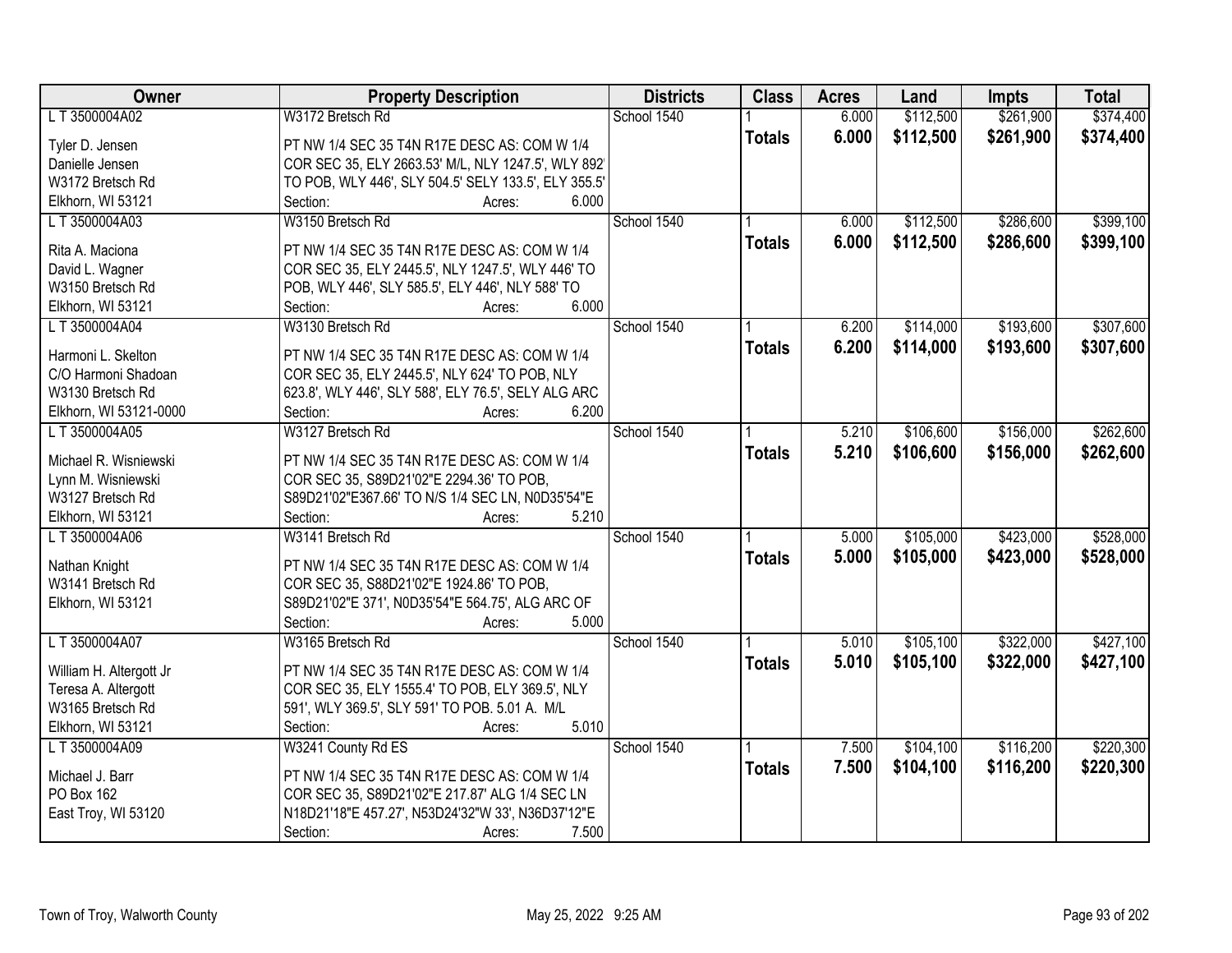| <b>Owner</b>                 | <b>Property Description</b>                           | <b>Districts</b> | <b>Class</b>   | <b>Acres</b>    | Land                | <b>Impts</b>    | <b>Total</b> |
|------------------------------|-------------------------------------------------------|------------------|----------------|-----------------|---------------------|-----------------|--------------|
| LT3500004A10                 | W3265 County Rd ES                                    | School 1540      |                | 7.550           | \$104,300           | \$225,600       | \$329,900    |
| Stephen L. Nelson            | PT NW 1/4 SEC 35 T4N R17E DESC AS: COM W 1/4          |                  | <b>Totals</b>  | 7.550           | \$104,300           | \$225,600       | \$329,900    |
| Jennifer E. Osborne          | COR SEC 35, ELY 217.86' TO POB, ELY 643', NLY 227'    |                  |                |                 |                     |                 |              |
| W3265 County Rd Es           | NWLY 564', SWLY 155.5', SELY 33', SLY 457' TO POB.    |                  |                |                 |                     |                 |              |
| Elkhorn, WI 53121            | 7.550<br>Section:<br>Acres:                           |                  |                |                 |                     |                 |              |
| LT 3500005                   | N7450 County Rd ES                                    | School 1540      | 4              | 65.820          | \$10,800            | $\overline{50}$ | \$10,800     |
|                              |                                                       |                  | 5              | 0.500           | \$100               | \$0             | \$100        |
| Ronald L Nelson Trust et al  | N 1/2 SW 1/4 SEC 35 T4N R17E. EXC. HWY. 78.82 A.      |                  | 5M             | 10.000          | \$30,000            | \$0             | \$30,000     |
| 1233 N Parker Dr             |                                                       |                  |                | 2.500           | \$62,500            | \$109,200       | \$171,700    |
| Janesville, WI 53545         |                                                       |                  | <b>Totals</b>  | 78.820          | \$103,400           | \$109,200       | \$212,600    |
|                              | 78.820<br>Section:<br>Acres:                          |                  |                |                 |                     |                 |              |
| LT 3500006                   | County Rd ES                                          | School 1540      | 4              | 69.550          | \$14,100            | \$0             | \$14,100     |
| Benjamin L. Dopke            | S 1/2 SW 1/4 SEC 35 T4N R17E. EXC. COM SW COR S       |                  | 5              | 0.450           | \$100               | \$0             | \$100        |
| N7330 County Rd Es           | 1/2 SW 1/4 SEC 35, N 175' TO POB, E 150', N 100', W   |                  | 5M             | 3.600           | \$12,600            | \$0             | \$12,600     |
| Elkhorn, WI 53121            | 150', S TO POB. EXC. CSM 1066 & 2221. 73.60 A. M/L    |                  | <b>Totals</b>  | 73.600          | \$26,800            | \$0             | \$26,800     |
|                              | 73.600<br>Section:<br>Acres:                          |                  |                |                 |                     |                 |              |
| LT 3500006A                  | N7316 County Rd ES                                    | School 1540      |                | 0.344           | \$13,900            | \$70,900        | \$84,800     |
|                              |                                                       |                  | <b>Totals</b>  | 0.344           | \$13,900            | \$70,900        | \$84,800     |
| Jennifer J. Katzfey          | PT SW 1/4 SEC 35 T4N R17E DESC AS: COM SW COF         |                  |                |                 |                     |                 |              |
| N8987 E Miramar Dr           | S 1/2 SW 1/4 SEC 35, N 175' TO POB, E 150', N 100', W |                  |                |                 |                     |                 |              |
| East Troy, WI 53120          | 150', S TO POB.<br>0.344                              |                  |                |                 |                     |                 |              |
| LT 3500007                   | Section:<br>Acres:<br>N7479 Bowers Rd                 | School 1540      |                |                 |                     |                 | \$141,700    |
|                              |                                                       |                  |                | 1.500<br>24.500 | \$47,500<br>\$4,500 | \$94,200        | \$4,500      |
| Markus Zinniker Trust        | N 30 A. SE 1/4 SEC 35 T4N R17E 30 A.                  |                  | 5M             | 4.000           | \$13,000            | \$0<br>\$0      | \$13,000     |
| Petra Zinniker Trust         |                                                       |                  |                | 30.000          | \$65,000            |                 |              |
| N7399 Bowers Rd              |                                                       |                  | <b>Totals</b>  |                 |                     | \$94,200        | \$159,200    |
| Elkhorn, WI 53121            | 30.000<br>Section:<br>Acres:                          |                  |                |                 |                     |                 |              |
| L T 3500008                  | N7399 Bowers Rd                                       | School 1540      | 4              | 87.500          | \$15,800            | $\overline{50}$ | \$15,800     |
| <b>Markus Zinniker Trust</b> | S 50 A. N 1/2 SE 1/4 & W 50 A. S 1/2 SE 1/4 SEC 35    |                  | 5              | 0.500           | \$100               | \$0             | \$100        |
| Petra Zinniker Trust         | T4N R17E. 100 A.                                      |                  | 5M             | 8.000           | \$22,000            | \$0             | \$22,000     |
| N7399 Bowers Rd              |                                                       |                  |                | 4.000           | \$70,000            | \$164,800       | \$234,800    |
| Elkhorn, WI 53121            | 100.000<br>Section:<br>Acres:                         |                  | <b>Totals</b>  | 100.000         | \$107,900           | \$164,800       | \$272,700    |
| LT 3500009                   | N7321 Bowers Rd                                       | School 1540      | $\overline{4}$ | 19.971          | \$5,000             | $\overline{30}$ | \$5,000      |
|                              |                                                       |                  |                | 0.500           | \$100               | \$0             | \$100        |
| Michael R. Friemoth          | E 30 A OF S 70 A OF SE 1/4 SEC 35 T4N R17E EXC        |                  | <b>Totals</b>  | 20.471          | \$5,100             | \$0             | \$5,100      |
| Erin J. Friemoth             | <b>CSM 4925</b>                                       |                  |                |                 |                     |                 |              |
| N7321 Bowers Rd              |                                                       |                  |                |                 |                     |                 |              |
| Elkhorn, WI 53121            | 20.471<br>Section: 35<br>Acres:                       |                  |                |                 |                     |                 |              |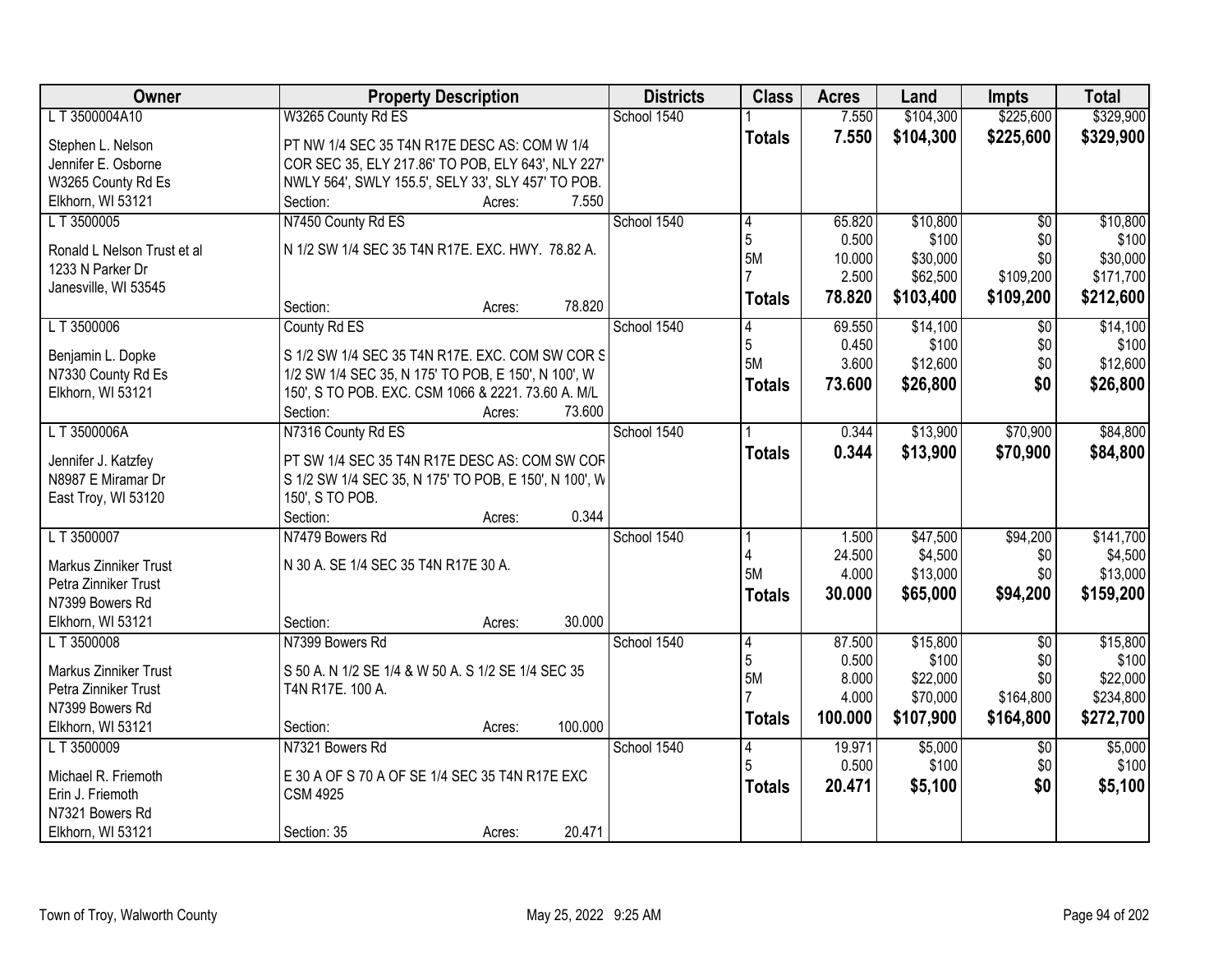| Owner                                            | <b>Property Description</b>                                                   | <b>Districts</b> | <b>Class</b>   | <b>Acres</b> | Land      | <b>Impts</b> | <b>Total</b> |
|--------------------------------------------------|-------------------------------------------------------------------------------|------------------|----------------|--------------|-----------|--------------|--------------|
| LT 3600001                                       | N7683 Townline Rd                                                             | School 1540      |                | 1.000        | \$50,000  | \$144,800    | \$194,800    |
| Deborah M. Lapicola                              | N 1/2 NE 1/4 SEC 36 T4N R17E. EXC. COM NE COR                                 |                  |                | 71.000       | \$4,300   | \$0          | \$4,300      |
| N7683 Townline Rd                                | SEC 36, W 198', S 99', E 198', N TO POB. EXC HWY                              |                  | <b>Totals</b>  | 72.000       | \$54,300  | \$144,800    | \$199,100    |
| East Troy, WI 53120                              | DESC IN DOC. 628041 WCR                                                       |                  |                |              |           |              |              |
|                                                  | 72.000<br>Section:<br>Acres:                                                  |                  |                |              |           |              |              |
| L T 3600001A                                     | N7699 Townline Rd                                                             | School 1540      |                | 0.450        | \$28,100  | \$101,000    | \$129,100    |
| Keith A. Kasprzyk                                | PT NE 1/4 SEC 36 T4N R17E DESC AS: COM NE COR                                 |                  | <b>Totals</b>  | 0.450        | \$28,100  | \$101,000    | \$129,100    |
| Jamie Kasprzyk                                   | SEC 36, W 198', S 99', E 198', N 99' TO POB.                                  |                  |                |              |           |              |              |
| N7699 Townline Rd                                |                                                                               |                  |                |              |           |              |              |
| East Troy, WI 53120                              | 0.450<br>Section:<br>Acres:                                                   |                  |                |              |           |              |              |
| LT 3600002A                                      | N7507 Townline Rd                                                             | School 1540      |                | 5.700        | \$96,200  | \$173,300    | \$269,500    |
| Cody M. Mack                                     | PT NE 1/4 SEC 36 T4N R17E DESC AS: COM E 1/4                                  |                  | <b>Totals</b>  | 5.700        | \$96,200  | \$173,300    | \$269,500    |
| Anna J. Mack                                     | COR SEC 36, N0D05'43"W 175.82', S89D54'17"W 33',                              |                  |                |              |           |              |              |
| N7507 Townline Rd                                | N21D09'08"W 214.31', N0D05'43"W 289.16', SELY ALG                             |                  |                |              |           |              |              |
| East Troy, WI 53120                              | Section:<br>5.700<br>Acres:                                                   |                  |                |              |           |              |              |
| LT3600003                                        | W2716 Friemoth Rd                                                             | School 1540      | 4              | 95.300       | \$15,100  | \$0          | \$15,100     |
|                                                  |                                                                               |                  | 5              | 4.700        | \$1,700   | \$0          | \$1,700      |
| Yggdrasil Land Foundation, Inc                   | S 1/2 NE 1/4 LYING NLY & WLY OF HWY 43 & E 1/2 NV<br>1/4 SEC 36 T4N R17E.     |                  | 5M             | 8.000        | \$22,000  | \$0          | \$22,000     |
| c/o Yggdrasil Land Foundation, Inc<br>PO Box 358 |                                                                               |                  |                | 9.000        | \$95,000  | \$458,900    | \$553,900    |
| Burlington, WI 53105                             | 117.000<br>Section: 36<br>Acres:                                              |                  | <b>Totals</b>  | 117.000      | \$133,800 | \$458,900    | \$592,700    |
| LT 3600004                                       | N7560 Bowers Rd                                                               | School 1540      |                | 6.000        | \$112,500 | \$268,900    | \$381,400    |
|                                                  |                                                                               |                  |                | 63.560       | \$10,200  | \$0          | \$10,200     |
| Bruce L. Lauer                                   | W 1/2 NW 1/4 SEC 36 T4N R17E. EXC. CSM 3153.                                  |                  |                | 2.000        | \$100     | \$0          | \$100        |
| Carolyn R. Lauer<br>N7560 Bowers Rd              | 71.563 A M/L                                                                  |                  | <b>Totals</b>  | 71.560       | \$122,800 | \$268,900    | \$391,700    |
| Elkhorn, WI 53121                                | 71.560<br>Section:<br>Acres:                                                  |                  |                |              |           |              |              |
| L T 3600005                                      | Friemoth Rd                                                                   | School 1540      | $\overline{4}$ | 12.000       | \$1,800   | $\sqrt{6}$   | \$1,800      |
|                                                  |                                                                               |                  | 5              | 0.500        | \$100     | \$0          | \$100        |
| Markus Zinniker Trust                            | NW 1/4 SW 1/4 SEC 36 T4N R17E. EXC. 240' X 190'                               |                  | 5M             | 20.650       | \$72,300  | \$0          | \$72,300     |
| Petra Zinniker Trust                             | PARCEL IN NW COR. EXC L T36-5B DESC IN VOL 602                                |                  | <b>Totals</b>  | 33.150       | \$74,200  | \$0          | \$74,200     |
| N7399 Bowers Rd<br>Elkhorn, WI 53121             | PG 485 & L T36-5C DESC IN VOL 657 PG 5 DEEDS.<br>33.150<br>Section:<br>Acres: |                  |                |              |           |              |              |
| L T 3600005A                                     | W2891 Friemoth Rd                                                             | School 1540      |                | 1.050        | \$36,300  | \$98,500     | \$134,800    |
|                                                  |                                                                               |                  | <b>Totals</b>  | 1.050        | \$36,300  | \$98,500     | \$134,800    |
| Gail A. Kahovic                                  | PT SW 1/4 SEC 36 T4N R17E DESC AS: COM NW COF                                 |                  |                |              |           |              |              |
| W2891 Friemoth Rd                                | NW 1/4 SW 1/4 SEC 36, E 240', S 190', W 240', N 190'                          |                  |                |              |           |              |              |
| East Troy, WI 53120                              | TO POB. 1.05 A.                                                               |                  |                |              |           |              |              |
|                                                  | 1.050<br>Section:<br>Acres:                                                   |                  |                |              |           |              |              |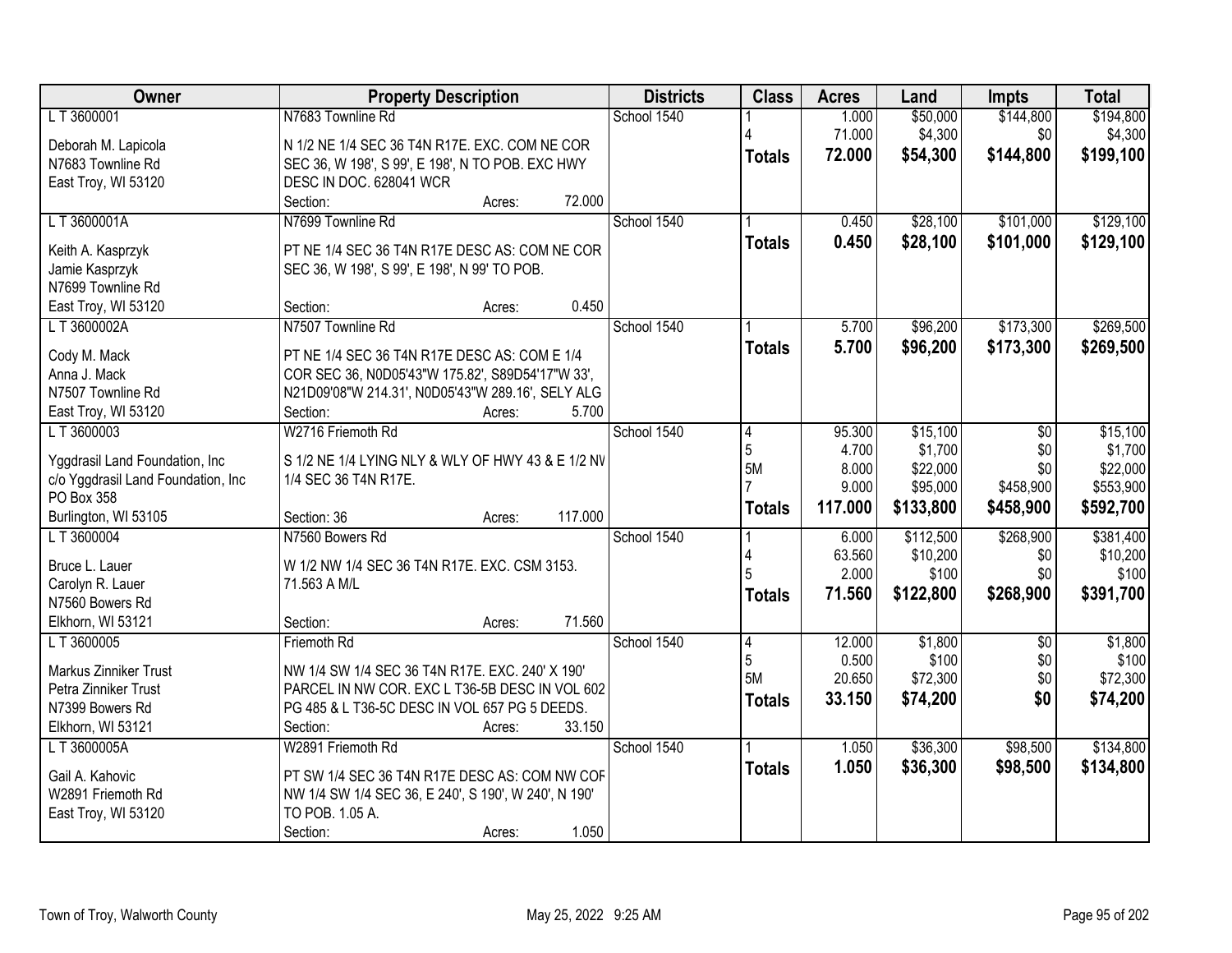| Owner                              | <b>Property Description</b>                          | <b>Districts</b> | <b>Class</b>  | <b>Acres</b>    | Land                 | <b>Impts</b>    | <b>Total</b>         |
|------------------------------------|------------------------------------------------------|------------------|---------------|-----------------|----------------------|-----------------|----------------------|
| L T 3600005B                       | W2809 Friemoth Rd                                    | School 1540      |               | 3.000           | \$78,000             | \$268,600       | \$346,600            |
| Yggdrasil Land Foundation, Inc     | PT SW 1/4 SEC 36 T4N R17E DESC AS: COM PT            |                  | <b>Totals</b> | 3.000           | \$78,000             | \$268,600       | \$346,600            |
| c/o Yggdrasil Land Foundation, Inc | INTER C/L FRIEMOTH RD & E LN NW 1/4 SW 1/4 SEC       |                  |               |                 |                      |                 |                      |
| PO Box 358                         | 36 W 276', S 473.48', E 276', N 473.48' TO POB. 3 A  |                  |               |                 |                      |                 |                      |
| Burlington, WI 53105               | Section:<br>3.000<br>Acres:                          |                  |               |                 |                      |                 |                      |
| LT 3600005C                        | N7404 Bowers Rd                                      | School 1540      |               | 1.000           | \$30,800             | \$209,000       | \$239,800            |
|                                    |                                                      |                  | <b>Totals</b> | 1.000           | \$30,800             | \$209,000       | \$239,800            |
| Daniel M. Persinger                | PT SW 1/4 SEC 36 T4N R17E DESC AS: COM SW COF        |                  |               |                 |                      |                 |                      |
| Sandra J. Persinger                | SEC 36, N 1383.46' TO POB, N 250', N88D47'E 174.25', |                  |               |                 |                      |                 |                      |
| N7404 Bowers Rd                    | S 250', S88D47'W 174.25' TO POB. 1 A.<br>1.000       |                  |               |                 |                      |                 |                      |
| Elkhorn, WI 53121                  | Section: 36<br>Acres:                                |                  |               |                 |                      |                 |                      |
| LT 3600006A                        | <b>Bowers Rd</b>                                     | School 1540      | 14<br>5       | 18.500<br>0.500 | \$4,600<br>\$100     | \$0<br>\$0      | \$4,600<br>\$100     |
| Yggdrasil Land Foundation, Inc     | S 1/2 SW 1/4 SW 1/4 SEC 36 T4N R17E. 20 A.           |                  | 5M            | 1.000           | \$3,000              | \$0             | \$3,000              |
| c/o Yggdrasil Land Foundation, Inc |                                                      |                  |               |                 |                      |                 |                      |
| PO Box 358                         |                                                      |                  | <b>Totals</b> | 20.000          | \$7,700              | \$0             | \$7,700              |
| Burlington, WI 53105               | 20.000<br>Section:<br>Acres:                         |                  |               |                 |                      |                 |                      |
| LT 3600007                         | Friemoth Rd                                          | School 1540      | 5M            | 79.340          | \$166,900            | \$0             | \$166,900            |
| Yggdrasil Land Foundation, Inc     | E 1/2 SW 1/4 SEC 36 T4N R17E. EXC. HWY 79.34 A.      |                  | <b>Totals</b> | 79.340          | \$166,900            | \$0             | \$166,900            |
| c/o Yggdrasil Land Foundation, Inc |                                                      |                  |               |                 |                      |                 |                      |
| PO Box 358                         |                                                      |                  |               |                 |                      |                 |                      |
| Burlington, WI 53105               | 79.340<br>Section:<br>Acres:                         |                  |               |                 |                      |                 |                      |
| LT 3600008                         |                                                      | School 1540      | 4             | 12.310          | \$3,100              | \$0             | \$3,100              |
|                                    |                                                      |                  | 5M            | 8.000           | \$24,000             | \$0             | \$24,000             |
| Yggdrasil Land Foundation, Inc     | ALL SE 1/4 SEC 36 T4N R17E LYING NWLY OF HWY         |                  | <b>Totals</b> | 20.310          | \$27,100             | \$0             | \$27,100             |
| c/o Yggdrasil Land Foundation, Inc | 43 AS NOW LOCATED. EXC. C.S. 637 & 838. 20.312 A.    |                  |               |                 |                      |                 |                      |
| PO Box 358                         | M/L                                                  |                  |               |                 |                      |                 |                      |
| Burlington, WI 53105               | Section:<br>20.310<br>Acres:                         |                  |               |                 |                      |                 |                      |
| L T 3600008A                       | N7441 Townline Rd                                    | School 1540      | 4             | 64.478          | \$15,200<br>\$40,300 | $\overline{50}$ | \$15,200             |
| Michael J Vilona Trust             | ALL SE 1/4 SEC 36 T4N R17E, LYING SELY OF HWY        |                  | 5             | 17.000<br>3.000 | \$65,000             | \$0<br>\$16,000 | \$40,300<br>\$81,000 |
| Mary Ellen Vilona Trust            | 43 AS NOW LOCATED. EXC. CSM 2145 & CSM 4569.         |                  |               |                 |                      |                 |                      |
| N7455 Townline Rd                  | ALSO S 1/2 OF VACATED FRIEMOTH RD ADJACENT           |                  | <b>Totals</b> | 84.478          | \$120,500            | \$16,000        | \$136,500            |
| East Troy, WI 53120                | Section: 36<br>84.478<br>Acres:                      |                  |               |                 |                      |                 |                      |
| LA 5400001                         | W4689 Hwy 20                                         | School 1540      |               | 3.760           | \$84,100             | \$125,600       | \$209,700            |
| Catherine M. Larsen                | LOT 1 CERT SURVEY NO. 54 AS RECORDED IN VOL          |                  | <b>Totals</b> | 3.760           | \$84,100             | \$125,600       | \$209,700            |
| c/o Catherine M. Larsen            | 1 CS PG 54 WCR NE 1/4 NW 1/4 SEC 19 T4N R17E.        |                  |               |                 |                      |                 |                      |
| W4689 State Rd 20                  | ALSO COM N 1/4 COR SEC 19, S87D26'59"W 258.60',      |                  |               |                 |                      |                 |                      |
| East Troy, WI 53120                | 3.760<br>Section: 19<br>Acres:                       |                  |               |                 |                      |                 |                      |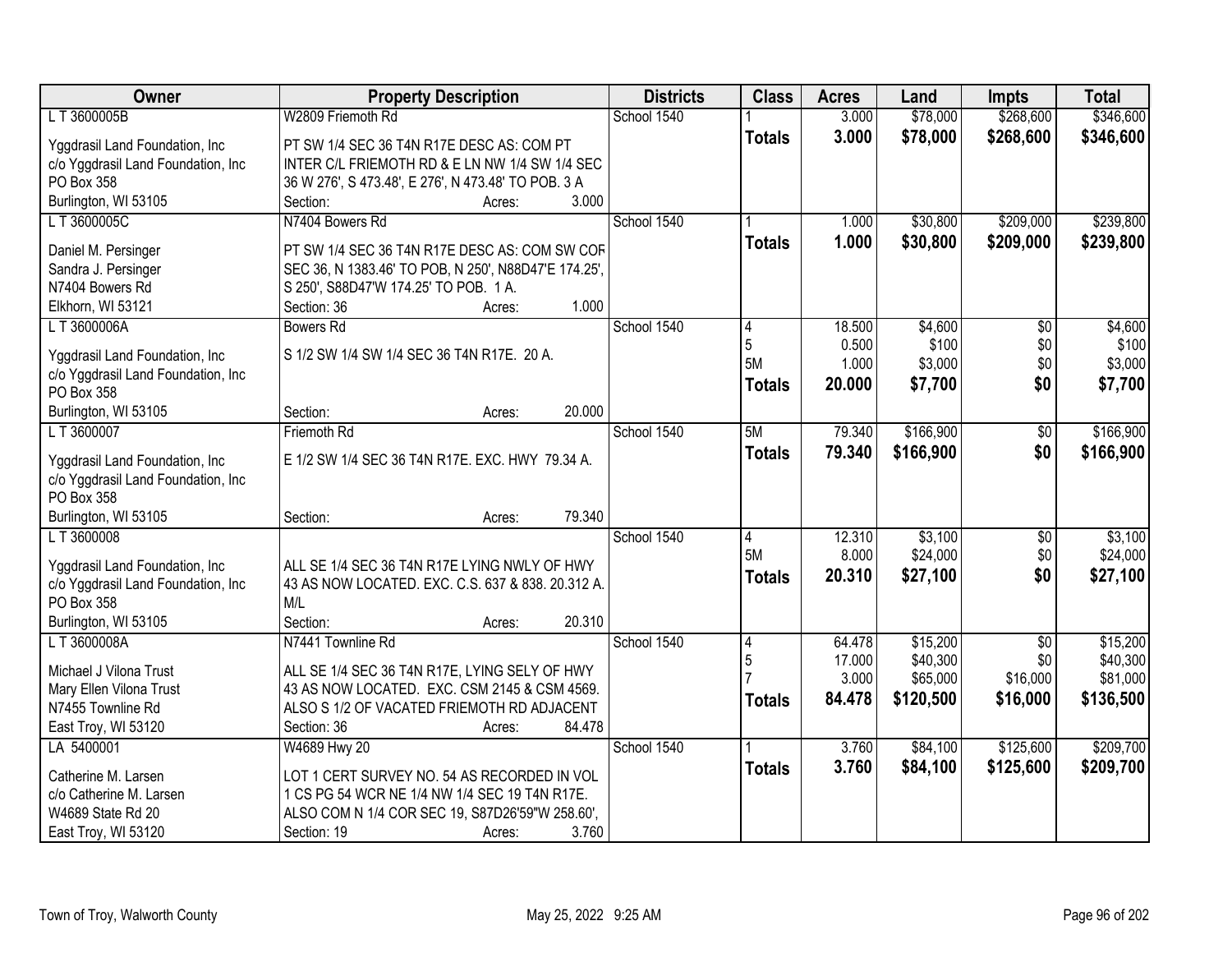| Owner                                          | <b>Property Description</b>                     |        | <b>Districts</b> | <b>Class</b>  | <b>Acres</b> | Land      | <b>Impts</b>    | <b>Total</b> |
|------------------------------------------------|-------------------------------------------------|--------|------------------|---------------|--------------|-----------|-----------------|--------------|
| LA 7700001                                     | N8826 County Rd N                               |        | School 1540      |               | 0.670        | \$32,400  | \$179,700       | \$212,100    |
| Jeffrey C. Holmgren Jr                         | LOT 1 CERT SURVEY NO. 77 AS RECORDED IN VOL     |        |                  | <b>Totals</b> | 0.670        | \$32,400  | \$179,700       | \$212,100    |
| N8826 County Rd N                              | 1 CS PG 77 WCR NW 1/4 NW 1/4 SEC 14 T4N R17E    |        |                  |               |              |           |                 |              |
| East Troy, WI 53120                            | OUT OF L T 14-3                                 |        |                  |               |              |           |                 |              |
|                                                | Section: 14                                     | Acres: | 0.670            |               |              |           |                 |              |
| LA 7700002                                     | Main St                                         |        | School 1540      | 4             | 0.530        | \$100     | $\overline{50}$ | \$100        |
|                                                |                                                 |        |                  | <b>Totals</b> | 0.530        | \$100     | \$0             | \$100        |
| Mary L Murdock Trust<br>Robert J Murdock Trust | LOT 2 CERT SURVEY NO. 77 AS RECORDED IN VOL     |        |                  |               |              |           |                 |              |
| W3279 County Rd J                              | 1 CS PG 77 WCR NW 1/4 NE 1/4 SEC 14 T4N R17E    |        |                  |               |              |           |                 |              |
| East Troy, WI 53120                            | Section: 14                                     |        | 0.530            |               |              |           |                 |              |
| LA 9100001                                     | W4303 Hwy 20                                    | Acres: | School 1540      |               | 3.500        | \$82,000  | \$112,500       | \$194,500    |
|                                                |                                                 |        |                  |               |              |           |                 |              |
| David R. Brehm                                 | LOT 1 CERT SURVEY NO. 91 AS RECORDED IN VOL     |        |                  | <b>Totals</b> | 3.500        | \$82,000  | \$112,500       | \$194,500    |
| W4303 Hwy 20                                   | 1 CS PG 91 WCR NW 1/4 SE 1/4 SEC 20 T4N R17E.   |        |                  |               |              |           |                 |              |
| East Troy, WI 53120                            | 3.50 A. OUT OF L T 20-7                         |        |                  |               |              |           |                 |              |
|                                                | Section:                                        | Acres: | 3.500            |               |              |           |                 |              |
| LA 14100001                                    | N8480 Pleasant Lake Rd                          |        | School 1540      |               | 4.500        | \$100,000 | \$102,600       | \$202,600    |
| John L. Williams                               | LOT 1 CERT SURVEY NO. 141 AS RECORDED IN VOL    |        |                  | <b>Totals</b> | 4.500        | \$100,000 | \$102,600       | \$202,600    |
| Jacqueline A. Jardin                           | 1 CS PG 141 WCR. NW 1/4 NW 1/4 SEC 19 T4N R17E. |        |                  |               |              |           |                 |              |
| N8480 Pleasant Lake Rd                         | 4.5 A OUT OF L T 19-7                           |        |                  |               |              |           |                 |              |
| East Troy, WI 53120                            | Section:                                        | Acres: | 4.500            |               |              |           |                 |              |
| LA 14600001                                    | W3721 County Rd J                               |        | School 1540      |               | 1.000        | \$47,500  | \$113,600       | \$161,100    |
|                                                |                                                 |        |                  | <b>Totals</b> | 1.000        | \$47,500  | \$113,600       | \$161,100    |
| David Kropetz Trust                            | LOT 1 CERT SURVEY NO. 146 AS RECORDED IN VOL    |        |                  |               |              |           |                 |              |
| Teresa Kropetz Trust                           | 1 CS PG 146 WCR. SE 1/4 NE 1/4 SEC 16 T4N R17E. |        |                  |               |              |           |                 |              |
| W3721 County Rd J                              | A. OUT OF L T 16-11                             |        |                  |               |              |           |                 |              |
| East Troy, WI 53120                            | Section:                                        | Acres: | 1.000            |               |              |           |                 |              |
| LA 18300001                                    | N8359 Zimmerman Rd                              |        | School 1540      |               | 2.312        | \$78,100  | \$169,000       | \$247,100    |
| Eileen G Zimmerman Trust                       | LOT 1 CERT SURVEY NO. 183 AS RECORDED IN VOL    |        |                  | <b>Totals</b> | 2.312        | \$78,100  | \$169,000       | \$247,100    |
| N8359 Zimmerman Rd                             | 1 CS PG 183 WCR. W 1/2 NE 1/4 SEC 19 T4N R17E.  |        |                  |               |              |           |                 |              |
| East Troy, WI 53120                            | OUT OF LT 19-3                                  |        |                  |               |              |           |                 |              |
|                                                | Section:                                        | Acres: | 2.312            |               |              |           |                 |              |
| LA 18300002                                    | N8360 Zimmerman Rd                              |        | School 1540      |               | 1.480        | \$62,000  | \$213,700       | \$275,700    |
|                                                |                                                 |        |                  |               | 2.000        | \$1,600   | \$0             | \$1,600      |
| Stephen L. Sprink                              | LOT 2 CERT SURVEY NO. 183 AS RECORDED IN VOL    |        |                  | <b>Totals</b> | 3.480        | \$63,600  | \$213,700       | \$277,300    |
| Donna L. Sprink<br>N8360 Zimmerman Rd          | 1 CS PG 183 WCR. W 1/2 NE 1/4 SEC 19 T4N R17E   |        |                  |               |              |           |                 |              |
|                                                |                                                 |        | 3.480            |               |              |           |                 |              |
| East Troy, WI 53120                            | Section:                                        | Acres: |                  |               |              |           |                 |              |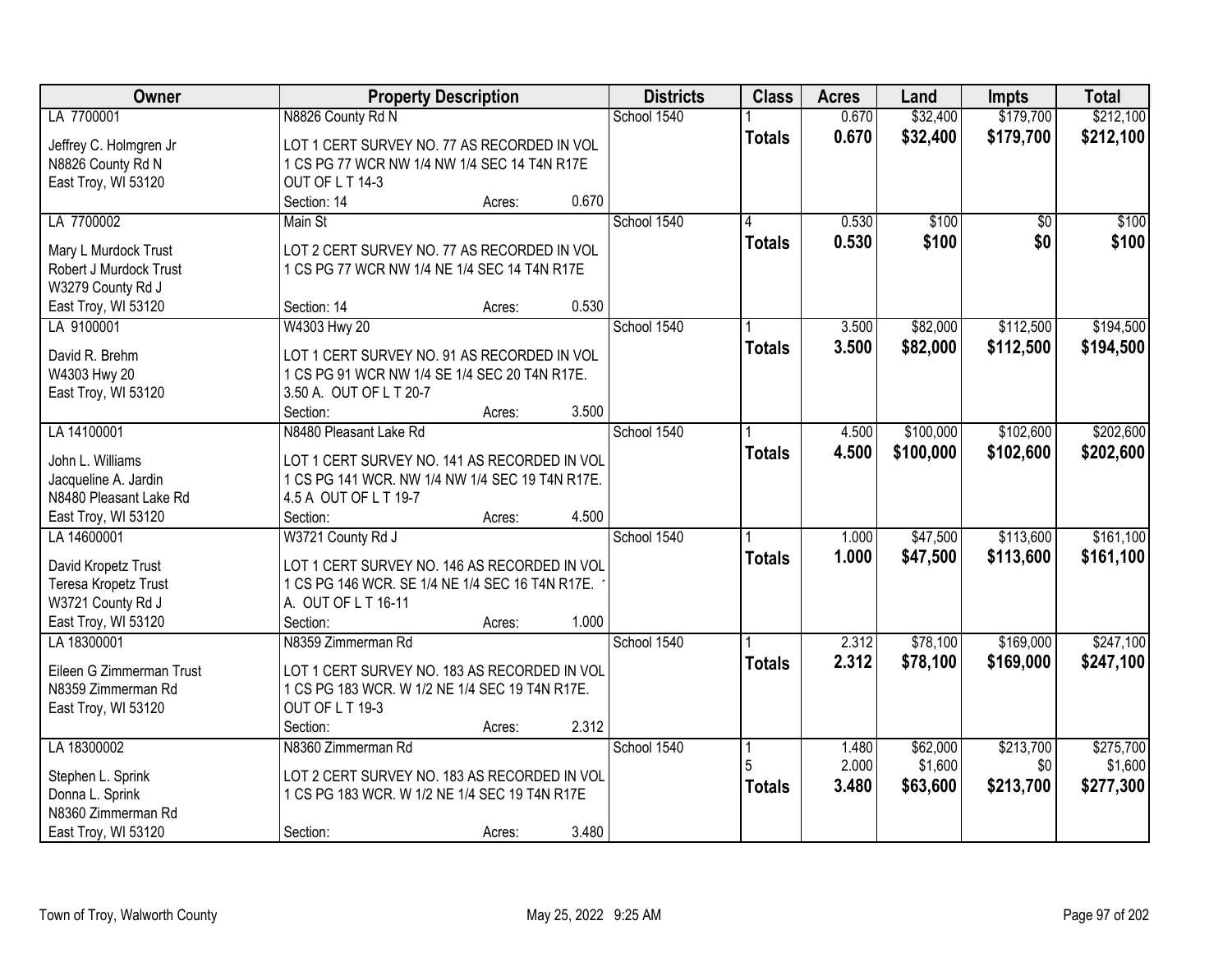| \$194,500<br>\$266,300<br>LA 18300003<br>N8412 Zimmerman Rd<br>School 1540<br>1.870<br>\$71,800<br>1.100<br>\$900<br>\$0<br>\$900<br>5<br>Amy J. Kurz<br>LOT 3 CERT SURVEY NO. 183 AS RECORDED IN VOL<br>\$267,200<br>2.970<br>\$72,700<br>\$194,500<br><b>Totals</b><br>N8412 Zimmerman Rd<br>1 CS PG 183 WCR. W 1/2 NE 1/4 SEC 19 T4N R17E<br>East Troy, WI 53120<br>2.970<br>Section:<br>Acres:<br>N8413 Zimmerman Rd<br>School 1540<br>\$77,800<br>\$124,900<br>LA 18300004<br>2.284<br>2.284<br>\$77,800<br>\$124,900<br>\$202,700<br><b>Totals</b><br>Robert J Belair and Marcia A Belair<br>LOT 4 CERT SURVEY NO. 183 AS RECORDED IN VOL<br>Revocable Living<br>1 CS PG 183 WCR. W 1/2 NE 1/4 SEC 19 T4N R17E<br>N8413 Zimmerman Rd<br>2.284<br>East Troy, WI 53120<br>Section:<br>Acres:<br>N8182 Pleasant Lake Rd<br>School 1540<br>\$12,200<br>\$27,900<br>LA 18700001<br>0.230<br>0.813<br>\$45,100<br>\$84,800<br>LOT 1 CERT SURVEY NO. 187 AS RECORDED IN VOL<br>Walter M. Kraayvanger<br>1.043<br>\$57,300<br>\$170,000<br>\$112,700<br><b>Totals</b><br>N6626 Daffodil Rd<br>1 CS PG 187 WCR. SW 1/4 SW 1/4 SEC 19 T4N R17E.<br>ALSO COM SW COR SEC 19, N0D46'34"E 924.59',<br>Elkhorn, WI 53121 | Owner | <b>Property Description</b> | <b>Districts</b> | <b>Class</b> | <b>Acres</b> | Land | <b>Impts</b> | <b>Total</b> |
|-----------------------------------------------------------------------------------------------------------------------------------------------------------------------------------------------------------------------------------------------------------------------------------------------------------------------------------------------------------------------------------------------------------------------------------------------------------------------------------------------------------------------------------------------------------------------------------------------------------------------------------------------------------------------------------------------------------------------------------------------------------------------------------------------------------------------------------------------------------------------------------------------------------------------------------------------------------------------------------------------------------------------------------------------------------------------------------------------------------------------------------------------------------------------------------------------------------------|-------|-----------------------------|------------------|--------------|--------------|------|--------------|--------------|
|                                                                                                                                                                                                                                                                                                                                                                                                                                                                                                                                                                                                                                                                                                                                                                                                                                                                                                                                                                                                                                                                                                                                                                                                                 |       |                             |                  |              |              |      |              |              |
|                                                                                                                                                                                                                                                                                                                                                                                                                                                                                                                                                                                                                                                                                                                                                                                                                                                                                                                                                                                                                                                                                                                                                                                                                 |       |                             |                  |              |              |      |              |              |
| \$202,700<br>\$40,100<br>\$129,900                                                                                                                                                                                                                                                                                                                                                                                                                                                                                                                                                                                                                                                                                                                                                                                                                                                                                                                                                                                                                                                                                                                                                                              |       |                             |                  |              |              |      |              |              |
|                                                                                                                                                                                                                                                                                                                                                                                                                                                                                                                                                                                                                                                                                                                                                                                                                                                                                                                                                                                                                                                                                                                                                                                                                 |       |                             |                  |              |              |      |              |              |
|                                                                                                                                                                                                                                                                                                                                                                                                                                                                                                                                                                                                                                                                                                                                                                                                                                                                                                                                                                                                                                                                                                                                                                                                                 |       |                             |                  |              |              |      |              |              |
|                                                                                                                                                                                                                                                                                                                                                                                                                                                                                                                                                                                                                                                                                                                                                                                                                                                                                                                                                                                                                                                                                                                                                                                                                 |       |                             |                  |              |              |      |              |              |
|                                                                                                                                                                                                                                                                                                                                                                                                                                                                                                                                                                                                                                                                                                                                                                                                                                                                                                                                                                                                                                                                                                                                                                                                                 |       |                             |                  |              |              |      |              |              |
|                                                                                                                                                                                                                                                                                                                                                                                                                                                                                                                                                                                                                                                                                                                                                                                                                                                                                                                                                                                                                                                                                                                                                                                                                 |       |                             |                  |              |              |      |              |              |
|                                                                                                                                                                                                                                                                                                                                                                                                                                                                                                                                                                                                                                                                                                                                                                                                                                                                                                                                                                                                                                                                                                                                                                                                                 |       |                             |                  |              |              |      |              |              |
|                                                                                                                                                                                                                                                                                                                                                                                                                                                                                                                                                                                                                                                                                                                                                                                                                                                                                                                                                                                                                                                                                                                                                                                                                 |       |                             |                  |              |              |      |              |              |
|                                                                                                                                                                                                                                                                                                                                                                                                                                                                                                                                                                                                                                                                                                                                                                                                                                                                                                                                                                                                                                                                                                                                                                                                                 |       |                             |                  |              |              |      |              |              |
|                                                                                                                                                                                                                                                                                                                                                                                                                                                                                                                                                                                                                                                                                                                                                                                                                                                                                                                                                                                                                                                                                                                                                                                                                 |       |                             |                  |              |              |      |              |              |
|                                                                                                                                                                                                                                                                                                                                                                                                                                                                                                                                                                                                                                                                                                                                                                                                                                                                                                                                                                                                                                                                                                                                                                                                                 |       |                             |                  |              |              |      |              |              |
|                                                                                                                                                                                                                                                                                                                                                                                                                                                                                                                                                                                                                                                                                                                                                                                                                                                                                                                                                                                                                                                                                                                                                                                                                 |       |                             |                  |              |              |      |              |              |
| 1.043<br>Section:<br>Acres:                                                                                                                                                                                                                                                                                                                                                                                                                                                                                                                                                                                                                                                                                                                                                                                                                                                                                                                                                                                                                                                                                                                                                                                     |       |                             |                  |              |              |      |              |              |
| \$17,300<br>\$50,100<br>\$67,400<br>LA 18700002<br>N8190 Pleasant Lake Rd<br>School 1540<br>0.430                                                                                                                                                                                                                                                                                                                                                                                                                                                                                                                                                                                                                                                                                                                                                                                                                                                                                                                                                                                                                                                                                                               |       |                             |                  |              |              |      |              |              |
| 0.430<br>\$17,300<br>\$50,100<br>\$67,400<br><b>Totals</b><br>LOT 2 CERT SURVEY NO. 187 AS RECORDED IN VOL<br>Doug H. Marconnet                                                                                                                                                                                                                                                                                                                                                                                                                                                                                                                                                                                                                                                                                                                                                                                                                                                                                                                                                                                                                                                                                 |       |                             |                  |              |              |      |              |              |
| Tracy L. Marconnet<br>1 CS PG 187 WCR. SW 1/4 SW 1/4 SEC 19 T4N R17E.                                                                                                                                                                                                                                                                                                                                                                                                                                                                                                                                                                                                                                                                                                                                                                                                                                                                                                                                                                                                                                                                                                                                           |       |                             |                  |              |              |      |              |              |
| W4962 Oakwood Dr<br>.43 A                                                                                                                                                                                                                                                                                                                                                                                                                                                                                                                                                                                                                                                                                                                                                                                                                                                                                                                                                                                                                                                                                                                                                                                       |       |                             |                  |              |              |      |              |              |
| Section:<br>0.430<br>East Troy, WI 53120<br>Acres:                                                                                                                                                                                                                                                                                                                                                                                                                                                                                                                                                                                                                                                                                                                                                                                                                                                                                                                                                                                                                                                                                                                                                              |       |                             |                  |              |              |      |              |              |
| \$187,800<br>School 1540<br>\$68,500<br>\$119,300<br>LA 18800001<br>N4489 Bluff Rd<br>1.740                                                                                                                                                                                                                                                                                                                                                                                                                                                                                                                                                                                                                                                                                                                                                                                                                                                                                                                                                                                                                                                                                                                     |       |                             |                  |              |              |      |              |              |
| 1.740<br>\$68,500<br>\$119,300<br>\$187,800<br><b>Totals</b><br>Scott E. Martin<br>LOT 1 CERT SURVEY NO. 188 AS RECORDED IN VOL                                                                                                                                                                                                                                                                                                                                                                                                                                                                                                                                                                                                                                                                                                                                                                                                                                                                                                                                                                                                                                                                                 |       |                             |                  |              |              |      |              |              |
| Joanne L. Martin<br>1 CS PG 188 WCR. NW 1/4 SW 1/4 SEC 5 T4N R17E.                                                                                                                                                                                                                                                                                                                                                                                                                                                                                                                                                                                                                                                                                                                                                                                                                                                                                                                                                                                                                                                                                                                                              |       |                             |                  |              |              |      |              |              |
| W4489 Bluff Rd<br>1.74 A. OUT OF L T 5-6                                                                                                                                                                                                                                                                                                                                                                                                                                                                                                                                                                                                                                                                                                                                                                                                                                                                                                                                                                                                                                                                                                                                                                        |       |                             |                  |              |              |      |              |              |
| 1.740<br>East Troy, WI 53120<br>Section: 5<br>Acres:                                                                                                                                                                                                                                                                                                                                                                                                                                                                                                                                                                                                                                                                                                                                                                                                                                                                                                                                                                                                                                                                                                                                                            |       |                             |                  |              |              |      |              |              |
| School 1540<br>\$75,000<br>\$91,300<br>LA 19900001<br>N8292 Pleasant Lake Rd<br>2.000<br>\$166,300                                                                                                                                                                                                                                                                                                                                                                                                                                                                                                                                                                                                                                                                                                                                                                                                                                                                                                                                                                                                                                                                                                              |       |                             |                  |              |              |      |              |              |
| 2.940<br>\$2,100<br>\$2,100<br>\$0                                                                                                                                                                                                                                                                                                                                                                                                                                                                                                                                                                                                                                                                                                                                                                                                                                                                                                                                                                                                                                                                                                                                                                              |       |                             |                  |              |              |      |              |              |
| Gary R. Wescott<br>LOT 1 CERT SURVEY NO. 199 AS RECORDED IN VOL<br>\$77,100<br>\$91,300<br>\$168,400<br>4.940<br><b>Totals</b><br>N8292 Pleasant Lake Rd<br>1 CS PG 199 WCR. N 1/2 SW 1/4 SEC 19 T4N R17E.                                                                                                                                                                                                                                                                                                                                                                                                                                                                                                                                                                                                                                                                                                                                                                                                                                                                                                                                                                                                      |       |                             |                  |              |              |      |              |              |
| 4.394 A. OUT OF L T 19-3A<br>East Troy, WI 53120                                                                                                                                                                                                                                                                                                                                                                                                                                                                                                                                                                                                                                                                                                                                                                                                                                                                                                                                                                                                                                                                                                                                                                |       |                             |                  |              |              |      |              |              |
| 4.940<br>Section:<br>Acres:                                                                                                                                                                                                                                                                                                                                                                                                                                                                                                                                                                                                                                                                                                                                                                                                                                                                                                                                                                                                                                                                                                                                                                                     |       |                             |                  |              |              |      |              |              |
| \$112,600<br>LA 20700001<br>N8831 Townline Rd<br>School 1540<br>\$51,900<br>\$164,500<br>0.745                                                                                                                                                                                                                                                                                                                                                                                                                                                                                                                                                                                                                                                                                                                                                                                                                                                                                                                                                                                                                                                                                                                  |       |                             |                  |              |              |      |              |              |
| 0.745<br>\$51,900<br>\$112,600<br>\$164,500<br><b>Totals</b>                                                                                                                                                                                                                                                                                                                                                                                                                                                                                                                                                                                                                                                                                                                                                                                                                                                                                                                                                                                                                                                                                                                                                    |       |                             |                  |              |              |      |              |              |
| Philip W. Klaehn<br>LOT 1 CERT SURVEY NO. 207 AS RECORDED IN VOL                                                                                                                                                                                                                                                                                                                                                                                                                                                                                                                                                                                                                                                                                                                                                                                                                                                                                                                                                                                                                                                                                                                                                |       |                             |                  |              |              |      |              |              |
| Janet L. Klaehn<br>1 CS PG 207 WCR. NE 1/4 NE 1/4 SEC 13 T4N R17E.<br>OUT OF L T 13-2A<br>N8831 Townline Rd                                                                                                                                                                                                                                                                                                                                                                                                                                                                                                                                                                                                                                                                                                                                                                                                                                                                                                                                                                                                                                                                                                     |       |                             |                  |              |              |      |              |              |
| 0.745<br>East Troy, WI 53120<br>Section:<br>Acres:                                                                                                                                                                                                                                                                                                                                                                                                                                                                                                                                                                                                                                                                                                                                                                                                                                                                                                                                                                                                                                                                                                                                                              |       |                             |                  |              |              |      |              |              |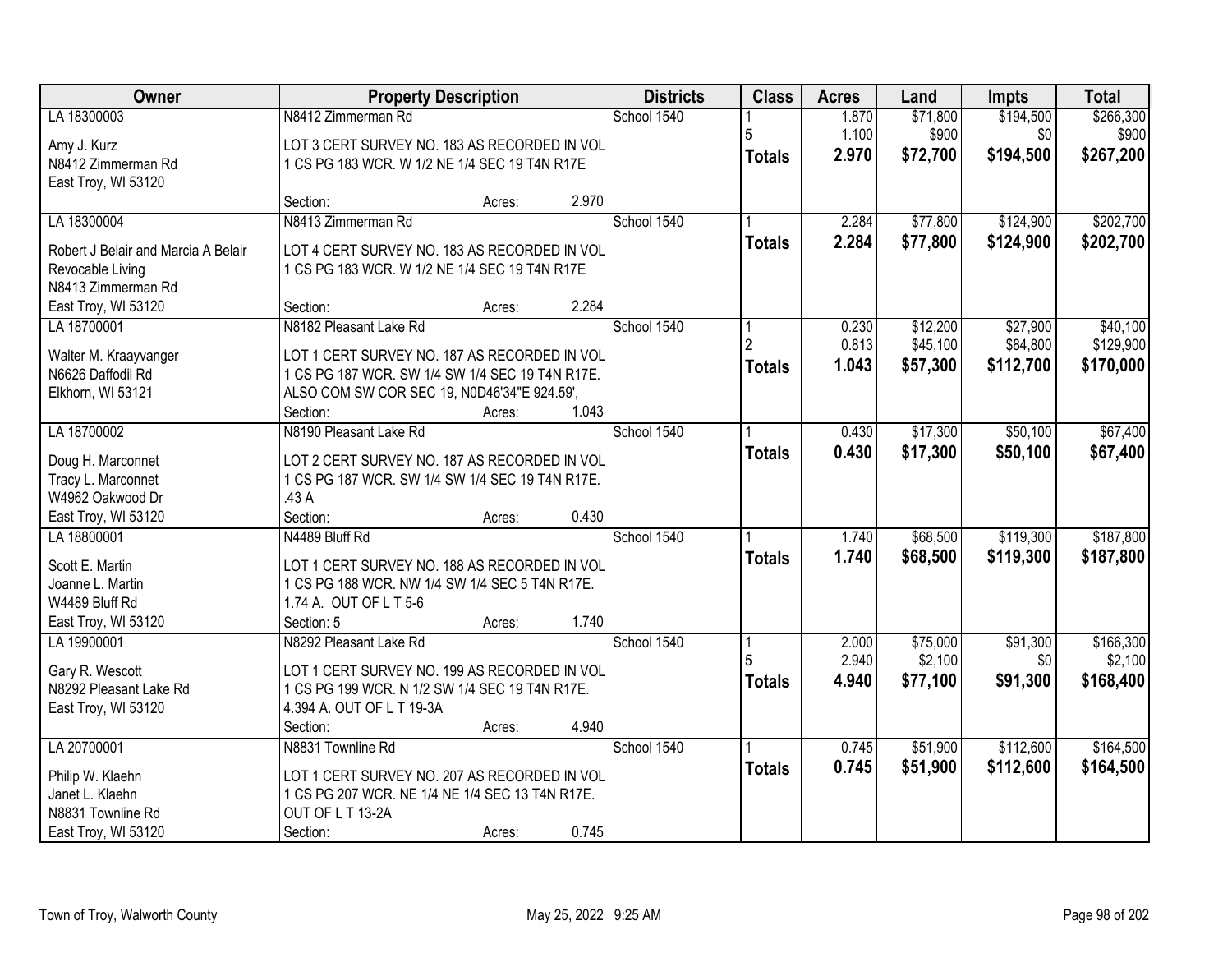| <b>Owner</b>               | <b>Property Description</b>                                             |        |       | <b>Districts</b>  | <b>Class</b>  | <b>Acres</b> | Land      | <b>Impts</b>    | <b>Total</b> |
|----------------------------|-------------------------------------------------------------------------|--------|-------|-------------------|---------------|--------------|-----------|-----------------|--------------|
| LA 20700002                | N8825 Townline Rd                                                       |        |       | School 1540       |               | 0.920        | \$47,900  | \$231,000       | \$278,900    |
| Erik J. Davidsen           | LOT 2 CERT SURVEY NO. 207 AS RECORDED IN VOL                            |        |       |                   | <b>Totals</b> | 0.920        | \$47,900  | \$231,000       | \$278,900    |
| Danielle S. Davidsen       | 1 CS PG 207 WCR. NE 1/4 NE 1/4 SEC 13 T4N R17E                          |        |       |                   |               |              |           |                 |              |
| N8825 Townline Rd          |                                                                         |        |       |                   |               |              |           |                 |              |
| East Troy, WI 53120        | Section:                                                                | Acres: | 0.920 |                   |               |              |           |                 |              |
| LA 21100001A               | N8508 Townline Rd                                                       |        |       | <b>Booth Lake</b> |               | 0.000        | \$182,100 | \$6,500         | \$188,600    |
| Mele Sarmiento Trust       | PART LOT 1 CERT SURVEY NO. 211 RECORDED IN                              |        |       | Management Dist   | <b>Totals</b> | 0.000        | \$182,100 | \$6,500         | \$188,600    |
| N8508 Townline Rd          | VOL 1 CS PG 211 WCR. SE 1/4 SE 1/4 SEC 13 T4N                           |        |       | School 1540       |               |              |           |                 |              |
| East Troy, WI 53120        | R17E. OUT OF L T 13-14                                                  |        |       |                   |               |              |           |                 |              |
|                            | Section:                                                                | Acres: | 0.000 |                   |               |              |           |                 |              |
| LA 21100004A               | N8504 Townline Rd                                                       |        |       | <b>Booth Lake</b> |               | 0.000        | \$22,000  | $\overline{50}$ | \$22,000     |
|                            |                                                                         |        |       | Management Dist   | <b>Totals</b> | 0.000        | \$22,000  | \$0             | \$22,000     |
| William Fechner Land Trust | PART LOT 4 CERT SURVEY NO. 211 RECORDED IN                              |        |       | School 1540       |               |              |           |                 |              |
| N8504 Townline Rd          | VOL 1 CS PG 211 WCR. SE 1/4 SE 1/4 SEC 13 T4N<br>R17E. OUT OF L T 13-15 |        |       |                   |               |              |           |                 |              |
| East Troy, WI 53120        | Section:                                                                | Acres: | 0.000 |                   |               |              |           |                 |              |
| LA 24400001                | W4813 Hwy 20                                                            |        |       | School 1540       |               | 2.820        | \$83,200  | \$161,400       | \$244,600    |
|                            |                                                                         |        |       |                   |               | 2.820        | \$83,200  | \$161,400       | \$244,600    |
| Robert J. Cyra             | LOT 1 CERT SURVEY NO. 244 AS RECORDED IN VOL                            |        |       |                   | <b>Totals</b> |              |           |                 |              |
| W4813 Hwy 20               | 1 CS PG 244 WCR. NW 1/4 NW 1/4 SEC 19 T4N R17E.                         |        |       |                   |               |              |           |                 |              |
| East Troy, WI 53120        | 2.82 A OUT OF L T 19-7                                                  |        |       |                   |               |              |           |                 |              |
|                            | Section:                                                                | Acres: | 2.820 |                   |               |              |           |                 |              |
| LA 24400002                |                                                                         |        |       | School 1540       |               | 5.560        | \$43,700  | $\overline{50}$ | \$43,700     |
| Robert J. Cyra             | LOT 2 CERT SURVEY NO. 244 AS RECORDED IN VOL                            |        |       |                   | <b>Totals</b> | 5.560        | \$43,700  | \$0             | \$43,700     |
| W4813 Hwy 20               | 1 CS PG 244 WCR. NW 1/4 NW 1/4 SEC 19 T4N R17E.                         |        |       |                   |               |              |           |                 |              |
| East Troy, WI 53120        | 2.74 A                                                                  |        |       |                   |               |              |           |                 |              |
|                            | Section:                                                                | Acres: | 5.560 |                   |               |              |           |                 |              |
| LA 24600001                | W3458 Hwy 20                                                            |        |       | School 1540       |               | 0.930        | \$33,600  | \$149,900       | \$183,500    |
| Eric Huebner               | LOT 1 CERT SURVEY NO. 246 AS RECORDED IN VOL                            |        |       |                   | <b>Totals</b> | 0.930        | \$33,600  | \$149,900       | \$183,500    |
| S68 W32552 Arrowwood Ct    | 1 CS PG 246 WCR. SW 1/4 NE 1/4 SEC 22 T4N R17E.                         |        |       |                   |               |              |           |                 |              |
| Mukwonago, WI 53149        | OUT OF LT 22-4                                                          |        |       |                   |               |              |           |                 |              |
|                            | Section:                                                                | Acres: | 0.930 |                   |               |              |           |                 |              |
| LA 27700001                | N8490 Pleasant Lake Rd                                                  |        |       | School 1540       |               | 0.880        | \$46,800  | \$141,800       | \$188,600    |
|                            |                                                                         |        |       |                   | <b>Totals</b> | 0.880        | \$46,800  | \$141,800       | \$188,600    |
| Douglas J. Tomas           | LOT 1 CERT SURVEY NO. 277 AS RECORDED IN VOL                            |        |       |                   |               |              |           |                 |              |
| N8490 Pleasant Lake Rd     | 2 CS PG 32 WCR. NW 1/4 NW 1/4 SEC 19 T4N R17E.                          |        |       |                   |               |              |           |                 |              |
| East Troy, WI 53120        | .88 A. OUT OF L T 19-7                                                  |        |       |                   |               |              |           |                 |              |
|                            | Section:                                                                | Acres: | 0.880 |                   |               |              |           |                 |              |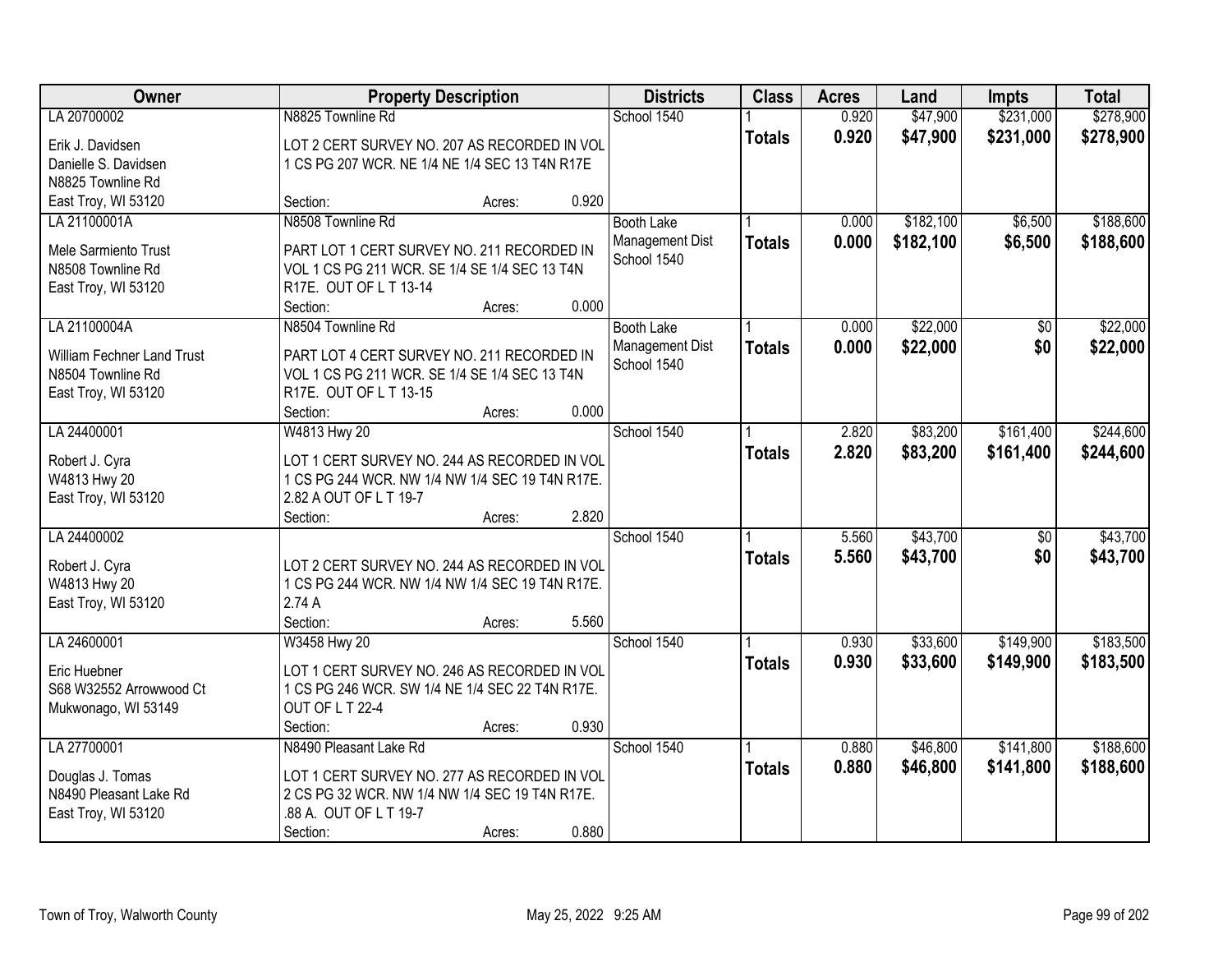| Owner                              | <b>Property Description</b>                                               |        | <b>Districts</b> | <b>Class</b>  | <b>Acres</b> | Land     | <b>Impts</b> | <b>Total</b> |
|------------------------------------|---------------------------------------------------------------------------|--------|------------------|---------------|--------------|----------|--------------|--------------|
| LA 30300001                        | W2998 County Rd J                                                         |        | School 1540      |               | 0.930        | \$48,200 | \$155,700    | \$203,900    |
| Kraig A. Tabor                     | LOT 1 CERT SURVEY NO. 303 AS RECORDED IN VOL                              |        |                  | <b>Totals</b> | 0.930        | \$48,200 | \$155,700    | \$203,900    |
| Kathy M. Tabor                     | 2 CS PG 70 WCR N 1/2 SE 1/4 SEC 11 T4N R17E.                              |        |                  |               |              |          |              |              |
| W2998 County Rd J                  | 40456 SQ FT. OUT OF L T 11-4A                                             |        |                  |               |              |          |              |              |
| East Troy, WI 53120                | Section: 11                                                               | Acres: | 0.930            |               |              |          |              |              |
| LA 34300001                        | N8867 Townline Rd                                                         |        | School 1540      |               | 1.034        | \$35,900 | \$135,200    | \$171,100    |
|                                    |                                                                           |        |                  |               | 1.034        | \$35,900 | \$135,200    | \$171,100    |
| Lori J. Olson                      | LOT 1 CERT SURVEY NO. 343 AS RECORDED IN VOL                              |        |                  | <b>Totals</b> |              |          |              |              |
| N8867 Townline Rd                  | 2 CS PG 121 WCR. NE 1/4 NE 1/4 SEC 13 T4N R17E.                           |        |                  |               |              |          |              |              |
| East Troy, WI 53120                | 45042 SQ FT OUT OF L T 13-3                                               |        |                  |               |              |          |              |              |
|                                    | Section:                                                                  | Acres: | 1.034            |               |              |          |              |              |
| LA 34400001                        | N8437 Booth Lake Hghts Rd                                                 |        | School 1540      |               | 1.620        | \$65,500 | \$194,400    | \$259,900    |
|                                    | LOT 1 CERT SURVEY NO. 344 AS RECORDED IN VOL                              |        |                  | <b>Totals</b> | 1.620        | \$65,500 | \$194,400    | \$259,900    |
| Brandon J. Jeske<br>Katie L. Jeske |                                                                           |        |                  |               |              |          |              |              |
|                                    | 2 CS PG 123 WCR. W 1/2 NE 1/4 SEC 24 T4N R17E.<br>1.62 A. OUT OF L T 24-6 |        |                  |               |              |          |              |              |
| N8437 Booth Lake Hghts Rd          | Section:                                                                  |        | 1.620            |               |              |          |              |              |
| East Troy, WI 53120                |                                                                           | Acres: |                  |               |              |          |              |              |
| LA 34700001                        | N8382 Pickeral Lake Rd                                                    |        | School 1540      |               | 1.770        | \$69,300 | \$110,700    | \$180,000    |
| Andrew J. Gummo                    | LOT 1 CERT SURVEY NO. 347 AS RECORDED IN VOL                              |        |                  | <b>Totals</b> | 1.770        | \$69,300 | \$110,700    | \$180,000    |
| Cindy L. Lancaster                 | 2 CS PG 126 WCR. SW 1/4 NW 1/4 SEC 24 T4N R17E.                           |        |                  |               |              |          |              |              |
| N8382 Pickeral Lake Rd             | 1.77 A. OUT OF L T 24-8                                                   |        |                  |               |              |          |              |              |
| East Troy, WI 53120                | Section:                                                                  | Acres: | 1.770            |               |              |          |              |              |
| LA 36300001                        | W3835 County Rd A                                                         |        | School 1540      |               | 1.040        | \$36,000 | \$242,100    | \$278,100    |
|                                    |                                                                           |        |                  | <b>Totals</b> | 1.040        | \$36,000 | \$242,100    | \$278,100    |
| Scott A. Beaver                    | LOT 1 CERT SURVEY NO. 363 AS RECORDED IN VOL                              |        |                  |               |              |          |              |              |
| Amy M. Beaver                      | 2 CS PG 151 WCR. NW 1/4 SE 1/4 SEC 33 T4N R17E.                           |        |                  |               |              |          |              |              |
| W3835 Co Rd A                      | OUT OF L T 33-6                                                           |        |                  |               |              |          |              |              |
| Elkhorn, WI 53121                  | Section:                                                                  | Acres: | 1.040            |               |              |          |              |              |
| LA 36300002                        | W3811 County Rd A                                                         |        | School 1540      |               | 1.190        | \$39,800 | \$178,700    | \$218,500    |
| Broderick P. Walker                | LOT 2 CERT SURVEY NO. 363 AS RECORDED IN VOL                              |        |                  | <b>Totals</b> | 1.190        | \$39,800 | \$178,700    | \$218,500    |
| W3811 County Rd A                  | 2 CS PG 151 WCR. NW 1/4 SE 1/4 SEC 33 T4N R17E                            |        |                  |               |              |          |              |              |
| Elkhorn, WI 53121                  |                                                                           |        |                  |               |              |          |              |              |
|                                    | Section:                                                                  | Acres: | 1.190            |               |              |          |              |              |
| LA 37200001                        | W4855 Hwy 20                                                              |        | School 1540      |               | 1.146        | \$53,700 | \$148,700    | \$202,400    |
|                                    |                                                                           |        |                  | <b>Totals</b> | 1.146        | \$53,700 | \$148,700    | \$202,400    |
| Edward O. Pollock                  | LOT 1 CERT SURVEY NO. 372 AS RECORDED IN VOL                              |        |                  |               |              |          |              |              |
| Diane M. Pollock                   | 2 CS PG 163 WCR. NW 1/4 NW 1/4 SEC 19 T4N R17E.                           |        |                  |               |              |          |              |              |
| W4853 Hwy 20                       | 1.146 A. M/L OUT OF L T 19-7A ALSO EASEMENT                               |        |                  |               |              |          |              |              |
| East Troy, WI 53120                | Section:                                                                  | Acres: | 1.146            |               |              |          |              |              |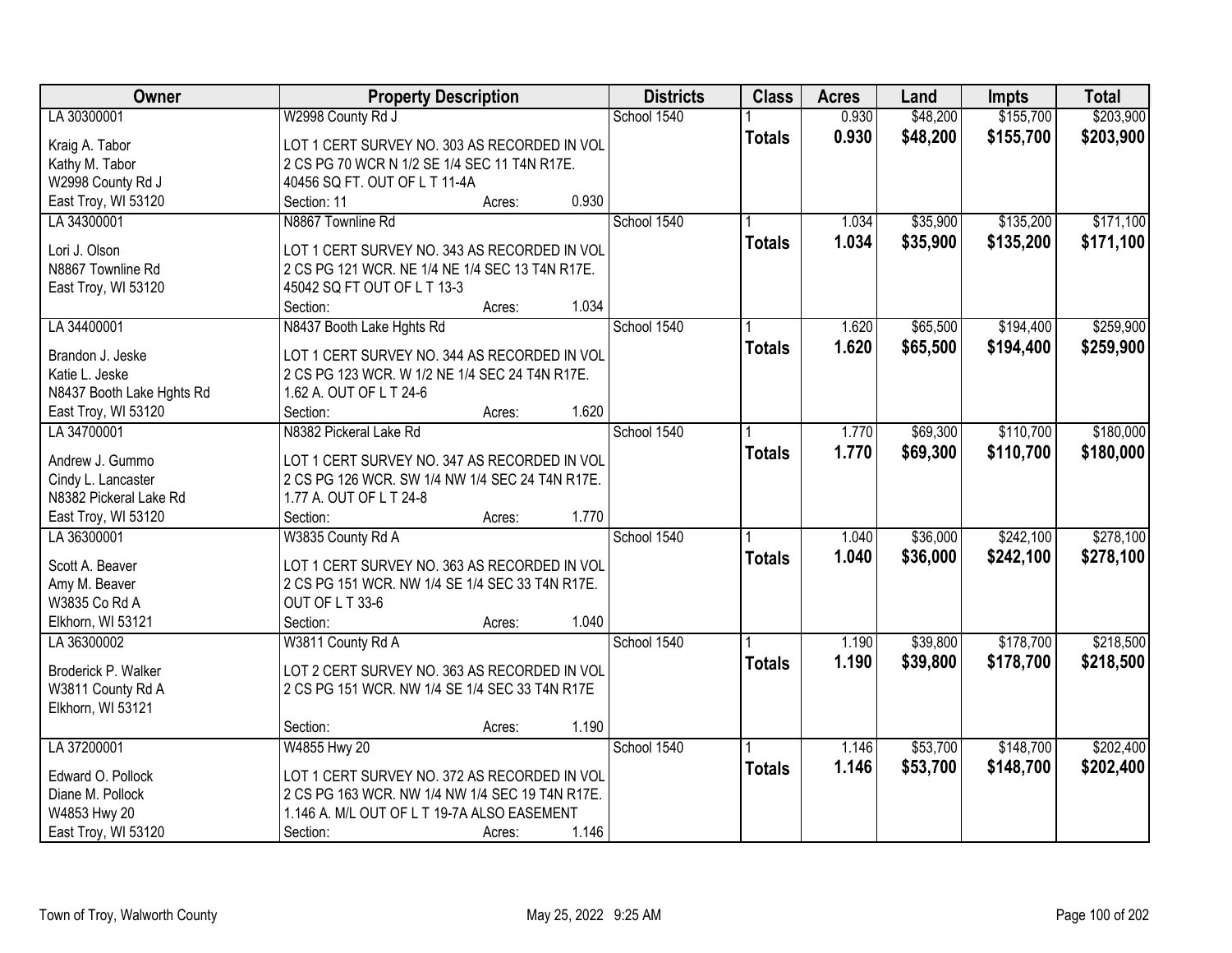| Owner                         | <b>Property Description</b>                       | <b>Districts</b> | <b>Class</b>  | <b>Acres</b> | Land     | <b>Impts</b> | <b>Total</b> |
|-------------------------------|---------------------------------------------------|------------------|---------------|--------------|----------|--------------|--------------|
| LA 37800001                   | N8643 Adams Rd                                    | School 1540      |               | 1.033        | \$50,800 | \$124,500    | \$175,300    |
| <b>Edward Whipp</b>           | LOT 1 CERT SURVEY NO. 378 AS RECORDED IN VOL      |                  | <b>Totals</b> | 1.033        | \$50,800 | \$124,500    | \$175,300    |
| Leah Whipp                    | 2 CS PG 172 WCR. NE 1/4 SW 1/4 SEC 18 T4N R17E.   |                  |               |              |          |              |              |
| N8643 Adams Rd                | 1.033 A M/L OUT OF L T 18-3                       |                  |               |              |          |              |              |
| East Troy, WI 53120           | 1.033<br>Section:<br>Acres:                       |                  |               |              |          |              |              |
| LA 38400001                   | N9648 Betts Rd                                    | School 1540      |               | 4.130        | \$96,300 | \$107,600    | \$203,900    |
|                               |                                                   |                  |               | 1.000        | \$700    | \$0          | \$700        |
| <b>Donald Roberts</b>         | LOT 1 CERT SURVEY NO. 384 AS RECORDED IN VOL      |                  | <b>Totals</b> | 5.130        | \$97,000 | \$107,600    | \$204,600    |
| Joy R. Roberts                | 2 CS PG 178 WCR. NE 1/4 NW 1/4 SEC 4 T4N R17E.    |                  |               |              |          |              |              |
| N9648 Betts Rd                | ALSO COM NE COR CSM 384, S84D36'30"E 60',         |                  |               |              |          |              |              |
| Eagle, WI 53119               | 5.130<br>Section:<br>Acres:                       |                  |               |              |          |              |              |
| LA 43300001                   | W3786 Hwy 20                                      | School 1540      |               | 2.550        | \$62,900 | \$154,800    | \$217,700    |
| <b>Robert Miller Trust</b>    | LOT 1 CERT SURVEY NO. 433 AS RECORDED IN VOL      |                  | <b>Totals</b> | 2.550        | \$62,900 | \$154,800    | \$217,700    |
| <b>Charlotte Miller Trust</b> | 2 CS PG 234 WCR. SE 1/4 NE 1/4 SEC 21 T4N R17E.   |                  |               |              |          |              |              |
| W3786 Hwy 20                  | 2.55 A. M/L OUT OF L T 21-1                       |                  |               |              |          |              |              |
| East Troy, WI 53120           | 2.550<br>Section:<br>Acres:                       |                  |               |              |          |              |              |
| LA 48000001                   | W2837 Friemoth Rd                                 | School 1540      |               | 1.800        | \$70,000 | \$229,600    | \$299,600    |
|                               |                                                   |                  |               | 1.800        | \$70,000 | \$229,600    | \$299,600    |
| Daniel R Oleary Trust         | LOT 1 CERT SURVEY NO. 480 RECORDED IN VOL 2       |                  | <b>Totals</b> |              |          |              |              |
| Margaret L Oleary Trust       | CS PG 300 WCR NW 1/4 SW 1/4 SEC 4 T4N R17E.       |                  |               |              |          |              |              |
| W2837 Friemoth Rd             | ALSO COM NW COR CSM 480, S0D13'20" W 233',        |                  |               |              |          |              |              |
| East Troy, WI 53120           | Section:<br>1.800<br>Acres:                       |                  |               |              |          |              |              |
| LA 51300001                   | W4491 County Rd J                                 | School 1540      |               | 1.482        | \$62,100 | \$109,800    | \$171,900    |
| Diane M. Robertson            | LOT 1 CERT SURVEY NO. 513 AS RECORDED IN VOL      |                  | <b>Totals</b> | 1.482        | \$62,100 | \$109,800    | \$171,900    |
| W4491 County Rd J             | 2 CS PG 347 WCR. NE 1/4 NE 1/4 SEC 20 T4N R17E.   |                  |               |              |          |              |              |
| East Troy, WI 53120           | 1.482 A OUT OF L T 19-1                           |                  |               |              |          |              |              |
|                               | 1.482<br>Section:<br>Acres:                       |                  |               |              |          |              |              |
| LA 51800001                   | W3403 Bluff Rd                                    | School 1540      |               | 1.160        | \$54,000 | \$191,600    | \$245,600    |
|                               |                                                   |                  |               |              |          |              |              |
| Steven J. Sanidas             | LOT 1 CERT SURVEY NO. 518 AS RECORDED IN VOL      |                  | <b>Totals</b> | 1.160        | \$54,000 | \$191,600    | \$245,600    |
| W3403 Bluff Rd                | 2 CS PG 354 WCR. SW 1/4 NE 1/4 SEC 10 T4N R17E.   |                  |               |              |          |              |              |
| East Troy, WI 53120           | 1.16 A OUT OF L T 10-4                            |                  |               |              |          |              |              |
|                               | Section: 10<br>1.160<br>Acres:                    |                  |               |              |          |              |              |
| LA 55300001                   | W2564 Kittie Ct                                   | School 1540      |               | 1.350        | \$58,800 | \$169,700    | \$228,500    |
| Jason Johnson                 | LOT 1 CERT SURVEY NO. 553 AS RECORDED IN VOL      |                  | <b>Totals</b> | 1.350        | \$58,800 | \$169,700    | \$228,500    |
| Amy Johnson                   | 2 CS PG 401 WCR. SE 1/4 SE 1/4 SEC 12 & NE 1/4 NE |                  |               |              |          |              |              |
| W2564 Kittie Ct               | 1/4 SEC 13 T4N R17E. 1.350 A. OUT OF L T 12-2 &   |                  |               |              |          |              |              |
| East Troy, WI 53120           | 1.350<br>Section: 13<br>Acres:                    |                  |               |              |          |              |              |
|                               |                                                   |                  |               |              |          |              |              |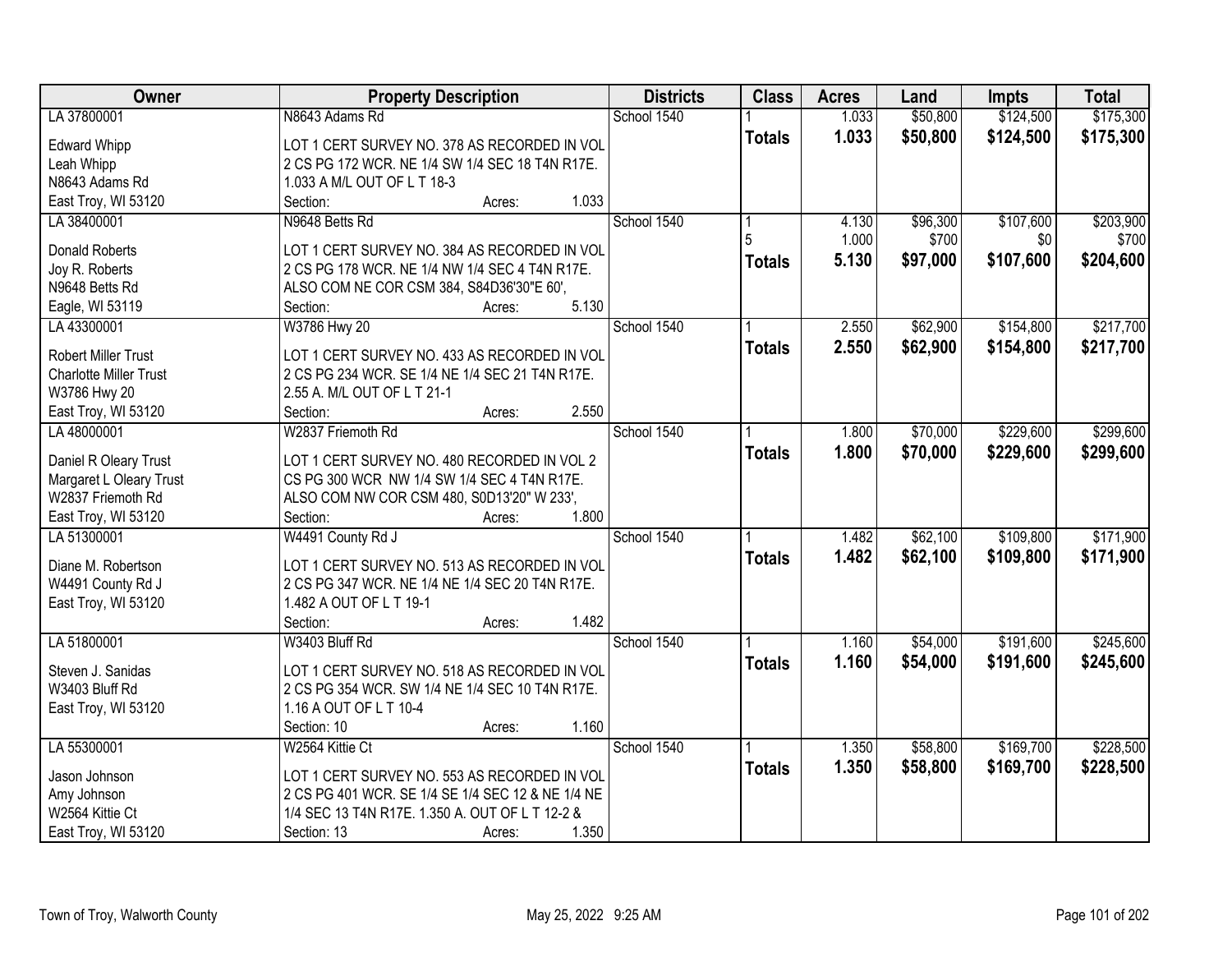| Owner                       | <b>Property Description</b>                                                 |        |             | <b>Districts</b> | <b>Class</b>  | <b>Acres</b> | Land     | <b>Impts</b> | <b>Total</b> |
|-----------------------------|-----------------------------------------------------------------------------|--------|-------------|------------------|---------------|--------------|----------|--------------|--------------|
| LA 57800001                 | N8357 Booth Lake Hghts Rd                                                   |        | School 1540 |                  |               | 1.500        | \$62,500 | \$191,700    | \$254,200    |
| <b>Timothy Wenzel</b>       | LOT 1 CERT SURVEY NO. 578 AS RECORDED IN VOL                                |        |             |                  | <b>Totals</b> | 1.500        | \$62,500 | \$191,700    | \$254,200    |
| Janice Wenzel               | 3 CS PG 32 WCR SW 1/4 NE 1/4 SEC 24 T4N R17E.                               |        |             |                  |               |              |          |              |              |
| N8357 Booth Lake Heights Rd | OUT OF LT 24-6                                                              |        |             |                  |               |              |          |              |              |
| East Troy, WI 53120         | Section:                                                                    | Acres: | 1.500       |                  |               |              |          |              |              |
| LA 57800002                 | N8339 Booth Lake Hghts Rd                                                   |        | School 1540 |                  |               | 1.500        | \$62,500 | \$176,200    | \$238,700    |
|                             |                                                                             |        |             |                  | <b>Totals</b> | 1.500        | \$62,500 | \$176,200    | \$238,700    |
| David S. Bassett            | LOT 2 CERT SURVEY NO. 578 AS RECORDED IN VOL                                |        |             |                  |               |              |          |              |              |
| Helen R. Kilkenny           | 3 CS PG 32 WCR SW 1/4 NE 1/4 SEC 35 T4N R17E                                |        |             |                  |               |              |          |              |              |
| N8339 Booth Lake Heights Rd |                                                                             |        |             |                  |               |              |          |              |              |
| East Troy, WI 53120         | Section:                                                                    | Acres: | 1.500       |                  |               |              |          |              |              |
| LA 57800003                 | N8317 Booth Lake Hghts Rd                                                   |        | School 1540 |                  |               | 1.500        | \$62,500 | \$222,600    | \$285,100    |
| Nathan J. Peters            | LOT 3 CERT SURVEY NO. 578 AS RECORDED IN VOL                                |        |             |                  | <b>Totals</b> | 1.500        | \$62,500 | \$222,600    | \$285,100    |
| Lynde J. Peters             | 3 CS PG 32 WCR SW 1/4 NE 1/4 SEC 24 T4N R17E                                |        |             |                  |               |              |          |              |              |
| N8317 Booth Lake Heights Rd |                                                                             |        |             |                  |               |              |          |              |              |
| East Troy, WI 53120         | Section: 24                                                                 | Acres: | 1.500       |                  |               |              |          |              |              |
| LA 58500001                 | N8957 Townline Rd                                                           |        | School 1540 |                  |               | 1.465        | \$61,600 | \$215,300    | \$276,900    |
|                             |                                                                             |        |             |                  | <b>Totals</b> | 1.465        | \$61,600 | \$215,300    | \$276,900    |
| John Molleson               | LOT 1 CERT SURVEY NO. 585 AS RECORDED IN VOL                                |        |             |                  |               |              |          |              |              |
| Marie Molleson              | 3 CS PG 39 WCR SE 1/4 SE 1/4 SEC 12 T4N R17E.                               |        |             |                  |               |              |          |              |              |
| N8957 Townline Rd           | 1.465 A. OUT OF L T 12-2                                                    |        |             |                  |               |              |          |              |              |
| East Troy, WI 53120         | Section: 12                                                                 | Acres: | 1.465       |                  |               |              |          |              |              |
| LA 58500002                 | W2562 Gavers Ct                                                             |        | School 1540 |                  |               | 1.225        | \$52,800 | \$184,000    | \$236,800    |
| Frank M. Linde              | LOT 2 CERT SURVEY NO. 585 AS RECORDED IN VOL                                |        |             |                  | <b>Totals</b> | 1.225        | \$52,800 | \$184,000    | \$236,800    |
| Karen K. Linde              | 3 CS PG 39 WCR SE 1/4 SE 1/4 SEC 12 T4N R17E.                               |        |             |                  |               |              |          |              |              |
| W2562 Gavers Ct             | 1.225 A                                                                     |        |             |                  |               |              |          |              |              |
| East Troy, WI 53120         | Section: 12                                                                 | Acres: | 1.225       |                  |               |              |          |              |              |
| LA 63700001                 | W2685 Friemoth Rd                                                           |        | School 1540 |                  |               | 1.825        | \$70,600 | \$234,800    | \$305,400    |
|                             |                                                                             |        |             |                  |               | 1.825        |          |              |              |
| Cal R. Servi                | LOT 1 CERT SURVEY NO. 637 AS RECORDED IN VOL                                |        |             |                  | <b>Totals</b> |              | \$70,600 | \$234,800    | \$305,400    |
| Kelsey K. Servi             | 3 CS PG 112 WCR. NW 1/4 SE 1/4 SEC 36 T4N R17E.                             |        |             |                  |               |              |          |              |              |
| W2685 Friemoth Rd           | 1.825 A OUT OF L T 36-8                                                     |        |             |                  |               |              |          |              |              |
| East Troy, WI 53120         | Section: 36                                                                 | Acres: | 1.825       |                  |               |              |          |              |              |
| LA 71000001                 | W2631 County Rd ES                                                          |        | School 1540 |                  |               | 1.050        | \$25,600 | \$251,500    | \$277,100    |
|                             |                                                                             |        |             |                  | <b>Totals</b> | 1.050        | \$25,600 | \$251,500    | \$277,100    |
| Anthony D. Barrett          | LOT 1 CERT SURVEY NO. 710 AS RECORDED IN VOL                                |        |             |                  |               |              |          |              |              |
| Theresa A. Barrett          | 3 CS PG 215 WCR. NW 1/4 NE 1/4 SEC 25 T4N R17E.<br>1.05 A. OUT OF L T 25-1A |        |             |                  |               |              |          |              |              |
| W2631 County Rd Es          |                                                                             |        | 1.050       |                  |               |              |          |              |              |
| East Troy, WI 53120         | Section: 25                                                                 | Acres: |             |                  |               |              |          |              |              |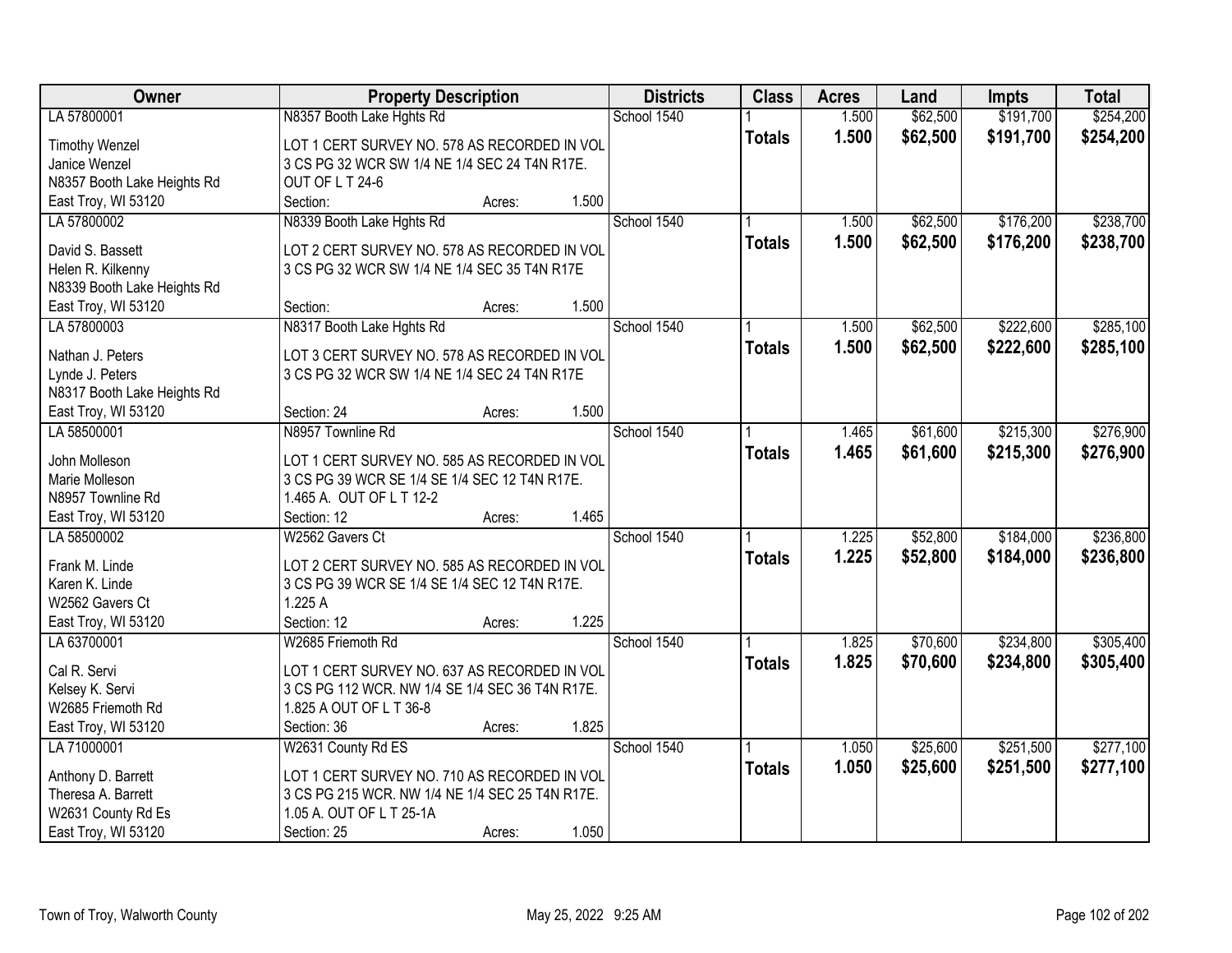| <b>Owner</b>            | <b>Property Description</b>                     | <b>Districts</b> | <b>Class</b>  | <b>Acres</b> | Land      | <b>Impts</b> | <b>Total</b> |
|-------------------------|-------------------------------------------------|------------------|---------------|--------------|-----------|--------------|--------------|
| LA 71000002             | W2621 County Rd ES                              | School 1540      |               | 1.050        | \$36,300  | \$180,100    | \$216,400    |
| Jodi Hamann             | LOT 2 CERT SURVEY NO. 710 AS RECORDED IN VOL    |                  | <b>Totals</b> | 1.050        | \$36,300  | \$180,100    | \$216,400    |
| W2621 County Rd Es      | 3 CS PG 215 WCR. NW 1/4 NE 1/4 SEC 25 T4N R17E. |                  |               |              |           |              |              |
| East Troy, WI 53120     | $1.05A$ .                                       |                  |               |              |           |              |              |
|                         | Section: 25<br>1.050<br>Acres:                  |                  |               |              |           |              |              |
| LA 71000003             | W2605 County Rd ES                              | School 1540      |               | 1.180        | \$39,500  | \$141,000    | \$180,500    |
|                         |                                                 |                  | <b>Totals</b> | 1.180        | \$39,500  | \$141,000    | \$180,500    |
| <b>Timothy Masta</b>    | LOT 3 CERT SURVEY NO. 710 AS RECORDED IN VOL    |                  |               |              |           |              |              |
| W2605 County Rd Es      | 3 CS PG 215 WCR. NW 1/4 NE 1/4 SEC 25 T4N R17E. |                  |               |              |           |              |              |
| East Troy, WI 53120     | $1.18A$ .                                       |                  |               |              |           |              |              |
|                         | 1.180<br>Section:<br>Acres:                     |                  |               |              |           |              |              |
| LA 73000001             | W3650 County Rd A                               | School 1540      |               | 0.918        | \$33,400  | \$145,300    | \$178,700    |
| Joshua J. Macara        | LOT 1 CERT SURVEY NO. 730 AS RECORDED IN VOL    |                  | <b>Totals</b> | 0.918        | \$33,400  | \$145,300    | \$178,700    |
| W3650 County Rd A       | 3 CS PG 730 WCR. SW 1/4 NW 1/4 & NW 1/4 SW 1/4  |                  |               |              |           |              |              |
| Elkhorn, WI 53121       | SEC 34 T4N R17E. .918 A. OUT OF L T 34-5        |                  |               |              |           |              |              |
|                         | 0.918<br>Section:<br>Acres:                     |                  |               |              |           |              |              |
| LA 77000001             | W2941 County Rd ES                              | School 1540      |               | 0.960        | \$48,900  | \$164,700    | \$213,600    |
|                         |                                                 |                  | <b>Totals</b> | 0.960        | \$48,900  | \$164,700    | \$213,600    |
| Jonathan L. Feucht      | LOT 1 CERT SURVEY NO. 770 AS RECORDED IN VOL    |                  |               |              |           |              |              |
| Elisabeth K. Fox-Feucht | 3 CS PG 298 WCR. NE 1/4 SE 1/4 SEC 26 T4N R17E. |                  |               |              |           |              |              |
| W2941 County Rd Es      | .96 A OMITS L T 26-20                           |                  |               |              |           |              |              |
| Elkhorn, WI 53121       | 0.960<br>Section:<br>Acres:                     |                  |               |              |           |              |              |
| LA 77000002             | W2935 County Rd ES                              | School 1540      |               | 1.250        | \$56,300  | \$161,000    | \$217,300    |
| Scott D. Pontel         | LOT 2 CERT SURVEY NO. 770 AS RECORDED IN VOL    |                  | <b>Totals</b> | 1.250        | \$56,300  | \$161,000    | \$217,300    |
| Stephanie N. Pontel     | 3 CS PG 298 WCR. NE 1/4 SE 1/4 SEC 26 T4N R17E. |                  |               |              |           |              |              |
| W2935 County Rd Es      | $1.25A$ .                                       |                  |               |              |           |              |              |
| Elkhorn, WI 53121       | 1.250<br>Section: 26<br>Acres:                  |                  |               |              |           |              |              |
| LA 77700001             | N9006 Nature Rd                                 | School 1540      |               | 1.129        | \$53,200  | \$141,600    | \$194,800    |
| Faye Brugge             | LOT 1 CERT SURVEY NO. 777 AS RECORDED IN VOL    |                  | <b>Totals</b> | 1.129        | \$53,200  | \$141,600    | \$194,800    |
| Derrayl Brugge          | 3 CS PG 307 WCR. NE 1/4 SW 1/4 SEC 11 T4N R17E. |                  |               |              |           |              |              |
| N9006 Nature Rd         | 1.129 A. OUT OF L T 11-7                        |                  |               |              |           |              |              |
| East Troy, WI 53120     | Section: 11<br>1.129<br>Acres:                  |                  |               |              |           |              |              |
| LA 78300001             | W3140 County Rd J                               | School 1540      |               | 5.000        | \$105,000 | \$197,800    | \$302,800    |
|                         |                                                 |                  | <b>Totals</b> | 5.000        | \$105,000 | \$197,800    | \$302,800    |
| Jeremy D. Augle         | LOT 1 CERT SURVEY NO. 783 AS RECORDED IN VOL    |                  |               |              |           |              |              |
| Andrea S. Augle         | 3 CS PG 317 WCR. NE 1/4 SW 1/4 SEC 11 T4N R17E. |                  |               |              |           |              |              |
| W3140 County Rd J       | 5 A. OUT OF L T 11-8A                           |                  |               |              |           |              |              |
| East Troy, WI 53120     | 5.000<br>Section: 11<br>Acres:                  |                  |               |              |           |              |              |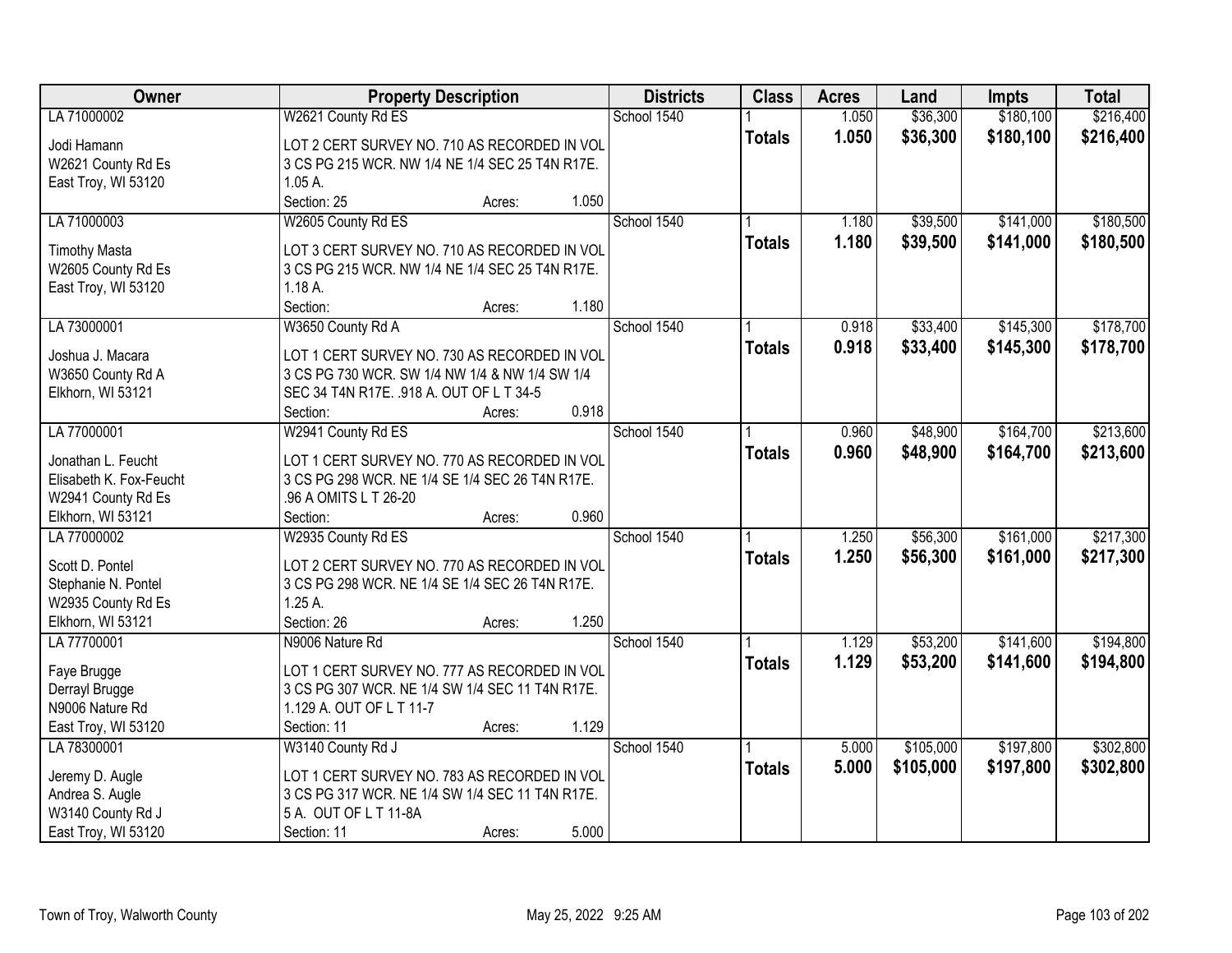| Owner                    | <b>Property Description</b>                       |       | <b>Districts</b> | <b>Class</b>  | <b>Acres</b> | Land      | <b>Impts</b> | <b>Total</b> |
|--------------------------|---------------------------------------------------|-------|------------------|---------------|--------------|-----------|--------------|--------------|
| LA 78300002              | W3120 County Rd J                                 |       | School 1540      |               | 9.450        | \$152,100 | \$359,800    | \$511,900    |
| David M. O'Brien         | LOT 2 CERT SURVEY NO. 783 AS RECORDED IN VOL      |       |                  | <b>Totals</b> | 9.450        | \$152,100 | \$359,800    | \$511,900    |
| Teresa M. O'Brien        | 3 CS PG 317 WCR. NE 1/4 SW 1/4 SEC 11 T4N R17E.   |       |                  |               |              |           |              |              |
| W3120 County Rd J        | ALSO COM NE COR SW 1/4 SEC 11, N89D46'25"W 300    |       |                  |               |              |           |              |              |
| East Troy, WI 53120      | Section: 11<br>Acres:                             | 9.450 |                  |               |              |           |              |              |
| LA 83800001              | W2673 Friemoth Rd                                 |       | School 1540      |               | 1.506        | \$62,700  | \$111,000    | \$173,700    |
|                          |                                                   |       |                  | <b>Totals</b> | 1.506        | \$62,700  | \$111,000    | \$173,700    |
| Brandon C. Lagreca       | LOT 1 CERT SURVEY NO. 838 AS RECORDED IN VOL      |       |                  |               |              |           |              |              |
| Joy M. Hernes            | 4 CS PG 19 WCR NW 1/4 SE 1/4 SEC 36 T4N R17E.     |       |                  |               |              |           |              |              |
| W2673 Friemoth Rd        | 1.506 A. M/L OUT OF L T 36-8                      |       |                  |               |              |           |              |              |
| East Troy, WI 53120      | Section:<br>Acres:                                | 1.506 |                  |               |              |           |              |              |
| LA 83800002              | W2667 Friemoth Rd                                 |       | School 1540      |               | 1.116        | \$52,900  | \$218,000    | \$270,900    |
| Robert M. Taubert        | LOT 2 CERT SURVEY NO. 838 AS RECORDED IN VOL      |       |                  | <b>Totals</b> | 1.116        | \$52,900  | \$218,000    | \$270,900    |
| Jeanette M. Taubert      | 4 CS PG 19 WCR NW 1/4 SE 1/4 SEC 36 T4N R17E.     |       |                  |               |              |           |              |              |
| W2667 Friemoth Rd        | 1.116 A. M/L                                      |       |                  |               |              |           |              |              |
| East Troy, WI 53120      | Section:<br>Acres:                                | 1.116 |                  |               |              |           |              |              |
| LA 83800003              | W2655 Friemoth Rd                                 |       | School 1540      |               | 2.270        | \$77,700  | \$168,100    | \$245,800    |
|                          |                                                   |       |                  | <b>Totals</b> | 2.270        | \$77,700  | \$168,100    | \$245,800    |
| Kenneth M. Bjorge        | LOT 3 CERT SURVEY NO. 838 AS RECORDED IN VOL      |       |                  |               |              |           |              |              |
| Jayne K. Bjorge          | 4 CS PG 19 WCR NW 1/4 SE 1/4 SEC 36 T4N R17E.     |       |                  |               |              |           |              |              |
| W2655 Freimoth Rd        | 2.271 A. M/L                                      |       |                  |               |              |           |              |              |
| East Troy, WI 53120      | Section:<br>Acres:                                | 2.270 |                  |               |              |           |              |              |
| LA 84600001              | W2596 County Rd ES                                |       | School 1540      |               | 1.080        | \$37,000  | \$147,600    | \$184,600    |
| Adam Lemarr              | LOT 1 CERT SURVEY NO. 846 AS RECORDED IN VOL      |       |                  | <b>Totals</b> | 1.080        | \$37,000  | \$147,600    | \$184,600    |
| Amber N. Lemarr          | 4 CS PG 31 WCR N 1/2 NE 1/4 SEC 25 T4N R17E. 1.08 |       |                  |               |              |           |              |              |
| W2598 County Rd Es       | A. OUT OF L T 25-1A                               |       |                  |               |              |           |              |              |
| East Troy, WI 53120      | Section:<br>Acres:                                | 1.080 |                  |               |              |           |              |              |
| LA 88300001              | N8490 Zimmerman Rd                                |       | School 1540      |               | 2.990        | \$84,900  | \$156,800    | \$241,700    |
|                          |                                                   |       |                  | <b>Totals</b> | 2.990        | \$84,900  | \$156,800    | \$241,700    |
| J M. Liesen              | LOT 1 CERT SURVEY NO. 883 AS RECORDED IN VOL      |       |                  |               |              |           |              |              |
| N8490 Zimmerman Rd       | 4 CS PG 95 WCR N 1/2 NE 1/4 SEC 19 T4N R17E. 2.99 |       |                  |               |              |           |              |              |
| East Troy, WI 53120-1632 | A. OUT OF L T 19-3E                               | 2.990 |                  |               |              |           |              |              |
| LA 88300002              | Section:<br>Acres:                                |       | School 1540      |               |              | \$85,600  |              | \$260,000    |
|                          | N8460 Zimmerman Rd                                |       |                  |               | 3.060        |           | \$174,400    |              |
| Murl T. Payne Jr         | LOT 2 CERT SURVEY NO. 883 AS RECORDED IN VOL      |       |                  | <b>Totals</b> | 3.060        | \$85,600  | \$174,400    | \$260,000    |
| Debra A. Payne           | 4 CS PG 95 WCR N 1/2 NE 1/4 SEC 19 T4N R17E. 3.06 |       |                  |               |              |           |              |              |
| N8460 Zimmerman Rd       | A                                                 |       |                  |               |              |           |              |              |
| East Troy, WI 53120-0000 | Section:<br>Acres:                                | 3.060 |                  |               |              |           |              |              |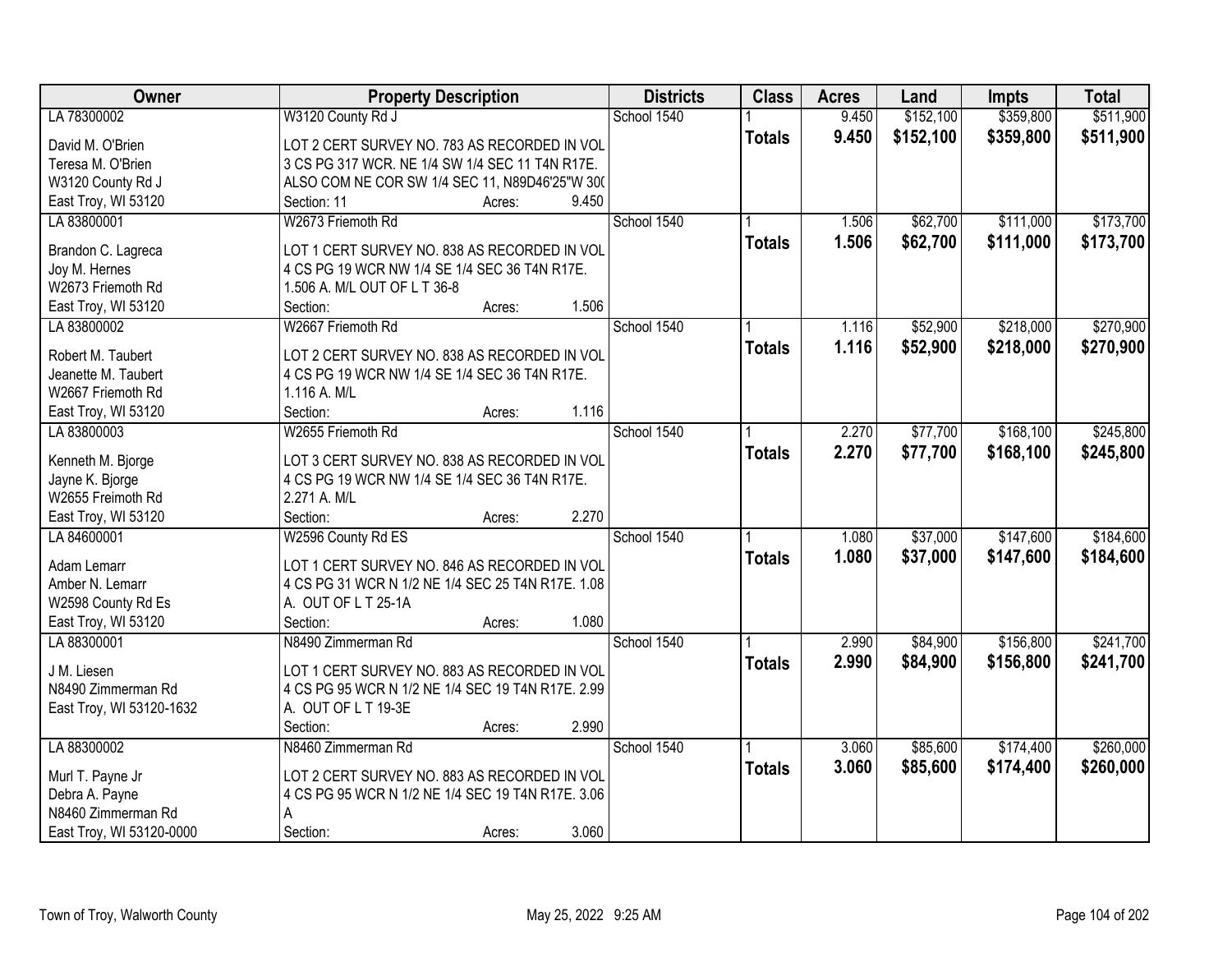| Owner                      | <b>Property Description</b>                         | <b>Districts</b> | <b>Class</b>  | <b>Acres</b> | Land     | <b>Impts</b> | <b>Total</b> |
|----------------------------|-----------------------------------------------------|------------------|---------------|--------------|----------|--------------|--------------|
| LA 88300003                | N8452 Zimmerman Rd                                  | School 1540      |               | 3.170        | \$86,700 | \$298,500    | \$385,200    |
| Thomas P. Zimmerman        | LOT 3 CERT SURVEY NO. 883 AS RECORDED IN VOL        |                  | <b>Totals</b> | 3.170        | \$86,700 | \$298,500    | \$385,200    |
| Barbara J. Zimmerman       | 4 CS PG 95 WCR N 1/2 NE 1/4 SEC 19 T4N R17E. 3.17   |                  |               |              |          |              |              |
| N8452 Zimmerman Rd         |                                                     |                  |               |              |          |              |              |
| East Troy, WI 53120        | 3.170<br>Section: 19<br>Acres:                      |                  |               |              |          |              |              |
| LA 88500001                | W3325 County Rd A                                   | School 1540      |               | 2.820        | \$83,200 | \$224,800    | \$308,000    |
|                            |                                                     |                  | <b>Totals</b> | 2.820        | \$83,200 | \$224,800    | \$308,000    |
| Brian N. Wexler            | LOT 1 CERT SURVEY NO. 885 AS RECORDED IN VOL        |                  |               |              |          |              |              |
| Karen J. Wexler            | 4 CS PG 100 WCR. NE 1/4 SE 1/4 SEC 34 T4N R17E.     |                  |               |              |          |              |              |
| W3325 County Rd A          | 2.82 A OUT OF L T 34-2<br>2.820<br>Section:         |                  |               |              |          |              |              |
| Elkhorn, WI 53121          | Acres:                                              |                  |               |              |          | \$154,100    | \$185,000    |
| LA 97400001                | N9535 Hwy 67                                        | School 1540      |               | 0.500        | \$30,900 |              |              |
| Jacqueline L. Hofstetter   | LOT 1 CERT SURVEY NO. 974 AS RECORDED IN VOL        |                  | <b>Totals</b> | 0.500        | \$30,900 | \$154,100    | \$185,000    |
| N9535 Hwy 67               | 4 CS PG 236 WCR. SW 1/4 NW 1/4 SEC 6 T4N R17E.      |                  |               |              |          |              |              |
| Eagle, WI 53119            | .50 A. OMITS L T 6-9                                |                  |               |              |          |              |              |
|                            | 0.500<br>Section: 6<br>Acres:                       |                  |               |              |          |              |              |
| LA 97400002                | N9541 Hwy 67                                        | School 1540      |               | 0.500        | \$30,900 | \$102,600    | \$133,500    |
| Michael T. Boswell         | LOT 2 CERT SURVEY NO. 974 AS RECORDED IN VOL        |                  | <b>Totals</b> | 0.500        | \$30,900 | \$102,600    | \$133,500    |
| Lynn A. Boswell            | 4 CS PG 236 WCR. SW 1/4 NW 1/4 SEC 6 T4N R17E.      |                  |               |              |          |              |              |
| N9541 Hwy 67               | .50 A                                               |                  |               |              |          |              |              |
| Eagle, WI 53119            | 0.500<br>Section: 6<br>Acres:                       |                  |               |              |          |              |              |
| LA103000001                | W4203 Hwy 20                                        | School 1540      |               | 1.050        | \$51,300 | \$232,600    | \$283,900    |
|                            |                                                     |                  | <b>Totals</b> | 1.050        | \$51,300 | \$232,600    | \$283,900    |
| Steve Harmeyer             | LOT 1 CERT SURVEY NO. 1030 AS RECORDED IN           |                  |               |              |          |              |              |
| Paula A. Case              | VOL 4 CS PG 313 WCR. NE 1/4 SE 1/4 SEC 20 T4N       |                  |               |              |          |              |              |
| W4203 Hwy 20               | R17E. 1.05 A OUT OF L T 20-8                        |                  |               |              |          |              |              |
| East Troy, WI 53120        | 1.050<br>Section: 20<br>Acres:                      |                  |               |              |          |              |              |
| LA103300001                | N7710 Pleasant Lake Rd                              | School 1638      |               | 5.770        | \$96,100 | \$248,800    | \$344,900    |
| Marianne H Cannestra Trust | LOT 1 CERT SURVEY NO. 1033 AS RECORDED IN           |                  |               | 1.300        | \$900    | \$0          | \$900        |
| N7710 Pleasant Lake Rd     | VOL 4 CS PG 317 WCR. SW 1/4 SW 1/4 SEC 30 & NW      |                  | <b>Totals</b> | 7.070        | \$97,000 | \$248,800    | \$345,800    |
| Elkhorn, WI 53121          | 1/4 NW 1/4 SEC 31 T4N R17E. 7.07 A. OMITS L T 30-21 |                  |               |              |          |              |              |
|                            | Section:<br>7.070<br>Acres:                         |                  |               |              |          |              |              |
| LA106600001                | N7348 County Rd ES                                  | School 1540      |               | 1.204        | \$40,100 | \$120,100    | \$160,200    |
|                            |                                                     |                  | <b>Totals</b> | 1.204        | \$40,100 | \$120,100    | \$160,200    |
| Derek Marien               | LOT 1 CERT SURVEY NO. 1066 AS RECORDED IN           |                  |               |              |          |              |              |
| N7348 County Rd Es         | VOL 5 CS PG 52 WCR SW 1/4 SW 1/4 SEC 35 T4N         |                  |               |              |          |              |              |
| Elkhorn, WI 53121          | R17E. 52,462 SQ FT OUT OF L T 35-6                  |                  |               |              |          |              |              |
|                            | 1.204<br>Section:<br>Acres:                         |                  |               |              |          |              |              |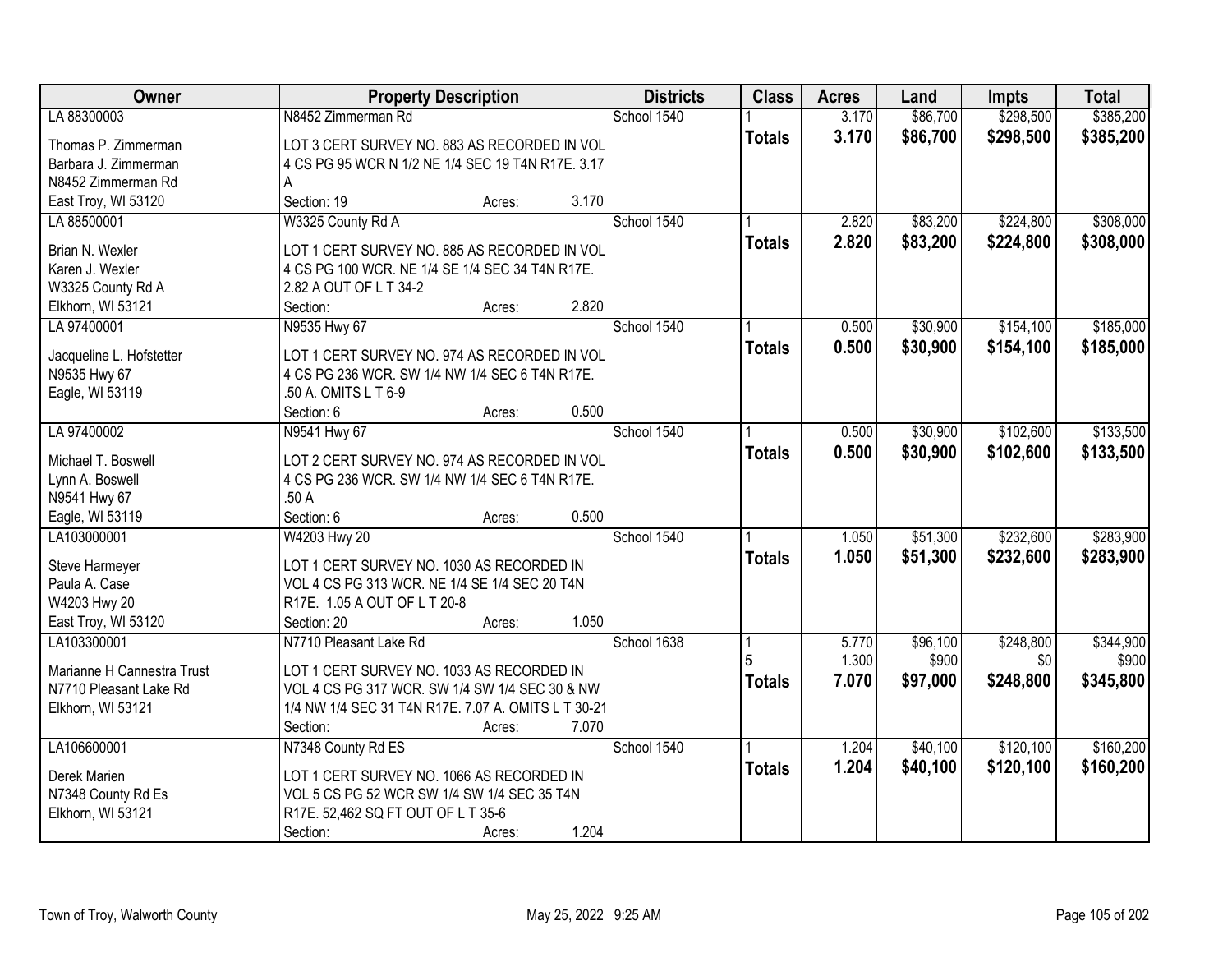| <b>Owner</b>           | <b>Property Description</b>                         | <b>Districts</b> | <b>Class</b>    | <b>Acres</b> | Land      | <b>Impts</b>    | <b>Total</b>    |
|------------------------|-----------------------------------------------------|------------------|-----------------|--------------|-----------|-----------------|-----------------|
| LA108000001            | W3859 Hwy 20                                        | School 1540      |                 | 1.366        | \$59,200  | \$154,300       | \$213,500       |
| Alrick T. Gruling      | LOT 1 CERT SURVEY NO. 1080 RECORDED IN VOL 5        |                  | <b>Totals</b>   | 1.366        | \$59,200  | \$154,300       | \$213,500       |
| Cindy K. Gruling       | CS PG 76 WCR NW 1/4 SE 1/4 SEC 21 T4N R17E.         |                  |                 |              |           |                 |                 |
| W3859 Hwy 20           | ALSO PT NW1/4 SE1/4 SEC 21 T4N R17E DESC AS         |                  |                 |              |           |                 |                 |
| East Troy, WI 53120    | 1.366<br>Section: 21<br>Acres:                      |                  |                 |              |           |                 |                 |
| LA108800001            | W3330 County Rd J                                   | School 1540      |                 | 1.390        | \$59,800  | \$200,200       | \$260,000       |
|                        |                                                     |                  | <b>Totals</b>   | 1.390        | \$59,800  | \$200,200       | \$260,000       |
| John Starck            | LOT 1 CERT SURVEY NO. 1088 AS RECORDED IN           |                  |                 |              |           |                 |                 |
| W3330 County Rd J      | VOL 5 CS PG 86 WCR SE 1/4 SE 1/4 SEC 10 T4N         |                  |                 |              |           |                 |                 |
| East Troy, WI 53120    | R17E. 1 A. OUT OF L T 10-10 ALSO COM SW COR         |                  |                 |              |           |                 |                 |
|                        | 1.390<br>Section: 10<br>Acres:                      |                  |                 |              |           |                 |                 |
| LA112000002            | N7417 County Rd ES                                  | School 1540      |                 | 5.025        | \$94,200  | \$221,900       | \$316,100       |
| David J. Kuhnke        | LOT 2 CERT SURVEY NO. 1120 AS RECORDED IN           |                  | <b>Totals</b>   | 5.025        | \$94,200  | \$221,900       | \$316,100       |
| Melissa J. Kuhnke      | VOL 5 CS PG 140 WCR. NE 1/4 SE 1/4 SEC 34 T4N       |                  |                 |              |           |                 |                 |
| N7417 County Rd Es     | R17E. 5.025 A.                                      |                  |                 |              |           |                 |                 |
| Elkhorn, WI 53121      | 5.025<br>Section:<br>Acres:                         |                  |                 |              |           |                 |                 |
| LA117100002            | N8545 Pickeral Lake Rd                              | School 1540      |                 | 3.700        | \$235,500 | \$337,600       | \$573,100       |
|                        |                                                     |                  | 5               | 0.620        | \$400     | \$0             | \$400           |
| David S. Rubenstein    | LOT 2 CERT SURVEY NO. 1171 AS RECORDED IN           |                  | <b>Totals</b>   | 4.320        | \$235,900 | \$337,600       | \$573,500       |
| Judy A. Rubenstein     | VOL 5 CS PG 229 WCR. W 1/4 SW 1/4 SEC 13, E 1/2 S   |                  |                 |              |           |                 |                 |
| N8545 Pickeral Lake Rd | 1/4 SEC 14, N 1/2 NE 1/4 SEC 23 & NW 1/4 NW 1/4 SE( |                  |                 |              |           |                 |                 |
| East Troy, WI 53120    | 4.320<br>Section: 14<br>Acres:                      |                  |                 |              |           |                 |                 |
| LA117100003            | Pickeral Lake Rd                                    | School 1540      | $\overline{X4}$ | 36.360       | \$0       | $\overline{50}$ | \$0             |
| Nature Conservancy     | LOT 3 CERT SURVEY NO. 1171 AS RECORDED IN           |                  | <b>Totals</b>   | 36,360       | \$0       | \$0             | \$0             |
| 633 W Main St          | VOL 5 CS PG 229 WCR. W 1/2 SW 1/4 SEC 13, E 1/2 S   |                  |                 |              |           |                 |                 |
| Madison, WI 53703      | 1/4 SEC 14, N 1/2 NE 1/4 SEC 23 & NW 1/4 NW 1/4 SE( |                  |                 |              |           |                 |                 |
|                        | 36.360<br>Section: 14<br>Acres:                     |                  |                 |              |           |                 |                 |
| LA117100004            | Pickeral Lake Rd                                    | School 1540      | 5               | 22.620       | \$10,200  | $\overline{50}$ | \$10,200        |
|                        |                                                     |                  | <b>Totals</b>   | 22.620       | \$10,200  | \$0             | \$10,200        |
| Barbara A. Roeder      | OUTLOT 1 CERT SURVEY NO. 1171 RECORDED IN           |                  |                 |              |           |                 |                 |
| N8443 Pickeral Lake Rd | VOL 5 CS PG 229 WCR. W 1/2 SW 1/4 SEC 13, E 1/2 S   |                  |                 |              |           |                 |                 |
| East Troy, WI 53120    | 1/4 SEC 14, N 1/2 NE 1/4 SEC 23 & NW 1/4 NW 1/4 SE( |                  |                 |              |           |                 |                 |
|                        | 22.620<br>Section: 14<br>Acres:                     |                  |                 |              |           |                 |                 |
| LA117100004A           | N8645 Pickeral Lake Rd                              | School 1540      | $\overline{X4}$ | 20.060       | \$0       | $\overline{50}$ | $\overline{50}$ |
| Nature Conservancy     | PT OUTLOT 1 CERTIFIED SURVEY NO. 1171 DESC          |                  | <b>Totals</b>   | 20.060       | \$0       | \$0             | \$0             |
| 633 W Main St          | AS: COM N COR LOT 2, N2D09'27"E 547.48', N1D        |                  |                 |              |           |                 |                 |
| Madison, WI 53703      | 40'24"W 173', N12D00'45"W 565. 92', N17D23'48"W     |                  |                 |              |           |                 |                 |
|                        | 20.060<br>Section: 23<br>Acres:                     |                  |                 |              |           |                 |                 |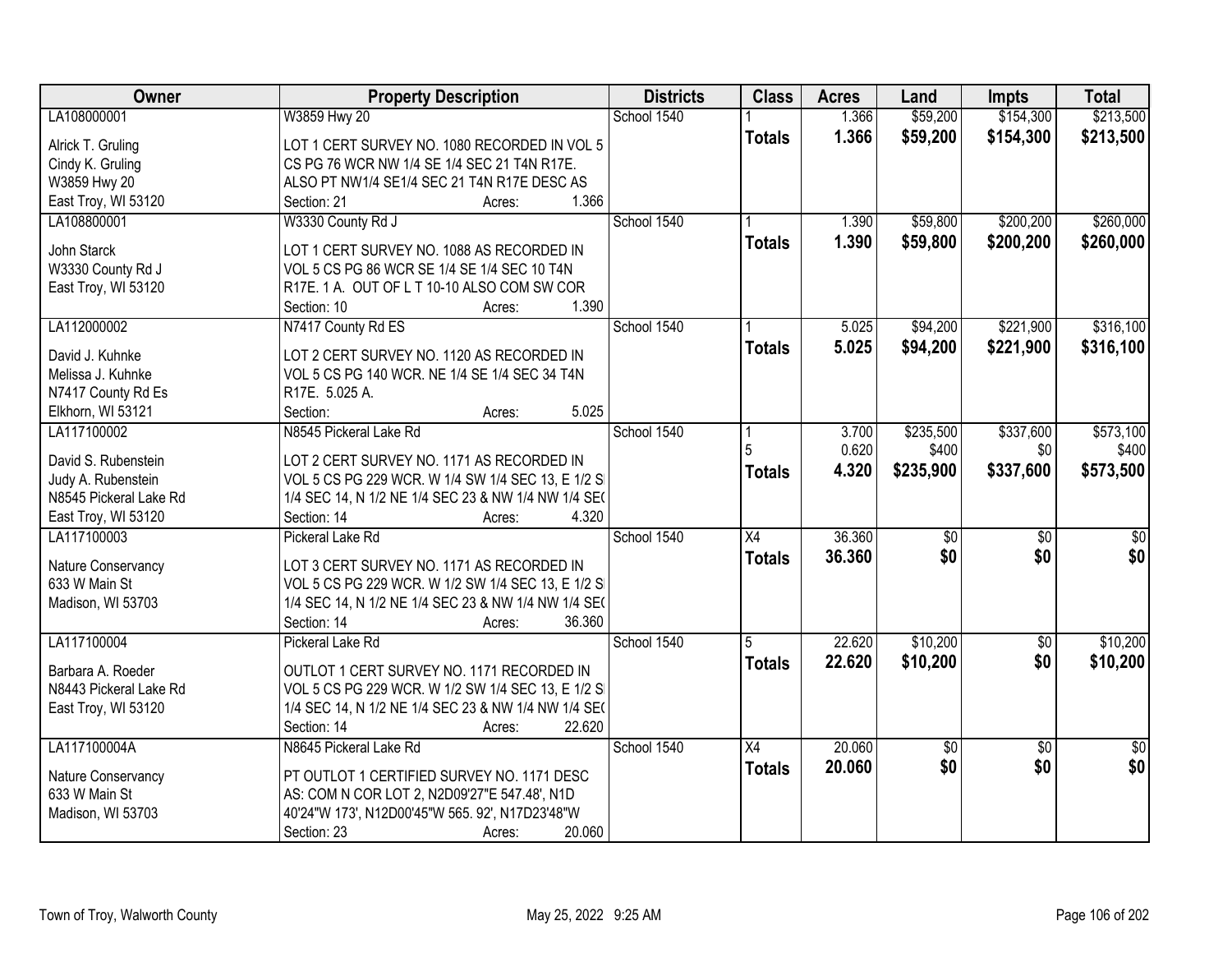| <b>Districts</b><br><b>Class</b><br><b>Acres</b><br>Owner<br><b>Property Description</b><br>Impts<br>Land            | <b>Total</b>                 |
|----------------------------------------------------------------------------------------------------------------------|------------------------------|
| LA120600001<br>School 1540<br>5.510<br>\$150,000<br>Pickeral Jay Rd                                                  | \$150,000<br>$\overline{50}$ |
| 5.510<br>\$150,000<br><b>Totals</b><br>Kachelmeyer Family Trust<br>LOT 1 CERT SURVEY NO. 1206 AS RECORDED IN         | \$0<br>\$150,000             |
| 3215 W Autumn Run Cir<br>VOL 5 CS PG 296 WCR. NE 1/4 NE 1/4 SEC 23 T4N                                               |                              |
| Sugar Land, TX 77479<br>R17E. 5.51 A. OUT OF L T 23-1                                                                |                              |
| 5.510<br>Section:<br>Acres:                                                                                          |                              |
| LA120600002<br>N8431 Pickeral Lake Rd<br>School 1540<br>\$150,000<br>5.005                                           | \$130,500<br>\$280,500       |
| 5.005<br>\$150,000<br><b>Totals</b>                                                                                  | \$130,500<br>\$280,500       |
| John Opgenorth<br>LOT 2 CERT SURVEY NO. 1206 AS RECORDED IN                                                          |                              |
| Carrie Opgenorth<br>VOL 5 CS PG 296 WCR. NE 1/4 NE 1/4 SEC 23 T4N                                                    |                              |
| N8431 Pickeral Lake Rd<br>R17E. 5.005 A.                                                                             |                              |
| 5.005<br>East Troy, WI 53120<br>Section:<br>Acres:                                                                   |                              |
| School 1540<br>\$170,800<br>N8443 Pickeral Lake Rd<br>LA120600003<br>5.030                                           | \$231,500<br>\$402,300       |
| 5.030<br>\$170,800<br>\$231,500<br><b>Totals</b><br>LOT 3 CERT SURVEY NO. 1206 AS RECORDED IN<br>Barbara A. Roeder   | \$402,300                    |
| VOL 5 CS PG 296 WCR. NE 1/4 NE 1/4 SEC 23 T4N<br>N8443 Pickeral Lake Rd                                              |                              |
| R17E. 5.03 A.<br>East Troy, WI 53120                                                                                 |                              |
| 5.030<br>Section:<br>Acres:                                                                                          |                              |
| School 1540<br>\$97,200<br>LA123700001<br>N9028 Adams Rd<br>4.215                                                    | \$104,100<br>\$201,300       |
| 4.215<br>\$97,200<br>\$104,100<br><b>Totals</b>                                                                      | \$201,300                    |
| Carol L. Andreoni<br>LOT 1 CERT SURVEY NO. 1237 AS RECORDED IN                                                       |                              |
| N9028 Adams Church Rd<br>VOL 5 CS PG 352 WCR. NW 1/4 SE 1/4 SEC 7 T4N                                                |                              |
| East Troy, WI 53120<br>R17E. 4.215 A. OUT OF L T 7-6                                                                 |                              |
| 4.215<br>Section: 7<br>Acres:                                                                                        |                              |
| \$60,000<br>LA126500001<br>W4544 Hwy 20<br>School 1540<br>2.000                                                      | \$322,200<br>\$262,200       |
| 3.280<br>\$16,400<br>Steven L. Adsit<br>LOT 1 CERT SURVEY NO. 1265 RECORDED IN VOL 6                                 | \$17,500<br>\$33,900         |
| 5.280<br>\$76,400<br>\$279,700<br><b>Totals</b><br>Rebecca Adsit<br>CS PG 36 WCR SE 1/4 NE 1/4 SEC 19 T4N R17E. 2.28 | \$356,100                    |
| W4544 Hwy 20<br>A. OUT OF L T 19-1 ALSO COM SE COR LOT 1 CSM                                                         |                              |
| 5.280<br>East Troy, WI 53120<br>Section: 19<br>Acres:                                                                |                              |
| School 1540<br>LA129900001<br>1.390<br>\$59,800<br>N8837 Adams Rd                                                    | \$104,400<br>\$164,200       |
| 1.390<br>\$59,800<br>\$104,400<br><b>Totals</b>                                                                      | \$164,200                    |
| Timothy J. Nichols<br>LOT 1 CERT SURVEY NO. 1299 AS RECORDED IN                                                      |                              |
| N8837 Adams Rd<br>VOL 6 CS PG 95 WCR NE 1/4 NW 1/4 SEC 18 T4N                                                        |                              |
| R17E. 1.39 A. OUT OF L T 18-1<br>East Troy, WI 53120                                                                 |                              |
| 1.390<br>Section:<br>Acres:                                                                                          |                              |
| LA130100001<br>School 1540<br>W2911 County Rd ES<br>\$52,800<br>1.712                                                | \$167,600<br>\$220,400       |
| 1.712<br>\$52,800<br>\$167,600<br><b>Totals</b><br>Deborah A. Kuhnke<br>LOT 1 CERT SURVEY NO. 1301 AS RECORDED IN    | \$220,400                    |
| Jory D. Simmons<br>VOL 6 CS PG 97 WCR E 1/2 SE 1/4 SEC 26 T4N R17E.                                                  |                              |
| W2911 County Rd Es<br>OUT OF L T 26-23                                                                               |                              |
| 1.712<br>Elkhorn, WI 53121<br>Section:<br>Acres:                                                                     |                              |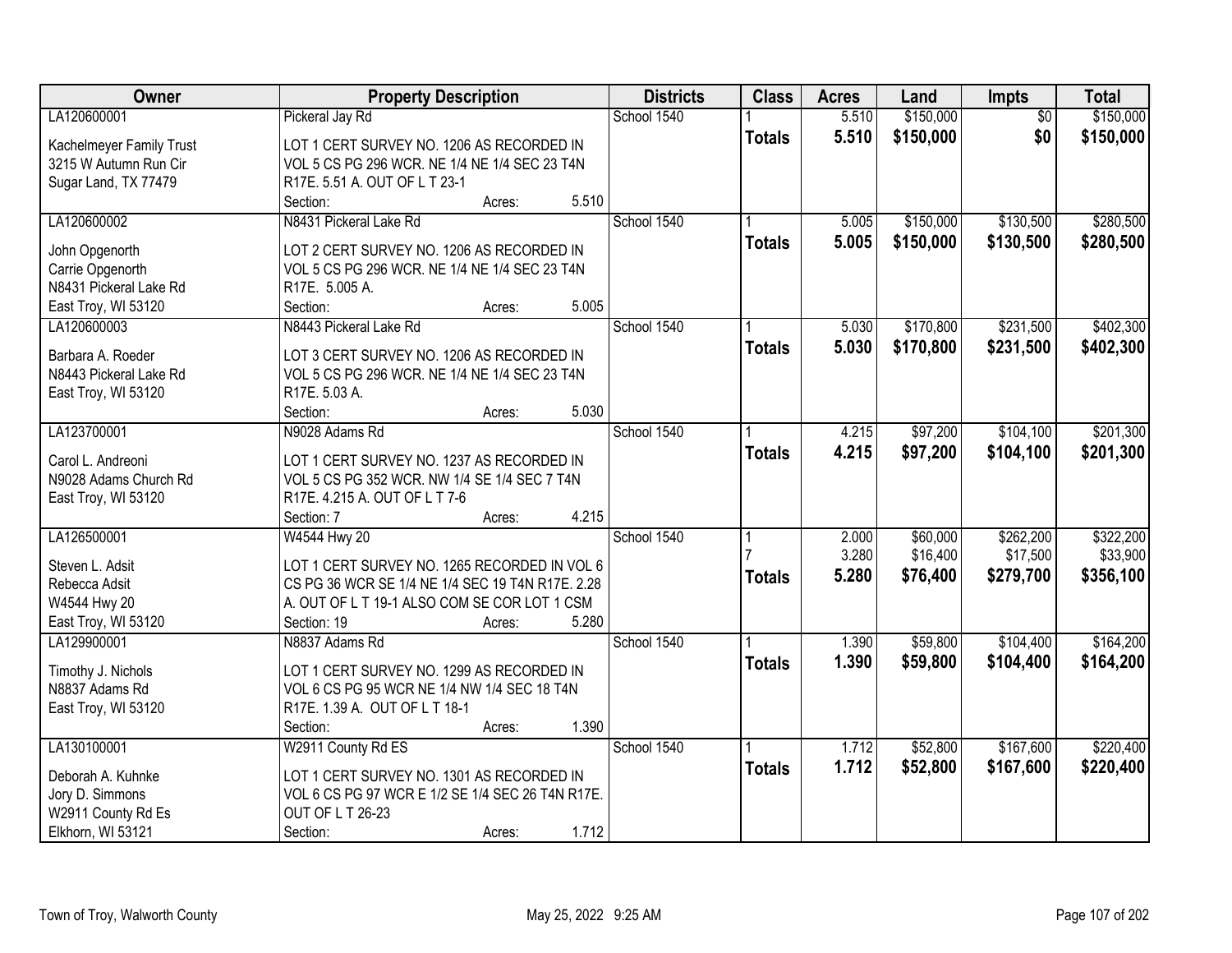| Owner                       | <b>Property Description</b>                   | <b>Districts</b> | <b>Class</b>  | <b>Acres</b> | Land      | <b>Impts</b> | <b>Total</b> |
|-----------------------------|-----------------------------------------------|------------------|---------------|--------------|-----------|--------------|--------------|
| LA131600001                 | W3740 Hwy 20                                  | School 1540      |               | 4.720        | \$102,200 | \$181,400    | \$283,600    |
| William Wade Head III Trust | LOT 1 CERT SURVEY NO. 1316 AS RECORDED IN     |                  | <b>Totals</b> | 4.720        | \$102,200 | \$181,400    | \$283,600    |
| 9512 Seabrook Dr NE         | VOL 6 CS PG 117 WCR. SE 1/4 NE 1/4 SEC 21 T4N |                  |               |              |           |              |              |
| Albuquerque, NM 87111       | R17E. 4.72 A. OUT OF L T 21-1 FORMERLY CSM    |                  |               |              |           |              |              |
|                             | 4.720<br>Section: 14<br>Acres:                |                  |               |              |           |              |              |
| LA131700001                 | W2736 County Rd J                             | School 1540      |               | 1.200        | \$55,000  | \$97,200     | \$152,200    |
|                             |                                               |                  | <b>Totals</b> | 1.200        | \$55,000  | \$97,200     | \$152,200    |
| Gary D. Lusz                | LOT 1 CERT SURVEY NO. 1317 AS RECORDED IN     |                  |               |              |           |              |              |
| Nancy J. Lusz               | VOL 6 CS PG 118 WCR. E 1/2 NW 1/4 SEC 12 T4N  |                  |               |              |           |              |              |
| W2736 County Rd J           | R17E. 1.20 A OUT OF L T 12-4<br>1.200         |                  |               |              |           |              |              |
| East Troy, WI 53120         | Section: 12<br>Acres:                         | School 1540      |               | 2.990        |           | \$160,600    |              |
| LA131700002                 | W2732 County Rd J                             |                  |               |              | \$84,900  |              | \$245,500    |
| <b>Richard Dallmann</b>     | LOT 2 CERT SURVEY NO. 1317 AS RECORDED IN     |                  | <b>Totals</b> | 2.990        | \$84,900  | \$160,600    | \$245,500    |
| W2732 County Rd J           | VOL 6 CS PG 118 WCR. E 1/2 NW 1/4 SEC 12 T4N  |                  |               |              |           |              |              |
| East Troy, WI 53120         | R17E. 2.99 A.                                 |                  |               |              |           |              |              |
|                             | 2.990<br>Section: 12<br>Acres:                |                  |               |              |           |              |              |
| LA132500001                 | W2639 County Rd ES                            | School 1540      | 4             | 6.050        | \$900     | \$0          | \$900        |
|                             |                                               |                  | 5             | 1.950        | \$1,300   | \$0          | \$1,300      |
| Mary B. Weber               | LOT 1 CERT SURVEY NO. 1325 AS RECORDED IN     |                  |               | 2.000        | \$72,000  | \$147,100    | \$219,100    |
| W2639 Country Rd Es         | VOL 6 CS PG 135 WCR. W 1/2 NE 1/4 SEC 25 T4N  |                  | <b>Totals</b> | 10.000       | \$74,200  | \$147,100    | \$221,300    |
| East Troy, WI 53120-0000    | R17E. 10 A OUT OF L T 25-2                    |                  |               |              |           |              |              |
|                             | 10.000<br>Section:<br>Acres:                  | School 1540      |               |              |           |              |              |
| LA132800001                 | W4233 Little Prairie Rd                       |                  |               | 6.830        | \$118,700 | \$218,000    | \$336,700    |
| Jeffrey T. Burton           | LOT 1 CERT SURVEY NO. 1328 AS RECORDED IN     |                  | <b>Totals</b> | 6.830        | \$118,700 | \$218,000    | \$336,700    |
| W4233 Little Prairie Rd     | VOL 6 CS PG 142 WCR. SW 1/4 NE 1/4 SEC 8 T4N  |                  |               |              |           |              |              |
| East Troy, WI 53120         | R17E. 6.83 A. OUT OF L T 8-2                  |                  |               |              |           |              |              |
|                             | 6.830<br>Section: 8<br>Acres:                 |                  |               |              |           |              |              |
| LA132800002                 | W4215 Little Prairie Rd                       | School 1540      |               | 7.900        | \$124,500 | \$192,000    | \$316,500    |
| Jeremy F. Kuczynski         | LOT 2 CERT SURVEY NO. 1328 AS RECORDED IN     |                  | <b>Totals</b> | 7.900        | \$124,500 | \$192,000    | \$316,500    |
| Cindy L. Kuczynski          | VOL 6 CS PG 142 WCR. SW 1/4 NE 1/4 SEC 8 T4N  |                  |               |              |           |              |              |
| W4215 Little Prairie Rd     | R17E. 7.90 A                                  |                  |               |              |           |              |              |
| East Troy, WI 53120         | 7.900<br>Section: 8<br>Acres:                 |                  |               |              |           |              |              |
| LA132800003                 | W4197 Little Prairie Rd                       | School 1540      |               | 6.480        | \$116,100 | \$142,100    | \$258,200    |
|                             |                                               |                  | <b>Totals</b> | 6.480        | \$116,100 | \$142,100    | \$258,200    |
| Katherine A. Van Acker      | LOT 3 CERT SURVEY NO. 1328 AS RECORDED IN     |                  |               |              |           |              |              |
| c/o Katherine A. Van Acker  | VOL 6 CS PG 142 WCR. SW 1/4 NE 1/4 SEC 8 T4N  |                  |               |              |           |              |              |
| W4197 Little Prairie Rd     | R17E. ALSO PT LOT 4 DESC AS: COM NW COR LOT   |                  |               |              |           |              |              |
| East Troy, WI 53120-0000    | 6.480<br>Section: 8<br>Acres:                 |                  |               |              |           |              |              |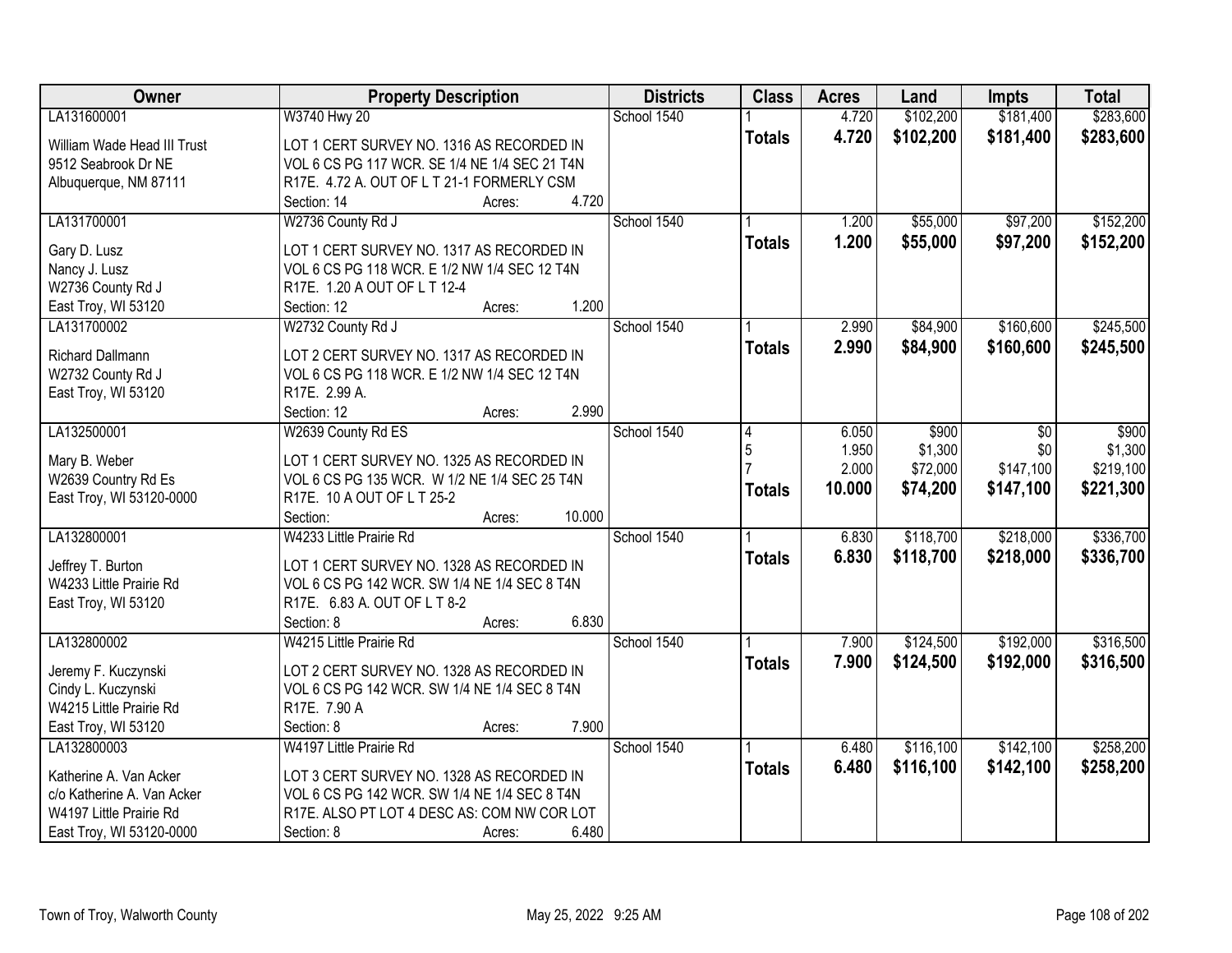| Owner                              | <b>Property Description</b>                                                               | <b>Districts</b> | <b>Class</b>  | <b>Acres</b> | Land      | Impts           | <b>Total</b> |
|------------------------------------|-------------------------------------------------------------------------------------------|------------------|---------------|--------------|-----------|-----------------|--------------|
| LA132800004                        | W4183 Little Prairie Rd                                                                   | School 1540      |               | 5.000        | \$105,000 | \$334,900       | \$439,900    |
| Gary P. Johnson                    | LOT 4 CERT SURVEY NO. 1328 AS RECORDED IN                                                 |                  | 5             | 0.490        | \$300     | \$0             | \$300        |
| Donan M. Johnson                   | VOL 6 CS PG 142 WCR. SW 1/4 NE 1/4 SEC 8 T4N                                              |                  | <b>Totals</b> | 5.490        | \$105,300 | \$334,900       | \$440,200    |
| W4183 Little Prairie Rd            | R17E. EXC COM NW COR LOT 4, S1D05'49"W 302.42"                                            |                  |               |              |           |                 |              |
| East Troy, WI 53120                | 5.490<br>Section: 8<br>Acres:                                                             |                  |               |              |           |                 |              |
| LA135100001                        | W3718 Hwy 20                                                                              | School 1540      |               | 12.339       | \$124,700 | \$310,400       | \$435,100    |
|                                    |                                                                                           |                  | <b>Totals</b> | 12.339       | \$124,700 | \$310,400       | \$435,100    |
| Ronald J. Pelton<br>Ruth E. Pelton | LOT 1 CERT SURVEY NO. 1351 AS RECORDED IN<br>VOL 6 CS PG 185 WCR. E 1/2 NE 1/4 SEC 21 T4N |                  |               |              |           |                 |              |
| W3718 Hwy 20                       | R17E. 12.339 A. OUT OF L T 21-1 EASEMENT UNDER                                            |                  |               |              |           |                 |              |
| East Troy, WI 53120                | 12.339<br>Section: 21<br>Acres:                                                           |                  |               |              |           |                 |              |
| LA135100002                        | W3716 Hwy 20                                                                              | School 1540      |               | 9.249        | \$118,100 | \$280,900       | \$399,000    |
|                                    |                                                                                           |                  |               | 9.249        | \$118,100 | \$280,900       |              |
| Robert J. Swenarski                | LOT 2 CERT SURVEY NO. 1351 AS RECORDED IN                                                 |                  | <b>Totals</b> |              |           |                 | \$399,000    |
| Deborah A. Swenarski               | VOL 6 CS PG 185 WCR. E 1/2 NE 1/4 SEC 21 T4N                                              |                  |               |              |           |                 |              |
| W3716 Hwy 20                       | R17E. 9.249 A. EASEMENT UNDER DOC. #246562,                                               |                  |               |              |           |                 |              |
| East Troy, WI 53120                | 9.249<br>Section:<br>Acres:                                                               |                  |               |              |           |                 |              |
| LA135100003                        | W3714 Hwy 20                                                                              | School 1540      |               | 10.916       | \$139,600 | \$188,900       | \$328,500    |
| Thomas J. Petitt                   | LOT 3 CERT SURVEY NO. 1351 AS RECORDED IN                                                 |                  | <b>Totals</b> | 10.916       | \$139,600 | \$188,900       | \$328,500    |
| Ruth A. Petitt                     | VOL 6 CS PG 185 WCR. E 1/2 NE 1/4 SEC 21 T4N                                              |                  |               |              |           |                 |              |
| W3714 Hwy 20                       | R17E. 10.916 A. EASEMENT UNDER DOC. #246562,                                              |                  |               |              |           |                 |              |
| East Troy, WI 53120                | Section:<br>10.916<br>Acres:                                                              |                  |               |              |           |                 |              |
| LA135100004                        |                                                                                           | School 1540      |               | 0.390        | \$2,500   | $\overline{50}$ | \$2,500      |
|                                    |                                                                                           |                  | <b>Totals</b> | 0.390        | \$2,500   | \$0             | \$2,500      |
| Ronald Pelton et al                | OUTLOT 1 CERT SURVEY NO. 1351 RECORDED IN                                                 |                  |               |              |           |                 |              |
| c/o Ronald & Ruth Pelton           | VOL 6 CS PG 185 WCR. E 1/2 NE 1/4 SEC 21 T4N                                              |                  |               |              |           |                 |              |
| W3716 Hwy 20                       | R <sub>17</sub> E                                                                         |                  |               |              |           |                 |              |
| East Troy, WI 53120-0000           | 0.390<br>Section:<br>Acres:                                                               |                  |               |              |           |                 |              |
| LA136100001                        | N8833 Pickeral Lake Rd                                                                    | School 1540      |               | 1.550        | \$63,800  | \$225,900       | \$289,700    |
| Peter W. Lennart                   | LOT 1 CERT SURVEY NO. 1361 AS RECORDED IN                                                 |                  | <b>Totals</b> | 1.550        | \$63,800  | \$225,900       | \$289,700    |
| Lynn M. Lennart                    | VOL 6 CS PG 201 WCR. NE 1/4 NE 1/4 SEC 14 T4N                                             |                  |               |              |           |                 |              |
| N8833 Pickeral Lake Rd             | R17E. 1.55 A. OUT OF L T 14-1                                                             |                  |               |              |           |                 |              |
| East Troy, WI 53120                | 1.550<br>Section:<br>Acres:                                                               |                  |               |              |           |                 |              |
| LA136200001                        | W3032 County Rd J                                                                         | School 1540      |               | 4.260        | \$97,600  | \$262,200       | \$359,800    |
|                                    |                                                                                           |                  | <b>Totals</b> | 4.260        | \$97,600  | \$262,200       | \$359,800    |
| Charles J. Gartzke                 | LOT 1 CERT SURVEY NO. 1362 AS RECORDED IN                                                 |                  |               |              |           |                 |              |
| Suzanne C. Gartzke                 | VOL 6 CS PG 203 WCR. NW 1/4 SE 1/4 SEC 11 T4N                                             |                  |               |              |           |                 |              |
| 7149 N Tichigan Rd                 | R17E. 4.26 A. OUT OF L T 11-5                                                             |                  |               |              |           |                 |              |
| Waterford, WI 53185                | 4.260<br>Section: 11<br>Acres:                                                            |                  |               |              |           |                 |              |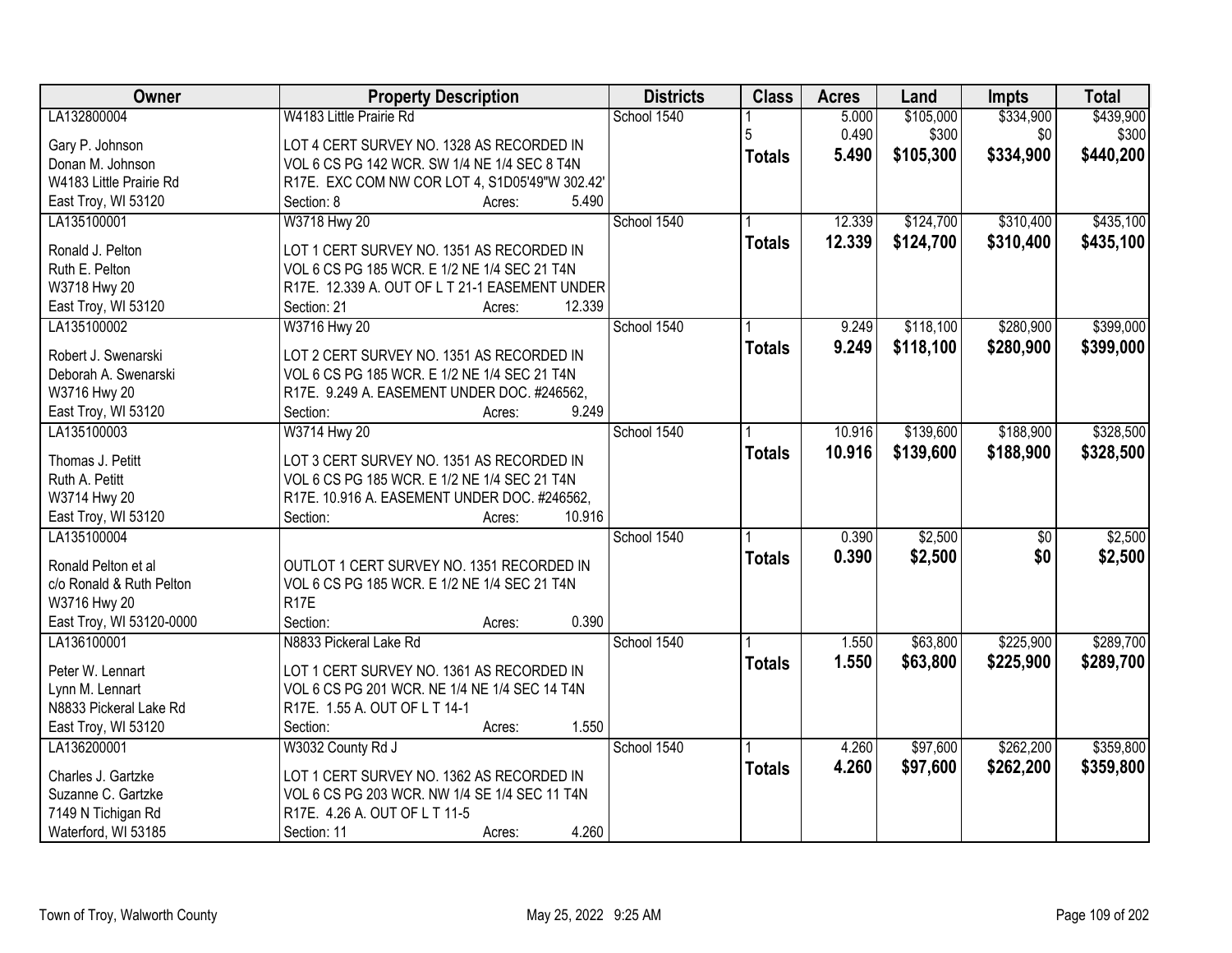| Owner                           | <b>Property Description</b>                    |        |       | <b>Districts</b> | <b>Class</b>  | <b>Acres</b> | Land     | <b>Impts</b>    | <b>Total</b> |
|---------------------------------|------------------------------------------------|--------|-------|------------------|---------------|--------------|----------|-----------------|--------------|
| LA137500001                     | N8411 Booth Lake Hghts Rd                      |        |       | School 1540      |               | 1.050        | \$51,300 | \$221,900       | \$273,200    |
| J&S Booth Lake Heights LLC      | LOT 1 CERT SURVEY NO. 1375 AS RECORDED IN      |        |       |                  | <b>Totals</b> | 1.050        | \$51,300 | \$221,900       | \$273,200    |
| c/o J&S Booth Lake Heights, LLC | VOL 6 CS PG 223 WCR. SW 1/4 NE 1/4 SEC 24 T4N  |        |       |                  |               |              |          |                 |              |
| N7188 Countryside Ln            | R17E. 1.05 A. OUT OF L T 24-6                  |        |       |                  |               |              |          |                 |              |
| Elkhorn, WI 53121               | Section:                                       | Acres: | 1.050 |                  |               |              |          |                 |              |
| LA137500002                     | N8371 Booth Lake Hghts Rd                      |        |       | School 1540      |               | 1.060        | \$51,500 | \$218,100       | \$269,600    |
|                                 |                                                |        |       |                  | <b>Totals</b> | 1.060        | \$51,500 | \$218,100       | \$269,600    |
| Kathi L. Knudsen                | LOT 2 CERT SURVEY NO. 1375 AS RECORDED IN      |        |       |                  |               |              |          |                 |              |
| Denis Rutherford                | VOL 6 CS PG 223 WCR. SW 1/4 NE 1/4 SEC 24 T4N  |        |       |                  |               |              |          |                 |              |
| N8371 Booth Lake Heights Rd     | R17E. 1.06 A.                                  |        |       |                  |               |              |          |                 |              |
| East Troy, WI 53120             | Section:                                       | Acres: | 1.060 |                  |               |              |          |                 |              |
| LA137500003                     | N8365 Booth Lake Hghts Rd                      |        |       | School 1540      |               | 1.227        | \$55,700 | \$238,600       | \$294,300    |
| Carrie S. Boers                 | LOT 3 CERT SURVEY NO. 1375 AS RECORDED IN      |        |       |                  | <b>Totals</b> | 1.227        | \$55,700 | \$238,600       | \$294,300    |
| N8365 Booth Lake Heights Rd     | VOL 6 CS PG 223 WCR. SW 1/4 NE 1/4 SEC 24 T4N  |        |       |                  |               |              |          |                 |              |
| East Troy, WI 53120             | R17E. 1.227 A.                                 |        |       |                  |               |              |          |                 |              |
|                                 | Section: 24                                    | Acres: | 1.227 |                  |               |              |          |                 |              |
| LA138700001                     | W2994 County Rd ES                             |        |       | School 1540      |               | 2.430        | \$67,700 | \$170,100       | \$237,800    |
|                                 |                                                |        |       |                  | <b>Totals</b> | 2.430        | \$67,700 | \$170,100       | \$237,800    |
| Robert A. Isom                  | LOT 1 CERT SURVEY NO. 1387 AS RECORDED IN      |        |       |                  |               |              |          |                 |              |
| Melissa L. Swiatowy             | VOL 6 CS PG 244 WCR. N 1/2 SE 1/4 SEC 26 T4N   |        |       |                  |               |              |          |                 |              |
| W2994 County Rd Es              | R17E. EXC. LA1387-1A OMITS L T 26-7            |        |       |                  |               |              |          |                 |              |
| Elkhorn, WI 53121               | Section:                                       | Acres: | 2.430 |                  |               |              |          |                 |              |
| LA138700001A                    |                                                |        |       | School 1540      |               | 4.000        | \$17,200 | $\overline{50}$ | \$17,200     |
| Troy Rentals, LLC               | PT LOT 1 CERT SURVEY NO 1387 RECORDED IN       |        |       |                  | <b>Totals</b> | 4.000        | \$17,200 | \$0             | \$17,200     |
| c/o Troy Rentals, LLC           | VOL 6 CS PG 244 WCR. N 1/2 SE 1/4 SEC 26 T4N   |        |       |                  |               |              |          |                 |              |
| PO Box 371                      | R17E DESC AS: COM NE COR LOT 1 S32D W 741.50'. |        |       |                  |               |              |          |                 |              |
| East Troy, WI 53120-0000        | Section:                                       | Acres: | 4.000 |                  |               |              |          |                 |              |
| LA138700002                     | W2976 County Rd ES                             |        |       | School 1540      |               | 1.033        | \$35,800 | \$133,200       | \$169,000    |
|                                 |                                                |        |       |                  | <b>Totals</b> | 1.033        | \$35,800 | \$133,200       | \$169,000    |
| Harold S. Ackerman              | LOT 2 CERT SURVEY NO. 1387 AS RECORDED IN      |        |       |                  |               |              |          |                 |              |
| Penelope M. Ackerman            | VOL 6 CS PG 244 WCR. N 1/2 SE 1/4 SEC 26 T4N   |        |       |                  |               |              |          |                 |              |
| W2976 County Rd Es              | <b>R17E</b>                                    |        |       |                  |               |              |          |                 |              |
| Elkhorn, WI 53121               | Section:                                       | Acres: | 1.033 |                  |               |              |          |                 |              |
| LA138700003                     | W2976 County Rd ES                             |        |       | School 1540      |               | 1.033        | \$17,900 | \$16,600        | \$34,500     |
| Harold S. Ackerman              | LOT 3 CERT SURVEY NO. 1387 AS RECORDED IN      |        |       |                  | <b>Totals</b> | 1.033        | \$17,900 | \$16,600        | \$34,500     |
| Penelope M. Ackerman            | VOL 6 CS PG 244 WCR. N 1/2 SE 1/4 SEC 26 T4N   |        |       |                  |               |              |          |                 |              |
| W2976 County Rd Es              | R <sub>17</sub> E                              |        |       |                  |               |              |          |                 |              |
| Elkhorn, WI 53121               | Section:                                       | Acres: | 1.033 |                  |               |              |          |                 |              |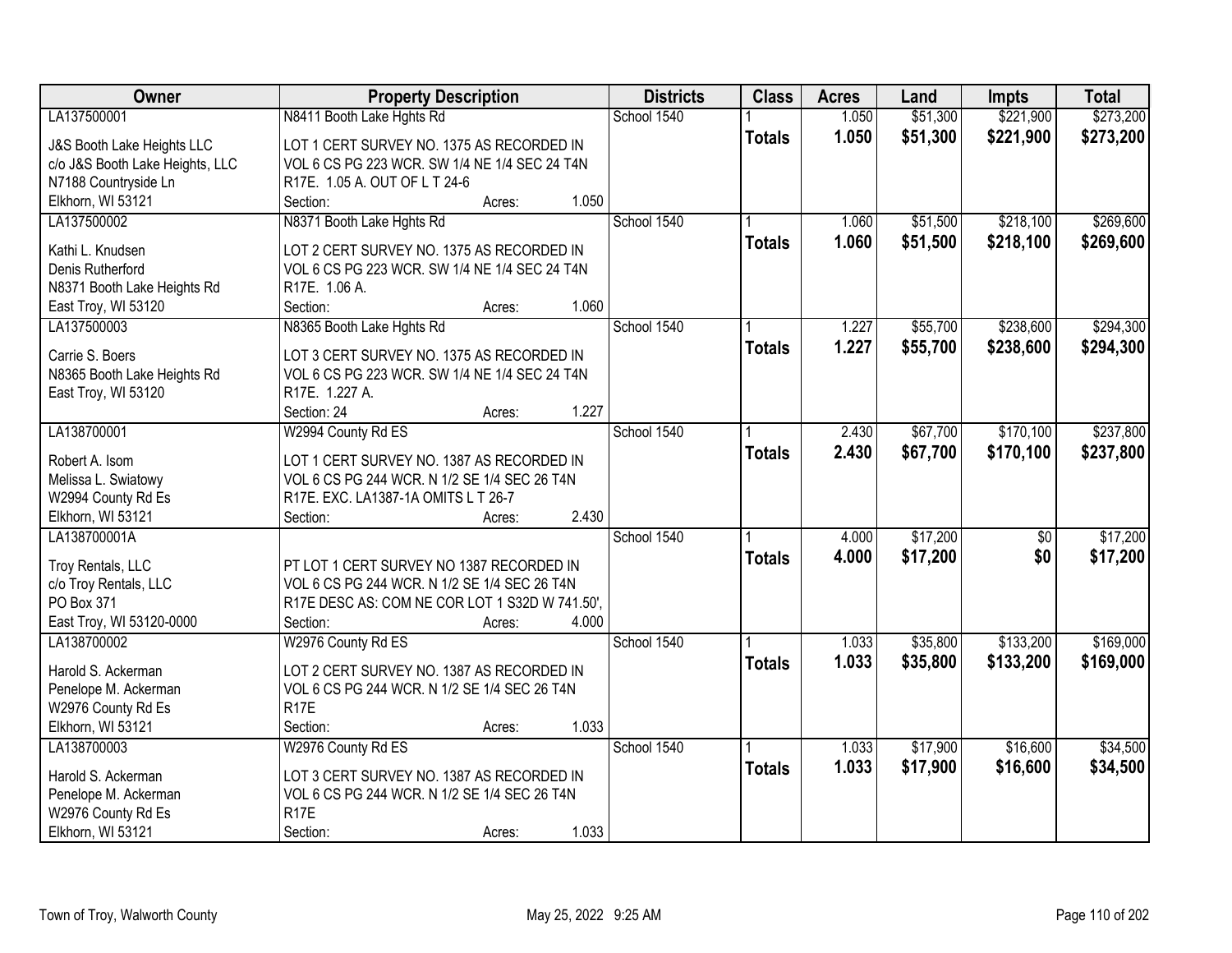| School 1540<br>2.000<br>\$60,000<br>\$174,900<br>LA140000001<br>W2999 County Rd ES<br>2.000<br>\$60,000<br>\$114,900<br>\$174,900<br><b>Totals</b><br>LOT 1 CERT SURVEY NO. 1400 AS RECORDED IN<br>Andrew D. Schill<br>VOL 6 CS PG 267 WCR. E 1/2 SE 1/4 SEC 26 T4N<br>W2999 County Rd Es<br>R17E. 2 A. OMITS L T 26-24<br>Elkhorn, WI 53121<br>2.000<br>Section: 26<br>Acres:<br>\$187,500<br>LA141000002<br>N8426 Booth Lake Hghts Rd<br>\$276,000<br>\$463,500<br><b>Booth Lake</b><br>0.671<br>Management Dist<br>0.671<br>\$276,000<br>\$187,500<br>\$463,500<br><b>Totals</b><br>Laura Greenberg Trust<br>LOT 2 CERT SURVEY NO. 1410 AS RECORDED IN<br>School 1540<br>VOL 6 CS PG 285 WCR. NW 1/4 NE 1/4 SEC 24 T4N<br><b>Bradley Greenberg Trust</b><br>N8426 Booth Lake Heights Rd<br>R17E. 29,211.2 SQ FT<br>0.671<br>East Troy, WI 53120<br>Section:<br>Acres:<br>School 1540<br>\$116,300<br>\$190,600<br>\$306,900<br>LA146500001<br>W4376 Bluff Rd<br>6.500<br>0.560<br>\$400<br>\$0<br>\$400<br>LOT 1 CERT SURVEY NO. 1465 AS RECORDED IN<br>Karen Ramps<br>\$116,700<br>7.060<br>\$190,600<br>\$307,300<br><b>Totals</b><br>VOL 7 CS PG 27 WCR SE 1/4 NW 1/4 SEC 5 T4N R17E<br>Michael Ramps<br>W4376 Bluff Rd<br>7.06 A. OUT OF L T 5-3<br>7.060<br>East Troy, WI 53120<br>Section: 5<br>Acres:<br>School 1540<br>\$143,900<br>\$251,900<br>LA146700001<br>N9540 Betts Rd<br>\$108,000<br>5.400<br>0.400<br>5<br>\$300<br>\$0<br>\$300<br>Mitchell Bender<br>LOT 1 CERT SURVEY NO. 1467 AS RECORDED IN<br>5.800<br>\$108,300<br>\$143,900<br>\$252,200<br><b>Totals</b><br>N9540 Betts Rd<br>VOL 7 CS PG 32 WCR SE 1/4 NW 1/4 SEC 4 T4N R17E<br>Eagle, WI 53119<br>5.32 A. OUT OF L T 4-2<br>5.800<br>Section:<br>Acres:<br>W4212 Little Prairie Rd<br>\$82,500<br>\$90,000<br>LA151200001<br>School 1540<br>2.750<br>2.750<br>\$82,500<br>\$90,000<br><b>Totals</b><br>Howard A. Walther Jr<br>LOT 1 CERT SURVEY NO. 1512 AS RECORDED IN<br>W4212 Little Prairie Rd<br>VOL 7 CS PG 114 WCR. W 1/2 NE 1/4 SEC 8 T4N<br>R17E. 2.75 A. OUT OF L T 8-2<br>East Troy, WI 53120<br>2.750<br>Section: 8<br>Acres:<br>\$211,200<br>LA157100001<br>School 1540<br>\$197,300<br>N9534 Betts Rd<br>4.900<br>0.200<br>\$200<br>\$0<br>Gary F. Andrus<br>LOT 1 CERT SURVEY NO. 1571 AS RECORDED IN<br>5.100<br>\$197,500<br>\$211,200<br>\$408,700<br><b>Totals</b><br>VOL 7 CS PG 214 WCR. SE 1/4 NW 1/4 SEC 4 T4N<br>N9534 Betts Rd<br>R17E. 5.10 A. OUT OF L T 4-2<br>Eagle, WI 53119<br>5.100<br>Section: 4<br>Acres:<br>School 1540<br>LA157800001<br>W3193 Hwy 20<br>\$40,000<br>\$177,200<br>1.200<br>1.200<br>\$40,000<br>\$177,200<br>\$217,200<br><b>Totals</b><br>James R. Lightfield<br>LOT 1 CERT SURVEY NO. 1578 SD RECORDED IN<br>Nancy C. Lightfield<br>VOL 7 CS PG 226 WCR. NE 1/4 SW 1/4 SEC 23 T4N<br>W3193 Hwy 20<br>R17E. 1.2 A. OUT OF L T 23-5 | Owner | <b>Property Description</b> | <b>Districts</b> | <b>Class</b> | <b>Acres</b> | Land | <b>Impts</b> | <b>Total</b> |
|---------------------------------------------------------------------------------------------------------------------------------------------------------------------------------------------------------------------------------------------------------------------------------------------------------------------------------------------------------------------------------------------------------------------------------------------------------------------------------------------------------------------------------------------------------------------------------------------------------------------------------------------------------------------------------------------------------------------------------------------------------------------------------------------------------------------------------------------------------------------------------------------------------------------------------------------------------------------------------------------------------------------------------------------------------------------------------------------------------------------------------------------------------------------------------------------------------------------------------------------------------------------------------------------------------------------------------------------------------------------------------------------------------------------------------------------------------------------------------------------------------------------------------------------------------------------------------------------------------------------------------------------------------------------------------------------------------------------------------------------------------------------------------------------------------------------------------------------------------------------------------------------------------------------------------------------------------------------------------------------------------------------------------------------------------------------------------------------------------------------------------------------------------------------------------------------------------------------------------------------------------------------------------------------------------------------------------------------------------------------------------------------------------------------------------------------------------------------------------------------------------------------------------------------------------------------------------------------------------------------------------------------------------------------------------------------------------------------------------------------------------------------------------------------------------------------------------------------------------------------------|-------|-----------------------------|------------------|--------------|--------------|------|--------------|--------------|
|                                                                                                                                                                                                                                                                                                                                                                                                                                                                                                                                                                                                                                                                                                                                                                                                                                                                                                                                                                                                                                                                                                                                                                                                                                                                                                                                                                                                                                                                                                                                                                                                                                                                                                                                                                                                                                                                                                                                                                                                                                                                                                                                                                                                                                                                                                                                                                                                                                                                                                                                                                                                                                                                                                                                                                                                                                                                           |       |                             |                  |              |              |      | \$114,900    |              |
|                                                                                                                                                                                                                                                                                                                                                                                                                                                                                                                                                                                                                                                                                                                                                                                                                                                                                                                                                                                                                                                                                                                                                                                                                                                                                                                                                                                                                                                                                                                                                                                                                                                                                                                                                                                                                                                                                                                                                                                                                                                                                                                                                                                                                                                                                                                                                                                                                                                                                                                                                                                                                                                                                                                                                                                                                                                                           |       |                             |                  |              |              |      |              |              |
|                                                                                                                                                                                                                                                                                                                                                                                                                                                                                                                                                                                                                                                                                                                                                                                                                                                                                                                                                                                                                                                                                                                                                                                                                                                                                                                                                                                                                                                                                                                                                                                                                                                                                                                                                                                                                                                                                                                                                                                                                                                                                                                                                                                                                                                                                                                                                                                                                                                                                                                                                                                                                                                                                                                                                                                                                                                                           |       |                             |                  |              |              |      |              |              |
|                                                                                                                                                                                                                                                                                                                                                                                                                                                                                                                                                                                                                                                                                                                                                                                                                                                                                                                                                                                                                                                                                                                                                                                                                                                                                                                                                                                                                                                                                                                                                                                                                                                                                                                                                                                                                                                                                                                                                                                                                                                                                                                                                                                                                                                                                                                                                                                                                                                                                                                                                                                                                                                                                                                                                                                                                                                                           |       |                             |                  |              |              |      |              |              |
|                                                                                                                                                                                                                                                                                                                                                                                                                                                                                                                                                                                                                                                                                                                                                                                                                                                                                                                                                                                                                                                                                                                                                                                                                                                                                                                                                                                                                                                                                                                                                                                                                                                                                                                                                                                                                                                                                                                                                                                                                                                                                                                                                                                                                                                                                                                                                                                                                                                                                                                                                                                                                                                                                                                                                                                                                                                                           |       |                             |                  |              |              |      |              |              |
|                                                                                                                                                                                                                                                                                                                                                                                                                                                                                                                                                                                                                                                                                                                                                                                                                                                                                                                                                                                                                                                                                                                                                                                                                                                                                                                                                                                                                                                                                                                                                                                                                                                                                                                                                                                                                                                                                                                                                                                                                                                                                                                                                                                                                                                                                                                                                                                                                                                                                                                                                                                                                                                                                                                                                                                                                                                                           |       |                             |                  |              |              |      |              |              |
|                                                                                                                                                                                                                                                                                                                                                                                                                                                                                                                                                                                                                                                                                                                                                                                                                                                                                                                                                                                                                                                                                                                                                                                                                                                                                                                                                                                                                                                                                                                                                                                                                                                                                                                                                                                                                                                                                                                                                                                                                                                                                                                                                                                                                                                                                                                                                                                                                                                                                                                                                                                                                                                                                                                                                                                                                                                                           |       |                             |                  |              |              |      |              |              |
|                                                                                                                                                                                                                                                                                                                                                                                                                                                                                                                                                                                                                                                                                                                                                                                                                                                                                                                                                                                                                                                                                                                                                                                                                                                                                                                                                                                                                                                                                                                                                                                                                                                                                                                                                                                                                                                                                                                                                                                                                                                                                                                                                                                                                                                                                                                                                                                                                                                                                                                                                                                                                                                                                                                                                                                                                                                                           |       |                             |                  |              |              |      |              |              |
|                                                                                                                                                                                                                                                                                                                                                                                                                                                                                                                                                                                                                                                                                                                                                                                                                                                                                                                                                                                                                                                                                                                                                                                                                                                                                                                                                                                                                                                                                                                                                                                                                                                                                                                                                                                                                                                                                                                                                                                                                                                                                                                                                                                                                                                                                                                                                                                                                                                                                                                                                                                                                                                                                                                                                                                                                                                                           |       |                             |                  |              |              |      |              |              |
|                                                                                                                                                                                                                                                                                                                                                                                                                                                                                                                                                                                                                                                                                                                                                                                                                                                                                                                                                                                                                                                                                                                                                                                                                                                                                                                                                                                                                                                                                                                                                                                                                                                                                                                                                                                                                                                                                                                                                                                                                                                                                                                                                                                                                                                                                                                                                                                                                                                                                                                                                                                                                                                                                                                                                                                                                                                                           |       |                             |                  |              |              |      |              |              |
|                                                                                                                                                                                                                                                                                                                                                                                                                                                                                                                                                                                                                                                                                                                                                                                                                                                                                                                                                                                                                                                                                                                                                                                                                                                                                                                                                                                                                                                                                                                                                                                                                                                                                                                                                                                                                                                                                                                                                                                                                                                                                                                                                                                                                                                                                                                                                                                                                                                                                                                                                                                                                                                                                                                                                                                                                                                                           |       |                             |                  |              |              |      |              |              |
|                                                                                                                                                                                                                                                                                                                                                                                                                                                                                                                                                                                                                                                                                                                                                                                                                                                                                                                                                                                                                                                                                                                                                                                                                                                                                                                                                                                                                                                                                                                                                                                                                                                                                                                                                                                                                                                                                                                                                                                                                                                                                                                                                                                                                                                                                                                                                                                                                                                                                                                                                                                                                                                                                                                                                                                                                                                                           |       |                             |                  |              |              |      |              |              |
|                                                                                                                                                                                                                                                                                                                                                                                                                                                                                                                                                                                                                                                                                                                                                                                                                                                                                                                                                                                                                                                                                                                                                                                                                                                                                                                                                                                                                                                                                                                                                                                                                                                                                                                                                                                                                                                                                                                                                                                                                                                                                                                                                                                                                                                                                                                                                                                                                                                                                                                                                                                                                                                                                                                                                                                                                                                                           |       |                             |                  |              |              |      |              |              |
|                                                                                                                                                                                                                                                                                                                                                                                                                                                                                                                                                                                                                                                                                                                                                                                                                                                                                                                                                                                                                                                                                                                                                                                                                                                                                                                                                                                                                                                                                                                                                                                                                                                                                                                                                                                                                                                                                                                                                                                                                                                                                                                                                                                                                                                                                                                                                                                                                                                                                                                                                                                                                                                                                                                                                                                                                                                                           |       |                             |                  |              |              |      |              |              |
|                                                                                                                                                                                                                                                                                                                                                                                                                                                                                                                                                                                                                                                                                                                                                                                                                                                                                                                                                                                                                                                                                                                                                                                                                                                                                                                                                                                                                                                                                                                                                                                                                                                                                                                                                                                                                                                                                                                                                                                                                                                                                                                                                                                                                                                                                                                                                                                                                                                                                                                                                                                                                                                                                                                                                                                                                                                                           |       |                             |                  |              |              |      |              |              |
|                                                                                                                                                                                                                                                                                                                                                                                                                                                                                                                                                                                                                                                                                                                                                                                                                                                                                                                                                                                                                                                                                                                                                                                                                                                                                                                                                                                                                                                                                                                                                                                                                                                                                                                                                                                                                                                                                                                                                                                                                                                                                                                                                                                                                                                                                                                                                                                                                                                                                                                                                                                                                                                                                                                                                                                                                                                                           |       |                             |                  |              |              |      |              |              |
|                                                                                                                                                                                                                                                                                                                                                                                                                                                                                                                                                                                                                                                                                                                                                                                                                                                                                                                                                                                                                                                                                                                                                                                                                                                                                                                                                                                                                                                                                                                                                                                                                                                                                                                                                                                                                                                                                                                                                                                                                                                                                                                                                                                                                                                                                                                                                                                                                                                                                                                                                                                                                                                                                                                                                                                                                                                                           |       |                             |                  |              |              |      |              |              |
|                                                                                                                                                                                                                                                                                                                                                                                                                                                                                                                                                                                                                                                                                                                                                                                                                                                                                                                                                                                                                                                                                                                                                                                                                                                                                                                                                                                                                                                                                                                                                                                                                                                                                                                                                                                                                                                                                                                                                                                                                                                                                                                                                                                                                                                                                                                                                                                                                                                                                                                                                                                                                                                                                                                                                                                                                                                                           |       |                             |                  |              |              |      |              |              |
| \$172,500<br>\$172,500<br>\$408,500<br>\$200<br>\$217,200                                                                                                                                                                                                                                                                                                                                                                                                                                                                                                                                                                                                                                                                                                                                                                                                                                                                                                                                                                                                                                                                                                                                                                                                                                                                                                                                                                                                                                                                                                                                                                                                                                                                                                                                                                                                                                                                                                                                                                                                                                                                                                                                                                                                                                                                                                                                                                                                                                                                                                                                                                                                                                                                                                                                                                                                                 |       |                             |                  |              |              |      |              |              |
|                                                                                                                                                                                                                                                                                                                                                                                                                                                                                                                                                                                                                                                                                                                                                                                                                                                                                                                                                                                                                                                                                                                                                                                                                                                                                                                                                                                                                                                                                                                                                                                                                                                                                                                                                                                                                                                                                                                                                                                                                                                                                                                                                                                                                                                                                                                                                                                                                                                                                                                                                                                                                                                                                                                                                                                                                                                                           |       |                             |                  |              |              |      |              |              |
|                                                                                                                                                                                                                                                                                                                                                                                                                                                                                                                                                                                                                                                                                                                                                                                                                                                                                                                                                                                                                                                                                                                                                                                                                                                                                                                                                                                                                                                                                                                                                                                                                                                                                                                                                                                                                                                                                                                                                                                                                                                                                                                                                                                                                                                                                                                                                                                                                                                                                                                                                                                                                                                                                                                                                                                                                                                                           |       |                             |                  |              |              |      |              |              |
|                                                                                                                                                                                                                                                                                                                                                                                                                                                                                                                                                                                                                                                                                                                                                                                                                                                                                                                                                                                                                                                                                                                                                                                                                                                                                                                                                                                                                                                                                                                                                                                                                                                                                                                                                                                                                                                                                                                                                                                                                                                                                                                                                                                                                                                                                                                                                                                                                                                                                                                                                                                                                                                                                                                                                                                                                                                                           |       |                             |                  |              |              |      |              |              |
|                                                                                                                                                                                                                                                                                                                                                                                                                                                                                                                                                                                                                                                                                                                                                                                                                                                                                                                                                                                                                                                                                                                                                                                                                                                                                                                                                                                                                                                                                                                                                                                                                                                                                                                                                                                                                                                                                                                                                                                                                                                                                                                                                                                                                                                                                                                                                                                                                                                                                                                                                                                                                                                                                                                                                                                                                                                                           |       |                             |                  |              |              |      |              |              |
|                                                                                                                                                                                                                                                                                                                                                                                                                                                                                                                                                                                                                                                                                                                                                                                                                                                                                                                                                                                                                                                                                                                                                                                                                                                                                                                                                                                                                                                                                                                                                                                                                                                                                                                                                                                                                                                                                                                                                                                                                                                                                                                                                                                                                                                                                                                                                                                                                                                                                                                                                                                                                                                                                                                                                                                                                                                                           |       |                             |                  |              |              |      |              |              |
|                                                                                                                                                                                                                                                                                                                                                                                                                                                                                                                                                                                                                                                                                                                                                                                                                                                                                                                                                                                                                                                                                                                                                                                                                                                                                                                                                                                                                                                                                                                                                                                                                                                                                                                                                                                                                                                                                                                                                                                                                                                                                                                                                                                                                                                                                                                                                                                                                                                                                                                                                                                                                                                                                                                                                                                                                                                                           |       |                             |                  |              |              |      |              |              |
|                                                                                                                                                                                                                                                                                                                                                                                                                                                                                                                                                                                                                                                                                                                                                                                                                                                                                                                                                                                                                                                                                                                                                                                                                                                                                                                                                                                                                                                                                                                                                                                                                                                                                                                                                                                                                                                                                                                                                                                                                                                                                                                                                                                                                                                                                                                                                                                                                                                                                                                                                                                                                                                                                                                                                                                                                                                                           |       |                             |                  |              |              |      |              |              |
|                                                                                                                                                                                                                                                                                                                                                                                                                                                                                                                                                                                                                                                                                                                                                                                                                                                                                                                                                                                                                                                                                                                                                                                                                                                                                                                                                                                                                                                                                                                                                                                                                                                                                                                                                                                                                                                                                                                                                                                                                                                                                                                                                                                                                                                                                                                                                                                                                                                                                                                                                                                                                                                                                                                                                                                                                                                                           |       |                             |                  |              |              |      |              |              |
|                                                                                                                                                                                                                                                                                                                                                                                                                                                                                                                                                                                                                                                                                                                                                                                                                                                                                                                                                                                                                                                                                                                                                                                                                                                                                                                                                                                                                                                                                                                                                                                                                                                                                                                                                                                                                                                                                                                                                                                                                                                                                                                                                                                                                                                                                                                                                                                                                                                                                                                                                                                                                                                                                                                                                                                                                                                                           |       |                             |                  |              |              |      |              |              |
|                                                                                                                                                                                                                                                                                                                                                                                                                                                                                                                                                                                                                                                                                                                                                                                                                                                                                                                                                                                                                                                                                                                                                                                                                                                                                                                                                                                                                                                                                                                                                                                                                                                                                                                                                                                                                                                                                                                                                                                                                                                                                                                                                                                                                                                                                                                                                                                                                                                                                                                                                                                                                                                                                                                                                                                                                                                                           |       |                             |                  |              |              |      |              |              |
|                                                                                                                                                                                                                                                                                                                                                                                                                                                                                                                                                                                                                                                                                                                                                                                                                                                                                                                                                                                                                                                                                                                                                                                                                                                                                                                                                                                                                                                                                                                                                                                                                                                                                                                                                                                                                                                                                                                                                                                                                                                                                                                                                                                                                                                                                                                                                                                                                                                                                                                                                                                                                                                                                                                                                                                                                                                                           |       |                             |                  |              |              |      |              |              |
|                                                                                                                                                                                                                                                                                                                                                                                                                                                                                                                                                                                                                                                                                                                                                                                                                                                                                                                                                                                                                                                                                                                                                                                                                                                                                                                                                                                                                                                                                                                                                                                                                                                                                                                                                                                                                                                                                                                                                                                                                                                                                                                                                                                                                                                                                                                                                                                                                                                                                                                                                                                                                                                                                                                                                                                                                                                                           |       |                             |                  |              |              |      |              |              |
|                                                                                                                                                                                                                                                                                                                                                                                                                                                                                                                                                                                                                                                                                                                                                                                                                                                                                                                                                                                                                                                                                                                                                                                                                                                                                                                                                                                                                                                                                                                                                                                                                                                                                                                                                                                                                                                                                                                                                                                                                                                                                                                                                                                                                                                                                                                                                                                                                                                                                                                                                                                                                                                                                                                                                                                                                                                                           |       |                             |                  |              |              |      |              |              |
|                                                                                                                                                                                                                                                                                                                                                                                                                                                                                                                                                                                                                                                                                                                                                                                                                                                                                                                                                                                                                                                                                                                                                                                                                                                                                                                                                                                                                                                                                                                                                                                                                                                                                                                                                                                                                                                                                                                                                                                                                                                                                                                                                                                                                                                                                                                                                                                                                                                                                                                                                                                                                                                                                                                                                                                                                                                                           |       |                             |                  |              |              |      |              |              |
|                                                                                                                                                                                                                                                                                                                                                                                                                                                                                                                                                                                                                                                                                                                                                                                                                                                                                                                                                                                                                                                                                                                                                                                                                                                                                                                                                                                                                                                                                                                                                                                                                                                                                                                                                                                                                                                                                                                                                                                                                                                                                                                                                                                                                                                                                                                                                                                                                                                                                                                                                                                                                                                                                                                                                                                                                                                                           |       |                             |                  |              |              |      |              |              |
|                                                                                                                                                                                                                                                                                                                                                                                                                                                                                                                                                                                                                                                                                                                                                                                                                                                                                                                                                                                                                                                                                                                                                                                                                                                                                                                                                                                                                                                                                                                                                                                                                                                                                                                                                                                                                                                                                                                                                                                                                                                                                                                                                                                                                                                                                                                                                                                                                                                                                                                                                                                                                                                                                                                                                                                                                                                                           |       |                             |                  |              |              |      |              |              |
|                                                                                                                                                                                                                                                                                                                                                                                                                                                                                                                                                                                                                                                                                                                                                                                                                                                                                                                                                                                                                                                                                                                                                                                                                                                                                                                                                                                                                                                                                                                                                                                                                                                                                                                                                                                                                                                                                                                                                                                                                                                                                                                                                                                                                                                                                                                                                                                                                                                                                                                                                                                                                                                                                                                                                                                                                                                                           |       |                             |                  |              |              |      |              |              |
|                                                                                                                                                                                                                                                                                                                                                                                                                                                                                                                                                                                                                                                                                                                                                                                                                                                                                                                                                                                                                                                                                                                                                                                                                                                                                                                                                                                                                                                                                                                                                                                                                                                                                                                                                                                                                                                                                                                                                                                                                                                                                                                                                                                                                                                                                                                                                                                                                                                                                                                                                                                                                                                                                                                                                                                                                                                                           |       |                             |                  |              |              |      |              |              |
| 1.200<br>East Troy, WI 53120<br>Section:<br>Acres:                                                                                                                                                                                                                                                                                                                                                                                                                                                                                                                                                                                                                                                                                                                                                                                                                                                                                                                                                                                                                                                                                                                                                                                                                                                                                                                                                                                                                                                                                                                                                                                                                                                                                                                                                                                                                                                                                                                                                                                                                                                                                                                                                                                                                                                                                                                                                                                                                                                                                                                                                                                                                                                                                                                                                                                                                        |       |                             |                  |              |              |      |              |              |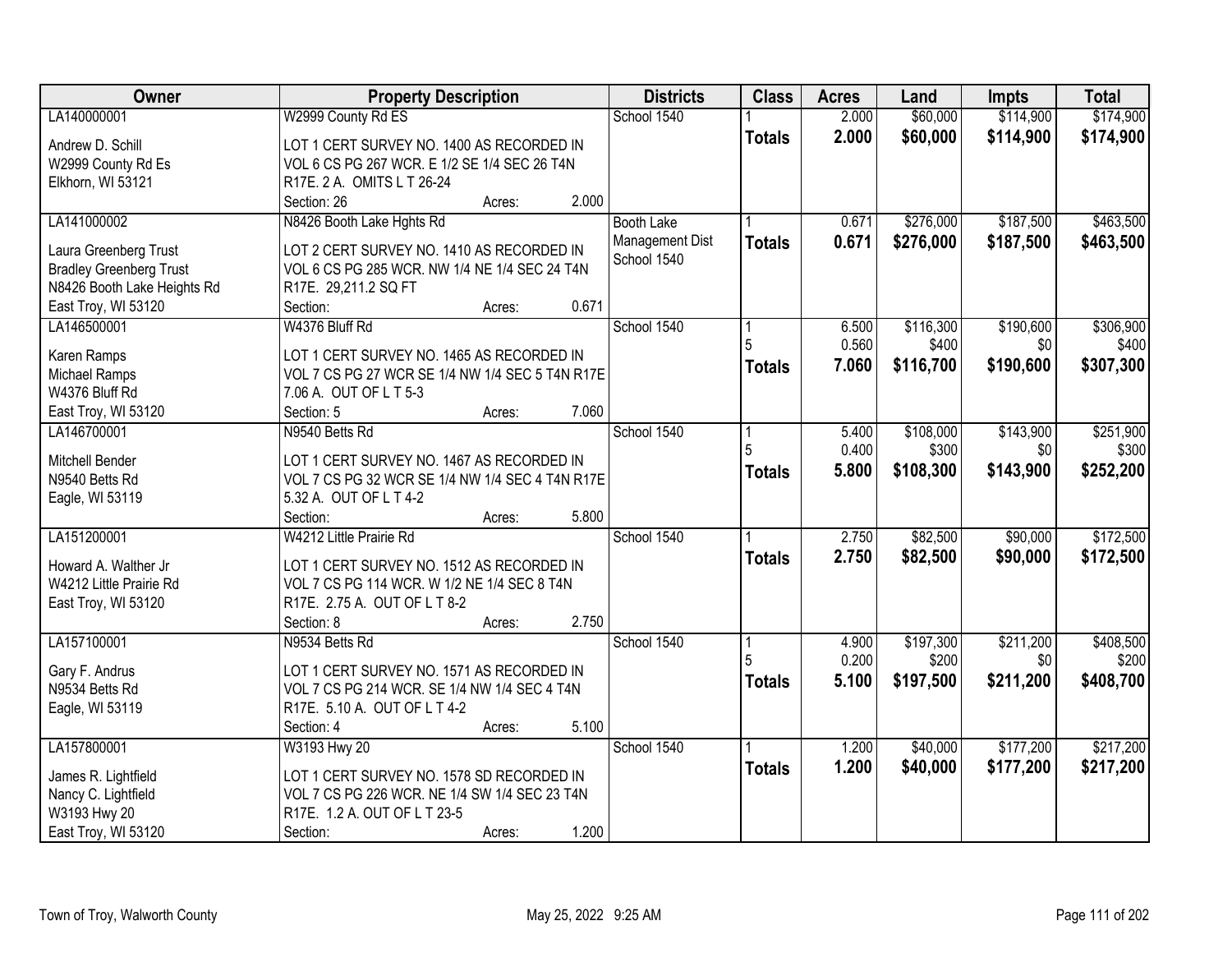| Owner                  | <b>Property Description</b>                      | <b>Districts</b>  | <b>Class</b>  | <b>Acres</b> | Land      | Impts     | <b>Total</b> |
|------------------------|--------------------------------------------------|-------------------|---------------|--------------|-----------|-----------|--------------|
| LA159100001            | N7652 Pleasant Lake Rd                           | School 1638       |               | 3.900        | \$86,400  | \$473,000 | \$559,400    |
| William E. Zweifel     | LOT 1 CERT SURVEY NO. 1591 AS RECORDED IN        |                   | 5             | 6.000        | \$4,200   | \$0       | \$4,200      |
| Nancy K. Frank         | VOL 7 CS PG 248 WCR. N 1/2 NW 1/4 SEC 31 T4N     |                   | <b>Totals</b> | 9.900        | \$90,600  | \$473,000 | \$563,600    |
| N7652 Pleasant Lake Rd | R17E. 9.9 A. OMITS L T 31-23                     |                   |               |              |           |           |              |
| Elkhorn, WI 53121      | 9.900<br>Section: 31<br>Acres:                   |                   |               |              |           |           |              |
| LA165500001            | N8009 Leins Mill Rd                              | School 1540       |               | 5.060        | \$94,400  | \$309,200 | \$403,600    |
|                        |                                                  |                   | <b>Totals</b> | 5.060        | \$94,400  | \$309,200 | \$403,600    |
| Andrew D. Smith et al  | LOT 1 CERT SURVEY NO. 1655 AS RECORDED IN        |                   |               |              |           |           |              |
| c/o Sara A. Smith      | VOL 8 CS PG 6 WCR. W 1/2 NE 1/4 SEC 30 T4N R17E. |                   |               |              |           |           |              |
| PO Box 707             | 5.06 A. OUT OF L T 30-1                          |                   |               |              |           |           |              |
| East Troy, WI 53120    | 5.060<br>Section: 30<br>Acres:                   |                   |               |              |           |           |              |
| LA165600002            | N8599 Townline Rd                                | <b>Booth Lake</b> |               | 0.386        | \$217,400 | \$148,600 | \$366,000    |
| Robert J. Ricciardi    | LOT 2 CERT SURVEY NO. 1656 AS RECORDED IN        | Management Dist   | <b>Totals</b> | 0.386        | \$217,400 | \$148,600 | \$366,000    |
| Marcia A. Ricciardi    | VOL 8 CS PG 8 WCR. SE 1/4 SE 1/4 SEC 13 T4N R17E | School 1540       |               |              |           |           |              |
| 525 Shannon Rd         | 16,800 SQ FT                                     |                   |               |              |           |           |              |
| Deerfield, IL 60015    | 0.386<br>Section:<br>Acres:                      |                   |               |              |           |           |              |
| LA168100001            | W3663 County Rd A                                | School 1540       |               | 0.919        | \$33,400  | \$204,500 | \$237,900    |
|                        |                                                  |                   | <b>Totals</b> | 0.919        | \$33,400  | \$204,500 | \$237,900    |
| Jeffrey E. Machajewski | LOT 1 CERT SURVEY NO. 1681 AS RECORDED IN        |                   |               |              |           |           |              |
| Debra A. Machajewski   | VOL 8 CS PG 51 WCR NW 1/4 SW 1/4 SEC 34 T4N      |                   |               |              |           |           |              |
| W3663 County Rd A      | R17E. 40,018 SQ FT OUT OF L T 34-5               |                   |               |              |           |           |              |
| Elkhorn, WI 53121      | 0.919<br>Section:<br>Acres:                      |                   |               |              |           |           |              |
| LA173000001            | N7873 Bowers Rd                                  | School 1540       |               | 2.990        | \$84,900  | \$167,000 | \$251,900    |
| Daniel M. Wilson       | LOT 1 CERT SURVEY NO. 1730 AS RECORDED IN        |                   | <b>Totals</b> | 2.990        | \$84,900  | \$167,000 | \$251,900    |
| c/o Daniel M. Wilson   | VOL 8 CS PG 137 WCR. NE 1/4 SE 1/4 SEC 26 T4N    |                   |               |              |           |           |              |
| N7873 Bowers Rd        | R17E. 130,319 SQ FT OUT OF LA 1301-2             |                   |               |              |           |           |              |
| Elkhorn, WI 53121      | 2.990<br>Section:<br>Acres:                      |                   |               |              |           |           |              |
| LA173000002            | N7851 Bowers Rd                                  | School 1540       |               | 2.990        | \$84,900  | \$204,000 | \$288,900    |
|                        |                                                  |                   |               |              |           |           |              |
| Russell F. Kuzniar     | LOT 2 CERT SURVEY NO. 1730 AS RECORDED IN        |                   | <b>Totals</b> | 2.990        | \$84,900  | \$204,000 | \$288,900    |
| Melanie A. Kuzniar     | VOL 8 CS PG 137 WCR. NE 1/2 SE 1/4 SEC 26 T4N    |                   |               |              |           |           |              |
| N7851 Bowers Rd        | R17E. 130,335 SQ FT                              |                   |               |              |           |           |              |
| Elkhorn, WI 53121      | 2.990<br>Section:<br>Acres:                      |                   |               |              |           |           |              |
| LA173000003            | N7841 Bowers Rd                                  | School 1540       |               | 3.550        | \$90,500  | \$207,300 | \$297,800    |
|                        |                                                  |                   | <b>Totals</b> | 3.550        | \$90,500  | \$207,300 | \$297,800    |
| Richard D. Prosser     | LOT 3 CERT SURVEY NO. 1730 AS RECORDED IN        |                   |               |              |           |           |              |
| Kerry A. Prosser       | VOL 8 CS PG 137 WCR. NE 1/4 SE 1/4 SEC 26 T4N    |                   |               |              |           |           |              |
| N7841 Bowers Rd        | R17E. 154,546 SQ FT                              |                   |               |              |           |           |              |
| Elkhorn, WI 53121      | 3.550<br>Section:<br>Acres:                      |                   |               |              |           |           |              |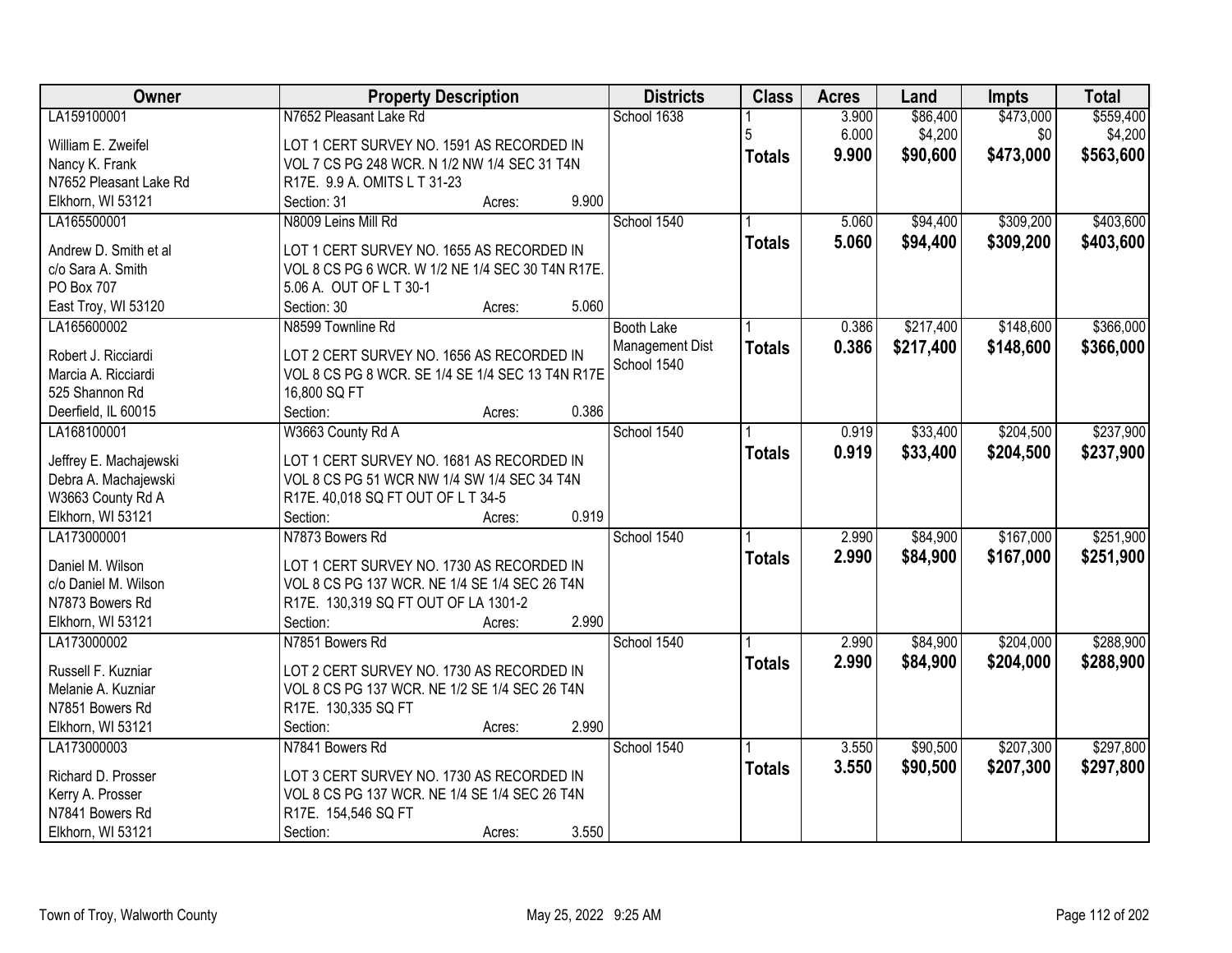| Owner                   | <b>Property Description</b>                      | <b>Districts</b> | <b>Class</b>  | <b>Acres</b> | Land      | <b>Impts</b> | <b>Total</b> |
|-------------------------|--------------------------------------------------|------------------|---------------|--------------|-----------|--------------|--------------|
| LA173000004             | W2979 County Rd ES                               | School 1540      |               | 5.280        | \$107,100 | \$164,400    | \$271,500    |
| Yvonne M. Barr          | LOT 4 CERT SURVEY NO. 1730 AS RECORDED IN        |                  | <b>Totals</b> | 5.280        | \$107,100 | \$164,400    | \$271,500    |
| W2979 County Rd Es      | VOL 8 CS PG 137 WCR. NE 1/4 SE 1/4 SEC 26 T4N    |                  |               |              |           |              |              |
| Elkhorn, WI 53121       | R17E. 230,170 SQ FT OUT OF LA1400-2              |                  |               |              |           |              |              |
|                         | 5.280<br>Section: 26<br>Acres:                   |                  |               |              |           |              |              |
| LA174600001             | W4239 Little Prairie Rd                          | School 1540      |               | 8.410        | \$127,100 | \$257,200    | \$384,300    |
|                         |                                                  |                  | <b>Totals</b> | 8.410        | \$127,100 | \$257,200    | \$384,300    |
| Robert V. Briedis       | LOT 1 CERT SURVEY NO. 1746 AS RECORDED IN        |                  |               |              |           |              |              |
| Mary B. Briedis         | VOL 8 CS PG 168 WCR. SW 1/4 NW 1/4 SEC 8 T4N     |                  |               |              |           |              |              |
| W4239 Little Prairie Rd | R17E. 8.41 A. OUT OF L T 8-3<br>8.410            |                  |               |              |           |              |              |
| East Troy, WI 53120     | Section: 8<br>Acres:                             |                  |               |              |           |              |              |
| LA174700001             | W4178 County Rd J                                | School 1540      |               | 5.780        | \$78,900  | \$172,000    | \$250,900    |
| Rodney W. Condon et al  | LOT 1 CERT SURVEY NO. 1747 AS RECORDED IN        |                  | <b>Totals</b> | 5.780        | \$78,900  | \$172,000    | \$250,900    |
| W4178 County Rd J       | VOL 8 CS PG 170 WCR. SE 1/4 SE 1/4 SEC 17 T4N    |                  |               |              |           |              |              |
| East Troy, WI 53120     | R17E. 5.78 A. OUT OF L T 17-3                    |                  |               |              |           |              |              |
|                         | 5.780<br>Section:<br>Acres:                      |                  |               |              |           |              |              |
| LA174800001             | W4119 County Rd J                                | School 1540      |               | 1.000        | \$35,000  | \$183,000    | \$218,000    |
|                         |                                                  |                  |               | 3.800        | \$900     | \$0          | \$900        |
| Rodney W. Condon        | LOT 1 CERT SURVEY NO. 1748 AS RECORDED IN        |                  |               | 0.480        | \$100     | \$0          | \$100        |
| Randall W. Condon       | VOL 8 CS PG 172 WCR. SE 1/4 SE 1/4 SEC 17 T4N    |                  | <b>Totals</b> | 5.280        | \$36,000  | \$183,000    | \$219,000    |
| W4178 County Rd J       | R17E. 5.28 A OUT OF L T 17-3<br>5.280            |                  |               |              |           |              |              |
| East Troy, WI 53120     | Section:<br>Acres:                               |                  |               |              |           |              |              |
| LA179000001             | W4340 Bluff Rd                                   | School 1540      |               | 2.860        | \$83,600  | \$98,600     | \$182,200    |
| Eric D. Hejdak          | LOT 1 CERT SURVEY NO. 1790 AS RECORDED IN        |                  | <b>Totals</b> | 2.860        | \$83,600  | \$98,600     | \$182,200    |
| Tonya Hejdak            | VOL 8 CS PG 248 WCR. SE 1/4 NW 1/4 SEC 5 T4N     |                  |               |              |           |              |              |
| W4340 Bluff Rd          | R17E. 2.86 A. OUT OF L T 5-3                     |                  |               |              |           |              |              |
| East Troy, WI 53120     | 2.860<br>Section:<br>Acres:                      |                  |               |              |           |              |              |
| LA179900001             | W3478 Little Prairie Rd                          | School 1540      |               | 1.480        | \$62,000  | \$175,400    | \$237,400    |
| John Kemmerling         | LOT 1 CERT SURVEY NO. 1799 AS RECORDED IN        |                  | <b>Totals</b> | 1.480        | \$62,000  | \$175,400    | \$237,400    |
| Joanne Kemmerling       | VOL 8 CS PG 266 WCR. SW 1/4 SE 1/4 SEC 10 T4N    |                  |               |              |           |              |              |
| W3478 Little Prairie Rd | R17E. 1.48 A. OMITS L T 10-4C ALSO COM S 1/4 COR |                  |               |              |           |              |              |
| East Troy, WI 53120     | 1.480<br>Section: 10<br>Acres:                   |                  |               |              |           |              |              |
| LA181100001             | N9649 County Rd E                                | School 1540      |               | 5.000        | \$94,000  | \$318,700    | \$412,700    |
|                         |                                                  |                  | 5             | 0.430        | \$300     | \$0          | \$300        |
| Marian Ketterer Trust   | LOT 1 CERT SURVEY NO. 1811 AS RECORDED IN        |                  | 6             | 2.000        | \$11,000  | \$0          | \$11,000     |
| N9649 Hwy E             | VOL 8 CS PG 288 WCR. NE 1/4 NE 1/4 SEC 1 T4N     |                  |               | 7.430        | \$105,300 | \$318,700    | \$424,000    |
| Mukwonago, WI 53149     | R17E. 7.43 A. OUT OF L T 1-1                     |                  | <b>Totals</b> |              |           |              |              |
|                         | 7.430<br>Section:<br>Acres:                      |                  |               |              |           |              |              |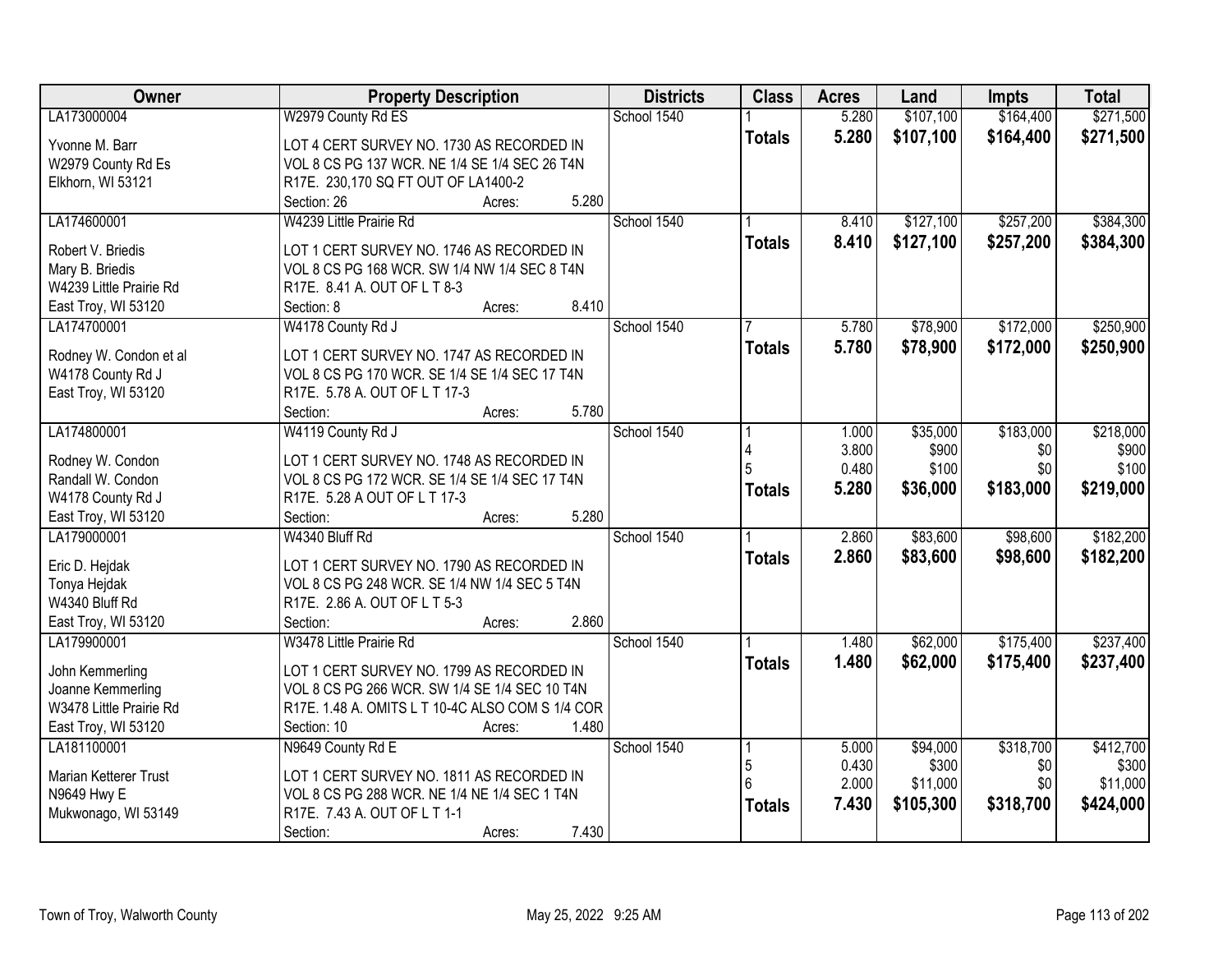| Owner                  | <b>Property Description</b>                                                                    | <b>Districts</b> | <b>Class</b>   | <b>Acres</b> | Land      | <b>Impts</b> | <b>Total</b> |
|------------------------|------------------------------------------------------------------------------------------------|------------------|----------------|--------------|-----------|--------------|--------------|
| LA185000001            | W3990 Bluff Rd                                                                                 | School 1540      |                | 6.100        | \$200,300 | \$313,100    | \$513,400    |
| Alexander Living Trust | LOT 1 CERT SURVEY NO. 1850 AS RECORDED IN                                                      |                  | <b>Totals</b>  | 6.100        | \$200,300 | \$313,100    | \$513,400    |
| W3990 Bluff Rd         | VOL 8 CS PG 364 WCR. SE 1/4 NW 1/4 SEC 4 T4N                                                   |                  |                |              |           |              |              |
| Eagle, WI 53119        | R17E. 6.1 A. OUT OF L T 4-2                                                                    |                  |                |              |           |              |              |
|                        | 6.100<br>Section:<br>Acres:                                                                    |                  |                |              |           |              |              |
| LA190900001            | N8469 County Rd N                                                                              | School 1540      | $\overline{2}$ | 5.000        | \$84,600  | \$11,000     | \$95,600     |
|                        |                                                                                                |                  | <b>Totals</b>  | 5.000        | \$84,600  | \$11,000     | \$95,600     |
| Peter L. Beierle       | LOT 1 CERTIFIED SURVEY NO. 1909 AS RECORDED                                                    |                  |                |              |           |              |              |
| Linda R. Beierle       | IN VOL 9 OF C.S. ON PAGE 108 WCR. LOCATED IN<br>NE 1/4 NE 1/4 SEC 22 T4N R17E. 5 A. OUT OF L T |                  |                |              |           |              |              |
| N8471 County Rd N      | 5.000<br>Section:                                                                              |                  |                |              |           |              |              |
| East Troy, WI 53120    | Acres:<br>W4385 Bluff Rd                                                                       | School 1540      |                | 4.970        | \$104,700 | \$162,200    | \$266,900    |
| LA191400001            |                                                                                                |                  |                |              |           |              |              |
| Dalton T. Gavers       | LOT 1 CERTIFIED SURVEY NO. 1914 AS RECORDED                                                    |                  | <b>Totals</b>  | 4.970        | \$104,700 | \$162,200    | \$266,900    |
| W4385 Bluff Rd         | IN VOL 9 OF C.S. ON PAGE 117 WCR. LOCATED IN                                                   |                  |                |              |           |              |              |
| East Troy, WI 53120    | NE 1/4 SW 1/4 SEC 5 T4N R17E. 4.97 A. OUT OF L T                                               |                  |                |              |           |              |              |
|                        | 4.970<br>Section:<br>Acres:                                                                    |                  |                |              |           |              |              |
| LA193600001            | N7983 County Rd N                                                                              | School 1540      |                | 3.000        | \$85,000  | \$374,000    | \$459,000    |
| Robert T. Gulland      |                                                                                                |                  | 5              | 19.150       | \$52,700  | \$0          | \$52,700     |
| Nancy J. Gulland       | LOT 1 CERTIFIED SURVEY NO. 1936 AS RECORDED<br>IN VOL 9 OF C.S. ON PAGE 155 WCR. LOCATED IN SI |                  | <b>Totals</b>  | 22.150       | \$137,700 | \$374,000    | \$511,700    |
| N7983 County Rd N      | 1/4 NE 1/4 & NE 1/4 SE 1/4 SEC 26 T4N R17E. 22.1467                                            |                  |                |              |           |              |              |
| East Troy, WI 53120    | Section:<br>22.150<br>Acres:                                                                   |                  |                |              |           |              |              |
| LA193600002            | W2920 County Rd ES                                                                             | School 1540      |                | 1.310        | \$52,000  | \$141,700    | \$193,700    |
|                        |                                                                                                |                  |                |              |           |              |              |
| Shannon Bennett        | LOT 2 CERTIFIED SURVEY NO. 1936 AS RECORDED                                                    |                  | <b>Totals</b>  | 1.310        | \$52,000  | \$141,700    | \$193,700    |
| Michelle Bennett       | IN VOL 9 OF C.S. ON PAGE 155 WCR. LOCATED IN SI                                                |                  |                |              |           |              |              |
| W2920 County Rd Es     | 1/4 NE 1/4 & NE 1/4 SE 1/4 SEC 26 T4N R17E. 1.31 A.                                            |                  |                |              |           |              |              |
| Elkhorn, WI 53121      | 1.310<br>Section:<br>Acres:                                                                    |                  |                |              |           |              |              |
| LA193600003            | W2918 County Rd ES                                                                             | School 1540      |                | 0.920        | \$33,400  | \$150,400    | \$183,800    |
| Jeramie J. Johnson     | LOT 3 CERTIFIED SURVEY NO. 1936 AS RECORDED                                                    |                  | <b>Totals</b>  | 0.920        | \$33,400  | \$150,400    | \$183,800    |
| W2918 County Rd Es     | IN VOL 9 OF C.S. ON PAGE 155 WCR. LOCATED IN SI                                                |                  |                |              |           |              |              |
| Elkhorn, WI 53121      | 1/4 NE 1/4 & NE 1/4 SE 1/4 SEC 26 T4N R17E. .92 A                                              |                  |                |              |           |              |              |
|                        | 0.920<br>Section:<br>Acres:                                                                    |                  |                |              |           |              |              |
| LA194500001            | N8611 Pine Dr                                                                                  | School 1540      |                | 1.150        | \$53,800  | \$133,100    | \$186,900    |
|                        |                                                                                                |                  |                | 1.150        |           |              |              |
| Luke H. Adamson        | LOT 1 CERTIFIED SURVEY NO. 1945 AS RECORDED                                                    |                  | <b>Totals</b>  |              | \$53,800  | \$133,100    | \$186,900    |
| N8611 Pine Dr          | IN VOL 9 OF C.S. ON PAGE 173 WCR. LOCATED IN                                                   |                  |                |              |           |              |              |
| East Troy, WI 53120    | NE 1/4 SE 1/4 & SE 1/4 SW 1/4 SEC 15 T4N R17E. 1.1                                             |                  |                |              |           |              |              |
|                        | 1.150<br>Section: 15<br>Acres:                                                                 |                  |                |              |           |              |              |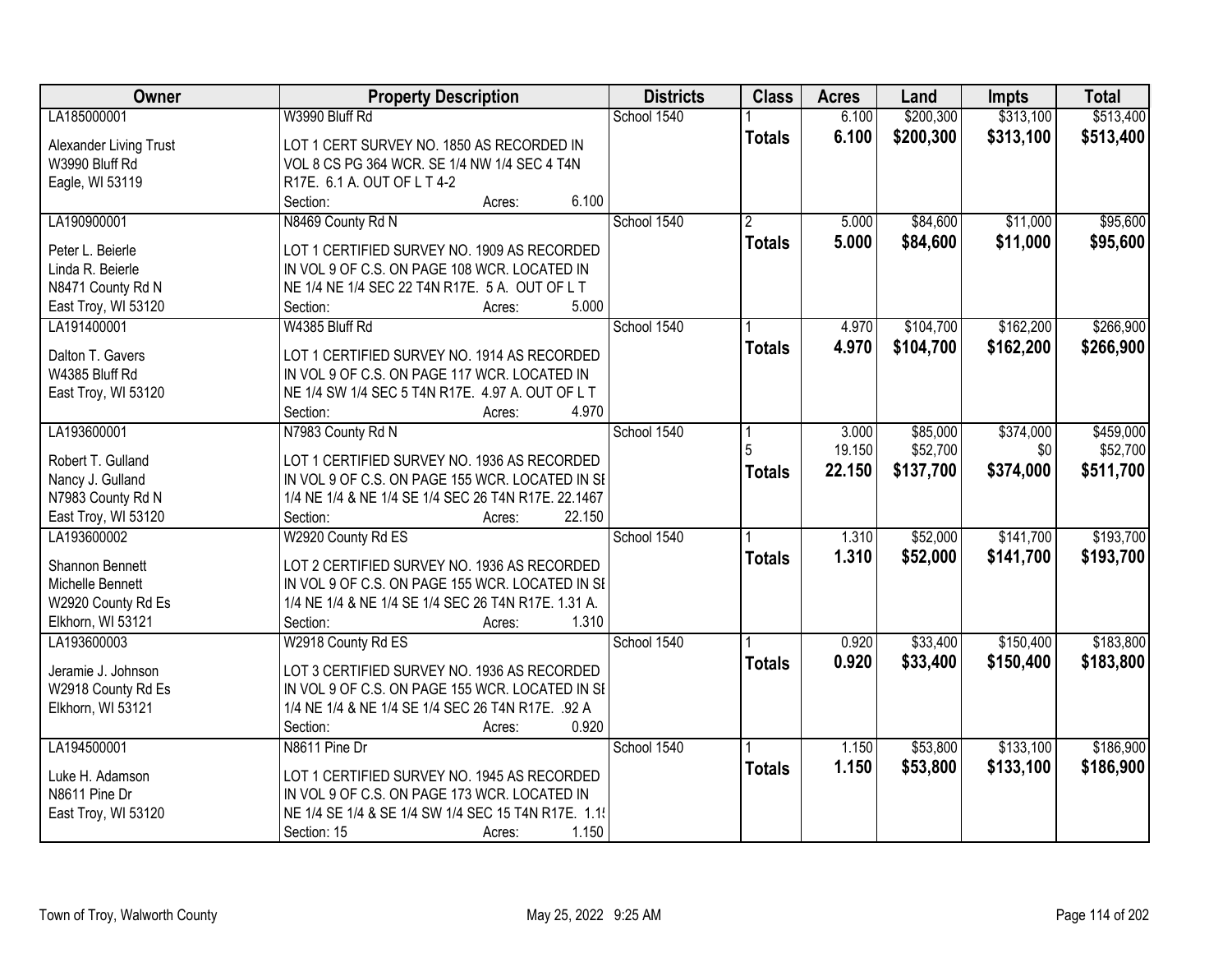| Owner                              | <b>Property Description</b>                                                                 | <b>Districts</b> | <b>Class</b>  | <b>Acres</b> | Land      | <b>Impts</b> | <b>Total</b> |
|------------------------------------|---------------------------------------------------------------------------------------------|------------------|---------------|--------------|-----------|--------------|--------------|
| LA195300001                        | W4899 Rice Rd                                                                               | School 1540      |               | 5.360        | \$107,700 | \$180,300    | \$288,000    |
| John S. Olson                      | LOT 1 CERTIFIED SURVEY NO. 1953 AS RECORDED                                                 |                  | <b>Totals</b> | 5.360        | \$107,700 | \$180,300    | \$288,000    |
| Cynthia L. Olson                   | IN VOL 9 OF C.S. ON PAGE 191 WCR. LOCATED IN                                                |                  |               |              |           |              |              |
| W4899 Rice Rd                      | NW 1/4 NW 1/4 SEC 7 T4N R17E. 5.36 A. OUT OF L T                                            |                  |               |              |           |              |              |
| East Troy, WI 53120                | 5.360<br>Section: 7<br>Acres:                                                               |                  |               |              |           |              |              |
| LA195300002                        | W4855 Rice Rd                                                                               | School 1540      |               | 8.200        | \$126,000 | \$433,600    | \$559,600    |
|                                    |                                                                                             |                  | <b>Totals</b> | 8.200        | \$126,000 | \$433,600    | \$559,600    |
| Jason Penning                      | LOT 2 CERTIFIED SURVEY NO. 1953 AS RECORDED                                                 |                  |               |              |           |              |              |
| Rachel Penning                     | IN VOL 9 OF C.S. ON PAGE 191 WCR. LOCATED IN                                                |                  |               |              |           |              |              |
| W4855 Rice Rd                      | NW 1/4 NW 1/4 SEC 7 T4N R17E. 8.20 A OUT OF L T                                             |                  |               |              |           |              |              |
| East Troy, WI 53120                | 8.200<br>Section: 7<br>Acres:                                                               |                  |               |              |           |              |              |
| LA197000001                        | N8265 County Rd N                                                                           | School 1540      | 2             | 10.000       | \$125,000 | \$855,500    | \$980,500    |
| Landmark Services Cooperative      | LOT 1 CERTIFIED SURVEY NO. 1970 AS RECORDED                                                 |                  | <b>Totals</b> | 10.000       | \$125,000 | \$855,500    | \$980,500    |
| 1401 Landmark Dr                   | IN VOL 9 OF C.S. ON PAGE 224 WCR. LOCATED IN                                                |                  |               |              |           |              |              |
| PO Box 277                         | NE 1/4 SE 1/4 SEC 23 T4N R17E. 10 A. OUT OF L T                                             |                  |               |              |           |              |              |
| Cottage Grove, WI 53527            | 10.000<br>Section: 23<br>Acres:                                                             |                  |               |              |           |              |              |
| LA198000001                        | W3827 Hwy 20                                                                                | School 1540      |               | 1.960        | \$66,600  | \$173,500    | \$240,100    |
|                                    |                                                                                             |                  | <b>Totals</b> | 1.960        | \$66,600  | \$173,500    | \$240,100    |
| Richard S. Martin                  | LOT 1 CERTIFIED SURVEY NO. 1980 AS RECORDED                                                 |                  |               |              |           |              |              |
| W3827 Hwy 20                       | IN VOL 9 OF C.S. ON PAGE 238 WCR. LOCATED IN N                                              |                  |               |              |           |              |              |
| East Troy, WI 53120                | 1/2 SE 1/4 SEC 21 T4N R17E. 1.96 A OUT OF L T 21-9                                          |                  |               |              |           |              |              |
|                                    | Section:<br>1.960<br>Acres:                                                                 |                  |               |              |           |              |              |
| LA198100001                        | N8974 Nature Rd                                                                             | School 1540      |               | 4.350        | \$98,500  | \$174,300    | \$272,800    |
| Dale R. Dingman et al              | LOT 1 CERTIFIED SURVEY NO. 1981 AS RECORDED                                                 |                  | <b>Totals</b> | 4.350        | \$98,500  | \$174,300    | \$272,800    |
| c/o Dale R. Dingman                | IN VOL 9 OF C.S. ON PAGE 240 WCR. LOCATED IN                                                |                  |               |              |           |              |              |
| N8974 Nature Rd                    | SW 1/4 SW 1/4 SEC 11 T4N R17E. 189502 SQ FT                                                 |                  |               |              |           |              |              |
| East Troy, WI 53120-0000           | 4.350<br>Section: 11<br>Acres:                                                              |                  |               |              |           |              |              |
| LA198100002                        | W3296 County Rd J                                                                           | School 1540      |               | 1.090        | \$61,400  | \$71,100     | \$132,500    |
|                                    |                                                                                             |                  |               | 2.000        | \$500     | \$0          | \$500        |
| John Kendall                       | LOT 2 CERTIFIED SURVEY NO. 1981 AS RECORDED                                                 |                  | <b>Totals</b> | 3.090        | \$61,900  | \$71,100     | \$133,000    |
| Kristine Kendall                   | IN VOL 9 OF C.S. ON PAGE 240 WCR. LOCATED IN<br>SW 1/4 SW 1/4 SEC 11 T4N R17E. 134624 SQ FT |                  |               |              |           |              |              |
| W3296 County Rd J                  | 3.090                                                                                       |                  |               |              |           |              |              |
| East Troy, WI 53120<br>LA198100003 | Section: 11<br>Acres:                                                                       | School 1540      |               |              |           | \$235,300    | \$335,300    |
|                                    | W3260 County Rd J                                                                           |                  |               | 4.500        | \$100,000 |              |              |
| Janice R. Maklary                  | LOT 3 CERTIFIED SURVEY NO. 1981 AS RECORDED                                                 |                  | <b>Totals</b> | 4.500        | \$100,000 | \$235,300    | \$335,300    |
| W3260 County Rd J                  | IN VOL 9 OF C.S. ON PAGE 240 WCR. LOCATED IN                                                |                  |               |              |           |              |              |
| East Troy, WI 53120                | SW 1/4 SW 1/4 SEC 11 T4N R17E. 195816 SQ FT                                                 |                  |               |              |           |              |              |
|                                    | 4.500<br>Section: 11<br>Acres:                                                              |                  |               |              |           |              |              |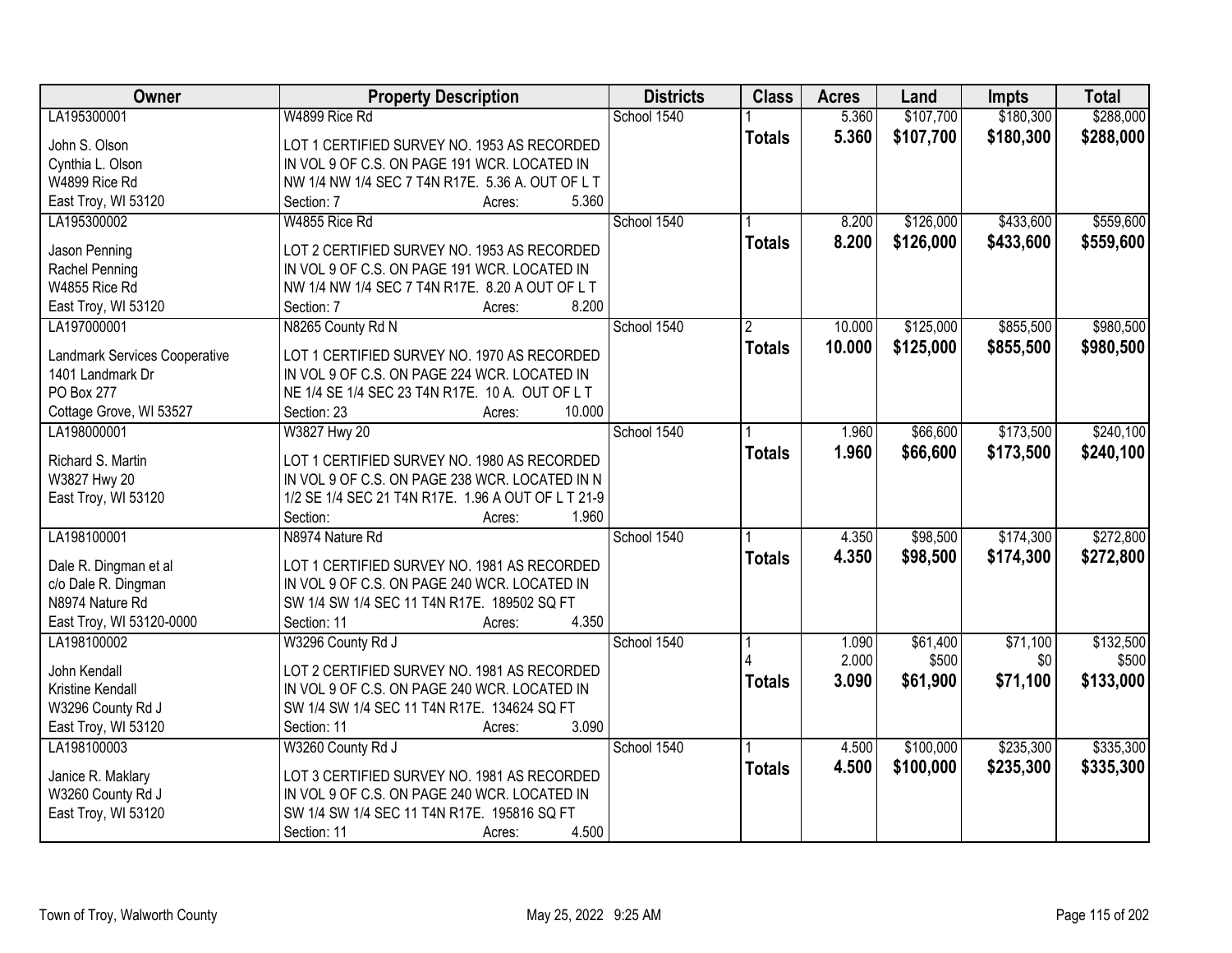| Owner                                       | <b>Property Description</b>                                                                 | <b>Districts</b> | <b>Class</b>  | <b>Acres</b> | Land      | <b>Impts</b> | <b>Total</b> |
|---------------------------------------------|---------------------------------------------------------------------------------------------|------------------|---------------|--------------|-----------|--------------|--------------|
| LA198100004                                 | W3210 County Rd J                                                                           | School 1540      |               | 4.330        | \$98,300  | \$260,600    | \$358,900    |
| Willard M. Cesar                            | LOT 4 CERTIFIED SURVEY NO. 1981 AS RECORDED                                                 |                  | <b>Totals</b> | 4.330        | \$98,300  | \$260,600    | \$358,900    |
| Laura S. Cesar                              | IN VOL 9 OF C.S. ON PAGE 240 WCR. LOCATED IN                                                |                  |               |              |           |              |              |
| W3210 County Rd J                           | SW 1/4 SW 1/4 SEC 11 T4N R17E. 188678 SQ FT                                                 |                  |               |              |           |              |              |
| East Troy, WI 53120                         | 4.330<br>Section:<br>Acres:                                                                 |                  |               |              |           |              |              |
| LA198200001                                 | W4410 County Rd A                                                                           | School 1638      |               | 4.000        | \$86,000  | \$215,700    | \$301,700    |
|                                             |                                                                                             |                  | 5             | 7.000        | \$4,900   | \$0          | \$4,900      |
| <b>Jeff Gahart</b>                          | LOT 1 CERTIFIED SURVEY NO. 1982 AS RECORDED                                                 |                  | <b>Totals</b> | 11.000       | \$90,900  | \$215,700    | \$306,600    |
| Linda Gahart                                | IN VOL 9 OF C.S. ON PAGE 242 WCR. LOCATED IN                                                |                  |               |              |           |              |              |
| W4410 County Rd A                           | NW 1/4 SW 1/4 SEC 32 T4N R17E. 488518 SQ FT                                                 |                  |               |              |           |              |              |
| Elkhorn, WI 53121                           | 11.000<br>Section:<br>Acres:                                                                |                  |               |              |           |              |              |
| LA198200002                                 | W4406 County Rd A                                                                           | School 1638      |               | 3.800        | \$84,400  | \$260,900    | \$345,300    |
| Arthur C. Tillman                           | LOT 2 CERTIFIED SURVEY NO. 1982 AS RECORDED                                                 |                  |               | 6.200        | \$4,400   | \$0          | \$4,400      |
| Deborah A. Tillman                          | IN VOL 9 OF C.S. ON PAGE 242 WCR. LOCATED IN                                                |                  | <b>Totals</b> | 10.000       | \$88,800  | \$260,900    | \$349,700    |
| W4406 County Rd A                           | NW 1/4 SW 1/4 SEC 32 T4N R17E. 445254 SQ FT                                                 |                  |               |              |           |              |              |
| Elkhorn, WI 53121                           | 10.000<br>Section:<br>Acres:                                                                |                  |               |              |           |              |              |
| LA198200003                                 | W4402 County Rd A                                                                           | School 1638      |               | 10.000       | \$120,000 | \$341,500    | \$461,500    |
|                                             |                                                                                             |                  | 5             | 9.000        | \$6,300   | \$0          | \$6,300      |
| James R Schoberg Trust                      | LOT 3 CERTIFIED SURVEY NO. 1982 AS RECORDED<br>IN VOL 9 OF C.S. ON PAGE 242 WCR. LOCATED IN |                  | <b>Totals</b> | 19.000       | \$126,300 | \$341,500    | \$467,800    |
| Marilyn Schoberg Trust<br>W4402 County Rd A | NW 1/4 SW 1/4 SEC 32 T4N R17E. 824024 SQ FT                                                 |                  |               |              |           |              |              |
| Elkhorn, WI 53121                           | Section:<br>19.000<br>Acres:                                                                |                  |               |              |           |              |              |
| LA199800001                                 | W3807 Hwy 20                                                                                | School 1540      |               | 3.850        | \$93,500  | \$252,300    | \$345,800    |
|                                             |                                                                                             |                  | <b>Totals</b> | 3.850        | \$93,500  | \$252,300    | \$345,800    |
| Paul R. Martin                              | LOT 1 CERTIFIED SURVEY NO. 1998 AS RECORDED                                                 |                  |               |              |           |              |              |
| W3807 Hwy 20                                | IN VOL 9 OF C.S. ON PAGE 275 WCR. LOCATED IN                                                |                  |               |              |           |              |              |
| East Troy, WI 53120                         | NW 1/4 SE 1/4 & NE 1/4 SE 1/4 SEC 21 T4N R17E.                                              |                  |               |              |           |              |              |
|                                             | 3.850<br>Section:<br>Acres:                                                                 |                  |               |              |           |              |              |
| LA200500001                                 | W3347 Bluff Rd                                                                              | School 1540      |               | 2.300        | \$78,000  | \$186,500    | \$264,500    |
| John M. Guehrer                             | LOT 1 CERTIFIED SURVEY NO. 2005 AS RECORDED                                                 |                  | <b>Totals</b> | 2.300        | \$78,000  | \$186,500    | \$264,500    |
| Alison L. Guehrer                           | IN VOL 9 OF C.S. ON PAGE 290 WCR. LOCATED IN SI                                             |                  |               |              |           |              |              |
| W3347 Bluff Rd                              | 1/4 NE 1/4 SEC 10 T4N R17E. 2.30 A OUT OF L T10-5                                           |                  |               |              |           |              |              |
| East Troy, WI 53120                         | 2.300<br>Section: 10<br>Acres:                                                              |                  |               |              |           |              |              |
| LA201700001                                 | W3839 Little Prairie Rd                                                                     | School 1540      |               | 2.364        | \$78,600  | \$173,600    | \$252,200    |
|                                             |                                                                                             |                  | <b>Totals</b> | 2.364        | \$78,600  | \$173,600    | \$252,200    |
| Raymond C. Demara                           | LOT 1 CERTIFIED SURVEY NO. 2017 AS RECORDED                                                 |                  |               |              |           |              |              |
| Joellynn G. Demara                          | IN VOL 9 OF C.S. ON PAGE 316 WCR. LOCATED IN                                                |                  |               |              |           |              |              |
| W3829 Little Prairie Rd                     | NW 1/4 NE 1/4 SEC 16 T4N R17E. 2.364 A OUT OF L                                             |                  |               |              |           |              |              |
| East Troy, WI 53120                         | 2.364<br>Section:<br>Acres:                                                                 |                  |               |              |           |              |              |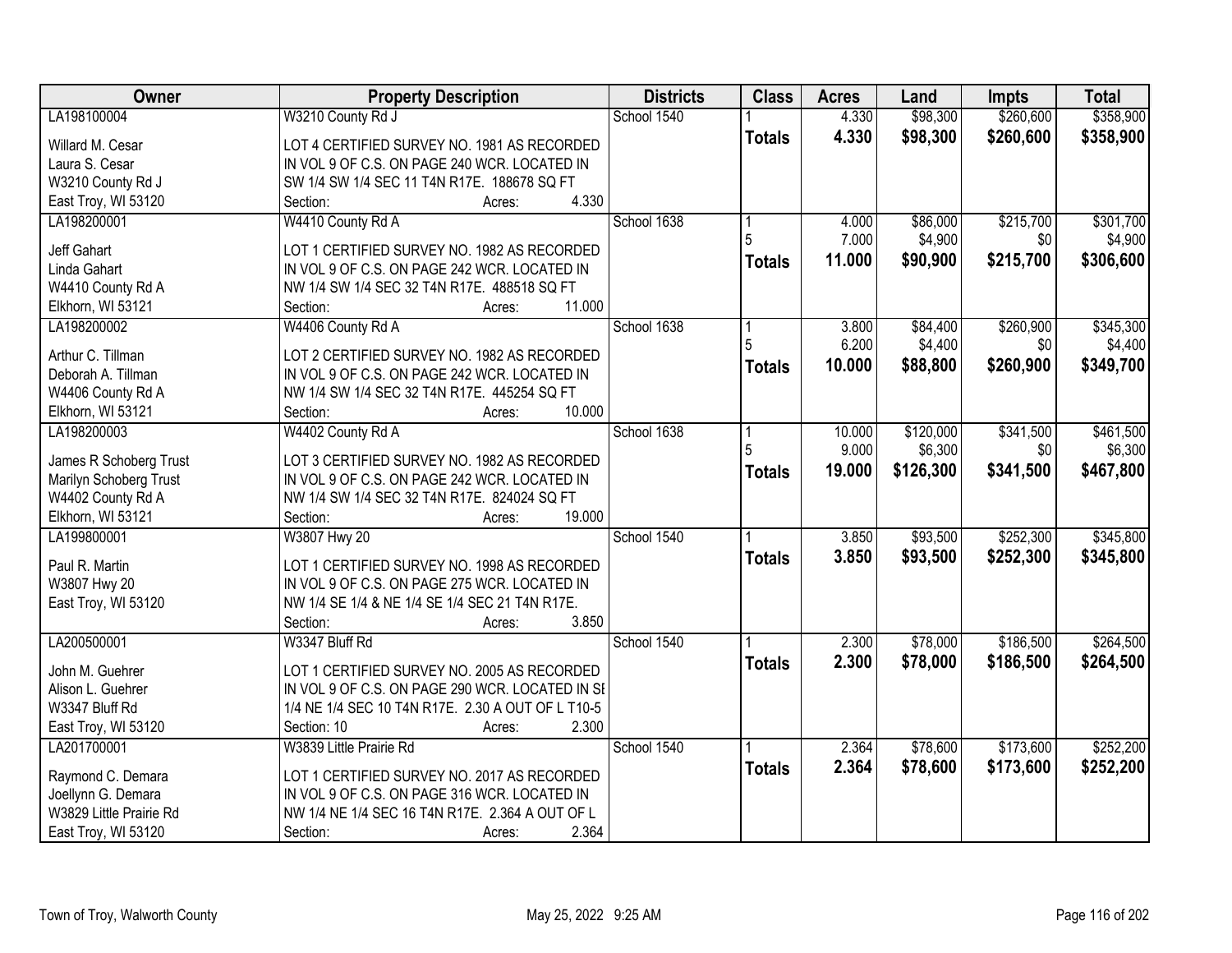| Owner                                 | <b>Property Description</b>                                                | <b>Districts</b> | <b>Class</b>  | <b>Acres</b> | Land      | <b>Impts</b> | <b>Total</b> |
|---------------------------------------|----------------------------------------------------------------------------|------------------|---------------|--------------|-----------|--------------|--------------|
| LA203200001                           | N8998 Townline Rd                                                          | School 1540      |               | 6.010        | \$112,600 | \$127,300    | \$239,900    |
| Reginald W Shepherd Life Estate et al | LOT 1 CERTIFIED SURVEY NO. 2032 AS RECORDED                                |                  | <b>Totals</b> | 6.010        | \$112,600 | \$127,300    | \$239,900    |
| N8998 Townline Rd                     | IN VOL 9 OF C.S. ON PAGE 343 WCR. LOCATED IN                               |                  |               |              |           |              |              |
| East Troy, WI 53120                   | NE 1/4 SE 1/4 & SE 1/4 SE 1/4 SECTION 12 T4N R17E.                         |                  |               |              |           |              |              |
|                                       | 6.010<br>Section: 12<br>Acres:                                             |                  |               |              |           |              |              |
| LA203200002                           | N8942 Townline Rd                                                          | School 1540      |               | 5.000        | \$105,000 | \$201,700    | \$306,700    |
|                                       |                                                                            |                  | <b>Totals</b> | 5.000        | \$105,000 | \$201,700    | \$306,700    |
| <b>Krubel Trust</b>                   | LOT 2 CERTIFIED SURVEY NO. 2032 AS RECORDED                                |                  |               |              |           |              |              |
| PO Box 327                            | IN VOL 9 OF C.S. ON PAGE 343 WCR. LOCATED IN                               |                  |               |              |           |              |              |
| East Troy, WI 53120                   | NE 1/4 SE 1/4 & SE 1/4 SE 1/4 SECTION 12 T4N R17E.<br>5.000<br>Section: 12 |                  |               |              |           |              |              |
| LA203900002                           | Acres:<br>N9565 Kettle Cove Rd                                             | School 1540      |               | 9.700        | \$209,300 | \$257,400    | \$466,700    |
|                                       |                                                                            |                  |               | 0.300        | \$200     | \$0          | \$200        |
| Richard A. Adams                      | LOT 2 CERTIFIED SURVEY NO. 2039 AS RECORDED                                |                  |               | 10.000       | \$209,500 |              |              |
| Mary K. Adams                         | IN VOL 9 OF C.S. ON PAGE 357 WCR. LOCATED IN SI                            |                  | <b>Totals</b> |              |           | \$257,400    | \$466,900    |
| N9565 Kettle Cove Rd                  | 1/4 NW 1/4 & SW 1/4 NE 1/4 SEC 4 T4N R17E. 435600                          |                  |               |              |           |              |              |
| Eagle, WI 53119                       | Section: 4<br>10.000<br>Acres:                                             |                  |               |              |           |              |              |
| LA204700001                           | W4385 County Rd J                                                          | School 1540      |               | 9.850        | \$123,100 | \$188,900    | \$312,000    |
| Mark Bisbee                           | LOT 1 CERTIFIED SURVEY NO. 2047 AS RECORDED                                |                  | <b>Totals</b> | 9.850        | \$123,100 | \$188,900    | \$312,000    |
| <b>Cindy Bisbee</b>                   | IN VOL 9 OF C.S. ON PAGE 377 WCR. LOCATED IN                               |                  |               |              |           |              |              |
| W4385 County Rd J                     | NW 1/4 NW 1/4 & NE 1/4 NW 1/4 SEC 20 T4N R17E.                             |                  |               |              |           |              |              |
| East Troy, WI 53120                   | Section: 20<br>9.850<br>Acres:                                             |                  |               |              |           |              |              |
| LA205300001                           | W4090 County Rd A                                                          | School 1540      |               | 2.450        | \$68,100  | \$160,900    | \$229,000    |
|                                       |                                                                            |                  |               | 1.500        | \$300     | \$0          | \$300        |
| James G. Muehl                        | LOT 1 CERTIFIED SURVEY NO. 2053 AS RECORDED                                |                  | <b>Totals</b> | 3.950        | \$68,400  | \$160,900    | \$229,300    |
| W4090 County Rd A                     | IN VOL 10 OF C.S. ON PAGE 1 WCR. LOCATED IN W                              |                  |               |              |           |              |              |
| Elkhorn, WI 53121                     | 1/2 SW 1/4 SEC 33 T4N R17E. 172244 SQ FT. OUT OF                           |                  |               |              |           |              |              |
|                                       | 3.950<br>Section:<br>Acres:                                                |                  |               |              |           |              |              |
| LA206500001                           | N8695 Scout Rd                                                             | School 1540      |               | 1.150        | \$38,800  | \$218,400    | \$257,200    |
| Randall W. Condon et al               | LOT 1 CERTIFIED SURVEY NO. 2065 AS RECORDED                                |                  | <b>Totals</b> | 1.150        | \$38,800  | \$218,400    | \$257,200    |
| c/o Randall W. Condon Trustee         | IN VOL 10 OF C.S. ON PAGE 25 WCR. LOCATED IN                               |                  |               |              |           |              |              |
| N8695 Scout Rd                        | NE 1/4 SE 1/4 SEC 17 T4N R17E. 1.15 A. M/L OUT OF                          |                  |               |              |           |              |              |
| East Troy, WI 53120                   | Section:<br>1.150<br>Acres:                                                |                  |               |              |           |              |              |
| LA206900001                           | W3928 County Rd A                                                          | School 1540      |               | 5.110        | \$94,700  | \$138,700    | \$233,400    |
|                                       |                                                                            |                  | <b>Totals</b> | 5.110        | \$94,700  | \$138,700    | \$233,400    |
| Glen R. Bishop                        | LOT 1 CERTIFIED SURVEY NO. 2069 AS RECORDED                                |                  |               |              |           |              |              |
| Virginia Wallerman                    | IN VOL 10 OF C.S. ON PAGE 32 WCR. LOCATED IN                               |                  |               |              |           |              |              |
| W3928 County Rd A                     | NE 1/4 SW 1/4 SEC 33 T4N R17E. 217800 SQ FT. OUT                           |                  |               |              |           |              |              |
| Elkhorn, WI 53121                     | Section:<br>5.110<br>Acres:                                                |                  |               |              |           |              |              |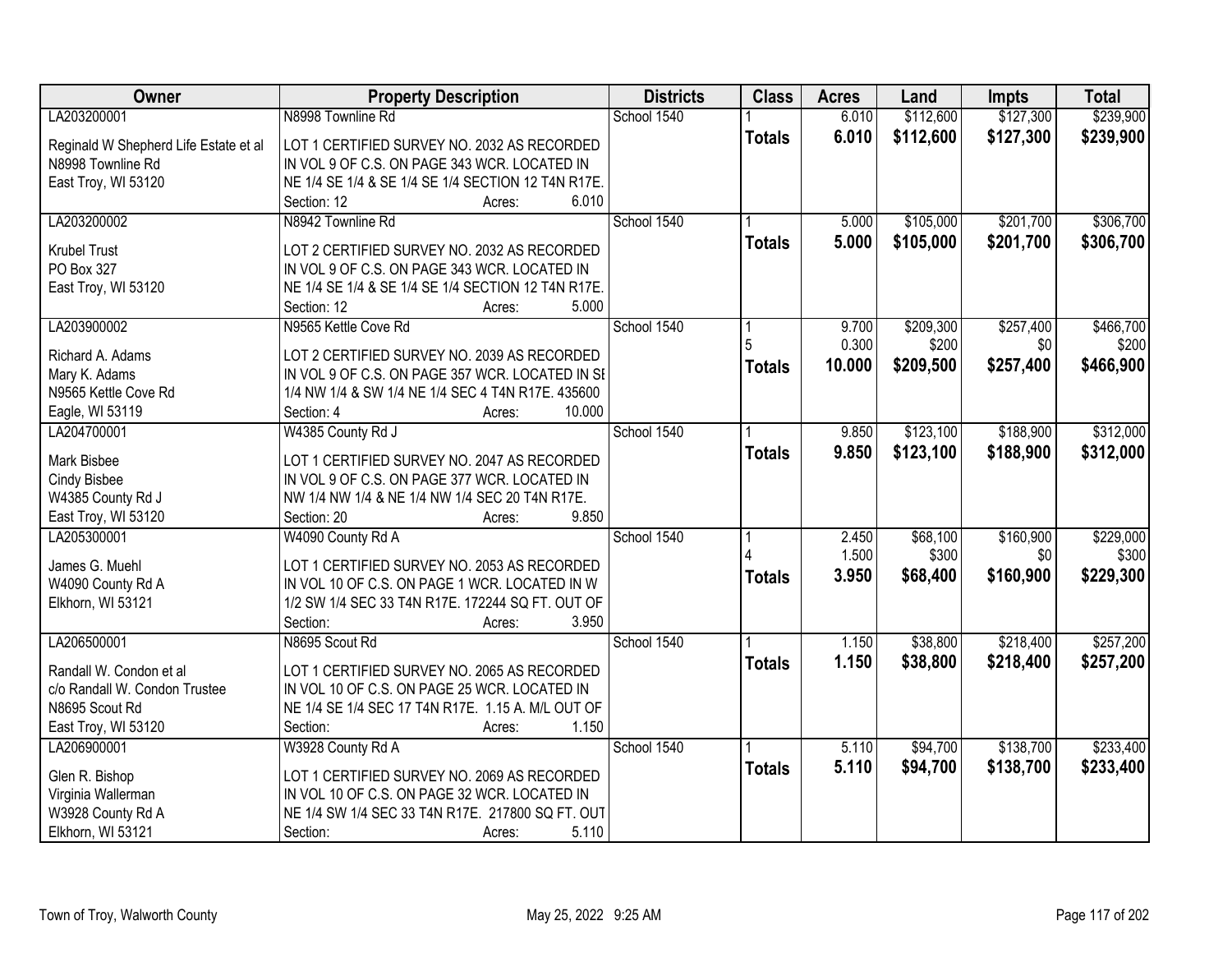| <b>Owner</b>                       | <b>Property Description</b>                                                      | <b>Districts</b> | <b>Class</b>  | <b>Acres</b> | Land                        | <b>Impts</b> | <b>Total</b> |
|------------------------------------|----------------------------------------------------------------------------------|------------------|---------------|--------------|-----------------------------|--------------|--------------|
| LA207000001                        | W4852 Hwy 20                                                                     | School 1540      |               | 4.220        | \$87,800                    | \$390,700    | \$478,500    |
| Jeffrey J. Mcpherson               | LOT 1 CERTIFIED SURVEY NO. 2070 AS RECORDED                                      |                  | <b>Totals</b> | 4.220        | \$87,800                    | \$390,700    | \$478,500    |
| Janeen M. Mcpherson                | IN VOL 10 OF C.S. ON PAGE 34 WCR. LOCATED IN                                     |                  |               |              |                             |              |              |
| W4852 Hwy 20                       | SW 1/4 SW 1/4 SEC 18 T4N R17E. 183946 SQ FT. OU                                  |                  |               |              |                             |              |              |
| East Troy, WI 53120                | 4.220<br>Section:<br>Acres:                                                      |                  |               |              |                             |              |              |
| LA212300001                        | W4429 Little Prairie Rd                                                          | School 1540      |               | 6.810        | \$84,100                    | \$67,600     | \$151,700    |
|                                    |                                                                                  |                  | <b>Totals</b> | 6.810        | \$84,100                    | \$67,600     | \$151,700    |
| Roger Jaeger                       | LOT 1 CERTIFIED SURVEY NO. 2123 AS RECORDED                                      |                  |               |              |                             |              |              |
| Patricia Jaeger                    | IN VOL 10 OF C.S. ON PAGE 134 WCR. LOCATED IN                                    |                  |               |              |                             |              |              |
| W4429 Little Prairie Rd            | NW 1/4 NW 1/4 SECTION 8 T4N R17E. 5.52 A. M/L                                    |                  |               |              |                             |              |              |
| East Troy, WI 53120                | 6.810<br>Section: 8<br>Acres:                                                    |                  |               |              |                             |              |              |
| LA214000001                        | N9151 Adams Rd                                                                   | School 1540      |               | 5.000        | \$105,000                   | \$215,700    | \$320,700    |
| Dale Luebke                        | LOT 1 CERTIFIED SURVEY NO. 2140 AS RECORDED                                      |                  | <b>Totals</b> | 5.000        | \$105,000                   | \$215,700    | \$320,700    |
| Susan Luebke                       | IN VOL 10 OF C.S. ON PAGE 168 WCR. LOCATED IN                                    |                  |               |              |                             |              |              |
| N9151 Adams Rd                     | SE 1/4 NW 1/4 SEC 7 T4N R17E. 5 A. OMITS L T 7-3B                                |                  |               |              |                             |              |              |
| East Troy, WI 53120                | 5.000<br>Section: 7<br>Acres:                                                    |                  |               |              |                             |              |              |
| LA214100001                        | W4761 Rice Rd                                                                    | School 1540      |               | 1.010        | \$50,300                    | \$184,100    | \$234,400    |
|                                    |                                                                                  |                  |               | 4.000        | \$400                       | \$0          | \$400        |
| Philip M. Chapman                  | LOT 1 CERTIFIED SURVEY NO. 2141 AS RECORDED                                      |                  | <b>Totals</b> | 5.010        | \$50,700                    | \$184,100    | \$234,800    |
| J M. Chapman<br>W4761 Rice Rd      | IN VOL 10 OF C.S. ON PAGE 171 WCR. LOCATED IN                                    |                  |               |              |                             |              |              |
|                                    | NE 1/4 NW 1/4 SEC 7 T4N R17E. 5.01 A. OMITS L T<br>5.010<br>Section: 7<br>Acres: |                  |               |              |                             |              |              |
| East Troy, WI 53120<br>LA214500001 | N7461 Townline Rd                                                                | School 1540      |               | 1.520        | \$46,600                    | \$185,000    | \$231,600    |
|                                    |                                                                                  |                  |               |              |                             |              |              |
| Steve A. Meddaugh et al            | LOT 1 CERTIFIED SURVEY NO. 2145 AS RECORDED                                      |                  | <b>Totals</b> | 1.520        | \$46,600                    | \$185,000    | \$231,600    |
| c/o Rosemarie A. Vilona            | IN VOL 10 OF C.S. ON PAGE 182 WCR. LOCATED IN                                    |                  |               |              |                             |              |              |
| N7461 Towline Rd                   | NE 1/4 SE 1/4 SEC 36 T4N R17E. ALSO THE S 1/2 OF                                 |                  |               |              |                             |              |              |
| East Troy, WI 53120-0000           | 1.520<br>Section:<br>Acres:                                                      |                  |               |              |                             |              |              |
| LA216700001                        |                                                                                  | School 1540      |               |              | Assessed with L T 1900003A1 |              |              |
| Steven T. Poast                    | LOT 1 CERTIFIED SURVEY NO. 2167 AS RECORDED                                      |                  |               |              |                             |              |              |
| Kathryn A. Poast                   | IN VOL 10 OF C.S. ON PAGE 229 WCR. LOCATED IN                                    |                  |               |              |                             |              |              |
| N8202 Pleasant Lake Rd             | SW 1/4 SECTION 19 T4N R17E. 407286 SQ FT. OMITS                                  |                  |               |              |                             |              |              |
| East Troy, WI 53120-0000           | 0.000<br>Section:<br>Acres:                                                      |                  |               |              |                             |              |              |
| LA217600001                        | W3932 Hwy 20                                                                     | School 1540      |               | 5.000        | \$94,000                    | \$198,500    | \$292,500    |
|                                    |                                                                                  |                  | <b>Totals</b> | 5.000        | \$94,000                    | \$198,500    | \$292,500    |
| Ronald E. Naber                    | LOT 1 CERTIFIED SURVEY NO. 2176 AS RECORDED                                      |                  |               |              |                             |              |              |
| W3932 Hwy 20                       | IN VOL 10 OF C.S. ON PAGE 247 WCR. LOCATED IN                                    |                  |               |              |                             |              |              |
| East Troy, WI 53120                | SE 1/4 NW 1/4 SEC 21 T4N R17E. 217807 SQ FT. OUT                                 |                  |               |              |                             |              |              |
|                                    | 5.000<br>Section:<br>Acres:                                                      |                  |               |              |                             |              |              |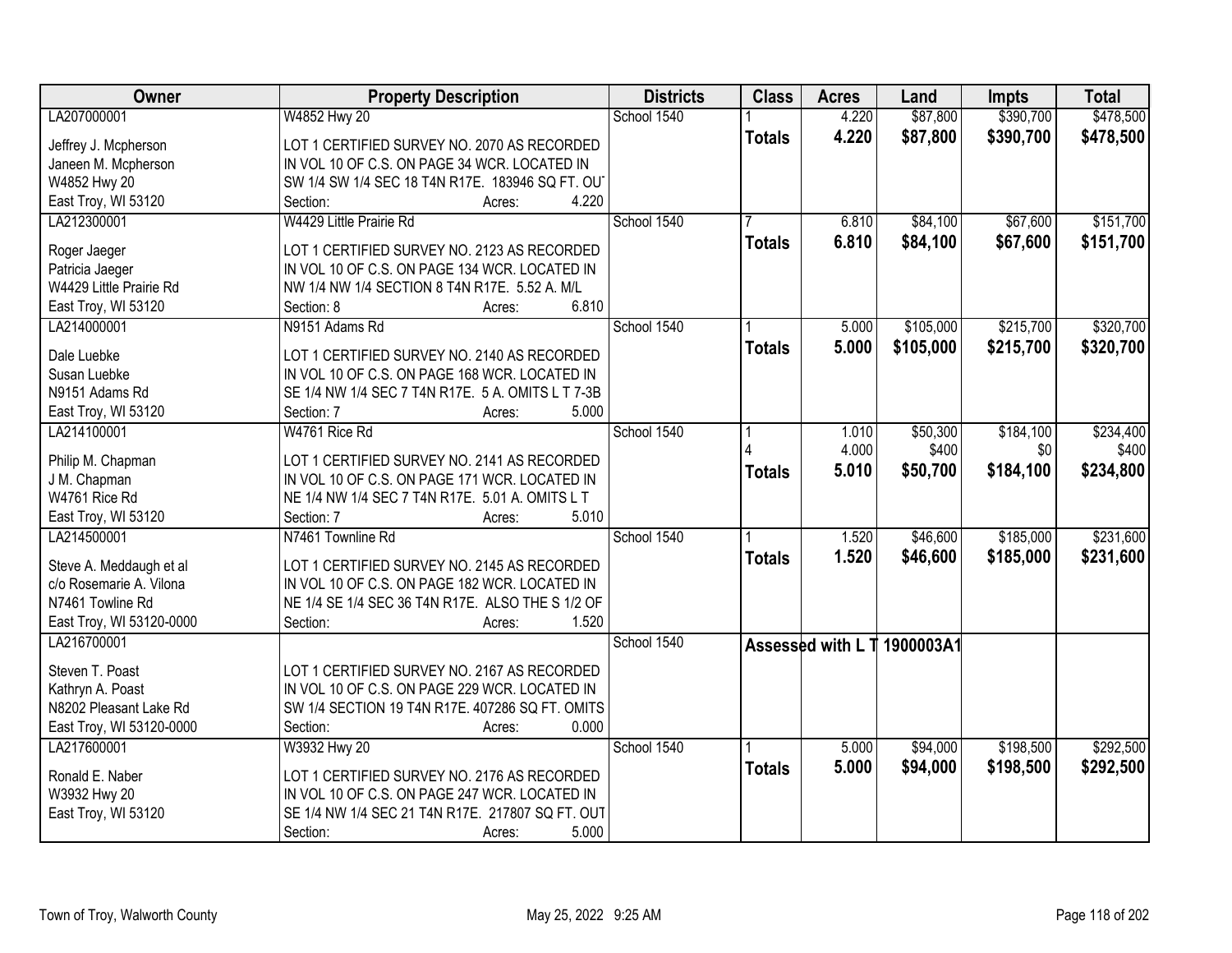| Owner                               | <b>Property Description</b>                                           | <b>Districts</b>               | <b>Class</b>  | <b>Acres</b>   | Land              | Impts            | <b>Total</b>       |
|-------------------------------------|-----------------------------------------------------------------------|--------------------------------|---------------|----------------|-------------------|------------------|--------------------|
| LA218700001                         | N8286 Pleasant Lake Rd                                                | School 1540                    |               | 5.000          | \$105,000         | \$282,100        | \$387,100          |
| James Webber II                     | LOT 1 CERTIFIED SURVEY NO. 2187 AS RECORDED                           |                                | 5             | 10.220         | \$7,200           | \$0              | \$7,200            |
| Dawn M. Wolf-Webber                 | IN VOL 10 OF C.S. ON PAGE 270 WCR. LOCATED IN                         |                                | <b>Totals</b> | 15.220         | \$112,200         | \$282,100        | \$394,300          |
| N8286 Pleasant Lake Rd              | NE 1/4 SW 1/4 & NW 1/4 SW 1/4 SEC 19 T4N R17E.                        |                                |               |                |                   |                  |                    |
| East Troy, WI 53120                 | 15.220<br>Section:<br>Acres:                                          |                                |               |                |                   |                  |                    |
| LA218700002                         | N8246 Pleasant Lake Rd                                                | School 1540                    |               | 14.930         | \$153,600         | \$316,800        | \$470,400          |
|                                     |                                                                       |                                |               | 8.000          | \$5,300           | \$0              | \$5,300            |
| Benjamin Marcelliano Trust          | LOT 2 CERTIFIED SURVEY NO. 2187 AS RECORDED                           |                                | <b>Totals</b> | 22.930         | \$158,900         | \$316,800        | \$475,700          |
| <b>Jillian Marcelliano Trust</b>    | IN VOL 10 OF C.S. ON PAGE 270 WCR. LOCATED IN                         |                                |               |                |                   |                  |                    |
| W289 N3221 Lost Creek Ct            | NE 1/4 SW 1/4 & NW 1/4 SW 1/4 SEC 19 T4N R17E.<br>22.930              |                                |               |                |                   |                  |                    |
| Pewaukee, WI 53072<br>LA219900001   | Section:<br>Acres:                                                    | School 1540                    |               |                | \$94,000          | \$89,200         | \$183,200          |
|                                     | W4033 County Rd J                                                     |                                |               | 5.000          |                   |                  |                    |
| Edward J. Polinski                  | LOT 1 CERTIFIED SURVEY NO. 2199 AS RECORDED                           |                                | <b>Totals</b> | 5.000          | \$94,000          | \$89,200         | \$183,200          |
| c/o Edward J. Polinski Jr           | IN VOL 10 OF C.S. ON PAGE 295 WCR. LOCATED IN                         |                                |               |                |                   |                  |                    |
| W4033 County Rd J                   | SW 1/4 SW 1/4 SEC 16 T4N R17E. 217800 SQ FT. OU                       |                                |               |                |                   |                  |                    |
| East Troy, WI 53120                 | 5.000<br>Section:<br>Acres:                                           |                                |               |                |                   |                  |                    |
| LA220900001                         | W4241 County Rd J                                                     | School 1540                    |               | 1.760          | \$54,000          | \$71,100         | \$125,100          |
|                                     |                                                                       |                                |               | 3.000          | \$600             | \$0              | \$600              |
| Christopher J. Peterson             | LOT 1 CERTIFIED SURVEY NO. 2209 AS RECORDED                           |                                |               | 0.200          | \$100             | \$0              | \$100              |
| W4241 County Rd J                   | IN VOL 10 OF C.S. ON PAGE 317 WCR. LOCATED IN                         |                                | <b>Totals</b> | 4.960          | \$54,700          | \$71,100         | \$125,800          |
| East Troy, WI 53120                 | NW 1/4 NE 1/4 SEC 20 T4N R17E. 216000 SQ FT. OUT<br>Section:<br>4.960 |                                |               |                |                   |                  |                    |
|                                     | Acres:                                                                | School 1540                    |               |                |                   |                  |                    |
| LA222100001                         | N7330 County Rd ES                                                    |                                |               | 3.500<br>1.500 | \$82,000<br>\$400 | \$271,700<br>\$0 | \$353,700<br>\$400 |
| Benjamin L. Dopke                   | LOT 1 CERTIFIED SURVEY NO. 2221 AS RECORDED                           |                                |               |                |                   |                  |                    |
| Barbara Dopke                       | IN VOL 10 OF C.S. ON PAGE 342 WCR. LOCATED IN                         |                                | <b>Totals</b> | 5.000          | \$82,400          | \$271,700        | \$354,100          |
| N7330 County Rd Es                  | SW 1/4 SW 1/4 SEC 35 T4N R17E. 217800 SQ FT. OU                       |                                |               |                |                   |                  |                    |
| Elkhorn, WI 53121                   | 5.000<br>Section:<br>Acres:                                           |                                |               |                |                   |                  |                    |
| LA223400001                         | W4160 Hwy 20                                                          | School 1540                    |               | 2.920          | \$84,200          | \$233,200        | \$317,400          |
| Ronald E. Robran                    | LOT 1 CERTIFIED SURVEY NO. 2234 AS RECORDED                           |                                | <b>Totals</b> | 2.920          | \$84,200          | \$233,200        | \$317,400          |
| Sandra J. Robran                    | IN VOL 11 OF C.S. ON PAGE 7 WCR. LOCATED IN SE                        |                                |               |                |                   |                  |                    |
|                                     | 1/4 NE 1/4 SEC 20 T4N R17E. 127304 SQ FT. OUT OF                      |                                |               |                |                   |                  |                    |
| W4160 Hwy 20<br>East Troy, WI 53120 | 2.920<br>Section:                                                     |                                |               |                |                   |                  |                    |
| LA223900001                         | Acres:<br>N8430 Booth Lake Hghts Rd                                   | <b>Booth Lake</b>              |               | 1.370          | \$410,400         | \$264,400        | \$674,800          |
|                                     |                                                                       |                                |               |                |                   |                  |                    |
| Linden Terrace Trust                | LOT 1 CERTIFIED SURVEY NO. 2239 AS RECORDED                           | Management Dist<br>School 1540 | <b>Totals</b> | 1.370          | \$410,400         | \$264,400        | \$674,800          |
| 154 Fairway Dr                      | IN VOL 11 OF C.S. ON PAGE 16 WCR. LOCATED IN                          |                                |               |                |                   |                  |                    |
| La Grange, IL 60525                 | NW 1/ NE 1/4 SEC 24 T4N R17E. 59685 SQ FT. OMITS                      |                                |               |                |                   |                  |                    |
|                                     | 1.370<br>Section:<br>Acres:                                           |                                |               |                |                   |                  |                    |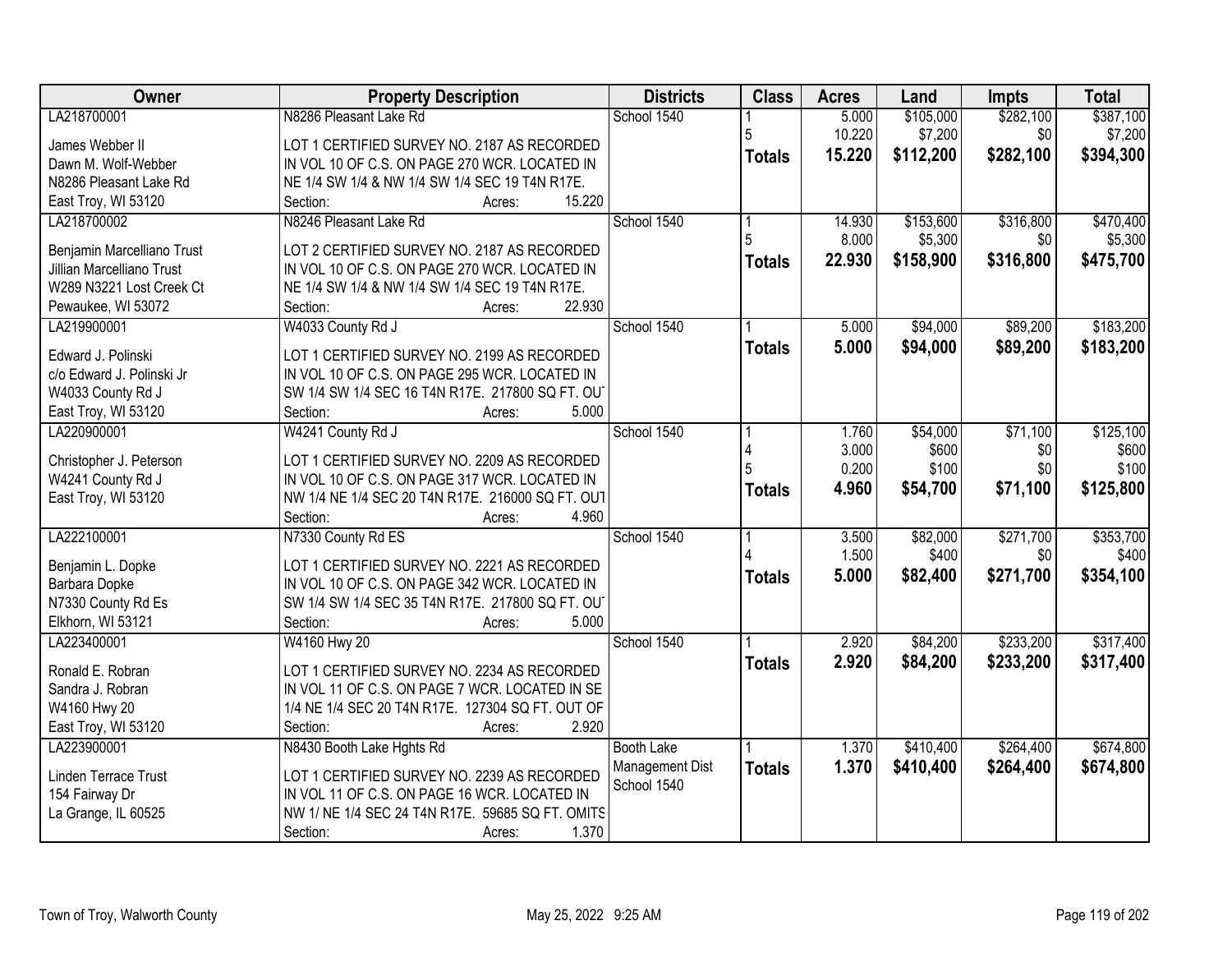| Owner                       | <b>Property Description</b>                    | <b>Districts</b>  | <b>Class</b>  | <b>Acres</b> | Land      | <b>Impts</b>  | <b>Total</b> |
|-----------------------------|------------------------------------------------|-------------------|---------------|--------------|-----------|---------------|--------------|
| LA223900002                 | N8434 Booth Lake Hghts Rd                      | <b>Booth Lake</b> |               | 1.260        | \$403,700 | \$365,100     | \$768,800    |
| William Jens Trust          | LOT 2 CERTIFIED SURVEY NO. 2239 AS RECORDED    | Management Dist   | <b>Totals</b> | 1.260        | \$403,700 | \$365,100     | \$768,800    |
| Kathryn Jens Trust          | IN VOL 11 OF C.S. ON PAGE 16 WCR. LOCATED IN   | School 1540       |               |              |           |               |              |
| N8434 Booth Lake Heights Rd | NW 1/4 NE 1/4 SEC 24 T4N R17E. 55047 SQ FT.    |                   |               |              |           |               |              |
| East Troy, WI 53120         | 1.260<br>Section:<br>Acres:                    |                   |               |              |           |               |              |
| LA226700001                 | W4654 Hwy 20                                   | School 1540       |               | 2.580        | \$80,800  | \$268,600     | \$349,400    |
|                             |                                                |                   |               | 1.300        | \$900     | \$0           | \$900        |
| Steven Meyer                | LOT 1 CERTIFIED SURVEY NO. 2267 AS RECORDED    |                   | <b>Totals</b> | 3.880        | \$81,700  | \$268,600     | \$350,300    |
| W4654 Hwy 20                | IN VOL 11 OF C.S. ON PAGE 81 WCR. LOCATED IN   |                   |               |              |           |               |              |
| East Troy, WI 53120         | NE 1/4 SEC 19 T4N R17E. 169148 SQ FT. OMITS    |                   |               |              |           |               |              |
|                             | 3.880<br>Section:<br>Acres:                    |                   |               |              |           |               |              |
| LA226700002                 | N8403 Zimmerman Rd                             | School 1540       |               | 2.510        | \$80,100  | \$179,700     | \$259,800    |
| Patrick Mcginley            | LOT 2 CERTIFIED SURVEY NO. 2267 AS RECORDED    |                   |               | 1.500        | \$1,100   | \$0           | \$1,100      |
| Victoria Mcginley           | IN VOL 11 OF C.S. ON PAGE 81 WCR. LOCATED IN   |                   | <b>Totals</b> | 4.010        | \$81,200  | \$179,700     | \$260,900    |
| N8403 Zimmerman Rd          | NE 1/4 SEC 19 T4N R17E. 174509 SQ FT. OMITS    |                   |               |              |           |               |              |
| East Troy, WI 53120         | 4.010<br>Section:<br>Acres:                    |                   |               |              |           |               |              |
| LA228300001                 |                                                | School 1540       | 14            | 115.580      | \$19,100  | $\sqrt[6]{3}$ | \$19,100     |
|                             |                                                |                   | 5             | 0.580        | \$100     | \$0           | \$100        |
| Nelco Farms, LLC            | LOT 1 CERTIFIED SURVEY NO. 2283 AS RECORDED    |                   | <b>Totals</b> | 116.160      | \$19,200  | \$0           | \$19,200     |
| c/o Nelco Farms, LLC        | IN VOL 11 OF C.S. ON PAGE 117 WCR. LOCATED IN  |                   |               |              |           |               |              |
| N8981 Nelson Rd             | W 1/2 W 1/2 SECTION 8 T4N R17E. 5145278 SQ FT. |                   |               |              |           |               |              |
| East Troy, WI 53120-0000    | 116.160<br>Section: 8<br>Acres:                |                   |               |              |           |               |              |
| LA228300002                 | W4419 Little Prairie Rd                        | School 1540       |               | 1.000        | \$35,000  | \$376,100     | \$411,100    |
| Roy P. Virgin               | LOT 2 CERTIFIED SURVEY NO. 2283 AS RECORDED    |                   | 5             | 11.590       | \$9,300   | \$0           | \$9,300      |
| Gail L. Virgin              | IN VOL 11 OF C.S. ON PAGE 117 WCR. LOCATED IN  |                   | <b>Totals</b> | 12.590       | \$44,300  | \$376,100     | \$420,400    |
| W4419 Little Prairie Rd     | W 1/2 W 1/2 SEC 8 T4N R17E. OMITS L T 8-4 ALSO |                   |               |              |           |               |              |
| East Troy, WI 53120         | 12.590<br>Section: 8<br>Acres:                 |                   |               |              |           |               |              |
| LA229600001                 | N8544 Adams Rd                                 | School 1540       |               | 5.400        | \$96,400  | \$264,500     | \$360,900    |
|                             |                                                |                   | <b>Totals</b> | 5.400        | \$96,400  | \$264,500     | \$360,900    |
| David F. Hunt               | LOT 1 CERTIFIED SURVEY NO. 2296 AS RECORDED    |                   |               |              |           |               |              |
| Rebecca L. Hunt             | IN VOL 11 OF C.S. ON PAGE 141 WCR. LOCATED IN  |                   |               |              |           |               |              |
| N8544 Adams St              | SW 1/4 SE 1/4 SEC 18 T4N R17E. 217146 SQ FT.   |                   |               |              |           |               |              |
| East Troy, WI 53120         | 5.400<br>Section:<br>Acres:                    |                   |               |              |           |               |              |
| LA229600002                 | W4636 County Rd J                              | School 1540       |               | 4.910        | \$93,300  | \$180,700     | \$274,000    |
| Cindy S Goode Trust         | LOT 2 CERTIFIED SURVEY NO. 2296 AS RECORDED    |                   | <b>Totals</b> | 4.910        | \$93,300  | \$180,700     | \$274,000    |
| Thomas R Goode Trust        | IN VOL 11 OF C.S. ON PAGE 141 WCR. LOCATED IN  |                   |               |              |           |               |              |
| W4636 County Rd J           | SW 1/4 SE 1/4 SEC 18 T4N R17E. 213852 SQ FT.   |                   |               |              |           |               |              |
| East Troy, WI 53120         | 4.910<br>Section:<br>Acres:                    |                   |               |              |           |               |              |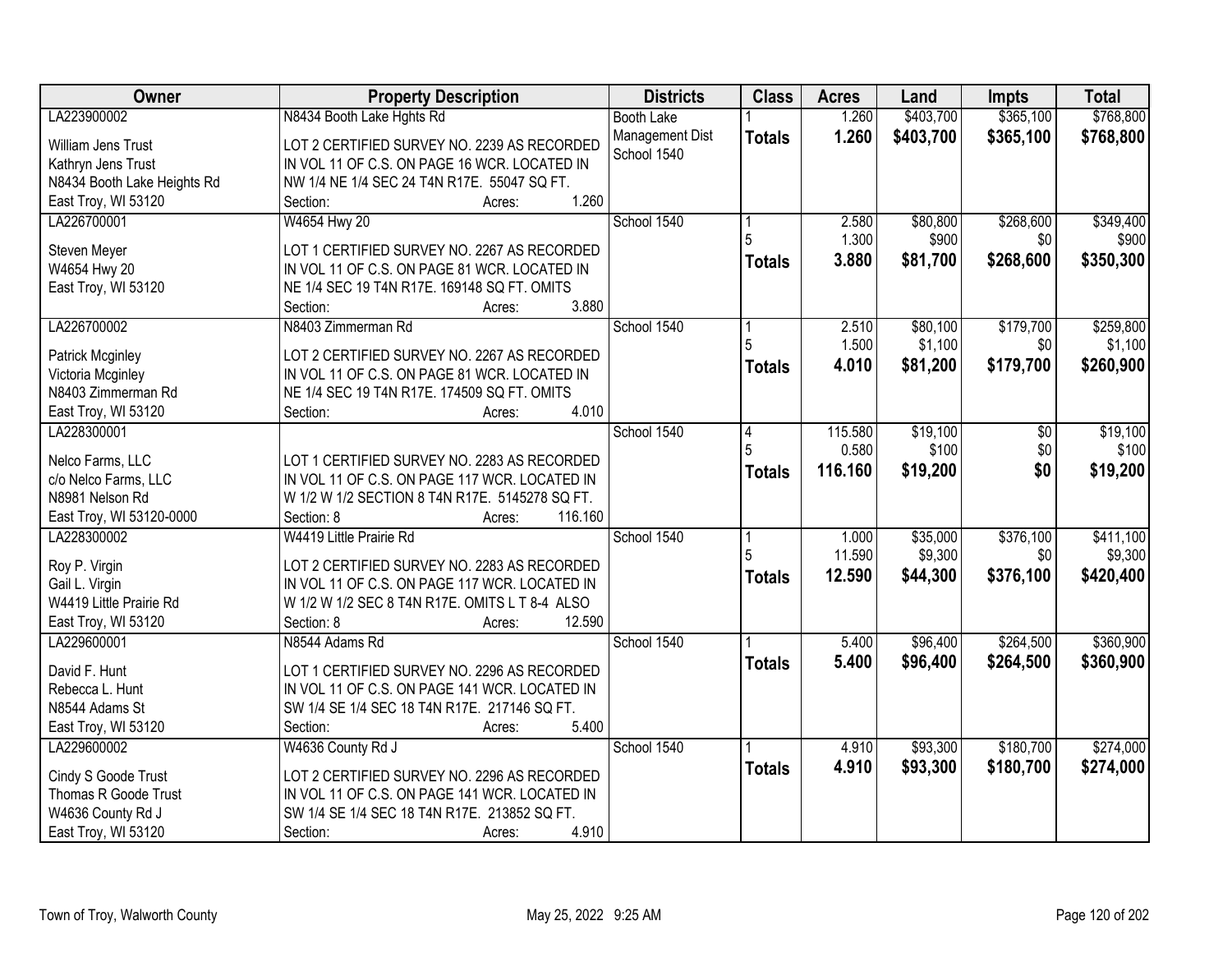| Owner                                 | <b>Property Description</b>                         | <b>Districts</b> | <b>Class</b>   | <b>Acres</b> | Land      | <b>Impts</b> | <b>Total</b> |
|---------------------------------------|-----------------------------------------------------|------------------|----------------|--------------|-----------|--------------|--------------|
| LA230700002                           | W4168 Little Prairie Rd                             | School 1540      |                | 5.030        | \$94,200  | \$264,700    | \$358,900    |
| Daniel J. Ewaskowitz Jr               | LOT 2 CERTIFIED SURVEY NO. 2307 AS RECORDED         |                  | <b>Totals</b>  | 5.030        | \$94,200  | \$264,700    | \$358,900    |
| Ashley E. Ewaskowitz                  | IN VOL 11 OF C.S. ON PAGE 162 WCR. LOCATED IN       |                  |                |              |           |              |              |
| W4168 Little Prairie Rd               | SE 1/4 NE 1/4 SEC 8 T4N R17E. 219150 SQ FT. OUT     |                  |                |              |           |              |              |
| East Troy, WI 53120                   | 5.030<br>Section: 8<br>Acres:                       |                  |                |              |           |              |              |
| LA232900001                           | N8654 Sterman Rd                                    | School 1540      |                | 2.700        | \$72,600  | \$106,100    | \$178,700    |
|                                       |                                                     |                  |                | 2.300        | \$600     | \$0          | \$600        |
| Paul D. Matouski                      | LOT 1 CERTIFIED SURVEY NO. 2329 AS RECORDED         |                  | <b>Totals</b>  | 5.000        | \$73,200  | \$106,100    | \$179,300    |
| c/o Paul D. Matouski Jr               | IN VOL 11 OF C.S. ON PAGE 207 WCR. LOCATED IN       |                  |                |              |           |              |              |
| N8654 Sterman Rd                      | NW 1/4 SE 1/4 SEC 16 T4N R17E. 217809 SQ FT. OUT    |                  |                |              |           |              |              |
| East Troy, WI 53120                   | 5.000<br>Section:<br>Acres:                         |                  |                |              |           |              |              |
| LA233500001                           | W4555 Little Prairie Rd                             | School 1540      |                | 2.370        | \$70,800  | \$300,100    | \$370,900    |
|                                       |                                                     |                  | <b>Totals</b>  | 2.370        | \$70,800  | \$300,100    | \$370,900    |
| Larry W. Johanson<br>Gail M. Johanson | LOT 1 CERTIFIED SURVEY NO. 2335 AS RECORDED         |                  |                |              |           |              |              |
|                                       | IN VOL 11 OF C.S. ON PAGE 223 WCR. LOCATED IN       |                  |                |              |           |              |              |
| W4555 Little Prairie Rd               | NE 1/4 NE 1/4 SEC 7 T4N R17E. 116386 SQ FT<br>2.370 |                  |                |              |           |              |              |
| East Troy, WI 53120                   | Section: 7<br>Acres:                                |                  |                |              |           |              |              |
| LA233500002                           | W4555 Little Prairie Rd                             | School 1540      | $\overline{2}$ | 2.600        | \$34,800  | \$116,500    | \$151,300    |
| Larry W. Johanson                     | LOT 2 CERTIFIED SURVEY NO. 2335 AS RECORDED         |                  | <b>Totals</b>  | 2.600        | \$34,800  | \$116,500    | \$151,300    |
| Gail M. Johanson                      | IN VOL 11 OF C.S. ON PAGE 223 WCR. LOCATED IN       |                  |                |              |           |              |              |
| W4555 Little Prairie Rd               | NE 1/4 NE 1/4 SEC 7 T4N R17E. 113187 SQ FT.         |                  |                |              |           |              |              |
| East Troy, WI 53120                   | 2.600<br>Section: 7<br>Acres:                       |                  |                |              |           |              |              |
| LA238200001                           | N7970 County Rd N                                   | School 1540      |                | 2.350        | \$61,800  | \$213,900    | \$275,700    |
|                                       |                                                     |                  | <b>Totals</b>  | 2.350        | \$61,800  | \$213,900    | \$275,700    |
| Jeanne M. Nagy                        | LOT 1 CERTIFIED SURVEY NO. 2382 AS RECORDED         |                  |                |              |           |              |              |
| N7970 County Rd N                     | IN VOL 11 OF C.S. ON PAGE 324 WCR. LOCATED IN       |                  |                |              |           |              |              |
| East Troy, WI 53120                   | NW 1/4 SEC 25 T4N R17E. 43560 SQ FT. OUT OF L T     |                  |                |              |           |              |              |
|                                       | 2.350<br>Section:<br>Acres:                         |                  |                |              |           |              |              |
| LA239100001                           | N8960 Pickeral Jay Rd                               | School 1540      |                | 5.580        | \$109,400 | \$398,500    | \$507,900    |
| Derick C. Olsen                       | LOT 1 CERTIFIED SURVEY NO. 2391 AS RECORDED         |                  | <b>Totals</b>  | 5.580        | \$109,400 | \$398,500    | \$507,900    |
| Amy L. Olsen                          | IN VOL 12 OF C.S. ON PAGE 3 WCR. LOCATED IN SE      |                  |                |              |           |              |              |
| N8960 Pickeral Jay Rd                 | 1/4 SW 1/4 SEC 12 T4N R17E. 243390 SQ FT. OUT OF    |                  |                |              |           |              |              |
| East Troy, WI 53120                   | Section: 12<br>5.580<br>Acres:                      |                  |                |              |           |              |              |
| LA239600001                           | W4763 Hwy 20                                        | School 1540      |                | 1.252        | \$41,300  | \$313,900    | \$355,200    |
|                                       |                                                     |                  |                | 6.000        | \$1,500   | \$0          | \$1,500      |
| Joseph Keehan                         | LOT 1 CERTIFIED SURVEY NO. 2396 AS RECORDED         |                  | <b>Totals</b>  | 7.252        | \$42,800  | \$313,900    | \$356,700    |
| Carol Keehan                          | IN VOL 12 OF C.S. ON PAGE 13 WCR. LOCATED IN E      |                  |                |              |           |              |              |
| W4763 State Rd 20                     | 1/2 NW 1/4 SEC 19 T4N R17E. 315900 SQ FT. OMITS     |                  |                |              |           |              |              |
| East Troy, WI 53120                   | 7.252<br>Section: 19<br>Acres:                      |                  |                |              |           |              |              |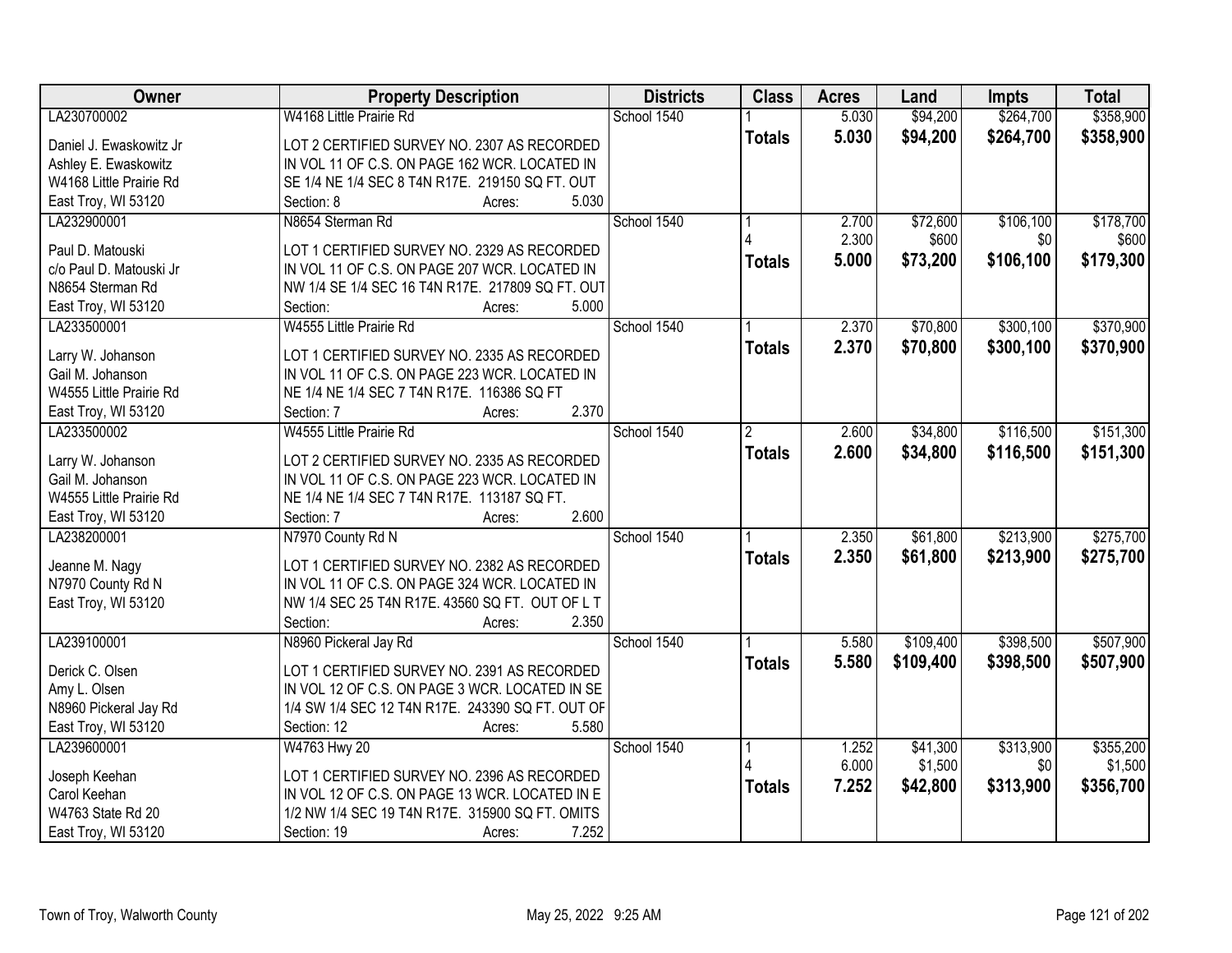| Owner                    | <b>Property Description</b>                        | <b>Districts</b> | <b>Class</b>  | <b>Acres</b> | Land      | Impts           | <b>Total</b> |
|--------------------------|----------------------------------------------------|------------------|---------------|--------------|-----------|-----------------|--------------|
| LA239600002              | W2396 State Highway 20                             | School 1540      |               | 5.016        | \$1,200   | $\overline{50}$ | \$1,200      |
| Russell J. Vanbeek       | LOT 2 CERTIFIED SURVEY NO. 2396 AS RECORDED        |                  | <b>Totals</b> | 5.016        | \$1,200   | \$0             | \$1,200      |
| 32910 Bohner Dr          | IN VOL 12 OF C.S. ON PAGE 13 WCR. LOCATED IN E     |                  |               |              |           |                 |              |
| Burlington, WI 53105     | 1/2 NW 1/4 SEC 19 T4N R17E. 218500 SQ FT. OMITS    |                  |               |              |           |                 |              |
|                          | 5.016<br>Section:<br>Acres:                        |                  |               |              |           |                 |              |
| LA239600003              | N4677 Hwy 20                                       | School 1540      |               | 5.000        | \$94,000  | \$129,900       | \$223,900    |
|                          |                                                    |                  | <b>Totals</b> | 5.000        | \$94,000  | \$129,900       | \$223,900    |
| Mark T. Stauss           | LOT 3 CERTIFIED SURVEY NO. 2396 AS RECORDED        |                  |               |              |           |                 |              |
| Jeremy M. Stauss         | IN VOL 12 OF C.S. ON PAGE 13 WCR. LOCATED IN E     |                  |               |              |           |                 |              |
| N4677 Hwy 20             | 1/2 NW 1/4 SEC 19 T4N R17E. 217800 SQ FT. OMITS    |                  |               |              |           |                 |              |
| East Troy, WI 53120      | 5.000<br>Section: 19<br>Acres:                     |                  |               |              |           |                 |              |
| LA239600004              | W4623 Hwy 20                                       | School 1540      | 4             | 27.000       | \$5,700   | $\overline{50}$ | \$5,700      |
| Donald Tillung           | LOT 4 CERTIFIED SURVEY NO. 2396 AS RECORDED        |                  | 5             | 3.840        | \$2,300   | \$0             | \$2,300      |
| Betzabeth Lovick         | IN VOL 12 OF C.S. ON PAGE 13 WCR. LOCATED IN E     |                  | 5M            | 2.000        | \$6,000   | \$0             | \$6,000      |
| W4623 Hwy 20             | 1/2 NW 1/4 SEC 19 T4N R17E. 1561500 SQ FT. OMITS   |                  |               | 3.000        | \$65,000  | \$338,800       | \$403,800    |
| East Troy, WI 53120      | 35.840<br>Section:<br>Acres:                       |                  | <b>Totals</b> | 35.840       | \$79,000  | \$338,800       | \$417,800    |
| LA243300001              | W3420 Hwy 20                                       | School 1540      |               | 1.148        | \$38,700  | \$208,600       | \$247,300    |
|                          |                                                    |                  | <b>Totals</b> | 1.148        | \$38,700  | \$208,600       | \$247,300    |
| Judith L Cromey Trust    | LOT 1 CERTIFIED SURVEY NO. 2433 AS RECORDED        |                  |               |              |           |                 |              |
| W3420 Hwy 20             | IN VOL 12 OF C.S. ON PAGE 83 WCR. LOCATED IN       |                  |               |              |           |                 |              |
| East Troy, WI 53120      | SW 1/4 NE 1/4 SEC 22 T4N R17E. 50005 SQ FT. OUT    |                  |               |              |           |                 |              |
|                          | Section:<br>1.148<br>Acres:                        |                  |               |              |           |                 |              |
| LA244700002              | N9351 Adams Rd                                     | School 1540      |               | 5.000        | \$105,000 | \$294,800       | \$399,800    |
| David R. Mroch           | LOT 2 CERTIFIED SURVEY NO. 2447 AS RECORDED        |                  | <b>Totals</b> | 5.000        | \$105,000 | \$294,800       | \$399,800    |
| Leslie A. Mroch          | IN VOL 12 OF C.S. ON PAGE 113 WCR. LOCATED IN      |                  |               |              |           |                 |              |
| PO Box 103               | SE 1/4 SW 1/4 SEC 6 T4N R17E. 5 A. OMITS L T 6-31A |                  |               |              |           |                 |              |
| East Troy, WI 53120      | 5.000<br>Section: 6<br>Acres:                      |                  |               |              |           |                 |              |
| LA244700003              |                                                    | School 1540      |               | 5.000        | \$105,000 | $\overline{60}$ | \$105,000    |
|                          |                                                    |                  |               |              |           | \$0             |              |
| David R. Mroch           | LOT 3 CERTIFIED SURVEY NO. 2447 AS RECORDED        |                  | <b>Totals</b> | 5.000        | \$105,000 |                 | \$105,000    |
| Leslie A. Mroch          | IN VOL 12 OF C.S. ON PAGE 113 WCR. LOCATED IN      |                  |               |              |           |                 |              |
| PO Box 103               | SE 1/4 SW 1/4 SEC 6 T4N R17E. 5 A. OMITS L T 6-31A |                  |               |              |           |                 |              |
| East Troy, WI 53120      | 5.000<br>Section: 6<br>Acres:                      |                  |               |              |           |                 |              |
| LA249800001              | N7942 Pleasant Lake Rd                             | School 1638      |               | 6.190        | \$101,100 | \$211,200       | \$312,300    |
| Dennis R. Clark          | LOT 1 CERTIFIED SURVEY NO. 2498 AS RECORDED        |                  | <b>Totals</b> | 6.190        | \$101,100 | \$211,200       | \$312,300    |
| Judith A. Clark          | IN VOL 12 OF C.S. ON PAGE 222 WCR. LOCATED IN      |                  |               |              |           |                 |              |
| N7942 Pleasant Lake Rd   | SW 1/4 NW 1/4 SEC 30 T4N R17E. 269636 SQ FT.       |                  |               |              |           |                 |              |
|                          | 6.190                                              |                  |               |              |           |                 |              |
| East Troy, WI 53120-0000 | Section: 30<br>Acres:                              |                  |               |              |           |                 |              |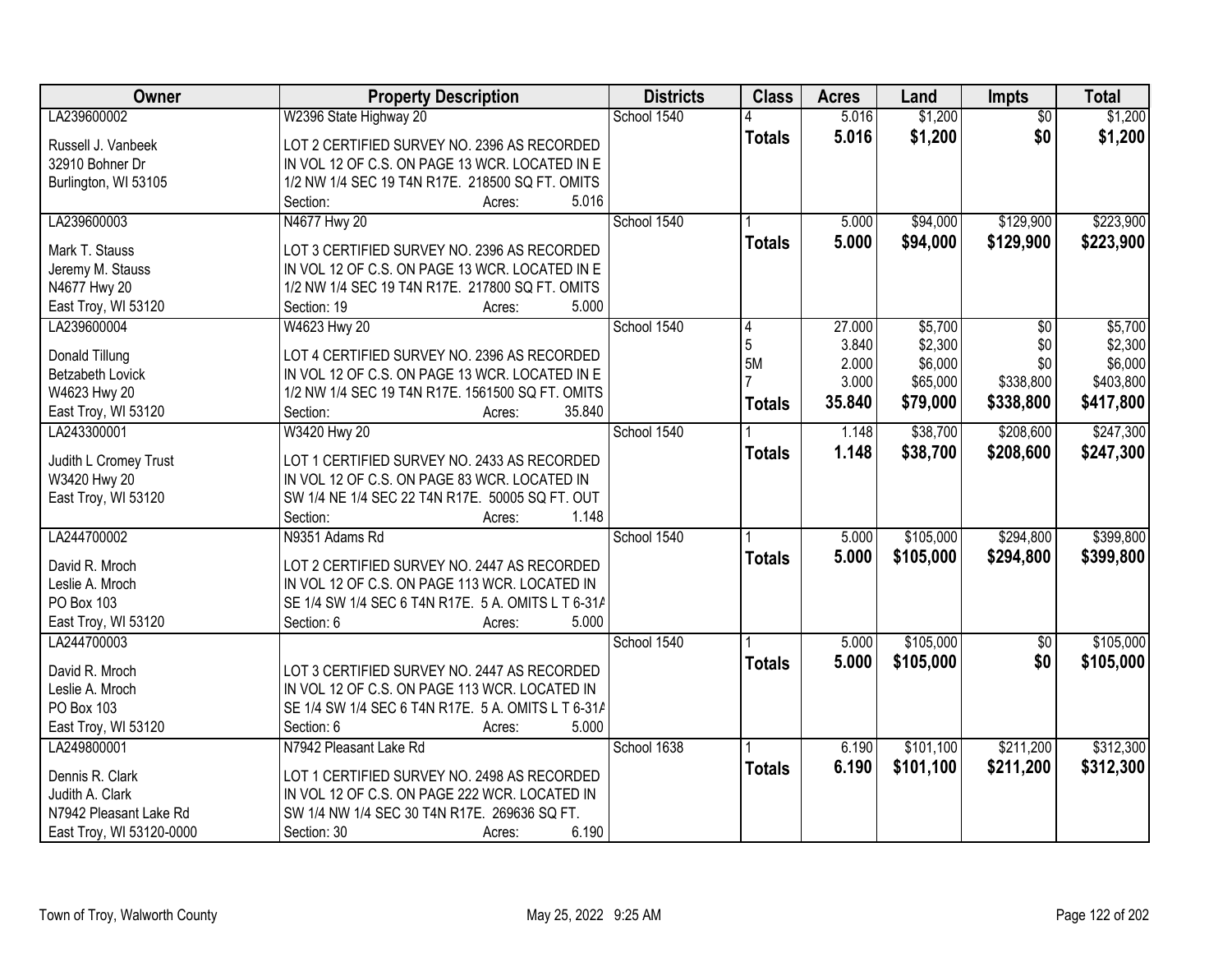| Owner                    | <b>Property Description</b>                              | <b>Districts</b> | <b>Class</b>  | <b>Acres</b> | Land      | <b>Impts</b> | <b>Total</b> |
|--------------------------|----------------------------------------------------------|------------------|---------------|--------------|-----------|--------------|--------------|
| LA249800002              | W4834 Leins Mill Rd                                      | School 1638      |               | 5.000        | \$94,000  | \$276,200    | \$370,200    |
| Stacy L. Buckett et al   | LOT 2 CERTIFIED SURVEY NO. 2498 AS RECORDED              |                  | 5             | 1.302        | \$900     | \$0          | \$900        |
| c/o Christopher J. Redel | IN VOL 12 OF C.S. ON PAGE 222 WCR. LOCATED IN            |                  | <b>Totals</b> | 6.302        | \$94,900  | \$276,200    | \$371,100    |
| W4834 Leins Mill Rd      | SW 1/4 NW 1/4 SEC 30 T4N R17E. 274513 SQ FT.             |                  |               |              |           |              |              |
| East Troy, WI 53120-0000 | 6.302<br>Section:<br>Acres:                              |                  |               |              |           |              |              |
| LA250400001              | W3193 Bretsch Rd                                         | School 1540      |               | 4.040        | \$95,400  | \$133,400    | \$228,800    |
|                          |                                                          |                  | <b>Totals</b> | 4.040        | \$95,400  | \$133,400    | \$228,800    |
| Jeffrey P. Swan          | LOT 1 CERTIFIED SURVEY NO. 2504 AS RECORDED              |                  |               |              |           |              |              |
| Coleen A. Swan           | IN VOL 12 OF C.S. ON PAGE 236 WCR. LOCATED IN            |                  |               |              |           |              |              |
| W3193 Bretsch Ln         | NW 1/4 SEC 35 T4N R17E. 176080 SQ FT. OMITS L T<br>4.040 |                  |               |              |           |              |              |
| Elkhorn, WI 53121        | Section:<br>Acres:                                       |                  |               |              |           |              |              |
| LA250400002              | W3209 Bretsch Rd                                         | School 1540      |               | 3.020        | \$85,200  | \$226,100    | \$311,300    |
| Scott R. Ottesen         | LOT 2 CERTIFIED SURVEY NO. 2504 AS RECORDED              |                  | <b>Totals</b> | 3.020        | \$85,200  | \$226,100    | \$311,300    |
| Donna M. Ottesen         | IN VOL 12 OF C.S. ON PAGE 236 WCR. LOCATED IN            |                  |               |              |           |              |              |
| W3209 Bretsch Ln         | NW 1/4 SEC 35 T4N R17E. 131709 SQ FT. OMITS L T          |                  |               |              |           |              |              |
| Elkhorn, WI 53121        | 3.020<br>Section:<br>Acres:                              |                  |               |              |           |              |              |
| LA255000001              | W3888 Hwy 20                                             | School 1540      |               | 1.270        | \$41,800  | \$60,500     | \$102,300    |
|                          |                                                          |                  | <b>Totals</b> | 1.270        | \$41,800  | \$60,500     | \$102,300    |
| Eugene Benedict          | LOT 1 CERTIFIED SURVEY NO. 2550 AS RECORDED              |                  |               |              |           |              |              |
| Valerie Benedict         | IN VOL 13 OF C.S. ON PAGE 8 WCR. LOCATED IN SW           |                  |               |              |           |              |              |
| W3888 Hwy 20             | 1/4 NE 1/4 SEC 21 T4N R17E. 55505 SQ FT (GROSS)          |                  |               |              |           |              |              |
| East Troy, WI 53120      | 1.270<br>Section:<br>Acres:                              |                  |               |              |           |              |              |
| LA255100001              | N9528 Eagle Rd                                           | School 1540      |               | 5.100        | \$105,800 | \$301,400    | \$407,200    |
| Michael G. Hansen        | LOT 1 CERTIFIED SURVEY NO. 2551 AS RECORDED              |                  | <b>Totals</b> | 5.100        | \$105,800 | \$301,400    | \$407,200    |
| Andrea L. Hansen         | IN VOL 13 OF C.S. ON PAGE 10 WCR. LOCATED IN             |                  |               |              |           |              |              |
| N9528 Eagle Rd           | SW 1/4 NW 1/4 SEC 3 T4N R17E. 222294 SQ FT. OUT          |                  |               |              |           |              |              |
| Eagle, WI 53119          | 5.100<br>Section:<br>Acres:                              |                  |               |              |           |              |              |
| LA259700001              | W4108 Hwy 20                                             | School 1540      |               | 2.000        | \$60,000  | \$229,100    | \$289,100    |
|                          |                                                          |                  |               | 3.000        | \$700     | \$0          | \$700        |
| Lisa Davie               | LOT 1 CERTIFIED SURVEY NO. 2597 AS RECORDED              |                  | <b>Totals</b> | 5.000        | \$60,700  | \$229,100    | \$289,800    |
| <b>Brian Brooks</b>      | IN VOL 13 OF C.S. ON PAGE 96 WCR. LOCATED IN SI          |                  |               |              |           |              |              |
| W4108 Hwy 20             | 1/4 NE 1/4 SEC 20 T4N R17E. 217800 SQ FT. OUT OF         |                  |               |              |           |              |              |
| East Troy, WI 53120      | 5.000<br>Section:<br>Acres:                              |                  |               |              |           |              |              |
| LA263400001              | W3097 County Rd J                                        | School 1540      |               | 7.110        | \$108,500 | \$284,800    | \$393,300    |
| Richard R Judd Trust     | LOT 1 CERTIFIED SURVEY NO. 2634 AS RECORDED              |                  | <b>Totals</b> | 7.110        | \$108,500 | \$284,800    | \$393,300    |
| Nora J Judd Trust        | IN VOL 13 OF C.S. ON PAGE 183 WCR. LOCATED IN            |                  |               |              |           |              |              |
| W3097 County Rd J        | SE 1/4 SEC 11 T4N R17E. 309565 SQ FT. OMITS              |                  |               |              |           |              |              |
| East Troy, WI 53120      | 7.110<br>Section: 11<br>Acres:                           |                  |               |              |           |              |              |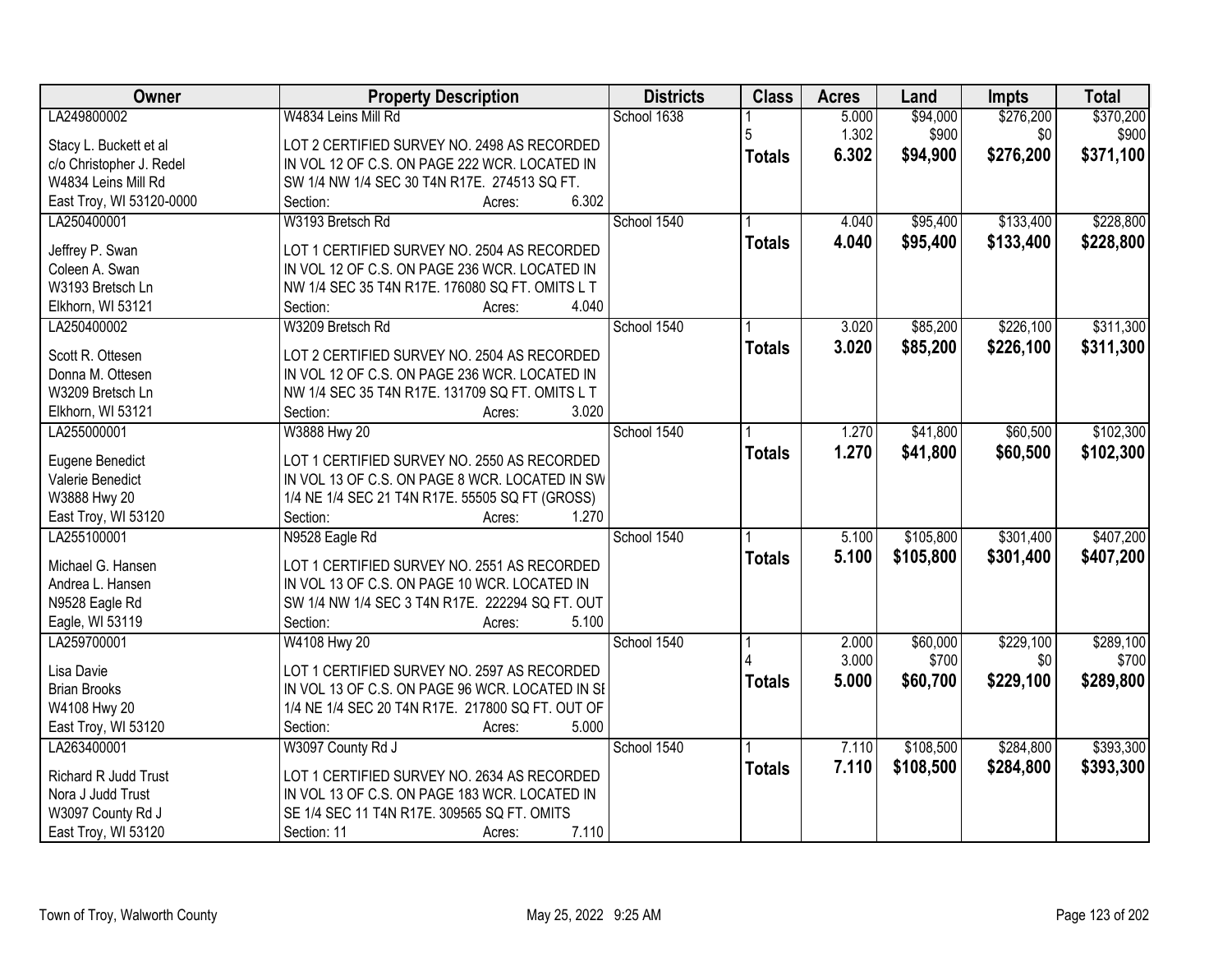| <b>Owner</b>                    | <b>Property Description</b>                        | <b>Districts</b> | <b>Class</b>  | <b>Acres</b> | Land      | <b>Impts</b> | <b>Total</b> |
|---------------------------------|----------------------------------------------------|------------------|---------------|--------------|-----------|--------------|--------------|
| LA263400002                     | W3095 County Rd J                                  | School 1540      |               | 6.430        | \$106,500 | \$279,600    | \$386,100    |
| <b>Arestides Trust</b>          | LOT 2 CERTIFIED SURVEY NO. 2634 AS RECORDED        |                  | <b>Totals</b> | 6.430        | \$106,500 | \$279,600    | \$386,100    |
| W3095 County Rd J               | IN VOL 13 OF C.S. ON PAGE 183 WCR. LOCATED IN      |                  |               |              |           |              |              |
| East Troy, WI 53120             | SE 1/4 SEC 11 T4N R17E. 279963 SQ FT. OMITS        |                  |               |              |           |              |              |
|                                 | 6.430<br>Section: 11<br>Acres:                     |                  |               |              |           |              |              |
| LA268100001                     | N9495 Adams Rd                                     | School 1540      |               | 0.980        | \$49,500  | \$204,100    | \$253,600    |
|                                 |                                                    |                  | <b>Totals</b> | 0.980        | \$49,500  | \$204,100    | \$253,600    |
| Mark B. Williams                | LOT 1 CERTIFIED SURVEY NO. 2681 AS RECORDED        |                  |               |              |           |              |              |
| Jill M. Williams                | IN VOL 13 OF C.S. ON PAGE 288 WCR. LOCATED IN      |                  |               |              |           |              |              |
| N9495 Adams Church Rd           | NE 1/4 SW 1/4 SEC 6 T4N R17E. 42695 SQ FT<br>0.980 |                  |               |              |           |              |              |
| East Troy, WI 53120             | Section: 6<br>Acres:                               |                  |               |              |           |              |              |
| LA268600001                     | W3905 County Rd A                                  | School 1540      |               | 1.010        | \$35,300  | \$60,800     | \$96,100     |
| Marshall P. Joas                | LOT 1 CERTIFIED SURVEY NO. 2686 AS RECORDED        |                  |               | 4.000        | \$1,000   | \$0          | \$1,000      |
| W3905 County Rd A               | IN VOL 13 OF C.S. ON PAGE 298 WCR. LOCATED IN      |                  | <b>Totals</b> | 5.010        | \$36,300  | \$60,800     | \$97,100     |
| Elkhorn, WI 53121               | SW 1/4 SEC 33 T4N R17E. 218236 SQ FT. (GR0SS)      |                  |               |              |           |              |              |
|                                 | 5.010<br>Section:<br>Acres:                        |                  |               |              |           |              |              |
| LA269300001                     | W3340 County Rd J                                  | School 1540      |               | 5.000        | \$105,000 | \$291,100    | \$396,100    |
|                                 |                                                    |                  | <b>Totals</b> | 5.000        | \$105,000 | \$291,100    | \$396,100    |
| Thomas P Lorden Trust           | LOT 1 CERTIFIED SURVEY NO. 2693 AS RECORDED        |                  |               |              |           |              |              |
| <b>Christine M Lorden Trust</b> | IN VOL 13 OF C.S. ON PAGE 310 WCR. LOCATED IN      |                  |               |              |           |              |              |
| W3340 County Rd J               | SE 1/4 SE 1/4 SEC 10 T4N R17E. 217790 SQ FT. OUT   |                  |               |              |           |              |              |
| East Troy, WI 53120             | 5.000<br>Section: 10<br>Acres:                     |                  |               |              |           |              |              |
| LA271900001                     | W3589 County Rd J                                  | School 1540      |               | 2.160        | \$62,900  | \$215,000    | \$277,900    |
| Craig L. Noggle                 | LOT 1 CERTIFIED SURVEY NO. 2719 AS RECORDED        |                  | <b>Totals</b> | 2.160        | \$62,900  | \$215,000    | \$277,900    |
| Megan L. Dreger                 | IN VOL 14 OF C.S. ON PAGE 53 WCR. LOCATED IN SI    |                  |               |              |           |              |              |
| W3589 County Rd J               | 1/4 NW 1/4 SEC 15 T4N R17E. 94227.14 SQ FT. OUT    |                  |               |              |           |              |              |
| East Troy, WI 53120             | 2.160<br>Section: 15<br>Acres:                     |                  |               |              |           |              |              |
| LA275300001                     | N8464 Sterman Rd                                   | School 1540      |               | 2.850        | \$92,000  | \$578,200    | \$670,200    |
|                                 |                                                    |                  |               | 0.750        | \$37,500  | \$117,100    | \$154,600    |
| Hyacinth Partners, LLC          | LOT 1 CERTIFIED SURVEY NO. 2753 AS RECORDED        |                  | <b>Totals</b> | 3.600        | \$129,500 | \$695,300    | \$824,800    |
| c/o Hyacinth Partners, LLC      | IN VOL 14 OF C.S. ON PAGE 124 WCR. LOCATED IN      |                  |               |              |           |              |              |
| N8464 Sterman Rd                | NW 1/4 NE 1/4 SEC 21 T4N R17E. 174242 SQ FT        |                  |               |              |           |              |              |
| East Troy, WI 53120             | 3.600<br>Section:<br>Acres:                        |                  |               |              |           |              |              |
| LA275700001                     | N9391 Adams Rd                                     | School 1540      |               | 9.368        | \$131,800 | \$223,800    | \$355,600    |
| Austin and Ashlee N. Domanski   | LOT 1 CERTIFIED SURVEY NO. 2757 AS RECORDED        |                  | <b>Totals</b> | 9.368        | \$131,800 | \$223,800    | \$355,600    |
| N9391 Adams Rd                  | IN VOL 14 OF C.S. ON PAGE 134 WCR. LOCATED IN      |                  |               |              |           |              |              |
| East Troy, WI 53120             | SE 1/4 SW 1/4 SEC 6 T4N R17E. 408090 SQ FT.        |                  |               |              |           |              |              |
|                                 | 9.368<br>Section:<br>Acres:                        |                  |               |              |           |              |              |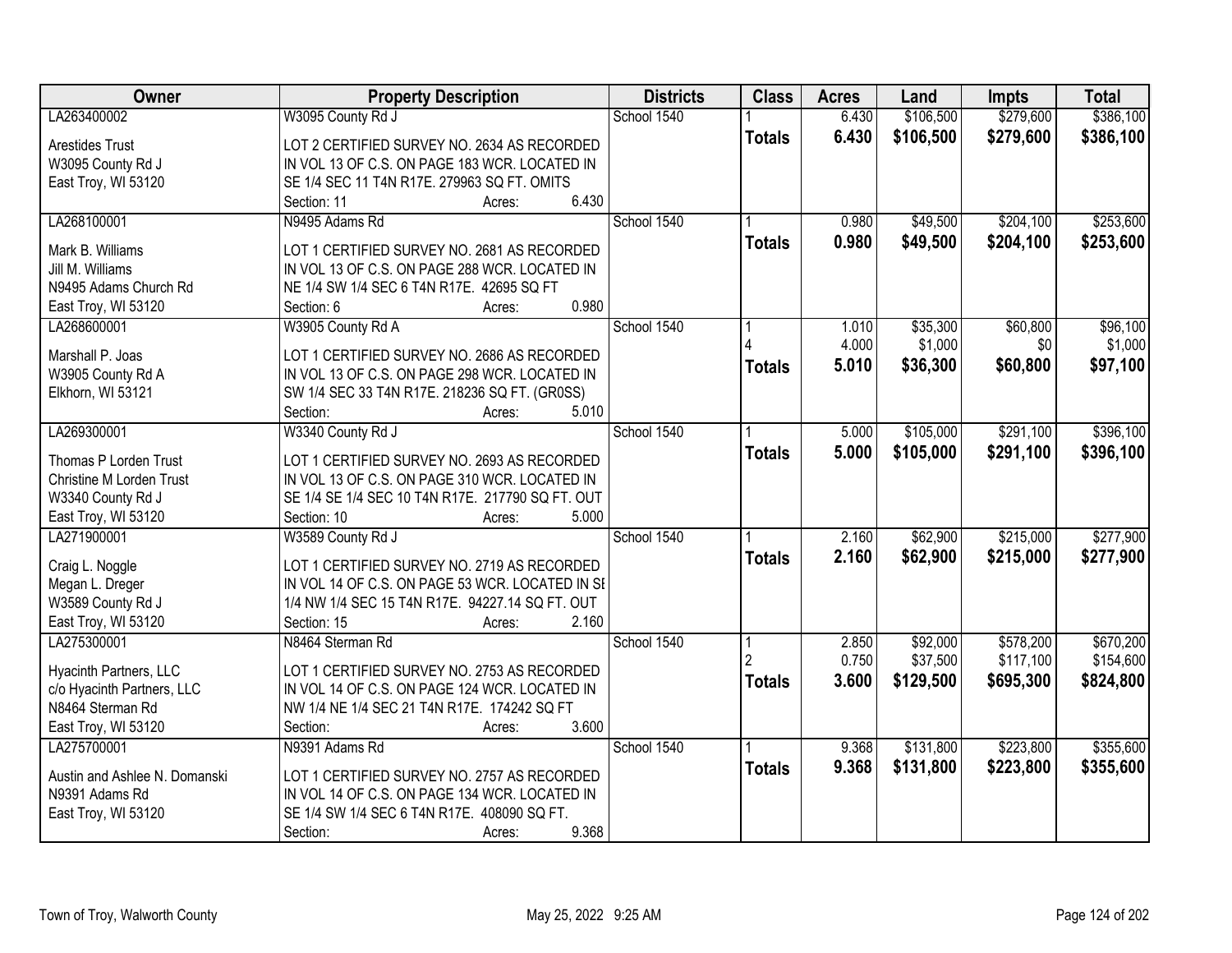| Owner                  | <b>Property Description</b>                      | <b>Districts</b> | <b>Class</b>  | <b>Acres</b> | Land      | <b>Impts</b> | <b>Total</b> |
|------------------------|--------------------------------------------------|------------------|---------------|--------------|-----------|--------------|--------------|
| LA275700002            | N9375 Adams Rd                                   | School 1540      |               | 3.350        | \$88,500  | \$297,500    | \$386,000    |
| <b>Bruening Trust</b>  | LOT 2 CERTIFIED SURVEY NO. 2757 AS RECORDED      |                  |               | 3.000        | \$600     | \$0          | \$600        |
| N9375 Adams Rd         | IN VOL 14 OF C.S. ON PAGE 134 WCR. LOCATED IN    |                  | <b>Totals</b> | 6.350        | \$89,100  | \$297,500    | \$386,600    |
| East Troy, WI 53120    | SE 1/4 SW 1/4 SEC 6 T4N R17E. 276790 SQ FT.      |                  |               |              |           |              |              |
|                        | 6.350<br>Section:<br>Acres:                      |                  |               |              |           |              |              |
| LA279700001            | N9617 Betts Rd                                   | School 1540      |               | 7.490        | \$122,500 | \$110,200    | \$232,700    |
|                        |                                                  |                  |               | 3.100        | \$2,200   | \$0          | \$2,200      |
| Joseph R Mullins Trust | LOT 1 CERTIFIED SURVEY NO. 2797 AS RECORDED      |                  | <b>Totals</b> | 10.590       | \$124,700 | \$110,200    | \$234,900    |
| N9617 Betts Rd         | IN VOL 14 OF C.S. ON PAGE 218 WCR. LOCATED IN    |                  |               |              |           |              |              |
| Eagle, WI 53119        | NW 1/4 NW 1/4 & SW 1/4 NW 1/4 SEC 4 T4N R17E.    |                  |               |              |           |              |              |
|                        | 10.590<br>Section: 4<br>Acres:                   |                  |               |              |           |              |              |
| LA279700002            | N9595 Betts Rd                                   | School 1540      |               | 5.000        | \$105,000 | \$228,800    | \$333,800    |
| Gary F. Oman           | LOT 2 CERTIFIED SURVEY NO. 2797 AS RECORDED      |                  | <b>Totals</b> | 5.000        | \$105,000 | \$228,800    | \$333,800    |
| Sally A. Oman          | IN VOL 14 OF C.S. ON PAGE 218 WCR. LOCATED IN    |                  |               |              |           |              |              |
| N9595 Betts Rd         | NW 1/4 NW 1/4 & SW 1/4 NW 1/4 SEC 4 T4N R17E.    |                  |               |              |           |              |              |
| Eagle, WI 53119        | 5.000<br>Section:<br>Acres:                      |                  |               |              |           |              |              |
| LA284500001            | W2904 Hwy 20                                     | School 1540      |               | 1.800        | \$70,000  | \$105,800    | \$175,800    |
|                        |                                                  |                  | <b>Totals</b> | 1.800        | \$70,000  | \$105,800    | \$175,800    |
| Bryan T. Bilitz        | LOT 1 CERTIFIED SURVEY NO. 2845 AS RECORDED      |                  |               |              |           |              |              |
| Patricia A. Bilitz     | IN VOL 15 OF C.S. ON PAGE 5 WCR. LOCATED IN SE   |                  |               |              |           |              |              |
| W2904 Hwy 20           | 1/4 NE 1/4 SEC 23 T4N R17E. 78557 SQ FT (GROSS)  |                  |               |              |           |              |              |
| East Troy, WI 53120    | Section:<br>1.800<br>Acres:                      |                  |               |              |           |              |              |
| LA289000001            | N9530 Hwy 67                                     | School 1540      |               | 0.930        | \$33,600  | \$253,300    | \$286,900    |
| Anthony E. Vanwagoner  | LOT 1 CERTIFIED SURVEY NO. 2890 AS RECORDED      |                  | <b>Totals</b> | 0.930        | \$33,600  | \$253,300    | \$286,900    |
| Leah K. Roteik         | IN VOL 15 OF C.S. ON PAGE 105 WCR. LOCATED IN    |                  |               |              |           |              |              |
| N9530 Hwy 67           | SW 1/4 NW 1/4 SEC 6 T4N R17E & SE 1/4 NE 1/4 SEC |                  |               |              |           |              |              |
| Troy, WI 53119         | 0.930<br>Section:<br>Acres:                      |                  |               |              |           |              |              |
| LA289000002            | W4866 Bluff Rd                                   | School 1540      |               | 0.920        | \$47,900  | \$150,000    | \$197,900    |
|                        |                                                  |                  | <b>Totals</b> | 0.920        | \$47,900  | \$150,000    | \$197,900    |
| Bradley J. Thiel       | LOT 2 CERTIFIED SURVEY NO. 2890 AS RECORDED      |                  |               |              |           |              |              |
| Carol L. Thiel         | IN VOL 15 OF C.S. ON PAGE 105 WCR. LOCATED IN    |                  |               |              |           |              |              |
| W4866 Bluff Rd         | SW 1/4 NW 1/4 SEC 6 T4N R17E & SE 1/4 NE 1/4 SEC |                  |               |              |           |              |              |
| East Troy, WI 53120    | Section: 6<br>0.920<br>Acres:                    |                  |               |              |           |              |              |
| LA289000003            | W4882 Bluff Rd                                   | School 1540      |               | 1.320        | \$58,000  | \$231,600    | \$289,600    |
| Roger A. Bleske        | LOT 3 CERTIFIED SURVEY NO. 2890 AS RECORDED      |                  | <b>Totals</b> | 1.320        | \$58,000  | \$231,600    | \$289,600    |
| Betty A. Bleske        | IN VOL 15 OF C.S. ON PAGE 104 WCR. LOCATED IN    |                  |               |              |           |              |              |
| W4882 Bluff Rd         | SW 1/4 NW 1/4 SEC 6 T4N R17E & SE 1/4 NE 1/4 SEC |                  |               |              |           |              |              |
| East Troy, WI 53120    | 1.320<br>Section: 6<br>Acres:                    |                  |               |              |           |              |              |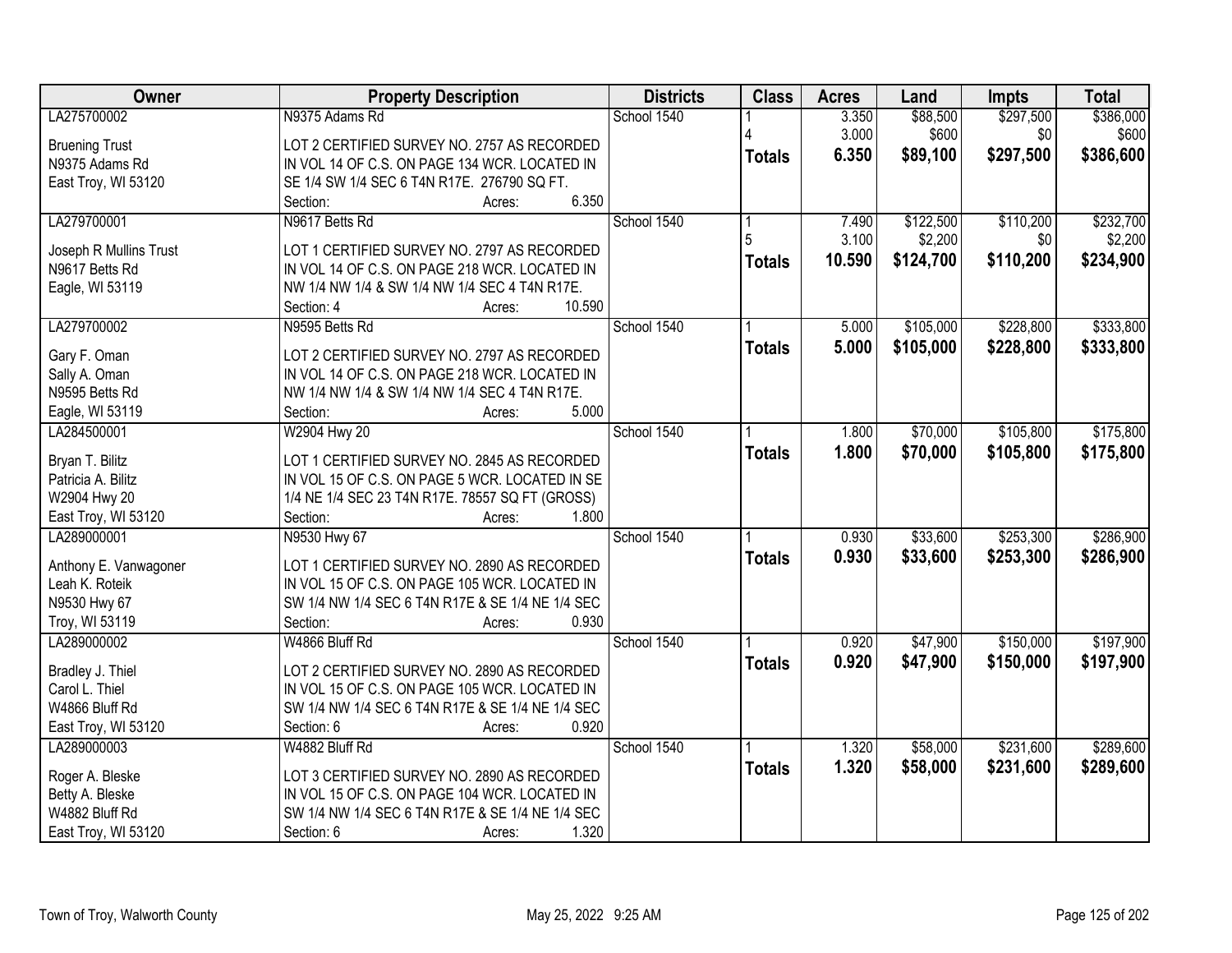| Owner                      | <b>Property Description</b>                        | <b>Districts</b>  | <b>Class</b>  | <b>Acres</b>   | Land               | Impts            | <b>Total</b>       |
|----------------------------|----------------------------------------------------|-------------------|---------------|----------------|--------------------|------------------|--------------------|
| LA297400002                | N7751 Bowers Rd                                    | School 1540       |               | 10.010         | \$124,100          | \$345,100        | \$469,200          |
| Justin M. Rohrer           | LOT 2 CERTIFIED SURVEY NO. 2974 AS RECORDED        |                   |               | 10.000         | \$2,100            | \$0              | \$2,100            |
| Mary P. Rohrer             | IN VOL 15 OF C.S. ON PAGE 296 WCR. LOCATED IN      |                   | <b>Totals</b> | 20.010         | \$126,200          | \$345,100        | \$471,300          |
| N7751 Bowers Rd            | NE 1/4 & SE 1/4 SE 1/4 SEC 26 T4N R17E. 871734 SQ  |                   |               |                |                    |                  |                    |
| Elkhorn, WI 53121          | 20.010<br>Section:<br>Acres:                       |                   |               |                |                    |                  |                    |
| LA299900001                | W4298 Bluff Rd                                     | School 1540       |               | 1.060          | \$51,500           | \$128,300        | \$179,800          |
|                            |                                                    |                   | <b>Totals</b> | 1.060          | \$51,500           | \$128,300        | \$179,800          |
| William P. Harding         | LOT 1 CERTIFIED SURVEY NO. 2999 AS RECORDED        |                   |               |                |                    |                  |                    |
| W4298 Bluff Rd             | IN VOL 16 OF C.S. ON PAGE 56 WCR. LOCATED IN       |                   |               |                |                    |                  |                    |
| East Troy, WI 53120        | SW 1/4 NE 1/4 SEC 5 T4N R17E. 46491 SQ FT<br>1.060 |                   |               |                |                    |                  |                    |
| LA300800001                | Section:<br>Acres:                                 | School 1540       |               |                |                    |                  |                    |
|                            | W2648 Hwy 20                                       |                   |               | 9.750<br>2.000 | \$133,800<br>\$500 | \$375,300<br>\$0 | \$509,100<br>\$500 |
| <b>Harold Cramer</b>       | LOT 1 CERTIFIED SURVEY NO. 3008 AS RECORDED        |                   |               | 0.150          | \$100              | \$0              | \$100              |
| Kelly L. Cramer            | IN VOL 16 OF C.S. ON PAGE 82 WCR. LOCATED IN       |                   |               |                |                    |                  |                    |
| W2648 Hwy 20               | NW 1/4 NE 1/4 & SW 1/4 NE 1/4 SEC 24 T4N R17E.     |                   | <b>Totals</b> | 11.900         | \$134,400          | \$375,300        | \$509,700          |
| East Troy, WI 53120        | 11.900<br>Section:<br>Acres:                       |                   |               |                |                    |                  |                    |
| LA304800001                | N8605 Townline Rd                                  | <b>Booth Lake</b> |               | 0.440          | \$217,300          | \$315,800        | \$533,100          |
| Susan C Strieter Trust     | LOT 1 CERTIFIED SURVEY NO. 3048 AS RECORDED        | Management Dist   | <b>Totals</b> | 0.440          | \$217,300          | \$315,800        | \$533,100          |
| N8605 Townline Rd          | IN VOL 16 OF C.S. ON PAGE 183 WCR. LOCATED IN      | School 1540       |               |                |                    |                  |                    |
| East Troy, WI 53120        | SE 1/4 SE 1/4 SEC 13 T4N R17E. 19501 SQ FT         |                   |               |                |                    |                  |                    |
|                            | 0.440<br>Section:<br>Acres:                        |                   |               |                |                    |                  |                    |
| LA304800002                | N8609 Townline Rd                                  | <b>Booth Lake</b> |               | 0.710          | \$357,000          | \$87,700         | \$444,700          |
|                            |                                                    | Management Dist   | <b>Totals</b> | 0.710          | \$357,000          | \$87,700         | \$444,700          |
| Richard Gibson Trust et al | LOT 2 CERTIFIED SURVEY NO. 3048 AS RECORDED        | School 1540       |               |                |                    |                  |                    |
| c/o Richard E Gibson Trust | IN VOL 16 OF C.S. ON PAGE 183 WCR. LOCATED IN      |                   |               |                |                    |                  |                    |
| 2104 Emanuel St            | SE 1/4 SE 1/4 SEC 13 T4N R17E. 31237 SQ FT         |                   |               |                |                    |                  |                    |
| Rockford, IL 61102-0000    | 0.710<br>Section:<br>Acres:                        |                   |               |                |                    |                  |                    |
| LA307700001                | W4801 Bluff Rd                                     | School 1540       |               | 7.020          | \$120,100          | \$119,100        | \$239,200          |
| Jake T. Feich              | LOT 1 CERTIFIED SURVEY NO. 3077 AS RECORDED        |                   | <b>Totals</b> | 7.020          | \$120,100          | \$119,100        | \$239,200          |
| W4801 Bluff Rd             | IN VOL 16 OF C.S. ON PAGE 253 WCR. LOCATED IN      |                   |               |                |                    |                  |                    |
| East Troy, WI 53120        | NE 1/4 SW 1/4 SEC 6 T4N R17E. 7.02 A (GROSS) 6.62  |                   |               |                |                    |                  |                    |
|                            | Section: 6<br>7.020<br>Acres:                      |                   |               |                |                    |                  |                    |
| LA307700002                | N9445 Adams Rd                                     | School 1540       |               | 1.170          | \$54,300           | \$233,000        | \$287,300          |
|                            |                                                    |                   |               | 7.750          | \$1,600            | \$0              | \$1,600            |
| John Balciunas             | LOT 2 CERTIFIED SURVEY NO. 3077 AS RECORDED        |                   |               | 0.250          | \$100              | \$0              | \$100              |
| N9445 Adams Rd             | IN VOL 16 OF C.S. ON PAGE 253 WCR. LOCATED IN      |                   | <b>Totals</b> | 9.170          | \$56,000           | \$233,000        | \$289,000          |
| East Troy, WI 53120        | NE 1/4 SW 1/4 SEC 6 T4N R17E. 9.17 A (GROSS) 8.66  |                   |               |                |                    |                  |                    |
|                            | 9.170<br>Section: 6<br>Acres:                      |                   |               |                |                    |                  |                    |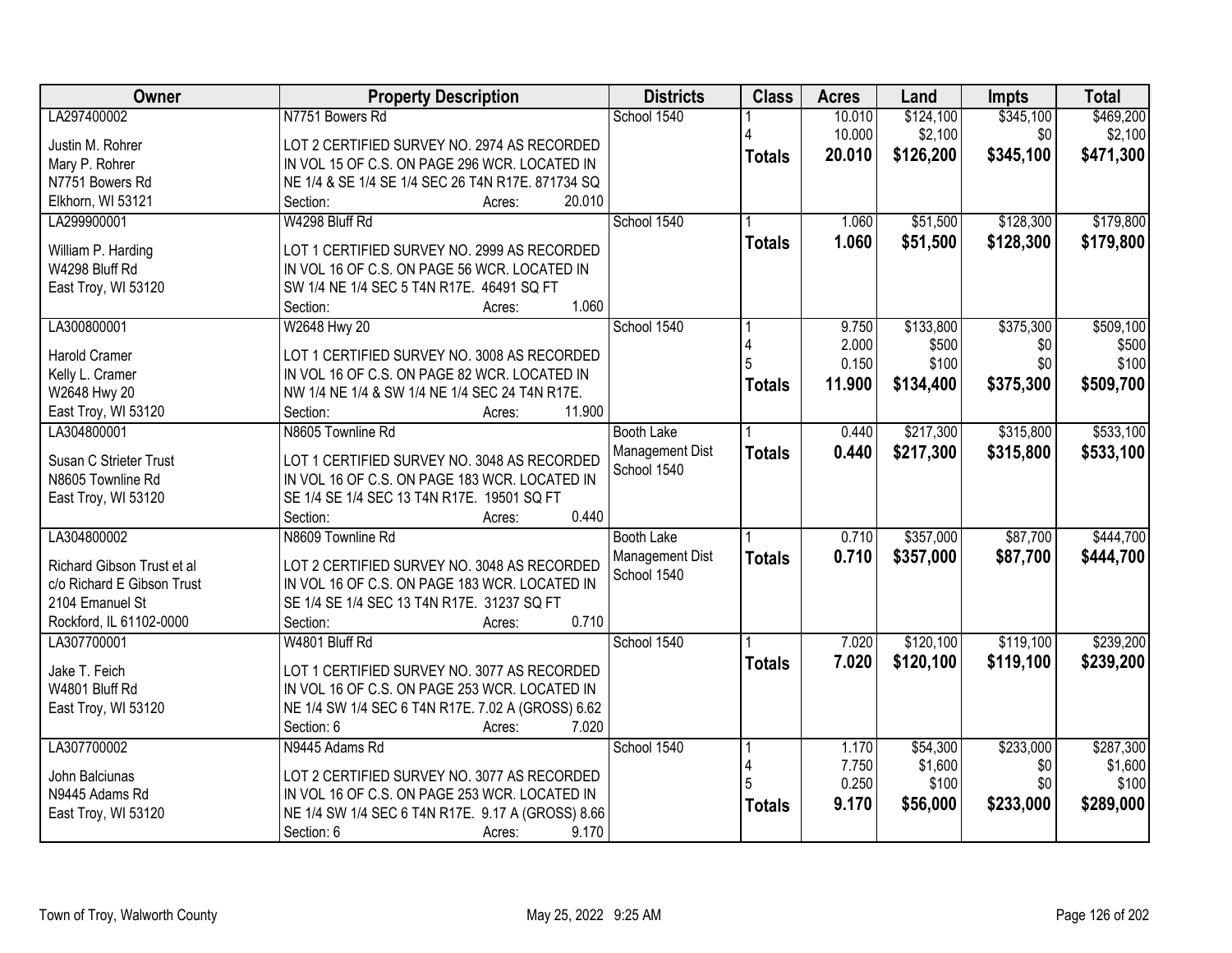| Owner                                              | <b>Property Description</b>                                                                  | <b>Districts</b>               | <b>Class</b>  | <b>Acres</b> | Land      | <b>Impts</b>    | <b>Total</b> |
|----------------------------------------------------|----------------------------------------------------------------------------------------------|--------------------------------|---------------|--------------|-----------|-----------------|--------------|
| LA307700003                                        | N9421 Adams Rd                                                                               | School 1540                    |               | 2.000        | \$75,000  | \$309,900       | \$384,900    |
| Justin E. Broberg                                  | LOT 3 CERTIFIED SURVEY NO. 3077 AS RECORDED                                                  |                                |               | 7.170        | \$1,500   | \$0             | \$1,500      |
| Danielle L. Mill                                   | IN VOL 16 OF C.S. ON PAGE 253 WCR. LOCATED IN                                                |                                | <b>Totals</b> | 9.170        | \$76,500  | \$309,900       | \$386,400    |
| N9421 Adams Rd                                     | NE 1/4 SW 1/4 SEC 6 T4N R17E. 9.17 A (GROSS) 8.83                                            |                                |               |              |           |                 |              |
| East Troy, WI 53120                                | 9.170<br>Section: 6<br>Acres:                                                                |                                |               |              |           |                 |              |
| LA307900001                                        | W4026 Hwy 20                                                                                 | School 1540                    |               | 5.000        | \$105,000 | \$186,200       | \$291,200    |
|                                                    |                                                                                              |                                | <b>Totals</b> | 5.000        | \$105,000 | \$186,200       | \$291,200    |
| Kojis Trust                                        | LOT 1 CERTIFIED SURVEY NO. 3079 AS RECORDED                                                  |                                |               |              |           |                 |              |
| W4026 Hwy 20                                       | IN VOL 16 OF C.S. ON PAGE 259 WCR. LOCATED IN                                                |                                |               |              |           |                 |              |
| East Troy, WI 53120                                | SW 1/4 NW 1/4 SEC 21 T4N R17E. 217794 SQ FT                                                  |                                |               |              |           |                 |              |
|                                                    | 5.000<br>Section:<br>Acres:                                                                  |                                |               |              |           |                 |              |
| LA315300001                                        | N7546 Bowers Rd                                                                              | School 1540                    |               | 6.940        | \$105,600 | \$177,800       | \$283,400    |
| Jared S. Vick                                      | LOT 1 CERTIFIED SURVEY NO. 3153 AS RECORDED                                                  |                                |               | 1.500        | \$200     | \$0             | \$200        |
| Joanna S. Vick                                     | IN VOL 17 OF C.S. ON PAGE 171 WCR. LOCATED IN                                                |                                | <b>Totals</b> | 8.440        | \$105,800 | \$177,800       | \$283,600    |
| N7546 Bowers Rd                                    | SW 1/4 NW 1/4 SEC 36 T4N R17E. 367531 SQ FT                                                  |                                |               |              |           |                 |              |
| Elkhorn, WI 53121                                  | 8.440<br>Section:<br>Acres:                                                                  |                                |               |              |           |                 |              |
| LA317500001                                        | W4608 Little Prairie Rd                                                                      | School 1540                    |               | 2.770        | \$82,700  | \$203,700       | \$286,400    |
|                                                    |                                                                                              |                                | <b>Totals</b> | 2.770        | \$82,700  | \$203,700       | \$286,400    |
| Patrick R. Klaehn                                  | LOT 1 CERTIFIED SURVEY NO. 3175 AS RECORDED                                                  |                                |               |              |           |                 |              |
| W4608 Little Prairie Rd                            | IN VOL 17 OF C.S. ON PAGE 231 WCR. LOCATED IN                                                |                                |               |              |           |                 |              |
| East Troy, WI 53120                                | SW 1/4 SE 1/4 SEC 6 T4N R17E. 120750 SQ FT OMITS                                             |                                |               |              |           |                 |              |
|                                                    | Section: 6<br>2.770<br>Acres:                                                                |                                |               |              |           |                 |              |
| LA317500002                                        | W4646 Little Prairie Rd                                                                      | School 1540                    | 4             | 9.380        | \$2,000   | $\overline{30}$ | \$2,000      |
| Fred M. Wagner                                     | LOT 2 CERTIFIED SURVEY NO. 3175 AS RECORDED                                                  |                                |               | 2.100        | \$60,500  | \$262,800       | \$323,300    |
| W4646 Little Prairie Rd                            | IN VOL 17 OF C.S. ON PAGE 231 WCR. LOCATED IN                                                |                                | <b>Totals</b> | 11.480       | \$62,500  | \$262,800       | \$325,300    |
| East Troy, WI 53120                                | SW 1/4 SE 1/4 SEC 6 T4N R17E. 499860 SQ FT OMITS                                             |                                |               |              |           |                 |              |
|                                                    | 11.480<br>Section: 6<br>Acres:                                                               |                                |               |              |           |                 |              |
| LA317500003                                        | W4648 Little Prairie Rd                                                                      | School 1540                    |               | 5.020        | \$105,200 | \$204,100       | \$309,300    |
|                                                    |                                                                                              |                                | <b>Totals</b> | 5.020        | \$105,200 | \$204,100       | \$309,300    |
| <b>Mark Melzer Trust</b><br>W4648 Little Praire Rd | LOT 3 CERTIFIED SURVEY NO. 3175 AS RECORDED<br>IN VOL 17 OF C.S. ON PAGE 231 WCR. LOCATED IN |                                |               |              |           |                 |              |
|                                                    | SW 1/4 SE 1/4 SEC 6 T4N R17E. 218588 SQ FT OMITS                                             |                                |               |              |           |                 |              |
| East Troy, WI 53120                                | 5.020<br>Section: 6                                                                          |                                |               |              |           |                 |              |
| LA318500001                                        | Acres:<br>N8458 Booth Lake Hghts Rd                                                          | <b>Booth Lake</b>              |               | 0.982        | \$299,700 | \$319,900       | \$619,600    |
|                                                    |                                                                                              |                                |               |              |           |                 |              |
| Gregory P. Francis                                 | LOT 1 CERTIFIED SURVEY NO. 3185 AS RECORDED                                                  | Management Dist<br>School 1540 | <b>Totals</b> | 0.982        | \$299,700 | \$319,900       | \$619,600    |
| Jacqueline N. Francis                              | IN VOL 17 OF C.S. ON PAGE 263 WCR. LOCATED IN                                                |                                |               |              |           |                 |              |
| N8458 Booth Lake Heights Rd                        | NW 1/4 NE 1/4 SEC 24 T4N R17E. 42796 SQ FT                                                   |                                |               |              |           |                 |              |
| East Troy, WI 53120                                | 0.982<br>Section: 24<br>Acres:                                                               |                                |               |              |           |                 |              |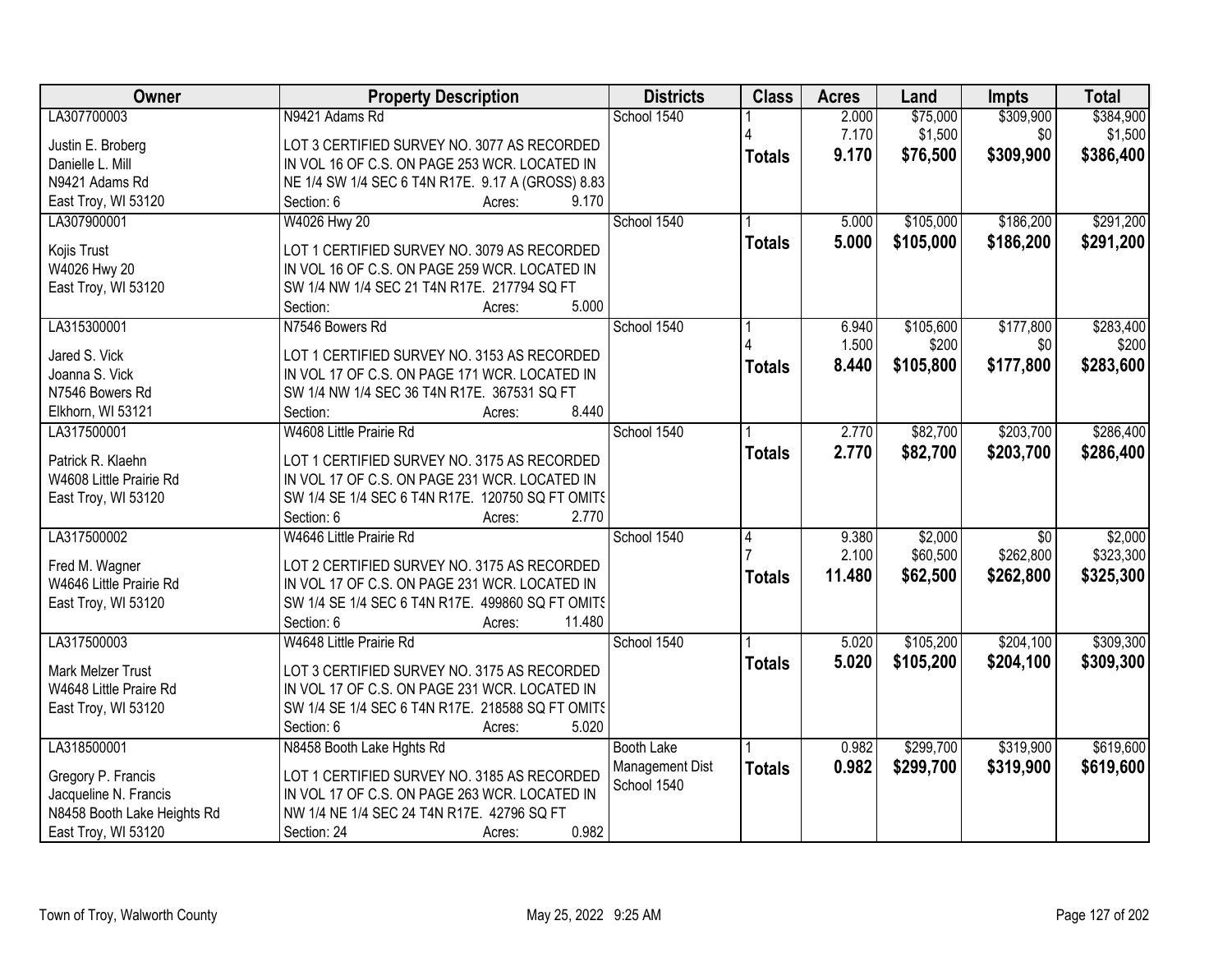| Owner                       | <b>Property Description</b>                      | <b>Districts</b>  | <b>Class</b>  | <b>Acres</b> | Land      | <b>Impts</b> | <b>Total</b> |
|-----------------------------|--------------------------------------------------|-------------------|---------------|--------------|-----------|--------------|--------------|
| LA318500002                 | N8456 Booth Lake Hghts Rd                        | <b>Booth Lake</b> |               | 1.061        | \$302,300 | \$316,400    | \$618,700    |
| Galecke Trust               | LOT 2 CERTIFIED SURVEY NO. 3185 AS RECORDED      | Management Dist   | <b>Totals</b> | 1.061        | \$302,300 | \$316,400    | \$618,700    |
| N8456 Booth Lake Heights Rd | IN VOL 17 OF C.S. ON PAGE 263 WCR. LOCATED IN    | School 1540       |               |              |           |              |              |
| East Troy, WI 53120         | NW 1/4 NE 1/4 SEC 24 T4N R17E. 46218 SQ FT       |                   |               |              |           |              |              |
|                             | 1.061<br>Section:<br>Acres:                      |                   |               |              |           |              |              |
| LA325300001                 | W3607 Hwy 20                                     | School 1540       |               | 2.200        | \$63,600  | \$225,600    | \$289,200    |
|                             |                                                  |                   | <b>Totals</b> | 2.200        | \$63,600  | \$225,600    | \$289,200    |
| John M. Brehm               | LOT 1 CERTIFIED SURVEY NO. 3253 AS RECORDED      |                   |               |              |           |              |              |
| Mary B. Brehm               | IN VOL 18 OF C.S. ON PAGE 128 WCR. LOCATED IN    |                   |               |              |           |              |              |
| W3607 Hwy 20                | NE 1/4 SW 1/4 & NW 1/4 SW 1/4 SEC 22 T4N R17E.   |                   |               |              |           |              |              |
| East Troy, WI 53120         | 2.200<br>Section:<br>Acres:                      |                   |               |              |           |              |              |
| LA325500001                 | N9281 Nature Rd                                  | School 1540       |               | 12.000       | \$145,000 | \$348,100    | \$493,100    |
| Tamarlin, LLC               | LOT 1 CERTIFIED SURVEY NO. 3255 AS RECORDED      |                   |               | 2.570        | \$1,800   | \$0          | \$1,800      |
| c/o Tamarlin, LLC           | IN VOL 18 OF C.S. ON PAGE 133 WCR. LOCATED IN    |                   | <b>Totals</b> | 14.570       | \$146,800 | \$348,100    | \$494,900    |
| N9281 Nature Rd             | SE 1/4 SE 1/4 SEC 3 & NE 1/4 NE 1/4 SEC 10 T4N   |                   |               |              |           |              |              |
| East Troy, WI 53120-0000    | 14.570<br>Section:<br>Acres:                     |                   |               |              |           |              |              |
| LA325500002                 | N9275 Nature Rd                                  | School 1540       |               | 9.050        | \$118,700 | \$276,900    | \$395,600    |
|                             |                                                  |                   |               |              |           |              |              |
| Tamarlin, LLC               | LOT 2 CERTIFIED SURVEY NO. 3255 AS RECORDED      |                   | <b>Totals</b> | 9.050        | \$118,700 | \$276,900    | \$395,600    |
| c/o Tamarlin, LLC           | IN VOL 18 OF C.S. ON PAGE 133 WCR. LOCATED IN    |                   |               |              |           |              |              |
| N9281 Nature Rd             | SE 1/4 SE 1/4 SEC 3 & NE 1/4 NE 1/4 SEC 10 T4N   |                   |               |              |           |              |              |
| East Troy, WI 53120-0000    | 9.050<br>Section: 10<br>Acres:                   |                   |               |              |           |              |              |
| LA336000001                 | N8225 Townline Rd                                | School 1540       |               | 7.190        | \$121,000 | \$230,000    | \$351,000    |
|                             |                                                  |                   | <b>Totals</b> | 7.190        | \$121,000 | \$230,000    | \$351,000    |
| Angela J. Urban             | LOT 1 CERTIFIED SURVEY NO. 3360 AS RECORDED      |                   |               |              |           |              |              |
| Michael L. Urban            | IN VOL 19 OF C.S. ON PAGE 121 WCR. LOCATED IN    |                   |               |              |           |              |              |
| N8225 Townline Rd           | NE 1/4 SE 1/4 SEC 24 T4N R17E. OUT OF L T 24-7C  |                   |               |              |           |              |              |
| East Troy, WI 53120         | 7.190<br>Section:<br>Acres:                      |                   |               |              |           |              |              |
| LA340700001                 | W4186 County Rd A                                | School 1638       |               | 2.290        | \$65,200  | \$145,900    | \$211,100    |
| Joseph J. Vogt              | LOT 1 CERTIFIED SURVEY NO. 3407 AS RECORDED      |                   | <b>Totals</b> | 2.290        | \$65,200  | \$145,900    | \$211,100    |
| Breann Y. Vogt              | IN VOL 19 OF C.S. ON PAGE 253 WCR. LOCATED IN    |                   |               |              |           |              |              |
| W4186 County Rd A           | SE 1/4 SE 1/4 SEC 32 T4N R17E. 98990 SQ FT OMITS |                   |               |              |           |              |              |
| Elkhorn, WI 53121           | 2.290<br>Section:<br>Acres:                      |                   |               |              |           |              |              |
| LA340700002                 | W4160 County Rd A                                | School 1638       |               | 2.270        | \$64,900  | \$132,200    | \$197,100    |
|                             |                                                  |                   |               | 2.270        | \$64,900  |              |              |
| Michelle Vogt Trust         | LOT 2 CERTIFIED SURVEY NO. 3407 AS RECORDED      |                   | <b>Totals</b> |              |           | \$132,200    | \$197,100    |
| W4160 County Rd A           | IN VOL 19 OF C.S. ON PAGE 253 WCR. LOCATED IN    |                   |               |              |           |              |              |
| Elkhorn, WI 53121           | SE 1/4 SE 1/4 SEC 32 T4N R17E. 99018 SQ FT OMITS |                   |               |              |           |              |              |
|                             | 2.270<br>Section:<br>Acres:                      |                   |               |              |           |              |              |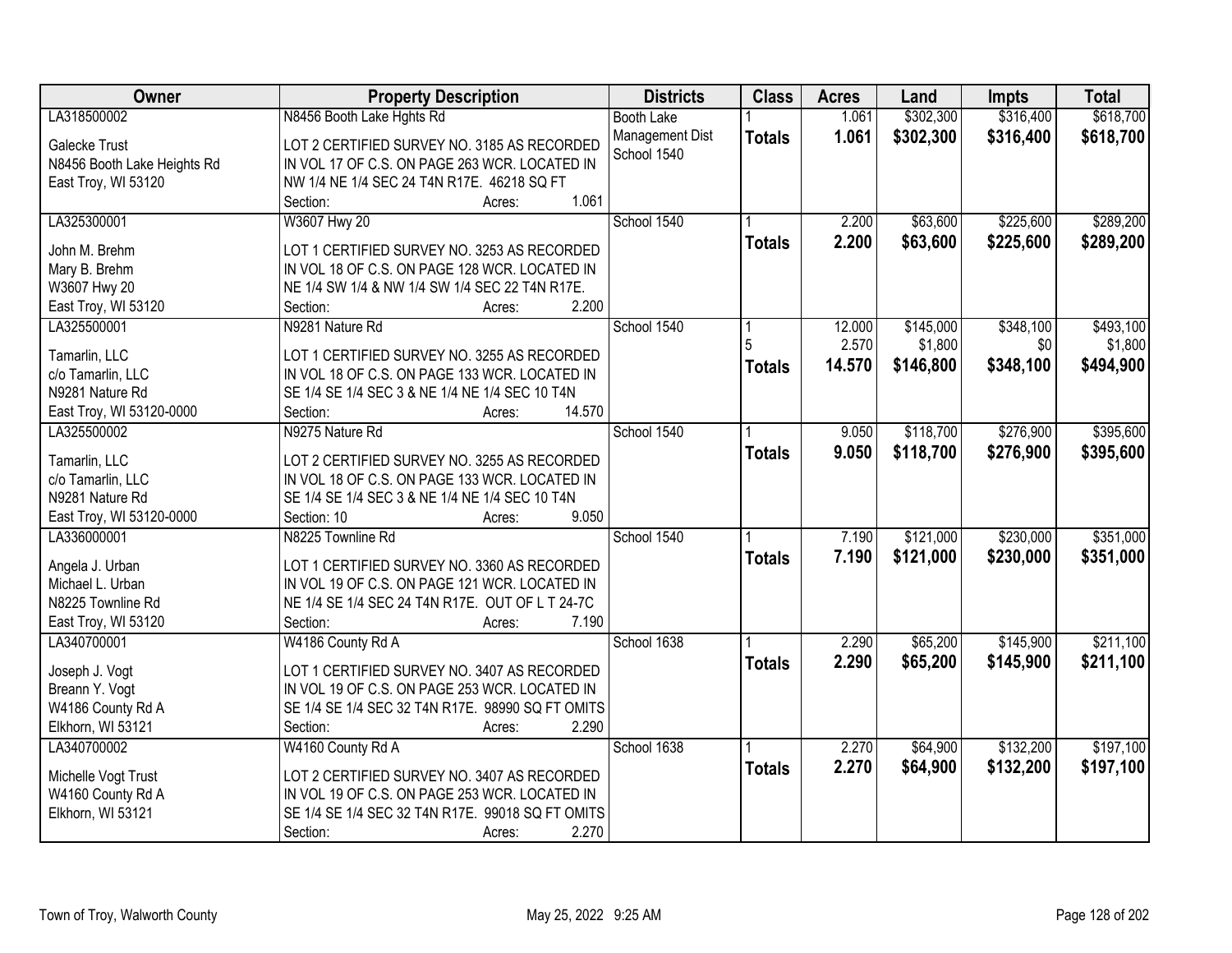| Owner                               | <b>Property Description</b>                                                        | <b>Districts</b> | <b>Class</b>    | <b>Acres</b> | Land            | <b>Impts</b>    | <b>Total</b>    |
|-------------------------------------|------------------------------------------------------------------------------------|------------------|-----------------|--------------|-----------------|-----------------|-----------------|
| LA350200001                         | W4621 Hwy 20                                                                       | School 1540      |                 | 2.365        | \$78,700        | \$328,900       | \$407,600       |
| Ronojoy Ghosh                       | LOT 1 CERTIFIED SURVEY NO. 3502 AS RECORDED                                        |                  |                 | 10.092       | \$7,100         | \$0             | \$7,100         |
| Sheila R. Ross                      | IN VOL 20 OF C.S. ON PAGE 227 WCR. LOCATED IN                                      |                  | <b>Totals</b>   | 12.457       | \$85,800        | \$328,900       | \$414,700       |
| W4621 Hwy 20                        | NW 1/4, SW 1/4 & SE 1/4 SEC 19 T4N R17E. 542596 SO                                 |                  |                 |              |                 |                 |                 |
| East Troy, WI 53120                 | 12.457<br>Section:<br>Acres:                                                       |                  |                 |              |                 |                 |                 |
| LA353800001                         | W4109 Hwy 20                                                                       | School 1540      | 4               | 31.610       | \$6,200         | $\overline{50}$ | \$6,200         |
|                                     |                                                                                    |                  | 5               | 4.500        | \$3,200         | \$0             | \$3,200         |
| Benjamin E. Bourdo                  | LOT 1 CERTIFIED SURVEY NO. 3538 AS RECORDED                                        |                  | 5M              | 1.500        | \$4,200         | \$0             | \$4,200         |
| Nicole M. Bourdo                    | IN VOL 20 OF C.S. ON PAGE 329 WCR. LOCATED IN                                      |                  |                 | 4.500        | \$72,500        | \$379,000       | \$451,500       |
| W4109 Hwy 20<br>East Troy, WI 53120 | NE 1/4 & SE 1/4 SE 1/4 SEC 20 & NW 1/4 & SW 1/4 SW<br>42.110<br>Section:<br>Acres: |                  | <b>Totals</b>   | 42.110       | \$86,100        | \$379,000       | \$465,100       |
| LA353800002                         | W4107 Hwy 20                                                                       | School 1540      |                 | 5.000        | \$94,000        | \$243,800       | \$337,800       |
|                                     |                                                                                    |                  |                 | 5.000        | \$94,000        | \$243,800       | \$337,800       |
| Alice Babcock                       | LOT 2 CERTIFIED SURVEY NO. 3538 AS RECORDED                                        |                  | <b>Totals</b>   |              |                 |                 |                 |
| Garett Babcock                      | IN VOL 20 OF C.S. ON PAGE 329 WCR. LOCATED IN                                      |                  |                 |              |                 |                 |                 |
| W4107 Hwy 20                        | NE 1/4 & SE 1/4 SE 1/4 SEC 20 & NW 1/4 & SW 1/4 SW                                 |                  |                 |              |                 |                 |                 |
| East Troy, WI 53120                 | 5.000<br>Section:<br>Acres:                                                        |                  |                 |              |                 |                 |                 |
| LA353800003                         |                                                                                    | School 1540      | 4               | 6.500        | \$1,000         | \$0             | \$1,000         |
| Benjamin E. Bourdo                  | OUTLOT 1 CERTIFIED SURVEY NO. 3538 AS                                              |                  | 5               | 3.200        | \$2,300         | \$0             | \$2,300         |
| Nicole M. Bourdo                    | RECORDED IN VOL 20 OF C.S. ON PAGE 329 WCR.                                        |                  | 5M              | 2.700        | \$7,500         | \$0             | \$7,500         |
| W4109 Hwy 20                        | LOCATED IN NE 1/4 & SE 1/4 SE 1/4 SEC 20 & NW 1/4                                  |                  | <b>Totals</b>   | 12.400       | \$10,800        | \$0             | \$10,800        |
| East Troy, WI 53120                 | Section:<br>12.400<br>Acres:                                                       |                  |                 |              |                 |                 |                 |
| LA354700001                         | N8870 Briggs St                                                                    | School 1540      | $\overline{X4}$ | 0.000        | $\overline{50}$ | $\overline{50}$ | $\overline{50}$ |
|                                     |                                                                                    |                  | <b>Totals</b>   | 0.000        | \$0             | \$0             | \$0             |
| Town of Troy                        | LOT 1 CERTIFIED SURVEY NO. 3547 AS RECORDED                                        |                  |                 |              |                 |                 |                 |
| N8870 Briggs St                     | IN VOL 21 OF C.S. ON PAGE 19 WCR. LOCATED IN                                       |                  |                 |              |                 |                 |                 |
| East Troy, WI 53120                 | NE 1/4 NE 1/4 SEC 15 T4N R17E. 378398 SQ FT                                        |                  |                 |              |                 |                 |                 |
|                                     | 0.000<br>Section:<br>Acres:                                                        |                  |                 |              |                 |                 |                 |
| LA354700002                         | N8871 County Rd N                                                                  | School 1540      |                 | 0.403        | \$25,300        | \$45,300        | \$70,600        |
| Roberta S. Reichenberger            | LOT 2 CERTIFIED SURVEY NO. 3547 AS RECORDED                                        |                  | <b>Totals</b>   | 0.403        | \$25,300        | \$45,300        | \$70,600        |
| N8871 County Rd N                   | IN VOL 21 OF C.S. ON PAGE 19 WCR. LOCATED IN                                       |                  |                 |              |                 |                 |                 |
| East Troy, WI 53120                 | NE 1/4 NE 1/4 SEC 15 T4N R17E. 17553 SQ FT OMITS                                   |                  |                 |              |                 |                 |                 |
|                                     | 0.403<br>Section: 15<br>Acres:                                                     |                  |                 |              |                 |                 |                 |
| LA354700003                         | N8889 County Rd N                                                                  | School 1540      |                 | 0.937        | \$48,400        | \$42,300        | \$90,700        |
| Elaine M. Sievers                   | LOT 3 CERTIFIED SURVEY NO. 3547 AS RECORDED                                        |                  | <b>Totals</b>   | 0.937        | \$48,400        | \$42,300        | \$90,700        |
|                                     | IN VOL 21 OF C.S. ON PAGE 19 WCR. LOCATED IN                                       |                  |                 |              |                 |                 |                 |
| N8889 County Rd N                   | NE 1/4 NE 1/4 SEC 15 T4N R17E. 40836 SQ FT OMITS                                   |                  |                 |              |                 |                 |                 |
| East Troy, WI 53120                 | 0.937<br>Section: 15                                                               |                  |                 |              |                 |                 |                 |
|                                     | Acres:                                                                             |                  |                 |              |                 |                 |                 |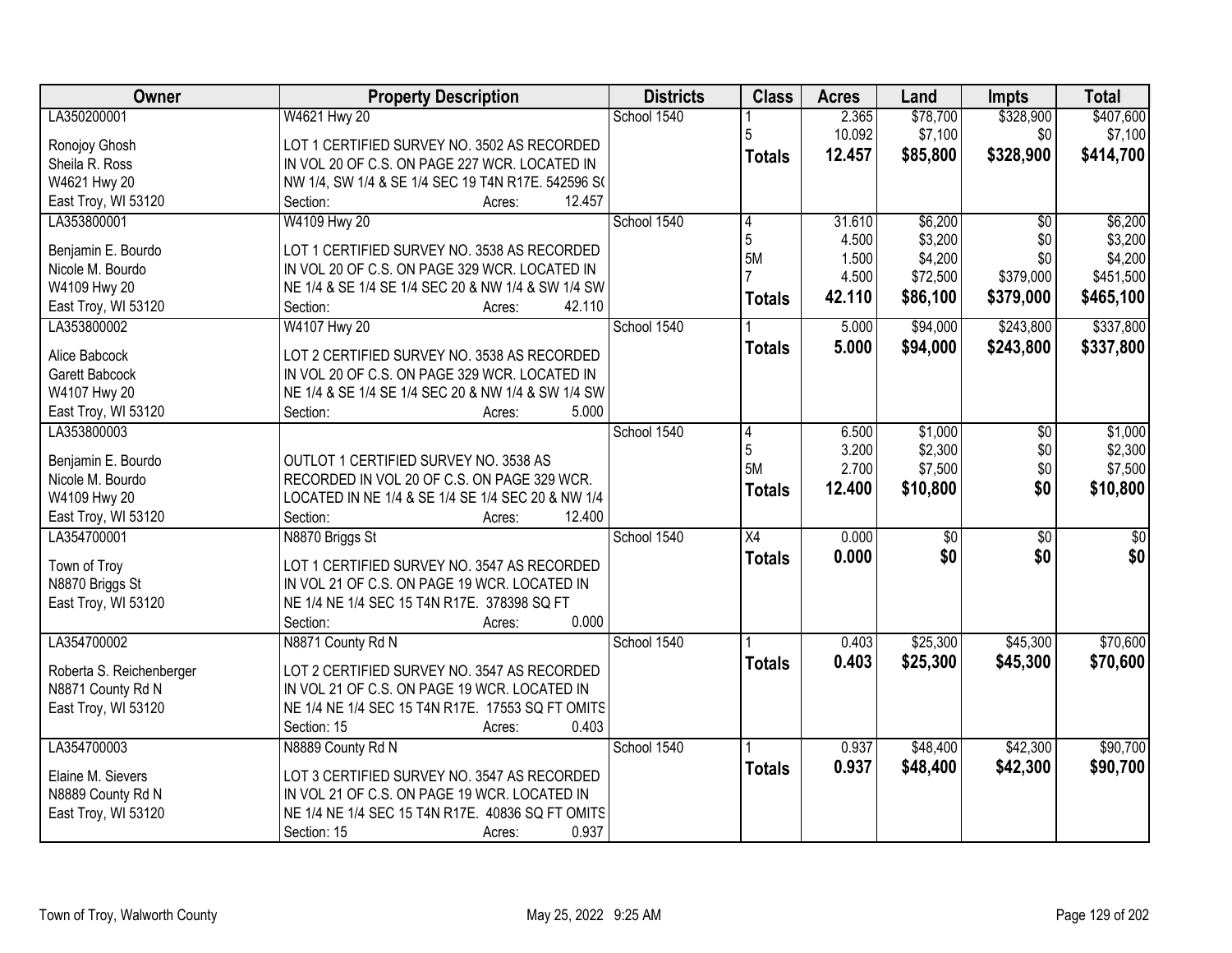| Owner                               | <b>Property Description</b>                                                                      | <b>Districts</b> | <b>Class</b>  | <b>Acres</b> | Land      | Impts     | <b>Total</b> |
|-------------------------------------|--------------------------------------------------------------------------------------------------|------------------|---------------|--------------|-----------|-----------|--------------|
| LA357900001                         | W3486 Hwy 20                                                                                     | School 1540      |               | 2.290        | \$77,900  | \$130,600 | \$208,500    |
| Lindsey A. Schuster                 | LOT 1 CERTIFIED SURVEY NO. 3579 AS RECORDED                                                      |                  |               | 4.870        | \$3,400   | \$0       | \$3,400      |
| W3486 Hwy 20                        | IN VOL 21 OF C.S. ON PAGE 112 WCR. LOCATED IN                                                    |                  | <b>Totals</b> | 7.160        | \$81,300  | \$130,600 | \$211,900    |
| East Troy, WI 53120                 | SW 1/4 NE 1/4 SEC 22 T4N R17E. 311678 SQ FT OUT                                                  |                  |               |              |           |           |              |
|                                     | 7.160<br>Section:<br>Acres:                                                                      |                  |               |              |           |           |              |
| LA357900002                         | W3476 Hwy 20                                                                                     | School 1540      |               | 1.580        | \$64,500  | \$126,700 | \$191,200    |
|                                     |                                                                                                  |                  |               | 3.260        | \$2,300   | \$0       | \$2,300      |
| Douglas M. Mckeen                   | LOT 2 CERTIFIED SURVEY NO. 3579 AS RECORDED                                                      |                  | <b>Totals</b> | 4.840        | \$66,800  | \$126,700 | \$193,500    |
| Erin M. Mckeen                      | IN VOL 21 OF C.S. ON PAGE 112 WCR. LOCATED IN<br>SW 1/4 NE 1/4 SEC 22 T4N R17E. 210012 SQ FT OUT |                  |               |              |           |           |              |
| W3476 Hwy 20<br>East Troy, WI 53120 | 4.840<br>Section: 22<br>Acres:                                                                   |                  |               |              |           |           |              |
| LA357900003                         | W3446 Hwy 20                                                                                     | School 1540      |               | 0.750        | \$29,800  | \$48,400  | \$78,200     |
|                                     |                                                                                                  |                  |               |              |           |           |              |
| <b>Richard Healey</b>               | LOT 3 CERTIFIED SURVEY NO. 3579 AS RECORDED                                                      |                  | <b>Totals</b> | 0.750        | \$29,800  | \$48,400  | \$78,200     |
| W3468 Hwy 20                        | IN VOL 21 OF C.S. ON PAGE 112 WCR. LOCATED IN                                                    |                  |               |              |           |           |              |
| East Troy, WI 53120                 | SW 1/4 NE 1/4 SEC 22 T4N R17E. 32482 SQ FT OUT                                                   |                  |               |              |           |           |              |
|                                     | 0.750<br>Section:<br>Acres:                                                                      |                  |               |              |           |           |              |
| LA357900004                         |                                                                                                  | School 1540      | 4             | 13.140       | \$3,300   | \$0       | \$3,300      |
| Richard A. Healey                   | LOT 4 CERTIFIED SURVEY NO. 3579 AS RECORDED                                                      |                  |               | 11.180       | \$7,300   | \$0       | \$7,300      |
| W3456 Hwy 20                        | IN VOL 21 OF C.S. ON PAGE 112 WCR. LOCATED IN                                                    |                  | <b>Totals</b> | 24.320       | \$10,600  | \$0       | \$10,600     |
| East Troy, WI 53120                 | SW 1/4 NE 1/4 SEC 22 T4N R17E. 1059307 SQ FT                                                     |                  |               |              |           |           |              |
|                                     | Section:<br>24.320<br>Acres:                                                                     |                  |               |              |           |           |              |
| LA358400001                         | N8408 Pleasant Lake Rd                                                                           | School 1540      |               | 5.000        | \$105,000 | \$339,400 | \$444,400    |
|                                     |                                                                                                  |                  | <b>Totals</b> | 5.000        | \$105,000 | \$339,400 | \$444,400    |
| John A. Falco                       | LOT 1 CERTIFIED SURVEY NO. 3584 AS RECORDED                                                      |                  |               |              |           |           |              |
| Amy E. Falco                        | IN VOL 21 OF C.S. ON PAGE 129 WCR. LOCATED IN                                                    |                  |               |              |           |           |              |
| N8408 Pleasant Lake Rd              | NW 1/4 & SW 1/4 NW 1/4 SEC 19 T4N R17E. 217801.13                                                |                  |               |              |           |           |              |
| East Troy, WI 53120                 | 5.000<br>Section: 19<br>Acres:                                                                   |                  |               |              |           |           |              |
| LA358400002                         | N8410 Pleasant Lake Rd                                                                           | School 1540      |               | 5.000        | \$105,000 | \$309,400 | \$414,400    |
| Nicholas Mckittrick                 | LOT 2 CERTIFIED SURVEY NO. 3584 AS RECORDED                                                      |                  | <b>Totals</b> | 5.000        | \$105,000 | \$309,400 | \$414,400    |
| Jennifer Mckittrick                 | IN VOL 21 OF C.S. ON PAGE 129 WCR. LOCATED IN                                                    |                  |               |              |           |           |              |
| N8410 Pleasant Lake Rd              | NW 1/4 & SW 1/4 NW 1/4 SEC 19 T4N R17E. 217809.21                                                |                  |               |              |           |           |              |
| East Troy, WI 53120                 | Section:<br>5.000<br>Acres:                                                                      |                  |               |              |           |           |              |
| LA358400003                         | N8414 Pleasant Lake Rd                                                                           | School 1540      |               | 5.000        | \$105,000 | \$345,200 | \$450,200    |
|                                     |                                                                                                  |                  | <b>Totals</b> | 5.000        | \$105,000 | \$345,200 | \$450,200    |
| Patrick T. Rajkovacz                | LOT 3 CERTIFIED SURVEY NO. 3584 AS RECORDED                                                      |                  |               |              |           |           |              |
| Tara J. Rajkovacz                   | IN VOL 21 OF C.S. ON PAGE 129 WCR. LOCATED IN                                                    |                  |               |              |           |           |              |
| N8414 Pleasant Lake Rd              | NW 1/4 & SW 1/4 NW 1/4 SEC 19 T4N R17E. 217802.91                                                |                  |               |              |           |           |              |
| East Troy, WI 53120                 | 5.000<br>Section: 19<br>Acres:                                                                   |                  |               |              |           |           |              |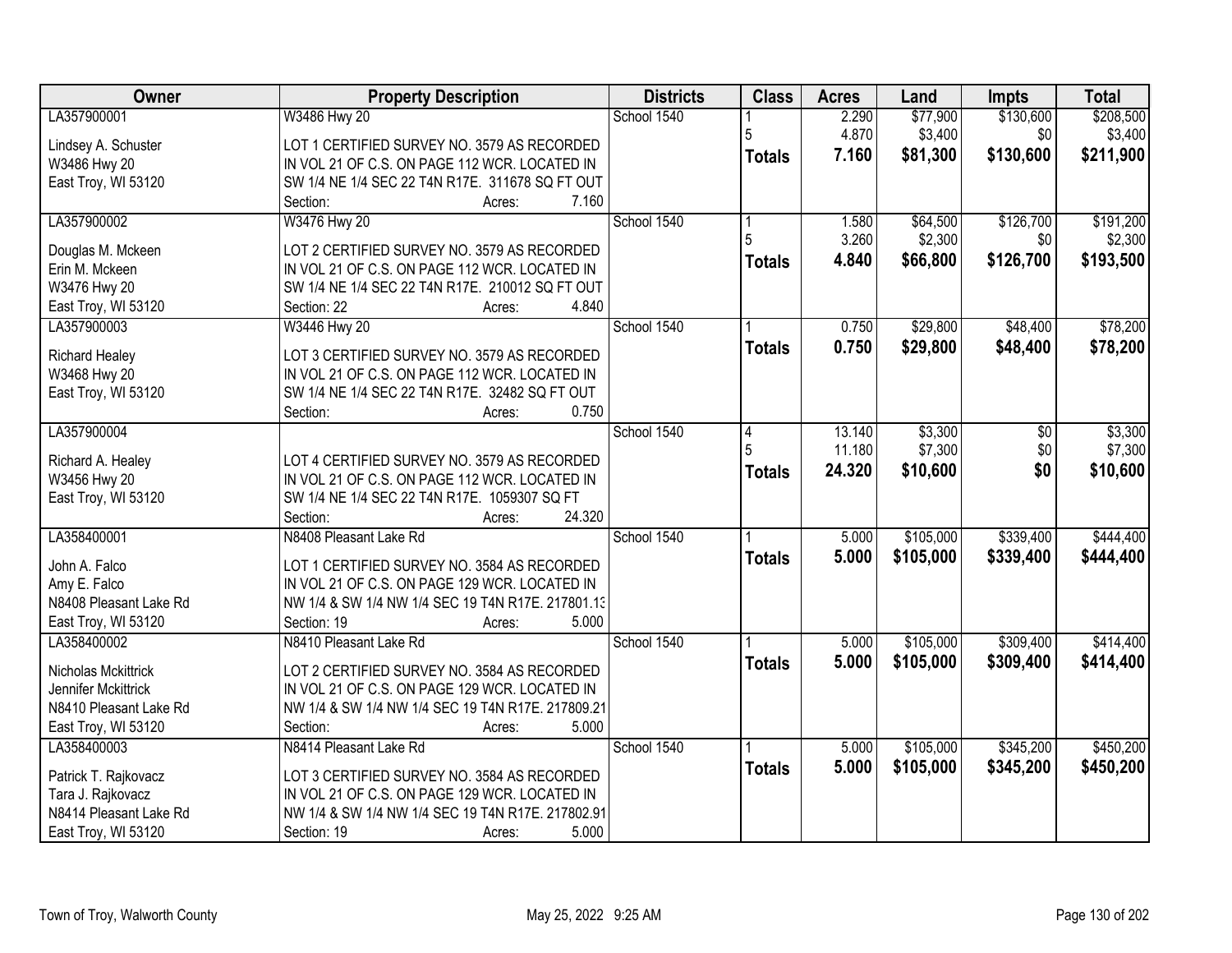| Owner                          | <b>Property Description</b>                       | <b>Districts</b> | <b>Class</b>  | <b>Acres</b> | Land      | <b>Impts</b> | <b>Total</b> |
|--------------------------------|---------------------------------------------------|------------------|---------------|--------------|-----------|--------------|--------------|
| LA358400004                    | N8412 Pleasant Lake Rd                            | School 1540      |               | 5.000        | \$105,000 | \$304,000    | \$409,000    |
| Steven W. Orlowski             | LOT 4 CERTIFIED SURVEY NO. 3584 AS RECORDED       |                  | <b>Totals</b> | 5.000        | \$105,000 | \$304,000    | \$409,000    |
| Donna R. Orlowski              | IN VOL 21 OF C.S. ON PAGE 129 WCR. LOCATED IN     |                  |               |              |           |              |              |
| N8412 Pleasant Lake Rd         | NW 1/4 & SW 1/4 NW 1/4 SEC 19 T4N R17E. 217814.22 |                  |               |              |           |              |              |
| East Troy, WI 53120            | 5.000<br>Section:<br>Acres:                       |                  |               |              |           |              |              |
| LA362600001                    | W3944 Little Prairie Rd                           | School 1540      |               | 5.000        | \$63,000  | \$198,500    | \$261,500    |
|                                |                                                   |                  | <b>Totals</b> | 5.000        | \$63,000  | \$198,500    | \$261,500    |
| Joshua J. Hart                 | LOT 1 CERTIFIED SURVEY NO. 3626 AS RECORDED       |                  |               |              |           |              |              |
| W3944 Little Prairie Rd        | IN VOL 21 OF C.S. ON PAGE 254 WCR. LOCATED IN     |                  |               |              |           |              |              |
| East Troy, WI 53120            | SE 1/4 SW 1/4 SEC 9 T4N R17E. 217926 SQ FT OUT    |                  |               |              |           |              |              |
|                                | 5.000<br>Section: 9<br>Acres:                     |                  |               |              |           |              |              |
| LA367400001                    | N8040 Leins Mill Rd                               | School 1540      |               | 0.990        | \$34,900  | \$162,100    | \$197,000    |
| David M. Helbling              | LOT 1 CERTIFIED SURVEY NO. 3674 AS RECORDED       |                  | <b>Totals</b> | 0.990        | \$34,900  | \$162,100    | \$197,000    |
| Beverly A. Helbling            | IN VOL 22 OF C.S. ON PAGE 40 WCR. LOCATED IN      |                  |               |              |           |              |              |
| N8040 Leins Mill Rd            | NW 1/4 NE 1/4 SEC 30 T4N R17E. 43251 SQ FT        |                  |               |              |           |              |              |
| East Troy, WI 53120            | 0.990<br>Section:<br>Acres:                       |                  |               |              |           |              |              |
| LA367600001                    | N7424 Carriage Dr                                 | School 1638      |               | 9.470        | \$131,100 | \$400,200    | \$531,300    |
|                                |                                                   |                  | <b>Totals</b> | 9.470        | \$131,100 | \$400,200    | \$531,300    |
| <b>Bart Breber</b>             | LOT 1 CERTIFIED SURVEY NO. 3676 AS RECORDED       |                  |               |              |           |              |              |
| Amy Breber                     | IN VOL 22 OF C.S. ON PAGE 45 WCR. LOCATED IN SI   |                  |               |              |           |              |              |
| PO Box 393                     | 1/4 & NE 1/4 SW 1/4 SEC 31 T4N R17E. EXC COM SW   |                  |               |              |           |              |              |
| Elkhorn, WI 53121              | 9.470<br>Section: 31<br>Acres:                    |                  |               |              |           |              |              |
| LA367600002                    | N7426 Carriage Dr                                 | School 1638      |               | 1.000        | \$60,000  | \$572,100    | \$632,100    |
| Stacy L. Whiteman              | LOT 2 CERTIFIED SURVEY NO. 3676 AS RECORDED       |                  |               | 8.470        | \$500     | \$0          | \$500        |
| Jeffery E. Whiteman            | IN VOL 22 OF C.S. ON PAGE 45 WCR. LOCATED IN SI   |                  | <b>Totals</b> | 9.470        | \$60,500  | \$572,100    | \$632,600    |
| N7426 Carriage Dr              | 1/4 & NE 1/4 SW 1/4 SEC 31 T4N R17E. EXC COM SW   |                  |               |              |           |              |              |
| Elkhorn, WI 53121              | 9.470<br>Section:<br>Acres:                       |                  |               |              |           |              |              |
| LA367900002                    | N9606 Hwy 67                                      | School 1540      |               | 9.550        | \$121,300 | \$243,000    | \$364,300    |
|                                |                                                   |                  | <b>Totals</b> | 9.550        | \$121,300 | \$243,000    | \$364,300    |
| Jeremy J. Sprager              | LOT 2 CERTIFIED SURVEY NO. 3679 AS RECORDED       |                  |               |              |           |              |              |
| Meghan C. Walsh                | IN VOL 22 OF C.S. ON PAGE 55 WCR. LOCATED IN      |                  |               |              |           |              |              |
| N9606 Hwy 67                   | NE 1/4, SE 1/4, SW 1/4 & NW 1/4 NW 1/4 SEC 6 T4N  |                  |               |              |           |              |              |
| Eagle, WI 53119<br>LA371800001 | Section: 6<br>9.550<br>Acres:                     | School 1540      |               |              |           |              |              |
|                                | N9604 Hwy 67                                      |                  |               | 2.000        | \$60,000  | \$235,700    | \$295,700    |
| Kyle G. Preuss                 | LOT 1 CERTIFIED SURVEY NO. 3718 AS RECORDED       |                  | <b>Totals</b> | 2.000        | \$60,000  | \$235,700    | \$295,700    |
| Michelle A. Anomaly            | IN VOL 22 OF C.S. ON PAGE 166 WCR. LOCATED IN     |                  |               |              |           |              |              |
| N9604 Hwy 67                   | SW 1/4 & NW 1/4 NW 1/4 SEC 6 T4N R17E. 87221 SQ   |                  |               |              |           |              |              |
| Eagle, WI 53119                | 2.000<br>Section: 6<br>Acres:                     |                  |               |              |           |              |              |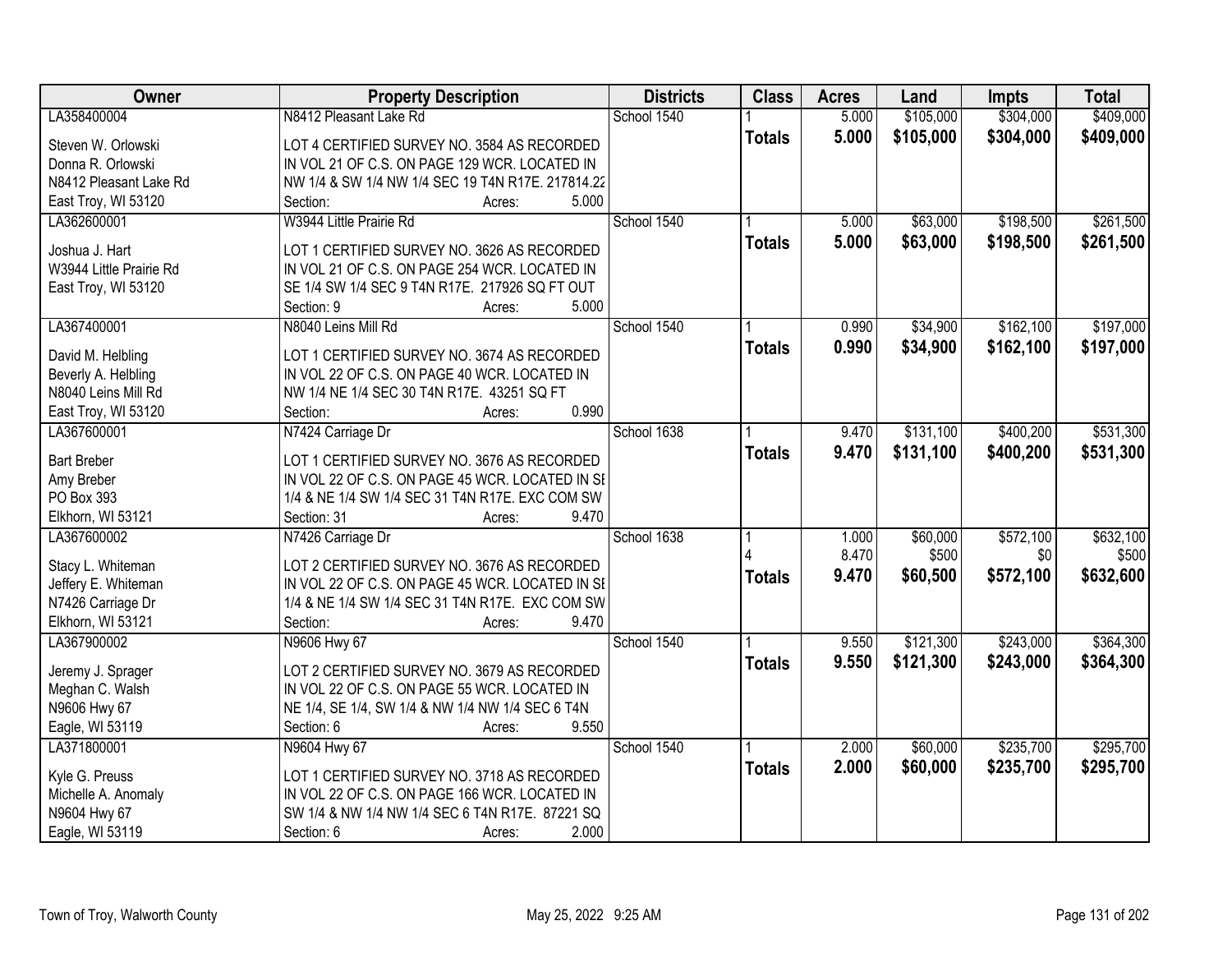| Owner                         | <b>Property Description</b>                      | <b>Districts</b> | <b>Class</b>            | <b>Acres</b> | Land      | <b>Impts</b>    | <b>Total</b> |
|-------------------------------|--------------------------------------------------|------------------|-------------------------|--------------|-----------|-----------------|--------------|
| LA371800002                   | N9602 Hwy 67                                     | School 1540      |                         | 3.000        | \$64,000  | \$482,900       | \$546,900    |
| Michael M. Kuzba              | LOT 2 CERTIFIED SURVEY NO. 3718 AS RECORDED      |                  | <b>Totals</b>           | 3.000        | \$64,000  | \$482,900       | \$546,900    |
| c/o Michael M. Kuzba          | IN VOL 22 OF C.S. ON PAGE 166 WCR. LOCATED IN    |                  |                         |              |           |                 |              |
| N9544 Palmyra Rd              | SW 1/4 & NW 1/4 NW 1/4 SEC 6 T4N R17E. 130691 SC |                  |                         |              |           |                 |              |
| Eagle, WI 53119               | 3.000<br>Section:<br>Acres:                      |                  |                         |              |           |                 |              |
| LA372200001                   | W3950 Bluff Rd                                   | School 1540      |                         | 1.430        | \$161,500 | \$217,000       | \$378,500    |
|                               |                                                  |                  | <b>Totals</b>           | 1.430        | \$161,500 | \$217,000       | \$378,500    |
| Matthew Sanfellipo            | LOT 1 CERTIFIED SURVEY NO. 3722 AS RECORDED      |                  |                         |              |           |                 |              |
| W3950 Bluff Rd                | IN VOL 22 OF C.S. ON PAGE 179 WCR. LOCATED IN    |                  |                         |              |           |                 |              |
| Eagle, WI 53119               | SE 1/4 NW 1/4 & SW 1/4 NE 1/4 SEC 4 T4N R17E.    |                  |                         |              |           |                 |              |
|                               | 1.430<br>Section:<br>Acres:                      |                  |                         |              |           |                 |              |
| LA372900001                   | N8368 Pleasant Lake Rd                           | School 1540      |                         | 5.320        | \$95,900  | \$278,300       | \$374,200    |
| Heather J. Bartell            | LOT 1 CERTIFIED SURVEY NO. 3729 AS RECORDED      |                  | <b>Totals</b>           | 5.320        | \$95,900  | \$278,300       | \$374,200    |
| N8368 Pleasant Lake Rd        | IN VOL 22 OF C.S. ON PAGE 200 WCR. LOCATED IN    |                  |                         |              |           |                 |              |
| East Troy, WI 53120           | SW 1/4 NW 1/4 SEC 19 T4N R17E. 231735 SQ FT      |                  |                         |              |           |                 |              |
|                               | 5.320<br>Section:<br>Acres:                      |                  |                         |              |           |                 |              |
| LA372900002                   | N8370 Pleasant Lake Rd                           | School 1540      |                         | 7.000        | \$86,600  | \$203,000       | \$289,600    |
|                               |                                                  |                  | 5                       | 4.440        | \$3,100   | \$0             | \$3,100      |
| Travis E. Bradbury Jr         | LOT 2 CERTIFIED SURVEY NO. 3729 AS RECORDED      |                  | <b>Totals</b>           | 11.440       | \$89,700  | \$203,000       | \$292,700    |
| Cynthia A. Bradbury           | IN VOL 22 OF C.S. ON PAGE 200 WCR. LOCATED IN    |                  |                         |              |           |                 |              |
| N8370 Pleasant Lake Rd        | SW 1/4 NW 1/4 SEC 19 T4N R17E. 498515 SQ FT      |                  |                         |              |           |                 |              |
| East Troy, WI 53120           | Section:<br>11.440<br>Acres:                     |                  |                         |              |           |                 |              |
| LA381800001                   | County Rd ES                                     | School 1540      | $\overline{\mathbf{A}}$ | 6.600        | \$1,400   | $\overline{50}$ | \$1,400      |
| Tomas Orchard Properties, LLC | LOT 1 CERTIFIED SURVEY NO. 3818 AS RECORDED      |                  | <b>Totals</b>           | 6.600        | \$1,400   | \$0             | \$1,400      |
| PO Box 336                    | IN VOL 23 OF C.S. ON PAGE 106 WCR. LOCATED IN    |                  |                         |              |           |                 |              |
| Lake Geneva, WI 53147         | SE 1/4 SW 1/4 & SW 1/4 SE 1/4 SEC 26 T4N R17E.   |                  |                         |              |           |                 |              |
|                               | 6.600<br>Section:<br>Acres:                      |                  |                         |              |           |                 |              |
| LA381900001                   | W3134 County Rd ES                               | School 1540      |                         | 4.400        | \$89,200  | \$255,900       | \$345,100    |
|                               |                                                  |                  | <b>Totals</b>           | 4.400        | \$89,200  | \$255,900       | \$345,100    |
| Jason S. Leasure              | LOT 1 CERTIFIED SURVEY NO. 3819 AS RECORDED      |                  |                         |              |           |                 |              |
| Jamie M. Leasure              | IN VOL 23 OF C.S. ON PAGE 108 WCR. LOCATED IN    |                  |                         |              |           |                 |              |
| W3134 County Rd ES            | SE 1/4 SW 1/4 SEC 26 T4N R17E. 191692 SQ FT OUT  |                  |                         |              |           |                 |              |
| Elkhorn, WI 53121             | 4.400<br>Section:<br>Acres:                      |                  |                         |              |           |                 |              |
| LA381900002                   | W3130 County Rd ES                               | School 1540      |                         | 1.047        | \$28,900  | \$153,100       | \$182,000    |
| Kenneth D. Leasure            | LOT 2 CERTIFIED SURVEY NO. 3819 AS RECORDED      |                  | <b>Totals</b>           | 1.047        | \$28,900  | \$153,100       | \$182,000    |
| Ellen M. Leasure              | IN VOL 23 OF C.S. ON PAGE 108 WCR. LOCATED IN    |                  |                         |              |           |                 |              |
| W3130 County Rd Es            | SE 1/4 SW 1/4 SEC 26 T4N R17E. 45597 SQ FT OUT   |                  |                         |              |           |                 |              |
| Elkhorn, WI 53120             | 1.047<br>Section:<br>Acres:                      |                  |                         |              |           |                 |              |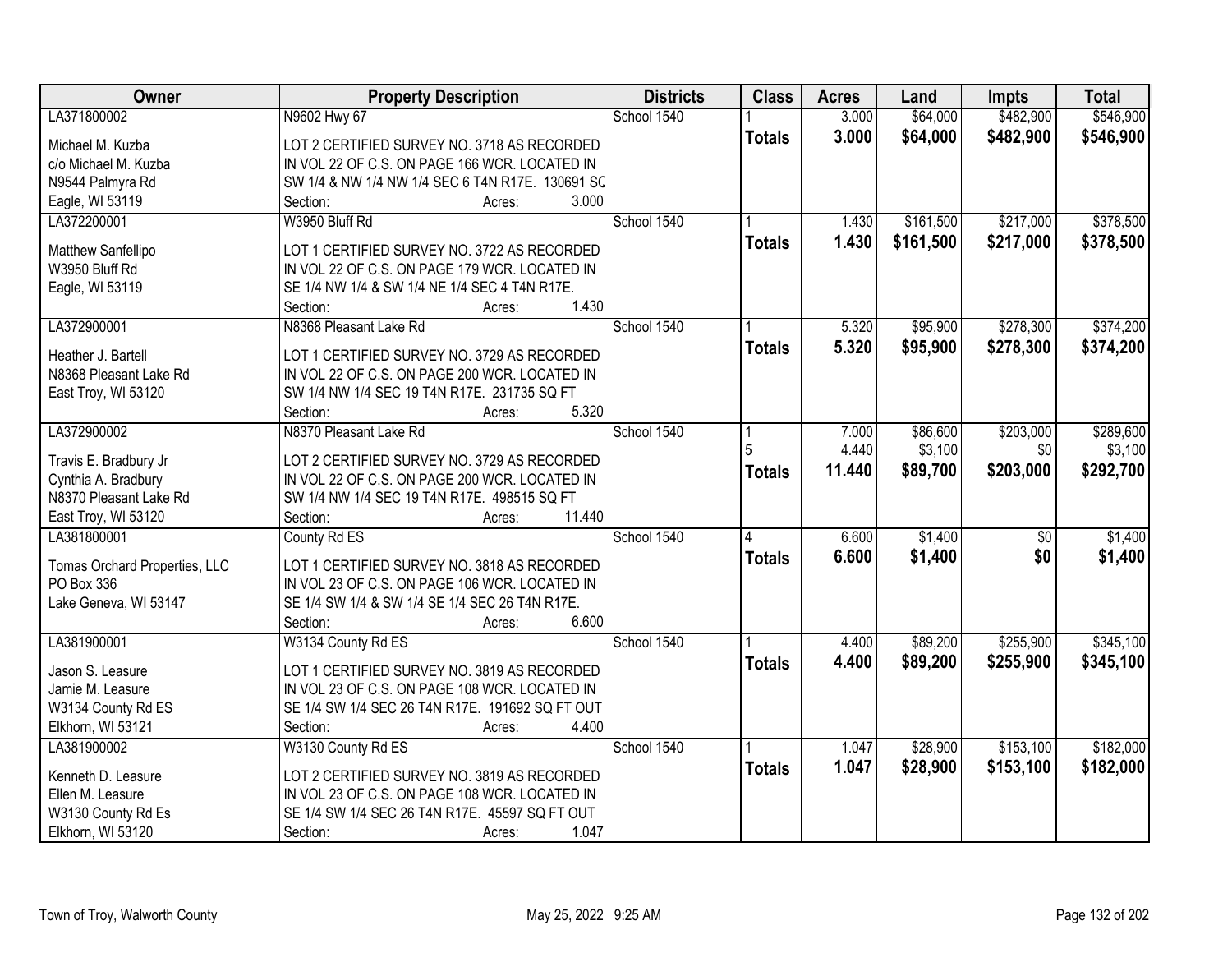| Owner                 | <b>Property Description</b>                         | <b>Districts</b>  | <b>Class</b>  | <b>Acres</b> | Land      | <b>Impts</b> | <b>Total</b> |
|-----------------------|-----------------------------------------------------|-------------------|---------------|--------------|-----------|--------------|--------------|
| LA385400001           | N8402 Booth Lake Hghts Rd                           | <b>Booth Lake</b> |               | 1.295        | \$431,700 | \$346,400    | \$778,100    |
| Michael R Mette Trust | LOT 1 CERTIFIED SURVEY NO. 3854 AS RECORDED         | Management Dist   | <b>Totals</b> | 1.295        | \$431,700 | \$346,400    | \$778,100    |
| Anne S Mette Trust    | IN VOL 23 OF C.S. ON PAGE 215 WCR. LOCATED IN       | School 1540       |               |              |           |              |              |
| 4127 N Leclaire       | NW 1/4 NE 1/4 SEC 24 T4N R17E. 56424 SQ FT          |                   |               |              |           |              |              |
| Chicago, IL 60641     | 1.295<br>Section:<br>Acres:                         |                   |               |              |           |              |              |
| LA385400002           | N8394 Booth Lake Hghts Rd                           | <b>Booth Lake</b> |               | 0.974        | \$295,000 | \$465,900    | \$760,900    |
|                       |                                                     | Management Dist   | <b>Totals</b> | 0.974        | \$295,000 | \$465,900    | \$760,900    |
| Scott E. Bertschinger | LOT 2 CERTIFIED SURVEY NO. 3854 AS RECORDED         | School 1540       |               |              |           |              |              |
| Carrie Swendowski     | IN VOL 23 OF C.S. ON PAGE 215 WCR. LOCATED IN       |                   |               |              |           |              |              |
| N8394 Booth Lake Hts  | NW 1/4 NE 1/4 SEC 24 T4N R17E. 42432 SQ FT          |                   |               |              |           |              |              |
| East Troy, WI 53120   | 0.974<br>Section:<br>Acres:                         |                   |               |              |           |              |              |
| LA388800001           | Adams Rd                                            | School 1540       |               | 6.530        | \$97,700  | \$0          | \$97,700     |
| Gregory M. Strom      | LOT 1 CERTIFIED SURVEY NO. 3888 AS RECORDED         |                   | <b>Totals</b> | 6.530        | \$97,700  | \$0          | \$97,700     |
| Tiffany A. Strom      | IN VOL 23 OF C.S. ON PAGE 317 WCR. LOCATED IN       |                   |               |              |           |              |              |
| 10155 W Meadow Dr     | NW 1/4, NE 1/4, SW 1/4 & SE 1/4 OF NE 1/4 SEC 7 T4N |                   |               |              |           |              |              |
| Greenfield, WI 53228  | 6.530<br>Section: 7<br>Acres:                       |                   |               |              |           |              |              |
| LA388800002           | Adams Rd                                            | School 1540       |               | 5.790        | \$1,400   | \$0          | \$1,400      |
|                       |                                                     |                   | 4             |              |           |              |              |
| Joseph Fenner         | LOT 2 CERTIFIED SURVEY NO. 3888 AS RECORDED         |                   | <b>Totals</b> | 5.790        | \$1,400   | \$0          | \$1,400      |
| 2884 North St         | IN VOL 23 OF C.S. ON PAGE 317 WCR. LOCATED IN       |                   |               |              |           |              |              |
| East Troy, WI 53120   | NW 1/4, NE 1/4, SW 1/4 & SE 1/4 OF NE 1/4 SEC 7 T4N |                   |               |              |           |              |              |
|                       | 5.790<br>Section: 7<br>Acres:                       |                   |               |              |           |              |              |
| LA388800003           | N9210 Adams Rd                                      | School 1540       |               | 5.050        | \$90,300  | \$308,200    | \$398,500    |
|                       |                                                     |                   | <b>Totals</b> | 5.050        | \$90,300  | \$308,200    | \$398,500    |
| Courtney N. Mill      | LOT 3 CERTIFIED SURVEY NO. 3888 AS RECORDED         |                   |               |              |           |              |              |
| c/o Courtney N. Mill  | IN VOL 23 OF C.S. ON PAGE 317 WCR. LOCATED IN       |                   |               |              |           |              |              |
| N9210 Adams Rd        | NW 1/4, NE 1/4, SW 1/4 & SE 1/4 OF NE 1/4 SEC 7 T4N |                   |               |              |           |              |              |
| East Troy, WI 53120   | 5.050<br>Section: 7<br>Acres:                       |                   |               |              |           |              |              |
| LA392000001           | W4547 Bluff Rd                                      | School 1540       |               | 5.010        | \$105,100 | \$260,700    | \$365,800    |
| Lawrence P. Kizewski  | LOT 1 CERTIFIED SURVEY NO. 3920 AS RECORDED         |                   | <b>Totals</b> | 5.010        | \$105,100 | \$260,700    | \$365,800    |
| Charlotte H. Hense    | IN VOL 24 OF C.S. ON PAGE 59 WCR. LOCATED IN        |                   |               |              |           |              |              |
| W4547 Bluff Rd        | NE 1/4 & SE 1/4 OF SE 1/4 SEC 6 T4N R17E. 218252    |                   |               |              |           |              |              |
| East Troy, WI 53120   | 5.010<br>Section: 6<br>Acres:                       |                   |               |              |           |              |              |
| LA392000002           | W4569 Bluff Rd                                      | School 1540       |               | 5.000        | \$105,000 | \$274,200    | \$379,200    |
|                       |                                                     |                   | <b>Totals</b> | 5.000        | \$105,000 | \$274,200    | \$379,200    |
| Ronald Knebel         | LOT 2 CERTIFIED SURVEY NO. 3920 AS RECORDED         |                   |               |              |           |              |              |
| Julie Knebel          | IN VOL 24 OF C.S. ON PAGE 59 WCR. LOCATED IN        |                   |               |              |           |              |              |
| W4569 Bluff Rd        | NE 1/4 & SE 1/4 OF SE 1/4 SEC 6 T4N R17E. 217890    |                   |               |              |           |              |              |
| East Troy, WI 53120   | Section: 6<br>5.000<br>Acres:                       |                   |               |              |           |              |              |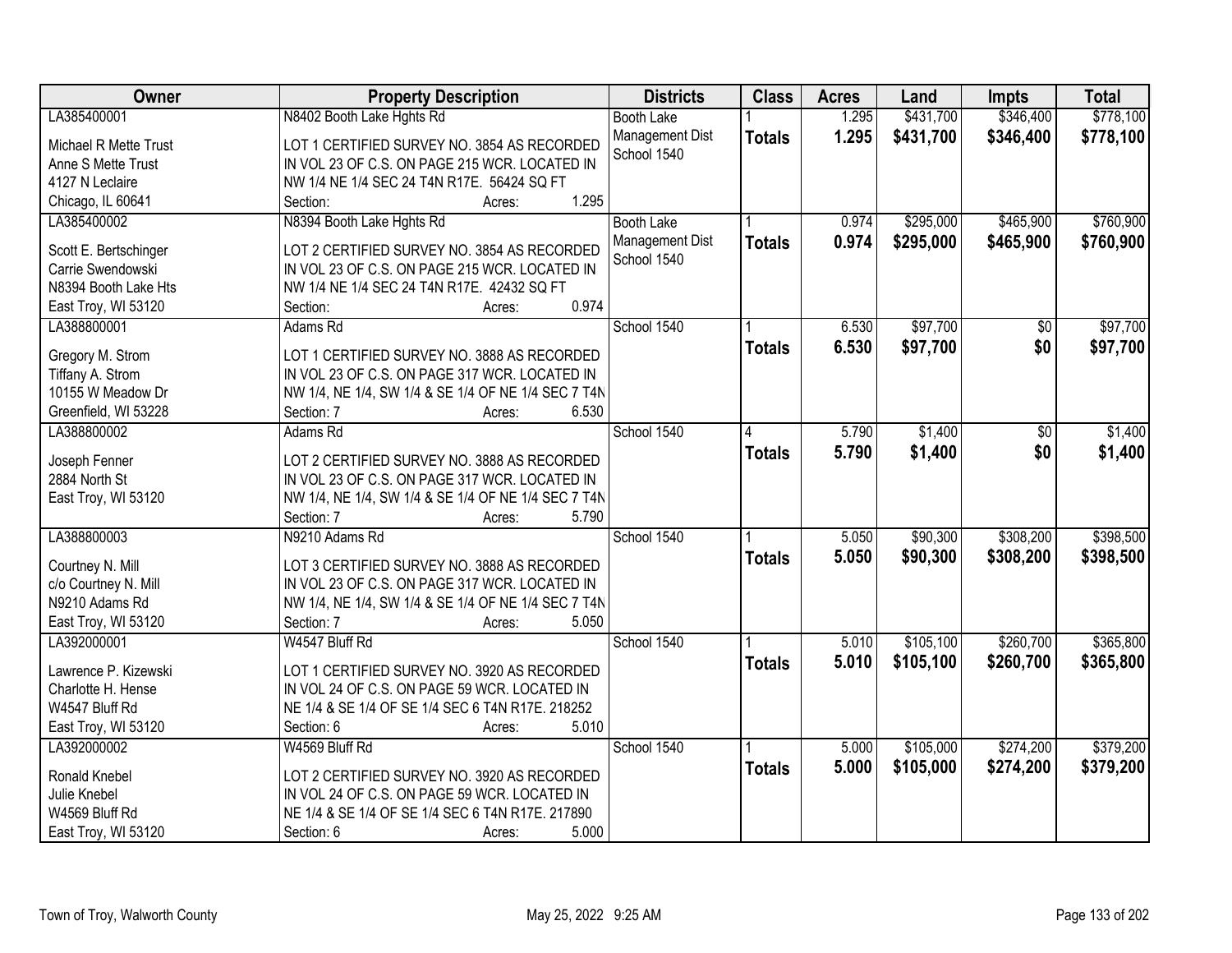| <b>Owner</b>                       | <b>Property Description</b>                         | <b>Districts</b>              | <b>Class</b>  | <b>Acres</b> | Land      | <b>Impts</b>    | <b>Total</b> |
|------------------------------------|-----------------------------------------------------|-------------------------------|---------------|--------------|-----------|-----------------|--------------|
| LA392000003                        | W4583 Bluff Rd                                      | School 1540                   |               | 5.000        | \$105,000 | \$469,100       | \$574,100    |
| Michael Braund                     | LOT 3 CERTIFIED SURVEY NO. 3920 AS RECORDED         |                               | <b>Totals</b> | 5.000        | \$105,000 | \$469,100       | \$574,100    |
| Joy A. Braund                      | IN VOL 24 OF C.S. ON PAGE 59 WCR. LOCATED IN        |                               |               |              |           |                 |              |
| W4583 Bluff Rd                     | NE 1/4 & SE 1/4 OF SE 1/4 SEC 6 T4N R17E. 217807    |                               |               |              |           |                 |              |
| East Troy, WI 53120                | 5.000<br>Section: 6<br>Acres:                       |                               |               |              |           |                 |              |
| LA393700001                        | N9234 Adams Rd                                      | School 1540                   |               | 4.750        | \$88,100  | \$339,900       | \$428,000    |
|                                    |                                                     |                               |               | 1.000        | \$200     | \$0             | \$200        |
| Nicholas P. Meyer                  | LOT 1 CERTIFIED SURVEY NO. 3937 AS RECORDED         |                               | <b>Totals</b> | 5.750        | \$88,300  | \$339,900       | \$428,200    |
| Megan S. Meyer                     | IN VOL 24 OF C.S. ON PAGE 114 WCR. LOCATED IN       |                               |               |              |           |                 |              |
| N9234 Adams Rd                     | NW 1/4, NE 1/4, SW 1/4 & SE 1/4 OF NE 1/4 SEC 7 T4N |                               |               |              |           |                 |              |
| East Troy, WI 53120                | 5.750<br>Section: 7<br>Acres:                       |                               |               |              |           |                 |              |
| LA393700002                        | Adams Rd                                            | School 1540                   |               | 5.030        | \$1,300   | $\sqrt{50}$     | \$1,300      |
| Nicholas P. Meyer                  | LOT 2 CERTIFIED SURVEY NO. 3937 AS RECORDED         |                               | <b>Totals</b> | 5.030        | \$1,300   | \$0             | \$1,300      |
| Megan S. Meyer                     | IN VOL 24 OF C.S. ON PAGE 114 WCR. LOCATED IN       |                               |               |              |           |                 |              |
| N9234 Adams Rd                     | NW 1/4, NE 1/4, SW 1/4 & SE 1/4 OF NE 1/4 SEC 7 T4N |                               |               |              |           |                 |              |
| East Troy, WI 53120                | 5.030<br>Section: 7<br>Acres:                       |                               |               |              |           |                 |              |
| LA395300001                        | W3327 1st St                                        | <b>Troy Sanitary District</b> |               | 1.548        | \$61,700  | \$220,600       | \$282,300    |
|                                    |                                                     | #1                            | <b>Totals</b> | 1.548        | \$61,700  | \$220,600       | \$282,300    |
| Joseph W Rodwell Life Estate et al | LOT 1 CERTIFIED SURVEY NO. 3953 AS RECORDED         | School 1540                   |               |              |           |                 |              |
| W3327 First St                     | IN VOL 24 OF C.S. ON PAGE 168 WCR. LOCATED IN       |                               |               |              |           |                 |              |
| East Troy, WI 53120                | SE 1/4 NE 1/4 & NE 1/4 SE 1/4 SEC 15 T4N R17E.      |                               |               |              |           |                 |              |
|                                    | 1.548<br>Section:<br>Acres:                         |                               |               |              |           |                 |              |
| LA406300001                        | W3593 Bluff Rd                                      | School 1540                   |               | 3.000        | \$78,000  | \$98,700        | \$176,700    |
| Randal J. Hackbarth                | LOT 1 CERTIFIED SURVEY NO. 4063 AS RECORDED         |                               | 5             | 41.000       | \$58,300  | \$0             | \$58,300     |
| Karen L. Hackbarth                 | IN VOL 25 OF C.S. ON PAGE 181 WCR. LOCATED IN       |                               |               | 6.000        | \$33,000  | \$0             | \$33,000     |
| W3593 Bluff Rd                     | NW 1/4 NW 1/4 SEC 10 & SW 1/4 SW 1/4 SEC 3 T4N      |                               | <b>Totals</b> | 50.000       | \$169,300 | \$98,700        | \$268,000    |
| Eagle, WI 53119-0000               | 50.000<br>Section:<br>Acres:                        |                               |               |              |           |                 |              |
| LA407000001                        |                                                     | School 1540                   |               | 2.000        | \$400     | $\overline{50}$ | \$400        |
|                                    | W4351 Hwy 20                                        |                               | 4             | 3.000        | \$65,000  | \$81,100        | \$146,100    |
| Renny A. Ohlsson                   | LOT 1 CERTIFIED SURVEY NO. 4070 AS RECORDED         |                               |               |              |           |                 |              |
| Shelly A. Ohlsson                  | IN VOL 25 OF C.S. ON PAGE 215 WCR. LOCATED IN       |                               | <b>Totals</b> | 5.000        | \$65,400  | \$81,100        | \$146,500    |
| W4351 Hwy 20                       | NE 1/4 SW 1/4 SEC 20 T4N R17E. 233772 SQ FT         |                               |               |              |           |                 |              |
| East Troy, WI 53120                | 5.000<br>Section: 20<br>Acres:                      |                               |               |              |           |                 |              |
| LA409900001                        | N8092 Marsh Rd                                      | School 1540                   |               | 0.920        | \$33,400  | \$96,500        | \$129,900    |
|                                    |                                                     |                               | <b>Totals</b> | 0.920        | \$33,400  | \$96,500        | \$129,900    |
| Alec W. Williams                   | LOT 1 CERTIFIED SURVEY NO. 4099 AS RECORDED         |                               |               |              |           |                 |              |
| N8092 Marsh Rd                     | IN VOL 25 OF C.S. ON PAGE 312 WCR. LOCATED IN       |                               |               |              |           |                 |              |
| East Troy, WI 53120                | SW 1/4 SE 1/4 SEC 22 & NW 1/4 NE 1/4 SEC 27 T4N     |                               |               |              |           |                 |              |
|                                    | 0.920<br>Section: 22<br>Acres:                      |                               |               |              |           |                 |              |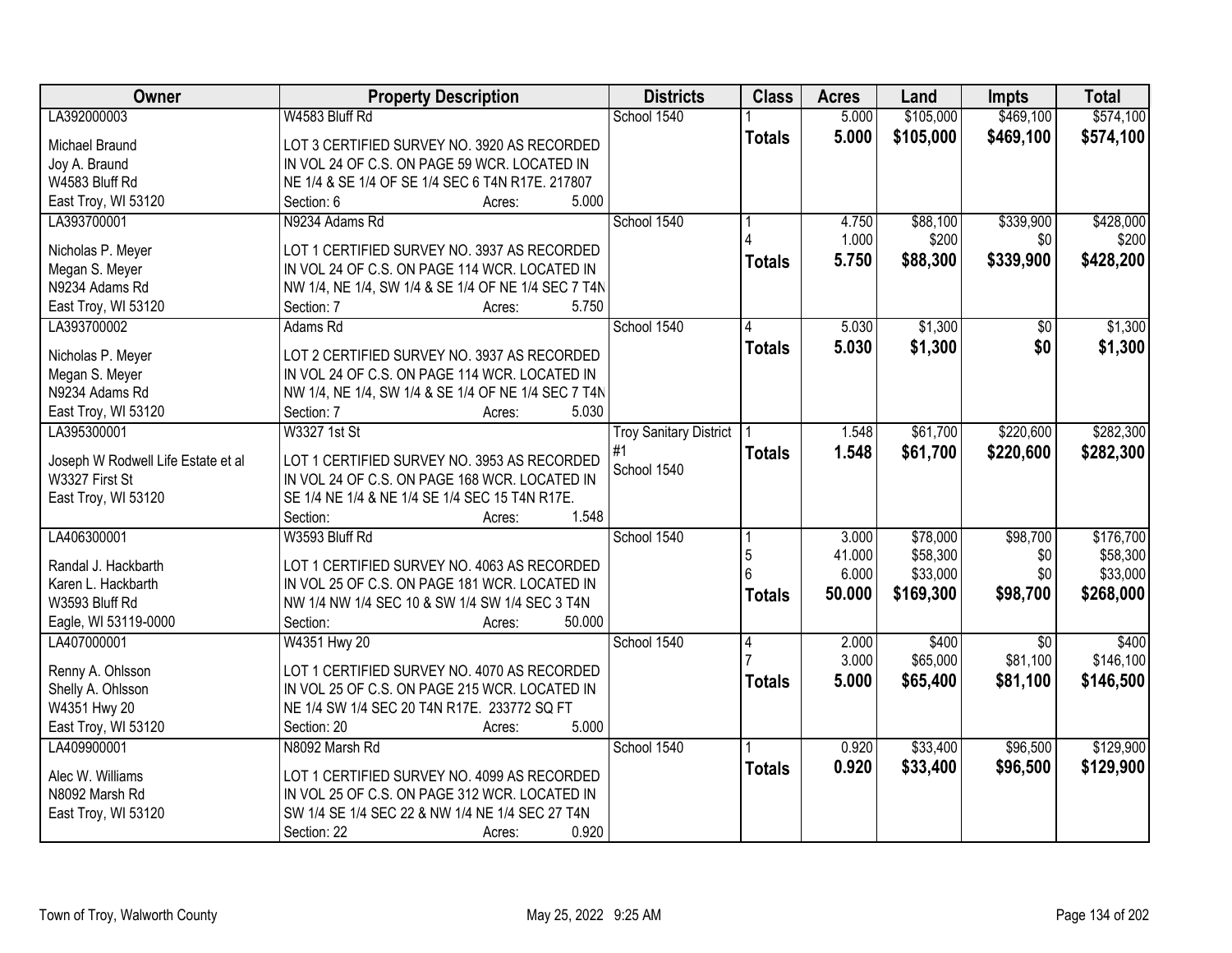| Owner                                        | <b>Property Description</b>                                                   | <b>Districts</b> | <b>Class</b>            | <b>Acres</b> | Land      | Impts           | <b>Total</b> |
|----------------------------------------------|-------------------------------------------------------------------------------|------------------|-------------------------|--------------|-----------|-----------------|--------------|
| LA409900002                                  | N8088 Marsh Rd                                                                | School 1540      |                         | 2.038        | \$75,400  | \$209,800       | \$285,200    |
| Curt Heshelman                               | LOT 2 CERTIFIED SURVEY NO. 4099 AS RECORDED                                   |                  |                         | 28.552       | \$6,500   | \$0             | \$6,500      |
| Tracy L. Heshelman                           | IN VOL 25 OF C.S. ON PAGE 312 WCR. LOCATED IN                                 |                  | <b>Totals</b>           | 30.590       | \$81,900  | \$209,800       | \$291,700    |
| N8088 Marsh Rd                               | SW 1/4 SE 1/4 SEC 22 & NW 1/4 NE 1/4 SEC 27 T4N                               |                  |                         |              |           |                 |              |
| East Troy, WI 53120                          | 30.590<br>Section: 22<br>Acres:                                               |                  |                         |              |           |                 |              |
| LA410400001                                  | <b>Bluff Rd</b>                                                               | School 1540      |                         | 5.000        | \$105,000 | \$0             | \$105,000    |
|                                              |                                                                               |                  | <b>Totals</b>           | 5.000        | \$105,000 | \$0             | \$105,000    |
| Christopher Bilder                           | LOT 1 CERTIFIED SURVEY NO. 4104 AS RECORDED                                   |                  |                         |              |           |                 |              |
| Keri Bilder                                  | IN VOL 25 OF C.S. ON PAGE 325 WCR. LOCATED IN                                 |                  |                         |              |           |                 |              |
| 1009 Voss Rd                                 | NE 1/4 & SE 1/4 SE 1/4 SEC 6 T4N R17E. 217948 SQ<br>5.000                     |                  |                         |              |           |                 |              |
| Elkhorn, WI 53121                            | Section:<br>Acres:<br>W590 Little Prairie Rd                                  | School 1540      |                         |              | \$100,600 |                 | \$100,600    |
| LA410400002                                  |                                                                               |                  |                         | 8.150        |           | $\sqrt[6]{30}$  |              |
| <b>Adam Seitz</b>                            | LOT 2 CERTIFIED SURVEY NO. 4104 AS RECORDED                                   |                  | <b>Totals</b>           | 8.150        | \$100,600 | \$0             | \$100,600    |
| Jessica L. Seitz                             | IN VOL 25 OF C.S. ON PAGE 325 WCR. LOCATED IN                                 |                  |                         |              |           |                 |              |
| S106 W30868 Sandy Beach Dr                   | NE 1/4 & SE 1/4 SE 1/4 SEC 6 T4N R17E. 254871 SQ                              |                  |                         |              |           |                 |              |
| Mukwonago, WI 53149                          | 8.150<br>Section: 6<br>Acres:                                                 |                  |                         |              |           |                 |              |
| LA418900001                                  |                                                                               | School 1540      |                         | 2.430        | \$57,100  | \$0             | \$57,100     |
|                                              |                                                                               |                  |                         | 2.570        | \$600     | \$0             | \$600        |
| <b>Petrasek Trust</b><br>W4644 Pine Creek Dr | LOT 1 CERTIFIED SURVEY NO. 4189 AS RECORDED                                   |                  | <b>Totals</b>           | 5.000        | \$57,700  | \$0             | \$57,700     |
|                                              | IN VOL 26 OF C.S. ON PAGE 256 WCR. LOCATED IN                                 |                  |                         |              |           |                 |              |
| Elkhorn, WI 53121                            | NE 1/4 SW 1/4 SEC 5 T4N R17E. 217800 SQ FT OUT<br>Section:<br>5.000<br>Acres: |                  |                         |              |           |                 |              |
| LA425600001                                  | State Highway 67                                                              | School 1540      | $\overline{\mathbf{A}}$ | 5.500        | \$1,200   | $\overline{50}$ | \$1,200      |
|                                              |                                                                               |                  |                         |              |           |                 |              |
| Frederick J. Reiners                         | LOT 1 CERTIFIED SURVEY NO. 4256 AS RECORDED                                   |                  | <b>Totals</b>           | 5.500        | \$1,200   | \$0             | \$1,200      |
| N9613 Hwy 67                                 | IN VOL 27 OF C.S. ON PAGE 145 WCR. LOCATED IN                                 |                  |                         |              |           |                 |              |
| Eagle, WI 53119                              | NW 1/4 & NE 1/4 NW 1/4 SEC 6 T4N R17E. 239591 SQ                              |                  |                         |              |           |                 |              |
|                                              | 5.500<br>Section:<br>Acres:                                                   |                  |                         |              |           |                 |              |
| LA425600002                                  | N9613 Hwy 67                                                                  | School 1540      |                         | 12.086       | \$145,400 | \$279,900       | \$425,300    |
| Frederick J. Reiners                         | LOT 2 CERTIFIED SURVEY NO. 4256 AS RECORDED                                   |                  | <b>Totals</b>           | 12.086       | \$145,400 | \$279,900       | \$425,300    |
|                                              | IN VOL 27 OF C.S. ON PAGE 145 WCR. LOCATED IN                                 |                  |                         |              |           |                 |              |
| N9613 Hwy 67<br>Eagle, WI 53119              | NW 1/4 & NE 1/4 NW 1/4 SEC 6 T4N R17E. 526472 SQ                              |                  |                         |              |           |                 |              |
|                                              | 12.086<br>Section: 6                                                          |                  |                         |              |           |                 |              |
| LA425600003                                  | Acres:<br>State Highway 67                                                    | School 1540      |                         | 5.500        | \$1,200   | $\overline{30}$ | \$1,200      |
|                                              |                                                                               |                  |                         |              |           |                 |              |
| Frederick J. Reiners                         | LOT 3 CERTIFIED SURVEY NO. 4256 AS RECORDED                                   |                  | <b>Totals</b>           | 5.500        | \$1,200   | \$0             | \$1,200      |
| N9613 Hwy 67                                 | IN VOL 27 OF C.S. ON PAGE 145 WCR. LOCATED IN                                 |                  |                         |              |           |                 |              |
| Eagle, WI 53119                              | NW 1/4 & NE 1/4 NW 1/4 SEC 6 T4N R17E. 239595 SQ                              |                  |                         |              |           |                 |              |
|                                              | 5.500<br>Section:<br>Acres:                                                   |                  |                         |              |           |                 |              |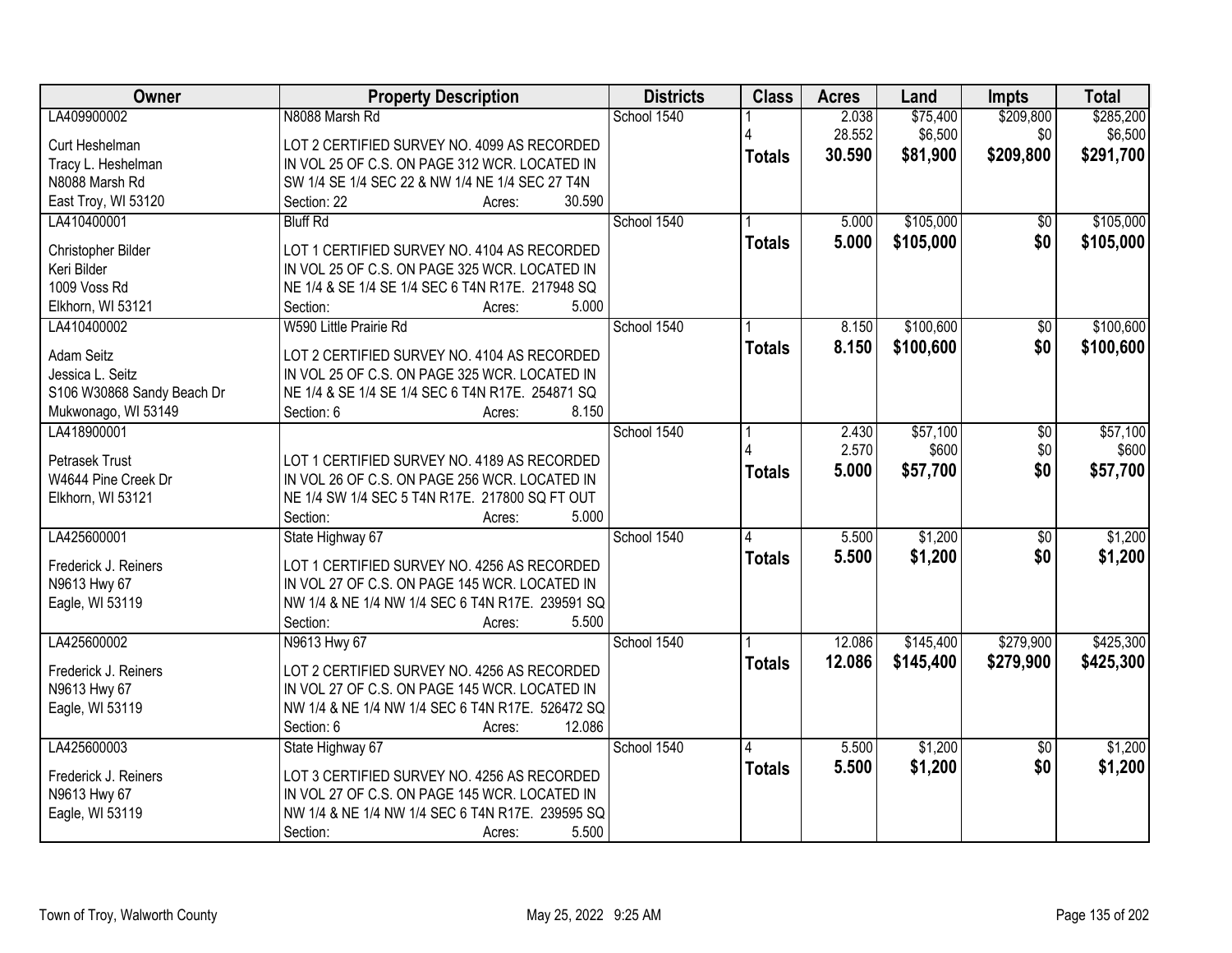| Owner                                                                                                                                                               | <b>Property Description</b>                                                                                                                                                                                  | <b>Districts</b> | <b>Class</b>        | <b>Acres</b>     | Land                 | <b>Impts</b>           | <b>Total</b>           |
|---------------------------------------------------------------------------------------------------------------------------------------------------------------------|--------------------------------------------------------------------------------------------------------------------------------------------------------------------------------------------------------------|------------------|---------------------|------------------|----------------------|------------------------|------------------------|
| LA426900001                                                                                                                                                         | Pickeral Lake Rd                                                                                                                                                                                             | School 1540      | 4                   | 54.720           | \$11,300             | $\overline{50}$        | \$11,300               |
| Michael Fields Agricultural Institute, Inc<br>c/o Michael Fields Agricultural Institute,<br>Inc<br>W2493 County Rd Es<br>East Troy, WI 53120                        | LOT 1 CERTIFIED SURVEY NO. 4269 AS RECORDED<br>IN VOL 27 OF C.S. ON PAGE 193 WCR. LOCATED IN<br>NE 1/4, SW 1/4 & SE 1/4 NE 1/4 SEC 14 T4N R17E.<br>56.220<br>Section: 14<br>Acres:                           |                  | 5M<br><b>Totals</b> | 1.500<br>56.220  | \$4,500<br>\$15,800  | \$0<br>\$0             | \$4,500<br>\$15,800    |
| LA427000001                                                                                                                                                         | County Rd J                                                                                                                                                                                                  | School 1540      |                     | 35.000           | \$7,300              | $\sqrt{$0}$            | \$7,300                |
| Michael Fields Agricultural Institute, Inc.<br>c/o Michael Fields Agricultural Institute,<br>Inc<br>W2493 County Rd Es<br>East Troy, WI 53120                       | LOT 1 CERTIFIED SURVEY NO. 4270 AS RECORDED<br>IN VOL 27 OF C.S. ON PAGE 195 WCR. LOCATED IN<br>NE 1/4, NW 1/4, SW 1/4 & SE 1/4 SE 1/4 SEC 11, NE 1/<br>Section: 11<br>35.000<br>Acres:                      |                  | <b>Totals</b>       | 35.000           | \$7,300              | \$0                    | \$7,300                |
| LA427000002<br>Michael Fields Agricultural Institute, Inc.<br>c/o Michael Fields Agricultural Institute,<br>Inc<br>W2493 County Rd Es<br>East Troy, WI 53120        | Pickeral Lake Rd<br>LOT 2 CERTIFIED SURVEY NO. 4270 AS RECORDED<br>IN VOL 27 OF C.S. ON PAGE 195 WCR. LOCATED IN<br>NE 1/4, NW 1/4, SW 1/4 & SE 1/4 SE 1/4 SEC 11, NE 1/-<br>Section: 11<br>35.006<br>Acres: | School 1540      | <b>Totals</b>       | 35.006<br>35.006 | \$7,300<br>\$7,300   | \$0<br>\$0             | \$7,300<br>\$7,300     |
| LA427000003<br>Michael Fields Agricultural Institute, Inc.<br>c/o Michael Fields Agricultural Institute,<br><b>Inc</b><br>W2493 County Rd Es<br>East Troy, WI 53120 | Pickeral Lake Rd<br>LOT 3 CERTIFIED SURVEY NO. 4270 AS RECORDED<br>IN VOL 27 OF C.S. ON PAGE 195 WCR. LOCATED IN<br>NE 1/4, NW 1/4, SW 1/4 & SE 1/4 SE 1/4 SEC 11, NE 1/<br>35.009<br>Section: 11<br>Acres:  | School 1540      | 4<br><b>Totals</b>  | 35.009<br>35.009 | \$7,300<br>\$7,300   | $\sqrt{6}$<br>\$0      | \$7,300<br>\$7,300     |
| LA427800001<br>Michael C. Martin<br>N7439 County Rd Es<br>Elkhorn, WI 53121                                                                                         | County Rd ES<br>LOT 1 CERTIFIED SURVEY NO. 4278 AS RECORDED<br>IN VOL 27 OF C.S. ON PAGE 220 WCR. LOCATED IN<br>NE 1/4 SE 1/4 SEC 34 T4N R17E. 157947 SQ FT<br>3.626<br>Section: 34<br>Acres:                | School 1540      | <b>Totals</b>       | 3.626<br>3.626   | \$22,200<br>\$22,200 | \$0<br>\$0             | \$22,200<br>\$22,200   |
| LA427800002<br>Michael C. Martin<br>N7439 County Rd Es<br>Elkhorn, WI 53121                                                                                         | N7439 County Rd ES<br>LOT 2 CERTIFIED SURVEY NO. 4278 AS RECORDED<br>IN VOL 27 OF C.S. ON PAGE 220 WCR. LOCATED IN<br>NE 1/4 SE 1/4 SEC 34 T4N R17E. 218515 SQ FT<br>5.016<br>Section: 34<br>Acres:          | School 1540      | <b>Totals</b>       | 5.016<br>5.016   | \$98,800<br>\$98,800 | \$204,500<br>\$204,500 | \$303,300<br>\$303,300 |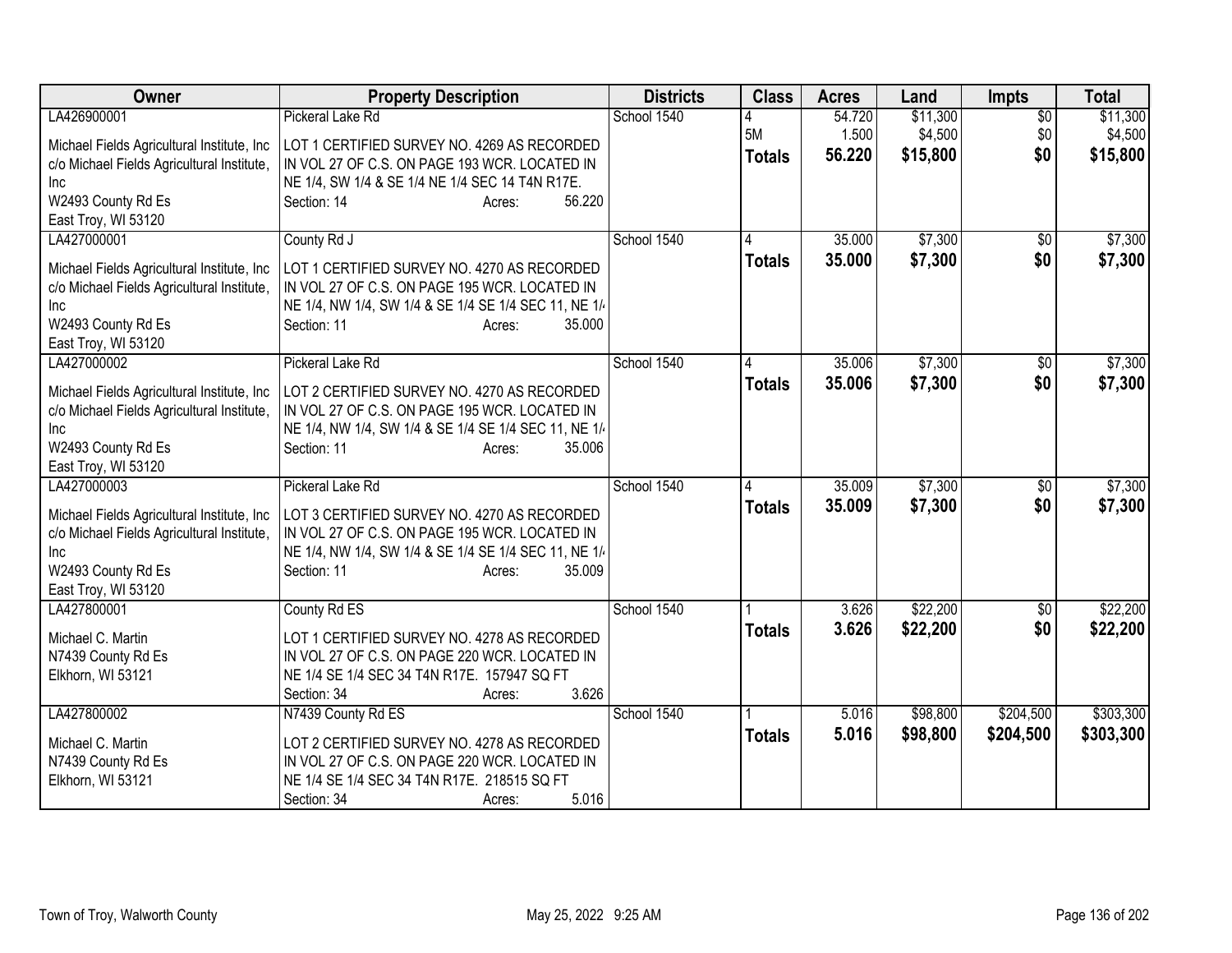| Owner                                             | <b>Property Description</b>                                                                  | <b>Districts</b> | <b>Class</b>  | <b>Acres</b> | Land      | <b>Impts</b>    | <b>Total</b> |
|---------------------------------------------------|----------------------------------------------------------------------------------------------|------------------|---------------|--------------|-----------|-----------------|--------------|
| LA428600001                                       | N9116 Adams Rd                                                                               | School 1540      |               | 3.000        | \$85,000  | \$433,000       | \$518,000    |
| Timothy W. Dempsey                                | LOT 1 CERTIFIED SURVEY NO. 4286 AS RECORDED                                                  |                  |               | 2.000        | \$500     | \$0             | \$500        |
| Jennifer L. Dempsey                               | IN VOL 27 OF C.S. ON PAGE 248 WCR. LOCATED IN                                                |                  | <b>Totals</b> | 5.000        | \$85,500  | \$433,000       | \$518,500    |
| N9116 Adams Rd                                    | NE 1/4, SE 1/4, NW 1/4 & SW 1/4 NE 1/4 SEC 7 T4N                                             |                  |               |              |           |                 |              |
| East Troy, WI 53120                               | 5.000<br>Section: 7<br>Acres:                                                                |                  |               |              |           |                 |              |
| LA428600002                                       |                                                                                              | School 1540      |               | 41.510       | \$8,300   | \$0             | \$8,300      |
|                                                   |                                                                                              |                  | <b>Totals</b> | 41.510       | \$8,300   | \$0             | \$8,300      |
| Giovanni A. Stocchetti<br>Jessie L. Stocchetti    | LOT 2 CERTIFIED SURVEY NO. 4286 AS RECORDED<br>IN VOL 27 OF C.S. ON PAGE 248 WCR. LOCATED IN |                  |               |              |           |                 |              |
| N9161 Adams Rd                                    | NE 1/4, SE 1/4, NW 1/4 & SW 1/4 NE 1/4 SEC 7 T4N                                             |                  |               |              |           |                 |              |
| East Troy, WI 53120                               | 41.510<br>Section:<br>Acres:                                                                 |                  |               |              |           |                 |              |
| LA428600003                                       |                                                                                              | School 1540      | 4             | 46.000       | \$7,600   | $\overline{50}$ | \$7,600      |
|                                                   |                                                                                              |                  | 5             | 1.200        | \$500     | \$0             | \$500        |
| Nelco Farms, LLC                                  | LOT 3 CERTIFIED SURVEY NO. 4286 AS RECORDED                                                  |                  | <b>Totals</b> | 47.200       | \$8,100   | \$0             | \$8,100      |
| c/o Nelco Farms, LLC                              | IN VOL 27 OF C.S. ON PAGE 248 WCR. LOCATED IN                                                |                  |               |              |           |                 |              |
| N8981 Nelson Rd                                   | NE 1/4, SE 1/4, NW 1/4 & SW 1/4 NE 1/4 SEC 7 T4N                                             |                  |               |              |           |                 |              |
| East Troy, WI 53120-0000                          | 47.200<br>Section:<br>Acres:                                                                 |                  |               |              |           |                 |              |
| LA428600004                                       |                                                                                              | School 1540      | 4             | 27.020       | \$4,100   | \$0             | \$4,100      |
| Nelco Farms, LLC                                  | LOT 4 CERTIFIED SURVEY NO. 4286 AS RECORDED                                                  |                  |               | 2.000        | \$100     | \$0             | \$100        |
| c/o Nelco Farms, LLC                              | IN VOL 27 OF C.S. ON PAGE 248 WCR. LOCATED IN                                                |                  | <b>Totals</b> | 29.020       | \$4,200   | \$0             | \$4,200      |
| N8981 Nelson Rd                                   | NE 1/4, SE 1/4, NW 1/4 & SW 1/4 NE 1/4 SEC 7 T4N                                             |                  |               |              |           |                 |              |
| East Troy, WI 53120-0000                          | Section:<br>29.020<br>Acres:                                                                 |                  |               |              |           |                 |              |
| LA428700001                                       | Pickeral Lake Rd                                                                             | School 1540      | 4             | 2.150        | \$300     | $\overline{50}$ | \$300        |
|                                                   |                                                                                              |                  | 5M            | 5.000        | \$15,000  | \$0             | \$15,000     |
| Michael Fields Agricultural Institute, Inc        | LOT 1 CERTIFIED SURVEY NO. 4287 AS RECORDED<br>IN VOL 27 OF C.S. ON PAGE 251 WCR. LOCATED IN |                  | <b>Totals</b> | 7.150        | \$15,300  | \$0             | \$15,300     |
| c/o Michael Fields Agricultural Institute,<br>Inc | NE 1/4, NW 1/4, SW 1/4 & SE 1/4 SEC 14 T4N R17E.                                             |                  |               |              |           |                 |              |
| W2493 County Rd Es                                | Section: 14<br>7.150<br>Acres:                                                               |                  |               |              |           |                 |              |
| East Troy, WI 53120                               |                                                                                              |                  |               |              |           |                 |              |
| LA428700002                                       | Pickeral Lake Rd                                                                             | School 1540      |               | 36.150       | \$7,700   | $\overline{50}$ | \$7,700      |
|                                                   |                                                                                              |                  | <b>Totals</b> | 36.150       | \$7,700   | \$0             | \$7,700      |
| Michael Fields Agricultural Institute, Inc.       | LOT 2 CERTIFIED SURVEY NO. 4287 AS RECORDED                                                  |                  |               |              |           |                 |              |
| c/o Michael Fields Agricultural Institute,        | IN VOL 27 OF C.S. ON PAGE 251 WCR. LOCATED IN                                                |                  |               |              |           |                 |              |
| <b>Inc</b>                                        | NE 1/4, NW 1/4, SW 1/4 & SE 1/4 SEC 14 T4N R17E.                                             |                  |               |              |           |                 |              |
| W2493 County Rd Es                                | 36.150<br>Section: 14<br>Acres:                                                              |                  |               |              |           |                 |              |
| East Troy, WI 53120                               |                                                                                              |                  |               |              |           |                 |              |
| LA433400001                                       | N8810 Pickeral Lake Rd                                                                       | School 1540      | 5             | 6.670        | \$99,900  | \$447,900       | \$547,800    |
| Patrick Dorsey Trust                              | LOT 1 CERTIFIED SURVEY NO. 4334 AS RECORDED                                                  |                  |               | 0.620        | \$500     | \$0             | \$500        |
| Katherine Dorsey Trust                            | IN VOL 28 OF C.S. ON PAGE 62 WCR. LOCATED IN                                                 |                  | <b>Totals</b> | 7.290        | \$100,400 | \$447,900       | \$548,300    |
| 2548 W Ainslie St                                 | NE 1/4 SEC 14 & NW 1/4 SEC 13 T4N R17E. 317750                                               |                  |               |              |           |                 |              |
| Chicago, IL 60625                                 | Section:<br>7.290<br>Acres:                                                                  |                  |               |              |           |                 |              |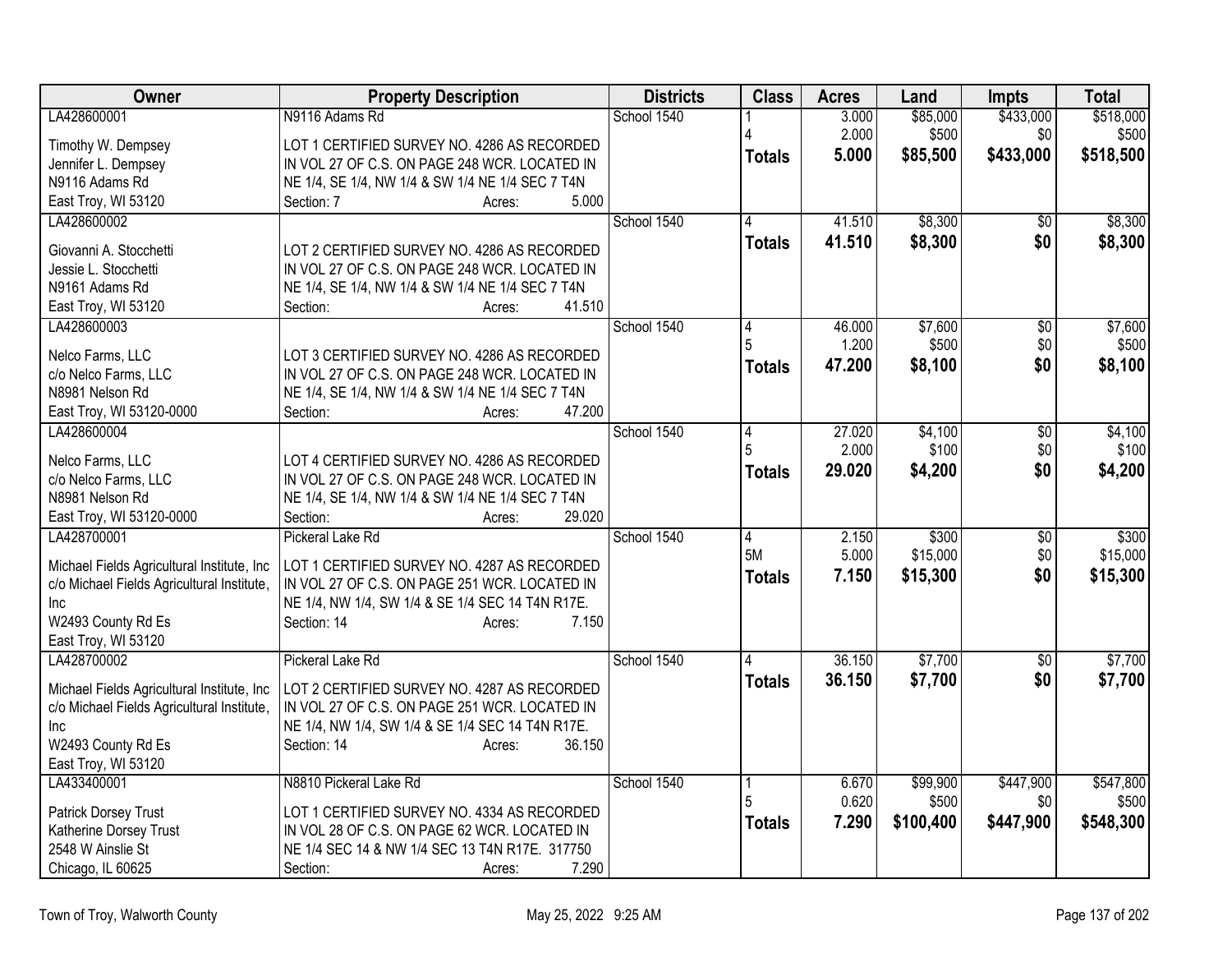| Owner                                    | <b>Property Description</b>                                                                  | <b>Districts</b> | <b>Class</b>  | <b>Acres</b> | Land     | Impts           | <b>Total</b> |
|------------------------------------------|----------------------------------------------------------------------------------------------|------------------|---------------|--------------|----------|-----------------|--------------|
| LA433400002                              | N8740 Pickeral Lake Rd                                                                       | School 1540      | 2             | 1.000        | \$50,000 | \$170,400       | \$220,400    |
| Nature Conservancy                       | LOT 2 CERTIFIED SURVEY NO. 4334 AS RECORDED                                                  |                  | X4            | 17.420       | \$0      | \$0             | \$0          |
| 633 W Main St                            | IN VOL 28 OF C.S. ON PAGE 62 WCR. LOCATED IN                                                 |                  | <b>Totals</b> | 18.420       | \$50,000 | \$170,400       | \$220,400    |
| Madison, WI 53703                        | NE 1/4 SEC 14 & NW 1/4 SEC 13 T4N R17E. 802245                                               |                  |               |              |          |                 |              |
|                                          | 18.420<br>Section: 13<br>Acres:                                                              |                  |               |              |          |                 |              |
| LA438900001                              | N9640 Eagle Rd                                                                               | School 1540      | 4             | 2.110        | \$500    | $\overline{30}$ | \$500        |
|                                          |                                                                                              |                  |               | 3.500        | \$62,500 | \$223,500       | \$286,000    |
| Mason F. Damaske<br>Elizabeth A. Damaske | LOT 1 CERTIFIED SURVEY NO. 4389 AS RECORDED<br>IN VOL 28 OF C.S. ON PAGE 233 WCR. LOCATED IN |                  | <b>Totals</b> | 5.610        | \$63,000 | \$223,500       | \$286,500    |
|                                          | NW 1/4 NW 1/4 SEC 3 T4N R17E. 244203 SQ FT                                                   |                  |               |              |          |                 |              |
| N9640 Eagle Rd<br>Eagle, WI 53119        | 5.610<br>Section:<br>Acres:                                                                  |                  |               |              |          |                 |              |
| LA441000001                              | W3574 County Rd J                                                                            | School 1540      |               | 4.440        | \$89,500 | \$137,300       | \$226,800    |
|                                          |                                                                                              |                  |               | 0.200        | \$100    | \$0             | \$100        |
| Randall P. Drefahl                       | LOT 1 CERTIFIED SURVEY NO. 4410 AS RECORDED                                                  |                  |               | 4.640        |          |                 |              |
| Tammy J. Drefahl                         | IN VOL 28 OF C.S. ON PAGE 297 WCR. LOCATED IN                                                |                  | <b>Totals</b> |              | \$89,600 | \$137,300       | \$226,900    |
| W3574 County Rd J                        | NE 1/4 & SE 1/4 OF NW 1/4 SEC 15 T4N R17E. 202307                                            |                  |               |              |          |                 |              |
| East Troy, WI 53120                      | 4.640<br>Section: 15<br>Acres:                                                               |                  |               |              |          |                 |              |
| LA442300001                              | W4167 County Rd J                                                                            | School 1540      |               | 0.563        | \$34,100 | \$117,700       | \$151,800    |
|                                          | LOT 1 CERTIFIED SURVEY NO. 4423 AS RECORDED                                                  |                  | <b>Totals</b> | 0.563        | \$34,100 | \$117,700       | \$151,800    |
| Jeremy T. Gruling                        | IN VOL 28 OF C.S. ON PAGE 337 WCR. LOCATED IN                                                |                  |               |              |          |                 |              |
| Lindsey A. Gruling<br>W4167 County Rd J  | SE 1/4 SE 1/4 SEC 17 & NE 1/4 NE 1/4 SEC 20 T4N                                              |                  |               |              |          |                 |              |
| East Troy, WI 53120                      | Section:<br>0.563<br>Acres:                                                                  |                  |               |              |          |                 |              |
| LA445400001                              | W3190 County Rd J                                                                            | School 1540      |               | 1.990        | \$74,800 | \$329,000       | \$403,800    |
|                                          |                                                                                              |                  |               | 0.243        | \$100    | \$0             | \$100        |
| Russell J. Treiterer                     | LOT 1 CERTIFIED SURVEY NO. 4454 AS RECORDED                                                  |                  |               | 2.233        |          | \$329,000       | \$403,900    |
| Patricia A. Treiterer                    | IN VOL 29 OF C.S. ON PAGE 68 WCR. LOCATED IN                                                 |                  | <b>Totals</b> |              | \$74,900 |                 |              |
| W3190 County Rd J                        | NW 1/4, NE 1/4 & SE 1/4 OF SW 1/4 SEC 11 T4N R17E.                                           |                  |               |              |          |                 |              |
| East Troy, WI 53120                      | 2.233<br>Section:<br>Acres:                                                                  |                  |               |              |          |                 |              |
| LA445500001                              | W3146 County Rd J                                                                            | School 1540      |               | 1.330        | \$58,300 | \$202,900       | \$261,200    |
| Jean P. Loth et al                       | LOT 1 CERTIFIED SURVEY NO. 4455 AS RECORDED                                                  |                  | <b>Totals</b> | 1.330        | \$58,300 | \$202,900       | \$261,200    |
| c/o Robert A. Loth                       | IN VOL 29 OF C.S. ON PAGE 70 WCR. LOCATED IN                                                 |                  |               |              |          |                 |              |
| W3146 County Rd J                        | NW 1/4 & SW 1/4 SEC 11 T4N R17E. 57767.73 SQ FT                                              |                  |               |              |          |                 |              |
| East Troy, WI 53120-0000                 | 1.330<br>Section:<br>Acres:                                                                  |                  |               |              |          |                 |              |
| LA445500002                              | County Rd J                                                                                  | School 1540      |               | 0.910        | \$19,200 | $\overline{50}$ | \$19,200     |
|                                          |                                                                                              |                  |               | 17.630       | \$3,500  | \$0             | \$3,500      |
| Robert A. Loth                           | LOT 2 CERTIFIED SURVEY NO. 4455 AS RECORDED                                                  |                  | 5M            | 7.300        | \$20,100 | \$0             | \$20,100     |
| Jean M. Loth                             | IN VOL 29 OF C.S. ON PAGE 70 WCR. LOCATED IN                                                 |                  | <b>Totals</b> | 25.840       | \$42,800 | \$0             | \$42,800     |
| W3146 County Rd J                        | NW 1/4 & SW 1/4 SEC 11 T4N R17E. 1125419.6 SQ FT                                             |                  |               |              |          |                 |              |
| East Troy, WI 53120-0000                 | 25.840<br>Section:<br>Acres:                                                                 |                  |               |              |          |                 |              |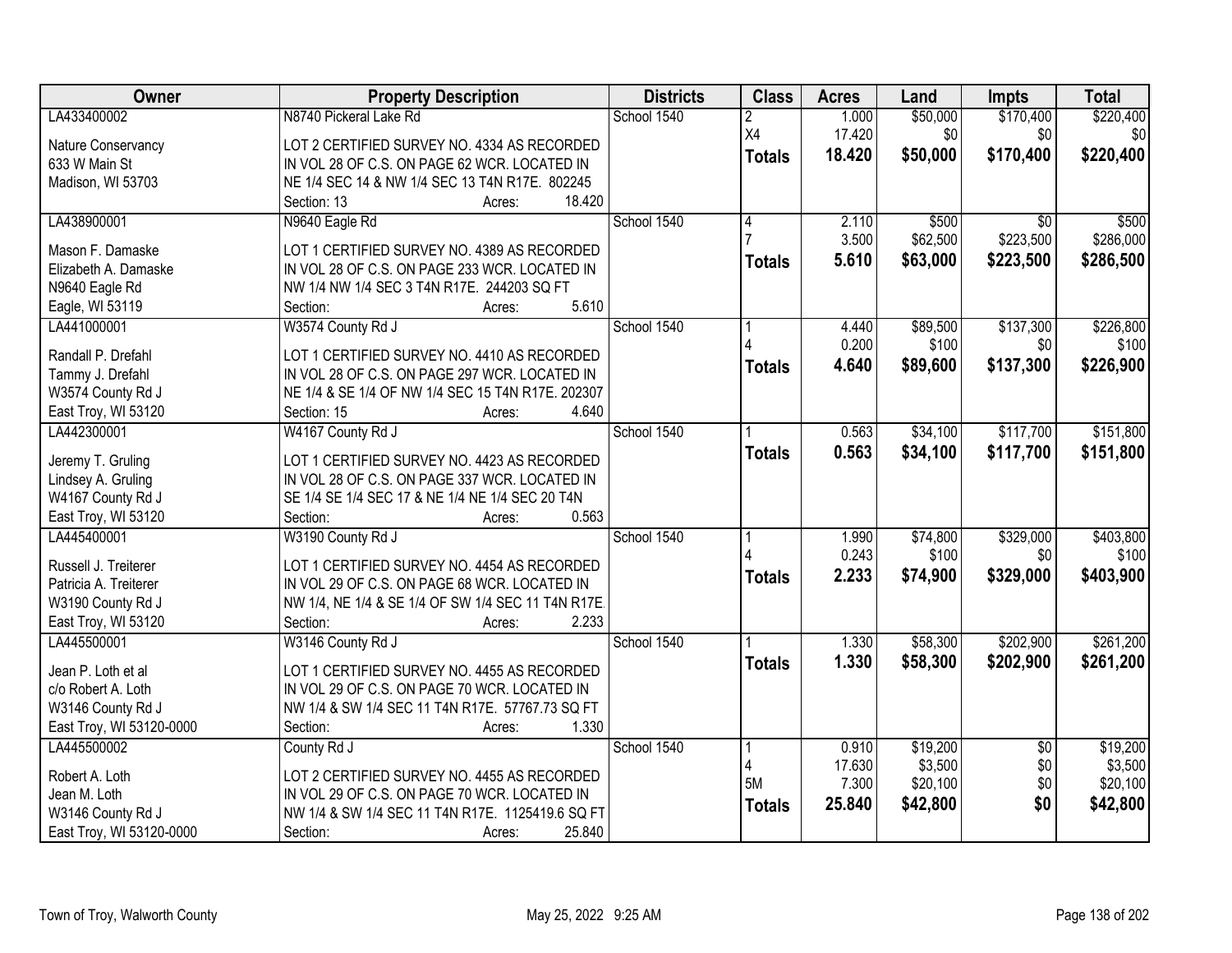| Owner                                  | <b>Property Description</b>                       | <b>Districts</b> | <b>Class</b>  | <b>Acres</b> | Land      | Impts           | <b>Total</b> |
|----------------------------------------|---------------------------------------------------|------------------|---------------|--------------|-----------|-----------------|--------------|
| LA445500003                            | W3154 County Rd J                                 | School 1540      |               | 2.650        | \$81,500  | \$281,100       | \$362,600    |
| Roy R. Nuchell                         | LOT 3 CERTIFIED SURVEY NO. 4455 AS RECORDED       |                  |               | 14.000       | \$3,000   | \$0             | \$3,000      |
| Sherilyn A. Nuchell                    | IN VOL 29 OF C.S. ON PAGE 70 WCR. LOCATED IN      |                  | 5M            | 3.350        | \$9,200   | \$0             | \$9,200      |
| W3154 County Rd J                      | NW 1/4 & SW 1/4 SEC 11 T4N R17E. 871335.92 SQ FT  |                  | <b>Totals</b> | 20.000       | \$93,700  | \$281,100       | \$374,800    |
| East Troy, WI 53120                    | 20.000<br>Section:<br>Acres:                      |                  |               |              |           |                 |              |
| LA445500004                            | County Rd J                                       | School 1540      | 4             | 9.350        | \$1,400   | $\overline{50}$ | \$1,400      |
|                                        |                                                   |                  | X4            | 21.000       | \$0       | \$0             | \$0          |
| Nature Conservancy                     | LOT 4 CERTIFIED SURVEY NO. 4455 AS RECORDED       |                  | <b>Totals</b> | 30.350       | \$1,400   | \$0             | \$1,400      |
| 633 W Main St                          | IN VOL 29 OF C.S. ON PAGE 70 WCR. LOCATED IN      |                  |               |              |           |                 |              |
| Madison, WI 53703                      | NW 1/4 & SW 1/4 SEC 11 T4N R17E. 1321941.73 SQ    |                  |               |              |           |                 |              |
|                                        | 30.350<br>Section: 11<br>Acres:                   |                  |               |              |           |                 |              |
| LA456900001                            | N7455 Townline Rd                                 | School 1540      |               | 0.500        | \$30,900  | \$222,100       | \$253,000    |
| Michael J Vilona Trust                 | LOT 1 CERTIFIED SURVEY NO 4569 AS RECORDED        |                  |               | 0.950        | \$200     | \$0             | \$200        |
| Mary Ellen Vilona Trust                | IN VOL 30 OF CS ON PAGE 53 WCR. LOCATED IN NE     |                  |               | 0.220        | \$100     | \$0             | \$100        |
| N7455 Townline Rd                      | 1/4 SE 1/4 SEC 36 T4N R17E. 72899 SQ FT.          |                  | <b>Totals</b> | 1.670        | \$31,200  | \$222,100       | \$253,300    |
| East Troy, WI 53120                    | 1.670<br>Section: 36<br>Acres:                    |                  |               |              |           |                 |              |
| LA460300001                            | W3783 Timber Lake Rd                              | Pabst Lake Dist  |               | 3.700        | \$160,000 | \$286,100       | \$446,100    |
|                                        |                                                   | School 1540      | 5             | 3.750        | \$0       | \$0             | \$0          |
| <b>Thomas Terrell</b>                  | LOT 1 CERTIFIED SURVEY NO 4603 AS RECORDED        |                  | <b>Totals</b> | 7.450        | \$160,000 | \$286,100       | \$446,100    |
| Susan Terrell                          | IN VOL 30 OF CS ON PAGE 158 WCR. LOCATED IN       |                  |               |              |           |                 |              |
| W3782 Timber Lake Rd                   | NW1/4 NE1/4 SEC 9 & SE 1/4 SE 1/4 SEC 4 T4N R17E. |                  |               |              |           |                 |              |
| East Troy, WI 53120                    | 7.450<br>Section: 9<br>Acres:                     |                  |               |              |           |                 |              |
| LA460300002                            | <b>Timber Lake Ct</b>                             | Pabst Lake Dist  |               | 0.890        | \$9,300   | $\overline{50}$ | \$9,300      |
| Pabst Lake District                    | OUTLOT 1 CERTIFIED SURVEY NO 4603 AS              | School 1540      | <b>Totals</b> | 0.890        | \$9,300   | \$0             | \$9,300      |
| PO Box 131                             | RECORDED IN VOL 30 OF CS ON PAGE 158 WCR.         |                  |               |              |           |                 |              |
| East Troy, WI 53120                    | LOCATED IN NE 1/4 NE 1/4 SEC 9 & SE 1/4 SE 1/4    |                  |               |              |           |                 |              |
|                                        | Section: 9<br>0.890<br>Acres:                     |                  |               |              |           |                 |              |
| LA465400001                            | N8473 Sterman Rd                                  | School 1540      | 4             | 2.000        | \$500     | $\overline{50}$ | \$500        |
| Laverne R. Ohlwine                     | LOT 1 CERTIFIED SURVEY MAP 4654 AS RECORDED       |                  | 5             | 2.250        | \$6,800   | \$0             | \$6,800      |
|                                        | IN VOL 30 OF CS ON PAGE 304 WCR. NE1/4 NW1/4      |                  |               | 2.000        | \$60,000  | \$363,800       | \$423,800    |
| 8937 Sheringham Dr<br>Roscoe, IL 61073 | SEC 21 T4N R17E, OUT OF L T 21-4.                 |                  | <b>Totals</b> | 6.250        | \$67,300  | \$363,800       | \$431,100    |
|                                        | 6.250<br>Section: 21<br>Acres:                    |                  |               |              |           |                 |              |
| LA465600001                            | N9645 Kettle Cove Rd                              | School 1540      |               | 5.240        | \$106,800 | \$510,600       | \$617,400    |
|                                        |                                                   |                  |               | 8.470        | \$1,800   | \$0             | \$1,800      |
| Walter J. Richardson                   | LOT 1 CERTIFIED SURVEY NO 4656 AS RECORDED        |                  |               | 13.710       |           | \$510,600       |              |
| Dianna L. Richardson                   | IN VOL 30 OF CS ON PAGE 310 WCR. LOCATED IN       |                  | <b>Totals</b> |              | \$108,600 |                 | \$619,200    |
| N9645 Kettle Cove Rd                   | NE1/4 NW1/4 & NW1/4 NE1/4 SEC 4 T4N R17E. 463467  |                  |               |              |           |                 |              |
| Eagle, WI 53119                        | 13.710<br>Section: 4<br>Acres:                    |                  |               |              |           |                 |              |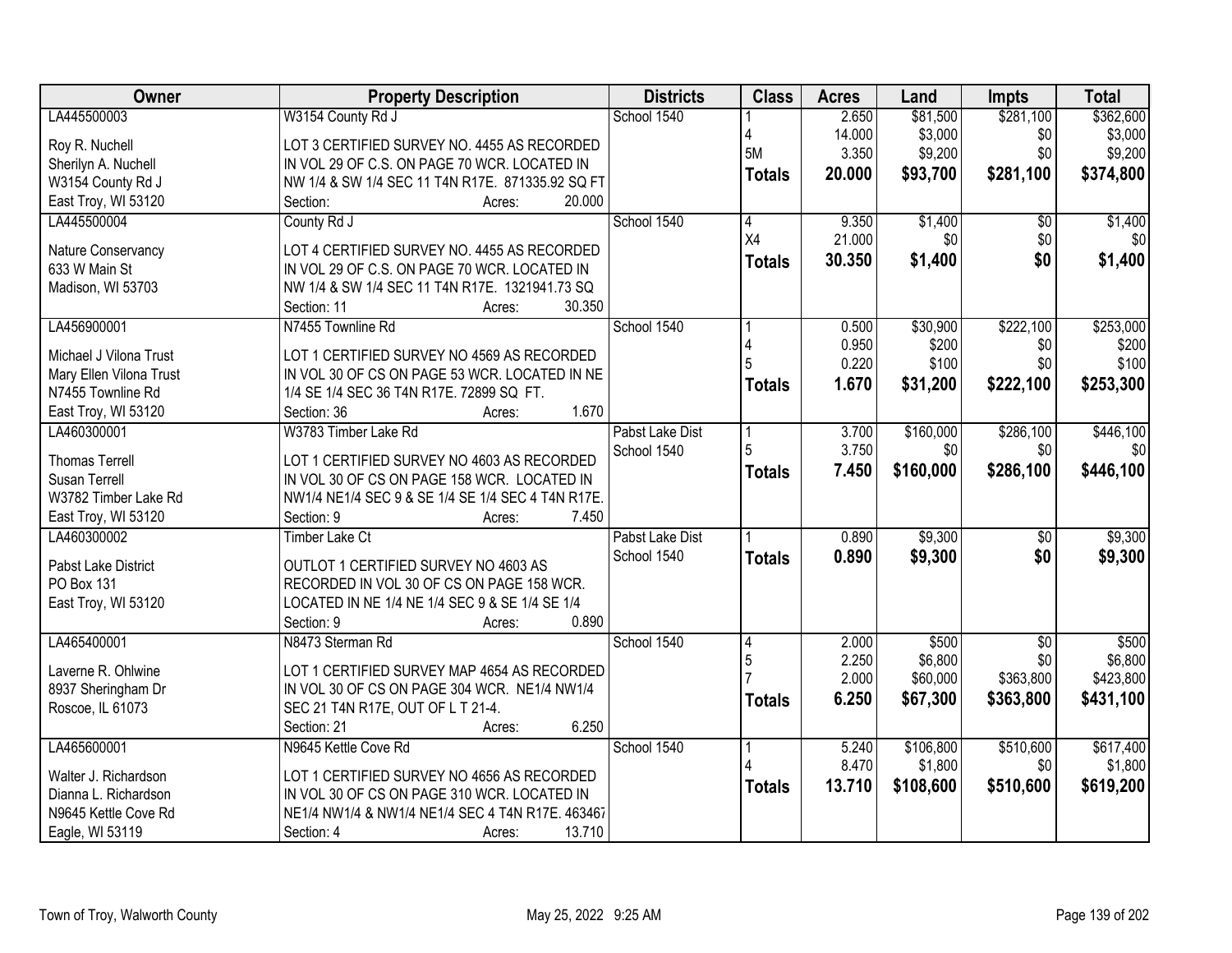| Owner                    | <b>Property Description</b>                        | <b>Districts</b> | <b>Class</b>  | <b>Acres</b> | Land      | Impts     | <b>Total</b> |
|--------------------------|----------------------------------------------------|------------------|---------------|--------------|-----------|-----------|--------------|
| LA465600002              | N9611 Kettle Cove Rd                               | School 1540      |               | 4.690        | \$101,900 | \$280,700 | \$382,600    |
| Johanna K. Froeming      | LOT 2 CERTIFIED SURVEY NO 4656 AS RECORDED         |                  |               | 1.930        | \$400     | \$0       | \$400        |
| c/o Johanna K. Froeming  | IN VOL 30 OF CS ON PAGE 310 WCR. LOCATED IN        |                  | <b>Totals</b> | 6.620        | \$102,300 | \$280,700 | \$383,000    |
| N9611 Kettle Cove Rd     | NE1/4 NW1/4 & NW1/4 NE1/4 SEC 4 T4N R17E. 421921   |                  |               |              |           |           |              |
| Eagle, WI 53119          | 6.620<br>Section: 4<br>Acres:                      |                  |               |              |           |           |              |
| LA468300001              | W4169 Little Prairie Rd                            | School 1540      |               | 5.390        | \$96,300  | \$18,800  | \$115,100    |
|                          |                                                    |                  | <b>Totals</b> | 5.390        | \$96,300  | \$18,800  | \$115,100    |
| Patricia Gail Swan Trust | LOT 1 CERTIFIED SURVEY NO 4683 AS RECORDED         |                  |               |              |           |           |              |
| Paul Benson Swan Trust   | IN VOL 31 OF CS ON PAGE 36 WCR. LOCATED IN         |                  |               |              |           |           |              |
| W4168 Little Prairie Rd  | SE1/4 NE1/4 & NE/14 SE1/4 SEC 8 T4N R17E.<br>5.390 |                  |               |              |           |           |              |
| East Troy, WI 53120      | Section: 8<br>Acres:<br>W4135 Little Prairie Rd    | School 1540      |               |              |           | \$291,900 | \$390,100    |
| LA468300002              |                                                    |                  |               | 5.700        | \$98,200  |           |              |
| Patricia Gail Swan Trust | LOT 2 CERTIFIED SURVEY NO 4683 AS RECORDED         |                  | <b>Totals</b> | 5.700        | \$98,200  | \$291,900 | \$390,100    |
| Paul Benson Swan Trust   | IN VOL 31 OF CS ON PAGE 36 WCR. LOCATED IN         |                  |               |              |           |           |              |
| W4168 Little Prairie Rd  | SE1/4 NE1/4 & NE1/4 SE1/4 SEC 8 T4N R17E.          |                  |               |              |           |           |              |
| East Troy, WI 53120      | 5.700<br>Section: 8<br>Acres:                      |                  |               |              |           |           |              |
| LA469100001              | W3888 Bluff Rd                                     | School 1540      |               | 5.760        | \$199,400 | \$262,700 | \$462,100    |
| Keri Pautz               | LOT 1 CERTIFIED SURVEY NO 4691 AS RECORDED         |                  | 5             | 2.750        | \$1,700   | \$0       | \$1,700      |
| Clay Pautz               | IN VOL 31 OF CS ON PAGE 59 WCR. LOCATED SE1/4      |                  | <b>Totals</b> | 8.510        | \$201,100 | \$262,700 | \$463,800    |
| W3888 Bluff Rd           | NW1/4 & SW1/4 NE1/4 SEC 4 T4N R17E, 370889 SQ      |                  |               |              |           |           |              |
| Eagle, WI 53119          | Section: 4<br>8.510<br>Acres:                      |                  |               |              |           |           |              |
| LA469100002              | N9551 Kettle Cove Rd                               | School 1540      |               | 5.160        | \$168,200 | \$327,400 | \$495,600    |
|                          |                                                    |                  | <b>Totals</b> | 5.160        | \$168,200 | \$327,400 | \$495,600    |
| Brian W. Bothun          | LOT 2 CERTIFIED SURVEY NO 4691 AS RECORDED         |                  |               |              |           |           |              |
| Regina R. Renner         | IN VOL 31 OF CS ON PAGE 59 WCR. LOCATED IN         |                  |               |              |           |           |              |
| N9551 Kettle Cove Rd     | SE1/4 NW1/4 & SW1/4 NE1/4 SEC 4 T4N R17E. 22474    |                  |               |              |           |           |              |
| Eagle, WI 53119          | 5.160<br>Section: 4<br>Acres:                      |                  |               |              |           |           |              |
| LA469400001              | N7372 Bowers Rd                                    | School 1540      |               | 4.200        | \$87,600  | \$221,500 | \$309,100    |
| Daniel V. Heinz          | LOT 1 CERTIFIED SURVEY NO 4694 AS RECORDED         |                  |               | 4.510        | \$1,100   | \$0       | \$1,100      |
| Kandilyn Heinz           | IN VOL 31 OF CS ON PAGE 65 WCR. LOCATED IN         |                  |               | 0.200        | \$100     | \$0       | \$100        |
| N7372 Bowers Rd          | SW1/4 SW1/4 SEC 36 T4N R17E. 388147 SQ FT.         |                  | <b>Totals</b> | 8.910        | \$88,800  | \$221,500 | \$310,300    |
| Elkhorn, WI 53121        | 8.910<br>Section: 36<br>Acres:                     |                  |               |              |           |           |              |
| LA469400002              | N7398 Bowers Rd                                    | School 1540      |               | 5.575        | \$102,900 | \$275,000 | \$377,900    |
|                          |                                                    |                  | <b>Totals</b> | 5.575        | \$102,900 | \$275,000 | \$377,900    |
| Loreen L. Hobolich       | LOT 2 CERTIFIED SURVEY NO 4694 AS RECORDED         |                  |               |              |           |           |              |
| Paul J. Hobolich         | IN VOL 31 OF CS ON PAGE 65 WCR. LOCATED IN         |                  |               |              |           |           |              |
| N7398 Bowers Rd          | SW1/4 SW1/4 SEC 36 T4N R17E. 242561 SQ FT.         |                  |               |              |           |           |              |
| Elkhorn, WI 53121        | 5.575<br>Section: 36<br>Acres:                     |                  |               |              |           |           |              |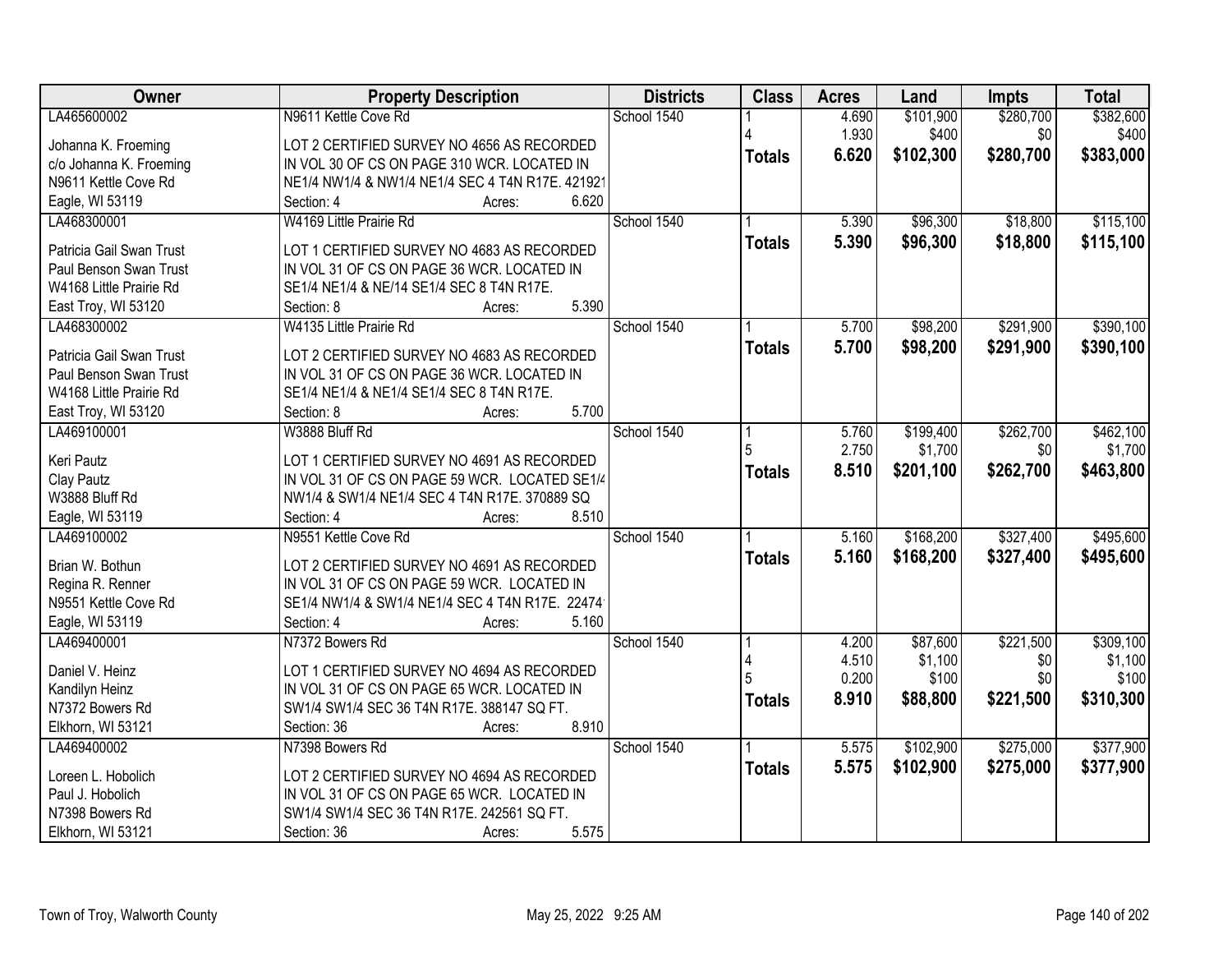| Owner                               | <b>Property Description</b>                                                              | <b>Districts</b>               | <b>Class</b>  | <b>Acres</b>   | Land              | Impts            | <b>Total</b>       |
|-------------------------------------|------------------------------------------------------------------------------------------|--------------------------------|---------------|----------------|-------------------|------------------|--------------------|
| LA469400003                         | N7396 Bowers Rd                                                                          | School 1540                    |               | 2.000          | \$75,000          | \$357,200        | \$432,200          |
| Kent A. Sutkay                      | LOT 3 CERTIFIED SURVEY NO 4694 AS RECORDED                                               |                                |               | 3.000          | \$600             | \$0              | \$600              |
| Joan C. Sutkay                      | IN VOL 31 OF CS ON PAGE 65 WCR. LOCATED IN                                               |                                | <b>Totals</b> | 5.000          | \$75,600          | \$357,200        | \$432,800          |
| 816 Echo Dr                         | SW1/4 SW1/4 SEC 36 T4N R17E. 218004 SQ FT.                                               |                                |               |                |                   |                  |                    |
| Burlington, WI 53105                | 5.000<br>Section: 36<br>Acres:                                                           |                                |               |                |                   |                  |                    |
| LA469800001                         | N7795 Bowers Rd                                                                          | School 1540                    | 4             | 5.000          | \$1,000           | \$0              | \$1,000            |
|                                     |                                                                                          |                                | <b>Totals</b> | 5.000          | \$1,000           | \$0              | \$1,000            |
| James C. Clarke                     | LOT 1 CERTIFIED SURVEY NO 4698 AS RECORDED                                               |                                |               |                |                   |                  |                    |
| Jacqueline A. Clarke                | IN VOL 31 OF CS ON PAGE 76 WCR. LOCATE IN                                                |                                |               |                |                   |                  |                    |
| N7795 Bowers Rd                     | NE1/4 & SE1/4 SE1/4 SEC 26 T4N R17E. 217960 SQ<br>5.000                                  |                                |               |                |                   |                  |                    |
| Elkhorn, WI 53121                   | Section: 26<br>Acres:                                                                    | School 1540                    |               |                |                   |                  |                    |
| LA469800002                         | N7795 Bowers Rd                                                                          |                                |               | 1.000<br>2.950 | \$50,000<br>\$700 | \$420,200<br>\$0 | \$470,200<br>\$700 |
| James C. Clarke                     | LOT 2 CERTIFIED SURVEY NO 4698 AS RECORDED                                               |                                |               |                |                   |                  |                    |
| Jacqueline A. Clarke                | IN VOL 31 OF CS ON PAGE 76 WCR. LOCATED IN                                               |                                | <b>Totals</b> | 3.950          | \$50,700          | \$420,200        | \$470,900          |
| N7795 Bowers Rd                     | NE1/4 & SE1/4 SE1/4 SEC 26 T4N R17E. 172110 SQ                                           |                                |               |                |                   |                  |                    |
| Elkhorn, WI 53121                   | 3.950<br>Section: 26<br>Acres:                                                           |                                |               |                |                   |                  |                    |
| LA469800003                         | N7753 Bowers Rd                                                                          | School 1540                    |               | 5.500          | \$97,000          | \$225,500        | \$322,500          |
|                                     |                                                                                          |                                |               | 4.910          | \$1,000           | \$0              | \$1,000            |
| John P. Bashaw<br>Corinne G. Lorian | LOT 3 CERTIFIED SURVEY NO 4698 AS RECORDED<br>IN VOL 31 OF CS ON PAGE 76 WCR. LOCATED IN |                                | <b>Totals</b> | 10.410         | \$98,000          | \$225,500        | \$323,500          |
| N7753 Bowers Rd                     | NE1/4 & SE1/4 SE1/4 SEC 26 T4N R17E. 453420 SQ                                           |                                |               |                |                   |                  |                    |
| Elkhorn, WI 53121                   | Section: 26<br>10.410<br>Acres:                                                          |                                |               |                |                   |                  |                    |
| LA471000001                         | W2598 Booth Lake Ln                                                                      |                                |               | 0.590          | \$280,000         | \$112,400        | \$392,400          |
|                                     |                                                                                          | <b>Booth Lake</b>              |               |                |                   |                  |                    |
| Mick Mitten                         | LOT 1 CERTIFIED SURVEY NO 4710 AS RECORDED                                               | Management Dist<br>School 1540 | <b>Totals</b> | 0.590          | \$280,000         | \$112,400        | \$392,400          |
| Tricia H. Mitten                    | IN VOL 31 OF CS ON PAGE 118. LOCATED IN LT 1                                             |                                |               |                |                   |                  |                    |
| W2598 Booth Lake Ln                 | HULTQUIST AND GV 1 24-4-17, 25415 SQ FT. OMITTS                                          |                                |               |                |                   |                  |                    |
| East Troy, WI 53120                 | 0.590<br>Section: 24<br>Acres:                                                           |                                |               |                |                   |                  |                    |
| LA471300001                         | N8346 Zimmerman Rd                                                                       | School 1540                    |               | 0.610          | \$36,400          | \$256,100        | \$292,500          |
| Kyle P. Albrecht                    | LOT 1 CERTIFIED SURVEY NO 4713 AS RECORDED                                               |                                |               | 2.500          | \$600             | \$0              | \$600              |
| c/o Kyle M. Albrecht                | IN VOL 31 OF CS ON PAGE 128WCR. LOCATED IN                                               |                                | <b>Totals</b> | 3.110          | \$37,000          | \$256,100        | \$293,100          |
| N8346 Zimmerman Rd                  | SW1/4 NE1/4 SEC 19 T4N R17E. 135302 SQ FT; OUT                                           |                                |               |                |                   |                  |                    |
| East Troy, WI 53120                 | 3.110<br>Section: 19<br>Acres:                                                           |                                |               |                |                   |                  |                    |
| LA472100001                         | N8729 Pickeral Lake Rd                                                                   | School 1540                    |               | 5.009          | \$105,100         | \$252,800        | \$357,900          |
|                                     |                                                                                          |                                | <b>Totals</b> | 5.009          | \$105,100         | \$252,800        | \$357,900          |
| Jean A. Jay                         | LOT 1 CERTIFIED SURVEY NO 4721 AS RECORDED                                               |                                |               |                |                   |                  |                    |
| N8729 Pickeral Lake Rd              | IN VOL 31 OF CS ON PAGE 149 WCR. LOCATED IN                                              |                                |               |                |                   |                  |                    |
| East Troy, WI 53120                 | SE1/4 NE1/4 SEC 14 T4N R17E. 218192 SQ FT; OMITS                                         |                                |               |                |                   |                  |                    |
|                                     | 5.009<br>Section: 14<br>Acres:                                                           |                                |               |                |                   |                  |                    |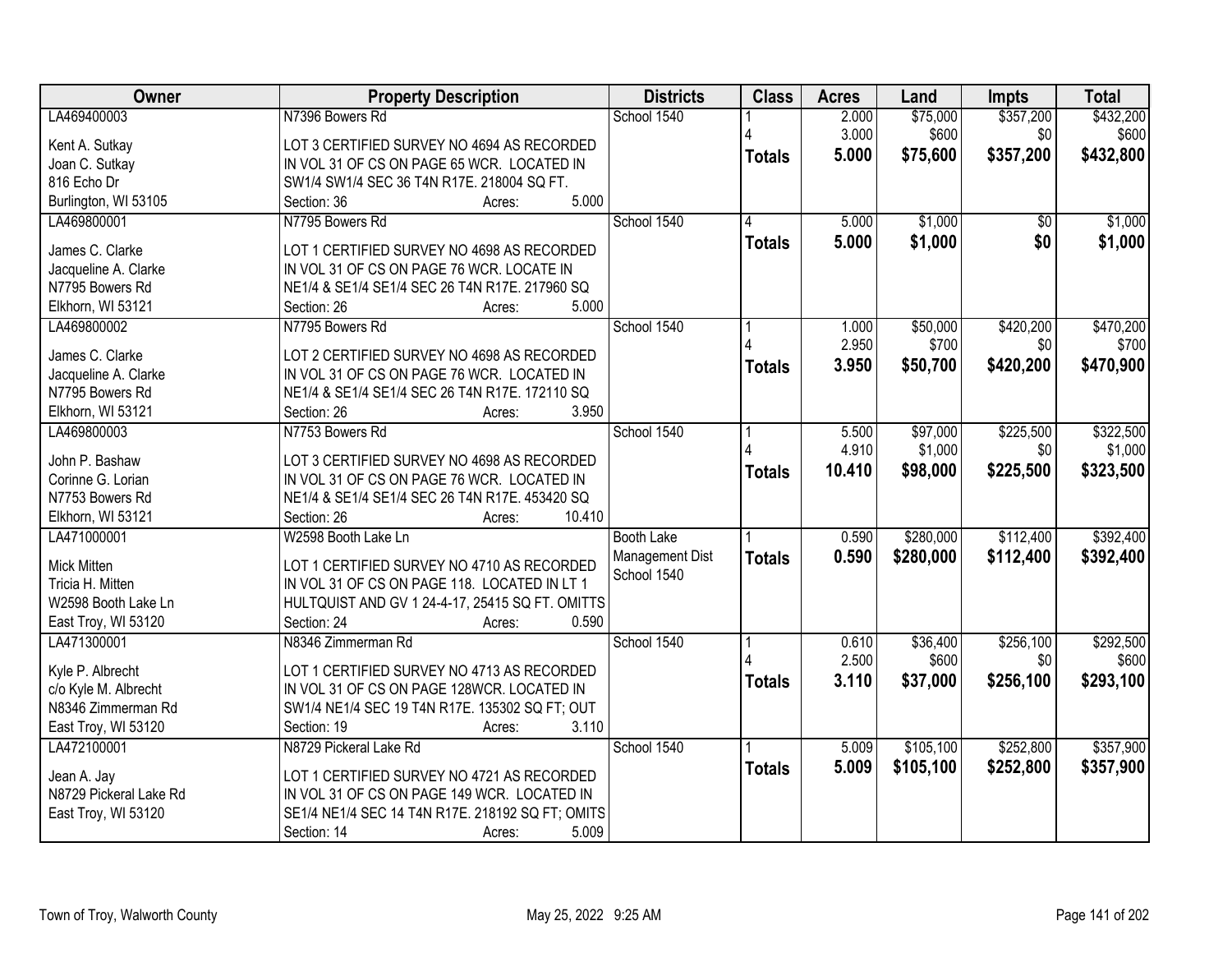| Owner                                | <b>Property Description</b>                               | <b>Districts</b> | <b>Class</b>  | <b>Acres</b> | Land      | Impts           | <b>Total</b> |
|--------------------------------------|-----------------------------------------------------------|------------------|---------------|--------------|-----------|-----------------|--------------|
| LA472100002                          | Pickeral Lake Rd                                          | School 1540      |               | 5.009        | \$105,100 | $\overline{50}$ | \$105,100    |
| Jean A. Jay                          | LOT 2 CERTIFIED SURVEY NO 4721 AS RECORDED                |                  | <b>Totals</b> | 5.009        | \$105,100 | \$0             | \$105,100    |
| N8729 Pickeral Lake Rd               | IN VOL 31 OF CS ON PAGE 149 WCR. LOCATED IN               |                  |               |              |           |                 |              |
| East Troy, WI 53120                  | SE1/4 N3E1/4 SEC 14 T4N R17E. 218183 SQ FT.               |                  |               |              |           |                 |              |
|                                      | 5.009<br>Section: 14<br>Acres:                            |                  |               |              |           |                 |              |
| LA473400001                          | W4100 Little Prairie Rd                                   | School 1540      |               | 8.900        | \$129,500 | \$448,200       | \$577,700    |
|                                      |                                                           |                  | <b>Totals</b> | 8.900        | \$129,500 | \$448,200       | \$577,700    |
| William Berger                       | LOT 1 CERTIFIED SURVEY NO 4734 AS RECORDED                |                  |               |              |           |                 |              |
| Lauretta Berger                      | IN VOL 31 OF CS ON PAGE 188 WCR. LOCATED IN               |                  |               |              |           |                 |              |
| W4100 Little Prairie Rd              | SE1/4 NE1/4 & NE1/4 SE1/4 SEC 8 T4N R17E. 452161<br>8.900 |                  |               |              |           |                 |              |
| East Troy, WI 53120                  | Section: 8<br>Acres:                                      | School 1540      |               |              |           |                 |              |
| LA473400002                          | W4108 Little Prairie Rd                                   |                  |               | 10.380       | \$136,900 | \$453,300       | \$590,200    |
| Colin M. Sandker Jr                  | LOT 2 CERTIFIED SURVEY NO 4734 AS RECORDED                |                  | <b>Totals</b> | 10.380       | \$136,900 | \$453,300       | \$590,200    |
| Amber M. Sandker                     | IN VOL 31 OF CS ON PAGE 188 WCR. LOCATED IN               |                  |               |              |           |                 |              |
| W4108 Little Prairie Rd              | SE/14 NE1/4 & NE1/4 SE1/4 SEC 8 T4N R17E. 387701          |                  |               |              |           |                 |              |
| East Troy, WI 53120                  | 10.380<br>Section: 8<br>Acres:                            |                  |               |              |           |                 |              |
| LA481300001                          | W3648 Little Prairie Rd                                   | School 1540      |               | 2.750        | \$44,100  | \$0             | \$44,100     |
|                                      |                                                           |                  |               | 2.660        | \$8,700   | \$0             | \$8,700      |
| Patricia Cook                        | LOT 1 CERTIFIED SURVEY NO 4813 AS RECORDED                |                  | <b>Totals</b> | 5.410        | \$52,800  | \$0             | \$52,800     |
| 1912 N Division St                   | IN VOL 32 OF CS ON PAGE 102 WCR. LOCATED IN               |                  |               |              |           |                 |              |
| East Troy, WI 53120                  | SW1/4 SW1/4 SEC 10 T4N R17E. 235611 SQ FT. OUT            |                  |               |              |           |                 |              |
|                                      | 5.410<br>Section: 10<br>Acres:                            |                  |               |              |           |                 |              |
| LA487800001                          | <b>Bluff Rd</b>                                           | School 1540      | 4             | 5.170        | \$1,100   | $\overline{50}$ | \$1,100      |
| Tony A. Betts                        | LOT 1 CERTIFIED SURVEY #4878 AS RECORDED IN               |                  | 5<br>5M       | 0.550        | \$100     | \$0             | \$100        |
| S95 W23680 Forest Home Ave           | VOL 32 OF CS ON PAGE 298 WCE. LOCATED IN                  |                  |               | 7.140        | \$23,200  | \$0             | \$23,200     |
| Big Bend, WI 53103                   | NW1/4 & SW1/4 NE1/4 SEC 4 T4N R17E. 560067 SQ             |                  | <b>Totals</b> | 12.860       | \$24,400  | \$0             | \$24,400     |
|                                      | 12.860<br>Section: 5<br>Acres:                            |                  |               |              |           |                 |              |
| LA487800002                          | W4204 Bluff Rd                                            | School 1540      |               | 2.000        | \$75,000  | \$409,600       | \$484,600    |
|                                      |                                                           |                  |               | 10.860       | \$70,600  | \$0             | \$70,600     |
| Kyle A. Betts                        | LOT 2 CERTIFIED SURVEY #4878 AS RECORDED IN               |                  | <b>Totals</b> | 12.860       | \$145,600 | \$409,600       | \$555,200    |
| Stephanie M. Betts<br>W4298 Bluff Rd | VOL 32 OF CS ON PAGE 298 WCR. LOCATED IN                  |                  |               |              |           |                 |              |
|                                      | NW1/4 & SW1/4 NE1/4 SEC 5 T4N R17E; 560050 SQ<br>12.860   |                  |               |              |           |                 |              |
| East Troy, WI 53120<br>LA487800003   | Section: 5<br>Acres:<br><b>Bluff Rd</b>                   | School 1540      |               | 35.060       | \$8,700   |                 | \$8,700      |
|                                      |                                                           |                  | 4             |              |           | $\overline{30}$ |              |
| Eric M. Betts                        | LOT 3 CERTIFIED SURVEY #4878 AS RECORDED IN               |                  | <b>Totals</b> | 35.060       | \$8,700   | \$0             | \$8,700      |
| Jennifer M. Betts                    | VOL 32 OF CS ON PAGE 298 WCR. LOCATED IN                  |                  |               |              |           |                 |              |
| N6846 Hodunk Rd                      | NW1/4 & SW1/4 NE1/4 SEC 5 T4N R17E. 1527248 SQ            |                  |               |              |           |                 |              |
| Elkhorn, WI 53121                    | 35.060<br>Section: 5<br>Acres:                            |                  |               |              |           |                 |              |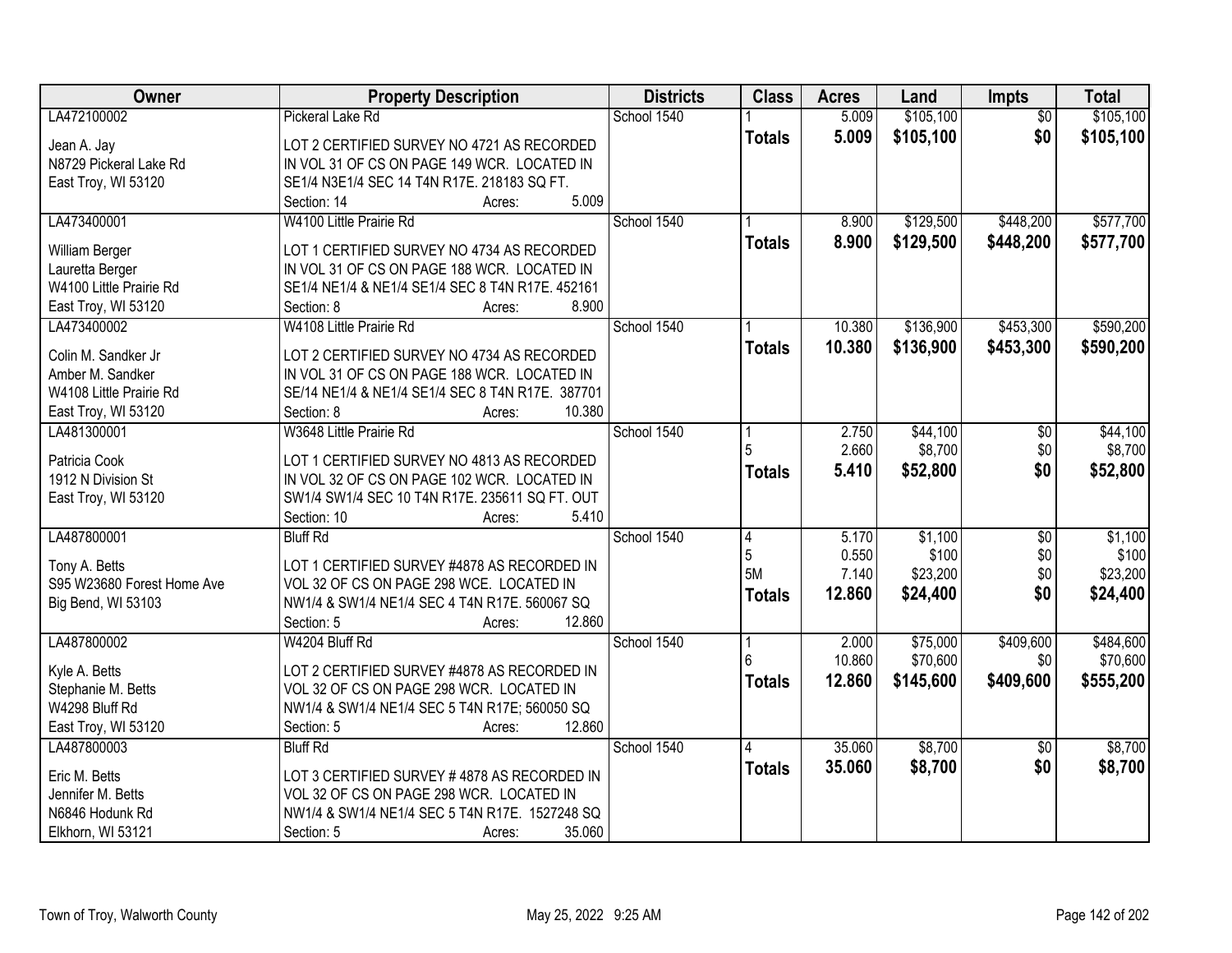| LA487800004<br>W4252 Bluff Rd<br>School 1540<br>3.670<br>\$68,400<br>\$181,600<br>3.670<br>\$68,400<br>\$113,200<br>\$181,600<br><b>Totals</b><br>LOT 4 CERTIFIED SURVEY #4878 AS RECORDED IN<br>Thompson F. Betts<br>Jacqueline J. Betts<br>VOL 32 OF CS ON PAGE 298 WCR. LOCATED IN<br>W4252 Bluff Rd<br>NW1/4 & SW1/4 NE1/4 SEC 5 T4N R17E. 159767 SQ<br>East Troy, WI 53120<br>3.670<br>Section: 5<br>Acres:<br>\$6,400<br>LA489900001<br>School 1540<br>10.660<br>5<br>\$0<br>\$0<br>10.660<br>\$6,400<br><b>Totals</b><br>David M. Helbling et al<br>LOT 1 CERTIFIED SURVEY #4899 RECORDED AS<br>DOC #1004210 WCR. LOCATED IN NW1/4 NE1/4 SEC<br>N8040 Leins Mill Rd<br>East Troy, WI 53120<br>30 & NE1/4 & SE1/4 SW1/4 SEC 19 T4N R17E. 464450<br>10.660<br>Section: 19<br>Acres:<br>LA489900002<br>School 1540<br>\$95,600<br>N8040 Leins Mill Rd<br>\$900<br>\$96,500<br>9.260<br>\$9,000<br>14.960<br>5<br>\$0<br>LOT 2 CERTIFIED SURVEY #4899 RECORDED AS<br>David M. Helbling et al<br>6.000<br>\$26,400<br>\$0<br>N8040 Leins Mill Rd<br>DOC #1004210 WCR. LOCATED IN NW1/4 NE1/4 SEC<br>30.220<br>\$900<br>\$131,000<br><b>Totals</b><br>30 & NE1/4 & SE1/4 SW1/4 SEC 19 T4N R17E.1316340<br>East Troy, WI 53120<br>30.220<br>Section: 30<br>Acres:<br>N7323 Bowers Rd<br>School 1540<br>\$97,000<br>\$298,100<br>LA492500001<br>4.204<br>4.204<br>\$97,000<br>\$298,100<br><b>Totals</b><br>Michael R. Friemoth<br>LOT 1 CERTIFIED SURVEY #4925 RECORDED AS<br>Erin J. Friemoth<br>DOC #1013823 WCR. LOCATED IN SE1/4 SE1/4 SEC<br>35 T4N R17E. 183136 SQ FT. OMITS LA3892-1.<br>N7323 Bowers Rd<br>4.204<br>Elkhorn, WI 53121<br>Section: 35<br>Acres:<br>\$107,800<br>\$270,700<br>LA492500002<br>N7321 Bowers Rd<br>School 1540<br>5.375<br>5.375<br>\$107,800<br>\$270,700<br><b>Totals</b><br>Kelley J. Young<br>LOT 2 CERTIFIED SURVEY NO 4925 RECORDED AS<br>DOC #1013823 WCR. LOCATED IN SE1/4 SE1/4 SEC<br>Daniel W. Young<br>W2758 County Rd D<br>35 T4N R17E. 234139 SQ FT. OUT OF L T 35-9<br>Elkhorn, WI 53121<br>5.375<br>Section: 35<br>Acres:<br>School 1540<br>\$121,000<br>LA493700001<br>\$45,300<br>W4482 Hwy 20<br>1.410<br>1.410<br>\$45,300<br>\$121,000<br><b>Totals</b><br>Kathleen A. Ferry et al<br>LOT 1 CERTIFIED SURVEY NO. 4937 RECORDED AS<br>DOC #1020542 WCR. LOCATED IN SW1/4 NW1/4 SEC<br>c/o Kathleen A. Ferry<br>N8246 Pleasant Lake Rd<br>20 T4N R17E. 61456 SQ FT. OUT OF L T 20-4B.<br>1.410<br>East Troy, WI 53120<br>Section: 20<br>Acres:<br>School 1540<br>\$55,800<br>\$22,700<br>LA496700001<br>N8548 County Rd N<br>1.790<br>1.790<br>\$55,800<br>\$22,700<br><b>Totals</b><br>Wilbur J. Healey Sr<br>LOT 1 CERTIFIED SURVEY NO 4967 RECORDED AS<br>Sigrid Healey<br>DOC # WCR. LOCATED IN SW1/4 SW1/4 SEC 14 T4N<br>N8566 County Rd N<br>R17E. OUT OF L T 1400011 | Owner | <b>Property Description</b> | <b>Districts</b> | <b>Class</b> | <b>Acres</b> | Land | <b>Impts</b> | <b>Total</b> |
|-----------------------------------------------------------------------------------------------------------------------------------------------------------------------------------------------------------------------------------------------------------------------------------------------------------------------------------------------------------------------------------------------------------------------------------------------------------------------------------------------------------------------------------------------------------------------------------------------------------------------------------------------------------------------------------------------------------------------------------------------------------------------------------------------------------------------------------------------------------------------------------------------------------------------------------------------------------------------------------------------------------------------------------------------------------------------------------------------------------------------------------------------------------------------------------------------------------------------------------------------------------------------------------------------------------------------------------------------------------------------------------------------------------------------------------------------------------------------------------------------------------------------------------------------------------------------------------------------------------------------------------------------------------------------------------------------------------------------------------------------------------------------------------------------------------------------------------------------------------------------------------------------------------------------------------------------------------------------------------------------------------------------------------------------------------------------------------------------------------------------------------------------------------------------------------------------------------------------------------------------------------------------------------------------------------------------------------------------------------------------------------------------------------------------------------------------------------------------------------------------------------------------------------------------------------------------------------------------------------------------------------------------------------------------------------------------------------------------------------------------------------------------------------------------------------------------------------|-------|-----------------------------|------------------|--------------|--------------|------|--------------|--------------|
|                                                                                                                                                                                                                                                                                                                                                                                                                                                                                                                                                                                                                                                                                                                                                                                                                                                                                                                                                                                                                                                                                                                                                                                                                                                                                                                                                                                                                                                                                                                                                                                                                                                                                                                                                                                                                                                                                                                                                                                                                                                                                                                                                                                                                                                                                                                                                                                                                                                                                                                                                                                                                                                                                                                                                                                                                                   |       |                             |                  |              |              |      | \$113,200    |              |
|                                                                                                                                                                                                                                                                                                                                                                                                                                                                                                                                                                                                                                                                                                                                                                                                                                                                                                                                                                                                                                                                                                                                                                                                                                                                                                                                                                                                                                                                                                                                                                                                                                                                                                                                                                                                                                                                                                                                                                                                                                                                                                                                                                                                                                                                                                                                                                                                                                                                                                                                                                                                                                                                                                                                                                                                                                   |       |                             |                  |              |              |      |              |              |
| \$6,400<br>\$6,400<br>\$9,000<br>\$26,400<br>\$131,900<br>\$395,100<br>\$395,100<br>\$378,500<br>\$78,500                                                                                                                                                                                                                                                                                                                                                                                                                                                                                                                                                                                                                                                                                                                                                                                                                                                                                                                                                                                                                                                                                                                                                                                                                                                                                                                                                                                                                                                                                                                                                                                                                                                                                                                                                                                                                                                                                                                                                                                                                                                                                                                                                                                                                                                                                                                                                                                                                                                                                                                                                                                                                                                                                                                         |       |                             |                  |              |              |      |              |              |
|                                                                                                                                                                                                                                                                                                                                                                                                                                                                                                                                                                                                                                                                                                                                                                                                                                                                                                                                                                                                                                                                                                                                                                                                                                                                                                                                                                                                                                                                                                                                                                                                                                                                                                                                                                                                                                                                                                                                                                                                                                                                                                                                                                                                                                                                                                                                                                                                                                                                                                                                                                                                                                                                                                                                                                                                                                   |       |                             |                  |              |              |      |              |              |
|                                                                                                                                                                                                                                                                                                                                                                                                                                                                                                                                                                                                                                                                                                                                                                                                                                                                                                                                                                                                                                                                                                                                                                                                                                                                                                                                                                                                                                                                                                                                                                                                                                                                                                                                                                                                                                                                                                                                                                                                                                                                                                                                                                                                                                                                                                                                                                                                                                                                                                                                                                                                                                                                                                                                                                                                                                   |       |                             |                  |              |              |      |              |              |
|                                                                                                                                                                                                                                                                                                                                                                                                                                                                                                                                                                                                                                                                                                                                                                                                                                                                                                                                                                                                                                                                                                                                                                                                                                                                                                                                                                                                                                                                                                                                                                                                                                                                                                                                                                                                                                                                                                                                                                                                                                                                                                                                                                                                                                                                                                                                                                                                                                                                                                                                                                                                                                                                                                                                                                                                                                   |       |                             |                  |              |              |      |              |              |
|                                                                                                                                                                                                                                                                                                                                                                                                                                                                                                                                                                                                                                                                                                                                                                                                                                                                                                                                                                                                                                                                                                                                                                                                                                                                                                                                                                                                                                                                                                                                                                                                                                                                                                                                                                                                                                                                                                                                                                                                                                                                                                                                                                                                                                                                                                                                                                                                                                                                                                                                                                                                                                                                                                                                                                                                                                   |       |                             |                  |              |              |      |              |              |
|                                                                                                                                                                                                                                                                                                                                                                                                                                                                                                                                                                                                                                                                                                                                                                                                                                                                                                                                                                                                                                                                                                                                                                                                                                                                                                                                                                                                                                                                                                                                                                                                                                                                                                                                                                                                                                                                                                                                                                                                                                                                                                                                                                                                                                                                                                                                                                                                                                                                                                                                                                                                                                                                                                                                                                                                                                   |       |                             |                  |              |              |      |              |              |
|                                                                                                                                                                                                                                                                                                                                                                                                                                                                                                                                                                                                                                                                                                                                                                                                                                                                                                                                                                                                                                                                                                                                                                                                                                                                                                                                                                                                                                                                                                                                                                                                                                                                                                                                                                                                                                                                                                                                                                                                                                                                                                                                                                                                                                                                                                                                                                                                                                                                                                                                                                                                                                                                                                                                                                                                                                   |       |                             |                  |              |              |      |              |              |
|                                                                                                                                                                                                                                                                                                                                                                                                                                                                                                                                                                                                                                                                                                                                                                                                                                                                                                                                                                                                                                                                                                                                                                                                                                                                                                                                                                                                                                                                                                                                                                                                                                                                                                                                                                                                                                                                                                                                                                                                                                                                                                                                                                                                                                                                                                                                                                                                                                                                                                                                                                                                                                                                                                                                                                                                                                   |       |                             |                  |              |              |      |              |              |
|                                                                                                                                                                                                                                                                                                                                                                                                                                                                                                                                                                                                                                                                                                                                                                                                                                                                                                                                                                                                                                                                                                                                                                                                                                                                                                                                                                                                                                                                                                                                                                                                                                                                                                                                                                                                                                                                                                                                                                                                                                                                                                                                                                                                                                                                                                                                                                                                                                                                                                                                                                                                                                                                                                                                                                                                                                   |       |                             |                  |              |              |      |              |              |
|                                                                                                                                                                                                                                                                                                                                                                                                                                                                                                                                                                                                                                                                                                                                                                                                                                                                                                                                                                                                                                                                                                                                                                                                                                                                                                                                                                                                                                                                                                                                                                                                                                                                                                                                                                                                                                                                                                                                                                                                                                                                                                                                                                                                                                                                                                                                                                                                                                                                                                                                                                                                                                                                                                                                                                                                                                   |       |                             |                  |              |              |      |              |              |
|                                                                                                                                                                                                                                                                                                                                                                                                                                                                                                                                                                                                                                                                                                                                                                                                                                                                                                                                                                                                                                                                                                                                                                                                                                                                                                                                                                                                                                                                                                                                                                                                                                                                                                                                                                                                                                                                                                                                                                                                                                                                                                                                                                                                                                                                                                                                                                                                                                                                                                                                                                                                                                                                                                                                                                                                                                   |       |                             |                  |              |              |      |              |              |
|                                                                                                                                                                                                                                                                                                                                                                                                                                                                                                                                                                                                                                                                                                                                                                                                                                                                                                                                                                                                                                                                                                                                                                                                                                                                                                                                                                                                                                                                                                                                                                                                                                                                                                                                                                                                                                                                                                                                                                                                                                                                                                                                                                                                                                                                                                                                                                                                                                                                                                                                                                                                                                                                                                                                                                                                                                   |       |                             |                  |              |              |      |              |              |
|                                                                                                                                                                                                                                                                                                                                                                                                                                                                                                                                                                                                                                                                                                                                                                                                                                                                                                                                                                                                                                                                                                                                                                                                                                                                                                                                                                                                                                                                                                                                                                                                                                                                                                                                                                                                                                                                                                                                                                                                                                                                                                                                                                                                                                                                                                                                                                                                                                                                                                                                                                                                                                                                                                                                                                                                                                   |       |                             |                  |              |              |      |              |              |
|                                                                                                                                                                                                                                                                                                                                                                                                                                                                                                                                                                                                                                                                                                                                                                                                                                                                                                                                                                                                                                                                                                                                                                                                                                                                                                                                                                                                                                                                                                                                                                                                                                                                                                                                                                                                                                                                                                                                                                                                                                                                                                                                                                                                                                                                                                                                                                                                                                                                                                                                                                                                                                                                                                                                                                                                                                   |       |                             |                  |              |              |      |              |              |
|                                                                                                                                                                                                                                                                                                                                                                                                                                                                                                                                                                                                                                                                                                                                                                                                                                                                                                                                                                                                                                                                                                                                                                                                                                                                                                                                                                                                                                                                                                                                                                                                                                                                                                                                                                                                                                                                                                                                                                                                                                                                                                                                                                                                                                                                                                                                                                                                                                                                                                                                                                                                                                                                                                                                                                                                                                   |       |                             |                  |              |              |      |              |              |
|                                                                                                                                                                                                                                                                                                                                                                                                                                                                                                                                                                                                                                                                                                                                                                                                                                                                                                                                                                                                                                                                                                                                                                                                                                                                                                                                                                                                                                                                                                                                                                                                                                                                                                                                                                                                                                                                                                                                                                                                                                                                                                                                                                                                                                                                                                                                                                                                                                                                                                                                                                                                                                                                                                                                                                                                                                   |       |                             |                  |              |              |      |              |              |
|                                                                                                                                                                                                                                                                                                                                                                                                                                                                                                                                                                                                                                                                                                                                                                                                                                                                                                                                                                                                                                                                                                                                                                                                                                                                                                                                                                                                                                                                                                                                                                                                                                                                                                                                                                                                                                                                                                                                                                                                                                                                                                                                                                                                                                                                                                                                                                                                                                                                                                                                                                                                                                                                                                                                                                                                                                   |       |                             |                  |              |              |      |              |              |
|                                                                                                                                                                                                                                                                                                                                                                                                                                                                                                                                                                                                                                                                                                                                                                                                                                                                                                                                                                                                                                                                                                                                                                                                                                                                                                                                                                                                                                                                                                                                                                                                                                                                                                                                                                                                                                                                                                                                                                                                                                                                                                                                                                                                                                                                                                                                                                                                                                                                                                                                                                                                                                                                                                                                                                                                                                   |       |                             |                  |              |              |      |              |              |
| \$378,500<br>\$166,300<br>\$166,300<br>\$78,500                                                                                                                                                                                                                                                                                                                                                                                                                                                                                                                                                                                                                                                                                                                                                                                                                                                                                                                                                                                                                                                                                                                                                                                                                                                                                                                                                                                                                                                                                                                                                                                                                                                                                                                                                                                                                                                                                                                                                                                                                                                                                                                                                                                                                                                                                                                                                                                                                                                                                                                                                                                                                                                                                                                                                                                   |       |                             |                  |              |              |      |              |              |
|                                                                                                                                                                                                                                                                                                                                                                                                                                                                                                                                                                                                                                                                                                                                                                                                                                                                                                                                                                                                                                                                                                                                                                                                                                                                                                                                                                                                                                                                                                                                                                                                                                                                                                                                                                                                                                                                                                                                                                                                                                                                                                                                                                                                                                                                                                                                                                                                                                                                                                                                                                                                                                                                                                                                                                                                                                   |       |                             |                  |              |              |      |              |              |
|                                                                                                                                                                                                                                                                                                                                                                                                                                                                                                                                                                                                                                                                                                                                                                                                                                                                                                                                                                                                                                                                                                                                                                                                                                                                                                                                                                                                                                                                                                                                                                                                                                                                                                                                                                                                                                                                                                                                                                                                                                                                                                                                                                                                                                                                                                                                                                                                                                                                                                                                                                                                                                                                                                                                                                                                                                   |       |                             |                  |              |              |      |              |              |
|                                                                                                                                                                                                                                                                                                                                                                                                                                                                                                                                                                                                                                                                                                                                                                                                                                                                                                                                                                                                                                                                                                                                                                                                                                                                                                                                                                                                                                                                                                                                                                                                                                                                                                                                                                                                                                                                                                                                                                                                                                                                                                                                                                                                                                                                                                                                                                                                                                                                                                                                                                                                                                                                                                                                                                                                                                   |       |                             |                  |              |              |      |              |              |
|                                                                                                                                                                                                                                                                                                                                                                                                                                                                                                                                                                                                                                                                                                                                                                                                                                                                                                                                                                                                                                                                                                                                                                                                                                                                                                                                                                                                                                                                                                                                                                                                                                                                                                                                                                                                                                                                                                                                                                                                                                                                                                                                                                                                                                                                                                                                                                                                                                                                                                                                                                                                                                                                                                                                                                                                                                   |       |                             |                  |              |              |      |              |              |
|                                                                                                                                                                                                                                                                                                                                                                                                                                                                                                                                                                                                                                                                                                                                                                                                                                                                                                                                                                                                                                                                                                                                                                                                                                                                                                                                                                                                                                                                                                                                                                                                                                                                                                                                                                                                                                                                                                                                                                                                                                                                                                                                                                                                                                                                                                                                                                                                                                                                                                                                                                                                                                                                                                                                                                                                                                   |       |                             |                  |              |              |      |              |              |
|                                                                                                                                                                                                                                                                                                                                                                                                                                                                                                                                                                                                                                                                                                                                                                                                                                                                                                                                                                                                                                                                                                                                                                                                                                                                                                                                                                                                                                                                                                                                                                                                                                                                                                                                                                                                                                                                                                                                                                                                                                                                                                                                                                                                                                                                                                                                                                                                                                                                                                                                                                                                                                                                                                                                                                                                                                   |       |                             |                  |              |              |      |              |              |
|                                                                                                                                                                                                                                                                                                                                                                                                                                                                                                                                                                                                                                                                                                                                                                                                                                                                                                                                                                                                                                                                                                                                                                                                                                                                                                                                                                                                                                                                                                                                                                                                                                                                                                                                                                                                                                                                                                                                                                                                                                                                                                                                                                                                                                                                                                                                                                                                                                                                                                                                                                                                                                                                                                                                                                                                                                   |       |                             |                  |              |              |      |              |              |
|                                                                                                                                                                                                                                                                                                                                                                                                                                                                                                                                                                                                                                                                                                                                                                                                                                                                                                                                                                                                                                                                                                                                                                                                                                                                                                                                                                                                                                                                                                                                                                                                                                                                                                                                                                                                                                                                                                                                                                                                                                                                                                                                                                                                                                                                                                                                                                                                                                                                                                                                                                                                                                                                                                                                                                                                                                   |       |                             |                  |              |              |      |              |              |
|                                                                                                                                                                                                                                                                                                                                                                                                                                                                                                                                                                                                                                                                                                                                                                                                                                                                                                                                                                                                                                                                                                                                                                                                                                                                                                                                                                                                                                                                                                                                                                                                                                                                                                                                                                                                                                                                                                                                                                                                                                                                                                                                                                                                                                                                                                                                                                                                                                                                                                                                                                                                                                                                                                                                                                                                                                   |       |                             |                  |              |              |      |              |              |
|                                                                                                                                                                                                                                                                                                                                                                                                                                                                                                                                                                                                                                                                                                                                                                                                                                                                                                                                                                                                                                                                                                                                                                                                                                                                                                                                                                                                                                                                                                                                                                                                                                                                                                                                                                                                                                                                                                                                                                                                                                                                                                                                                                                                                                                                                                                                                                                                                                                                                                                                                                                                                                                                                                                                                                                                                                   |       |                             |                  |              |              |      |              |              |
|                                                                                                                                                                                                                                                                                                                                                                                                                                                                                                                                                                                                                                                                                                                                                                                                                                                                                                                                                                                                                                                                                                                                                                                                                                                                                                                                                                                                                                                                                                                                                                                                                                                                                                                                                                                                                                                                                                                                                                                                                                                                                                                                                                                                                                                                                                                                                                                                                                                                                                                                                                                                                                                                                                                                                                                                                                   |       |                             |                  |              |              |      |              |              |
|                                                                                                                                                                                                                                                                                                                                                                                                                                                                                                                                                                                                                                                                                                                                                                                                                                                                                                                                                                                                                                                                                                                                                                                                                                                                                                                                                                                                                                                                                                                                                                                                                                                                                                                                                                                                                                                                                                                                                                                                                                                                                                                                                                                                                                                                                                                                                                                                                                                                                                                                                                                                                                                                                                                                                                                                                                   |       |                             |                  |              |              |      |              |              |
|                                                                                                                                                                                                                                                                                                                                                                                                                                                                                                                                                                                                                                                                                                                                                                                                                                                                                                                                                                                                                                                                                                                                                                                                                                                                                                                                                                                                                                                                                                                                                                                                                                                                                                                                                                                                                                                                                                                                                                                                                                                                                                                                                                                                                                                                                                                                                                                                                                                                                                                                                                                                                                                                                                                                                                                                                                   |       |                             |                  |              |              |      |              |              |
|                                                                                                                                                                                                                                                                                                                                                                                                                                                                                                                                                                                                                                                                                                                                                                                                                                                                                                                                                                                                                                                                                                                                                                                                                                                                                                                                                                                                                                                                                                                                                                                                                                                                                                                                                                                                                                                                                                                                                                                                                                                                                                                                                                                                                                                                                                                                                                                                                                                                                                                                                                                                                                                                                                                                                                                                                                   |       |                             |                  |              |              |      |              |              |
|                                                                                                                                                                                                                                                                                                                                                                                                                                                                                                                                                                                                                                                                                                                                                                                                                                                                                                                                                                                                                                                                                                                                                                                                                                                                                                                                                                                                                                                                                                                                                                                                                                                                                                                                                                                                                                                                                                                                                                                                                                                                                                                                                                                                                                                                                                                                                                                                                                                                                                                                                                                                                                                                                                                                                                                                                                   |       |                             |                  |              |              |      |              |              |
|                                                                                                                                                                                                                                                                                                                                                                                                                                                                                                                                                                                                                                                                                                                                                                                                                                                                                                                                                                                                                                                                                                                                                                                                                                                                                                                                                                                                                                                                                                                                                                                                                                                                                                                                                                                                                                                                                                                                                                                                                                                                                                                                                                                                                                                                                                                                                                                                                                                                                                                                                                                                                                                                                                                                                                                                                                   |       |                             |                  |              |              |      |              |              |
| 1.790<br>East Troy, WI 53120<br>Section: 14<br>Acres:                                                                                                                                                                                                                                                                                                                                                                                                                                                                                                                                                                                                                                                                                                                                                                                                                                                                                                                                                                                                                                                                                                                                                                                                                                                                                                                                                                                                                                                                                                                                                                                                                                                                                                                                                                                                                                                                                                                                                                                                                                                                                                                                                                                                                                                                                                                                                                                                                                                                                                                                                                                                                                                                                                                                                                             |       |                             |                  |              |              |      |              |              |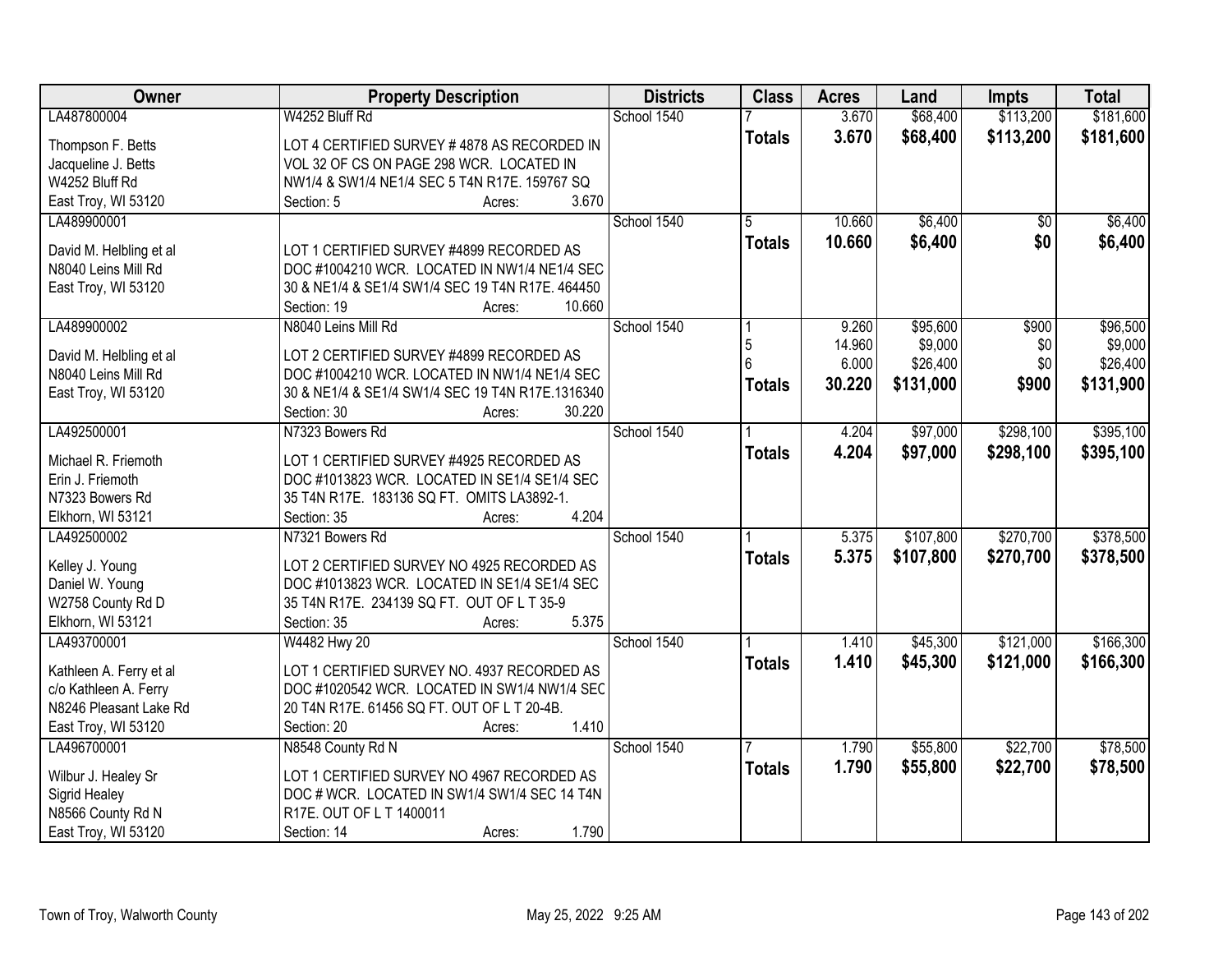| Owner                   | <b>Property Description</b>                         | <b>Districts</b> | <b>Class</b>    | <b>Acres</b>   | Land              | <b>Impts</b>     | <b>Total</b>       |
|-------------------------|-----------------------------------------------------|------------------|-----------------|----------------|-------------------|------------------|--------------------|
| LA496900001             | W3627 County Rd J                                   | School 1540      |                 | 5.000          | \$105,000         | \$74,500         | \$179,500          |
| Tammy L. Branfort       | LOT 1 CERTIFIED SURVEY NO 4969 RECORDED AS          |                  | <b>Totals</b>   | 5.000          | \$105,000         | \$74,500         | \$179,500          |
| W3627 County Rd J       | DOC #1039581 WCR. LOCATED IN SW1/4 NW1/4 SEC        |                  |                 |                |                   |                  |                    |
| East Troy, WI 53120     | 15 T4N R17E. 217797 SQ FT. OUT OF L T 1500010.      |                  |                 |                |                   |                  |                    |
|                         | 5.000<br>Section: 15<br>Acres:                      |                  |                 |                |                   |                  |                    |
| LA498300001             | <b>Little Prairie Rd</b>                            | School 1540      | 4               | 3.000          | \$600             | $\overline{30}$  | \$600              |
|                         |                                                     |                  | 5               | 12.398         | \$8,700           | \$0              | \$8,700            |
| Nature Conservancy      | LOT 1 CERTIFIED SURVEY NO 4983 RECORDED AS          |                  | 5M              | 6.000          | \$16,500          | \$0              | \$16,500           |
| 633 W Main St           | DOC#1046676 WCR. LOCATED IN SE/14, SW1/4 &          |                  | <b>Totals</b>   | 21.398         | \$25,800          | \$0              | \$25,800           |
| Madison, WI 53703       | NE1/4 SE1/4 SEC 9 T4N R17E. 932076 SQ FT.<br>21.398 |                  |                 |                |                   |                  |                    |
|                         | Section: 9<br>Acres:                                |                  |                 |                |                   |                  |                    |
| LA498300002             | W3780 Little Prairie Rd                             | School 1540      |                 | 3.000<br>3.016 | \$85,000<br>\$600 | \$395,900<br>\$0 | \$480,900<br>\$600 |
| <b>Travis Arnold</b>    | LOT 2 CERTIFIED SURVEY NO 4983 RECORDED AS          |                  |                 |                |                   |                  |                    |
| W3780 Little Prairie Rd | DOC #1046676 WCR. LOCATED IN SE1/4 SW1/4 &          |                  | Totals          | 6.016          | \$85,600          | \$395,900        | \$481,500          |
| Troy, WI 53120          | NE1/4 SE1/4 SEC 9 T4N R17E. 262055 SQ FT.           |                  |                 |                |                   |                  |                    |
|                         | 6.016<br>Section: 9<br>Acres:                       |                  |                 |                |                   |                  |                    |
| LAN 00001               | W2575 Kittie Ct                                     | School 1540      |                 | 5.000          | \$93,000          | \$346,600        | \$439,600          |
| Jason J. Rohda          | LOT 1 ANNTROYEEN ESTATES, UNRECORDED SUB            |                  | <b>Totals</b>   | 5.000          | \$93,000          | \$346,600        | \$439,600          |
| Ann J. Rohda            | - COM N 1/4 COR SEC 13 T4N R17E, S1D25'E            |                  |                 |                |                   |                  |                    |
| W2575 Kittie Ct         | 1367.31', N89D59'30"E 1441.82', N0D25'50"W 660' TO  |                  |                 |                |                   |                  |                    |
| East Troy, WI 53120     | 5.000<br>Section:<br>Acres:                         |                  |                 |                |                   |                  |                    |
| LAN 00001A              |                                                     | School 1540      | $\overline{X4}$ | 0.000          | \$0               | $\overline{50}$  | $\sqrt{50}$        |
|                         |                                                     |                  | <b>Totals</b>   | 0.000          | \$0               | \$0              | \$0                |
| Town of Troy            | ROADS OR STREETS AS SHOWN IN ANNTROYEEN             |                  |                 |                |                   |                  |                    |
| N8870 Briggs St         | ESTATES AN UN-RECORDED SUBD, SEC 12 & 13            |                  |                 |                |                   |                  |                    |
| East Troy, WI 53120     | T4N R17E AS DESC IN VOL 205 RECORDS PG 533          |                  |                 |                |                   |                  |                    |
|                         | 0.000<br>Section:<br>Acres:                         |                  |                 |                |                   |                  |                    |
| LAN 00002               | W2609 Kittie Ct                                     | School 1540      |                 | 4.190          | \$92,500          | \$352,000        | \$444,500          |
| Douglas A. Polinske     | LOT 2 ANNTROYEEN ESTATES UN- RECORDED               |                  |                 | 1.300          | \$900             | \$0              | \$900              |
| Sandra S. Sheldon       | SUBD: COM N 1/4 COR SEC 13 T4N R17E, S1D25'E        |                  | <b>Totals</b>   | 5.490          | \$93,400          | \$352,000        | \$445,400          |
| W2609 Kittie Ct         | 1367.31', N89D59'30"E 1178.41' TO POB, CONT         |                  |                 |                |                   |                  |                    |
| East Troy, WI 53120     | 5.490<br>Section:<br>Acres:                         |                  |                 |                |                   |                  |                    |
| LAN 00003               | W2621 Kittie Ct                                     | School 1540      | 1               | 3.500          | \$88,200          | \$243,600        | \$331,800          |
|                         |                                                     |                  |                 | 1.575          | \$1,100           | \$0              | \$1,100            |
| Nathaniel Zarnoth Trust | LOT 3 OF UNRECORDED ANNTROYEEN ESTATES              |                  | <b>Totals</b>   | 5.075          | \$89,300          | \$243,600        | \$332,900          |
| Sadie Zarnoth Trust     | SUB-COM E 1/4 COR SEC 12 T4N R17E, S25D28'57"       |                  |                 |                |                   |                  |                    |
| W2621 Kittie Ct         | W 3358' TO PT IN SLY R/W LN KITTIE CT & POB,        |                  |                 |                |                   |                  |                    |
| East Troy, WI 53120     | 5.075<br>Section: 12<br>Acres:                      |                  |                 |                |                   |                  |                    |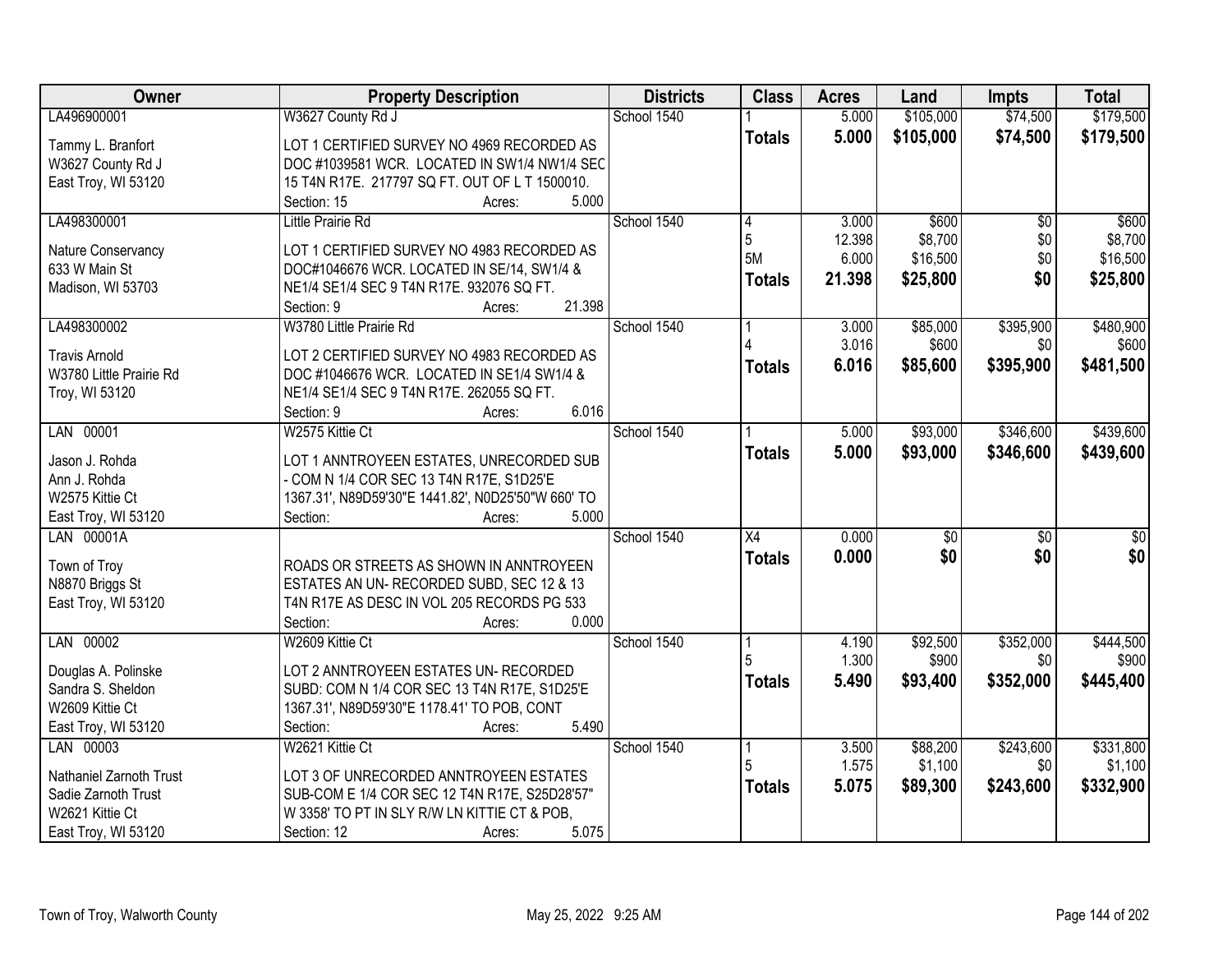| Owner                                  | <b>Property Description</b>                                                            | <b>Districts</b> | <b>Class</b>  | <b>Acres</b> | Land     | <b>Impts</b> | <b>Total</b> |
|----------------------------------------|----------------------------------------------------------------------------------------|------------------|---------------|--------------|----------|--------------|--------------|
| LAN 00004                              | W2647 Kittie Ct                                                                        | School 1540      |               | 2.500        | \$81,900 | \$165,400    | \$247,300    |
| Geoffrey R. Yates                      | LOT 4 OF UNRECORDED ANNTROYEEN ESTATES                                                 |                  | 5             | 2.590        | \$1,800  | \$0          | \$1,800      |
| W2647 Kittie Ct                        | SUBD-COM E 1/4 COR SEC 12 T4N R17E,                                                    |                  | <b>Totals</b> | 5.090        | \$83,700 | \$165,400    | \$249,100    |
| East Troy, WI 53120                    | S28D50'16"W 3520.83' TO R/W KITTIE CT & POB, WLY                                       |                  |               |              |          |              |              |
|                                        | 5.090<br>Section:<br>Acres:                                                            |                  |               |              |          |              |              |
| LAN 00005                              | W2663 Kittie Ct                                                                        | School 1540      |               | 2.000        | \$78,800 | \$261,800    | \$340,600    |
|                                        |                                                                                        |                  |               | 3.040        | \$2,200  | \$0          | \$2,200      |
| Joshua L. Wambold                      | LOT 5 ANNTROYEEN ESTATES UN- RECORDED                                                  |                  | <b>Totals</b> | 5.040        | \$81,000 | \$261,800    | \$342,800    |
| Jennifer L. Wambold                    | SUB-COM N 1/4 COR SEC 13 T4N R17E, S1D25'E                                             |                  |               |              |          |              |              |
| W2663 Kittie Ct<br>East Troy, WI 53120 | 1367.31', N89D59'30"E 277.43' TO POB, N89D59'30"E<br>5.040<br>Section:                 |                  |               |              |          |              |              |
| LAN 00006                              | Acres:<br>W2667 Kittie Ct                                                              | School 1540      |               | 2.200        | \$80,000 | \$272,900    | \$352,900    |
|                                        |                                                                                        |                  |               | 3.430        | \$2,400  | \$0          | \$2,400      |
| Roger F Bord Trust                     | LOT 6 ANNTROYEEN ESTATES UN RECORDED                                                   |                  |               |              |          |              |              |
| Mary Elizabeth Bord Trust              | SUB-COM N 1/4 COR SEC 13 T4N R17E, S1D25'E 900'                                        |                  | <b>Totals</b> | 5.630        | \$82,400 | \$272,900    | \$355,300    |
| W2667 Kittie Ct                        | TO POB, S1D25'E 467.13', N89D29'30"E 277.43',                                          |                  |               |              |          |              |              |
| East Troy, WI 53120                    | 5.630<br>Section:<br>Acres:                                                            |                  |               |              |          |              |              |
| LAN 00007                              | W2670 Kittie Ct                                                                        | School 1540      |               | 5.000        | \$98,600 | \$314,000    | \$412,600    |
|                                        |                                                                                        |                  | 5             | 0.500        | \$400    | \$0          | \$400        |
| Larry Wruck<br>Marianne Wruck          | LOT 7 ANNTROYEEN ESTATES UNRECORDED SUBD<br>SEC 12 & 13 T4N R17E DESC AS COM N 1/4 COR |                  | <b>Totals</b> | 5.500        | \$99,000 | \$314,000    | \$413,000    |
| W2670 Kittie Ct                        | SEC SEC S1D25'E 900', N52D47'21"E 587.58' TO R/W                                       |                  |               |              |          |              |              |
| East Troy, WI 53120                    | 5.500<br>Section:                                                                      |                  |               |              |          |              |              |
| LAN 00008                              | Acres:<br>W2664 Kittie Ct                                                              | School 1540      |               | 5.310        | \$94,900 | \$231,800    | \$326,700    |
|                                        |                                                                                        |                  |               |              |          |              |              |
| Jaroslav Osecky Trust                  | LOT 8 ANNTROYEEN ESTATES UNRECORDED                                                    |                  | <b>Totals</b> | 5.310        | \$94,900 | \$231,800    | \$326,700    |
| W2664 Kittie Ct                        | SUB-COM S 1/4 COR SEC 12 T4N R17E, N0D33'25"W                                          |                  |               |              |          |              |              |
| East Troy, WI 53120                    | 100', N82D30'E 500', S14D18' 25"E 634.67' TO NLY R/W                                   |                  |               |              |          |              |              |
|                                        | 5.310<br>Section:<br>Acres:                                                            |                  |               |              |          |              |              |
| LAN 00009                              | W2644 Kittie Ct                                                                        | School 1540      |               | 5.198        | \$94,200 | \$177,800    | \$272,000    |
| Lee N. Metcalf                         | LOT 9 UNRECORDED ANNTROYEEN ESTATES SUBD                                               |                  | <b>Totals</b> | 5.198        | \$94,200 | \$177,800    | \$272,000    |
| W2644 Kittie Ct                        | DESC AS COM S 1/4 COR SEC 12 T4N R17E,                                                 |                  |               |              |          |              |              |
| East Troy, WI 53120                    | N0D33'25"W 100', N82D30'E 500' TO POB, N82D30'E                                        |                  |               |              |          |              |              |
|                                        | 5.198<br>Section:<br>Acres:                                                            |                  |               |              |          |              |              |
| LAN 00010                              | W2620 Kittie Ct                                                                        | School 1540      |               | 5.560        | \$96,400 | \$287,700    | \$384,100    |
|                                        |                                                                                        |                  | <b>Totals</b> | 5.560        | \$96,400 | \$287,700    | \$384,100    |
| James Surges                           | LOT 10 OF UNRECORDED ANN- TROYEEN ESTATES                                              |                  |               |              |          |              |              |
| Debra Surges                           | SUBD, AS DESC IN VOL 256 RECORDS PG 83 W.C.R.                                          |                  |               |              |          |              |              |
| W2620 Kittie Ct                        | 5.56 A.                                                                                |                  |               |              |          |              |              |
| East Troy, WI 53120                    | 5.560<br>Section:<br>Acres:                                                            |                  |               |              |          |              |              |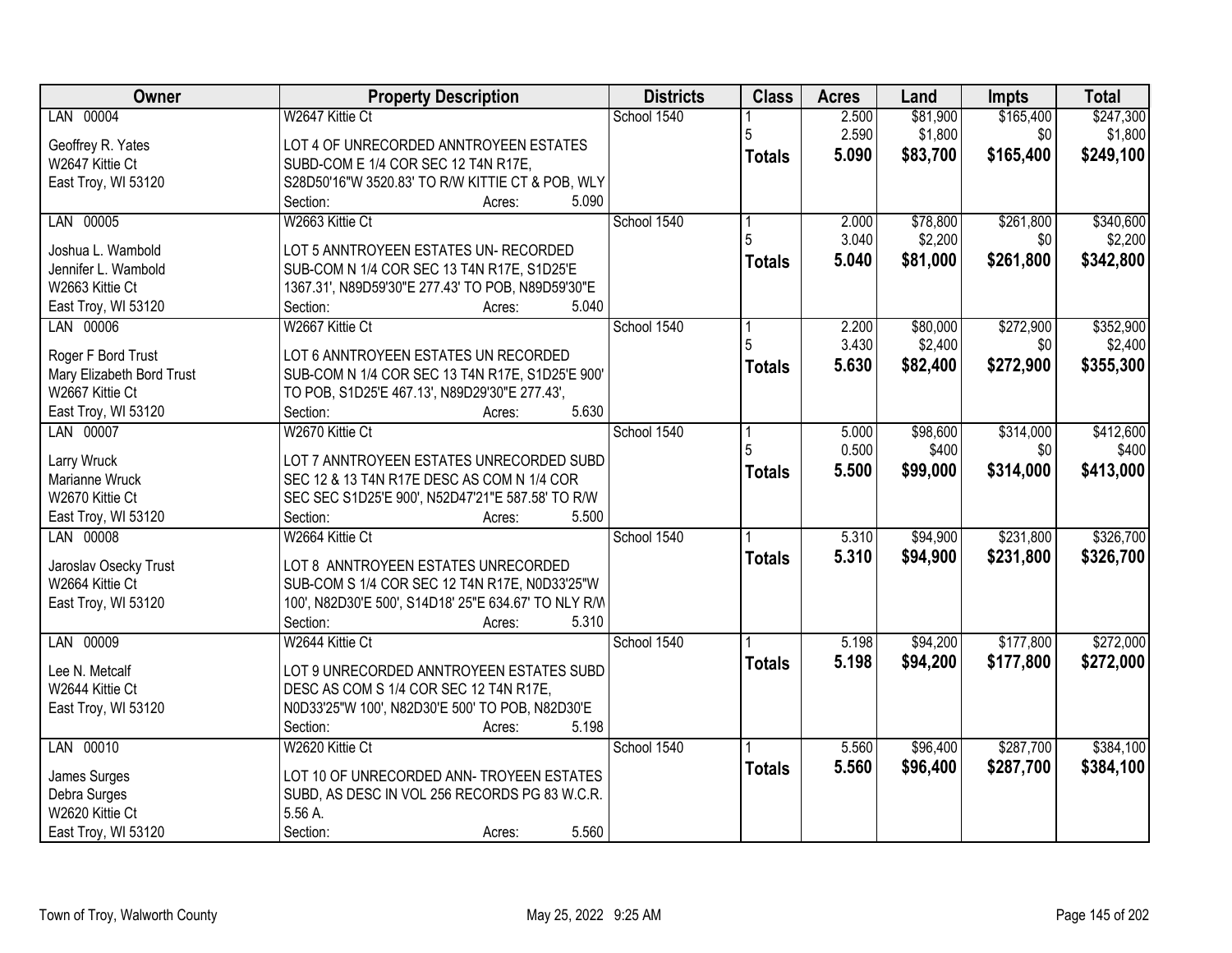| Owner                   | <b>Property Description</b>                      | <b>Districts</b> | <b>Class</b>  | <b>Acres</b> | Land     | <b>Impts</b> | <b>Total</b> |
|-------------------------|--------------------------------------------------|------------------|---------------|--------------|----------|--------------|--------------|
| LAN 00011               | W2576 Kittie Ct                                  | School 1540      |               | 5.030        | \$93,200 | \$211,600    | \$304,800    |
| Dave Trinastic          | LOT 11 UNRECORDED ANNTROYEEN ESTATES             |                  | <b>Totals</b> | 5.030        | \$93,200 | \$211,600    | \$304,800    |
| Marcia Trinastic        | SUBD: COM S 1/4 COR SEC 12 T4N R17E,             |                  |               |              |          |              |              |
| W2576 Kittie Ct         | N0D33'25"W ALG S 1/4 LN SD SEC 100', N82D30'E    |                  |               |              |          |              |              |
| East Troy, WI 53120     | 5.030<br>Section:<br>Acres:                      |                  |               |              |          |              |              |
| LAN 00012               | W2593 Gavers Ct                                  | School 1540      |               | 5.230        | \$94,400 | \$251,300    | \$345,700    |
|                         |                                                  |                  | <b>Totals</b> | 5.230        | \$94,400 | \$251,300    | \$345,700    |
| Kurt A. Davidsen        | LOT 12 UNRECORDED ANTROYEEN ESTATES SUB          |                  |               |              |          |              |              |
| Mary E. Davidsen        | LOCATED IN SEC 12 & 13 T4N R17E DESC IN VOL      |                  |               |              |          |              |              |
| W2593 Gavers Ct         | 256 RECORDS PG 667 WCR. 5.23 A                   |                  |               |              |          |              |              |
| East Troy, WI 53120     | 5.230<br>Section:<br>Acres:                      |                  |               |              |          |              |              |
| LAN 00013               | W2651 Gavers Ct                                  | School 1540      |               | 5.190        | \$94,100 | \$177,000    | \$271,100    |
| Richard C. Tylke        | LOT 13 UNRECORDED ANNTROYEEN ESTATES SUB         |                  | <b>Totals</b> | 5.190        | \$94,100 | \$177,000    | \$271,100    |
| C/O Melissa Tylke       | AS DESC IN VOL 270 RECORDS PG 342. SEC 12 T4N    |                  |               |              |          |              |              |
| 7238 S 36th St          | R17E. 5.19 A                                     |                  |               |              |          |              |              |
| Franklin, WI 53132-0000 | 5.190<br>Section:<br>Acres:                      |                  |               |              |          |              |              |
| LAN 00014               | W2661 Gavers Ct                                  | School 1540      |               | 5.290        | \$94,700 | \$161,800    | \$256,500    |
|                         |                                                  |                  | <b>Totals</b> | 5.290        | \$94,700 | \$161,800    | \$256,500    |
| Michael J. Strzykalski  | LOT 14 UNRECORDED ANNTROYEEN ESTATES SUB         |                  |               |              |          |              |              |
| W2661 Gavers Ct         | AS DESC IN VOL 270 RECORDS PG 354. SEC 12 T4N    |                  |               |              |          |              |              |
| East Troy, WI 53120     | R17E. 5.29 A                                     |                  |               |              |          |              |              |
|                         | Section:<br>5.290<br>Acres:                      |                  |               |              |          |              |              |
| LAN 00015               | W2671 Gavers Ct                                  | School 1540      |               | 5.430        | \$95,600 | \$286,600    | \$382,200    |
| David G. Banks          | LOT 15 UNRECORDED ANNTROYEEN ESTATES SUB         |                  | <b>Totals</b> | 5.430        | \$95,600 | \$286,600    | \$382,200    |
| Sara L. Banks           | AS DESC IN VOL 270 RECORDS PG 350. SEC 12 T4N    |                  |               |              |          |              |              |
| W2671 Gavers Ct         | R17E. 5.43 A                                     |                  |               |              |          |              |              |
| East Troy, WI 53120     | 5.430<br>Section: 12<br>Acres:                   |                  |               |              |          |              |              |
| LAN 00016               | W2668 Gavers Ct                                  | School 1540      |               | 5.560        | \$96,400 | \$256,900    | \$353,300    |
|                         |                                                  |                  |               |              |          |              |              |
| Brian J. Nowatske       | LOT 16 UNRECORDED ANNTROYEEN ESTATES SUB         |                  | <b>Totals</b> | 5.560        | \$96,400 | \$256,900    | \$353,300    |
| Rita E. Nowatske        | AS DESC IN VOL 270 RECORDS PG 348. SEC 12 T4N    |                  |               |              |          |              |              |
| W2668 Gavers Ct         | R17E. 5.56 A                                     |                  |               |              |          |              |              |
| East Troy, WI 53120     | Section:<br>5.560<br>Acres:                      |                  |               |              |          |              |              |
| LAN 00017               | W2664 Gavers Ct                                  | School 1540      |               | 5.400        | \$95,400 | \$227,700    | \$323,100    |
|                         |                                                  |                  | <b>Totals</b> | 5.400        | \$95,400 | \$227,700    | \$323,100    |
| Mary Laatsch            | LOT 17 ANNTROYEEN ESTATES UNRECORDED             |                  |               |              |          |              |              |
| Rick A. Laatsch         | SUBD, SEC 12 & 13 T 4 N R 17E, COM S 1/4 COR SEC |                  |               |              |          |              |              |
| W2664 Gavers Ct         | 12, N0D33'25"W 1127.11', N75D31'44"E 470.78' TO  |                  |               |              |          |              |              |
| East Troy, WI 53120     | 5.400<br>Section:<br>Acres:                      |                  |               |              |          |              |              |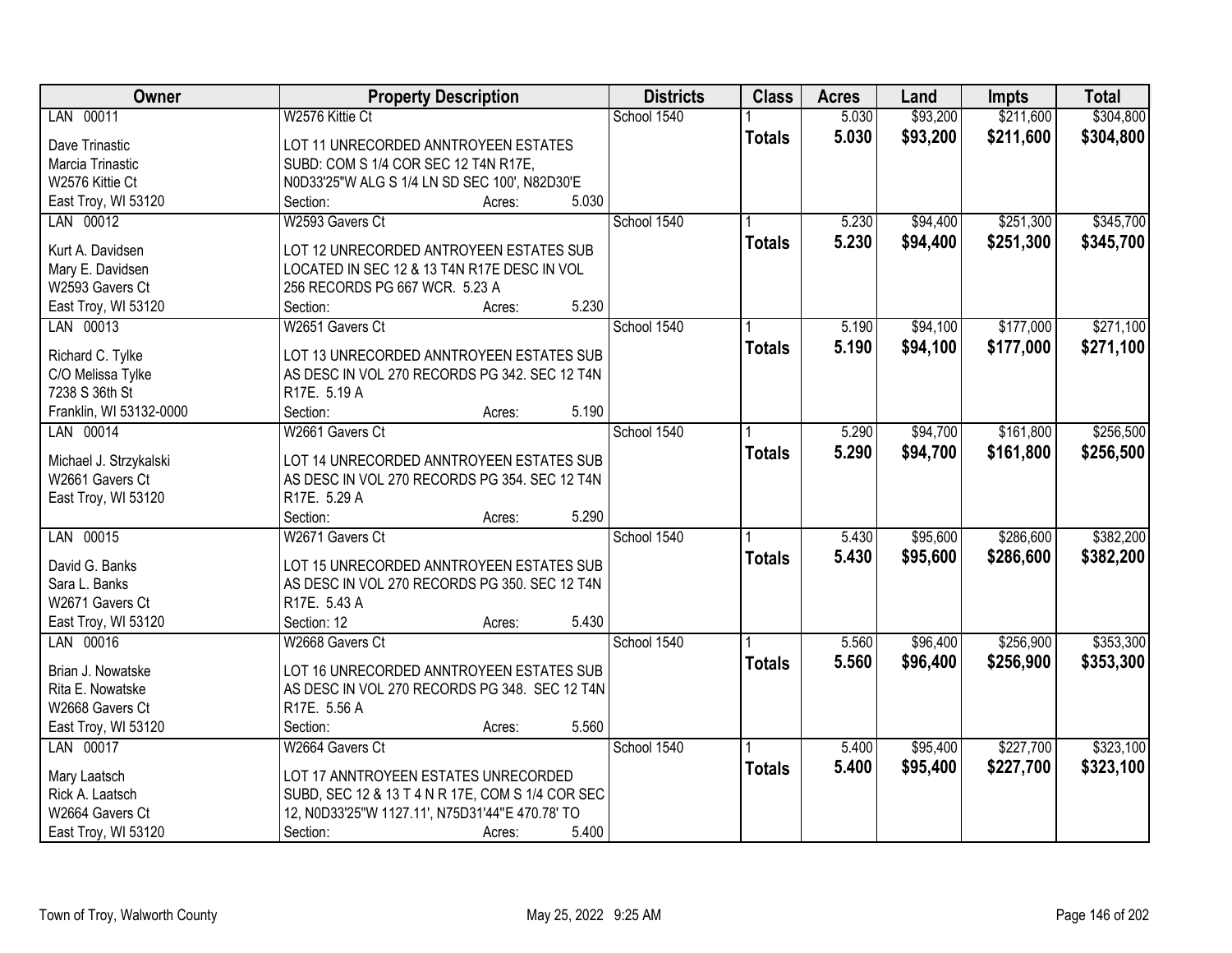| Owner                | <b>Property Description</b>                        | <b>Districts</b> | <b>Class</b>  | <b>Acres</b> | Land     | <b>Impts</b> | <b>Total</b> |
|----------------------|----------------------------------------------------|------------------|---------------|--------------|----------|--------------|--------------|
| LAN 00018            | W2642 Gavers Ct                                    | School 1540      |               | 5.290        | \$94,700 | \$311,400    | \$406,100    |
| Joan M. Packee       | LOT 18 UNRECORDED ANNTROYEEN ESTATES SUB           |                  | <b>Totals</b> | 5.290        | \$94,700 | \$311,400    | \$406,100    |
| W2642 Gavers Ct      | AS DESC IN VOL 270 RECORDS PG 352. SEC 12 T4N      |                  |               |              |          |              |              |
| East Troy, WI 53120  | R17E. 5.29 A                                       |                  |               |              |          |              |              |
|                      | 5.290<br>Section:<br>Acres:                        |                  |               |              |          |              |              |
| LAN 00019            | W2596 Gavers Ct                                    | School 1540      |               | 5.330        | \$95,000 | \$308,700    | \$403,700    |
|                      |                                                    |                  | <b>Totals</b> | 5.330        | \$95,000 | \$308,700    | \$403,700    |
| Charles M. Fondrie   | LOT 19 UNRECORDED ANNTROYEEN ESTATES SUB           |                  |               |              |          |              |              |
| Kathryn A. Fondrie   | AS DESC IN VOL 270 RECORDS PG 346. SEC 12 T4N      |                  |               |              |          |              |              |
| W2596 Gavers Ct      | R17E. 5.33 A<br>5.330                              |                  |               |              |          |              |              |
| East Troy, WI 53120  | Section:<br>Acres:                                 |                  |               |              |          |              |              |
| LAN 00020            | W2592 Gavers Ct                                    | School 1540      |               | 5.530        | \$96,200 | \$275,200    | \$371,400    |
| Kim J. Kiesow        | LOT 20 UNRECORDED ANNTROYEEN ESTATES SUB           |                  | <b>Totals</b> | 5.530        | \$96,200 | \$275,200    | \$371,400    |
| Darleen A. Kiesow    | AS DESC IN VOL 270 RECORDS PG 344. SEC 12 T4N      |                  |               |              |          |              |              |
| W2592 Gavers Rd      | 417E. 5.53 A                                       |                  |               |              |          |              |              |
| East Troy, WI 53120  | 5.530<br>Section:<br>Acres:                        |                  |               |              |          |              |              |
| LAN 00021            | W2557 Otto Ct                                      | School 1540      |               | 5.550        | \$96,300 | \$279,100    | \$375,400    |
|                      |                                                    |                  | <b>Totals</b> | 5.550        | \$96,300 | \$279,100    | \$375,400    |
| Michael W. Hanneken  | LOT 21 UNRECORDED ANNTROYEEN ESTS SUBD             |                  |               |              |          |              |              |
| Grace E. Hanneken    | DESC AS COM E 1/4 COR SEC 12 T4N R17E,             |                  |               |              |          |              |              |
| W2557 Otto Ct        | S0D31'20"W 906.32' ALG C/L BOOTH LAKE RD,          |                  |               |              |          |              |              |
| East Troy, WI 53120  | 5.550<br>Section:<br>Acres:                        |                  |               |              |          |              |              |
| LAN 00022            | W2577 Otto Ct                                      | School 1540      |               | 5.280        | \$94,700 | \$266,300    | \$361,000    |
| James J. Kwiatkowski | LOT 22, ANNTROYEEN ESTATES UNRECORDED              |                  | <b>Totals</b> | 5.280        | \$94,700 | \$266,300    | \$361,000    |
| Mary K. Kwiatkowski  | SUB DESC AS COM AT S1/4 COR SEC 12 T 4 N R         |                  |               |              |          |              |              |
| W2577 Otto Ct        | 17E, N0D33D25'W 1127.11', N75D31'44"E S1340.88' TC |                  |               |              |          |              |              |
| East Troy, WI 53120  | 5.280<br>Section:<br>Acres:                        |                  |               |              |          |              |              |
| LAN 00023            | W2609 Otto Ct                                      | School 1540      |               | 5.340        | \$95,000 | \$233,000    | \$328,000    |
|                      |                                                    |                  | <b>Totals</b> | 5.340        | \$95,000 | \$233,000    | \$328,000    |
| David W. Hoefert     | LOT 23 ANNTROYEEN ESTATES, UNRECORDED              |                  |               |              |          |              |              |
| W2609 Otto Ct        | SUB DESC AS COM S 1/4 COR SEC 13 T4N R17E,         |                  |               |              |          |              |              |
| East Troy, WI 53120  | N0D33'25"W 1127.11', N75D31'44"E 895.87' TO TO     |                  |               |              |          |              |              |
|                      | 5.340<br>Section:<br>Acres:                        |                  |               |              |          |              |              |
| LAN 00024            | W2637 Otto Ct                                      | School 1540      |               | 5.410        | \$95,500 | \$343,000    | \$438,500    |
| Ronald S. Dague      | LOT 24 UNRECORDED ANNTROYEEN ESTATES SUB           |                  | <b>Totals</b> | 5.410        | \$95,500 | \$343,000    | \$438,500    |
| Flavianne S. Dague   | AS DESC IN VOL 256 RECORDS PG 83. 5.41 A           |                  |               |              |          |              |              |
| W2637 Otto Ct        |                                                    |                  |               |              |          |              |              |
| East Troy, WI 53120  | 5.410<br>Section: 13<br>Acres:                     |                  |               |              |          |              |              |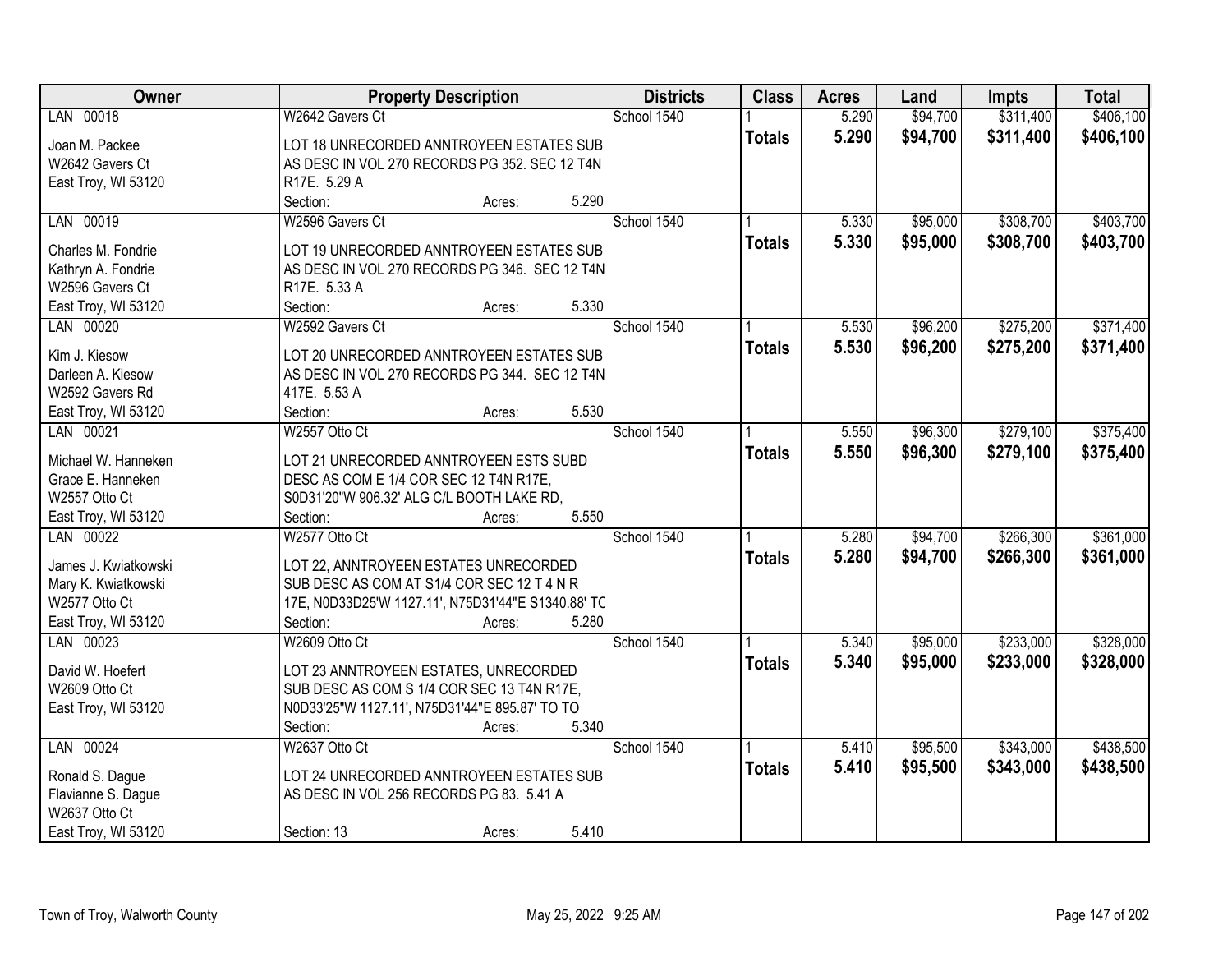| Owner                     |                                                 | <b>Property Description</b> |       |             | <b>Class</b>  | <b>Acres</b> | Land     | <b>Impts</b> | <b>Total</b> |
|---------------------------|-------------------------------------------------|-----------------------------|-------|-------------|---------------|--------------|----------|--------------|--------------|
| LAN 00025                 | W2653 Otto Ct                                   |                             |       | School 1540 |               | 6.070        | \$99,400 | \$383,200    | \$482,600    |
| Gary R Foat Trust         | LOT 25 UNRECORDED ANNTROYEEN ESTATES SUB        |                             |       |             | <b>Totals</b> | 6.070        | \$99,400 | \$383,200    | \$482,600    |
| Jane E Foat Trust         | AS DESC IN VOL 256 RECORDS PG 83. 6.07 A        |                             |       |             |               |              |          |              |              |
| W2653 Otto Ct             |                                                 |                             |       |             |               |              |          |              |              |
| East Troy, WI 53120       | Section:                                        | Acres:                      | 6.070 |             |               |              |          |              |              |
| LAN 00026                 | W2656 Otto Ct                                   |                             |       | School 1540 |               | 5.760        | \$97,600 | \$179,500    | \$277,100    |
| Marnie K. Gamm            | LOT 26 ANNTROYEEN ESTATES UNRECORDED            |                             |       |             | <b>Totals</b> | 5.760        | \$97,600 | \$179,500    | \$277,100    |
| W2656 Otto Ct             | SUBD DESC AS COM S 1/4 COR SEC 12 T4N R17E,     |                             |       |             |               |              |          |              |              |
| East Troy, WI 53120       | N0D33'25"W 1725.08' TO POB, N0D33'25"W 800.23', |                             |       |             |               |              |          |              |              |
|                           | Section:                                        | Acres:                      | 5.760 |             |               |              |          |              |              |
| LAN 00027                 | W2652 Otto Ct                                   |                             |       | School 1540 |               | 5.710        | \$97,300 | \$306,200    | \$403,500    |
|                           |                                                 |                             |       |             | <b>Totals</b> | 5.710        | \$97,300 | \$306,200    | \$403,500    |
| Russell J. Wegner         | LOT 27 UNRECORDED ANNTROYEEN ESTATES SUB        |                             |       |             |               |              |          |              |              |
| Jessica J. Wegner         | AS DESC IN VOL 256 RECORDS PG 83. 5.71 A        |                             |       |             |               |              |          |              |              |
| W2652 Otto Ct             |                                                 |                             |       |             |               |              |          |              |              |
| East Troy, WI 53120       | Section: 13                                     | Acres:                      | 5.710 |             |               |              |          |              |              |
| LAN 00028                 | W2632 Otto Ct                                   |                             |       | School 1540 |               | 5.250        | \$94,500 | \$233,700    | \$328,200    |
| Timothy A. Cooper         | LOT 28 UNRECORDED ANNTROYEEN ESTATES SUB        |                             |       |             | <b>Totals</b> | 5.250        | \$94,500 | \$233,700    | \$328,200    |
| W2632 Otto Ct             | AS DESC IN VOL 255 RECORDS PG 882.              |                             |       |             |               |              |          |              |              |
| East Troy, WI 53120       |                                                 |                             |       |             |               |              |          |              |              |
|                           | Section:                                        | Acres:                      | 5.250 |             |               |              |          |              |              |
| LAN 00029                 | W2612 Otto Ct                                   |                             |       | School 1540 |               | 5.220        | \$94,300 | \$231,600    | \$325,900    |
| Stanley Strzykalski       | LOT 29 UNRECORDED ANNTROYEEN ESTATES SUB        |                             |       |             | <b>Totals</b> | 5.220        | \$94,300 | \$231,600    | \$325,900    |
| Karen Strzykalski         | AS DESC IN VOL 255 RECORDS PG 960. 5.22 A       |                             |       |             |               |              |          |              |              |
| W2612 Otto Ct             |                                                 |                             |       |             |               |              |          |              |              |
| East Troy, WI 53120       | Section:                                        | Acres:                      | 5.220 |             |               |              |          |              |              |
| LAN 00030                 | W2576 Otto Ct                                   |                             |       | School 1540 |               | 5.280        | \$94,700 | \$245,300    | \$340,000    |
|                           |                                                 |                             |       |             | <b>Totals</b> | 5.280        | \$94,700 | \$245,300    | \$340,000    |
| John P. Janiszewski       | LOT 30 UNRECORDED ANNTROYEEN ESTATES SUB        |                             |       |             |               |              |          |              |              |
| Bernadette M. Janiszewski | AS DESC IN VOL 255 RECORDS PG 960. 5.28 A       |                             |       |             |               |              |          |              |              |
| W2576 Otto Ct             |                                                 |                             |       |             |               |              |          |              |              |
| East Troy, WI 53120       | Section:                                        | Acres:                      | 5.280 |             |               |              |          |              |              |
| LAN 00031                 | W2556 Otto Ct                                   |                             |       | School 1540 |               | 5.410        | \$95,500 | \$202,200    | \$297,700    |
| <b>Brett Knorr</b>        | LOT 31 UNRECORDED ANNTROYEEN ESTATES SUB        |                             |       |             | <b>Totals</b> | 5.410        | \$95,500 | \$202,200    | \$297,700    |
| Jessica L. Wilson         | AS DESC IN VOL 270 RECORDS PG 340. SEC 12 T4N   |                             |       |             |               |              |          |              |              |
| W2556 Otto Ct             | R17E. 5.41 A                                    |                             |       |             |               |              |          |              |              |
| East Troy, WI 53120       | Section:                                        | Acres:                      | 5.410 |             |               |              |          |              |              |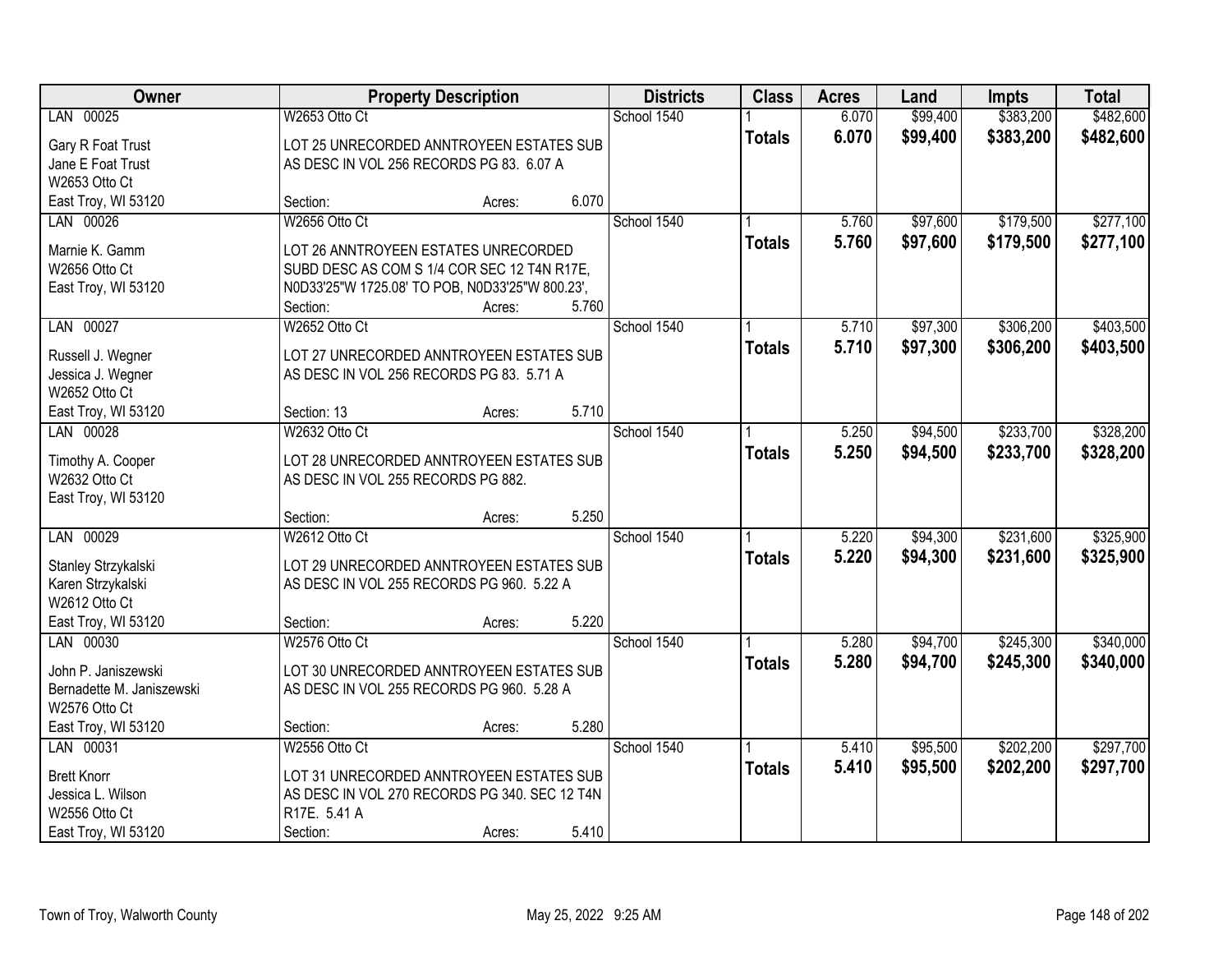| Owner                            | <b>Property Description</b>                           | <b>Districts</b> | <b>Class</b>  | <b>Acres</b> | Land      | <b>Impts</b> | <b>Total</b> |
|----------------------------------|-------------------------------------------------------|------------------|---------------|--------------|-----------|--------------|--------------|
| LAN 00032                        | W2532 Otto Ct                                         | School 1540      |               | 6.200        | \$100,200 | \$254,100    | \$354,300    |
| Phillip A. Schulz                | LOT 32 UNRECORDED ANNTROYEEN ESTATES SUB              |                  | <b>Totals</b> | 6.200        | \$100,200 | \$254,100    | \$354,300    |
| Trudy A. Schulz                  | AS DESC IN VOL 255 RECORDS PG 960. 6.20 A             |                  |               |              |           |              |              |
| W2532 Otto Ct                    |                                                       |                  |               |              |           |              |              |
| East Troy, WI 53120              | 6.200<br>Section:<br>Acres:                           |                  |               |              |           |              |              |
| LAP 00001                        | N8015 Nicky Ct                                        | School 1540      |               | 0.950        | \$58,900  | \$151,200    | \$210,100    |
| Michael J. Sperle                | LOT 1 APPLE WOOD ESTATES AS RECORDED IN               |                  | <b>Totals</b> | 0.950        | \$58,900  | \$151,200    | \$210,100    |
| Laura L. Sperle                  | CAB B SLIDE 180 WCR. LOCATED IN NW 1/4 NE 1/4         |                  |               |              |           |              |              |
| N8015 Nicky Ct                   | SEC 25 T4N R17E. 41443 SQ FT. OMITS L T 25-2          |                  |               |              |           |              |              |
| East Troy, WI 53120              | 0.950<br>Section:<br>Acres:                           |                  |               |              |           |              |              |
| LAP 00002                        | N8019 Nicky Ct                                        | School 1540      |               | 0.936        | \$58,600  | \$209,500    | \$268,100    |
|                                  |                                                       |                  | <b>Totals</b> | 0.936        | \$58,600  | \$209,500    | \$268,100    |
| Jeffrey C. Bakken                | LOT 2 APPLE WOOD ESTATES AS RECORDED IN               |                  |               |              |           |              |              |
| N8019 Nicky Ct                   | CAB B SLIDE 180 WCR. LOCATED IN NW 1/4 NE 1/4         |                  |               |              |           |              |              |
| East Troy, WI 53120              | SEC 25 T4N R17E. 40759 SQ FT. OMITS L T 25-2          |                  |               |              |           |              |              |
|                                  | 0.936<br>Section:<br>Acres:                           |                  |               |              |           |              |              |
| LAP 00003                        | N8023 Nicky Ct                                        | School 1540      |               | 0.952        | \$59,000  | \$213,300    | \$272,300    |
| David Niehus Trust               | LOT 3 APPLE WOOD ESTATES AS RECORDED IN               |                  | <b>Totals</b> | 0.952        | \$59,000  | \$213,300    | \$272,300    |
| Kristine Niehus Trust            | CAB B SLIDE 180 WCR. LOCATED IN NW 1/4 NE 1/4         |                  |               |              |           |              |              |
| N8023 Nicky Ct                   | SEC 25 T4N R17E. 41479 SQ FT. OMITS L T 25-2          |                  |               |              |           |              |              |
| East Troy, WI 53120              | 0.952<br>Section:<br>Acres:                           |                  |               |              |           |              |              |
| LAP 00004                        | N8027 Nicky Ct                                        | School 1540      |               | 0.928        | \$58,400  | \$175,600    | \$234,000    |
| Jean L. Sizemore                 | LOT 4 APPLE WOOD ESTATES AS RECORDED IN               |                  | <b>Totals</b> | 0.928        | \$58,400  | \$175,600    | \$234,000    |
| N8027 Nicky Ct                   | CAB B SLIDE 180 WCR. LOCATED IN NW 1/4 NE 1/4         |                  |               |              |           |              |              |
| East Troy, WI 53120              | SEC 25 T4N R17E. 40415 SQ FT. OMITS L T 25-2          |                  |               |              |           |              |              |
|                                  | 0.928<br>Section:<br>Acres:                           |                  |               |              |           |              |              |
| LAP 00005                        | N8031 Nicky Ct                                        | School 1540      |               | 1.130        | \$62,600  | \$183,600    | \$246,200    |
|                                  |                                                       |                  | <b>Totals</b> | 1.130        | \$62,600  | \$183,600    | \$246,200    |
| Martin Marsh                     | LOT 5 APPLE WOOD ESTATES AS RECORDED IN               |                  |               |              |           |              |              |
| Linda Marsh                      | CAB B SLIDE 180 WCR. LOCATED IN NW 1/4 NE 1/4         |                  |               |              |           |              |              |
| N8031 Nicky Ct                   | SEC 25 T4N R17E. 49164 SQ FT. OMITS L T 25-2<br>1.130 |                  |               |              |           |              |              |
| East Troy, WI 53120<br>LAP 00006 | Section:<br>Acres:                                    | School 1540      |               | 1.135        | \$62,700  | \$244,500    | \$307,200    |
|                                  | N8035 Cody Ln                                         |                  |               |              |           |              |              |
| Colleen J. Bertschinger          | LOT 6 APPLE WOOD ESTATES AS RECORDED IN               |                  | <b>Totals</b> | 1.135        | \$62,700  | \$244,500    | \$307,200    |
| N8035 Cody Ln                    | CAB B SLIDE 180 WCR. LOCATED IN NW 1/4 NE 1/4         |                  |               |              |           |              |              |
| East Troy, WI 53120              | SEC 25 T4N R17E. 49455 SQ FT. OMITS L T 25-2          |                  |               |              |           |              |              |
|                                  | 1.135<br>Section:<br>Acres:                           |                  |               |              |           |              |              |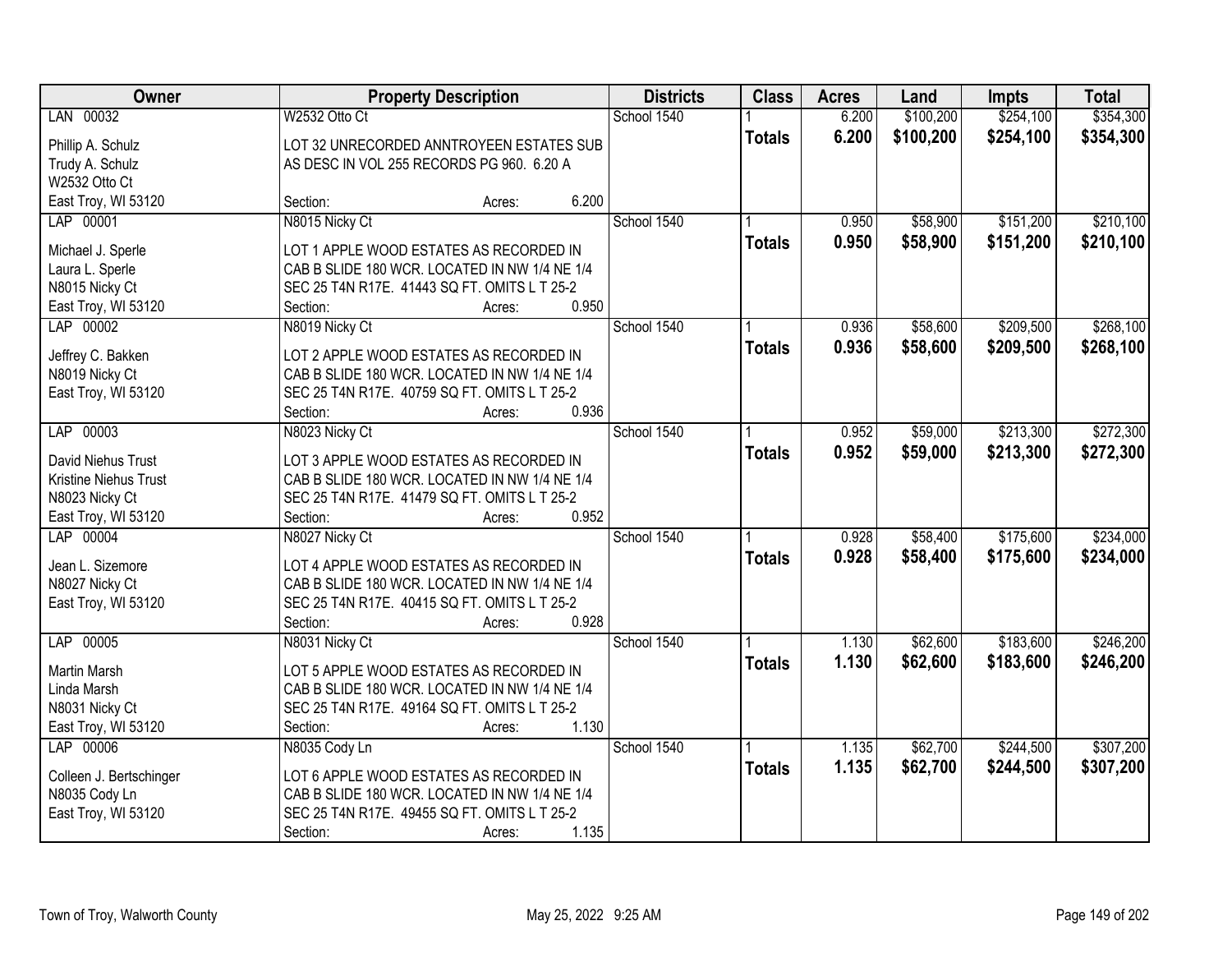| Owner                | <b>Property Description</b>                   | <b>Districts</b> | <b>Class</b>  | <b>Acres</b> | Land     | <b>Impts</b> | <b>Total</b> |
|----------------------|-----------------------------------------------|------------------|---------------|--------------|----------|--------------|--------------|
| LAP 00007            | N8039 Nicky Ct                                | School 1540      |               | 0.960        | \$59,100 | \$218,600    | \$277,700    |
| Rolan O. Funk        | LOT 7 APPLE WOOD ESTATES AS RECORDED IN       |                  | <b>Totals</b> | 0.960        | \$59,100 | \$218,600    | \$277,700    |
| Beverly E. Funk      | CAB B SLIDE 180 WCR. LOCATED IN NW 1/4 NE 1/4 |                  |               |              |          |              |              |
| N8039 Nicky Ct       | SEC 25 T4N R17E. 41613 SQ FT. OMITS L T 25-2  |                  |               |              |          |              |              |
| East Troy, WI 53120  | 0.960<br>Section:<br>Acres:                   |                  |               |              |          |              |              |
| LAP 00008            | N8043 Nicky Ct                                | School 1540      |               | 1.064        | \$61,300 | \$199,000    | \$260,300    |
|                      |                                               |                  | <b>Totals</b> | 1.064        | \$61,300 | \$199,000    | \$260,300    |
| Matthew D. Sperle    | LOT 8 APPLE WOOD ESTATES AS RECORDED IN       |                  |               |              |          |              |              |
| Lea M. Sperle        | CAB B SLIDE 180 WCR. LOCATED IN NW 1/4 NE 1/4 |                  |               |              |          |              |              |
| N8043 Nicky Ct       | SEC 25 T4N R17E. 46327 SQ FT. OMITS L T 25-2  |                  |               |              |          |              |              |
| East Troy, WI 53120  | 1.064<br>Section:<br>Acres:                   |                  |               |              |          |              |              |
| LAP 00009            | N8047 Nicky Ct                                | School 1540      |               | 1.010        | \$60,200 | \$174,500    | \$234,700    |
| Andrew J. Lamping Jr | LOT 9 APPLE WOOD ESTATES AS RECORDED IN       |                  | <b>Totals</b> | 1.010        | \$60,200 | \$174,500    | \$234,700    |
| Jessica J. Lamping   | CAB B SLIDE 180 WCR. LOCATED IN NW 1/4 NE 1/4 |                  |               |              |          |              |              |
| N8047 Nicky Ct       | SEC 25 T4N R17E. 43993 SQ FT. OMITS L T 25-2  |                  |               |              |          |              |              |
| East Troy, WI 53120  | 1.010<br>Section:<br>Acres:                   |                  |               |              |          |              |              |
| LAP 00010            | N8051 Nicky Ct                                | School 1540      |               | 0.953        | \$59,000 | \$217,700    | \$276,700    |
|                      |                                               |                  | <b>Totals</b> | 0.953        | \$59,000 | \$217,700    | \$276,700    |
| Brandon P. Sabatino  | LOT 10 APPLE WOOD ESTATES AS RECORDED IN      |                  |               |              |          |              |              |
| N8051 Nicky Ct       | CAB B SLIDE 180 WCR. LOCATED IN NW 1/4 NE 1/4 |                  |               |              |          |              |              |
| East Troy, WI 53120  | SEC 25 T4N R17E. 41519 SQ FT. OMITS L T 25-2  |                  |               |              |          |              |              |
|                      | Section: 25<br>0.953<br>Acres:                |                  |               |              |          |              |              |
| LAP 00011            | N8055 Nicky Ct                                | School 1540      |               | 0.935        | \$58,600 | \$197,900    | \$256,500    |
| Michael R. Barutha   | LOT 11 APPLE WOOD ESTATES AS RECORDED IN      |                  | <b>Totals</b> | 0.935        | \$58,600 | \$197,900    | \$256,500    |
| N8055 Nicky Ct       | CAB B SLIDE 180 WCR. LOCATED IN NW 1/4 NE 1/4 |                  |               |              |          |              |              |
| East Troy, WI 53120  | SEC 25 T4N R17E. 40708 SQ FT. OMITS L T 25-2  |                  |               |              |          |              |              |
|                      | 0.935<br>Section:<br>Acres:                   |                  |               |              |          |              |              |
| LAP 00012            | N8059 Nicky Ct                                | School 1540      |               | 1.187        | \$63,700 | \$191,300    | \$255,000    |
|                      |                                               |                  | <b>Totals</b> | 1.187        | \$63,700 | \$191,300    | \$255,000    |
| Brian M. Sullivan    | LOT 12 APPLE WOOD ESTATES AS RECORDED IN      |                  |               |              |          |              |              |
| Laura A. Sullivan    | CAB B SLIDE 180 WCR. LOCATED IN NW 1/4 NE 1/4 |                  |               |              |          |              |              |
| N8059 Nicky Ct       | SEC 25 T4N R17E. 51698 SQ FT. OMITS L T 25-2  |                  |               |              |          |              |              |
| East Troy, WI 53120  | 1.187<br>Section:<br>Acres:                   |                  |               |              |          |              |              |
| LAP 00013            | N8063 Nicky Ct                                | School 1540      |               | 0.932        | \$58,500 | \$181,000    | \$239,500    |
| Anna M Sears Trust   | LOT 13 APPLE WOOD ESTATES AS RECORDED IN      |                  | <b>Totals</b> | 0.932        | \$58,500 | \$181,000    | \$239,500    |
| N8063 Nicky Ct       | CAB B SLIDE 180 WCR. LOCATED IN NW 1/4 NE 1/4 |                  |               |              |          |              |              |
| East Troy, WI 53120  | SEC 25 T4N R17E. 40606 SQ FT. OMITS L T 25-2  |                  |               |              |          |              |              |
|                      | 0.932<br>Section: 25<br>Acres:                |                  |               |              |          |              |              |
|                      |                                               |                  |               |              |          |              |              |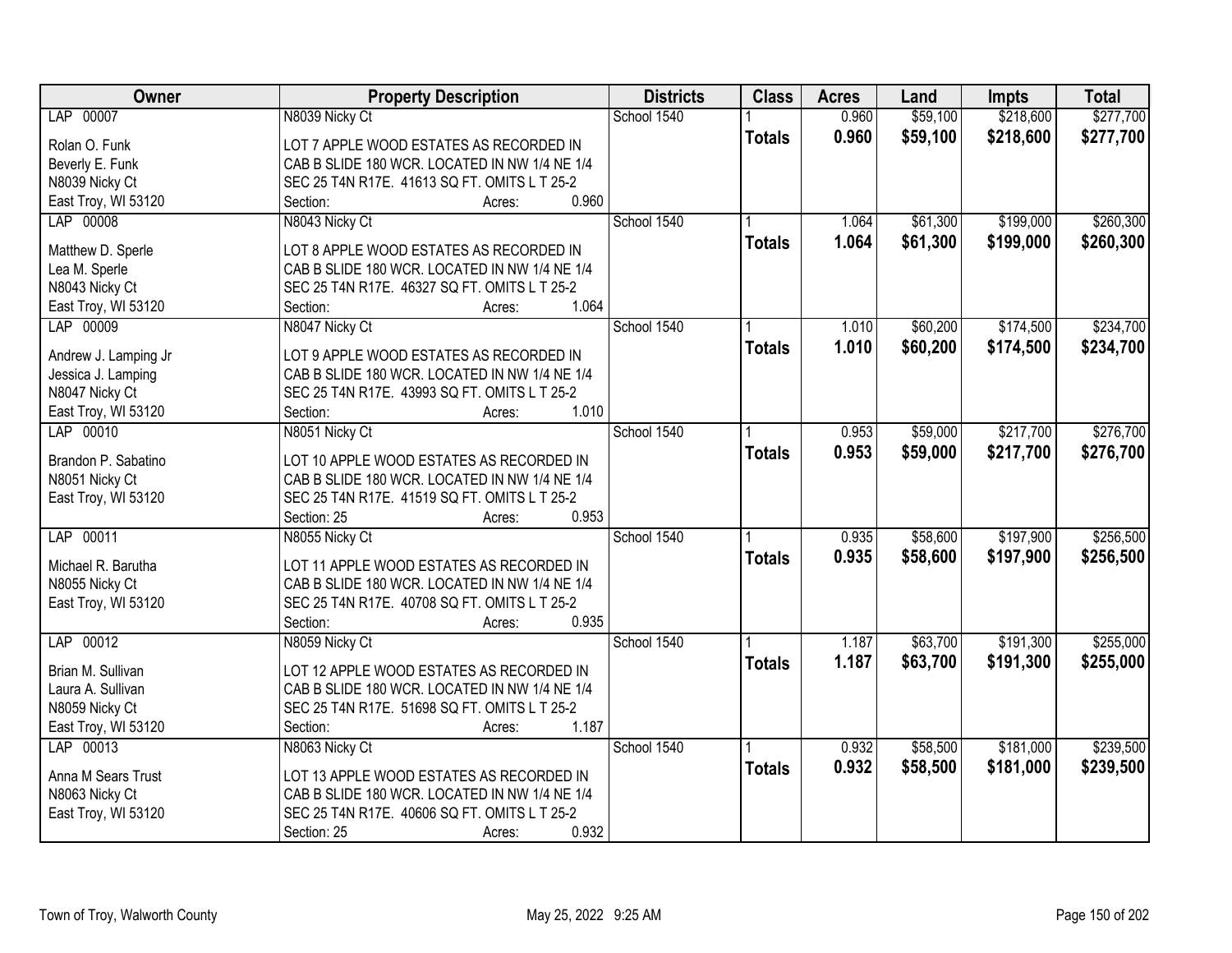| Owner                                   | <b>Property Description</b>                                       | <b>Districts</b>  | <b>Class</b>  | <b>Acres</b> | Land      | <b>Impts</b> | <b>Total</b> |
|-----------------------------------------|-------------------------------------------------------------------|-------------------|---------------|--------------|-----------|--------------|--------------|
| LAP 00014                               | N8067 Nicky Ct                                                    | School 1540       |               | 0.920        | \$58,300  | \$197,100    | \$255,400    |
| Terry J. Evans                          | LOT 14 APPLE WOOD ESTATES AS RECORDED IN                          |                   | <b>Totals</b> | 0.920        | \$58,300  | \$197,100    | \$255,400    |
| Lisa A. Brehm-Evans                     | CAB B SLIDE 180 WCR. LOCATED IN NW 1/4 NE 1/4                     |                   |               |              |           |              |              |
| N8067 Nicky Ct                          | SEC 25 T4N R17E. 40000 SQ FT. OMITS L T 25-2                      |                   |               |              |           |              |              |
| East Troy, WI 53120                     | 0.920<br>Section: 25<br>Acres:                                    |                   |               |              |           |              |              |
| LAP 00015                               | N8070 Nicky Ct                                                    | School 1540       |               | 1.027        | \$60,500  | \$192,800    | \$253,300    |
|                                         |                                                                   |                   | <b>Totals</b> | 1.027        | \$60,500  | \$192,800    | \$253,300    |
| Paul W. Kesselhon                       | LOT 15 APPLE WOOD ESTATES AS RECORDED IN                          |                   |               |              |           |              |              |
| Gail K. Kesselhon                       | CAB B SLIDE 180 WCR. LOCATED IN NW 1/4 NE 1/4                     |                   |               |              |           |              |              |
| N8070 Nicky Ct                          | SEC 25 T4N R17E. 44742 SQ FT. OMITS L T 25-2                      |                   |               |              |           |              |              |
| East Troy, WI 53120                     | 1.027<br>Section: 25<br>Acres:                                    |                   |               |              |           |              |              |
| LAP 00016                               | N8034 Nicky Ct                                                    | School 1540       |               | 1.020        | \$60,400  | \$254,900    | \$315,300    |
|                                         | LOT 16 APPLE WOOD ESTATES AS RECORDED IN                          |                   | <b>Totals</b> | 1.020        | \$60,400  | \$254,900    | \$315,300    |
| Jeremy S. Swendrowski<br>N8034 Nicky Ct | CAB B SLIDE 180 WCR. LOCATED IN NW 1/4 NE 1/4                     |                   |               |              |           |              |              |
|                                         |                                                                   |                   |               |              |           |              |              |
| East Troy, WI 53120                     | SEC 25 T4N R17E. 44283 SQ FT. OMITS L T 25-2<br>1.020<br>Section: |                   |               |              |           |              |              |
| LAP 00017                               | Acres:                                                            |                   |               |              | \$60,500  | \$183,900    | \$244,400    |
|                                         | N8052 Nicky Ct                                                    | School 1540       |               | 1.025        |           |              |              |
| Jay T. Smith                            | LOT 17 APPLE WOOD ESTATES AS RECORDED IN                          |                   | <b>Totals</b> | 1.025        | \$60,500  | \$183,900    | \$244,400    |
| Kelly A. Smith                          | CAB B SLIDE 180 WCR. LOCATED IN NW 1/4 NE 1/4                     |                   |               |              |           |              |              |
| N8052 Nicky Ct                          | SEC 25 T4N R17E. 44628 SQ FT. OMITS L T 25-2                      |                   |               |              |           |              |              |
| East Troy, WI 53120                     | Section:<br>1.025<br>Acres:                                       |                   |               |              |           |              |              |
| LAS 00001                               | N8575 Townline Rd                                                 | <b>Booth Lake</b> |               | 0.000        | \$401,900 | \$102,900    | \$504,800    |
|                                         |                                                                   | Management Dist   | <b>Totals</b> | 0.000        | \$401,900 | \$102,900    | \$504,800    |
| Donna R. Kuehl et al                    | LOT 2 W OF RD AVO SUNSET PARK S 50' LOT 3. EXC                    | School 1540       |               |              |           |              |              |
| c/o Ruth Lillian Ebert Life Estate      | THAT PT OF LOT 3 AS DESC IN VOL 37 OF                             |                   |               |              |           |              |              |
| N8575 Townline Rd                       | RECORDS PG 540 WCR                                                |                   |               |              |           |              |              |
| East Troy, WI 53120                     | 0.000<br>Section:<br>Acres:                                       |                   |               |              |           |              |              |
| LAS 00001A                              | N8567 Townline Rd                                                 | <b>Booth Lake</b> |               | 0.000        | \$268,000 | \$11,300     | \$279,300    |
| Janet R. Wetzel et al                   | PT SE1/4 SEC 13 T4N R17E DESC AS COM AT INTER                     | Management Dist   | <b>Totals</b> | 0.000        | \$268,000 | \$11,300     | \$279,300    |
| 2824 Windsor Pl                         | OF SHR BOOTH LAKE & S LN LOT 1 AVO SUNSET                         | School 1540       |               |              |           |              |              |
| Waukesha, WI 53188                      | PARK SEC 13 T4N R17E, S89D25'E 44', S89D25'E ALG                  |                   |               |              |           |              |              |
|                                         | 0.000<br>Section:<br>Acres:                                       |                   |               |              |           |              |              |
| LAS 00002                               | N8574 Townline Rd                                                 | <b>Booth Lake</b> |               | 0.241        | \$20,700  | \$236,800    | \$257,500    |
|                                         |                                                                   | Management Dist   | <b>Totals</b> | 0.241        | \$20,700  | \$236,800    | \$257,500    |
| Larry Harpster                          | LOT 1 E OF RD. AVO SUNSET PK. LOT 2 E OF RD.                      | School 1540       |               |              |           |              |              |
| Lucinda Michaelis                       | 11370 SQ FT                                                       |                   |               |              |           |              |              |
| N8574 Townline Rd                       |                                                                   |                   |               |              |           |              |              |
| East Troy, WI 53120                     | 0.241<br>Section:<br>Acres:                                       |                   |               |              |           |              |              |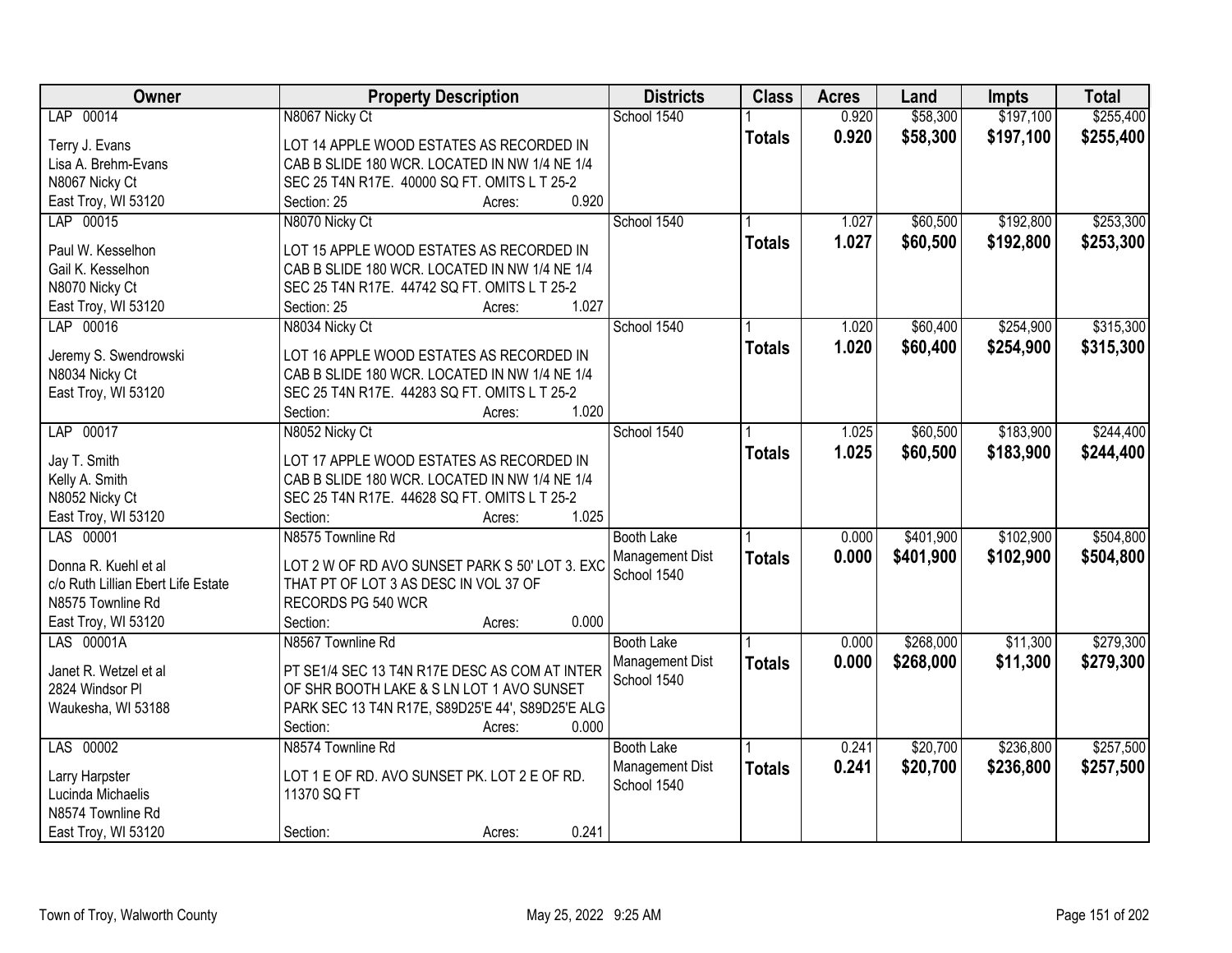| Owner                                  |                                                   | <b>Property Description</b> |       | <b>Districts</b>  | <b>Class</b>  | <b>Acres</b> | Land      | <b>Impts</b> | <b>Total</b> |
|----------------------------------------|---------------------------------------------------|-----------------------------|-------|-------------------|---------------|--------------|-----------|--------------|--------------|
| LAS 00003                              | N8593 Townline Rd                                 |                             |       | <b>Booth Lake</b> |               | 0.000        | \$226,000 | \$48,800     | \$274,800    |
| Christopher Kujawa                     | N 50' LOT 3 AVO SUNSET PARK                       |                             |       | Management Dist   | <b>Totals</b> | 0.000        | \$226,000 | \$48,800     | \$274,800    |
| Lisa Kujawa                            |                                                   |                             |       | School 1540       |               |              |           |              |              |
| 4435 S Foxwood Blvd                    |                                                   |                             |       |                   |               |              |           |              |              |
| Greenfield, WI 53228                   | Section:                                          | Acres:                      | 0.000 |                   |               |              |           |              |              |
| LAS 00006                              | N8615 Townline Rd                                 |                             |       | <b>Booth Lake</b> |               | 0.000        | \$272,700 | \$369,700    | \$642,400    |
|                                        |                                                   |                             |       | Management Dist   | <b>Totals</b> | 0.000        | \$272,700 | \$369,700    | \$642,400    |
| John E. Strom Jr                       | S 65' LOT 6 AVO SUNSET PARK                       |                             |       | School 1540       |               |              |           |              |              |
| N8615 Townline Rd                      |                                                   |                             |       |                   |               |              |           |              |              |
| East Troy, WI 53120                    |                                                   |                             | 0.000 |                   |               |              |           |              |              |
|                                        | Section:                                          | Acres:                      |       |                   |               |              |           |              |              |
| LAS 00006A                             | N8619 Townline Rd                                 |                             |       | <b>Booth Lake</b> |               | 0.000        | \$168,700 | \$337,800    | \$506,500    |
| Anita Sennett                          | N 35' LOT 6 AVO SUNSET PARK ALSO BEG AT SE        |                             |       | Management Dist   | <b>Totals</b> | 0.000        | \$168,700 | \$337,800    | \$506,500    |
| Lawrence A. Hawley                     | COR A STRIP 10' NLY BY 225' WLY OF THE S 2/3 OF   |                             |       | School 1540       |               |              |           |              |              |
| N8619 Townline Rd                      | LOT 7 AVO SUNSET PARK                             |                             |       |                   |               |              |           |              |              |
| East Troy, WI 53120                    | Section:                                          | Acres:                      | 0.000 |                   |               |              |           |              |              |
| LAS 00006A1                            |                                                   |                             |       | <b>Booth Lake</b> |               | 0.007        | \$500     | \$0          | \$500        |
| Anita Sennett                          | PT LOT 7 AVO SUNSET PARK DESC AS: COM SE          |                             |       | Management Dist   | <b>Totals</b> | 0.007        | \$500     | \$0          | \$500        |
| Lawrence A. Hawley                     | COR LOT 7, WLY 225' TO POB, WLY 25', NLY 10', ELY |                             |       | School 1540       |               |              |           |              |              |
| N8619 Townline Rd                      | 25', SLY 10' TO POB. ALSO COM SE COR LOT 7,       |                             |       |                   |               |              |           |              |              |
| East Troy, WI 53120                    | Section:                                          | Acres:                      | 0.007 |                   |               |              |           |              |              |
| LAS 00007                              | N8623 Townline Rd                                 |                             |       | <b>Booth Lake</b> |               | 0.000        | \$272,700 | \$100,300    | \$373,000    |
|                                        |                                                   |                             |       | Management Dist   | <b>Totals</b> | 0.000        | \$272,700 | \$100,300    | \$373,000    |
| David Maenner                          | S 2/3 LOT 7 AVO SUNSET PARK EXCEPT A STRIP        |                             |       | School 1540       |               |              |           |              |              |
| <b>Bailey Maenner</b>                  | BEG AT SE COR 10' NLY BY 225' WLY OF SD S 2/3 OF  |                             |       |                   |               |              |           |              |              |
| 1920 Beverly PI                        | LOT 7 EXC. COM SE COR LOT 7, WLY 225' TO POB,     |                             |       |                   |               |              |           |              |              |
| Highland Park, IL 60035                | Section:                                          | Acres:                      | 0.000 |                   |               |              |           |              |              |
| LAS 00007B                             | N8627 Townline Rd                                 |                             |       | <b>Booth Lake</b> |               | 0.000        | \$156,200 | \$129,700    | \$285,900    |
| Susan D. Hubbell                       | N 1/3 LOT 7 AVO SUNSET PARK                       |                             |       | Management Dist   | <b>Totals</b> | 0.000        | \$156,200 | \$129,700    | \$285,900    |
| Henry G. Hubbell                       |                                                   |                             |       | School 1540       |               |              |           |              |              |
| N8627 Townline Rd                      |                                                   |                             |       |                   |               |              |           |              |              |
| East Troy, WI 53120                    | Section:                                          | Acres:                      | 0.000 |                   |               |              |           |              |              |
| LAS 00008                              | N8631 Townline Rd                                 |                             |       | <b>Booth Lake</b> |               | 0.000        | \$348,800 | \$373,600    | \$722,400    |
|                                        |                                                   |                             |       | Management Dist   | <b>Totals</b> | 0.000        | \$348,800 | \$373,600    | \$722,400    |
| Patrick A. Ruesch                      | LOT 8 AVO SUNSET PARK                             |                             |       | School 1540       |               |              |           |              |              |
| Rebecca A. Ruesch<br>N8631 Townline Rd |                                                   |                             |       |                   |               |              |           |              |              |
| East Troy, WI 53120                    | Section:                                          |                             | 0.000 |                   |               |              |           |              |              |
|                                        |                                                   | Acres:                      |       |                   |               |              |           |              |              |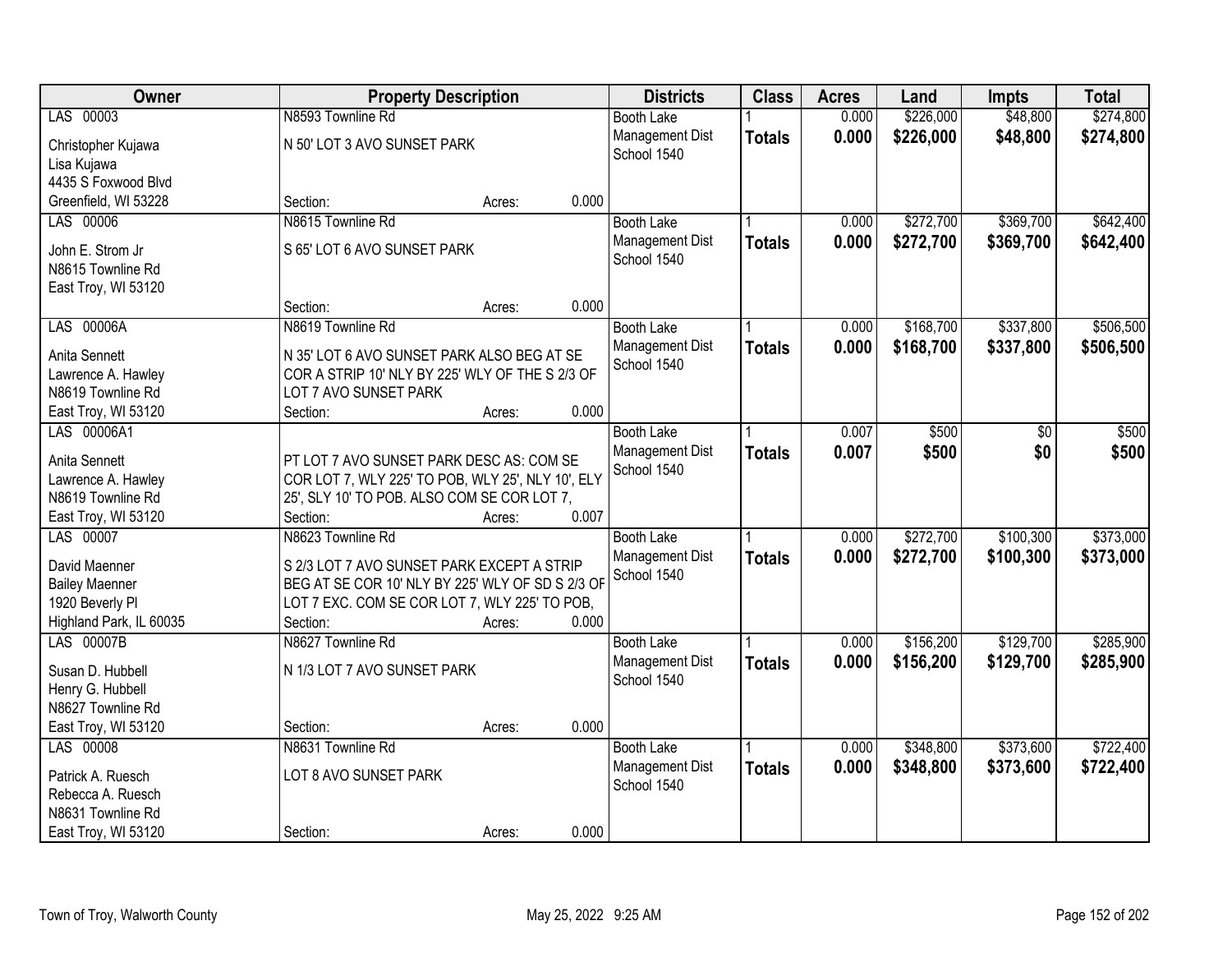| Owner                                         |                                          | <b>Property Description</b> |       |                                      | <b>Class</b>  | <b>Acres</b>   | Land      | <b>Impts</b> | <b>Total</b> |
|-----------------------------------------------|------------------------------------------|-----------------------------|-------|--------------------------------------|---------------|----------------|-----------|--------------|--------------|
| LAS 00009                                     | N8637 Townline Rd                        |                             |       | <b>Booth Lake</b>                    |               | 0.000          | \$346,600 | \$61,400     | \$408,000    |
| Gilbert A. Harter                             | LOT 9 AVO SUNSET PARK                    |                             |       | Management Dist                      | <b>Totals</b> | 0.000          | \$346,600 | \$61,400     | \$408,000    |
| 5600 N Waldo Rd                               |                                          |                             |       | School 1540                          |               |                |           |              |              |
| Villa 12                                      |                                          |                             |       |                                      |               |                |           |              |              |
| Midland, MI 48640                             | Section:                                 | Acres:                      | 0.000 |                                      |               |                |           |              |              |
| LBL 00001                                     | N8650 Booth Lake Hghts Rd                |                             |       | <b>Booth Lake</b>                    |               | 0.000          | \$277,500 | \$307,500    | \$585,000    |
| James A. Gazvoda                              | LOT 1 & NLY 1/2 LOT 2 BOOTH LAKE HEIGHTS |                             |       | Management Dist                      | <b>Totals</b> | 0.000          | \$277,500 | \$307,500    | \$585,000    |
| Nicolette A. Gazvoda                          |                                          |                             |       | School 1540                          |               |                |           |              |              |
| N8650 Booth Lake Heights Rd                   |                                          |                             |       |                                      |               |                |           |              |              |
| East Troy, WI 53120                           | Section: 13                              | Acres:                      | 0.000 |                                      |               |                |           |              |              |
| LBL 00002                                     | N8646 Booth Lake Hghts Rd                |                             |       | <b>Booth Lake</b>                    |               | 0.000          | \$277,500 | \$403,200    | \$680,700    |
|                                               |                                          |                             |       | Management Dist                      | <b>Totals</b> | 0.000          | \$277,500 | \$403,200    | \$680,700    |
| Shea Mccue<br>N8646 Booth Lake Hts            | SWLY 1/2 LOT 2 LOT 3 BOOTH LAKE HEIGHTS  |                             |       | School 1540                          |               |                |           |              |              |
| East Troy, WI 53120                           |                                          |                             |       |                                      |               |                |           |              |              |
|                                               | Section: 13                              | Acres:                      | 0.000 |                                      |               |                |           |              |              |
| LBL 00003                                     | N8640 Booth Lake Hghts Rd                |                             |       | <b>Booth Lake</b>                    |               | 0.000          | \$205,000 | \$149,800    | \$354,800    |
|                                               |                                          |                             |       | Management Dist                      | <b>Totals</b> | 0.000          | \$205,000 | \$149,800    | \$354,800    |
| Richard E. Peterson                           | LOT 4 BOOTH LAKE HEIGHTS                 |                             |       | School 1540                          |               |                |           |              |              |
| Sally Peterson<br>N8640 Booth Lake Heights Rd |                                          |                             |       |                                      |               |                |           |              |              |
| East Troy, WI 53120                           | Section:                                 | Acres:                      | 0.000 |                                      |               |                |           |              |              |
| LBL 00004                                     | N8636 Booth Lake Hghts Rd                |                             |       | <b>Booth Lake</b>                    |               | 0.000          | \$205,000 | \$52,000     | \$257,000    |
|                                               |                                          |                             |       | Management Dist                      | <b>Totals</b> | 0.000          | \$205,000 | \$52,000     | \$257,000    |
| William H. Guth                               | LOT 5 BOOTH LAKE HEIGHTS                 |                             |       | School 1540                          |               |                |           |              |              |
| Laurie A. Guth                                |                                          |                             |       |                                      |               |                |           |              |              |
| 803 S East Ave                                |                                          |                             |       |                                      |               |                |           |              |              |
| Waukesha, WI 53186<br>LBL 00005               | Section:                                 | Acres:                      | 0.000 |                                      |               |                | \$205,000 | \$179,300    | \$384,300    |
|                                               | N8634 Booth Lake Hghts Rd                |                             |       | <b>Booth Lake</b><br>Management Dist |               | 0.000<br>0.000 | \$205,000 | \$179,300    |              |
| <b>Todd Neideen</b>                           | LOT 6 BOOTH LAKE HEIGHTS                 |                             |       | School 1540                          | <b>Totals</b> |                |           |              | \$384,300    |
| Jennifer M. Neideen                           |                                          |                             |       |                                      |               |                |           |              |              |
| 1727 N 71st St                                |                                          |                             |       |                                      |               |                |           |              |              |
| Wauwatosa, WI 53213                           | Section: 13                              | Acres:                      | 0.000 |                                      |               |                |           |              |              |
| LBL 00006                                     | N8630 Booth Lake Hghts Rd                |                             |       | <b>Booth Lake</b>                    |               | 0.000          | \$205,000 | \$239,600    | \$444,600    |
| Stephen P. Schroder                           | LOT 7 BOOTH LAKE HEIGHTS                 |                             |       | Management Dist<br>School 1540       | <b>Totals</b> | 0.000          | \$205,000 | \$239,600    | \$444,600    |
| Jennifer A. Hart                              |                                          |                             |       |                                      |               |                |           |              |              |
| N8630 Booth Lake Hts                          |                                          |                             |       |                                      |               |                |           |              |              |
| East Troy, WI 53120                           | Section:                                 | Acres:                      | 0.000 |                                      |               |                |           |              |              |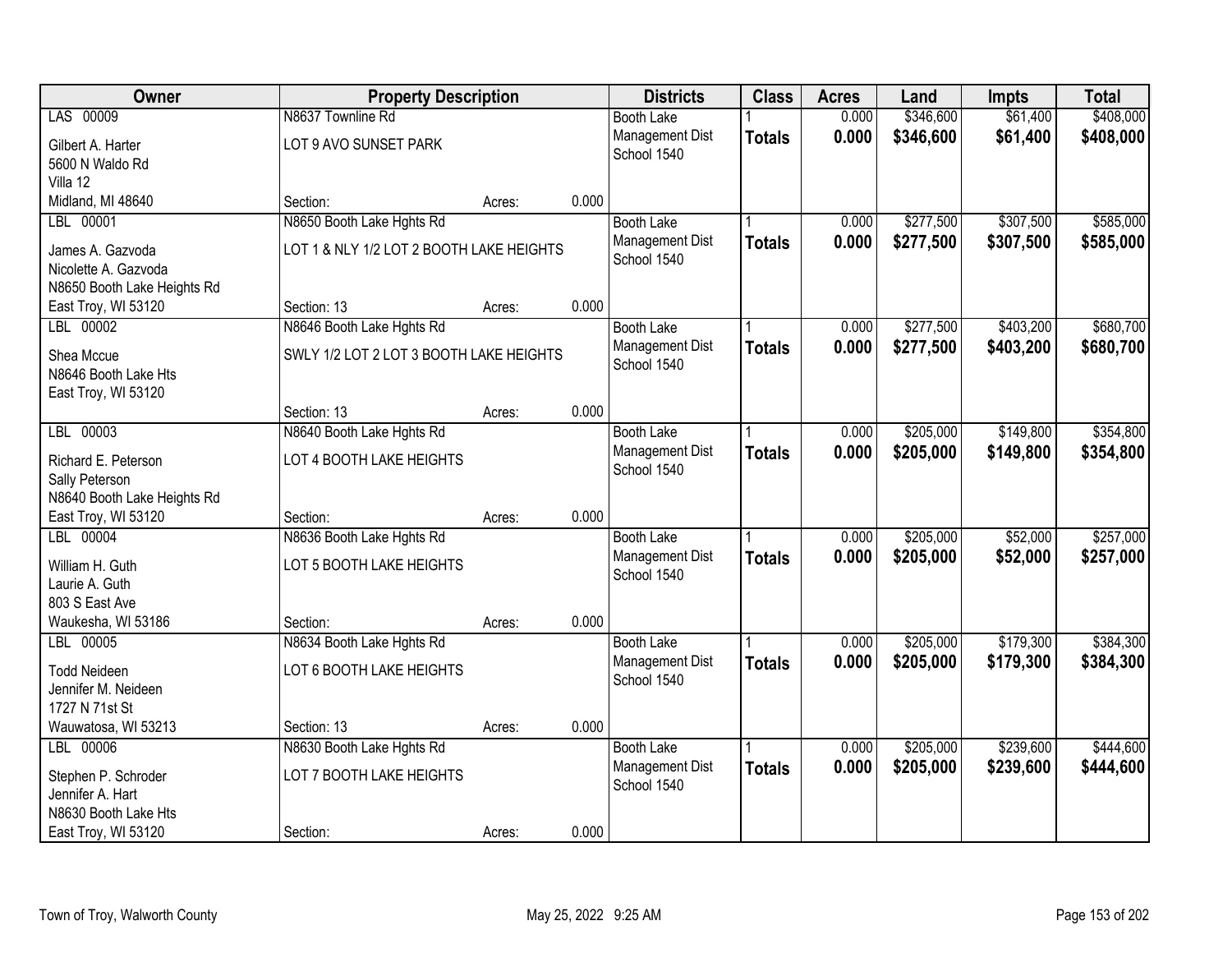| Owner                                                                              | <b>Property Description</b>     |        |       | <b>Districts</b>               | <b>Class</b>  | <b>Acres</b> | Land      | <b>Impts</b> | <b>Total</b> |
|------------------------------------------------------------------------------------|---------------------------------|--------|-------|--------------------------------|---------------|--------------|-----------|--------------|--------------|
| LBL 00007                                                                          | N8626 Booth Lake Hghts Rd       |        |       | <b>Booth Lake</b>              |               | 0.000        | \$205,000 | \$52,600     | \$257,600    |
| William P. Sullivan<br>Christine L. Sullivan                                       | LOT 8 .292 A BOOTH LAKE HEIGHTS |        |       | Management Dist<br>School 1540 | <b>Totals</b> | 0.000        | \$205,000 | \$52,600     | \$257,600    |
| N8626 Booth Lake Heights Rd                                                        |                                 |        |       |                                |               |              |           |              |              |
| East Troy, WI 53120                                                                | Section:                        | Acres: | 0.000 |                                |               |              |           |              |              |
| LBL 00008                                                                          | N8622 Booth Lake Hghts Rd       |        |       | <b>Booth Lake</b>              |               | 0.000        | \$205,000 | \$242,700    | \$447,700    |
| <b>Erickson Family Trust</b><br>N8622 Booth Lake Heights Rd<br>East Troy, WI 53120 | LOT 9 BOOTH LAKE HEIGHTS        |        |       | Management Dist<br>School 1540 | <b>Totals</b> | 0.000        | \$205,000 | \$242,700    | \$447,700    |
|                                                                                    | Section:                        | Acres: | 0.000 |                                |               |              |           |              |              |
| LBL 00009                                                                          | N8616 Booth Lake Hghts Rd       |        |       | <b>Booth Lake</b>              |               | 0.000        | \$205,000 | \$222,200    | \$427,200    |
| Lonnie Casper<br>N8616 Booth Lake Heights Rd<br>East Troy, WI 53120                | LOT 10 BOOTH LAKE HEIGHTS       |        |       | Management Dist<br>School 1540 | <b>Totals</b> | 0.000        | \$205,000 | \$222,200    | \$427,200    |
|                                                                                    | Section:                        | Acres: | 0.000 |                                |               |              |           |              |              |
| LBL 00010                                                                          | N8612 Booth Lake Hghts Rd       |        |       | <b>Booth Lake</b>              |               | 0.000        | \$323,000 | \$21,400     | \$344,400    |
| Gordon Guild Life Estate et al<br>20800 Coventry Dr<br>Brookfield, WI 53045        | LOTS 11 & 12 BOOTH LAKE HEIGHTS |        |       | Management Dist<br>School 1540 | <b>Totals</b> | 0.000        | \$323,000 | \$21,400     | \$344,400    |
|                                                                                    | Section:                        | Acres: | 0.000 |                                |               |              |           |              |              |
| LBL 00011                                                                          | N8606 Booth Lake Hghts Rd       |        |       | <b>Booth Lake</b>              |               | 0.000        | \$205,000 | \$190,900    | \$395,900    |
| Colleen M. Jurgilanis<br>N8606 Booth Lake Heights Rd<br>East Troy, WI 53120        | LOT 13 BOOTH LAKE HEIGHTS       |        |       | Management Dist<br>School 1540 | <b>Totals</b> | 0.000        | \$205,000 | \$190,900    | \$395,900    |
|                                                                                    | Section:                        | Acres: | 0.000 |                                |               |              |           |              |              |
| LBL 00012                                                                          | N8602 Booth Lake Hghts Rd       |        |       | <b>Booth Lake</b>              |               | 0.000        | \$205,000 | \$148,900    | \$353,900    |
| Steven David Chamberlin Trust<br>229 W Fremont Ave<br>Elmhurst, IL 60126           | LOT 14 BOOTH LAKE HEIGHTS       |        |       | Management Dist<br>School 1540 | <b>Totals</b> | 0.000        | \$205,000 | \$148,900    | \$353,900    |
|                                                                                    | Section:                        | Acres: | 0.000 |                                |               |              |           |              |              |
| LBL 00013                                                                          | N8598 Booth Lake Hghts Rd       |        |       | <b>Booth Lake</b>              |               | 0.000        | \$135,000 | \$412,500    | \$547,500    |
| <b>Martin Zess</b><br>N8598 Booth Lake Heights Rd<br>East Troy, WI 53120           | LOT 15 BOOTH LAKE HEIGHTS       |        |       | Management Dist<br>School 1540 | <b>Totals</b> | 0.000        | \$135,000 | \$412,500    | \$547,500    |
|                                                                                    | Section:                        | Acres: | 0.000 |                                |               |              |           |              |              |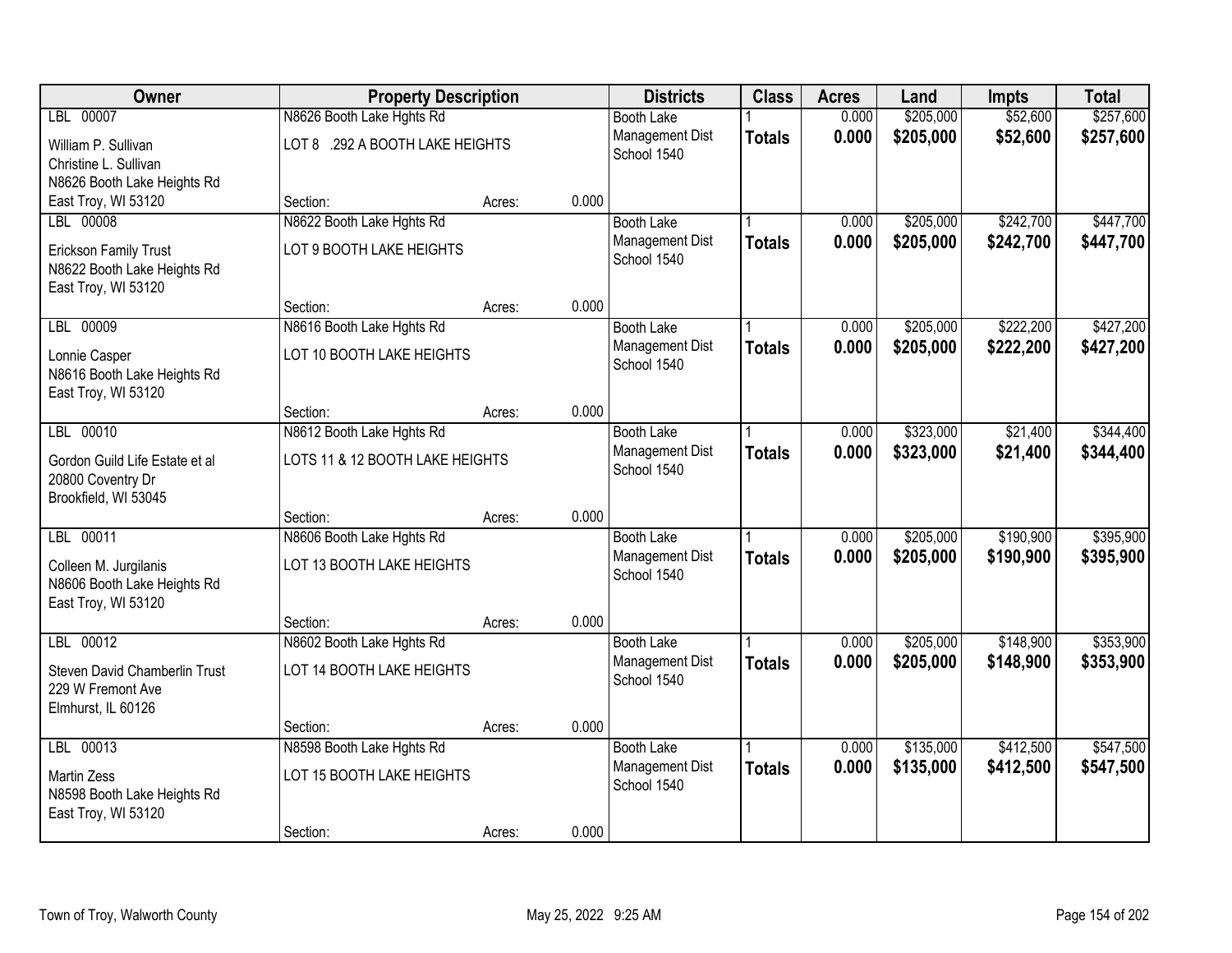| Owner                                     | <b>Property Description</b>                 |        |       | <b>Districts</b>  | <b>Class</b>  | <b>Acres</b> | Land      | <b>Impts</b> | <b>Total</b> |
|-------------------------------------------|---------------------------------------------|--------|-------|-------------------|---------------|--------------|-----------|--------------|--------------|
| LBL 00014                                 | N8594 Booth Lake Hghts Rd                   |        |       | <b>Booth Lake</b> |               | 0.000        | \$205,000 | \$225,500    | \$430,500    |
| Robert M. Jurgilanis                      | LOT 16 BOOTH LAKE HEIGHTS                   |        |       | Management Dist   | <b>Totals</b> | 0.000        | \$205,000 | \$225,500    | \$430,500    |
| Melanie A. Jurgilanis                     |                                             |        |       | School 1540       |               |              |           |              |              |
| N8594 Booth Lake Heights Rd               |                                             |        |       |                   |               |              |           |              |              |
| East Troy, WI 53120                       | Section:                                    | Acres: | 0.000 |                   |               |              |           |              |              |
| LBL 00015                                 | N8590 Booth Lake Hghts Rd                   |        |       | <b>Booth Lake</b> |               | 0.000        | \$205,000 | \$143,900    | \$348,900    |
| Shea M. Mccue et al                       | LOT 17 BOOTH LAKE HEIGHTS                   |        |       | Management Dist   | <b>Totals</b> | 0.000        | \$205,000 | \$143,900    | \$348,900    |
| N8590 Booth Lake Heights Rd               |                                             |        |       | School 1540       |               |              |           |              |              |
| East Troy, WI 53120                       |                                             |        |       |                   |               |              |           |              |              |
|                                           | Section:                                    | Acres: | 0.000 |                   |               |              |           |              |              |
| LBL 00016                                 | N8586 Booth Lake Hghts Rd                   |        |       | <b>Booth Lake</b> |               | 0.000        | \$205,000 | \$133,700    | \$338,700    |
| David B. Kennedy                          | LOT 18 BOOTH LAKE HEIGHTS                   |        |       | Management Dist   | <b>Totals</b> | 0.000        | \$205,000 | \$133,700    | \$338,700    |
| Anne B. Kennedy                           |                                             |        |       | School 1540       |               |              |           |              |              |
| N8586 Booth Lake Heights Rd               |                                             |        |       |                   |               |              |           |              |              |
| East Troy, WI 53120                       | Section: 13                                 | Acres: | 0.000 |                   |               |              |           |              |              |
| LBL 00017                                 | N8582 Booth Lake Hghts Rd                   |        |       | <b>Booth Lake</b> |               | 0.000        | \$205,000 | \$256,900    | \$461,900    |
| Kevin W. Cline                            | LOT 19 BOOTH LAKE HEIGHTS TOGETHER WITH R/W |        |       | Management Dist   | <b>Totals</b> | 0.000        | \$205,000 | \$256,900    | \$461,900    |
| Heidi M. Cline                            |                                             |        |       | School 1540       |               |              |           |              |              |
| N8582 Booth Lake Heights Rd               |                                             |        |       |                   |               |              |           |              |              |
| East Troy, WI 53120                       | Section: 13                                 | Acres: | 0.000 |                   |               |              |           |              |              |
| LBL 00018                                 | N8578 Booth Lake Hghts Rd                   |        |       | <b>Booth Lake</b> |               | 0.000        | \$205,000 | \$93,700     | \$298,700    |
|                                           |                                             |        |       | Management Dist   | <b>Totals</b> | 0.000        | \$205,000 | \$93,700     | \$298,700    |
| Jeremy M. Schultz                         | LOT 20 BOOTH LAKE HEIGHTS                   |        |       | School 1540       |               |              |           |              |              |
| Christina M. Nardella<br>575 S Linden Ave |                                             |        |       |                   |               |              |           |              |              |
| Elmhurst, IL 60126                        | Section: 13                                 | Acres: | 0.000 |                   |               |              |           |              |              |
| LBL 00019                                 | N8574 Booth Lake Hghts Rd                   |        |       | <b>Booth Lake</b> |               | 0.000        | \$135,300 | \$52,900     | \$188,200    |
|                                           |                                             |        |       | Management Dist   | <b>Totals</b> | 0.000        | \$135,300 | \$52,900     | \$188,200    |
| Jeffrey Byrne                             | LOT 21 BOOTH LAKE HEIGHTS                   |        |       | School 1540       |               |              |           |              |              |
| Hope Byrne                                |                                             |        |       |                   |               |              |           |              |              |
| 201 E Cayuga Ave                          |                                             |        | 0.000 |                   |               |              |           |              |              |
| Elmhurst, IL 60126<br>LBL 00020           | Section:<br>N8570 Booth Lake Hghts Rd       | Acres: |       | <b>Booth Lake</b> |               | 0.000        | \$135,300 | \$79,400     | \$214,700    |
|                                           |                                             |        |       | Management Dist   | <b>Totals</b> | 0.000        | \$135,300 | \$79,400     | \$214,700    |
| Rachel Shaub                              | LOT 22 BOOTH LAKE HEIGHTS                   |        |       | School 1540       |               |              |           |              |              |
| 435 W Erie St                             |                                             |        |       |                   |               |              |           |              |              |
| Chicago, IL 60654                         |                                             |        |       |                   |               |              |           |              |              |
|                                           | Section:                                    | Acres: | 0.000 |                   |               |              |           |              |              |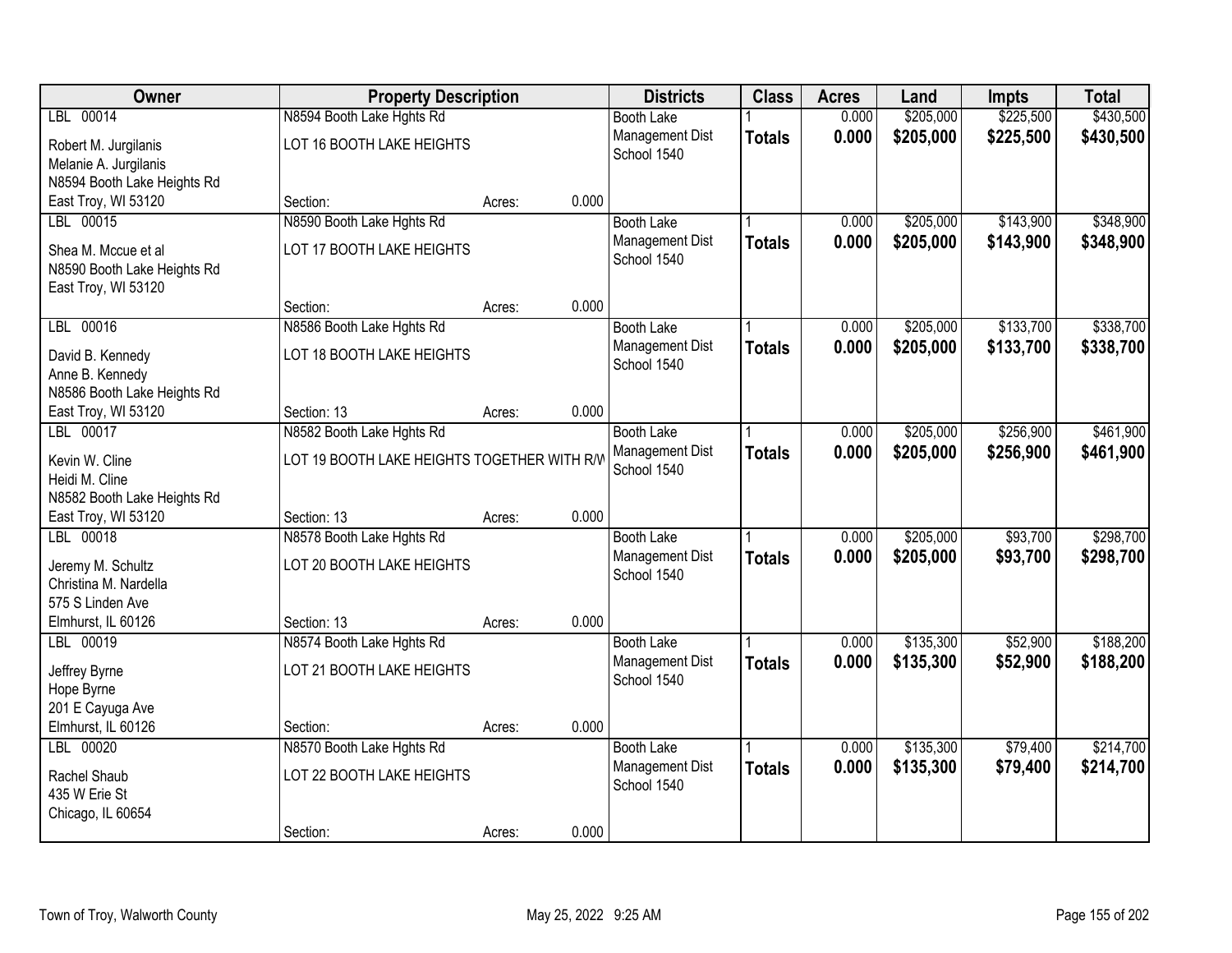| Owner                                                                                           |                                                                                         | <b>Property Description</b> |       | <b>Districts</b>                                    | <b>Class</b>  | <b>Acres</b>   | Land                   | <b>Impts</b>           | <b>Total</b>           |
|-------------------------------------------------------------------------------------------------|-----------------------------------------------------------------------------------------|-----------------------------|-------|-----------------------------------------------------|---------------|----------------|------------------------|------------------------|------------------------|
| LBL 00021                                                                                       | N8566 Booth Lake Hghts Rd                                                               |                             |       | <b>Booth Lake</b>                                   |               | 0.000          | \$263,600              | \$183,200              | \$446,800              |
| Dave Knoernschild<br>Carol Knoernschild<br>N8566 Booth Lake Heights Rd                          | LOT 23 N 25' LOT 24 18662 SQ FT (GROSS) 17533 SQ<br>FT (NET) BOOTH LAKE HEIGHTS         |                             |       | Management Dist<br>School 1540                      | <b>Totals</b> | 0.000          | \$263,600              | \$183,200              | \$446,800              |
| East Troy, WI 53120                                                                             | Section: 13                                                                             | Acres:                      | 0.000 |                                                     |               |                |                        |                        |                        |
| LBL 00022<br>John G. Bocik<br>Kathleen A. Bocik<br>N8558 Booth Lake Hts                         | N8558 Booth Lake Hghts Rd<br>LOT 24 EXC N 25' LOTS 25 & 26 BOOTH LAKE<br><b>HEIGHTS</b> |                             |       | <b>Booth Lake</b><br>Management Dist<br>School 1540 | <b>Totals</b> | 0.000<br>0.000 | \$402,500<br>\$402,500 | \$248,100<br>\$248,100 | \$650,600<br>\$650,600 |
| East Troy, WI 53120                                                                             | Section:                                                                                | Acres:                      | 0.000 |                                                     |               |                |                        |                        |                        |
| LBL 00023                                                                                       | N8552 Booth Lake Hghts Rd                                                               |                             |       | <b>Booth Lake</b>                                   |               | 0.000          | \$323,000              | \$64,100               | \$387,100              |
| Cynthia G. Schultz et al<br>N8552 Booth Lake Heights Rd<br>East Troy, WI 53120                  | LOTS 27 & 28 BOOTH LAKE HEIGHTS                                                         |                             |       | Management Dist<br>School 1540                      | <b>Totals</b> | 0.000          | \$323,000              | \$64,100               | \$387,100              |
|                                                                                                 | Section:                                                                                | Acres:                      | 0.000 |                                                     |               |                |                        |                        |                        |
| LBL 00024                                                                                       | N8544 Booth Lake Hghts Rd                                                               |                             |       | <b>Booth Lake</b>                                   |               | 0.000          | \$205,000              | \$114,200              | \$319,200              |
| Lois R Holmes Life Estate et al<br>c/o Kristin A. Naegeli<br>1428 Ostergaard Ave                | LOT 29 BOOTH LAKE HEIGHTS                                                               |                             |       | Management Dist<br>School 1540                      | <b>Totals</b> | 0.000          | \$205,000              | \$114,200              | \$319,200              |
| Racine, WI 53406-0000                                                                           | Section:                                                                                | Acres:                      | 0.000 |                                                     |               |                |                        |                        |                        |
| LBL 00025<br>Joann L. Stephan<br>Monica K. Kelly<br>N8540 Booth Lake Hts<br>East Troy, WI 53120 | N8540 Booth Lake Hghts Rd<br>LOT 30 BOOTH LAKE HEIGHTS<br>Section:                      | Acres:                      | 0.000 | <b>Booth Lake</b><br>Management Dist<br>School 1540 | <b>Totals</b> | 0.000<br>0.000 | \$205,000<br>\$205,000 | \$158,700<br>\$158,700 | \$363,700<br>\$363,700 |
| LBL 00026                                                                                       | N8536 Booth Lake Hghts Rd                                                               |                             |       | <b>Booth Lake</b>                                   |               | 0.000          | \$205,000              | \$73,500               | \$278,500              |
| Jack D. Guebard<br>N8536 Booth Lake Hts<br>East Troy, WI 53120                                  | LOT 31 BOOTH LAKE HEIGHTS                                                               |                             |       | Management Dist<br>School 1540                      | <b>Totals</b> | 0.000          | \$205,000              | \$73,500               | \$278,500              |
|                                                                                                 | Section:                                                                                | Acres:                      | 0.000 |                                                     |               |                |                        |                        |                        |
| LBL 00027                                                                                       | N8532 Booth Lake Hghts Rd                                                               |                             |       | <b>Booth Lake</b>                                   |               | 0.000          | \$205,000              | \$144,700              | \$349,700              |
| Robert W. Finney<br>Marlene T. Finney<br>N8532 Booth Lake Heights Rd                            | LOT 32 BOOTH LAKE HEIGHTS                                                               |                             |       | Management Dist<br>School 1540                      | <b>Totals</b> | 0.000          | \$205,000              | \$144,700              | \$349,700              |
| East Troy, WI 53120                                                                             | Section: 13                                                                             | Acres:                      | 0.000 |                                                     |               |                |                        |                        |                        |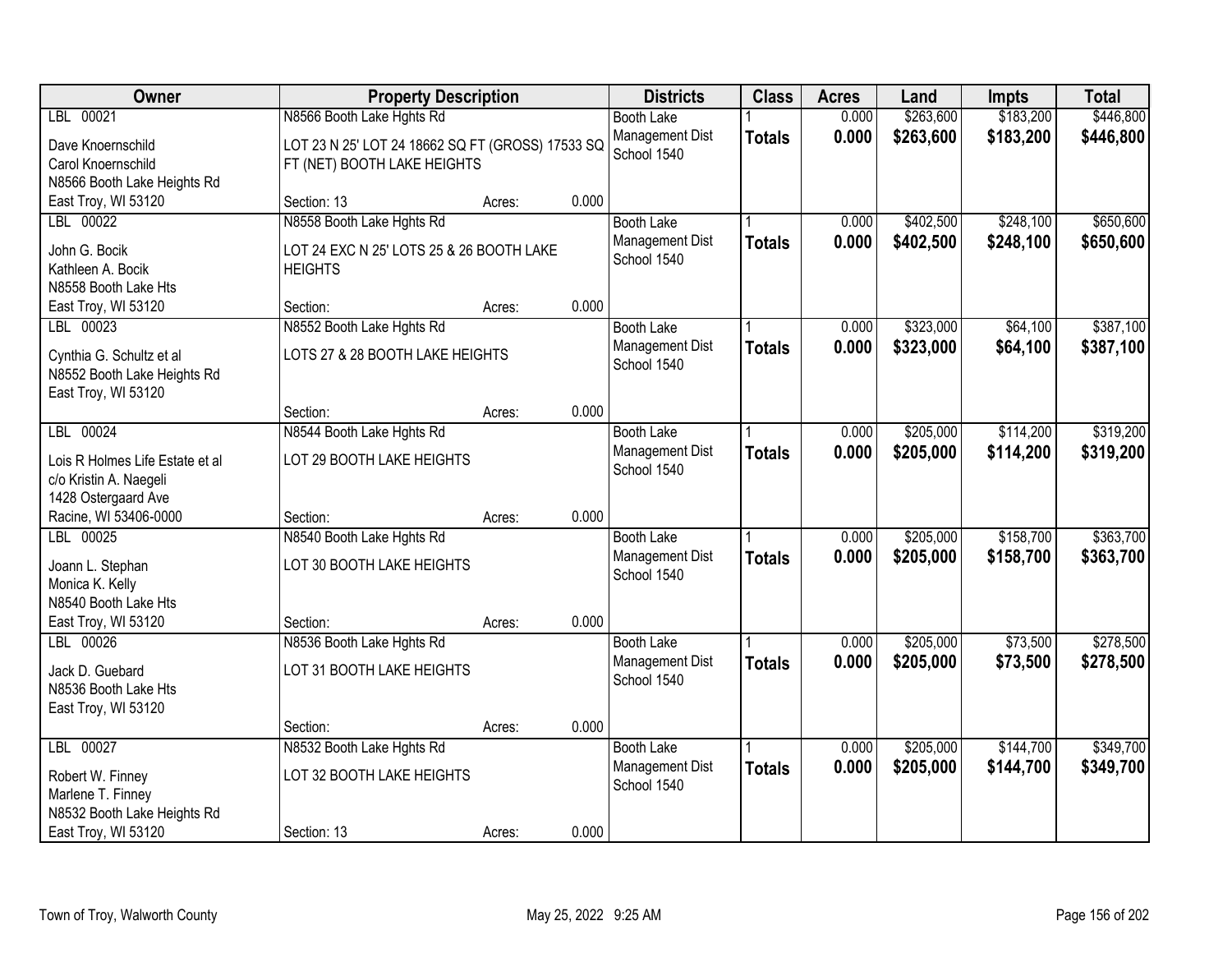| Owner                                                         | <b>Property Description</b>     |        |       | <b>Districts</b>               | <b>Class</b>  | <b>Acres</b> | Land      | <b>Impts</b> | <b>Total</b> |
|---------------------------------------------------------------|---------------------------------|--------|-------|--------------------------------|---------------|--------------|-----------|--------------|--------------|
| LBL 00028                                                     | N8528 Booth Lake Hghts Rd       |        |       | <b>Booth Lake</b>              |               | 0.000        | \$194,800 | \$307,400    | \$502,200    |
| Robert M. Kugach<br>Mary B. Kugach                            | LOT 33 BOOTH LAKE HEIGHTS       |        |       | Management Dist<br>School 1540 | <b>Totals</b> | 0.000        | \$194,800 | \$307,400    | \$502,200    |
| N8528 Booth Lake Hghts Rd                                     |                                 |        |       |                                |               |              |           |              |              |
| East Troy, WI 53120                                           | Section: 13                     | Acres: | 0.000 |                                |               |              |           |              |              |
| LBL 00029                                                     | N8524 Booth Lake Hghts Rd       |        |       | <b>Booth Lake</b>              |               | 0.000        | \$306,000 | \$305,400    | \$611,400    |
| Mccue Trust<br>3038 Hillside Trl                              | LOTS 34 & 35 BOOTH LAKE HEIGHTS |        |       | Management Dist<br>School 1540 | <b>Totals</b> | 0.000        | \$306,000 | \$305,400    | \$611,400    |
| Cross Plains, WI 53528                                        | Section: 13                     | Acres: | 0.000 |                                |               |              |           |              |              |
| LBL 00030                                                     | N8516 Booth Lake Hghts Rd       |        |       | <b>Booth Lake</b>              |               | 0.000        | \$205,000 | \$261,000    | \$466,000    |
| Michael D. Poliak<br>N8516 Booth Lake Heights Rd              | LOT 36 BOOTH LAKE HEIGHTS       |        |       | Management Dist<br>School 1540 | <b>Totals</b> | 0.000        | \$205,000 | \$261,000    | \$466,000    |
| East Troy, WI 53120                                           | Section:                        | Acres: | 0.000 |                                |               |              |           |              |              |
| LBL 00031                                                     | N8512 Booth Lake Hghts Rd       |        |       | <b>Booth Lake</b>              |               | 0.000        | \$205,000 | \$252,300    | \$457,300    |
| Chris E. Lindberg<br>Denise L. Lindberg                       | LOT 37 BOOTH LAKE HEIGHTS       |        |       | Management Dist<br>School 1540 | <b>Totals</b> | 0.000        | \$205,000 | \$252,300    | \$457,300    |
| N8512 Booth Lake Heights Rd<br>East Troy, WI 53120            | Section: 13                     | Acres: | 0.000 |                                |               |              |           |              |              |
| LBL 00032                                                     | N8506 Booth Lake Hghts Rd       |        |       | <b>Booth Lake</b>              |               | 0.000        | \$205,000 | \$416,700    | \$621,700    |
| Andrew R. Dalkin<br>N8506 Booth Lake Hghts Rd                 | LOT 38 BOOTH LAKE HEIGHTS       |        |       | Management Dist<br>School 1540 | <b>Totals</b> | 0.000        | \$205,000 | \$416,700    | \$621,700    |
| East Troy, WI 53120                                           |                                 |        |       |                                |               |              |           |              |              |
|                                                               | Section:                        | Acres: | 0.000 |                                |               |              |           |              |              |
| LBL 00033                                                     | N8502 Booth Lake Hghts Rd       |        |       | <b>Booth Lake</b>              |               | 0.256        | \$205,000 | \$210,900    | \$415,900    |
| Michelle Rouse Trust<br>516 N 2nd Ave<br>St Charles, IL 60174 | LOT 39 BOOTH LAKE HEIGHTS       |        |       | Management Dist<br>School 1540 | <b>Totals</b> | 0.256        | \$205,000 | \$210,900    | \$415,900    |
|                                                               | Section:                        | Acres: | 0.256 |                                |               |              |           |              |              |
| LBL 00034                                                     | N8498 Booth Lake Hghts Rd       |        |       | <b>Booth Lake</b>              |               | 0.000        | \$205,000 | \$210,900    | \$415,900    |
| Jeffrey Wolf<br>Diane Wolf                                    | LOT 40 BOOTH LAKE HEIGHTS       |        |       | Management Dist<br>School 1540 | <b>Totals</b> | 0.000        | \$205,000 | \$210,900    | \$415,900    |
| N8498 Booth Lake Heights Rd<br>East Troy, WI 53120            | Section:                        | Acres: | 0.000 |                                |               |              |           |              |              |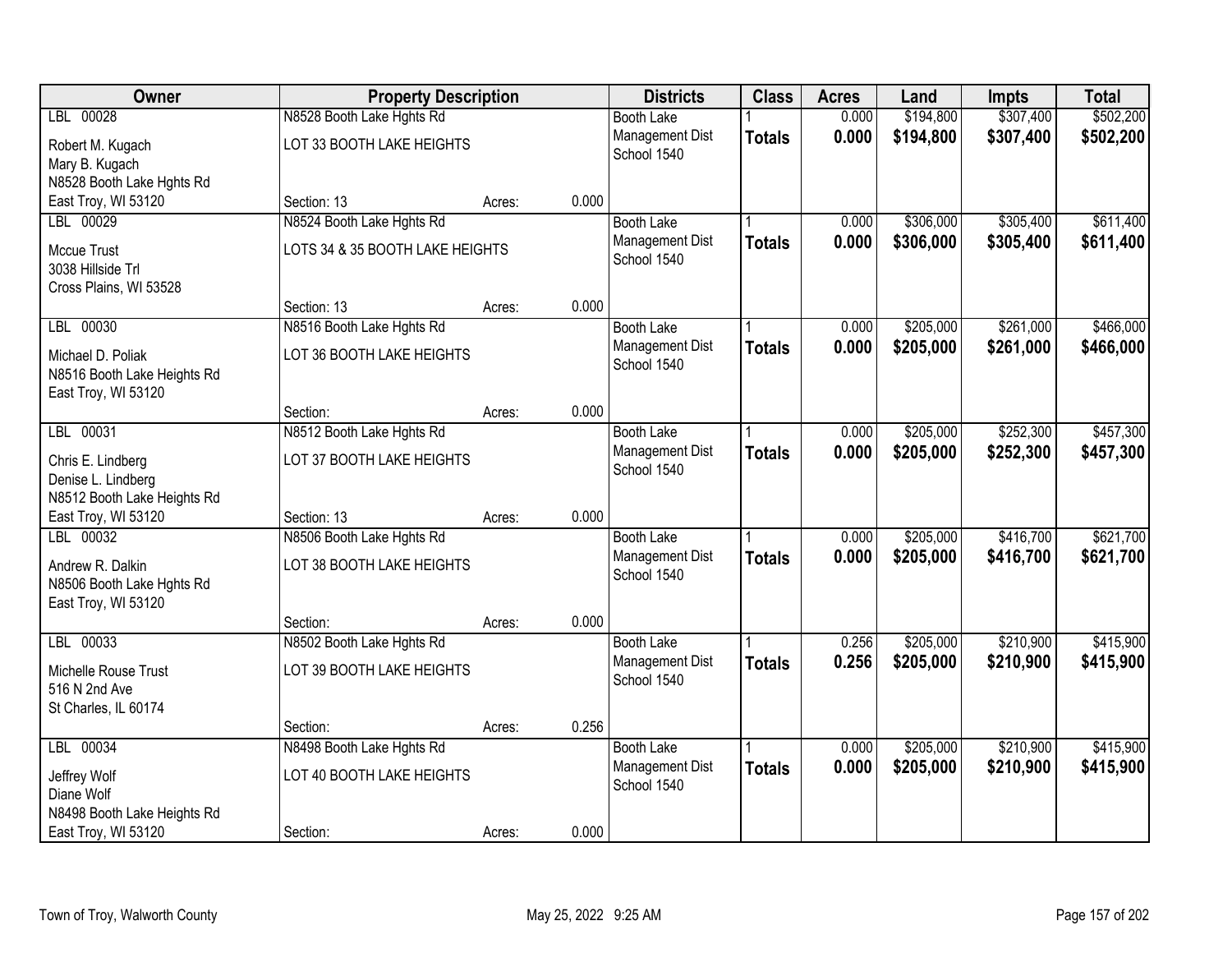| Owner                                                          |                                                       | <b>Property Description</b> |       | <b>Districts</b>               | <b>Class</b>  | <b>Acres</b> | Land      | <b>Impts</b> | <b>Total</b> |
|----------------------------------------------------------------|-------------------------------------------------------|-----------------------------|-------|--------------------------------|---------------|--------------|-----------|--------------|--------------|
| LBL 00035                                                      | N8496 Booth Lake Hghts Rd                             |                             |       | <b>Booth Lake</b>              |               | 0.000        | \$306,000 | \$314,500    | \$620,500    |
| Mary L. Weden et al<br>c/o Dennis J. Weden                     | LOT 41 BOOTH LAKE HEIGHTS LOT 42 TOGETHER<br>WITH R/W |                             |       | Management Dist<br>School 1540 | <b>Totals</b> | 0.000        | \$306,000 | \$314,500    | \$620,500    |
| N8496 Booth Lake Heights Rd<br>East Troy, WI 53120-0000        | Section:                                              |                             | 0.000 |                                |               |              |           |              |              |
| LBL 00037                                                      | N8492 Booth Lake Hghts Rd                             | Acres:                      |       | <b>Booth Lake</b>              |               | 0.000        | \$205,000 | \$90,200     | \$295,200    |
|                                                                |                                                       |                             |       | Management Dist                |               | 0.000        | \$205,000 | \$90,200     | \$295,200    |
| Lester B Rose Life Estate et al<br>N8492 Booth Lake Heights Rd | LOT 43 BOOTH LAKE HEIGHTS                             |                             |       | School 1540                    | <b>Totals</b> |              |           |              |              |
| East Troy, WI 53120                                            | Section:                                              | Acres:                      | 0.000 |                                |               |              |           |              |              |
| LBL 00038                                                      | N8488 Booth Lake Hghts Rd                             |                             |       | <b>Booth Lake</b>              |               | 0.000        | \$306,000 | \$43,200     | \$349,200    |
| <b>Gumz Trust</b><br>c/o Gumz Joint Trust                      | LOT 44 LOT 45 BOOTH LAKE HEIGHTS                      |                             |       | Management Dist<br>School 1540 | <b>Totals</b> | 0.000        | \$306,000 | \$43,200     | \$349,200    |
| 461 Greenwood Dr                                               |                                                       |                             |       |                                |               |              |           |              |              |
| Wisconsin Rapids, WI 54495-0000                                | Section:                                              | Acres:                      | 0.000 |                                |               |              |           |              |              |
| LBL 00039                                                      | N8484 Booth Lake Hghts Rd                             |                             |       | <b>Booth Lake</b>              |               | 0.000        | \$205,000 | \$218,200    | \$423,200    |
| Jose L Rodriguez Trust                                         | LOT 46 BOOTH LAKE HEIGHTS                             |                             |       | Management Dist<br>School 1540 | <b>Totals</b> | 0.000        | \$205,000 | \$218,200    | \$423,200    |
| Susie L Bower Rodriguez Trust<br>N8484 Booth Lake Hghts Rd     |                                                       |                             |       |                                |               |              |           |              |              |
| East Troy, WI 53120                                            | Section:                                              | Acres:                      | 0.000 |                                |               |              |           |              |              |
| LBL 00040                                                      | N8480 Booth Lake Hghts Rd                             |                             |       | <b>Booth Lake</b>              |               | 0.000        | \$198,600 | \$278,500    | \$477,100    |
|                                                                |                                                       |                             |       | Management Dist                | <b>Totals</b> | 0.000        | \$198,600 | \$278,500    | \$477,100    |
| Gerald M. Hegeman                                              | PT RESERVED AREA SHOWN ON BOOTH LAKE                  |                             |       | School 1540                    |               |              |           |              |              |
| Sandra L. Hegeman                                              | HEIGHTS DESC AS COM SW COR LOT 46 BOOTH               |                             |       |                                |               |              |           |              |              |
| N8480 Booth Lake Heights Rd                                    | LAKE HEIGHTS, ELY TO LAKE SHORE, SLY ALG              |                             |       |                                |               |              |           |              |              |
| East Troy, WI 53120-0000                                       | Section:                                              | Acres:                      | 0.000 |                                |               |              |           |              |              |
| LBL 00041                                                      | N8476 Booth Lake Hghts Rd                             |                             |       | <b>Booth Lake</b>              |               | 0.000        | \$189,500 | \$95,500     | \$285,000    |
| <b>Christine Honeyager Trust</b>                               | COM NE COR LOT 50 BOOTH LAKE HEIGHTS, NLY             |                             |       | Management Dist                | <b>Totals</b> | 0.000        | \$189,500 | \$95,500     | \$285,000    |
| Robert Honeyager                                               | ALG LAKE SHR 43. 34' TO POB, CONT NLY ALG SHR         |                             |       | School 1540                    |               |              |           |              |              |
| W6554 Co Rd Z                                                  | 43.34', WLY TO PT 160' N OF NW COR LOT 50, SLY        |                             |       |                                |               |              |           |              |              |
| Plymouth, WI 53073                                             | Section:                                              | Acres:                      | 0.000 |                                |               |              |           |              |              |
| LBL 00042                                                      | N8474 Booth Lake Hghts Rd                             |                             |       | <b>Booth Lake</b>              |               | 0.000        | \$189,500 | \$100,700    | \$290,200    |
| Charles A. Lindberg                                            | PARCEL IN BOOTH LAKE HEIGHTS: COM NW COR              |                             |       | Management Dist                | <b>Totals</b> | 0.000        | \$189,500 | \$100,700    | \$290,200    |
| Jeannette D. Lindberg                                          | LOT 50, ELY TO LAKE SHORE, NLY ALG SHORE              |                             |       | School 1540                    |               |              |           |              |              |
| 1307 Jeanette St                                               | 43.34', WLY TO S LN, SLY 80' TO POB.                  |                             |       |                                |               |              |           |              |              |
| Des Plaines, IL 60018                                          | Section:                                              | Acres:                      | 0.000 |                                |               |              |           |              |              |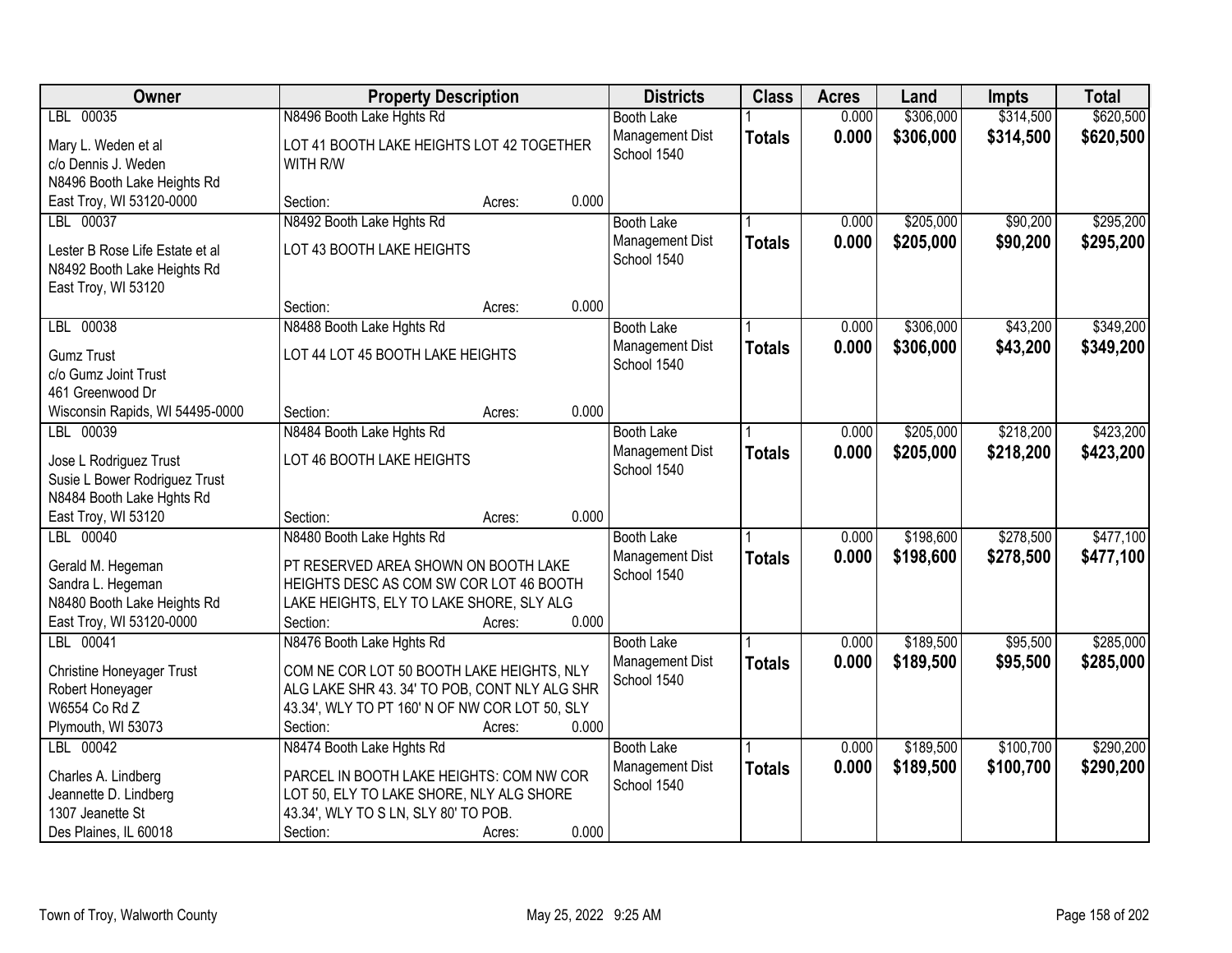| Owner                           | <b>Property Description</b>       |        |       | <b>Districts</b>  | <b>Class</b>  | <b>Acres</b> | Land      | <b>Impts</b> | <b>Total</b> |
|---------------------------------|-----------------------------------|--------|-------|-------------------|---------------|--------------|-----------|--------------|--------------|
| LBL 00043                       | N8470 Booth Lake Hghts Rd         |        |       | <b>Booth Lake</b> |               | 0.000        | \$205,000 | \$116,900    | \$321,900    |
| Maki Joint Declaration of Trust | LOT 50 BOOTH LAKE HEIGHTS         |        |       | Management Dist   | <b>Totals</b> | 0.000        | \$205,000 | \$116,900    | \$321,900    |
| 4 Sprucewood Ct                 |                                   |        |       | School 1540       |               |              |           |              |              |
| Racine, WI 53402                |                                   |        |       |                   |               |              |           |              |              |
|                                 | Section:                          | Acres: | 0.000 |                   |               |              |           |              |              |
| LBL 00044                       | N8466 Booth Lake Hghts Rd         |        |       | <b>Booth Lake</b> |               | 0.000        | \$205,000 | \$97,500     | \$302,500    |
| Steven Boebel                   | LOT 51 BOOTH LAKE HEIGHTS         |        |       | Management Dist   | <b>Totals</b> | 0.000        | \$205,000 | \$97,500     | \$302,500    |
| Debra Boebel                    |                                   |        |       | School 1540       |               |              |           |              |              |
| N8466 Booth Lake Heights Rd     |                                   |        |       |                   |               |              |           |              |              |
| East Troy, WI 53120             | Section:                          | Acres: | 0.000 |                   |               |              |           |              |              |
| LBL 00045                       | N8462 Booth Lake Hghts Rd         |        |       | <b>Booth Lake</b> |               | 0.000        | \$205,000 | \$271,700    | \$476,700    |
| Laura G. Eichholz               | LOT 52 BOOTH LAKE HEIGHTS         |        |       | Management Dist   | <b>Totals</b> | 0.000        | \$205,000 | \$271,700    | \$476,700    |
| John E. Eichholz                |                                   |        |       | School 1540       |               |              |           |              |              |
| N8462 Booth Lake Heights Rd     |                                   |        |       |                   |               |              |           |              |              |
| East Troy, WI 53120             | Section:                          | Acres: | 0.000 |                   |               |              |           |              |              |
| LFL 00001                       |                                   |        |       | School 1540       |               | 0.420        | \$7,700   | \$0          | \$7,700      |
| Evangelical Free Church Bible   | LOTS 1-5 BLK 12 FOUR LAKES BEACH; |        |       |                   | <b>Totals</b> | 0.420        | \$7,700   | \$0          | \$7,700      |
| Conference                      | ASSESSMENT INCLUDES LFL-13        |        |       |                   |               |              |           |              |              |
| C/O Timber-Lee Christian Cente  |                                   |        |       |                   |               |              |           |              |              |
| 2065 Half Day Rd                | Section:                          | Acres: | 0.420 |                   |               |              |           |              |              |
| Deerfield, IL 60015             |                                   |        |       |                   |               |              |           |              |              |
| LFL 00001A                      |                                   |        |       | School 1540       |               | 0.207        | \$900     | \$0          | \$900        |
| Evangelical Free Church Bible   | LOTS 6-8 BLK 12 FOUR LAKES BEACH  |        |       |                   | <b>Totals</b> | 0.207        | \$900     | \$0          | \$900        |
| Conference                      |                                   |        |       |                   |               |              |           |              |              |
| C/O Timber-Lee Christian Cente  |                                   |        |       |                   |               |              |           |              |              |
| 2065 Half Day Rd                | Section:                          | Acres: | 0.207 |                   |               |              |           |              |              |
| Deerfield, IL 60015             |                                   |        |       |                   |               |              |           |              |              |
| LFL 00002                       |                                   |        |       | School 1540       |               | 0.069        | \$2,000   | \$0          | \$2,000      |
| Peter Bakopoulos                | LOT 9 BLK 12 FOUR LAKES BEACH     |        |       |                   | <b>Totals</b> | 0.069        | \$2,000   | \$0          | \$2,000      |
| 1 N Washington St               |                                   |        |       |                   |               |              |           |              |              |
| Park Ridge, IL 60068            |                                   |        |       |                   |               |              |           |              |              |
|                                 | Section:                          | Acres: | 0.069 |                   |               |              |           |              |              |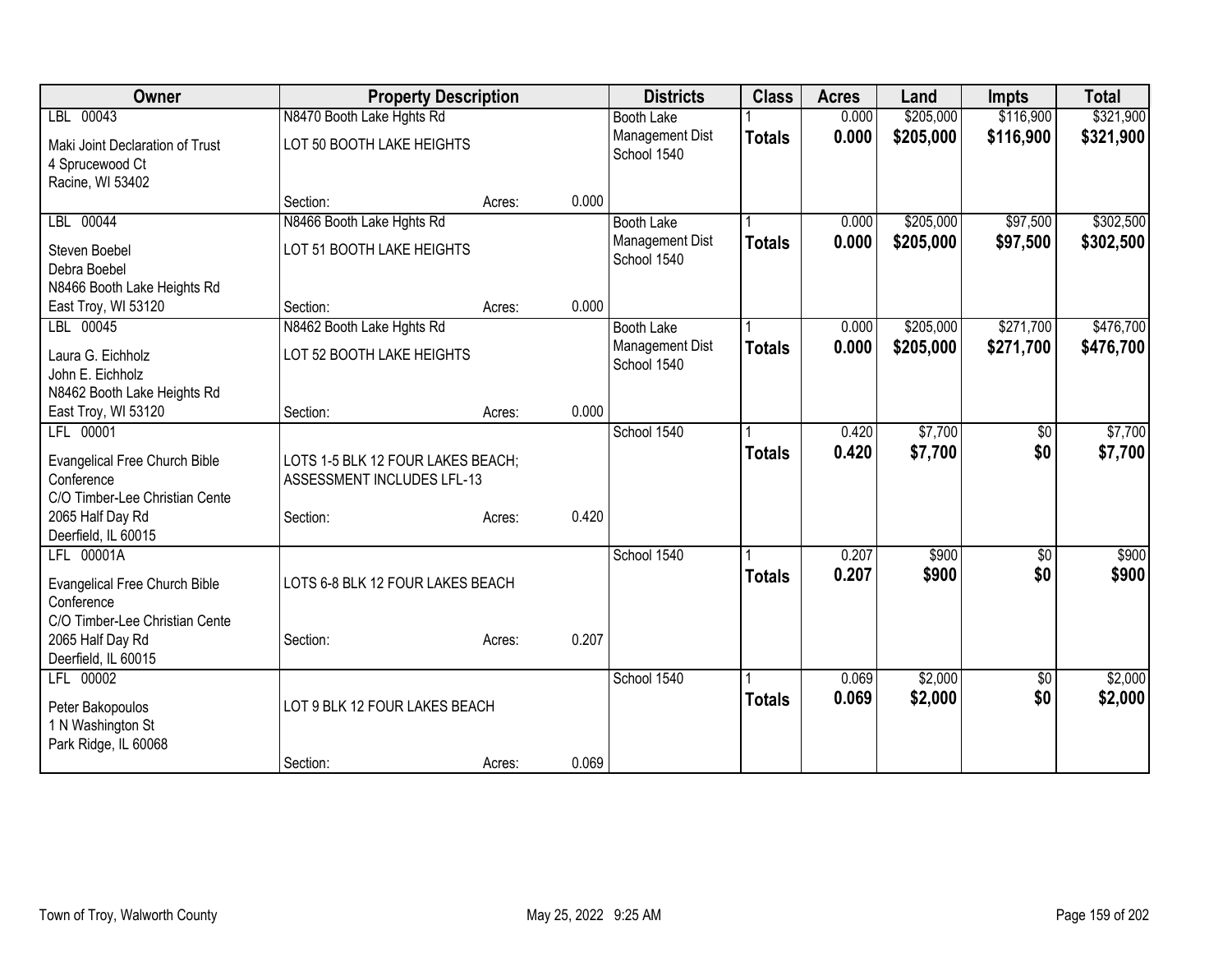| Owner                          |                                            | <b>Property Description</b> |       | <b>Districts</b> | <b>Class</b>  | <b>Acres</b>      | Land    | <b>Impts</b>    | <b>Total</b> |
|--------------------------------|--------------------------------------------|-----------------------------|-------|------------------|---------------|-------------------|---------|-----------------|--------------|
| LFL 00003                      |                                            |                             |       | School 1540      |               | 0.150             | \$3,900 | $\overline{50}$ | \$3,900      |
| Evangelical Free Church Bible  | LOTS 10-12 BLK 12 FOUR LAKES BEACH         |                             |       |                  | <b>Totals</b> | 0.150             | \$3,900 | \$0             | \$3,900      |
| Conference                     |                                            |                             |       |                  |               |                   |         |                 |              |
| C/O Timber-Lee Christian Cente |                                            |                             |       |                  |               |                   |         |                 |              |
| 2065 Half Day Rd               | Section:                                   | Acres:                      | 0.150 |                  |               |                   |         |                 |              |
| Deerfield, IL 60015            |                                            |                             |       |                  |               |                   |         |                 |              |
| LFL 00004                      | <b>Little Prairie Rd</b>                   |                             |       | School 1540      |               | 0.187             | \$6,700 | $\sqrt{$0}$     | \$6,700      |
| Benjamin D. Nelson             | LOT 13 BLK 12 FOUR LAKES BEACH; ASSESSMENT |                             |       |                  | <b>Totals</b> | 0.187             | \$6,700 | \$0             | \$6,700      |
| Nicole L. Nelson               | <b>INCLUDES LFL-5</b>                      |                             |       |                  |               |                   |         |                 |              |
| N9040 Nelson Rd                |                                            |                             |       |                  |               |                   |         |                 |              |
| East Troy, WI 53120            | Section: 8                                 | Acres:                      | 0.187 |                  |               |                   |         |                 |              |
| LFL 00005                      |                                            |                             |       | School 1540      |               | Assessed with LFL | 00004   |                 |              |
|                                |                                            |                             |       |                  |               |                   |         |                 |              |
| Benjamin D. Nelson             | LOT 14 BLK 12 FOUR LAKES BEACH; ASSESSED   |                             |       |                  |               |                   |         |                 |              |
| Nicole L. Nelson               | WITH LFL-4                                 |                             |       |                  |               |                   |         |                 |              |
| N9040 Nelson Rd                |                                            |                             |       |                  |               |                   |         |                 |              |
| East Troy, WI 53120            | Section: 8                                 | Acres:                      | 0.000 |                  |               |                   |         |                 |              |
| LFL 00006                      |                                            |                             |       | School 1540      |               | 0.386             | \$7,600 | $\sqrt[6]{3}$   | \$7,600      |
| Neil Rainford                  | LOT 15 BLK 12 FOUR LAKES BEACH; ASSESSMENT |                             |       |                  | <b>Totals</b> | 0.386             | \$7,600 | \$0             | \$7,600      |
| Michelle R. Meyer              | INCLUDES LFL-7, LFL-8                      |                             |       |                  |               |                   |         |                 |              |
| 5514 Barton Rd                 |                                            |                             |       |                  |               |                   |         |                 |              |
| Madison, WI 53711              | Section:                                   | Acres:                      | 0.386 |                  |               |                   |         |                 |              |
| LFL 00007                      |                                            |                             |       | School 1540      |               | Assessed with LFL | 00006   |                 |              |
| Neil Rainford                  | LOT 16 BLK 12 FOUR LAKES BEACH; ASSESSED   |                             |       |                  |               |                   |         |                 |              |
| Michelle R. Meyer              | WITH LFL-6                                 |                             |       |                  |               |                   |         |                 |              |
| 5514 Barton Rd                 |                                            |                             |       |                  |               |                   |         |                 |              |
| Madison, WI 53711              | Section:                                   | Acres:                      | 0.000 |                  |               |                   |         |                 |              |
| LFL 00008                      |                                            |                             |       | School 1540      | Assessed with |                   |         |                 |              |
| Neil Rainford                  | LOTS 17 & 18 BLK 12 FOUR LAKES BEACH;      |                             |       |                  |               |                   |         |                 |              |
| Michelle R. Meyer              | ASSESSED WITH LFL-6                        |                             |       |                  |               |                   |         |                 |              |
| 5514 Barton Rd                 |                                            |                             |       |                  |               |                   |         |                 |              |
| Madison, WI 53711              | Section:                                   | Acres:                      | 0.000 |                  |               |                   |         |                 |              |
| LFL 00009                      |                                            |                             |       | School 1540      |               | 0.370             | \$7,500 | $\overline{50}$ | \$7,500      |
|                                |                                            |                             |       |                  | <b>Totals</b> | 0.370             | \$7,500 | \$0             | \$7,500      |
| Katherine A. Van Acker         | LOTS 19-22 BLK 12 FOUR LAKES BEACH         |                             |       |                  |               |                   |         |                 |              |
| W4197 Little Prairie Rd        |                                            |                             |       |                  |               |                   |         |                 |              |
| East Troy, WI 53120-0000       |                                            |                             |       |                  |               |                   |         |                 |              |
|                                | Section:                                   | Acres:                      | 0.370 |                  |               |                   |         |                 |              |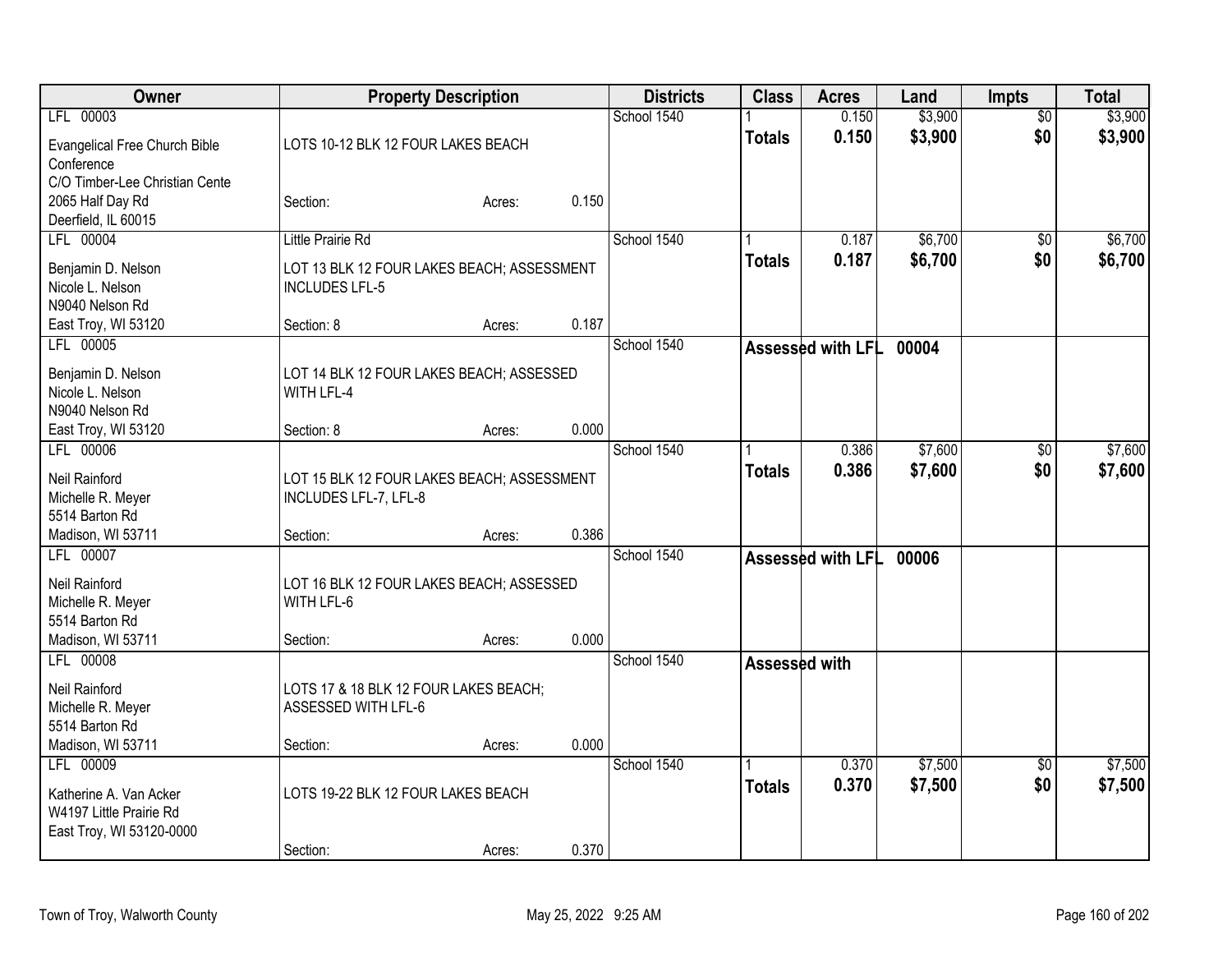| Owner                                                                                              | <b>Property Description</b>                            |                 | <b>Districts</b> | <b>Class</b>        | <b>Acres</b>      | Land               | <b>Impts</b>          | <b>Total</b>       |
|----------------------------------------------------------------------------------------------------|--------------------------------------------------------|-----------------|------------------|---------------------|-------------------|--------------------|-----------------------|--------------------|
| LFL 00011                                                                                          |                                                        |                 | School 1540      |                     | 0.344             | \$7,400            | $\overline{50}$       | \$7,400            |
| Timber-Lee Christian Center<br>2065 Half Day Rd<br>Deerfield, IL 60015                             | LOTS 23-27 BLK 12 FOUR LAKES BEACH                     |                 |                  | <b>Totals</b>       | 0.344             | \$7,400            | \$0                   | \$7,400            |
|                                                                                                    | Section:                                               | 0.344<br>Acres: |                  |                     |                   |                    |                       |                    |
| LFL 00012                                                                                          |                                                        |                 | School 1540      |                     | 0.138             | \$600              | \$0                   | \$600              |
| <b>Evangelical Free Church Bible</b><br>Conference, Inc et al<br>c/o Evangelical Free Church Bible | LOTS 28 & 29 BLK 12 FOUR LAKES BEACH                   |                 |                  | <b>Totals</b>       | 0.138             | \$600              | \$0                   | \$600              |
| Conference, Inc<br>2065 Half Day Rd<br>Deerfield, IL 60015-0000                                    | Section:                                               | 0.138<br>Acres: |                  |                     |                   |                    |                       |                    |
| LFL 00013                                                                                          |                                                        |                 | School 1540      |                     | Assessed with LFL | 00001              |                       |                    |
| Evangelical Free Church Bible<br>Conference<br>C/O Timber-Lee Christian Cente                      | LOT 30 BLK 12 FOUR LAKES BEACH; ASSESSED<br>WITH LFL-1 |                 |                  |                     |                   |                    |                       |                    |
| 2065 Half Day Rd<br>Deerfield, IL 60015                                                            | Section:                                               | 0.000<br>Acres: |                  |                     |                   |                    |                       |                    |
| LFL 00014<br>Timber-Lee Ministries, Inc.<br>c/o Timber-Lee Ministries, Inc.<br>2065 Half Day Rd    | LOTS 31-33 BLK 12 FOUR LAKES BEACH                     |                 | School 1540      | <b>Totals</b>       | 0.207<br>0.207    | \$6,800<br>\$6,800 | \$0<br>\$0            | \$6,800<br>\$6,800 |
| Deerfield, IL 60015                                                                                | Section: 8                                             | 0.207<br>Acres: |                  |                     |                   |                    |                       |                    |
| LFL 00015<br>Timber-Lee Christian Center et al<br>c/o Evangelical Free Church Bible<br>Conference  | LOTS 34 & 35 BLK 12 FOUR LAKES BEACH                   |                 | School 1540      | X4<br><b>Totals</b> | 0.138<br>0.138    | \$0<br>\$0         | \$0<br>\$0            | \$0<br>\$0         |
| 2065 Half Day Rd<br>Deerfield, IL 60015                                                            | Section:                                               | 0.138<br>Acres: |                  |                     |                   |                    |                       |                    |
| LFL 00016<br>Geraldine Cody<br>12433 71st Ave<br>Palos Hills, IL 60463                             | LOT 36 BLK 12 FOUR LAKES BEACH                         |                 | School 1540      | <b>Totals</b>       | 0.069<br>0.069    | \$2,000<br>\$2,000 | $\sqrt[6]{30}$<br>\$0 | \$2,000<br>\$2,000 |
|                                                                                                    | Section:                                               | 0.069<br>Acres: |                  |                     |                   |                    |                       |                    |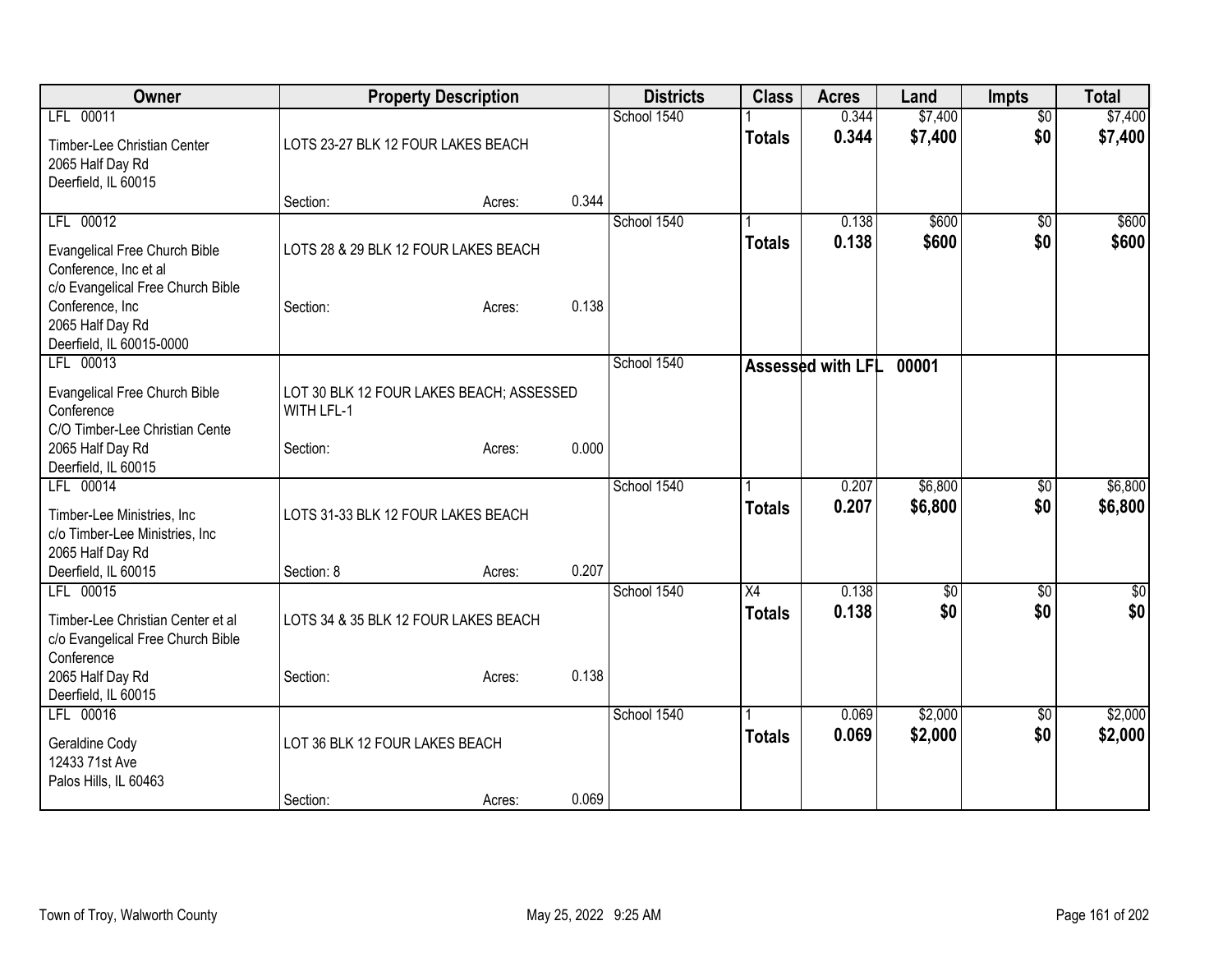| Owner                                                         |                                              | <b>Property Description</b> |       | <b>Districts</b> | <b>Class</b>  | <b>Acres</b>      | Land               | <b>Impts</b>    | <b>Total</b>       |
|---------------------------------------------------------------|----------------------------------------------|-----------------------------|-------|------------------|---------------|-------------------|--------------------|-----------------|--------------------|
| LFL 00017                                                     |                                              |                             |       | School 1540      |               | 0.042             | \$1,300            | $\overline{50}$ | \$1,300            |
| Evangelical Free Church Bible                                 | LOT 37 BLK 12 FOUR LAKES BEACH               |                             |       |                  | <b>Totals</b> | 0.042             | \$1,300            | \$0             | \$1,300            |
| Conference                                                    |                                              |                             |       |                  |               |                   |                    |                 |                    |
| C/O Timber-Lee Christian Cente                                |                                              |                             |       |                  |               |                   |                    |                 |                    |
| 2065 Half Day Rd                                              | Section:                                     | Acres:                      | 0.042 |                  |               |                   |                    |                 |                    |
| Deerfield, IL 60015                                           |                                              |                             |       |                  |               |                   |                    |                 |                    |
| LFL 00018                                                     |                                              |                             |       | School 1540      |               | 0.227<br>0.227    | \$5,500<br>\$5,500 | \$0<br>\$0      | \$5,500<br>\$5,500 |
| Alice E. Svab et al                                           | LOTS 1-3 BLK 13 FOUR LAKES BEACH             |                             |       |                  | <b>Totals</b> |                   |                    |                 |                    |
| c/o Herbert J. Svab MD MD                                     |                                              |                             |       |                  |               |                   |                    |                 |                    |
| 906 Calle View Dr<br>Lagrange, IL 60525-0000                  | Section:                                     |                             | 0.227 |                  |               |                   |                    |                 |                    |
| LFL 00019                                                     |                                              | Acres:                      |       | School 1540      |               | 0.278             | \$1,400            | \$0             | \$1,400            |
|                                                               |                                              |                             |       |                  | <b>Totals</b> | 0.278             | \$1,400            | \$0             | \$1,400            |
| Timber-Lee Ministries, Inc                                    | LOTS 4-7 BLK 13 FOUR LAKES BEACH             |                             |       |                  |               |                   |                    |                 |                    |
| c/o Timber-Lee Ministries, Inc<br>2065 Half Day Rd            |                                              |                             |       |                  |               |                   |                    |                 |                    |
| Deerfield, IL 60015                                           | Section: 8                                   | Acres:                      | 0.278 |                  |               |                   |                    |                 |                    |
| LFL 00023                                                     |                                              |                             |       | School 1540      |               | 0.154             | \$1,300            | \$0             | \$1,300            |
|                                                               |                                              |                             |       |                  | <b>Totals</b> | 0.154             | \$1,300            | \$0             | \$1,300            |
| Timber-Lee Ministries, Inc.<br>c/o Timber-Lee Ministries, Inc | LOTS 8 & 9 BLK 13 FOUR LAKES BEACH           |                             |       |                  |               |                   |                    |                 |                    |
| 2065 Half Day Rd                                              |                                              |                             |       |                  |               |                   |                    |                 |                    |
| Deerfield, IL 60015                                           | Section: 8                                   | Acres:                      | 0.154 |                  |               |                   |                    |                 |                    |
| LFL 00024                                                     |                                              |                             |       | School 1540      |               | 0.478             | \$24,900           | \$3,600         | \$28,500           |
| Victoria A. Miller                                            | LOTS 1-4 BLK 14 FOUR LAKES BEACH             |                             |       |                  | <b>Totals</b> | 0.478             | \$24,900           | \$3,600         | \$28,500           |
| W502 Miller Rd                                                |                                              |                             |       |                  |               |                   |                    |                 |                    |
| Burlington, WI 53105                                          |                                              |                             |       |                  |               |                   |                    |                 |                    |
|                                                               | Section: 8                                   | Acres:                      | 0.275 |                  |               |                   |                    |                 |                    |
| LFL 00025                                                     |                                              |                             |       | School 1540      |               | Assessed with LFL | 00024              |                 |                    |
| Keegan M. Kelley                                              | LOTS 5-7 BLK 14 FOUR LAKES BEACH SUBD        |                             |       |                  |               |                   |                    |                 |                    |
| 921 E Dakota St                                               | LOCATED IN THE SW 1/4 SW 1/4 SEC 8 T4N R17E. |                             |       |                  |               |                   |                    |                 |                    |
| Milwaukee, WI 53207                                           | PER DOC 863616                               |                             |       |                  |               |                   |                    |                 |                    |
|                                                               | Section: 8                                   | Acres:                      | 0.203 |                  |               |                   |                    |                 |                    |
| LFL 00027                                                     |                                              |                             |       | School 1540      |               | 0.219             | \$10,900           | $\overline{50}$ | \$10,900           |
| Anthony T. Piontek                                            | LOTS 8 & 9 BLK 14 FOUR LAKES BEACH;          |                             |       |                  | Totals        | 0.219             | \$10,900           | \$0             | \$10,900           |
| c/o Anthony T. Piontek                                        | ASSESSMENT INCLUDES LFL-30                   |                             |       |                  |               |                   |                    |                 |                    |
| W309 S8880 Green Acre Dr                                      |                                              |                             |       |                  |               |                   |                    |                 |                    |
| Mukwonago, WI 53149                                           | Section: 8                                   | Acres:                      | 0.219 |                  |               |                   |                    |                 |                    |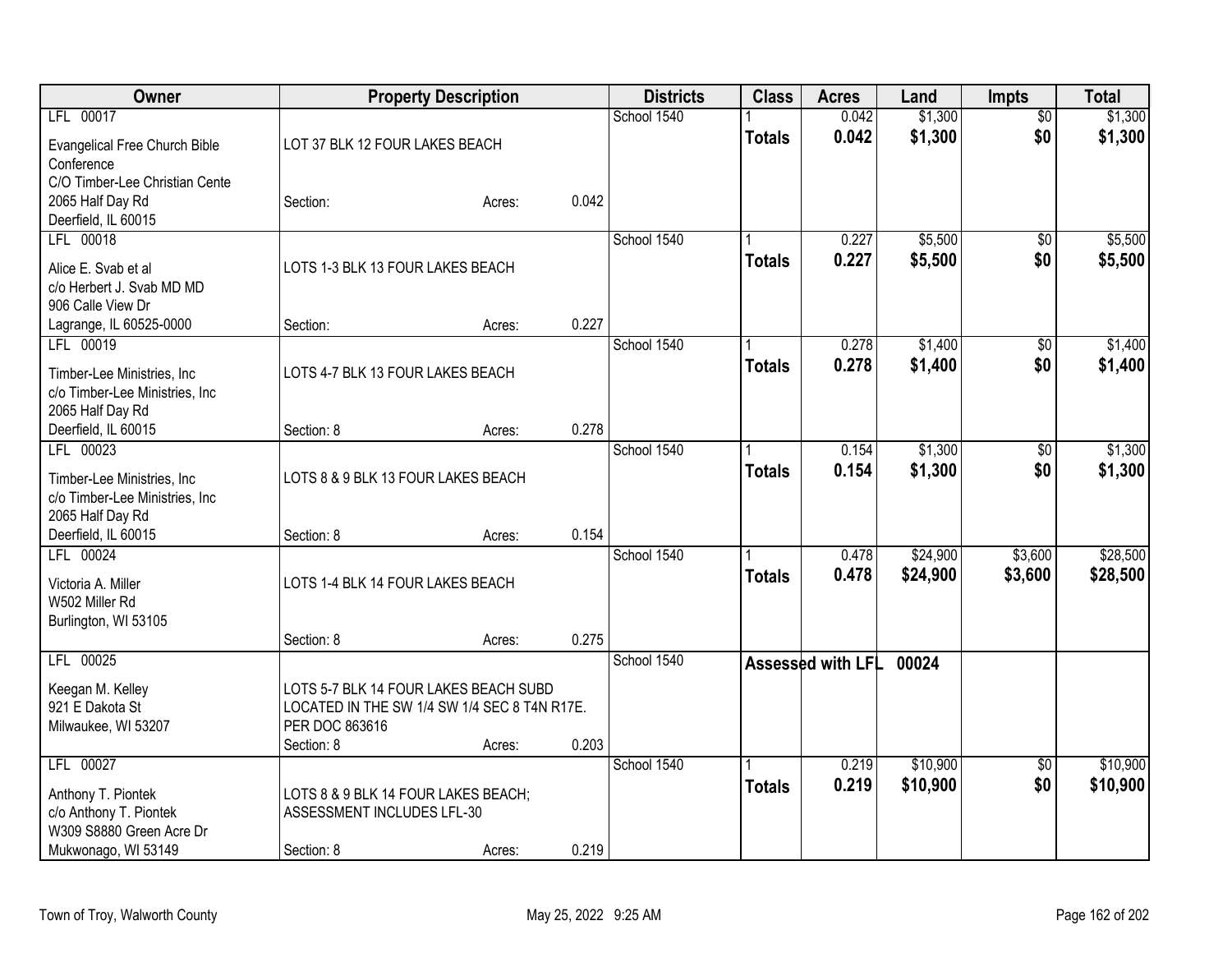| Owner                     |                                          | <b>Property Description</b> |       | <b>Districts</b> | <b>Class</b>  | <b>Acres</b>      | Land    | <b>Impts</b>    | <b>Total</b> |
|---------------------------|------------------------------------------|-----------------------------|-------|------------------|---------------|-------------------|---------|-----------------|--------------|
| LFL 00028                 | 8051 Little Prairie Rd                   |                             |       | School 1540      |               | 0.047             | \$3,700 | \$24,700        | \$28,400     |
| <b>Thomas Piontek</b>     | LOT 10 BLK 14 FOUR LAKES BEACH           |                             |       |                  | <b>Totals</b> | 0.047             | \$3,700 | \$24,700        | \$28,400     |
| Joy Piontek               |                                          |                             |       |                  |               |                   |         |                 |              |
| W309 S8880 Green Acres Dr |                                          |                             |       |                  |               |                   |         |                 |              |
| Mukwonago, WI 53149       | Section:                                 | Acres:                      | 0.047 |                  |               |                   |         |                 |              |
| LFL 00029                 |                                          |                             |       | School 1540      |               | 0.121             | \$6,600 | \$20,300        | \$26,900     |
| Anthony T. Piontek        | LOTS 11 & 12 BLK 14 FOUR LAKES BEACH PER |                             |       |                  | <b>Totals</b> | 0.121             | \$6,600 | \$20,300        | \$26,900     |
| c/o Anthony T. Piontek    | #820475                                  |                             |       |                  |               |                   |         |                 |              |
| W309 S8880 Green Acre Dr  |                                          |                             |       |                  |               |                   |         |                 |              |
| Mukwonago, WI 53149       | Section:                                 | Acres:                      | 0.121 |                  |               |                   |         |                 |              |
| LFL 00030                 |                                          |                             |       | School 1540      |               | Assessed with LFL | 00027   |                 |              |
| Anthony T. Piontek        | LOTS 13 & 14 BLK 14 FOUR LAKES BEACH;    |                             |       |                  |               |                   |         |                 |              |
| c/o Anthony T. Piontek    | ASSESSED WITH LFL-27                     |                             |       |                  |               |                   |         |                 |              |
| W309 S8880 Green Acre Dr  |                                          |                             |       |                  |               |                   |         |                 |              |
| Mukwonago, WI 53149       | Section: 8                               | Acres:                      | 0.000 |                  |               |                   |         |                 |              |
| LFL 00031                 |                                          |                             |       | School 1540      |               | 0.069             | \$1,000 | \$0             | \$1,000      |
| Michelle A. Anomaly       | LOT 15 BLK 14 FOUR LAKES BEACH           |                             |       |                  | <b>Totals</b> | 0.069             | \$1,000 | \$0             | \$1,000      |
| N9604 Hwy 67              |                                          |                             |       |                  |               |                   |         |                 |              |
| Eagle, WI 53119           |                                          |                             |       |                  |               |                   |         |                 |              |
|                           | Section:                                 | Acres:                      | 0.069 |                  |               |                   |         |                 |              |
| LFL 00032                 |                                          |                             |       | School 1540      |               | 0.069             | \$1,000 | $\overline{50}$ | \$1,000      |
| Michelle A. Meiller       | LOT 16 BLK 14 FOUR LAKES BEACH           |                             |       |                  | <b>Totals</b> | 0.069             | \$1,000 | \$0             | \$1,000      |
| N9604 St Rd 67            |                                          |                             |       |                  |               |                   |         |                 |              |
| Eagle, WI 53119           |                                          |                             |       |                  |               |                   |         |                 |              |
|                           | Section:                                 | Acres:                      | 0.069 |                  |               |                   |         |                 |              |
| LFL 00033                 |                                          |                             |       | School 1540      |               | 0.069             | \$1,000 | $\sqrt{6}$      | \$1,000      |
| Michelle A. Anomaly       | LOT 17 BLK 14 FOUR LAKES BEACH           |                             |       |                  | <b>Totals</b> | 0.069             | \$1,000 | \$0             | \$1,000      |
| N9604 Hwy 67              |                                          |                             |       |                  |               |                   |         |                 |              |
| Eagle, WI 53119           |                                          |                             |       |                  |               |                   |         |                 |              |
|                           | Section:                                 | Acres:                      | 0.069 |                  |               |                   |         |                 |              |
| LFL 00034                 |                                          |                             |       | School 1540      |               | 0.061             | \$1,800 | $\overline{50}$ | \$1,800      |
| <b>Brian Roberts</b>      | LOT 18 BLK 14 FOUR LAKES BEACH           |                             |       |                  | <b>Totals</b> | 0.061             | \$1,800 | \$0             | \$1,800      |
| Renee Peck                |                                          |                             |       |                  |               |                   |         |                 |              |
| 857 Sweetbriar Dr         |                                          |                             |       |                  |               |                   |         |                 |              |
| Elkhorn, WI 53121         | Section:                                 | Acres:                      | 0.061 |                  |               |                   |         |                 |              |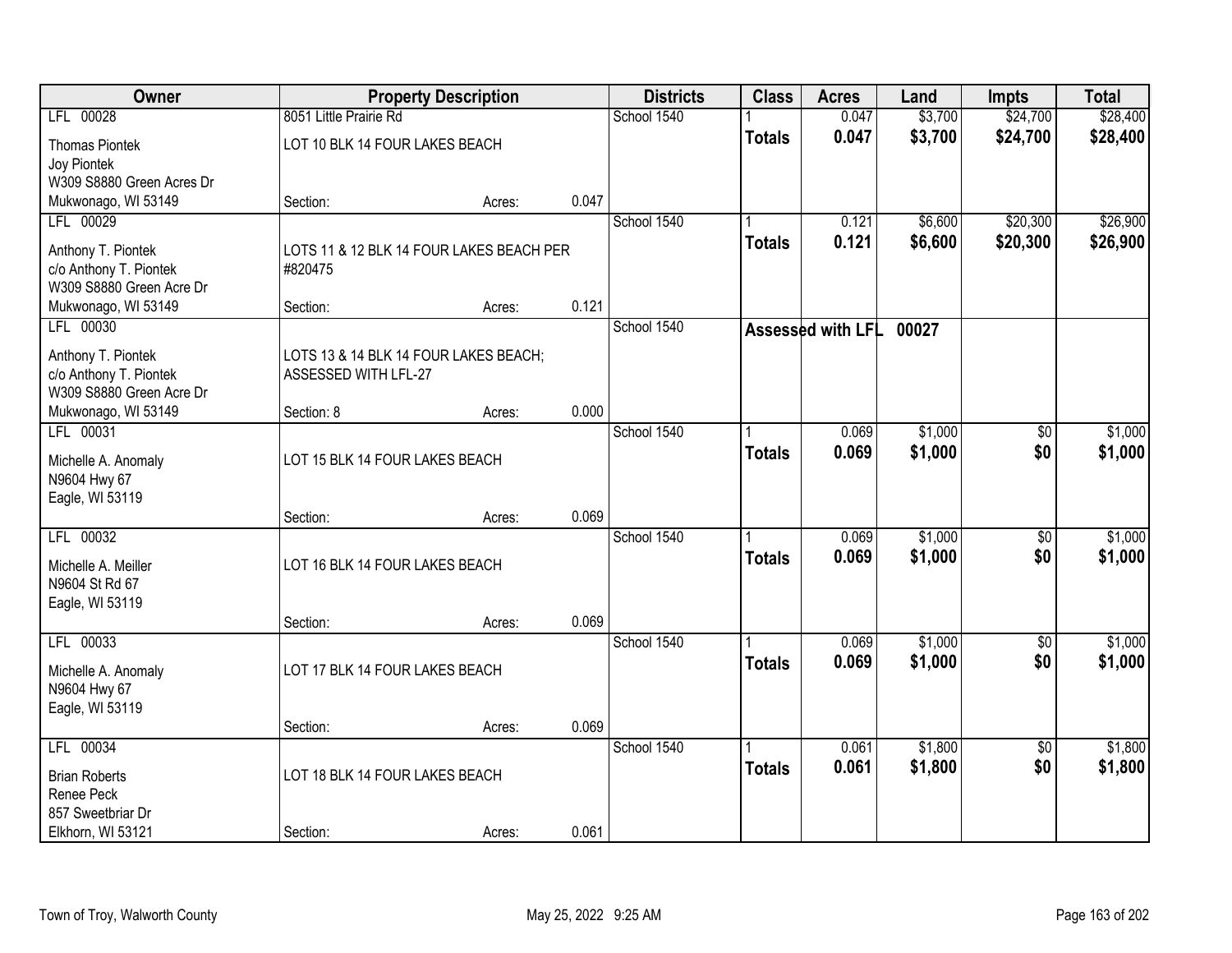| Owner                             |                                    | <b>Property Description</b> |       | <b>Districts</b> | <b>Class</b>  | <b>Acres</b> | Land     | <b>Impts</b> | <b>Total</b> |
|-----------------------------------|------------------------------------|-----------------------------|-------|------------------|---------------|--------------|----------|--------------|--------------|
| LFL 00035                         |                                    |                             |       | School 1540      |               | 0.207        | \$6,800  | \$6,900      | \$13,700     |
| Neil Rainford                     | LOTS 19-21 BLK 14 FOUR LAKES BEACH |                             |       |                  | <b>Totals</b> | 0.207        | \$6,800  | \$6,900      | \$13,700     |
| Michelle R. Meyer                 |                                    |                             |       |                  |               |              |          |              |              |
| 5514 Barton Rd                    |                                    |                             |       |                  |               |              |          |              |              |
| Madison, WI 53711                 | Section:                           | Acres:                      | 0.207 |                  |               |              |          |              |              |
| LFL 00037                         |                                    |                             |       | School 1540      |               | 0.207        | \$6,800  | \$0          | \$6,800      |
| Mackenzie J. Miller               | LOTS 22-24 BLK 14 FOUR LAKES BEACH |                             |       |                  | <b>Totals</b> | 0.207        | \$6,800  | \$0          | \$6,800      |
| W4389 Little Prairie Rd           |                                    |                             |       |                  |               |              |          |              |              |
| East Troy, WI 53120               |                                    |                             | 0.207 |                  |               |              |          |              |              |
| LFL 00038                         | Section:                           | Acres:                      |       | School 1540      |               | 0.088        | \$2,300  | \$0          | \$2,300      |
|                                   |                                    |                             |       |                  | <b>Totals</b> | 0.088        | \$2,300  | \$0          | \$2,300      |
| <b>Brandon Krostag</b>            | LOT 1 BLK 15 FOUR LAKES BEACH      |                             |       |                  |               |              |          |              |              |
| 219 E Eagle St                    |                                    |                             |       |                  |               |              |          |              |              |
| Eagle, WI 53119                   | Section:                           | Acres:                      | 0.088 |                  |               |              |          |              |              |
| LFL 00038A                        |                                    |                             |       | School 1540      |               | 0.000        | \$4,000  | \$0          | \$4,000      |
|                                   |                                    |                             |       |                  | <b>Totals</b> | 0.000        | \$4,000  | \$0          | \$4,000      |
| <b>Brandon Krostag</b>            | LOTS 2 & 3 BLK 15 FOUR LAKES BEACH |                             |       |                  |               |              |          |              |              |
| 219 E Eagle St<br>Eagle, WI 53119 |                                    |                             |       |                  |               |              |          |              |              |
|                                   | Section:                           | Acres:                      | 0.000 |                  |               |              |          |              |              |
| LFL 00039                         | W4401 Little Prairie Rd            |                             |       | School 1540      |               | 0.000        | \$28,800 | \$71,900     | \$100,700    |
| <b>Brandon Krostag</b>            | LOTS 4 & 5 BLK 15 FOUR LAKES BEACH |                             |       |                  | <b>Totals</b> | 0.000        | \$28,800 | \$71,900     | \$100,700    |
| 219 E Eagle St                    |                                    |                             |       |                  |               |              |          |              |              |
| Eagle, WI 53119                   |                                    |                             |       |                  |               |              |          |              |              |
|                                   | Section:                           | Acres:                      | 0.000 |                  |               |              |          |              |              |
| LFL 00041                         |                                    |                             |       | School 1540      |               | 0.000        | \$9,000  | $\sqrt{6}$   | \$9,000      |
| James M. Poirior                  | LOT 6 BLK 15 FOUR LAKES BEACH      |                             |       |                  | <b>Totals</b> | 0.000        | \$9,000  | \$0          | \$9,000      |
| Catherine J. Poirior              |                                    |                             |       |                  |               |              |          |              |              |
| 1632 Rushmore Dr                  |                                    |                             |       |                  |               |              |          |              |              |
| Waukesha, WI 53186                | Section:                           | Acres:                      | 0.000 |                  |               |              |          |              |              |
| LFL 00042                         |                                    |                             |       | School 1540      |               | 0.000        | \$23,000 | \$12,900     | \$35,900     |
| James M. Poirior                  | LOT 7 BLK 15 FOUR LAKES BEACH      |                             |       |                  | <b>Totals</b> | 0.000        | \$23,000 | \$12,900     | \$35,900     |
| Catherine J. Poirior              |                                    |                             |       |                  |               |              |          |              |              |
| 1632 Rushmore Dr                  |                                    |                             |       |                  |               |              |          |              |              |
| Waukesha, WI 53186                | Section:                           | Acres:                      | 0.000 |                  |               |              |          |              |              |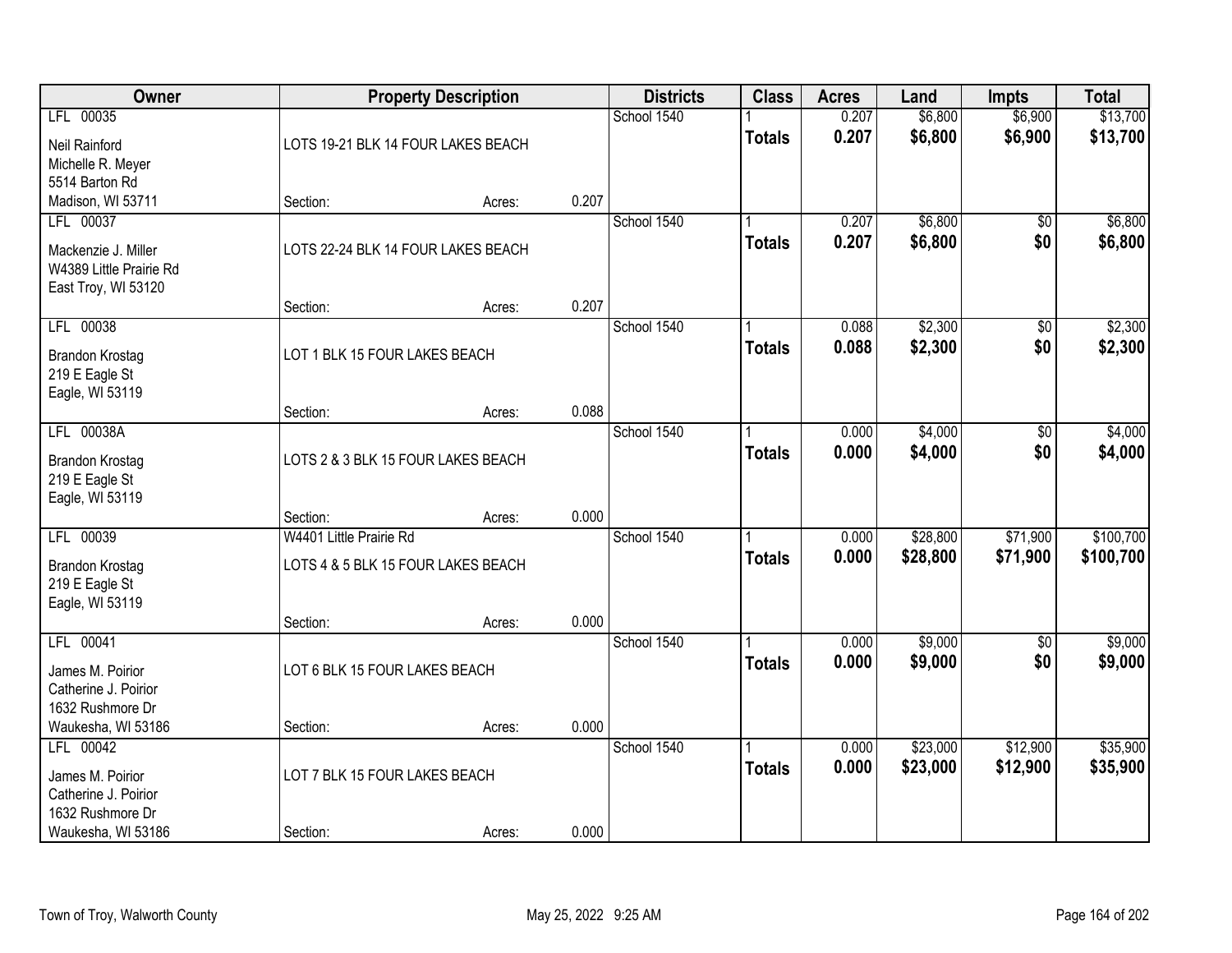| Owner                                   |                                      | <b>Property Description</b> |       | <b>Districts</b> | <b>Class</b>  | <b>Acres</b>   | Land               | <b>Impts</b>           | <b>Total</b>       |
|-----------------------------------------|--------------------------------------|-----------------------------|-------|------------------|---------------|----------------|--------------------|------------------------|--------------------|
| LFL 00043                               |                                      |                             |       | School 1540      |               | 0.000          | \$27,000           | \$11,700               | \$38,700           |
| Steven D. Brachman                      | LOT 8 BLK 15 FOUR LAKES BEACH        |                             |       |                  | <b>Totals</b> | 0.000          | \$27,000           | \$11,700               | \$38,700           |
| Claudia Backus<br>3675 W 102nd Ave      |                                      |                             |       |                  |               |                |                    |                        |                    |
| Westminster, CO 80031-0000              | Section:                             | Acres:                      | 0.000 |                  |               |                |                    |                        |                    |
| LFL 00044                               |                                      |                             |       | School 1540      |               | 0.000          | \$27,000           | \$22,100               | \$49,100           |
| Jon O'Hara                              | LOT 9 BLK 15 FOUR LAKES BEACH        |                             |       |                  | <b>Totals</b> | 0.000          | \$27,000           | \$22,100               | \$49,100           |
| Moira O'Hara<br>25966 Sunset Rd         |                                      |                             |       |                  |               |                |                    |                        |                    |
| Barrington, IL 60010                    | Section:                             | Acres:                      | 0.000 |                  |               |                |                    |                        |                    |
| LFL 00045                               | <b>Hillcrest</b>                     |                             |       | School 1540      |               | 0.000          | \$15,600           | \$33,000               | \$48,600           |
| Jon O'Hara                              | LOTS 10 & 11 BLK 15 FOUR LAKES BEACH |                             |       |                  | <b>Totals</b> | 0.000          | \$15,600           | \$33,000               | \$48,600           |
| Moira O'Hara                            |                                      |                             |       |                  |               |                |                    |                        |                    |
| 25966 Sunset Rd<br>Barrington, IL 60010 | Section:                             | Acres:                      | 0.000 |                  |               |                |                    |                        |                    |
| LFL 00047                               | <b>Little Prairie Rd</b>             |                             |       | School 1540      |               | 0.000          | \$24,000           | \$20,500               | \$44,500           |
| Benjamin D. Nelson                      | LOTS 12 & 13 BLK 15 FOUR LAKES BEACH |                             |       |                  | <b>Totals</b> | 0.000          | \$24,000           | \$20,500               | \$44,500           |
| Nicole L. Nelson                        |                                      |                             |       |                  |               |                |                    |                        |                    |
| N9040 Nelson Rd<br>East Troy, WI 53120  | Section: 8                           | Acres:                      | 0.000 |                  |               |                |                    |                        |                    |
| LFL 00049                               |                                      |                             |       | School 1540      |               | 0.000          | \$6,000            | $\overline{50}$        | \$6,000            |
| Benjamin D. Nelson                      | LOTS 14 & 15 BLK 15 FOUR LAKES BEACH |                             |       |                  | <b>Totals</b> | 0.000          | \$6,000            | \$0                    | \$6,000            |
| Nicole L. Nelson                        |                                      |                             |       |                  |               |                |                    |                        |                    |
| N9040 Nelson Rd                         |                                      |                             |       |                  |               |                |                    |                        |                    |
| East Troy, WI 53120<br>LFL 00050        | Section: 8                           | Acres:                      | 0.000 | School 1540      |               | 0.000          | \$3,600            | $\sqrt{6}$             | \$3,600            |
|                                         |                                      |                             |       |                  | <b>Totals</b> | 0.000          | \$3,600            | \$0                    | \$3,600            |
| Michelle A. Anomaly<br>N9604 Hwy 67     | LOT 16 BLK 15 FOUR LAKES BEACH       |                             |       |                  |               |                |                    |                        |                    |
| Eagle, WI 53119                         |                                      |                             |       |                  |               |                |                    |                        |                    |
|                                         | Section:                             | Acres:                      | 0.000 |                  |               |                |                    |                        |                    |
| LFL 00051                               | Four Lakes Beach Rd                  |                             |       | School 1540      |               | 0.158<br>0.158 | \$2,100<br>\$2,100 | $\overline{50}$<br>\$0 | \$2,100<br>\$2,100 |
| Joseph W. Wittman                       | LOTS 17 & 18 BLK 15 FOUR LAKES BEACH |                             |       |                  | <b>Totals</b> |                |                    |                        |                    |
| 276 Chadwick Ave<br>Mchenry, ND 58464   |                                      |                             |       |                  |               |                |                    |                        |                    |
|                                         | Section:                             | Acres:                      | 0.158 |                  |               |                |                    |                        |                    |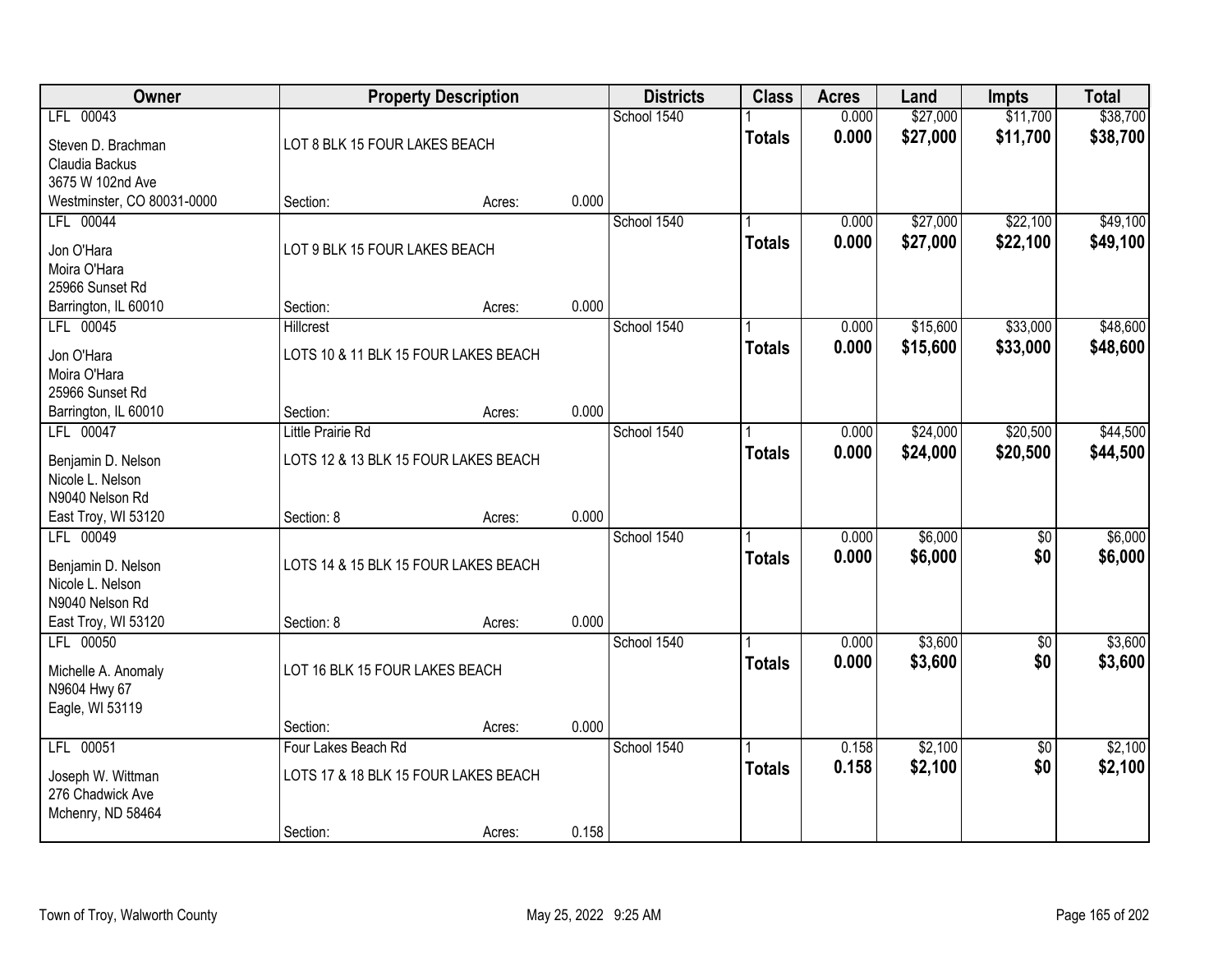| Owner                                   |                                                 | <b>Property Description</b> |       | <b>Districts</b> | <b>Class</b>  | <b>Acres</b>      | Land     | <b>Impts</b>    | <b>Total</b> |
|-----------------------------------------|-------------------------------------------------|-----------------------------|-------|------------------|---------------|-------------------|----------|-----------------|--------------|
| LFL 00051A                              | Four Lakes Beach Rd                             |                             |       | School 1540      |               | 0.138             | \$17,300 | \$0             | \$17,300     |
| Joseph W. Wittman                       | LOTS 19 & 20 BLK 15 FOUR LAKES BEACH            |                             |       |                  | <b>Totals</b> | 0.138             | \$17,300 | \$0             | \$17,300     |
| 276 Chadwick Ave                        |                                                 |                             |       |                  |               |                   |          |                 |              |
| Mchenry, ND 58464                       |                                                 |                             |       |                  |               |                   |          |                 |              |
|                                         | Section:                                        | Acres:                      | 0.138 |                  |               |                   |          |                 |              |
| LFL 00052                               |                                                 |                             |       | School 1540      |               | 0.689             | \$8,900  | $\overline{50}$ | \$8,900      |
| <b>Evangelical Free Church Bible</b>    | LOTS 1-10 BLK 16 FOUR LAKES BEACH               |                             |       |                  | <b>Totals</b> | 0.689             | \$8,900  | \$0             | \$8,900      |
| Conference                              |                                                 |                             |       |                  |               |                   |          |                 |              |
| C/O Timber-Lee Christian Cente          |                                                 |                             |       |                  |               |                   |          |                 |              |
| 2065 Half Day Rd                        | Section:                                        | Acres:                      | 0.689 |                  |               |                   |          |                 |              |
| Deerfield, IL 60015                     |                                                 |                             |       |                  |               |                   |          |                 |              |
| LFL 00052A                              |                                                 |                             |       | School 1540      |               | 0.207             | \$2,700  | $\overline{50}$ | \$2,700      |
| <b>Evangelical Free Church Bible</b>    | LOTS 11-13 BLK 16 FOUR LAKES BEACH              |                             |       |                  | <b>Totals</b> | 0.207             | \$2,700  | \$0             | \$2,700      |
| Conference                              |                                                 |                             |       |                  |               |                   |          |                 |              |
| C/O Timber-Lee Christian Cente          |                                                 |                             | 0.207 |                  |               |                   |          |                 |              |
| 2065 Half Day Rd<br>Deerfield, IL 60015 | Section:                                        | Acres:                      |       |                  |               |                   |          |                 |              |
| LFL 00053B                              |                                                 |                             |       | School 1540      |               | 0.413             | \$15,400 | \$13,200        | \$28,600     |
|                                         |                                                 |                             |       |                  | <b>Totals</b> | 0.413             | \$15,400 | \$13,200        | \$28,600     |
| Kenneth C. Wald<br>c/o Kenneth C. Wald  | LOT 14 BLK 16 FOUR LAKES BEACH; ASSESSMENT      |                             |       |                  |               |                   |          |                 |              |
| 2921 N Dousman St                       | INCLUDES LFL-54, LFL-55, LFL-56, LFL-57, LFL-58 |                             |       |                  |               |                   |          |                 |              |
| Milwaukee, WI 53212                     | Section:                                        | Acres:                      | 0.413 |                  |               |                   |          |                 |              |
| LFL 00054                               |                                                 |                             |       | School 1540      |               | Assessed with LFL | 00053B   |                 |              |
| Kenneth C. Wald                         | LOT 15 BLK 16 FOUR LAKES BEACH; ASSESSED        |                             |       |                  |               |                   |          |                 |              |
| c/o Kenneth C. Wald                     | WITH LFL-53B                                    |                             |       |                  |               |                   |          |                 |              |
| 2921 N Dousman St                       |                                                 |                             |       |                  |               |                   |          |                 |              |
| Milwaukee, WI 53212                     | Section:                                        | Acres:                      | 0.000 |                  |               |                   |          |                 |              |
| LFL 00055                               |                                                 |                             |       | School 1540      |               | Assessed with LFL | 00053B   |                 |              |
| Kenneth C. Wald                         | LOT 16 BLK 16 FOUR LAKES BEACH; ASSESSED        |                             |       |                  |               |                   |          |                 |              |
| c/o Kenneth C. Wald                     | WITH LFL-53B                                    |                             |       |                  |               |                   |          |                 |              |
| 2921 N Dousman St                       |                                                 |                             |       |                  |               |                   |          |                 |              |
| Milwaukee, WI 53212                     | Section:                                        | Acres:                      | 0.000 |                  |               |                   |          |                 |              |
| LFL 00056                               |                                                 |                             |       | School 1540      |               | Assessed with LFL | 00053B   |                 |              |
| Kenneth C. Wald                         | LOT 17 BLK 16 FOUR LAKES BEACH; ASSESSED        |                             |       |                  |               |                   |          |                 |              |
| c/o Kenneth C. Wald                     | WITH LFL-53B                                    |                             |       |                  |               |                   |          |                 |              |
| 2921 N Dousman St                       |                                                 |                             |       |                  |               |                   |          |                 |              |
| Milwaukee, WI 53212                     | Section:                                        | Acres:                      | 0.000 |                  |               |                   |          |                 |              |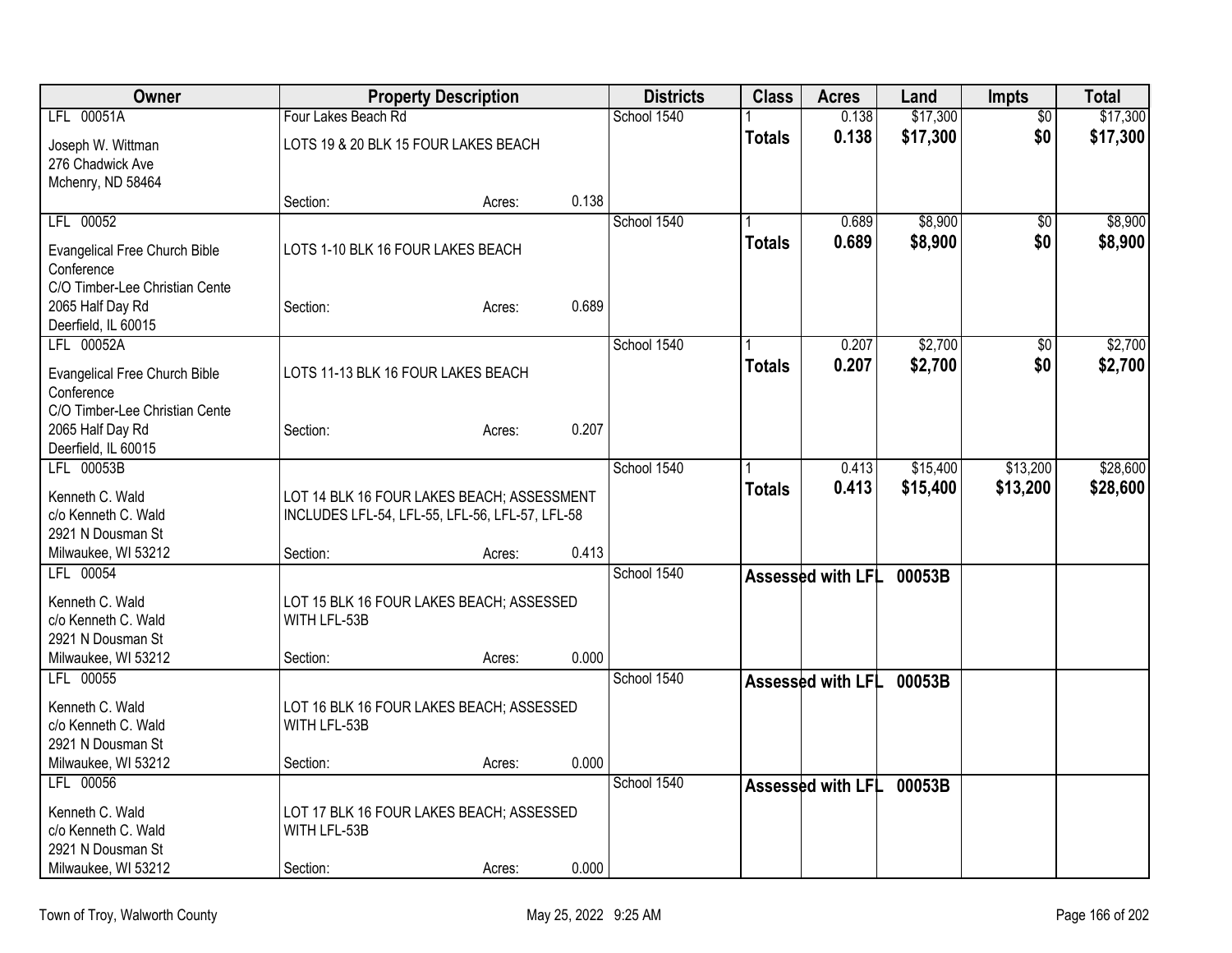| <b>Owner</b>                                 | <b>Property Description</b>              |       | <b>Districts</b> | <b>Class</b>  | <b>Acres</b>      | Land     | <b>Impts</b> | <b>Total</b> |
|----------------------------------------------|------------------------------------------|-------|------------------|---------------|-------------------|----------|--------------|--------------|
| LFL 00057                                    |                                          |       | School 1540      |               | Assessed with LFL | 00053B   |              |              |
| Kenneth C. Wald                              | LOT 18 BLK 16 FOUR LAKES BEACH; ASSESSED |       |                  |               |                   |          |              |              |
| c/o Kenneth C. Wald<br>WITH LFL-53B          |                                          |       |                  |               |                   |          |              |              |
| 2921 N Dousman St                            |                                          |       |                  |               |                   |          |              |              |
| Milwaukee, WI 53212<br>Section:              | Acres:                                   | 0.000 |                  |               |                   |          |              |              |
| LFL 00058                                    |                                          |       | School 1540      |               | Assessed with LFL | 00053B   |              |              |
| Kenneth C. Wald                              | LOT 19 BLK 16 FOUR LAKES BEACH; ASSESSED |       |                  |               |                   |          |              |              |
| c/o Kenneth C. Wald<br>WITH LFL-53B          |                                          |       |                  |               |                   |          |              |              |
| 2921 N Dousman St                            |                                          |       |                  |               |                   |          |              |              |
| Milwaukee, WI 53212<br>Section:              | Acres:                                   | 0.000 |                  |               |                   |          |              |              |
| LFL 00059                                    |                                          |       | School 1540      |               | 0.344             | \$14,000 | \$0          | \$14,000     |
| Kenneth C. Wald                              | LOTS 20-24 BLK 16 FOUR LAKES BEACH       |       |                  | <b>Totals</b> | 0.344             | \$14,000 | \$0          | \$14,000     |
| c/o Kenneth C. Wald                          |                                          |       |                  |               |                   |          |              |              |
| 2921 N Dousman St                            |                                          |       |                  |               |                   |          |              |              |
| Milwaukee, WI 53212<br>Section:              | Acres:                                   | 0.344 |                  |               |                   |          |              |              |
| LFL 00059A                                   |                                          |       | School 1540      |               | 0.138             | \$600    | \$0          | \$600        |
| Kenneth C. Wald                              | LOTS 25 & 26 BLK 16 FOUR LAKES BEACH     |       |                  | <b>Totals</b> | 0.138             | \$600    | \$0          | \$600        |
| c/o Kenneth C. Wald                          |                                          |       |                  |               |                   |          |              |              |
| 2921 N Dousman St                            |                                          |       |                  |               |                   |          |              |              |
| Milwaukee, WI 53212<br>Section:              | Acres:                                   | 0.138 |                  |               |                   |          |              |              |
| LFL 00060                                    |                                          |       | School 1540      |               | 0.413             | \$14,600 | \$0          | \$14,600     |
|                                              |                                          |       |                  | <b>Totals</b> | 0.413             | \$14,600 | \$0          | \$14,600     |
| Evangelical Free Church Bible                | LOTS 27-32 BLK 16 FOUR LAKES BEACH       |       |                  |               |                   |          |              |              |
| Conference<br>C/O Timber-Lee Christian Cente |                                          |       |                  |               |                   |          |              |              |
| 2065 Half Day Rd<br>Section:                 | Acres:                                   | 0.413 |                  |               |                   |          |              |              |
| Deerfield, IL 60015                          |                                          |       |                  |               |                   |          |              |              |
| LFL 00061                                    |                                          |       | School 1540      |               | 0.775             | \$9,300  | \$0          | \$9,300      |
|                                              |                                          |       |                  | <b>Totals</b> | 0.775             | \$9,300  | \$0          | \$9,300      |
| Evangelical Free Church Bible                | LOTS 1-10 BLK 18 FOUR LAKES BEACH        |       |                  |               |                   |          |              |              |
| Conference<br>C/O Timber-Lee Christian Cente |                                          |       |                  |               |                   |          |              |              |
| 2065 Half Day Rd<br>Section:                 | Acres:                                   | 0.775 |                  |               |                   |          |              |              |
| Deerfield, IL 60015                          |                                          |       |                  |               |                   |          |              |              |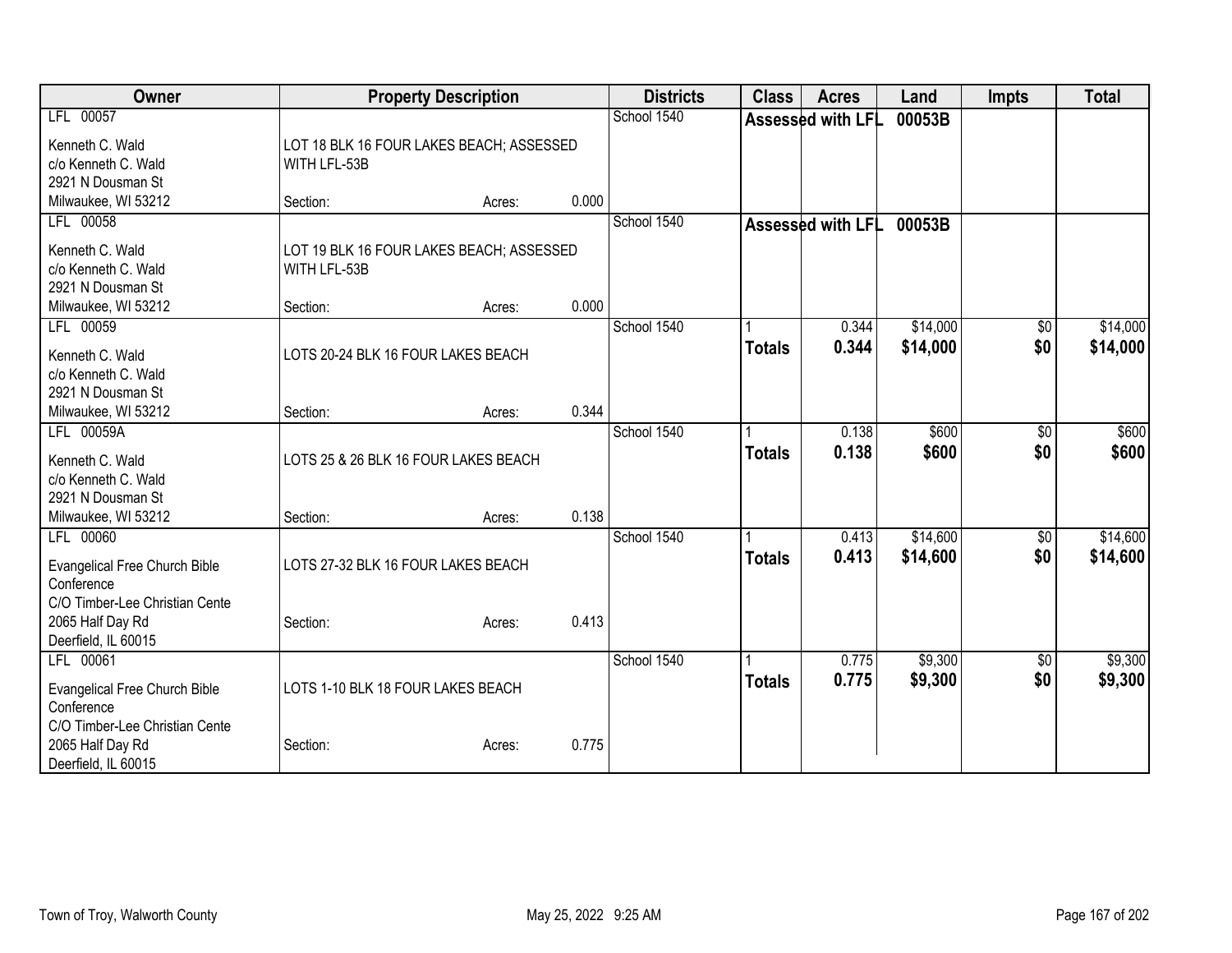| Owner                                    |                                            | <b>Property Description</b> |       | <b>Districts</b> | <b>Class</b>  | <b>Acres</b>             | Land     | <b>Impts</b>    | <b>Total</b> |
|------------------------------------------|--------------------------------------------|-----------------------------|-------|------------------|---------------|--------------------------|----------|-----------------|--------------|
| LFL 00061A                               |                                            |                             |       | School 1540      |               | 0.565                    | \$8,300  | $\overline{50}$ | \$8,300      |
| Evangelical Free Church Bible            | LOTS 11-18 BLK 18 FOUR LAKES BEACH         |                             |       |                  | <b>Totals</b> | 0.565                    | \$8,300  | \$0             | \$8,300      |
| Conference                               |                                            |                             |       |                  |               |                          |          |                 |              |
| C/O Timber-Lee Christian Cente           |                                            |                             |       |                  |               |                          |          |                 |              |
| 2065 Half Day Rd                         | Section:                                   | Acres:                      | 0.565 |                  |               |                          |          |                 |              |
| Deerfield, IL 60015                      |                                            |                             |       |                  |               |                          |          |                 |              |
| LFL 00062                                |                                            |                             |       | School 1540      |               | 0.071                    | \$2,000  | \$0             | \$2,000      |
| Geraldine Cody                           | LOT 19 BLK 18 FOUR LAKES BEACH             |                             |       |                  | <b>Totals</b> | 0.071                    | \$2,000  | \$0             | \$2,000      |
| 12433 71st Ave                           |                                            |                             |       |                  |               |                          |          |                 |              |
| Palos Hills, IL 60463                    |                                            |                             |       |                  |               |                          |          |                 |              |
|                                          | Section:                                   | Acres:                      | 0.071 |                  |               |                          |          |                 |              |
| LFL 00063                                |                                            |                             |       | School 1540      |               | 0.071                    | \$2,000  | \$0             | \$2,000      |
| Kenneth C. Wald                          | LOT 20 BLK 18 FOUR LAKES BEACH             |                             |       |                  | <b>Totals</b> | 0.071                    | \$2,000  | \$0             | \$2,000      |
| c/o Kenneth C. Wald                      |                                            |                             |       |                  |               |                          |          |                 |              |
| 2921 N Dousman St                        |                                            |                             |       |                  |               |                          |          |                 |              |
| Milwaukee, WI 53212                      | Section:                                   | Acres:                      | 0.071 |                  |               |                          |          |                 |              |
| LFL 00064                                |                                            |                             |       | School 1540      |               | 0.353                    | \$13,300 | \$0             | \$13,300     |
|                                          |                                            |                             |       |                  | <b>Totals</b> | 0.353                    | \$13,300 | \$0             | \$13,300     |
| Kenneth C. Wald<br>c/o Kenneth C. Wald   | LOT 21 BLK 18 FOUR LAKES BEACH; ASSESSMENT |                             |       |                  |               |                          |          |                 |              |
| 2921 N Dousman St                        | INCLUDES LFL-65, LFL-66, LFL-67, LFL-68    |                             |       |                  |               |                          |          |                 |              |
| Milwaukee, WI 53212                      | Section:                                   | Acres:                      | 0.353 |                  |               |                          |          |                 |              |
| LFL 00065                                |                                            |                             |       | School 1540      |               | Assessed with LFL        | 00064    |                 |              |
|                                          |                                            |                             |       |                  |               |                          |          |                 |              |
| Kenneth C. Wald                          | LOT 22 BLK 18 FOUR LAKES BEACH; ASSESSED   |                             |       |                  |               |                          |          |                 |              |
| c/o Kenneth C. Wald                      | WITH LFL-64                                |                             |       |                  |               |                          |          |                 |              |
| 2921 N Dousman St<br>Milwaukee, WI 53212 | Section:                                   | Acres:                      | 0.000 |                  |               |                          |          |                 |              |
| LFL 00066                                |                                            |                             |       | School 1540      |               |                          |          |                 |              |
|                                          |                                            |                             |       |                  |               | Assessed with LFL        | 00064    |                 |              |
| Kenneth C. Wald                          | LOT 23 BLK 18 FOUR LAKES BEACH; ASSESSED   |                             |       |                  |               |                          |          |                 |              |
| c/o Kenneth C. Wald                      | WITH LFL-64                                |                             |       |                  |               |                          |          |                 |              |
| 2921 N Dousman St                        |                                            |                             |       |                  |               |                          |          |                 |              |
| Milwaukee, WI 53212                      | Section:                                   | Acres:                      | 0.000 |                  |               |                          |          |                 |              |
| LFL 00067                                |                                            |                             |       | School 1540      |               | <b>Assessed with LFL</b> | 00064    |                 |              |
| Kenneth C. Wald                          | LOT 24 BLK 18 FOUR LAKES BEACH; ASSESSED   |                             |       |                  |               |                          |          |                 |              |
| c/o Kenneth C. Wald                      | WITH LFL-64                                |                             |       |                  |               |                          |          |                 |              |
| 2921 N Dousman St                        |                                            |                             |       |                  |               |                          |          |                 |              |
| Milwaukee, WI 53212                      | Section:                                   | Acres:                      | 0.000 |                  |               |                          |          |                 |              |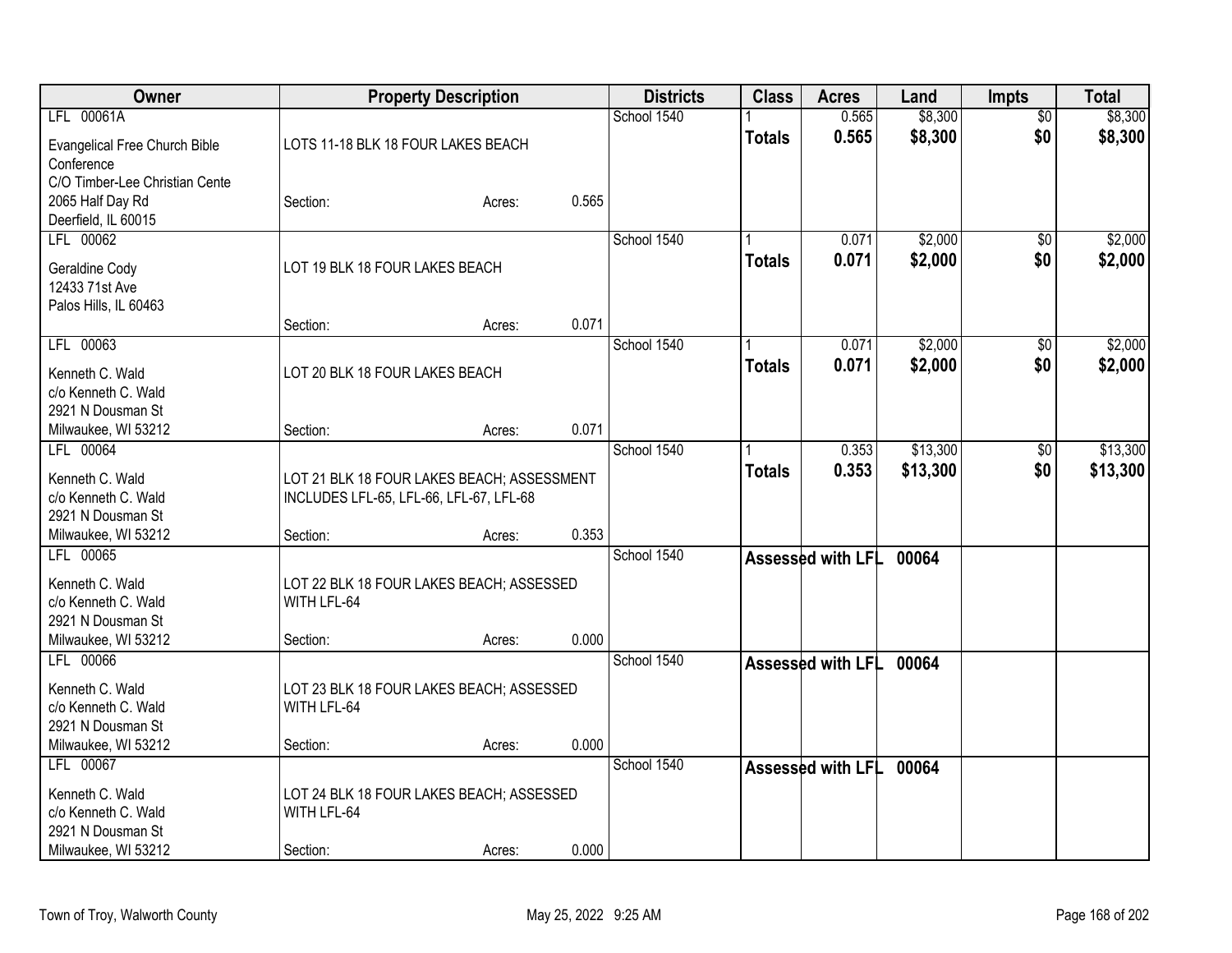| <b>Assessed with LFL</b><br>00064<br>Kenneth C. Wald<br>LOT 25 BLK 18 FOUR LAKES BEACH; ASSESSED<br>c/o Kenneth C. Wald<br>WITH LFL-64<br>2921 N Dousman St<br>0.000<br>Milwaukee, WI 53212<br>Section:<br>Acres:<br>LFL 00069<br>School 1540<br>\$1,300<br>0.115<br>$\overline{50}$<br>0.115<br>\$1,300<br>\$0<br><b>Totals</b><br>LOT 26 BLK 18 FOUR LAKES BEACH<br>Kenneth C. Wald<br>c/o Kenneth C. Wald<br>2921 N Dousman St<br>0.115<br>Milwaukee, WI 53212<br>Section:<br>Acres:<br>School 1540<br>LFL 00070<br>Assessed with L T 800004A<br><b>Evangelical Free Church Bible</b><br>PARK FOUR LAKES BEACH; ASSESSED WITH<br>Conference<br>LT8-4A<br>C/O Timber-Lee Christian Cente<br>0.000<br>2065 Half Day Rd<br>Section:<br>Acres:<br>Deerfield, IL 60015<br>LH 00001<br>\$450,700<br>\$221,800<br>W2590 Booth Lake Ln<br>0.000<br><b>Booth Lake</b> | Owner     | <b>Property Description</b> |  | <b>Districts</b> | <b>Class</b> | <b>Acres</b> | Land | Impts | <b>Total</b> |
|-----------------------------------------------------------------------------------------------------------------------------------------------------------------------------------------------------------------------------------------------------------------------------------------------------------------------------------------------------------------------------------------------------------------------------------------------------------------------------------------------------------------------------------------------------------------------------------------------------------------------------------------------------------------------------------------------------------------------------------------------------------------------------------------------------------------------------------------------------------------|-----------|-----------------------------|--|------------------|--------------|--------------|------|-------|--------------|
|                                                                                                                                                                                                                                                                                                                                                                                                                                                                                                                                                                                                                                                                                                                                                                                                                                                                 | LFL 00068 |                             |  | School 1540      |              |              |      |       |              |
|                                                                                                                                                                                                                                                                                                                                                                                                                                                                                                                                                                                                                                                                                                                                                                                                                                                                 |           |                             |  |                  |              |              |      |       |              |
|                                                                                                                                                                                                                                                                                                                                                                                                                                                                                                                                                                                                                                                                                                                                                                                                                                                                 |           |                             |  |                  |              |              |      |       |              |
|                                                                                                                                                                                                                                                                                                                                                                                                                                                                                                                                                                                                                                                                                                                                                                                                                                                                 |           |                             |  |                  |              |              |      |       |              |
|                                                                                                                                                                                                                                                                                                                                                                                                                                                                                                                                                                                                                                                                                                                                                                                                                                                                 |           |                             |  |                  |              |              |      |       |              |
|                                                                                                                                                                                                                                                                                                                                                                                                                                                                                                                                                                                                                                                                                                                                                                                                                                                                 |           |                             |  |                  |              |              |      |       | \$1,300      |
|                                                                                                                                                                                                                                                                                                                                                                                                                                                                                                                                                                                                                                                                                                                                                                                                                                                                 |           |                             |  |                  |              |              |      |       | \$1,300      |
|                                                                                                                                                                                                                                                                                                                                                                                                                                                                                                                                                                                                                                                                                                                                                                                                                                                                 |           |                             |  |                  |              |              |      |       |              |
|                                                                                                                                                                                                                                                                                                                                                                                                                                                                                                                                                                                                                                                                                                                                                                                                                                                                 |           |                             |  |                  |              |              |      |       |              |
|                                                                                                                                                                                                                                                                                                                                                                                                                                                                                                                                                                                                                                                                                                                                                                                                                                                                 |           |                             |  |                  |              |              |      |       |              |
|                                                                                                                                                                                                                                                                                                                                                                                                                                                                                                                                                                                                                                                                                                                                                                                                                                                                 |           |                             |  |                  |              |              |      |       |              |
|                                                                                                                                                                                                                                                                                                                                                                                                                                                                                                                                                                                                                                                                                                                                                                                                                                                                 |           |                             |  |                  |              |              |      |       |              |
|                                                                                                                                                                                                                                                                                                                                                                                                                                                                                                                                                                                                                                                                                                                                                                                                                                                                 |           |                             |  |                  |              |              |      |       |              |
|                                                                                                                                                                                                                                                                                                                                                                                                                                                                                                                                                                                                                                                                                                                                                                                                                                                                 |           |                             |  |                  |              |              |      |       |              |
|                                                                                                                                                                                                                                                                                                                                                                                                                                                                                                                                                                                                                                                                                                                                                                                                                                                                 |           |                             |  |                  |              |              |      |       |              |
|                                                                                                                                                                                                                                                                                                                                                                                                                                                                                                                                                                                                                                                                                                                                                                                                                                                                 |           |                             |  |                  |              |              |      |       |              |
|                                                                                                                                                                                                                                                                                                                                                                                                                                                                                                                                                                                                                                                                                                                                                                                                                                                                 |           |                             |  |                  |              |              |      |       | \$672,500    |
| Management Dist<br>\$450,700<br>0.000<br>\$221,800<br><b>Totals</b><br>LOT 1 EXC W 46' & LOT 2 HULTQUISTS SUB<br>Carol M Fletcher Trust et al                                                                                                                                                                                                                                                                                                                                                                                                                                                                                                                                                                                                                                                                                                                   |           |                             |  |                  |              |              |      |       | \$672,500    |
| School 1540<br>1484 Old Barn Ln                                                                                                                                                                                                                                                                                                                                                                                                                                                                                                                                                                                                                                                                                                                                                                                                                                 |           |                             |  |                  |              |              |      |       |              |
| Highland Park, IL 60035                                                                                                                                                                                                                                                                                                                                                                                                                                                                                                                                                                                                                                                                                                                                                                                                                                         |           |                             |  |                  |              |              |      |       |              |
| 0.000<br>Section:<br>Acres:                                                                                                                                                                                                                                                                                                                                                                                                                                                                                                                                                                                                                                                                                                                                                                                                                                     |           |                             |  |                  |              |              |      |       |              |
| W2582 Booth Lake Ln<br>\$222,500<br>LH 00002<br>\$374,000<br><b>Booth Lake</b><br>0.000                                                                                                                                                                                                                                                                                                                                                                                                                                                                                                                                                                                                                                                                                                                                                                         |           |                             |  |                  |              |              |      |       | \$596,500    |
| Management Dist<br>0.000<br>\$374,000<br>\$222,500<br><b>Totals</b><br>LOT 3 HULTQUISTS SUBD<br><b>Wolf Trust</b>                                                                                                                                                                                                                                                                                                                                                                                                                                                                                                                                                                                                                                                                                                                                               |           |                             |  |                  |              |              |      |       | \$596,500    |
| School 1540<br>W2582 Booth Lake Ln                                                                                                                                                                                                                                                                                                                                                                                                                                                                                                                                                                                                                                                                                                                                                                                                                              |           |                             |  |                  |              |              |      |       |              |
| East Troy, WI 53120                                                                                                                                                                                                                                                                                                                                                                                                                                                                                                                                                                                                                                                                                                                                                                                                                                             |           |                             |  |                  |              |              |      |       |              |
| 0.000<br>Section:<br>Acres:                                                                                                                                                                                                                                                                                                                                                                                                                                                                                                                                                                                                                                                                                                                                                                                                                                     |           |                             |  |                  |              |              |      |       |              |
| \$133,200<br>LH 00003<br>W2574 Booth Lake Ln<br>\$268,800<br><b>Booth Lake</b><br>0.000                                                                                                                                                                                                                                                                                                                                                                                                                                                                                                                                                                                                                                                                                                                                                                         |           |                             |  |                  |              |              |      |       | \$402,000    |
| 0.000<br>Management Dist<br>\$268,800<br>\$133,200<br><b>Totals</b><br>Frances H. Krasnow<br>W 60' LOT 4 HULTQUISTS SUB.                                                                                                                                                                                                                                                                                                                                                                                                                                                                                                                                                                                                                                                                                                                                        |           |                             |  |                  |              |              |      |       | \$402,000    |
| School 1540<br>Seth Pines                                                                                                                                                                                                                                                                                                                                                                                                                                                                                                                                                                                                                                                                                                                                                                                                                                       |           |                             |  |                  |              |              |      |       |              |
| 655 Kincaid                                                                                                                                                                                                                                                                                                                                                                                                                                                                                                                                                                                                                                                                                                                                                                                                                                                     |           |                             |  |                  |              |              |      |       |              |
| Highland Park, IL 60035<br>0.000<br>Section:<br>Acres:                                                                                                                                                                                                                                                                                                                                                                                                                                                                                                                                                                                                                                                                                                                                                                                                          |           |                             |  |                  |              |              |      |       |              |
| LH 00005<br>W2570 Booth Lake Ln<br>\$282,800<br>\$241,000<br><b>Booth Lake</b><br>0.000                                                                                                                                                                                                                                                                                                                                                                                                                                                                                                                                                                                                                                                                                                                                                                         |           |                             |  |                  |              |              |      |       | \$523,800    |
| Management Dist<br>0.000<br>\$282,800<br>\$241,000<br><b>Totals</b>                                                                                                                                                                                                                                                                                                                                                                                                                                                                                                                                                                                                                                                                                                                                                                                             |           |                             |  |                  |              |              |      |       | \$523,800    |
| E 40' LOT 4 W 25' LOT 5 HULTQUISTS SUB PER<br><b>Barry Loveland</b><br>School 1540<br>Amy C. Loveland<br>#670224                                                                                                                                                                                                                                                                                                                                                                                                                                                                                                                                                                                                                                                                                                                                                |           |                             |  |                  |              |              |      |       |              |
| 1272 Terre Ln                                                                                                                                                                                                                                                                                                                                                                                                                                                                                                                                                                                                                                                                                                                                                                                                                                                   |           |                             |  |                  |              |              |      |       |              |
| 0.000<br>Libertyville, IL 60048<br>Section:<br>Acres:                                                                                                                                                                                                                                                                                                                                                                                                                                                                                                                                                                                                                                                                                                                                                                                                           |           |                             |  |                  |              |              |      |       |              |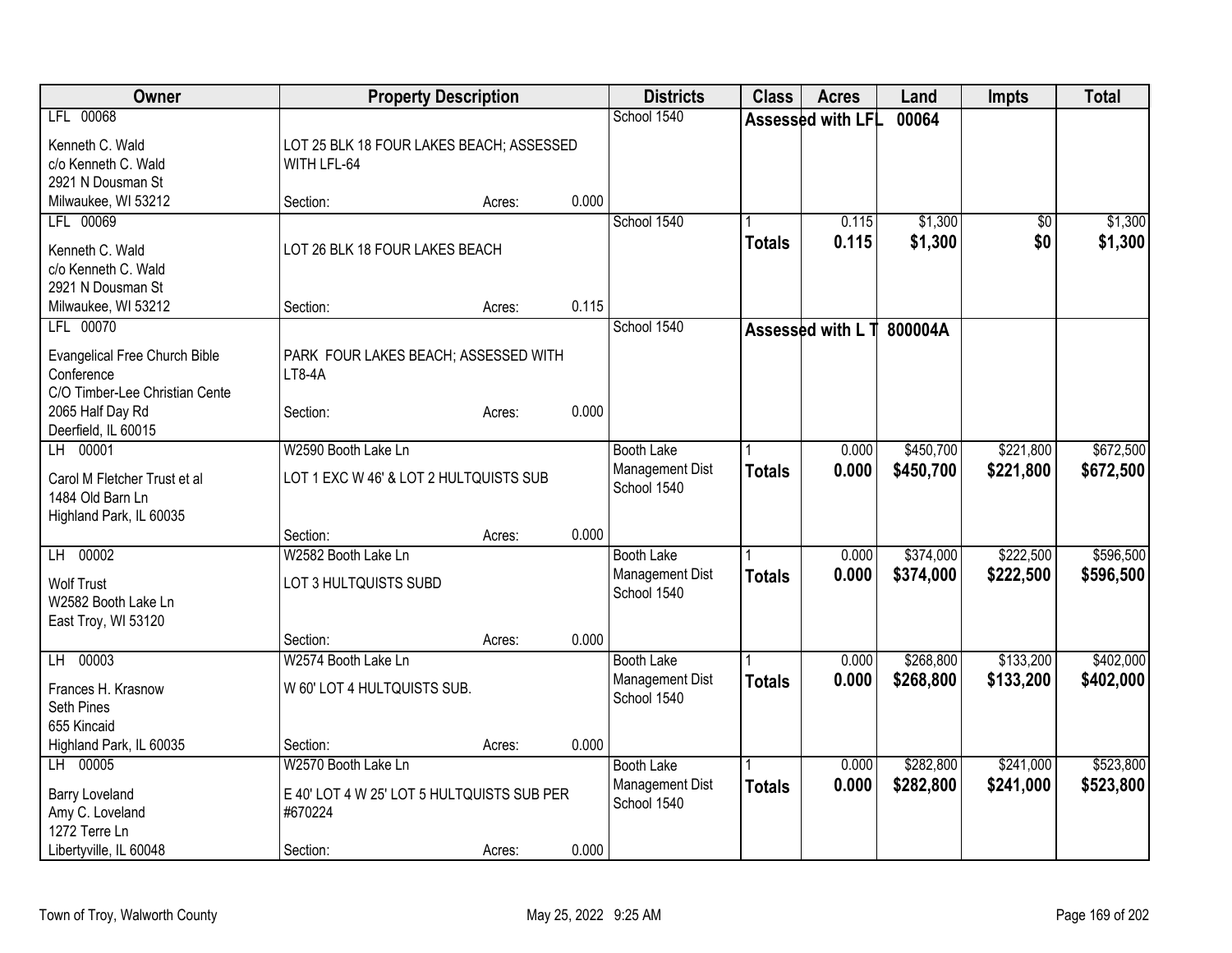| Owner                                | <b>Property Description</b>                       |        |       | <b>Districts</b>  | <b>Class</b>    | <b>Acres</b>     | Land        | <b>Impts</b> | <b>Total</b>  |
|--------------------------------------|---------------------------------------------------|--------|-------|-------------------|-----------------|------------------|-------------|--------------|---------------|
| LH 00006                             | W2564 Booth Lake Ln                               |        |       | <b>Booth Lake</b> |                 | 0.000            | \$310,800   | \$54,700     | \$365,500     |
| James Poliak                         | E 75' LOT 5 HULTQUISTS SUB.                       |        |       | Management Dist   | <b>Totals</b>   | 0.000            | \$310,800   | \$54,700     | \$365,500     |
| Debra Poliak                         |                                                   |        |       | School 1540       |                 |                  |             |              |               |
| 2044 N Booth St                      |                                                   |        |       |                   |                 |                  |             |              |               |
| Milwaukee, WI 53212                  | Section:                                          | Acres: | 0.000 |                   |                 |                  |             |              |               |
| LH 00007                             | W2560 Booth Lake Ln                               |        |       | <b>Booth Lake</b> |                 | 0.436            | \$229,600   | \$156,200    | \$385,800     |
|                                      |                                                   |        |       | Management Dist   | <b>Totals</b>   | 0.436            | \$229,600   | \$156,200    | \$385,800     |
| Thomas E. Wynn                       | W 50' LOT 6 HULTQUISTS SUB.                       |        |       | School 1540       |                 |                  |             |              |               |
| Shannon E. Wynn                      |                                                   |        |       |                   |                 |                  |             |              |               |
| PO Box 1301<br>Lake Geneva, WI 53147 | Section:                                          |        | 0.436 |                   |                 |                  |             |              |               |
| LH 00008                             | W2554 Booth Lake Ln                               | Acres: |       | <b>Booth Lake</b> |                 | 0.000            | \$229,600   | \$101,000    | \$330,600     |
|                                      |                                                   |        |       | Management Dist   |                 |                  |             |              |               |
| Donald J Kuban Trust                 | E 50' LOT 6 HULTQUISTS SUB.                       |        |       | School 1540       | <b>Totals</b>   | 0.000            | \$229,600   | \$101,000    | \$330,600     |
| Therese M Kuban Trust                |                                                   |        |       |                   |                 |                  |             |              |               |
| 16800 E Paul Nordin Pkwy             |                                                   |        |       |                   |                 |                  |             |              |               |
| Fontain Hills, AZ 85268              | Section:                                          | Acres: | 0.000 |                   |                 |                  |             |              |               |
| LH 00009                             | W2550 Booth Lake Ln                               |        |       | <b>Booth Lake</b> |                 | 0.000            | \$380,800   | \$51,300     | \$432,100     |
| Mcelwee Living Trust                 | W 1/2 LOT 7 HULTQUISTS SUB.; ASSESSMENT           |        |       | Management Dist   | <b>Totals</b>   | 0.000            | \$380,800   | \$51,300     | \$432,100     |
| 634 N 77th St                        | <b>INCLUDES LH-10</b>                             |        |       | School 1540       |                 |                  |             |              |               |
| Wauwatosa, WI 53213                  |                                                   |        |       |                   |                 |                  |             |              |               |
|                                      | Section:                                          | Acres: | 0.000 |                   |                 |                  |             |              |               |
| LH 00010                             | W2550 Booth Lake Ln                               |        |       | School 1540       |                 | Assessed with LH | 00009       |              |               |
|                                      |                                                   |        |       |                   |                 |                  |             |              |               |
| Mcelwee Living Trust                 | E 1/2 LOT 7 HULTQUISTS SUB.; ASSESSED WITH        |        |       |                   |                 |                  |             |              |               |
| 634 N 77th St<br>Wauwatosa, WI 53213 | $LH-9$                                            |        |       |                   |                 |                  |             |              |               |
|                                      | Section:                                          | Acres: | 0.000 |                   |                 |                  |             |              |               |
| LH 00012                             | N8465 Townline Rd                                 |        |       | School 1540       | $\overline{X4}$ | 0.000            | $\sqrt{30}$ | $\sqrt{6}$   | $\frac{6}{3}$ |
|                                      |                                                   |        |       |                   | <b>Totals</b>   | 0.000            | \$0         | \$0          | \$0           |
| Town of Troy                         | LOTS 10-13 HULTQUISTS SUB.                        |        |       |                   |                 |                  |             |              |               |
| N8870 Briggs St                      |                                                   |        |       |                   |                 |                  |             |              |               |
| East Troy, WI 53120                  |                                                   |        |       |                   |                 |                  |             |              |               |
|                                      | Section:                                          | Acres: | 0.000 |                   |                 |                  |             |              |               |
| LHC 00001                            | W2818 County Rd ES                                |        |       | School 1540       |                 | 4.492            | \$89,900    | \$260,700    | \$350,600     |
| Terrence J. Barrett                  | LOT 1 HONEY CREEK SUBDIVISION AS RECORDED         |        |       |                   | <b>Totals</b>   | 4.492            | \$89,900    | \$260,700    | \$350,600     |
| Jane C. Barrett                      | IN CAB D SLIDE 161 WCR. LOCATED IN NW 1/4, SW     |        |       |                   |                 |                  |             |              |               |
| N2816 County Rd Es                   | 1/4 & SE 1/4 NW 1/4 SEC 25 T4N R17E. 195955 SQ FT |        |       |                   |                 |                  |             |              |               |
| East Troy, WI 53120                  | Section:                                          | Acres: | 4.492 |                   |                 |                  |             |              |               |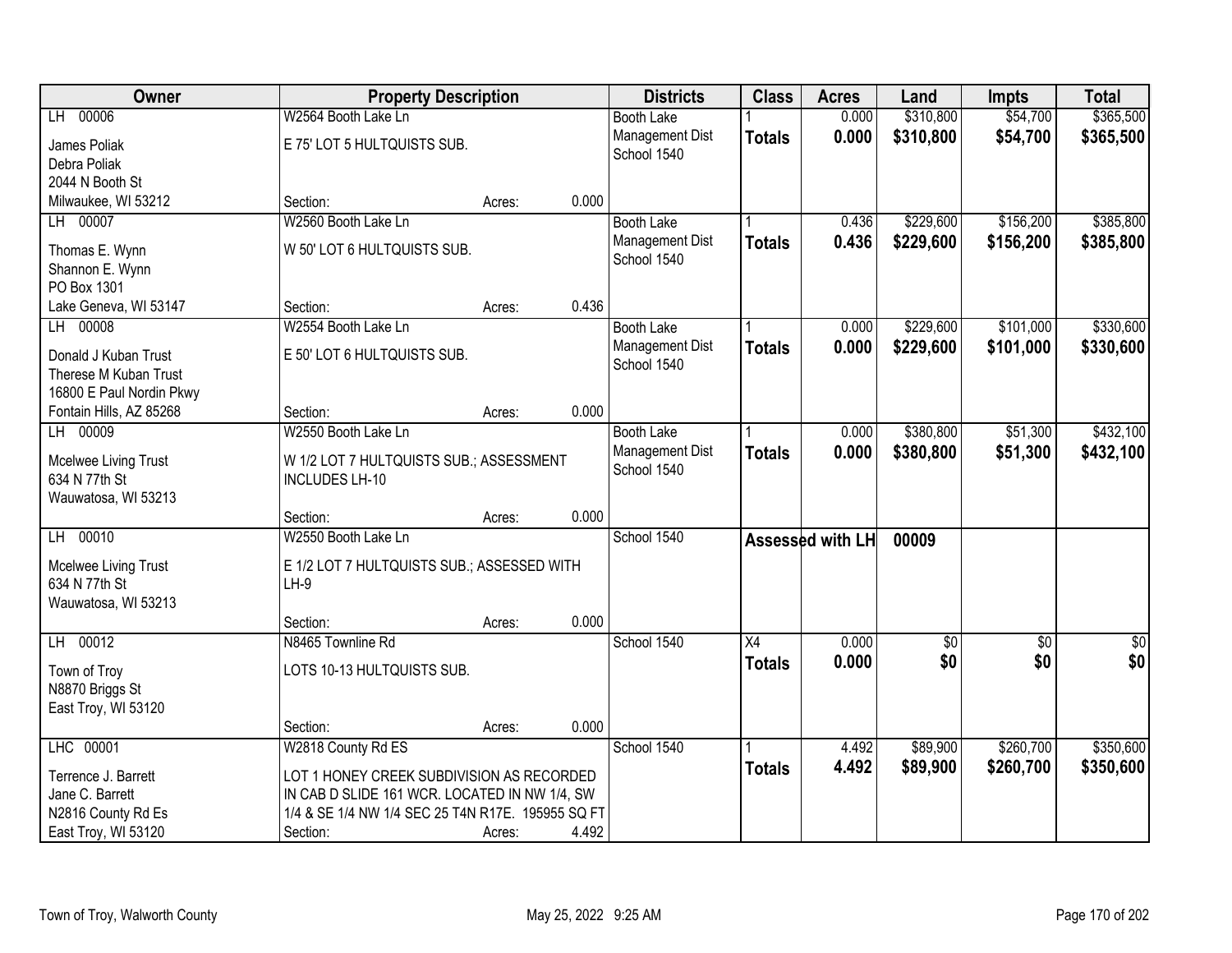| Owner                       | <b>Property Description</b>                                | <b>Districts</b>  | <b>Class</b>  | <b>Acres</b>      | Land      | <b>Impts</b> | <b>Total</b> |
|-----------------------------|------------------------------------------------------------|-------------------|---------------|-------------------|-----------|--------------|--------------|
| LHC 00002                   | N7966 County Rd N                                          | School 1540       |               | 1.869             | \$56,700  | \$288,600    | \$345,300    |
| <b>Kurtis Price</b>         | LOT 2 HONEY CREEK SUBDIVISION AS RECORDED                  |                   | <b>Totals</b> | 1.869             | \$56,700  | \$288,600    | \$345,300    |
| Jean Price                  | IN CAB D SLIDE 161 WCR. LOCATED IN NW 1/4, SW              |                   |               |                   |           |              |              |
| N7966 County Rd N           | 1/4 & SE 1/4 NW 1/4 SEC 25 T4N R17E. 81380 SQ FT           |                   |               |                   |           |              |              |
| East Troy, WI 53120         | 1.869<br>Section:<br>Acres:                                |                   |               |                   |           |              |              |
| LHC 00003                   | N7964 County Rd N                                          | School 1540       |               | 2.814             | \$74,700  | \$331,700    | \$406,400    |
|                             |                                                            |                   |               | 2.814             | \$74,700  | \$331,700    | \$406,400    |
| Lee LaMeer                  | LOT 3 HONEY CREEK SUBDIVISION AS RECORDED                  |                   | <b>Totals</b> |                   |           |              |              |
| Cari Ganiere-Stieghorst     | IN CAB D SLIDE 161 WCR. LOCATED IN NW 1/4, SW              |                   |               |                   |           |              |              |
| N7964 County Rd N           | 1/4 & SE 1/4 NW 1/4 SEC 25 T4N R17E. 122566 SQ FT          |                   |               |                   |           |              |              |
| East Troy, WI 53120         | 2.814<br>Section:<br>Acres:                                |                   |               |                   |           |              |              |
| LHC 00004                   | W2852 County Rd ES                                         | School 1540       |               | 2.333             | \$66,000  | \$239,500    | \$305,500    |
|                             | LOT 4 HONEY CREEK SUBDIVISION AS RECORDED                  |                   | <b>Totals</b> | 2.333             | \$66,000  | \$239,500    | \$305,500    |
| Kendall Kothrade            |                                                            |                   |               |                   |           |              |              |
| Abby Kothrade               | IN CAB D SLIDE 161 WCR. LOCATED IN NW 1/4, SW              |                   |               |                   |           |              |              |
| W2852 County Rd Es          | 1/4 & SE 1/4 NW 1/4 SEC 25 T4N R17E. 101541 SQ FT<br>2.333 |                   |               |                   |           |              |              |
| East Troy, WI 53120         | Section: 25<br>Acres:                                      |                   |               |                   |           |              |              |
| LHC 00005                   | W2830 County Rd ES                                         | School 1540       |               | 1.920             | \$58,000  | \$254,700    | \$312,700    |
| <b>Matthew Lewis</b>        | LOT 5 HONEY CREEK SUBDIVISION AS RECORDED                  |                   | <b>Totals</b> | 1.920             | \$58,000  | \$254,700    | \$312,700    |
| Julie L. Lewis              | IN CAB D SLIDE 161 WCR. LOCATED IN NW 1/4, SW              |                   |               |                   |           |              |              |
| 2547 Honey Creek Cir Ut 502 | 1/4 & SE 1/4 NW 1/4 SEC 25 T4N R17E. 83664 SQ FT           |                   |               |                   |           |              |              |
| East Troy, WI 53120         | Section:<br>1.920<br>Acres:                                |                   |               |                   |           |              |              |
| LHF 00001                   | W2538 Booth Lake Ln                                        | <b>Booth Lake</b> |               | 0.000             | \$351,500 | \$348,600    | \$700,100    |
|                             |                                                            | Management Dist   | <b>Totals</b> | 0.000             | \$351,500 | \$348,600    | \$700,100    |
| Jack J. Felske              | LOT 1, 2, 5 & 6 N 15' OF LOT 9 ALSO ALL THAT PT OF         | School 1540       |               |                   |           |              |              |
| Cathy M. Felske             | LOT A LYING ELY OF W LINE OF PRIVATE DRIVE AS              |                   |               |                   |           |              |              |
| PO Box 41                   | PLATTED OR EXTENDED TO BOOTH LAKE FENLONS                  |                   |               |                   |           |              |              |
| East Troy, WI 53120         | 0.000<br>Section:<br>Acres:                                |                   |               |                   |           |              |              |
| LHF 00001A                  | W2534 Booth Lake Ln                                        | <b>Booth Lake</b> |               | 0.000             | \$315,900 | \$360,100    | \$676,000    |
| Michael J Felske Trust      | LOTS 3 & 4 ALSO THAT PT OF LOT A LYING                     | Management Dist   | <b>Totals</b> | 0.000             | \$315,900 | \$360,100    | \$676,000    |
| Claudia K Felske Trust      | WESTERLY FROM WEST LINE OF PRIVATE DRIVE AS                | School 1540       |               |                   |           |              |              |
| PO Box 381                  | PLATTED OR EXTENDED TO BOOTH LAKE FENLONS                  |                   |               |                   |           |              |              |
| East Troy, WI 53120         | 0.000<br>Section:<br>Acres:                                |                   |               |                   |           |              |              |
| LHF 00001C                  | W2534 Booth Lake Ln                                        | <b>Booth Lake</b> |               | Assessed with LHF | 00001A    |              |              |
|                             |                                                            | Management Dist   |               |                   |           |              |              |
| Michael J Felske Trust      | LOT 7 N 15' LOT 8 FENLONS SUB; ASSESSED WITH               | School 1540       |               |                   |           |              |              |
| Claudia K Felske Trust      | LHF-1A                                                     |                   |               |                   |           |              |              |
| PO Box 381                  |                                                            |                   |               |                   |           |              |              |
| East Troy, WI 53120         | 0.000<br>Section:<br>Acres:                                |                   |               |                   |           |              |              |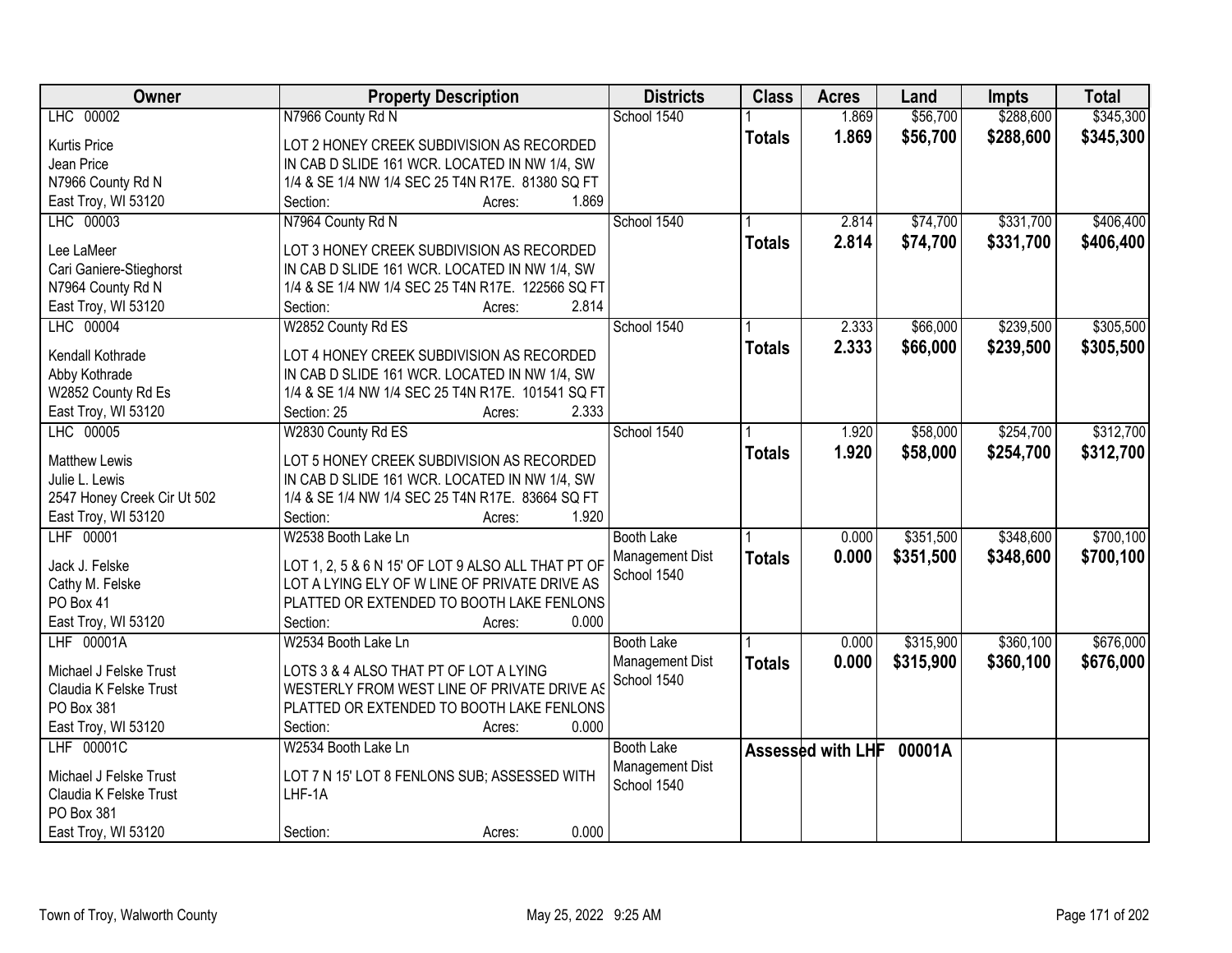| Owner                     |                                                | <b>Property Description</b> |       | <b>Districts</b>               | <b>Class</b>  | <b>Acres</b> | Land     | <b>Impts</b> | <b>Total</b> |
|---------------------------|------------------------------------------------|-----------------------------|-------|--------------------------------|---------------|--------------|----------|--------------|--------------|
| LHF 00002                 | W2530 Booth Lake Ln                            |                             |       | <b>Booth Lake</b>              |               | 0.970        | \$64,000 | \$133,700    | \$197,700    |
| Carol Brehm<br>PO Box 323 | S 35' LOT 8 S 35' LOT 9 LOTS 10-17 FENLONS SUB |                             |       | Management Dist<br>School 1540 | <b>Totals</b> | 0.970        | \$64,000 | \$133,700    | \$197,700    |
| East Troy, WI 53120       |                                                |                             |       |                                |               |              |          |              |              |
|                           | Section:                                       | Acres:                      | 0.970 |                                |               |              |          |              |              |
| LK 00001                  | N9510 Hilltop Dr                               |                             |       | School 1540                    |               | 0.970        | \$52,400 | \$203,800    | \$256,200    |
| David C. Leising          | LOT 1 BLK 1 KETTLE MORAINE ESTATES             |                             |       |                                | <b>Totals</b> | 0.970        | \$52,400 | \$203,800    | \$256,200    |
| Deborah J. Leising        |                                                |                             |       |                                |               |              |          |              |              |
| N9510 Hilltop Dr          |                                                |                             |       |                                |               |              |          |              |              |
| East Troy, WI 53120       | Section: 5                                     | Acres:                      | 0.970 |                                |               |              |          |              |              |
| LK 00002                  | W4031 Sunset Dr                                |                             |       | School 1540                    |               | 0.964        | \$52,300 | \$226,000    | \$278,300    |
| Joshua Tonn               | LOT 2 BLK 1 KETTLE MORAINE ESTATES             |                             |       |                                | <b>Totals</b> | 0.964        | \$52,300 | \$226,000    | \$278,300    |
| Sabrina Tonn              |                                                |                             |       |                                |               |              |          |              |              |
| W4031 Sunset Dr           |                                                |                             |       |                                |               |              |          |              |              |
| East Troy, WI 53120       | Section:                                       | Acres:                      | 0.964 |                                |               |              |          |              |              |
| LK 00003                  | W4023 Sunset Dr                                |                             |       | School 1540                    |               | 1.065        | \$54,000 | \$199,200    | \$253,200    |
| Bruce W. Densmore         | LOT 3 BLK 1 KETTLE MORAINE ESTATES             |                             |       |                                | <b>Totals</b> | 1.065        | \$54,000 | \$199,200    | \$253,200    |
| Darcella L. Densmore      |                                                |                             |       |                                |               |              |          |              |              |
| W4023 Sunset Dr           |                                                |                             |       |                                |               |              |          |              |              |
| East Troy, WI 53120       | Section:                                       | Acres:                      | 1.065 |                                |               |              |          |              |              |
| LK 00004                  | W4010 Sunset Dr                                |                             |       | School 1540                    |               | 0.916        | \$51,400 | \$121,100    | \$172,500    |
| Rick D. Fiesbeck          | LOT 4 BLK 1 KETTLE MORAINE ESTATES             |                             |       |                                | <b>Totals</b> | 0.916        | \$51,400 | \$121,100    | \$172,500    |
| Deborah A. Fiesbeck       |                                                |                             |       |                                |               |              |          |              |              |
| W4010 Sunset Dr           |                                                |                             |       |                                |               |              |          |              |              |
| East Troy, WI 53120       | Section:                                       | Acres:                      | 0.916 |                                |               |              |          |              |              |
| LK 00005                  | W4013 Sunset Dr                                |                             |       | School 1540                    |               | 1.229        | \$56,400 | \$134,600    | \$191,000    |
| Kevin M. Rick             | LOT 5 BLK 1 KETTLE MORAINE ESTATES             |                             |       |                                | <b>Totals</b> | 1.229        | \$56,400 | \$134,600    | \$191,000    |
| W4013 Sunset Dr           |                                                |                             |       |                                |               |              |          |              |              |
| East Troy, WI 53120       |                                                |                             |       |                                |               |              |          |              |              |
|                           | Section:                                       | Acres:                      | 1.229 |                                |               |              |          |              |              |
| LK 00006                  | W4016 Sunset Dr                                |                             |       | School 1540                    |               | 0.947        | \$52,000 | \$164,300    | \$216,300    |
| Robert Harryman           | LOT 6 BLK 1 KETTLE MORAINE ESTATES             |                             |       |                                | <b>Totals</b> | 0.947        | \$52,000 | \$164,300    | \$216,300    |
| Judith Harryman           |                                                |                             |       |                                |               |              |          |              |              |
| W4016 Sunset Dr           |                                                |                             |       |                                |               |              |          |              |              |
| East Troy, WI 53120       | Section:                                       | Acres:                      | 0.947 |                                |               |              |          |              |              |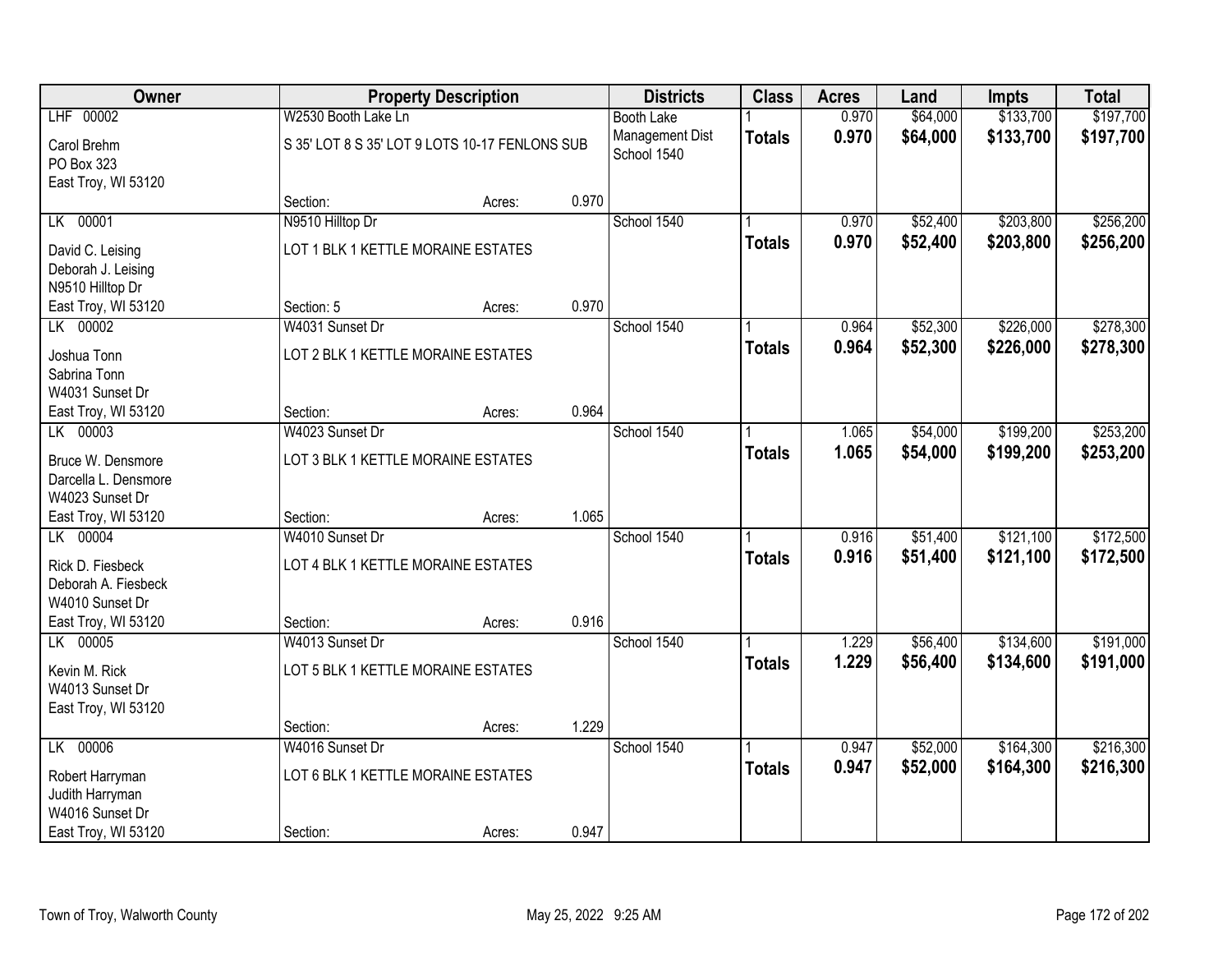| Owner                                                                |                                                         | <b>Property Description</b> |       | <b>Districts</b> | <b>Class</b>  | <b>Acres</b>   | Land                 | <b>Impts</b>           | <b>Total</b>           |
|----------------------------------------------------------------------|---------------------------------------------------------|-----------------------------|-------|------------------|---------------|----------------|----------------------|------------------------|------------------------|
| LK 00007                                                             | W4026 Sunset Dr                                         |                             |       | School 1540      |               | 0.983          | \$52,700             | \$191,500              | \$244,200              |
| Richard J Hartzheim Trust<br>W4026 Sunset Dr<br>East Troy, WI 53120  | LOT 7 BLK 1 KETTLE MORAINE ESTATES                      |                             |       |                  | <b>Totals</b> | 0.983          | \$52,700             | \$191,500              | \$244,200              |
|                                                                      | Section:                                                | Acres:                      | 0.983 |                  |               |                |                      |                        |                        |
| LK 00008                                                             | N9536 Hilltop Dr                                        |                             |       | School 1540      |               | 0.964          | \$52,300             | \$257,700              | \$310,000              |
| Eric J. Barber et al<br>c/o Eric J. Barber<br>N9536 Hilltop Dr       | LOT 8 BLK 1 KETTLE MORAINE ESTATES                      |                             |       |                  | <b>Totals</b> | 0.964          | \$52,300             | \$257,700              | \$310,000              |
| East Troy, WI 53120-1617                                             | Section:                                                | Acres:                      | 0.964 |                  |               |                |                      |                        |                        |
| LK 00009                                                             | N9554 Hilltop Dr                                        |                             |       | School 1540      |               | 0.966          | \$52,400             | \$190,900              | \$243,300              |
| James T. Lucas<br>Christine A. Lucas<br>N9554 Hilltop Dr             | LOT 9 BLK 1 KETTLE MORAINE ESTATES                      |                             |       |                  | <b>Totals</b> | 0.966          | \$52,400             | \$190,900              | \$243,300              |
| East Troy, WI 53120                                                  | Section:                                                | Acres:                      | 0.966 |                  |               |                |                      |                        |                        |
| LK 00010                                                             | N9566 Hilltop Dr                                        |                             |       | School 1540      |               | 0.918          | \$51,400             | \$132,900              | \$184,300              |
| Joseph T. Chapko<br>Terry B. Chapko<br>N9566 Hilltop Dr              | LOT 10 BLK 1 KETTLE MORAINE ESTATES                     |                             |       |                  | <b>Totals</b> | 0.918          | \$51,400             | \$132,900              | \$184,300              |
| East Troy, WI 53120                                                  | Section:                                                | Acres:                      | 0.918 |                  |               |                |                      |                        |                        |
| LK 00011<br>William D. Hempel<br>Belle L. Hempel<br>N9582 Hilltop Dr | N9582 Hilltop Dr<br>LOT 11 BLK 1 KETTLE MORAINE ESTATES |                             |       | School 1540      | <b>Totals</b> | 0.918<br>0.918 | \$51,400<br>\$51,400 | \$149,700<br>\$149,700 | \$201,100<br>\$201,100 |
| East Troy, WI 53120                                                  | Section: 5                                              | Acres:                      | 0.918 |                  |               |                |                      |                        |                        |
| LK 00012                                                             | N9594 Hilltop Dr                                        |                             |       | School 1540      |               | 0.918          | \$51,400             | \$105,500              | \$156,900              |
| Fabian D. Wrecza Jr<br>Karen A. Wrecza<br>N9594 Hilltop Dr           | LOT 12 BLK 1 KETTLE MORAINE ESTATES                     |                             |       |                  | <b>Totals</b> | 0.918          | \$51,400             | \$105,500              | \$156,900              |
| East Troy, WI 53120                                                  | Section:                                                | Acres:                      | 0.918 |                  |               |                |                      |                        |                        |
| LK 00013                                                             | N9608 Hilltop Dr                                        |                             |       | School 1540      |               | 0.918          | \$51,400             | \$151,100              | \$202,500              |
| Jacob L. Noreen<br>N9608 Hilltop Dr<br>East Troy, WI 53120           | LOT 13 BLK 1 KETTLE MORAINE ESTATES                     |                             |       |                  | <b>Totals</b> | 0.918          | \$51,400             | \$151,100              | \$202,500              |
|                                                                      | Section:                                                | Acres:                      | 0.918 |                  |               |                |                      |                        |                        |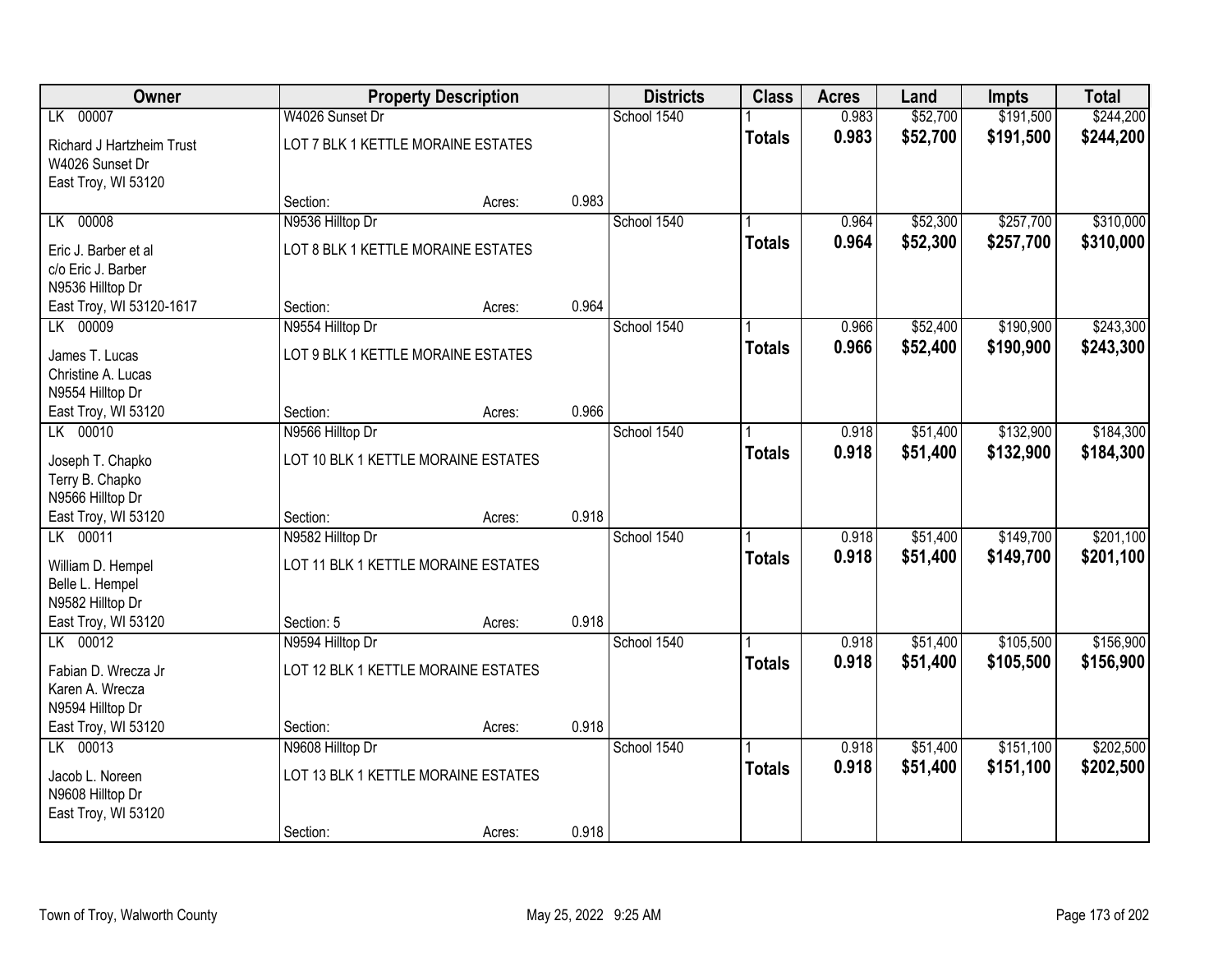| Owner                  |                                     | <b>Property Description</b> |       | <b>Districts</b> | <b>Class</b>  | <b>Acres</b> | Land     | <b>Impts</b> | <b>Total</b> |
|------------------------|-------------------------------------|-----------------------------|-------|------------------|---------------|--------------|----------|--------------|--------------|
| LK 00014               | N9624 Hilltop Dr                    |                             |       | School 1540      |               | 0.918        | \$51,400 | \$142,400    | \$193,800    |
| Tyler J. Mercier et al | LOT 14 BLK 1 KETTLE MORAINE ESTATES |                             |       |                  | <b>Totals</b> | 0.918        | \$51,400 | \$142,400    | \$193,800    |
| c/o Kristina Mercier   |                                     |                             |       |                  |               |              |          |              |              |
| N9624 Hilltop Dr       |                                     |                             |       |                  |               |              |          |              |              |
| East Troy, WI 53120    | Section: 4                          | Acres:                      | 0.918 |                  |               |              |          |              |              |
| LK 00015               | N9638 Hilltop Dr                    |                             |       | School 1540      |               | 0.968        | \$52,400 | \$219,200    | \$271,600    |
| Kyle Hench             | LOT 15 BLK 1 KETTLE MORAINE ESTATES |                             |       |                  | <b>Totals</b> | 0.968        | \$52,400 | \$219,200    | \$271,600    |
| Italia Hench           |                                     |                             |       |                  |               |              |          |              |              |
| N9638 Hilltop Dr       |                                     |                             |       |                  |               |              |          |              |              |
| East Troy, WI 53120    | Section:                            | Acres:                      | 0.968 |                  |               |              |          |              |              |
| LK 00016               | N9650 Hilltop Dr                    |                             |       | School 1540      |               | 1.469        | \$60,000 | \$145,300    | \$205,300    |
| Elsie Lovas            | LOT 16 BLK 1 KETTLE MORAINE ESTATES |                             |       |                  | <b>Totals</b> | 1.469        | \$60,000 | \$145,300    | \$205,300    |
| Lee D. Lovas           |                                     |                             |       |                  |               |              |          |              |              |
| N9650 Hilltop Dr       |                                     |                             |       |                  |               |              |          |              |              |
| East Troy, WI 53120    | Section:                            | Acres:                      | 1.469 |                  |               |              |          |              |              |
| LK 00017               | N9653 Hilltop Dr                    |                             |       | School 1540      |               | 0.864        | \$50,400 | \$216,000    | \$266,400    |
| Gina M. Whipp          | LOT 17 BLK 1 KETTLE MORAINE ESTATES |                             |       |                  | <b>Totals</b> | 0.864        | \$50,400 | \$216,000    | \$266,400    |
| N9653 Hilltop Dr       |                                     |                             |       |                  |               |              |          |              |              |
| East Troy, WI 53120    |                                     |                             |       |                  |               |              |          |              |              |
|                        | Section:                            | Acres:                      | 0.864 |                  |               |              |          |              |              |
| LK 00018               | N9649 Hilltop Dr                    |                             |       | School 1540      |               | 0.976        | \$52,600 | \$216,600    | \$269,200    |
| James D. Haraldsen Jr  | LOT 18 BLK 1 KETTLE MORAINE ESTATES |                             |       |                  | <b>Totals</b> | 0.976        | \$52,600 | \$216,600    | \$269,200    |
| Mary L. Haraldsen      |                                     |                             |       |                  |               |              |          |              |              |
| N9649 Hilltop Dr       |                                     |                             |       |                  |               |              |          |              |              |
| East Troy, WI 53120    | Section:                            | Acres:                      | 0.976 |                  |               |              |          |              |              |
| LK 00019               | N9623 Hilltop Dr                    |                             |       | School 1540      |               | 0.977        | \$52,600 | \$189,000    | \$241,600    |
| Mark R. Saunders       | LOT 19 BLK 1 KETTLE MORAINE ESTATES |                             |       |                  | <b>Totals</b> | 0.977        | \$52,600 | \$189,000    | \$241,600    |
| Michelle M. Saunders   |                                     |                             |       |                  |               |              |          |              |              |
| N9623 Hilltop Dr       |                                     |                             |       |                  |               |              |          |              |              |
| East Troy, WI 53120    | Section:                            | Acres:                      | 0.977 |                  |               |              |          |              |              |
| LK 00020               | N9601 Hilltop Dr                    |                             |       | School 1540      |               | 0.977        | \$52,600 | \$149,600    | \$202,200    |
| William E. Mcguire     | LOT 20 BLK 1 KETTLE MORAINE ESTATES |                             |       |                  | <b>Totals</b> | 0.977        | \$52,600 | \$149,600    | \$202,200    |
| N9601 Hilltop Dr       |                                     |                             |       |                  |               |              |          |              |              |
| East Troy, WI 53120    |                                     |                             |       |                  |               |              |          |              |              |
|                        | Section:                            | Acres:                      | 0.977 |                  |               |              |          |              |              |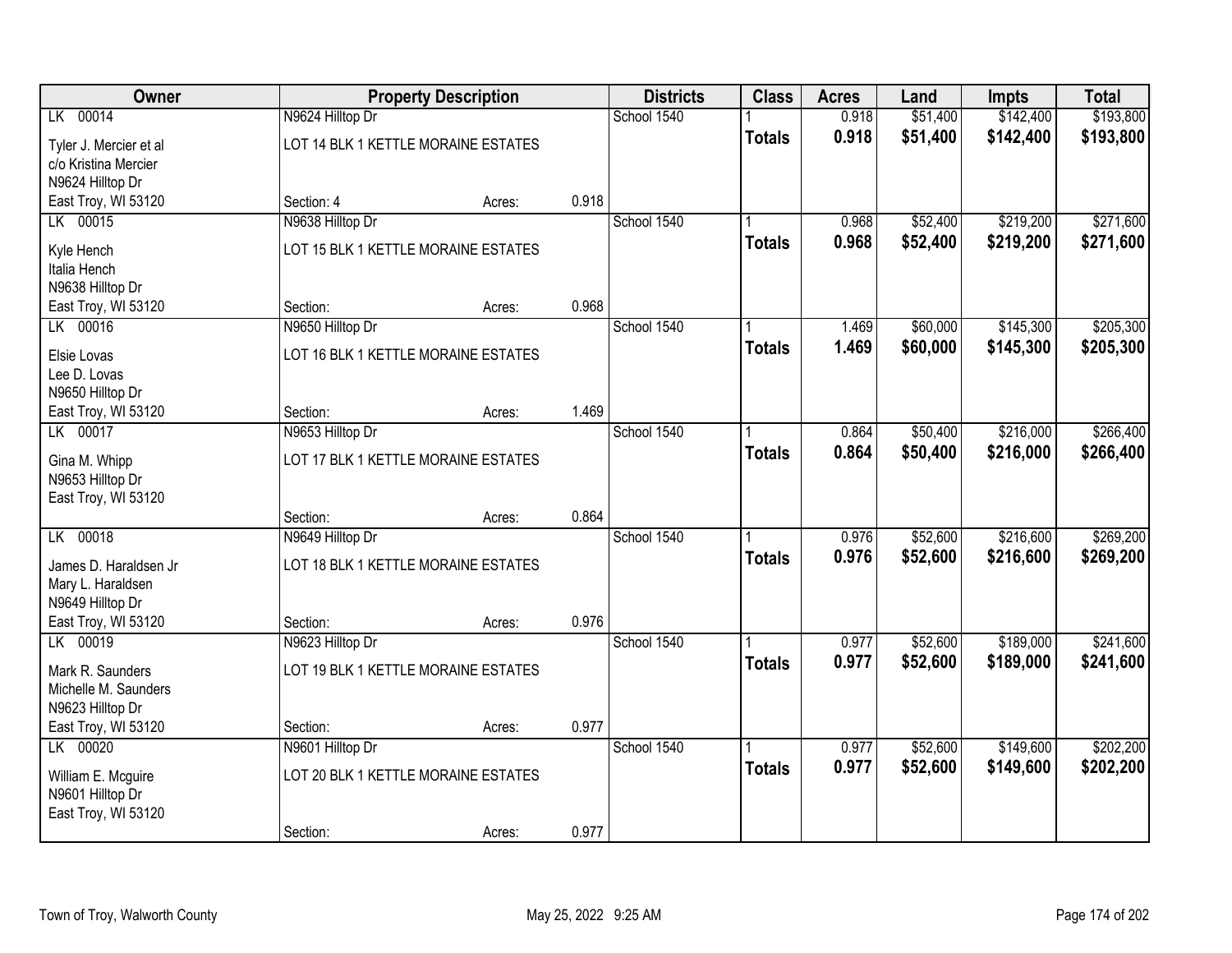| Owner                                   |                                     | <b>Property Description</b> |       | <b>Districts</b> | <b>Class</b>  | <b>Acres</b>   | Land     | <b>Impts</b> | <b>Total</b> |
|-----------------------------------------|-------------------------------------|-----------------------------|-------|------------------|---------------|----------------|----------|--------------|--------------|
| LK 00021                                | N9589 Hilltop Dr                    |                             |       | School 1540      |               | 0.976          | \$52,600 | \$182,700    | \$235,300    |
| Jeffrey L. Harlan                       | LOT 21 BLK 1 KETTLE MORAINE ESTATES |                             |       |                  | <b>Totals</b> | 0.976          | \$52,600 | \$182,700    | \$235,300    |
| Angela K. Harlan                        |                                     |                             |       |                  |               |                |          |              |              |
| N9589 Hilltop Dr                        |                                     |                             |       |                  |               |                |          |              |              |
| East Troy, WI 53120                     | Section:                            | Acres:                      | 0.976 |                  |               |                |          |              |              |
| LK 00022                                | N9567 Hilltop Dr                    |                             |       | School 1540      |               | 0.940          | \$51,900 | \$201,900    | \$253,800    |
| <b>Jarred Boerst</b>                    | LOT 22 BLK 1 KETTLE MORAINE ESTATES |                             |       |                  | <b>Totals</b> | 0.940          | \$51,900 | \$201,900    | \$253,800    |
| N9567 Hilltop Dr                        |                                     |                             |       |                  |               |                |          |              |              |
| East Troy, WI 53120                     |                                     |                             |       |                  |               |                |          |              |              |
|                                         | Section:                            | Acres:                      | 0.940 |                  |               |                |          |              |              |
| LK 00023                                | N9555 Hilltop Dr                    |                             |       | School 1540      |               | 0.979          | \$52,600 | \$181,500    | \$234,100    |
| Dana A. Osvatic                         | LOT 23 BLK 1 KETTLE MORAINE ESTATES |                             |       |                  | <b>Totals</b> | 0.979          | \$52,600 | \$181,500    | \$234,100    |
| N9555 Hilltop Dr                        |                                     |                             |       |                  |               |                |          |              |              |
| East Troy, WI 53120                     |                                     |                             |       |                  |               |                |          |              |              |
| LK 00024                                | Section:                            | Acres:                      | 0.979 | School 1540      |               |                | \$51,700 | \$190,700    | \$242,400    |
|                                         | N9537 Hilltop Dr                    |                             |       |                  |               | 0.932<br>0.932 | \$51,700 | \$190,700    | \$242,400    |
| Dale P. Orgas                           | LOT 24 BLK 1 KETTLE MORAINE ESTATES |                             |       |                  | <b>Totals</b> |                |          |              |              |
| Hollyjo H. Orgas                        |                                     |                             |       |                  |               |                |          |              |              |
| N9537 Hilltop Dr<br>East Troy, WI 53120 | Section:                            |                             | 0.932 |                  |               |                |          |              |              |
| LK 00025                                | N9529 Hilltop Dr                    | Acres:                      |       | School 1540      |               | 0.938          | \$51,800 | \$172,000    | \$223,800    |
|                                         |                                     |                             |       |                  | <b>Totals</b> | 0.938          | \$51,800 | \$172,000    | \$223,800    |
| Nathan W. Banks                         | LOT 25 BLK 1 KETTLE MORAINE ESTATES |                             |       |                  |               |                |          |              |              |
| N9529 Hilltop Dr<br>East Troy, WI 53120 |                                     |                             |       |                  |               |                |          |              |              |
|                                         | Section:                            | Acres:                      | 0.938 |                  |               |                |          |              |              |
| LK 00026                                | N9548 Sunset Dr                     |                             |       | School 1540      |               | 0.984          | \$52,700 | \$271,900    | \$324,600    |
|                                         | LOT 26 BLK 1 KETTLE MORAINE ESTATES |                             |       |                  | <b>Totals</b> | 0.984          | \$52,700 | \$271,900    | \$324,600    |
| John J. Harryman<br>N9548 Sunset Dr     |                                     |                             |       |                  |               |                |          |              |              |
| East Troy, WI 53120                     |                                     |                             |       |                  |               |                |          |              |              |
|                                         | Section:                            | Acres:                      | 0.984 |                  |               |                |          |              |              |
| LK 00027                                | N9560 Sunset Dr                     |                             |       | School 1540      |               | 0.981          | \$52,700 | \$152,600    | \$205,300    |
| Anthony D. Berrones                     | LOT 27 BLK 1 KETTLE MORAINE ESTATES |                             |       |                  | <b>Totals</b> | 0.981          | \$52,700 | \$152,600    | \$205,300    |
| Cynthia L. Berrones                     |                                     |                             |       |                  |               |                |          |              |              |
| N9560 Sunset Dr                         |                                     |                             |       |                  |               |                |          |              |              |
| East Troy, WI 53120                     | Section:                            | Acres:                      | 0.981 |                  |               |                |          |              |              |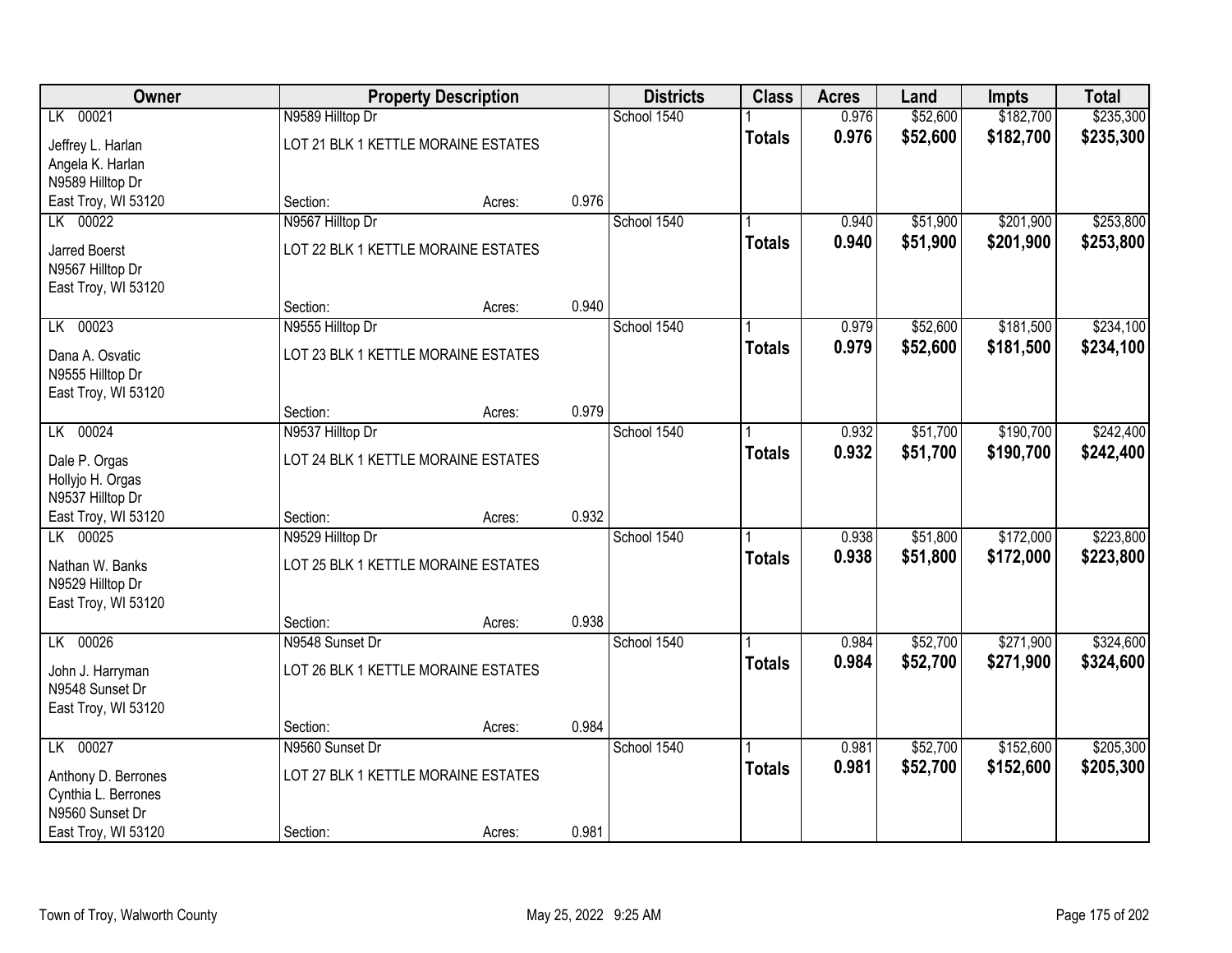| Owner                |                                     | <b>Property Description</b> |       | <b>Districts</b> | <b>Class</b>  | <b>Acres</b> | Land     | <b>Impts</b> | <b>Total</b> |
|----------------------|-------------------------------------|-----------------------------|-------|------------------|---------------|--------------|----------|--------------|--------------|
| LK 00028             | N9570 Sunset Dr                     |                             |       | School 1540      |               | 1.176        | \$55,600 | \$147,200    | \$202,800    |
| Jimmy L. Shull       | LOT 28 BLK 1 KETTLE MORAINE ESTATES |                             |       |                  | <b>Totals</b> | 1.176        | \$55,600 | \$147,200    | \$202,800    |
| Donna Shull          |                                     |                             |       |                  |               |              |          |              |              |
| N9570 Sunset Dr      |                                     |                             |       |                  |               |              |          |              |              |
| East Troy, WI 53120  | Section:                            | Acres:                      | 1.176 |                  |               |              |          |              |              |
| LK 00029             | N9580 Sunset Dr                     |                             |       | School 1540      |               | 1.033        | \$53,500 | \$150,600    | \$204,100    |
| Keith D. Edman       | LOT 29 BLK 1 KETTLE MORAINE ESTATES |                             |       |                  | <b>Totals</b> | 1.033        | \$53,500 | \$150,600    | \$204,100    |
| Catherine L. Edman   |                                     |                             |       |                  |               |              |          |              |              |
| N9580 Sunset Dr      |                                     |                             |       |                  |               |              |          |              |              |
| East Troy, WI 53120  | Section:                            | Acres:                      | 1.033 |                  |               |              |          |              |              |
| LK 00030             | N9594 Sunset Dr                     |                             |       | School 1540      |               | 1.047        | \$53,700 | \$159,800    | \$213,500    |
| Randall E. Carpenter | LOT 30 BLK 1 KETTLE MORAINE ESTATES |                             |       |                  | <b>Totals</b> | 1.047        | \$53,700 | \$159,800    | \$213,500    |
| Susan Carpenter      |                                     |                             |       |                  |               |              |          |              |              |
| C/O Leroy Carlson    |                                     |                             |       |                  |               |              |          |              |              |
| N9598 Sunset Dr      | Section:                            | Acres:                      | 1.047 |                  |               |              |          |              |              |
| East Troy, WI 53120  |                                     |                             |       |                  |               |              |          |              |              |
| LK 00031             | N9598 Sunset Dr                     |                             |       | School 1540      |               | 1.047        | \$53,700 | \$156,200    | \$209,900    |
| Leroy Carlson        | LOT 31 BLK 1 KETTLE MORAINE ESTATES |                             |       |                  | <b>Totals</b> | 1.047        | \$53,700 | \$156,200    | \$209,900    |
| Marla Carlson        |                                     |                             |       |                  |               |              |          |              |              |
| N9598 Sunset Dr      |                                     |                             |       |                  |               |              |          |              |              |
| East Troy, WI 53120  | Section:                            | Acres:                      | 1.047 |                  |               |              |          |              |              |
| LK 00032             | N9606 Sunset Dr                     |                             |       | School 1540      |               | 1.067        | \$54,000 | \$139,800    | \$193,800    |
| David R. Faulkner    | LOT 32 BLK 1 KETTLE MORAINE ESTATES |                             |       |                  | <b>Totals</b> | 1.067        | \$54,000 | \$139,800    | \$193,800    |
| Florence M. Faulkner |                                     |                             |       |                  |               |              |          |              |              |
| N9606 Sunset Dr      |                                     |                             |       |                  |               |              |          |              |              |
| East Troy, WI 53120  | Section:                            | Acres:                      | 1.067 |                  |               |              |          |              |              |
| LK 00033             | N9622 Sunset Dr                     |                             |       | School 1540      |               | 1.067        | \$54,000 | \$187,200    | \$241,200    |
| Steven Decker        | LOT 33 BLK 1 KETTLE MORAINE ESTATES |                             |       |                  | <b>Totals</b> | 1.067        | \$54,000 | \$187,200    | \$241,200    |
| Danielle Decker      |                                     |                             |       |                  |               |              |          |              |              |
| N9622 Sunset Dr      |                                     |                             |       |                  |               |              |          |              |              |
| East Troy, WI 53120  | Section:                            | Acres:                      | 1.067 |                  |               |              |          |              |              |
| LK 00034             | N9648 Sunset Dr                     |                             |       | School 1540      |               | 0.872        | \$50,500 | \$200,000    | \$250,500    |
| Curtis Gunderson     | LOT 34 BLK 1 KETTLE MORAINE ESTATES |                             |       |                  | <b>Totals</b> | 0.872        | \$50,500 | \$200,000    | \$250,500    |
| Cynthia Gunderson    |                                     |                             |       |                  |               |              |          |              |              |
| N9648 Sunset Dr      |                                     |                             |       |                  |               |              |          |              |              |
| East Troy, WI 53120  | Section:                            | Acres:                      | 0.872 |                  |               |              |          |              |              |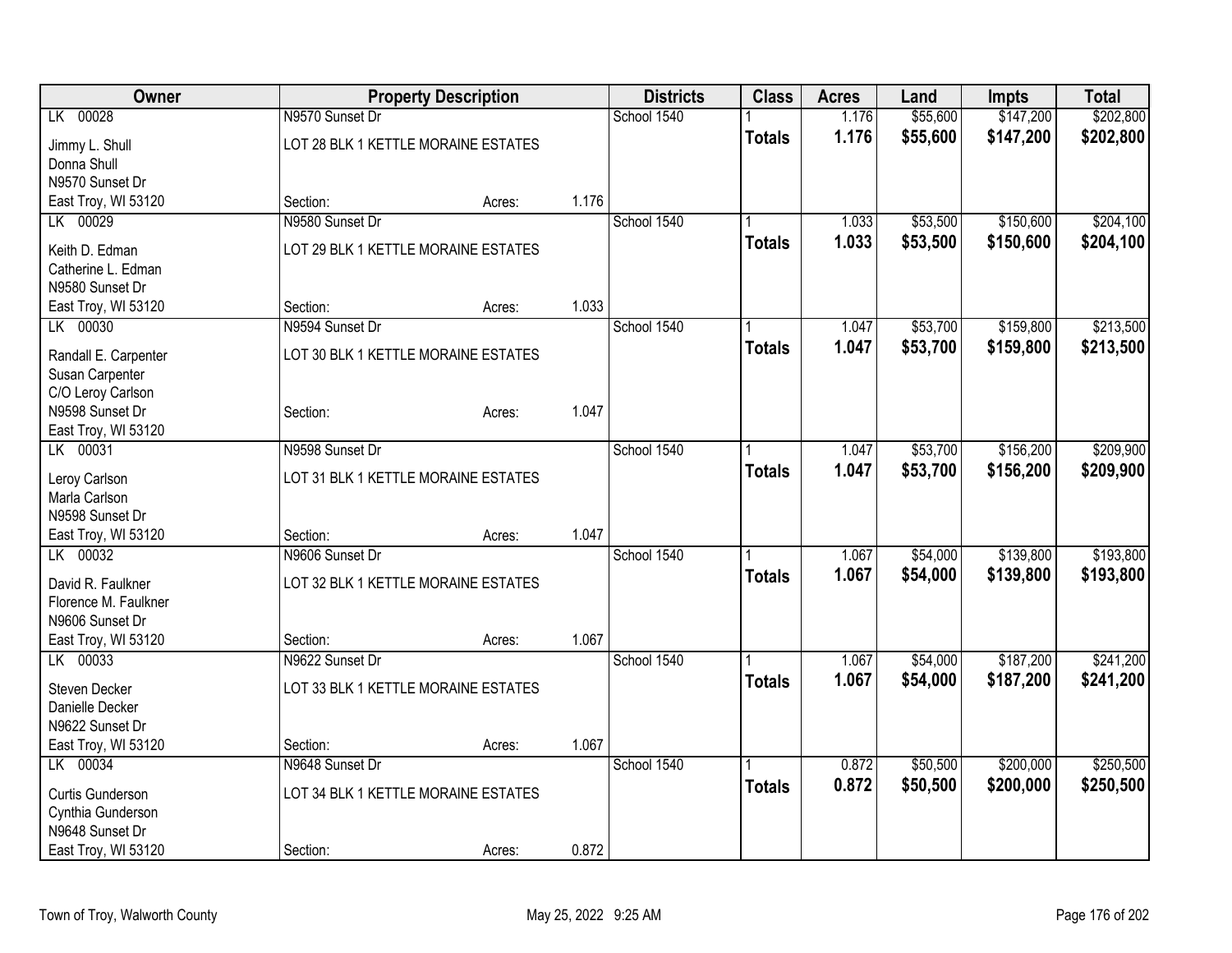| Owner                                          |                                                 | <b>Property Description</b> |        | <b>Districts</b> | <b>Class</b>  | <b>Acres</b>   | Land      | <b>Impts</b> | <b>Total</b> |
|------------------------------------------------|-------------------------------------------------|-----------------------------|--------|------------------|---------------|----------------|-----------|--------------|--------------|
| LK 00035                                       | N9654 Sunset Dr                                 |                             |        | School 1540      |               | 0.843          | \$49,900  | \$331,600    | \$381,500    |
| William F. Ruebl                               | LOT 35 BLK 1 KETTLE MORAINE ESTATES             |                             |        |                  | <b>Totals</b> | 0.843          | \$49,900  | \$331,600    | \$381,500    |
| Cynthia K. Ruebl<br>N9654 Sunset Dr            |                                                 |                             |        |                  |               |                |           |              |              |
| East Troy, WI 53120                            | Section: 5                                      | Acres:                      | 0.843  |                  |               |                |           |              |              |
| LK 00036                                       | N9665 Sunset Dr                                 |                             |        | School 1540      |               | 1.033          | \$53,500  | \$218,100    | \$271,600    |
| Christopher R. Gleason                         | LOT 36 BLK 1 KETTLE MORAINE ESTATES             |                             |        |                  | <b>Totals</b> | 1.033          | \$53,500  | \$218,100    | \$271,600    |
| Jim Gleason                                    |                                                 |                             |        |                  |               |                |           |              |              |
| N9665 Sunset Dr                                |                                                 |                             |        |                  |               |                |           |              |              |
| East Troy, WI 53120                            | Section:                                        | Acres:                      | 1.033  |                  |               |                |           |              |              |
| LK 00037                                       | N9661 Sunset Dr                                 |                             |        | School 1540      |               | 1.104          | \$54,600  | \$189,500    | \$244,100    |
| James A. Schneck                               | LOT 37 BLK 1 KETTLE MORAINE ESTATES             |                             |        |                  | <b>Totals</b> | 1.104          | \$54,600  | \$189,500    | \$244,100    |
| N9661 Sunset Dr                                |                                                 |                             |        |                  |               |                |           |              |              |
| East Troy, WI 53120                            |                                                 |                             |        |                  |               |                |           |              |              |
|                                                | Section:                                        | Acres:                      | 1.104  |                  |               |                |           |              |              |
| LK 00038                                       | N9523 Sunset Dr                                 |                             |        | School 1540      |               | 0.938          | \$51,800  | \$129,400    | \$181,200    |
| Scott M. Larson                                | LOT 1 BLK 2 KETTLE MORAINE ESTATES              |                             |        |                  | <b>Totals</b> | 0.938          | \$51,800  | \$129,400    | \$181,200    |
| Jasmine R. Larson                              |                                                 |                             |        |                  |               |                |           |              |              |
| N9523 Sunset Dr                                |                                                 |                             |        |                  |               |                |           |              |              |
| East Troy, WI 53120                            | Section: 5                                      | Acres:                      | 0.938  |                  |               |                |           |              |              |
| LK 00039                                       | N9531 Sunset Dr                                 |                             |        | School 1540      |               | 0.938<br>0.938 | \$51,800  | \$167,500    | \$219,300    |
| Gary Phinney                                   | LOT 2 BLK 2 KETTLE MORAINE ESTATES              |                             |        |                  | <b>Totals</b> |                | \$51,800  | \$167,500    | \$219,300    |
| Kathleen Phinney                               |                                                 |                             |        |                  |               |                |           |              |              |
| N9531 Sunset Dr<br>East Troy, WI 53120         | Section:                                        | Acres:                      | 0.938  |                  |               |                |           |              |              |
| LK 00040                                       | N9541 Sunset Dr                                 |                             |        | School 1540      |               | 0.946          | \$52,000  | \$133,800    | \$185,800    |
|                                                |                                                 |                             |        |                  | <b>Totals</b> | 0.946          | \$52,000  | \$133,800    | \$185,800    |
| James B. Breidenbach<br>Darlene M. Breidenbach | LOT 3 BLK 2 KETTLE MORAINE ESTATES              |                             |        |                  |               |                |           |              |              |
| N9541 Sunset Dr                                |                                                 |                             |        |                  |               |                |           |              |              |
| East Troy, WI 53120                            | Section:                                        | Acres:                      | 0.946  |                  |               |                |           |              |              |
| <b>LKCF 00001</b>                              | N9575 Kettle Cove Rd                            |                             |        | School 1540      |               | 9.920          | \$304,200 | \$388,600    | \$692,800    |
| <b>Howard C Williams Trust</b>                 | LOT 1 KETTLE COVE FARM AS RECORDED IN CAB D     |                             |        |                  | 5             | 0.250          | \$200     | \$0          | \$200        |
| Mary Beth Williams Trust                       | SLIDE 124 WCR. LOCATED IN NE 1/4 NW 1/4, SE 1/4 |                             |        |                  | <b>Totals</b> | 10.170         | \$304,400 | \$388,600    | \$693,000    |
| N9575 Kettle Cove Rd                           | NW 1/4, NW 1/4 NE 1/4 & SW 1/4 NE 1/4 SEC 4 T4N |                             |        |                  |               |                |           |              |              |
| Eagle, WI 53119                                | Section:                                        | Acres:                      | 10.170 |                  |               |                |           |              |              |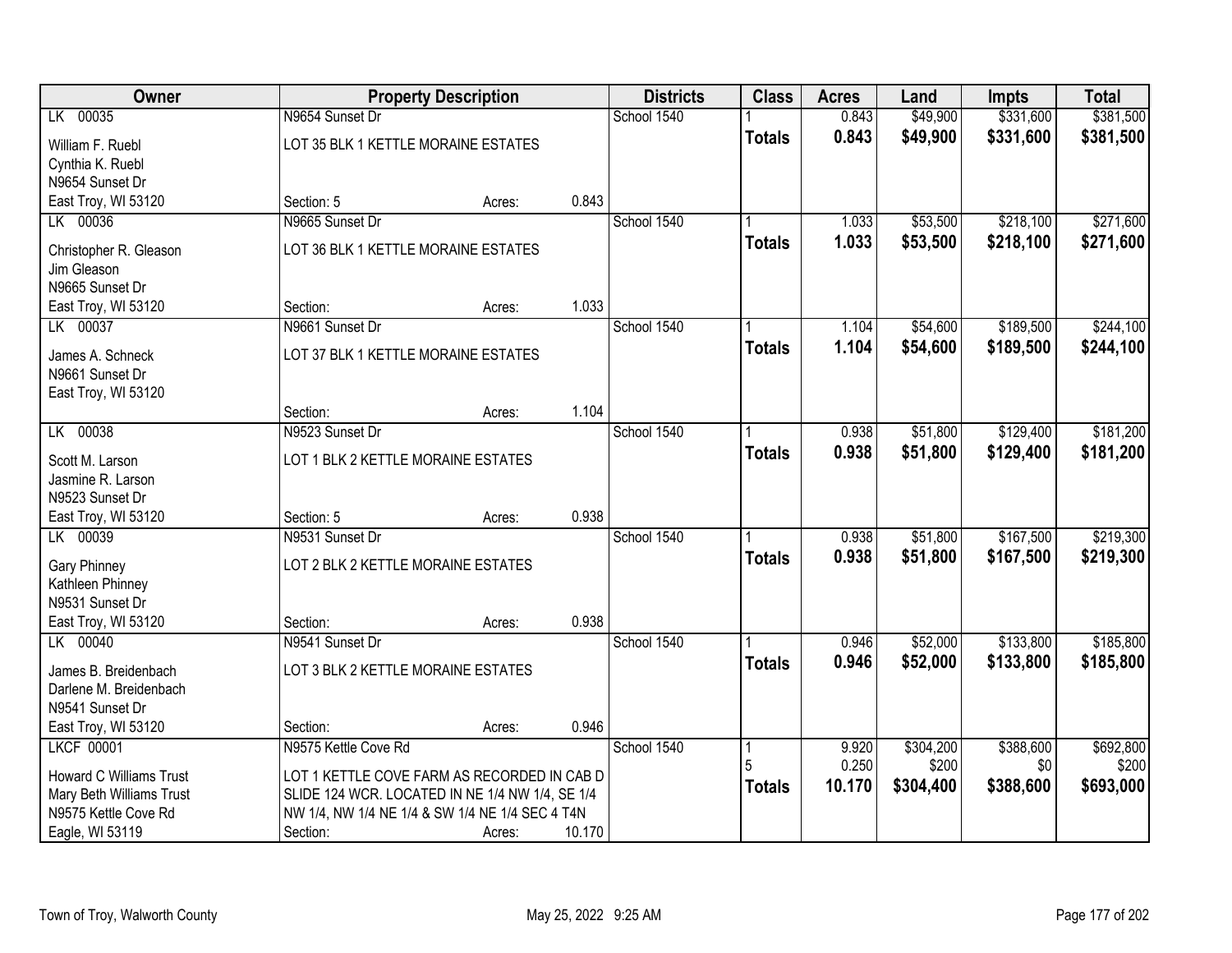| Owner                           | <b>Property Description</b>                                                                     | <b>Districts</b> | <b>Class</b>  | <b>Acres</b> | Land      | <b>Impts</b> | <b>Total</b> |
|---------------------------------|-------------------------------------------------------------------------------------------------|------------------|---------------|--------------|-----------|--------------|--------------|
| <b>LKCF 00002</b>               | N9589 Kettle Cove Rd                                                                            | School 1540      |               | 5.550        | \$109,100 | \$336,600    | \$445,700    |
| Daniel M. Rea                   | LOT 2 KETTLE COVE FARM AS RECORDED IN CAB D                                                     |                  |               | 0.750        | \$200     | \$0          | \$200        |
| N9589 Kettle Cove Rd            | SLIDE 124 WCR. LOCATED IN NE 1/4 NW 1/4, SE 1/4                                                 |                  | <b>Totals</b> | 6.300        | \$109,300 | \$336,600    | \$445,900    |
| Eagle, WI 53119                 | NW 1/4, NW 1/4 NE 1/4 & SW 1/4 NE 1/4 SEC 4 T4N                                                 |                  |               |              |           |              |              |
|                                 | 6.300<br>Section:<br>Acres:                                                                     |                  |               |              |           |              |              |
| LOR 00001                       | N8015 Kadad Ln                                                                                  | School 1540      |               | 2.490        | \$77,400  | \$406,000    | \$483,400    |
|                                 |                                                                                                 |                  |               | 2.000        | \$1,400   | \$0          | \$1,400      |
| James W. Markell                | LOT 1 THE ORCHARDS AS RECORDED IN CAB C                                                         |                  |               | 4.490        | \$78,800  | \$406,000    | \$484,800    |
| Konstance Markell               | SLIDE 80 WCR LOCATED IN NW 1/4, SW 1/4, SE 1/4 &                                                |                  | <b>Totals</b> |              |           |              |              |
| N8015 Kadad Ln                  | NE 1/4 NW 1/4 SEC 25 T4N R17E. 195357 SQ FT                                                     |                  |               |              |           |              |              |
| East Troy, WI 53120             | 4.490<br>Section: 25<br>Acres:                                                                  |                  |               |              |           |              |              |
| LOR 00002                       | N8035 Kadad Ln                                                                                  | School 1540      |               | 2.338        | \$75,100  | \$370,900    | \$446,000    |
|                                 | LOT 2 THE ORCHARDS AS RECORDED IN CAB C                                                         |                  | <b>Totals</b> | 2.338        | \$75,100  | \$370,900    | \$446,000    |
| Jake M. Trippler                |                                                                                                 |                  |               |              |           |              |              |
| N8035 Kadad Ln                  | SLIDE 80 WCR LOCATED IN NW 1/4, SW 1/4, SE 1/4 &<br>NE 1/4 NW 1/4 SEC 25 T4N R17E. 101845 SQ FT |                  |               |              |           |              |              |
| East Troy, WI 53120             | 2.338<br>Section:<br>Acres:                                                                     |                  |               |              |           |              |              |
| LOR 00003                       | N8051 Kadad Ln                                                                                  | School 1540      |               | 2.465        | \$77,000  | \$287,000    | \$364,000    |
|                                 |                                                                                                 |                  |               |              |           |              |              |
| Duane C. Cherek                 | LOT 3 THE ORCHARDS AS RECORDED IN CAB C                                                         |                  | <b>Totals</b> | 2.465        | \$77,000  | \$287,000    | \$364,000    |
| Tamela J. Cherek                | SLIDE 80 WCR LOCATED IN NW 1/4, SW 1/4, SE 1/4 &                                                |                  |               |              |           |              |              |
| N8051 Kadad Ln                  | NE 1/4 NW 1/4 SEC 25 T4N R17E. 107366 SQ FT                                                     |                  |               |              |           |              |              |
| East Troy, WI 53120             | 2.465<br>Section:<br>Acres:                                                                     |                  |               |              |           |              |              |
| LOR 00004                       | N8067 Kadad Ln                                                                                  | School 1540      |               | 2.498        | \$77,500  | \$313,700    | \$391,200    |
|                                 |                                                                                                 |                  | <b>Totals</b> | 2.498        | \$77,500  | \$313,700    | \$391,200    |
| Stephen T. Piraino              | LOT 4 THE ORCHARDS AS RECORDED IN CAB C                                                         |                  |               |              |           |              |              |
| Jaylene M. Piraino              | SLIDE 80 WCR LOCATED IN NW 1/4, SW 1/4, SE 1/4 &                                                |                  |               |              |           |              |              |
| N8067 Kadad Ln                  | NE 1/4 NW 1/4 SEC 25 T4N R17E. 108829 SQ FT<br>2.498                                            |                  |               |              |           |              |              |
| East Troy, WI 53120-0000        | Section:<br>Acres:                                                                              |                  |               |              |           |              |              |
| LOR 00005                       | N8087 Kadad Ln                                                                                  | School 1540      |               | 2.674        | \$80,100  | \$319,200    | \$399,300    |
| <b>Michael Davis</b>            | LOT 5 THE ORCHARDS AS RECORDED IN CAB C                                                         |                  | <b>Totals</b> | 2.674        | \$80,100  | \$319,200    | \$399,300    |
| Laura Mamath                    | SLIDE 80 WCR LOCATED IN NW 1/4, SW 1/4, SE 1/4 &                                                |                  |               |              |           |              |              |
| N8087 Kadad Ln                  | NE 1/4 NW 1/4 SEC 25 T4N R17E. 116470 SQ FT                                                     |                  |               |              |           |              |              |
| East Troy, WI 53120             | 2.674<br>Section:<br>Acres:                                                                     |                  |               |              |           |              |              |
| LOR 00006                       | N8098 Kadad Ln                                                                                  | School 1540      |               | 2.348        | \$75,200  | \$253,600    | \$328,800    |
|                                 |                                                                                                 |                  | <b>Totals</b> | 2.348        | \$75,200  | \$253,600    | \$328,800    |
| Andrew D. Voss                  | LOT 6 THE ORCHARDS AS RECORDED IN CAB C                                                         |                  |               |              |           |              |              |
| Jamie L. Voss<br>N8098 Kadad Ln | SLIDE 80 WCR LOCATED IN NW 1/4, SW 1/4, SE 1/4 &<br>NE 1/4 NW 1/4 SEC 25 T4N R17E. 102269 SQ FT |                  |               |              |           |              |              |
|                                 |                                                                                                 |                  |               |              |           |              |              |
| East Troy, WI 53120             | 2.348<br>Section:<br>Acres:                                                                     |                  |               |              |           |              |              |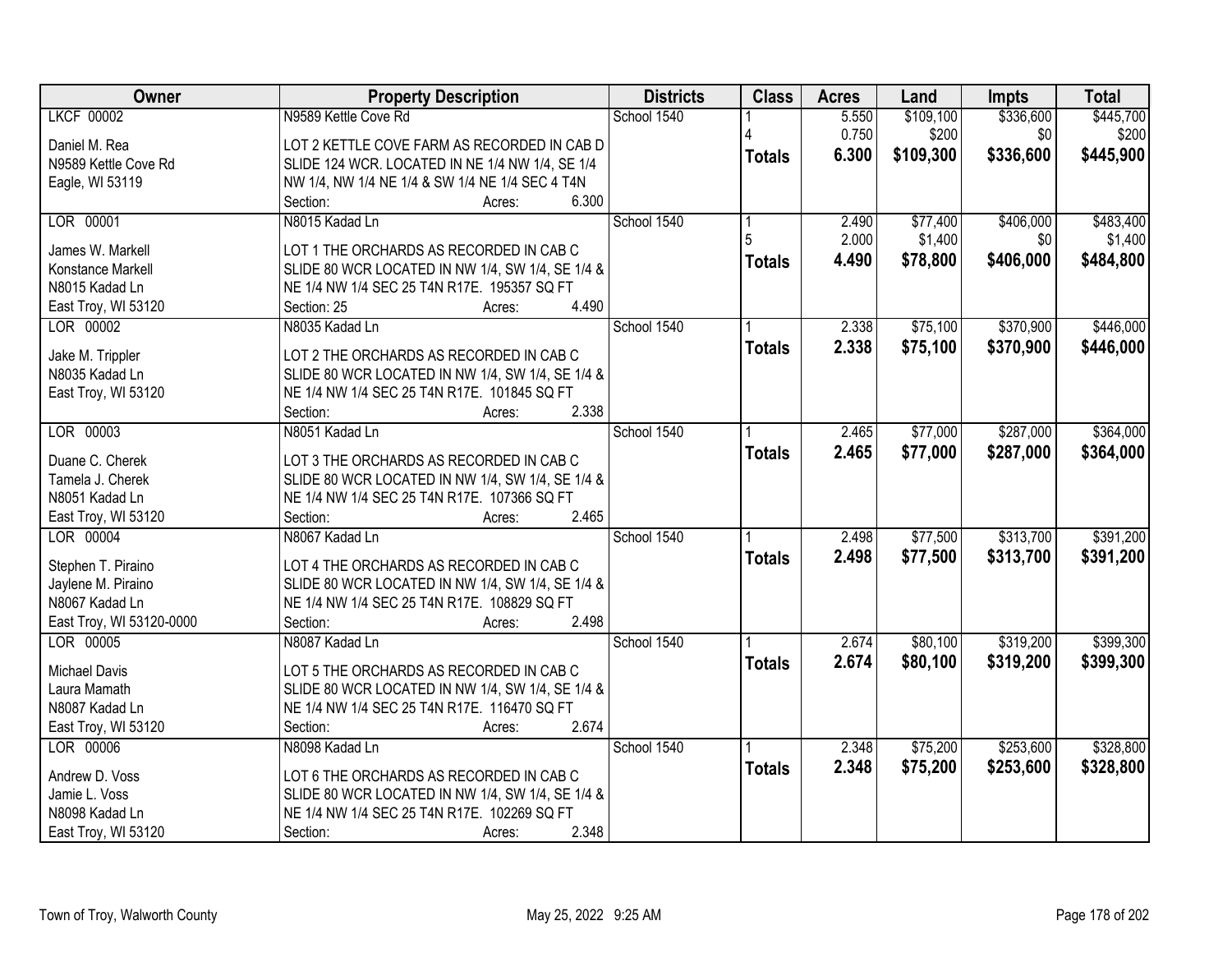| Owner                            | <b>Property Description</b>                      | <b>Districts</b> | <b>Class</b>  | <b>Acres</b> | Land     | <b>Impts</b> | <b>Total</b> |
|----------------------------------|--------------------------------------------------|------------------|---------------|--------------|----------|--------------|--------------|
| LOR 00007                        | N8076 Kadad Ln                                   | School 1540      |               | 3.017        | \$85,100 | \$277,300    | \$362,400    |
| Stephen J and Tracy P Dudkiewicz | LOT 7 THE ORCHARDS AS RECORDED IN CAB C          |                  | <b>Totals</b> | 3.017        | \$85,100 | \$277,300    | \$362,400    |
| Revocable Trust Date             | SLIDE 80 WCR LOCATED IN NW 1/4, SW 1/4, SE 1/4 & |                  |               |              |          |              |              |
| N8076 Kadad Ln                   | NE 1/4 NW 1/4 SEC 25 T4N R17E. 131425 SQ FT      |                  |               |              |          |              |              |
| East Troy, WI 53120              | 3.017<br>Section:<br>Acres:                      |                  |               |              |          |              |              |
| LOR 00008                        | N8064 Kadad Ln                                   | School 1540      |               | 3.076        | \$85,500 | \$253,400    | \$338,900    |
|                                  |                                                  |                  | <b>Totals</b> | 3.076        | \$85,500 | \$253,400    | \$338,900    |
| <b>Tony Crivello</b>             | LOT 8 THE ORCHARDS AS RECORDED IN CAB C          |                  |               |              |          |              |              |
| Nicole Schneider                 | SLIDE 80 WCR LOCATED IN NW 1/4, SW 1/4, SE 1/4 & |                  |               |              |          |              |              |
| N8064 Kadad Ln                   | NE 1/4 NW 1/4 SEC 25 T4N R17E. 133981 SQ FT      |                  |               |              |          |              |              |
| East Troy, WI 53120              | 3.076<br>Section:<br>Acres:                      |                  |               |              |          |              |              |
| LOR 00009                        | N8048 Kadad Ln                                   | School 1540      |               | 3.080        | \$85,600 | \$247,400    | \$333,000    |
| Michael C Klett Trust            | LOT 9 THE ORCHARDS AS RECORDED IN CAB C          |                  | <b>Totals</b> | 3.080        | \$85,600 | \$247,400    | \$333,000    |
| Susan A Klett Trust              | SLIDE 80 WCR LOCATED IN NW 1/4, SW 1/4, SE 1/4 & |                  |               |              |          |              |              |
| N8048 Kadad Ln                   | NE 1/4 NW 1/4 SEC 25 T4N R17E. 133981 SQ FT      |                  |               |              |          |              |              |
| East Troy, WI 53120              | 3.080<br>Section:<br>Acres:                      |                  |               |              |          |              |              |
| LOR 00010                        | N8026 Kadad Ln                                   | School 1540      |               | 1.240        | \$58,600 | \$232,000    | \$290,600    |
|                                  |                                                  |                  | <b>Totals</b> | 1.240        | \$58,600 | \$232,000    | \$290,600    |
| Sarah Ballman                    | LOT 10 THE ORCHARDS AS RECORDED IN CAB C         |                  |               |              |          |              |              |
| Adam Ballman                     | SLIDE 80 WCR LOCATED IN NW 1/4, SW 1/4, SE 1/4 & |                  |               |              |          |              |              |
| N8026 Kadad Ln                   | NE 1/4 NW 1/4 SEC 25 T4N R17E. 53901 SQ FT       |                  |               |              |          |              |              |
| East Troy, WI 53120              | 1.240<br>Section:<br>Acres:                      |                  |               |              |          |              |              |
| LOR 00011                        | W2702 County Rd ES                               | School 1540      |               | 1.470        | \$62,100 | \$229,500    | \$291,600    |
| David M. Fox                     | LOT 11 THE ORCHARDS AS RECORDED IN CAB C         |                  | <b>Totals</b> | 1.470        | \$62,100 | \$229,500    | \$291,600    |
| Shirley M. Fox                   | SLIDE 80 WCR LOCATED IN NW 1/4, SW 1/4, SE 1/4 & |                  |               |              |          |              |              |
| W2702 County Rd Es               | NE 1/4 NW 1/4 SEC 25 T4N R17E. 63901 SQ FT       |                  |               |              |          |              |              |
| East Troy, WI 53120              | 1.470<br>Section:                                |                  |               |              |          |              |              |
| LP 00001                         | Acres:                                           |                  |               |              |          |              |              |
|                                  | W2738 Secretariat Dr                             | School 1540      |               | 1.004        | \$45,100 | \$156,200    | \$201,300    |
| Kelsey L. Reed                   | LOT 1 PICKEREL JAY RANCH                         |                  | <b>Totals</b> | 1.004        | \$45,100 | \$156,200    | \$201,300    |
| W2738 Secretariat Dr             |                                                  |                  |               |              |          |              |              |
| East Troy, WI 53120              |                                                  |                  |               |              |          |              |              |
|                                  | 1.004<br>Section: 12<br>Acres:                   |                  |               |              |          |              |              |
| LP 00002                         | W2724 Secretariat Dr                             | School 1540      |               | 1.234        | \$49,700 | \$276,800    | \$326,500    |
|                                  |                                                  |                  | <b>Totals</b> | 1.234        | \$49,700 | \$276,800    | \$326,500    |
| John A. Kominiak                 | LOT 2 PICKEREL JAY RANCH                         |                  |               |              |          |              |              |
| Emily E. Kominiak                |                                                  |                  |               |              |          |              |              |
| W2724 Secretariat Dr             |                                                  |                  |               |              |          |              |              |
| East Troy, WI 53120              | 1.234<br>Section: 12<br>Acres:                   |                  |               |              |          |              |              |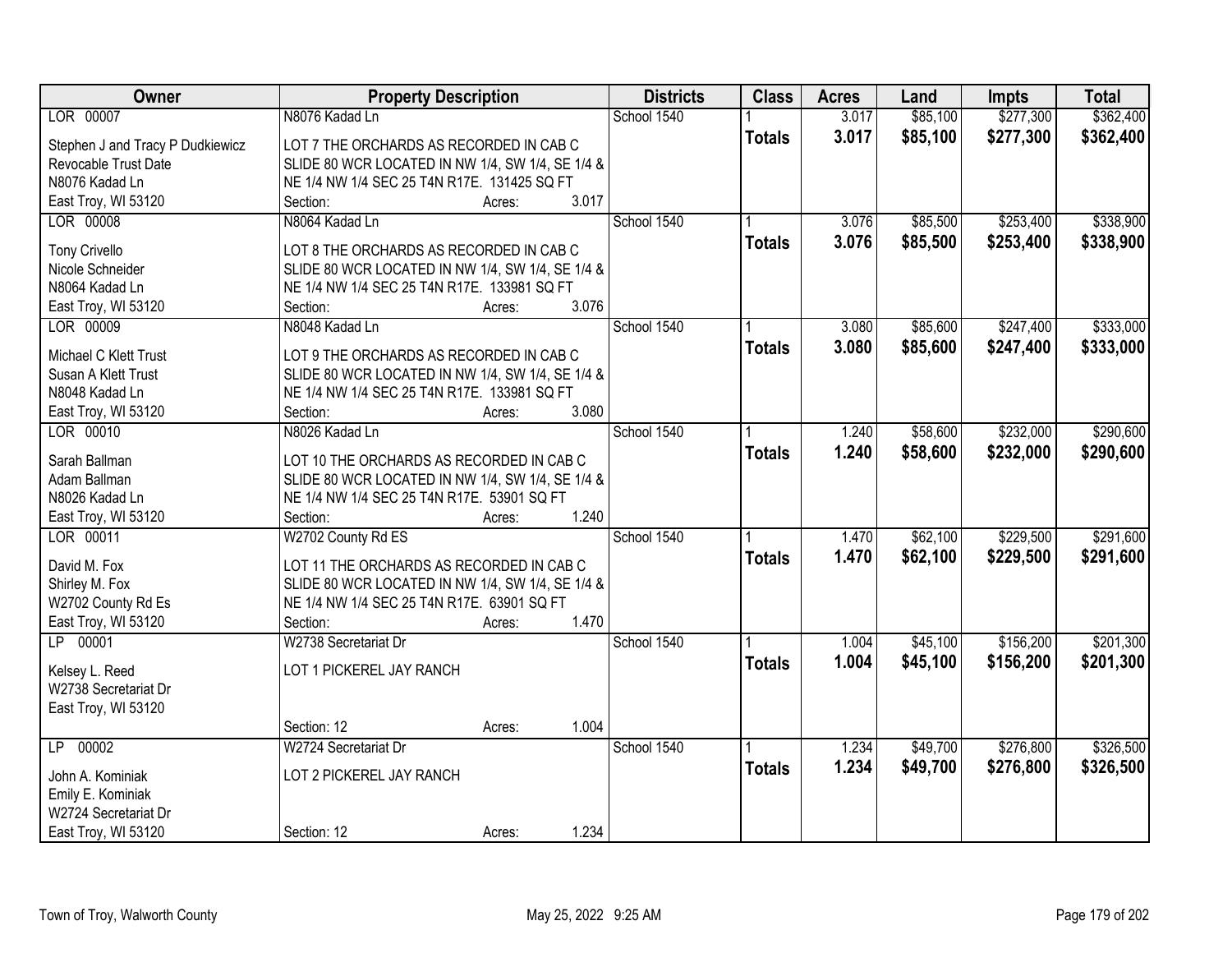| Owner                | <b>Property Description</b> |        |       | <b>Districts</b> | <b>Class</b>  | <b>Acres</b> | Land     | <b>Impts</b> | <b>Total</b> |
|----------------------|-----------------------------|--------|-------|------------------|---------------|--------------|----------|--------------|--------------|
| LP 00003             | W2718 Secretariat Dr        |        |       | School 1540      |               | 1.004        | \$45,100 | \$148,400    | \$193,500    |
| Brenda L. Hotz       | LOT 3 PICKEREL JAY RANCH    |        |       |                  | <b>Totals</b> | 1.004        | \$45,100 | \$148,400    | \$193,500    |
| W2718 Secretariat Dr |                             |        |       |                  |               |              |          |              |              |
| East Troy, WI 53120  |                             |        |       |                  |               |              |          |              |              |
|                      | Section:                    | Acres: | 1.004 |                  |               |              |          |              |              |
| LP 00004             | W2710 Secretariat Dr        |        |       | School 1540      |               | 1.015        | \$45,300 | \$178,900    | \$224,200    |
| James A. Obermeyer   | LOT 4 PICKEREL JAY RANCH    |        |       |                  | <b>Totals</b> | 1.015        | \$45,300 | \$178,900    | \$224,200    |
| Linda S. Obermeyer   |                             |        |       |                  |               |              |          |              |              |
| W2710 Secretariat Dr |                             |        |       |                  |               |              |          |              |              |
| East Troy, WI 53120  | Section:                    | Acres: | 1.015 |                  |               |              |          |              |              |
| LP 00005             | W2702 Secretariat Dr        |        |       | School 1540      |               | 1.282        | \$50,600 | \$149,500    | \$200,100    |
| John C. Niehus       | LOT 5 PICKEREL JAY RANCH    |        |       |                  | <b>Totals</b> | 1.282        | \$50,600 | \$149,500    | \$200,100    |
| Kathleen C. Niehus   |                             |        |       |                  |               |              |          |              |              |
| W2702 Secretariat Dr |                             |        |       |                  |               |              |          |              |              |
| East Troy, WI 53120  | Section:                    | Acres: | 1.282 |                  |               |              |          |              |              |
| LP 00006             | W2703 Secretariat Dr        |        |       | School 1540      |               | 1.252        | \$50,000 | \$168,600    | \$218,600    |
| Ian Eltrich          | LOT 6 PICKEREL JAY RANCH    |        |       |                  | <b>Totals</b> | 1.252        | \$50,000 | \$168,600    | \$218,600    |
| Cassandra Eltrich    |                             |        |       |                  |               |              |          |              |              |
| W2703 Secretariat Dr |                             |        |       |                  |               |              |          |              |              |
| East Troy, WI 53120  | Section: 12                 | Acres: | 1.252 |                  |               |              |          |              |              |
| LP 00007             | W2709 Secretariat Dr        |        |       | School 1540      |               | 1.291        | \$50,800 | \$192,600    | \$243,400    |
| Jerry A. Arntson     | LOT 7 PICKEREL JAY RANCH    |        |       |                  | <b>Totals</b> | 1.291        | \$50,800 | \$192,600    | \$243,400    |
| Betty J. Arntson     |                             |        |       |                  |               |              |          |              |              |
| W2709 Secretariat Dr |                             |        |       |                  |               |              |          |              |              |
| East Troy, WI 53120  | Section: 12                 | Acres: | 1.291 |                  |               |              |          |              |              |
| LP 00008             | W2715 Secretariat Dr        |        |       | School 1540      |               | 1.063        | \$46,300 | \$166, 100   | \$212,400    |
| <b>Maass Trust</b>   | LOT 8 PICKEREL JAY RANCH    |        |       |                  | <b>Totals</b> | 1.063        | \$46,300 | \$166,100    | \$212,400    |
| W2715 Secretariat Dr |                             |        |       |                  |               |              |          |              |              |
| East Troy, WI 53120  |                             |        |       |                  |               |              |          |              |              |
|                      | Section:                    | Acres: | 1.063 |                  |               |              |          |              |              |
| 00009<br>LP          | W2731 Secretariat Dr        |        |       | School 1540      |               | 1.063        | \$46,300 | \$183,300    | \$229,600    |
| Edward A. Mccoy Jr   | LOT 9 PICKEREL JAY RANCH    |        |       |                  | <b>Totals</b> | 1.063        | \$46,300 | \$183,300    | \$229,600    |
| Krysia M. Mccoy      |                             |        |       |                  |               |              |          |              |              |
| W2731 Secretariat Dr |                             |        |       |                  |               |              |          |              |              |
| East Troy, WI 53120  | Section:                    | Acres: | 1.063 |                  |               |              |          |              |              |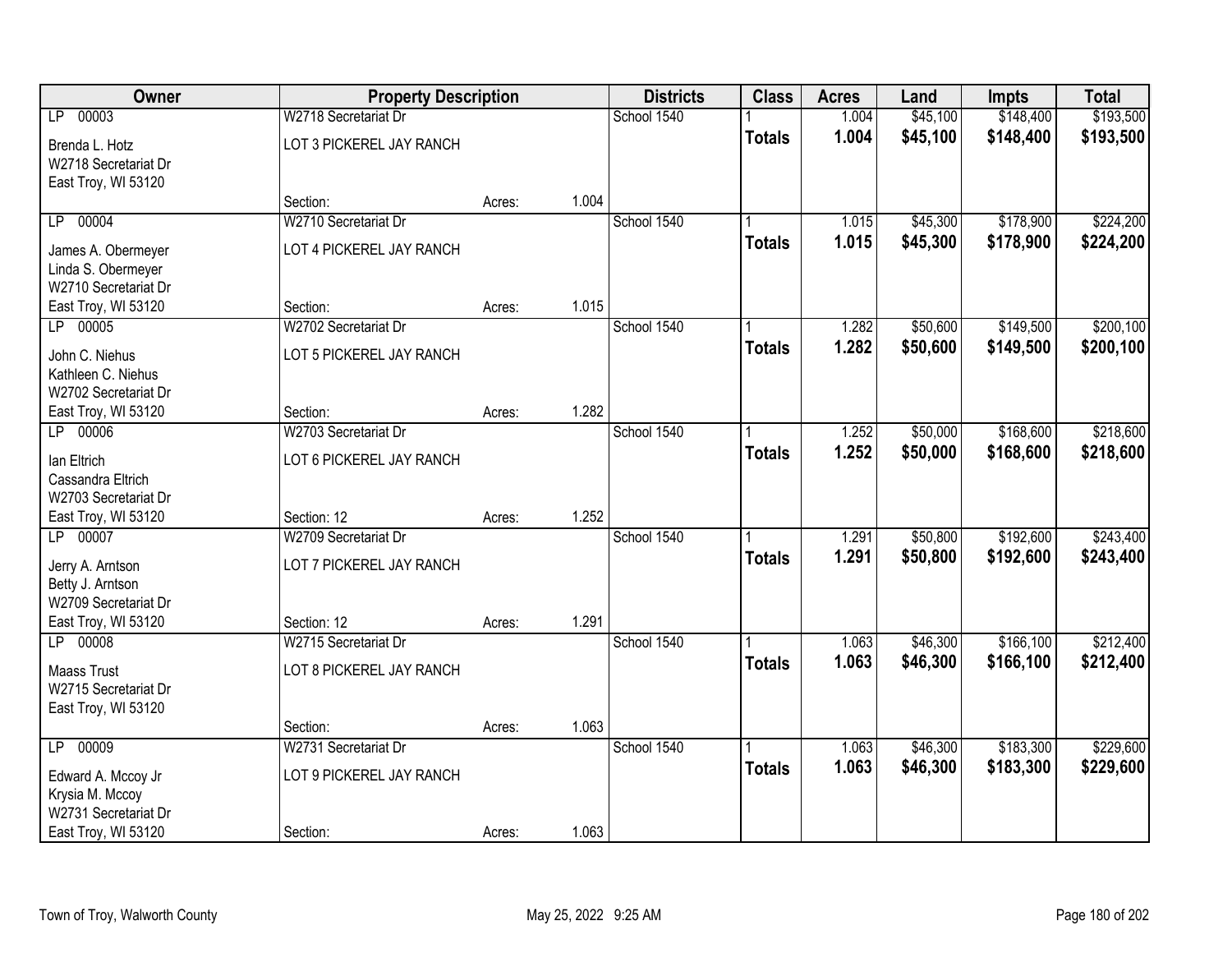| <b>Owner</b>                               | <b>Property Description</b>                                                                         | <b>Districts</b>  | <b>Class</b>  | <b>Acres</b> | Land      | <b>Impts</b>    | <b>Total</b> |
|--------------------------------------------|-----------------------------------------------------------------------------------------------------|-------------------|---------------|--------------|-----------|-----------------|--------------|
| LP 00010                                   | W2745 Secretariat Dr                                                                                | School 1540       |               | 1.080        | \$46,600  | \$176,600       | \$223,200    |
| Laura A. Wruck                             | LOT 10 PICKEREL JAY RANCH                                                                           |                   | <b>Totals</b> | 1.080        | \$46,600  | \$176,600       | \$223,200    |
| Jeffery M. Tess                            |                                                                                                     |                   |               |              |           |                 |              |
| W2745 Secretariat Dr                       |                                                                                                     |                   |               |              |           |                 |              |
| East Troy, WI 53120-0000                   | 1.080<br>Section:<br>Acres:                                                                         |                   |               |              |           |                 |              |
| LP 00011                                   | N9164 Pickeral Jay Rd                                                                               | School 1540       |               | 5.825        | \$96,600  | \$267,400       | \$364,000    |
| David S. Bornstein                         | LOT 11 PICKEREL JAY RANCH                                                                           |                   | <b>Totals</b> | 5.825        | \$96,600  | \$267,400       | \$364,000    |
| Jamee L. Bornstein                         |                                                                                                     |                   |               |              |           |                 |              |
| N9164 Pickeral Jay Rd                      |                                                                                                     |                   |               |              |           |                 |              |
| East Troy, WI 53120                        | 5.825<br>Section:<br>Acres:                                                                         |                   |               |              |           |                 |              |
| LS 00001                                   | N8563 Townline Rd                                                                                   | <b>Booth Lake</b> |               | 0.000        | \$285,600 | \$34,300        | \$319,900    |
|                                            | PT LTS 1 & 2 SUNSET PARK SUB COM NE COR LOT                                                         | Management Dist   | <b>Totals</b> | 0.000        | \$285,600 | \$34,300        | \$319,900    |
| John M. Wagner<br>3013 29th St E           | 1 SUNSET PARK, S 50', N89D45'W 172.73' TO C/L RD,                                                   | School 1540       |               |              |           |                 |              |
| Tacoma, WA 98443                           | S15D29'W 72.16', S3D42'W 51.91', N89D57'W 71.77' TC                                                 |                   |               |              |           |                 |              |
|                                            | 0.000<br>Section:<br>Acres:                                                                         |                   |               |              |           |                 |              |
| LS 00001A                                  | N8562 Townline Rd                                                                                   | <b>Booth Lake</b> |               | 0.689        | \$135,000 | \$349,300       | \$484,300    |
|                                            |                                                                                                     | Management Dist   | <b>Totals</b> | 0.689        | \$135,000 | \$349,300       | \$484,300    |
| James A. Hinrichs<br>Catherine H. Hinrichs | PT LOTS 1 & 2 SUNSET PARK: COM NE COR LOT 1, S<br>50' TO POB, N89D45'W 172.73' TO C/L RD, S15D29'W  | School 1540       |               |              |           |                 |              |
| N8562 Townline Rd                          | 72.16', S3D42'W 51.91', N89D57'W 71.77' TO SHR                                                      |                   |               |              |           |                 |              |
| East Troy, WI 53120                        | 0.689<br>Section:<br>Acres:                                                                         |                   |               |              |           |                 |              |
| LS 00002                                   | N8544 Townline Rd                                                                                   | <b>Booth Lake</b> |               | 0.000        | \$237,700 | \$82,800        | \$320,500    |
|                                            |                                                                                                     | Management Dist   | <b>Totals</b> | 0.000        | \$237,700 | \$82,800        | \$320,500    |
| Terrence E Malcolm Trust                   | PT LOT 3 SUNSET PARK DESC AS: COM NE COR                                                            | School 1540       |               |              |           |                 |              |
| N8544 Townline Rd<br>East Troy, WI 53120   | LOT 3, S 25', S65D 56'W 190', N89D45'W 16' TO SHR<br>BOOTH LAKE, NWLY ALG SHR 121', S89D45'E 242.1' |                   |               |              |           |                 |              |
|                                            | 0.000<br>Section:<br>Acres:                                                                         |                   |               |              |           |                 |              |
| LS 00002A                                  | Townline Rd                                                                                         | <b>Booth Lake</b> |               | 0.000        | \$153,300 | $\overline{50}$ | \$153,300    |
|                                            |                                                                                                     | Management Dist   | <b>Totals</b> | 0.000        | \$153,300 | \$0             | \$153,300    |
| Scott D. Warren                            | PT SE1/4 SEC 13 T4N R17E DESC AS COM 75' E OF                                                       | School 1540       |               |              |           |                 |              |
| Beth K. Warren                             | SE COR LOT 4 SUNSET PARK, N 25', S68D 49'W                                                          |                   |               |              |           |                 |              |
| W2465 St Peters Rd                         | 181.80', S68D49'W 25' TO SHR LAKE, NW'LY ALG SHR<br>0.000                                           |                   |               |              |           |                 |              |
| East Troy, WI 53120<br>LS 00002B           | Section:<br>Acres:<br>N8538 Townline Rd                                                             | <b>Booth Lake</b> |               | 0.000        | \$183,300 | $\overline{50}$ | \$183,300    |
|                                            |                                                                                                     | Management Dist   |               | 0.000        | \$183,300 | \$0             |              |
| Kurt F Smith Trust                         | THAT PORTION OF LOTS 3 & 4 SUNSET PARK &                                                            | School 1540       | <b>Totals</b> |              |           |                 | \$183,300    |
| Julie M Smith Trust                        | PART OF SW 1/4 SEC 18 T4N R18E DESC AS COM 25                                                       |                   |               |              |           |                 |              |
| W2471 St Peters Rd                         | S OF NE COR SD LOT 3, S 10.93', S65D56' W 181.10',                                                  |                   |               |              |           |                 |              |
| East Troy, WI 53120                        | 0.000<br>Section:<br>Acres:                                                                         |                   |               |              |           |                 |              |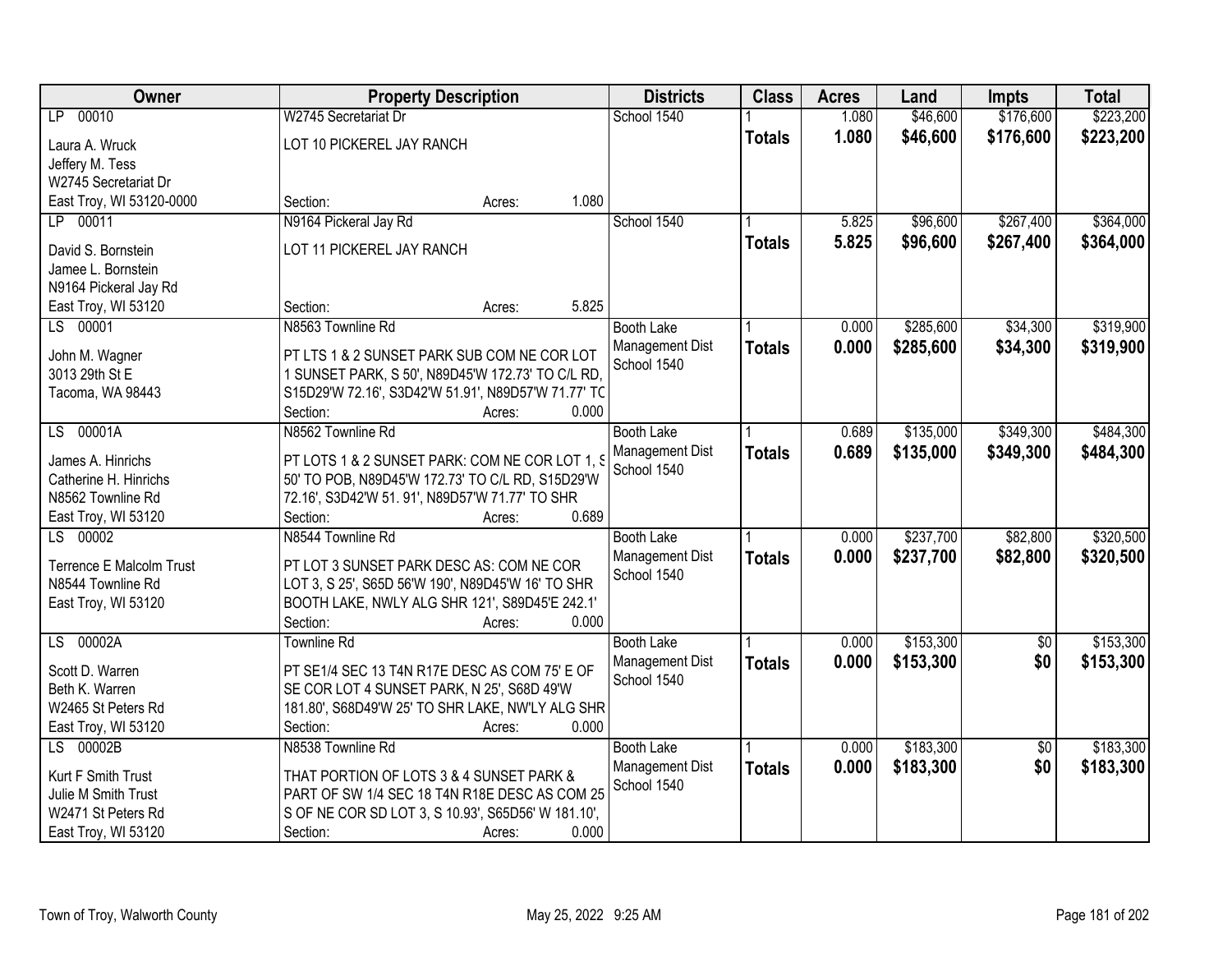| Owner                    | <b>Property Description</b>                   | <b>Districts</b> | <b>Class</b>  | <b>Acres</b> | Land      | <b>Impts</b>    | <b>Total</b> |
|--------------------------|-----------------------------------------------|------------------|---------------|--------------|-----------|-----------------|--------------|
| LSC 00001                | W4887 Leins Mill Rd                           | School 1638      |               | 6.370        | \$101,200 | \$343,200       | \$444,400    |
| Jason C. Marinello et al | LOT 1 SADDLE CLUB OF WALWORTH COUNTY AS       |                  | <b>Totals</b> | 6.370        | \$101,200 | \$343,200       | \$444,400    |
| c/o Jason C. Marinello   | RECORDED IN CAB B SLIDE 142 WCR. LOCATED IN   |                  |               |              |           |                 |              |
| W4887 Leins Mill Rd      | SEC 30 & 31 T4N R17E. 277605 SQ FT. OMITS L T |                  |               |              |           |                 |              |
| East Troy, WI 53120      | 6.370<br>Section:<br>Acres:                   |                  |               |              |           |                 |              |
| LSC 00002                | Pleasant Lake Rd                              | School 1638      |               | 5.390        | \$95,300  | \$0             | \$95,300     |
|                          |                                               |                  | <b>Totals</b> | 5.390        | \$95,300  | \$0             | \$95,300     |
| Jacob Scheibe            | LOT 2 SADDLE CLUB OF WALWORTH COUNTY AS       |                  |               |              |           |                 |              |
| Anna Scheibe             | RECORDED IN CAB B SLIDE 142 WCR. LOCATED IN   |                  |               |              |           |                 |              |
| 1301 Riverton Dr         | SEC 30 & 31 T4N R17E. 234824 SQ FT. OMITS L T |                  |               |              |           |                 |              |
| Mukwonago, WI 53149      | 5.390<br>Section:<br>Acres:                   |                  |               |              |           |                 |              |
| LSC 00003                | N7800 Pleasant Lake Rd                        | School 1638      |               | 5.300        | \$94,800  | \$253,000       | \$347,800    |
| Michael Sucharski        | LOT 3 SADDLE CLUB OF WALWORTH COUNTY AS       |                  | <b>Totals</b> | 5.300        | \$94,800  | \$253,000       | \$347,800    |
| Catherine A. Sucharski   | RECORDED IN CAB B SLIDE 142 WCR. LOCATED IN   |                  |               |              |           |                 |              |
| N7800 Pleasant Lake Rd   | SEC 30 & 31 T4N R17E. 231040 SQ FT. OMITS L T |                  |               |              |           |                 |              |
| East Troy, WI 53120      | 5.300<br>Section:<br>Acres:                   |                  |               |              |           |                 |              |
| LSC 00004                | Pleasant Lake Rd                              | School 1638      |               | 5.020        | \$93,100  | $\frac{1}{20}$  | \$93,100     |
|                          |                                               |                  | <b>Totals</b> | 5.020        | \$93,100  | \$0             | \$93,100     |
| Michael J. Bullis        | LOT 4 SADDLE CLUB OF WALWORTH COUNTY AS       |                  |               |              |           |                 |              |
| Courtney E. Sciackitano  | RECORDED IN CAB B SLIDE 142 WCR. LOCATED IN   |                  |               |              |           |                 |              |
| 1725 Oaklawn Dr          | SEC 30 & 31 T4N R17E. 237565 SQ FT. OMITS L T |                  |               |              |           |                 |              |
| Caledonia, WI 53402      | Section:<br>5.020<br>Acres:                   |                  |               |              |           |                 |              |
| LSC 00005                | N7769 Paddock Ln                              | School 1638      |               | 5.040        | \$93,200  | \$279,100       | \$372,300    |
| Lisa M. Knutson          | LOT 5 SADDLE CLUB OF WALWORTH COUNTY AS       |                  | <b>Totals</b> | 5.040        | \$93,200  | \$279,100       | \$372,300    |
| N7769 Paddock Ln         | RECORDED IN CAB B SLIDE 142 WCR. LOCATED IN   |                  |               |              |           |                 |              |
| Elkhorn, WI 53121        | SEC 30 & 31 T4N R17E. 219446 SQ FT. OMITS L T |                  |               |              |           |                 |              |
|                          | 5.040<br>Section:<br>Acres:                   |                  |               |              |           |                 |              |
| LSC 00006                | Paddock Ln                                    | School 1638      |               | 5.160        | \$94,000  | $\overline{60}$ | \$94,000     |
|                          |                                               |                  | <b>Totals</b> | 5.160        | \$94,000  | \$0             | \$94,000     |
| Barry W. Hingiss         | LOT 6 SADDLE CLUB OF WALWORTH COUNTY AS       |                  |               |              |           |                 |              |
| Debra J. Hingiss         | RECORDED IN CAB B SLIDE 142 WCR. LOCATED IN   |                  |               |              |           |                 |              |
| 2406 Northview Rd        | SEC 30 & 31 T4N R17E. 224726 SQ FT. OMITS L T |                  |               |              |           |                 |              |
| Waukesha, WI 53188       | 5.160<br>Section:<br>Acres:                   |                  |               |              |           |                 |              |
| LSC 00007                | W4839 Leins Mill Rd                           | School 1638      |               | 5.440        | \$95,600  | \$187,000       | \$282,600    |
| Barbara A. Meredith      | LOT 7 SADDLE CLUB OF WALWORTH COUNTY AS       |                  | <b>Totals</b> | 5.440        | \$95,600  | \$187,000       | \$282,600    |
| Kurt W. Meredith         | RECORDED IN CAB B SLIDE 142 WCR. LOCATED IN   |                  |               |              |           |                 |              |
| W4839 Leins Mill Rd      | SEC 30 & 31 T4N R17E. 237067 SQ FT. OMITS L T |                  |               |              |           |                 |              |
| East Troy, WI 53120      | 5.440<br>Section:<br>Acres:                   |                  |               |              |           |                 |              |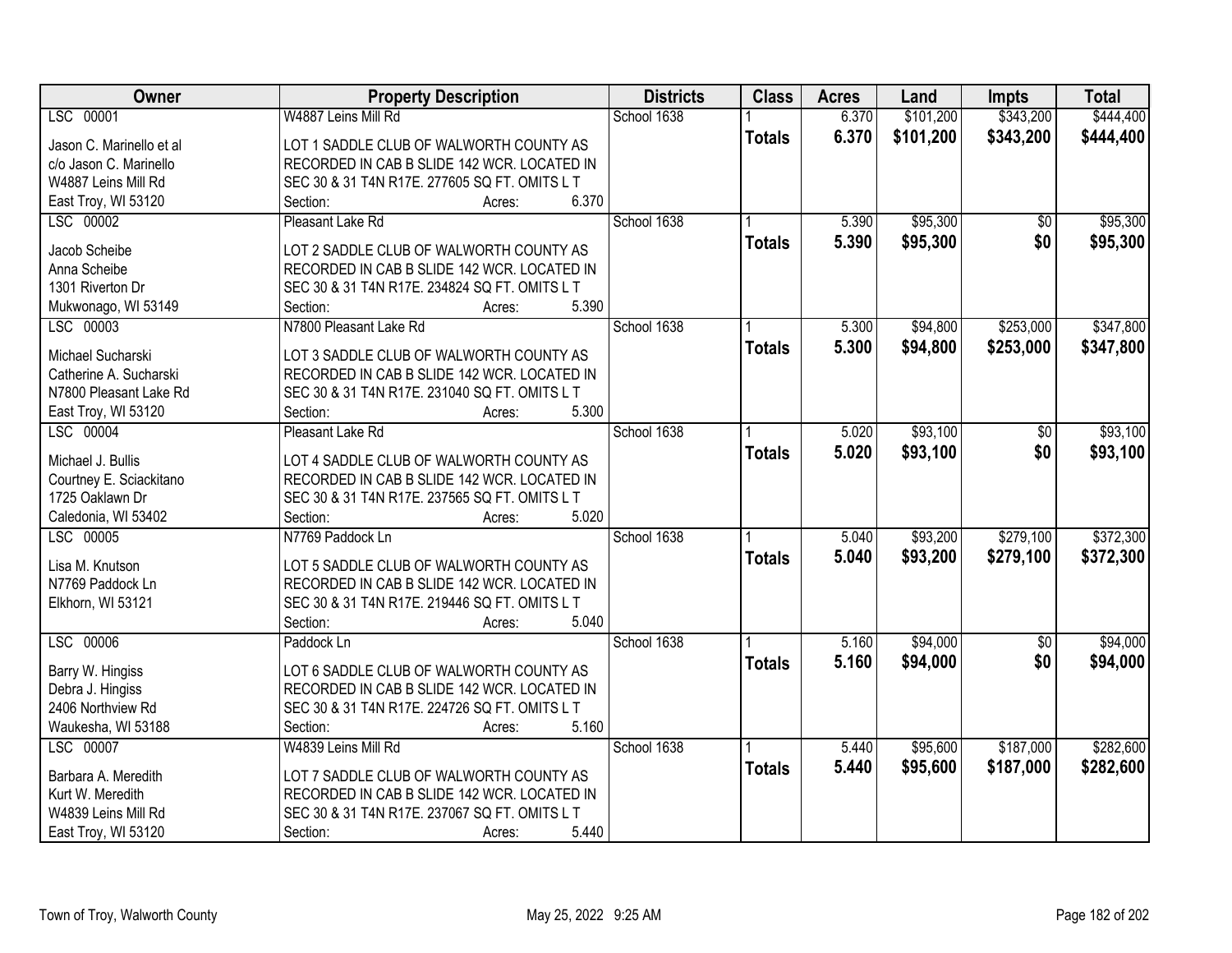| Owner                               | <b>Property Description</b>                   | <b>Districts</b> | <b>Class</b>  | <b>Acres</b> | Land      | <b>Impts</b>    | <b>Total</b> |
|-------------------------------------|-----------------------------------------------|------------------|---------------|--------------|-----------|-----------------|--------------|
| LSC 00008                           | N7791 Paddock Ln                              | School 1638      |               | 5.240        | \$94,400  | \$323,800       | \$418,200    |
| Heinrich A. Krause et al            | LOT 8 SADDLE CLUB OF WALWORTH COUNTY AS       |                  | <b>Totals</b> | 5.240        | \$94,400  | \$323,800       | \$418,200    |
| c/o Heinrich Krause                 | RECORDED IN CAB B SLIDE 142 WCR. LOCATED IN   |                  |               |              |           |                 |              |
| N7791 Paddock Ln                    | SEC 30 & 31 T4N R17E. 226039 SQ FT. OMITS L T |                  |               |              |           |                 |              |
| Elkhorn, WI 53121                   | 5.240<br>Section:<br>Acres:                   |                  |               |              |           |                 |              |
| LSC 00009                           | N7829 Paddock Ln                              | School 1638      |               | 5.010        | \$102,400 | \$332,300       | \$434,700    |
|                                     |                                               |                  |               | 7.230        | \$5,100   | \$0             | \$5,100      |
| Rudolph J. Krause                   | LOT 9 SADDLE CLUB OF WALWORTH COUNTY AS       |                  | <b>Totals</b> | 12.240       | \$107,500 | \$332,300       | \$439,800    |
| Siri R. Krause                      | RECORDED IN CAB B SLIDE 142 WCR. LOCATED IN   |                  |               |              |           |                 |              |
| N7829 Paddock Ln                    | SEC 30 & 31 T4N R17E. 533301 SQ FT. OMITS L T |                  |               |              |           |                 |              |
| Elkhorn, WI 53121                   | 12.240<br>Section:<br>Acres:                  |                  |               |              |           |                 |              |
| LSC 00010                           | N7833 Paddock Ln                              | School 1638      |               | 6.450        | \$111,900 | \$342,300       | \$454,200    |
| <b>Bernard L Schoorlemmer Trust</b> | LOT 10 SADDLE CLUB OF WALWORTH COUNTY AS      |                  |               | 6.410        | \$5,200   | \$0             | \$5,200      |
| Jeanine L Schoorlemmer Trust        | RECORDED IN CAB B SLIDE 142 WCR. LOCATED IN   |                  | <b>Totals</b> | 12.860       | \$117,100 | \$342,300       | \$459,400    |
| N7833 Paddock Ln                    | SEC 30 & 31 T4N R17E. 559946 SQ FT. OMITS L T |                  |               |              |           |                 |              |
| Elkhorn, WI 53121-3277              | 12.860<br>Section:<br>Acres:                  |                  |               |              |           |                 |              |
| LSC 00011                           | Paddock Ln                                    | School 1638      |               | 5.300        | \$94,800  | $\overline{50}$ | \$94,800     |
|                                     |                                               |                  |               |              |           |                 |              |
| Brandon W. Lemke                    | LOT 11 SADDLE CLUB OF WALWORTH COUNTY AS      |                  | <b>Totals</b> | 5.300        | \$94,800  | \$0             | \$94,800     |
| c/o Brandon W. Lemke                | RECORDED IN CAB B SLIDE 142 WCR. LOCATED IN   |                  |               |              |           |                 |              |
| S100 W35725 Eagles Preserve Dr      | SEC 30 & 31 T4N R17E. 230912 SQ FT. OMITS L T |                  |               |              |           |                 |              |
| Eagle, WI 53119                     | Section: 30<br>5.300<br>Acres:                |                  |               |              |           |                 |              |
| LSC 00012                           | Steeple Chase Way                             | School 1638      |               | 5.050        | \$98,000  | $\overline{50}$ | \$98,000     |
|                                     |                                               |                  | <b>Totals</b> | 5.050        | \$98,000  | \$0             | \$98,000     |
| Bernard L Schoorlemmer Trust        | LOT 12 SADDLE CLUB OF WALWORTH COUNTY AS      |                  |               |              |           |                 |              |
| Jeanine L Schoorlemmer Trust        | RECORDED IN CAB B SLIDE 142 WCR. LOCATED IN   |                  |               |              |           |                 |              |
| N7833 Paddock Ln                    | SEC 30 & 31 T4N R17E. 220178 SQ FT. OMITS L T |                  |               |              |           |                 |              |
| Elkhorn, WI 53121-3277              | 5.050<br>Section:<br>Acres:                   |                  |               |              |           |                 |              |
| LSC 00013                           | W4760 Steeple Chase Way                       | School 1638      |               | 5.250        | \$99,200  | \$327,300       | \$426,500    |
| James M. Grunseth                   | LOT 13 SADDLE CLUB OF WALWORTH COUNTY AS      |                  | <b>Totals</b> | 5.250        | \$99,200  | \$327,300       | \$426,500    |
| Barbara E. Grunseth                 | RECORDED IN CAB B SLIDE 142 WCR. LOCATED IN   |                  |               |              |           |                 |              |
| W4760 Steeple Chase Way             | SEC 30 & 31 T4N R17E. 228879 SQ FT. OMITS L T |                  |               |              |           |                 |              |
| Elkhorn, WI 53121                   | 5.250<br>Section:<br>Acres:                   |                  |               |              |           |                 |              |
| LSC 00014                           | W4754 Steeple Chase Way                       | School 1638      |               | 6.220        | \$110,400 | \$332,000       | \$442,400    |
|                                     |                                               |                  | <b>Totals</b> | 6.220        | \$110,400 | \$332,000       | \$442,400    |
| Ronald J. Fillon                    | LOT 14 SADDLE CLUB OF WALWORTH COUNTY AS      |                  |               |              |           |                 |              |
| Marina E. Fillon                    | RECORDED IN CAB B SLIDE 142 WCR. LOCATED IN   |                  |               |              |           |                 |              |
| W4754 Steeple Chase Way             | SEC 30 & 31 T4N R17E. 271120 SQ FT. OMITS L T |                  |               |              |           |                 |              |
| Elkhorn, WI 53121                   | 6.220<br>Section: 30<br>Acres:                |                  |               |              |           |                 |              |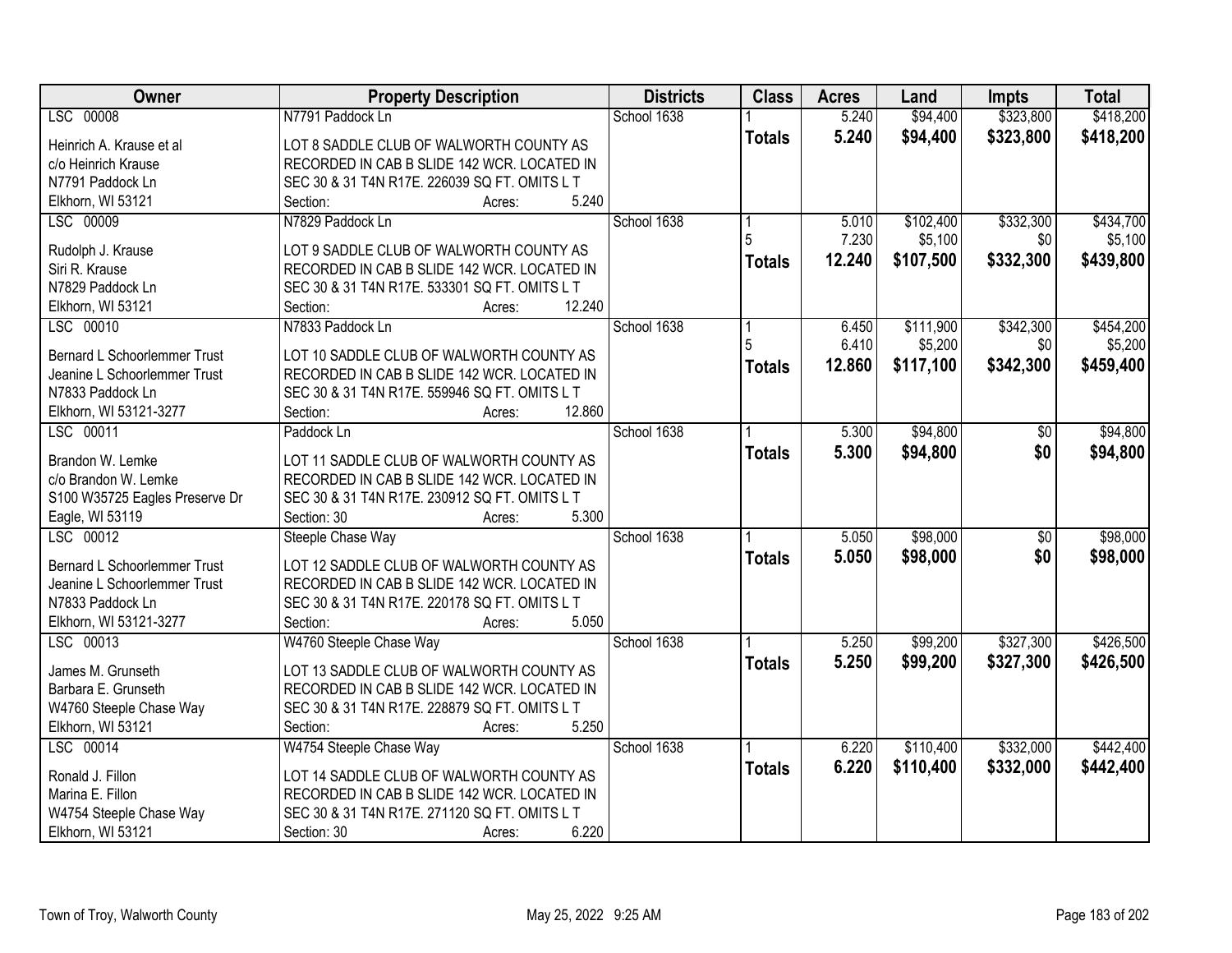| Owner                      | <b>Property Description</b>                   | <b>Districts</b> | <b>Class</b>    | <b>Acres</b> | Land            | <b>Impts</b>    | <b>Total</b>    |
|----------------------------|-----------------------------------------------|------------------|-----------------|--------------|-----------------|-----------------|-----------------|
| LSC 00015                  | W4757 Steeple Chase Way                       | School 1638      |                 | 6.990        | \$115,400       | \$406,900       | \$522,300       |
| Roger C. Johnson           | LOT 15 SADDLE CLUB OF WALWORTH COUNTY AS      |                  | 5               | 10.540       | \$8,500         | \$0             | \$8,500         |
| Donna J. Dockery           | RECORDED IN CAB B SLIDE 142 WCR. LOCATED IN   |                  | <b>Totals</b>   | 17.530       | \$123,900       | \$406,900       | \$530,800       |
| W4757 Steeple Chase Way    | SEC 30 & 31 T4N R17E. 763383 SQ FT. OMITS L T |                  |                 |              |                 |                 |                 |
| Elkhorn, WI 53121          | 17.530<br>Section:<br>Acres:                  |                  |                 |              |                 |                 |                 |
| LSC 00016                  | Steeple Chase Way                             | School 1638      |                 | 5.330        | \$104,500       | $\overline{50}$ | \$104,500       |
|                            |                                               |                  | 5               | 4.650        | \$3,300         | \$0             | \$3,300         |
| Michael E Klainos Trust    | LOT 16 SADDLE CLUB OF WALWORTH COUNTY AS      |                  | <b>Totals</b>   | 9.980        | \$107,800       | \$0             | \$107,800       |
| W4841 Steeple Chase Way    | RECORDED IN CAB B SLIDE 142 WCR. LOCATED IN   |                  |                 |              |                 |                 |                 |
| Elkhorn, WI 53121          | SEC 30 & 31 T4N R17E. 434624 SQ FT. OMITS L T |                  |                 |              |                 |                 |                 |
|                            | 9.980<br>Section:<br>Acres:                   |                  |                 |              |                 |                 |                 |
| LSC 00017                  | W4841 Steeple Chase Way                       | School 1638      |                 | 5.820        | \$107,700       | \$505,700       | \$613,400       |
| Michael E Klainos Trust    | LOT 17 SADDLE CLUB OF WALWORTH COUNTY AS      |                  |                 | 4.680        | \$3,300         | \$0             | \$3,300         |
| W4841 Steeple Chase Way    | RECORDED IN CAB B SLIDE 142 WCR. LOCATED IN   |                  | <b>Totals</b>   | 10.500       | \$111,000       | \$505,700       | \$616,700       |
| Elkhorn, WI 53121          | SEC 30 & 31 T4N R17E. 457416 SQ FT. OMITS L T |                  |                 |              |                 |                 |                 |
|                            | 10.500<br>Section:<br>Acres:                  |                  |                 |              |                 |                 |                 |
| LSC 00018                  | W4853 Steeple Chase Way                       | School 1638      |                 | 5.160        | \$94,000        | \$330,100       | \$424,100       |
|                            |                                               |                  | <b>Totals</b>   | 5.160        | \$94,000        | \$330,100       | \$424,100       |
| Christopher J. Johnson     | LOT 18 SADDLE CLUB OF WALWORTH COUNTY AS      |                  |                 |              |                 |                 |                 |
| c/o Christopher L. Johnson | RECORDED IN CAB B SLIDE 142 WCR. LOCATED IN   |                  |                 |              |                 |                 |                 |
| W4853 Steeple Chase Way    | SEC 30 & 31 T4N R17E. 224672 SQ FT. OMITS L T |                  |                 |              |                 |                 |                 |
| Elkhorn, WI 53121          | Section:<br>5.160<br>Acres:                   |                  |                 |              |                 |                 |                 |
| LSC 00019                  | N7728 Pleasant Lake Rd                        | School 1638      |                 | 5.620        | \$101,600       | \$333,700       | \$435,300       |
| Benjamin J. Weitzel Jr     | LOT 19 SADDLE CLUB OF WALWORTH COUNTY AS      |                  | <b>Totals</b>   | 5.620        | \$101,600       | \$333,700       | \$435,300       |
| Esther D. Weitzel          | RECORDED IN CAB B SLIDE 142 WCR. LOCATED IN   |                  |                 |              |                 |                 |                 |
| N7728 Pleasant Lake Rd     | SEC 30 & 31 T4N R17E. 244594 SQ FT. OMITS L T |                  |                 |              |                 |                 |                 |
| Elkhorn, WI 53121          | 5.620<br>Section:<br>Acres:                   |                  |                 |              |                 |                 |                 |
| LSC 00020                  | Steeple Chase Way                             | School 1638      |                 | 4.340        | \$89,000        | $\overline{50}$ | \$89,000        |
|                            |                                               |                  |                 | 3.730        | \$2,600         | \$0             | \$2,600         |
| Mill Pond Farm Company     | LOT 20 SADDLE CLUB OF WALWORTH COUNTY AS      |                  | <b>Totals</b>   | 8.070        | \$91,600        | \$0             | \$91,600        |
| 3002 Cascadia S            | RECORDED IN CAB B SLIDE 142 WCR. LOCATED IN   |                  |                 |              |                 |                 |                 |
| Seattle, WA 98144          | SEC 30 & 31 T4N R17E. 351833 SQ FT. OMITS L T |                  |                 |              |                 |                 |                 |
| LSC 00021                  | 8.070<br>Section:<br>Acres:                   | School 1638      |                 |              |                 |                 |                 |
|                            | Steeple Chase Way                             |                  | $\overline{X4}$ | 6.005        | $\overline{50}$ | $\overline{30}$ | $\overline{50}$ |
| Town of Troy               | OUTLOT 1 SADDLE CLUB OF WALWORTH COUNTY       |                  | <b>Totals</b>   | 6.005        | \$0             | \$0             | \$0             |
| N8870 Briggs St            | AS RECORDED IN CAB B SLIDE 142. LOCATED IN    |                  |                 |              |                 |                 |                 |
| East Troy, WI 53120        | SEC 30 & 31 T4N R17E. 351833 SQ FT. OMITS L T |                  |                 |              |                 |                 |                 |
|                            | 6.005<br>Section:<br>Acres:                   |                  |                 |              |                 |                 |                 |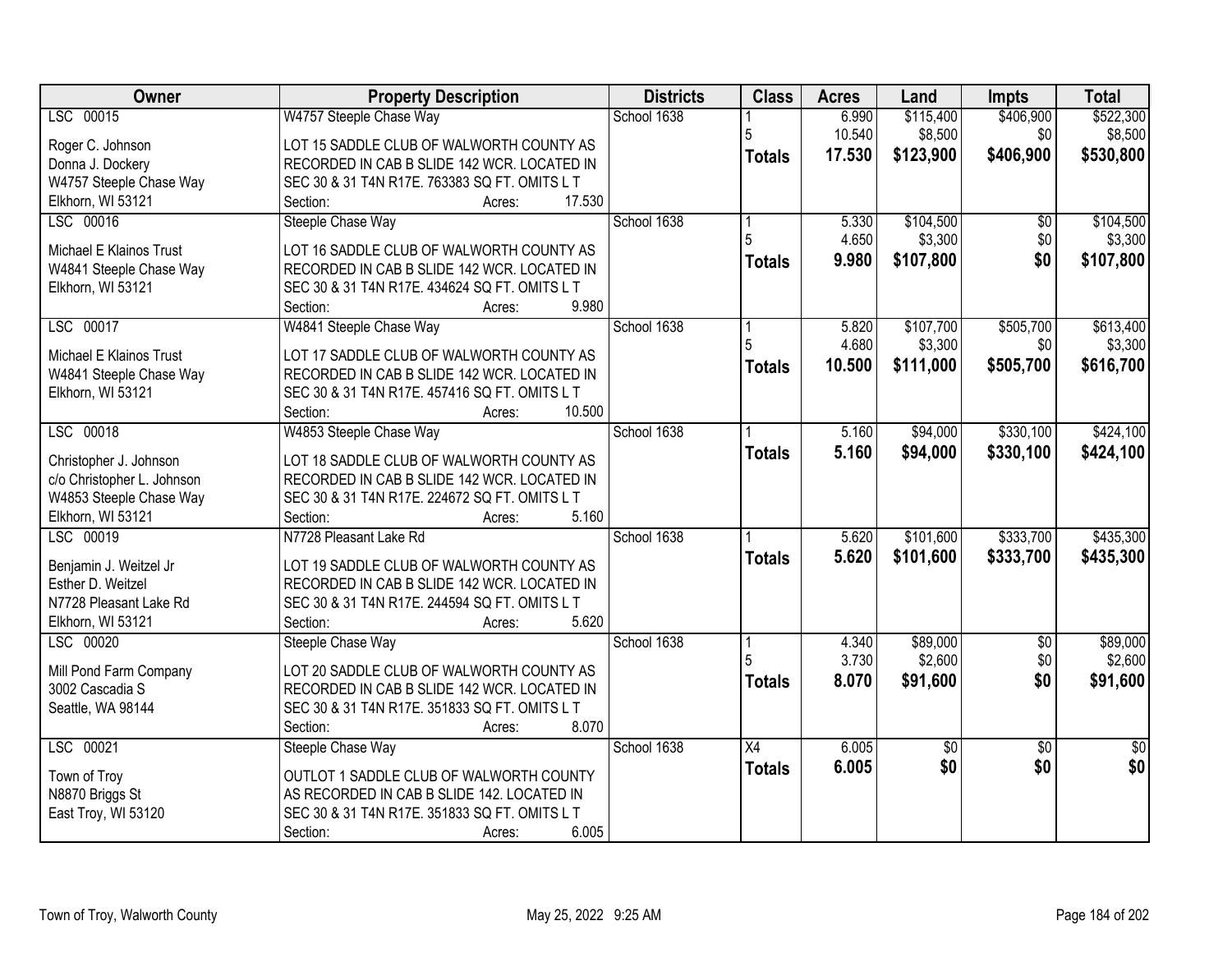| Owner                                                                   |                                                  | <b>Property Description</b> |       | <b>Districts</b> | <b>Class</b>  | <b>Acres</b>   | Land               | <b>Impts</b>           | <b>Total</b>       |
|-------------------------------------------------------------------------|--------------------------------------------------|-----------------------------|-------|------------------|---------------|----------------|--------------------|------------------------|--------------------|
| LSL 00001                                                               | Swift Lake Dr                                    |                             |       | School 1540      |               | 0.000          | \$10,000           | $\overline{50}$        | \$10,000           |
| Susan M. Damour<br>PO Box 182<br>Mukwonago, WI 53149-0182               | LOTS 1-10 BLK 1 SWIFT LAKE SUB                   |                             |       |                  | <b>Totals</b> | 0.000          | \$10,000           | \$0                    | \$10,000           |
|                                                                         | Section: 8                                       | Acres:                      | 0.000 |                  |               |                |                    |                        |                    |
| LSL 00001A                                                              | W4079 Swift Lake Rd                              |                             |       | School 1540      |               | 0.000          | \$93,400           | \$166,300              | \$259,700          |
| Susan M. Damour<br><b>PO Box 182</b><br>Mukwonago, WI 53149-0182        | LOTS 11-20 BLK 1 SWIFT LAKE SUB.                 |                             |       |                  | <b>Totals</b> | 0.000          | \$93,400           | \$166,300              | \$259,700          |
|                                                                         | Section: 8                                       | Acres:                      | 0.000 |                  |               |                |                    |                        |                    |
| LSL 00001B                                                              | Swift Lake Rd                                    |                             |       | School 1540      |               | 0.000          | \$14,700           | \$0                    | \$14,700           |
| Susan M. Damour<br><b>PO Box 182</b><br>Mukwonago, WI 53149-0182        | LOTS 21-30 BLK 1 SWIFT LAKE SUB.                 |                             |       |                  | <b>Totals</b> | 0.000          | \$14,700           | \$0                    | \$14,700           |
|                                                                         | Section: 8                                       | Acres:                      | 0.000 |                  |               |                |                    |                        |                    |
| LSL 00001C                                                              | Swift Lake Rd                                    |                             |       | School 1540      |               | 0.000          | \$8,000            | \$0                    | \$8,000            |
| Susan M. Damour<br>PO Box 182<br>Mukwonago, WI 53149-0182               | LOTS 31-38 BLK 1 SWIFT LAKE SUB.                 |                             |       |                  | <b>Totals</b> | 0.000          | \$8,000            | \$0                    | \$8,000            |
|                                                                         | Section: 8                                       | Acres:                      | 0.000 |                  |               |                |                    |                        |                    |
| LSL 00002<br>Marion Munagian<br>Rick M. Duplanty<br>N8927 Swift Lake Rd | Swift Lake Rd<br>LOTS 39-43 BLK 1 SWIFT LAKE SUB |                             |       | School 1540      | <b>Totals</b> | 1.291<br>1.291 | \$3,900<br>\$3,900 | $\overline{50}$<br>\$0 | \$3,900<br>\$3,900 |
| East Troy, WI 53120                                                     | Section: 8                                       | Acres:                      | 1.291 |                  |               |                |                    |                        |                    |
| LSL 00002A                                                              | Swift Lake Rd                                    |                             |       | School 1540      |               | 0.000          | \$12,800           | \$9,700                | \$22,500           |
| Andrew F. Klein<br>N8893 Swift Lake Rd<br>East Troy, WI 53120-0000      | LOTS 44 & 45 BLK 1 SWIFT LAKE SUB                |                             |       |                  | <b>Totals</b> | 0.000          | \$12,800           | \$9,700                | \$22,500           |
|                                                                         | Section:                                         | Acres:                      | 0.000 |                  |               |                |                    |                        |                    |
| LSL 00002B                                                              | Swift Lake Rd                                    |                             |       | School 1540      |               | 0.556          | \$12,700           | $\overline{50}$        | \$12,700           |
| Michael C. Glodowski<br>N8995 Townline Rd<br>East Troy, WI 53120        | LOTS 46 & 47 BLK 1 SWIFT LAKE SUB                |                             |       |                  | <b>Totals</b> | 0.556          | \$12,700           | \$0                    | \$12,700           |
|                                                                         | Section:                                         | Acres:                      | 0.556 |                  |               |                |                    |                        |                    |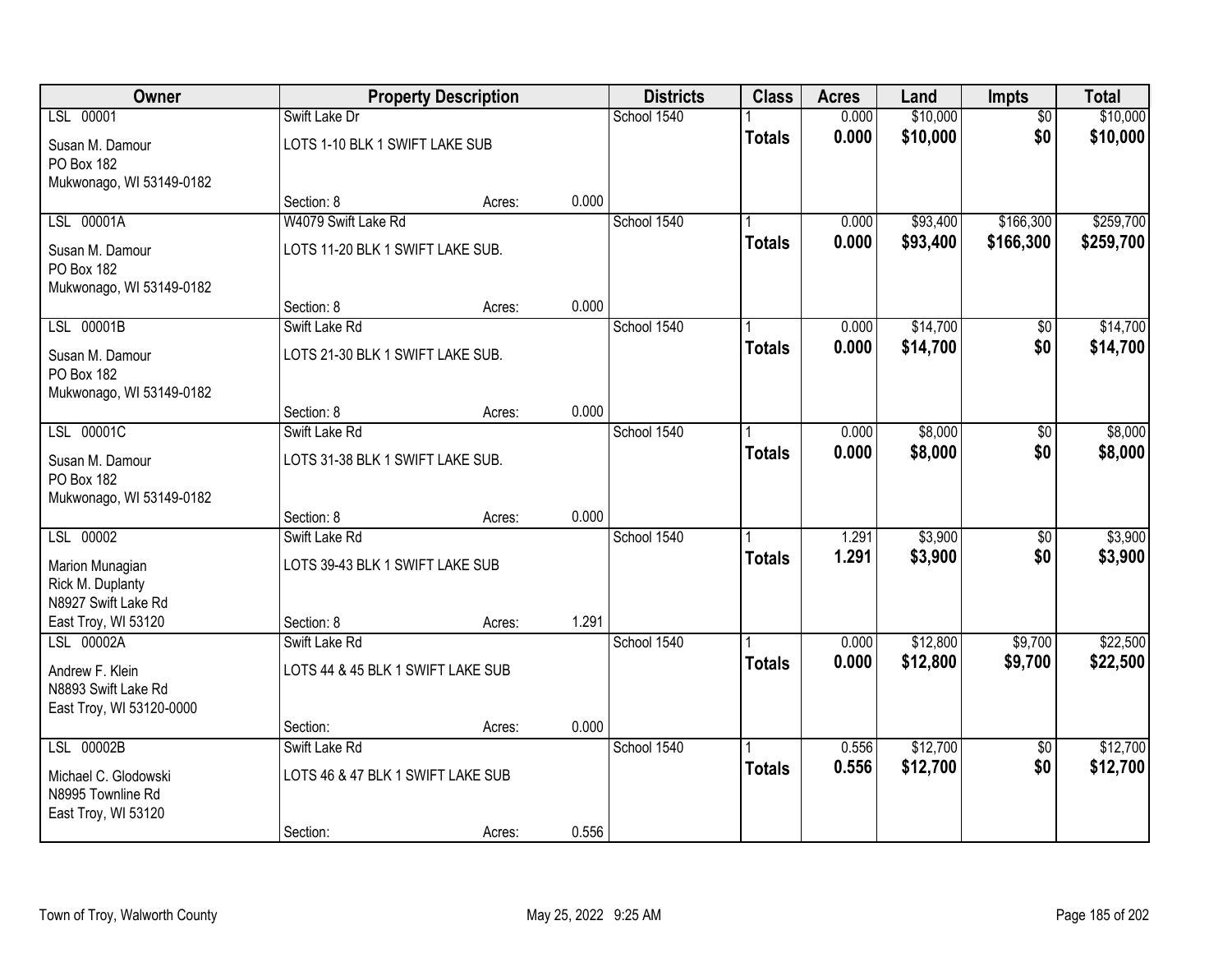| Owner                                | <b>Property Description</b>                  |        |             | <b>Districts</b> | <b>Class</b>  | <b>Acres</b> | Land      | <b>Impts</b>    | <b>Total</b> |
|--------------------------------------|----------------------------------------------|--------|-------------|------------------|---------------|--------------|-----------|-----------------|--------------|
| LSL 00002C                           | N8906 Swift Lake Rd                          |        | School 1540 |                  |               | 0.000        | \$70,200  | \$63,200        | \$133,400    |
| James A. Janz                        | LOT 48 BLK 1 SWIFT LAKE SUB.                 |        |             |                  | <b>Totals</b> | 0.000        | \$70,200  | \$63,200        | \$133,400    |
| N8906 Swift Lake Dr                  |                                              |        |             |                  |               |              |           |                 |              |
| East Troy, WI 53120                  |                                              |        |             |                  |               |              |           |                 |              |
|                                      | Section:                                     | Acres: | 0.000       |                  |               |              |           |                 |              |
| LSL 00003                            | N8902 Swift Lake Rd                          |        | School 1540 |                  |               | 0.000        | \$36,000  | \$117,000       | \$153,000    |
| Janie J. Shepherd                    | LOT 49 BLK 1 SWIFT LAKE SUB.                 |        |             |                  | <b>Totals</b> | 0.000        | \$36,000  | \$117,000       | \$153,000    |
| Sara Sansone                         |                                              |        |             |                  |               |              |           |                 |              |
| W256 S6850 Ridge Rd                  |                                              |        |             |                  |               |              |           |                 |              |
| Waukesha, WI 53189                   | Section: 8                                   | Acres: | 0.000       |                  |               |              |           |                 |              |
| LSL 00005                            | N8896 Swift Lake Rd                          |        | School 1540 |                  |               | 0.000        | \$42,000  | \$155,700       | \$197,700    |
| Sean P. Lehr                         | LOTS 50 & 51 BLK 1 SWIFT LAKE SUB PER DOC.   |        |             |                  | <b>Totals</b> | 0.000        | \$42,000  | \$155,700       | \$197,700    |
| Bille N. Lehr                        | #431073                                      |        |             |                  |               |              |           |                 |              |
| N8896 Swift Lake Rd                  |                                              |        |             |                  |               |              |           |                 |              |
| East Troy, WI 53120                  | Section: 8                                   | Acres: | 0.000       |                  |               |              |           |                 |              |
| LSL 00006                            | Swift Lake Rd                                |        | School 1540 |                  |               | 0.119        | \$9,300   | \$0             | \$9,300      |
| <b>Richard Schmidt Life Estate</b>   | PT LOT 52 BLK 1: COM SW COR LOT 52 ON SHR    |        |             |                  | <b>Totals</b> | 0.119        | \$9,300   | \$0             | \$9,300      |
| Stephanie Hood                       | PETERS LAKE, NLY 78' M/L TO NW COR SD LOT, E |        |             |                  |               |              |           |                 |              |
| <b>Box 58</b>                        | 100', WLY TO POB. SWIFT LAKE SUB             |        |             |                  |               |              |           |                 |              |
| Washington Island, WI 54246-0000     | Section:                                     | Acres: | 0.119       |                  |               |              |           |                 |              |
| LSL 00006A                           | Swift Lake Rd                                |        | School 1540 |                  |               | 0.000        | \$67,700  | $\overline{50}$ | \$67,700     |
| Arlin F. Heckendorf                  | LOT 52 BLK 1 SWIFT LAKE SUB. EXC. COM SW COR |        |             |                  | <b>Totals</b> | 0.000        | \$67,700  | \$0             | \$67,700     |
| N8887 Swift Lake Dr                  | LOT 52 ON SHR PETERS LAKE, NLY 78' M/L TO NW |        |             |                  |               |              |           |                 |              |
| East Troy, WI 53120-0000             | COR SD LOT, S 100', SWLY TO POB.             |        |             |                  |               |              |           |                 |              |
|                                      | Section:                                     | Acres: | 0.000       |                  |               |              |           |                 |              |
| LSL 00006B                           | Swift Lake Rd                                |        | School 1540 |                  |               | 0.000        | \$9,500   | $\sqrt{6}$      | \$9,500      |
| <b>Evangelical Free Church Bible</b> | LOT 53 BLK 1 SWIFT LAKE SUB.                 |        |             |                  | <b>Totals</b> | 0.000        | \$9,500   | \$0             | \$9,500      |
| Conference                           |                                              |        |             |                  |               |              |           |                 |              |
| Timber-Lee Christian Center          |                                              |        |             |                  |               |              |           |                 |              |
| 2065 Half Day Rd                     | Section:                                     | Acres: | 0.000       |                  |               |              |           |                 |              |
| Deerfield, IL 60015                  |                                              |        |             |                  |               |              |           |                 |              |
| LSL 00007                            | N8873 Swift Lake Rd                          |        | School 1540 |                  |               | 0.000        | \$118,300 | \$142,000       | \$260,300    |
| <b>Richard Schmidt Life Estate</b>   | LOTS 1 & 2 BLK 2 SWIFT LAKE SUB              |        |             |                  | <b>Totals</b> | 0.000        | \$118,300 | \$142,000       | \$260,300    |
| Stephanie Hood                       |                                              |        |             |                  |               |              |           |                 |              |
| <b>Box 58</b>                        |                                              |        |             |                  |               |              |           |                 |              |
| Washington Island, WI 54246-0000     | Section:                                     | Acres: | 0.000       |                  |               |              |           |                 |              |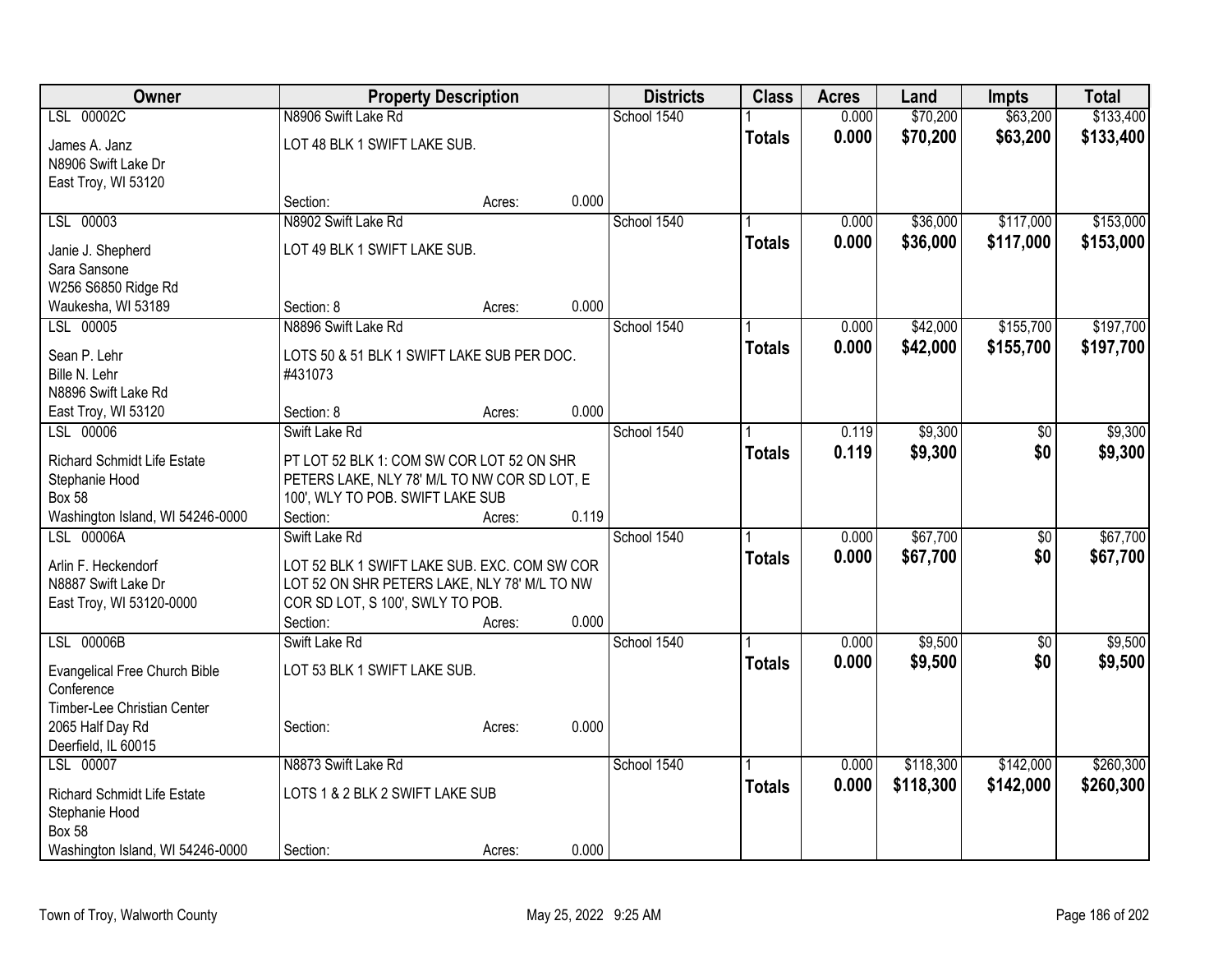| Owner                                                                  |                                                                   | <b>Property Description</b> |       | <b>Districts</b> | <b>Class</b>  | <b>Acres</b>             | Land      | <b>Impts</b> | <b>Total</b> |
|------------------------------------------------------------------------|-------------------------------------------------------------------|-----------------------------|-------|------------------|---------------|--------------------------|-----------|--------------|--------------|
| LSL 00009                                                              | N8883 Swift Lake Rd                                               |                             |       | School 1540      |               | 0.000                    | \$80,800  | \$82,100     | \$162,900    |
| Bryn Macgillivray<br>N8883 Swift Lake Rd<br>East Troy, WI 53120        | LOT 3 BLK 2 SWIFT LAKE SUB.                                       |                             |       |                  | <b>Totals</b> | 0.000                    | \$80,800  | \$82,100     | \$162,900    |
|                                                                        | Section:                                                          | Acres:                      | 0.000 |                  |               |                          |           |              |              |
| LSL 00010                                                              | N8887 Swift Lake Rd                                               |                             |       | School 1540      |               | 0.000                    | \$86,500  | \$69,900     | \$156,400    |
| Arlin F. Heckendorf<br>N8887 Swift Lake Rd<br>East Troy, WI 53120-0000 | LOT 4 BLK 2 SWIFT LAKE SUB.                                       |                             |       |                  | <b>Totals</b> | 0.000                    | \$86,500  | \$69,900     | \$156,400    |
|                                                                        | Section:                                                          | Acres:                      | 0.000 |                  |               |                          |           |              |              |
| LSL 00010A                                                             | N8893 Swift Lake Rd                                               |                             |       | School 1540      |               | 0.000                    | \$120,600 | \$120,000    | \$240,600    |
| Andrew F. Klein<br>N8893 Swift Lake Rd<br>East Troy, WI 53120-0000     | LOT 5 BLK 2 SWIFT LAKE SUB.; ASSESSMENT<br><b>INCLUDES LSL-11</b> |                             |       |                  | <b>Totals</b> | 0.000                    | \$120,600 | \$120,000    | \$240,600    |
|                                                                        | Section:                                                          | Acres:                      | 0.000 |                  |               |                          |           |              |              |
| LSL 00011                                                              | Swift Lake Rd                                                     |                             |       | School 1540      |               | <b>Assessed with LSL</b> | 00010A    |              |              |
| Andrew F. Klein<br>N8893 Swift Lake Rd<br>East Troy, WI 53120-0000     | LOT 6 BLK 2 SWIFT LAKE SUB.; ASSESSED WITH<br><b>LSL-10A</b>      |                             |       |                  |               |                          |           |              |              |
|                                                                        | Section:                                                          | Acres:                      | 0.000 |                  |               |                          |           |              |              |
| LSL 00012                                                              | N8899 Swift Lake Rd                                               |                             |       | School 1540      |               | 0.000                    | \$90,300  | \$50,100     | \$140,400    |
| Christopher J. Klein<br>N8899 Swift Lake Rd<br>East Troy, WI 53120     | LOT 7 BLK 2 SWIFT LAKE SUB.                                       |                             |       |                  | <b>Totals</b> | 0.000                    | \$90,300  | \$50,100     | \$140,400    |
|                                                                        | Section:                                                          | Acres:                      | 0.000 |                  |               |                          |           |              |              |
| LSL 00013                                                              | N8911 Swift Lake Rd                                               |                             |       | School 1540      |               | 0.000                    | \$90,300  | \$79,900     | \$170,200    |
| <b>Richard Block</b><br>N8911 Swift Lake Dr<br>East Troy, WI 53120     | LOT 8 BLK 2 SWIFT LAKE SUB.                                       |                             |       |                  | <b>Totals</b> | 0.000                    | \$90,300  | \$79,900     | \$170,200    |
|                                                                        | Section:                                                          | Acres:                      | 0.000 |                  |               |                          |           |              |              |
| LSL 00014                                                              | N8917 Swift Lake Rd                                               |                             |       | School 1540      |               | 0.000                    | \$92,200  | \$43,100     | \$135,300    |
| Gerald Gritzmacher et al<br>1581 S 72nd St<br>West Allis, WI 53214     | LOT 9 BLK 2 SWIFT LAKE SUB.                                       |                             |       |                  | <b>Totals</b> | 0.000                    | \$92,200  | \$43,100     | \$135,300    |
|                                                                        | Section:                                                          | Acres:                      | 0.000 |                  |               |                          |           |              |              |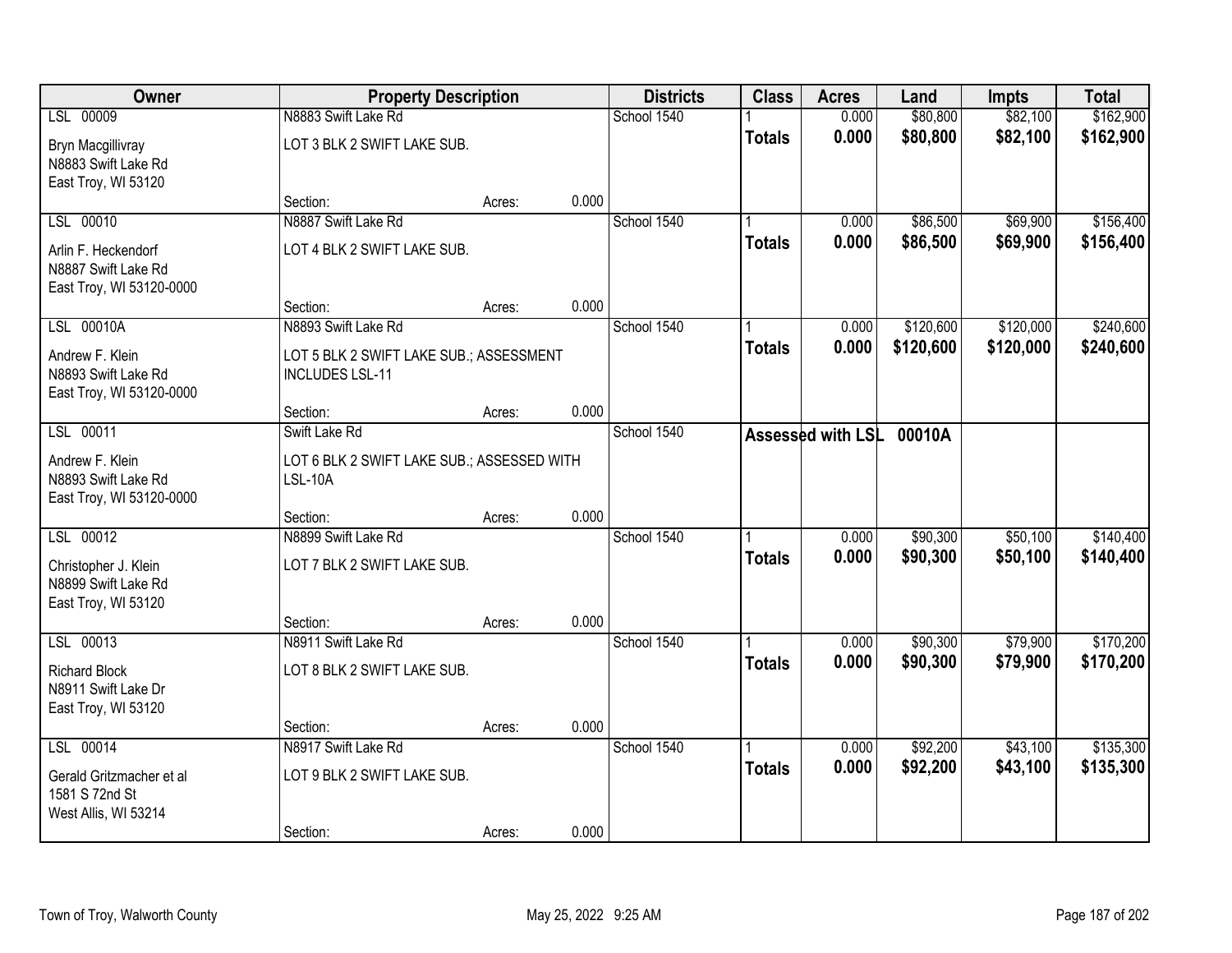| Owner                                      |                                                                     | <b>Property Description</b> |       | <b>Districts</b> | <b>Class</b>  | <b>Acres</b>   | Land                 | <b>Impts</b> | <b>Total</b> |
|--------------------------------------------|---------------------------------------------------------------------|-----------------------------|-------|------------------|---------------|----------------|----------------------|--------------|--------------|
| LSL 00014A                                 | N8925 Swift Lake Rd                                                 |                             |       | School 1540      |               | 0.000          | \$93,100             | \$61,400     | \$154,500    |
| Scott A. Bromaghim                         | LOT 10 BLK 2 SWIFT LAKE SUB.                                        |                             |       |                  | <b>Totals</b> | 0.000          | \$93,100             | \$61,400     | \$154,500    |
| Penny Bromaghim                            |                                                                     |                             |       |                  |               |                |                      |              |              |
| N8925 Swift Lake Rd                        |                                                                     |                             |       |                  |               |                |                      |              |              |
| East Troy, WI 53120                        | Section:                                                            | Acres:                      | 0.000 |                  |               |                |                      |              |              |
| LSL 00015                                  | N8927 Swift Lake Rd                                                 |                             |       | School 1540      |               | 0.000<br>0.000 | \$114,000            | \$251,900    | \$365,900    |
| Marion Munagian et al                      | LOTS 11 & 12 SWIFT LAKE SUB                                         |                             |       |                  | <b>Totals</b> |                | \$114,000            | \$251,900    | \$365,900    |
| c/o Rick M. Duplanty                       |                                                                     |                             |       |                  |               |                |                      |              |              |
| N8927 Swift Lake Rd<br>East Troy, WI 53120 | Section: 8                                                          | Acres:                      | 0.810 |                  |               |                |                      |              |              |
| LSL 00019                                  | N8941 Swift Lake Rd                                                 |                             |       | School 1540      |               | 0.000          | \$124,000            | \$59,600     | \$183,600    |
|                                            |                                                                     |                             |       |                  | <b>Totals</b> | 0.000          | \$124,000            | \$59,600     | \$183,600    |
| Joan Kells<br>N8941 Swift Lake Rd          | LOTS 13-15 BLK 2 S 1/2 LOT 16 BLK 2 SWIFT LAKE<br>SUB. PER #742580. |                             |       |                  |               |                |                      |              |              |
| East Troy, WI 53120                        |                                                                     |                             |       |                  |               |                |                      |              |              |
|                                            | Section:                                                            | Acres:                      | 0.000 |                  |               |                |                      |              |              |
| LSL 00019B                                 | N8949 Swift Lake Rd                                                 |                             |       | School 1540      |               | 0.000          | \$85,300             | \$99,300     | \$184,600    |
| Scott A. Dischler                          | N 1/2 LOT 16 BLK 2 LOT 17 BLK 2 SWIFT LAKE SUB.                     |                             |       |                  | <b>Totals</b> | 0.000          | \$85,300             | \$99,300     | \$184,600    |
| Karyn S. Silvius                           |                                                                     |                             |       |                  |               |                |                      |              |              |
| N8949 Swift Lake Rd                        |                                                                     |                             |       |                  |               |                |                      |              |              |
| East Troy, WI 53120                        | Section: 8                                                          | Acres:                      | 0.000 |                  |               |                |                      |              |              |
| LSL 00019D                                 | N8959 Swift Lake Rd                                                 |                             |       | School 1540      |               | 0.000          | \$106,000            | \$103,300    | \$209,300    |
| Mills Inn Properties, LLC                  | LOTS 18 & 19 BLK 2 SWIFT LAKE SUB PER #613905                       |                             |       |                  | <b>Totals</b> | 0.000          | \$106,000            | \$103,300    | \$209,300    |
| 26535 Dover Line Rd                        |                                                                     |                             |       |                  |               |                |                      |              |              |
| Waterford, WI 53185                        |                                                                     |                             |       |                  |               |                |                      |              |              |
| LSL 00019E                                 | Section:<br>N8971 Swift Lake Rd                                     | Acres:                      | 0.000 | School 1540      |               |                |                      | \$105,900    | \$200,900    |
|                                            |                                                                     |                             |       |                  | <b>Totals</b> | 0.000<br>0.000 | \$95,000<br>\$95,000 | \$105,900    | \$200,900    |
| Russell A. Shepherd                        | LOT 20 BLK 2 SWIFT LAKE SUB.                                        |                             |       |                  |               |                |                      |              |              |
| N8971 Swift Lake Dr                        |                                                                     |                             |       |                  |               |                |                      |              |              |
| East Troy, WI 53120                        | Section:                                                            | Acres:                      | 0.000 |                  |               |                |                      |              |              |
| LSL 00020                                  | N8977 Swift Lake Rd                                                 |                             |       | School 1540      |               | 0.000          | \$90,300             | \$67,900     | \$158,200    |
| Shawn M. Gibbons                           | LOT 21 BLK 2 SWIFT LAKE SUB.                                        |                             |       |                  | <b>Totals</b> | 0.000          | \$90,300             | \$67,900     | \$158,200    |
| N8977 Swift Lake Rd                        |                                                                     |                             |       |                  |               |                |                      |              |              |
| East Troy, WI 53120                        |                                                                     |                             |       |                  |               |                |                      |              |              |
|                                            | Section:                                                            | Acres:                      | 0.000 |                  |               |                |                      |              |              |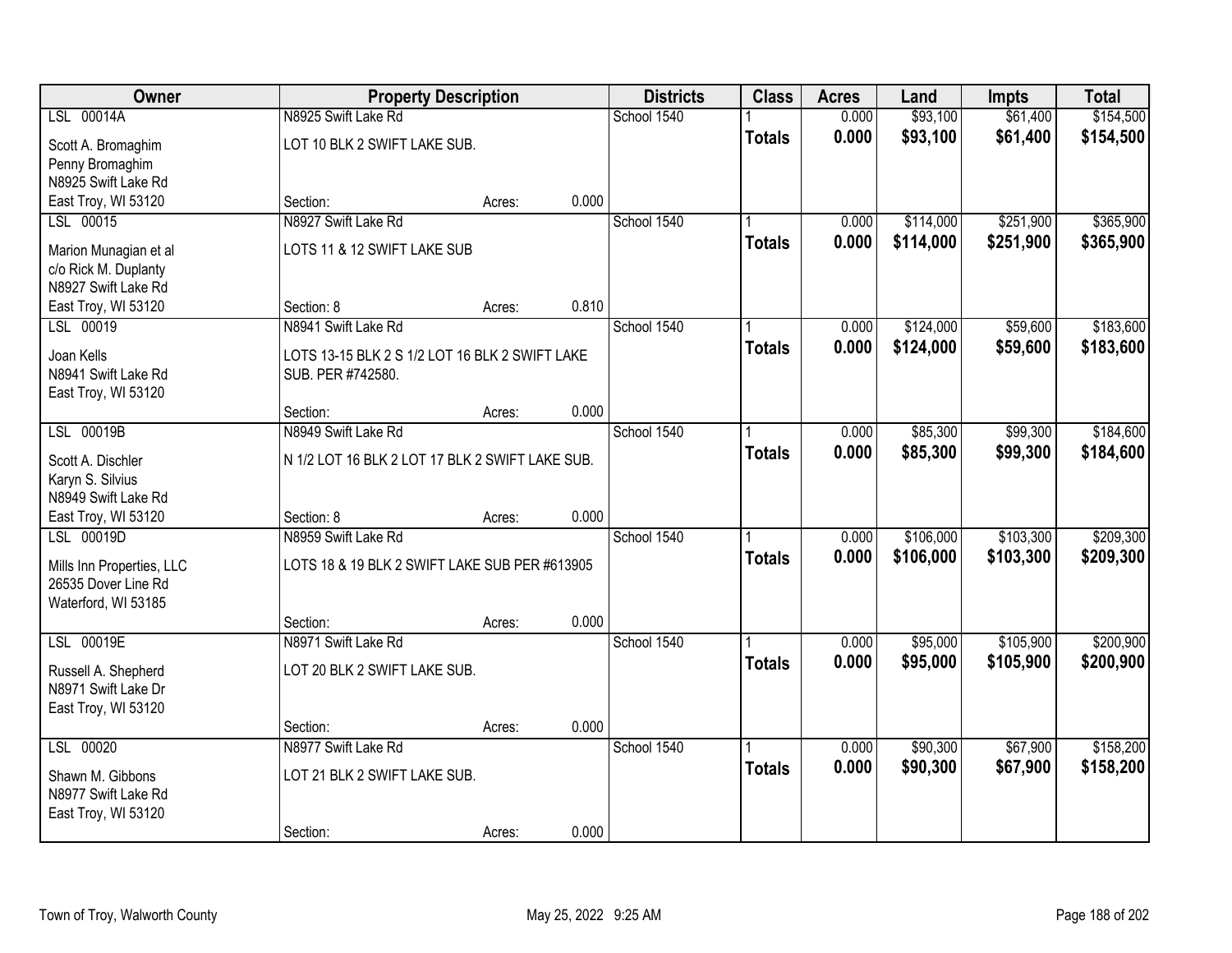| Owner                                                                           |                              | <b>Property Description</b> |       | <b>Districts</b> | <b>Class</b>  | <b>Acres</b> | Land     | <b>Impts</b> | <b>Total</b> |
|---------------------------------------------------------------------------------|------------------------------|-----------------------------|-------|------------------|---------------|--------------|----------|--------------|--------------|
| LSL 00021                                                                       | N8981 Swift Lake Rd          |                             |       | School 1540      |               | 0.000        | \$95,000 | \$6,300      | \$101,300    |
| Veasna Samreth<br>1708 Norse Pkwy                                               | LOT 22 BLK 2 SWIFT LAKE SUB. |                             |       |                  | <b>Totals</b> | 0.000        | \$95,000 | \$6,300      | \$101,300    |
| Stoughton, WI 53589                                                             |                              |                             |       |                  |               |              |          |              |              |
|                                                                                 | Section:                     | Acres:                      | 0.000 |                  |               |              |          |              |              |
| LSL 00022                                                                       | N8985 Swift Lake Rd          |                             |       | School 1540      |               | 0.000        | \$95,000 | \$154,000    | \$249,000    |
| Ann M. Morrow<br>N8985 Swift Lake Rd<br>East Troy, WI 53120                     | LOT 23 BLK 2 SWIFT LAKE SUB. |                             |       |                  | <b>Totals</b> | 0.000        | \$95,000 | \$154,000    | \$249,000    |
|                                                                                 | Section: 8                   | Acres:                      | 0.000 |                  |               |              |          |              |              |
| LSL 00022A                                                                      | N8991 Swift Lake Rd          |                             |       | School 1540      |               | 0.000        | \$95,000 | \$70,000     | \$165,000    |
| Steven Peter and M. Peter<br>N9001 Swift Lake Dr<br>East Troy, WI 53120         | LOT 24 BLK 2 SWIFT LAKE SUB. |                             |       |                  | <b>Totals</b> | 0.000        | \$95,000 | \$70,000     | \$165,000    |
|                                                                                 | Section:                     | Acres:                      | 0.000 |                  |               |              |          |              |              |
| LSL 00022A1                                                                     | Swift Lake Rd                |                             |       | School 1540      |               | 0.000        | \$37,500 | \$0          | \$37,500     |
| Victor J. Bernstein TRUS<br>c/o Victor J Bernstein Trust<br>2045 W Waveland Ave | LOT 25 BLK 2 SWIFT LAKE SUB. |                             |       |                  | <b>Totals</b> | 0.000        | \$37,500 | \$0          | \$37,500     |
| Chicago, IL 60618                                                               | Section:                     | Acres:                      | 0.000 |                  |               |              |          |              |              |
| LSL 00022A2                                                                     | N9001 Swift Lake Rd          |                             |       | School 1540      |               | 0.000        | \$95,000 | \$202,800    | \$297,800    |
| Steven M. Peter<br>N9001 Swift Lake Rd<br>East Troy, WI 53120                   | LOT 26 BLK 2 SWIFT LAKE SUB. |                             |       |                  | <b>Totals</b> | 0.000        | \$95,000 | \$202,800    | \$297,800    |
|                                                                                 | Section:                     | Acres:                      | 0.000 |                  |               |              |          |              |              |
| LSL 00023                                                                       | N9009 Swift Lake Rd          |                             |       | School 1540      |               | 0.000        | \$85,500 | \$43,200     | \$128,700    |
| Swift Lake Properties, LLC<br>N9001 Swift Lake Dr<br>East Troy, WI 53120        | LOT 27 BLK 2 SWIFT LAKE SUB. |                             |       |                  | <b>Totals</b> | 0.000        | \$85,500 | \$43,200     | \$128,700    |
|                                                                                 | Section:                     | Acres:                      | 0.000 |                  |               |              |          |              |              |
| LSL 00024                                                                       | N9013 Swift Lake Rd          |                             |       | School 1540      |               | 0.000        | \$85,500 | \$156,300    | \$241,800    |
| Teresa L. Neilsen<br>N9013 Swift Lake Rd<br>East Troy, WI 53120                 | LOT 28 BLK 2 SWIFT LAKE SUB. |                             |       |                  | <b>Totals</b> | 0.000        | \$85,500 | \$156,300    | \$241,800    |
|                                                                                 | Section:                     | Acres:                      | 0.000 |                  |               |              |          |              |              |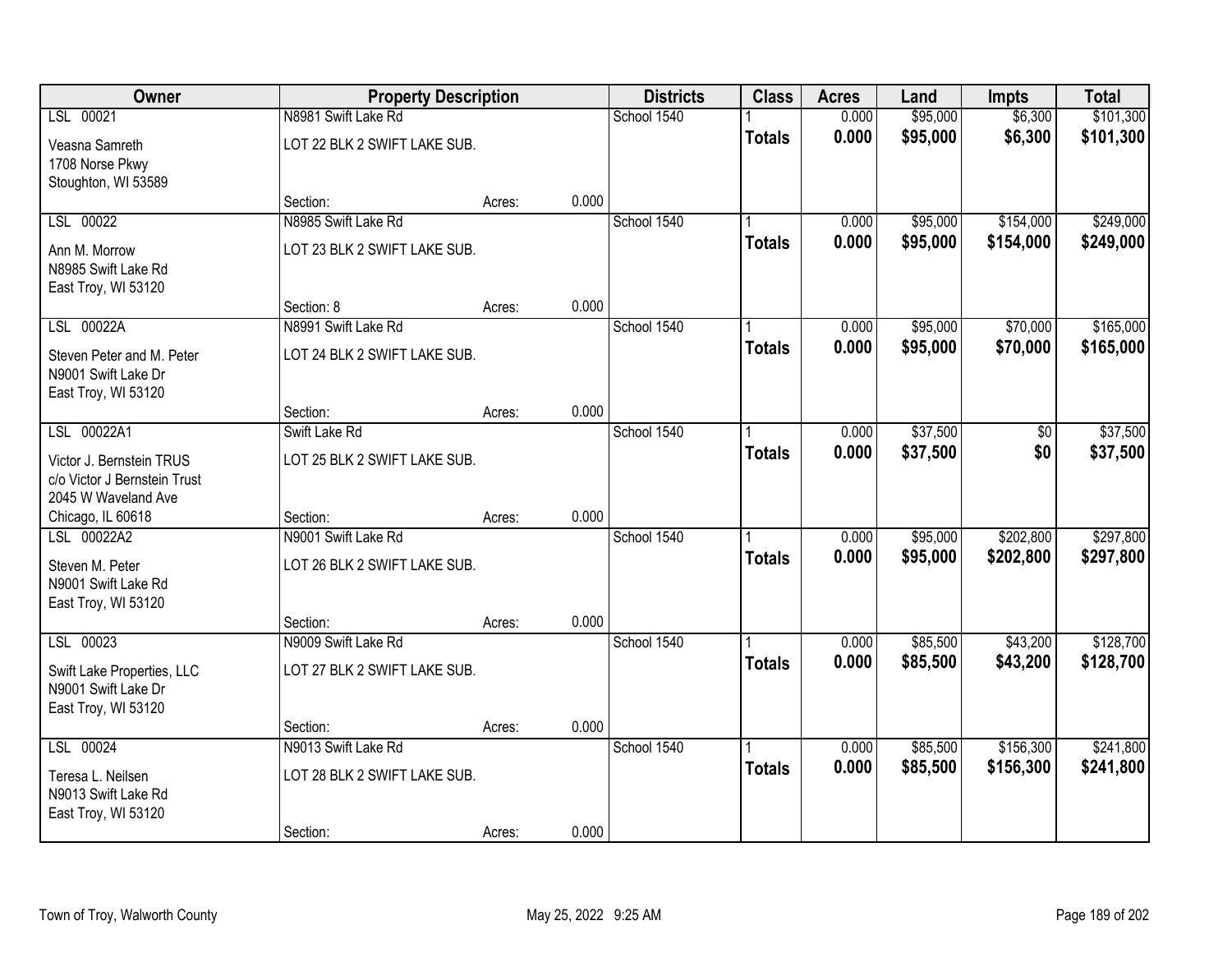| Owner                                                                   |                                               | <b>Property Description</b> |       | <b>Districts</b> | <b>Class</b>  | <b>Acres</b>   | Land                 | <b>Impts</b>           | <b>Total</b>         |
|-------------------------------------------------------------------------|-----------------------------------------------|-----------------------------|-------|------------------|---------------|----------------|----------------------|------------------------|----------------------|
| LSL 00025                                                               | N9019 Swift Lake Rd                           |                             |       | School 1540      |               | 0.000          | \$85,500             | \$135,400              | \$220,900            |
| Donald Cieszynski<br>N9019 Swift Lake Rd<br>East Troy, WI 53120         | LOT 29 BLK 2 SWIFT LAKE SUB                   |                             |       |                  | <b>Totals</b> | 0.000          | \$85,500             | \$135,400              | \$220,900            |
|                                                                         | Section: 8                                    | Acres:                      | 0.000 |                  |               |                |                      |                        |                      |
| LSL 00026                                                               | Swift Lake Rd                                 |                             |       | School 1540      |               | 0.000          | \$47,500             | $\overline{50}$        | \$47,500             |
| Steven Peter and M. Peter<br>N9001 Swift Lake Dr<br>East Troy, WI 53120 | LOT 30 BLK 2 SWIFT LAKE SUB.                  |                             |       |                  | <b>Totals</b> | 0.000          | \$47,500             | \$0                    | \$47,500             |
|                                                                         | Section:                                      | Acres:                      | 0.000 |                  |               |                |                      |                        |                      |
| LSL 00027                                                               | N9035 Swift Lake Rd                           |                             |       | School 1540      |               | 0.000          | \$113,400            | \$79,000               | \$192,400            |
| Don P. Cameron<br>c/o Don P. Cameron<br>N9035 Swift Lake Rd             | LOTS 31 & 32 BLK 2 SWIFT LAKE SUB             |                             |       |                  | <b>Totals</b> | 0.000          | \$113,400            | \$79,000               | \$192,400            |
| East Troy, WI 53120                                                     | Section:                                      | Acres:                      | 0.000 |                  |               |                |                      |                        |                      |
| LSL 00027A                                                              | Swift Lake Rd                                 |                             |       | School 1540      |               | 0.000          | \$12,000             | \$0                    | \$12,000             |
| Don P. Cameron<br>c/o Don P. Cameron<br>N9035 Swift Lake Rd             | LOT 33 BLK 2 SWIFT LAKE SUB.                  |                             |       |                  | <b>Totals</b> | 0.000          | \$12,000             | \$0                    | \$12,000             |
| East Troy, WI 53120                                                     | Section:                                      | Acres:                      | 0.000 |                  |               |                |                      |                        |                      |
| LSL 00028<br>David J. Nowak                                             | Swift Lake Dr<br>LOT 34 BLK 2 SWIFT LAKE SUB. |                             |       | School 1540      | <b>Totals</b> | 0.420<br>0.420 | \$12,800<br>\$12,800 | $\overline{50}$<br>\$0 | \$12,800<br>\$12,800 |
| Mariette M. Nowak<br>N9053 Swift Lake Rd                                |                                               |                             |       |                  |               |                |                      |                        |                      |
| East Troy, WI 53120                                                     | Section:                                      | Acres:                      | 0.420 |                  |               |                |                      |                        |                      |
| LSL 00028A                                                              | Swift Lake Dr                                 |                             |       | School 1540      |               | 0.000          | \$12,800             | $\overline{50}$        | \$12,800             |
| David J. Nowak<br>Mariette M. Nowak<br>N9053 Swift Lake Rd              | LOT 35 BLK 2 SWIFT LAKE SUB                   |                             |       |                  | <b>Totals</b> | 0.000          | \$12,800             | \$0                    | \$12,800             |
| East Troy, WI 53120                                                     | Section:                                      | Acres:                      | 0.000 |                  |               |                |                      |                        |                      |
| LSL 00028B                                                              | N9053 Swift Lake Rd                           |                             |       | School 1540      |               | 0.000          | \$138,100            | \$166,400              | \$304,500            |
| David J. Nowak<br>Mariette M. Nowak<br>N9053 Swift Lake Rd              | LOTS 36-39 BLK 2 SWIFT LAKE SUB.              |                             |       |                  | <b>Totals</b> | 0.000          | \$138,100            | \$166,400              | \$304,500            |
| East Troy, WI 53120                                                     | Section:                                      | Acres:                      | 0.000 |                  |               |                |                      |                        |                      |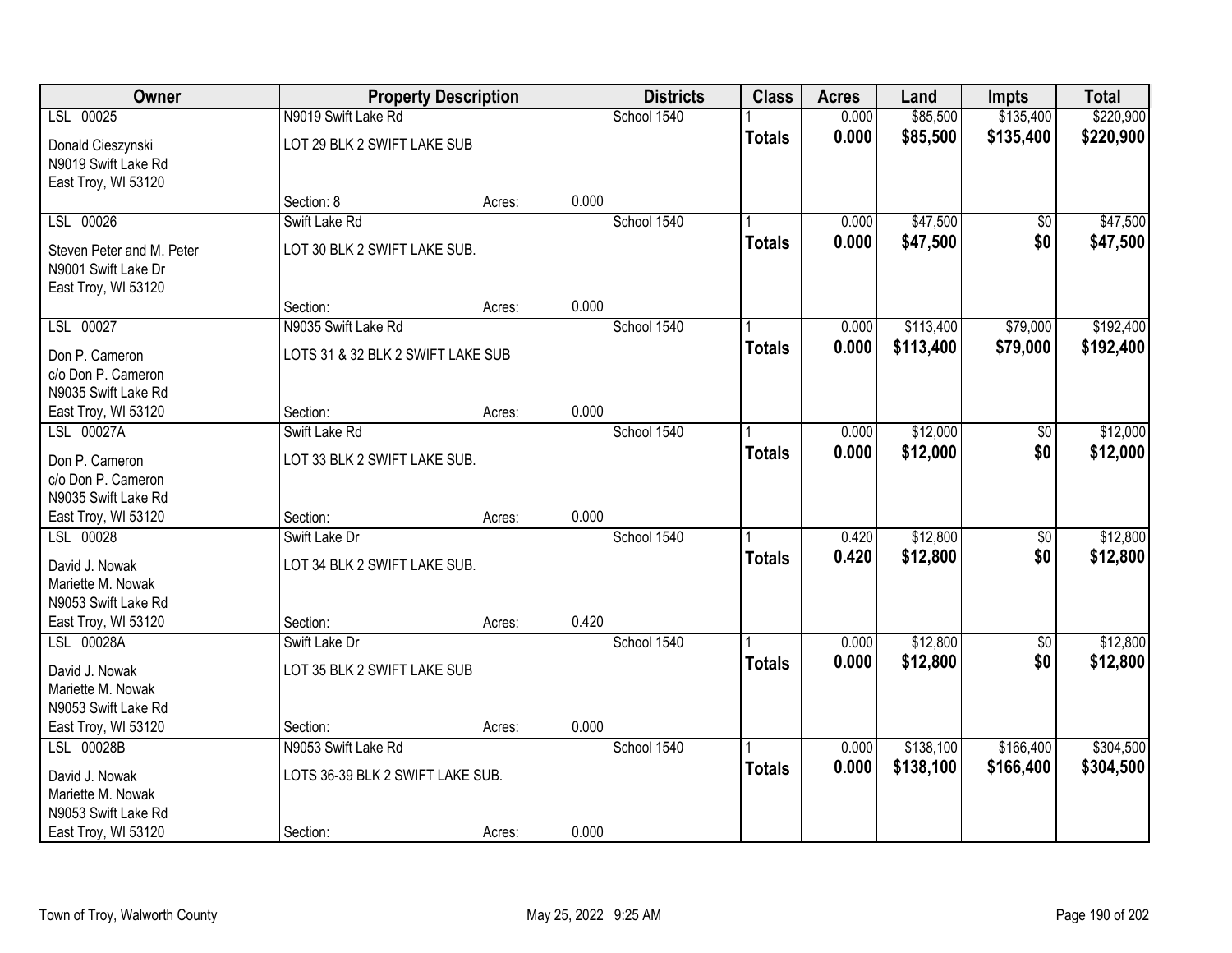| Owner                    | <b>Property Description</b>                          |       | <b>Districts</b> | <b>Class</b>  | <b>Acres</b> | Land      | <b>Impts</b> | <b>Total</b> |
|--------------------------|------------------------------------------------------|-------|------------------|---------------|--------------|-----------|--------------|--------------|
| LSL 00029                | N9067 Swift Lake Rd                                  |       | School 1540      |               | 0.000        | \$147,500 | \$143,800    | \$291,300    |
| Carl E. Price            | LOTS 40-42 BLK 2 SWIFT LAKE SUB.                     |       |                  | <b>Totals</b> | 0.000        | \$147,500 | \$143,800    | \$291,300    |
| Sarah J. Price           |                                                      |       |                  |               |              |           |              |              |
| N9067 Swift Lake Rd      |                                                      |       |                  |               |              |           |              |              |
| East Troy, WI 53120      | Section:<br>Acres:                                   | 0.000 |                  |               |              |           |              |              |
| LSL 00031                | N9079 Swift Lake Rd                                  |       | School 1540      |               | 0.570        | \$139,000 | \$202,600    | \$341,600    |
| Kelly C. Lehman          | LOT 43 & PT LOTS 44 & 45 BLK 2 DESC AS: COM NE       |       |                  | <b>Totals</b> | 0.570        | \$139,000 | \$202,600    | \$341,600    |
| N9079 Swift Lake Rd      | COR LOT 43, S75D30'54"W 128.31', S15D 42'37"W        |       |                  |               |              |           |              |              |
| East Troy, WI 53120      | 260.92', N61D43'37"E 136.53', N18D51'13"E 230.99' TO |       |                  |               |              |           |              |              |
|                          | Section:<br>Acres:                                   | 0.570 |                  |               |              |           |              |              |
| LSL 00031A               | N9083 Swift Lake Rd                                  |       | School 1540      |               | 0.486        | \$114,200 | \$51,500     | \$165,700    |
| Kelly C. Lehman          | LOT 46 & PT LOTS 44 & 45 BLK 2 DESC AS: COM NW       |       |                  | <b>Totals</b> | 0.486        | \$114,200 | \$51,500     | \$165,700    |
| N9079 Swift Lake Rd      | COR LOT 46, S40D50'54"W 190.29', S36D45' 36"E        |       |                  |               |              |           |              |              |
| East Troy, WI 53120      | 133.94', N61D43'37"E 28', N15D42'37"E 260.92',       |       |                  |               |              |           |              |              |
|                          | Section:<br>Acres:                                   | 0.486 |                  |               |              |           |              |              |
| LSL 00032A               | Swift Lake Rd                                        |       | School 1540      | X4            | 0.000        | \$0       | \$0          | \$0          |
| Swift Lake Association   | NE'LY 16' LOT 48 BLK 2 SW'LY 16' OF NE'LY 143.2'     |       |                  | <b>Totals</b> | 0.000        | \$0       | \$0          | \$0          |
| Po                       | LOT 49, BLK 2 SWIFT LAKE                             |       |                  |               |              |           |              |              |
| Troy Center, WI 53180    |                                                      |       |                  |               |              |           |              |              |
|                          | Section:<br>Acres:                                   | 0.000 |                  |               |              |           |              |              |
| LSL 00032A2              | N9109 Swift Lake Rd                                  |       | School 1540      |               | 0.000        | \$85,500  | \$57,000     | \$142,500    |
| John P. Jones III        | LOT 50 BLK 2 SWIFT LAKE SUB                          |       |                  | <b>Totals</b> | 0.000        | \$85,500  | \$57,000     | \$142,500    |
| N9109 Swift Lake Rd      |                                                      |       |                  |               |              |           |              |              |
| East Troy, WI 53120-0000 |                                                      |       |                  |               |              |           |              |              |
|                          | Section:<br>Acres:                                   | 0.000 |                  |               |              |           |              |              |
| LSL 00033                | N9131 Swift Lake Rd                                  |       | School 1540      |               | 0.000        | \$134,300 | \$164,900    | \$299,200    |
| Jennifer K. King         | LOTS 60-63 BLK 2 SWIFT LAKE SUB.                     |       |                  | <b>Totals</b> | 0.000        | \$134,300 | \$164,900    | \$299,200    |
| Eric A. King             |                                                      |       |                  |               |              |           |              |              |
| N9131 Swift Lake Dr      |                                                      |       |                  |               |              |           |              |              |
| East Troy, WI 53120      | Section: 8<br>Acres:                                 | 0.000 |                  |               |              |           |              |              |
| LSL 00035B               | N8986 Swift Lake Rd                                  |       | School 1540      |               | 0.238        | \$15,700  | \$235,600    | \$251,300    |
| David S. Brooks          | LOT 9 BLK 3 SWIFT LAKE SUB.                          |       |                  | <b>Totals</b> | 0.238        | \$15,700  | \$235,600    | \$251,300    |
| Dawn M. Brooks           |                                                      |       |                  |               |              |           |              |              |
| N8986 Swift Lake Rd      |                                                      |       |                  |               |              |           |              |              |
| East Troy, WI 53120      | Section: 8<br>Acres:                                 | 0.238 |                  |               |              |           |              |              |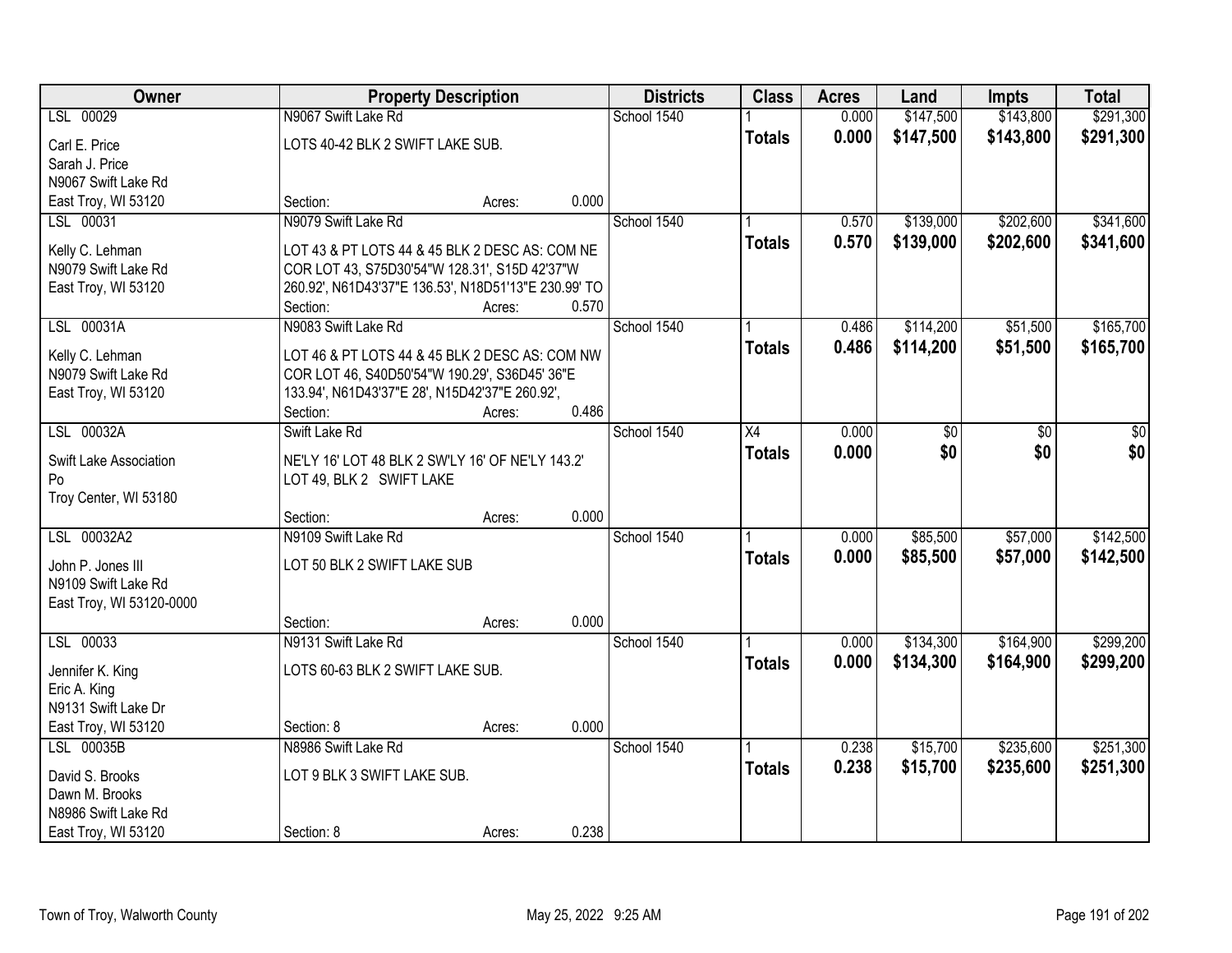| Owner                  | <b>Property Description</b>                                                 | <b>Districts</b> | <b>Class</b>  | <b>Acres</b>   | Land            | <b>Impts</b>    | <b>Total</b> |
|------------------------|-----------------------------------------------------------------------------|------------------|---------------|----------------|-----------------|-----------------|--------------|
| LSL 00037              | N9002 Swift Lake Rd                                                         | School 1540      |               | 0.670          | \$39,400        | \$161,400       | \$200,800    |
| Brian D. Smith         | LOT 14 BLK 4 SWIFT LAKE SUB.                                                |                  | <b>Totals</b> | 0.670          | \$39,400        | \$161,400       | \$200,800    |
| Marcia D. Smith        |                                                                             |                  |               |                |                 |                 |              |
| N9002 Swift Lake Rd    |                                                                             |                  |               |                |                 |                 |              |
| East Troy, WI 53120    | 0.670<br>Section:<br>Acres:                                                 |                  |               |                |                 |                 |              |
| LSL 00038A             | Swift Lake Rd                                                               | School 1540      | X4            | 0.000          | $\overline{50}$ | $\overline{30}$ | $\sqrt{50}$  |
|                        |                                                                             |                  | <b>Totals</b> | 0.000          | \$0             | \$0             | \$0          |
| Swift Lake Association | SW'LY 16' LOT 45 BLK 4 SWIFT LAKE SUB.                                      |                  |               |                |                 |                 |              |
| East Troy, WI 53120    |                                                                             |                  |               |                |                 |                 |              |
|                        | 0.000<br>Section:<br>Acres:                                                 |                  |               |                |                 |                 |              |
| LSR 00001              | W7658 Carriage Dr                                                           | School 1638      |               | 5.650          | \$106,200       | \$412,700       | \$518,900    |
|                        |                                                                             |                  |               | 1.250          | \$900           | \$0             | \$900        |
| Paul J. Berce          | LOT 1 SURREY RIDGE AS RECORDED IN CAB B                                     |                  | <b>Totals</b> | 6.900          | \$107,100       | \$412,700       | \$519,800    |
| N7658 Carriage Dr      | SLIDE 141 WCR. LOCATED IN SEC 31 T4N R17E.                                  |                  |               |                |                 |                 |              |
| Elkhorn, WI 53121      | 300543 SQ FT. OMITS L T 31-24, 25, 26, 27, 28, 29, 30,                      |                  |               |                |                 |                 |              |
|                        | 6.900<br>Section: 31<br>Acres:                                              |                  |               |                |                 |                 |              |
| LSR 00002              | N7618 Carriage Dr                                                           | School 1638      |               | 5.110          | \$102,700       | \$280,100       | \$382,800    |
| Jeffrey D. Stelzer     | LOT 2 SURREY RIDGE AS RECORDED IN CAB B                                     |                  | 5             | 1.260          | \$900           | \$0             | \$900        |
| N7618 Carriage Dr      | SLIDE 141 WCR. LOCATED IN SEC 31 T4N R17E.                                  |                  | <b>Totals</b> | 6.370          | \$103,600       | \$280,100       | \$383,700    |
| Elkhorn, WI 53121      | 277556 SQ FT. OMITS L T 31-24, 25, 26, 27, 28, 29, 30,                      |                  |               |                |                 |                 |              |
|                        | 6.370<br>Section: 31<br>Acres:                                              |                  |               |                |                 |                 |              |
| LSR 00003              | W4808 Bridle Run                                                            | School 1638      |               | 6.650          | \$112,700       | \$334,000       | \$446,700    |
|                        |                                                                             |                  | 5             | 1.100          | \$800           | \$0             | \$800        |
| Philip J. Schneider    | LOT 3 SURREY RIDGE AS RECORDED IN CAB B                                     |                  | <b>Totals</b> | 7.750          | \$113,500       | \$334,000       | \$447,500    |
| W4808 Bridle run       | SLIDE 141 WCR. LOCATED IN SEC 31 T4N R17E.                                  |                  |               |                |                 |                 |              |
| Elkhorn, WI 53121      | 337404 SQ FT. OMITS L T 31-24, 25, 26, 27, 28, 29, 30,<br>Section:<br>7.750 |                  |               |                |                 |                 |              |
| LSR 00004              | Acres:<br>W4790 Bridle Run                                                  | School 1638      |               |                | \$105,100       | \$372,700       | \$477,800    |
|                        |                                                                             |                  |               | 5.470<br>1.100 | \$800           | \$0             | \$800        |
| Joshua S Jacobs Trust  | LOT 4 SURREY RIDGE AS RECORDED IN CAB B                                     |                  |               |                |                 |                 |              |
| Stacy L Jacobs Trust   | SLIDE 141 WCR. LOCATED IN SEC 31 T4N R17E.                                  |                  | <b>Totals</b> | 6.570          | \$105,900       | \$372,700       | \$478,600    |
| W4790 Bridle run       | 286192 SQ FT. OMITS L T 31-24, 25, 26, 27, 28, 29, 30,                      |                  |               |                |                 |                 |              |
| Elkhorn, WI 53121      | 6.570<br>Section:<br>Acres:                                                 |                  |               |                |                 |                 |              |
| LSR 00005              | W4778 Bridle Run                                                            | School 1638      | 1             | 5.550          | \$105,600       | \$288,300       | \$393,900    |
| Sean M. Haggerty       | LOT 5 SURREY RIDGE AS RECORDED IN CAB B                                     |                  |               | 3.000          | \$2,100         | \$0             | \$2,100      |
| Sarah C. Haggerty      | SLIDE 141 WCR. LOCATED IN SEC 31 T4N R17E.                                  |                  | <b>Totals</b> | 8.550          | \$107,700       | \$288,300       | \$396,000    |
| W4778 Bridle run       | 372392 SQ FT. OMITS L T 31-24, 25, 26, 27, 28, 29, 30,                      |                  |               |                |                 |                 |              |
| Elkhorn, WI 53121      | 8.550<br>Section: 31<br>Acres:                                              |                  |               |                |                 |                 |              |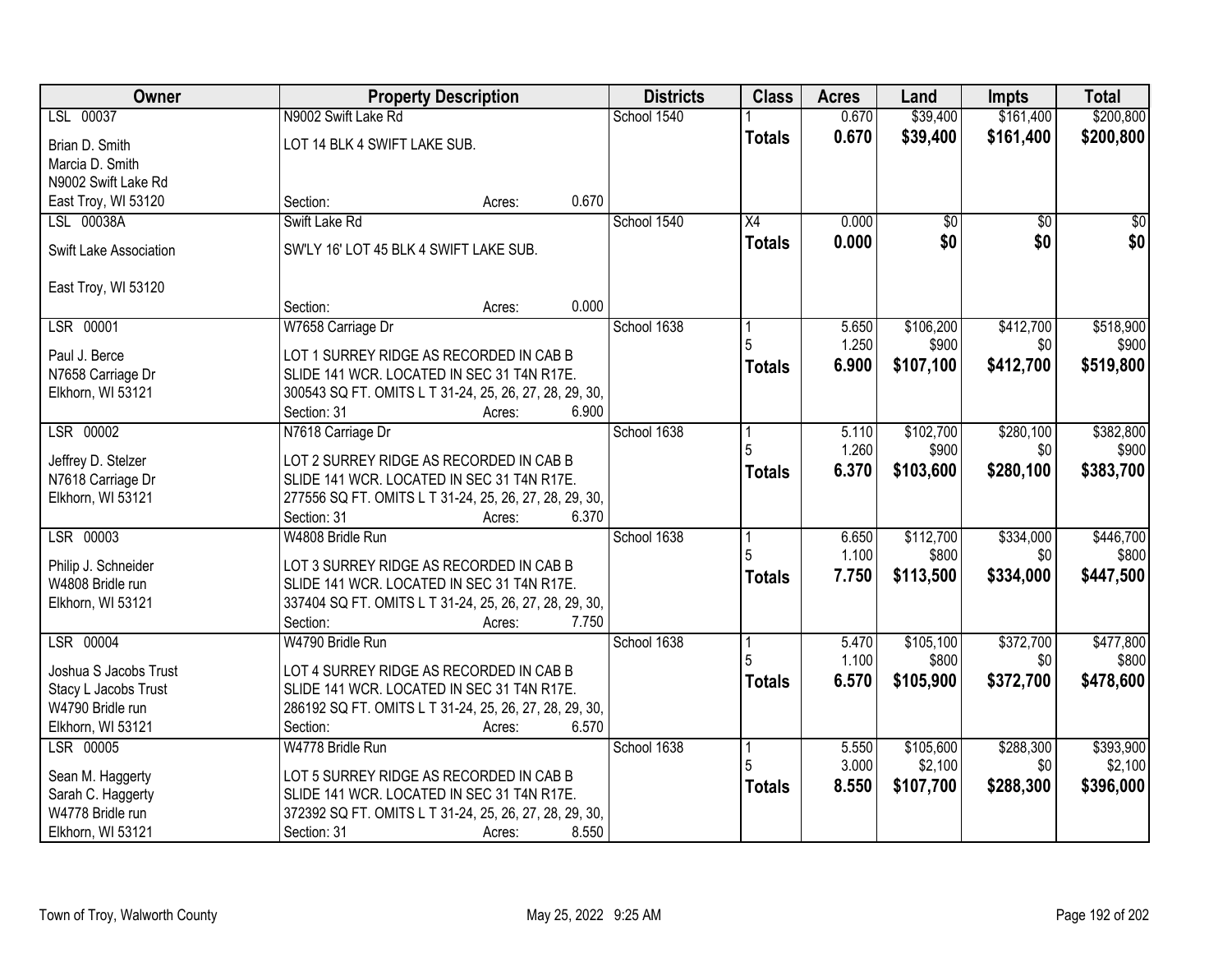| Owner                                        | <b>Property Description</b>                                                           | <b>Districts</b> | <b>Class</b>    | <b>Acres</b> | Land        | <b>Impts</b>    | <b>Total</b>    |
|----------------------------------------------|---------------------------------------------------------------------------------------|------------------|-----------------|--------------|-------------|-----------------|-----------------|
| LSR 00006                                    | <b>Bridle Run</b>                                                                     | School 1638      |                 | 5.100        | \$102,700   | $\overline{50}$ | \$102,700       |
| Elizabeth B. Stafford                        | LOT 6 SURREY RIDGE AS RECORDED IN CAB B                                               |                  | 5               | 6.070        | \$4,900     | \$0             | \$4,900         |
| William L. Stafford                          | SLIDE 141 WCR. LOCATED IN SEC 31 T4N R17E.                                            |                  | <b>Totals</b>   | 11.170       | \$107,600   | \$0             | \$107,600       |
| 10 White Oak Dr Apt 309                      | 486759 SQ FT. OMITS L T 31-24, 25, 26, 27, 28, 29, 30,                                |                  |                 |              |             |                 |                 |
| Exeter, NH 03833                             | 11.170<br>Section:<br>Acres:                                                          |                  |                 |              |             |                 |                 |
| LSR 00007                                    | N7560 Carriage Dr                                                                     | School 1638      |                 | 7.150        | \$116,000   | \$296,100       | \$412,100       |
|                                              |                                                                                       |                  | <b>Totals</b>   | 7.150        | \$116,000   | \$296,100       | \$412,100       |
| Brett T. Getzen et al<br>c/o Brett T. Getzen | LOT 7 SURREY RIDGE AS RECORDED IN CAB B<br>SLIDE 141 WCR. LOCATED IN SEC 31 T4N R17E. |                  |                 |              |             |                 |                 |
| N7560 Carriage Dr                            | 311302 SQ FT. OMITS L T 31-24, 25, 26, 27, 28, 29, 30,                                |                  |                 |              |             |                 |                 |
| Elkhorn, WI 53121                            | Section:<br>7.150<br>Acres:                                                           |                  |                 |              |             |                 |                 |
| LSR 00008                                    | Carriage Dr                                                                           | School 1638      |                 | 7.880        | \$120,700   | \$0             | \$120,700       |
|                                              |                                                                                       |                  |                 | 7.880        |             | \$0             |                 |
| Brett T. Getzen                              | LOT 8 SURREY RIDGE AS RECORDED IN CAB B                                               |                  | <b>Totals</b>   |              | \$120,700   |                 | \$120,700       |
| Elizabeth A. Getzen                          | SLIDE 141 WCR. LOCATED IN SEC 31 T4N R17E.                                            |                  |                 |              |             |                 |                 |
| N7560 Carriage Dr                            | 343291 SQ FT. OMITS L T 31-24, 25, 26, 27, 28, 29, 30,                                |                  |                 |              |             |                 |                 |
| Elkhorn, WI 53121                            | 7.880<br>Section: 31<br>Acres:                                                        |                  |                 |              |             |                 |                 |
| LSR 00009                                    | N7514 Carriage Dr                                                                     | School 1638      |                 | 8.060        | \$121,900   | \$441,900       | \$563,800       |
| Michael C. Wiley                             | LOT 9 SURREY RIDGE AS RECORDED IN CAB B                                               |                  | <b>Totals</b>   | 8.060        | \$121,900   | \$441,900       | \$563,800       |
| Heidi N. Wiley                               | SLIDE 141 WCR. LOCATED IN SEC 31 T4N R17E.                                            |                  |                 |              |             |                 |                 |
| N7514 Carriage Dr                            | 350940 SQ FT. OMITS L T 31-24, 25, 26, 27, 28, 29, 30,                                |                  |                 |              |             |                 |                 |
| Elkhorn, WI 53121                            | 8.060<br>Section: 31<br>Acres:                                                        |                  |                 |              |             |                 |                 |
| LSR 00010                                    | N7484 Carriage Dr                                                                     | School 1638      |                 | 8.360        | \$123,800   | \$305,800       | \$429,600       |
|                                              |                                                                                       |                  | <b>Totals</b>   | 8.360        | \$123,800   | \$305,800       | \$429,600       |
| Melvin F. Seib                               | LOT 10 SURREY RIDGE AS RECORDED IN CAB B                                              |                  |                 |              |             |                 |                 |
| Susan M. Seib                                | SLIDE 141. LOCATED IN SEC 31 T4N R17E. 364158                                         |                  |                 |              |             |                 |                 |
| N7484 Carriage Dr                            | SQ FT. OMITS L T 31-24, 25, 26, 27, 28, 29, 30, 31, 32,                               |                  |                 |              |             |                 |                 |
| Elkhorn, WI 53121                            | 8.360<br>Section:<br>Acres:                                                           |                  |                 |              |             |                 |                 |
| LSR 00011                                    | N7450 Carriage Dr                                                                     | School 1638      |                 | 8.920        | \$127,500   | \$307,700       | \$435,200       |
| Kevin L. Gustisha                            | LOT 11 SURREY RIDGE AS RECORDED IN CAB B                                              |                  | <b>Totals</b>   | 8.920        | \$127,500   | \$307,700       | \$435,200       |
| Deanna I. Gustisha                           | SLIDE 141. LOCATED IN SEC 31 T4N R17E. 388638                                         |                  |                 |              |             |                 |                 |
| N7450 Carriage Dr                            | SQ FT. OMITS L T 31-24, 25, 26, 27, 28, 29, 30, 31, 32,                               |                  |                 |              |             |                 |                 |
| Elkhorn, WI 53121                            | 8.920<br>Section:<br>Acres:                                                           |                  |                 |              |             |                 |                 |
| LSR 00013                                    |                                                                                       | School 1638      | $\overline{X4}$ | 8.930        | $\sqrt{$0}$ | $\overline{50}$ | $\overline{50}$ |
|                                              |                                                                                       |                  | <b>Totals</b>   | 8.930        | \$0         | \$0             | \$0             |
| Town of Troy                                 | OUTLOT 1 SURREY RIDGE AS RECORDED IN CAB B                                            |                  |                 |              |             |                 |                 |
| N8870 Briggs St                              | SLIDE 141. LOCATED IN SEC 31 T4N R17E. 824511                                         |                  |                 |              |             |                 |                 |
| East Troy, WI 53120                          | SQ FT. OMITS L T 31-24, 25, 26, 27, 28, 29, 30, 31, 32,                               |                  |                 |              |             |                 |                 |
|                                              | 8.930<br>Section:<br>Acres:                                                           |                  |                 |              |             |                 |                 |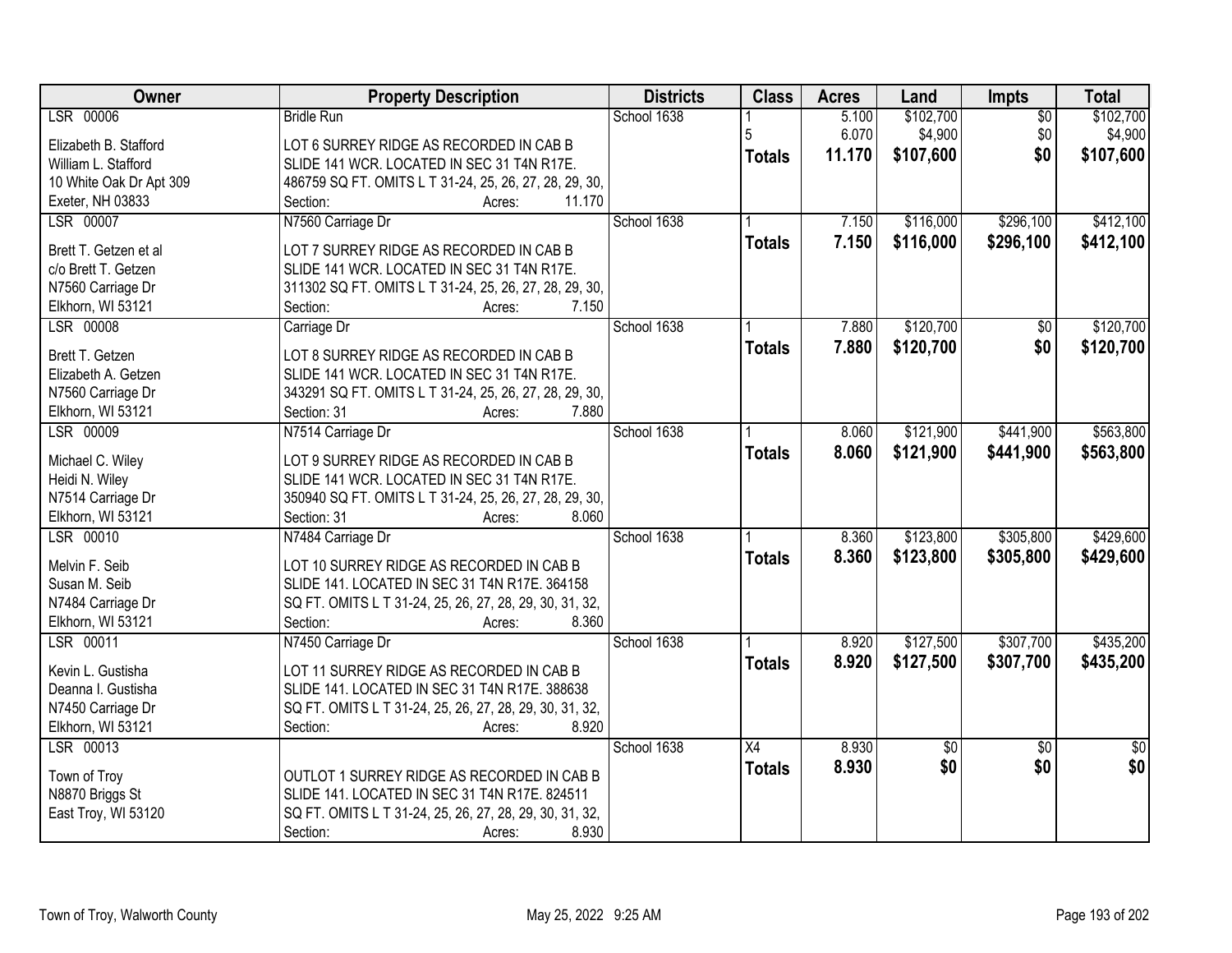| Owner                    | <b>Property Description</b>                  |        |       | <b>Districts</b> | <b>Class</b>  | <b>Acres</b> | Land      | <b>Impts</b> | <b>Total</b> |
|--------------------------|----------------------------------------------|--------|-------|------------------|---------------|--------------|-----------|--------------|--------------|
| LT 00001                 | W3931 Timber Lake Rd                         |        |       | School 1540      |               | 5.020        | \$70,500  | \$293,800    | \$364,300    |
| James Marrari            | LOT 1 UNRECORDED PLAT OF TIMBER LAKE,        |        |       |                  | <b>Totals</b> | 5.020        | \$70,500  | \$293,800    | \$364,300    |
| Barbara L. Carstens      | RECORDED IN VOL 245 RECORDS PG 278 WCR. SEC  |        |       |                  |               |              |           |              |              |
| W3931 Timber Lake Rd     | 4 & 9 T4N R17E OUT OF L T 9-2B & 2           |        |       |                  |               |              |           |              |              |
| East Troy, WI 53120      | Section:                                     | Acres: | 5.020 |                  |               |              |           |              |              |
| LT 00002                 | W3941 Timber Lake Rd                         |        |       | School 1540      |               | 5.020        | \$97,600  | \$251,800    | \$349,400    |
|                          |                                              |        |       |                  | <b>Totals</b> | 5.020        | \$97,600  | \$251,800    | \$349,400    |
| Robert W Malewicki Trust | LOT 2 UNRECORDED PLAT OF TIMBER LAKE,        |        |       |                  |               |              |           |              |              |
| Albina J Malewicki Trust | RECORDED IN VOL 245 RECORDS PG 277 W.C.R     |        |       |                  |               |              |           |              |              |
| W3941 Timber Lake Rd     | SEC 4&9 T 4 N R 17E OMITTS L T 9-2B; ALSO PT |        |       |                  |               |              |           |              |              |
| East Troy, WI 53120      | Section: 9                                   | Acres: | 5.020 |                  |               |              |           |              |              |
| LT 00003                 | W3870 Timber Lake Rd                         |        |       | School 1540      |               | 5.100        | \$93,400  | \$287,900    | \$381,300    |
| David J. Moede           | LOT 3 UNRECORDED PLAT OF TIMBER LAKE,        |        |       |                  | <b>Totals</b> | 5.100        | \$93,400  | \$287,900    | \$381,300    |
| Karen J. Moede           | RECORDED IN VOL 245 RECORDS PG 627 W.C.R     |        |       |                  |               |              |           |              |              |
| W3870 Timber Lake Rd     | 5.100 A.                                     |        |       |                  |               |              |           |              |              |
| East Troy, WI 53120      | Section:                                     | Acres: | 5.100 |                  |               |              |           |              |              |
| LT 00004                 | W3852 Timber Lake Rd                         |        |       | School 1540      |               | 5.000        | \$97,500  | \$191,800    | \$289,300    |
|                          |                                              |        |       |                  | <b>Totals</b> | 5.000        | \$97,500  | \$191,800    | \$289,300    |
| Roy A. Gregg             | LOT 4 UNRECORDED PLAT OF TIMBER LAKE,        |        |       |                  |               |              |           |              |              |
| Ellen B. Gregg           | RECORDED IN VOL 245 RECORDS PG 628 W.C.R     |        |       |                  |               |              |           |              |              |
| W3852 Timber Lake Rd     | 5.0011 A.                                    |        |       |                  |               |              |           |              |              |
| East Troy, WI 53120      | Section:                                     | Acres: | 5.000 |                  |               |              |           |              |              |
| LT 00005                 | W3847 Timber Lake Rd                         |        |       | Pabst Lake Dist  |               | 7.090        | \$115,500 | \$297,800    | \$413,300    |
| Carol J Mullen Trust     | LOT 5 UNRECORDED PLAT TIMBER LAKE,           |        |       | School 1540      | <b>Totals</b> | 7.090        | \$115,500 | \$297,800    | \$413,300    |
| W3847 Timber Lake Rd     | RECORDED IN VOL 245 RECORDS PG 629 W.C.R     |        |       |                  |               |              |           |              |              |
| East Troy, WI 53120      | 7.0870 A.                                    |        |       |                  |               |              |           |              |              |
|                          | Section:                                     | Acres: | 7.090 |                  |               |              |           |              |              |
| LT 00006                 | W3811 Timber Lake Rd                         |        |       | Pabst Lake Dist  |               | 8.090        | \$120,500 | \$376,500    | \$497,000    |
|                          |                                              |        |       | School 1540      | <b>Totals</b> | 8.090        | \$120,500 | \$376,500    | \$497,000    |
| Lane A. Berge            | LOT 6 UNRECORDED PLAT OF TIMBER LAKE,        |        |       |                  |               |              |           |              |              |
| Anne J. Berge            | RECORDED IN VOL 245 RECORDS PG 630 W.C.R     |        |       |                  |               |              |           |              |              |
| 3480 S Sandalwood Dr     | 8.0922 A.                                    |        |       |                  |               |              |           |              |              |
| New Berlin, WI 53151     | Section:                                     | Acres: | 8.090 |                  |               |              |           |              |              |
| LT 00007                 | W3826 Timber Lake Rd                         |        |       | School 1540      |               | 5.020        | \$97,700  | \$254,500    | \$352,200    |
| Ronald J. Stalker        | LOT 7 UNRECORDED PLAT OF TIMBER LAKE,        |        |       |                  | <b>Totals</b> | 5.020        | \$97,700  | \$254,500    | \$352,200    |
| Mary E. Stalker          | RECORDED IN VOL 245 RECORDS PG 632 W.C.R     |        |       |                  |               |              |           |              |              |
| W3826 Timber Lake Rd     | 5.02 A.                                      |        |       |                  |               |              |           |              |              |
| East Troy, WI 53120      | Section: 4                                   | Acres: | 5.020 |                  |               |              |           |              |              |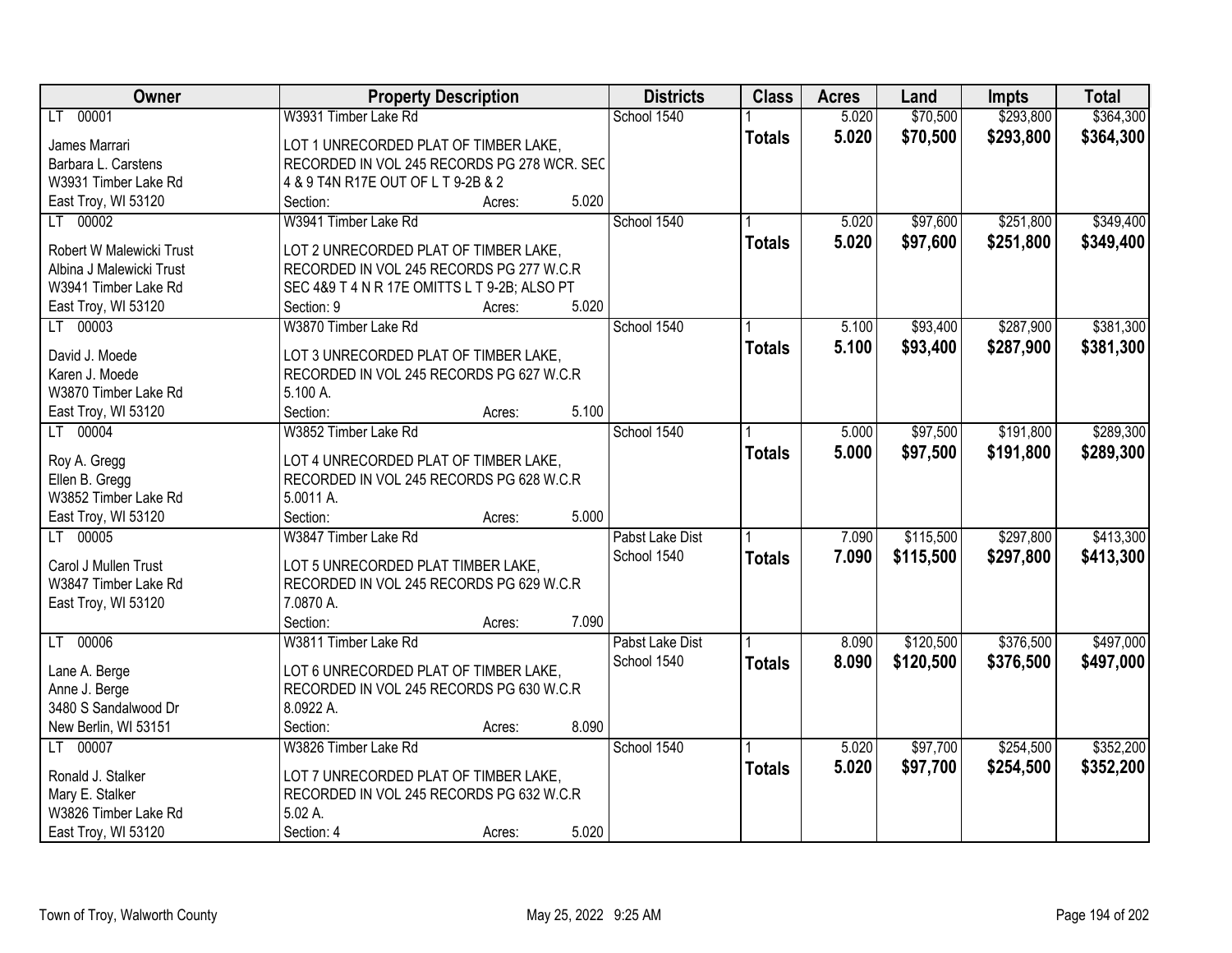| Owner                     | <b>Property Description</b>                 |        |       | <b>Districts</b>              | <b>Class</b>  | <b>Acres</b> | Land      | <b>Impts</b>   | <b>Total</b> |
|---------------------------|---------------------------------------------|--------|-------|-------------------------------|---------------|--------------|-----------|----------------|--------------|
| LT 00008                  | W3795 Timber Lake Rd                        |        |       | Pabst Lake Dist               |               | 5.680        | \$108,400 | \$267,000      | \$375,400    |
| Dale R. Stefanac          | LOT 8 UNRECORDED PLAT OF TIMBER LAKE,       |        |       | School 1540                   | <b>Totals</b> | 5.680        | \$108,400 | \$267,000      | \$375,400    |
| Jeanne M. Stefanac        | RECORDED IN VOL 245 RECORDS PG 634 W.C.R    |        |       |                               |               |              |           |                |              |
| W3795 Timber Lake Rd      | 5.6812 A.                                   |        |       |                               |               |              |           |                |              |
| East Troy, WI 53120       | Section:                                    | Acres: | 5.680 |                               |               |              |           |                |              |
| LT 00010                  | <b>Timber Lake Rd</b>                       |        |       | Pabst Lake Dist               |               | 6.620        | \$113,100 | \$0            | \$113,100    |
|                           |                                             |        |       | School 1540                   | <b>Totals</b> | 6.620        | \$113,100 | \$0            | \$113,100    |
| Sandra M. Szymkowski      | LOT 10 UNRECORDED PLAT OF TIMBER LAKE,      |        |       |                               |               |              |           |                |              |
| 2785 N 70th St            | RECORDED IN VOL 245 RECORDS PG 638 W.C.R    |        |       |                               |               |              |           |                |              |
| Milwaukee, WI 53210       | 6.6249 A.                                   |        |       |                               |               |              |           |                |              |
|                           | Section:                                    | Acres: | 6.620 |                               |               |              |           |                |              |
| LT 00011                  | W3755 Timber Lake Rd                        |        |       | Pabst Lake Dist               |               | 5.790        | \$109,000 | \$322,300      | \$431,300    |
| Barbara J. Labarbera      | LOT 11 UNRECORDED PLAT OF TIMBER LAKE,      |        |       | School 1540                   | <b>Totals</b> | 5.790        | \$109,000 | \$322,300      | \$431,300    |
| Anne M. Peterson          | RECORDED IN VOL 245 RECORDS PG 639 W.C.R    |        |       |                               |               |              |           |                |              |
| N3755 Timber Lake Rd      | 5.7931 A.                                   |        |       |                               |               |              |           |                |              |
| East Troy, WI 53120       | Section:                                    | Acres: | 5.790 |                               |               |              |           |                |              |
| LT 00012                  | <b>Timber Lake Rd</b>                       |        |       | Pabst Lake Dist               |               | 8.030        | \$120,000 | $\frac{1}{20}$ | \$120,000    |
|                           |                                             |        |       | School 1540                   | <b>Totals</b> | 8.030        | \$120,000 | \$0            | \$120,000    |
| John L. Ryall             | LOT 12 UNRECORDED PLAT OF TIMBER LAKE,      |        |       |                               |               |              |           |                |              |
| N9401 Island Dr           | RECORDED IN VOL 245 RECORDS PG 640 W.C.R    |        |       |                               |               |              |           |                |              |
| Mukwonago, WI 53149       | 6.5539 A.                                   |        |       |                               |               |              |           |                |              |
|                           | Section:                                    | Acres: | 8.030 |                               |               |              |           |                |              |
| 00013<br>LT –             | W3733 Timber Lake Rd                        |        |       | Pabst Lake Dist               |               | 9.390        | \$127,000 | \$169,300      | \$296,300    |
| James J. Olive            | LOT 13 UNRECORDED PLAT OF TIMBER LAKE,      |        |       | School 1540                   | <b>Totals</b> | 9.390        | \$127,000 | \$169,300      | \$296,300    |
| Diane L. Olive            | RECORDED IN VOL 245 RECORDS PG 641 W.C.R    |        |       |                               |               |              |           |                |              |
| W3733 Timber Lake Rd      | 9.3934 A.                                   |        |       |                               |               |              |           |                |              |
| East Troy, WI 53120       | Section:                                    | Acres: | 9.390 |                               |               |              |           |                |              |
| LT 00014                  | W3725 Timber Lake Rd                        |        |       | Pabst Lake Dist               |               | 6.200        | \$122,600 | \$431,900      | \$554,500    |
|                           |                                             |        |       | School 1540                   |               | 6.200        | \$122,600 | \$431,900      |              |
| Jodi Fiss Trust           | LOT 14 UNRECORDED PLAT OF TIMBER LAKE,      |        |       |                               | <b>Totals</b> |              |           |                | \$554,500    |
| PO Box 1246               | RECORDED IN VOL 245 RECORDS PG 642 W.C.R    |        |       |                               |               |              |           |                |              |
| Highland Park, IL 60035   | 8.5164 A. DOC 941894 CORRECTED OVERLAP WITH |        |       |                               |               |              |           |                |              |
|                           | Section: 9                                  | Acres: | 6.200 |                               |               |              |           |                |              |
| LTC 00001                 | N8787 Briggs St                             |        |       | <b>Troy Sanitary District</b> |               | 0.600        | \$29,800  | \$144,700      | \$174,500    |
| Constance L. Healey et al | LOTS 1-3 BLK 1 TROY CENTER                  |        |       | #1                            | <b>Totals</b> | 0.600        | \$29,800  | \$144,700      | \$174,500    |
| c/o James E. Healey Jr    |                                             |        |       | School 1540                   |               |              |           |                |              |
| N8787 Briggs St           |                                             |        |       |                               |               |              |           |                |              |
|                           |                                             |        | 0.600 |                               |               |              |           |                |              |
| Troy Center, WI 53120     | Section:                                    | Acres: |       |                               |               |              |           |                |              |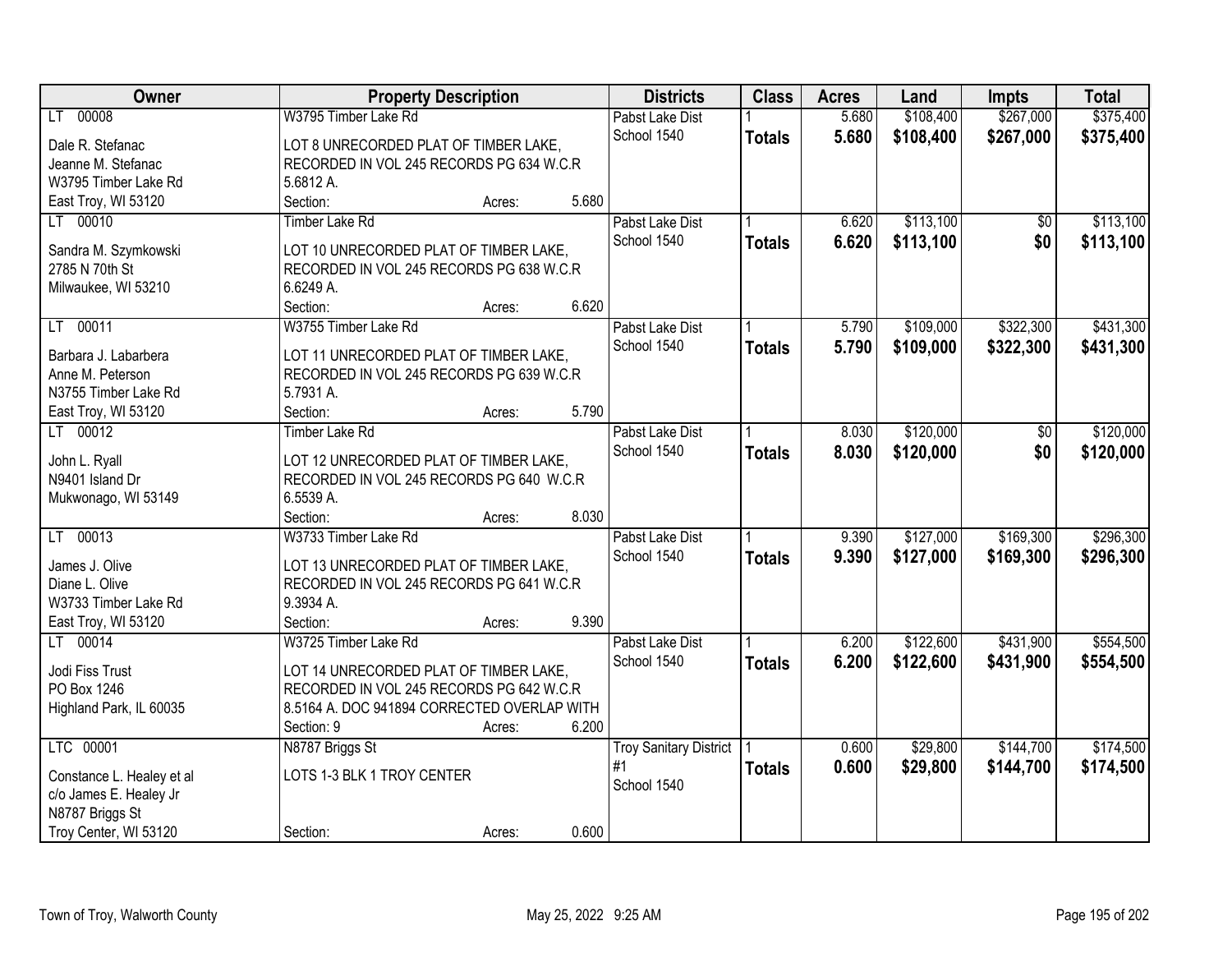| LTC 00002<br>\$22,200<br>\$106,300<br>\$128,500<br>N8777 Briggs St<br>0.400<br><b>Troy Sanitary District</b><br>\$22,200<br>0.400<br>\$106,300<br>\$128,500<br>#1<br><b>Totals</b><br>LOTS 4 & 5 BLK 1 TROY CENTER<br>Donald E. Erickson<br>School 1540<br>Linda S. Erickson<br>N8777 Briggs St<br>0.400<br>East Troy, WI 53120<br>Section:<br>Acres:<br>LTC 00003<br>N8767 Briggs St<br>\$22,200<br>\$121,100<br>\$143,300<br>0.400<br><b>Troy Sanitary District</b><br>0.400<br>\$22,200<br>\$121,100<br>#1<br>\$143,300<br><b>Totals</b><br>LOTS 6 & 7 BLK 1 TROY CENTER<br>Kevin R. Mikes<br>School 1540<br>Kimberly K. Mikes<br>N9671 Eagle Rd<br>0.400<br>Eagle, WI 53119-0000<br>Section:<br>Acres:<br>LTC 00004<br>\$22,200<br>\$103,400<br>\$125,600<br>N8757 Briggs St<br>0.400<br><b>Troy Sanitary District</b><br>#1<br>0.400<br>\$22,200<br>\$103,400<br>\$125,600<br><b>Totals</b><br>LOTS 1 & 2 BLK 2 TROY CENTER<br>Lwp Investment Company, LLC<br>School 1540<br>c/o Lwp Investment Company, LLC<br>C/O Larry Peterson<br>0.400<br>N8505 County Rd N<br>Section:<br>Acres:<br>East Troy, WI 53120-0000<br>LTC 00005<br>N8747 Briggs St<br>\$14,600<br>\$86,300<br>\$100,900<br>0.200<br><b>Troy Sanitary District</b><br>#1<br>0.200<br>\$14,600<br>\$86,300<br>\$100,900<br><b>Totals</b><br>LOT 3 BLK 2 TROY CENTER<br>Gary D. Straight<br>School 1540<br>N8747 Briggs St<br>East Troy, WI 53120<br>0.200<br>Section:<br>Acres:<br>LTC 00005A<br>\$14,600<br>\$91,100<br>\$105,700<br>N8741 Briggs St<br>0.200<br><b>Troy Sanitary District</b><br>0.200<br>#1<br>\$14,600<br>\$91,100<br>\$105,700<br><b>Totals</b><br>LOT 4 BLK 2 TROY CENTER<br>Todd L. Rosengarten<br>School 1540<br>N8741 Briggs St<br>East Troy, WI 53120<br>0.200<br>Section:<br>Acres:<br>LTC 00005B<br>N8737 Briggs St<br>\$14,600<br>\$147,500<br><b>Troy Sanitary District</b><br>0.200<br>#1<br>0.200<br>\$14,600<br>\$147,500<br>\$162,100<br><b>Totals</b><br>LOT 5 BLK 2 TROY CENTER<br>Nicole M. Robertson et al<br>School 1540<br>W8737 Briggs St<br>East Troy, WI 53120<br>0.200<br>Section: 15<br>Acres:<br>LTC 00005C<br>\$14,600<br>\$81,900<br>\$96,500<br>N8733 Briggs St<br>0.200<br><b>Troy Sanitary District</b><br>#1<br>0.200<br>\$14,600<br><b>Totals</b><br>\$81,900<br>\$96,500<br>LOT 6 BLK 2 TROY CENTER<br>Karen K. Sperry et al<br>School 1540<br>c/o Jay S. Sperry<br>N8733 Briggs St | Owner                    | <b>Property Description</b> |       | <b>Districts</b> | <b>Class</b> | <b>Acres</b> | Land | Impts | <b>Total</b> |
|--------------------------------------------------------------------------------------------------------------------------------------------------------------------------------------------------------------------------------------------------------------------------------------------------------------------------------------------------------------------------------------------------------------------------------------------------------------------------------------------------------------------------------------------------------------------------------------------------------------------------------------------------------------------------------------------------------------------------------------------------------------------------------------------------------------------------------------------------------------------------------------------------------------------------------------------------------------------------------------------------------------------------------------------------------------------------------------------------------------------------------------------------------------------------------------------------------------------------------------------------------------------------------------------------------------------------------------------------------------------------------------------------------------------------------------------------------------------------------------------------------------------------------------------------------------------------------------------------------------------------------------------------------------------------------------------------------------------------------------------------------------------------------------------------------------------------------------------------------------------------------------------------------------------------------------------------------------------------------------------------------------------------------------------------------------------------------------------------------------------------------------------------------------------------------------------------------------------------------------------------------------------------------------------------------------------------------------------------------------------------------------------------------------|--------------------------|-----------------------------|-------|------------------|--------------|--------------|------|-------|--------------|
|                                                                                                                                                                                                                                                                                                                                                                                                                                                                                                                                                                                                                                                                                                                                                                                                                                                                                                                                                                                                                                                                                                                                                                                                                                                                                                                                                                                                                                                                                                                                                                                                                                                                                                                                                                                                                                                                                                                                                                                                                                                                                                                                                                                                                                                                                                                                                                                                              |                          |                             |       |                  |              |              |      |       |              |
|                                                                                                                                                                                                                                                                                                                                                                                                                                                                                                                                                                                                                                                                                                                                                                                                                                                                                                                                                                                                                                                                                                                                                                                                                                                                                                                                                                                                                                                                                                                                                                                                                                                                                                                                                                                                                                                                                                                                                                                                                                                                                                                                                                                                                                                                                                                                                                                                              |                          |                             |       |                  |              |              |      |       |              |
|                                                                                                                                                                                                                                                                                                                                                                                                                                                                                                                                                                                                                                                                                                                                                                                                                                                                                                                                                                                                                                                                                                                                                                                                                                                                                                                                                                                                                                                                                                                                                                                                                                                                                                                                                                                                                                                                                                                                                                                                                                                                                                                                                                                                                                                                                                                                                                                                              |                          |                             |       |                  |              |              |      |       |              |
|                                                                                                                                                                                                                                                                                                                                                                                                                                                                                                                                                                                                                                                                                                                                                                                                                                                                                                                                                                                                                                                                                                                                                                                                                                                                                                                                                                                                                                                                                                                                                                                                                                                                                                                                                                                                                                                                                                                                                                                                                                                                                                                                                                                                                                                                                                                                                                                                              |                          |                             |       |                  |              |              |      |       |              |
|                                                                                                                                                                                                                                                                                                                                                                                                                                                                                                                                                                                                                                                                                                                                                                                                                                                                                                                                                                                                                                                                                                                                                                                                                                                                                                                                                                                                                                                                                                                                                                                                                                                                                                                                                                                                                                                                                                                                                                                                                                                                                                                                                                                                                                                                                                                                                                                                              |                          |                             |       |                  |              |              |      |       |              |
|                                                                                                                                                                                                                                                                                                                                                                                                                                                                                                                                                                                                                                                                                                                                                                                                                                                                                                                                                                                                                                                                                                                                                                                                                                                                                                                                                                                                                                                                                                                                                                                                                                                                                                                                                                                                                                                                                                                                                                                                                                                                                                                                                                                                                                                                                                                                                                                                              |                          |                             |       |                  |              |              |      |       |              |
|                                                                                                                                                                                                                                                                                                                                                                                                                                                                                                                                                                                                                                                                                                                                                                                                                                                                                                                                                                                                                                                                                                                                                                                                                                                                                                                                                                                                                                                                                                                                                                                                                                                                                                                                                                                                                                                                                                                                                                                                                                                                                                                                                                                                                                                                                                                                                                                                              |                          |                             |       |                  |              |              |      |       |              |
|                                                                                                                                                                                                                                                                                                                                                                                                                                                                                                                                                                                                                                                                                                                                                                                                                                                                                                                                                                                                                                                                                                                                                                                                                                                                                                                                                                                                                                                                                                                                                                                                                                                                                                                                                                                                                                                                                                                                                                                                                                                                                                                                                                                                                                                                                                                                                                                                              |                          |                             |       |                  |              |              |      |       |              |
|                                                                                                                                                                                                                                                                                                                                                                                                                                                                                                                                                                                                                                                                                                                                                                                                                                                                                                                                                                                                                                                                                                                                                                                                                                                                                                                                                                                                                                                                                                                                                                                                                                                                                                                                                                                                                                                                                                                                                                                                                                                                                                                                                                                                                                                                                                                                                                                                              |                          |                             |       |                  |              |              |      |       |              |
|                                                                                                                                                                                                                                                                                                                                                                                                                                                                                                                                                                                                                                                                                                                                                                                                                                                                                                                                                                                                                                                                                                                                                                                                                                                                                                                                                                                                                                                                                                                                                                                                                                                                                                                                                                                                                                                                                                                                                                                                                                                                                                                                                                                                                                                                                                                                                                                                              |                          |                             |       |                  |              |              |      |       |              |
|                                                                                                                                                                                                                                                                                                                                                                                                                                                                                                                                                                                                                                                                                                                                                                                                                                                                                                                                                                                                                                                                                                                                                                                                                                                                                                                                                                                                                                                                                                                                                                                                                                                                                                                                                                                                                                                                                                                                                                                                                                                                                                                                                                                                                                                                                                                                                                                                              |                          |                             |       |                  |              |              |      |       |              |
|                                                                                                                                                                                                                                                                                                                                                                                                                                                                                                                                                                                                                                                                                                                                                                                                                                                                                                                                                                                                                                                                                                                                                                                                                                                                                                                                                                                                                                                                                                                                                                                                                                                                                                                                                                                                                                                                                                                                                                                                                                                                                                                                                                                                                                                                                                                                                                                                              |                          |                             |       |                  |              |              |      |       |              |
|                                                                                                                                                                                                                                                                                                                                                                                                                                                                                                                                                                                                                                                                                                                                                                                                                                                                                                                                                                                                                                                                                                                                                                                                                                                                                                                                                                                                                                                                                                                                                                                                                                                                                                                                                                                                                                                                                                                                                                                                                                                                                                                                                                                                                                                                                                                                                                                                              |                          |                             |       |                  |              |              |      |       |              |
|                                                                                                                                                                                                                                                                                                                                                                                                                                                                                                                                                                                                                                                                                                                                                                                                                                                                                                                                                                                                                                                                                                                                                                                                                                                                                                                                                                                                                                                                                                                                                                                                                                                                                                                                                                                                                                                                                                                                                                                                                                                                                                                                                                                                                                                                                                                                                                                                              |                          |                             |       |                  |              |              |      |       |              |
|                                                                                                                                                                                                                                                                                                                                                                                                                                                                                                                                                                                                                                                                                                                                                                                                                                                                                                                                                                                                                                                                                                                                                                                                                                                                                                                                                                                                                                                                                                                                                                                                                                                                                                                                                                                                                                                                                                                                                                                                                                                                                                                                                                                                                                                                                                                                                                                                              |                          |                             |       |                  |              |              |      |       |              |
|                                                                                                                                                                                                                                                                                                                                                                                                                                                                                                                                                                                                                                                                                                                                                                                                                                                                                                                                                                                                                                                                                                                                                                                                                                                                                                                                                                                                                                                                                                                                                                                                                                                                                                                                                                                                                                                                                                                                                                                                                                                                                                                                                                                                                                                                                                                                                                                                              |                          |                             |       |                  |              |              |      |       |              |
|                                                                                                                                                                                                                                                                                                                                                                                                                                                                                                                                                                                                                                                                                                                                                                                                                                                                                                                                                                                                                                                                                                                                                                                                                                                                                                                                                                                                                                                                                                                                                                                                                                                                                                                                                                                                                                                                                                                                                                                                                                                                                                                                                                                                                                                                                                                                                                                                              |                          |                             |       |                  |              |              |      |       |              |
|                                                                                                                                                                                                                                                                                                                                                                                                                                                                                                                                                                                                                                                                                                                                                                                                                                                                                                                                                                                                                                                                                                                                                                                                                                                                                                                                                                                                                                                                                                                                                                                                                                                                                                                                                                                                                                                                                                                                                                                                                                                                                                                                                                                                                                                                                                                                                                                                              |                          |                             |       |                  |              |              |      |       |              |
|                                                                                                                                                                                                                                                                                                                                                                                                                                                                                                                                                                                                                                                                                                                                                                                                                                                                                                                                                                                                                                                                                                                                                                                                                                                                                                                                                                                                                                                                                                                                                                                                                                                                                                                                                                                                                                                                                                                                                                                                                                                                                                                                                                                                                                                                                                                                                                                                              |                          |                             |       |                  |              |              |      |       |              |
|                                                                                                                                                                                                                                                                                                                                                                                                                                                                                                                                                                                                                                                                                                                                                                                                                                                                                                                                                                                                                                                                                                                                                                                                                                                                                                                                                                                                                                                                                                                                                                                                                                                                                                                                                                                                                                                                                                                                                                                                                                                                                                                                                                                                                                                                                                                                                                                                              |                          |                             |       |                  |              |              |      |       |              |
|                                                                                                                                                                                                                                                                                                                                                                                                                                                                                                                                                                                                                                                                                                                                                                                                                                                                                                                                                                                                                                                                                                                                                                                                                                                                                                                                                                                                                                                                                                                                                                                                                                                                                                                                                                                                                                                                                                                                                                                                                                                                                                                                                                                                                                                                                                                                                                                                              |                          |                             |       |                  |              |              |      |       |              |
|                                                                                                                                                                                                                                                                                                                                                                                                                                                                                                                                                                                                                                                                                                                                                                                                                                                                                                                                                                                                                                                                                                                                                                                                                                                                                                                                                                                                                                                                                                                                                                                                                                                                                                                                                                                                                                                                                                                                                                                                                                                                                                                                                                                                                                                                                                                                                                                                              |                          |                             |       |                  |              |              |      |       |              |
|                                                                                                                                                                                                                                                                                                                                                                                                                                                                                                                                                                                                                                                                                                                                                                                                                                                                                                                                                                                                                                                                                                                                                                                                                                                                                                                                                                                                                                                                                                                                                                                                                                                                                                                                                                                                                                                                                                                                                                                                                                                                                                                                                                                                                                                                                                                                                                                                              |                          |                             |       |                  |              |              |      |       |              |
|                                                                                                                                                                                                                                                                                                                                                                                                                                                                                                                                                                                                                                                                                                                                                                                                                                                                                                                                                                                                                                                                                                                                                                                                                                                                                                                                                                                                                                                                                                                                                                                                                                                                                                                                                                                                                                                                                                                                                                                                                                                                                                                                                                                                                                                                                                                                                                                                              |                          |                             |       |                  |              |              |      |       |              |
|                                                                                                                                                                                                                                                                                                                                                                                                                                                                                                                                                                                                                                                                                                                                                                                                                                                                                                                                                                                                                                                                                                                                                                                                                                                                                                                                                                                                                                                                                                                                                                                                                                                                                                                                                                                                                                                                                                                                                                                                                                                                                                                                                                                                                                                                                                                                                                                                              |                          |                             |       |                  |              |              |      |       |              |
| \$162,100                                                                                                                                                                                                                                                                                                                                                                                                                                                                                                                                                                                                                                                                                                                                                                                                                                                                                                                                                                                                                                                                                                                                                                                                                                                                                                                                                                                                                                                                                                                                                                                                                                                                                                                                                                                                                                                                                                                                                                                                                                                                                                                                                                                                                                                                                                                                                                                                    |                          |                             |       |                  |              |              |      |       |              |
|                                                                                                                                                                                                                                                                                                                                                                                                                                                                                                                                                                                                                                                                                                                                                                                                                                                                                                                                                                                                                                                                                                                                                                                                                                                                                                                                                                                                                                                                                                                                                                                                                                                                                                                                                                                                                                                                                                                                                                                                                                                                                                                                                                                                                                                                                                                                                                                                              |                          |                             |       |                  |              |              |      |       |              |
|                                                                                                                                                                                                                                                                                                                                                                                                                                                                                                                                                                                                                                                                                                                                                                                                                                                                                                                                                                                                                                                                                                                                                                                                                                                                                                                                                                                                                                                                                                                                                                                                                                                                                                                                                                                                                                                                                                                                                                                                                                                                                                                                                                                                                                                                                                                                                                                                              |                          |                             |       |                  |              |              |      |       |              |
|                                                                                                                                                                                                                                                                                                                                                                                                                                                                                                                                                                                                                                                                                                                                                                                                                                                                                                                                                                                                                                                                                                                                                                                                                                                                                                                                                                                                                                                                                                                                                                                                                                                                                                                                                                                                                                                                                                                                                                                                                                                                                                                                                                                                                                                                                                                                                                                                              |                          |                             |       |                  |              |              |      |       |              |
|                                                                                                                                                                                                                                                                                                                                                                                                                                                                                                                                                                                                                                                                                                                                                                                                                                                                                                                                                                                                                                                                                                                                                                                                                                                                                                                                                                                                                                                                                                                                                                                                                                                                                                                                                                                                                                                                                                                                                                                                                                                                                                                                                                                                                                                                                                                                                                                                              |                          |                             |       |                  |              |              |      |       |              |
|                                                                                                                                                                                                                                                                                                                                                                                                                                                                                                                                                                                                                                                                                                                                                                                                                                                                                                                                                                                                                                                                                                                                                                                                                                                                                                                                                                                                                                                                                                                                                                                                                                                                                                                                                                                                                                                                                                                                                                                                                                                                                                                                                                                                                                                                                                                                                                                                              |                          |                             |       |                  |              |              |      |       |              |
|                                                                                                                                                                                                                                                                                                                                                                                                                                                                                                                                                                                                                                                                                                                                                                                                                                                                                                                                                                                                                                                                                                                                                                                                                                                                                                                                                                                                                                                                                                                                                                                                                                                                                                                                                                                                                                                                                                                                                                                                                                                                                                                                                                                                                                                                                                                                                                                                              |                          |                             |       |                  |              |              |      |       |              |
|                                                                                                                                                                                                                                                                                                                                                                                                                                                                                                                                                                                                                                                                                                                                                                                                                                                                                                                                                                                                                                                                                                                                                                                                                                                                                                                                                                                                                                                                                                                                                                                                                                                                                                                                                                                                                                                                                                                                                                                                                                                                                                                                                                                                                                                                                                                                                                                                              |                          |                             |       |                  |              |              |      |       |              |
|                                                                                                                                                                                                                                                                                                                                                                                                                                                                                                                                                                                                                                                                                                                                                                                                                                                                                                                                                                                                                                                                                                                                                                                                                                                                                                                                                                                                                                                                                                                                                                                                                                                                                                                                                                                                                                                                                                                                                                                                                                                                                                                                                                                                                                                                                                                                                                                                              |                          |                             |       |                  |              |              |      |       |              |
|                                                                                                                                                                                                                                                                                                                                                                                                                                                                                                                                                                                                                                                                                                                                                                                                                                                                                                                                                                                                                                                                                                                                                                                                                                                                                                                                                                                                                                                                                                                                                                                                                                                                                                                                                                                                                                                                                                                                                                                                                                                                                                                                                                                                                                                                                                                                                                                                              |                          |                             |       |                  |              |              |      |       |              |
|                                                                                                                                                                                                                                                                                                                                                                                                                                                                                                                                                                                                                                                                                                                                                                                                                                                                                                                                                                                                                                                                                                                                                                                                                                                                                                                                                                                                                                                                                                                                                                                                                                                                                                                                                                                                                                                                                                                                                                                                                                                                                                                                                                                                                                                                                                                                                                                                              |                          |                             |       |                  |              |              |      |       |              |
| Acres:                                                                                                                                                                                                                                                                                                                                                                                                                                                                                                                                                                                                                                                                                                                                                                                                                                                                                                                                                                                                                                                                                                                                                                                                                                                                                                                                                                                                                                                                                                                                                                                                                                                                                                                                                                                                                                                                                                                                                                                                                                                                                                                                                                                                                                                                                                                                                                                                       | East Troy, WI 53120-1250 | Section:                    | 0.200 |                  |              |              |      |       |              |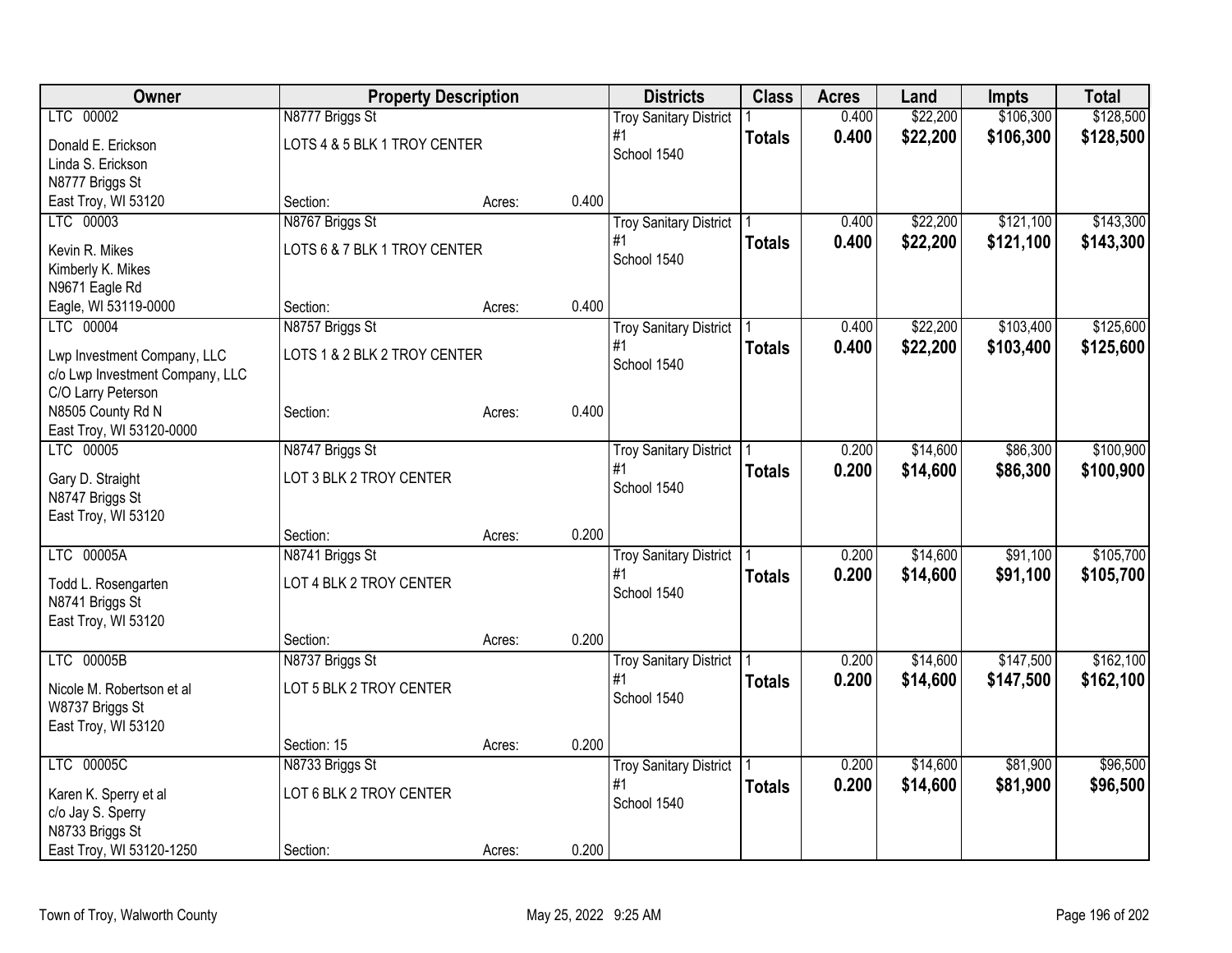| Owner                                                                               |                                                                                                                                                                            | <b>Property Description</b> |       | <b>Districts</b>                                   | <b>Class</b>        | <b>Acres</b>      | Land                 | <b>Impts</b>           | <b>Total</b>           |
|-------------------------------------------------------------------------------------|----------------------------------------------------------------------------------------------------------------------------------------------------------------------------|-----------------------------|-------|----------------------------------------------------|---------------------|-------------------|----------------------|------------------------|------------------------|
| LTC 00006<br>Holly B. Woolley<br>N8725 Briggs St                                    | N8725 Briggs St<br>LOT 7 BLK 2 N 14' LOT 8 BLK 2 TROY CENTER                                                                                                               |                             |       | <b>Troy Sanitary District</b><br>#1<br>School 1540 | <b>Totals</b>       | 0.158<br>0.158    | \$12,000<br>\$12,000 | \$55,900<br>\$55,900   | \$67,900<br>\$67,900   |
| East Troy, WI 53120                                                                 | Section: 15                                                                                                                                                                | Acres:                      | 0.158 |                                                    |                     |                   |                      |                        |                        |
| LTC 00007<br>David Long<br>N8717 Briggs St<br>East Troy, WI 53120                   | N8717 Briggs St<br>LOT 8 BLK 2 EXC N 14' & N 46' LOT 9 BLK 2 TROY<br><b>CENTER</b>                                                                                         |                             |       | <b>Troy Sanitary District</b><br>#1<br>School 1540 | <b>Totals</b>       | 0.297<br>0.297    | \$18,300<br>\$18,300 | \$93,900<br>\$93,900   | \$112,200<br>\$112,200 |
| LTC 00008                                                                           | Section:<br>N8713 Briggs St                                                                                                                                                | Acres:                      | 0.297 | School 1540                                        | X4                  | 0.000             | \$0                  | \$0                    | \$0                    |
| Troy Center Fire Dept<br>2461 Briggs St<br>East Troy, WI 53120                      | S 20' LOT 9 BLK 2 LOT 10 BLK 2 .261 A M/L TROY<br><b>CENTER</b>                                                                                                            |                             |       |                                                    | <b>Totals</b>       | 0.000             | \$0                  | \$0                    | \$0                    |
|                                                                                     | Section:                                                                                                                                                                   | Acres:                      | 0.000 |                                                    |                     |                   |                      |                        |                        |
| LTC 00008A<br>Troy Center Methodist Church<br>W3327 First St<br>East Troy, WI 53120 | N8801 Briggs St<br>CHURCH LOCATED IN TROY CENTER                                                                                                                           |                             |       | School 1540                                        | X4<br><b>Totals</b> | 0.000<br>0.000    | \$0<br>\$0           | \$0<br>\$0             | \$0<br>\$0             |
|                                                                                     | Section:                                                                                                                                                                   | Acres:                      | 0.000 |                                                    |                     |                   |                      |                        |                        |
| LTC 00009<br>Thomas M. White<br>N8701 Briggs St<br>East Troy, WI 53120              | N8701 Briggs St<br>LOTS 11 & 12 BLK 2 TROY CENTER<br>Section:                                                                                                              | Acres:                      | 0.400 | <b>Troy Sanitary District</b><br>#1<br>School 1540 | <b>Totals</b>       | 0.400<br>0.400    | \$22,200<br>\$22,200 | \$87,200<br>\$87,200   | \$109,400<br>\$109,400 |
| LTC 00010                                                                           |                                                                                                                                                                            |                             |       | School 1540                                        |                     | Assessed with LTC | 00011                |                        |                        |
| James W. Young<br>W3331 First St<br>East Troy, WI 53120                             | 20' X 30' IN NW COR E 1/2 LOT 1 BLK 3 TROY<br>CENTER. ASSESSED WITH LTC-11                                                                                                 |                             |       |                                                    |                     |                   |                      |                        |                        |
|                                                                                     | Section:                                                                                                                                                                   | Acres:                      | 0.000 |                                                    |                     |                   |                      |                        |                        |
| LTC 00011<br>James W. Young<br>W3331 First St<br>East Troy, WI 53120                | W3331 1st St<br>PT BLK 3 TROY CENTER - COM NW COR, E 54', S 30',<br>E 19.58', S 102', W 18.82', N 26.5', W 54' N 105.6' TO<br>POB.; ASSESSMENT INCLUDES LTC-10<br>Section: | Acres:                      | 0.188 | <b>Troy Sanitary District</b><br>#1<br>School 1540 | <b>Totals</b>       | 0.188<br>0.188    | \$14,200<br>\$14,200 | \$114,400<br>\$114,400 | \$128,600<br>\$128,600 |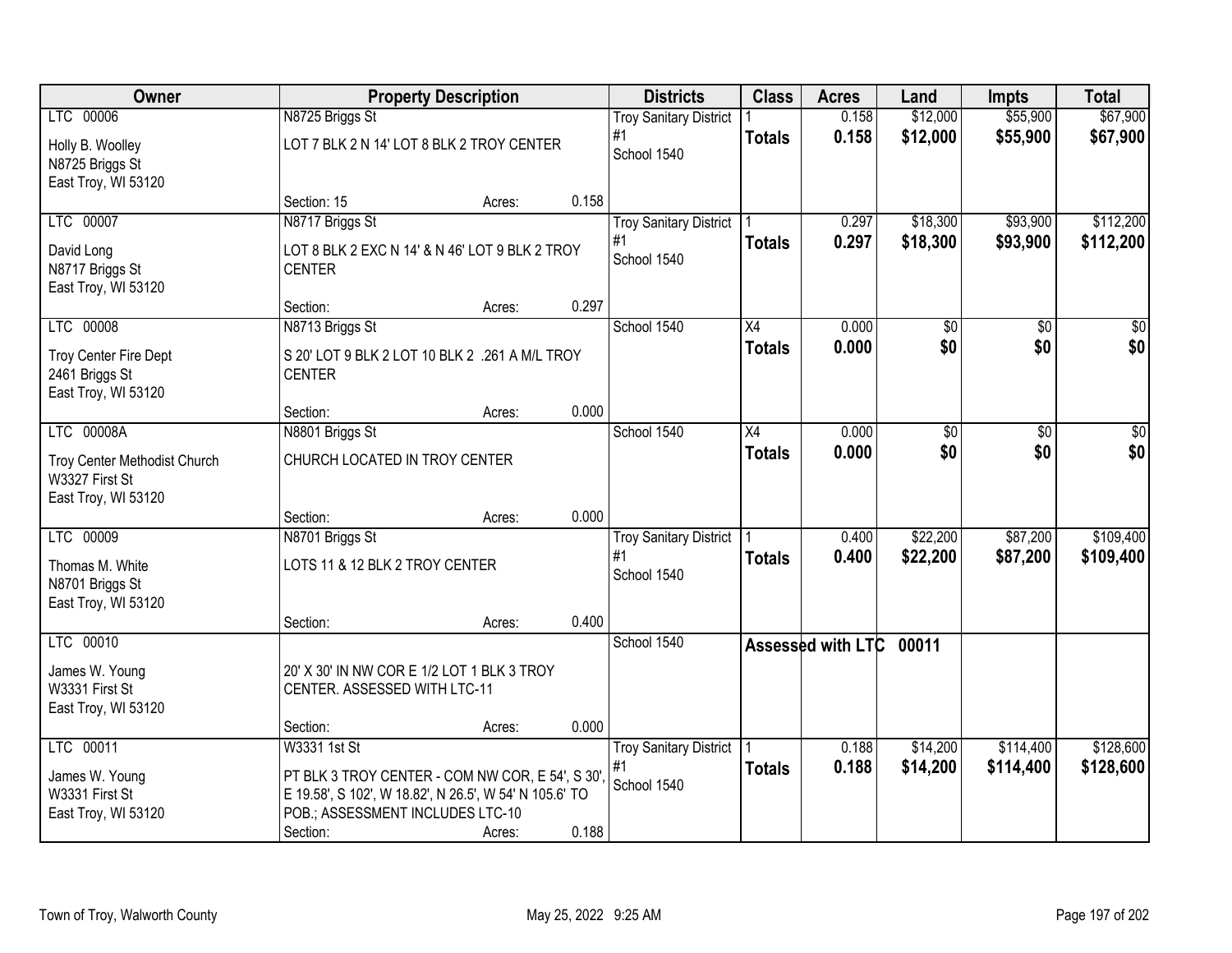| Owner                                 |                                                                                 | <b>Property Description</b> |       | <b>Districts</b>              | <b>Class</b>    | <b>Acres</b> | Land            | Impts           | <b>Total</b> |
|---------------------------------------|---------------------------------------------------------------------------------|-----------------------------|-------|-------------------------------|-----------------|--------------|-----------------|-----------------|--------------|
| LTC 00014                             | <b>Cliff View Dr</b>                                                            |                             |       | School 1540                   | $\overline{X4}$ | 0.000        | $\overline{60}$ | $\overline{50}$ | \$0          |
| Troy Center Improvement Association   | W 1/2 LOT 3 BLK 3 TROY CENTER                                                   |                             |       |                               | <b>Totals</b>   | 0.000        | \$0             | \$0             | \$0          |
| Coop                                  |                                                                                 |                             |       |                               |                 |              |                 |                 |              |
| C/O Harold Welch                      |                                                                                 |                             |       |                               |                 |              |                 |                 |              |
| Troy Center, WI 53180                 | Section:                                                                        | Acres:                      | 0.000 |                               |                 |              |                 |                 |              |
| LTC 00015                             | N8726 Briggs St                                                                 |                             |       | <b>Troy Sanitary District</b> |                 | 0.393        | \$21,900        | \$112,400       | \$134,300    |
| <b>Adam Walters</b>                   | LOT 1 BLK 4 EXCEPT E 1' LOT 2 BLK 4 EXCEPT E 1'                                 |                             |       | #1                            | <b>Totals</b>   | 0.393        | \$21,900        | \$112,400       | \$134,300    |
| Sonya Johnson                         | LOT 3 BLK 4 EXCEPT E 1' OF N 26.4' & E 4' OF S 26.4'                            |                             |       | School 1540                   |                 |              |                 |                 |              |
| N8726 Briggs St                       | <b>TROY CENTER</b>                                                              |                             |       |                               |                 |              |                 |                 |              |
| East Troy, WI 53120                   | Section:                                                                        | Acres:                      | 0.393 |                               |                 |              |                 |                 |              |
| LTC 00015A                            | N8718 Briggs St                                                                 |                             |       | <b>Troy Sanitary District</b> |                 | 0.262        | \$17,000        | \$82,100        | \$99,100     |
| Michael A. Rasmussen                  | LOTS 4 & 5 BLK 4 TROY CENTER                                                    |                             |       | #1                            | <b>Totals</b>   | 0.262        | \$17,000        | \$82,100        | \$99,100     |
| Carrie A. Rasmussen                   |                                                                                 |                             |       | School 1540                   |                 |              |                 |                 |              |
| N8718 Briggs St                       |                                                                                 |                             |       |                               |                 |              |                 |                 |              |
| East Troy, WI 53120                   | Section:                                                                        | Acres:                      | 0.262 |                               |                 |              |                 |                 |              |
| LTC 00015B                            | N8756 Briggs St                                                                 |                             |       | <b>Troy Sanitary District</b> |                 | 0.210        | \$15,000        | \$146,800       | \$161,800    |
| James R. Raymond                      | LOTS 1 & 2 BLK 5 N 1/2 LOT 3 BLK 5 ALSO 32' X 132'                              |                             |       | #1                            | <b>Totals</b>   | 0.210        | \$15,000        | \$146,800       | \$161,800    |
| Tracey S. Raymond                     | ALG E LN ABOVE DESC LOTS TROY CENTER                                            |                             |       | School 1540                   |                 |              |                 |                 |              |
| N8756 Briggs St                       |                                                                                 |                             |       |                               |                 |              |                 |                 |              |
| East Troy, WI 53120                   | Section:                                                                        | Acres:                      | 0.210 |                               |                 |              |                 |                 |              |
| LTC 00016                             | W3328 2nd St                                                                    |                             |       | <b>Troy Sanitary District</b> |                 | 0.424        | \$23,100        | \$115,400       | \$138,500    |
|                                       |                                                                                 |                             |       | #1                            | <b>Totals</b>   | 0.424        | \$23,100        | \$115,400       | \$138,500    |
| James Kneiert<br>Phyllis Kneiert      | S 1/2 LOT 3 BLK 5 LOTS 4 & 5 BLK 5 TROY CENTER;<br>ASSESSMENT INCLUDES LTC-32D. |                             |       | School 1540                   |                 |              |                 |                 |              |
| W3328 2nd St                          |                                                                                 |                             |       |                               |                 |              |                 |                 |              |
| East Troy, WI 53120                   | Section:                                                                        | Acres:                      | 0.424 |                               |                 |              |                 |                 |              |
| LTC 00017                             | W3329 4th St                                                                    |                             |       | <b>Troy Sanitary District</b> |                 | 0.509        | \$26,300        | \$136,300       | \$162,600    |
|                                       |                                                                                 |                             |       | #1                            | <b>Totals</b>   | 0.509        | \$26,300        | \$136,300       | \$162,600    |
| Wayne Quass<br>Maureen Quass          | LOTS 1-3 BLK 6 TROY CENTER                                                      |                             |       | School 1540                   |                 |              |                 |                 |              |
| W3329 4th St                          |                                                                                 |                             |       |                               |                 |              |                 |                 |              |
| East Troy, WI 53120                   | Section: 15                                                                     | Acres:                      | 0.509 |                               |                 |              |                 |                 |              |
| LTC 00018                             | W3330 3rd St                                                                    |                             |       | <b>Troy Sanitary District</b> |                 | 0.267        | \$17,100        | \$144,500       | \$161,600    |
|                                       |                                                                                 |                             |       | #1                            | <b>Totals</b>   | 0.267        | \$17,100        | \$144,500       | \$161,600    |
| Jonathan Iverson                      | LOTS 4 & 5 BLK 6 TROY CENTER                                                    |                             |       | School 1540                   |                 |              |                 |                 |              |
| Judi Iverson                          |                                                                                 |                             |       |                               |                 |              |                 |                 |              |
| W3330 Third St<br>East Troy, WI 53120 | Section:                                                                        |                             | 0.267 |                               |                 |              |                 |                 |              |
|                                       |                                                                                 | Acres:                      |       |                               |                 |              |                 |                 |              |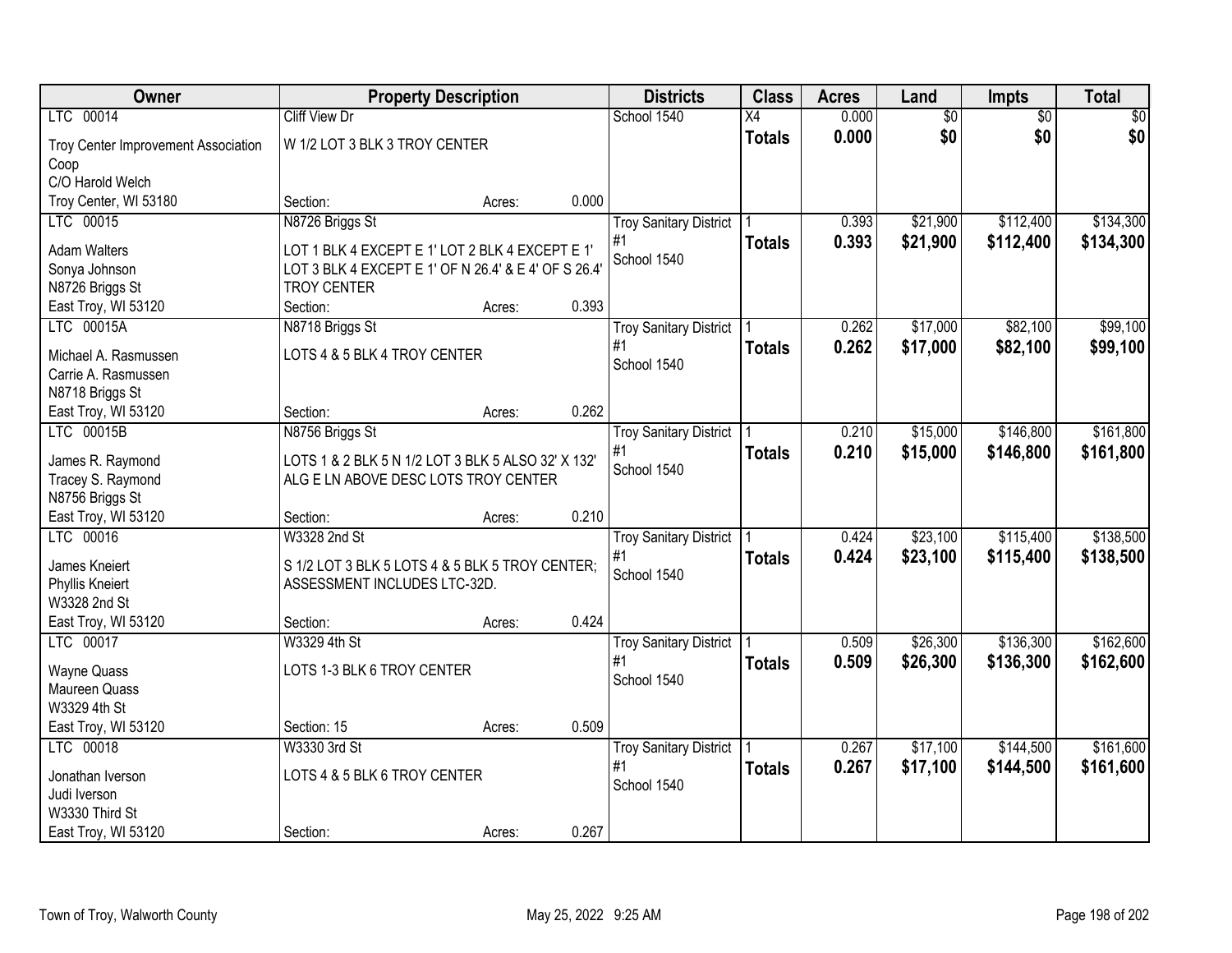| Owner                |                                                 | <b>Property Description</b> |       | <b>Districts</b>              | <b>Class</b>  | <b>Acres</b> | Land     | <b>Impts</b> | <b>Total</b> |
|----------------------|-------------------------------------------------|-----------------------------|-------|-------------------------------|---------------|--------------|----------|--------------|--------------|
| LTC 00019            | W3332 4th St                                    |                             |       | <b>Troy Sanitary District</b> |               | 0.591        | \$29,400 | \$148,500    | \$177,900    |
| Nicholas W. Andre    | LOTS 1 & 2 BLK 7 TROY CENTER                    |                             |       | #1                            | <b>Totals</b> | 0.591        | \$29,400 | \$148,500    | \$177,900    |
| Megan M. Andre       |                                                 |                             |       | School 1540                   |               |              |          |              |              |
| W3332 4th St         |                                                 |                             |       |                               |               |              |          |              |              |
| East Troy, WI 53120  | Section:                                        | Acres:                      | 0.591 |                               |               |              |          |              |              |
| LTC 00020            | W3306 4th St                                    |                             |       | <b>Troy Sanitary District</b> |               | 0.424        | \$23,100 | \$141,900    | \$165,000    |
| Susan J. Brown       | LOTS 1 & 2 BLK 8 ALSO COM NW COR LOT 1 BLK 8, V |                             |       | #1                            | <b>Totals</b> | 0.424        | \$23,100 | \$141,900    | \$165,000    |
| W3306 4th St         | 25', S TO 4TH ST, E TO SW COR LOT 2 BLK 8, N TO |                             |       | School 1540                   |               |              |          |              |              |
| East Troy, WI 53120  | POB. TROY CENTER PER DOC. #386243               |                             |       |                               |               |              |          |              |              |
|                      | Section:                                        | Acres:                      | 0.424 |                               |               |              |          |              |              |
| LTC 00021            | N8771 County Rd N                               |                             |       | <b>Troy Sanitary District</b> |               | 0.697        | \$33,500 | \$146,400    | \$179,900    |
| Thomas L. Brewer     | LOTS 1-5 BLK 9 TROY CENTER                      |                             |       | #1                            | <b>Totals</b> | 0.697        | \$33,500 | \$146,400    | \$179,900    |
| Tammy S. Brewer      |                                                 |                             |       | School 1540                   |               |              |          |              |              |
| N8771 County Rd N    |                                                 |                             |       |                               |               |              |          |              |              |
| East Troy, WI 53120  | Section:                                        | Acres:                      | 0.697 |                               |               |              |          |              |              |
| LTC 00022            | N8759 County Rd N                               |                             |       | <b>Troy Sanitary District</b> |               | 0.308        | \$18,700 | \$103,700    | \$122,400    |
| Melva R. Alderman    | LOTS 1 & 2 BLK 10 TROY CENTER                   |                             |       | #1                            | <b>Totals</b> | 0.308        | \$18,700 | \$103,700    | \$122,400    |
| N8759 Cth N          |                                                 |                             |       | School 1540                   |               |              |          |              |              |
| East Troy, WI 53120  |                                                 |                             |       |                               |               |              |          |              |              |
|                      | Section:                                        | Acres:                      | 0.308 |                               |               |              |          |              |              |
| LTC 00022A           | W3304 2nd St                                    |                             |       | <b>Troy Sanitary District</b> |               | 0.462        | \$24,500 | \$69,300     | \$93,800     |
| Lisa A. Dragotta     | LOTS 3 THRU 5 BLK 10 TROY CENTER                |                             |       | #1                            | <b>Totals</b> | 0.462        | \$24,500 | \$69,300     | \$93,800     |
| W3304 2nd St         |                                                 |                             |       | School 1540                   |               |              |          |              |              |
| East Troy, WI 53120  |                                                 |                             |       |                               |               |              |          |              |              |
|                      | Section:                                        | Acres:                      | 0.462 |                               |               |              |          |              |              |
| LTC 00023            | W3305 2nd St                                    |                             |       | <b>Troy Sanitary District</b> |               | 0.308        | \$18,700 | \$62,900     | \$81,600     |
| Donald J. Stoner Sr  | LOTS 1 & 2 BLK 11 TROY CENTER                   |                             |       | #1                            | <b>Totals</b> | 0.308        | \$18,700 | \$62,900     | \$81,600     |
| W3305 2nd St         |                                                 |                             |       | School 1540                   |               |              |          |              |              |
| East Troy, WI 53120  |                                                 |                             |       |                               |               |              |          |              |              |
|                      | Section:                                        | Acres:                      | 0.308 |                               |               |              |          |              |              |
| LTC 00024            | N8725 County Rd N                               |                             |       | <b>Troy Sanitary District</b> |               | 0.154        | \$11,700 | \$88,000     | \$99,700     |
| Penelope C. Harrison | LOT 3 BLK 11 N 7.37' LOT 4 BLK 11 TROY CENTER   |                             |       | #1                            | <b>Totals</b> | 0.154        | \$11,700 | \$88,000     | \$99,700     |
| Nathan Macholz       |                                                 |                             |       | School 1540                   |               |              |          |              |              |
| N8725 County Rd N    |                                                 |                             |       |                               |               |              |          |              |              |
| East Troy, WI 53120  | Section:                                        | Acres:                      | 0.154 |                               |               |              |          |              |              |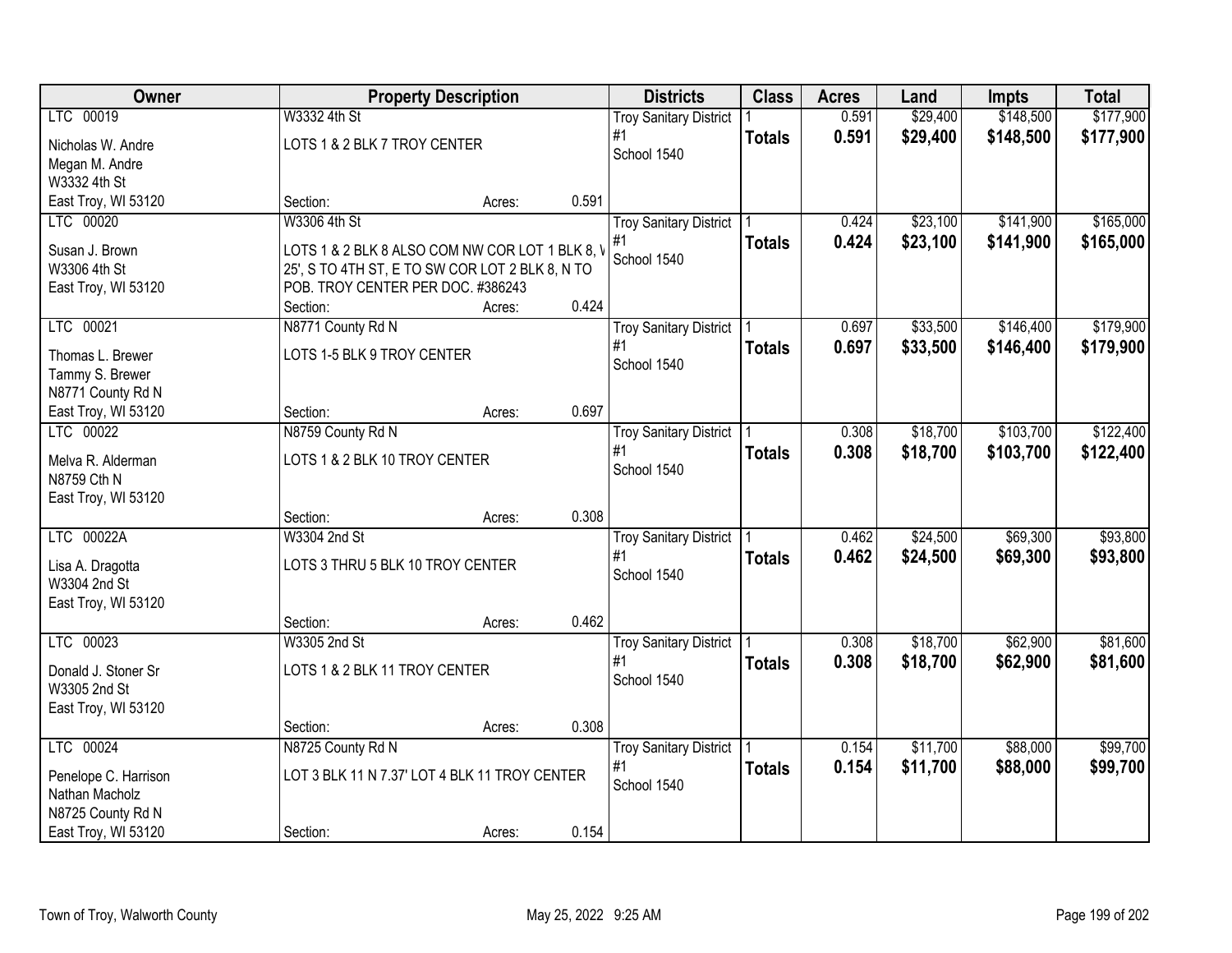| Owner                 | <b>Property Description</b>                         | <b>Districts</b>              | <b>Class</b>   | <b>Acres</b> | Land     | <b>Impts</b> | <b>Total</b> |
|-----------------------|-----------------------------------------------------|-------------------------------|----------------|--------------|----------|--------------|--------------|
| LTC 00025             | N8715 County Rd N                                   | <b>Troy Sanitary District</b> |                | 0.154        | \$11,700 | \$97,900     | \$109,600    |
| Allen E. Curler       | S 45.43' OF LOT 4 BLK 11 LOT 5 BLK 11. ALSO PT NE   | #1                            | <b>Totals</b>  | 0.154        | \$11,700 | \$97,900     | \$109,600    |
| PO Box 336            | 1/4 SEC 15 T4N R17E DESC AS: COM E 1/4 COR SEC      | School 1540                   |                |              |          |              |              |
| Eagle, WI 53119       | 15, N 198.56', N89D11'W 26.76' TO POB, N89D 11'W    |                               |                |              |          |              |              |
|                       | 0.154<br>Section:<br>Acres:                         |                               |                |              |          |              |              |
| LTC 00027             | N8709 County Rd N                                   | <b>Troy Sanitary District</b> |                | 0.184        | \$14,000 | \$142,700    | \$156,700    |
|                       |                                                     | #1                            | <b>Totals</b>  | 0.184        | \$14,000 | \$142,700    | \$156,700    |
| Robert K. Dietel      | LOT 1 BLK 12. ALSO COM NW COR LOT 1 BLK 12, W       | School 1540                   |                |              |          |              |              |
| N8709 County Rd N     | 25', S 52.8', E 25', N TO POB. TROY CENTER          |                               |                |              |          |              |              |
| East Troy, WI 53120   | 0.184<br>Section:<br>Acres:                         |                               |                |              |          |              |              |
| LTC 00028             | N8701 County Rd N                                   | <b>Troy Sanitary District</b> |                | 0.276        | \$17,500 | \$63,200     | \$80,700     |
|                       |                                                     | #1                            |                | 0.276        | \$17,500 | \$63,200     | \$80,700     |
| Robert J. Ilovshek Jr | LOTS 2 & 3 BLK 12 ALSO COM AT SW COR LOT 3 BLK      | School 1540                   | <b>Totals</b>  |              |          |              |              |
| N8701 County Rd N     | 12, TROY CENTER, W 25', N 79.4', E 25', S TO POB.   |                               |                |              |          |              |              |
| East Troy, WI 53120   | <b>TROY CENTER</b>                                  |                               |                |              |          |              |              |
|                       | 0.276<br>Section:<br>Acres:                         |                               |                |              |          |              |              |
| LTC 00029             | W3323 1st St                                        | <b>Troy Sanitary District</b> |                | 0.316        | \$19,000 | \$165,300    | \$184,300    |
| <b>Fredrick Price</b> | PT NE 1/4 SEC 15 T4N R17E & PT OF TROY CENTER       | #1                            | <b>Totals</b>  | 0.316        | \$19,000 | \$165,300    | \$184,300    |
| Kimberly Price        | DESC AS: COM IN S LN SE 1/4 NE 1/4 SEC 15 T4N       | School 1540                   |                |              |          |              |              |
| W3323 First St        | R17E THAT IS 125' W OF CTR TT, NLY 165', E 175',    |                               |                |              |          |              |              |
| East Troy, WI 53120   | 0.316<br>Section:<br>Acres:                         |                               |                |              |          |              |              |
| LTC 00029A            | W3321 2nd St                                        | <b>Troy Sanitary District</b> |                | 0.589        | \$29,400 | \$82,100     | \$111,500    |
|                       |                                                     | #1                            | <b>Totals</b>  | 0.589        | \$29,400 | \$82,100     | \$111,500    |
| Andrew Curler         | PT SW1/4 NE1/4 SEC 15 T4N R173 DESC AS STRIP        | School 1540                   |                |              |          |              |              |
| Jamie Curler          | OF LAND 75' WIDE ADJ BLK 4 ON E SIDE DESC AS:       |                               |                |              |          |              |              |
| W3321 2nd St          | COM AT PT IN C/L FIRST ST VILLAGE OF TROY<br>0.589  |                               |                |              |          |              |              |
| East Troy, WI 53120   | Section:<br>Acres:                                  |                               |                |              |          |              |              |
| LTC 00030             | W3316 1st St                                        | <b>Troy Sanitary District</b> | $\overline{2}$ | 0.550        | \$39,200 | \$7,600      | \$46,800     |
| Barney W. Schultz     | COM E 1/4 COR SECTION 15 T4N R17E, N 165.69' TO     | #1<br>School 1540             | <b>Totals</b>  | 0.550        | \$39,200 | \$7,600      | \$46,800     |
| 2834 S 74th St        | C/L 1ST ST, S89D59'21"W 185.78', N0D05'09" E 33' TO |                               |                |              |          |              |              |
| West Allis, WI 53219  | POB, S89D59'21"W 100.48', N0D08'39"W 265.33', S89D  |                               |                |              |          |              |              |
|                       | 0.550<br>Section:<br>Acres:                         |                               |                |              |          |              |              |
| LTC 00031             | W3318 4th St                                        | <b>Troy Sanitary District</b> |                | 0.189        | \$14,200 | \$185,000    | \$199,200    |
| Bret R. Mccord        | COM NW COR LOT 1 BLK 8 TROY CENTER, W 25' TO        | #1                            | <b>Totals</b>  | 0.189        | \$14,200 | \$185,000    | \$199,200    |
| Susan C. Mccord       | POB, W 50', S 165', E 50', N 165' TO POB.           | School 1540                   |                |              |          |              |              |
| W3318 4th St          |                                                     |                               |                |              |          |              |              |
| East Troy, WI 53120   | 0.189<br>Section:<br>Acres:                         |                               |                |              |          |              |              |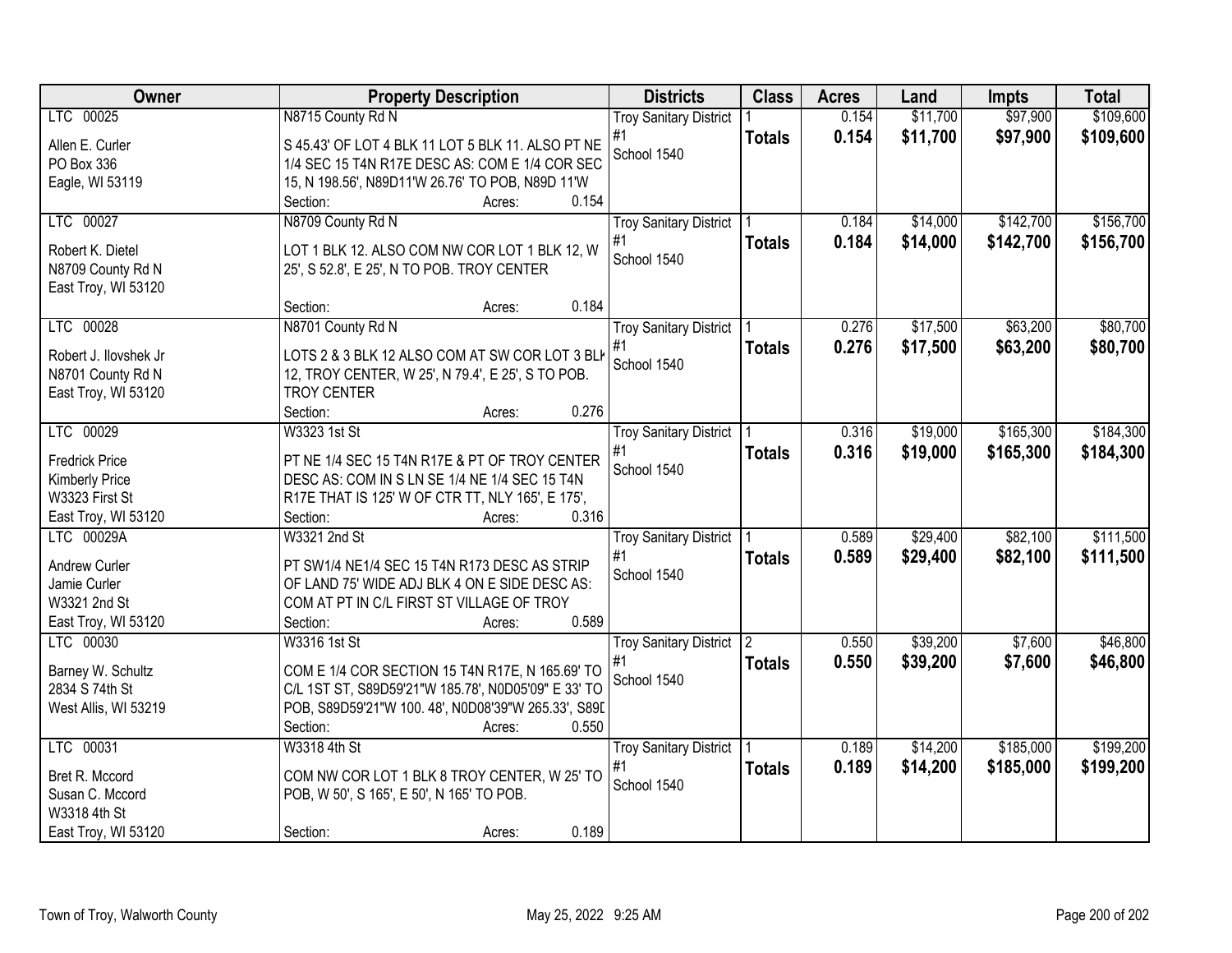| Owner                      | <b>Property Description</b>                             |                 | <b>Districts</b>              | <b>Class</b>  | <b>Acres</b>       | Land     | <b>Impts</b> | <b>Total</b> |
|----------------------------|---------------------------------------------------------|-----------------|-------------------------------|---------------|--------------------|----------|--------------|--------------|
| LTC 00032                  | W3316 3rd St                                            |                 | <b>Troy Sanitary District</b> |               | $1.\overline{061}$ | \$47,200 | \$111,100    | \$158,300    |
| Jason M. Feucht            | ALL OF THE RR ROW IN THE VIL. OF TROY CENTER            |                 | #1                            | <b>Totals</b> | 1.061              | \$47,200 | \$111,100    | \$158,300    |
| Joelle S. Feucht           | BETWEEN THIRD & FOURTH STS. SEC 15 T4N R17E             |                 | School 1540                   |               |                    |          |              |              |
| W3316 Third St             |                                                         |                 |                               |               |                    |          |              |              |
| East Troy, WI 53120        | Section:                                                | 1.061<br>Acres: |                               |               |                    |          |              |              |
| LTC 00032A                 | W3315 3rd St                                            |                 | <b>Troy Sanitary District</b> |               | 0.138              | \$10,500 | \$98,700     | \$109,200    |
| Kimberly Dragotta          | PT BLK 5 TROY CENTER; DESC AS COM NE COR                |                 | #1                            | <b>Totals</b> | 0.138              | \$10,500 | \$98,700     | \$109,200    |
| W3315 3rd St               | LOT 1 BLK 5 TROY CENTER, E 115' TO POB, S 100', E       |                 | School 1540                   |               |                    |          |              |              |
| East Troy, WI 53120        | 60' M/L TO ALLEY, N 100' TO S LN 3RD ST, W TO POB       |                 |                               |               |                    |          |              |              |
|                            | Section:                                                | 0.138<br>Acres: |                               |               |                    |          |              |              |
| LTC 00032B                 |                                                         |                 | <b>Troy Sanitary District</b> |               | 0.371              | \$8,400  | \$0          | \$8,400      |
|                            |                                                         |                 | #1                            | <b>Totals</b> | 0.371              | \$8,400  | \$0          | \$8,400      |
| James R. Raymond           | PT SW1/4 NE1/4 SEC 15 T4N R17E DESC AS COM SW           |                 | School 1540                   |               |                    |          |              |              |
| Tracey S. Raymond          | COR LOT 5 BLK 10, W 168 ', N 132' TO POB, N 132' TO     |                 |                               |               |                    |          |              |              |
| N8756 Briggs St            | S LN 3RD ST, E 83', S 100', E 60', N 100' E 25' TO W LN |                 |                               |               |                    |          |              |              |
| East Troy, WI 53120        | Section:                                                | 0.371<br>Acres: |                               |               |                    |          |              |              |
| LTC 00032C                 |                                                         |                 | <b>Troy Sanitary District</b> |               | 0.509              | \$23,700 | $\sqrt[6]{}$ | \$23,700     |
| James H. Kneiert           | PT SW1/4 NE1/4 SEC 15 T4N R17E DESC AS COM SW           |                 | #1                            | <b>Totals</b> | 0.509              | \$23,700 | \$0          | \$23,700     |
| Phyllis M. Kneiert         | COR LOT 5 BLK 10 TROY CENTER, W 168', N 132', E         |                 | School 1540                   |               |                    |          |              |              |
| W3328 2nd St               | 168' S 132' TO POB.                                     |                 |                               |               |                    |          |              |              |
| Troy Center, WI 53120-0000 | Section:                                                | 0.509<br>Acres: |                               |               |                    |          |              |              |
| LTC 00032D                 |                                                         |                 | <b>Troy Sanitary District</b> |               | Assessed with LTC  | 00016    |              |              |
| James H. Kneiert           | PT SW1/4 NE1/4 SEC 15 T4N R17E DESC AS COM SE           |                 | #1                            |               |                    |          |              |              |
| Phyllis M. Kneiert         | COR LOT 5 BLK 5 TROY CENTER, E 32', N 132', W 32'.      |                 | School 1540                   |               |                    |          |              |              |
| W3328 2nd St               | S 132' TO POB. SEC 15 T4N R17E; ASSESSED WITH           |                 |                               |               |                    |          |              |              |
| Troy Center, WI 53120-0000 | Section:                                                | 0.000<br>Acres: |                               |               |                    |          |              |              |
| <b>LTSHC 00001</b>         | N7959 County Rd N                                       |                 | School 1540                   |               | 0.000              | \$26,000 | \$218,900    | \$244,900    |
|                            |                                                         |                 |                               | <b>Totals</b> | 0.000              | \$26,000 | \$218,900    | \$244,900    |
| Christopher Kloehn         | UNIT 1 TROY SCHOOL HOUSE CONDOMINIUM AS                 |                 |                               |               |                    |          |              |              |
| Tammy Kloehn               | RECORDED IN CONDO CAB A SLIDE 483 WCR.                  |                 |                               |               |                    |          |              |              |
| N7959 County N Ut 1        | LOCATED IN SE 1/4 NE 1/4 SEC 26 T4N R17E. OMITS         | 0.000           |                               |               |                    |          |              |              |
| Troy, WI 53121             | Section:                                                | Acres:          |                               |               |                    |          |              |              |